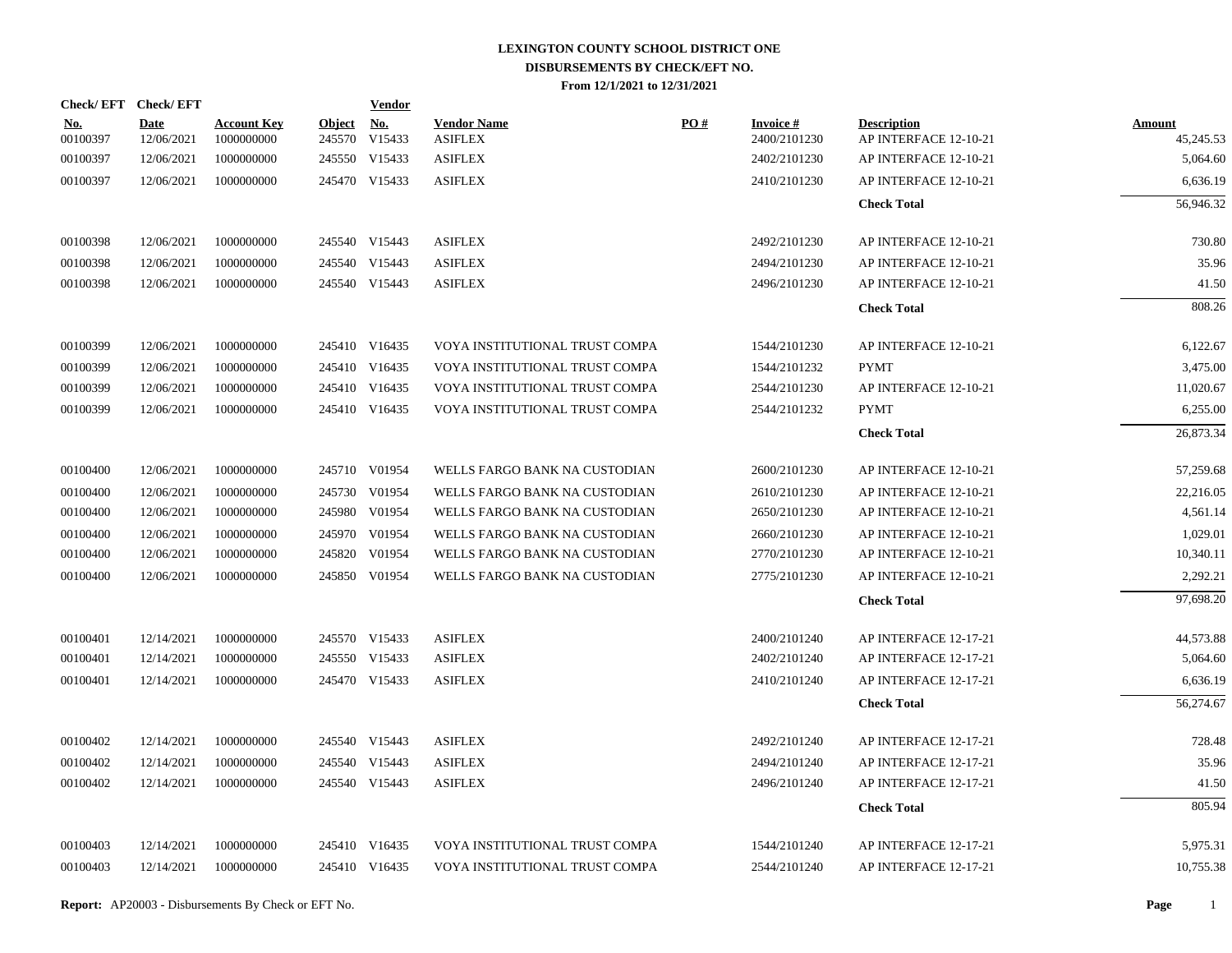| <u>No.</u> | Check/EFT Check/EFT<br><b>Date</b> | <b>Account Key</b> | Object No. | <b>Vendor</b> | <b>Vendor Name</b>            | PO#      | <b>Invoice#</b> | <b>Description</b>              | <b>Amount</b> |
|------------|------------------------------------|--------------------|------------|---------------|-------------------------------|----------|-----------------|---------------------------------|---------------|
|            |                                    |                    |            |               |                               |          |                 | <b>Check Total</b>              | 16,730.69     |
| 00100404   | 12/14/2021                         | 1000000000         |            | 245710 V01954 | WELLS FARGO BANK NA CUSTODIAN |          | 2600/2101240    | AP INTERFACE 12-17-21           | 57,284.68     |
| 00100404   | 12/14/2021                         | 1000000000         |            | 245710 V01954 | WELLS FARGO BANK NA CUSTODIAN |          | 2600/2101245    | AP INTERFACE 12-17-21 BONUS     | 31,100.00     |
| 00100404   | 12/14/2021                         | 1000000000         |            | 245730 V01954 | WELLS FARGO BANK NA CUSTODIAN |          | 2610/2101240    | AP INTERFACE 12-17-21           | 22,216.05     |
| 00100404   | 12/14/2021                         | 1000000000         |            | 245730 V01954 | WELLS FARGO BANK NA CUSTODIAN |          | 2610/2101245    | AP INTERFACE 12-17-21 BONUS     | 5,000.00      |
| 00100404   | 12/14/2021                         | 1000000000         | 245980     | V01954        | WELLS FARGO BANK NA CUSTODIAN |          | 2650/2101240    | AP INTERFACE 12-17-21           | 4,561.14      |
| 00100404   | 12/14/2021                         | 1000000000         |            | 245970 V01954 | WELLS FARGO BANK NA CUSTODIAN |          | 2660/2101240    | AP INTERFACE 12-17-21           | 1,029.01      |
| 00100404   | 12/14/2021                         | 1000000000         | 245820     | V01954        | WELLS FARGO BANK NA CUSTODIAN |          | 2770/2101240    | AP INTERFACE 12-17-21           | 10,340.11     |
| 00100404   | 12/14/2021                         | 1000000000         |            | 245850 V01954 | WELLS FARGO BANK NA CUSTODIAN |          | 2775/2101240    | AP INTERFACE 12-17-21           | 2,292.21      |
|            |                                    |                    |            |               |                               |          |                 | <b>Check Total</b>              | 133,823.20    |
| 00100405   | 12/14/2021                         | 1000000000         |            | 245400 V00373 | <b>SC RETIREMENT SYS</b>      |          | 11.30.21        | <b>SCRS</b> Retirement Ded/Cont | 4,847,175.85  |
| 00100405   | 12/14/2021                         | 1000000000         |            | 245410 V00373 | <b>SC RETIREMENT SYS</b>      |          | 11.30.21        | ORP Retirement Ded/Cont         | 231,311.12    |
| 00100405   | 12/14/2021                         | 1000000000         |            | 245420 V00373 | <b>SC RETIREMENT SYS</b>      |          | 11.30.21        | PORS Retirement Ded/Cont        | 6,409.64      |
|            |                                    |                    |            |               |                               |          |                 | <b>Check Total</b>              | 5,084,896.61  |
| 00100406   | 12/15/2021                         | 1000000000         |            | 245820 V01954 | WELLS FARGO BANK NA CUSTODIAN |          | 12.14.2021      | Payroll 9/25 paycheck fix       | 100.00        |
|            |                                    |                    |            |               |                               |          |                 | <b>Check Total</b>              | 100.00        |
| 00631383   | 12/01/2021                         | 7743019021         |            | 466041 V01727 | AIRGAS USA LLC                | P2100018 | 9980001816      | 20 SMALL INDUSTRIAL CYLINDER    | 59.71         |
| 00631383   | 12/01/2021                         | 7743019021         | 466041     | V01727        | AIRGAS USA LLC                | P2100018 | 9980001816      | 10 SMALL CYLINDER RENTALS (ARG  | 29.85         |
| 00631383   | 12/01/2021                         | 7743019021         | 466041     | V01727        | AIRGAS USA LLC                | P2100018 | 9980001816      | 70 LARGE INDUSTRIAL CYLINDER R  | 255.41        |
| 00631383   | 12/01/2021                         | 7743019021         |            | 466041 V01727 | AIRGAS USA LLC                | P2100018 | 9980001816      | 20 LARGE CYLINDER RENTALS (OXY  | 72.97         |
| 00631383   | 12/01/2021                         | 7743019021         | 466041     | V01727        | AIRGAS USA LLC                | P2100018 | 9980001816      | 1 LARGE CYLINDER RENTAL (HELIU  | 3.65          |
| 00631383   | 12/01/2021                         | 7743019021         |            | 466041 V01727 | AIRGAS USA LLC                | P2100018 | 9980789962      | 20 SMALL INDUSTRIAL CYLINDER    | 57.78         |
| 00631383   | 12/01/2021                         | 7743019021         | 466041     | V01727        | AIRGAS USA LLC                | P2100018 | 9980789962      | 10 SMALL CYLINDER RENTALS (ARG  | 28.89         |
| 00631383   | 12/01/2021                         | 7743019021         |            | 466041 V01727 | AIRGAS USA LLC                | P2100018 | 9980789962      | 70 LARGE INDUSTRIAL CYLINDER R  | 247.17        |
| 00631383   | 12/01/2021                         | 7743019021         | 466041     | V01727        | AIRGAS USA LLC                | P2100018 | 9980789962      | 20 LARGE CYLINDER RENTALS (OXY  | 70.62         |
| 00631383   | 12/01/2021                         | 7743019021         |            | 466041 V01727 | AIRGAS USA LLC                | P2100018 | 9980789962      | 1 LARGE CYLINDER RENTAL (HELIU  | 3.53          |
|            |                                    |                    |            |               |                               |          |                 | <b>Check Total</b>              | 829.58        |
| 00631384   | 12/01/2021                         | 7743019021         |            | 466035 V15937 | AIRGAS USA LLC                | P2200708 | 9981535653      | 20 Small Industrial Cylinders   | 59.71         |
| 00631384   | 12/01/2021                         | 7743019021         |            | 466035 V15937 | AIRGAS USA LLC                | P2200708 | 9981535653      | 10 Small Industrial Cylinders   | 29.85         |
| 00631384   | 12/01/2021                         | 7743019021         |            | 466035 V15937 | AIRGAS USA LLC                | P2200708 | 9981535653      | 70 Large Industrial Cylinders   | 255.41        |
| 00631384   | 12/01/2021                         | 7743019021         |            | 466035 V15937 | AIRGAS USA LLC                | P2200708 | 9981535653      | 20 Large Industrial Cylinders   | 72.97         |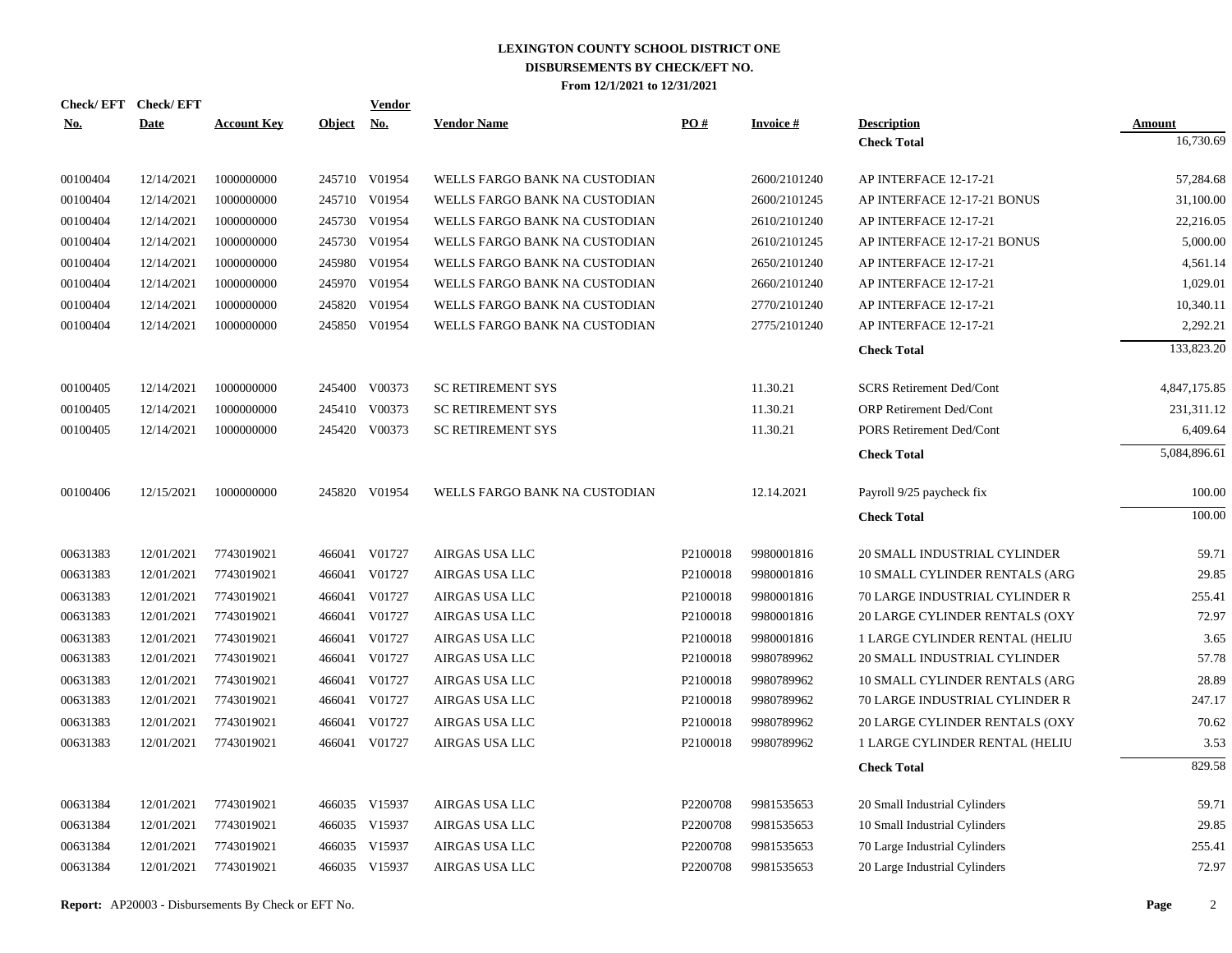|                        | Check/EFT Check/EFT       |                                  |                         | <u>Vendor</u>        |                                      |                 |                               |                                                       |                       |
|------------------------|---------------------------|----------------------------------|-------------------------|----------------------|--------------------------------------|-----------------|-------------------------------|-------------------------------------------------------|-----------------------|
| <u>No.</u><br>00631384 | <b>Date</b><br>12/01/2021 | <b>Account Key</b><br>7743019021 | <b>Object</b><br>466035 | <u>No.</u><br>V15937 | <b>Vendor Name</b><br>AIRGAS USA LLC | PO#<br>P2200708 | <b>Invoice#</b><br>9981535653 | <b>Description</b><br>1 Large Industrial Cylinder (m. | <b>Amount</b><br>3.65 |
| 00631384               | 12/01/2021                | 7743019021                       |                         | 466035 V15937        | AIRGAS USA LLC                       | P2200708        | 9982258216                    | 20 Small Industrial Cylinders                         | 59.71                 |
| 00631384               | 12/01/2021                | 7743019021                       |                         | 466035 V15937        | AIRGAS USA LLC                       | P2200708        | 9982258216                    | 10 Small Industrial Cylinders                         | 29.85                 |
| 00631384               | 12/01/2021                | 7743019021                       |                         | 466035 V15937        | AIRGAS USA LLC                       | P2200708        | 9982258216                    | 70 Large Industrial Cylinders                         | 255.41                |
| 00631384               | 12/01/2021                | 7743019021                       |                         | 466035 V15937        | AIRGAS USA LLC                       | P2200708        | 9982258216                    | 20 Large Industrial Cylinders                         | 72.97                 |
| 00631384               | 12/01/2021                | 7743019021                       |                         | 466035 V15937        | AIRGAS USA LLC                       | P2200708        | 9982258216                    | 1 Large Industrial Cylinder (m                        | 3.65                  |
|                        |                           |                                  |                         |                      |                                      |                 |                               | <b>Check Total</b>                                    | 843.18                |
| 00631385               | 12/01/2021                | 1000025408                       |                         | 441020 V16827        | AMERICAN TIRE DISTRIBUTORS INC       | P2204033        | S158061418                    | Michelin Defender LTX Tires                           | 708.84                |
| 00631385               | 12/01/2021                | 1000025408                       |                         | 441020 V16827        | AMERICAN TIRE DISTRIBUTORS INC       | P2204033        | S158061418                    | Michelin Defender LTX Tires                           | 692.97                |
|                        |                           |                                  |                         |                      |                                      |                 |                               | <b>Check Total</b>                                    | 1,401.81              |
| 00631386               | 12/01/2021                | 1000011411                       |                         | 433200 Exxxxx        | Employee                             |                 | 11.12.11.14.21                | SC Art Ed Assoc Conf                                  | 644.99                |
|                        |                           |                                  |                         |                      |                                      |                 |                               | <b>Check Total</b>                                    | 644.99                |
| 00631387               | 12/01/2021                | 1000025507                       |                         | 433200 Exxxxx        | Employee                             |                 | 10.12.10.15.21                | Trans Business & Concerns                             | 35.84                 |
|                        |                           |                                  |                         |                      |                                      |                 |                               | <b>Check Total</b>                                    | 35.84                 |
| 00631388               | 12/01/2021                | 1000011411                       |                         | 441000 V13041        | BLICK ART MATERIALS LLC              | P2203457        | 7513647                       | Sculpey Color Sampler - Set of                        | 46.63                 |
|                        |                           |                                  |                         |                      |                                      |                 |                               | <b>Check Total</b>                                    | 46.63                 |
| 00631389               | 12/01/2021                | 7936527038                       |                         | 466041 V00884        | <b>BOOKSOURCE</b>                    | P2205238        | 959078                        | Multiple Titles. See attached                         | 231.18                |
| 00631389               | 12/01/2021                | 1000011338                       |                         | 443000 V00884        | <b>BOOKSOURCE</b>                    | P2205514        | 959154                        | Please see attached book list.                        | 232.91                |
|                        |                           |                                  |                         |                      |                                      |                 |                               | <b>Check Total</b>                                    | 464.09                |
| 00631390               | 12/01/2021                | 7887078544                       |                         | 466041 V13255        | <b>BSN SPORTS</b>                    | P2204861        | 914750255                     | 025-TRUE GRAY HEATHER, BLACK-S                        | 1,005.82              |
| 00631390               | 12/01/2021                | 7887078544                       |                         | 466041 V13255        | <b>BSN SPORTS</b>                    | P2204861        | 914750255                     | 722-COASTAL TEAL, METALLIC SIL                        | 1,564.88              |
| 00631390               | 12/01/2021                | 7887078544                       |                         | 466041 V13255        | <b>BSN SPORTS</b>                    | P2204861        | 914750255                     | 001-BLACK, WHITE-UA SOCCER SOL                        | 192.60                |
| 00631390               | 12/01/2021                | 7887078544                       |                         | 466041 V13255        | <b>BSN SPORTS</b>                    | P2204861        | 914750255                     | 100-WHITE- BLACK- UA SOCCER SO                        | 385.20                |
| 00631390               | 12/01/2021                | 7887078544                       |                         | 466041 V13255        | <b>BSN SPORTS</b>                    | P2204861        | 914750255                     | 301- F GREEN, WHITE-UA SOCCER                         | 385.20                |
| 00631390               | 12/01/2021                | 7887078544                       |                         | 466041 V13255        | <b>BSN SPORTS</b>                    | P2204861        | 914750255                     | 040-GRAPHITE, BLACK-UA TEAM OT                        | 64.20                 |
| 00631390               | 12/01/2021                | 7887078544                       |                         | 466041 V13255        | <b>BSN SPORTS</b>                    | P2204861        | 914750255                     | 410-MIDNIGHT NAVY, WHITE-UA TE                        | 64.20                 |
| 00631390               | 12/01/2021                | 7887078544                       |                         | 466041 V13255        | <b>BSN SPORTS</b>                    | P2204861        | 914750255                     | SELECT BRILLANT SUPER NFHS-6 P                        | 561.75                |
| 00631390               | 12/01/2021                | 7887078544                       |                         | 466041 V13255        | <b>BSN SPORTS</b>                    | P2204861        | 914750255                     | <b>FREIGHT</b>                                        | 95.00                 |
| 00631390               | 12/01/2021                | 7802075011                       |                         | 466041 V13255        | <b>BSN SPORTS</b>                    | P2202852        | 914780812                     | Women's nike digi vapor select                        | 2,106.56              |
| 00631390               | 12/01/2021                | 7802075011                       |                         | 466041 V13255        | <b>BSN SPORTS</b>                    | P2202852        | 914780812                     | shipping                                              | 78.75                 |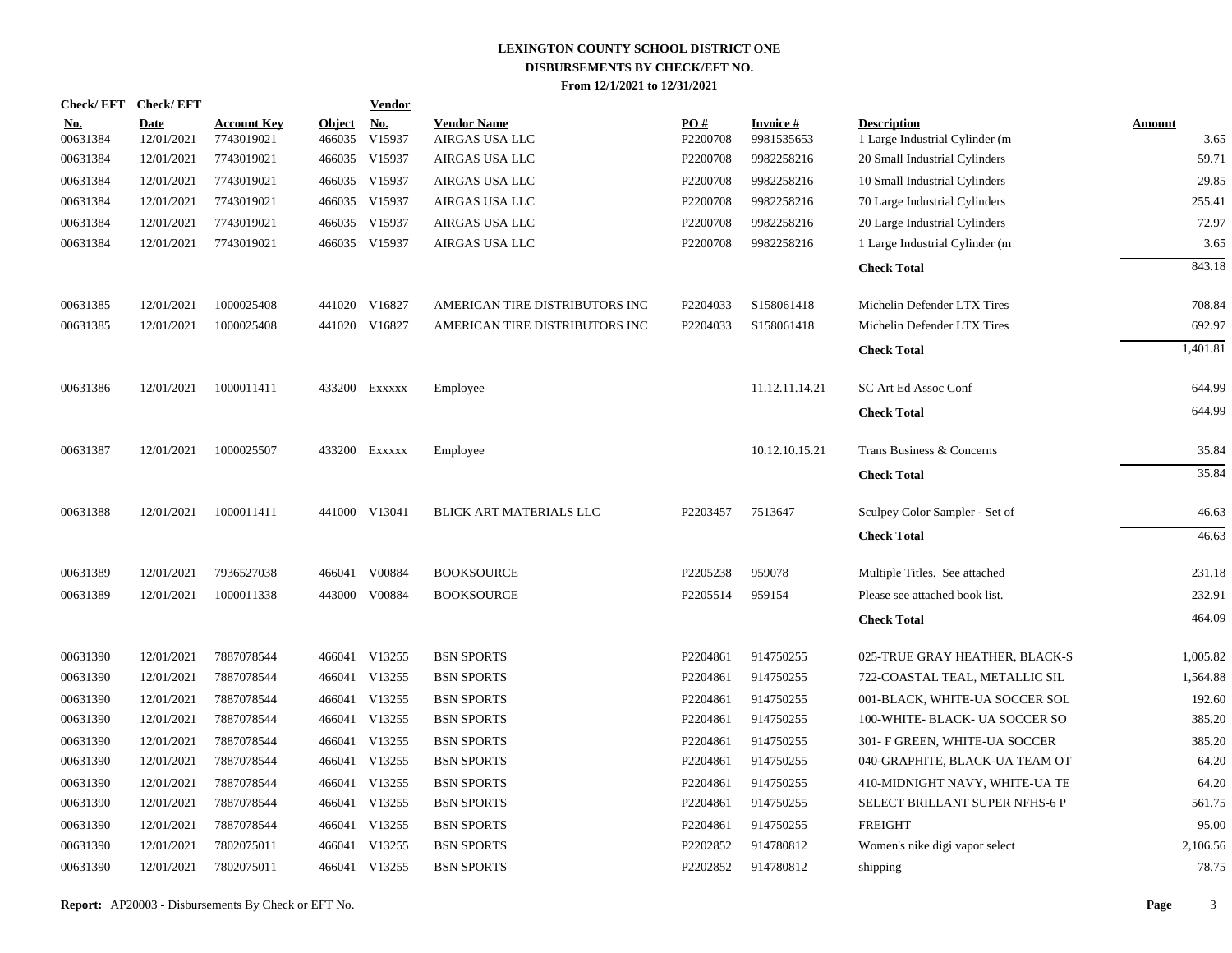|                        | Check/EFT Check/EFT       |                                  |                         | <b>Vendor</b>                         |                                         |                 |                               |                                                      |                         |
|------------------------|---------------------------|----------------------------------|-------------------------|---------------------------------------|-----------------------------------------|-----------------|-------------------------------|------------------------------------------------------|-------------------------|
| <u>No.</u><br>00631390 | <b>Date</b><br>12/01/2021 | <b>Account Key</b><br>7750019026 | <b>Object</b><br>466041 | $\underline{\mathrm{No}}$ .<br>V13255 | <b>Vendor Name</b><br><b>BSN SPORTS</b> | PO#<br>P2204173 | <b>Invoice #</b><br>914789495 | <b>Description</b><br>Wilson gst tdy w/laid-in strip | <b>Amount</b><br>588.50 |
| 00631390               | 12/01/2021                | 7750019026                       |                         | 466041 V13255                         | <b>BSN SPORTS</b>                       | P2204173        | 914789495                     | Freight                                              | 29.66                   |
|                        |                           |                                  |                         |                                       |                                         |                 |                               | <b>Check Total</b>                                   | $7,\overline{122.32}$   |
| 00631391               | 12/01/2021                | 1000011411                       |                         | 441000 V01145                         | CAMCOR INC.                             | P2205345        | 2520224                       | Prompter People Replacement gl                       | 133.75                  |
|                        |                           |                                  |                         |                                       |                                         |                 |                               | <b>Check Total</b>                                   | 133.75                  |
| 00631392               | 12/01/2021                | 1000021107                       |                         | 433200 EXXXXX                         | Employee                                |                 | 10.01.10.15.21                | Meetings with students/parents                       | 162.96                  |
|                        |                           |                                  |                         |                                       |                                         |                 |                               | <b>Check Total</b>                                   | 162.96                  |
| 00631393               | 12/01/2021                | 1000025408                       |                         | 441020 V01708                         | COMPASS GROUP DBA CANTEEN REFR          | P2202677        | CAE17352                      | Maxwell House Regular Coffee                         | 150.71                  |
| 00631393               | 12/01/2021                | 1000025408                       |                         | 441020 V01708                         | COMPASS GROUP DBA CANTEEN REFR          | P2202677        | CAE17352                      | <b>Maxwell House Decaf Coffee</b>                    | 100.47                  |
| 00631393               | 12/01/2021                | 1000025408                       |                         | 441020 V01708                         | COMPASS GROUP DBA CANTEEN REFR          | P2202677        | CAE17352                      | Splenda                                              | 44.77                   |
| 00631393               | 12/01/2021                | 1000025408                       |                         | 441020 V01708                         | COMPASS GROUP DBA CANTEEN REFR          | P2202677        | CAE17352                      | <b>Creamer Powdered</b>                              | 9.20                    |
| 00631393               | 12/01/2021                | 1000025408                       |                         | 441020 V01708                         | COMPASS GROUP DBA CANTEEN REFR          | P2202677        | CAE17352                      | Sugar                                                | 12.84                   |
| 00631393               | 12/01/2021                | 1000025408                       | 441020                  | V01708                                | COMPASS GROUP DBA CANTEEN REFR          | P2202677        | CAE17352                      | Squeak & Clean                                       | 7.47                    |
| 00631393               | 12/01/2021                | 1000025408                       |                         | 441020 V01708                         | COMPASS GROUP DBA CANTEEN REFR          | P2203058        | CAE17483                      | DM - 16 Oz. Styrofoam Cups                           | 79.35                   |
|                        |                           |                                  |                         |                                       |                                         |                 |                               | <b>Check Total</b>                                   | 404.81                  |
| 00631394               | 12/01/2021                | 1000025445                       |                         | 441020 V00126                         | ED SMITH LUMBER MILL INC                | P2205610        | 59392                         | DES - 2 x 6 x 12 Treated MC GC                       | 176.39                  |
| 00631394               | 12/01/2021                | 1000025445                       |                         | 441020 V00126                         | ED SMITH LUMBER MILL INC                | P2205610        | 59392                         | 6 x 6 x 12 Treated #1 Lumber                         | 314.52                  |
| 00631394               | 12/01/2021                | 1000025445                       |                         | 441020 V00126                         | ED SMITH LUMBER MILL INC                | P2205610        | 59392                         | Joist Hanger 2 x 6 IN. 18 Gaug                       | 30.56                   |
| 00631394               | 12/01/2021                | 1000025445                       |                         | 441020 V00126                         | ED SMITH LUMBER MILL INC                | P2205610        | 59392                         | Hurricane/Seismic Anchor 18G                         | 4.17                    |
| 00631394               | 12/01/2021                | 1000025445                       |                         | 441020 V00126                         | ED SMITH LUMBER MILL INC                | P2205610        | 59392                         | Tan CS PLP Lifetime Metal Roof                       | 350.53                  |
| 00631394               | 12/01/2021                | 1000025445                       |                         | 441020 V00126                         | ED SMITH LUMBER MILL INC                | P2205610        | 59392                         | WoodGrip Screws 1/4" #10x1.5"                        | 42.80                   |
| 00631394               | 12/01/2021                | 1000025445                       |                         | 441020 V00126                         | ED SMITH LUMBER MILL INC                | P2205610        | 59392                         | Hitachi Joist Hanger Nail 1.5"                       | 77.03                   |
|                        |                           |                                  |                         |                                       |                                         |                 |                               | <b>Check Total</b>                                   | 996.00                  |
| 00631395               | 12/01/2021                | 1000011342                       |                         | 431200 V10028                         | EL EDUCATION INC                        | P2201216        | 18030                         | 2021-2022 Cooperation Agreemen                       | 23,425.00               |
|                        |                           |                                  |                         |                                       |                                         |                 |                               | <b>Check Total</b>                                   | 23,425.00               |
| 00631396               | 12/01/2021                | 7946027013                       |                         | 466035 V00731                         | ENTERPRISE LEASING COMPANY SOU          | P2205410        | 4ZB2YG                        | Winthrop Band Clinic                                 | 185.88                  |
| 00631396               | 12/01/2021                | 7946027013                       |                         | 466035 V00731                         | ENTERPRISE LEASING COMPANY SOU          | P2205410        | 4ZB2YG                        | Vehicle License Fee for (2) Da                       | 1.07                    |
|                        |                           |                                  |                         |                                       |                                         |                 |                               | <b>Check Total</b>                                   | 186.95                  |
| 00631397               | 12/01/2021                | 1000025204                       |                         | 433200 V15897                         | FIRST COMMUNITY BANK                    | P2205864        | ADM.3902.11.21                | <b>SCASA</b>                                         | 675.00                  |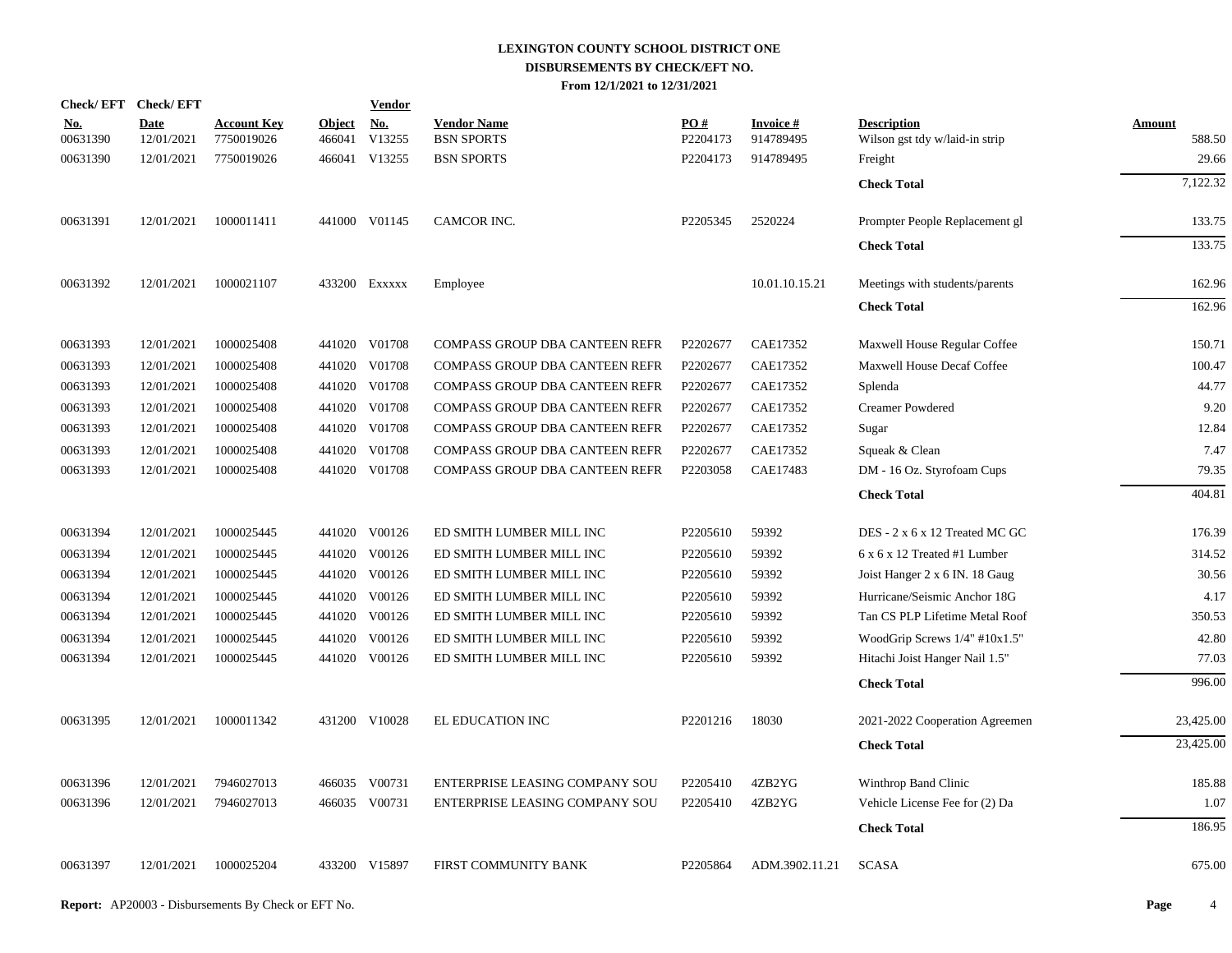|                        | Check/EFT Check/EFT |                                  |                         | <b>Vendor</b> |                                            |                 |                                   |                                            |                         |
|------------------------|---------------------|----------------------------------|-------------------------|---------------|--------------------------------------------|-----------------|-----------------------------------|--------------------------------------------|-------------------------|
| <u>No.</u><br>00631397 | Date<br>12/01/2021  | <b>Account Key</b><br>1000025204 | <b>Object</b><br>433200 | No.<br>V15897 | <b>Vendor Name</b><br>FIRST COMMUNITY BANK | PO#<br>P2205864 | <b>Invoice#</b><br>ADM.3902.11.21 | <b>Description</b><br>Hilton, Myrtle Beach | <b>Amount</b><br>292.14 |
| 00631397               | 12/01/2021          | 1000025204                       |                         | 433200 V15897 | FIRST COMMUNITY BANK                       | P2205864        | ADM.3902.11.21                    | Hilton, Myrtle Beach                       | 423.36                  |
| 00631397               | 12/01/2021          | 1000025204                       |                         | 433200 V15897 | FIRST COMMUNITY BANK                       | P2205864        | ADM.3902.11.21                    | Hilton, Myrtle Beach                       | 282.24                  |
| 00631397               | 12/01/2021          | 1000025204                       |                         | 433200 V15897 | FIRST COMMUNITY BANK                       | P2205864        | ADM.3902.11.21                    | Hilton, Myrtle Beach                       | 428.31                  |
| 00631397               | 12/01/2021          | 1000025204                       |                         | 441000 V15897 | FIRST COMMUNITY BANK                       | P2205864        | ADM.3902.11.21                    | Circle K Credit                            | $-0.40$                 |
| 00631397               | 12/01/2021          | 1000025204                       |                         | 464000 V15897 | FIRST COMMUNITY BANK                       | P2205864        | ADM.3902.11.21                    | <b>NIGP</b>                                | 465.00                  |
| 00631397               | 12/01/2021          | 1000025204                       |                         | 464000 V15897 | FIRST COMMUNITY BANK                       | P2205864        | ADM.3902.11.21                    | <b>A4LE</b> Membership Dues                | 135.00                  |
| 00631397               | 12/01/2021          | 1000025204                       |                         | 469000 V15897 | FIRST COMMUNITY BANK                       | P2205864        | ADM.3902.11.21                    | Chic-Fil-A                                 | 77.72                   |
| 00631397               | 12/01/2021          | 1000025408                       |                         | 441000 V15897 | FIRST COMMUNITY BANK                       | P2205864        | ADM.3902.11.21                    | Walmart                                    | 86.31                   |
| 00631397               | 12/01/2021          | 1000025808                       |                         | 433200 V15897 | FIRST COMMUNITY BANK                       | P2205864        | ADM.3902.11.21                    | <b>ALERT Conference Hotel</b>              | 363.80                  |
| 00631397               | 12/01/2021          | 1000025808                       |                         | 433200 V15897 | FIRST COMMUNITY BANK                       | P2205863        | ADM.4496.11.21                    | Gaylord Hotels                             | 1,170.72                |
| 00631397               | 12/01/2021          | 1000025808                       |                         | 441000 V15897 | FIRST COMMUNITY BANK                       | P2205863        | ADM.4496.11.21                    | Walmart                                    | 34.68                   |
| 00631397               | 12/01/2021          | 1000025808                       |                         | 441000 V15897 | FIRST COMMUNITY BANK                       | P2205863        | ADM.4496.11.21                    | Dollar General                             | 5.25                    |
| 00631397               | 12/01/2021          | 1000025808                       |                         | 441000 V15897 | FIRST COMMUNITY BANK                       | P2205863        | ADM.4496.11.21                    | Carolina Honda                             | 53.08                   |
| 00631397               | 12/01/2021          | 7802076013                       |                         | 466041 V15897 | FIRST COMMUNITY BANK                       | P2205865        | GHS.1774.11.21                    | 4throws.com                                | 485.40                  |
| 00631397               | 12/01/2021          | 7802081013                       |                         | 466099 V15897 | FIRST COMMUNITY BANK                       | P2205865        | GHS.1774.11.21                    | <b>Comfort Suites/Conway</b>               | 234.20                  |
| 00631397               | 12/01/2021          | 7802081013                       | 466099                  | V15897        | FIRST COMMUNITY BANK                       | P2205865        | GHS.1774.11.21                    | <b>Comfort Suites/Conway</b>               | 234.20                  |
| 00631397               | 12/01/2021          | 7802081013                       |                         | 466099 V15897 | FIRST COMMUNITY BANK                       | P2205865        | GHS.1774.11.21                    | <b>Comfort Suites/Conway</b>               | 234.20                  |
| 00631397               | 12/01/2021          | 7802081013                       | 466099                  | V15897        | FIRST COMMUNITY BANK                       | P2205865        | GHS.1774.11.21                    | <b>Comfort Suites/Conway</b>               | 234.20                  |
| 00631397               | 12/01/2021          | 7802081013                       | 466099                  | V15897        | FIRST COMMUNITY BANK                       | P2205865        | GHS.1774.11.21                    | Comfort Suites/Conway                      | 234.20                  |
| 00631397               | 12/01/2021          | 7802081013                       | 466099                  | V15897        | FIRST COMMUNITY BANK                       | P2205865        | GHS.1774.11.21                    | <b>Comfort Suites/Conway</b>               | 201.94                  |
| 00631397               | 12/01/2021          | 7802081013                       | 466099                  | V15897        | FIRST COMMUNITY BANK                       | P2205865        | GHS.1774.11.21                    | <b>Comfort Suites/Conway</b>               | 90.62                   |
| 00631397               | 12/01/2021          | 7802081013                       | 466099                  | V15897        | FIRST COMMUNITY BANK                       | P2205865        | GHS.1774.11.21                    | <b>Comfort Suites/Conway</b>               | $-117.10$               |
| 00631397               | 12/01/2021          | 7802083513                       | 466099                  | V15897        | FIRST COMMUNITY BANK                       | P2205865        | GHS.1774.11.21                    | Awards Co                                  | 34.54                   |
| 00631397               | 12/01/2021          | 7802084013                       | 466099                  | V15897        | FIRST COMMUNITY BANK                       | P2205865        | GHS.1774.11.21                    | SC Cheer Coaches Buffalo SC                | 100.00                  |
| 00631397               | 12/01/2021          | 7887072013                       | 466099                  | V15897        | FIRST COMMUNITY BANK                       | P2205865        | GHS.1774.11.21                    | WalMart #881                               | 111.03                  |
| 00631397               | 12/01/2021          | 7887077013                       | 466099                  | V15897        | FIRST COMMUNITY BANK                       | P2205865        | GHS.1774.11.21                    | CiCi's Pizza                               | 170.11                  |
| 00631397               | 12/01/2021          | 7887080013                       | 466099                  | V15897        | FIRST COMMUNITY BANK                       | P2205865        | GHS.1774.11.21                    | Chick-Fil-A                                | 95.41                   |
| 00631397               | 12/01/2021          | 7887080013                       | 466099                  | V15897        | FIRST COMMUNITY BANK                       | P2205865        | GHS.1774.11.21                    | Chick-Fil-A                                | 95.41                   |
| 00631397               | 12/01/2021          | 7887081013                       | 466041                  | V15897        | FIRST COMMUNITY BANK                       | P2205865        | GHS.1774.11.21                    | Amazon                                     | 12.83                   |
| 00631397               | 12/01/2021          | 7802070011                       | 466041                  | V15897        | FIRST COMMUNITY BANK                       | P2205870        | LHS.1394.11.21                    | Credit for Using Card                      | $-0.46$                 |
| 00631397               | 12/01/2021          | 7802070011                       | 466041                  | V15897        | FIRST COMMUNITY BANK                       | P2205870        | LHS.1394.11.21                    | Credit for Using Card                      | $-0.43$                 |
| 00631397               | 12/01/2021          | 7802070011                       | 466041                  | V15897        | FIRST COMMUNITY BANK                       | P2205870        | LHS.1394.11.21                    | Credit for Using Card                      | $-1.92$                 |
| 00631397               | 12/01/2021          | 7802079011                       | 466041                  | V15897        | FIRST COMMUNITY BANK                       | P2205870        | LHS.1394.11.21                    | Amazon                                     | 213.97                  |
| 00631397               | 12/01/2021          | 7802082011                       | 466041                  | V15897        | FIRST COMMUNITY BANK                       | P2205870        | LHS.1394.11.21                    | Target                                     | 42.78                   |
| 00631397               | 12/01/2021          | 7802082011                       |                         | 466069 V15897 | FIRST COMMUNITY BANK                       | P2205870        | LHS.1394.11.21                    | Mellow Mushroom                            | 69.60                   |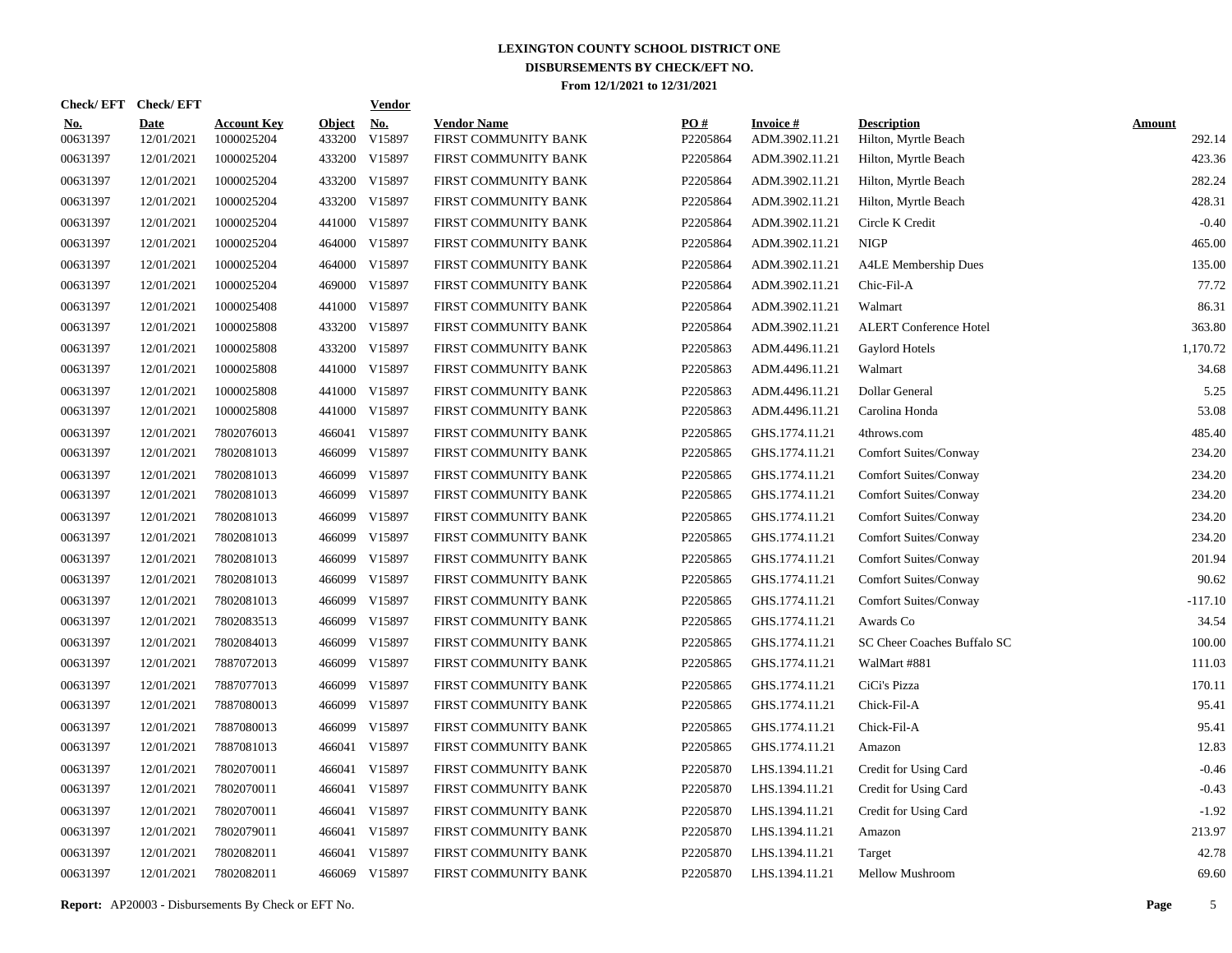|                        | Check/EFT Check/EFT       |                                  |                         | <b>Vendor</b>        |                                            |                 |                                   |                                |                         |
|------------------------|---------------------------|----------------------------------|-------------------------|----------------------|--------------------------------------------|-----------------|-----------------------------------|--------------------------------|-------------------------|
| <u>No.</u><br>00631397 | <b>Date</b><br>12/01/2021 | <b>Account Key</b><br>7810027011 | <b>Object</b><br>466041 | <u>No.</u><br>V15897 | <b>Vendor Name</b><br>FIRST COMMUNITY BANK | PQ#<br>P2205870 | <b>Invoice#</b><br>LHS.1394.11.21 | <b>Description</b><br>Amazon   | <b>Amount</b><br>509.97 |
| 00631397               | 12/01/2021                | 7810027011                       |                         | 466041 V15897        | FIRST COMMUNITY BANK                       | P2205870        | LHS.1394.11.21                    | Amazon                         | 139.08                  |
| 00631397               | 12/01/2021                | 7810027011                       |                         | 466041 V15897        | FIRST COMMUNITY BANK                       | P2205870        | LHS.1394.11.21                    | Amazon                         | 320.76                  |
| 00631397               | 12/01/2021                | 7810027011                       |                         | 466041 V15897        | FIRST COMMUNITY BANK                       | P2205870        | LHS.1394.11.21                    | Amazon                         | 749.98                  |
| 00631397               | 12/01/2021                | 7837227011                       |                         | 466041 V15897        | FIRST COMMUNITY BANK                       | P2205870        | LHS.1394.11.21                    | Walmart                        | 91.51                   |
| 00631397               | 12/01/2021                | 7837227011                       |                         | 466041 V15897        | FIRST COMMUNITY BANK                       | P2205870        | LHS.1394.11.21                    | Amazon                         | 13.90                   |
| 00631397               | 12/01/2021                | 7837227011                       |                         | 466041 V15897        | FIRST COMMUNITY BANK                       | P2205870        | LHS.1394.11.21                    | <b>Hobby Lobby</b>             | 42.82                   |
| 00631397               | 12/01/2021                | 7887072011                       |                         | 466069 V15897        | FIRST COMMUNITY BANK                       | P2205870        | LHS.1394.11.21                    | Food Lion                      | 24.21                   |
| 00631397               | 12/01/2021                | 7887072011                       | 466069                  | V15897               | FIRST COMMUNITY BANK                       | P2205870        | LHS.1394.11.21                    | Papa Gios                      | 160.00                  |
| 00631397               | 12/01/2021                | 7887072011                       | 466069                  | V15897               | FIRST COMMUNITY BANK                       | P2205870        | LHS.1394.11.21                    | Pizza Hut                      | 47.95                   |
| 00631397               | 12/01/2021                | 7887081511                       |                         | 466031 V15897        | FIRST COMMUNITY BANK                       | P2205870        | LHS.1394.11.21                    | Fairfield Inn                  | 108.48                  |
| 00631397               | 12/01/2021                | 7887081511                       |                         | 466031 V15897        | FIRST COMMUNITY BANK                       | P2205870        | LHS.1394.11.21                    | Fairfield Inn                  | 108.48                  |
| 00631397               | 12/01/2021                | 7887081511                       |                         | 466031 V15897        | FIRST COMMUNITY BANK                       | P2205870        | LHS.1394.11.21                    | Fairfield Inn                  | 108.48                  |
| 00631397               | 12/01/2021                | 7887081511                       |                         | 466031 V15897        | FIRST COMMUNITY BANK                       | P2205870        | LHS.1394.11.21                    | <b>Hyatt Place</b>             | 333.84                  |
| 00631397               | 12/01/2021                | 7887081511                       |                         | 466031 V15897        | FIRST COMMUNITY BANK                       | P2205870        | LHS.1394.11.21                    | <b>Hyatt Place</b>             | 333.84                  |
| 00631397               | 12/01/2021                | 7887081511                       |                         | 466031 V15897        | FIRST COMMUNITY BANK                       | P2205870        | LHS.1394.11.21                    | <b>Hyatt Place</b>             | 310.46                  |
| 00631397               | 12/01/2021                | 7887081511                       |                         | 466041 V15897        | FIRST COMMUNITY BANK                       | P2205870        | LHS.1394.11.21                    | Country Club of South Florence | 103.00                  |
| 00631397               | 12/01/2021                | 7887081511                       |                         | 466041 V15897        | FIRST COMMUNITY BANK                       | P2205870        | LHS.1394.11.21                    | Circle K                       | 46.00                   |
| 00631397               | 12/01/2021                | 7887081511                       |                         | 466041 V15897        | FIRST COMMUNITY BANK                       | P2205870        | LHS.1394.11.21                    | Office Depot                   | 38.28                   |
| 00631397               | 12/01/2021                | 7887081511                       |                         | 466041 V15897        | FIRST COMMUNITY BANK                       | P2205870        | LHS.1394.11.21                    | Circle K                       | 43.00                   |
| 00631397               | 12/01/2021                | 7887081511                       |                         | 466041 V15897        | FIRST COMMUNITY BANK                       | P2205870        | LHS.1394.11.21                    | Country Club of South Carolina | 150.00                  |
| 00631397               | 12/01/2021                | 7887081511                       |                         | 466041 V15897        | FIRST COMMUNITY BANK                       | P2205870        | LHS.1394.11.21                    | Flying J                       | 52.56                   |
| 00631397               | 12/01/2021                | 7887081511                       |                         | 466064 V15897        | FIRST COMMUNITY BANK                       | P2205870        | LHS.1394.11.21                    | Ponderosa Country Club         | 250.00                  |
| 00631397               | 12/01/2021                | 7887081511                       |                         | 466069 V15897        | FIRST COMMUNITY BANK                       | P2205870        | LHS.1394.11.21                    | Shealy's                       | 90.12                   |
| 00631397               | 12/01/2021                | 7887081511                       | 466069                  | V15897               | FIRST COMMUNITY BANK                       | P2205870        | LHS.1394.11.21                    | <b>Biminis</b>                 | 170.48                  |
| 00631397               | 12/01/2021                | 7887081511                       |                         | 466069 V15897        | FIRST COMMUNITY BANK                       | P2205870        | LHS.1394.11.21                    | Dunkin Donuts                  | 16.44                   |
| 00631397               | 12/01/2021                | 7887081511                       |                         | 466069 V15897        | FIRST COMMUNITY BANK                       | P2205870        | LHS.1394.11.21                    | Walmart                        | 218.40                  |
| 00631397               | 12/01/2021                | 7887081511                       | 466069                  | V15897               | FIRST COMMUNITY BANK                       | P2205870        | LHS.1394.11.21                    | Outback                        | 197.06                  |
| 00631397               | 12/01/2021                | 7887081511                       |                         | 466069 V15897        | FIRST COMMUNITY BANK                       | P2205870        | LHS.1394.11.21                    | Cold Stone                     | 42.00                   |
| 00631397               | 12/01/2021                | 7887081511                       | 466069                  | V15897               | FIRST COMMUNITY BANK                       | P2205870        | LHS.1394.11.21                    | Chick Fil A                    | 782.10                  |
| 00631397               | 12/01/2021                | 7887081511                       | 466069                  | V15897               | FIRST COMMUNITY BANK                       | P2205870        | LHS.1394.11.21                    | Longhorn                       | 172.00                  |
| 00631397               | 12/01/2021                | 7887081511                       | 466069                  | V15897               | FIRST COMMUNITY BANK                       | P2205870        | LHS.1394.11.21                    | Chick Fil A                    | 786.01                  |
| 00631397               | 12/01/2021                | 7887081511                       | 466069                  | V15897               | FIRST COMMUNITY BANK                       | P2205870        | LHS.1394.11.21                    | Credit for Using Card          | $-7.88$                 |
| 00631397               | 12/01/2021                | 7964073511                       |                         | 466041 V15897        | FIRST COMMUNITY BANK                       | P2205870        | LHS.1394.11.21                    | Awardsco                       | 443.10                  |
| 00631397               | 12/01/2021                | 7802070011                       |                         | 466041 V15897        | FIRST COMMUNITY BANK                       | P2205869        | LHS.1683.11.21                    | Driven Sign Solutions          | 165.85                  |
| 00631397               | 12/01/2021                | 7802070011                       |                         | 466041 V15897        | FIRST COMMUNITY BANK                       | P2205869        | LHS.1683.11.21                    | Walmart                        | 54.84                   |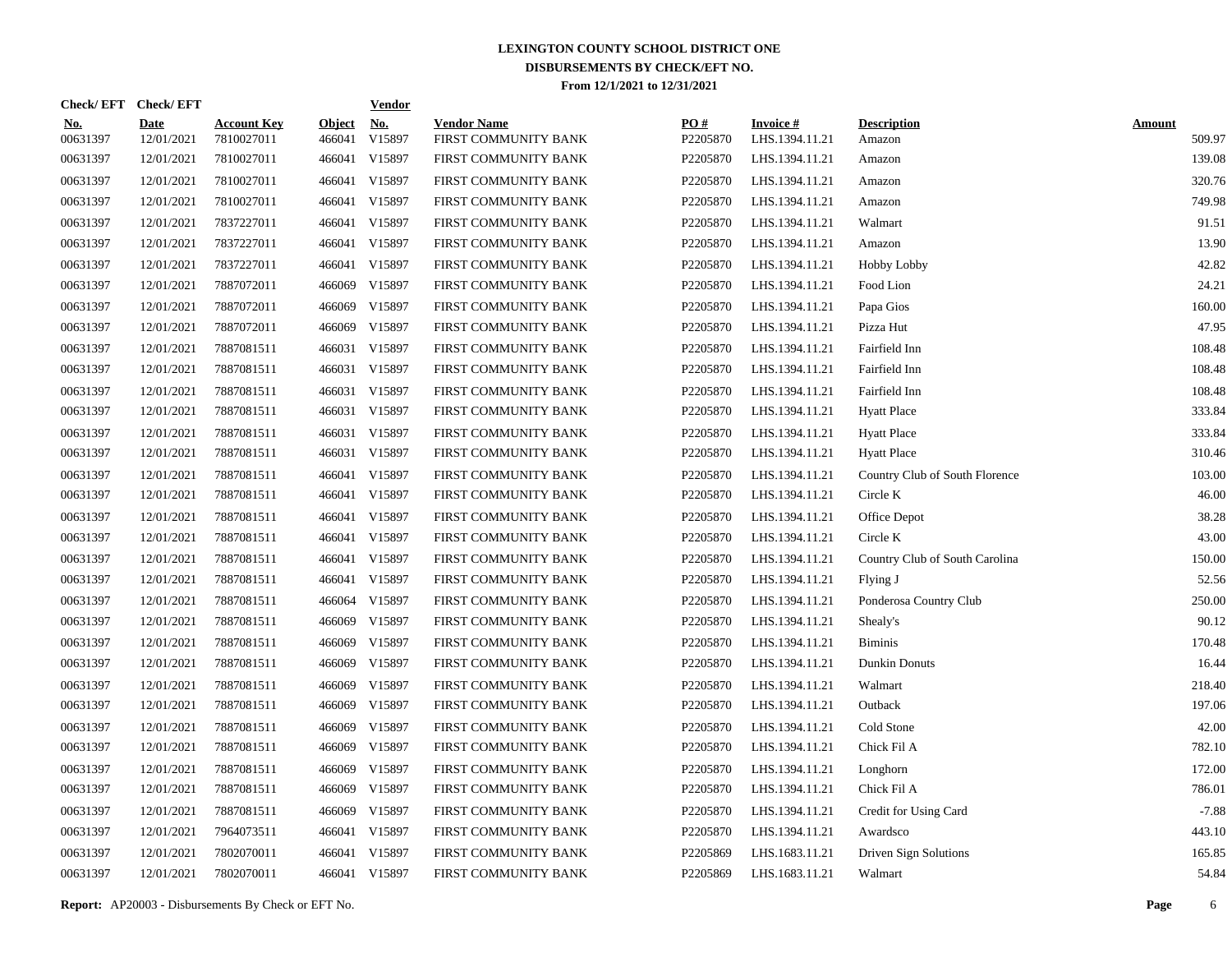| Check/EFT Check/EFT    |                           |                                  |                         | <u>Vendor</u>        |                                            |                 |                                   |                              |                         |
|------------------------|---------------------------|----------------------------------|-------------------------|----------------------|--------------------------------------------|-----------------|-----------------------------------|------------------------------|-------------------------|
| <u>No.</u><br>00631397 | <b>Date</b><br>12/01/2021 | <b>Account Key</b><br>7802070011 | <b>Object</b><br>466041 | <u>No.</u><br>V15897 | <b>Vendor Name</b><br>FIRST COMMUNITY BANK | PQ#<br>P2205869 | <b>Invoice#</b><br>LHS.1683.11.21 | <b>Description</b><br>Amazon | <b>Amount</b><br>569.04 |
| 00631397               | 12/01/2021                | 7802070011                       | 466041                  | V15897               | FIRST COMMUNITY BANK                       | P2205869        | LHS.1683.11.21                    | <b>Storeys Florist</b>       | 336.00                  |
| 00631397               | 12/01/2021                | 7802072011                       | 466041                  | V15897               | FIRST COMMUNITY BANK                       | P2205869        | LHS.1683.11.21                    | Amazon                       | 89.64                   |
| 00631397               | 12/01/2021                | 7802072011                       | 466041                  | V15897               | FIRST COMMUNITY BANK                       | P2205869        | LHS.1683.11.21                    | Amazon                       | 39.58                   |
| 00631397               | 12/01/2021                | 7802073011                       | 466041                  | V15897               | FIRST COMMUNITY BANK                       | P2205869        | LHS.1683.11.21                    | hibbetts sports              | 580.94                  |
| 00631397               | 12/01/2021                | 7802080011                       | 466041                  | V15897               | FIRST COMMUNITY BANK                       | P2205869        | LHS.1683.11.21                    | <b>Storeys Florist</b>       | 75.00                   |
| 00631397               | 12/01/2021                | 7810027011                       | 466041                  | V15897               | FIRST COMMUNITY BANK                       | P2205869        | LHS.1683.11.21                    | Kathy's Creation             | 77.04                   |
| 00631397               | 12/01/2021                | 7810027011                       | 466041                  | V15897               | FIRST COMMUNITY BANK                       | P2205869        | LHS.1683.11.21                    | Amazon                       | 164.76                  |
| 00631397               | 12/01/2021                | 7810027011                       | 466041                  | V15897               | FIRST COMMUNITY BANK                       | P2205869        | LHS.1683.11.21                    | Pine Press                   | 220.10                  |
| 00631397               | 12/01/2021                | 7810027011                       | 466041                  | V15897               | FIRST COMMUNITY BANK                       | P2205869        | LHS.1683.11.21                    | amazon                       | 24.60                   |
| 00631397               | 12/01/2021                | 7810027011                       | 466041                  | V15897               | FIRST COMMUNITY BANK                       | P2205869        | LHS.1683.11.21                    | amazon                       | 42.76                   |
| 00631397               | 12/01/2021                | 7810027011                       | 466041                  | V15897               | FIRST COMMUNITY BANK                       | P2205869        | LHS.1683.11.21                    | Nifty Gifty                  | 192.60                  |
| 00631397               | 12/01/2021                | 7810027011                       | 466041                  | V15897               | FIRST COMMUNITY BANK                       | P2205869        | LHS.1683.11.21                    | Amazon                       | 307.31                  |
| 00631397               | 12/01/2021                | 7810027011                       | 466041                  | V15897               | FIRST COMMUNITY BANK                       | P2205869        | LHS.1683.11.21                    | Storeys florist              | 63.50                   |
| 00631397               | 12/01/2021                | 7810027011                       | 466041                  | V15897               | FIRST COMMUNITY BANK                       | P2205869        | LHS.1683.11.21                    | Amazon                       | 97.37                   |
| 00631397               | 12/01/2021                | 7810027011                       | 466069                  | V15897               | FIRST COMMUNITY BANK                       | P2205869        | LHS.1683.11.21                    | <b>Nothing Bundt Cakes</b>   | 226.44                  |
| 00631397               | 12/01/2021                | 7810027011                       | 466069                  | V15897               | FIRST COMMUNITY BANK                       | P2205869        | LHS.1683.11.21                    | <b>Hudsons Catering</b>      | 631.30                  |
| 00631397               | 12/01/2021                | 7810027011                       | 466069                  | V15897               | FIRST COMMUNITY BANK                       | P2205869        | LHS.1683.11.21                    | Nothing Bundt Cakes          | 209.10                  |
| 00631397               | 12/01/2021                | 7810027011                       | 466069                  | V15897               | FIRST COMMUNITY BANK                       | P2205869        | LHS.1683.11.21                    | Hudsons BBQ                  | 816.73                  |
| 00631397               | 12/01/2021                | 7810027011                       | 466069                  | V15897               | FIRST COMMUNITY BANK                       | P2205869        | LHS.1683.11.21                    | California Dreaming          | 349.56                  |
| 00631397               | 12/01/2021                | 7810027011                       | 466069                  | V15897               | FIRST COMMUNITY BANK                       | P2205869        | LHS.1683.11.21                    | California Dreaming          | 121.92                  |
| 00631397               | 12/01/2021                | 7810027011                       | 466069                  | V15897               | FIRST COMMUNITY BANK                       | P2205869        | LHS.1683.11.21                    | Panera Bread                 | 151.14                  |
| 00631397               | 12/01/2021                | 7810027011                       | 466069                  | V15897               | FIRST COMMUNITY BANK                       | P2205869        | LHS.1683.11.21                    | Panera Bread                 | 18.52                   |
| 00631397               | 12/01/2021                | 7837227011                       | 466041                  | V15897               | FIRST COMMUNITY BANK                       | P2205869        | LHS.1683.11.21                    | Amazon                       | 100.58                  |
| 00631397               | 12/01/2021                | 7837227011                       | 466041                  | V15897               | FIRST COMMUNITY BANK                       | P2205869        | LHS.1683.11.21                    | Vista Print                  | 202.79                  |
| 00631397               | 12/01/2021                | 7837227011                       | 466041                  | V15897               | FIRST COMMUNITY BANK                       | P2205869        | LHS.1683.11.21                    | Amazon                       | 12.83                   |
| 00631397               | 12/01/2021                | 7837227011                       | 466041                  | V15897               | FIRST COMMUNITY BANK                       | P2205869        | LHS.1683.11.21                    | Amazon                       | 43.05                   |
| 00631397               | 12/01/2021                | 7837227011                       | 466041                  | V15897               | FIRST COMMUNITY BANK                       | P2205869        | LHS.1683.11.21                    | <b>Starcostumes</b>          | 625.00                  |
| 00631397               | 12/01/2021                | 7837227011                       | 466041                  | V15897               | FIRST COMMUNITY BANK                       | P2205869        | LHS.1683.11.21                    | Amazon                       | 36.32                   |
| 00631397               | 12/01/2021                | 7887072011                       | 466041                  | V15897               | FIRST COMMUNITY BANK                       | P2205869        | LHS.1683.11.21                    | Sotreys Florist              | 170.00                  |
| 00631397               | 12/01/2021                | 7887072011                       | 466069                  | V15897               | FIRST COMMUNITY BANK                       | P2205869        | LHS.1683.11.21                    | Walmart                      | 39.12                   |
| 00631397               | 12/01/2021                | 7887072011                       | 466069                  | V15897               | FIRST COMMUNITY BANK                       | P2205869        | LHS.1683.11.21                    | Lowes Food                   | 42.32                   |
| 00631397               | 12/01/2021                | 7887072011                       | 466069                  | V15897               | FIRST COMMUNITY BANK                       | P2205869        | LHS.1683.11.21                    | Papa Gios                    | 150.00                  |
| 00631397               | 12/01/2021                | 7887074011                       | 466041                  | V15897               | FIRST COMMUNITY BANK                       | P2205869        | LHS.1683.11.21                    | Storeys florist              | 79.90                   |
| 00631397               | 12/01/2021                | 7887077011                       | 466041                  | V15897               | FIRST COMMUNITY BANK                       | P2205869        | LHS.1683.11.21                    | <b>Storeys Florist</b>       | 65.00                   |
| 00631397               | 12/01/2021                | 7887079011                       |                         | 466041 V15897        | FIRST COMMUNITY BANK                       | P2205869        | LHS.1683.11.21                    | Amazon                       | 192.47                  |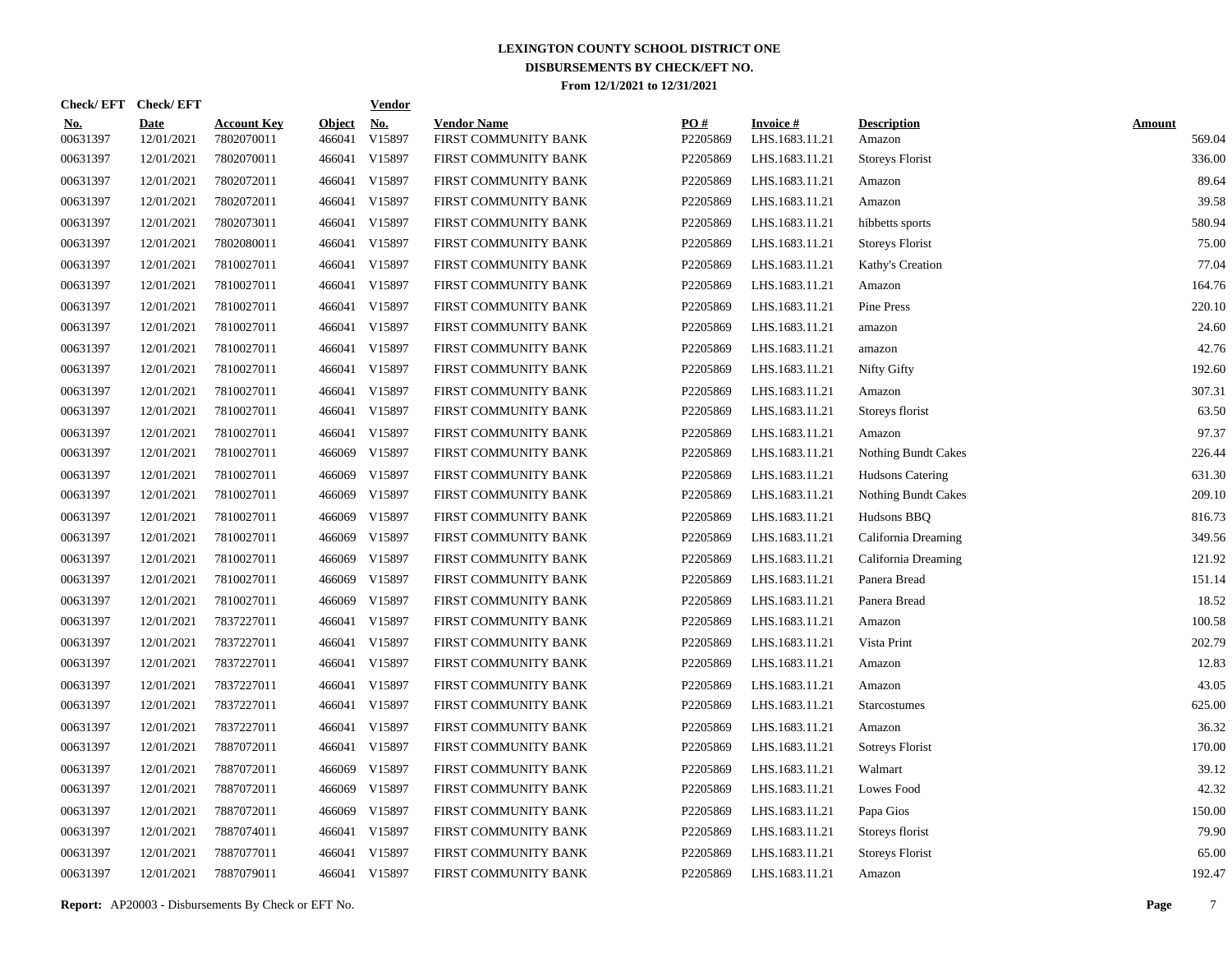|                        | Check/EFT Check/EFT       |                                  |                         | <b>Vendor</b>        |                                            |                 |                                   |                             |                        |
|------------------------|---------------------------|----------------------------------|-------------------------|----------------------|--------------------------------------------|-----------------|-----------------------------------|-----------------------------|------------------------|
| <u>No.</u><br>00631397 | <b>Date</b><br>12/01/2021 | <b>Account Key</b><br>7887079011 | <b>Object</b><br>466064 | <u>No.</u><br>V15897 | <b>Vendor Name</b><br>FIRST COMMUNITY BANK | PQ#<br>P2205869 | <b>Invoice#</b><br>LHS.1683.11.21 | <b>Description</b><br>Nuway | <b>Amount</b><br>97.00 |
| 00631397               | 12/01/2021                | 7887080011                       |                         | 466041 V15897        | FIRST COMMUNITY BANK                       | P2205869        | LHS.1683.11.21                    | Long Horn                   | 344.41                 |
| 00631397               | 12/01/2021                | 7887091511                       | 466069                  | V15897               | FIRST COMMUNITY BANK                       | P2205869        | LHS.1683.11.21                    | Maurices BBQ                | 192.00                 |
| 00631397               | 12/01/2021                | 7964073511                       |                         | 466041 V15897        | FIRST COMMUNITY BANK                       | P2205869        | LHS.1683.11.21                    | Logo Sports Wear            | 1,027.28               |
| 00631397               | 12/01/2021                | 7964073511                       |                         | 466064 V15897        | FIRST COMMUNITY BANK                       | P2205869        | LHS.1683.11.21                    | Al Hoops Basketbll          | 208.00                 |
| 00631397               | 12/01/2021                | 1000011343                       |                         | 432300 V15897        | FIRST COMMUNITY BANK                       | P2205872        | MGM.1618.11.21                    | Murphy Express              | 75.00                  |
| 00631397               | 12/01/2021                | 1000011343                       |                         | 441000 V15897        | FIRST COMMUNITY BANK                       | P2205872        | MGM.1618.11.21                    | Target.com                  | 57.65                  |
| 00631397               | 12/01/2021                | 1000011343                       |                         | 441000 V15897        | FIRST COMMUNITY BANK                       | P2205872        | MGM.1618.11.21                    | Target.com                  | 10.00                  |
| 00631397               | 12/01/2021                | 1000011343                       |                         | 441000 V15897        | FIRST COMMUNITY BANK                       | P2205872        | MGM.1618.11.21                    | Amazon                      | 85.50                  |
| 00631397               | 12/01/2021                | 1000011343                       |                         | 441000 V15897        | FIRST COMMUNITY BANK                       | P2205872        | MGM.1618.11.21                    | Amazon                      | 52.85                  |
| 00631397               | 12/01/2021                | 1000011343                       |                         | 441000 V15897        | FIRST COMMUNITY BANK                       | P2205872        | MGM.1618.11.21                    | Amazon                      | 21.26                  |
| 00631397               | 12/01/2021                | 1000011343                       |                         | 441000 V15897        | FIRST COMMUNITY BANK                       | P2205872        | MGM.1618.11.21                    | Amazon                      | 122.10                 |
| 00631397               | 12/01/2021                | 1000011343                       |                         | 441000 V15897        | FIRST COMMUNITY BANK                       | P2205872        | MGM.1618.11.21                    | Amazon                      | 149.76                 |
| 00631397               | 12/01/2021                | 1000011343                       |                         | 441000 V15897        | FIRST COMMUNITY BANK                       | P2205872        | MGM.1618.11.21                    | Amazon                      | 16.62                  |
| 00631397               | 12/01/2021                | 1000011343                       |                         | 441000 V15897        | FIRST COMMUNITY BANK                       | P2205872        | MGM.1618.11.21                    | Amazon                      | 37.05                  |
| 00631397               | 12/01/2021                | 1000011343                       |                         | 441000 V15897        | FIRST COMMUNITY BANK                       | P2205872        | MGM.1618.11.21                    | Amazon                      | 22.56                  |
| 00631397               | 12/01/2021                | 1000011343                       |                         | 441000 V15897        | FIRST COMMUNITY BANK                       | P2205872        | MGM.1618.11.21                    | Amazon                      | 88.79                  |
| 00631397               | 12/01/2021                | 1000011343                       |                         | 441000 V15897        | FIRST COMMUNITY BANK                       | P2205872        | MGM.1618.11.21                    | Amazon                      | 22.50                  |
| 00631397               | 12/01/2021                | 1000011343                       |                         | 441000 V15897        | FIRST COMMUNITY BANK                       | P2205872        | MGM.1618.11.21                    | Amazon                      | 24.15                  |
| 00631397               | 12/01/2021                | 1000011343                       |                         | 441000 V15897        | FIRST COMMUNITY BANK                       | P2205872        | MGM.1618.11.21                    | Amazon                      | 10.69                  |
| 00631397               | 12/01/2021                | 1000011343                       |                         | 441000 V15897        | FIRST COMMUNITY BANK                       | P2205872        | MGM.1618.11.21                    | Amazon                      | 53.49                  |
| 00631397               | 12/01/2021                | 1000011343                       |                         | 441000 V15897        | FIRST COMMUNITY BANK                       | P2205872        | MGM.1618.11.21                    | Amazon                      | 11.74                  |
| 00631397               | 12/01/2021                | 1000011343                       |                         | 441000 V15897        | FIRST COMMUNITY BANK                       | P2205872        | MGM.1618.11.21                    | Amazon                      | 9.62                   |
| 00631397               | 12/01/2021                | 1000011343                       |                         | 441000 V15897        | FIRST COMMUNITY BANK                       | P2205872        | MGM.1618.11.21                    | Amazon                      | 36.36                  |
| 00631397               | 12/01/2021                | 1000011343                       |                         | 441000 V15897        | FIRST COMMUNITY BANK                       | P2205872        | MGM.1618.11.21                    | Amazon                      | 47.79                  |
| 00631397               | 12/01/2021                | 1000011343                       |                         | 441000 V15897        | FIRST COMMUNITY BANK                       | P2205872        | MGM.1618.11.21                    | Amazon                      | 25.67                  |
| 00631397               | 12/01/2021                | 1000011343                       |                         | 441000 V15897        | FIRST COMMUNITY BANK                       | P2205872        | MGM.1618.11.21                    | <b>REFUND Amazon</b>        | $-38.57$               |
| 00631397               | 12/01/2021                | 1000021243                       |                         | 441000 V15897        | FIRST COMMUNITY BANK                       | P2205872        | MGM.1618.11.21                    | Dominos                     | 69.31                  |
| 00631397               | 12/01/2021                | 1000021343                       |                         | 441000 V15897        | FIRST COMMUNITY BANK                       | P2205872        | MGM.1618.11.21                    | WalMart.com                 | 60.60                  |
| 00631397               | 12/01/2021                | 1000021343                       |                         | 441000 V15897        | FIRST COMMUNITY BANK                       | P2205872        | MGM.1618.11.21                    | Ross                        | 35.28                  |
| 00631397               | 12/01/2021                | 1000021343                       |                         | 441000 V15897        | FIRST COMMUNITY BANK                       | P2205872        | MGM.1618.11.21                    | <b>Ollies Outlet</b>        | 42.79                  |
| 00631397               | 12/01/2021                | 1000021343                       |                         | 441000 V15897        | FIRST COMMUNITY BANK                       | P2205872        | MGM.1618.11.21                    | <b>TJMaxx</b>               | 72.72                  |
| 00631397               | 12/01/2021                | 1000021343                       |                         | 441000 V15897        | FIRST COMMUNITY BANK                       | P2205872        | MGM.1618.11.21                    | HomeDepot.com               | 95.23                  |
| 00631397               | 12/01/2021                | 1000021343                       |                         | 441000 V15897        | FIRST COMMUNITY BANK                       | P2205872        | MGM.1618.11.21                    | Amazon                      | 28.77                  |
| 00631397               | 12/01/2021                | 1000021343                       |                         | 441000 V15897        | FIRST COMMUNITY BANK                       | P2205872        | MGM.1618.11.21                    | Amazon                      | 46.86                  |
| 00631397               | 12/01/2021                | 7733027043                       |                         | 466041 V15897        | FIRST COMMUNITY BANK                       | P2205872        | MGM.1618.11.21                    | Custom Ink                  | 854.12                 |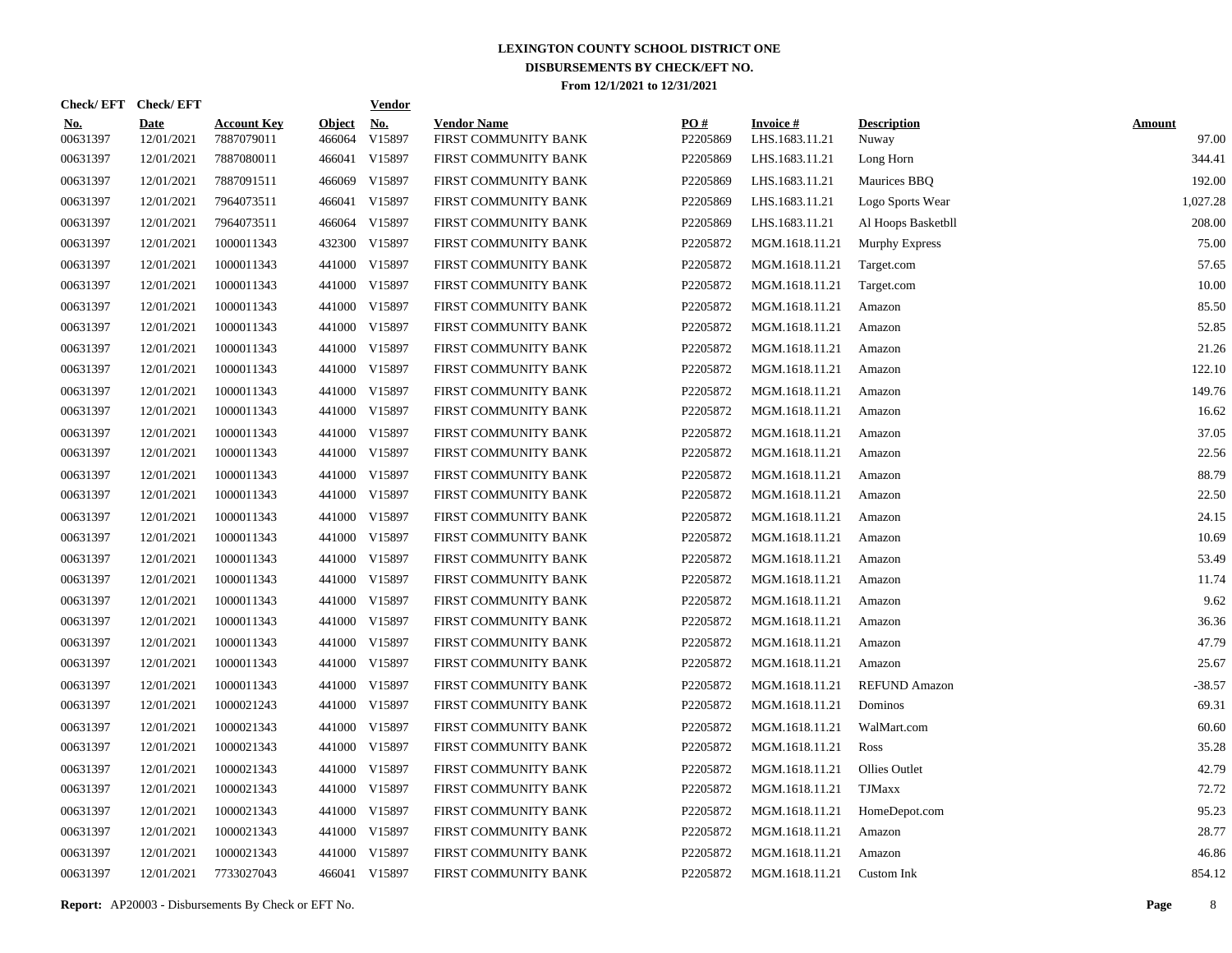|                        | Check/EFT Check/EFT |                                  |                         | <b>Vendor</b> |                                            |                 |                                   |                                  |                        |
|------------------------|---------------------|----------------------------------|-------------------------|---------------|--------------------------------------------|-----------------|-----------------------------------|----------------------------------|------------------------|
| <u>No.</u><br>00631397 | Date<br>12/01/2021  | <b>Account Key</b><br>7733027043 | <b>Object</b><br>466064 | No.<br>V15897 | <b>Vendor Name</b><br>FIRST COMMUNITY BANK | PO#<br>P2205872 | <b>Invoice#</b><br>MGM.1618.11.21 | <b>Description</b><br>8Notes.com | <b>Amount</b><br>20.00 |
| 00631397               | 12/01/2021          | 7733027043                       | 466099                  | V15897        | FIRST COMMUNITY BANK                       | P2205872        | MGM.1618.11.21                    | <b>Eckroth Music</b>             | 84.12                  |
| 00631397               | 12/01/2021          | 7735027043                       | 466099                  | V15897        | FIRST COMMUNITY BANK                       | P2205872        | MGM.1618.11.21                    | Amazon                           | 34.22                  |
| 00631397               | 12/01/2021          | 7743019043                       | 466041                  | V15897        | FIRST COMMUNITY BANK                       | P2205872        | MGM.1618.11.21                    | Amazon                           | 16.00                  |
| 00631397               | 12/01/2021          | 7743019043                       | 466041                  | V15897        | FIRST COMMUNITY BANK                       | P2205872        | MGM.1618.11.21                    | Amazon                           | 96.20                  |
| 00631397               | 12/01/2021          | 7743019043                       | 466041                  | V15897        | FIRST COMMUNITY BANK                       | P2205872        | MGM.1618.11.21                    | <b>REFUND</b>                    | $-9.62$                |
| 00631397               | 12/01/2021          | 7748019043                       | 466041                  | V15897        | FIRST COMMUNITY BANK                       | P2205872        | MGM.1618.11.21                    | <b>JWPepper</b>                  | 29.14                  |
| 00631397               | 12/01/2021          | 7748019043                       | 466041                  | V15897        | FIRST COMMUNITY BANK                       | P2205872        | MGM.1618.11.21                    | <b>JWPepper</b>                  | 222.24                 |
| 00631397               | 12/01/2021          | 7750019043                       | 466041                  | V15897        | FIRST COMMUNITY BANK                       | P2205872        | MGM.1618.11.21                    | Amazon                           | 53.45                  |
| 00631397               | 12/01/2021          | 7802070043                       | 466041                  | V15897        | FIRST COMMUNITY BANK                       | P2205872        | MGM.1618.11.21                    | Amazon                           | 59.90                  |
| 00631397               | 12/01/2021          | 7802070043                       |                         | 466041 V15897 | FIRST COMMUNITY BANK                       | P2205872        | MGM.1618.11.21                    | Amazon                           | 84.52                  |
| 00631397               | 12/01/2021          | 7802072043                       | 466069                  | V15897        | FIRST COMMUNITY BANK                       | P2205872        | MGM.1618.11.21                    | Chick Fil A                      | 705.78                 |
| 00631397               | 12/01/2021          | 7802072043                       | 466069                  | V15897        | FIRST COMMUNITY BANK                       | P2205872        | MGM.1618.11.21                    | Marcos                           | 323.41                 |
| 00631397               | 12/01/2021          | 7802072043                       | 466069                  | V15897        | FIRST COMMUNITY BANK                       | P2205872        | MGM.1618.11.21                    | Chick Fil A                      | 742.40                 |
| 00631397               | 12/01/2021          | 7802080043                       | 466069                  | V15897        | FIRST COMMUNITY BANK                       | P2205872        | MGM.1618.11.21                    | Chick Fil A                      | 244.36                 |
| 00631397               | 12/01/2021          | 7802080043                       | 466069                  | V15897        | FIRST COMMUNITY BANK                       | P2205872        | MGM.1618.11.21                    | Papa Johns                       | 123.35                 |
| 00631397               | 12/01/2021          | 7860527043                       |                         | 466035 V15897 | FIRST COMMUNITY BANK                       | P2205872        | MGM.1618.11.21                    | Something Borrowed               | 553.18                 |
| 00631397               | 12/01/2021          | 7860527043                       |                         | 466035 V15897 | FIRST COMMUNITY BANK                       | P2205872        | MGM.1618.11.21                    | <b>UPS</b> Store                 | 7.09                   |
| 00631397               | 12/01/2021          | 7860527043                       | 466041                  | V15897        | FIRST COMMUNITY BANK                       | P2205872        | MGM.1618.11.21                    | Amazon                           | 80.22                  |
| 00631397               | 12/01/2021          | 7860527043                       |                         | 466041 V15897 | FIRST COMMUNITY BANK                       | P2205872        | MGM.1618.11.21                    | Image Ink                        | 234.59                 |
| 00631397               | 12/01/2021          | 7860527043                       | 466069                  | V15897        | FIRST COMMUNITY BANK                       | P2205872        | MGM.1618.11.21                    | Chick Fil A                      | 33.21                  |
| 00631397               | 12/01/2021          | 7860527043                       | 466069                  | V15897        | FIRST COMMUNITY BANK                       | P2205872        | MGM.1618.11.21                    | Chick Fil A                      | 28.42                  |
| 00631397               | 12/01/2021          | 7860527043                       | 466069                  | V15897        | FIRST COMMUNITY BANK                       | P2205872        | MGM.1618.11.21                    | Crumbl Cookie                    | 43.35                  |
| 00631397               | 12/01/2021          | 7860527043                       | 466069                  | V15897        | FIRST COMMUNITY BANK                       | P2205872        | MGM.1618.11.21                    | Amazon                           | 53.99                  |
| 00631397               | 12/01/2021          | 7860527043                       | 466069                  | V15897        | FIRST COMMUNITY BANK                       | P2205872        | MGM.1618.11.21                    | Dunkin'                          | 18.28                  |
| 00631397               | 12/01/2021          | 7860527043                       | 466069                  | V15897        | FIRST COMMUNITY BANK                       | P2205872        | MGM.1618.11.21                    | Lowes Foods                      | 34.84                  |
| 00631397               | 12/01/2021          | 7860527043                       | 466069                  | V15897        | FIRST COMMUNITY BANK                       | P2205872        | MGM.1618.11.21                    | Dunkin'                          | 22.87                  |
| 00631397               | 12/01/2021          | 7860527043                       | 466099                  | V15897        | FIRST COMMUNITY BANK                       | P2205872        | MGM.1618.11.21                    | Amazon                           | 199.00                 |
| 00631397               | 12/01/2021          | 7860527043                       | 466099                  | V15897        | FIRST COMMUNITY BANK                       | P2205872        | MGM.1618.11.21                    | Amazon                           | 34.23                  |
| 00631397               | 12/01/2021          | 7860527043                       | 466099                  | V15897        | FIRST COMMUNITY BANK                       | P2205872        | MGM.1618.11.21                    | Amazon                           | 96.29                  |
| 00631397               | 12/01/2021          | 7860527043                       | 466099                  | V15897        | FIRST COMMUNITY BANK                       | P2205872        | MGM.1618.11.21                    | <b>UPS</b> Store                 | 7.09                   |
| 00631397               | 12/01/2021          | 7860527043                       | 466099                  | V15897        | FIRST COMMUNITY BANK                       | P2205872        | MGM.1618.11.21                    | <b>UPS</b> Store                 | 7.09                   |
| 00631397               | 12/01/2021          | 7884027043                       | 466069                  | V15897        | FIRST COMMUNITY BANK                       | P2205872        | MGM.1618.11.21                    | Amazon                           | 71.92                  |
| 00631397               | 12/01/2021          | 7892027043                       | 466099                  | V15897        | FIRST COMMUNITY BANK                       | P2205872        | MGM.1618.11.21                    | Lexington Florist                | 91.87                  |
| 00631397               | 12/01/2021          | 7928527043                       | 466099                  | V15897        | FIRST COMMUNITY BANK                       | P2205872        | MGM.1618.11.21                    | <b>Dominion Energy</b>           | 403.50                 |
| 00631397               | 12/01/2021          | 7932027043                       |                         | 466041 V15897 | FIRST COMMUNITY BANK                       | P2205872        | MGM.1618.11.21                    | NASP Inc                         | 514.00                 |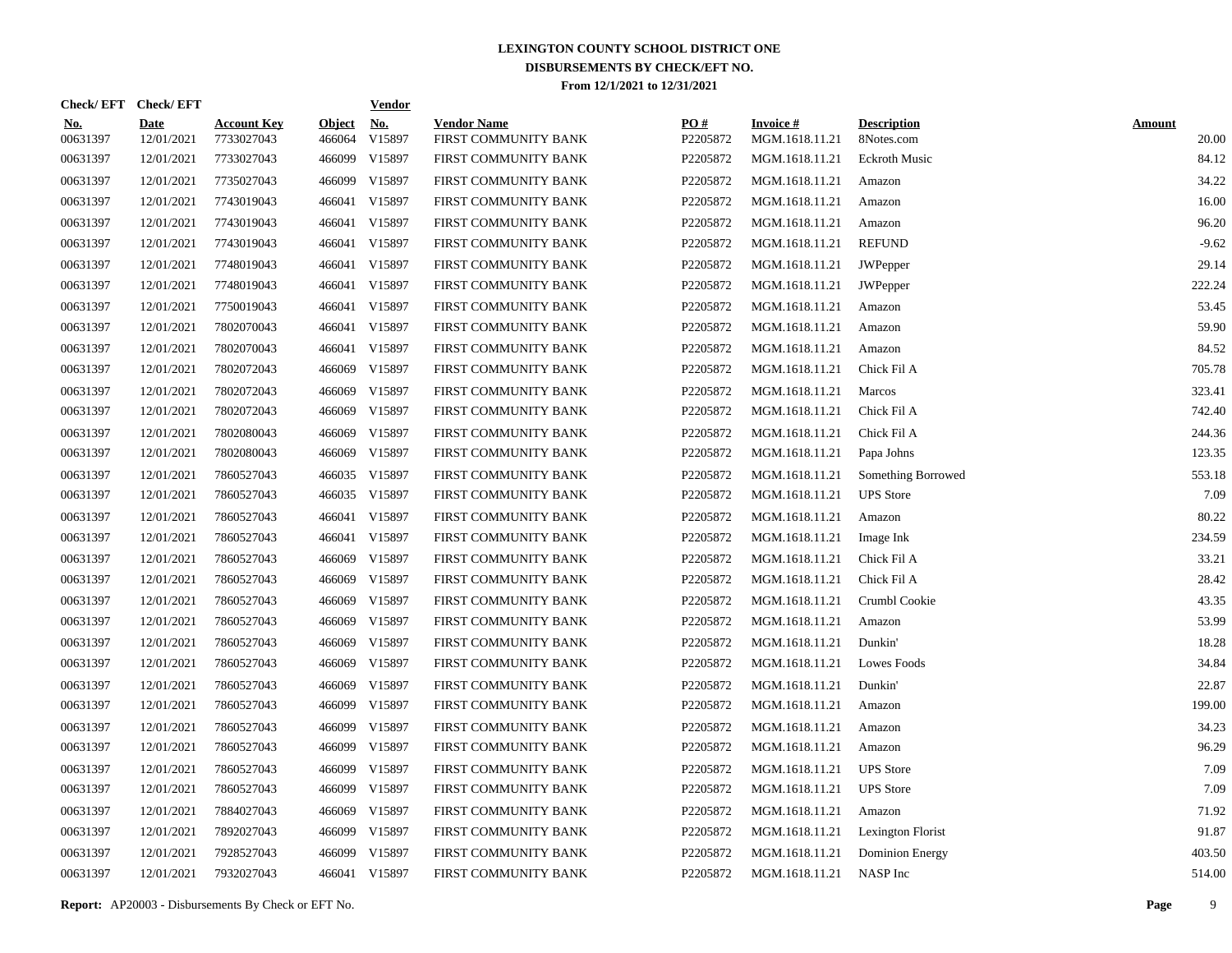|                        | Check/EFT Check/EFT |                                  |                         | <b>Vendor</b>        |                                            |                 |                                   |                              |                        |
|------------------------|---------------------|----------------------------------|-------------------------|----------------------|--------------------------------------------|-----------------|-----------------------------------|------------------------------|------------------------|
| <u>No.</u><br>00631397 | Date<br>12/01/2021  | <b>Account Key</b><br>7934027043 | <b>Object</b><br>466041 | <u>No.</u><br>V15897 | <b>Vendor Name</b><br>FIRST COMMUNITY BANK | PO#<br>P2205872 | <b>Invoice#</b><br>MGM.1618.11.21 | <b>Description</b><br>Amazon | <b>Amount</b><br>22.43 |
| 00631397               | 12/01/2021          | 7934027043                       | 466069                  | V15897               | FIRST COMMUNITY BANK                       | P2205872        | MGM.1618.11.21                    | Target                       | 9.48                   |
| 00631397               | 12/01/2021          | 7934027043                       | 466069                  | V15897               | FIRST COMMUNITY BANK                       | P2205872        | MGM.1618.11.21                    | Amazon                       | 26.83                  |
| 00631397               | 12/01/2021          | 7934027043                       | 466099                  | V15897               | FIRST COMMUNITY BANK                       | P2205872        | MGM.1618.11.21                    | Amazon                       | 29.95                  |
| 00631397               | 12/01/2021          | 7934027043                       | 466099                  | V15897               | FIRST COMMUNITY BANK                       | P2205872        | MGM.1618.11.21                    | Amazon                       | 55.62                  |
| 00631397               | 12/01/2021          | 7936527043                       | 466041                  | V15897               | FIRST COMMUNITY BANK                       | P2205872        | MGM.1618.11.21                    | Amazon                       | 257.93                 |
| 00631397               | 12/01/2021          | 7983027043                       | 466041                  | V15897               | FIRST COMMUNITY BANK                       | P2205872        | MGM.1618.11.21                    | Amazon                       | 53.43                  |
| 00631397               | 12/01/2021          | 7983027043                       | 466069                  | V15897               | FIRST COMMUNITY BANK                       | P2205872        | MGM.1618.11.21                    | Chick Fil A                  | 466.71                 |
| 00631397               | 12/01/2021          | 1000011343                       |                         | 441000 V15897        | FIRST COMMUNITY BANK                       | P2205871        | MGM.4421.11.21                    | Lowes                        | 70.31                  |
| 00631397               | 12/01/2021          | 1000011343                       |                         | 441000 V15897        | FIRST COMMUNITY BANK                       | P2205871        | MGM.4421.11.21                    | Lowes                        | 105.41                 |
| 00631397               | 12/01/2021          | 1000021243                       |                         | 441000 V15897        | FIRST COMMUNITY BANK                       | P2205871        | MGM.4421.11.21                    | Sams                         | 35.27                  |
| 00631397               | 12/01/2021          | 1000021243                       |                         | 441000 V15897        | FIRST COMMUNITY BANK                       | P2205871        | MGM.4421.11.21                    | WalMart                      | 17.46                  |
| 00631397               | 12/01/2021          | 1000021243                       |                         | 441000 V15897        | FIRST COMMUNITY BANK                       | P2205871        | MGM.4421.11.21                    | WalMart                      | 15.36                  |
| 00631397               | 12/01/2021          | 1000021243                       |                         | 441000 V15897        | FIRST COMMUNITY BANK                       | P2205871        | MGM.4421.11.21                    | Hobby Lobby                  | 167.87                 |
| 00631397               | 12/01/2021          | 7735027043                       | 466069                  | V15897               | FIRST COMMUNITY BANK                       | P2205871        | MGM.4421.11.21                    | Sams                         | 67.28                  |
| 00631397               | 12/01/2021          | 7750019043                       | 466041                  | V15897               | FIRST COMMUNITY BANK                       | P2205871        | MGM.4421.11.21                    | Amazon                       | 171.16                 |
| 00631397               | 12/01/2021          | 7750019043                       | 466051                  | V15897               | FIRST COMMUNITY BANK                       | P2205871        | MGM.4421.11.21                    | Gopher Sports                | 101.80                 |
| 00631397               | 12/01/2021          | 7797019043                       | 466041                  | V15897               | FIRST COMMUNITY BANK                       | P2205871        | MGM.4421.11.21                    | Amazon                       | 29.39                  |
| 00631397               | 12/01/2021          | 7802080043                       | 466041                  | V15897               | FIRST COMMUNITY BANK                       | P2205871        | MGM.4421.11.21                    | Target                       | 21.40                  |
| 00631397               | 12/01/2021          | 7802080043                       | 466069                  | V15897               | FIRST COMMUNITY BANK                       | P2205871        | MGM.4421.11.21                    | EZCATERSUBWAY                | 175.97                 |
| 00631397               | 12/01/2021          | 7860527043                       | 466069                  | V15897               | FIRST COMMUNITY BANK                       | P2205871        | MGM.4421.11.21                    | Dominos Pizza                | 79.87                  |
| 00631397               | 12/01/2021          | 7860527043                       | 466099                  | V15897               | FIRST COMMUNITY BANK                       | P2205871        | MGM.4421.11.21                    | Lexington Florist            | 160.50                 |
| 00631397               | 12/01/2021          | 7860527043                       | 466099                  | V15897               | FIRST COMMUNITY BANK                       | P2205871        | MGM.4421.11.21                    | Target.com                   | 77.04                  |
| 00631397               | 12/01/2021          | 7860527043                       | 466099                  | V15897               | FIRST COMMUNITY BANK                       | P2205871        | MGM.4421.11.21                    | <b>Lowes Foods</b>           | 32.09                  |
| 00631397               | 12/01/2021          | 7934027043                       | 466041                  | V15897               | FIRST COMMUNITY BANK                       | P2205871        | MGM.4421.11.21                    | PayPal                       | 209.04                 |
| 00631397               | 12/01/2021          | 7934027043                       | 466069                  | V15897               | FIRST COMMUNITY BANK                       | P2205871        | MGM.4421.11.21                    | WalMart                      | 45.62                  |
| 00631397               | 12/01/2021          | 7934027043                       | 466069                  | V15897               | FIRST COMMUNITY BANK                       | P2205871        | MGM.4421.11.21                    | Marcos Pizza                 | 107.41                 |
| 00631397               | 12/01/2021          | 7983027043                       | 466041                  | V15897               | FIRST COMMUNITY BANK                       | P2205871        | MGM.4421.11.21                    | <b>Teachers Pay Teachers</b> | 30.25                  |
| 00631397               | 12/01/2021          | 7983027043                       | 466041                  | V15897               | FIRST COMMUNITY BANK                       | P2205871        | MGM.4421.11.21                    | <b>Teachers Pay Teachers</b> | 35.10                  |
| 00631397               | 12/01/2021          | 7983027043                       |                         | 466069 V15897        | FIRST COMMUNITY BANK                       | P2205871        | MGM.4421.11.21                    | SAMS                         | 60.06                  |
| 00631397               | 12/01/2021          | 1000011334                       |                         | 441000 V15897        | FIRST COMMUNITY BANK                       | P2205866        | PHM.5204.11.21                    | Lexington True Value         | 157.00                 |
| 00631397               | 12/01/2021          | 1000011334                       |                         | 441000 V15897        | FIRST COMMUNITY BANK                       | P2205866        | PHM.5204.11.21                    | Lexington True Value         | 19.26                  |
| 00631397               | 12/01/2021          | 1000011334                       |                         | 441000 V15897        | FIRST COMMUNITY BANK                       | P2205867        | PHM.5246.11.21                    | <b>JW</b> Pepper             | 142.99                 |
| 00631397               | 12/01/2021          | 1000011334                       |                         | 441000 V15897        | FIRST COMMUNITY BANK                       | P2205867        | PHM.5246.11.21                    | Amazon                       | 29.29                  |
| 00631397               | 12/01/2021          | 1000011334                       |                         | 441000 V15897        | FIRST COMMUNITY BANK                       | P2205867        | PHM.5246.11.21                    | Amazon                       | 216.30                 |
| 00631397               | 12/01/2021          | 1000011334                       |                         | 441000 V15897        | FIRST COMMUNITY BANK                       | P2205867        | PHM.5246.11.21                    | Amazon                       | 159.40                 |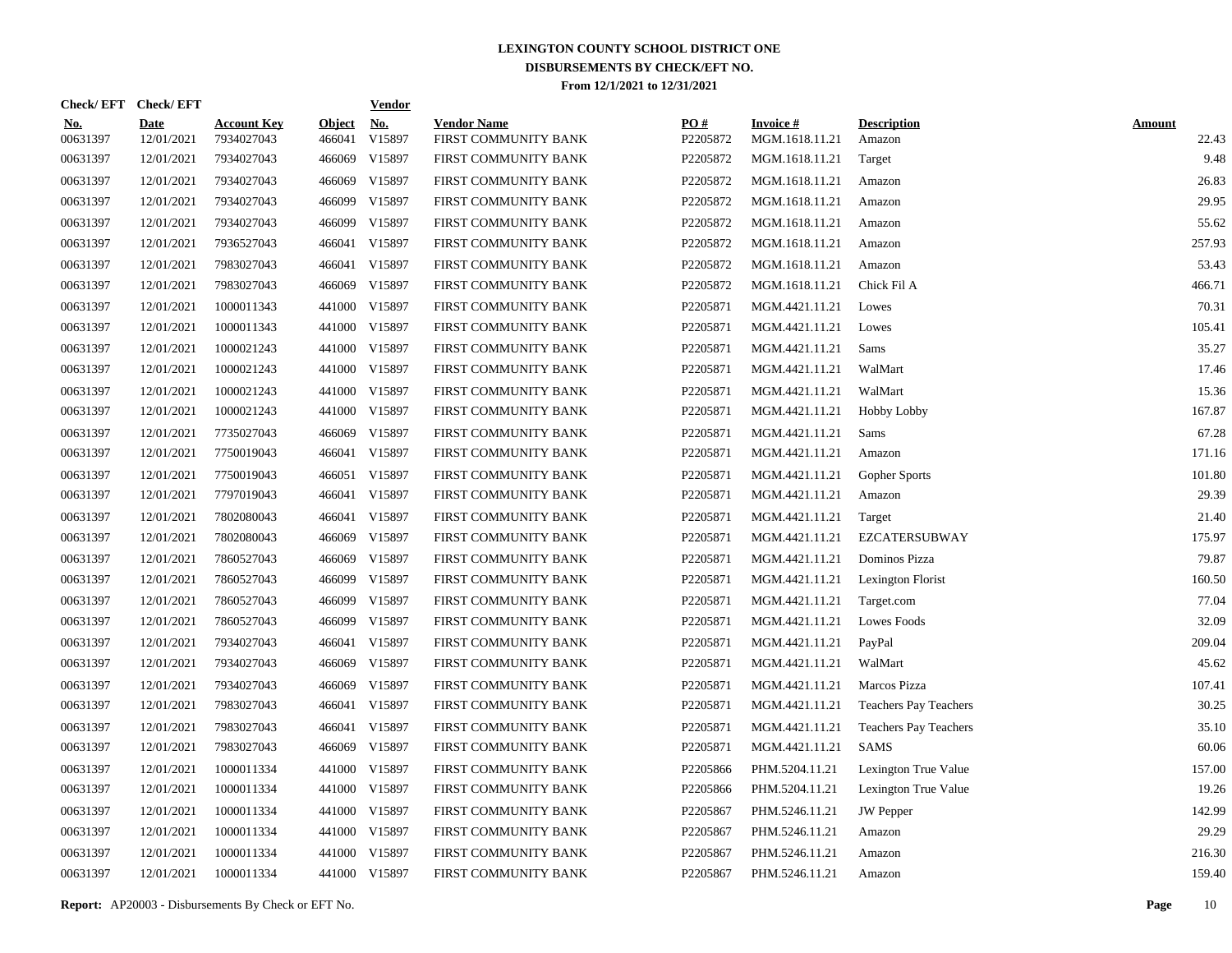|                        | Check/EFT Check/EFT       |                                  |                         | <b>Vendor</b>        |                                            |                 |                                   |                              |                        |
|------------------------|---------------------------|----------------------------------|-------------------------|----------------------|--------------------------------------------|-----------------|-----------------------------------|------------------------------|------------------------|
| <u>No.</u><br>00631397 | <b>Date</b><br>12/01/2021 | <b>Account Key</b><br>1000011334 | <b>Object</b><br>441000 | <u>No.</u><br>V15897 | <b>Vendor Name</b><br>FIRST COMMUNITY BANK | PQ#<br>P2205867 | <b>Invoice#</b><br>PHM.5246.11.21 | <b>Description</b><br>Amazon | <b>Amount</b><br>64.19 |
| 00631397               | 12/01/2021                | 1000011334                       |                         | 441000 V15897        | FIRST COMMUNITY BANK                       | P2205867        | PHM.5246.11.21                    | Amazon                       | 87.93                  |
| 00631397               | 12/01/2021                | 1000011334                       |                         | 441000 V15897        | FIRST COMMUNITY BANK                       | P2205867        | PHM.5246.11.21                    | Amazon                       | 51.30                  |
| 00631397               | 12/01/2021                | 1000011334                       |                         | 441000 V15897        | FIRST COMMUNITY BANK                       | P2205867        | PHM.5246.11.21                    | Amazon                       | 229.98                 |
| 00631397               | 12/01/2021                | 1000011334                       |                         | 441000 V15897        | FIRST COMMUNITY BANK                       | P2205867        | PHM.5246.11.21                    | Walmart                      | 18.36                  |
| 00631397               | 12/01/2021                | 1000011334                       |                         | 441000 V15897        | FIRST COMMUNITY BANK                       | P2205867        | PHM.5246.11.21                    | Home Depot                   | 47.09                  |
| 00631397               | 12/01/2021                | 1000011334                       |                         | 441000 V15897        | FIRST COMMUNITY BANK                       | P2205867        | PHM.5246.11.21                    | Amazon                       | 38.50                  |
| 00631397               | 12/01/2021                | 1000011334                       |                         | 441000 V15897        | FIRST COMMUNITY BANK                       | P2205867        | PHM.5246.11.21                    | Amazon                       | 58.60                  |
| 00631397               | 12/01/2021                | 1000011334                       |                         | 441030 V15897        | FIRST COMMUNITY BANK                       | P2205867        | PHM.5246.11.21                    | Scholastic                   | 84.50                  |
| 00631397               | 12/01/2021                | 1000022234                       |                         | 443000 V15897        | FIRST COMMUNITY BANK                       | P2205867        | PHM.5246.11.21                    | Junior Library Guild         | 721.00                 |
| 00631397               | 12/01/2021                | 1000025434                       |                         | 441000 V15897        | FIRST COMMUNITY BANK                       | P2205867        | PHM.5246.11.21                    | Lowes                        | 82.64                  |
| 00631397               | 12/01/2021                | 1000025434                       |                         | 441000 V15897        | FIRST COMMUNITY BANK                       | P2205867        | PHM.5246.11.21                    | Amazon                       | 18.37                  |
| 00631397               | 12/01/2021                | 7733027034                       |                         | 466041 V15897        | FIRST COMMUNITY BANK                       | P2205867        | PHM.5246.11.21                    | Randall Standridge           | 50.00                  |
| 00631397               | 12/01/2021                | 7733027034                       |                         | 466041 V15897        | FIRST COMMUNITY BANK                       | P2205867        | PHM.5246.11.21                    | <b>JW</b> Pepper             | 42.80                  |
| 00631397               | 12/01/2021                | 7733027034                       |                         | 466041 V15897        | FIRST COMMUNITY BANK                       | P2205867        | PHM.5246.11.21                    | <b>JW</b> Pepper             | 77.03                  |
| 00631397               | 12/01/2021                | 7735027034                       |                         | 466041 V15897        | FIRST COMMUNITY BANK                       | P2205867        | PHM.5246.11.21                    | <b>JW</b> Pepper             | 78.00                  |
| 00631397               | 12/01/2021                | 7752019034                       |                         | 466090 V15897        | FIRST COMMUNITY BANK                       | P2205867        | PHM.5246.11.21                    | SC Dept of Education         | 72.78                  |
| 00631397               | 12/01/2021                | 7752019034                       |                         | 466090 V15897        | FIRST COMMUNITY BANK                       | P2205867        | PHM.5246.11.21                    | Service Fee - SCGOV          | 2.24                   |
| 00631397               | 12/01/2021                | 7758027034                       |                         | 466041 V15897        | FIRST COMMUNITY BANK                       | P2205867        | PHM.5246.11.21                    | Amazon                       | 32.09                  |
| 00631397               | 12/01/2021                | 7758027034                       |                         | 466041 V15897        | FIRST COMMUNITY BANK                       | P2205867        | PHM.5246.11.21                    | Amazon                       | 55.49                  |
| 00631397               | 12/01/2021                | 7758027034                       |                         | 466041 V15897        | FIRST COMMUNITY BANK                       | P2205867        | PHM.5246.11.21                    | Amazon                       | 37.91                  |
| 00631397               | 12/01/2021                | 7758027034                       |                         | 466041 V15897        | FIRST COMMUNITY BANK                       | P2205867        | PHM.5246.11.21                    | Amazon                       | 52.28                  |
| 00631397               | 12/01/2021                | 7758027034                       |                         | 466041 V15897        | FIRST COMMUNITY BANK                       | P2205867        | PHM.5246.11.21                    | Amazon                       | 65.92                  |
| 00631397               | 12/01/2021                | 7758027034                       |                         | 466041 V15897        | FIRST COMMUNITY BANK                       | P2205867        | PHM.5246.11.21                    | Amazon                       | 30.90                  |
| 00631397               | 12/01/2021                | 7758027034                       |                         | 466041 V15897        | FIRST COMMUNITY BANK                       | P2205867        | PHM.5246.11.21                    | Amazon                       | 11.76                  |
| 00631397               | 12/01/2021                | 7758027034                       |                         | 466041 V15897        | FIRST COMMUNITY BANK                       | P2205867        | PHM.5246.11.21                    | Amazon                       | 46.35                  |
| 00631397               | 12/01/2021                | 7758027034                       |                         | 466041 V15897        | FIRST COMMUNITY BANK                       | P2205867        | PHM.5246.11.21                    | Amazon                       | 101.26                 |
| 00631397               | 12/01/2021                | 7758027034                       |                         | 466099 V15897        | FIRST COMMUNITY BANK                       | P2205867        | PHM.5246.11.21                    | TheatreWorld Backdrops       | 1,305.70               |
| 00631397               | 12/01/2021                | 7765027034                       |                         | 466041 V15897        | FIRST COMMUNITY BANK                       | P2205867        | PHM.5246.11.21                    | Amazon                       | 35.06                  |
| 00631397               | 12/01/2021                | 7765027034                       |                         | 466041 V15897        | FIRST COMMUNITY BANK                       | P2205867        | PHM.5246.11.21                    | Amazon                       | 130.50                 |
| 00631397               | 12/01/2021                | 7802072034                       |                         | 466041 V15897        | FIRST COMMUNITY BANK                       | P2205867        | PHM.5246.11.21                    | T & T Sporting Goods         | 16.20                  |
| 00631397               | 12/01/2021                | 7841827034                       |                         | 466099 V15897        | FIRST COMMUNITY BANK                       | P2205867        | PHM.5246.11.21                    | Dominion Energy              | 217.09                 |
| 00631397               | 12/01/2021                | 7881027034                       |                         | 466041 V15897        | FIRST COMMUNITY BANK                       | P2205867        | PHM.5246.11.21                    | Lexington Florist            | 163.40                 |
| 00631397               | 12/01/2021                | 7887027034                       |                         | 466041 V15897        | FIRST COMMUNITY BANK                       | P2205867        | PHM.5246.11.21                    | Image Ink                    | 502.19                 |
| 00631397               | 12/01/2021                | 7887027034                       |                         | 466090 V15897        | FIRST COMMUNITY BANK                       | P2205867        | PHM.5246.11.21                    | PayPal                       | 250.00                 |
| 00631397               | 12/01/2021                | 7965027034                       |                         | 466041 V15897        | FIRST COMMUNITY BANK                       | P2205867        | PHM.5246.11.21                    | Amazon                       | 57.74                  |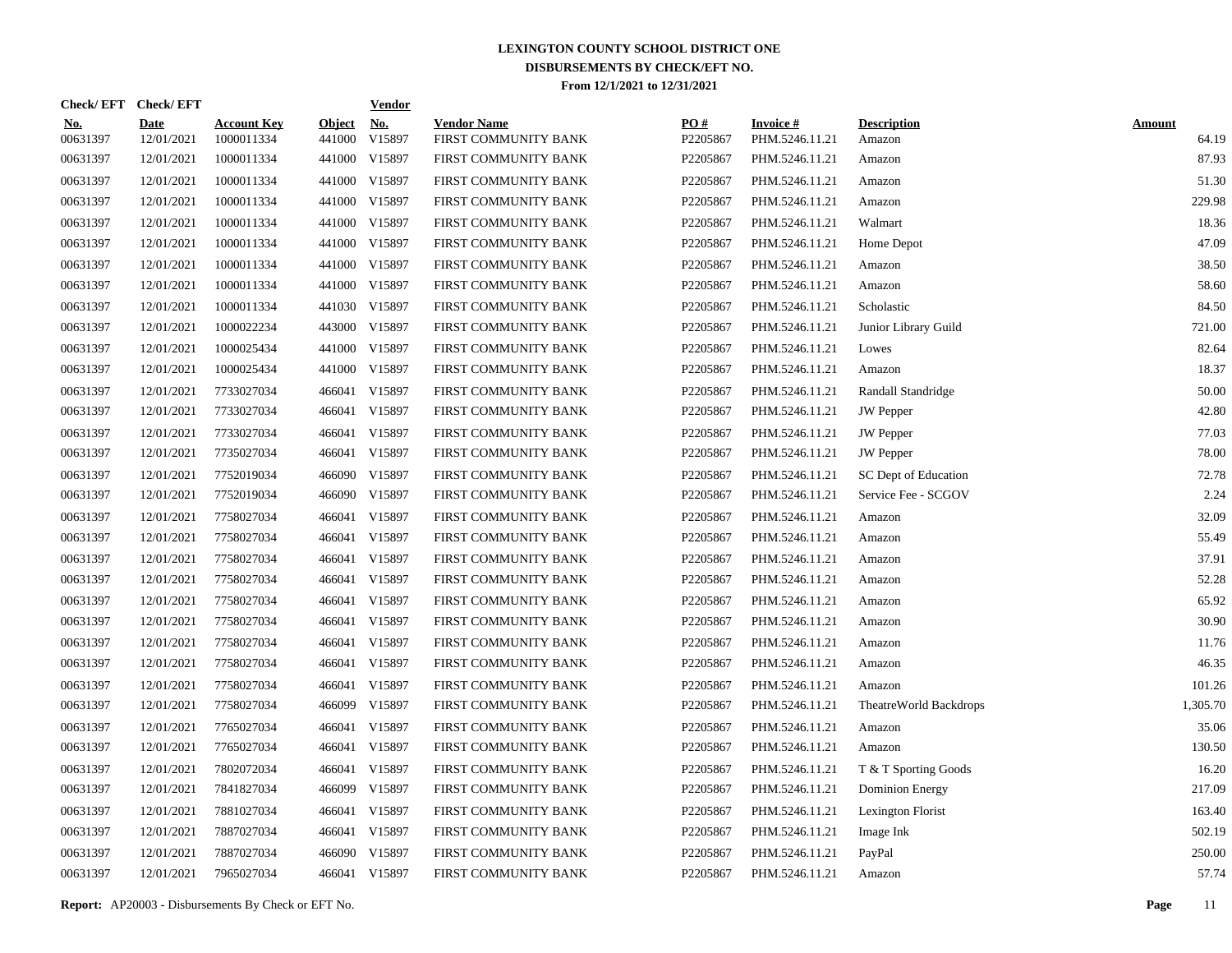|                        | Check/EFT Check/EFT       |                                  |                         | <b>Vendor</b>        |                                            |                 |                                   |                                          |                         |
|------------------------|---------------------------|----------------------------------|-------------------------|----------------------|--------------------------------------------|-----------------|-----------------------------------|------------------------------------------|-------------------------|
| <u>No.</u><br>00631397 | <b>Date</b><br>12/01/2021 | <b>Account Key</b><br>7965027034 | <b>Object</b><br>466041 | <u>No.</u><br>V15897 | <b>Vendor Name</b><br>FIRST COMMUNITY BANK | PQ#<br>P2205867 | <b>Invoice#</b><br>PHM.5246.11.21 | <b>Description</b><br><b>POM Express</b> | <b>Amount</b><br>580.00 |
| 00631397               | 12/01/2021                | 7965027034                       |                         | 466090 V15897        | FIRST COMMUNITY BANK                       | P2205867        | PHM.5246.11.21                    | PayPal                                   | 523.48                  |
| 00631397               | 12/01/2021                | 1000011334                       |                         | 441000 V15897        | FIRST COMMUNITY BANK                       | P2205868        | PHM.5253.11.21                    | Amazon                                   | 56.36                   |
| 00631397               | 12/01/2021                | 1000011334                       |                         | 441000 V15897        | FIRST COMMUNITY BANK                       | P2205868        | PHM.5253.11.21                    | <b>Teachers Pay Teachers</b>             | 11.25                   |
| 00631397               | 12/01/2021                | 1000011334                       |                         | 441030 V15897        | FIRST COMMUNITY BANK                       | P2205868        | PHM.5253.11.21                    | Ship and Print                           | 34.92                   |
| 00631397               | 12/01/2021                | 7741019034                       |                         | 466041 V15897        | FIRST COMMUNITY BANK                       | P2205868        | PHM.5253.11.21                    | Amazon                                   | 252.33                  |
| 00631397               | 12/01/2021                | 7758027034                       |                         | 466041 V15897        | FIRST COMMUNITY BANK                       | P2205868        | PHM.5253.11.21                    | Amazon                                   | 48.69                   |
| 00631397               | 12/01/2021                | 7758027034                       |                         | 466041 V15897        | FIRST COMMUNITY BANK                       | P2205868        | PHM.5253.11.21                    | Amazon                                   | 22.44                   |
| 00631397               | 12/01/2021                | 7758027034                       |                         | 466041 V15897        | FIRST COMMUNITY BANK                       | P2205868        | PHM.5253.11.21                    | Amazon                                   | 33.24                   |
| 00631397               | 12/01/2021                | 7758027034                       |                         | 466041 V15897        | FIRST COMMUNITY BANK                       | P2205868        | PHM.5253.11.21                    | Amazon                                   | 23.53                   |
| 00631397               | 12/01/2021                | 7758027034                       |                         | 466041 V15897        | FIRST COMMUNITY BANK                       | P2205868        | PHM.5253.11.21                    | Amazon                                   | 21.07                   |
| 00631397               | 12/01/2021                | 7758027034                       |                         | 466041 V15897        | FIRST COMMUNITY BANK                       | P2205868        | PHM.5253.11.21                    | Amazon                                   | 96.09                   |
| 00631397               | 12/01/2021                | 7758027034                       |                         | 466041 V15897        | FIRST COMMUNITY BANK                       | P2205868        | PHM.5253.11.21                    | Amazon                                   | 119.23                  |
| 00631397               | 12/01/2021                | 7758027034                       |                         | 466041 V15897        | FIRST COMMUNITY BANK                       | P2205868        | PHM.5253.11.21                    | Amazon                                   | 392.82                  |
| 00631397               | 12/01/2021                | 7758027034                       |                         | 466041 V15897        | FIRST COMMUNITY BANK                       | P2205868        | PHM.5253.11.21                    | Amazon                                   | 37.43                   |
| 00631397               | 12/01/2021                | 7758027034                       |                         | 466041 V15897        | FIRST COMMUNITY BANK                       | P2205868        | PHM.5253.11.21                    | Hobby Lobby                              | 190.04                  |
| 00631397               | 12/01/2021                | 7758027034                       |                         | 466041 V15897        | FIRST COMMUNITY BANK                       | P2205868        | PHM.5253.11.21                    | Amazon                                   | 13.90                   |
| 00631397               | 12/01/2021                | 7758027034                       |                         | 466041 V15897        | FIRST COMMUNITY BANK                       | P2205868        | PHM.5253.11.21                    | Amazon                                   | 27.80                   |
| 00631397               | 12/01/2021                | 7758027034                       |                         | 466041 V15897        | FIRST COMMUNITY BANK                       | P2205868        | PHM.5253.11.21                    | Amazon                                   | 105.38                  |
| 00631397               | 12/01/2021                | 7765027034                       |                         | 466041 V15897        | FIRST COMMUNITY BANK                       | P2205868        | PHM.5253.11.21                    | RevDance                                 | 612.85                  |
| 00631397               | 12/01/2021                | 7765027034                       |                         | 466041 V15897        | FIRST COMMUNITY BANK                       | P2205868        | PHM.5253.11.21                    | Dancewear Solutions                      | 288.08                  |
| 00631397               | 12/01/2021                | 7803027034                       |                         | 466049 V15897        | FIRST COMMUNITY BANK                       | P2205868        | PHM.5253.11.21                    | Krispy Kreme                             | 457.80                  |
| 00631397               | 12/01/2021                | 7860527034                       | 466069                  | V15897               | FIRST COMMUNITY BANK                       | P2205868        | PHM.5253.11.21                    | Knead Pizza                              | 73.72                   |
| 00631397               | 12/01/2021                | 7860527034                       | 466069                  | V15897               | FIRST COMMUNITY BANK                       | P2205868        | PHM.5253.11.21                    | Walmart                                  | 179.16                  |
| 00631397               | 12/01/2021                | 7860527034                       | 466069                  | V15897               | FIRST COMMUNITY BANK                       | P2205868        | PHM.5253.11.21                    | <b>PHMS</b>                              | 49.44                   |
| 00631397               | 12/01/2021                | 7860527034                       | 466069                  | V15897               | FIRST COMMUNITY BANK                       | P2205868        | PHM.5253.11.21                    | Chick-Fil-A                              | 432.70                  |
| 00631397               | 12/01/2021                | 7886027034                       |                         | 466041 V15897        | FIRST COMMUNITY BANK                       | P2205868        | PHM.5253.11.21                    | Walmart                                  | 39.19                   |
| 00631397               | 12/01/2021                | 7886027034                       |                         | 466041 V15897        | FIRST COMMUNITY BANK                       | P2205868        | PHM.5253.11.21                    | TJ Maxx                                  | 26.22                   |
| 00631397               | 12/01/2021                | 7887027034                       |                         | 466041 V15897        | FIRST COMMUNITY BANK                       | P2205868        | PHM.5253.11.21                    | <b>E-Squared Creations</b>               | 428.00                  |
| 00631397               | 12/01/2021                | 7965027034                       |                         | 466041 V15897        | FIRST COMMUNITY BANK                       | P2205868        | PHM.5253.11.21                    | Well Heeled                              | 346.09                  |
| 00631397               | 12/01/2021                | 7965027034                       |                         | 466041 V15897        | FIRST COMMUNITY BANK                       | P2205868        | PHM.5253.11.21                    | <b>Rhinestones Unlimited</b>             | 108.73                  |
| 00631397               | 12/01/2021                | 1000011415                       |                         | 441000 V15897        | FIRST COMMUNITY BANK                       | P2205873        | PHS.1378.11.21                    | <b>SEEDWAY</b>                           | 125.00                  |
| 00631397               | 12/01/2021                | 1000011415                       |                         | 441000 V15897        | FIRST COMMUNITY BANK                       | P2205873        | PHS.1378.11.21                    | <b>CHRISTIAN BOOK STORE</b>              | 23.93                   |
| 00631397               | 12/01/2021                | 1000011415                       |                         | 441000 V15897        | FIRST COMMUNITY BANK                       | P2205873        | PHS.1378.11.21                    | <b>WALKER</b>                            | 307.05                  |
| 00631397               | 12/01/2021                | 1000011415                       |                         | 441000 V15897        | FIRST COMMUNITY BANK                       | P2205873        | PHS.1378.11.21                    | <b>CREDIT</b>                            | $-112.32$               |
| 00631397               | 12/01/2021                | 7733027015                       |                         | 466041 V15897        | FIRST COMMUNITY BANK                       | P2205873        | PHS.1378.11.21                    | NORTHERN TOOL                            | 440.33                  |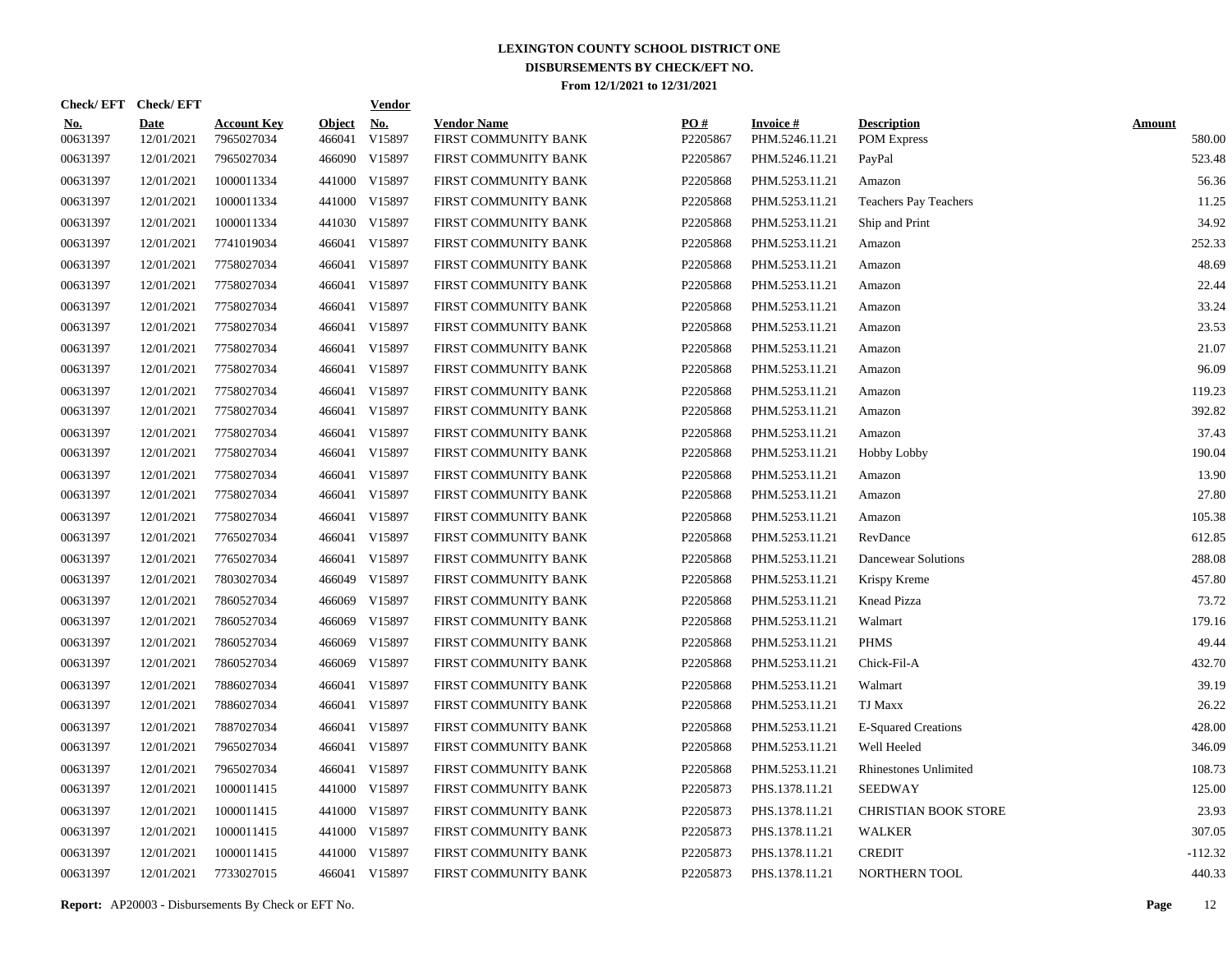| Check/EFT Check/EFT    |                           |                                  |                         | <b>Vendor</b>        |                                            |                 |                                   |                                            |                         |
|------------------------|---------------------------|----------------------------------|-------------------------|----------------------|--------------------------------------------|-----------------|-----------------------------------|--------------------------------------------|-------------------------|
| <u>No.</u><br>00631397 | <b>Date</b><br>12/01/2021 | <b>Account Key</b><br>7802072015 | <b>Object</b><br>466041 | <b>No.</b><br>V15897 | <b>Vendor Name</b><br>FIRST COMMUNITY BANK | PO#<br>P2205873 | <b>Invoice#</b><br>PHS.1378.11.21 | <b>Description</b><br><b>ITHACA SPORTS</b> | <b>Amount</b><br>140.94 |
| 00631397               | 12/01/2021                | 7804027015                       | 466041                  | V15897               | FIRST COMMUNITY BANK                       | P2205873        | PHS.1378.11.21                    | <b>AMAZON</b>                              | 74.88                   |
| 00631397               | 12/01/2021                | 7804027015                       | 466041                  | V15897               | FIRST COMMUNITY BANK                       | P2205873        | PHS.1378.11.21                    | <b>AMAZOM</b>                              | 69.70                   |
| 00631397               | 12/01/2021                | 7804027015                       | 466069                  | V15897               | FIRST COMMUNITY BANK                       | P2205873        | PHS.1378.11.21                    | <b>SAMS</b>                                | 40.77                   |
| 00631397               | 12/01/2021                | 7853027015                       | 466041                  | V15897               | FIRST COMMUNITY BANK                       | P2205873        | PHS.1378.11.21                    | <b>LOWES</b>                               | 103.24                  |
| 00631397               | 12/01/2021                | 7853027015                       | 466041                  | V15897               | FIRST COMMUNITY BANK                       | P2205873        | PHS.1378.11.21                    | <b>HOBBY LOBBY</b>                         | 177.50                  |
| 00631397               | 12/01/2021                | 7853027015                       |                         | 466041 V15897        | FIRST COMMUNITY BANK                       | P2205873        | PHS.1378.11.21                    | <b>AMAZON</b>                              | 23.52                   |
| 00631397               | 12/01/2021                | 7856027015                       |                         | 466069 V15897        | FIRST COMMUNITY BANK                       | P2205873        | PHS.1378.11.21                    | CHICK FIL A                                | 64.31                   |
| 00631397               | 12/01/2021                | 7884027015                       |                         | 466069 V15897        | FIRST COMMUNITY BANK                       | P2205873        | PHS.1378.11.21                    | <b>WALMART</b>                             | 126.95                  |
| 00631397               | 12/01/2021                | 7924099615                       |                         | 466041 V15897        | FIRST COMMUNITY BANK                       | P2205873        | PHS.1378.11.21                    | <b>AMAZON</b>                              | 28.45                   |
| 00631397               | 12/01/2021                | 7924099615                       |                         | 466069 V15897        | FIRST COMMUNITY BANK                       | P2205873        | PHS.1378.11.21                    | <b>LITTLE CAESARS</b>                      | 35.63                   |
| 00631397               | 12/01/2021                | 7924099615                       |                         | 466069 V15897        | FIRST COMMUNITY BANK                       | P2205873        | PHS.1378.11.21                    | <b>LITTLE CAESARS</b>                      | 35.63                   |
| 00631397               | 12/01/2021                | 7928527015                       |                         | 466041 V15897        | FIRST COMMUNITY BANK                       | P2205873        | PHS.1378.11.21                    | WALMART                                    | 84.26                   |
| 00631397               | 12/01/2021                | 7946027015                       |                         | 466041 V15897        | FIRST COMMUNITY BANK                       | P2205873        | PHS.1378.11.21                    | <b>BEST AUTO SALES</b>                     | 689.26                  |
| 00631397               | 12/01/2021                | 1000021224                       |                         | 441000 V15897        | FIRST COMMUNITY BANK                       | P2205853        | RBE.4603.11.21                    | The Master Teacher                         | 32.05                   |
| 00631397               | 12/01/2021                | 1000025424                       |                         | 441000 V15897        | FIRST COMMUNITY BANK                       | P2205853        | RBE.4603.11.21                    | Amazon.com                                 | 27.81                   |
| 00631397               | 12/01/2021                | 7793027024                       |                         | 466041 V15897        | FIRST COMMUNITY BANK                       | P2205853        | RBE.4603.11.21                    | Amazon.com                                 | 5.34                    |
| 00631397               | 12/01/2021                | 7793027024                       |                         | 466069 V15897        | FIRST COMMUNITY BANK                       | P2205853        | RBE.4603.11.21                    | Wal Mart                                   | 96.08                   |
| 00631397               | 12/01/2021                | 7793027024                       |                         | 466099 V15897        | FIRST COMMUNITY BANK                       | P2205853        | RBE.4603.11.21                    | Ace                                        | 83.42                   |
| 00631397               | 12/01/2021                | 7846027024                       |                         | 466099 V15897        | FIRST COMMUNITY BANK                       | P2205853        | RBE.4603.11.21                    | <b>Positive Promotions</b>                 | 395.55                  |
| 00631397               | 12/01/2021                | 7860027024                       | 466069                  | V15897               | FIRST COMMUNITY BANK                       | P2205853        | RBE.4603.11.21                    | Wal Mart                                   | 38.14                   |
| 00631397               | 12/01/2021                | 7860027024                       |                         | 466069 V15897        | FIRST COMMUNITY BANK                       | P2205853        | RBE.4603.11.21                    | Publix                                     | 34.96                   |
| 00631397               | 12/01/2021                | 7860027024                       | 466069                  | V15897               | FIRST COMMUNITY BANK                       | P2205853        | RBE.4603.11.21                    | Wal Mart                                   | 83.67                   |
| 00631397               | 12/01/2021                | 7886027024                       |                         | 466099 V15897        | FIRST COMMUNITY BANK                       | P2205853        | RBE.4603.11.21                    | Wal Mart                                   | 25.58                   |
| 00631397               | 12/01/2021                | 7936527024                       |                         | 466041 V15897        | FIRST COMMUNITY BANK                       | P2205853        | RBE.4603.11.21                    | <b>Bedford Falls</b>                       | 249.01                  |
| 00631397               | 12/01/2021                | 7936527024                       |                         | 466041 V15897        | FIRST COMMUNITY BANK                       | P2205853        | RBE.4603.11.21                    | <b>Bedford Falls</b>                       | 248.04                  |
| 00631397               | 12/01/2021                | 8175239024                       |                         | 441000 V15897        | FIRST COMMUNITY BANK                       | P2205853        | RBE.4603.11.21                    | Dollar General                             | 53.80                   |
| 00631397               | 12/01/2021                | 8175239024                       |                         | 441000 V15897        | FIRST COMMUNITY BANK                       | P2205853        | RBE.4603.11.21                    | Dunkin Donuts                              | 100.00                  |
| 00631397               | 12/01/2021                | 8175239024                       |                         | 441000 V15897        | FIRST COMMUNITY BANK                       | P2205853        | RBE.4603.11.21                    | Dollar General                             | 138.78                  |
| 00631397               | 12/01/2021                | 8175239024                       |                         | 441000 V15897        | FIRST COMMUNITY BANK                       | P2205853        | RBE.4603.11.21                    | Roses Express                              | 40.29                   |
| 00631397               | 12/01/2021                | 8175239024                       |                         | 469000 V15897        | FIRST COMMUNITY BANK                       | P2205853        | RBE.4603.11.21                    | <b>Bojangles</b>                           | 250.00                  |
| 00631397               | 12/01/2021                | 8175239024                       |                         | 469000 V15897        | FIRST COMMUNITY BANK                       | P2205853        | RBE.4603.11.21                    | <b>Bojangles</b>                           | 25.00                   |
| 00631397               | 12/01/2021                | 8175239024                       |                         | 469000 V15897        | FIRST COMMUNITY BANK                       | P2205853        | RBE.4603.11.21                    | <b>CVS</b>                                 | 60.00                   |
| 00631397               | 12/01/2021                | 8175239024                       |                         | 469000 V15897        | FIRST COMMUNITY BANK                       | P2205853        | RBE.4603.11.21                    | <b>CVS</b>                                 | 60.00                   |
| 00631397               | 12/01/2021                | 8175239024                       | 469000                  | V15897               | FIRST COMMUNITY BANK                       | P2205853        | RBE.4603.11.21                    | <b>CVS</b>                                 | 200.00                  |
| 00631397               | 12/01/2021                | 8175239024                       |                         | 469000 V15897        | FIRST COMMUNITY BANK                       | P2205853        | RBE.4603.11.21                    | <b>CVS</b>                                 | 65.00                   |

**Report:** AP20003 - Disbursements By Check or EFT No. **Page** 13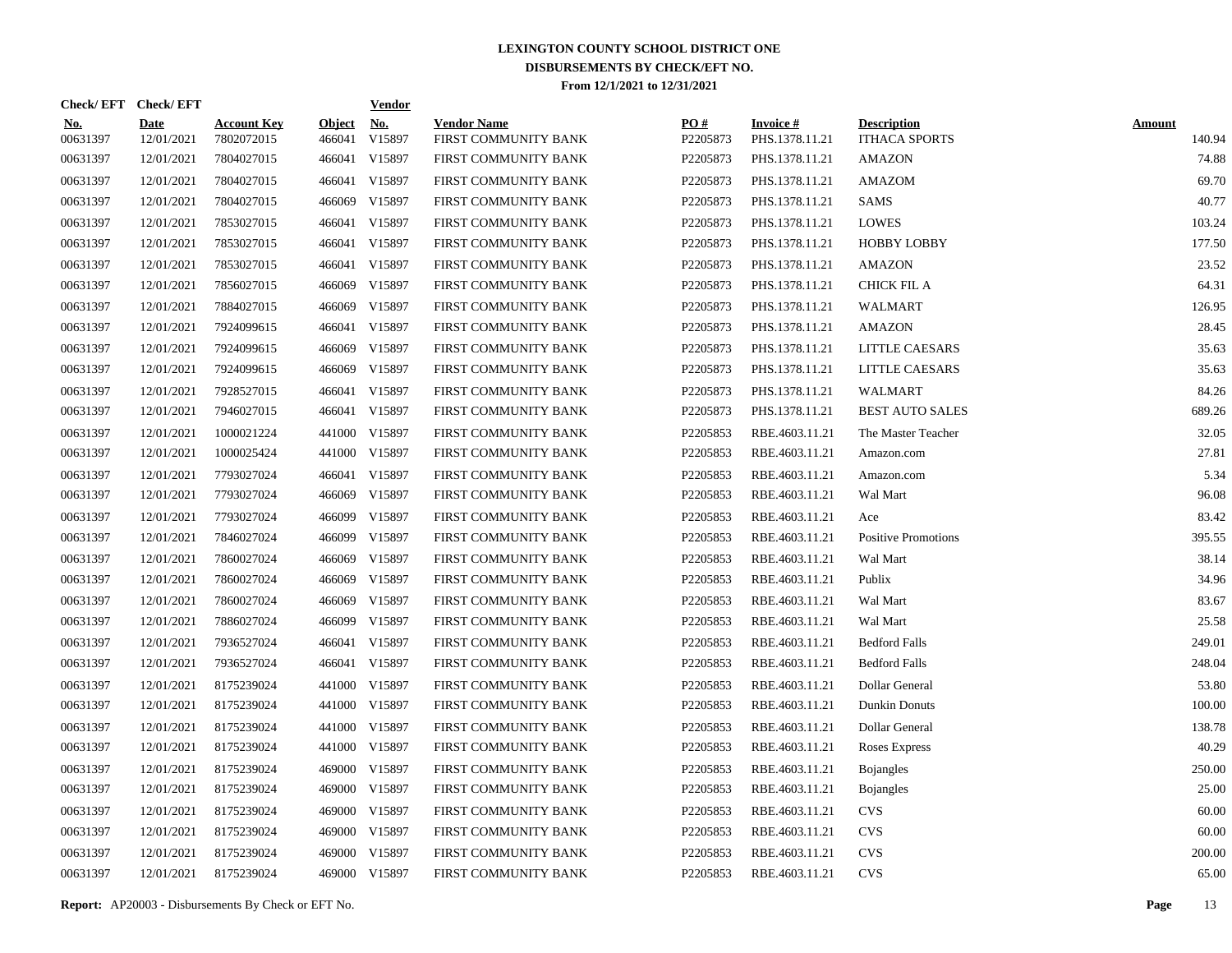| <b>Check/EFT</b>       | <b>Check/EFT</b>          |                                  |                         | <b>Vendor</b>        |                                            |                 |                             |                                          |                         |
|------------------------|---------------------------|----------------------------------|-------------------------|----------------------|--------------------------------------------|-----------------|-----------------------------|------------------------------------------|-------------------------|
| <u>No.</u><br>00631397 | <b>Date</b><br>12/01/2021 | <b>Account Key</b><br>8175239024 | <b>Object</b><br>469000 | <b>No.</b><br>V15897 | <b>Vendor Name</b><br>FIRST COMMUNITY BANK | PO#<br>P2205853 | Invoice #<br>RBE.4603.11.21 | <b>Description</b><br><b>Hobby Lobby</b> | <b>Amount</b><br>148.64 |
| 00631397               | 12/01/2021                | 8175239024                       |                         | 469000 V15897        | FIRST COMMUNITY BANK                       | P2205853        | RBE.4603.11.21              | Aldi                                     | 16.86                   |
| 00631397               | 12/01/2021                | 1000021241                       |                         | 441000 V15897        | FIRST COMMUNITY BANK                       | P2205850        | RCE.5444.11.21              | Amazon                                   | 26.74                   |
| 00631397               | 12/01/2021                | 1000021341                       |                         | 441000 V15897        | FIRST COMMUNITY BANK                       | P2205850        | RCE.5444.11.21              | Amazon                                   | 16.60                   |
| 00631397               | 12/01/2021                | 1000023341                       |                         | 441000 V15897        | FIRST COMMUNITY BANK                       | P2205850        | RCE.5444.11.21              | Amazon                                   | 325.30                  |
| 00631397               | 12/01/2021                | 1000025441                       |                         | 441000 V15897        | FIRST COMMUNITY BANK                       | P2205850        | RCE.5444.11.21              | Amazon                                   | 40.63                   |
| 00631397               | 12/01/2021                | 7846027041                       |                         | 466041 V15897        | FIRST COMMUNITY BANK                       | P2205850        | RCE.5444.11.21              | Amazon                                   | 25.85                   |
| 00631397               | 12/01/2021                | 7863027041                       |                         | 466069 V15897        | FIRST COMMUNITY BANK                       | P2205850        | RCE.5444.11.21              | Sams Club                                | 87.38                   |
| 00631397               | 12/01/2021                | 7863027041                       |                         | 466099 V15897        | FIRST COMMUNITY BANK                       | P2205850        | RCE.5444.11.21              | Lexington Florist                        | 211.30                  |
| 00631397               | 12/01/2021                | 7936527041                       |                         | 466041 V15897        | FIRST COMMUNITY BANK                       | P2205850        | RCE.5444.11.21              | Amazon                                   | 92.01                   |
|                        |                           |                                  |                         |                      |                                            |                 |                             | <b>Check Total</b>                       | 50,944.11               |
| 00631398               | 12/01/2021                | 7744019044                       |                         | 466041 V12464        | FISHER SCIENTIFIC COMPANY LLC              | P2202270        | 4750895                     | <b>Chemical Splash Safety Goggles</b>    | 1,018.64                |
|                        |                           |                                  |                         |                      |                                            |                 |                             | <b>Check Total</b>                       | 1,018.64                |
| 00631399               | 12/01/2021                | 7745027042                       |                         | 466041 V12185        | FOLLETT SCHOOL SOLUTIONS INC               | P2204551        | 371903                      | Library order of books                   | 672.42                  |
|                        |                           |                                  |                         |                      |                                            |                 |                             | <b>Check Total</b>                       | 672.42                  |
| 00631400               | 12/01/2021                | 7744019044                       |                         | 466041 V00549        | FORMS AND SUPPLY INC (FSI)                 | P2202165        | 5872525-1                   | Deflecto Multi-Compartment Doc           | 55.70                   |
| 00631400               | 12/01/2021                | 1000014803                       | 441000                  | V00549               | FORMS AND SUPPLY INC (FSI)                 | P2205540        | 5962057-1                   | Sharpie SGel Pens 07 mm Pen P            | 17.66                   |
| 00631400               | 12/01/2021                | 7743019038                       |                         | 466041 V00549        | FORMS AND SUPPLY INC (FSI)                 | P2205554        | 5962234-0                   | Multipurpose Copy Paper 20# 92           | 1,374.31                |
| 00631400               | 12/01/2021                | 1000011329                       | 441000                  | V00549               | FORMS AND SUPPLY INC (FSI)                 | P2205731        | 5966332-0                   | Laminating Pouches, 3ml                  | 72.03                   |
| 00631400               | 12/01/2021                | 1000011329                       |                         | 441000 V00549        | FORMS AND SUPPLY INC (FSI)                 | P2205731        | 5966332-0                   | Laminating Pouches, 5ml                  | 108.11                  |
| 00631400               | 12/01/2021                | 1000011329                       | 441000                  | V00549               | FORMS AND SUPPLY INC (FSI)                 | P2205731        | 5966332-0                   | Wide Ruled Comp Notebooks                | 30.17                   |
| 00631400               | 12/01/2021                | 1000011329                       |                         | 441000 V00549        | FORMS AND SUPPLY INC (FSI)                 | P2205731        | 5966332-0                   | Self Stick Easel Pads 25x30              | 143.38                  |
| 00631400               | 12/01/2021                | 1000011329                       | 441000                  | V00549               | FORMS AND SUPPLY INC (FSI)                 | P2205731        | 5966332-0                   | <b>BIC Round Stic Ballpoint Pens</b>     | 3.20                    |
| 00631400               | 12/01/2021                | 1000011329                       |                         | 441000 V00549        | FORMS AND SUPPLY INC (FSI)                 | P2205731        | 5966332-0                   | Avery Fluorescent Yellow Highl           | 19.84                   |
| 00631400               | 12/01/2021                | 7737019029                       |                         | 466041 V00549        | FORMS AND SUPPLY INC (FSI)                 | P2205731        | 5966332-0                   | 250 sh/pk Exact vellum cardsto           | 5.53                    |
| 00631400               | 12/01/2021                | 1000025204                       |                         | 441000 V00549        | FORMS AND SUPPLY INC (FSI)                 | P2205747        | 5966812-0                   | Swingline Standard Staple Cart           | 18.57                   |
| 00631400               | 12/01/2021                | 1000025204                       | 441000                  | V00549               | FORMS AND SUPPLY INC (FSI)                 | P2205747        | 5966812-0                   | plastic forks-for supply                 | 11.53                   |
| 00631400               | 12/01/2021                | 1000025204                       |                         | 441000 V00549        | FORMS AND SUPPLY INC (FSI)                 | P2205747        | 5966812-0                   | disposable spoons- for supply            | 11.47                   |
| 00631400               | 12/01/2021                | 1000025204                       | 441000                  | V00549               | FORMS AND SUPPLY INC (FSI)                 | P2205747        | 5966812-0                   | Pentel Energel pink pen- for D           | 16.18                   |
| 00631400               | 12/01/2021                | 1000011222                       |                         | 441000 V00549        | FORMS AND SUPPLY INC (FSI)                 | P2205775        | 5967038-0                   | Smartchoice Copy Paper Letter            | 385.09                  |
| 00631400               | 12/01/2021                | 1000011222                       | 441000                  | V00549               | FORMS AND SUPPLY INC (FSI)                 | P2205775        | 5967038-0                   | EXPO Large Barrel DryErase Mar           | 26.07                   |
| 00631400               | 12/01/2021                | 1000011222                       | 441000                  | V00549               | FORMS AND SUPPLY INC (FSI)                 | P2205775        | 5967038-0                   | Neenah Card Stock Bright Whit            | 17.88                   |
| 00631400               | 12/01/2021                | 1000011415                       |                         | 441000 V00549        | FORMS AND SUPPLY INC (FSI)                 | P2205777        | 5967082-0                   | Bostitch InPower 20 SpringPowe           | 17.26                   |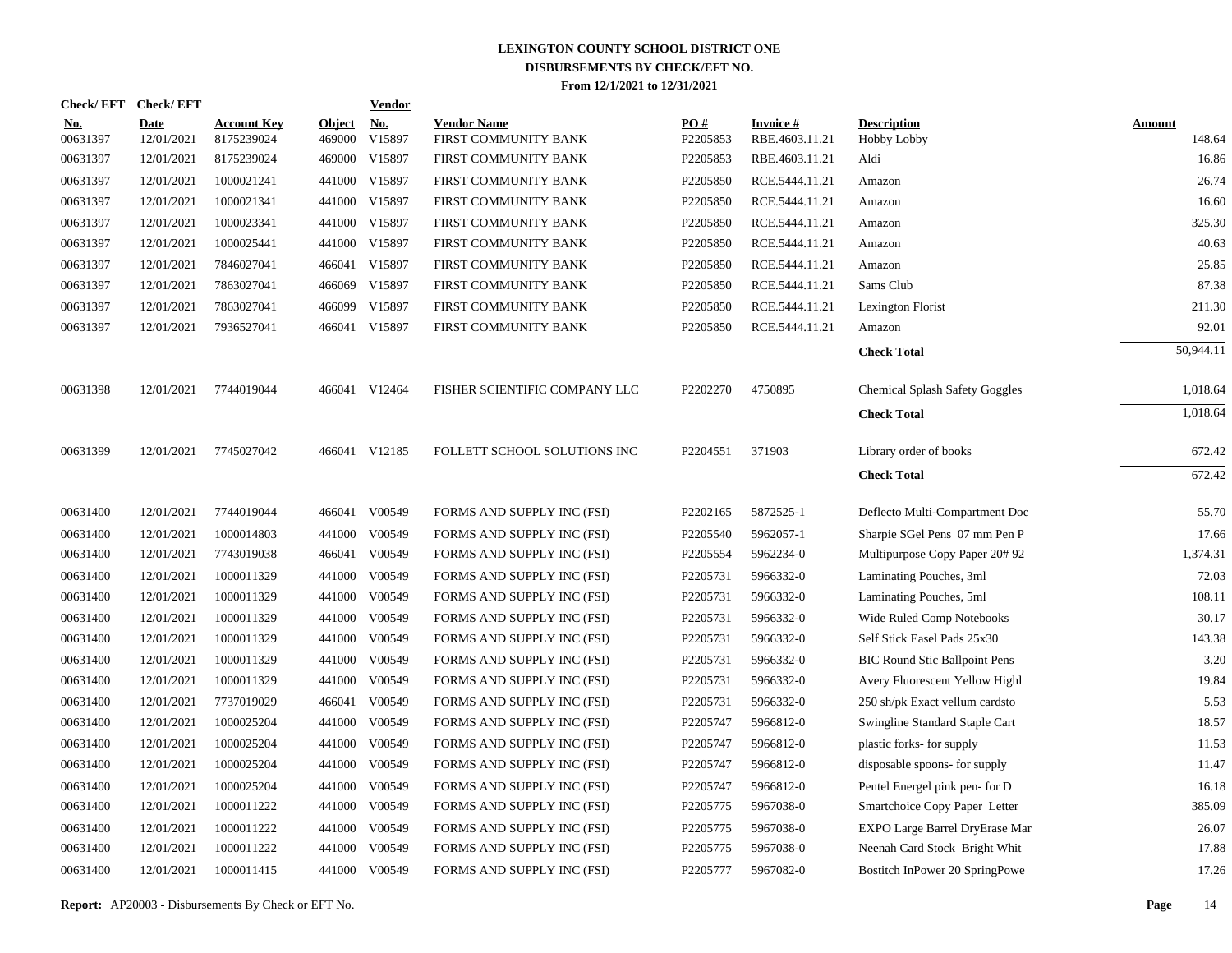|                        | Check/EFT Check/EFT |                                  |                         | <b>Vendor</b> |                                                  |                 |                        |                                                   |                |
|------------------------|---------------------|----------------------------------|-------------------------|---------------|--------------------------------------------------|-----------------|------------------------|---------------------------------------------------|----------------|
| <b>No.</b><br>00631400 | Date<br>12/01/2021  | <b>Account Key</b><br>1000011415 | <b>Object</b><br>441000 | No.<br>V00549 | <b>Vendor Name</b><br>FORMS AND SUPPLY INC (FSI) | PO#<br>P2205777 | Invoice #<br>5967082-0 | <b>Description</b><br>OIC Giant Paper Clips Giant | Amount<br>3.15 |
| 00631400               | 12/01/2021          | 1000011415                       | 441000                  | V00549        | FORMS AND SUPPLY INC (FSI)                       | P2205777        | 5967082-0              | OIC No 1 Nonskid Paper Clips                      | 1.16           |
| 00631400               | 12/01/2021          | 1000011415                       | 441000                  | V00549        | FORMS AND SUPPLY INC (FSI)                       | P2205777        | 5967082-0              | Officemate Recycled Paper Clip                    | 11.88          |
| 00631400               | 12/01/2021          | 1000011415                       | 441000                  | V00549        | FORMS AND SUPPLY INC (FSI)                       | P2205777        | 5967082-0              | Quality Park High Bulk 10x13 K                    | 30.01          |
| 00631400               | 12/01/2021          | 1000011415                       | 441000                  | V00549        | FORMS AND SUPPLY INC (FSI)                       | P2205777        | 5967082-0              | Quality Park High Bulk 9x12 Kr                    | 24.91          |
| 00631400               | 12/01/2021          | 1000021215                       |                         | 441000 V00549 | FORMS AND SUPPLY INC (FSI)                       | P2205779        | 5967089-0              | FIREWORX Colored Paper 201b 81                    | 9.94           |
| 00631400               | 12/01/2021          | 1000021215                       | 441000                  | V00549        | FORMS AND SUPPLY INC (FSI)                       | P2205779        | 5967089-0              | FIREWORX Colored Paper 201b 81                    | 9.93           |
| 00631400               | 12/01/2021          | 1000021215                       | 441000                  | V00549        | FORMS AND SUPPLY INC (FSI)                       | P2205779        | 5967089-0              | FIREWORX Colored Paper 201b 81                    | 9.93           |
| 00631400               | 12/01/2021          | 1000021215                       | 441000                  | V00549        | FORMS AND SUPPLY INC (FSI)                       | P2205779        | 5967089-0              | Astrobrights Inkjet Laser Colo                    | 17.08          |
| 00631400               | 12/01/2021          | 1000021215                       |                         | 441000 V00549 | FORMS AND SUPPLY INC (FSI)                       | P2205779        | 5967089-0              | Astrobrights Inkjet Laser Colo                    | 17.08          |
| 00631400               | 12/01/2021          | 1000021215                       | 441000                  | V00549        | FORMS AND SUPPLY INC (FSI)                       | P2205779        | 5967089-0              | Quality Park High Bulk 9x12 Kr                    | 24.91          |
| 00631400               | 12/01/2021          | 1000021215                       |                         | 441000 V00549 | FORMS AND SUPPLY INC (FSI)                       | P2205779        | 5967089-0              | Quality Park High Bulk 10x13 K                    | 30.01          |
| 00631400               | 12/01/2021          | 1000021215                       | 441000                  | V00549        | FORMS AND SUPPLY INC (FSI)                       | P2205779        | 5967089-0              | Business Source 12 Invisible T                    | 11.07          |
| 00631400               | 12/01/2021          | 1000021215                       | 441000                  | V00549        | FORMS AND SUPPLY INC (FSI)                       | P2205779        | 5967089-0              | TOPS Spiral Bound Voice Messag                    | 10.59          |
| 00631400               | 12/01/2021          | 1000021215                       | 441000                  | V00549        | FORMS AND SUPPLY INC (FSI)                       | P2205779        | 5967089-0              | Postitreg Super Sticky Lined N                    | 7.24           |
| 00631400               | 12/01/2021          | 1000021215                       | 441000                  | V00549        | FORMS AND SUPPLY INC (FSI)                       | P2205779        | 5967089-0              | Postitreg Popup Lined Notes 6                     | 9.14           |
| 00631400               | 12/01/2021          | 1000021215                       | 441000                  | V00549        | FORMS AND SUPPLY INC (FSI)                       | P2205779        | 5967089-0              | Smead SuperTab 13 Tab Cut Lett                    | 60.22          |
| 00631400               | 12/01/2021          | 1000021215                       | 441000                  | V00549        | FORMS AND SUPPLY INC (FSI)                       | P2205779        | 5967089-0              | <b>Business Source Transparent Pl</b>             | 6.98           |
| 00631400               | 12/01/2021          | 1000021215                       | 441000                  | V00549        | FORMS AND SUPPLY INC (FSI)                       | P2205779        | 5967089-0              | <b>BIC Brite Liner Highlighters</b>               | 5.26           |
| 00631400               | 12/01/2021          | 1000011326                       | 441000                  | V00549        | FORMS AND SUPPLY INC (FSI)                       | P2205833        | 5968838-0              | packing tape                                      | 7.45           |
| 00631400               | 12/01/2021          | 1000011326                       | 441000                  | V00549        | FORMS AND SUPPLY INC (FSI)                       | P2205833        | 5968838-0              | push pins                                         | 2.41           |
| 00631400               | 12/01/2021          | 1000011326                       | 441000                  | V00549        | FORMS AND SUPPLY INC (FSI)                       | P2205833        | 5968838-0              | pencil sharpener                                  | 60.57          |
| 00631400               | 12/01/2021          | 1000011326                       | 441000                  | V00549        | FORMS AND SUPPLY INC (FSI)                       | P2205833        | 5968838-0              | label tape                                        | 5.24           |
| 00631400               | 12/01/2021          | 1000011326                       | 441000                  | V00549        | FORMS AND SUPPLY INC (FSI)                       | P2205833        | 5968838-0              | blue pens                                         | 12.50          |
| 00631400               | 12/01/2021          | 1000011326                       | 441000                  | V00549        | FORMS AND SUPPLY INC (FSI)                       | P2205833        | 5968838-0              | envelopes                                         | 19.26          |
| 00631400               | 12/01/2021          | 1000021326                       |                         | 441000 V00549 | FORMS AND SUPPLY INC (FSI)                       | P2205833        | 5968838-0              | thumb drive                                       | 14.12          |
|                        |                     |                                  |                         |               |                                                  |                 |                        | <b>Check Total</b>                                | 2,756.02       |
| 00631401               | 12/01/2021          | 1000025414                       |                         | 441020 V00036 | GATEWAY SUPPLY CO INC                            | P2205356        | S5354516.001           | GES - B-0305 Ridgid Base Fauce                    | 739.26         |
|                        |                     |                                  |                         |               |                                                  |                 |                        | <b>Check Total</b>                                | 739.26         |
| 00631402               | 12/01/2021          | 1000021342                       |                         | 441000 V02048 | <b>GROVE MEDICAL</b>                             | P2204209        | 6162978                | Adhesive Bandage 3/4"x3"                          | 1.36           |
|                        |                     |                                  |                         |               |                                                  |                 |                        | <b>Check Total</b>                                | 1.36           |
| 00631403               | 12/01/2021          | 1000011322                       |                         | 441000 V12508 | <b>HEINEMANN</b>                                 | P2205107        | 7395970                | The Reading Strategies Book IS                    | 365.00         |
| 00631403               | 12/01/2021          | 1000011322                       |                         | 441000 V12508 | <b>HEINEMANN</b>                                 | P2205107        | 7395970                | Industrial Age and Immigration                    | 67.50          |

**Report:** AP20003 - Disbursements By Check or EFT No. **Page** 15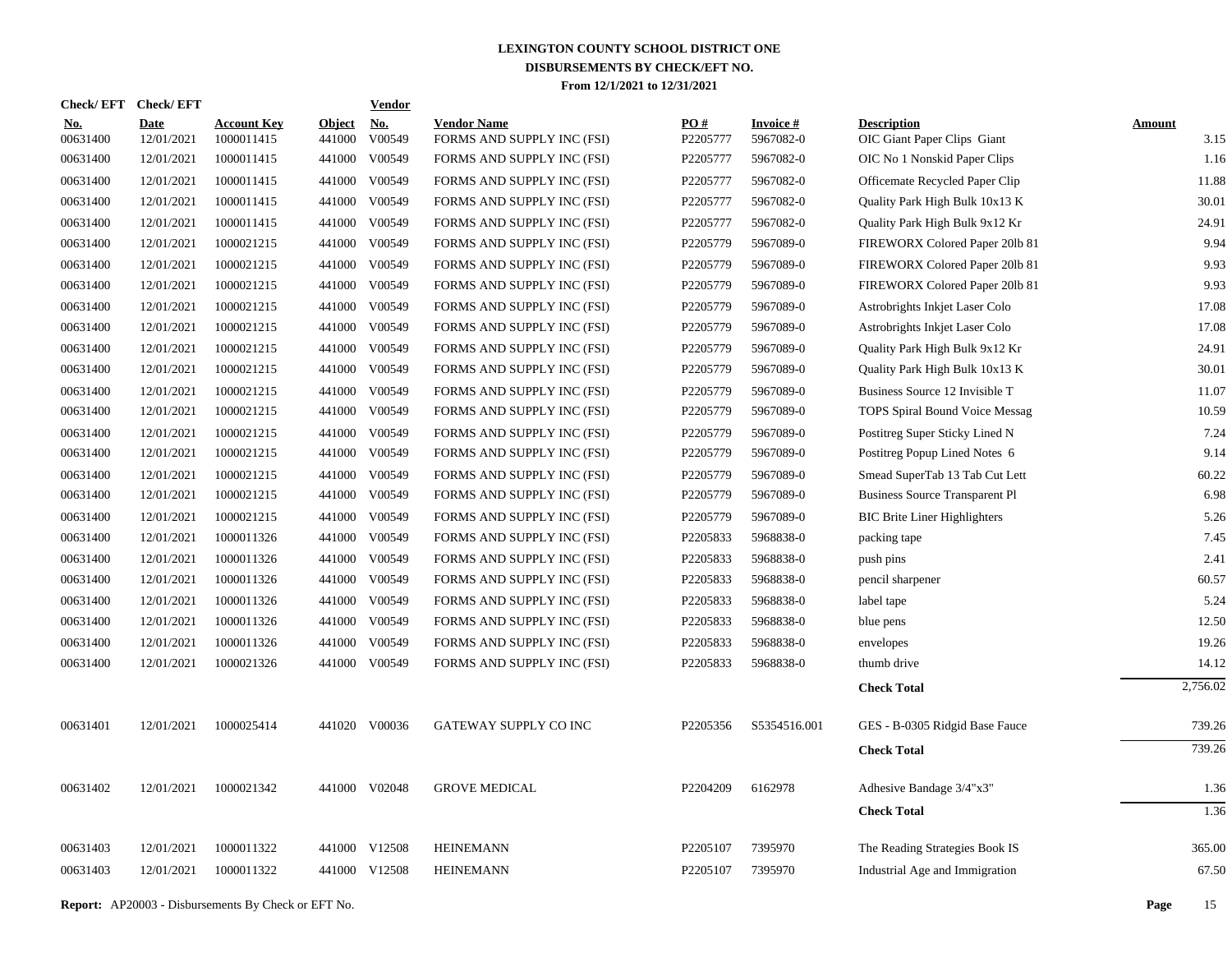|                        | Check/EFT Check/EFT       |                                  |                         | <b>Vendor</b>        |                                        |                 |                                  |                                            |                        |
|------------------------|---------------------------|----------------------------------|-------------------------|----------------------|----------------------------------------|-----------------|----------------------------------|--------------------------------------------|------------------------|
| <u>No.</u><br>00631403 | <b>Date</b><br>12/01/2021 | <b>Account Key</b><br>1000011322 | <b>Object</b><br>441000 | <b>No.</b><br>V12508 | <b>Vendor Name</b><br><b>HEINEMANN</b> | PO#<br>P2205107 | <b>Invoice#</b><br>7395970       | <b>Description</b><br>Shipping             | <b>Amount</b><br>43.25 |
|                        |                           |                                  |                         |                      |                                        |                 |                                  | <b>Check Total</b>                         | 475.75                 |
| 00631404               | 12/01/2021                | 2022022403                       |                         | 441000 V00050        | HOUGHTON MIFFLIN HARCOURT PUBL         | P2204778        | 955472357                        | Math Workshop Grades K-6                   | 3,747.50               |
| 00631404               | 12/01/2021                | 2022022403                       | 441000                  | V00050               | HOUGHTON MIFFLIN HARCOURT PUBL         | P2204778        | 955472357                        | Shipping                                   | 337.28                 |
|                        |                           |                                  |                         |                      |                                        |                 |                                  | <b>Check Total</b>                         | 4,084.78               |
| 00631405               | 12/01/2021                | 7802079015                       |                         | 466041 V16836        | JOHNSON-LAMBE CO CORP                  | P2204636        |                                  | ABC003298-AG13 Badger Compression Shirts   | 528.30                 |
| 00631405               | 12/01/2021                | 7802079015                       | 466041                  | V16836               | JOHNSON-LAMBE CO CORP                  | P2204636        |                                  | ABC003298-AG13 3x Compression Shirts       | 77.84                  |
| 00631405               | 12/01/2021                | 7802079015                       | 466041                  | V16836               | JOHNSON-LAMBE CO CORP                  | P2204636        |                                  | ABC003298-AG13 Youth Compression Tees      | 84.53                  |
| 00631405               | 12/01/2021                | 7802079015                       | 466041                  | V16836               | JOHNSON-LAMBE CO CORP                  | P2204636        | ABC003298-AG13 Bcore L/S Tees    |                                            | 286.76                 |
| 00631405               | 12/01/2021                | 7802079015                       | 466041                  | V16836               | JOHNSON-LAMBE CO CORP                  | P2204636        | ABC003298-AG13 Bcore Youth Tees  |                                            | 35.85                  |
| 00631405               | 12/01/2021                | 7802079015                       | 466041                  | V16836               | JOHNSON-LAMBE CO CORP                  | P2204636        | ABC003298-AG13 Bcore 3x L/S Tees |                                            | 69.02                  |
| 00631405               | 12/01/2021                | 7802079015                       | 466041                  | V16836               | JOHNSON-LAMBE CO CORP                  | P2204636        | ABC003298-AG13 Bcore 4x Tee      |                                            | 25.41                  |
| 00631405               | 12/01/2021                | 7802079015                       | 466041                  | V16836               | JOHNSON-LAMBE CO CORP                  | P2204636        |                                  | ABC003298-AG13 Case Wrestling Mat Tape     | 213.95                 |
| 00631405               | 12/01/2021                | 7802079015                       | 466041                  | V16836               | JOHNSON-LAMBE CO CORP                  | P2204636        |                                  | ABC003298-AG13 Compression Practice Shorts | 327.69                 |
| 00631405               | 12/01/2021                | 7802079015                       | 466041                  | V16836               | JOHNSON-LAMBE CO CORP                  | P2204636        |                                  | ABC003298-AG13 Small Compression Shorts    | 59.39                  |
| 00631405               | 12/01/2021                | 7802079015                       | 466041                  | V16836               | JOHNSON-LAMBE CO CORP                  | P2204636        |                                  | ABC003298-AG13 Youth Compression Shorts    | 43.87                  |
| 00631405               | 12/01/2021                | 7802079015                       | 466041                  | V16836               | JOHNSON-LAMBE CO CORP                  | P2204636        | ABC003298-AG13 Shipping          |                                            | 87.74                  |
| 00631405               | 12/01/2021                | 7802073015                       | 466041                  | V16836               | JOHNSON-LAMBE CO CORP                  | P2205037        |                                  | ABC003306-AG14 Varsity Game Balls          | 288.74                 |
| 00631405               | 12/01/2021                | 7802073015                       | 466041                  | V16836               | JOHNSON-LAMBE CO CORP                  | P2205037        |                                  | ABC003306-AG14 Creator Game Socks          | 410.88                 |
| 00631405               | 12/01/2021                | 7802073015                       | 466041                  | V16836               | JOHNSON-LAMBE CO CORP                  | P2205037        | ABC003306-AG14 Scorebooks        |                                            | 29.96                  |
| 00631405               | 12/01/2021                | 7802073015                       | 466041                  | V16836               | JOHNSON-LAMBE CO CORP                  | P2205037        |                                  | ABC003306-AG14 Badger Bcore LS Tees        | 81.59                  |
| 00631405               | 12/01/2021                | 7802073015                       | 466041                  | V16836               | JOHNSON-LAMBE CO CORP                  | P2205037        | ABC003306-AG14 Badger 3x         |                                            | 21.13                  |
| 00631405               | 12/01/2021                | 7802073015                       |                         | 466041 V16836        | JOHNSON-LAMBE CO CORP                  | P2205037        |                                  | ABC003306-AG14 Women's Game Ball           | 192.49                 |
| 00631405               | 12/01/2021                | 7802073015                       | 466041                  | V16836               | JOHNSON-LAMBE CO CORP                  | P2205037        |                                  | ABC003306-AG14 Mesh Coaches Shorts         | 91.49                  |
| 00631405               | 12/01/2021                | 7802073015                       |                         | 466041 V16836        | JOHNSON-LAMBE CO CORP                  | P2205037        | ABC003306-AG14 Shipping          |                                            | 69.55                  |
|                        |                           |                                  |                         |                      |                                        |                 |                                  | <b>Check Total</b>                         | 3,026.18               |
| 00631406               | 12/01/2021                | 1000011238                       | 441000                  | V00211               | KAPLAN EARLY LEARNING COMPANY          | P2205515        | 0006088396                       | AlphaMagnets Upper case (42 Pie            | 9.31                   |
| 00631406               | 12/01/2021                | 1000011238                       | 441000                  | V00211               | KAPLAN EARLY LEARNING COMPANY          | P2205515        | 0006088396                       | AlphaMagnets Lowercase(42 piec             | 9.31                   |
| 00631406               | 12/01/2021                | 1000011238                       | 441000                  | V00211               | KAPLAN EARLY LEARNING COMPANY          | P2205515        | 0006088396                       | Shipping charges 15% of order              | 5.00                   |
|                        |                           |                                  |                         |                      |                                        |                 |                                  | <b>Check Total</b>                         | 23.62                  |
| 00631407               | 12/01/2021                | 1000011342                       | 434500                  | V13098               | <b>LEARNING A-Z</b>                    | P2205684        | 4608363                          | Raz-Plus                                   | 5,489.10               |
| 00631407               | 12/01/2021                | 1000011340                       |                         | 434500 V13098        | <b>LEARNING A-Z</b>                    | P2205737        | 4624664                          | RAZ-Kids.com                               | 3,466.80               |
|                        |                           |                                  |                         |                      |                                        |                 |                                  |                                            |                        |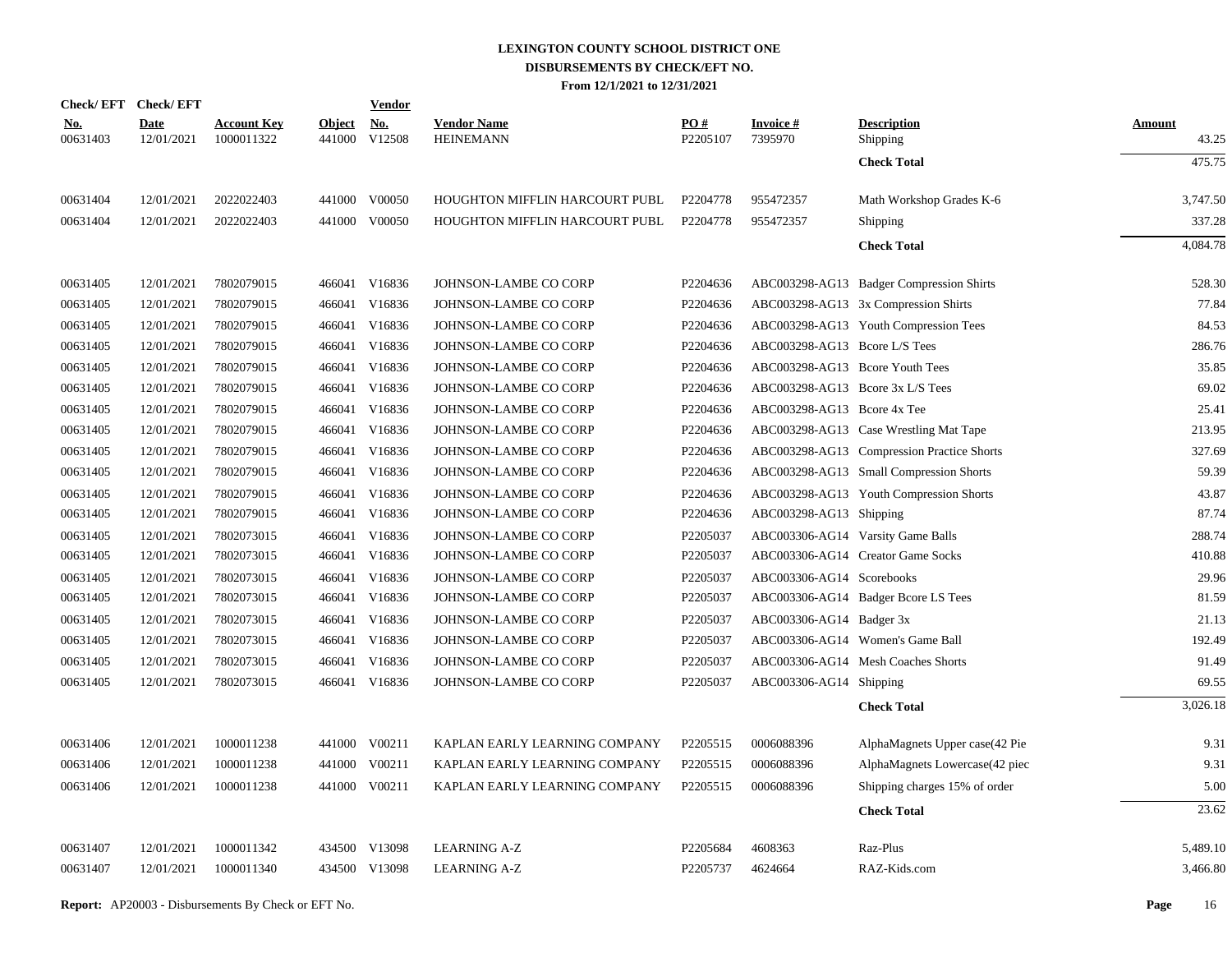| Check/EFT Check/EFT |             |                    |            | Vendor        |                                |          |                                    |                                |               |
|---------------------|-------------|--------------------|------------|---------------|--------------------------------|----------|------------------------------------|--------------------------------|---------------|
| No.                 | <b>Date</b> | <b>Account Key</b> | Object No. |               | <b>Vendor Name</b>             | PO#      | <b>Invoice#</b>                    | <b>Description</b>             | <b>Amount</b> |
|                     |             |                    |            |               |                                |          |                                    | <b>Check Total</b>             | 8,955.90      |
| 00631408            | 12/01/2021  | 1000021315         | 441000     | V01805        | MACGILL & CO                   | P2204929 | IN0776867                          | <b>CAVIWIPES 2.0</b>           | 33.21         |
| 00631408            | 12/01/2021  | 1000021315         |            | 441000 V01805 | MACGILL & CO                   | P2204929 | IN0776867                          | UNIT DOSE EYE WASH 15ML        | 45.00         |
|                     |             |                    |            |               |                                |          |                                    | <b>Check Total</b>             | 78.21         |
| 00631409            | 12/01/2021  | 7802073013         |            | 466034 V02594 | MASON, JOHN ALLEN              |          | VMBB.GI.11.22.21 Athletic Official |                                | 108.80        |
|                     |             |                    |            |               |                                |          |                                    | <b>Check Total</b>             | 108.80        |
| 00631410            | 12/01/2021  | 2042212703         | 441000     | V12504        | MCGRAW HILL EDUCATION INC      | P2205111 | 120368795001                       | Books per attached list - Stud | 145.35        |
| 00631410            | 12/01/2021  | 2042212703         |            | 441000 V12504 | MCGRAW HILL EDUCATION INC      | P2205111 | 120368795001                       | Shipping                       | 21.79         |
|                     |             |                    |            |               |                                |          |                                    | <b>Check Total</b>             | 167.14        |
| 00631411            | 12/01/2021  | 1000011521         |            | 441000 V01454 | METALS AND ALLOYS CO LLC       | P2205656 | 75600                              | 1/2 x 1/2" HOT ROLLED SQUARES  | 111.02        |
| 00631411            | 12/01/2021  | 1000011521         | 441000     | V01454        | METALS AND ALLOYS CO LLC       | P2205656 | 75600                              | 11 GAUGE HOT ROLLED SHEETS     | 1,166.35      |
| 00631411            | 12/01/2021  | 1000011521         | 441000     | V01454        | METALS AND ALLOYS CO LLC       | P2205656 | 75600                              | 16 GAUGE HOT ROLLED SHEETS     | 691.27        |
| 00631411            | 12/01/2021  | 1000011521         |            | 441000 V01454 | METALS AND ALLOYS CO LLC       | P2205656 | 75600                              | EXP METAL FLT 3/4 X #9 HOT ROL | 442.12        |
|                     |             |                    |            |               |                                |          |                                    | <b>Check Total</b>             | 2,410.76      |
| 00631412            | 12/01/2021  | 1000011124         |            | 441000 V15036 | PIONEER VALLEY BOOKS           | P2204661 | I220459                            | Six Pack Unlined Writing Book  | 77.04         |
| 00631412            | 12/01/2021  | 1000011124         |            | 441000 V15036 | PIONEER VALLEY BOOKS           | P2204661 | I220459                            | Six-Pack Literacy Footprints   | 64.20         |
| 00631412            | 12/01/2021  | 1000011124         | 441000     | V15036        | PIONEER VALLEY BOOKS           | P2204661 | I220459                            | Shipping and Handling          | 14.12         |
| 00631412            | 12/01/2021  | 2021011247         | 441000     | V15036        | PIONEER VALLEY BOOKS           | P2205026 | I221274                            | SIX-PACK STUDENT BOOK: NOW I K | 136.32        |
| 00631412            | 12/01/2021  | 2021011247         |            | 441000 V15036 | PIONEER VALLEY BOOKS           | P2205026 | I221274                            | WORD STUDY KIT                 | 609.90        |
|                     |             |                    |            |               |                                |          |                                    | <b>Check Total</b>             | 901.58        |
| 00631413            | 12/01/2021  | 1000026693         |            | 434520 V14841 | POLLOCK FINANCIAL SERVICES INC | P2205745 | PFS98364                           | KONICA MINOLTA BUSINESS SOLUTI | 876.58        |
| 00631413            | 12/01/2021  | 1000026693         |            | 434520 V14841 | POLLOCK FINANCIAL SERVICES INC | P2205745 | PFS98364                           | KONICA MINOLTA BUSINESS SOLUTI | 18,155.56     |
|                     |             |                    |            |               |                                |          |                                    | <b>Check Total</b>             | 19,032.14     |
| 00631414            | 12/01/2021  | 1000026306         |            | 436000 V00118 | PROFESSIONAL PRINTERS LTD      | P2205574 | 260583                             | Rezoning maps                  | 344.54        |
|                     |             |                    |            |               |                                |          |                                    | <b>Check Total</b>             | 344.54        |
| 00631415            | 12/01/2021  | 7802072015         |            | 466035 V00749 | RIDDELL / ALL AMERICAN         | P2205131 | 60423892                           | <b>Helmets Reconditioned</b>   | 2,260.53      |
| 00631415            | 12/01/2021  | 7802072015         |            | 466041 V00749 | RIDDELL / ALL AMERICAN         | P2205131 | 60423892                           | Shipping                       | 195.74        |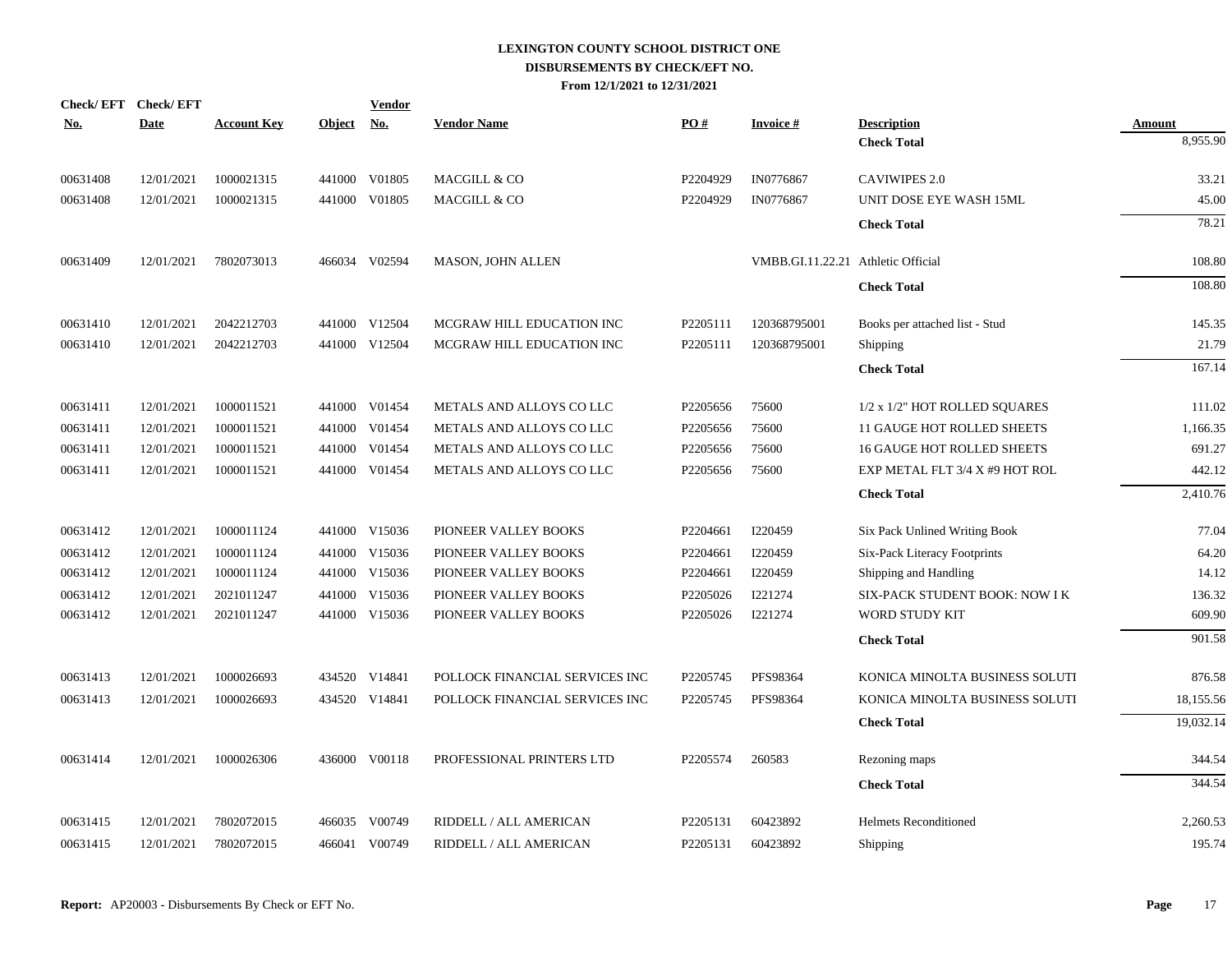| <b>Check/EFT</b> | <b>Check/EFT</b> |                    |               | <b>Vendor</b> |                                |          |                 |                                |               |
|------------------|------------------|--------------------|---------------|---------------|--------------------------------|----------|-----------------|--------------------------------|---------------|
| <u>No.</u>       | <b>Date</b>      | <b>Account Key</b> | <u>Object</u> | <u>No.</u>    | <b>Vendor Name</b>             | PO#      | <b>Invoice#</b> | <b>Description</b>             | <b>Amount</b> |
|                  |                  |                    |               |               |                                |          |                 | <b>Check Total</b>             | 2,456.27      |
| 00631416         | 12/01/2021       | 7802072043         | 466069        | V01887        | <b>SALSARITAS</b>              | P2205659 | 10349           | <b>Boxed Lunch Burrito</b>     | 1,523.74      |
| 00631416         | 12/01/2021       | 7802072043         | 466069        | V01887        | <b>SALSARITAS</b>              | P2205659 | 10349           | <b>Boxed Lunch Taco Salad</b>  | 1,337.50      |
| 00631416         | 12/01/2021       | 7802072043         | 466069        | V01887        | <b>SALSARITAS</b>              | P2205659 | 10349           | Add steak - additional charge  | 112.35        |
| 00631416         | 12/01/2021       | 7802072043         | 466069        | V01887        | <b>SALSARITAS</b>              | P2205659 | 10349           | Add queso                      | 369.15        |
| 00631416         | 12/01/2021       | 7802072043         | 466069        | V01887        | <b>SALSARITAS</b>              | P2205659 | 10349           | Salsa 32 oz.                   | 48.10         |
| 00631416         | 12/01/2021       | 7802072043         | 466069        | V01887        | <b>SALSARITAS</b>              | P2205659 | 10349           | Chips - 20 oz.                 | 53.45         |
|                  |                  |                    |               |               |                                |          |                 | <b>Check Total</b>             | 3,444.29      |
| 00631417         | 12/01/2021       | 3260011303         |               | 441000 V00435 | SARGENT WELCH LLC A VWR CO     | P2203840 | 8806279140      | Indirect vent safety goggles.  | 210.58        |
|                  |                  |                    |               |               |                                |          |                 | <b>Check Total</b>             | 210.58        |
| 00631418         | 12/01/2021       | 1000025408         |               | 432300 V00338 | SC DEPARTMENT OF ADMINISTRATIO | P2200456 | 052522.CVRP     | DM - Automotive Repairs        | 4,039.40      |
|                  |                  |                    |               |               |                                |          |                 | <b>Check Total</b>             | 4,039.40      |
| 00631419         | 12/01/2021       | 7745027046         |               | 466049 V16160 | <b>SCHOLASTIC BOOK FAIRS</b>   | P2205848 | W5098398BF      | Beechwood Middle School Book F | 4,399.03      |
|                  |                  |                    |               |               |                                |          |                 | <b>Check Total</b>             | 4,399.03      |
| 00631420         | 12/01/2021       | 1000025427         |               | 441020 V00661 | <b>SCHOOL HEALTH CORP</b>      | P2200695 | 3936848-00      | Hi-Lo Electric Changing Table  | 1,946.43      |
| 00631420         | 12/01/2021       | 1000025427         | 441020        | V00661        | <b>SCHOOL HEALTH CORP</b>      | P2200695 | 3936848-00      | Oversized Item (O/S) Charge    | 16.05         |
|                  |                  |                    |               |               |                                |          |                 | <b>Check Total</b>             | 1,962.48      |
| 00631421         | 12/01/2021       | 3260011303         |               | 441000 V16452 | <b>SCHOOL SPECIALTY LLC</b>    | P2202531 | 202501808440    | Cups, plastic, 9 oz., pk/25    | 12.50         |
| 00631421         | 12/01/2021       | 3260011303         |               | 441000 V16452 | SCHOOL SPECIALTY LLC           | P2201714 | 202501813387    | Flashlights, small             | 59.77         |
| 00631421         | 12/01/2021       | 3260011303         | 441000        | V16452        | SCHOOL SPECIALTY LLC           | P2201383 | 208128027309    | Tape, masking, 3/4" wide       | 4.93          |
| 00631421         | 12/01/2021       | 3260011303         | 441000        | V16452        | SCHOOL SPECIALTY LLC           | P2201383 | 208128027309    | Magnifier, $3x/6x$ , $pk/10$   | 46.72         |
| 00631421         | 12/01/2021       | 3260011303         | 441000        | V16452        | SCHOOL SPECIALTY LLC           | P2201383 | 208128027309    | Magnet marbles, 36/pkg         | 20.96         |
| 00631421         | 12/01/2021       | 3260011303         | 441000        | V16452        | SCHOOL SPECIALTY LLC           | P2201383 | 208128027309    | Clay, modeling, green, 1 lb.   | 2.76          |
| 00631421         | 12/01/2021       | 3260011303         | 441000        | V16452        | <b>SCHOOL SPECIALTY LLC</b>    | P2201383 | 208128027309    | Thermometer, plstic, outdoor   | 36.60         |
| 00631421         | 12/01/2021       | 3260011303         | 441000        | V16452        | SCHOOL SPECIALTY LLC           | P2201383 | 208128027309    | Magnetic field demonstrator    | 5.60          |
| 00631421         | 12/01/2021       | 3260011303         | 441000        | V16452        | SCHOOL SPECIALTY LLC           | P2201383 | 208128027309    | Magnet marbles, 36/pkg         | 20.96         |
| 00631421         | 12/01/2021       | 3260011303         |               | 441000 V16452 | SCHOOL SPECIALTY LLC           | P2201383 | 208128027309    | Magnet rings, floating, cerami | 6.55          |
| 00631421         | 12/01/2021       | 3260011303         | 441000        | V16452        | SCHOOL SPECIALTY LLC           | P2202463 | 208128469860    | Batteries, AA-cell, 4/pkg      | 14.98         |
| 00631421         | 12/01/2021       | 3260011303         | 441000        | V16452        | SCHOOL SPECIALTY LLC           | P2202463 | 208128469860    | Pencils, assorted colors, 12/p | 27.61         |
| 00631421         | 12/01/2021       | 3260011303         |               | 441000 V16452 | <b>SCHOOL SPECIALTY LLC</b>    | P2202463 | 208128469860    | Batteries, size D, 1.5V, 2/pkg | 55.43         |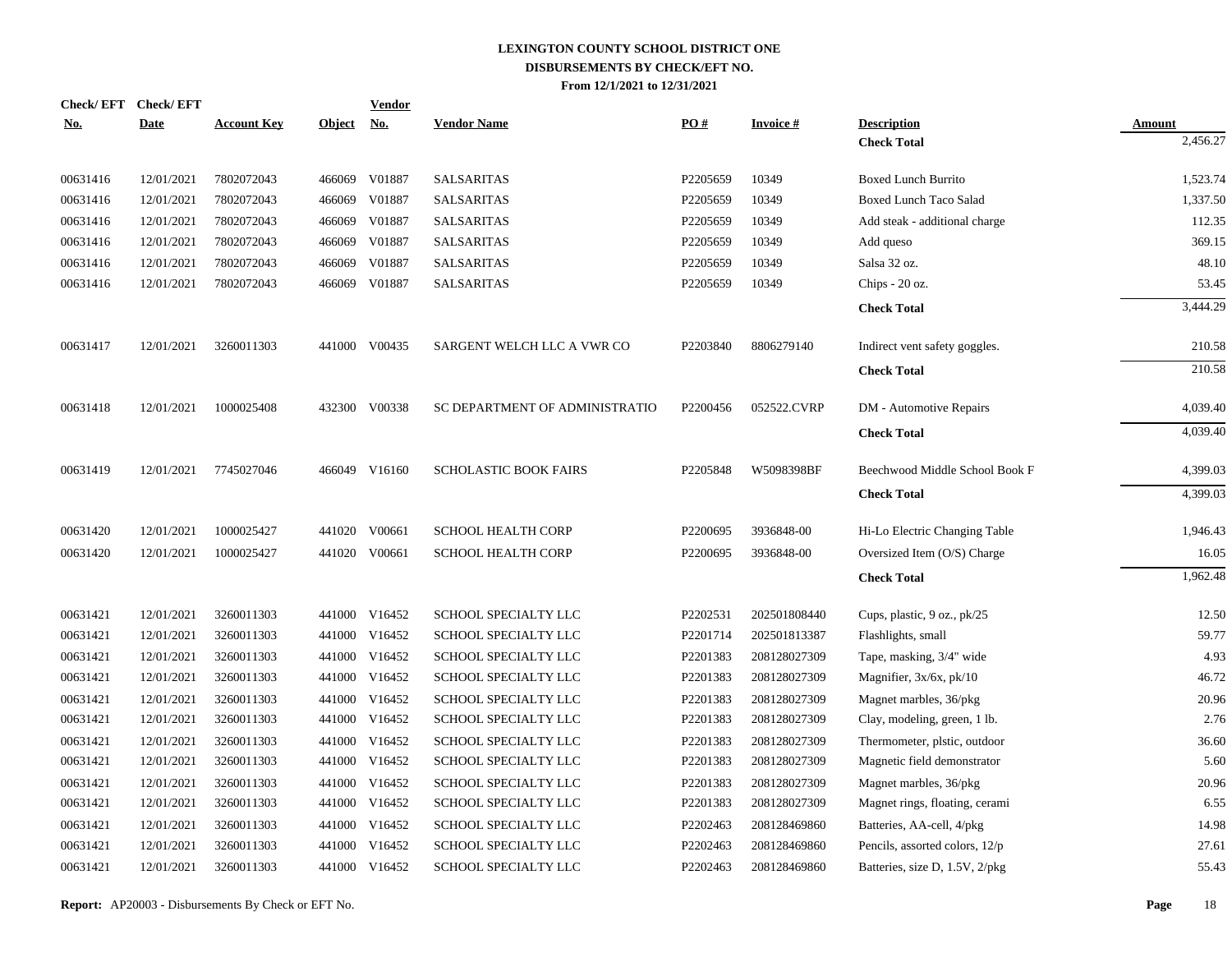| Check/EFT Check/EFT    |                           |                                  |                         | Vendor               |                                            |                 |                                 |                                                  |                       |
|------------------------|---------------------------|----------------------------------|-------------------------|----------------------|--------------------------------------------|-----------------|---------------------------------|--------------------------------------------------|-----------------------|
| <b>No.</b><br>00631421 | <b>Date</b><br>12/01/2021 | <b>Account Key</b><br>3260011303 | <b>Object</b><br>441000 | <u>No.</u><br>V16452 | <b>Vendor Name</b><br>SCHOOL SPECIALTY LLC | PO#<br>P2202466 | <b>Invoice#</b><br>208128776998 | <b>Description</b><br>Meter tapes, 150cm, 10/pkg | <b>Amount</b><br>9.17 |
| 00631421               | 12/01/2021                | 3260011303                       |                         | 441000 V16452        | SCHOOL SPECIALTY LLC                       | P2202463        | 208128874970                    | Pipettes, transfer, general pu                   | 10.22                 |
| 00631421               | 12/01/2021                | 1000011316                       |                         | 441000 V16452        | SCHOOL SPECIALTY LLC                       | P2204849        | 208128960599                    | School Smart VShape Training                     | 4.44                  |
| 00631421               | 12/01/2021                | 1000011316                       |                         | 441000 V16452        | SCHOOL SPECIALTY LLC                       | P2204849        | 208128960599                    | Alliance Advantage Latex Rubbe                   | 6.90                  |
| 00631421               | 12/01/2021                | 1000011316                       |                         | 441000 V16452        | SCHOOL SPECIALTY LLC                       | P2204849        | 208128960599                    | <b>Teacher Created Resources Adhe</b>            | 5.28                  |
| 00631421               | 12/01/2021                | 1000011316                       |                         | 441000 V16452        | SCHOOL SPECIALTY LLC                       | P2204849        | 208128960599                    | School Smart Block Erasers Med                   | 5.55                  |
| 00631421               | 12/01/2021                | 3260011303                       |                         | 441000 V16452        | SCHOOL SPECIALTY LLC                       | P2202463        | 208128990530                    | Scratch plates, glass, 1x2, 10                   | 19.88                 |
| 00631421               | 12/01/2021                | 3260011303                       |                         | 441000 V16452        | SCHOOL SPECIALTY LLC                       | P2202743        | 208128990531                    | Scratch plastes, glass, 1"x2",                   | 29.82                 |
| 00631421               | 12/01/2021                | 1000011515                       |                         | 441000 V16452        | SCHOOL SPECIALTY LLC                       | P2202633        | 208129004481                    | SCHOOL SMART COLORED PENCILS 2                   | 29.69                 |
| 00631421               | 12/01/2021                | 1000022211                       |                         | 441000 V16452        | SCHOOL SPECIALTY LLC                       | P2205369        | 208129050506                    | EXPO Low Odor Dry Erase Marker                   | 37.62                 |
| 00631421               | 12/01/2021                | 1000022211                       |                         | 441000 V16452        | SCHOOL SPECIALTY LLC                       | P2205369        | 208129050506                    | School Smart Full Strip Staple                   | 13.89                 |
| 00631421               | 12/01/2021                | 1000022211                       |                         | 441000 V16452        | SCHOOL SPECIALTY LLC                       | P2205369        | 208129050506                    | Scotch 810 Magic Tape 075 x 10                   | 23.36                 |
| 00631421               | 12/01/2021                | 1000022211                       |                         | 441000 V16452        | SCHOOL SPECIALTY LLC                       | P2205369        | 208129050506                    | Sharpie Ultrafine Permanent Ma                   | 13.85                 |
| 00631421               | 12/01/2021                | 1000022211                       |                         | 441000 V16452        | SCHOOL SPECIALTY LLC                       | P2205369        | 208129050506                    | Crayola Washable Paint Pint Br                   | 4.16                  |
| 00631421               | 12/01/2021                | 1000022211                       | 441000                  | V16452               | <b>SCHOOL SPECIALTY LLC</b>                | P2205369        | 208129050506                    | Crayola Washable Paint Pint Pe                   | 4.16                  |
| 00631421               | 12/01/2021                | 1000022211                       |                         | 441000 V16452        | SCHOOL SPECIALTY LLC                       | P2205369        | 208129050506                    | Array Card Stock Paper 812 x 1                   | 10.77                 |
| 00631421               | 12/01/2021                | 7884027016                       | 466041                  | V16452               | SCHOOL SPECIALTY LLC                       | P2205314        | 208129050716                    | Sportime HeavyDuty Mesh Storag                   | 13.90                 |
| 00631421               | 12/01/2021                | 7884027016                       | 466041                  | V16452               | SCHOOL SPECIALTY LLC                       | P2205314        | 208129050716                    | Sportime HeavyDuty Mesh Storag                   | 13.90                 |
| 00631421               | 12/01/2021                | 7884027016                       | 466041                  | V16452               | SCHOOL SPECIALTY LLC                       | P2205314        | 208129050716                    | Sportime Gradeball Rubber Mens                   | 53.90                 |
| 00631421               | 12/01/2021                | 7884027016                       | 466041                  | V16452               | SCHOOL SPECIALTY LLC                       | P2205314        | 208129050716                    | Sportime Gradestuff Foam Flier                   | 21.76                 |
| 00631421               | 12/01/2021                | 7884027016                       | 466041                  | V16452               | SCHOOL SPECIALTY LLC                       | P2205314        | 208129050716                    | Sportime Gradestuff Link Jump                    | 17.38                 |
| 00631421               | 12/01/2021                | 7884027016                       | 466041                  | V16452               | SCHOOL SPECIALTY LLC                       | P2205314        | 208129050716                    | Sportime Playground Rubber Bal                   | 31.70                 |
| 00631421               | 12/01/2021                | 7884027016                       | 466041                  | V16452               | SCHOOL SPECIALTY LLC                       | P2205314        | 208129050716                    | Sportime GradeBall Rubber Voll                   | 52.37                 |
| 00631421               | 12/01/2021                | 2021011247                       |                         | 441000 V16452        | SCHOOL SPECIALTY LLC                       | P2203349        | 208129062208                    | EID0000656CRAFT STICK JUMBO WO                   | 2.57                  |
| 00631421               | 12/01/2021                | 1000011245                       |                         | 441000 V16452        | SCHOOL SPECIALTY LLC                       | P2200677        | 208129063547                    | C-Line Snap N Go envelopes                       | 23.33                 |
|                        |                           |                                  |                         |                      |                                            |                 |                                 | <b>Check Total</b>                               | 774.94                |
| 00631422               | 12/01/2021                | 1000025444                       |                         | 441020 V13230        | SMITH AND JONES JANITORIAL SUP             | P2203787        | 214122                          | 95118 ATLAS WIPES                                | 184.03                |
| 00631422               | 12/01/2021                | 1000025444                       |                         | 441020 V13230        | SMITH AND JONES JANITORIAL SUP             | P2203787        | 214122                          | 20" 20014 BLACK STRIPPING PADS                   | 26.22                 |
| 00631422               | 12/01/2021                | 1000025444                       |                         | 441020 V13230        | SMITH AND JONES JANITORIAL SUP             | P2203787        | 214122                          | 20" BLUE ULTRA BURNISH PADS                      | 13.64                 |
| 00631422               | 12/01/2021                | 1000025444                       |                         | 441020 V13230        | SMITH AND JONES JANITORIAL SUP             | P2203787        | 214122                          | 9013 24" DUST MOP 3'                             | 42.76                 |
| 00631422               | 12/01/2021                | 1000025444                       |                         | 441020 V13230        | SMITH AND JONES JANITORIAL SUP             | P2203787        | 214122                          | 9014 36" DUST MOP 3"                             | 56.50                 |
| 00631422               | 12/01/2021                | 1000025407                       |                         | 441020 V13230        | SMITH AND JONES JANITORIAL SUP             | P2205672        | 214264                          | <b>GLASS CLEANER</b>                             | 7.49                  |
| 00631422               | 12/01/2021                | 1000025407                       |                         | 441020 V13230        | SMITH AND JONES JANITORIAL SUP             | P2205671        | 214265                          | 95118 ATLAS WIPES                                | 46.01                 |
| 00631422               | 12/01/2021                | 1000025408                       |                         | 441020 V13230        | SMITH AND JONES JANITORIAL SUP             | P2205669        | 214266                          | CAN DO FLOOR CLEANER                             | 29.96                 |
| 00631422               | 12/01/2021                | 1000025408                       |                         | 441020 V13230        | SMITH AND JONES JANITORIAL SUP             | P2205669        | 214266                          | <b>SUDS LAUNDRY DETERGENT</b>                    | 40.06                 |
|                        |                           |                                  |                         |                      |                                            |                 |                                 |                                                  |                       |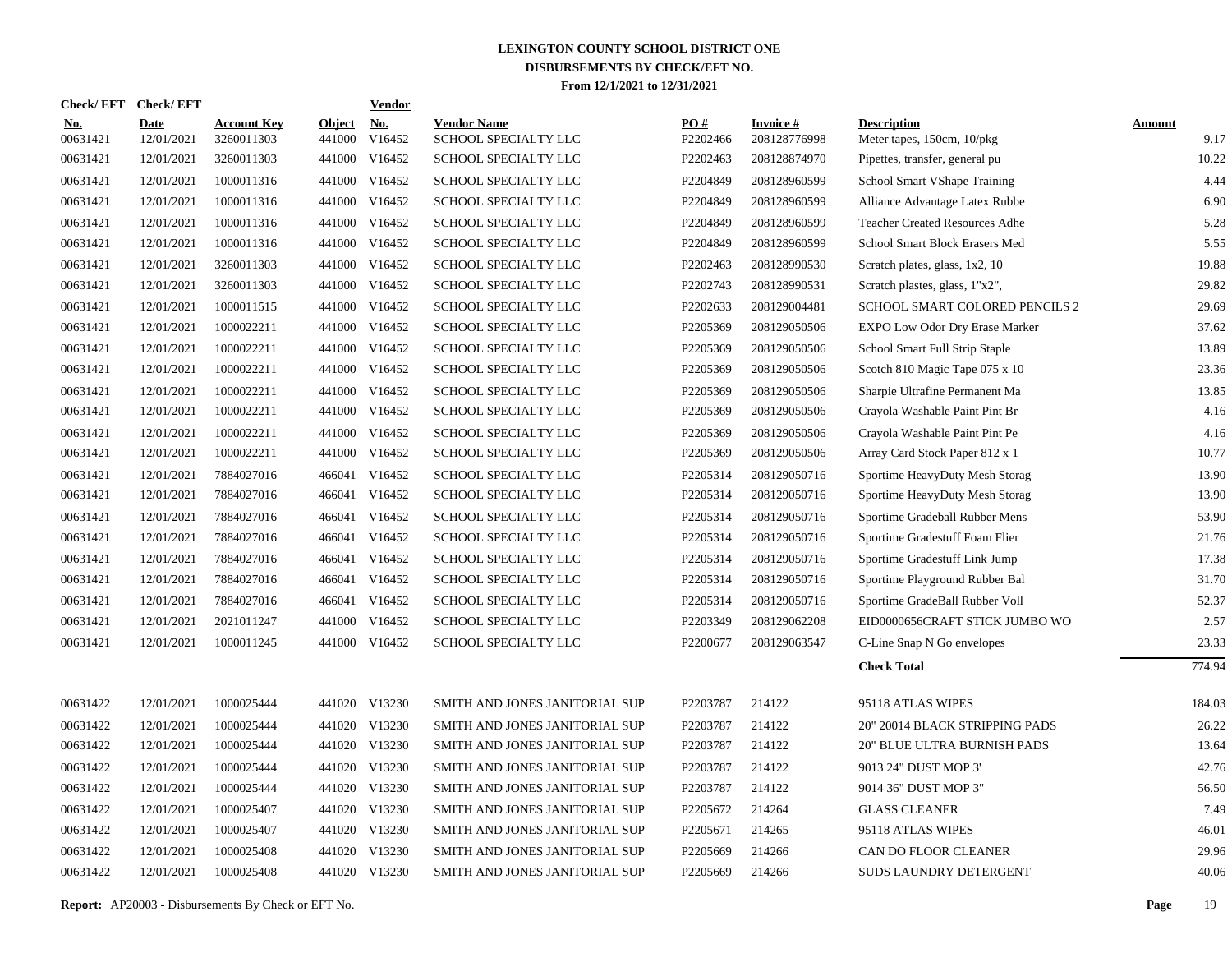| Check/EFT Check/EFT    |                           |                                  |                         | <b>Vendor</b> |                                                      |                 |                     |                                             |                        |
|------------------------|---------------------------|----------------------------------|-------------------------|---------------|------------------------------------------------------|-----------------|---------------------|---------------------------------------------|------------------------|
| <b>No.</b><br>00631422 | <b>Date</b><br>12/01/2021 | <b>Account Key</b><br>1000025408 | <b>Object</b><br>441020 | No.<br>V13230 | <b>Vendor Name</b><br>SMITH AND JONES JANITORIAL SUP | PO#<br>P2205669 | Invoice #<br>214266 | <b>Description</b><br>WHITE PEARL HAND SOAP | <b>Amount</b><br>32.53 |
| 00631422               | 12/01/2021                | 1000025435                       |                         | 441020 V13230 | SMITH AND JONES JANITORIAL SUP                       | P2204594        | 214267              | <b>SENSOR HEPA KIT</b>                      | 773.82                 |
| 00631422               | 12/01/2021                | 1000025435                       |                         | 441020 V13230 | SMITH AND JONES JANITORIAL SUP                       | P2204594        | 214267              | <b>COMPUTER CONTROLLER</b>                  | 133.54                 |
| 00631422               | 12/01/2021                | 1000025435                       |                         | 441020 V13230 | SMITH AND JONES JANITORIAL SUP                       | P2204594        | 214267              | <b>EXHAUST FILTER</b>                       | 139.53                 |
| 00631422               | 12/01/2021                | 1000025435                       |                         | 441020 V13230 | SMITH AND JONES JANITORIAL SUP                       | P2204594        | 214267              | <b>BRUSH ROLLER</b>                         | 95.87                  |
| 00631422               | 12/01/2021                | 1000025435                       |                         | 441020 V13230 | SMITH AND JONES JANITORIAL SUP                       | P2204594        | 214267              | <b>BELT</b>                                 | 100.58                 |
| 00631422               | 12/01/2021                | 1000025435                       |                         | 441020 V13230 | SMITH AND JONES JANITORIAL SUP                       | P2204594        | 214267              | <b>BELT</b>                                 | 110.85                 |
| 00631422               | 12/01/2021                | 1000025435                       |                         | 441020 V13230 | SMITH AND JONES JANITORIAL SUP                       | P2204594        | 214267              | <b>SWITCH</b>                               | 52.73                  |
| 00631422               | 12/01/2021                | 1000025435                       |                         | 441020 V13230 | SMITH AND JONES JANITORIAL SUP                       | P2204594        | 214267              | FRONT BOTTOM PLATE                          | 158.19                 |
| 00631422               | 12/01/2021                | 1000025435                       |                         | 441020 V13230 | SMITH AND JONES JANITORIAL SUP                       | P2204594        | 214267              | <b>REAR BOTTOM PLATE</b>                    | 188.32                 |
| 00631422               | 12/01/2021                | 1000025435                       |                         | 441020 V13230 | SMITH AND JONES JANITORIAL SUP                       | P2204594        | 214267              | WIDE AREA PAPER BAG                         | 85.60                  |
| 00631422               | 12/01/2021                | 1000025422                       |                         | 441020 V13230 | SMITH AND JONES JANITORIAL SUP                       | P2205675        | 214316              | <b>EXHAUST FILTER</b>                       | 34.90                  |
| 00631422               | 12/01/2021                | 1000025422                       |                         | 441020 V13230 | SMITH AND JONES JANITORIAL SUP                       | P2205675        | 214316              | HEPA FILTER KIT                             | 290.18                 |
| 00631422               | 12/01/2021                | 1000025422                       |                         | 441020 V13230 | SMITH AND JONES JANITORIAL SUP                       | P2205675        | 214316              | <b>EXHAUST FILTER BAG</b>                   | 59.06                  |
| 00631422               | 12/01/2021                | 1000025431                       |                         | 441020 V13230 | SMITH AND JONES JANITORIAL SUP                       | P2205675        | 214316              | PC BOARD WIRE                               | 41.77                  |
| 00631422               | 12/01/2021                | 1000025431                       |                         | 441020 V13230 | SMITH AND JONES JANITORIAL SUP                       | P2205675        | 214316              | <b>SWIVEL NECK ASSBY</b>                    | 156.65                 |
| 00631422               | 12/01/2021                | 1000025431                       |                         | 441020 V13230 | SMITH AND JONES JANITORIAL SUP                       | P2205675        | 214316              | <b>BRUSH ASM 14"</b>                        | 217.42                 |
|                        |                           |                                  |                         |               |                                                      |                 |                     | <b>Check Total</b>                          | 3,118.21               |
| 00631423               | 12/01/2021                | 1000025446                       |                         | 432300 V16600 | SPICER ON-CALL SERVICE & REPAI                       | P2205614        | 134522              | Estimated - BMS - Pump & Clean              | 800.53                 |
| 00631423               | 12/01/2021                | 1000025446                       |                         | 432300 V16600 | SPICER ON-CALL SERVICE & REPAI                       | P2205614        | 134522              | Materials/Supplies                          | 110.00                 |
|                        |                           |                                  |                         |               |                                                      |                 |                     | <b>Check Total</b>                          | 910.53                 |
| 00631424               | 12/01/2021                | 1000026693                       |                         | 434500 V16519 | SWIVL INC.                                           | P2205691        | <b>IVT21783</b>     | Pro Team License                            | 80.25                  |
| 00631424               | 12/01/2021                | 1000026693                       |                         | 444510 V16519 | SWIVL INC.                                           | P2205691        | IVT21783            | Swivl CX5                                   | 1,133.13               |
| 00631424               | 12/01/2021                | 1000026693                       |                         | 444510 V16519 | SWIVL INC.                                           | P2205691        | <b>IVT21783</b>     | Swivl Floor Stand                           | 105.93                 |
| 00631424               | 12/01/2021                | 1000026693                       |                         | 444510 V16519 | SWIVL INC.                                           | P2205691        | <b>IVT21783</b>     | Swivl Link (Cable replacement)              | 105.93                 |
|                        |                           |                                  |                         |               |                                                      |                 |                     | <b>Check Total</b>                          | 1,425.24               |
| 00631425               | 12/01/2021                | 7730027015                       |                         | 466069 V00079 | <b>US FOODS</b>                                      | P2205599        | 2347371             | Chocolate Chip Cookies                      | 273.95                 |
|                        |                           |                                  |                         |               |                                                      |                 |                     | <b>Check Total</b>                          | 273.95                 |
| 00631426               | 12/01/2021                | 1000025408                       |                         | 441020 V00189 | <b>WW GRAINGER</b>                                   | P2205683        | 9126197160          | DM - General Purpose Stretch W              | 140.73                 |
|                        |                           |                                  |                         |               |                                                      |                 |                     | <b>Check Total</b>                          | 140.73                 |
| 00631427               | 12/01/2021                | 1000025414                       |                         | 441020 V14104 | WINSUPPLY OF LEXINGTON INC                           | P2205487        | 43732601            | GES - Add-A Tee K2038 3/8 x 3/              | 101.72                 |
|                        |                           |                                  |                         |               |                                                      |                 |                     |                                             |                        |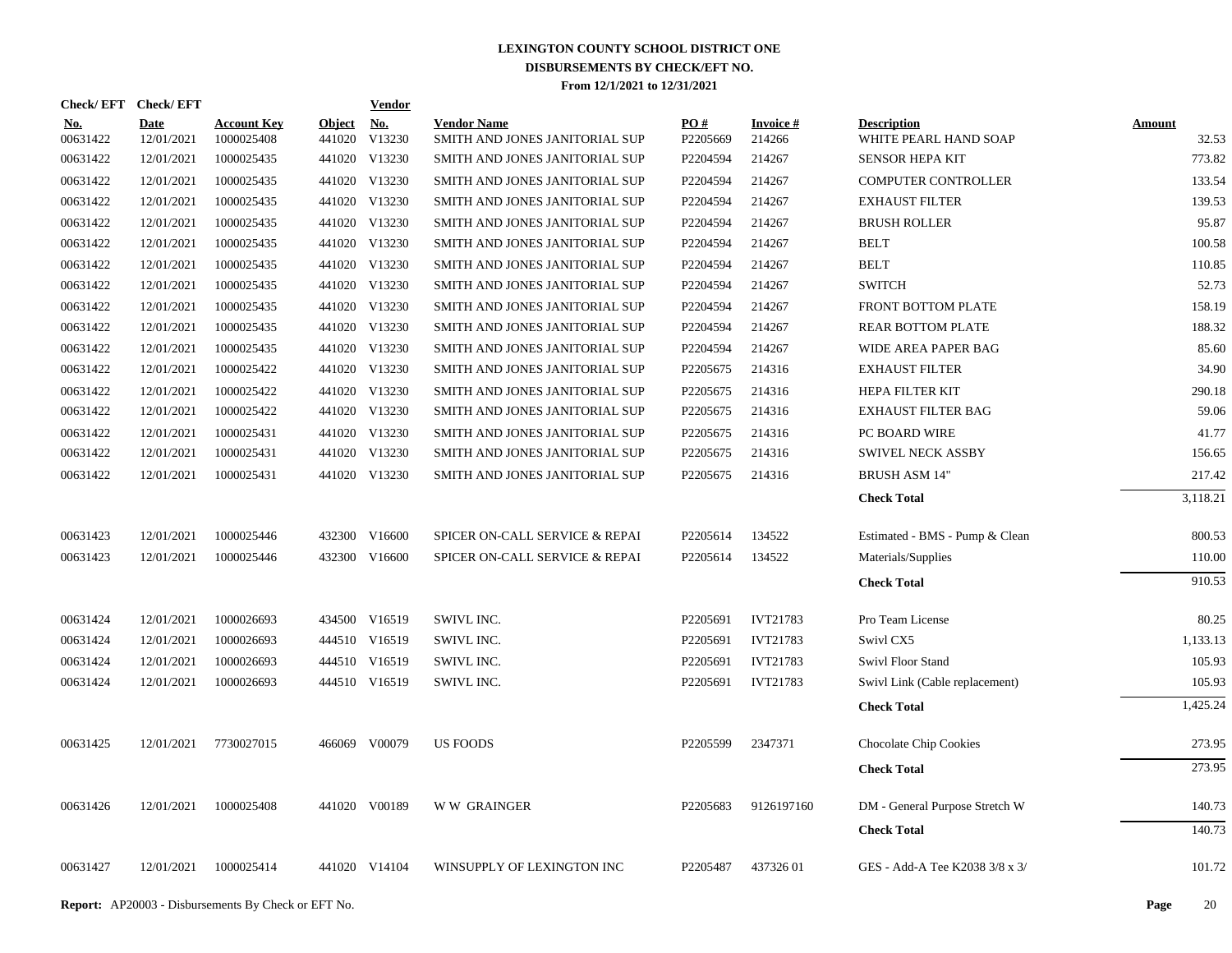| Check/EFT Check/EFT    |                           |                                  |                         | <b>Vendor</b>        |                                                  |                 |                             |                                                    |                        |
|------------------------|---------------------------|----------------------------------|-------------------------|----------------------|--------------------------------------------------|-----------------|-----------------------------|----------------------------------------------------|------------------------|
| <u>No.</u><br>00631427 | <b>Date</b><br>12/01/2021 | <b>Account Key</b><br>1000025414 | <b>Object</b><br>441020 | <u>No.</u><br>V14104 | <b>Vendor Name</b><br>WINSUPPLY OF LEXINGTON INC | PO#<br>P2205487 | <b>Invoice#</b><br>43732601 | <b>Description</b><br>Connector PLSI-20A 3/8 x 1/2 | <b>Amount</b><br>62.43 |
| 00631427               | 12/01/2021                | 1000025414                       |                         | 441020 V14104        | WINSUPPLY OF LEXINGTON INC                       | P2205487        | 43732601                    | Connector 30A F $3/8 \times 1/2$                   | 77.68                  |
|                        |                           |                                  |                         |                      |                                                  |                 |                             | <b>Check Total</b>                                 | 241.83                 |
| 00631428               | 12/01/2021                | 7733027037                       |                         | 466049 V00300        | WORLD'S FINEST CHOCOLATE                         | P2205058        | 91318165                    | \$1.00 Bar VP                                      | 7,370.33               |
| 00631428               | 12/01/2021                | 7733027037                       |                         | 466049 V00300        | WORLD'S FINEST CHOCOLATE                         | P2205058        | 91318165                    | Shipping                                           | 31.66                  |
| 00631428               | 12/01/2021                | 7735027037                       |                         | 466049 V00300        | WORLD'S FINEST CHOCOLATE                         | P2205058        | 91318165                    | \$1.00 Bar VP                                      | 1,924.33               |
| 00631428               | 12/01/2021                | 7735027037                       |                         | 466049 V00300        | WORLD'S FINEST CHOCOLATE                         | P2205058        | 91318165                    | Shipping                                           | 31.66                  |
| 00631428               | 12/01/2021                | 7748027037                       | 466049                  | V00300               | WORLD'S FINEST CHOCOLATE                         | P2205058        | 91318165                    | \$1.00 Bar VP                                      | 3,905.34               |
| 00631428               | 12/01/2021                | 7748027037                       |                         | 466049 V00300        | WORLD'S FINEST CHOCOLATE                         | P2205058        | 91318165                    | Shipping                                           | 31.68                  |
|                        |                           |                                  |                         |                      |                                                  |                 |                             | <b>Check Total</b>                                 | 13,295.00              |
| 00631429               | 12/01/2021                | 1000025408                       |                         | 432100 V00129        | <b>DOMINION ENERGY</b>                           |                 | 2334.11.21                  | 0-1800-0003-5858 MAINT                             | 931.62                 |
| 00631429               | 12/01/2021                | 1000025408                       | 432100                  | V00129               | <b>DOMINION ENERGY</b>                           |                 | 2334.11.21                  | 0-1800-0003-5862 MAINT                             | 9.50                   |
| 00631429               | 12/01/2021                | 1000025408                       |                         | 432100 V00129        | <b>DOMINION ENERGY</b>                           |                 | 2334.11.21                  | 0-1800-0003-5877 MAINT                             | 64.29                  |
| 00631429               | 12/01/2021                | 1000025408                       | 432100                  | V00129               | <b>DOMINION ENERGY</b>                           |                 | 2334.11.21                  | 0-1800-0011-3242 DO                                | 2,716.51               |
| 00631429               | 12/01/2021                | 1000025408                       | 432100                  | V00129               | <b>DOMINION ENERGY</b>                           |                 | 2334.11.21                  | 0-2100-4643-6099 DO                                | 69.46                  |
| 00631429               | 12/01/2021                | 1000025408                       | 432100                  | V00129               | <b>DOMINION ENERGY</b>                           |                 | 2334.11.21                  | 0-2100-6271-8510 MAINT                             | 28.96                  |
| 00631429               | 12/01/2021                | 1000025408                       | 432100                  | V00129               | <b>DOMINION ENERGY</b>                           |                 | 2334.11.21                  | 0-2100-6979-3206 DO                                | 150.38                 |
| 00631429               | 12/01/2021                | 1000025408                       | 432100                  | V00129               | <b>DOMINION ENERGY</b>                           |                 | 2334.11.21                  | 0-2100-6979-3333 DO                                | 146.93                 |
| 00631429               | 12/01/2021                | 1000025408                       | 432100                  | V00129               | <b>DOMINION ENERGY</b>                           |                 | 2334.11.21                  | 0-2100-6979-3460 DO                                | 169.21                 |
| 00631429               | 12/01/2021                | 1000025408                       | 432100                  | V00129               | <b>DOMINION ENERGY</b>                           |                 | 2334.11.21                  | 0-2100-6979-3559 DO                                | 196.38                 |
| 00631429               | 12/01/2021                | 1000025408                       | 432100                  | V00129               | <b>DOMINION ENERGY</b>                           |                 | 2334.11.21                  | 0-2100-7907-3788 DO                                | 165.12                 |
| 00631429               | 12/01/2021                | 1000025408                       | 432100                  | V00129               | <b>DOMINION ENERGY</b>                           |                 | 2334.11.21                  | 0-2100-7978-4811 DO                                | 40.85                  |
| 00631429               | 12/01/2021                | 1000025408                       |                         | 432100 V00129        | <b>DOMINION ENERGY</b>                           |                 | 2334.11.21                  | 0-2101-0423-5233DataCtr                            | 3,898.43               |
| 00631429               | 12/01/2021                | 1000025408                       | 432100                  | V00129               | <b>DOMINION ENERGY</b>                           |                 | 2334.11.21                  | 3/2100-8401-5109 DO                                | 294.26                 |
| 00631429               | 12/01/2021                | 1000025408                       |                         | 432100 V00129        | <b>DOMINION ENERGY</b>                           |                 | 2334.11.21                  | 3-2100-8402-7113 DO                                | 298.14                 |
| 00631429               | 12/01/2021                | 1000025411                       | 432100                  | V00129               | <b>DOMINION ENERGY</b>                           |                 | 2334.11.21                  | 0-1800-0003-5276 LHS                               | 4,433.56               |
| 00631429               | 12/01/2021                | 1000025411                       |                         | 432100 V00129        | <b>DOMINION ENERGY</b>                           |                 | 2334.11.21                  | 0-1800-0003-5295 LHS                               | 44.89                  |
| 00631429               | 12/01/2021                | 1000025411                       | 432100                  | V00129               | <b>DOMINION ENERGY</b>                           |                 | 2334.11.21                  | 0-1800-0003-5312 LHS                               | 226.12                 |
| 00631429               | 12/01/2021                | 1000025411                       |                         | 432100 V00129        | <b>DOMINION ENERGY</b>                           |                 | 2334.11.21                  | 0-1800-0003-5416 LHS                               | 209.13                 |
| 00631429               | 12/01/2021                | 1000025411                       | 432100                  | V00129               | <b>DOMINION ENERGY</b>                           |                 | 2334.11.21                  | 0-1800-0003-5843 LHS                               | 138.94                 |
| 00631429               | 12/01/2021                | 1000025411                       |                         | 432100 V00129        | <b>DOMINION ENERGY</b>                           |                 | 2334.11.21                  | 0-1898-0000-7876 LHS                               | 28,023.39              |
| 00631429               | 12/01/2021                | 1000025411                       | 432100                  | V00129               | <b>DOMINION ENERGY</b>                           |                 | 2334.11.21                  | 0-2100-5802-1470 LHS                               | 26.91                  |
| 00631429               | 12/01/2021                | 1000025411                       | 432100                  | V00129               | <b>DOMINION ENERGY</b>                           |                 | 2334.11.21                  | 0-2100-5988-5040 LHS                               | 112.38                 |
| 00631429               | 12/01/2021                | 1000025411                       |                         | 432100 V00129        | <b>DOMINION ENERGY</b>                           |                 | 2334.11.21                  | 0-2100-7414-5029 LHS                               | 179.50                 |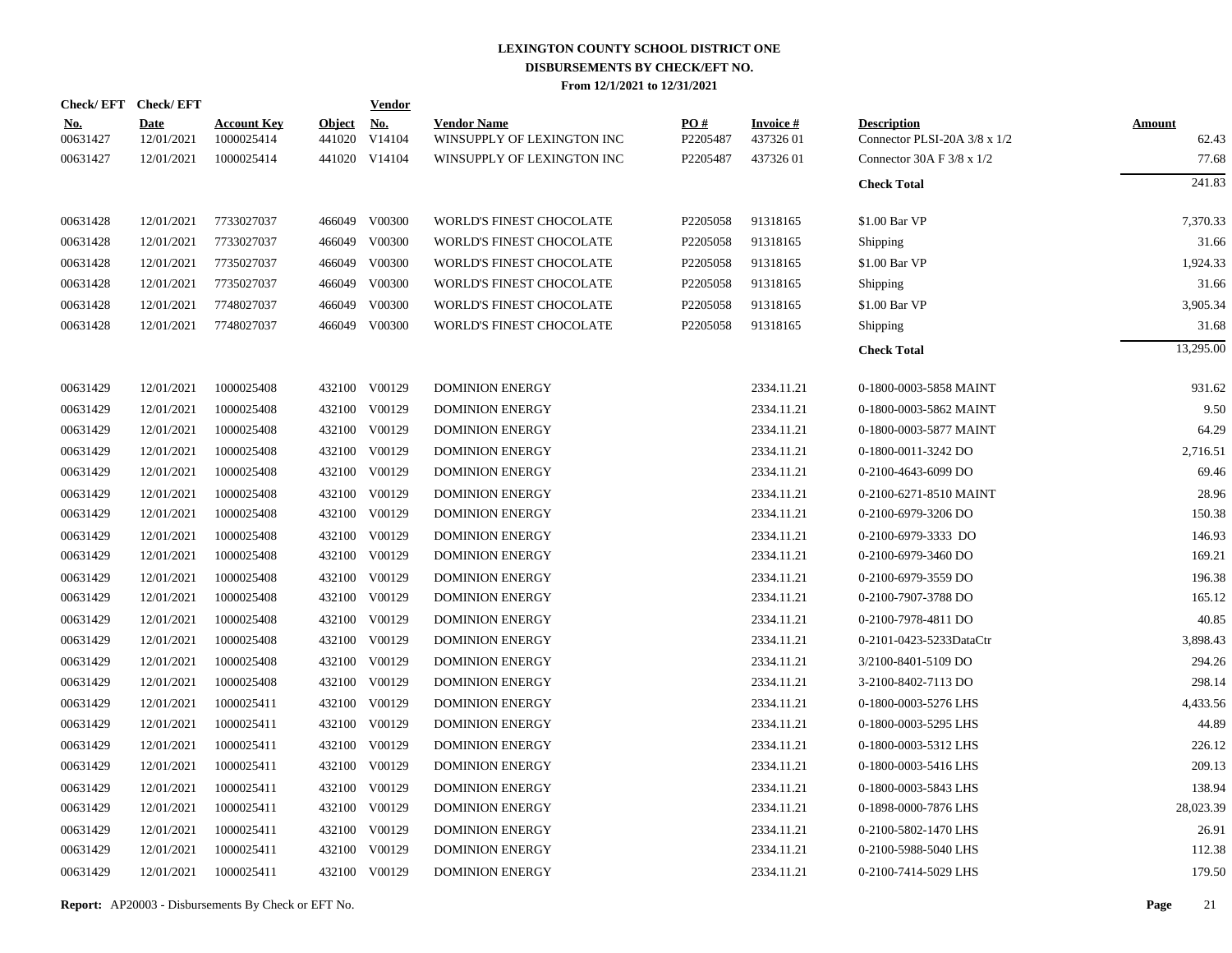| Check/EFT Check/EFT    |                           |                                  |                         | <b>Vendor</b>        |                                              |     |                               |                                            |                           |
|------------------------|---------------------------|----------------------------------|-------------------------|----------------------|----------------------------------------------|-----|-------------------------------|--------------------------------------------|---------------------------|
| <u>No.</u><br>00631429 | <b>Date</b><br>12/01/2021 | <b>Account Key</b><br>1000025411 | <b>Object</b><br>432100 | <u>No.</u><br>V00129 | <b>Vendor Name</b><br><b>DOMINION ENERGY</b> | PO# | <b>Invoice#</b><br>2334.11.21 | <b>Description</b><br>0-2100-7658-0540 LHS | <b>Amount</b><br>6,464.78 |
| 00631429               | 12/01/2021                | 1000025411                       |                         | 432100 V00129        | <b>DOMINION ENERGY</b>                       |     | 2334.11.21                    | 0-2100-7796-8711 LHS                       | 2,424.92                  |
| 00631429               | 12/01/2021                | 1000025412                       |                         | 432100 V00129        | <b>DOMINION ENERGY</b>                       |     | 2334.11.21                    | 0-1800-0012-0479 LES                       | 8.24                      |
| 00631429               | 12/01/2021                | 1000025412                       |                         | 432100 V00129        | <b>DOMINION ENERGY</b>                       |     | 2334.11.21                    | 0-1898-0000-3683 LES                       | 6,244.56                  |
| 00631429               | 12/01/2021                | 1000025412                       |                         | 432100 V00129        | <b>DOMINION ENERGY</b>                       |     | 2334.11.21                    | 0-2101-2551-8896 116 Azalea Dr             | 32.65                     |
| 00631429               | 12/01/2021                | 1000025412                       |                         | 432100 V00129        | <b>DOMINION ENERGY</b>                       |     | 2334.11.21                    | 0-2101-2706-5014 116 Azalea Dr             | 25.44                     |
| 00631429               | 12/01/2021                | 1000025419                       |                         | 432100 V00129        | <b>DOMINION ENERGY</b>                       |     | 2334.11.21                    | 0-1800-0012-0431 RCLC                      | 2,539.69                  |
| 00631429               | 12/01/2021                | 1000025419                       |                         | 432100 V00129        | <b>DOMINION ENERGY</b>                       |     | 2334.11.21                    | 0-1800-0012-0450 RCLC                      | 830.08                    |
| 00631429               | 12/01/2021                | 1000025419                       |                         | 432100 V00129        | <b>DOMINION ENERGY</b>                       |     | 2334.11.21                    | 0-1800-0012-0465 RCLC                      | 143.52                    |
| 00631429               | 12/01/2021                | 1000025419                       |                         | 432100 V00129        | <b>DOMINION ENERGY</b>                       |     | 2334.11.21                    | 0-1800-0012-3092 RCLC                      | 69.73                     |
| 00631429               | 12/01/2021                | 1000025419                       |                         | 432100 V00129        | <b>DOMINION ENERGY</b>                       |     | 2334.11.21                    | 0-2100-9077-5331 RCLC                      | 467.70                    |
| 00631429               | 12/01/2021                | 1000025420                       |                         | 432100 V00129        | <b>DOMINION ENERGY</b>                       |     | 2334.11.21                    | 0-1800-0012-0484 LMS                       | 1,474.36                  |
| 00631429               | 12/01/2021                | 1000025420                       | 432100                  | V00129               | <b>DOMINION ENERGY</b>                       |     | 2334.11.21                    | 0-1800-0012-0498 LMS                       | 7,377.41                  |
| 00631429               | 12/01/2021                | 1000025420                       |                         | 432100 V00129        | <b>DOMINION ENERGY</b>                       |     | 2334.11.21                    | 0-1898-0000-3768 LMS                       | 3,501.86                  |
| 00631429               | 12/01/2021                | 1000025420                       | 432100                  | V00129               | <b>DOMINION ENERGY</b>                       |     | 2334.11.21                    | 0-2100-6191-7212 LMS                       | 67.10                     |
| 00631429               | 12/01/2021                | 1000025421                       |                         | 432100 V00129        | <b>DOMINION ENERGY</b>                       |     | 2334.11.21                    | 0-1898-0000-7880 LTC                       | 32.80                     |
| 00631429               | 12/01/2021                | 1000025421                       | 432100                  | V00129               | <b>DOMINION ENERGY</b>                       |     | 2334.11.21                    | 0-2100-6677-0593 LTC                       | 43.91                     |
| 00631429               | 12/01/2021                | 1000025421                       |                         | 432100 V00129        | <b>DOMINION ENERGY</b>                       |     | 2334.11.21                    | 0-2100-6785-6769 LTC                       | 13,137.58                 |
| 00631429               | 12/01/2021                | 1000025421                       | 432100                  | V00129               | <b>DOMINION ENERGY</b>                       |     | 2334.11.21                    | 0-2100-6821-6762 LTC                       | 110.54                    |
| 00631429               | 12/01/2021                | 1000025421                       |                         | 432100 V00129        | <b>DOMINION ENERGY</b>                       |     | 2334.11.21                    | 0-2100-7219-2353 LTC                       | 207.45                    |
| 00631429               | 12/01/2021                | 1000025423                       | 432100                  | V00129               | <b>DOMINION ENERGY</b>                       |     | 2334.11.21                    | 0-1800-0005-8272 SGE                       | 6,579.56                  |
| 00631429               | 12/01/2021                | 1000025424                       | 432100                  | V00129               | <b>DOMINION ENERGY</b>                       |     | 2334.11.21                    | 0-1800-0012-0549 RBE                       | 19.00                     |
| 00631429               | 12/01/2021                | 1000025424                       | 432100                  | V00129               | <b>DOMINION ENERGY</b>                       |     | 2334.11.21                    | 0-1800-0012-0605 RBE                       | 174.53                    |
| 00631429               | 12/01/2021                | 1000025424                       | 432100                  | V00129               | <b>DOMINION ENERGY</b>                       |     | 2334.11.21                    | 0-1898-0000-3679 RBE                       | 6,414.04                  |
| 00631429               | 12/01/2021                | 1000025424                       | 432100                  | V00129               | <b>DOMINION ENERGY</b>                       |     | 2334.11.21                    | 0-2100-4500-9152 RBE                       | 67.02                     |
| 00631429               | 12/01/2021                | 1000025424                       | 432100                  | V00129               | <b>DOMINION ENERGY</b>                       |     | 2334.11.21                    | 0-2101-2306-7005 SIGN RBE                  | 72.83                     |
| 00631429               | 12/01/2021                | 1000025425                       | 432100                  | V00129               | <b>DOMINION ENERGY</b>                       |     | 2334.11.21                    | 0-1800-0000-0087 WKE                       | 88.52                     |
| 00631429               | 12/01/2021                | 1000025425                       | 432100                  | V00129               | <b>DOMINION ENERGY</b>                       |     | 2334.11.21                    | 0-1898-0001-6173 WKE                       | 6,796.38                  |
| 00631429               | 12/01/2021                | 1000025426                       | 432100                  | V00129               | <b>DOMINION ENERGY</b>                       |     | 2334.11.21                    | 0-1800-0000-0054 WKM                       | 9,177.25                  |
| 00631429               | 12/01/2021                | 1000025426                       | 432100                  | V00129               | <b>DOMINION ENERGY</b>                       |     | 2334.11.21                    | 0-2100-9623-2206WKM                        | 58.42                     |
| 00631429               | 12/01/2021                | 1000025434                       | 432100                  | V00129               | <b>DOMINION ENERGY</b>                       |     | 2334.11.21                    | 0-2100-7025-4132 PHM                       | 362.12                    |
| 00631429               | 12/01/2021                | 1000025435                       | 432100                  | V00129               | <b>DOMINION ENERGY</b>                       |     | 2334.11.21                    | 0-2100-7025-3961 PHE                       | 104.87                    |
| 00631429               | 12/01/2021                | 1000025440                       | 432100                  | V00129               | <b>DOMINION ENERGY</b>                       |     | 2334.11.21                    | 0-2100-7923-4028 NPE                       | 8,631.37                  |
| 00631429               | 12/01/2021                | 1000025440                       |                         | 432100 V00129        | <b>DOMINION ENERGY</b>                       |     | 2334.11.21                    | 0-2101-2414-7636 NPE Portable              | 142.40                    |
| 00631429               | 12/01/2021                | 1000025440                       | 432100                  | V00129               | <b>DOMINION ENERGY</b>                       |     | 2334.11.21                    | 0-2101-2514-4487 NPE Portable              | 68.34                     |
| 00631429               | 12/01/2021                | 1000025441                       |                         | 432100 V00129        | <b>DOMINION ENERGY</b>                       |     | 2334.11.21                    | 0-2100-8580-0098 RCE                       | 153.57                    |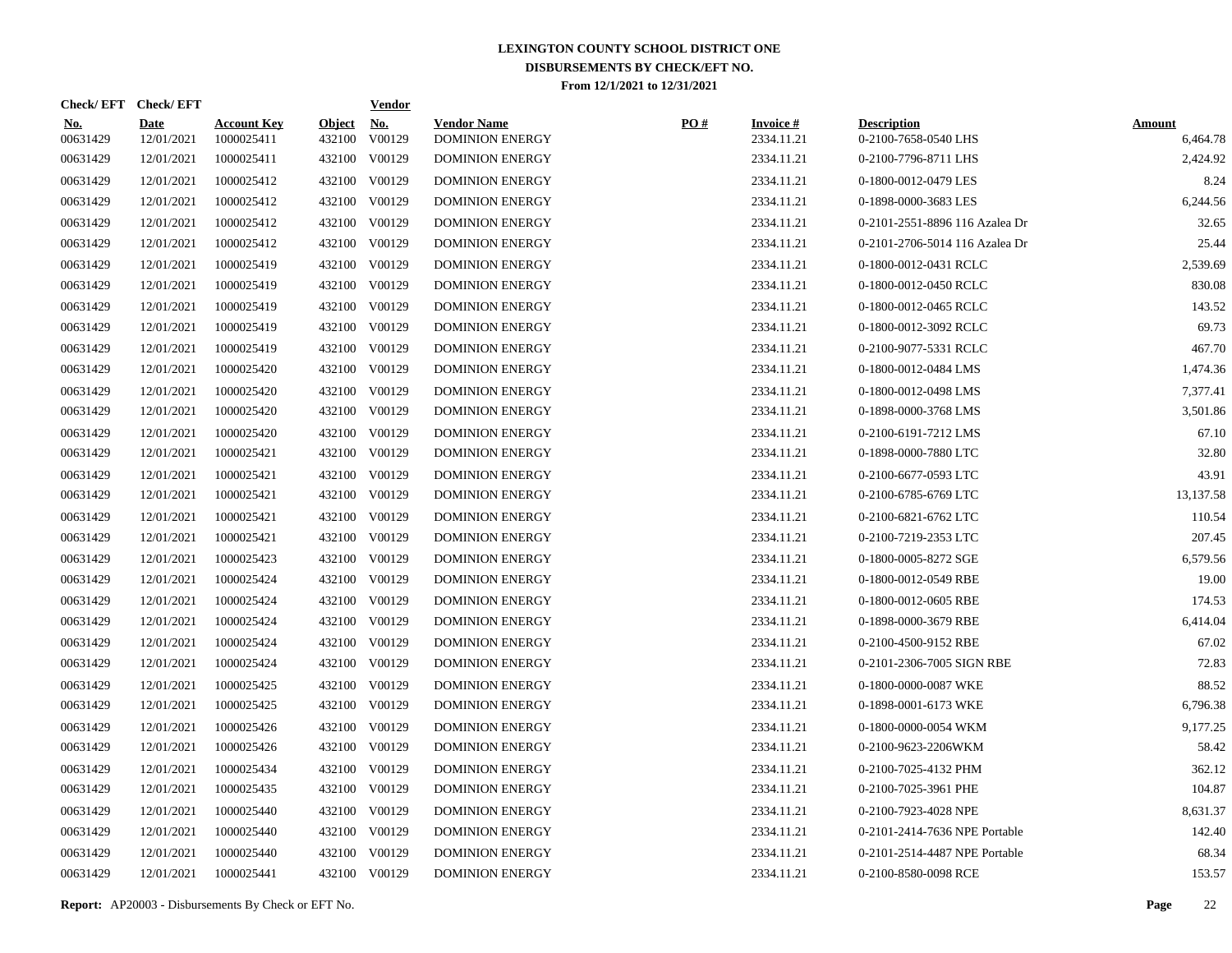| <b>Check/EFT</b> | <b>Check/EFT</b> |                    |               | <b>Vendor</b> |                                |          |                     |                                |            |
|------------------|------------------|--------------------|---------------|---------------|--------------------------------|----------|---------------------|--------------------------------|------------|
| <u>No.</u>       | <b>Date</b>      | <b>Account Key</b> | <b>Object</b> | <u>No.</u>    | <b>Vendor Name</b>             | PO#      | <b>Invoice#</b>     | <b>Description</b>             | Amount     |
|                  |                  |                    |               |               |                                |          |                     | <b>Check Total</b>             | 126,689.40 |
| 00631430         | 12/01/2021       | 7774027015         |               | 466041 V00601 | FLOWERS AND GIFTS BY LINDA     | P2205857 | P2205857.PHS        | Embroidery Chef Jackets Pro St | 74.90      |
|                  |                  |                    |               |               |                                |          |                     | <b>Check Total</b>             | 74.90      |
| 00631431         | 12/01/2021       | 1000025413         |               | 432100 V00048 | GILBERTSUMMIT RURAL WATER DIST |          | <b>GILWAT.11.21</b> | GHS-001-0037400-1              | 807.92     |
| 00631431         | 12/01/2021       | 1000025413         | 432100        | V00048        | GILBERTSUMMIT RURAL WATER DIST |          | <b>GILWAT.11.21</b> | GHS-001-0037401-1              | 1,252.73   |
| 00631431         | 12/01/2021       | 1000025413         | 432100        | V00048        | GILBERTSUMMIT RURAL WATER DIST |          | <b>GILWAT.11.21</b> | GHS-001-0037500-1              | 42.25      |
| 00631431         | 12/01/2021       | 1000025413         |               | 432100 V00048 | GILBERTSUMMIT RURAL WATER DIST |          | <b>GILWAT.11.21</b> | GHS-001-0037501-1              | 159.00     |
| 00631431         | 12/01/2021       | 1000025414         |               | 432100 V00048 | GILBERTSUMMIT RURAL WATER DIST |          | <b>GILWAT.11.21</b> | GES-001-0036700-1              | 358.56     |
| 00631431         | 12/01/2021       | 1000025414         |               | 432100 V00048 | GILBERTSUMMIT RURAL WATER DIST |          | <b>GILWAT.11.21</b> | GES-001-0036701-1              | 922.74     |
| 00631431         | 12/01/2021       | 1000025429         | 432100        | V00048        | GILBERTSUMMIT RURAL WATER DIST |          | <b>GILWAT.11.21</b> | GMS-001-0037000-1              | 338.59     |
| 00631431         | 12/01/2021       | 1000025429         | 432100        | V00048        | GILBERTSUMMIT RURAL WATER DIST |          | <b>GILWAT.11.21</b> | GMS-001-0037001-1              | 526.13     |
| 00631431         | 12/01/2021       | 1000025441         | 432100        | V00048        | GILBERTSUMMIT RURAL WATER DIST |          | <b>GILWAT.11.21</b> | RCE-001-0118790-1              | 568.93     |
| 00631431         | 12/01/2021       | 1000025441         | 432100        | V00048        | GILBERTSUMMIT RURAL WATER DIST |          | <b>GILWAT.11.21</b> | RCE-001-0118791-1              | 158.35     |
| 00631431         | 12/01/2021       | 1000025447         | 432100        | V00048        | GILBERTSUMMIT RURAL WATER DIST |          | <b>GILWAT.11.21</b> | CES-001-0097480-1              | 331.20     |
| 00631431         | 12/01/2021       | 1000025447         | 432100        | V00048        | GILBERTSUMMIT RURAL WATER DIST |          | <b>GILWAT.11.21</b> | CES-001-0097481-1              | 141.30     |
| 00631431         | 12/01/2021       | 1000025452         | 432100        | V00048        | GILBERTSUMMIT RURAL WATER DIST |          | <b>GILWAT.11.21</b> | old GES-001-0256000-1          | 1.66       |
| 00631431         | 12/01/2021       | 1000025452         |               | 432100 V00048 | GILBERTSUMMIT RURAL WATER DIST |          | <b>GILWAT.11.21</b> | old GES-001-0256001-1          | 197.00     |
|                  |                  |                    |               |               |                                |          |                     | <b>Check Total</b>             | 5,806.36   |
|                  |                  |                    |               |               |                                |          |                     |                                |            |
| 00631432         | 12/01/2021       | 7887079015         |               | 466064 V01170 | LUGOFF ELGIN HIGH SCHOOL       | P2205858 | P2205858.PHS        | Pelion High School Entry Fee D | 275.00     |
|                  |                  |                    |               |               |                                |          |                     | <b>Check Total</b>             | 275.00     |
| 00631433         | 12/01/2021       | 7936527022         |               | 466041 V01844 | <b>SCHOLASTIC INC</b>          | P2204955 | 34140458            | Please see attached book listi | 211.58     |
| 00631433         | 12/01/2021       | 7936527022         |               | 466041 V01844 | <b>SCHOLASTIC INC</b>          | P2204955 | 34140458            | Shipping and Handling          | 20.33      |
|                  |                  |                    |               |               |                                |          |                     | <b>Check Total</b>             | 231.91     |
| 00631434         | 12/01/2021       | 1000022411         |               | 431210 V15477 | WILLIAM MARSH RICE UNIVERSITY  | P2205877 | P2205877.LHS        | Registration for IB Program: I | 825.00     |
|                  |                  |                    |               |               |                                |          |                     | <b>Check Total</b>             | 825.00     |
|                  |                  |                    |               |               |                                |          |                     |                                |            |
| 00631435         | 12/01/2021       | 7932027016         |               | 466099 V01131 | <b>CASH</b>                    |          | 11.10.2021          | Archery Tournament Admission   | 2,800.00   |
|                  |                  |                    |               |               |                                |          |                     | <b>Check Total</b>             | 2,800.00   |
| 00631436         | 12/01/2021       | 7802073730         |               | 466099 V01131 | <b>CASH</b>                    |          | 11.19.2021          | Basketball gate cash           | 225.00     |
|                  |                  |                    |               |               |                                |          |                     |                                |            |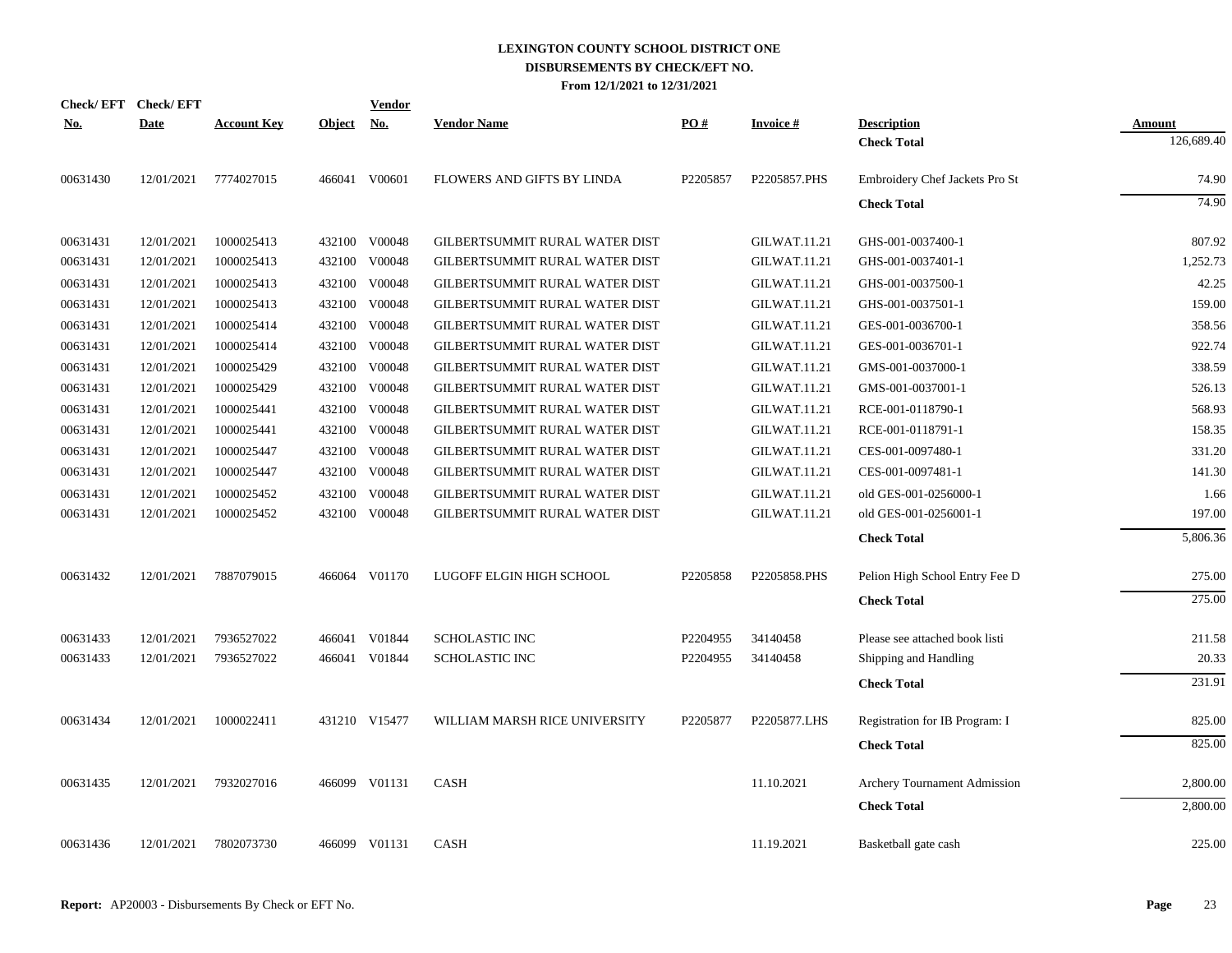| Check/EFT Check/EFT |             |                    |               | <u>Vendor</u> |                                |          |                  |                                   |               |
|---------------------|-------------|--------------------|---------------|---------------|--------------------------------|----------|------------------|-----------------------------------|---------------|
| <u>No.</u>          | <b>Date</b> | <b>Account Key</b> | <b>Object</b> | <u>No.</u>    | <b>Vendor Name</b>             | PO#      | <b>Invoice#</b>  | <b>Description</b>                | <b>Amount</b> |
|                     |             |                    |               |               |                                |          |                  | <b>Check Total</b>                | 225.00        |
| 00631437            | 12/01/2021  | 1000021107         |               | 464000 V02188 | LDOEOP LEX DISTRICT ONE EDU O  |          | 11.23.21         | Membership fees                   | 30.00         |
|                     |             |                    |               |               |                                |          |                  | <b>Check Total</b>                | 30.00         |
| 00631438            | 12/01/2021  | 3280011521         |               | 439500 V00430 | PEARSON VUE                    | P2205875 | 0060-6129-8836   | SC NURSE AID VOUCHER WRITTEN/O    | 1,960.00      |
|                     |             |                    |               |               |                                |          |                  | <b>Check Total</b>                | 1,960.00      |
| 00631439            | 12/01/2021  | 3972022403         |               | 433200 Exxxxx | Employee                       |          | 10.21.10.24.21   | SCCSS Conference 2021             | 424.62        |
|                     |             |                    |               |               |                                |          |                  | <b>Check Total</b>                | 424.62        |
| 00631440            | 12/02/2021  | 1000025413         |               | 441020 V01629 | A Z LAWN MOWER PARTS           | P2203858 | 159097           | RBSH, WKHS, PHS, GHS - Spark Plug | 157.56        |
| 00631440            | 12/02/2021  | 1000025415         |               | 441020 V01629 | A Z LAWN MOWER PARTS           | P2203858 | 159097           | RBSH, WKHS, PHS, GHS - Spark Plug | 157.55        |
| 00631440            | 12/02/2021  | 1000025422         |               | 441020 V01629 | A Z LAWN MOWER PARTS           | P2203858 | 159097           | FPES, OGES - Battery              | 53.49         |
| 00631440            | 12/02/2021  | 1000025422         |               | 441020 V01629 | A Z LAWN MOWER PARTS           | P2203858 | 159097           | FPES, OGES - Core Charge          | 3.00          |
| 00631440            | 12/02/2021  | 1000025422         |               | 441020 V01629 | A Z LAWN MOWER PARTS           | P2203858 | 159097           | FPES, OGES - Solid Waste Tax      | 1.94          |
| 00631440            | 12/02/2021  | 1000025427         |               | 441020 V01629 | A Z LAWN MOWER PARTS           | P2203858 | 159097           | RBSH, WKHS, PHS, GHS - Spark Plug | 157.57        |
| 00631440            | 12/02/2021  | 1000025429         |               | 441020 V01629 | A Z LAWN MOWER PARTS           | P2203858 | 159097           | MGES, GMS, DES - Oil Filters      | 30.42         |
| 00631440            | 12/02/2021  | 1000025439         |               | 441020 V01629 | A Z LAWN MOWER PARTS           | P2203858 | 159097           | FPES, OGES - Battery              | 53.49         |
| 00631440            | 12/02/2021  | 1000025439         |               | 441020 V01629 | A Z LAWN MOWER PARTS           | P2203858 | 159097           | FPES, OGES - Core Charge          | 3.00          |
| 00631440            | 12/02/2021  | 1000025439         |               | 441020 V01629 | A Z LAWN MOWER PARTS           | P2203858 | 159097           | FPES, OGES - Solid Waste Tax      | 1.94          |
| 00631440            | 12/02/2021  | 1000025442         |               | 441020 V01629 | A Z LAWN MOWER PARTS           | P2203858 | 159097           | MGES, GMS, DES - Oil Filters      | 26.08         |
| 00631440            | 12/02/2021  | 1000025444         |               | 441020 V01629 | <b>A Z LAWN MOWER PARTS</b>    | P2203858 | 159097           | RBSH, WKHS, PHS, GHS - Spark Plug | 157.56        |
| 00631440            | 12/02/2021  | 1000025445         |               | 441020 V01629 | A Z LAWN MOWER PARTS           | P2203858 | 159097           | MGES, GMS, DES - Oil Filters      | 30.42         |
|                     |             |                    |               |               |                                |          |                  | <b>Check Total</b>                | 834.02        |
| 00631441            | 12/02/2021  | 1000025413         |               | 432300 V14545 | ABSOLUTE GLASS INC             | P2205590 | 36029            | GHS Gym Lobby - Replace Glass     | 57.78         |
| 00631441            | 12/02/2021  | 1000025413         |               | 432300 V14545 | ABSOLUTE GLASS INC             | P2205590 | 36029            | Labor                             | 200.00        |
|                     |             |                    |               |               |                                |          |                  | <b>Check Total</b>                | 257.78        |
| 00631442            | 12/02/2021  | 1000011330         |               | 441000 V02519 | ACADEMIC SUPPLIER DBA RASIX CO | P2203080 | ID72623          | Black original Laser imaging      | 410.30        |
| 00631442            | 12/02/2021  | 1000011343         |               | 441000 V02519 | ACADEMIC SUPPLIER DBA RASIX CO | P2205685 | ID72639          | HP 410A (CF410A) Black Origina    | 103.00        |
|                     |             |                    |               |               |                                |          |                  | <b>Check Total</b>                | 513.30        |
| 00631443            | 12/02/2021  | 1000011515         |               | 441000 V15833 | AMERICAN HEART ASSOCIATION     | P2205306 | <b>SCPR66539</b> | BLS Instructor Package with DV    | 150.17        |
| 00631443            | 12/02/2021  | 1000011515         |               | 441000 V15833 | AMERICAN HEART ASSOCIATION     | P2205306 | SCPR66539        | heartsaver first aid CPR AED v    | 192.60        |
|                     |             |                    |               |               |                                |          |                  |                                   |               |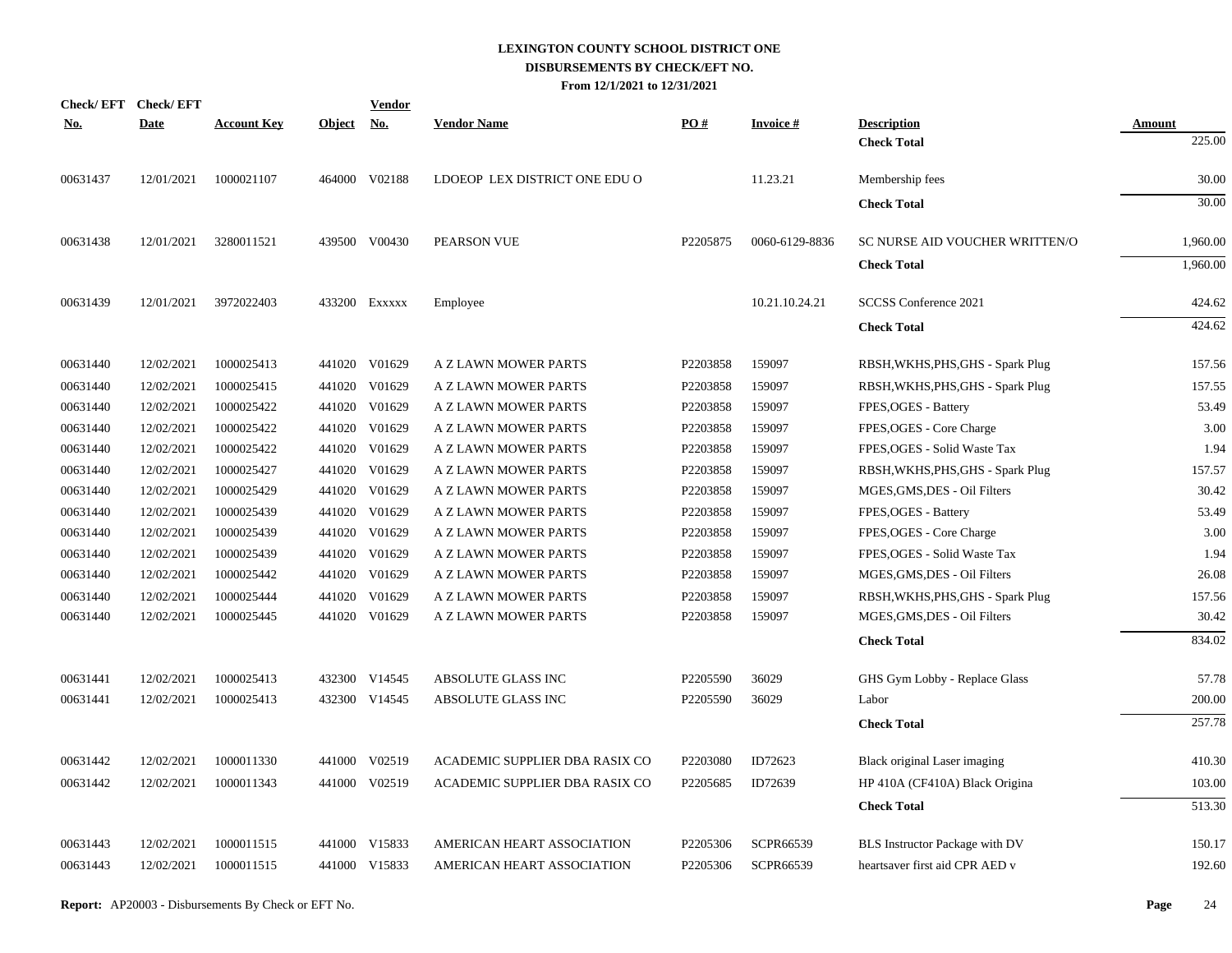|                        | Check/EFT Check/EFT       |                                  |                         | <b>Vendor</b>        |                                                  |                 |                              |                                                      |                        |
|------------------------|---------------------------|----------------------------------|-------------------------|----------------------|--------------------------------------------------|-----------------|------------------------------|------------------------------------------------------|------------------------|
| <u>No.</u><br>00631443 | <b>Date</b><br>12/02/2021 | <b>Account Key</b><br>1000011515 | <b>Object</b><br>441000 | <u>No.</u><br>V15833 | <b>Vendor Name</b><br>AMERICAN HEART ASSOCIATION | PO#<br>P2205306 | <b>Invoice#</b><br>SCPR66539 | <b>Description</b><br>Heartsaver First Aid CPR AED I | <b>Amount</b><br>59.50 |
| 00631443               | 12/02/2021                | 1000011515                       | 441000                  | V15833               | AMERICAN HEART ASSOCIATION                       | P2205306        | SCPR66539                    | shipping                                             | 6.34                   |
|                        |                           |                                  |                         |                      |                                                  |                 |                              | <b>Check Total</b>                                   | 408.61                 |
| 00631444               | 12/02/2021                | 1000012603                       |                         | 439500 V16465        | AMN HEALTHCARE INC                               | P2201185        | 3396490                      | SPEECH LANGUAGE THERAPY SERVIC                       | 2,550.00               |
| 00631444               | 12/02/2021                | 2710012603                       | 439500                  | V16465               | AMN HEALTHCARE INC                               | P2201917        | 3396491                      | SPEECH LANGUAGE THERAPY SERVIC                       | 2,480.00               |
| 00631444               | 12/02/2021                | 2710012603                       | 439500                  | V16465               | AMN HEALTHCARE INC                               | P2201917        | 3396491                      | Add Over Time Rate                                   | 126.48                 |
|                        |                           |                                  |                         |                      |                                                  |                 |                              | <b>Check Total</b>                                   | 5.156.48               |
| 00631445               | 12/02/2021                | 1000025408                       |                         | 432900 V15987        | ANCHOR SHRED AND RECYCLE COMPA P2204570          |                 | 2824                         | Provide Single Stream/Comingle                       | 93.63                  |
| 00631445               | 12/02/2021                | 1000025408                       | 432900                  | V15987               | ANCHOR SHRED AND RECYCLE COMPA P2204570          |                 | 2824                         | Provide Single Stream/Comingle                       | 93.63                  |
| 00631445               | 12/02/2021                | 1000025408                       | 432900                  | V15987               | ANCHOR SHRED AND RECYCLE COMPA P2204570          |                 | 2824                         | (8)95 Gallon Containers Monthl                       | 34.40                  |
| 00631445               | 12/02/2021                | 1000025408                       | 432900                  | V15987               | ANCHOR SHRED AND RECYCLE COMPA P2204570          |                 | 2824                         | (8)95 Gallon Containers Monthl                       | 34.40                  |
| 00631445               | 12/02/2021                | 1000025411                       | 432900                  | V15987               | ANCHOR SHRED AND RECYCLE COMPA                   | P2204570        | 2824                         | Provide Single Stream/Comingle                       | 93.63                  |
| 00631445               | 12/02/2021                | 1000025411                       | 432900                  | V15987               | ANCHOR SHRED AND RECYCLE COMPA P2204570          |                 | 2824                         | (8)95 Gallon Containers Monthl                       | 34.40                  |
| 00631445               | 12/02/2021                | 1000025412                       | 432900                  | V15987               | ANCHOR SHRED AND RECYCLE COMPA                   | P2204570        | 2824                         | Provide Single Stream/Comingle                       | 93.63                  |
| 00631445               | 12/02/2021                | 1000025412                       | 432900                  | V15987               | ANCHOR SHRED AND RECYCLE COMPA P2204570          |                 | 2824                         | (8)95 Gallon Containers Monthl                       | 34.40                  |
| 00631445               | 12/02/2021                | 1000025413                       | 432900                  | V15987               | ANCHOR SHRED AND RECYCLE COMPA                   | P2204570        | 2824                         | Provide Single Stream/Comingle                       | 93.63                  |
| 00631445               | 12/02/2021                | 1000025413                       | 432900                  | V15987               | ANCHOR SHRED AND RECYCLE COMPA P2204570          |                 | 2824                         | (8)95 Gallon Containers Monthl                       | 34.40                  |
| 00631445               | 12/02/2021                | 1000025414                       | 432900                  | V15987               | ANCHOR SHRED AND RECYCLE COMPA                   | P2204570        | 2824                         | Provide Single Stream/Comingle                       | 93.63                  |
| 00631445               | 12/02/2021                | 1000025414                       | 432900                  | V15987               | ANCHOR SHRED AND RECYCLE COMPA P2204570          |                 | 2824                         | (8)95 Gallon Containers Monthl                       | 34.40                  |
| 00631445               | 12/02/2021                | 1000025415                       | 432900                  | V15987               | ANCHOR SHRED AND RECYCLE COMPA                   | P2204570        | 2824                         | Provide Single Stream/Comingle                       | 93.63                  |
| 00631445               | 12/02/2021                | 1000025415                       | 432900                  | V15987               | ANCHOR SHRED AND RECYCLE COMPA P2204570          |                 | 2824                         | (8)95 Gallon Containers Monthl                       | 34.40                  |
| 00631445               | 12/02/2021                | 1000025416                       | 432900                  | V15987               | ANCHOR SHRED AND RECYCLE COMPA P2204570          |                 | 2824                         | Provide Single Stream/Comingle                       | 93.63                  |
| 00631445               | 12/02/2021                | 1000025416                       | 432900                  | V15987               | ANCHOR SHRED AND RECYCLE COMPA P2204570          |                 | 2824                         | (8)95 Gallon Containers Monthl                       | 34.40                  |
| 00631445               | 12/02/2021                | 1000025419                       | 432900                  | V15987               | ANCHOR SHRED AND RECYCLE COMPA P2204570          |                 | 2824                         | Provide Single Stream/Comingle                       | 93.63                  |
| 00631445               | 12/02/2021                | 1000025419                       | 432900                  | V15987               | ANCHOR SHRED AND RECYCLE COMPA P2204570          |                 | 2824                         | (8)95 Gallon Containers Monthl                       | 34.40                  |
| 00631445               | 12/02/2021                | 1000025420                       | 432900                  | V15987               | ANCHOR SHRED AND RECYCLE COMPA P2204570          |                 | 2824                         | Provide Single Stream/Comingle                       | 93.63                  |
| 00631445               | 12/02/2021                | 1000025420                       | 432900                  | V15987               | ANCHOR SHRED AND RECYCLE COMPA P2204570          |                 | 2824                         | (8)95 Gallon Containers Monthl                       | 34.40                  |
| 00631445               | 12/02/2021                | 1000025421                       | 432900                  | V15987               | ANCHOR SHRED AND RECYCLE COMPA                   | P2204570        | 2824                         | Provide Single Stream/Comingle                       | 93.63                  |
| 00631445               | 12/02/2021                | 1000025421                       | 432900                  | V15987               | ANCHOR SHRED AND RECYCLE COMPA P2204570          |                 | 2824                         | (8)95 Gallon Containers Monthl                       | 34.40                  |
| 00631445               | 12/02/2021                | 1000025422                       | 432900                  | V15987               | ANCHOR SHRED AND RECYCLE COMPA                   | P2204570        | 2824                         | Provide Single Stream/Comingle                       | 93.63                  |
| 00631445               | 12/02/2021                | 1000025422                       | 432900                  | V15987               | ANCHOR SHRED AND RECYCLE COMPA P2204570          |                 | 2824                         | (8)95 Gallon Containers Monthl                       | 34.40                  |
| 00631445               | 12/02/2021                | 1000025423                       | 432900                  | V15987               | ANCHOR SHRED AND RECYCLE COMPA                   | P2204570        | 2824                         | Provide Single Stream/Comingle                       | 93.63                  |
| 00631445               | 12/02/2021                | 1000025423                       | 432900                  | V15987               | ANCHOR SHRED AND RECYCLE COMPA P2204570          |                 | 2824                         | (8)95 Gallon Containers Monthl                       | 34.40                  |
| 00631445               | 12/02/2021                | 1000025424                       |                         | 432900 V15987        | ANCHOR SHRED AND RECYCLE COMPA P2204570          |                 | 2824                         | Provide Single Stream/Comingle                       | 93.63                  |
|                        |                           |                                  |                         |                      |                                                  |                 |                              |                                                      |                        |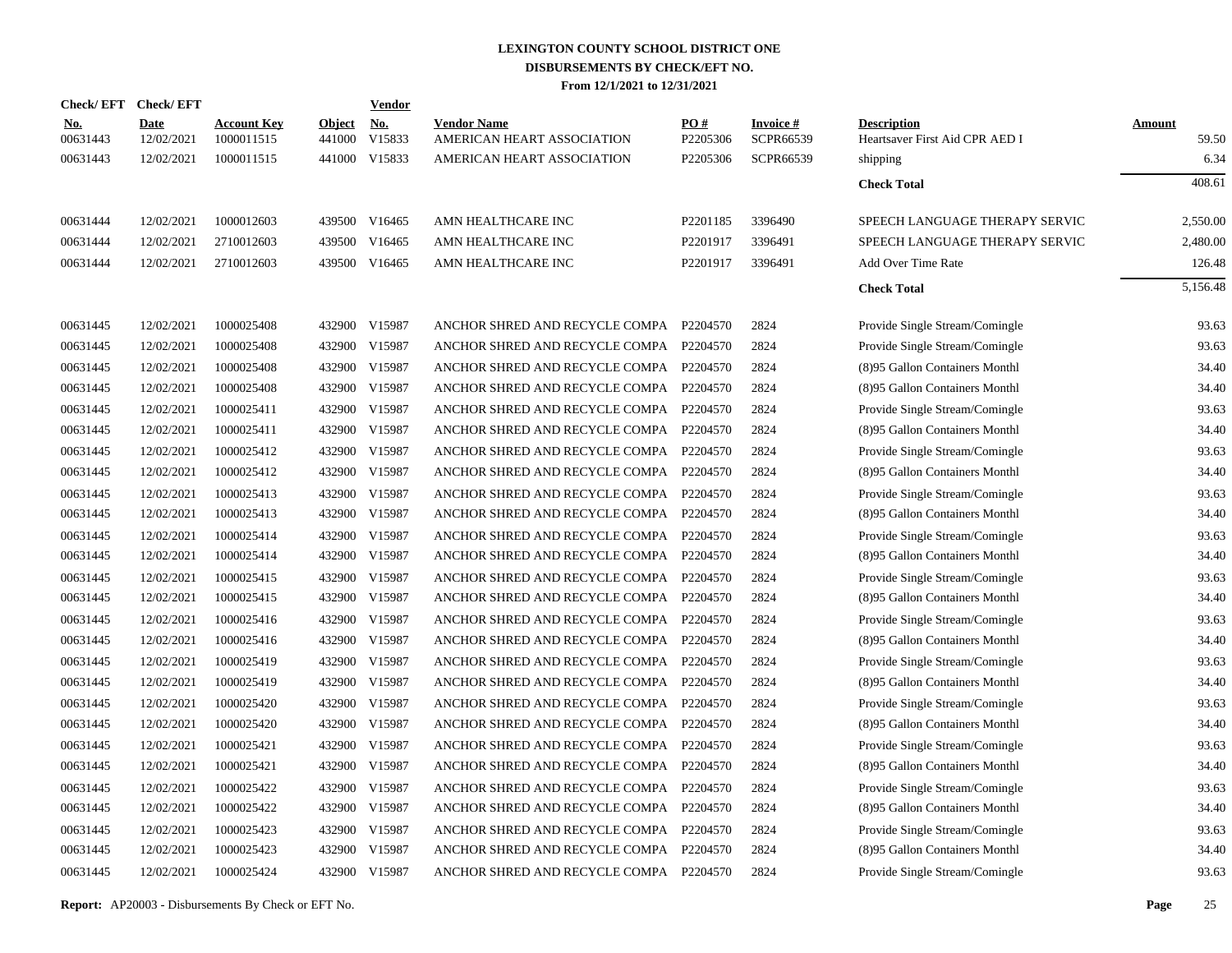| <b>Check/EFT</b>       | <b>Check/EFT</b>   |                                  |                         | <b>Vendor</b> |                                                      |                 |                         |                                                      |                        |
|------------------------|--------------------|----------------------------------|-------------------------|---------------|------------------------------------------------------|-----------------|-------------------------|------------------------------------------------------|------------------------|
| <u>No.</u><br>00631445 | Date<br>12/02/2021 | <b>Account Key</b><br>1000025424 | <b>Object</b><br>432900 | No.<br>V15987 | <b>Vendor Name</b><br>ANCHOR SHRED AND RECYCLE COMPA | PO#<br>P2204570 | <b>Invoice#</b><br>2824 | <b>Description</b><br>(8)95 Gallon Containers Monthl | <b>Amount</b><br>34.40 |
| 00631445               | 12/02/2021         | 1000025425                       | 432900                  | V15987        | ANCHOR SHRED AND RECYCLE COMPA                       | P2204570        | 2824                    | Provide Single Stream/Comingle                       | 93.63                  |
| 00631445               | 12/02/2021         | 1000025425                       | 432900                  | V15987        | ANCHOR SHRED AND RECYCLE COMPA                       | P2204570        | 2824                    | (8)95 Gallon Containers Monthl                       | 34.40                  |
| 00631445               | 12/02/2021         | 1000025426                       | 432900                  | V15987        | ANCHOR SHRED AND RECYCLE COMPA                       | P2204570        | 2824                    | Provide Single Stream/Comingle                       | 93.63                  |
| 00631445               | 12/02/2021         | 1000025426                       | 432900                  | V15987        | ANCHOR SHRED AND RECYCLE COMPA                       | P2204570        | 2824                    | (8)95 Gallon Containers Monthl                       | 34.40                  |
| 00631445               | 12/02/2021         | 1000025427                       | 432900                  | V15987        | ANCHOR SHRED AND RECYCLE COMPA                       | P2204570        | 2824                    | Provide Single Stream/Comingle                       | 93.63                  |
| 00631445               | 12/02/2021         | 1000025427                       | 432900                  | V15987        | ANCHOR SHRED AND RECYCLE COMPA                       | P2204570        | 2824                    | (8)95 Gallon Containers Monthl                       | 34.40                  |
| 00631445               | 12/02/2021         | 1000025428                       | 432900                  | V15987        | ANCHOR SHRED AND RECYCLE COMPA                       | P2204570        | 2824                    | Provide Single Stream/Comingle                       | 93.63                  |
| 00631445               | 12/02/2021         | 1000025428                       | 432900 V15987           |               | ANCHOR SHRED AND RECYCLE COMPA                       | P2204570        | 2824                    | (8)95 Gallon Containers Monthl                       | 34.40                  |
| 00631445               | 12/02/2021         | 1000025429                       | 432900                  | V15987        | ANCHOR SHRED AND RECYCLE COMPA                       | P2204570        | 2824                    | Provide Single Stream/Comingle                       | 93.63                  |
| 00631445               | 12/02/2021         | 1000025429                       | 432900                  | V15987        | ANCHOR SHRED AND RECYCLE COMPA                       | P2204570        | 2824                    | (8)95 Gallon Containers Monthl                       | 34.40                  |
| 00631445               | 12/02/2021         | 1000025430                       | 432900                  | V15987        | ANCHOR SHRED AND RECYCLE COMPA                       | P2204570        | 2824                    | Provide Single Stream/Comingle                       | 93.63                  |
| 00631445               | 12/02/2021         | 1000025430                       | 432900 V15987           |               | ANCHOR SHRED AND RECYCLE COMPA                       | P2204570        | 2824                    | (8)95 Gallon Containers Monthl                       | 34.40                  |
| 00631445               | 12/02/2021         | 1000025431                       | 432900                  | V15987        | ANCHOR SHRED AND RECYCLE COMPA                       | P2204570        | 2824                    | Provide Single Stream/Comingle                       | 93.63                  |
| 00631445               | 12/02/2021         | 1000025431                       | 432900 V15987           |               | ANCHOR SHRED AND RECYCLE COMPA                       | P2204570        | 2824                    | (8)95 Gallon Containers Monthl                       | 34.40                  |
| 00631445               | 12/02/2021         | 1000025434                       | 432900                  | V15987        | ANCHOR SHRED AND RECYCLE COMPA                       | P2204570        | 2824                    | Provide Single Stream/Comingle                       | 93.63                  |
| 00631445               | 12/02/2021         | 1000025434                       | 432900 V15987           |               | ANCHOR SHRED AND RECYCLE COMPA                       | P2204570        | 2824                    | (8)95 Gallon Containers Monthl                       | 34.40                  |
| 00631445               | 12/02/2021         | 1000025435                       | 432900 V15987           |               | ANCHOR SHRED AND RECYCLE COMPA                       | P2204570        | 2824                    | Provide Single Stream/Comingle                       | 93.63                  |
| 00631445               | 12/02/2021         | 1000025435                       | 432900 V15987           |               | ANCHOR SHRED AND RECYCLE COMPA                       | P2204570        | 2824                    | (8)95 Gallon Containers Monthl                       | 34.40                  |
| 00631445               | 12/02/2021         | 1000025437                       | 432900 V15987           |               | ANCHOR SHRED AND RECYCLE COMPA                       | P2204570        | 2824                    | Provide Single Stream/Comingle                       | 93.63                  |
| 00631445               | 12/02/2021         | 1000025437                       | 432900 V15987           |               | ANCHOR SHRED AND RECYCLE COMPA                       | P2204570        | 2824                    | (8)95 Gallon Containers Monthl                       | 34.40                  |
| 00631445               | 12/02/2021         | 1000025438                       | 432900 V15987           |               | ANCHOR SHRED AND RECYCLE COMPA                       | P2204570        | 2824                    | Provide Single Stream/Comingle                       | 93.63                  |
| 00631445               | 12/02/2021         | 1000025438                       | 432900 V15987           |               | ANCHOR SHRED AND RECYCLE COMPA                       | P2204570        | 2824                    | (8)95 Gallon Containers Monthl                       | 34.40                  |
| 00631445               | 12/02/2021         | 1000025439                       | 432900 V15987           |               | ANCHOR SHRED AND RECYCLE COMPA                       | P2204570        | 2824                    | Provide Single Stream/Comingle                       | 93.63                  |
| 00631445               | 12/02/2021         | 1000025439                       | 432900 V15987           |               | ANCHOR SHRED AND RECYCLE COMPA                       | P2204570        | 2824                    | (8)95 Gallon Containers Monthl                       | 34.40                  |
| 00631445               | 12/02/2021         | 1000025440                       | 432900 V15987           |               | ANCHOR SHRED AND RECYCLE COMPA                       | P2204570        | 2824                    | Provide Single Stream/Comingle                       | 93.63                  |
| 00631445               | 12/02/2021         | 1000025440                       | 432900 V15987           |               | ANCHOR SHRED AND RECYCLE COMPA                       | P2204570        | 2824                    | (8)95 Gallon Containers Monthl                       | 34.40                  |
| 00631445               | 12/02/2021         | 1000025441                       | 432900 V15987           |               | ANCHOR SHRED AND RECYCLE COMPA                       | P2204570        | 2824                    | Provide Single Stream/Comingle                       | 93.63                  |
| 00631445               | 12/02/2021         | 1000025441                       | 432900 V15987           |               | ANCHOR SHRED AND RECYCLE COMPA                       | P2204570        | 2824                    | (8)95 Gallon Containers Monthl                       | 34.40                  |
| 00631445               | 12/02/2021         | 1000025442                       | 432900 V15987           |               | ANCHOR SHRED AND RECYCLE COMPA                       | P2204570        | 2824                    | Provide Single Stream/Comingle                       | 93.63                  |
| 00631445               | 12/02/2021         | 1000025442                       | 432900                  | V15987        | ANCHOR SHRED AND RECYCLE COMPA                       | P2204570        | 2824                    | (8)95 Gallon Containers Monthl                       | 34.40                  |
| 00631445               | 12/02/2021         | 1000025443                       | 432900 V15987           |               | ANCHOR SHRED AND RECYCLE COMPA                       | P2204570        | 2824                    | Provide Single Stream/Comingle                       | 93.63                  |
| 00631445               | 12/02/2021         | 1000025443                       | 432900                  | V15987        | ANCHOR SHRED AND RECYCLE COMPA                       | P2204570        | 2824                    | (8)95 Gallon Containers Monthl                       | 34.40                  |
| 00631445               | 12/02/2021         | 1000025444                       | 432900 V15987           |               | ANCHOR SHRED AND RECYCLE COMPA                       | P2204570        | 2824                    | Provide Single Stream/Comingle                       | 93.63                  |
| 00631445               | 12/02/2021         | 1000025444                       | 432900                  | V15987        | ANCHOR SHRED AND RECYCLE COMPA                       | P2204570        | 2824                    | (8)95 Gallon Containers Monthl                       | 34.40                  |
| 00631445               | 12/02/2021         | 1000025445                       | 432900 V15987           |               | ANCHOR SHRED AND RECYCLE COMPA                       | P2204570        | 2824                    | Provide Single Stream/Comingle                       | 93.63                  |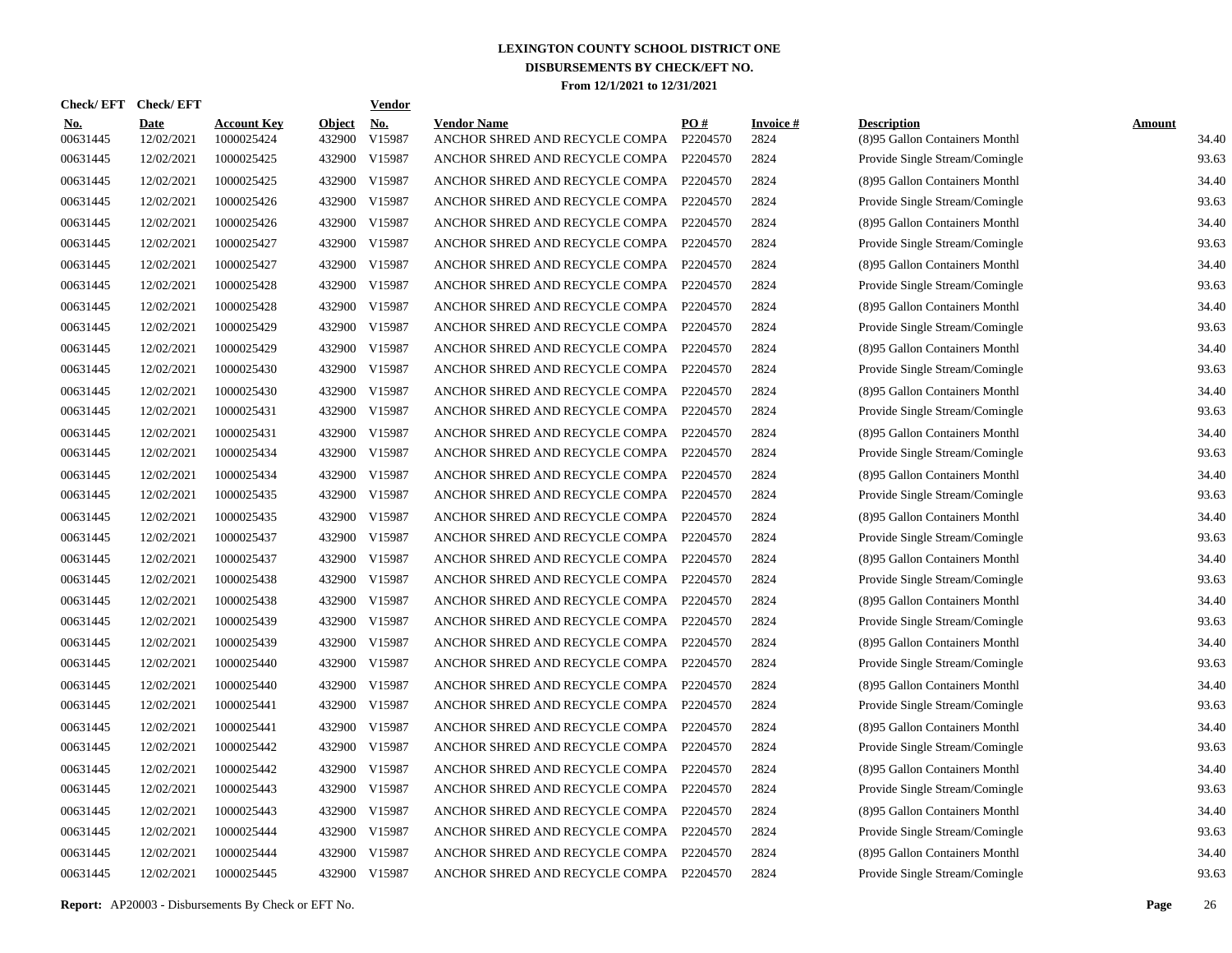|                        | Check/EFT Check/EFT       |                                  |                         | <b>Vendor</b> |                                                               |          |                           |                                                      |                 |
|------------------------|---------------------------|----------------------------------|-------------------------|---------------|---------------------------------------------------------------|----------|---------------------------|------------------------------------------------------|-----------------|
| <u>No.</u><br>00631445 | <b>Date</b><br>12/02/2021 | <b>Account Key</b><br>1000025445 | <b>Object</b><br>432900 | No.<br>V15987 | <b>Vendor Name</b><br>ANCHOR SHRED AND RECYCLE COMPA P2204570 | PO#      | Invoice #<br>2824         | <b>Description</b><br>(8)95 Gallon Containers Monthl | Amount<br>34.40 |
| 00631445               | 12/02/2021                | 1000025446                       |                         | 432900 V15987 | ANCHOR SHRED AND RECYCLE COMPA P2204570                       |          | 2824                      | Provide Single Stream/Comingle                       | 93.63           |
| 00631445               | 12/02/2021                | 1000025446                       |                         | 432900 V15987 | ANCHOR SHRED AND RECYCLE COMPA P2204570                       |          | 2824                      | (8)95 Gallon Containers Monthl                       | 34.40           |
| 00631445               | 12/02/2021                | 1000025447                       |                         | 432900 V15987 | ANCHOR SHRED AND RECYCLE COMPA P2204570                       |          | 2824                      | Provide Single Stream/Comingle                       | 93.63           |
| 00631445               | 12/02/2021                | 1000025447                       |                         | 432900 V15987 | ANCHOR SHRED AND RECYCLE COMPA P2204570                       |          | 2824                      | (8) 95 Gallon Container Monthl                       | 34.40           |
|                        |                           |                                  |                         |               |                                                               |          |                           | <b>Check Total</b>                                   | 4,353.02        |
| 00631446               | 12/02/2021                | 1000025507                       |                         | 433100 V13473 | ASMAR, HAYA A                                                 |          | 12/1/2021                 | <b>Transportation Contract</b>                       | 63.84           |
|                        |                           |                                  |                         |               |                                                               |          |                           | <b>Check Total</b>                                   | 63.84           |
| 00631447               | 12/02/2021                | 1000026693                       |                         | 434500 V01683 | AT&T                                                          | P2204424 |                           | 287270872061X.21 AW GREEN MANAGEMENT SUITE ANNU      | 60,751.25       |
|                        |                           |                                  |                         |               |                                                               |          |                           | <b>Check Total</b>                                   | 60,751.25       |
| 00631448               | 12/02/2021                | 1000026405                       |                         | 439500 V14154 | AZURA INVESTIGATIONS LLC                                      | P2200675 | 236101                    | <b>Employee Background Checks</b>                    | 378.00          |
| 00631448               | 12/02/2021                | 1000026405                       |                         | 439500 V14154 | AZURA INVESTIGATIONS LLC                                      | P2200675 | 236101                    | New York Repository Fee                              | 192.00          |
| 00631448               | 12/02/2021                | 1000026405                       |                         | 439500 V14154 | AZURA INVESTIGATIONS LLC                                      | P2200675 | 236101                    | National Name Search Fee                             | 335.00          |
|                        |                           |                                  |                         |               |                                                               |          |                           | <b>Check Total</b>                                   | 905.00          |
| 00631449               | 12/02/2021                | 7802073011                       |                         | 466034 V02883 | <b>BOLAR, FRANKLIN MURRELL</b>                                |          | VBB.LHS.11.23.21 Official |                                                      | 112.40          |
|                        |                           |                                  |                         |               |                                                               |          |                           | <b>Check Total</b>                                   | 112.40          |
| 00631450               | 12/02/2021                | 1000011322                       |                         | 443000 V00884 | <b>BOOKSOURCE</b>                                             | P2203931 | 957847                    | See attached library book orde                       | 162.31          |
| 00631450               | 12/02/2021                | 1000011335                       | 441000                  | V00884        | <b>BOOKSOURCE</b>                                             | P2205151 | 960237                    | Women Who Changed The World                          | 3.28            |
| 00631450               | 12/02/2021                | 7936527035                       |                         | 466041 V00884 | <b>BOOKSOURCE</b>                                             | P2205151 | 960237                    | Sadiq And The Pet Problem                            | 5.21            |
| 00631450               | 12/02/2021                | 7936527035                       |                         | 466041 V00884 | <b>BOOKSOURCE</b>                                             | P2205151 | 960237                    | A Bike Like Sergio's                                 | 5.24            |
| 00631450               | 12/02/2021                | 7936527035                       |                         | 466041 V00884 | <b>BOOKSOURCE</b>                                             | P2205151 | 960237                    | Judy Moody, Book Quiz Whiz                           | 4.49            |
| 00631450               | 12/02/2021                | 7936527035                       |                         | 466041 V00884 | <b>BOOKSOURCE</b>                                             | P2205151 | 960237                    | Stink And The Attack Of The S1                       | 4.49            |
| 00631450               | 12/02/2021                | 7936527035                       |                         | 466041 V00884 | <b>BOOKSOURCE</b>                                             | P2205151 | 960237                    | <b>Astronaut Annie</b>                               | 7.46            |
| 00631450               | 12/02/2021                | 7936527035                       |                         | 466041 V00884 | <b>BOOKSOURCE</b>                                             | P2205151 | 960237                    | Ivy And Bean One Big Happy Fam                       | 4.49            |
| 00631450               | 12/02/2021                | 7936527035                       |                         | 466041 V00884 | <b>BOOKSOURCE</b>                                             | P2205151 | 960237                    | Sonia Sotomayor                                      | 3.74            |
| 00631450               | 12/02/2021                | 7936527035                       |                         | 466041 V00884 | <b>BOOKSOURCE</b>                                             | P2205151 | 960237                    | Night Sky                                            | 3.74            |
| 00631450               | 12/02/2021                | 7936527035                       |                         | 466041 V00884 | <b>BOOKSOURCE</b>                                             | P2205151 | 960237                    | Bees                                                 | 3.74            |
| 00631450               | 12/02/2021                | 7936527035                       |                         | 466041 V00884 | <b>BOOKSOURCE</b>                                             | P2205151 | 960237                    | Indra Nooyi                                          | 5.24            |
| 00631450               | 12/02/2021                | 7936527035                       |                         | 466041 V00884 | <b>BOOKSOURCE</b>                                             | P2205151 | 960237                    | The Mexican-American Journey                         | 5.24            |
| 00631450               | 12/02/2021                | 7936527035                       |                         | 466041 V00884 | <b>BOOKSOURCE</b>                                             | P2205151 | 960237                    | The Syrian-American Journey                          | 5.24            |
| 00631450               | 12/02/2021                | 7936527035                       |                         | 466041 V00884 | <b>BOOKSOURCE</b>                                             | P2205151 | 960237                    | Dragons And Marshmallows                             | 4.49            |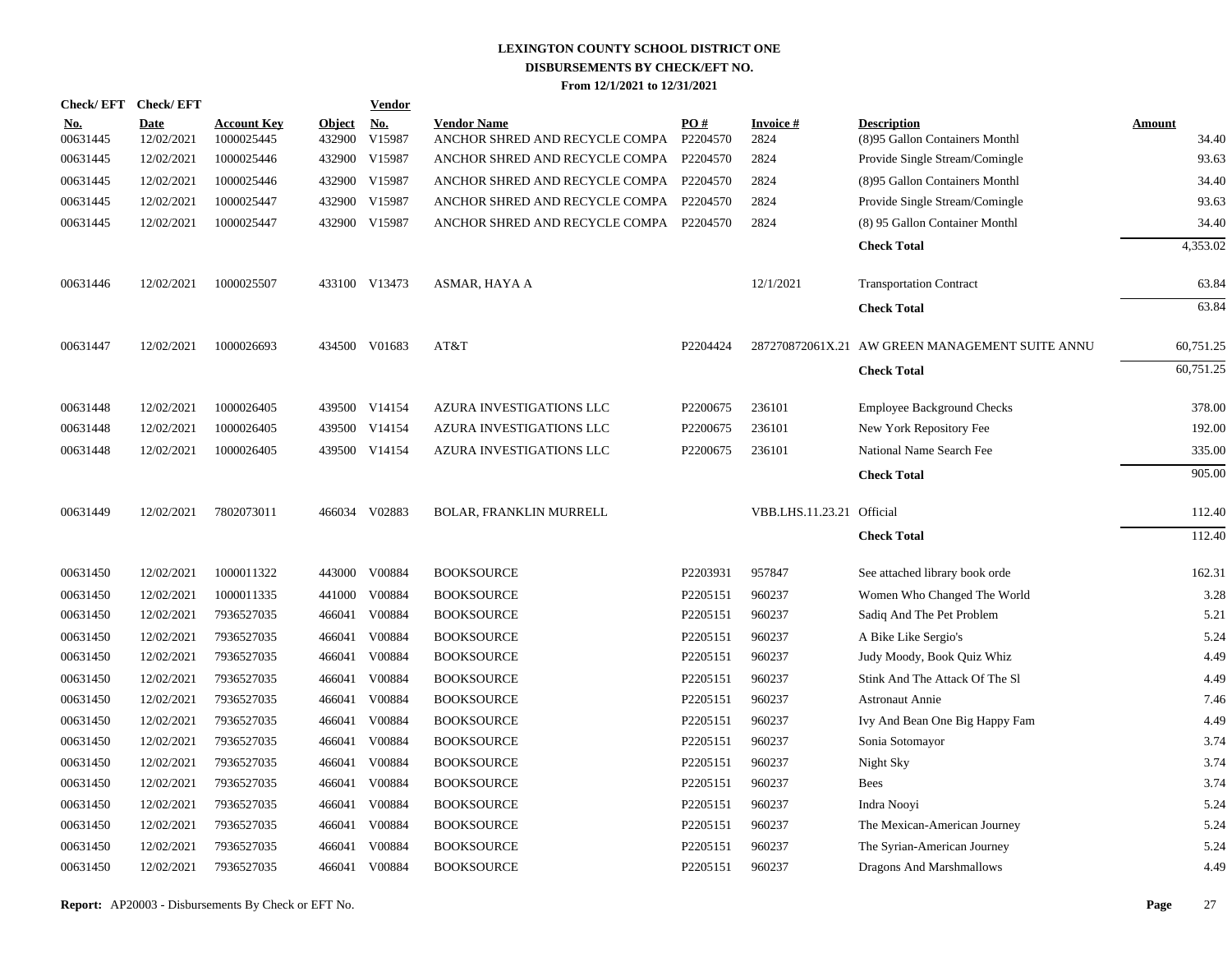|                        | Check/EFT Check/EFT       |                                  |                         | <b>Vendor</b>        |                                         |                 |                           |                                       |                       |
|------------------------|---------------------------|----------------------------------|-------------------------|----------------------|-----------------------------------------|-----------------|---------------------------|---------------------------------------|-----------------------|
| <u>No.</u><br>00631450 | <b>Date</b><br>12/02/2021 | <b>Account Key</b><br>7936527035 | <b>Object</b><br>466041 | <u>No.</u><br>V00884 | <b>Vendor Name</b><br><b>BOOKSOURCE</b> | PQ#<br>P2205151 | <b>Invoice#</b><br>960237 | <b>Description</b><br>Pizza Party     | <b>Amount</b><br>5.99 |
| 00631450               | 12/02/2021                | 7936527035                       | 466041                  | V00884               | <b>BOOKSOURCE</b>                       | P2205151        | 960237                    | Lark And The Dessert DIsaster         | 5.96                  |
| 00631450               | 12/02/2021                | 7936527035                       | 466041                  | V00884               | <b>BOOKSOURCE</b>                       | P2205151        | 960237                    | Rock Star                             | 5.24                  |
| 00631450               | 12/02/2021                | 7936527035                       | 466041                  | V00884               | <b>BOOKSOURCE</b>                       | P2205151        | 960237                    | Going To Ghana                        | 5.21                  |
| 00631450               | 12/02/2021                | 7936527035                       | 466041                  | V00884               | <b>BOOKSOURCE</b>                       | P2205151        | 960237                    | Betty Q Investigates                  | 7.46                  |
| 00631450               | 12/02/2021                | 7936527035                       | 466041                  | V00884               | <b>BOOKSOURCE</b>                       | P2205151        | 960237                    | Oil Rig Workers                       | 6.19                  |
| 00631450               | 12/02/2021                | 7936527035                       | 466041                  | V00884               | <b>BOOKSOURCE</b>                       | P2205151        | 960237                    | <b>Terrier Trouble!</b>               | 4.49                  |
| 00631450               | 12/02/2021                | 7936527035                       | 466041                  | V00884               | <b>BOOKSOURCE</b>                       | P2205151        | 960237                    | Diving With Sharks!                   | 4.49                  |
| 00631450               | 12/02/2021                | 7936527035                       | 466041                  | V00884               | <b>BOOKSOURCE</b>                       | P2205151        | 960237                    | Ancient Egypt                         | 3.74                  |
| 00631450               | 12/02/2021                | 7936527035                       | 466041                  | V00884               | <b>BOOKSOURCE</b>                       | P2205151        | 960237                    | <b>Alexander Hamilton</b>             | 3.74                  |
| 00631450               | 12/02/2021                | 7936527035                       | 466041                  | V00884               | <b>BOOKSOURCE</b>                       | P2205151        | 960237                    | Adventure Cat!                        | 4.49                  |
| 00631450               | 12/02/2021                | 7936527035                       | 466041                  | V00884               | <b>BOOKSOURCE</b>                       | P2205151        | 960237                    | Mindy Kim And The Yummy Seawee        | 4.49                  |
| 00631450               | 12/02/2021                | 7936527035                       | 466041                  | V00884               | <b>BOOKSOURCE</b>                       | P2205151        | 960237                    | Sarai And The Around The World        | 4.49                  |
| 00631450               | 12/02/2021                | 7936527035                       | 466041                  | V00884               | <b>BOOKSOURCE</b>                       | P2205151        | 960237                    | <b>Trouble Next Door</b>              | 5.24                  |
| 00631450               | 12/02/2021                | 7936527035                       | 466041                  | V00884               | <b>BOOKSOURCE</b>                       | P2205151        | 960237                    | Badir And The Beaver                  | 5.96                  |
| 00631450               | 12/02/2021                | 7936527035                       | 466041                  | V00884               | <b>BOOKSOURCE</b>                       | P2205151        | 960237                    | Charlie Bumpers Vs. His Big Bl        | 5.21                  |
| 00631450               | 12/02/2021                | 7936527035                       | 466041                  | V00884               | <b>BOOKSOURCE</b>                       | P2205151        | 960237                    | The Spell Thief                       | 5.24                  |
| 00631450               | 12/02/2021                | 7936527035                       | 466041                  | V00884               | <b>BOOKSOURCE</b>                       | P2205151        | 960237                    | Hero Dogs                             | 4.49                  |
| 00631450               | 12/02/2021                | 7936527035                       | 466041                  | V00884               | <b>BOOKSOURCE</b>                       | P2205151        | 960237                    | Ellis Island                          | 3.74                  |
| 00631450               | 12/02/2021                | 7936527035                       | 466041                  | V00884               | <b>BOOKSOURCE</b>                       | P2205151        | 960237                    | <b>Respecting Opposing Viewpoints</b> | 7.94                  |
| 00631450               | 12/02/2021                | 7936527035                       | 466041                  | V00884               | <b>BOOKSOURCE</b>                       | P2205151        | 960237                    | Cliques, Phonies & Other Balon        | 7.49                  |
| 00631450               | 12/02/2021                | 7936527035                       | 466041                  | V00884               | <b>BOOKSOURCE</b>                       | P2205151        | 960237                    | The Life And Times Of The Firs        | 5.21                  |
| 00631450               | 12/02/2021                | 7936527035                       | 466041                  | V00884               | <b>BOOKSOURCE</b>                       | P2205151        | 960237                    | Erupt!                                | 3.74                  |
| 00631450               | 12/02/2021                | 7936527035                       | 466041                  | V00884               | <b>BOOKSOURCE</b>                       | P2205151        | 960237                    | <b>Unicorns And Germs</b>             | 4.49                  |
| 00631450               | 12/02/2021                | 7936527035                       | 466041                  | V00884               | <b>BOOKSOURCE</b>                       | P2205151        | 960237                    | Juana & Lucas                         | 6.74                  |
| 00631450               | 12/02/2021                | 7936527035                       | 466041                  | V00884               | <b>BOOKSOURCE</b>                       | P2205151        | 960237                    | Cody And The Mysteries Of The         | 5.24                  |
| 00631450               | 12/02/2021                | 7936527035                       | 466041                  | V00884               | <b>BOOKSOURCE</b>                       | P2205151        | 960237                    | Pool Panic                            | 4.46                  |
| 00631450               | 12/02/2021                | 7936527035                       | 466041                  | V00884               | <b>BOOKSOURCE</b>                       | P2205151        | 960237                    | Click                                 | 9.74                  |
| 00631450               | 12/02/2021                | 7936527035                       | 466041                  | V00884               | <b>BOOKSOURCE</b>                       | P2205151        | 960237                    | Bee The Change                        | 5.24                  |
| 00631450               | 12/02/2021                | 7936527035                       | 466041                  | V00884               | <b>BOOKSOURCE</b>                       | P2205151        | 960237                    | Karate Rebels                         | 4.46                  |
| 00631450               | 12/02/2021                | 7936527035                       | 466041                  | V00884               | <b>BOOKSOURCE</b>                       | P2205151        | 960237                    | Kids Who Are Changing The Worl        | 3.74                  |
| 00631450               | 12/02/2021                | 7936527035                       | 466041                  | V00884               | <b>BOOKSOURCE</b>                       | P2205151        | 960237                    | Jacqueline Woodson                    | 5.96                  |
| 00631450               | 12/02/2021                | 7936527035                       | 466041                  | V00884               | <b>BOOKSOURCE</b>                       | P2205151        | 960237                    | A Place For Turtles                   | 5.96                  |
| 00631450               | 12/02/2021                | 7936527035                       | 466041                  | V00884               | <b>BOOKSOURCE</b>                       | P2205151        | 960237                    | When Rosa Parks Went Fishing          | 5.96                  |
| 00631450               | 12/02/2021                | 7936527035                       | 466041                  | V00884               | <b>BOOKSOURCE</b>                       | P2205151        | 960237                    | Women Who Changed The World           | 4.96                  |
|                        |                           |                                  |                         |                      |                                         |                 |                           |                                       |                       |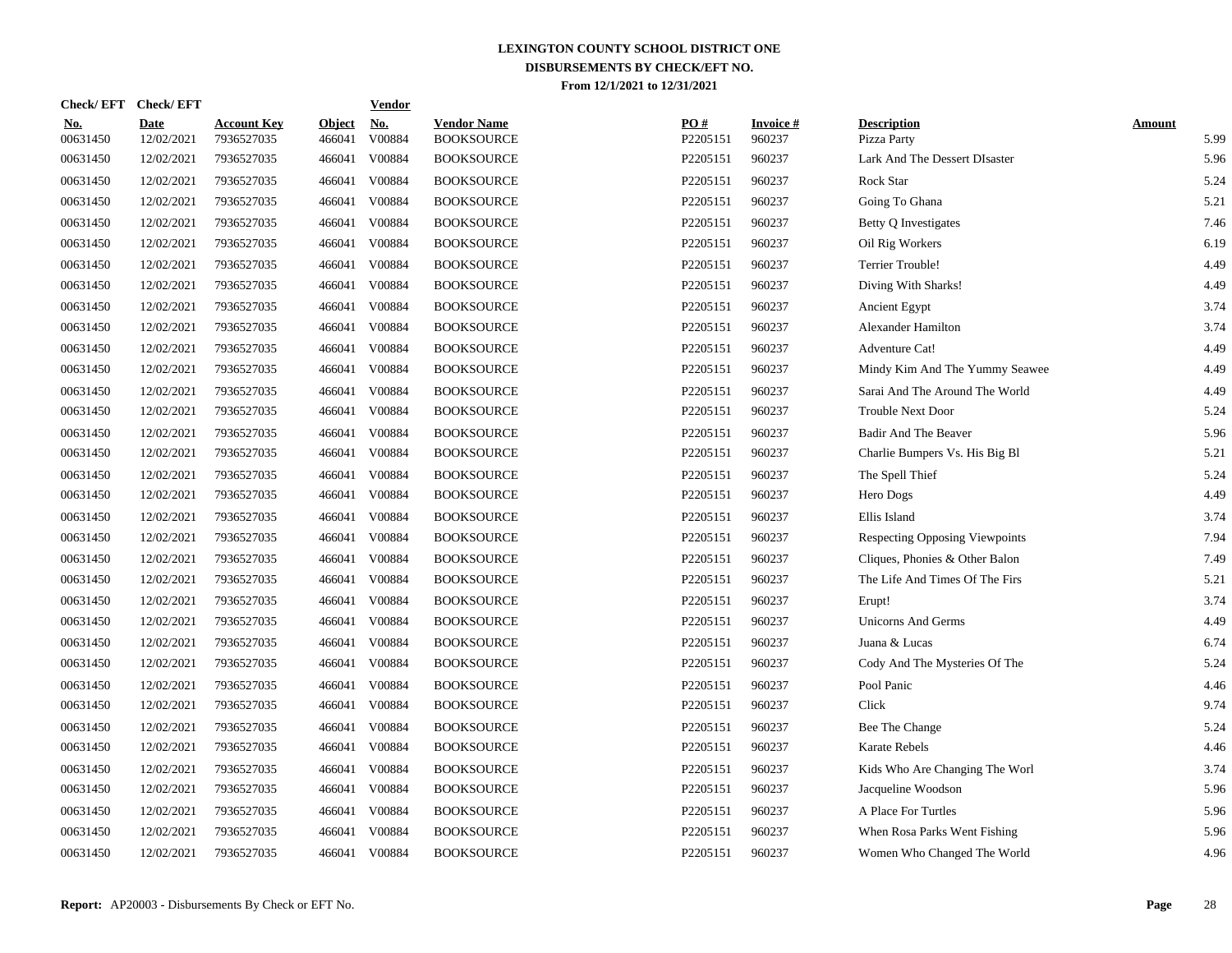| Check/EFT Check/EFT |             |                    |               | <b>Vendor</b>             |                                       |          |                           |                                  |               |
|---------------------|-------------|--------------------|---------------|---------------------------|---------------------------------------|----------|---------------------------|----------------------------------|---------------|
| <u>No.</u>          | <b>Date</b> | <b>Account Key</b> | <b>Object</b> | $\underline{\textbf{No}}$ | <b>Vendor Name</b>                    | PO#      | <b>Invoice#</b>           | <b>Description</b>               | <b>Amount</b> |
|                     |             |                    |               |                           |                                       |          |                           | <b>Check Total</b>               | 415.59        |
| 00631451            | 12/02/2021  | 1000025507         |               | 433100 V15069             | <b>BOW, DOMINIQUE</b>                 |          | 11/30/2021                | <b>Transportation Contract</b>   | 114.24        |
| 00631451            | 12/02/2021  | 1000025507         |               | 433100 V15069             | <b>BOW, DOMINIQUE</b>                 |          | 11/30/2021                | <b>Transportation Contract</b>   | 127.68        |
| 00631451            | 12/02/2021  | 1000025507         |               | 433100 V15069             | <b>BOW, DOMINIQUE</b>                 |          | 12/1/2021                 | <b>Transportation Contract</b>   | 127.68        |
|                     |             |                    |               |                           |                                       |          |                           | <b>Check Total</b>               | 369.60        |
| 00631452            | 12/02/2021  | 7758027034         |               | 466041 V01144             | <b>CAROLINA IDEAS</b>                 | P2205580 | 450411                    | Youth Medium                     | 16.05         |
| 00631452            | 12/02/2021  | 7758027034         |               | 466041 V01144             | <b>CAROLINA IDEAS</b>                 | P2205580 | 450411                    | Adult shirts: 74 Small, 64 Med   | 1,340.18      |
| 00631452            | 12/02/2021  | 7758027034         |               | 466041 V01144             | <b>CAROLINA IDEAS</b>                 | P2205580 | 450411                    | Adult XXL-3, XXXL-1              | 40.66         |
| 00631452            | 12/02/2021  | 7758027034         | 466041        | V01144                    | <b>CAROLINA IDEAS</b>                 | P2205580 | 450411                    | Youth Small, Cardinal Red        | 5.62          |
| 00631452            | 12/02/2021  | 7758027034         | 466041        | V01144                    | <b>CAROLINA IDEAS</b>                 | P2205580 | 450411                    | Youth Small, Red                 | 5.62          |
| 00631452            | 12/02/2021  | 7758027034         |               | 466041 V01144             | <b>CAROLINA IDEAS</b>                 | P2205580 | 450411                    | 1 Small, 1 Medium, 1 Large       | 16.85         |
|                     |             |                    |               |                           |                                       |          |                           | <b>Check Total</b>               | 1,424.98      |
| 00631453            | 12/02/2021  | 7802073011         |               | 466034 V10127             | CASTEAL, ROGERS                       |          | VBB.LHS.11.22.21 Official |                                  | 98.00         |
|                     |             |                    |               |                           |                                       |          |                           | <b>Check Total</b>               | 98.00         |
| 00631454            | 12/02/2021  | 1000022403         |               | 439500 V01474             | <b>CERTIFIED TRANSLATION SERVICES</b> | P2205538 | LEX-21-0941               | Spanish Interpreter for a hear   | 130.00        |
| 00631454            | 12/02/2021  | 1000022403         |               | 439500 V01474             | CERTIFIED TRANSLATION SERVICES        | P2205538 | LEX-21-0941               | <b>Interpreter's Mileage</b>     | 26.88         |
| 00631454            | 12/02/2021  | 1000022403         |               | 439500 V01474             | <b>CERTIFIED TRANSLATION SERVICES</b> | P2205839 | LEX-21-0949               | Spanish Interpreter for a Zoom   | 130.00        |
| 00631454            | 12/02/2021  | 1000022403         |               | 439500 V01474             | <b>CERTIFIED TRANSLATION SERVICES</b> | P2205840 | LEX-21-0951               | Spanish interpreter for IEP me   | 130.00        |
| 00631454            | 12/02/2021  | 1000022403         |               | 439500 V01474             | <b>CERTIFIED TRANSLATION SERVICES</b> | P2205840 | LEX-21-0951               | Mileage: $44$ miles @ \$0.56 per | 24.64         |
|                     |             |                    |               |                           |                                       |          |                           | <b>Check Total</b>               | 441.52        |
| 00631455            | 12/02/2021  | 7932027027         |               | 466064 V13709             | CHARLESTON COLLEGIATE SCHOOL          | P2205932 | BE-L-SC-4216074           | CHARLESTON COLLEGIATE CHALLENG   | 180.00        |
|                     |             |                    |               |                           |                                       |          |                           | <b>Check Total</b>               | 180.00        |
| 00631456            | 12/02/2021  | 1000025413         |               | 441020 V16517             | COASTAL SANITARY SUPPLY COMPAN        | P2204452 | 316518-2                  | HOSPECO 2500S-B-DZ MICROFIBER    | 31.30         |
| 00631456            | 12/02/2021  | 1000025446         |               | 441020 V16517             | COASTAL SANITARY SUPPLY COMPAN        | P2204464 | 316635-1                  | HOSPECO 2500S-B-DZ MICROFIBER    | 41.86         |
|                     |             |                    |               |                           |                                       |          |                           | <b>Check Total</b>               | 73.16         |
| 00631457            | 12/02/2021  | 1000025507         |               | 433100 V11275             | COLE, SUSAN                           |          | 12/1/2021                 | <b>Transportation Contract</b>   | 702.24        |
|                     |             |                    |               |                           |                                       |          |                           | <b>Check Total</b>               | 702.24        |
| 00631458            | 12/02/2021  | 7802073011         |               | 466034 V02630             | COMBS, OBIE                           |          | VBB.LHS.11.24.21 Official |                                  | 118.70        |
|                     |             |                    |               |                           |                                       |          |                           |                                  |               |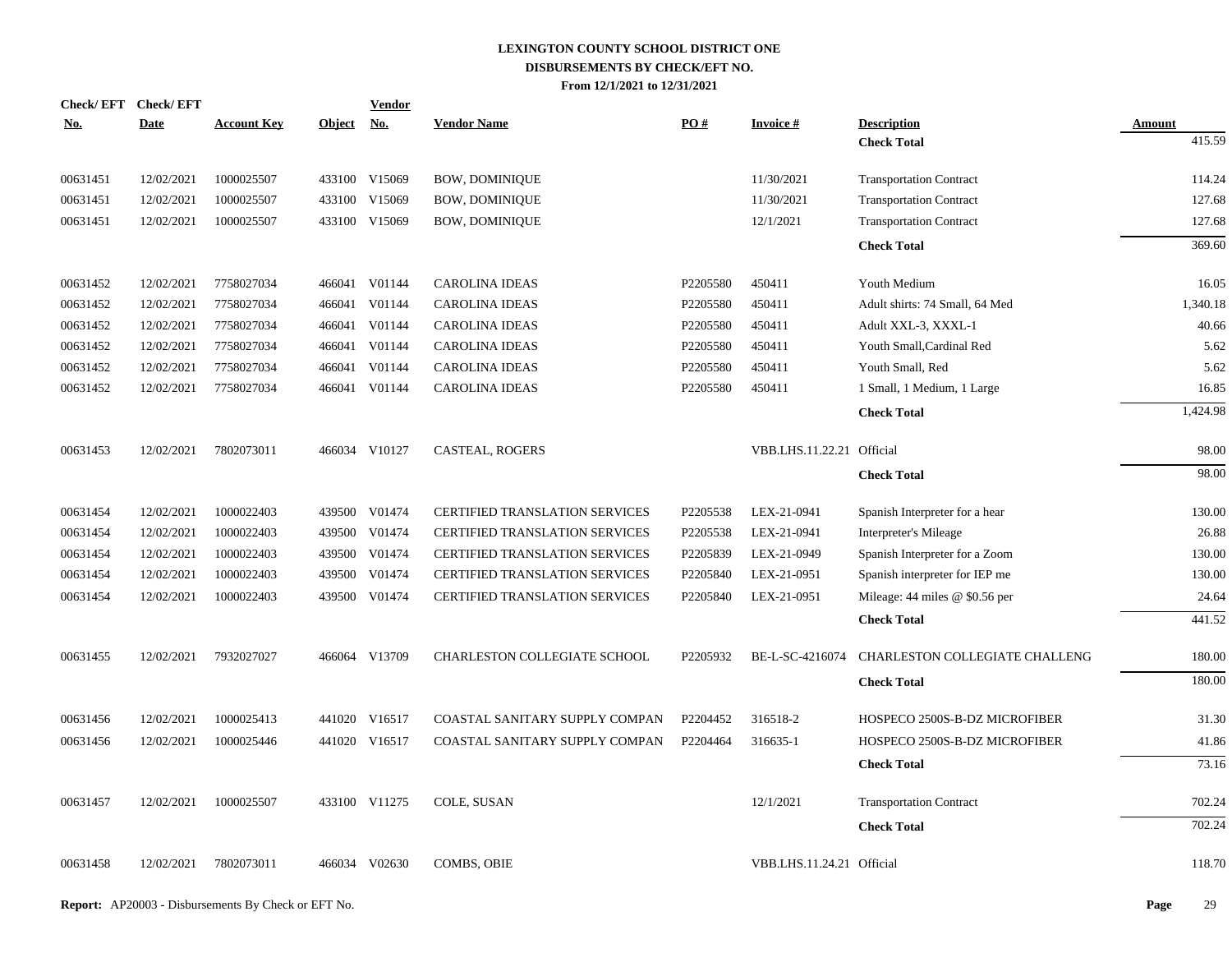| <b>Check/EFT</b> | <b>Check/EFT</b> |                    |               | <b>Vendor</b>             |                              |          |                           |                                     |               |
|------------------|------------------|--------------------|---------------|---------------------------|------------------------------|----------|---------------------------|-------------------------------------|---------------|
| <b>No.</b>       | <b>Date</b>      | <b>Account Key</b> | <b>Object</b> | $\underline{\mathrm{No}}$ | <b>Vendor Name</b>           | PO#      | <u>Invoice #</u>          | <b>Description</b>                  | <b>Amount</b> |
|                  |                  |                    |               |                           |                              |          |                           | <b>Check Total</b>                  | 118.70        |
| 00631459         | 12/02/2021       | 7802073011         |               | 466034 V12839             | <b>CROWELL, JAMES W</b>      |          | VBB.LHS.11.22.21 Official |                                     | 115.10        |
|                  |                  |                    |               |                           |                              |          |                           | <b>Check Total</b>                  | 115.10        |
| 00631460         | 12/02/2021       | 7802073011         |               | 466034 V13578             | <b>CURRY, YEWSTON JERRYD</b> |          | VBB.LHS.11.22.21 Official |                                     | 107.90        |
|                  |                  |                    |               |                           |                              |          |                           | <b>Check Total</b>                  | 107.90        |
| 00631461         | 12/02/2021       | 1000025411         |               | 432300 V14264             | <b>EA SERVICES LLC</b>       | P2201257 | 7208                      | LHS-Lift Station Inspection         | 500.00        |
| 00631461         | 12/02/2021       | 1000025413         |               | 432300 V14264             | <b>EA SERVICES LLC</b>       | P2201257 | 7208                      | <b>GHS-Lift Station Inspection</b>  | 160.00        |
| 00631461         | 12/02/2021       | 1000025413         |               | 432300 V14264             | EA SERVICES LLC              | P2201257 | 7208                      | GHS Football Stadium- Lift Sta      | 60.00         |
| 00631461         | 12/02/2021       | 1000025414         |               | 432300 V14264             | EA SERVICES LLC              | P2201257 | 7208                      | GES WWTP-Lift Station Inspecti      | 2,300.00      |
| 00631461         | 12/02/2021       | 1000025414         |               | 432300 V14264             | EA SERVICES LLC              | P2201257 | 7208                      | GES WWTP-Wastewater Sampling        | 130.00        |
| 00631461         | 12/02/2021       | 1000025427         |               | 432300 V14264             | EA SERVICES LLC              | P2201257 | 7208                      | WKHS Classroom Addition-Lift S      | 200.00        |
| 00631461         | 12/02/2021       | 1000025427         |               | 432300 V14264             | EA SERVICES LLC              | P2201257 | 7208                      | WKHS Performing Art Center-Lif      | 200.00        |
| 00631461         | 12/02/2021       | 1000025430         |               | 432300 V14264             | <b>EA SERVICES LLC</b>       | P2201257 | 7208                      | <b>PMS-Lift Station Inspection</b>  | 160.00        |
| 00631461         | 12/02/2021       | 1000025434         |               | 432300 V14264             | EA SERVICES LLC              | P2201257 | 7208                      | PHMS-Lift Station Inspection        | 200.00        |
| 00631461         | 12/02/2021       | 1000025438         |               | 432300 V14264             | EA SERVICES LLC              | P2201257 | 7208                      | <b>CSES-Lift Station Inspection</b> | 400.00        |
| 00631461         | 12/02/2021       | 1000025440         |               | 432300 V14264             | <b>EA SERVICES LLC</b>       | P2201257 | 7208                      | NPES-Lift Station Inspection        | 400.00        |
| 00631461         | 12/02/2021       | 1000025441         | 432300        | V14264                    | <b>EA SERVICES LLC</b>       | P2201257 | 7208                      | <b>RCES-Lift Station Inspection</b> | 200.00        |
| 00631461         | 12/02/2021       | 1000025444         |               | 432300 V14264             | EA SERVICES LLC              | P2201257 | 7208                      | RBHS-Lift Station Inspection        | 325.00        |
| 00631461         | 12/02/2021       | 1000025445         | 432300        | V14264                    | <b>EA SERVICES LLC</b>       | P2201257 | 7208                      | DES-Lift Station Inspection         | 200.00        |
| 00631461         | 12/02/2021       | 1000025446         |               | 432300 V14264             | EA SERVICES LLC              | P2201257 | 7208                      | <b>BMS-Lift Station Inspection</b>  | 200.00        |
| 00631461         | 12/02/2021       | 1000025452         |               | 432300 V14264             | <b>EA SERVICES LLC</b>       | P2201257 | 7208                      | Old GES-Lift Station Inspectio      | 160.00        |
|                  |                  |                    |               |                           |                              |          |                           | <b>Check Total</b>                  | 5,795.00      |
| 00631462         | 12/02/2021       | 2021011247         |               | 441000 V00817             | EAI (ERIC ARMIN INC)         | P2203344 | INV1129713                | Hands-On Math Centers: Jumbo B      | 249.75        |
| 00631462         | 12/02/2021       | 2021011247         | 441000        | V00817                    | EAI (ERIC ARMIN INC)         | P2203344 | INV1129713                | Magnetic Money Set - Set of 62      | 39.75         |
| 00631462         | 12/02/2021       | 2021011247         | 441000        | V00817                    | EAI (ERIC ARMIN INC)         | P2203344 | INV1129713                | Three Bear Family Pattern Card      | 189.80        |
| 00631462         | 12/02/2021       | 2021011247         | 441000        | V00817                    | EAI (ERIC ARMIN INC)         | P2203344 | INV1129713                | Sensational Math Subitizing Ac      | 43.74         |
| 00631462         | 12/02/2021       | 2021011247         | 441000        | V00817                    | EAI (ERIC ARMIN INC)         | P2203344 | INV1129713                | Mini GeoModel Solids: Assorted      | 69.75         |
| 00631462         | 12/02/2021       | 2021011247         | 441000        | V00817                    | EAI (ERIC ARMIN INC)         | P2203344 | INV1129713                | Wooden Number Cubes - set of 1      | 29.15         |
| 00631462         | 12/02/2021       | 2021011247         | 441000        | V00817                    | EAI (ERIC ARMIN INC)         | P2203344 | INV1129713                | Multiplication Visual Model Ma      | 166.74        |
| 00631462         | 12/02/2021       | 2021011247         | 441000        | V00817                    | EAI (ERIC ARMIN INC)         | P2203344 | INV1129713                | Color Tile Fraction Puzzles: A      | 195.65        |
| 00631462         | 12/02/2021       | 2021011247         | 441000        | V00817                    | EAI (ERIC ARMIN INC)         | P2203344 | INV1129713                | <b>Fraction Model Multipliers</b>   | 75.80         |
| 00631462         | 12/02/2021       | 2021011247         |               | 441000 V00817             | EAI (ERIC ARMIN INC)         | P2203344 | INV1129713                | Decimal Model Multipliers           | 67.80         |
|                  |                  |                    |               |                           |                              |          |                           |                                     |               |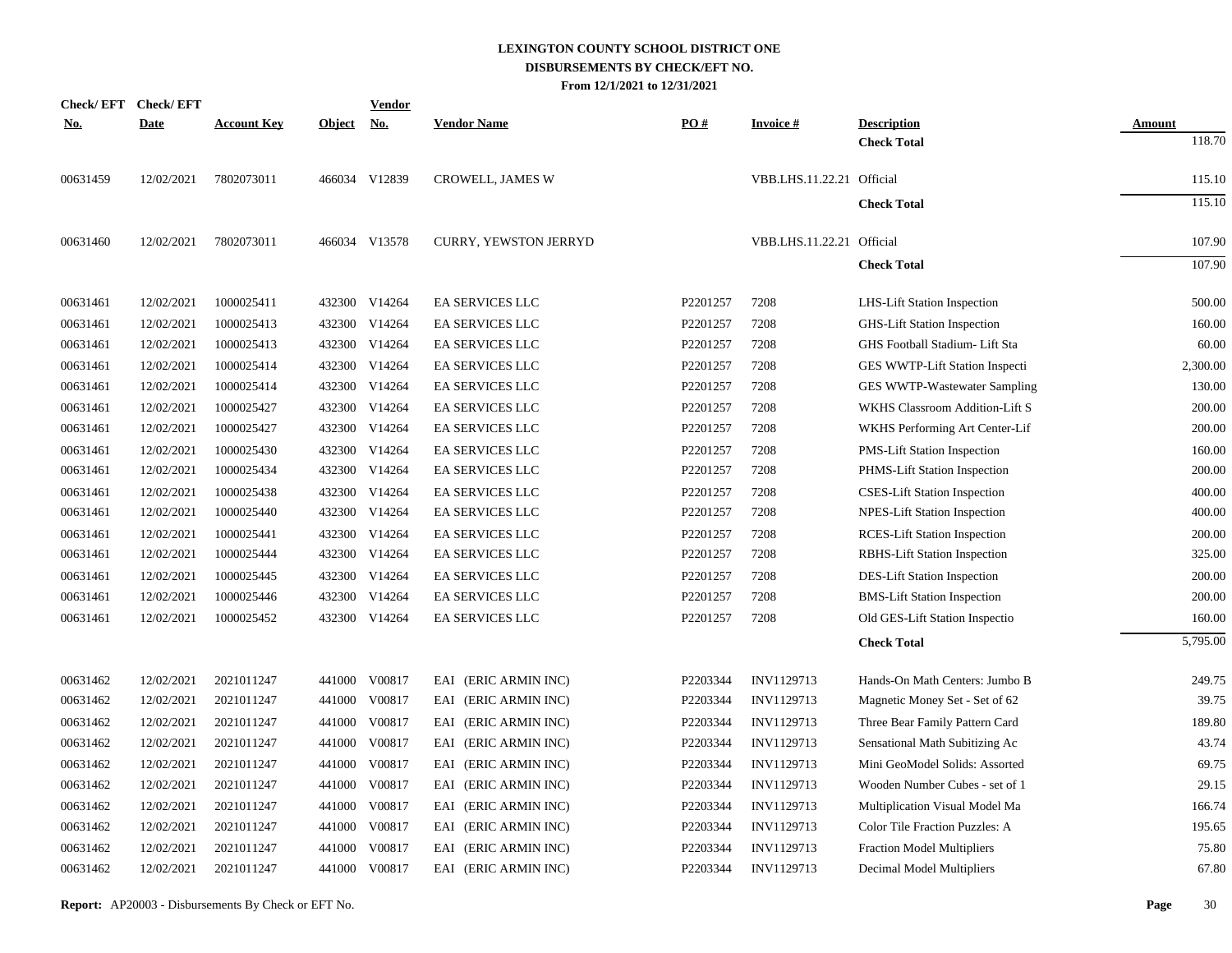|                        | Check/EFT Check/EFT       |                                  |                         | <b>Vendor</b>        |                                            |                 |                               |                                                      |                        |
|------------------------|---------------------------|----------------------------------|-------------------------|----------------------|--------------------------------------------|-----------------|-------------------------------|------------------------------------------------------|------------------------|
| <u>No.</u><br>00631462 | <b>Date</b><br>12/02/2021 | <b>Account Key</b><br>2021011247 | <b>Object</b><br>441000 | <u>No.</u><br>V00817 | <b>Vendor Name</b><br>EAI (ERIC ARMIN INC) | PQ#<br>P2203344 | <b>Invoice#</b><br>INV1129713 | <b>Description</b><br>EAI Education Place Value Expa | <b>Amount</b><br>47.70 |
| 00631462               | 12/02/2021                | 2021011247                       | 441000                  | V00817               | EAI (ERIC ARMIN INC)                       | P2203344        | INV1129713                    | <b>EAI Education Place Value Expa</b>                | 69.65                  |
| 00631462               | 12/02/2021                | 2021011247                       | 441000                  | V00817               | EAI (ERIC ARMIN INC)                       | P2203344        | INV1129713                    | Bar Models: Fractional Thinkin                       | 119.40                 |
| 00631462               | 12/02/2021                | 2021011247                       |                         | 441000 V00817        | EAI (ERIC ARMIN INC)                       | P2203344        | INV1129713                    | Snap Math Junior - Numbers Puz                       | 142.45                 |
| 00631462               | 12/02/2021                | 2021011247                       |                         | 441000 V00817        | EAI (ERIC ARMIN INC)                       | P2203344        | INV1129713                    | Math Stacks Place Value Game:                        | 44.75                  |
| 00631462               | 12/02/2021                | 2021011247                       |                         | 441000 V00817        | EAI (ERIC ARMIN INC)                       | P2203344        | INV1129713                    | Math Stacks Place Value to Mil                       | 107.40                 |
| 00631462               | 12/02/2021                | 2021011247                       |                         | 441000 V00817        | EAI (ERIC ARMIN INC)                       | P2203344        | INV1129713                    | Math Stacks Geometry Game: Gra                       | 107.40                 |
| 00631462               | 12/02/2021                | 2021011247                       |                         | 441000 V00817        | EAI (ERIC ARMIN INC)                       | P2203344        | INV1129713                    | Math Stacks Geometry Game: Gra                       | 44.75                  |
| 00631462               | 12/02/2021                | 2021011247                       |                         | 441000 V00817        | EAI (ERIC ARMIN INC)                       | P2203344        | INV1129713                    | QuietShape Foam Place Value Di                       | 89.50                  |
|                        |                           |                                  |                         |                      |                                            |                 |                               | <b>Check Total</b>                                   | 1,900.93               |
| 00631463               | 12/02/2021                | 1000026693                       |                         | 434500 V13408        | <b>EMERGENT LLC</b>                        | P2204979        | 172679                        | RENEWAL - RED HAT ENTERPRISE L                       | 682.66                 |
|                        |                           |                                  |                         |                      |                                            |                 |                               | <b>Check Total</b>                                   | 682.66                 |
| 00631464               | 12/02/2021                | 1000022493                       |                         | 441000 V15897        | FIRST COMMUNITY BANK                       | P2205957        | ADM.5758.11.21                | <b>Sweet Magnolias</b>                               | 192.26                 |
| 00631464               | 12/02/2021                | 1000022493                       |                         | 441000 V15897        | FIRST COMMUNITY BANK                       | P2205957        | ADM.5758.11.21                | Sweet Magnolia                                       | 11.11                  |
| 00631464               | 12/02/2021                | 1000022493                       |                         | 441000 V15897        | FIRST COMMUNITY BANK                       | P2205957        | ADM.5758.11.21                | Amazon                                               | 388.78                 |
| 00631464               | 12/02/2021                | 1000026693                       |                         | 433200 V15897        | FIRST COMMUNITY BANK                       | P2205957        | ADM.5758.11.21                | <b>SQ Festus Cenatus</b>                             | 70.61                  |
| 00631464               | 12/02/2021                | 1000026693                       |                         | 433200 V15897        | FIRST COMMUNITY BANK                       | P2205957        | ADM.5758.11.21                | Republic Parking System                              | 56.00                  |
| 00631464               | 12/02/2021                | 1000026693                       |                         | 433200 V15897        | FIRST COMMUNITY BANK                       | P2205957        | ADM.5758.11.21                | Fairfield Inn & Suites                               | 257.64                 |
| 00631464               | 12/02/2021                | 1000026693                       |                         | 433200 V15897        | FIRST COMMUNITY BANK                       | P2205957        | ADM.5758.11.21                | Fairfield Inn & Suites                               | 257.64                 |
| 00631464               | 12/02/2021                | 1000026693                       |                         | 433200 V15897        | FIRST COMMUNITY BANK                       | P2205957        | ADM.5758.11.21                | Fairfield Inn & Suites                               | 257.64                 |
| 00631464               | 12/02/2021                | 1000026693                       |                         | 433200 V15897        | FIRST COMMUNITY BANK                       | P2205957        | ADM.5758.11.21                | Omni AIOP Resort, Amelia Islan                       | 268.80                 |
| 00631464               | 12/02/2021                | 1000026693                       |                         | 433200 V15897        | FIRST COMMUNITY BANK                       | P2205957        | ADM.5758.11.21                | <b>JW Marriott Bonnet Creek</b>                      | 246.38                 |
| 00631464               | 12/02/2021                | 1000026693                       |                         | 434500 V15897        | FIRST COMMUNITY BANK                       | P2205957        | ADM.5758.11.21                | GoDaddy.com                                          | 20.17                  |
| 00631464               | 12/02/2021                | 1000026693                       |                         | 441000 V15897        | FIRST COMMUNITY BANK                       | P2205957        | ADM.5758.11.21                | Harbor Freight                                       | 48.14                  |
| 00631464               | 12/02/2021                | 1000026693                       |                         | 441000 V15897        | FIRST COMMUNITY BANK                       | P2205957        | ADM.5758.11.21                | Batteries & Bulbs                                    | 28.41                  |
| 00631464               | 12/02/2021                | 1000026693                       |                         | 441000 V15897        | FIRST COMMUNITY BANK                       | P2205957        | ADM.5758.11.21                | Amazon                                               | 36.59                  |
| 00631464               | 12/02/2021                | 1000026693                       |                         | 441000 V15897        | FIRST COMMUNITY BANK                       | P2205957        | ADM.5758.11.21                | Amazon                                               | 39.91                  |
| 00631464               | 12/02/2021                | 1000026693                       |                         | 441000 V15897        | FIRST COMMUNITY BANK                       | P2205957        | ADM.5758.11.21                | Lowe's Online                                        | 189.28                 |
| 00631464               | 12/02/2021                | 1000026693                       |                         | 441000 V15897        | FIRST COMMUNITY BANK                       | P2205957        | ADM.5758.11.21                | Amazon                                               | $-7.46$                |
| 00631464               | 12/02/2021                | 1000026693                       |                         | 441000 V15897        | FIRST COMMUNITY BANK                       | P2205957        | ADM.5758.11.21                | Amazon                                               | $-917.65$              |
| 00631464               | 12/02/2021                | 1000026693                       |                         | 444510 V15897        | FIRST COMMUNITY BANK                       | P2205957        | ADM.5758.11.21                | Clark Powell Associates, Inc.                        | 176.55                 |
| 00631464               | 12/02/2021                | 1000026693                       |                         | 444510 V15897        | FIRST COMMUNITY BANK                       | P2205957        | ADM.5758.11.21                | Codelynx                                             | 170.00                 |
| 00631464               | 12/02/2021                | 1000026693                       |                         | 444510 V15897        | FIRST COMMUNITY BANK                       | P2205957        | ADM.5758.11.21                | Amazon                                               | 84.66                  |
| 00631464               | 12/02/2021                | 1000026693                       |                         | 469000 V15897        | FIRST COMMUNITY BANK                       | P2205957        | ADM.5758.11.21                | Yeti                                                 | 37.44                  |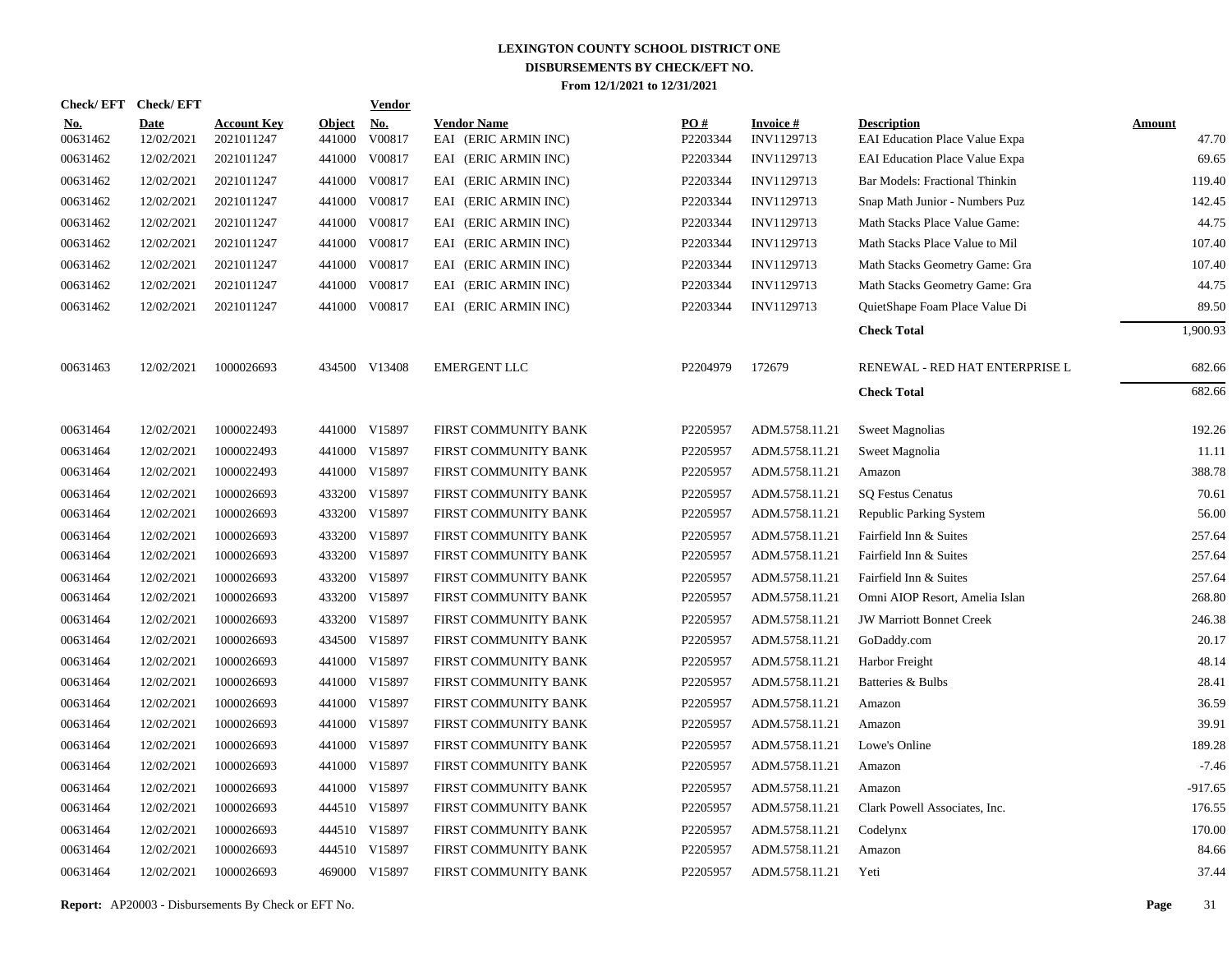|                        | Check/EFT Check/EFT       |                                  |                         | <b>Vendor</b>        |                                            |                 |                                   |                                |                        |
|------------------------|---------------------------|----------------------------------|-------------------------|----------------------|--------------------------------------------|-----------------|-----------------------------------|--------------------------------|------------------------|
| <u>No.</u><br>00631464 | <b>Date</b><br>12/02/2021 | <b>Account Key</b><br>1000026693 | <b>Object</b><br>469000 | <u>No.</u><br>V15897 | <b>Vendor Name</b><br>FIRST COMMUNITY BANK | PQ#<br>P2205957 | <b>Invoice#</b><br>ADM.5758.11.21 | <b>Description</b><br>Publix   | <b>Amount</b><br>94.48 |
| 00631464               | 12/02/2021                | 1000026693                       |                         | 469000 V15897        | FIRST COMMUNITY BANK                       | P2205957        | ADM.5758.11.21                    | <b>Hobby Lobby</b>             | 8.52                   |
| 00631464               | 12/02/2021                | 1000026693                       |                         | 469000 V15897        | FIRST COMMUNITY BANK                       | P2205957        | ADM.5758.11.21                    | Trophy and Awards              | 21.40                  |
| 00631464               | 12/02/2021                | 1000026693                       |                         | 469000 V15897        | FIRST COMMUNITY BANK                       | P2205957        | ADM.5758.11.21                    | Groucho's                      | 252.66                 |
| 00631464               | 12/02/2021                | 1000026693                       |                         | 469000 V15897        | FIRST COMMUNITY BANK                       | P2205957        | ADM.5758.11.21                    | Groucho's                      | 18.72                  |
| 00631464               | 12/02/2021                | 1000026693                       |                         | 444510 V15897        | FIRST COMMUNITY BANK                       | P2205958        | ADM.5766.11.21                    | Gattis Pro Audio               | 145.52                 |
| 00631464               | 12/02/2021                | 1000026693                       |                         | 441000 V15897        | FIRST COMMUNITY BANK                       | P2205956        | ADM.5774.11.21                    | <b>Batteries and Bulbs</b>     | 303.63                 |
| 00631464               | 12/02/2021                | 1000022403                       |                         | 441000 V15897        | FIRST COMMUNITY BANK                       | P2205885        | ADM.5873.11.21                    | Amazon.com - "Tucky Jo and Lit | 12.40                  |
| 00631464               | 12/02/2021                | 1000022403                       |                         | 441000 V15897        | FIRST COMMUNITY BANK                       | P2205885        | ADM.5873.11.21                    | Walmart - Supplies for Instruc | 17.84                  |
| 00631464               | 12/02/2021                | 1000022409                       |                         | 469000 V15897        | FIRST COMMUNITY BANK                       | P2205885        | ADM.5873.11.21                    | Walmart - DLT Supplies         | 31.58                  |
| 00631464               | 12/02/2021                | 1000022409                       |                         | 469000 V15897        | FIRST COMMUNITY BANK                       | P2205885        | ADM.5873.11.21                    | Walmart - DLT Supplies         | 8.00                   |
| 00631464               | 12/02/2021                | 3972022403                       |                         | 433200 V15897        | FIRST COMMUNITY BANK                       | P2205885        | ADM.5873.11.21                    | DoubleTree by Hilton - Balance | 360.40                 |
| 00631464               | 12/02/2021                | 3972022403                       |                         | 433200 V15897        | FIRST COMMUNITY BANK                       | P2205885        | ADM.5873.11.21                    | SCASA - 2021 Office Profession | 75.00                  |
| 00631464               | 12/02/2021                | 3972022403                       |                         | 441000 V15897        | FIRST COMMUNITY BANK                       | P2205885        | ADM.5873.11.21                    | Amazon.com - "Dare to Lead" by | 152.50                 |
| 00631464               | 12/02/2021                | 3972022403                       |                         | 441000 V15897        | FIRST COMMUNITY BANK                       | P2205885        | ADM.5873.11.21                    | Walmart - Professional Develop | 6.40                   |
| 00631464               | 12/02/2021                | 1000023347                       |                         | 441000 V15897        | FIRST COMMUNITY BANK                       | P2205928        | CES.5139.11.21                    | <b>OFFICE MAX</b>              | 129.22                 |
| 00631464               | 12/02/2021                | 1000023347                       |                         | 441000 V15897        | FIRST COMMUNITY BANK                       | P2205928        | CES.5139.11.21                    | <b>USPS</b>                    | 46.40                  |
| 00631464               | 12/02/2021                | 1000025447                       |                         | 441000 V15897        | FIRST COMMUNITY BANK                       | P2205928        | CES.5139.11.21                    | PITT STOP                      | 49.62                  |
| 00631464               | 12/02/2021                | 1000025447                       |                         | 441000 V15897        | FIRST COMMUNITY BANK                       | P2205928        | CES.5139.11.21                    | CREDIT FROM SHELL OIL          | $-0.46$                |
| 00631464               | 12/02/2021                | 1000025447                       |                         | 441000 V15897        | FIRST COMMUNITY BANK                       | P2205928        | CES.5139.11.21                    | <b>CREDIT FROM SHELL OIL</b>   | $-0.50$                |
| 00631464               | 12/02/2021                | 7743019047                       |                         | 466041 V15897        | FIRST COMMUNITY BANK                       | P2205928        | CES.5139.11.21                    | AMAZON                         | 17.12                  |
| 00631464               | 12/02/2021                | 7743019047                       |                         | 466041 V15897        | FIRST COMMUNITY BANK                       | P2205928        | CES.5139.11.21                    | <b>AMAZON</b>                  | 106.98                 |
| 00631464               | 12/02/2021                | 7743019047                       |                         | 466041 V15897        | FIRST COMMUNITY BANK                       | P2205928        | CES.5139.11.21                    | <b>AMAZON</b>                  | 42.75                  |
| 00631464               | 12/02/2021                | 7793027047                       |                         | 466041 V15897        | FIRST COMMUNITY BANK                       | P2205928        | CES.5139.11.21                    | <b>AMAZON</b>                  | 5.34                   |
| 00631464               | 12/02/2021                | 7793027047                       |                         | 466041 V15897        | FIRST COMMUNITY BANK                       | P2205928        | CES.5139.11.21                    | <b>WALMART</b>                 | 221.13                 |
| 00631464               | 12/02/2021                | 7793027047                       |                         | 466041 V15897        | FIRST COMMUNITY BANK                       | P2205928        | CES.5139.11.21                    | ORIENTAL TRADING               | 286.56                 |
| 00631464               | 12/02/2021                | 7793027047                       |                         | 466041 V15897        | FIRST COMMUNITY BANK                       | P2205928        | CES.5139.11.21                    | <b>AMAZON</b>                  | 383.95                 |
| 00631464               | 12/02/2021                | 7793027047                       |                         | 466069 V15897        | FIRST COMMUNITY BANK                       | P2205928        | CES.5139.11.21                    | IGA                            | 48.19                  |
| 00631464               | 12/02/2021                | 7793027047                       | 466099                  | V15897               | FIRST COMMUNITY BANK                       | P2205928        | CES.5139.11.21                    | IGA                            | 50.00                  |
| 00631464               | 12/02/2021                | 7793027047                       | 466099                  | V15897               | FIRST COMMUNITY BANK                       | P2205928        | CES.5139.11.21                    | <b>RUSH ORDER TEES</b>         | 2,105.80               |
| 00631464               | 12/02/2021                | 7884027047                       |                         | 466041 V15897        | FIRST COMMUNITY BANK                       | P2205928        | CES.5139.11.21                    | AMAZON                         | 7.42                   |
| 00631464               | 12/02/2021                | 7884027047                       |                         | 466041 V15897        | FIRST COMMUNITY BANK                       | P2205928        | CES.5139.11.21                    | <b>AMAZON</b>                  | 41.74                  |
| 00631464               | 12/02/2021                | 7884027047                       |                         | 466041 V15897        | FIRST COMMUNITY BANK                       | P2205928        | CES.5139.11.21                    | <b>AMAZON</b>                  | 74.82                  |
| 00631464               | 12/02/2021                | 7884027047                       |                         | 466041 V15897        | FIRST COMMUNITY BANK                       | P2205928        | CES.5139.11.21                    | <b>AMAZON</b>                  | 278.15                 |
| 00631464               | 12/02/2021                | 7884027047                       |                         | 466041 V15897        | FIRST COMMUNITY BANK                       | P2205928        | CES.5139.11.21                    | <b>AMAZON</b>                  | 55.60                  |
| 00631464               | 12/02/2021                | 7884027047                       |                         | 466041 V15897        | FIRST COMMUNITY BANK                       | P2205928        | CES.5139.11.21                    | <b>AMAZON</b>                  | 295.19                 |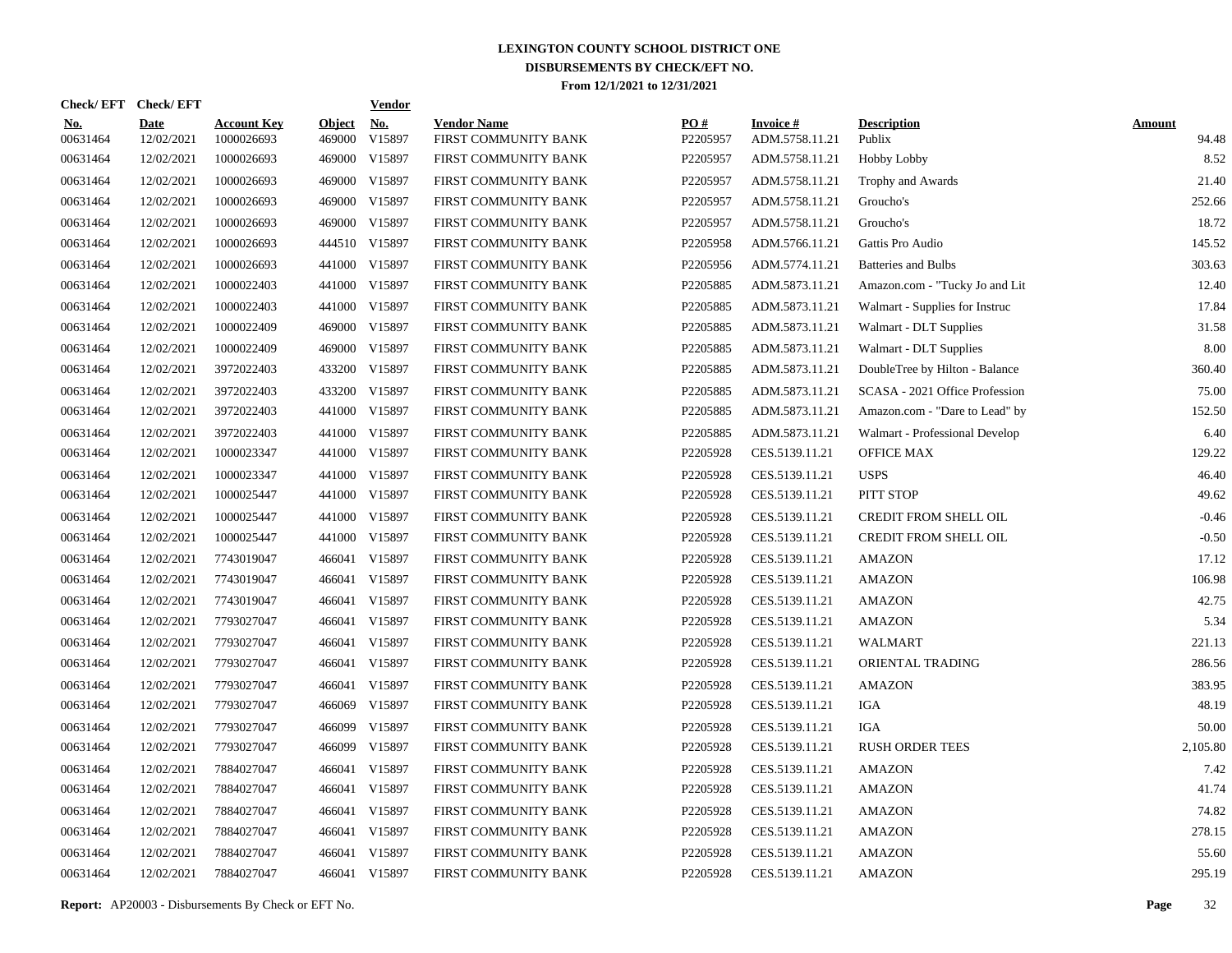| Check/EFT Check/EFT    |                           |                                  |                         | <b>Vendor</b>        |                                            |                 |                                   |                                     |                         |
|------------------------|---------------------------|----------------------------------|-------------------------|----------------------|--------------------------------------------|-----------------|-----------------------------------|-------------------------------------|-------------------------|
| <u>No.</u><br>00631464 | <b>Date</b><br>12/02/2021 | <b>Account Key</b><br>7884027047 | <b>Object</b><br>466041 | <u>No.</u><br>V15897 | <b>Vendor Name</b><br>FIRST COMMUNITY BANK | PO#<br>P2205928 | <b>Invoice#</b><br>CES.5139.11.21 | <b>Description</b><br><b>AMAZON</b> | <b>Amount</b><br>186.43 |
| 00631464               | 12/02/2021                | 7884027047                       | 466041                  | V15897               | FIRST COMMUNITY BANK                       | P2205928        | CES.5139.11.21                    | <b>AMAZON</b>                       | 60.95                   |
| 00631464               | 12/02/2021                | 7884027047                       | 466041                  | V15897               | FIRST COMMUNITY BANK                       | P2205928        | CES.5139.11.21                    | <b>AMAZON</b>                       | 42.78                   |
| 00631464               | 12/02/2021                | 7884027047                       | 466041                  | V15897               | FIRST COMMUNITY BANK                       | P2205928        | CES.5139.11.21                    | AMAZON                              | 67.38                   |
| 00631464               | 12/02/2021                | 7884027047                       | 466041                  | V15897               | FIRST COMMUNITY BANK                       | P2205928        | CES.5139.11.21                    | <b>AMAZON</b>                       | 256.80                  |
| 00631464               | 12/02/2021                | 7884027047                       | 466041                  | V15897               | FIRST COMMUNITY BANK                       | P2205928        | CES.5139.11.21                    | AMAZON                              | 15.49                   |
| 00631464               | 12/02/2021                | 7884027047                       | 466069                  | V15897               | FIRST COMMUNITY BANK                       | P2205928        | CES.5139.11.21                    | <b>IGA</b>                          | 41.94                   |
| 00631464               | 12/02/2021                | 7884027047                       | 466069                  | V15897               | FIRST COMMUNITY BANK                       | P2205928        | CES.5139.11.21                    | <b>PUBLIX</b>                       | 141.92                  |
| 00631464               | 12/02/2021                | 7884027047                       |                         | 466069 V15897        | FIRST COMMUNITY BANK                       | P2205928        | CES.5139.11.21                    | <b>CHEFSTORE</b>                    | 206.94                  |
| 00631464               | 12/02/2021                | 7884027047                       |                         | 466069 V15897        | FIRST COMMUNITY BANK                       | P2205928        | CES.5139.11.21                    | WALMART                             | 29.54                   |
| 00631464               | 12/02/2021                | 7884027047                       |                         | 466069 V15897        | FIRST COMMUNITY BANK                       | P2205928        | CES.5139.11.21                    | <b>LOWES FOODS</b>                  | 92.28                   |
| 00631464               | 12/02/2021                | 7884027047                       | 466069                  | V15897               | FIRST COMMUNITY BANK                       | P2205928        | CES.5139.11.21                    | IGA                                 | 41.94                   |
| 00631464               | 12/02/2021                | 7884027047                       |                         | 466069 V15897        | FIRST COMMUNITY BANK                       | P2205928        | CES.5139.11.21                    | <b>AMAZON</b>                       | 71.98                   |
| 00631464               | 12/02/2021                | 7884027047                       |                         | 466099 V15897        | FIRST COMMUNITY BANK                       | P2205928        | CES.5139.11.21                    | <b>LEXINGTON FLORIST</b>            | 236.70                  |
| 00631464               | 12/02/2021                | 7884027047                       |                         | 466099 V15897        | FIRST COMMUNITY BANK                       | P2205928        | CES.5139.11.21                    | <b>LEXINGTON FLORIST</b>            | 61.50                   |
| 00631464               | 12/02/2021                | 7884027047                       |                         | 466099 V15897        | FIRST COMMUNITY BANK                       | P2205928        | CES.5139.11.21                    | <b>BLACK ROCK BRANDING</b>          | 226.55                  |
| 00631464               | 12/02/2021                | 7936527047                       |                         | 466041 V15897        | FIRST COMMUNITY BANK                       | P2205928        | CES.5139.11.21                    | AMAZON                              | 246.68                  |
| 00631464               | 12/02/2021                | 1000011413                       |                         | 441000 V15897        | FIRST COMMUNITY BANK                       | P2205962        | GHS.1485.11.21                    | <b>Fully Promoted</b>               | 37.45                   |
| 00631464               | 12/02/2021                | 1000022213                       |                         | 443000 V15897        | FIRST COMMUNITY BANK                       | P2205962        | GHS.1485.11.21                    | <b>Outdoor Books</b>                | 103.30                  |
| 00631464               | 12/02/2021                | 1000025413                       |                         | 441000 V15897        | FIRST COMMUNITY BANK                       | P2205962        | GHS.1485.11.21                    | Microfiber Wholesaler               | 126.92                  |
| 00631464               | 12/02/2021                | 7822027013                       |                         | 466041 V15897        | FIRST COMMUNITY BANK                       | P2205962        | GHS.1485.11.21                    | Lowe's                              | 68.33                   |
| 00631464               | 12/02/2021                | 7841827013                       |                         | 466041 V15897        | FIRST COMMUNITY BANK                       | P2205962        | GHS.1485.11.21                    | Ed Smith Lumber                     | 51.69                   |
| 00631464               | 12/02/2021                | 7860527013                       |                         | 466041 V15897        | FIRST COMMUNITY BANK                       | P2205962        | GHS.1485.11.21                    | Publix                              | 158.36                  |
| 00631464               | 12/02/2021                | 7860527013                       |                         | 466041 V15897        | FIRST COMMUNITY BANK                       | P2205962        | GHS.1485.11.21                    | Serv-A-Cup                          | 126.55                  |
| 00631464               | 12/02/2021                | 7860527013                       | 466069                  | V15897               | FIRST COMMUNITY BANK                       | P2205962        | GHS.1485.11.21                    | Domino's 8751                       | 128.18                  |
| 00631464               | 12/02/2021                | 7860527013                       |                         | 466069 V15897        | FIRST COMMUNITY BANK                       | P2205962        | GHS.1485.11.21                    | Chick-fil-a                         | 89.93                   |
| 00631464               | 12/02/2021                | 7860527013                       | 466069                  | V15897               | FIRST COMMUNITY BANK                       | P2205962        | GHS.1485.11.21                    | Domino's                            | 47.04                   |
| 00631464               | 12/02/2021                | 1000011413                       |                         | 441000 V15897        | FIRST COMMUNITY BANK                       | P2205965        | GHS.4124.11.21                    | Amazon                              | 25.67                   |
| 00631464               | 12/02/2021                | 1000011413                       |                         | 441000 V15897        | FIRST COMMUNITY BANK                       | P2205965        | GHS.4124.11.21                    | Amazon                              | 169.05                  |
| 00631464               | 12/02/2021                | 1000011413                       |                         | 441000 V15897        | FIRST COMMUNITY BANK                       | P2205965        | GHS.4124.11.21                    | Amazon                              | 264.32                  |
| 00631464               | 12/02/2021                | 1000022213                       |                         | 443000 V15897        | FIRST COMMUNITY BANK                       | P2205965        | GHS.4124.11.21                    | Amazon                              | 268.77                  |
| 00631464               | 12/02/2021                | 1000022213                       |                         | 443000 V15897        | FIRST COMMUNITY BANK                       | P2205965        | GHS.4124.11.21                    | Amazon                              | $-32.09$                |
| 00631464               | 12/02/2021                | 1000022213                       | 443000                  | V15897               | FIRST COMMUNITY BANK                       | P2205965        | GHS.4124.11.21                    | Amazon                              | 32.40                   |
| 00631464               | 12/02/2021                | 1000025413                       |                         | 441000 V15897        | FIRST COMMUNITY BANK                       | P2205965        | GHS.4124.11.21                    | Sprint Food #748                    | 100.00                  |
| 00631464               | 12/02/2021                | 1000025413                       | 441000                  | V15897               | FIRST COMMUNITY BANK                       | P2205965        | GHS.4124.11.21                    | Sprint Foods #748                   | 100.00                  |
| 00631464               | 12/02/2021                | 1000025413                       |                         | 441000 V15897        | FIRST COMMUNITY BANK                       | P2205965        | GHS.4124.11.21                    | Sprint Food #748                    | 18.62                   |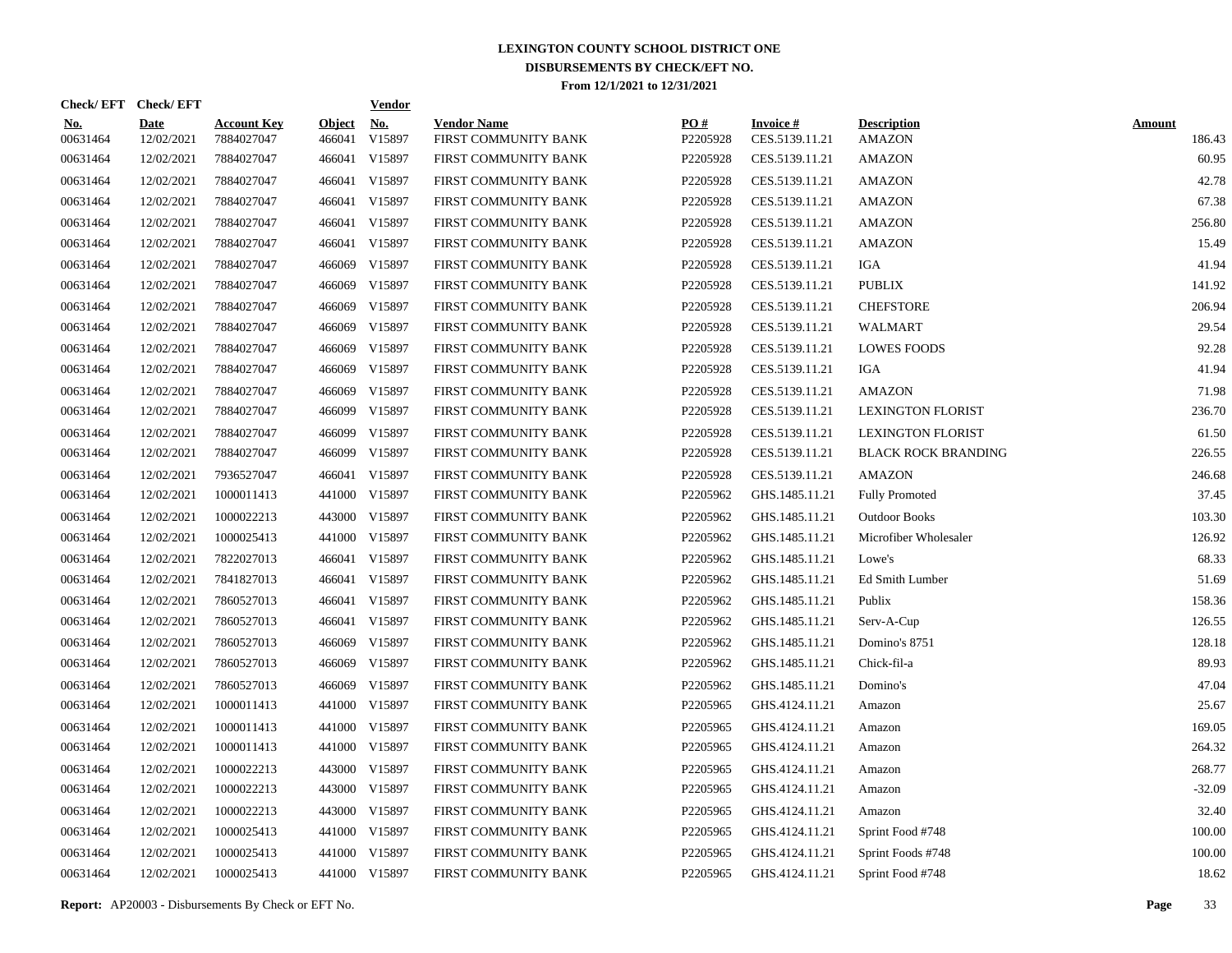|                        | Check/EFT Check/EFT       |                                  |                         | <b>Vendor</b>        |                                            |                 |                                   |                                         |                          |
|------------------------|---------------------------|----------------------------------|-------------------------|----------------------|--------------------------------------------|-----------------|-----------------------------------|-----------------------------------------|--------------------------|
| <u>No.</u><br>00631464 | <b>Date</b><br>12/02/2021 | <b>Account Key</b><br>1000025413 | <u>Object</u><br>441000 | <u>No.</u><br>V15897 | <b>Vendor Name</b><br>FIRST COMMUNITY BANK | PQ#<br>P2205965 | <b>Invoice#</b><br>GHS.4124.11.21 | <b>Description</b><br>Sprint Foods #748 | <b>Amount</b><br>$-2.19$ |
| 00631464               | 12/02/2021                | 1000025413                       | 441000                  | V15897               | FIRST COMMUNITY BANK                       | P2205965        | GHS.4124.11.21                    | Lazzar's HCRCnow.com                    | 96.56                    |
| 00631464               | 12/02/2021                | 7738019013                       | 466041                  | V15897               | FIRST COMMUNITY BANK                       | P2205965        | GHS.4124.11.21                    | Amazon                                  | 27.18                    |
| 00631464               | 12/02/2021                | 7814027013                       |                         | 466041 V15897        | FIRST COMMUNITY BANK                       | P2205965        | GHS.4124.11.21                    | Prices Country Store                    | 22.46                    |
| 00631464               | 12/02/2021                | 7814027013                       | 466041                  | V15897               | FIRST COMMUNITY BANK                       | P2205965        | GHS.4124.11.21                    | Shell/Pitt Stop #17                     | 17.00                    |
| 00631464               | 12/02/2021                | 7814027013                       |                         | 466041 V15897        | FIRST COMMUNITY BANK                       | P2205965        | GHS.4124.11.21                    | Shell                                   | $-0.17$                  |
| 00631464               | 12/02/2021                | 7814027013                       | 466041                  | V15897               | FIRST COMMUNITY BANK                       | P2205965        | GHS.4124.11.21                    | Columbia Sportswear                     | $-250.80$                |
| 00631464               | 12/02/2021                | 7814027013                       | 466069                  | V15897               | FIRST COMMUNITY BANK                       | P2205965        | GHS.4124.11.21                    | Lizard's Thicket                        | 518.87                   |
| 00631464               | 12/02/2021                | 7834027013                       | 466041                  | V15897               | FIRST COMMUNITY BANK                       | P2205965        | GHS.4124.11.21                    | Amazon                                  | 49.46                    |
| 00631464               | 12/02/2021                | 7860527013                       | 466041                  | V15897               | FIRST COMMUNITY BANK                       | P2205965        | GHS.4124.11.21                    | Lowes Foods                             | 67.07                    |
| 00631464               | 12/02/2021                | 7860527013                       | 466064                  | V15897               | FIRST COMMUNITY BANK                       | P2205965        | GHS.4124.11.21                    | Amazon                                  | 127.33                   |
| 00631464               | 12/02/2021                | 7860527013                       | 466069                  | V15897               | FIRST COMMUNITY BANK                       | P2205965        | GHS.4124.11.21                    | Chick-fil-a                             | 53.96                    |
| 00631464               | 12/02/2021                | 7860527013                       |                         | 466069 V15897        | FIRST COMMUNITY BANK                       | P2205965        | GHS.4124.11.21                    | Mizterbrownfoods.com                    | 10.00                    |
| 00631464               | 12/02/2021                | 7932027013                       |                         | 466041 V15897        | FIRST COMMUNITY BANK                       | P2205965        | GHS.4124.11.21                    | Amazon                                  | 11.72                    |
| 00631464               | 12/02/2021                | 7991027013                       |                         | 466041 V15897        | FIRST COMMUNITY BANK                       | P2205965        | GHS.4124.11.21                    | 143 Vinyl.com                           | 110.99                   |
| 00631464               | 12/02/2021                | 7991027013                       |                         | 466041 V15897        | FIRST COMMUNITY BANK                       | P2205965        | GHS.4124.11.21                    | Jiffy Shirts.com                        | 99.88                    |
| 00631464               | 12/02/2021                | 7991027013                       | 466041                  | V15897               | FIRST COMMUNITY BANK                       | P2205965        | GHS.4124.11.21                    | Dharma Trading Co.                      | 91.00                    |
| 00631464               | 12/02/2021                | 7991027013                       |                         | 466041 V15897        | FIRST COMMUNITY BANK                       | P2205965        | GHS.4124.11.21                    | Jiffy Shirts.com                        | 37.98                    |
| 00631464               | 12/02/2021                | 1000011122                       | 441000                  | V15897               | FIRST COMMUNITY BANK                       | P2205973        | OGE.1543.11.21                    | Amazon.com                              | 21.39                    |
| 00631464               | 12/02/2021                | 1000011222                       | 441000                  | V15897               | FIRST COMMUNITY BANK                       | P2205973        | OGE.1543.11.21                    | Heinemann                               | 197.74                   |
| 00631464               | 12/02/2021                | 1000011222                       | 441000                  | V15897               | FIRST COMMUNITY BANK                       | P2205973        | OGE.1543.11.21                    | Target                                  | 167.35                   |
| 00631464               | 12/02/2021                | 1000011222                       |                         | 441000 V15897        | FIRST COMMUNITY BANK                       | P2205973        | OGE.1543.11.21                    | Amazon.com                              | 732.88                   |
| 00631464               | 12/02/2021                | 1000011222                       |                         | 441000 V15897        | FIRST COMMUNITY BANK                       | P2205973        | OGE.1543.11.21                    | Amazon.com                              | 19.44                    |
| 00631464               | 12/02/2021                | 1000011222                       |                         | 441000 V15897        | FIRST COMMUNITY BANK                       | P2205973        | OGE.1543.11.21                    | Amazon.com                              | 26.26                    |
| 00631464               | 12/02/2021                | 1000023322                       | 464000                  | V15897               | FIRST COMMUNITY BANK                       | P2205973        | OGE.1543.11.21                    | IXL                                     | 150.00                   |
| 00631464               | 12/02/2021                | 1000025422                       |                         | 441000 V15897        | FIRST COMMUNITY BANK                       | P2205973        | OGE.1543.11.21                    | Lowes                                   | 74.97                    |
| 00631464               | 12/02/2021                | 1000025422                       | 441000                  | V15897               | FIRST COMMUNITY BANK                       | P2205973        | OGE.1543.11.21                    | Murphy Express                          | 61.16                    |
| 00631464               | 12/02/2021                | 1000025422                       | 441000                  | V15897               | FIRST COMMUNITY BANK                       | P2205973        | OGE.1543.11.21                    | Amazon.com                              | 62.04                    |
| 00631464               | 12/02/2021                | 7745027022                       |                         | 466041 V15897        | FIRST COMMUNITY BANK                       | P2205973        | OGE.1543.11.21                    | <b>Scholastic Book Fairs</b>            | 1,395.65                 |
| 00631464               | 12/02/2021                | 7863027022                       |                         | 466041 V15897        | FIRST COMMUNITY BANK                       | P2205973        | OGE.1543.11.21                    | Amazon.com                              | 25.03                    |
| 00631464               | 12/02/2021                | 7863027022                       |                         | 466041 V15897        | FIRST COMMUNITY BANK                       | P2205973        | OGE.1543.11.21                    | Lowes                                   | 14.86                    |
| 00631464               | 12/02/2021                | 7863027022                       |                         | 466069 V15897        | FIRST COMMUNITY BANK                       | P2205973        | OGE.1543.11.21                    | Crumbl                                  | 17.68                    |
| 00631464               | 12/02/2021                | 7863027022                       | 466069                  | V15897               | FIRST COMMUNITY BANK                       | P2205973        | OGE.1543.11.21                    | Publix                                  | 142.78                   |
| 00631464               | 12/02/2021                | 7863027022                       |                         | 466069 V15897        | FIRST COMMUNITY BANK                       | P2205973        | OGE.1543.11.21                    | Chick-Fil-A                             | 299.75                   |
|                        |                           |                                  |                         |                      |                                            |                 |                                   |                                         |                          |

**Check Total** 16,076.54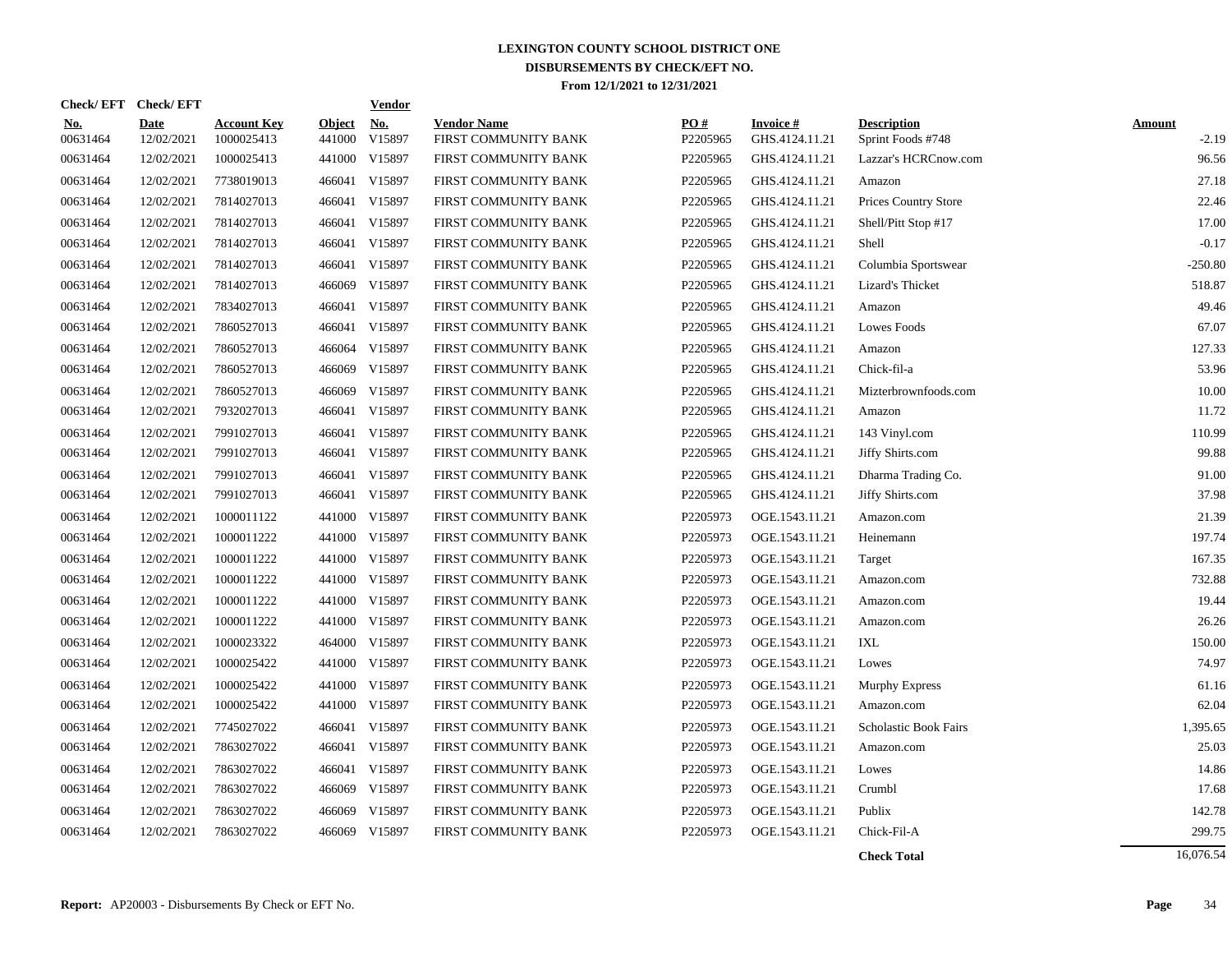|                        | Check/EFT Check/EFT |                                  |                         | <b>Vendor</b>        |                                     |          |                                               |                                       |                         |
|------------------------|---------------------|----------------------------------|-------------------------|----------------------|-------------------------------------|----------|-----------------------------------------------|---------------------------------------|-------------------------|
| <u>No.</u><br>00631465 | Date<br>12/02/2021  | <b>Account Key</b><br>7802073011 | <b>Object</b><br>466034 | <u>No.</u><br>V10109 | <b>Vendor Name</b><br>FLEMING, TONY | PO#      | <b>Invoice #</b><br>VBB.LHS.11.24.21 Official | <b>Description</b>                    | <b>Amount</b><br>109.70 |
|                        |                     |                                  |                         |                      |                                     |          |                                               | <b>Check Total</b>                    | 109.70                  |
| 00631466               | 12/02/2021          | 1000011331                       |                         | 443000 V12185        | FOLLETT SCHOOL SOLUTIONS INC        | P2202960 | 343395                                        | SEE ATTACHED BOOKLIST                 | 7,472.74                |
| 00631466               | 12/02/2021          | 1000011331                       |                         | 443000 V12185        | FOLLETT SCHOOL SOLUTIONS INC        | P2202960 | 343395A                                       | SEE ATTACHED BOOKLIST                 | 563.00                  |
| 00631466               | 12/02/2021          | 1000011331                       |                         | 443000 V12185        | FOLLETT SCHOOL SOLUTIONS INC        | P2202960 | 343395B                                       | SEE ATTACHED BOOKLIST                 | 1,267.48                |
| 00631466               | 12/02/2021          | 1000011331                       |                         | 443000 V12185        | FOLLETT SCHOOL SOLUTIONS INC        | P2202960 | 343395C                                       | SEE ATTACHED BOOKLIST                 | 243.79                  |
| 00631466               | 12/02/2021          | 1000011331                       |                         | 443000 V12185        | FOLLETT SCHOOL SOLUTIONS INC        | P2202960 | 343395F                                       | SEE ATTACHED BOOKLIST                 | 92.87                   |
| 00631466               | 12/02/2021          | 1000022237                       |                         | 443000 V12185        | FOLLETT SCHOOL SOLUTIONS INC        | P2202933 | 344583A                                       | <b>Books</b>                          | 142.19                  |
| 00631466               | 12/02/2021          | 1000022220                       |                         | 443000 V12185        | FOLLETT SCHOOL SOLUTIONS INC        | P2203539 | 355779F                                       | Lexington Middle School Librar        | 136.04                  |
|                        |                     |                                  |                         |                      |                                     |          |                                               | <b>Check Total</b>                    | 9,918.11                |
| 00631467               | 12/02/2021          | 7738027046                       |                         | 466041 V00549        | FORMS AND SUPPLY INC (FSI)          | P2204718 | 5936720-0                                     | Verbatim 4TB Store 'n' Save De        | 132.41                  |
| 00631467               | 12/02/2021          | 1000025507                       |                         | 441000 V00549        | FORMS AND SUPPLY INC (FSI)          | P2205617 | 5964527-0                                     | Quality Park Gummed Kraft Clas        | 15.83                   |
| 00631467               | 12/02/2021          | 7743019040                       |                         | 466041 V00549        | FORMS AND SUPPLY INC (FSI)          | P2205642 | 5964727-0                                     | Multipurpose Copy Paper 20#, 8        | 1,374.31                |
| 00631467               | 12/02/2021          | 1000025204                       |                         | 441000 V00549        | FORMS AND SUPPLY INC (FSI)          | P2205778 | 5967423-0                                     | <b>BIC Brite Liner Highlighters</b>   | 14.02                   |
| 00631467               | 12/02/2021          | 1000025204                       |                         | 441000 V00549        | FORMS AND SUPPLY INC (FSI)          | P2205778 | 5967423-0                                     | Writing Pad, yellow                   | 17.59                   |
| 00631467               | 12/02/2021          | 1000025204                       |                         | 441000 V00549        | FORMS AND SUPPLY INC (FSI)          | P2205778 | 5967423-0                                     | Legal Pads - Jr. Legal                | 10.14                   |
| 00631467               | 12/02/2021          | 1000025204                       |                         | 441000 V00549        | FORMS AND SUPPLY INC (FSI)          | P2205778 | 5967423-0                                     | Post-it flags, green, for MBow        | 11.68                   |
| 00631467               | 12/02/2021          | 1000025204                       |                         | 441000 V00549        | FORMS AND SUPPLY INC (FSI)          | P2205778 | 5967423-0                                     | Post-it flags, blue, for MBowe        | 11.68                   |
| 00631467               | 12/02/2021          | 1000025204                       |                         | 441000 V00549        | FORMS AND SUPPLY INC (FSI)          | P2205778 | 5967423-0                                     | Post-it flags, red, for MBower        | 11.68                   |
| 00631467               | 12/02/2021          | 1000025204                       |                         | 441000 V00549        | FORMS AND SUPPLY INC (FSI)          | P2205778 | 5967423-0                                     | Post-it flags, yellow, for MBo        | 11.68                   |
| 00631467               | 12/02/2021          | 1000025204                       |                         | 441000 V00549        | FORMS AND SUPPLY INC (FSI)          | P2205778 | 5967423-0                                     | Writing Pad, white                    | 17.59                   |
| 00631467               | 12/02/2021          | 1000025204                       |                         | 441000 V00549        | FORMS AND SUPPLY INC (FSI)          | P2205778 | 5967423-0                                     | TOPS steno books                      | 14.03                   |
| 00631467               | 12/02/2021          | 1000025204                       |                         | 441000 V00549        | FORMS AND SUPPLY INC (FSI)          | P2205778 | 5967423-0                                     | Energizer AA batteries                | 38.51                   |
| 00631467               | 12/02/2021          | 1000011337                       | 441000                  | V00549               | FORMS AND SUPPLY INC (FSI)          | P2205834 | 5968826-0                                     | Rayovac Ultra Pro Alkaline 9 V        | 20.99                   |
| 00631467               | 12/02/2021          | 1000011337                       | 441000                  | V00549               | FORMS AND SUPPLY INC (FSI)          | P2205834 | 5968826-0                                     | Bostitch QuietSharp 6 Electric        | 40.38                   |
| 00631467               | 12/02/2021          | 1000011337                       | 441000                  | V00549               | FORMS AND SUPPLY INC (FSI)          | P2205834 | 5968826-0                                     | Bostitch InPower 20 SpringPowe        | 34.54                   |
| 00631467               | 12/02/2021          | 1000011337                       |                         | 441000 V00549        | FORMS AND SUPPLY INC (FSI)          | P2205834 | 5968826-0                                     | Bostitch InPower 20 SpringPowe        | 34.54                   |
| 00631467               | 12/02/2021          | 1000011337                       | 441000                  | V00549               | FORMS AND SUPPLY INC (FSI)          | P2205834 | 5968826-0                                     | <b>Bostitch Premium Antimicrobial</b> | 25.94                   |
| 00631467               | 12/02/2021          | 1000011337                       | 441000                  | V00549               | FORMS AND SUPPLY INC (FSI)          | P2205834 | 5968826-0                                     | Bostitch InPower 20 SpringPowe        | 17.27                   |
| 00631467               | 12/02/2021          | 1000011337                       |                         | 441000 V00549        | FORMS AND SUPPLY INC (FSI)          | P2205834 | 5968826-0                                     | Sharpie Super Permanent Marker        | 9.75                    |
|                        |                     |                                  |                         |                      |                                     |          |                                               | <b>Check Total</b>                    | 1,864.56                |
| 00631468               | 12/02/2021          | 7802073011                       |                         | 466034 V02947        | <b>GILLIARD, PAUL D</b>             |          | VBB.LHS.11.23.21 Official                     |                                       | 102.50                  |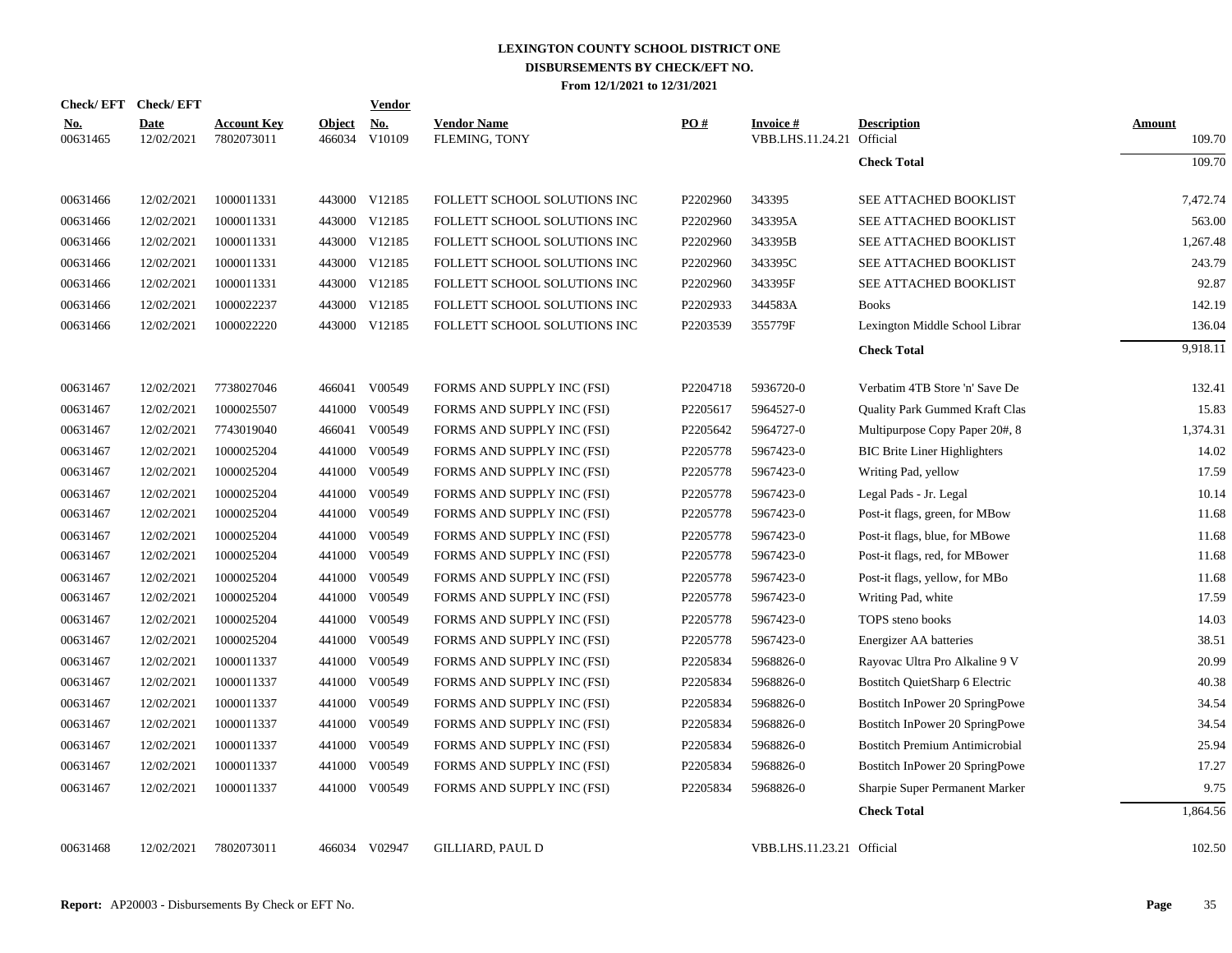|            | Check/EFT Check/EFT |                    |            | <u>Vendor</u> |                                       |          |                 |                                       |               |
|------------|---------------------|--------------------|------------|---------------|---------------------------------------|----------|-----------------|---------------------------------------|---------------|
| <u>No.</u> | <b>Date</b>         | <b>Account Key</b> | Object No. |               | <b>Vendor Name</b>                    | PO#      | <b>Invoice#</b> | <b>Description</b>                    | <b>Amount</b> |
|            |                     |                    |            |               |                                       |          |                 | <b>Check Total</b>                    | 102.50        |
| 00631469   | 12/02/2021          | 1000025507         |            | 433100 V16984 | <b>GOODWIN, LELIA</b>                 |          | 12/1/2021       | <b>Tansportation Contract</b>         | 387.07        |
|            |                     |                    |            |               |                                       |          |                 | <b>Check Total</b>                    | 387.07        |
| 00631470   | 12/02/2021          | 1000025445         |            | 441020 V00477 | <b>GRAYBAR ELECTRIC CO INC</b>        | P2203628 | 9323745172      | Current Lighting LPL22C03XMM8         | 2,244.43      |
| 00631470   | 12/02/2021          | 1000025445         | 441020     | V00477        | <b>GRAYBAR ELECTRIC CO INC</b>        | P2203628 | 9323745172      | Lithonia LTG CPANL 2 x 4 LED F        | 2,351.52      |
| 00631470   | 12/02/2021          | 1000025445         | 441020     | V00477        | <b>GRAYBAR ELECTRIC CO INC</b>        | P2203628 | 9323745172      | AFC Cable LW4A3S824E6 6' Fixtu        | 713.39        |
| 00631470   | 12/02/2021          | 1000025413         | 441020     | V00477        | <b>GRAYBAR ELECTRIC CO INC</b>        | P2203836 | 9323907782      | WKHS, GHS - GEM400ML5AA4-5/2 Ba       | 280.87        |
| 00631470   | 12/02/2021          | 1000025427         |            | 441020 V00477 | <b>GRAYBAR ELECTRIC CO INC</b>        | P2203836 | 9323907782      | WKHS, GHS - GEM400ML5AA4-5/2 Ba       | 280.88        |
|            |                     |                    |            |               |                                       |          |                 | <b>Check Total</b>                    | 5,871.09      |
| 00631471   | 12/02/2021          | 1000025420         |            | 441020 V15598 | GREENVILLE OFFICE SUPPLY CO IN        | P2204968 | 923485-1        | CAROLINA MOP 1064 16 OZ RAYON         | 30.17         |
| 00631471   | 12/02/2021          | 1000025420         | 441020     | V15598        | <b>GREENVILLE OFFICE SUPPLY CO IN</b> | P2204968 | 923485-2        | CAROLINA MOP 1064 16 OZ RAYON         | 452.61        |
| 00631471   | 12/02/2021          | 1000025420         |            | 441020 V15598 | <b>GREENVILLE OFFICE SUPPLY CO IN</b> | P2204968 | 923485-2        | ODELL AF-700L-CH LRG LOOP END         | 44.94         |
|            |                     |                    |            |               |                                       |          |                 | <b>Check Total</b>                    | 527.72        |
| 00631472   | 12/02/2021          | 1000021343         |            | 441000 V02048 | <b>GROVE MEDICAL</b>                  | P2205635 | 6169787         | Adhesive Bandage 3/4 In x 3 Sh        | 20.38         |
| 00631472   | 12/02/2021          | 1000021343         | 441000     | V02048        | <b>GROVE MEDICAL</b>                  | P2205635 | 6169787         | 3.0 to 3.5 ox. Translucent Cup        | 22.13         |
| 00631472   | 12/02/2021          | 1000021343         | 441000     | V02048        | <b>GROVE MEDICAL</b>                  | P2205635 | 6169787         | CAVIWIPES 6 x 6.75 Tub160             | 101.08        |
| 00631472   | 12/02/2021          | 2042221303         | 441000     | V02048        | <b>GROVE MEDICAL</b>                  | P2205632 | 6169900         | <b>GLOVES VINYL POWDER FREE LARGE</b> | 91.68         |
| 00631472   | 12/02/2021          | 2042221303         | 441000     | V02048        | <b>GROVE MEDICAL</b>                  | P2205632 | 6169900         | <b>GLOVES VINYL POWDER FREE XLARG</b> | 91.68         |
| 00631472   | 12/02/2021          | 2042221303         | 441000     | V02048        | <b>GROVE MEDICAL</b>                  | P2205632 | 6169900         | WET WIPES PREVAIL SOFT PACK           | 31.78         |
| 00631472   | 12/02/2021          | 2042221303         | 441000     | V02048        | <b>GROVE MEDICAL</b>                  | P2205632 | 6169900         | KLEENEX FACIAL TISSUE                 | 36.40         |
| 00631472   | 12/02/2021          | 2042221303         | 441000     | V02048        | <b>GROVE MEDICAL</b>                  | P2205632 | 6169900         | <b>FLEXIBLE STRAWS</b>                | 1.41          |
| 00631472   | 12/02/2021          | 2042221303         |            | 441000 V02048 | <b>GROVE MEDICAL</b>                  | P2205632 | 6169900         | <b>UNDERPADS 30X30</b>                | 53.80         |
| 00631472   | 12/02/2021          | 2042221303         | 441000     | V02048        | <b>GROVE MEDICAL</b>                  | P2205632 | 6169900         | CLOROX DISINFECTANT WIPES FRES        | 29.97         |
| 00631472   | 12/02/2021          | 3290011521         |            | 441000 V02048 | <b>GROVE MEDICAL</b>                  | P2205239 | 6170033         | POWERED SIT TO STAND LIFT 500L        | 1,250.37      |
| 00631472   | 12/02/2021          | 3290011521         | 441000     | V02048        | <b>GROVE MEDICAL</b>                  | P2205239 | 6170033         | SLING FOR SIT TO STAND LIFT SM        | 171.67        |
| 00631472   | 12/02/2021          | 2042221303         | 441000     | V02048        | <b>GROVE MEDICAL</b>                  | P2205638 | 6170431         | GLOVES VINYL POWDER FREE LARGE        | 61.12         |
| 00631472   | 12/02/2021          | 2042221303         | 441000     | V02048        | <b>GROVE MEDICAL</b>                  | P2205638 | 6170431         | WET WIPE PREVAIL SOFT PACK            | 47.67         |
| 00631472   | 12/02/2021          | 2042221303         | 441000     | V02048        | <b>GROVE MEDICAL</b>                  | P2205638 | 6170431         | KLEENEX FACIAL TISSUE                 | 36.40         |
| 00631472   | 12/02/2021          | 2042221303         | 441000     | V02048        | <b>GROVE MEDICAL</b>                  | P2205638 | 6170431         | CUP TRANSLUCENT 7 OZ                  | 32.68         |
| 00631472   | 12/02/2021          | 2042221303         | 441000     | V02048        | <b>GROVE MEDICAL</b>                  | P2205638 | 6170431         | <b>FLEXIBLE STRAWS</b>                | 1.41          |
| 00631472   | 12/02/2021          | 2042221303         | 441000     | V02048        | <b>GROVE MEDICAL</b>                  | P2205638 | 6170431         | UNDERPAD 30X30                        | 26.90         |
| 00631472   | 12/02/2021          | 2042221303         |            | 441000 V02048 | <b>GROVE MEDICAL</b>                  | P2205638 | 6170431         | CLOROX DISINFECTANT WIPES FRES        | 89.91         |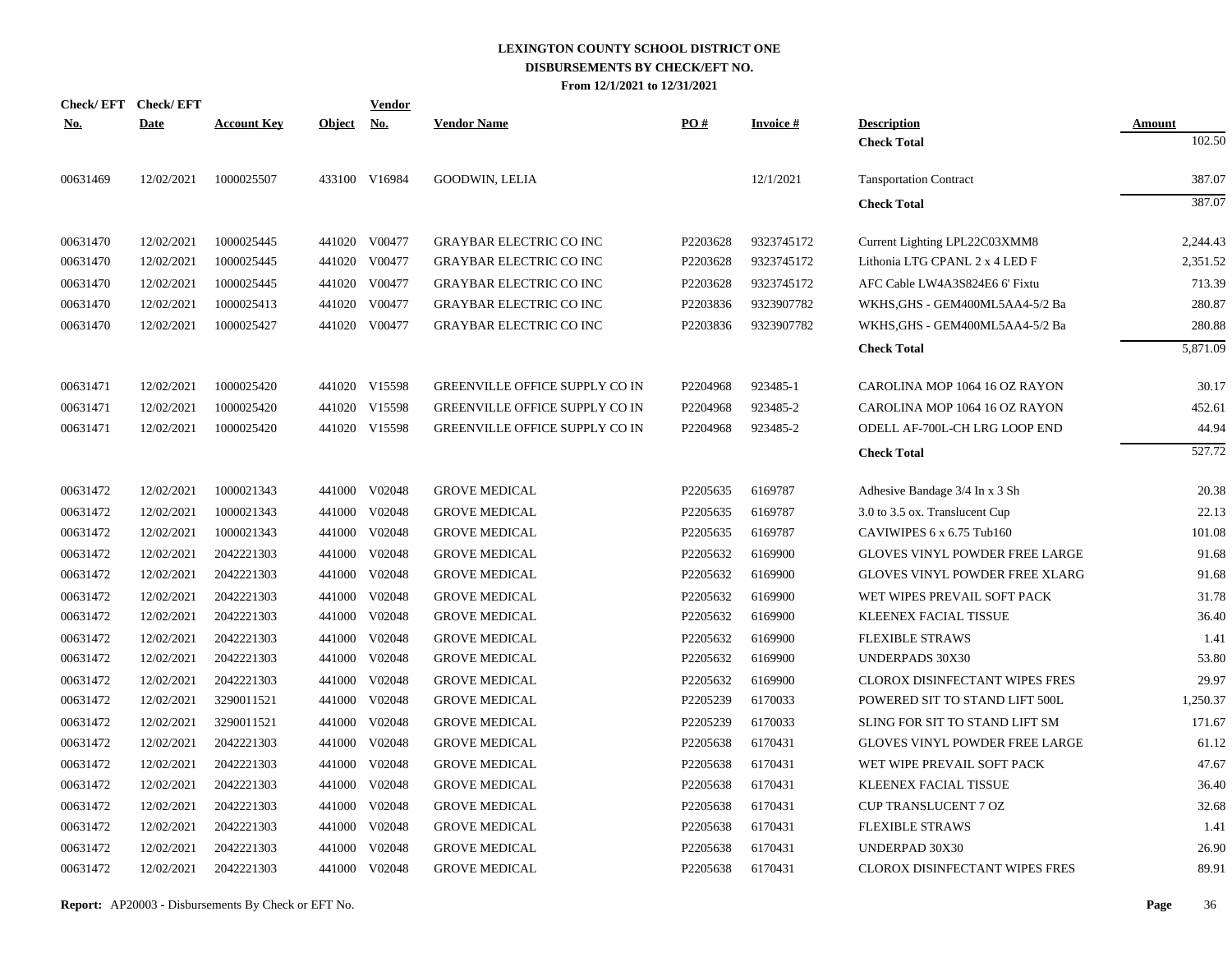|            | Check/EFT Check/EFT |                    |               | <b>Vendor</b> |                                |                      |           |                                |          |
|------------|---------------------|--------------------|---------------|---------------|--------------------------------|----------------------|-----------|--------------------------------|----------|
| <u>No.</u> | <b>Date</b>         | <b>Account Key</b> | <b>Object</b> | <u>No.</u>    | <b>Vendor Name</b>             | PO#                  | Invoice # | <b>Description</b>             | Amount   |
|            |                     |                    |               |               |                                |                      |           | <b>Check Total</b>             | 2,198.44 |
| 00631473   | 12/02/2021          | 1000011135         |               | 441030 V02365 | HAMERAY PUBLISHING GROUP INC   | P2205087             | 133492    | La Senora Lavalo Todo Y El Gra | 28.95    |
| 00631473   | 12/02/2021          | 1000011135         |               | 441030 V02365 | HAMERAY PUBLISHING GROUP INC   | P2205087             | 133492    | La Senora Lavalo Todo Y La Gra | 28.95    |
| 00631473   | 12/02/2021          | 1000011135         |               | 441030 V02365 | HAMERAY PUBLISHING GROUP INC   | P2205087             | 133492    | Las Cuatro Estaciones - Big Bo | 19.50    |
| 00631473   | 12/02/2021          | 1000011135         |               | 441030 V02365 | HAMERAY PUBLISHING GROUP INC   | P2205087             | 133492    | Shipping                       | 7.74     |
| 00631473   | 12/02/2021          | 1000011135         | 441000        | V02365        | HAMERAY PUBLISHING GROUP INC   | P2205153             | 133493    | Shipping                       | 6.13     |
| 00631473   | 12/02/2021          | 1000011135         |               | 441030 V02365 | HAMERAY PUBLISHING GROUP INC   | P2205153             | 133493    | Zoozoo En La Selva Ficcion Set | 68.00    |
| 00631473   | 12/02/2021          | 1000011135         |               | 441030 V02365 | HAMERAY PUBLISHING GROUP INC   | P2205153             | 133493    | Los Animales En El Mar         | 4.25     |
| 00631473   | 12/02/2021          | 1000011135         |               | 441030 V02365 | HAMERAY PUBLISHING GROUP INC   | P2205153             | 133493    | Shipping                       | 1.10     |
|            |                     |                    |               |               |                                |                      |           | <b>Check Total</b>             | 164.62   |
| 00631474   | 12/02/2021          | 7928527015         |               | 466099 V16997 | HARTLEY & SONS PEST CONTROL LL | P2205307             | 029366    | Mice Bate                      | 85.00    |
|            |                     |                    |               |               |                                |                      |           | <b>Check Total</b>             | 85.00    |
| 00631475   | 12/02/2021          | 7743019045         |               | 466041 V12508 | <b>HEINEMANN</b>               | P2205395             | 7397239   | ISBN: 978-0-325-07822-9/0-325- | 342.00   |
| 00631475   | 12/02/2021          | 7743019045         | 466041        | V12508        | <b>HEINEMANN</b>               | P2205395             | 7397239   | ISBN:978-0-325-07433-7/0-325-0 | 292.00   |
| 00631475   | 12/02/2021          | 7743019045         |               | 466041 V12508 | <b>HEINEMANN</b>               | P2205395             | 7397239   | Shipping fees                  | 63.40    |
|            |                     |                    |               |               |                                |                      |           | <b>Check Total</b>             | 697.40   |
| 00631476   | 12/02/2021          | 7802071027         | 466041        | V01292        | HENRY SCHEIN INC               | P2204196             | 11606564  | Wall Rack Foam Roller 6 Tier   | 190.01   |
| 00631476   | 12/02/2021          | 7802071027         | 466041        | V01292        | HENRY SCHEIN INC               | P <sub>2204196</sub> | 11606564  | Rack storage Halos 71x14       | 519.51   |
| 00631476   | 12/02/2021          | 7802071027         |               | 466041 V01292 | HENRY SCHEIN INC               | P2204196             | 11647015  | Exercise station adj Wa Comple | 727.30   |
| 00631476   | 12/02/2021          | 7802071027         |               | 466041 V01292 | HENRY SCHEIN INC               | P2204196             | 11658375  | Inflatable Ball molded 42"     | 44.58    |
| 00631476   | 12/02/2021          | 7802071027         |               | 466041 V01292 | HENRY SCHEIN INC               | P2204196             | 11658408  | Gymnic Exercise Ball Red 38"   | 30.74    |
| 00631476   | 12/02/2021          | 7802071027         |               | 466041 V01292 | HENRY SCHEIN INC               | P2204196             | 12329980  | TheraBand CLX Red              | 110.91   |
| 00631476   | 12/02/2021          | 7802071027         |               | 466041 V01292 | HENRY SCHEIN INC               | P2204196             | 12329980  | TheraBand CLX Black            | 158.47   |
| 00631476   | 12/02/2021          | 7802071027         | 466041        | V01292        | HENRY SCHEIN INC               | P2204196             | 12854135  | Gymnic Exercise Ball Orange 48 | 69.92    |
| 00631476   | 12/02/2021          | 7802071015         | 466041        | V01292        | HENRY SCHEIN INC               | P2202053             | 97832128  | <b>GATORADE PERFORMANCE</b>    | 502.90   |
|            |                     |                    |               |               |                                |                      |           | <b>Check Total</b>             | 2,354.34 |
| 00631477   | 12/02/2021          | 7770027044         |               | 466041 V01061 | <b>JO'BRIEN CO</b>             | P2205294             | 207513    | 3/8 in Flat Tubular Breakaway  | 540.00   |
| 00631477   | 12/02/2021          | 7770027044         | 466041        | V01061        | <b>JO'BRIEN CO</b>             | P2205294             | 207513    | Horizontal Hang Holder Credit  | 330.00   |
| 00631477   | 12/02/2021          | 7770027044         | 466041        | V01061        | <b>JO'BRIEN CO</b>             | P2205294             | 207513    | Shipping                       | 83.37    |
|            |                     |                    |               |               |                                |                      |           | <b>Check Total</b>             | 953.37   |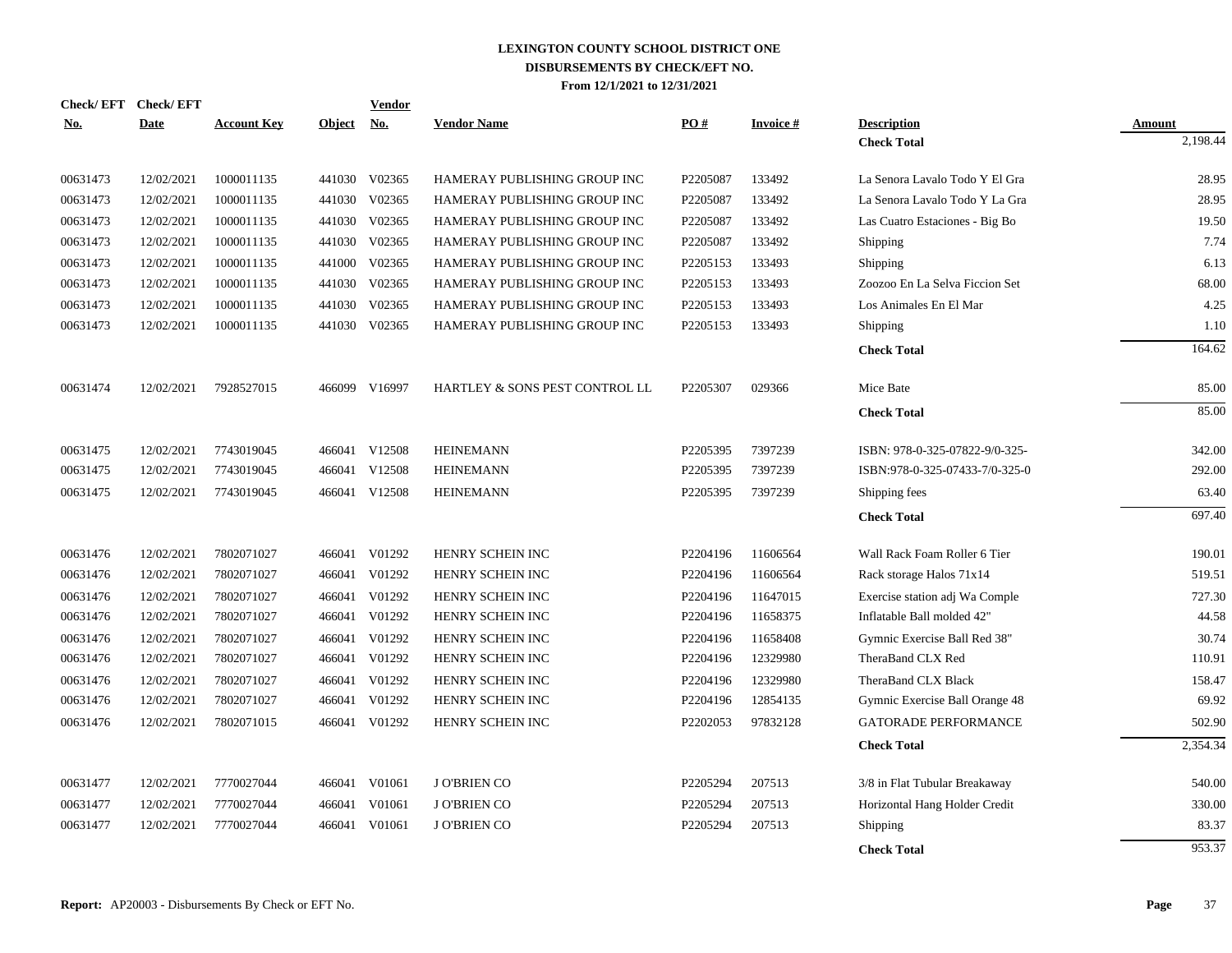|                        | Check/EFT Check/EFT       |                                  |                         | <b>Vendor</b>        |                                          |          |                               |                                |                  |
|------------------------|---------------------------|----------------------------------|-------------------------|----------------------|------------------------------------------|----------|-------------------------------|--------------------------------|------------------|
| <u>No.</u><br>00631478 | <b>Date</b><br>12/02/2021 | <b>Account Key</b><br>7802073011 | <b>Object</b><br>466034 | <u>No.</u><br>V11993 | <b>Vendor Name</b><br>JACKSON, MICHAEL A | PO#      | Invoice #<br>VBB.LHS.11.24.21 | <b>Description</b><br>Official | Amount<br>115.10 |
|                        |                           |                                  |                         |                      |                                          |          |                               | <b>Check Total</b>             | 115.10           |
| 00631479               | 12/02/2021                | 1000025408                       |                         | 432300 V11828        | JTS CHRYSLER JEEP DODGE                  | P2205489 | CHCS292426                    | DM Dodge 1500 - Exchange Radio | 233.89           |
| 00631479               | 12/02/2021                | 1000025408                       |                         | 432300 V11828        | JTS CHRYSLER JEEP DODGE                  | P2205489 | CHCS292426                    | Labor                          | 330.00           |
| 00631479               | 12/02/2021                | 1000025408                       |                         | 432300 V11828        | JTS CHRYSLER JEEP DODGE                  | P2205489 | CHCS292426                    | Shop Supplies                  | 16.05            |
|                        |                           |                                  |                         |                      |                                          |          |                               | <b>Check Total</b>             | 579.94           |
| 00631480               | 12/02/2021                | 7884027047                       |                         | 466041 V00211        | KAPLAN EARLY LEARNING COMPANY            | P2203773 | 0006034794R                   | Sense of Place Farmhouse Table | 686.76           |
| 00631480               | 12/02/2021                | 7884027047                       | 466041                  | V00211               | KAPLAN EARLY LEARNING COMPANY            | P2203773 | 0006034794R                   | Sense of Place Fireplace       | 467.46           |
| 00631480               | 12/02/2021                | 1000011125                       |                         | 441000 V00211        | KAPLAN EARLY LEARNING COMPANY            | P2205024 | 0006084685                    | Gears! Gears! Gears!           | 29.71            |
| 00631480               | 12/02/2021                | 1000011125                       | 441000                  | V00211               | KAPLAN EARLY LEARNING COMPANY            | P2205024 | 0006084685                    | <b>Tube Construction Set</b>   | 30.56            |
| 00631480               | 12/02/2021                | 1000011125                       |                         | 441000 V00211        | KAPLAN EARLY LEARNING COMPANY            | P2205024 | 0006084685                    | <b>Counting Surprise</b>       | 21.21            |
| 00631480               | 12/02/2021                | 1000011125                       |                         | 441000 V00211        | KAPLAN EARLY LEARNING COMPANY            | P2205024 | 0006084685                    | Farmer's MArket Color Sorting  | 36.51            |
| 00631480               | 12/02/2021                | 1000011125                       |                         | 441000 V00211        | KAPLAN EARLY LEARNING COMPANY            | P2205024 | 0006084685                    | Life Size Pretend Play Breakfa | 76.46            |
| 00631480               | 12/02/2021                | 1000011125                       |                         | 441000 V00211        | KAPLAN EARLY LEARNING COMPANY            | P2205024 | 0006084685                    | Kaplan Brand Pretend Frozen Fo | 35.66            |
| 00631480               | 12/02/2021                | 1000011125                       |                         | 441000 V00211        | KAPLAN EARLY LEARNING COMPANY            | P2205024 | 0006084685                    | Dust, Sweep and Mop Play Set   | 28.01            |
| 00631480               | 12/02/2021                | 1000011125                       |                         | 441000 V00211        | KAPLAN EARLY LEARNING COMPANY            | P2205024 | 0006084685                    | Serve It! Dish Set             | 22.91            |
| 00631480               | 12/02/2021                | 1000011125                       |                         | 441000 V00211        | KAPLAN EARLY LEARNING COMPANY            | P2205024 | 0006084685                    | 911 Telephone                  | 36.51            |
| 00631480               | 12/02/2021                | 1000011125                       |                         | 441000 V00211        | KAPLAN EARLY LEARNING COMPANY            | P2205024 | 0006084685                    | 1-10 Counting Cans             | 45.01            |
|                        |                           |                                  |                         |                      |                                          |          |                               | <b>Check Total</b>             | 1,516.77         |
| 00631481               | 12/02/2021                | 7802073011                       |                         | 466034 V17031        | KELLY, JEFFREY                           |          | VBB.LHS.11.24.21 Official     |                                | 98.00            |
|                        |                           |                                  |                         |                      |                                          |          |                               | <b>Check Total</b>             | 98.00            |
| 00631482               | 12/02/2021                | 8145011225                       |                         | 441000 V00500        | LAKESHORE LEARNING MATERIALS             | P2205284 | 404191111721                  | Super Safe Froggy Jumper       | 94.83            |
| 00631482               | 12/02/2021                | 8145011225                       |                         | 441000 V00500        | LAKESHORE LEARNING MATERIALS             | P2205284 | 404191111721                  | Flex Space Balance Ball Seat 2 | 26.74            |
| 00631482               | 12/02/2021                | 8145011225                       |                         | 441000 V00500        | LAKESHORE LEARNING MATERIALS             | P2205284 | 404191111721                  | Flex Space Balance Ball Seat 2 | 26.74            |
| 00631482               | 12/02/2021                | 8145011225                       |                         | 441000 V00500        | LAKESHORE LEARNING MATERIALS             | P2205284 | 404191111721                  | Hoberman Sphere                | 72.72            |
|                        |                           |                                  |                         |                      |                                          |          |                               | <b>Check Total</b>             | 221.03           |
| 00631483               | 12/02/2021                | 2021022403                       |                         | 431200 V15932        | LEMPP EDUCATIONAL CONSULTING L           | P2203177 | 004.P2203177                  | Professional Development Sessi | 96.86            |
| 00631483               | 12/02/2021                | 2022022403                       |                         | 431200 V15932        | LEMPP EDUCATIONAL CONSULTING L           | P2203177 | 004.P2203177                  | Professional Development Sessi | 3,653.14         |
|                        |                           |                                  |                         |                      |                                          |          |                               | <b>Check Total</b>             | 3,750.00         |
| 00631484               | 12/02/2021                | 7802073011                       |                         | 466034 V16048        | LIPSCOMB, JAMES E                        |          | VBB.LHS.11.25.21 Official     |                                | 62.50            |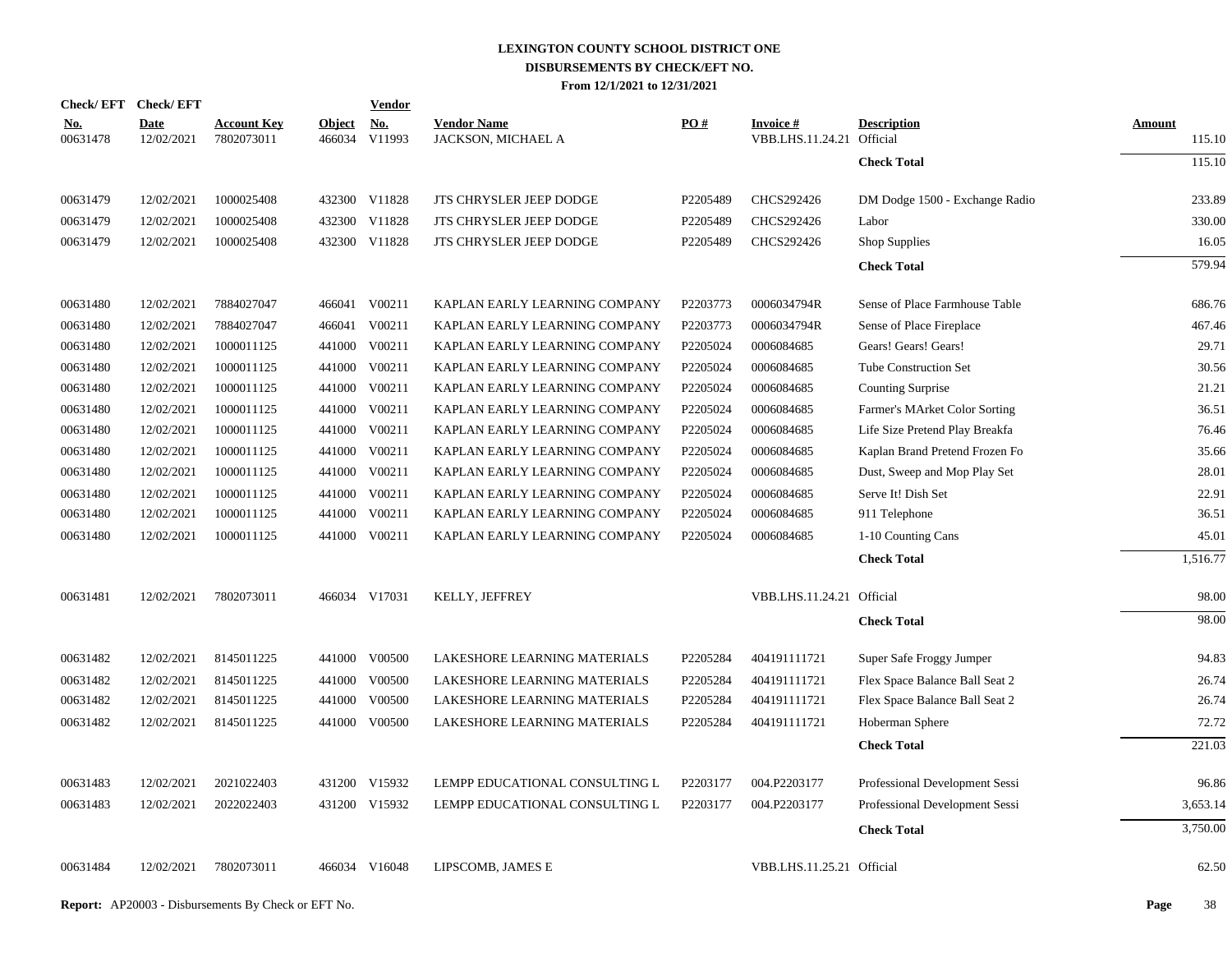|            | Check/EFT Check/EFT |                    |               | <b>Vendor</b> |                                |          |                           |                                |               |
|------------|---------------------|--------------------|---------------|---------------|--------------------------------|----------|---------------------------|--------------------------------|---------------|
| <u>No.</u> | <b>Date</b>         | <b>Account Key</b> | <b>Object</b> | <u>No.</u>    | <b>Vendor Name</b>             | PO#      | <b>Invoice#</b>           | <b>Description</b>             | <b>Amount</b> |
|            |                     |                    |               |               |                                |          |                           | <b>Check Total</b>             | 62.50         |
| 00631485   | 12/02/2021          | 1000025507         |               | 433100 V16599 | LYONS, LISA                    |          | 12/1/2021                 | <b>Transportation Contract</b> | 258.94        |
| 00631485   | 12/02/2021          | 1000025507         |               | 433100 V16599 | LYONS, LISA                    |          | 12/1/2021                 | <b>Transportation Contract</b> | 21.09         |
| 00631485   | 12/02/2021          | 1000025507         | 433100        | V16599        | LYONS, LISA                    |          | 12/1/2021                 | <b>Transportation Contract</b> | 21.09         |
| 00631485   | 12/02/2021          | 1000025507         | 433100        | V16599        | LYONS, LISA                    |          | 12/1/2021                 | <b>Transportation Contract</b> | 21.09         |
|            |                     |                    |               |               |                                |          |                           | <b>Check Total</b>             | 322.21        |
| 00631486   | 12/02/2021          | 7802073011         |               | 466034 V02594 | <b>MASON, JOHN ALLEN</b>       |          | VBB.LHS.11.22.21 Official |                                | 102.50        |
|            |                     |                    |               |               |                                |          |                           | <b>Check Total</b>             | 102.50        |
| 00631487   | 12/02/2021          | 7802073011         |               | 466034 V11927 | MCGEE, THOMAS W                |          | VBB.LHS.11.23.21 Official |                                | 98.00         |
|            |                     |                    |               |               |                                |          |                           | <b>Check Total</b>             | 98.00         |
| 00631488   | 12/02/2021          | 1000011337         | 432300        | V00719        | MUSICIAN SUPPLY                | P2204746 | 723                       | Holton French Horn S/N624497   | 140.00        |
| 00631488   | 12/02/2021          | 1000011337         | 432300        | V00719        | MUSICIAN SUPPLY                | P2204746 | 723                       | Holton French Horn             | 58.00         |
| 00631488   | 12/02/2021          | 1000011337         | 441000        | V00719        | MUSICIAN SUPPLY                | P2205009 | 748                       | Rico Clarinet Reed             | 53.50         |
| 00631488   | 12/02/2021          | 1000011337         | 441000        | V00719        | MUSICIAN SUPPLY                | P2205009 | 748                       | Selmer Cork Grease Tube        | 4.26          |
| 00631488   | 12/02/2021          | 1000011337         | 441000        | V00719        | MUSICIAN SUPPLY                | P2205009 | 748                       | AL Cass Valve Oil              | 6.41          |
| 00631488   | 12/02/2021          | 1000014137         | 441000        | V00719        | MUSICIAN SUPPLY                | P2205176 | 751                       | Prelude Viola Short Scale      | 57.76         |
| 00631488   | 12/02/2021          | 1000014137         | 441000        | V00719        | MUSICIAN SUPPLY                | P2205176 | 751                       | Prelude Viola G String         | 27.93         |
| 00631488   | 12/02/2021          | 1000014137         | 441000        | V00719        | MUSICIAN SUPPLY                | P2205176 | 751                       | Prelude 4/4 Cello              | 73.67         |
| 00631488   | 12/02/2021          | 1000014137         | 441000        | V00719        | MUSICIAN SUPPLY                | P2205176 | 751                       | Prelude 4/4 Cello              | 85.96         |
| 00631488   | 12/02/2021          | 1000014137         |               | 441000 V00719 | MUSICIAN SUPPLY                | P2205176 | 751                       | Prelude 4/4 Cello              | 94.63         |
|            |                     |                    |               |               |                                |          |                           | <b>Check Total</b>             | 602.12        |
| 00631489   | 12/02/2021          | 7826027021         |               | 466064 V10774 | NATIONAL TECHNICAL HONOR SOCIE | P2205964 | P2205964.LTC              | STUDENT MEMBERSHIP DUES        | 1,410.00      |
| 00631489   | 12/02/2021          | 7860527021         |               | 466064 V10774 | NATIONAL TECHNICAL HONOR SOCIE | P2205964 | P2205964.LTC              | PROCESSING FEE                 | 10.00         |
| 00631489   | 12/02/2021          | 7860527021         |               | 466064 V10774 | NATIONAL TECHNICAL HONOR SOCIE | P2205964 | P2205964.LTC              | <b>SECOND DAY AIR CHARGE</b>   | 55.00         |
|            |                     |                    |               |               |                                |          |                           | <b>Check Total</b>             | 1,475.00      |
| 00631490   | 12/02/2021          | 2042221503         | 441000        | V01900        | <b>NCS PEARSON</b>             | P2205644 | 16472520                  | WISC-V Record Forms Qty 25 (Pr | 663.39        |
| 00631490   | 12/02/2021          | 2042221503         | 441000        | V01900        | <b>NCS PEARSON</b>             | P2205644 | 16472520                  | KTEA-3 Form A Record Forms Qty | 370.76        |
| 00631490   | 12/02/2021          | 2042221503         | 441000        | V01900        | <b>NCS PEARSON</b>             | P2205644 | 16472520                  | Shipping                       | 51.75         |
|            |                     |                    |               |               |                                |          |                           | <b>Check Total</b>             | 1.085.90      |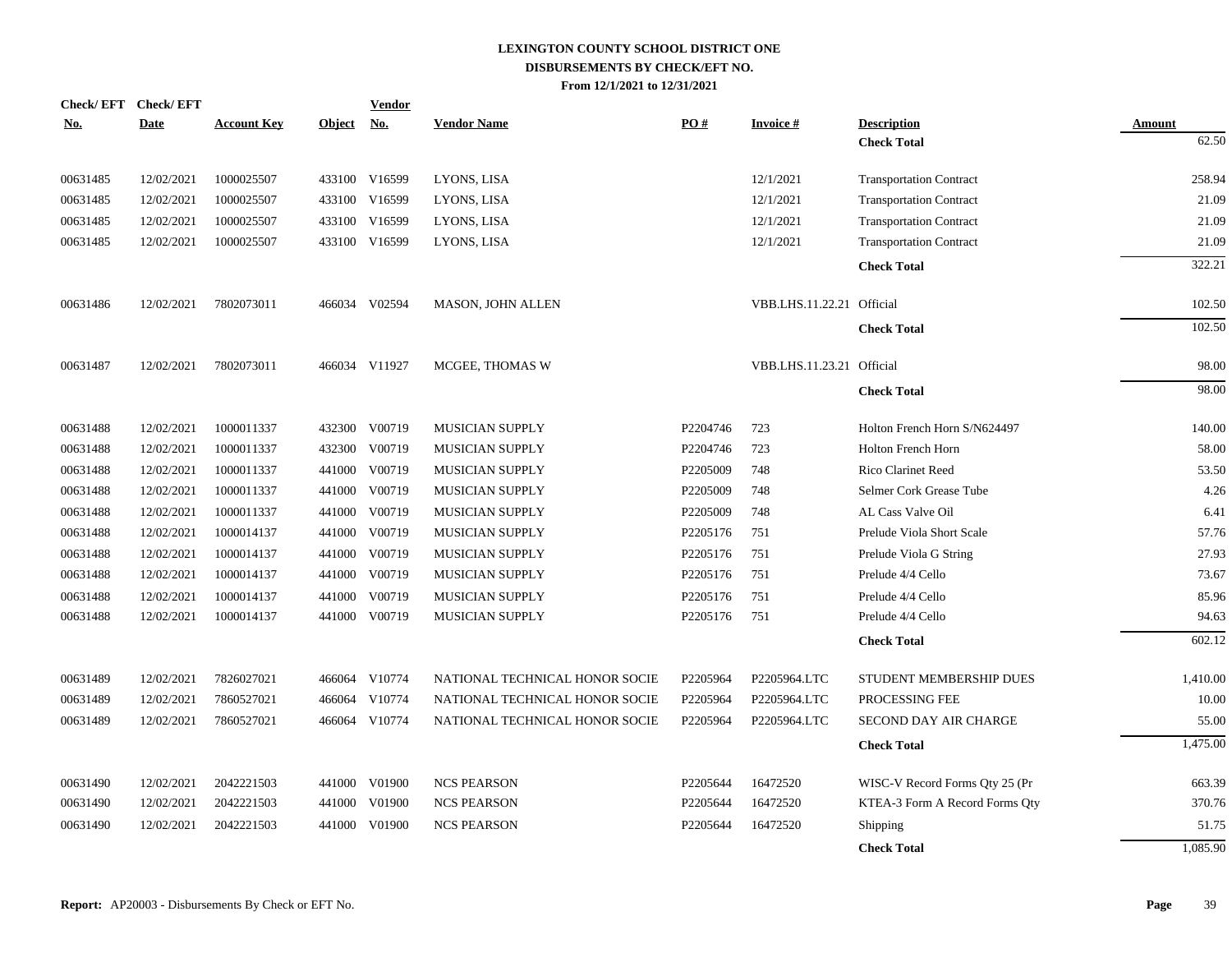| Check/EFT Check/EFT    |                           |                                  |                         | <b>Vendor</b> |                                     |          |                                        |                                |                  |
|------------------------|---------------------------|----------------------------------|-------------------------|---------------|-------------------------------------|----------|----------------------------------------|--------------------------------|------------------|
| <u>No.</u><br>00631491 | <b>Date</b><br>12/02/2021 | <b>Account Key</b><br>7802073011 | <b>Object</b><br>466034 | No.<br>V12742 | <b>Vendor Name</b><br>ODOM, BRIAN A | PO#      | Invoice #<br>VBB.LHS.11.22.21 Official | <b>Description</b>             | Amount<br>115.10 |
| 00631491               | 12/02/2021                | 7802073011                       |                         | 466034 V12742 | ODOM, BRIAN A                       |          | VBB.LHS.11.24.21 Official              |                                | 115.10           |
|                        |                           |                                  |                         |               |                                     |          |                                        | <b>Check Total</b>             | 230.20           |
| 00631492               | 12/02/2021                | 1000011337                       |                         | 432300 V15935 | PECKNEL MUSIC COMPANY INC           | P2204745 | 664549                                 | Service Yamaha Tuba            | 60.00            |
| 00631492               | 12/02/2021                | 1000011337                       |                         | 432300 V15935 | PECKNEL MUSIC COMPANY INC           | P2204745 | 664549                                 | Felts/Valve Guide              | 14.98            |
| 00631492               | 12/02/2021                | 1000011337                       |                         | 432300 V15935 | PECKNEL MUSIC COMPANY INC           | P2204745 | 664549                                 | Misc Supplies                  | 2.38             |
|                        |                           |                                  |                         |               |                                     |          |                                        | <b>Check Total</b>             | 77.36            |
| 00631493               | 12/02/2021                | 7802073011                       |                         | 466034 V16045 | PETTYJOHN, SAADIQ                   |          | VBB.LHS.11.23.21 Official              |                                | 98.00            |
|                        |                           |                                  |                         |               |                                     |          |                                        | <b>Check Total</b>             | 98.00            |
| 00631494               | 12/02/2021                | 7975027021                       |                         | 466036 V00103 | PINE PRESS OF LEXINGTON INC         | P2205424 | 132160                                 | LTC Business Cards for Cosmeto | 190.46           |
|                        |                           |                                  |                         |               |                                     |          |                                        | <b>Check Total</b>             | 190.46           |
| 00631495               | 12/02/2021                | 1000025421                       |                         | 441020 V16846 | PINESTRAW PLACE LANDSCAPE SUPP      | P2205524 | 925046                                 | LTC - Double Milled Mulch Dark | 1,947.40         |
|                        |                           |                                  |                         |               |                                     |          |                                        | <b>Check Total</b>             | 1,947.40         |
| 00631496               | 12/02/2021                | 2710012603                       |                         | 439500 V14709 | PROCARE THERAPY INC                 | P2203189 | 20257546                               | Speech Language Therapy Servic | 2,535.00         |
|                        |                           |                                  |                         |               |                                     |          |                                        | <b>Check Total</b>             | 2,535.00         |
| 00631497               | 12/02/2021                | 5313025331                       |                         | 441000 V16342 | PRODUCTS UNLIMITED INC              | P2205029 | 5073915                                | PATIENT LIFT, POWERED BASE,    | 2,298.45         |
| 00631497               | 12/02/2021                | 5313025331                       |                         | 441000 V16342 | PRODUCTS UNLIMITED INC              | P2205029 | 5073915                                | CHARGER, PATIENT LIFT, OFF-BOA | 241.98           |
| 00631497               | 12/02/2021                | 1000021322                       |                         | 441000 V16342 | PRODUCTS UNLIMITED INC              | P2203727 | 5073972                                | Pads, For Heartstart AED, Adul | 70.27            |
| 00631497               | 12/02/2021                | 1000021322                       |                         | 441000 V16342 | PRODUCTS UNLIMITED INC              | P2203727 | 5073972                                | Pulse Oximeter, Finger Tip, Ad | 48.61            |
| 00631497               | 12/02/2021                | 5313025331                       |                         | 441000 V16342 | PRODUCTS UNLIMITED INC              | P2205029 | 5073977                                | FLOOR MAT, ACCORDION FOLDING,  | 369.29           |
| 00631497               | 12/02/2021                | 2042216103                       |                         | 441000 V16342 | PRODUCTS UNLIMITED INC              | P2205678 | 5074019                                | Crash pad, sensory with foam b | 842.58           |
|                        |                           |                                  |                         |               |                                     |          |                                        | <b>Check Total</b>             | 3,871.18         |
| 00631498               | 12/02/2021                | 7802073011                       |                         | 466034 V02731 | RAMICONE, PERRY T                   |          | VBB.LHS.11.23.21 Official              |                                | 102.50           |
|                        |                           |                                  |                         |               |                                     |          |                                        | <b>Check Total</b>             | 102.50           |
| 00631499               | 12/02/2021                | 1000026405                       |                         | 434500 V13221 | RAPTOR TECHNOLOGIES LLC             | P2201588 | <b>INV25305</b>                        | Volunteer and Vendor Backgroun | 1,170.00         |
|                        |                           |                                  |                         |               |                                     |          |                                        | <b>Check Total</b>             | 1,170.00         |
| 00631500               | 12/02/2021                | 1000011427                       |                         | 441000 V11057 | <b>RHODES BRANDING</b>              | P2204915 | 30055                                  | 3/4" HEAVY WEIGHT SATIN LANYAR | 1,634.43         |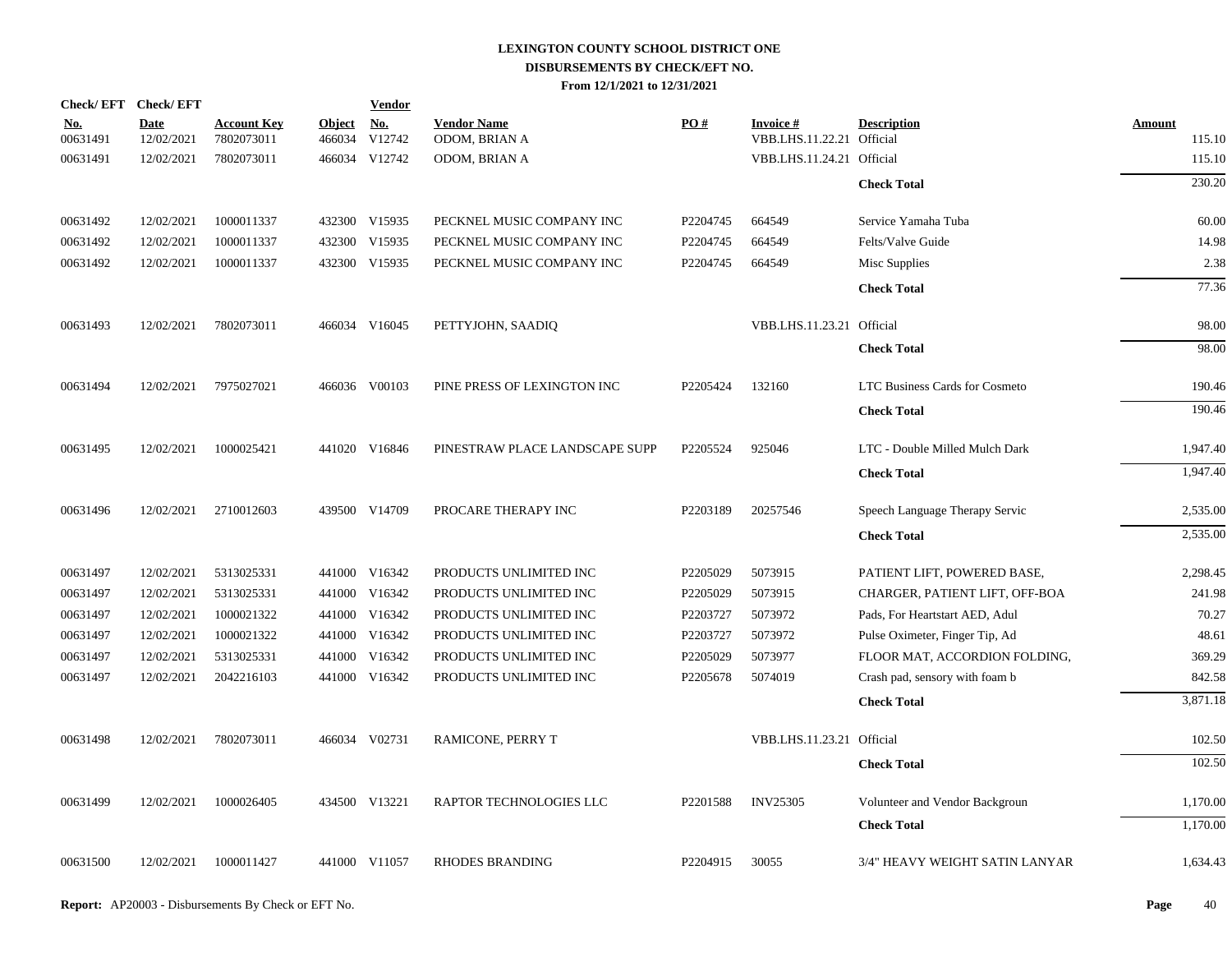|                        | Check/EFT Check/EFT       |                                  |                         | <b>Vendor</b>     |                                              |                 |                           |                                                |                  |
|------------------------|---------------------------|----------------------------------|-------------------------|-------------------|----------------------------------------------|-----------------|---------------------------|------------------------------------------------|------------------|
| <u>No.</u><br>00631500 | <b>Date</b><br>12/02/2021 | <b>Account Key</b><br>1000011427 | <b>Object</b><br>441000 | $N_{0}$<br>V11057 | <b>Vendor Name</b><br><b>RHODES BRANDING</b> | PO#<br>P2204915 | <b>Invoice#</b><br>30055  | <b>Description</b><br>5/8" Imprinted Polyester | Amount<br>353.10 |
| 00631500               | 12/02/2021                | 1000011427                       |                         | 441000 V11057     | <b>RHODES BRANDING</b>                       | P2204915        | 30055                     | <b>FREIGHT</b>                                 | 64.20            |
|                        |                           |                                  |                         |                   |                                              |                 |                           | <b>Check Total</b>                             | 2,051.73         |
| 00631501               | 12/02/2021                | 7802073011                       |                         | 466034 V02850     | RITTER, WILLIAM KEITH                        |                 | VBB.LHS.11.24.21 Official |                                                | 118.70           |
|                        |                           |                                  |                         |                   |                                              |                 |                           | <b>Check Total</b>                             | 118.70           |
| 00631502               | 12/02/2021                | 7802073011                       |                         | 466034 V13494     | ROHRBACH, CHRISTOPHER JONATHAN               |                 | VBB.LHS.11.22.21 Official |                                                | 98.90            |
| 00631502               | 12/02/2021                | 7802073011                       |                         | 466034 V13494     | ROHRBACH, CHRISTOPHER JONATHAN               |                 | VBB.LHS.11.23.21 Official |                                                | 98.90            |
| 00631502               | 12/02/2021                | 7802073011                       |                         | 466034 V13494     | ROHRBACH, CHRISTOPHER JONATHAN               |                 | VBB.LHS.11.25.21 Official |                                                | 63.40            |
|                        |                           |                                  |                         |                   |                                              |                 |                           | <b>Check Total</b>                             | 261.20           |
| 00631503               | 12/02/2021                | 1000011521                       |                         | 432300 V01635     | SAFE AIR SYSTEMS                             | P2204662        | <b>INV-NC68-456</b>       | line valve, panel mnt                          | 53.03            |
| 00631503               | 12/02/2021                | 1000011521                       |                         | 432300 V01635     | SAFE AIR SYSTEMS                             | P2204662        | <b>INV-NC68-456</b>       | Plastic Hand Wheel                             | 13.50            |
| 00631503               | 12/02/2021                | 1000011521                       |                         | 432300 V01635     | <b>SAFE AIR SYSTEMS</b>                      | P2204662        | <b>INV-NC68-456</b>       | labor                                          | 125.00           |
| 00631503               | 12/02/2021                | 1000011521                       |                         | 432300 V01635     | <b>SAFE AIR SYSTEMS</b>                      | P2204662        | <b>INV-NC68-456</b>       | Travel labor                                   | 375.00           |
|                        |                           |                                  |                         |                   |                                              |                 |                           | <b>Check Total</b>                             | 566.53           |
| 00631504               | 12/02/2021                | 1000011303                       |                         | 433200 V00401     | SC ASSOCIATION SCHOOL LIBRARIA               | P2205616        | P2205616.INSTR            | <b>SCASL Conference Registration</b>           | 100.00           |
|                        |                           |                                  |                         |                   |                                              |                 |                           | <b>Check Total</b>                             | 100.00           |
| 00631505               | 12/02/2021                | 7860527026                       |                         | 466064 V00270     | SC HIGH SCHOOL LEAGUE                        | P2203573        | 5027                      | SCHSL additional passes                        | 125.00           |
|                        |                           |                                  |                         |                   |                                              |                 |                           | <b>Check Total</b>                             | 125.00           |
| 00631506               | 12/02/2021                | 3260011303                       |                         | 441000 V16452     | SCHOOL SPECIALTY LLC                         | P2202101        | 202501793811              | Tennis ball                                    | 32.10            |
| 00631506               | 12/02/2021                | 3260011303                       |                         | 441000 V16452     | SCHOOL SPECIALTY LLC                         | P2202101        | 202501793811              | Marbles, mixed colors, 24/pkg                  | 2.69             |
| 00631506               | 12/02/2021                | 3260011303                       |                         | 441000 V16452     | SCHOOL SPECIALTY LLC                         | P2202101        | 202501793811              | Tape, painters, blue                           | 63.30            |
| 00631506               | 12/02/2021                | 3260011303                       |                         | 441000 V16452     | SCHOOL SPECIALTY LLC                         | P2202101        | 202501793811              | Washers, large, 3.4cm diam., 2                 | 49.59            |
| 00631506               | 12/02/2021                | 3260011303                       |                         | 441000 V16452     | SCHOOL SPECIALTY LLC                         | P2201735        | 202501814772              | Flashlights, small                             | 106.74           |
| 00631506               | 12/02/2021                | 3260011303                       |                         | 441000 V16452     | SCHOOL SPECIALTY LLC                         | P2201735        | 202501814772              | Flashlight, small                              | 106.73           |
| 00631506               | 12/02/2021                | 3260011303                       |                         | 441000 V16452     | SCHOOL SPECIALTY LLC                         | P2202460        | 208128403406              | pH test paper, wide range, 100                 | 43.37            |
| 00631506               | 12/02/2021                | 3260011303                       |                         | 441000 V16452     | SCHOOL SPECIALTY LLC                         | P2202460        | 208128403406              | Litmus test paper, red, 100 st                 | 23.50            |
| 00631506               | 12/02/2021                | 3260011303                       |                         | 441000 V16452     | SCHOOL SPECIALTY LLC                         | P2202460        | 208128403406              | Forceps, tweezers, fine tip, 1                 | 41.46            |
| 00631506               | 12/02/2021                | 3260011303                       |                         | 441000 V16452     | SCHOOL SPECIALTY LLC                         | P2202742        | 208128490154              | Index cards, unlined, blue, 5x                 | 18.56            |
| 00631506               | 12/02/2021                | 3260011303                       |                         | 441000 V16452     | SCHOOL SPECIALTY LLC                         | P2202742        | 208128490154              | Rulers, plastic, 12 in pack                    | 76.74            |
| 00631506               | 12/02/2021                | 3260011303                       |                         | 441000 V16452     | SCHOOL SPECIALTY LLC                         | P2202742        | 208128490154              | Tape, transparent, $1/2$ " x 450"              | 24.90            |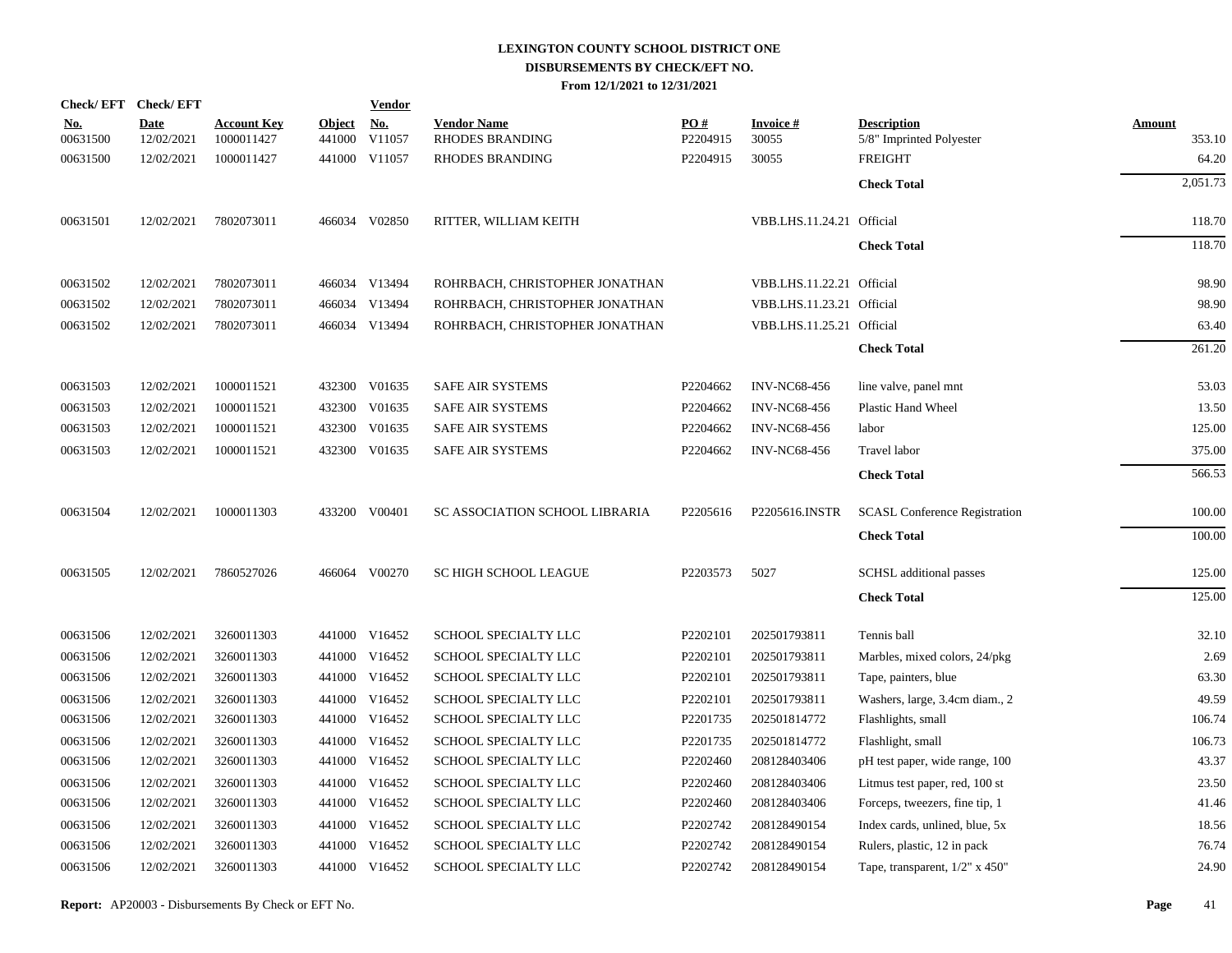| Check/EFT Check/EFT    |                           |                                  |                         | <u>Vendor</u>        |                                            |                 |                                 |                                                |                       |
|------------------------|---------------------------|----------------------------------|-------------------------|----------------------|--------------------------------------------|-----------------|---------------------------------|------------------------------------------------|-----------------------|
| <u>No.</u><br>00631506 | <b>Date</b><br>12/02/2021 | <b>Account Key</b><br>3260011303 | <b>Object</b><br>441000 | <u>No.</u><br>V16452 | <b>Vendor Name</b><br>SCHOOL SPECIALTY LLC | PQ#<br>P2202742 | <b>Invoice#</b><br>208128490154 | <b>Description</b><br>Fasteners, brass, pk/100 | <b>Amount</b><br>9.96 |
| 00631506               | 12/02/2021                | 3260011303                       |                         | 441000 V16452        | SCHOOL SPECIALTY LLC                       | P2202742        | 208128490154                    | Index cards, 3x5, plain, blue,                 | 9.96                  |
| 00631506               | 12/02/2021                | 3260011303                       |                         | 441000 V16452        | SCHOOL SPECIALTY LLC                       | P2202742        | 208128490154                    | Index cards, cherry/red, 100/p                 | 9.96                  |
| 00631506               | 12/02/2021                | 3260011303                       |                         | 441000 V16452        | <b>SCHOOL SPECIALTY LLC</b>                | P2202742        | 208128490154                    | Index cards, green, $3x5$ , $100/p$            | 9.96                  |
| 00631506               | 12/02/2021                | 3260011303                       |                         | 441000 V16452        | <b>SCHOOL SPECIALTY LLC</b>                | P2202742        | 208128490154                    | Paper, construction, 9x12, red                 | 5.81                  |
| 00631506               | 12/02/2021                | 3260011303                       |                         | 441000 V16452        | SCHOOL SPECIALTY LLC                       | P2202742        | 208128490154                    | Paper, construction, 9x12, gre                 | 5.81                  |
| 00631506               | 12/02/2021                | 3260011303                       |                         | 441000 V16452        | SCHOOL SPECIALTY LLC                       | P2202742        | 208128490154                    | Paper, construction, 9x12, bla                 | 5.81                  |
| 00631506               | 12/02/2021                | 3260011303                       |                         | 441000 V16452        | SCHOOL SPECIALTY LLC                       | P2202743        | 208128504504                    | Pencils, color, 12/pkg                         | 55.21                 |
| 00631506               | 12/02/2021                | 3260011303                       |                         | 441000 V16452        | SCHOOL SPECIALTY LLC                       | P2202743        | 208128504504                    | Glue, gallon                                   | 12.03                 |
| 00631506               | 12/02/2021                | 3260011303                       |                         | 441000 V16452        | SCHOOL SPECIALTY LLC                       | P2202743        | 208128504504                    | Taste paper, PTC, human geneti                 | 41.70                 |
| 00631506               | 12/02/2021                | 3260011303                       |                         | 441000 V16452        | SCHOOL SPECIALTY LLC                       | P2202743        | 208128504504                    | Tape, masking, 3/4" wide                       | 22.90                 |
| 00631506               | 12/02/2021                | 3260011303                       |                         | 441000 V16452        | SCHOOL SPECIALTY LLC                       | P2202743        | 208128504504                    | Protractors, 6" ruler base, 12                 | 6.53                  |
| 00631506               | 12/02/2021                | 3260011303                       |                         | 441000 V16452        | SCHOOL SPECIALTY LLC                       | P2202743        | 208128504504                    | Magnifier, $3x/6x$ , $pk/10$                   | 115.65                |
| 00631506               | 12/02/2021                | 3260011303                       |                         | 441000 V16452        | SCHOOL SPECIALTY LLC                       | P2202743        | 208128504504                    | Pencils, colored, assorted col                 | 5.52                  |
| 00631506               | 12/02/2021                | 3260011303                       |                         | 441000 V16452        | SCHOOL SPECIALTY LLC                       | P2202743        | 208128504504                    | Stopwatches, 2/pkg                             | 37.24                 |
| 00631506               | 12/02/2021                | 3260011303                       |                         | 441000 V16452        | SCHOOL SPECIALTY LLC                       | P2202743        | 208128504504                    | Batteries, AA cell, 4/pkg                      | 9.36                  |
| 00631506               | 12/02/2021                | 3260011303                       |                         | 441000 V16452        | SCHOOL SPECIALTY LLC                       | P2202743        | 208128542132                    | Magnetic field demonstrator                    | 17.33                 |
| 00631506               | 12/02/2021                | 3260011303                       |                         | 441000 V16452        | SCHOOL SPECIALTY LLC                       | P2202743        | 208128542132                    | Poster, A guide to the sky                     | 20.00                 |
| 00631506               | 12/02/2021                | 3260011303                       |                         | 441000 V16452        | SCHOOL SPECIALTY LLC                       | P2202743        | 208128542132                    | Thermometers, metal-backed, hi                 | 34.67                 |
| 00631506               | 12/02/2021                | 3260011303                       |                         | 441000 V16452        | SCHOOL SPECIALTY LLC                       | P2202743        | 208128542132                    | Gloves, powdered vinyl, size L                 | 68.48                 |
| 00631506               | 12/02/2021                | 3260011303                       |                         | 441000 V16452        | SCHOOL SPECIALTY LLC                       | P2202743        | 208128542132                    | pH test paper, wide range, 100                 | 72.28                 |
| 00631506               | 12/02/2021                | 3260011303                       |                         | 441000 V16452        | SCHOOL SPECIALTY LLC                       | P2202743        | 208128542132                    | Droppers, plastic, 12/pkg                      | 8.67                  |
| 00631506               | 12/02/2021                | 3260011303                       |                         | 441000 V16452        | SCHOOL SPECIALTY LLC                       | P2202743        | 208128542132                    | Tape measure, wind-up, 100 ft                  | 16.39                 |
| 00631506               | 12/02/2021                | 3260011303                       |                         | 441000 V16452        | SCHOOL SPECIALTY LLC                       | P2202743        | 208128605631                    | Spring, long, classroom demo                   | 44.77                 |
| 00631506               | 12/02/2021                | 3260011303                       |                         | 441000 V16452        | SCHOOL SPECIALTY LLC                       | P2202189        | 208128665111                    | Clay, primary colors (4), 16 o                 | 30.69                 |
| 00631506               | 12/02/2021                | 3260011303                       |                         | 441000 V16452        | SCHOOL SPECIALTY LLC                       | P2203125        | 208128670306                    | Food coloring set, 4 color/set                 | 25.42                 |
| 00631506               | 12/02/2021                | 3260011303                       |                         | 441000 V16452        | <b>SCHOOL SPECIALTY LLC</b>                | P2203125        | 208128670306                    | Marking pen, permanent, black,                 | 30.01                 |
| 00631506               | 12/02/2021                | 3260011303                       |                         | 441000 V16452        | SCHOOL SPECIALTY LLC                       | P2203125        | 208128670306                    | Eraser, white board                            | 4.14                  |
| 00631506               | 12/02/2021                | 3260011303                       | 441000                  | V16452               | SCHOOL SPECIALTY LLC                       | P2203125        | 208128670306                    | Scissors, student                              | 37.45                 |
| 00631506               | 12/02/2021                | 3260011303                       |                         | 441000 V16452        | SCHOOL SPECIALTY LLC                       | P2203125        | 208128670306                    | Clipboard                                      | 22.15                 |
| 00631506               | 12/02/2021                | 3260011303                       | 441000                  | V16452               | SCHOOL SPECIALTY LLC                       | P2203125        | 208128670306                    | Marking pen, dry erase, assort                 | 18.14                 |
| 00631506               | 12/02/2021                | 3260011303                       |                         | 441000 V16452        | SCHOOL SPECIALTY LLC                       | P2203125        | 208128670306                    | Aluminum foil, 25 feet roll                    | 5.54                  |
| 00631506               | 12/02/2021                | 3260011303                       | 441000                  | V16452               | SCHOOL SPECIALTY LLC                       | P2203125        | 208128670306                    | Marking pen, permanent, black,                 | 40.02                 |
| 00631506               | 12/02/2021                | 3260011303                       |                         | 441000 V16452        | SCHOOL SPECIALTY LLC                       | P2203125        | 208128670306                    | Paper clips, metal, large, 100                 | 8.22                  |
| 00631506               | 12/02/2021                | 3260011303                       | 441000                  | V16452               | SCHOOL SPECIALTY LLC                       | P2203125        | 208128670306                    | Prism, plastic 3"                              | 26.11                 |
| 00631506               | 12/02/2021                | 3260011303                       |                         | 441000 V16452        | SCHOOL SPECIALTY LLC                       | P2203125        | 208128897249                    | Bags, 14 x 20", pkg/10                         | 13.32                 |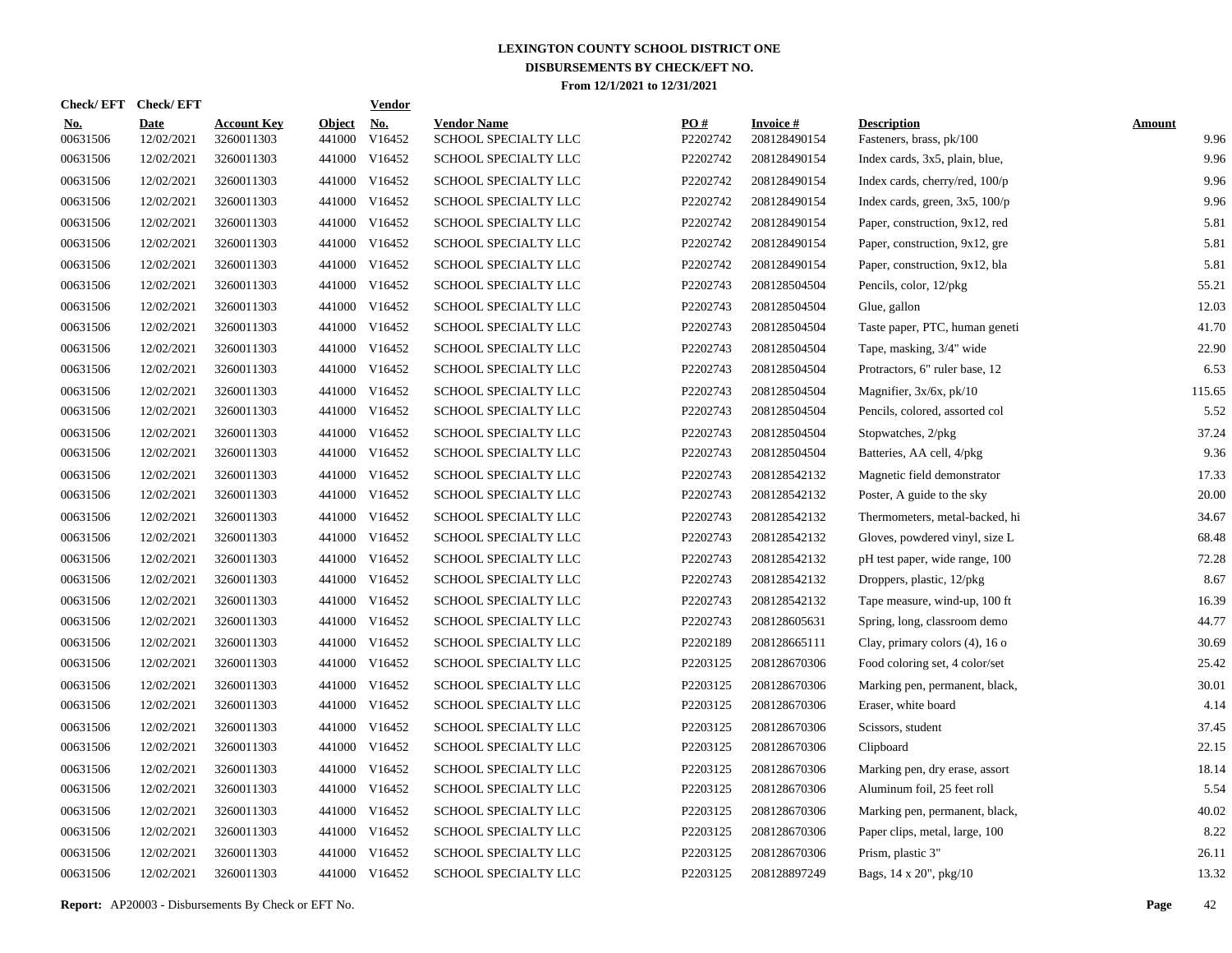| Check/EFT Check/EFT    |                           |                                  |                         | <u>Vendor</u>        |                                            |                 |                                 |                                       |                       |
|------------------------|---------------------------|----------------------------------|-------------------------|----------------------|--------------------------------------------|-----------------|---------------------------------|---------------------------------------|-----------------------|
| <u>No.</u><br>00631506 | <b>Date</b><br>12/02/2021 | <b>Account Key</b><br>3260011303 | <b>Object</b><br>441000 | <u>No.</u><br>V16452 | <b>Vendor Name</b><br>SCHOOL SPECIALTY LLC | PQ#<br>P2203125 | <b>Invoice#</b><br>208128897249 | <b>Description</b><br>Hole punches    | <b>Amount</b><br>4.49 |
| 00631506               | 12/02/2021                | 3260011303                       | 441000                  | V16452               | SCHOOL SPECIALTY LLC                       | P2203125        | 208128897249                    | Clay, modeling                        | 29.02                 |
| 00631506               | 12/02/2021                | 3260011303                       | 441000                  | V16452               | SCHOOL SPECIALTY LLC                       | P2202743        | 208128916489                    | Spring, plastic                       | 11.64                 |
| 00631506               | 12/02/2021                | 7732019046                       | 466041                  | V16452               | SCHOOL SPECIALTY LLC                       | P2204868        | 208129021065                    | Pottery Plaster 50 Pounds             | 183.53                |
| 00631506               | 12/02/2021                | 1000011316                       | 441000                  | V16452               | SCHOOL SPECIALTY LLC                       | P2204845        | 208129031291                    | Crayola Crayon Classroom Pack         | 55.29                 |
| 00631506               | 12/02/2021                | 1000011316                       |                         | 441000 V16452        | <b>SCHOOL SPECIALTY LLC</b>                | P2205297        | 208129031769                    | School Smart Laminating Film R        | 176.07                |
| 00631506               | 12/02/2021                | 1000011316                       | 441000                  | V16452               | <b>SCHOOL SPECIALTY LLC</b>                | P2205297        | 208129031769                    | School Smart Laminating Film R        | 137.13                |
| 00631506               | 12/02/2021                | 1000011316                       | 441000                  | V16452               | SCHOOL SPECIALTY LLC                       | P2205297        | 208129031769                    | School Smart Felt Tip Pen Wate        | 14.04                 |
| 00631506               | 12/02/2021                | 7757119044                       | 466041                  | V16452               | SCHOOL SPECIALTY LLC                       | P2205270        | 208129031788                    | Crayola Model Magic Modeling D        | 104.29                |
| 00631506               | 12/02/2021                | 7757119044                       |                         | 466041 V16452        | SCHOOL SPECIALTY LLC                       | P2205270        | 208129031788                    | Crayola Model Magic Modeling D        | 114.73                |
| 00631506               | 12/02/2021                | 1000023339                       | 441000                  | V16452               | SCHOOL SPECIALTY LLC                       | P2205404        | 208129032603                    | Enviroshades Recycled Legal Pa        | 9.44                  |
| 00631506               | 12/02/2021                | 1000023339                       |                         | 441000 V16452        | SCHOOL SPECIALTY LLC                       | P2205404        | 208129032603                    | Vinyl Coated Paper Clips Jumbo        | 4.42                  |
| 00631506               | 12/02/2021                | 1000023339                       |                         | 441000 V16452        | SCHOOL SPECIALTY LLC                       | P2205404        | 208129032603                    | Papermate Flair Pens                  | 42.00                 |
| 00631506               | 12/02/2021                | 1000023339                       |                         | 441000 V16452        | SCHOOL SPECIALTY LLC                       | P2205404        | 208129032603                    | Xacto School Pro Electric Penc        | 34.56                 |
| 00631506               | 12/02/2021                | 1000011335                       |                         | 441000 V16452        | SCHOOL SPECIALTY LLC                       | P2205406        | 208129034073                    | Play-Doh (assorted) - Set of 2        | 17.39                 |
| 00631506               | 12/02/2021                | 1000011335                       |                         | 441000 V16452        | SCHOOL SPECIALTY LLC                       | P2205406        | 208129034073                    | Creativity Street Assorted Col        | 9.03                  |
| 00631506               | 12/02/2021                | 1000011335                       |                         | 441000 V16452        | SCHOOL SPECIALTY LLC                       | P2205406        | 208129034073                    | <b>Creativity Street Tooth Picks</b>  | 3.75                  |
| 00631506               | 12/02/2021                | 1000011335                       |                         | 441000 V16452        | SCHOOL SPECIALTY LLC                       | P2205406        | 208129034073                    | <b>Creativity Street Clothespins</b>  | 22.07                 |
| 00631506               | 12/02/2021                | 1000011427                       |                         | 441000 V16452        | SCHOOL SPECIALTY LLC                       | P2205366        | 208129049748                    | Sharpie Fine Permanent Markers        | 79.93                 |
| 00631506               | 12/02/2021                | 1000011427                       |                         | 441000 V16452        | <b>SCHOOL SPECIALTY LLC</b>                | P2205366        | 208129049748                    | School Smart Hexagonal Pencils        | 22.32                 |
| 00631506               | 12/02/2021                | 1000011427                       |                         | 441000 V16452        | <b>SCHOOL SPECIALTY LLC</b>                | P2205366        | 208129049748                    | Sharpie Magnum Permanent Marke        | 14.42                 |
| 00631506               | 12/02/2021                | 1000011427                       |                         | 441000 V16452        | SCHOOL SPECIALTY LLC                       | P2205366        | 208129049748                    | <b>BIC WiteOut EZ Correct Correct</b> | 14.87                 |
| 00631506               | 12/02/2021                | 1000011427                       |                         | 441000 V16452        | SCHOOL SPECIALTY LLC                       | P2205366        | 208129049748                    | School Smart Magnetic Whiteboa        | 5.52                  |
| 00631506               | 12/02/2021                | 1000011427                       |                         | 441000 V16452        | SCHOOL SPECIALTY LLC                       | P2205366        | 208129049748                    | Gorilla Glue Wood Glue 4 Ounce        | 11.09                 |
| 00631506               | 12/02/2021                | 1000011427                       |                         | 441000 V16452        | SCHOOL SPECIALTY LLC                       | P2205366        | 208129049748                    | School Smart Removable SelfSti        | 25.55                 |
| 00631506               | 12/02/2021                | 1000011427                       |                         | 441000 V16452        | SCHOOL SPECIALTY LLC                       | P2205366        | 208129049748                    | School Smart Prong Fasteners 3        | 3.32                  |
| 00631506               | 12/02/2021                | 1000011427                       | 441000                  | V16452               | SCHOOL SPECIALTY LLC                       | P2205366        | 208129049748                    | School Smart Mediumweight 15 C        | 12.03                 |
| 00631506               | 12/02/2021                | 1000011427                       |                         | 441000 V16452        | SCHOOL SPECIALTY LLC                       | P2205366        | 208129049748                    | Pacon Graph Paper 812 x 11 Inc        | 3.68                  |
| 00631506               | 12/02/2021                | 1000011427                       | 441000                  | V16452               | SCHOOL SPECIALTY LLC                       | P2205366        | 208129049748                    | School Smart Felt PreInked Sta        | 2.21                  |
| 00631506               | 12/02/2021                | 1000011427                       |                         | 441000 V16452        | SCHOOL SPECIALTY LLC                       | P2205366        | 208129049748                    | School Smart Felt PreInked Sta        | 2.21                  |
| 00631506               | 12/02/2021                | 1000011427                       | 441000                  | V16452               | SCHOOL SPECIALTY LLC                       | P2205366        | 208129049748                    | School Smart Art Markers Chise        | 47.83                 |
| 00631506               | 12/02/2021                | 1000011415                       |                         | 441000 V16452        | SCHOOL SPECIALTY LLC                       | P2205470        | 208129053453                    | Ampad Gold Fibre Graph Plannin        | 16.95                 |
| 00631506               | 12/02/2021                | 1000011415                       | 441000                  | V16452               | SCHOOL SPECIALTY LLC                       | P2205470        | 208129053453                    | School Smart Flexible Plastic         | 17.98                 |
| 00631506               | 12/02/2021                | 1000011415                       |                         | 441000 V16452        | SCHOOL SPECIALTY LLC                       | P2205470        | 208129053453                    | Scotch C38 Desktop Tape Dispen        | 20.81                 |
| 00631506               | 12/02/2021                | 1000011415                       | 441000                  | V16452               | <b>SCHOOL SPECIALTY LLC</b>                | P2205470        | 208129053453                    | Hammermill Copy Paper 812 x 11        | 19.73                 |
| 00631506               | 12/02/2021                | 1000011334                       |                         | 441000 V16452        | SCHOOL SPECIALTY LLC                       | P2202339        | 208129053976                    | EID0000656MARKER METALLIC ASS         | 5.00                  |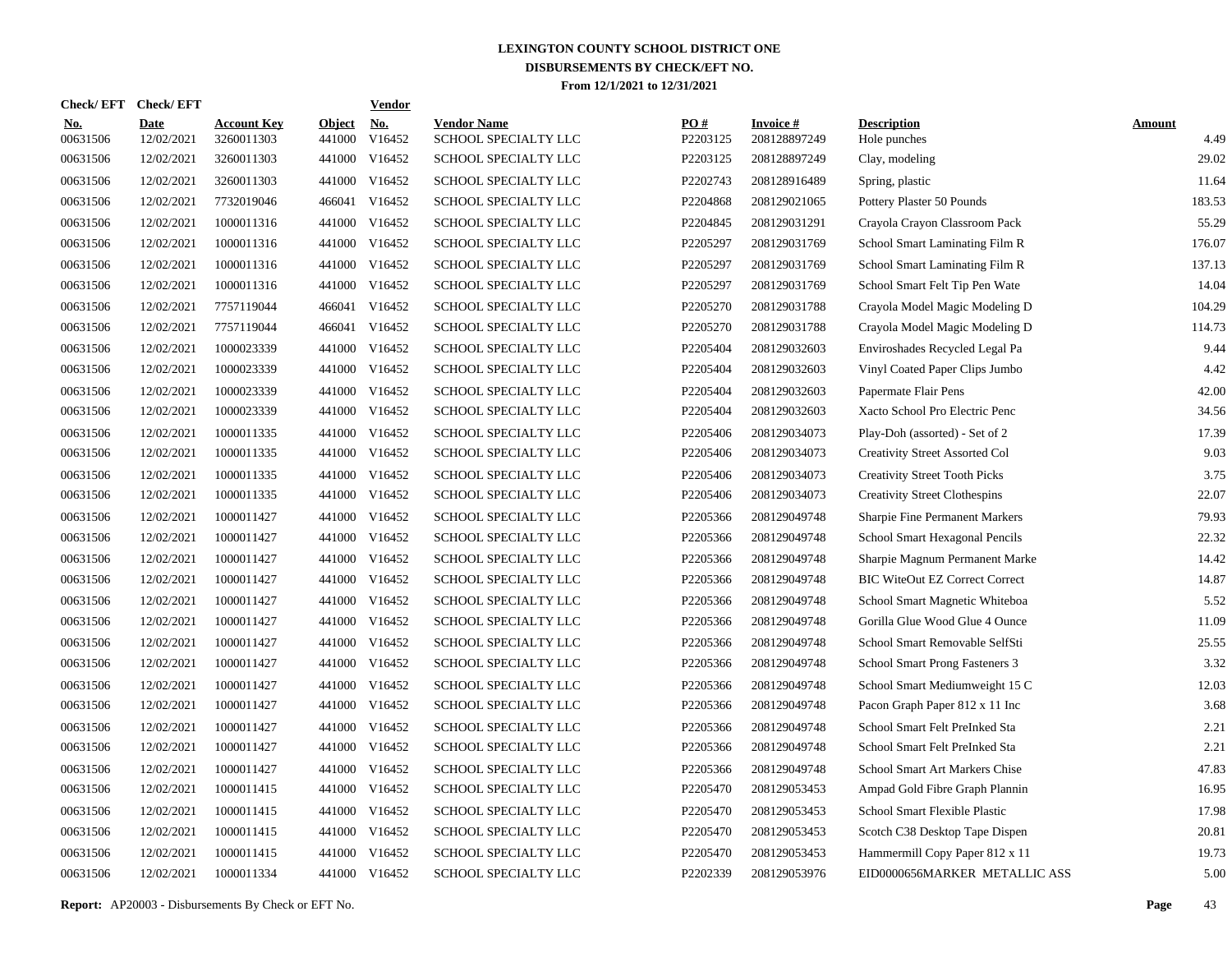| Check/EFT Check/EFT    |                           |                                  |                      | <b>Vendor</b> |                                            |                 |                                 |                                                   |                       |
|------------------------|---------------------------|----------------------------------|----------------------|---------------|--------------------------------------------|-----------------|---------------------------------|---------------------------------------------------|-----------------------|
| <u>No.</u><br>00631506 | <b>Date</b><br>12/02/2021 | <b>Account Key</b><br>1000011316 | Object No.<br>441000 | V16452        | <b>Vendor Name</b><br>SCHOOL SPECIALTY LLC | PO#<br>P2205471 | <b>Invoice#</b><br>208129055152 | <b>Description</b><br>School Smart Fade Resistant | <b>Amount</b><br>4.79 |
| 00631506               | 12/02/2021                | 1000011316                       |                      | 441000 V16452 | SCHOOL SPECIALTY LLC                       | P2205471        | 208129055152                    | School Smart Retractable Hybri                    | 3.33                  |
| 00631506               | 12/02/2021                | 7743019016                       |                      | 466041 V16452 | SCHOOL SPECIALTY LLC                       | P2205471        | 208129055152                    | Astrobrights Card Stock 812 x                     | 48.60                 |
| 00631506               | 12/02/2021                | 1000011347                       |                      | 441000 V16452 | SCHOOL SPECIALTY LLC                       | P2203746        | 208129055846                    | EID0000656TIMER TIME TRACKER                      | 202.71                |
|                        |                           |                                  |                      |               |                                            |                 |                                 | <b>Check Total</b>                                | 3,054.66              |
| 00631507               | 12/02/2021                | 1000025808                       |                      | 441000 V16398 | SIGNARAMA COLUMBIA                         | P2205229        | <b>INV-13258</b>                | DO - 24x36 Posters - Alert Saf                    | 2,654.28              |
|                        |                           |                                  |                      |               |                                            |                 |                                 | <b>Check Total</b>                                | 2,654.28              |
| 00631508               | 12/02/2021                | 1000012603                       |                      | 439500 V10067 | SOLIANT HEALTH INC                         | P2201516        | 20257544                        | SPEECH LANGUAGE THERAPY SERVIC                    | 2,260.50              |
| 00631508               | 12/02/2021                | 1000012603                       | 439500               | V10067        | SOLIANT HEALTH INC                         | P2204030        | 20257544                        | SPEECH LANGUAGE THERAPY SERVIC                    | 3,075.00              |
| 00631508               | 12/02/2021                | 2710012503                       | 439500               | V10067        | SOLIANT HEALTH INC                         | P2202280        | 20257544                        | SIGN LANGUAGE INTERPRETER - KE                    | 2,065.00              |
| 00631508               | 12/02/2021                | 2710012603                       | 439500               | V10067        | SOLIANT HEALTH INC                         | P2202520        | 20257544                        | SPEECH LANGUAGE THERAPY SERVIC                    | 3,034.00              |
|                        |                           |                                  |                      |               |                                            |                 |                                 | <b>Check Total</b>                                | 10,434.50             |
| 00631509               | 12/02/2021                | 1000026405                       |                      | 435000 V13776 | SPLASH OMNIMEDIA LLC                       | P2201270        | 18739                           | Marketing Strategy/Management                     | 1,750.00              |
| 00631509               | 12/02/2021                | 1000026405                       | 435000               | V13776        | SPLASH OMNIMEDIA LLC                       | P2201270        | 18739                           | Digital Advertising                               | 2,500.00              |
|                        |                           |                                  |                      |               |                                            |                 |                                 | <b>Check Total</b>                                | 4,250.00              |
| 00631510               | 12/02/2021                | 1000025507                       |                      | 433100 EXXXXX | Employee                                   |                 | 12/1/2021                       | <b>Transportation Contract</b>                    | 280.90                |
|                        |                           |                                  |                      |               |                                            |                 |                                 | <b>Check Total</b>                                | 280.90                |
| 00631511               | 12/02/2021                | 7744019044                       |                      | 466064 V14948 | THE CITADEL THE MILITARY COLLE             | P2205926        | 425                             | <b>Registration - RBHS</b>                        | 300.00                |
|                        |                           |                                  |                      |               |                                            |                 |                                 | <b>Check Total</b>                                | 300.00                |
| 00631512               | 12/02/2021                | 7965027034                       |                      | 466041 V16453 | THE LINE UP                                | P2202700        | 154072                          | Dresses: xander-pom-dress                         | 3,710.00              |
| 00631512               | 12/02/2021                | 7965027034                       |                      | 466041 V16453 | THE LINE UP                                | P2202700        | 154072                          | 20% Group Discount                                | $-738.00$             |
| 00631512               | 12/02/2021                | 7965027034                       |                      | 466041 V16453 | THE LINE UP                                | P2202700        | 154072                          | Charge for Long Torso                             | 10.00                 |
|                        |                           |                                  |                      |               |                                            |                 |                                 | <b>Check Total</b>                                | 2,982.00              |
| 00631513               | 12/02/2021                | 1000025204                       |                      | 441000 V02065 | THE OFFICE PAL INC                         | P2201081        | 0195440-IN                      | Dell 3,000 Page Black Toner Ca                    | 92.18                 |
|                        |                           |                                  |                      |               |                                            |                 |                                 | <b>Check Total</b>                                | 92.18                 |
| 00631514               | 12/02/2021                | 6000025631                       |                      | 441000 V02364 | <b>USA SUPPLY</b>                          | P2205641        | 2096671                         | Solid Dish Machine Detergent                      | 465.45                |
| 00631514               | 12/02/2021                | 6000025631                       | 441000               | V02364        | <b>USA SUPPLY</b>                          | P2205641        | 2096671                         | Liquid Dish Machine Rinse Addi                    | 119.84                |
| 00631514               | 12/02/2021                | 6000025631                       |                      | 441000 V02364 | <b>USA SUPPLY</b>                          | P2205641        | 2096671                         | Liquid Dish Machine Delimer                       | 29.96                 |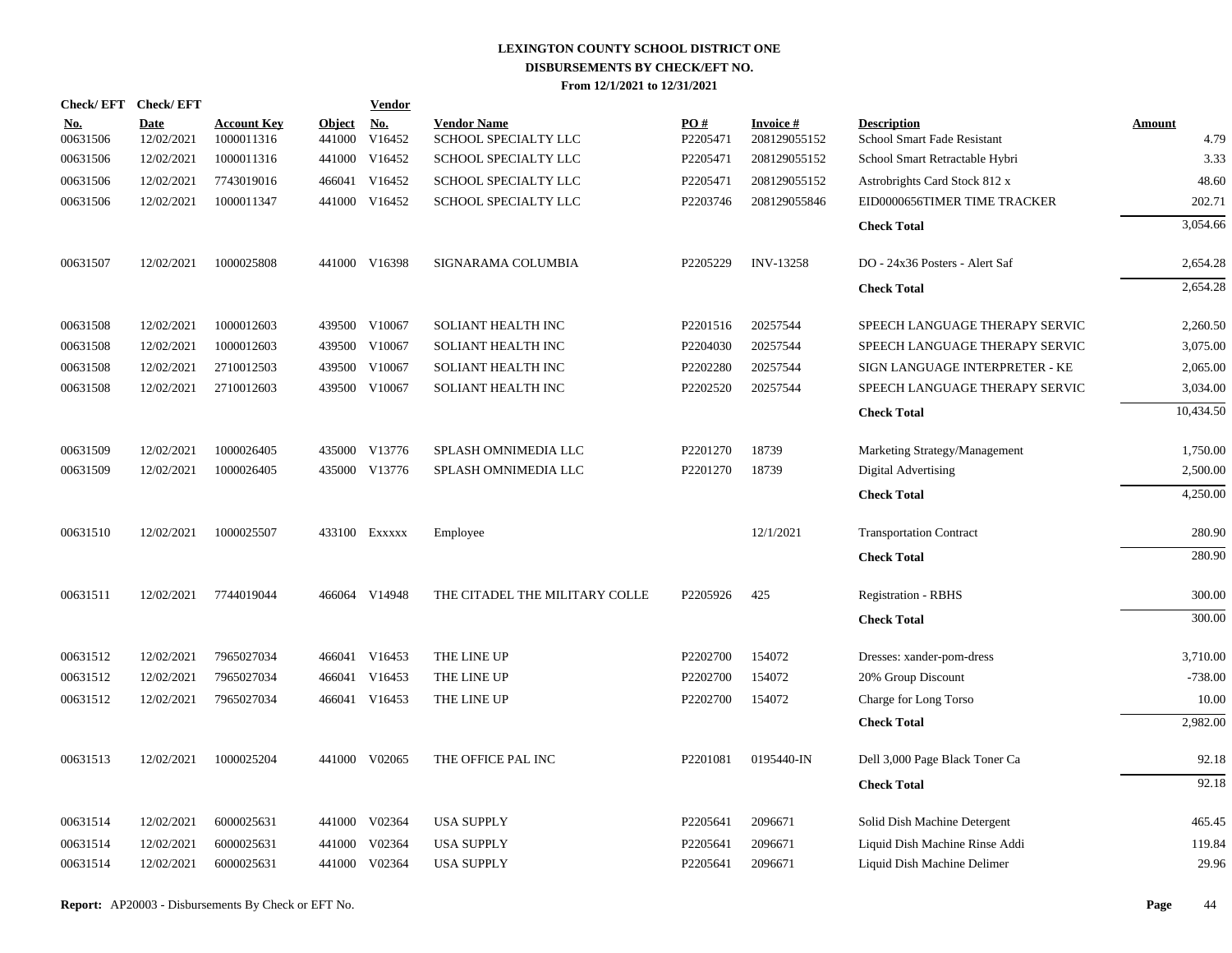| Check/EFT Check/EFT    |                           |                                  |                      | <b>Vendor</b> |                                         |                               |                            |                                                    |                  |
|------------------------|---------------------------|----------------------------------|----------------------|---------------|-----------------------------------------|-------------------------------|----------------------------|----------------------------------------------------|------------------|
| <u>No.</u><br>00631514 | <b>Date</b><br>12/02/2021 | <b>Account Key</b><br>6000025637 | Object No.<br>441000 | V02364        | <b>Vendor Name</b><br><b>USA SUPPLY</b> | $\underline{PO#}$<br>P2205640 | <b>Invoice#</b><br>2096672 | <b>Description</b><br>Solid Dish Machine Detergent | Amount<br>155.15 |
| 00631514               | 12/02/2021                | 6000025637                       | 441000               | V02364        | <b>USA SUPPLY</b>                       | P2205640                      | 2096672                    | Liquid Dish Machine Rinse Addi                     | 299.60           |
| 00631514               | 12/02/2021                | 6000025637                       |                      | 441000 V02364 | <b>USA SUPPLY</b>                       | P2205640                      | 2096672                    | Solid Quat Tablets                                 | 31.03            |
|                        |                           |                                  |                      |               |                                         |                               |                            | <b>Check Total</b>                                 | 1,101.03         |
| 00631515               | 12/02/2021                | 7744019013                       |                      | 466041 V14086 | WARDS NATURAL SCIENCE EST LLC           | P2205400                      | 8806807764                 | Animal Behavior LAB Kit                            | 147.42           |
|                        |                           |                                  |                      |               |                                         |                               |                            | <b>Check Total</b>                                 | 147.42           |
| 00631516               | 12/02/2021                | 7802072013                       |                      | 466099 V17032 | CAMDEN YOUTH BULLDOGS                   | P2205951                      | P2205951.GHS               | Palmetto I-20 Classic All Star                     | 100.00           |
|                        |                           |                                  |                      |               |                                         |                               |                            | <b>Check Total</b>                                 | 100.00           |
| 00631517               | 12/02/2021                | 7733027034                       |                      | 466041 V00609 | <b>CAROWINDS</b>                        | P2205909                      | P2205909.PHM               | Specific Night Admission Ages                      | 700.00           |
| 00631517               | 12/02/2021                | 7733027034                       |                      | 466041 V00609 | <b>CAROWINDS</b>                        | P2205909                      | P2205909.PHM               | <b>Complimentary Tickets</b>                       | 0.00             |
| 00631517               | 12/02/2021                | 7733027034                       |                      | 466041 V00609 | <b>CAROWINDS</b>                        | P2205909                      | P2205909.PHM               | Meal Voucher                                       | 584.61           |
| 00631517               | 12/02/2021                | 7733027034                       |                      | 466041 V00609 | <b>CAROWINDS</b>                        | P2205909                      | P2205909.PHM               | Processing fee                                     | 11.00            |
|                        |                           |                                  |                      |               |                                         |                               |                            | <b>Check Total</b>                                 | 1,295.61         |
| 00631518               | 12/02/2021                | 7802079011                       |                      | 466064 V00342 | <b>IRMO HIGH SCHOOL</b>                 | P2205921                      | P2205921.LHS               | Entry fee to Palmetto State Cl                     | 300.00           |
|                        |                           |                                  |                      |               |                                         |                               |                            | <b>Check Total</b>                                 | 300.00           |
| 00631519               | 12/02/2021                | 7802079013                       |                      | 466099 V00342 | <b>IRMO HIGH SCHOOL</b>                 | P2205950                      | P2205950.GHS               | Palmetto State Classic Invitat                     | 300.00           |
|                        |                           |                                  |                      |               |                                         |                               |                            | <b>Check Total</b>                                 | 300.00           |
| 00631520               | 12/02/2021                | 7802079013                       |                      | 466099 V01170 | LUGOFF ELGIN HIGH SCHOOL                | P2205947                      | P2205947.GHS               | Demon Holiday Classic                              | 275.00           |
|                        |                           |                                  |                      |               |                                         |                               |                            | <b>Check Total</b>                                 | 275.00           |
| 00631521               | 12/02/2021                | 7802079011                       |                      | 466064 V10886 | LUGOFF ELGIN MIDDLE SCHOOL              | P2205922                      | P2205922.LHS               | Entry fee to Lugoff Elgin Midd                     | 200.00           |
|                        |                           |                                  |                      |               |                                         |                               |                            | <b>Check Total</b>                                 | 200.00           |
| 00631522               | 12/02/2021                | 7735027015                       |                      | 466031 V00410 | SC MUSIC EDUCATORS ASSOCIATION          | P2205937                      | P2205937.PHS               | Region Choir                                       | 70.00            |
|                        |                           |                                  |                      |               |                                         |                               |                            | <b>Check Total</b>                                 | 70.00            |
| 00631523               | 12/03/2021                | 7743019021                       |                      | 466035 V15937 | AIRGAS USA LLC                          | P2200708                      | 9983111860                 | 20 Small Industrial Cylinders                      | 57.78            |
| 00631523               | 12/03/2021                | 7743019021                       |                      | 466035 V15937 | AIRGAS USA LLC                          | P2200708                      | 9983111860                 | 10 Small Industrial Cylinders                      | 28.89            |
| 00631523               | 12/03/2021                | 7743019021                       |                      | 466035 V15937 | AIRGAS USA LLC                          | P2200708                      | 9983111860                 | 70 Large Industrial Cylinders                      | 247.17           |
| 00631523               | 12/03/2021                | 7743019021                       |                      | 466035 V15937 | AIRGAS USA LLC                          | P2200708                      | 9983111860                 | 20 Large Industrial Cylinders                      | 74.86            |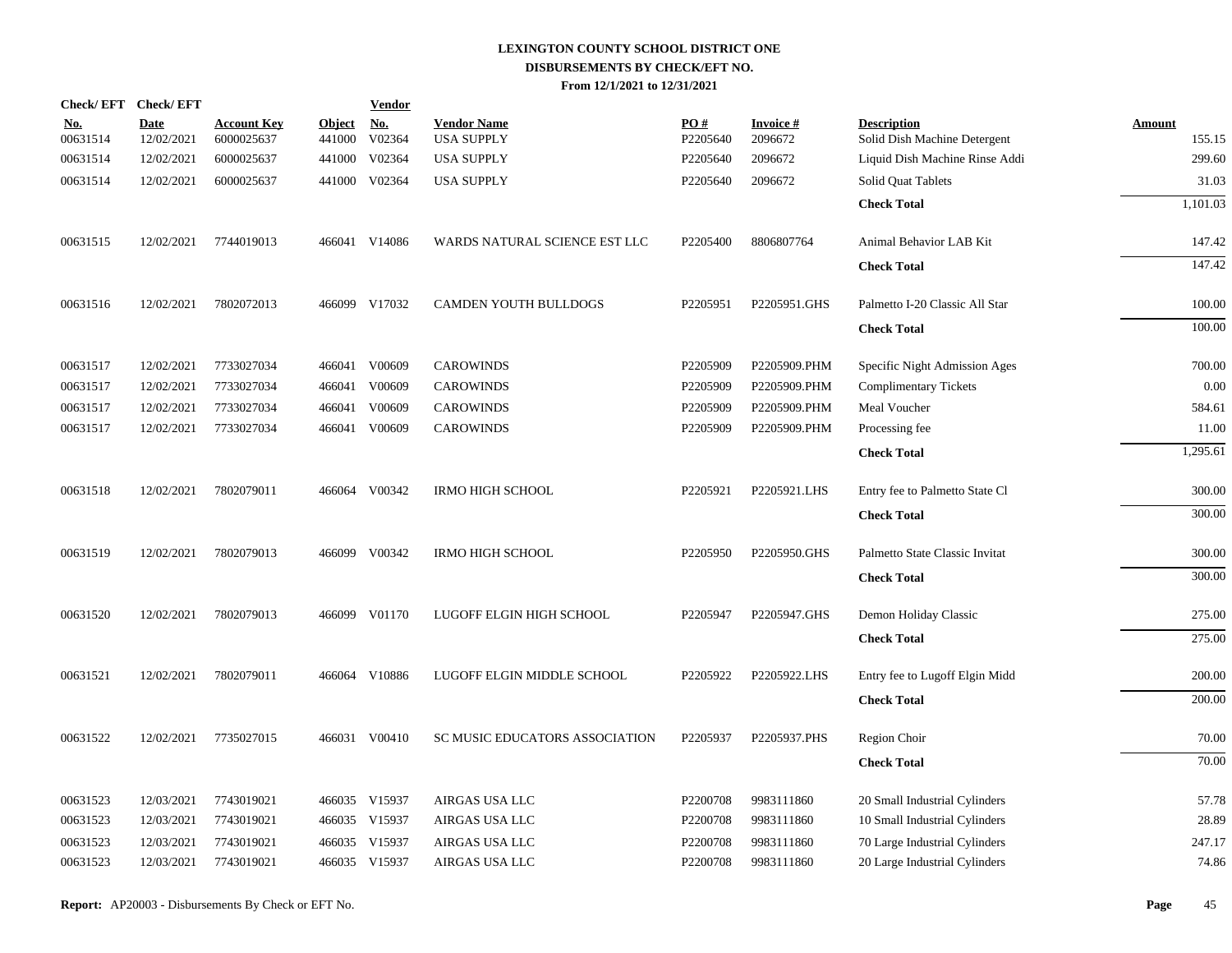| Check/EFT Check/EFT    |                           |                                  |                         | <b>Vendor</b>                         |                                       |                 |                               |                                                      |                       |
|------------------------|---------------------------|----------------------------------|-------------------------|---------------------------------------|---------------------------------------|-----------------|-------------------------------|------------------------------------------------------|-----------------------|
| <u>No.</u><br>00631523 | <b>Date</b><br>12/03/2021 | <b>Account Key</b><br>7743019021 | <b>Object</b><br>466035 | $\underline{\mathrm{No}}$ .<br>V15937 | <b>Vendor Name</b><br>AIRGAS USA LLC  | PO#<br>P2200708 | <b>Invoice#</b><br>9983111860 | <b>Description</b><br>1 Large Industrial Cylinder (m | <b>Amount</b><br>3.53 |
| 00631523               | 12/03/2021                | 7743019021                       |                         | 466035 V15937                         | AIRGAS USA LLC                        | P2200708        | 9983754831                    | 20 Small Industrial Cylinders                        | 59.71                 |
| 00631523               | 12/03/2021                | 7743019021                       |                         | 466035 V15937                         | AIRGAS USA LLC                        | P2200708        | 9983754831                    | 10 Small Industrial Cylinders                        | 29.85                 |
| 00631523               | 12/03/2021                | 7743019021                       |                         | 466035 V15937                         | AIRGAS USA LLC                        | P2200708        | 9983754831                    | 70 Large Industrial Cylinders                        | 255.41                |
| 00631523               | 12/03/2021                | 7743019021                       |                         | 466035 V15937                         | AIRGAS USA LLC                        | P2200708        | 9983754831                    | 20 Large Industrial Cylinders                        | 80.27                 |
| 00631523               | 12/03/2021                | 7743019021                       |                         | 466035 V15937                         | AIRGAS USA LLC                        | P2200708        | 9983754831                    | 1 Large Industrial Cylinder (m                       | 3.65                  |
|                        |                           |                                  |                         |                                       |                                       |                 |                               | <b>Check Total</b>                                   | 841.12                |
| 00631524               | 12/03/2021                | 3280011521                       |                         | 434500 V16848                         | AMERICAN SAFETY COUNCIL INC DB        | P2202595        | U1332133                      | ANNUAL SUBSCRIPTION RENEWAL FO                       | 299.00                |
|                        |                           |                                  |                         |                                       |                                       |                 |                               | <b>Check Total</b>                                   | 299.00                |
| 00631525               | 12/03/2021                | 1000025407                       |                         | 441020 V16827                         | AMERICAN TIRE DISTRIBUTORS INC        | P2205884        | S160720540                    | Michelin Defender LTX Tires                          | 667.18                |
| 00631525               | 12/03/2021                | 1000025407                       |                         | 441020 V16827                         | AMERICAN TIRE DISTRIBUTORS INC        | P2205884        | S160720540                    | <b>SC</b> Waste Tax                                  | 8.00                  |
|                        |                           |                                  |                         |                                       |                                       |                 |                               | <b>Check Total</b>                                   | 675.18                |
| 00631526               | 12/03/2021                | 7936527041                       |                         | 466041 V00884                         | <b>BOOKSOURCE</b>                     | P2204483        | 955567                        | Cart Attached                                        | 4,017.12              |
| 00631526               | 12/03/2021                | 1000011314                       |                         | 443000 V00884                         | <b>BOOKSOURCE</b>                     | P2205165        | 957857                        | <b>Books for Classroom Libraries</b>                 | 372.22                |
| 00631526               | 12/03/2021                | 1000011314                       |                         | 443000 V00884                         | <b>BOOKSOURCE</b>                     | P2205224        | 957885                        | Books for 5th Grade Classroom                        | 1,450.92              |
| 00631526               | 12/03/2021                | 1000011314                       |                         | 443000 V00884                         | <b>BOOKSOURCE</b>                     | P2205224        | 958078                        | Books for 5th Grade Classroom                        | 240.91                |
| 00631526               | 12/03/2021                | 1000011314                       | 443000                  | V00884                                | <b>BOOKSOURCE</b>                     | P2205224        | 959557                        | Books for 5th Grade Classroom                        | 8.24                  |
| 00631526               | 12/03/2021                | 7936527014                       |                         | 466041 V00884                         | <b>BOOKSOURCE</b>                     | P2204975        | 959797                        | Books for Fourth Grade Teacher                       | 23.96                 |
|                        |                           |                                  |                         |                                       |                                       |                 |                               | <b>Check Total</b>                                   | 6,113.37              |
| 00631527               | 12/03/2021                | 1000022403                       |                         | 433200 EXXXXX                         | Employee                              |                 | 11.10.11.12.21                | SC TOY Leadership Forum in MB                        | 371.86                |
|                        |                           |                                  |                         |                                       |                                       |                 |                               | <b>Check Total</b>                                   | 371.86                |
| 00631528               | 12/03/2021                | 7802082015                       |                         | 466041 V13255                         | <b>BSN SPORTS</b>                     | P2202544        | 913918725                     | <b>TENNIS TUBES</b>                                  | 256.74                |
| 00631528               | 12/03/2021                | 7802082015                       |                         | 466041 V13255                         | <b>BSN SPORTS</b>                     | P2202544        | 913918725                     | <b>SHIPPING</b>                                      | 21.59                 |
| 00631528               | 12/03/2021                | 7750019044                       |                         | 466041 V13255                         | <b>BSN SPORTS</b>                     | P2204397        | 914762506                     | 9" PLASTIC BALL WH 6PK                               | 25.68                 |
| 00631528               | 12/03/2021                | 7750019044                       |                         | 466041 V13255                         | <b>BSN SPORTS</b>                     | P2204397        | 914762506                     | Shipping                                             | 5.00                  |
|                        |                           |                                  |                         |                                       |                                       |                 |                               | <b>Check Total</b>                                   | 309.01                |
| 00631529               | 12/03/2021                | 6000025628                       |                         | 433200 EXXXXX                         | Employee                              |                 | 11.08.11.23.21                | <b>Bank Deposits</b>                                 | 15.12                 |
|                        |                           |                                  |                         |                                       |                                       |                 |                               | <b>Check Total</b>                                   | 15.12                 |
| 00631530               | 12/03/2021                | 1000022403                       |                         | 439500 V01474                         | <b>CERTIFIED TRANSLATION SERVICES</b> | P2205979        | LEX-21-0942                   | Spanish Interpreter for face-t                       | 130.00                |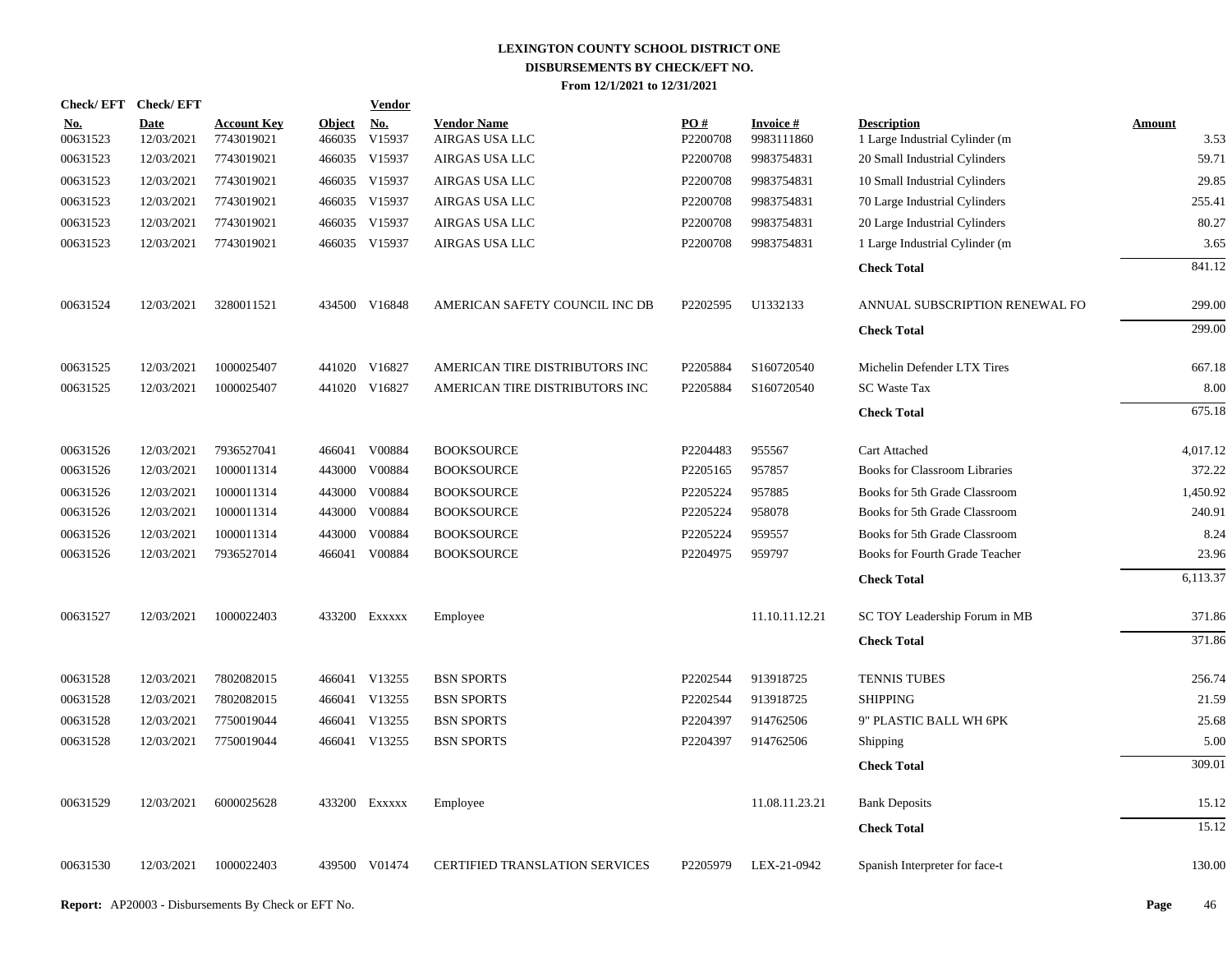| Check/EFT Check/EFT    |                           |                                  |                         | <b>Vendor</b>        |                                                             |                      |                          |                                                        |                 |
|------------------------|---------------------------|----------------------------------|-------------------------|----------------------|-------------------------------------------------------------|----------------------|--------------------------|--------------------------------------------------------|-----------------|
| <b>No.</b><br>00631530 | <b>Date</b><br>12/03/2021 | <b>Account Key</b><br>1000022403 | <b>Object</b><br>439500 | <b>No.</b><br>V01474 | <b>Vendor Name</b><br><b>CERTIFIED TRANSLATION SERVICES</b> | PO#<br>P2205979      | Invoice #<br>LEX-21-0942 | <b>Description</b><br>Mileage: $44$ miles @ \$0.56 per | Amount<br>24.64 |
| 00631530               | 12/03/2021                | 1000022403                       |                         | 439500 V01474        | CERTIFIED TRANSLATION SERVICES                              | P2205976             | LEX-21-0953              | SPANISH INTERPRETER FOR ONE FA                         | 130.00          |
| 00631530               | 12/03/2021                | 1000022403                       |                         | 439500 V01474        | <b>CERTIFIED TRANSLATION SERVICES</b>                       | P2205976             | LEX-21-0953              | MILEAGE: 44 MILES @ \$0.56 PER                         | 24.64           |
|                        |                           |                                  |                         |                      |                                                             |                      |                          | <b>Check Total</b>                                     | 309.28          |
| 00631531               | 12/03/2021                | 7932027037                       |                         | 466099 V13709        | <b>CHARLESTON COLLEGIATE SCHOOL</b>                         | P2206004             |                          | BE-L-SC-42162671 Charleston Collegiate Challeng        | 280.00          |
|                        |                           |                                  |                         |                      |                                                             |                      |                          | <b>Check Total</b>                                     | 280.00          |
| 00631532               | 12/03/2021                | 5744025344                       |                         | 452000 V00823        | CONTRACT CONSTRUCTION INC                                   | P2110840             | 3.P2110840               | RBHS - GMP - Canopy Extension                          | 55,487.50       |
| 00631532               | 12/03/2021                | 5312025344                       |                         | 453000 V00823        | CONTRACT CONSTRUCTION INC                                   | P2103892             | 8.P2103892               | GMP for RBHS sitework repairs                          | 6,799.39        |
|                        |                           |                                  |                         |                      |                                                             |                      |                          | <b>Check Total</b>                                     | 62,286.89       |
| 00631533               | 12/03/2021                | 3382018803                       |                         | 441000 V00954        | <b>DODGE LEARNING RESOURCES</b>                             | P <sub>2204502</sub> | 90918                    | Jumping Into Kindergarten pb (                         | 194.02          |
| 00631533               | 12/03/2021                | 3382018803                       | 441000                  | V00954               | DODGE LEARNING RESOURCES                                    | P2204502             | 90918                    | The Toddler Brain: Nurture the                         | 122.85          |
| 00631533               | 12/03/2021                | 3382018803                       |                         | 441000 V00954        | DODGE LEARNING RESOURCES                                    | P2204502             | 90918                    | sHIPPING                                               | 19.01           |
|                        |                           |                                  |                         |                      |                                                             |                      |                          | <b>Check Total</b>                                     | 335.88          |
| 00631534               | 12/03/2021                | 2042112703                       |                         | 433200 EXXXXX        | Employee                                                    |                      | 10.01.10.31.21           | Observations/support                                   | 149.80          |
|                        |                           |                                  |                         |                      |                                                             |                      |                          | <b>Check Total</b>                                     | 149.80          |
| 00631535               | 12/03/2021                | 1000025424                       |                         | 441020 V00126        | ED SMITH LUMBER MILL INC                                    | P2205906             | 60341                    | RBES Portable Ramp - 2 x 6 x 1                         | 326.56          |
| 00631535               | 12/03/2021                | 1000025424                       |                         | 441020 V00126        | ED SMITH LUMBER MILL INC                                    | P2205906             | 60341                    | 2 x 6 x 12 Treated Lumber MC,                          | 65.36           |
| 00631535               | 12/03/2021                | 1000025424                       |                         | 441020 V00126        | ED SMITH LUMBER MILL INC                                    | P2205906             | 60341                    | 4 x 4 x 8 Treated Lumber MC, GC                        | 259.37          |
| 00631535               | 12/03/2021                | 1000025424                       |                         | 441020 V00126        | ED SMITH LUMBER MILL INC                                    | P2205906             | 60341                    | 2 x 4 x 10 Treated Lumber                              | 260.30          |
| 00631535               | 12/03/2021                | 1000025424                       |                         | 441020 V00126        | ED SMITH LUMBER MILL INC                                    | P2205906             | 60341                    | 5/4 x 6 x 10 Treated Lumber                            | 290.24          |
| 00631535               | 12/03/2021                | 1000025424                       |                         | 441020 V00126        | ED SMITH LUMBER MILL INC                                    | P2205906             | 60341                    | 5/4 x 6 x 12 Treated Lumber                            | 158.70          |
| 00631535               | 12/03/2021                | 1000025424                       |                         | 441020 V00126        | ED SMITH LUMBER MILL INC                                    | P2205906             | 60341                    | 36" Pickets                                            | 396.50          |
| 00631535               | 12/03/2021                | 1000025424                       |                         | 441020 V00126        | ED SMITH LUMBER MILL INC                                    | P2205906             | 60341                    | Screw Deck Collated no10x2-1                           | 124.54          |
| 00631535               | 12/03/2021                | 1000025424                       |                         | 441020 V00126        | ED SMITH LUMBER MILL INC                                    | P2205906             | 60341                    | Galvanized Star Screw-25#                              | 120.39          |
|                        |                           |                                  |                         |                      |                                                             |                      |                          | <b>Check Total</b>                                     | 2,001.96        |
| 00631536               | 12/03/2021                | 2021011214                       |                         | 441000 V00039        | ETA HAND2MIND                                               | P2205416             | 60371249                 | VT Math Class Kit Grade 5                              | 272.84          |
|                        |                           |                                  |                         |                      |                                                             |                      |                          | <b>Check Total</b>                                     | 272.84          |
| 00631537               | 12/03/2021                | 1000011240                       |                         | 441000 V15897        | FIRST COMMUNITY BANK                                        | P2206010             | NPE.4033.11.21           | Heinemann                                              | 132.00          |
| 00631537               | 12/03/2021                | 1000011240                       |                         | 441000 V15897        | FIRST COMMUNITY BANK                                        | P2206010             | NPE.4033.11.21           | Amazon                                                 | 42.79           |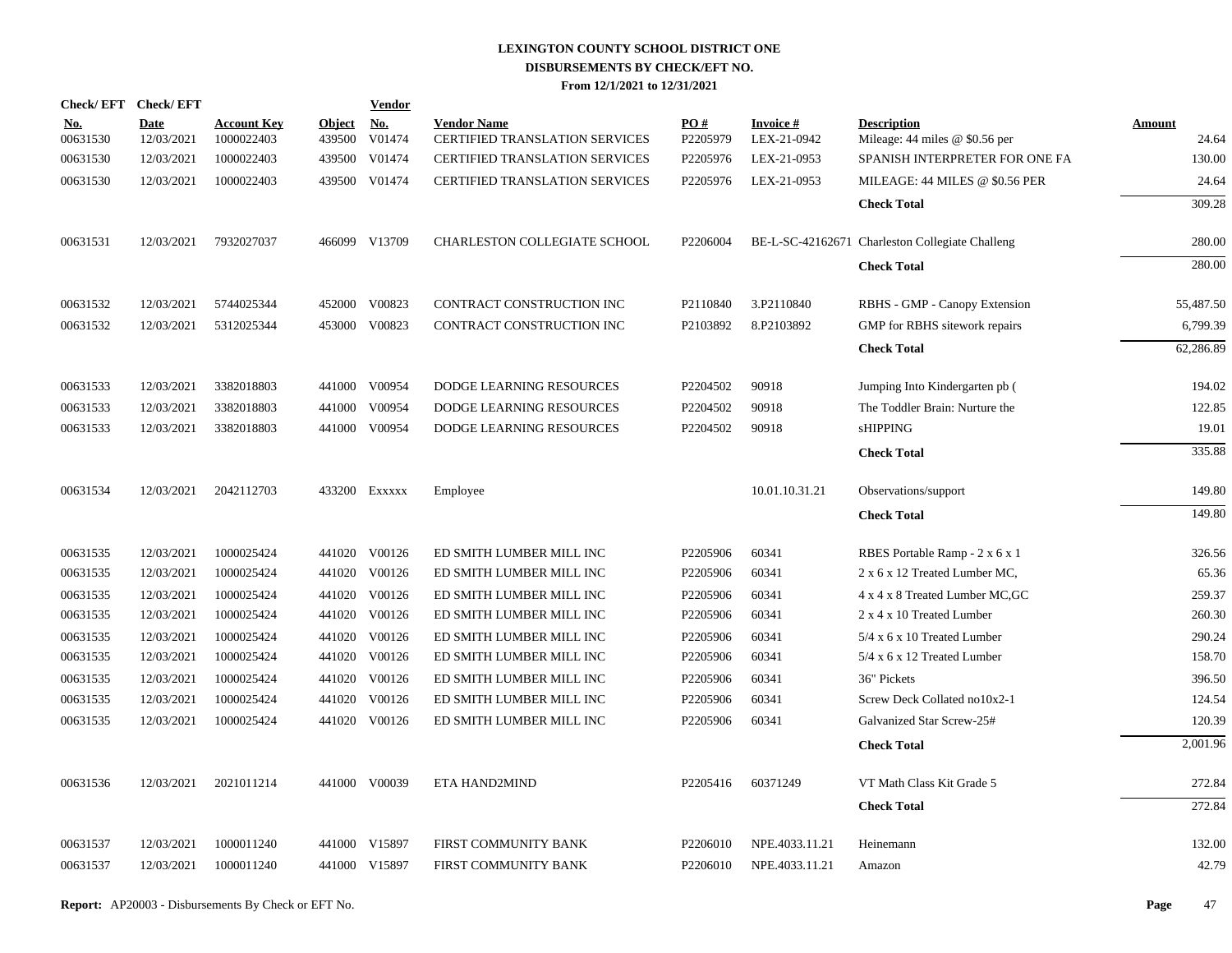| Check/EFT Check/EFT    |                           |                                  |                         | <b>Vendor</b>        |                                            |                      |                                   |                                 |                         |
|------------------------|---------------------------|----------------------------------|-------------------------|----------------------|--------------------------------------------|----------------------|-----------------------------------|---------------------------------|-------------------------|
| <u>No.</u><br>00631537 | <b>Date</b><br>12/03/2021 | <b>Account Key</b><br>1000011240 | <b>Object</b><br>441000 | <u>No.</u><br>V15897 | <b>Vendor Name</b><br>FIRST COMMUNITY BANK | PO#<br>P2206010      | <b>Invoice#</b><br>NPE.4033.11.21 | <b>Description</b><br>Heinemann | <b>Amount</b><br>190.67 |
| 00631537               | 12/03/2021                | 1000011240                       |                         | 441000 V15897        | FIRST COMMUNITY BANK                       | P2206010             | NPE.4033.11.21                    | Amazon                          | 265.20                  |
| 00631537               | 12/03/2021                | 1000021240                       | 441000                  | V15897               | FIRST COMMUNITY BANK                       | P2206010             | NPE.4033.11.21                    | Teachers pay Teachers           | 18.63                   |
| 00631537               | 12/03/2021                | 1000021240                       |                         | 441000 V15897        | FIRST COMMUNITY BANK                       | P2206010             | NPE.4033.11.21                    | Amazon                          | 48.09                   |
| 00631537               | 12/03/2021                | 1000021240                       | 441000                  | V15897               | FIRST COMMUNITY BANK                       | P2206010             | NPE.4033.11.21                    | Target                          | 54.55                   |
| 00631537               | 12/03/2021                | 1000021340                       |                         | 441000 V15897        | FIRST COMMUNITY BANK                       | P2206010             | NPE.4033.11.21                    | Walmart                         | 48.30                   |
| 00631537               | 12/03/2021                | 1000021340                       |                         | 441000 V15897        | FIRST COMMUNITY BANK                       | P2206010             | NPE.4033.11.21                    | Walmart                         | 6.78                    |
| 00631537               | 12/03/2021                | 1000023340                       |                         | 441000 V15897        | FIRST COMMUNITY BANK                       | P2206010             | NPE.4033.11.21                    | Lowe's                          | 362.13                  |
| 00631537               | 12/03/2021                | 1000023340                       |                         | 441000 V15897        | FIRST COMMUNITY BANK                       | P2206010             | NPE.4033.11.21                    | Walmart                         | 51.43                   |
| 00631537               | 12/03/2021                | 1000025440                       |                         | 441000 V15897        | FIRST COMMUNITY BANK                       | P2206010             | NPE.4033.11.21                    | Circle K                        | 55.00                   |
| 00631537               | 12/03/2021                | 1000025440                       |                         | 441000 V15897        | FIRST COMMUNITY BANK                       | P2206010             | NPE.4033.11.21                    | Lowe's                          | 20.83                   |
| 00631537               | 12/03/2021                | 1000025440                       |                         | 441000 V15897        | FIRST COMMUNITY BANK                       | P2206010             | NPE.4033.11.21                    | Circle K                        | $-0.55$                 |
| 00631537               | 12/03/2021                | 7740019040                       |                         | 466041 V15897        | FIRST COMMUNITY BANK                       | P2206010             | NPE.4033.11.21                    | Amazon                          | 40.25                   |
| 00631537               | 12/03/2021                | 7743019040                       |                         | 466041 V15897        | FIRST COMMUNITY BANK                       | P2206010             | NPE.4033.11.21                    | Amazon                          | 45.48                   |
| 00631537               | 12/03/2021                | 7743019040                       |                         | 466041 V15897        | FIRST COMMUNITY BANK                       | P2206010             | NPE.4033.11.21                    | Amazon                          | 77.30                   |
| 00631537               | 12/03/2021                | 7743019040                       |                         | 466041 V15897        | FIRST COMMUNITY BANK                       | P2206010             | NPE.4033.11.21                    | Amazon                          | 18.24                   |
| 00631537               | 12/03/2021                | 7758027040                       |                         | 466041 V15897        | FIRST COMMUNITY BANK                       | P2206010             | NPE.4033.11.21                    | Westmusic.com                   | 32.65                   |
| 00631537               | 12/03/2021                | 7863027040                       |                         | 466041 V15897        | FIRST COMMUNITY BANK                       | P2206010             | NPE.4033.11.21                    | Walmart                         | 10.70                   |
| 00631537               | 12/03/2021                | 7863027040                       |                         | 466041 V15897        | FIRST COMMUNITY BANK                       | P2206010             | NPE.4033.11.21                    | Amazon                          | 404.41                  |
| 00631537               | 12/03/2021                | 7863027040                       |                         | 466041 V15897        | FIRST COMMUNITY BANK                       | P2206010             | NPE.4033.11.21                    | Walmart                         | 48.15                   |
| 00631537               | 12/03/2021                | 7863027040                       |                         | 466041 V15897        | FIRST COMMUNITY BANK                       | P2206010             | NPE.4033.11.21                    | Amazon                          | 74.89                   |
| 00631537               | 12/03/2021                | 7863027040                       |                         | 466041 V15897        | FIRST COMMUNITY BANK                       | P2206010             | NPE.4033.11.21                    | Publix                          | 29.95                   |
| 00631537               | 12/03/2021                | 7863027040                       |                         | 466041 V15897        | FIRST COMMUNITY BANK                       | P2206010             | NPE.4033.11.21                    | Amazon                          | 192.59                  |
| 00631537               | 12/03/2021                | 7863027040                       |                         | 466041 V15897        | FIRST COMMUNITY BANK                       | P2206010             | NPE.4033.11.21                    | Walmart                         | 14.41                   |
| 00631537               | 12/03/2021                | 7863027040                       | 466041                  | V15897               | FIRST COMMUNITY BANK                       | P2206010             | NPE.4033.11.21                    | Sam's Club                      | 48.09                   |
| 00631537               | 12/03/2021                | 7863027040                       | 466069                  | V15897               | FIRST COMMUNITY BANK                       | P2206010             | NPE.4033.11.21                    | Walmart                         | 22.66                   |
| 00631537               | 12/03/2021                | 7863027040                       | 466069                  | V15897               | FIRST COMMUNITY BANK                       | P2206010             | NPE.4033.11.21                    | Walmart                         | 34.78                   |
| 00631537               | 12/03/2021                | 7863027040                       | 466069                  | V15897               | FIRST COMMUNITY BANK                       | P2206010             | NPE.4033.11.21                    | Walmart                         | 24.56                   |
| 00631537               | 12/03/2021                | 7863027040                       | 466069                  | V15897               | FIRST COMMUNITY BANK                       | P2206010             | NPE.4033.11.21                    | Zaxby's                         | 31.01                   |
| 00631537               | 12/03/2021                | 7863027040                       | 466069                  | V15897               | FIRST COMMUNITY BANK                       | P2206010             | NPE.4033.11.21                    | Walmart                         | 201.59                  |
| 00631537               | 12/03/2021                | 7863027040                       | 466069                  | V15897               | FIRST COMMUNITY BANK                       | P2206010             | NPE.4033.11.21                    | Walmart                         | 26.58                   |
| 00631537               | 12/03/2021                | 7863027040                       | 466069                  | V15897               | FIRST COMMUNITY BANK                       | P2206010             | NPE.4033.11.21                    | Sam's Club                      | 34.00                   |
| 00631537               | 12/03/2021                | 7863027040                       | 466069                  | V15897               | FIRST COMMUNITY BANK                       | P2206010             | NPE.4033.11.21                    | Walmart                         | 30.56                   |
| 00631537               | 12/03/2021                | 7863027040                       | 466099                  | V15897               | FIRST COMMUNITY BANK                       | P2206010             | NPE.4033.11.21                    | LeBleu                          | 15.35                   |
| 00631537               | 12/03/2021                | 7863027040                       | 466099                  | V15897               | FIRST COMMUNITY BANK                       | P <sub>2206010</sub> | NPE.4033.11.21                    | LeBleu                          | 43.83                   |
| 00631537               | 12/03/2021                | 7886027040                       |                         | 466041 V15897        | FIRST COMMUNITY BANK                       | P2206010             | NPE.4033.11.21                    | Amazon                          | 39.60                   |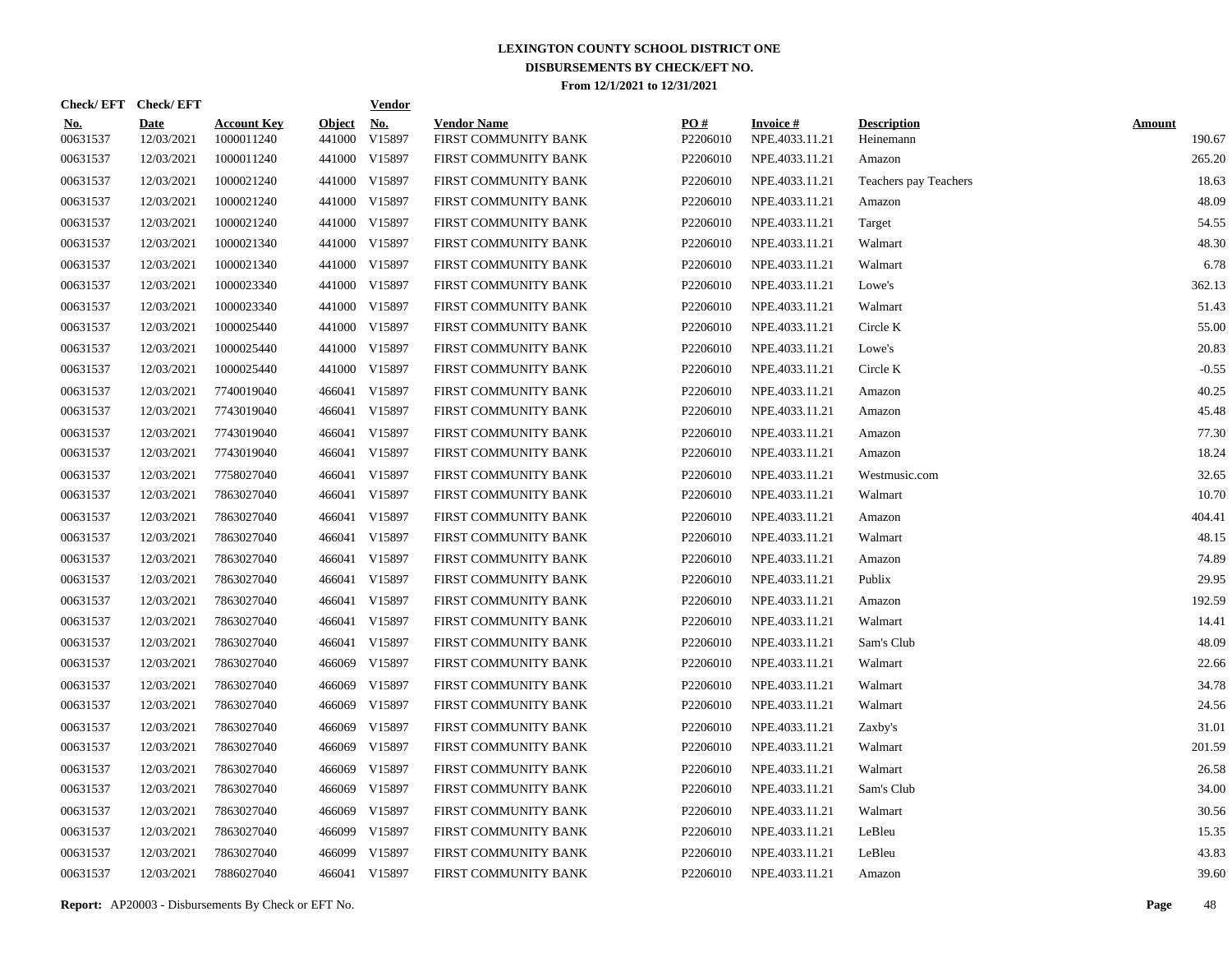| Check/EFT Check/EFT    |                    |                                  |               | <b>Vendor</b>        |                                            |                 |                             |                                    |                  |
|------------------------|--------------------|----------------------------------|---------------|----------------------|--------------------------------------------|-----------------|-----------------------------|------------------------------------|------------------|
| <u>No.</u><br>00631537 | Date<br>12/03/2021 | <b>Account Key</b><br>7974027040 | <b>Object</b> | No.<br>466041 V15897 | <b>Vendor Name</b><br>FIRST COMMUNITY BANK | PO#<br>P2206010 | Invoice #<br>NPE.4033.11.21 | <b>Description</b><br>Follett      | Amount<br>222.36 |
|                        |                    |                                  |               |                      |                                            |                 |                             | <b>Check Total</b>                 | 3,059.84         |
| 00631538               | 12/03/2021         | 7926027041                       |               | 466041 V12185        | FOLLETT SCHOOL SOLUTIONS INC               | P2202118        | 334898                      | Quote #10649521                    | 245.72           |
| 00631538               | 12/03/2021         | 7926027041                       |               | 466041 V12185        | FOLLETT SCHOOL SOLUTIONS INC               | P2202118        | 334898F                     | Quote #10649521                    | 346.62           |
| 00631538               | 12/03/2021         | 1000022241                       |               | 443000 V12185        | FOLLETT SCHOOL SOLUTIONS INC               | P2202888        | 343962                      | Quote #106589978                   | 1,894.60         |
| 00631538               | 12/03/2021         | 1000022241                       |               | 443000 V12185        | FOLLETT SCHOOL SOLUTIONS INC               | P2202888        | 343962A                     | Ouote #106589978                   | 415.58           |
| 00631538               | 12/03/2021         | 1000022241                       |               | 443000 V12185        | FOLLETT SCHOOL SOLUTIONS INC               | P2202888        | 343962F                     | Quote #106589978                   | 21.04            |
| 00631538               | 12/03/2021         | 7745027028                       |               | 466041 V12185        | FOLLETT SCHOOL SOLUTIONS INC               | P2203440        | 354128                      | Books for the Library              | 953.74           |
|                        |                    |                                  |               |                      |                                            |                 |                             | <b>Check Total</b>                 | 3,877.30         |
| 00631539               | 12/03/2021         | 1000011329                       |               | 441000 V00549        | FORMS AND SUPPLY INC (FSI)                 | P2205184        | 5952415-0                   | $8.5x11, 92$ bright, $20#$ paper ( | 1,374.31         |
| 00631539               | 12/03/2021         | 1000011329                       |               | 441000 V00549        | FORMS AND SUPPLY INC (FSI)                 | P2205781        | 5967422-0                   | Metallic Perm Markers              | 23.76            |
| 00631539               | 12/03/2021         | 1000011329                       | 441000        | V00549               | FORMS AND SUPPLY INC (FSI)                 | P2205781        | 5967422-0                   | 5x8 Sticky Note Pads               | 136.46           |
| 00631539               | 12/03/2021         | 7737019029                       | 466041        | V00549               | FORMS AND SUPPLY INC (FSI)                 | P2205781        | 5967422-0                   | 8 Color set sharpie fine point     | 20.48            |
| 00631539               | 12/03/2021         | 7737019029                       |               | 466041 V00549        | FORMS AND SUPPLY INC (FSI)                 | P2205781        | 5967422-0                   | 8 Pk Ultra fine pen point          | 5.61             |
| 00631539               | 12/03/2021         | 7737019029                       |               | 466041 V00549        | FORMS AND SUPPLY INC (FSI)                 | P2205781        | 5967422-0                   | 12 set original Crayola marker     | 8.73             |
|                        |                    |                                  |               |                      |                                            |                 |                             | <b>Check Total</b>                 | 1,569.35         |
| 00631540               | 12/03/2021         | 2042122303                       |               | 433200 Exxxxx        | Employee                                   |                 | 11.01.11.29.21              | Various instructional reasons1     | 143.92           |
|                        |                    |                                  |               |                      |                                            |                 |                             | <b>Check Total</b>                 | 143.92           |
| 00631541               | 12/03/2021         | 2042221303                       |               | 441000 V02048        | <b>GROVE MEDICAL</b>                       | P2205631        | 6169782                     | WET WIPE PREVAIL SOFT PACK         | 47.68            |
| 00631541               | 12/03/2021         | 2042221303                       |               | 441000 V02048        | <b>GROVE MEDICAL</b>                       | P2205631        | 6169782                     | <b>FLEXIBLE STRAWS WRAPPED</b>     | 2.82             |
| 00631541               | 12/03/2021         | 2042221303                       |               | 441000 V02048        | <b>GROVE MEDICAL</b>                       | P2205631        | 6169782                     | CLOROX DISINFECTANT WIPES FRES     | 59.94            |
|                        |                    |                                  |               |                      |                                            |                 |                             | <b>Check Total</b>                 | 110.44           |
| 00631542               | 12/03/2021         | 1000011314                       |               | 443000 V12508        | <b>HEINEMANN</b>                           | P2203968        | 7395064                     | 978-325-10500-0                    | 337.52           |
| 00631542               | 12/03/2021         | 1000011314                       |               | 443000 V12508        | <b>HEINEMANN</b>                           | P2203968        | 7395064                     | Shipping and Handling              | 33.75            |
| 00631542               | 12/03/2021         | 2021022414                       |               | 441000 V12508        | <b>HEINEMANN</b>                           | P2205418        | 7397085                     | Calkins/Teaching Writing PD Bo     | 29.95            |
| 00631542               | 12/03/2021         | 2021022414                       |               | 441000 V12508        | <b>HEINEMANN</b>                           | P2205418        | 7397085                     | Shipping and Handling              | 7.00             |
|                        |                    |                                  |               |                      |                                            |                 |                             | <b>Check Total</b>                 | 408.22           |
| 00631543               | 12/03/2021         | 2042212603                       |               | 433200 Exxxxx        | Employee                                   |                 | 10.04.10.25.21              | Speech                             | 18.20            |
|                        |                    |                                  |               |                      |                                            |                 |                             | <b>Check Total</b>                 | 18.20            |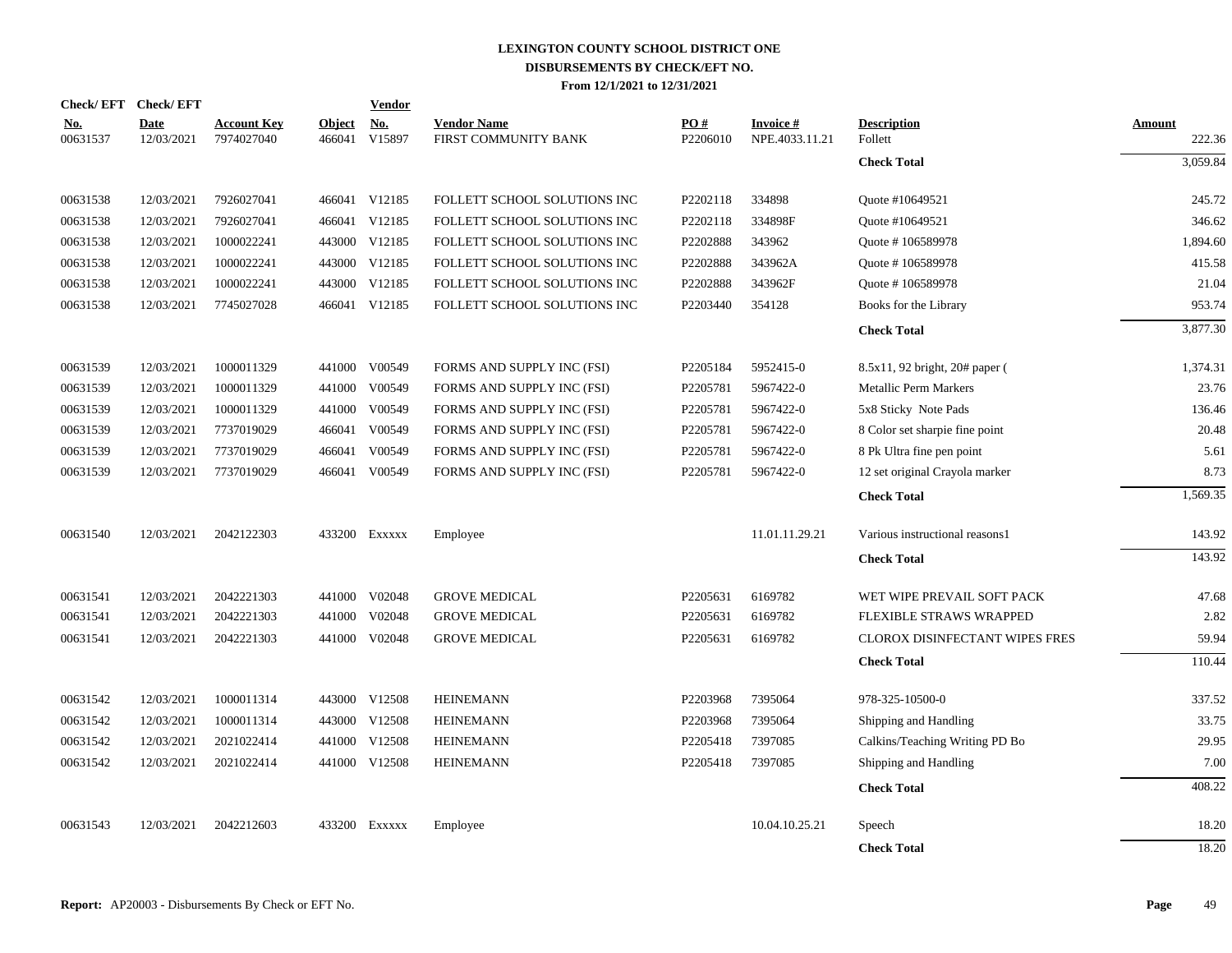|                        | Check/EFT Check/EFT       |                                  |                         | <b>Vendor</b>                       |                                     |          |                                    |                                       |                         |
|------------------------|---------------------------|----------------------------------|-------------------------|-------------------------------------|-------------------------------------|----------|------------------------------------|---------------------------------------|-------------------------|
| <u>No.</u><br>00631544 | <b>Date</b><br>12/03/2021 | <b>Account Key</b><br>7802073015 | <b>Object</b><br>466034 | $\underline{\textbf{No}}$<br>V11796 | <b>Vendor Name</b><br>HOLLAND, PAUL | PO#      | <b>Invoice#</b><br>VBB.PE.12.01.21 | <b>Description</b><br>Official        | <b>Amount</b><br>124.10 |
|                        |                           |                                  |                         |                                     |                                     |          |                                    | <b>Check Total</b>                    | 124.10                  |
| 00631545               | 12/03/2021                | 7802073013                       |                         | 466045 V10681                       | HUDL                                | P2205988 | INV01244214                        | Boys Varsity Basketball Hudl S        | 481.50                  |
|                        |                           |                                  |                         |                                     |                                     |          |                                    | <b>Check Total</b>                    | 481.50                  |
| 00631546               | 12/03/2021                | 3290011646                       |                         | 444500 V14592                       | <b>LEGO EDUCATION NOTH AMERICA</b>  | P2205824 | 1190488893                         | LEGO Education SPIKE Prime Exp        | 1,529.40                |
| 00631546               | 12/03/2021                | 3290011646                       |                         | 444500 V14592                       | LEGO EDUCATION NOTH AMERICA         | P2205824 | 1190488893                         | <b>LEGO Education SPIKE Prime Set</b> | 363.75                  |
|                        |                           |                                  |                         |                                     |                                     |          |                                    | <b>Check Total</b>                    | 1,893.15                |
| 00631547               | 12/03/2021                | 1000021107                       |                         | 439500 V12838                       | <b>LRADAC</b>                       |          | 12.01.2021                         | LOCC November '21                     | 4,623.25                |
|                        |                           |                                  |                         |                                     |                                     |          |                                    | <b>Check Total</b>                    | 4,623.25                |
| 00631548               | 12/03/2021                | 1000021207                       |                         | 433200 Exxxxx                       | Employee                            |          | 11.01.11.23.21                     | District Travel                       | 30.24                   |
|                        |                           |                                  |                         |                                     |                                     |          |                                    | <b>Check Total</b>                    | 30.24                   |
| 00631549               | 12/03/2021                | 1000022229                       |                         | 443000 V01500                       | MACKIN LIBRARY MEDIA                | P2203441 | 701765                             | Books of various titles and pr        | 479.38                  |
| 00631549               | 12/03/2021                | 1000022229                       |                         | 443000 V01500                       | <b>MACKIN LIBRARY MEDIA</b>         | P2203441 | 702888                             | Books of various titles and pr        | 255.04                  |
|                        |                           |                                  |                         |                                     |                                     |          |                                    | <b>Check Total</b>                    | 734.42                  |
| 00631550               | 12/03/2021                | 7802073015                       |                         | 466034 V11040                       | MITCHELL, EUGENE                    |          | JVMB.PE.12.01.21 Official          |                                       | 56.40                   |
|                        |                           |                                  |                         |                                     |                                     |          |                                    | <b>Check Total</b>                    | 56.40                   |
| 00631551               | 12/03/2021                | 7901527027                       |                         | 466041 V12580                       | PIEDMONT PLASTICS INC               | P2203694 | 31228923                           | ACM WHT .12 AEDY                      | 300.62                  |
|                        |                           |                                  |                         |                                     |                                     |          |                                    | <b>Check Total</b>                    | 300.62                  |
| 00631552               | 12/03/2021                | 1000025414                       |                         | 441020 V16846                       | PINESTRAW PLACE LANDSCAPE SUPP      | P2204146 | 925053                             | GES - Pine Straw                      | 96.30                   |
| 00631552               | 12/03/2021                | 1000025414                       |                         | 441020 V16846                       | PINESTRAW PLACE LANDSCAPE SUPP      | P2204146 | 925053                             | Delivery                              | 20.00                   |
| 00631552               | 12/03/2021                | 1000025427                       |                         | 441020 V16846                       | PINESTRAW PLACE LANDSCAPE SUPP      | P2204146 | 925053                             | MES - Pine Straw                      | 48.15                   |
| 00631552               | 12/03/2021                | 1000025431                       |                         | 441020 V16846                       | PINESTRAW PLACE LANDSCAPE SUPP      | P2205488 | 925053                             | LMES - Bales of Pine Straw            | 192.60                  |
| 00631552               | 12/03/2021                | 1000025435                       |                         | 441020 V16846                       | PINESTRAW PLACE LANDSCAPE SUPP      | P2204146 | 925053                             | PHES - Pine Straw                     | 48.15                   |
| 00631552               | 12/03/2021                | 1000025439                       |                         | 441020 V16846                       | PINESTRAW PLACE LANDSCAPE SUPP      | P2205488 | 925053                             | FPES - Bales of Pine Straw            | 48.15                   |
| 00631552               | 12/03/2021                | 1000025447                       |                         | 441020 V16846                       | PINESTRAW PLACE LANDSCAPE SUPP      | P2205488 | 925053                             | CES - Bales of Pine Straw             | 212.60                  |
| 00631552               | 12/03/2021                | 1000025447                       |                         | 441020 V16846                       | PINESTRAW PLACE LANDSCAPE SUPP      | P2204146 | 925053                             | <b>BMS</b> - Pine Straw               | 192.60                  |
|                        |                           |                                  |                         |                                     |                                     |          |                                    | <b>Check Total</b>                    | 858.55                  |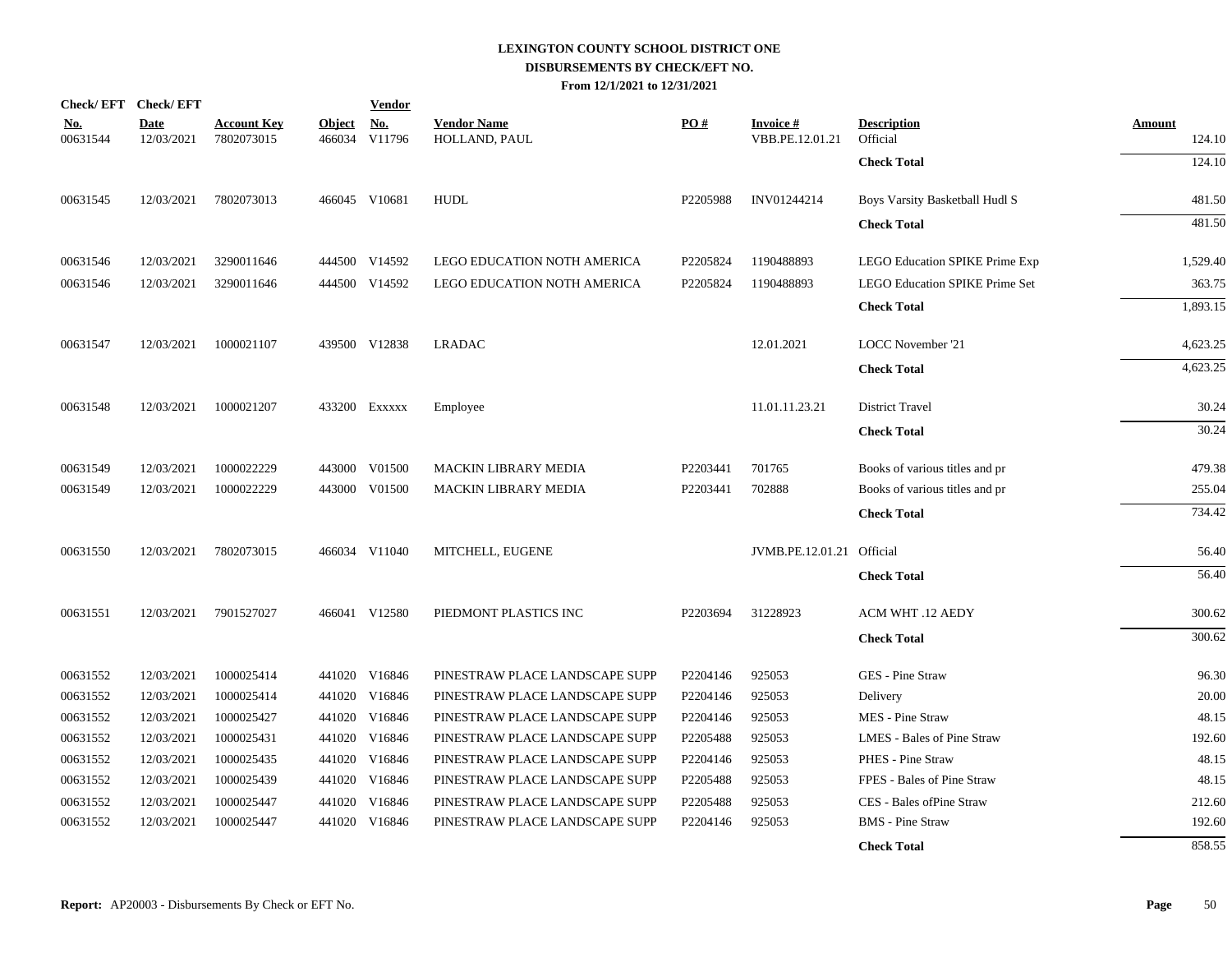| Check/EFT Check/EFT    |                    |                                  |                         | <b>Vendor</b> |                                                      |          |                               |                                                           |                         |
|------------------------|--------------------|----------------------------------|-------------------------|---------------|------------------------------------------------------|----------|-------------------------------|-----------------------------------------------------------|-------------------------|
| <b>No.</b><br>00631553 | Date<br>12/03/2021 | <b>Account Key</b><br>1000026405 | <b>Object</b><br>439500 | No.<br>V00700 | <b>Vendor Name</b><br>SC DEPARTMENT OF SOCIAL SERVIC | PO#      | <b>Invoice#</b><br>12.01.2021 | <b>Description</b><br><b>DSS Consent to Release Forms</b> | <b>Amount</b><br>352.00 |
|                        |                    |                                  |                         |               |                                                      |          |                               | <b>Check Total</b>                                        | 352.00                  |
| 00631554               | 12/03/2021         | 7802073037                       |                         | 466064 V00270 | <b>SC HIGH SCHOOL LEAGUE</b>                         | P2206002 | 4898                          | <b>SCHSL Additional Passes</b>                            | 100.00                  |
|                        |                    |                                  |                         |               |                                                      |          |                               | <b>Check Total</b>                                        | 100.00                  |
| 00631555               | 12/03/2021         | 1000011334                       |                         | 441000 V16452 | SCHOOL SPECIALTY LLC                                 | P2205556 | 208129082782                  | Earthchoice MultiPurpose Paper                            | 12.31                   |
| 00631555               | 12/03/2021         | 1000011334                       |                         | 441000 V16452 | SCHOOL SPECIALTY LLC                                 | P2205556 | 208129082782                  | Duck Brand General Purpose Mas                            | 22.17                   |
| 00631555               | 12/03/2021         | 1000011335                       |                         | 441000 V16452 | SCHOOL SPECIALTY LLC                                 | P2201331 | 208129082907                  | Large Well Plastic Trays                                  | 58.27                   |
| 00631555               | 12/03/2021         | 7740019028                       |                         | 466041 V16452 | SCHOOL SPECIALTY LLC                                 | P2205621 | 208129082975                  | Delta Education Student Size S                            | 43.94                   |
| 00631555               | 12/03/2021         | 3260011303                       |                         | 441000 V16452 | SCHOOL SPECIALTY LLC                                 | P2205216 | 208129083002                  | Amylase powder, 25 g (non-haza                            | 56.40                   |
|                        |                    |                                  |                         |               |                                                      |          |                               | <b>Check Total</b>                                        | 193.09                  |
| 00631556               | 12/03/2021         | 6000025644                       |                         | 433200 EXXXXX | Employee                                             |          | 11.01.11.30.21                | FS Deposits                                               | 59.58                   |
|                        |                    |                                  |                         |               |                                                      |          |                               | <b>Check Total</b>                                        | 59.58                   |
| 00631557               | 12/03/2021         | 1000025447                       |                         | 441020 V13230 | SMITH AND JONES JANITORIAL SUP                       | P2204357 | 214386                        | <b>LIQUID DEODORIZER</b>                                  | 34.42                   |
| 00631557               | 12/03/2021         | 1000025447                       |                         | 441020 V13230 | SMITH AND JONES JANITORIAL SUP                       | P2204357 | 214386                        | LIQUID CARPET CLEANER                                     | 21.12                   |
| 00631557               | 12/03/2021         | 1000025447                       |                         | 441020 V13230 | SMITH AND JONES JANITORIAL SUP                       | P2204357 | 214386                        | <b>SPEEDIKLEEN</b>                                        | 19.92                   |
| 00631557               | 12/03/2021         | 1000025447                       |                         | 441020 V13230 | SMITH AND JONES JANITORIAL SUP                       | P2204357 | 214386                        | CAN DO FLOOR CLEANER                                      | 59.93                   |
| 00631557               | 12/03/2021         | 1000025447                       |                         | 441020 V13230 | SMITH AND JONES JANITORIAL SUP                       | P2204357 | 214386                        | <b>GLASS CLEANER</b>                                      | 22.47                   |
| 00631557               | 12/03/2021         | 1000025447                       |                         | 441020 V13230 | SMITH AND JONES JANITORIAL SUP                       | P2204357 | 214386                        | HUSKI CREAM CLEANER                                       | 28.89                   |
|                        |                    |                                  |                         |               |                                                      |          |                               | <b>Check Total</b>                                        | 186.75                  |
| 00631558               | 12/03/2021         | 1000025422                       |                         | 441020 V00302 | SOUTHEASTERN PAPER GROUP                             | P2204098 | 5409754                       | <b>CENTER PULL PAPER TOWEL 120932</b>                     | 161.89                  |
| 00631558               | 12/03/2021         | 1000025443                       |                         | 441020 V00302 | SOUTHEASTERN PAPER GROUP                             | P2204139 | 5409755                       | CENTER PULL PAPER TOWEL 120932                            | 485.67                  |
|                        |                    |                                  |                         |               |                                                      |          |                               | <b>Check Total</b>                                        | 647.56                  |
| 00631559               | 12/03/2021         | 2042216103                       |                         | 431300 V16857 | THE BEHAVIOR CO LLC                                  | P2202526 | 1026                          | Behavior Services for Special                             | 2,625.00                |
| 00631559               | 12/03/2021         | 2042216103                       |                         | 431300 V16857 | THE BEHAVIOR CO LLC                                  | P2202526 | 1030                          | Behavior Services for Special                             | 3,000.00                |
|                        |                    |                                  |                         |               |                                                      |          |                               | <b>Check Total</b>                                        | 5,625.00                |
| 00631560               | 12/03/2021         | 7802073015                       |                         | 466034 V02994 | THOMPSON, MARCO                                      |          | VBB.PE.12.01.21               | Official                                                  | 127.70                  |
|                        |                    |                                  |                         |               |                                                      |          |                               | <b>Check Total</b>                                        | 127.70                  |
| 00631561               | 12/03/2021         | 6000025628                       |                         | 433200 Exxxxx | Employee                                             |          | 11.03.11.30.21                | Prod Exchange/FS Deposits                                 | 35.22                   |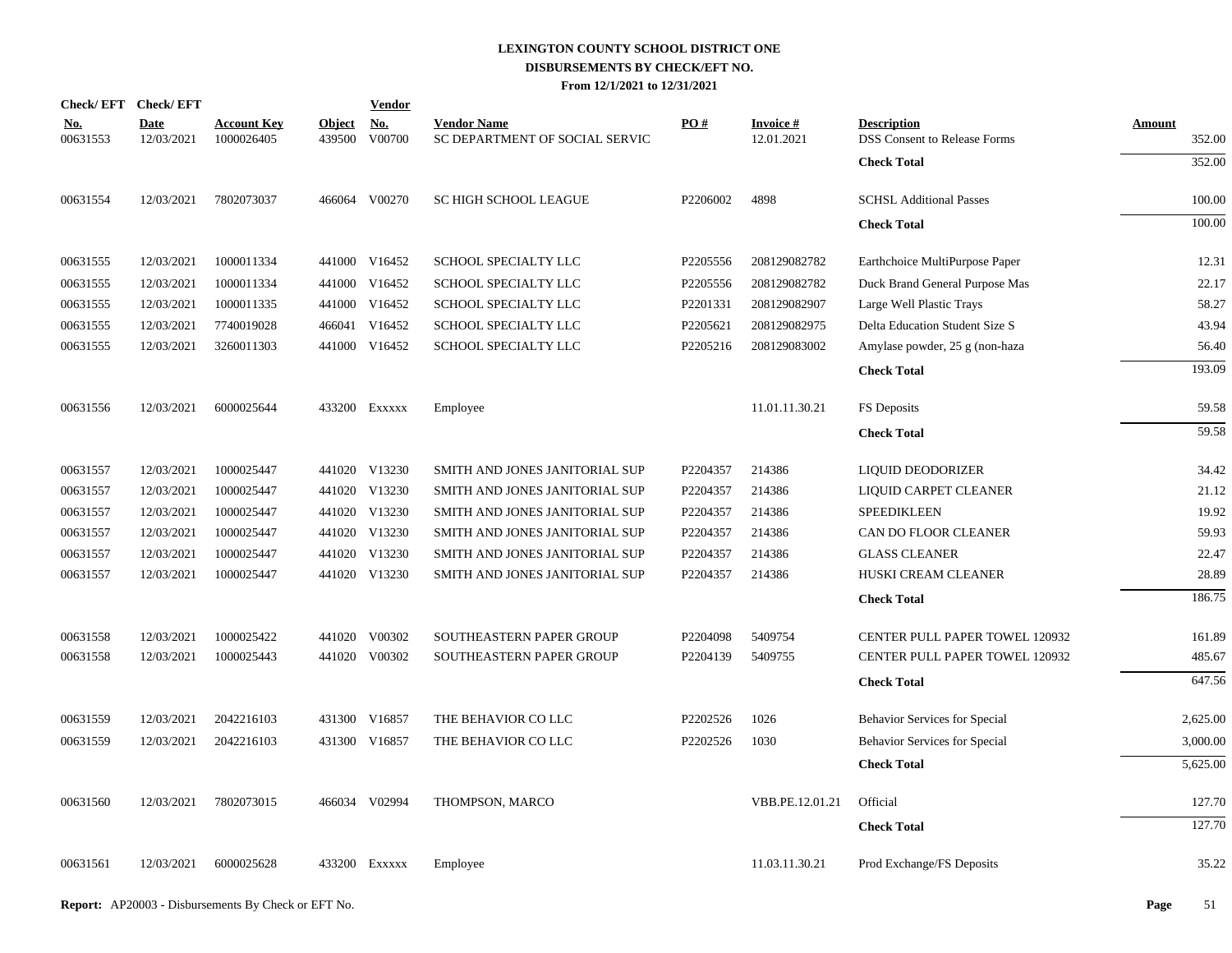| <b>Check/EFT</b> | <b>Check/EFT</b> |                    |               | <b>Vendor</b> |                                   |          |                 |                                          |                 |
|------------------|------------------|--------------------|---------------|---------------|-----------------------------------|----------|-----------------|------------------------------------------|-----------------|
| <u>No.</u>       | <b>Date</b>      | <b>Account Key</b> | <b>Object</b> | <u>No.</u>    | <b>Vendor Name</b>                | PO#      | <b>Invoice#</b> | <b>Description</b><br><b>Check Total</b> | Amount<br>35.22 |
|                  |                  |                    |               |               |                                   |          |                 |                                          |                 |
| 00631562         | 12/03/2021       | 1000025427         |               | 432300 V01638 | TRITEK FIRE AND SECURITY LLC      | P2200533 | 26714           | Fire Alarm Repair & Related Se           | 176.00          |
|                  |                  |                    |               |               |                                   |          |                 | <b>Check Total</b>                       | 176.00          |
| 00631563         | 12/03/2021       | 7802073015         |               | 466034 V17037 | WATTS, VINCENT                    |          | VBB.PE.12.01.21 | Official                                 | 141.20          |
|                  |                  |                    |               |               |                                   |          |                 | <b>Check Total</b>                       | 141.20          |
| 00631564         | 12/03/2021       | 1000023335         |               | 433200 Exxxxx | Employee                          |          | 11.01.11.30.21  | Bank and in-district travel              | 134.74          |
|                  |                  |                    |               |               |                                   |          |                 | <b>Check Total</b>                       | 134.74          |
| 00631565         | 12/03/2021       | 7733027037         |               | 466035 V16989 | KAWALEWSKI, CHRISTOPHER           | P2206001 | P2206001.CSM    | <b>Band Help</b>                         | 55.00           |
|                  |                  |                    |               |               |                                   |          |                 | <b>Check Total</b>                       | 55.00           |
| 00631566         | 12/03/2021       | 7733027037         |               | 466035 V16988 | MCMILLIAN, SARAH                  | P2206000 | P2206000.CSM    | <b>Band Help</b>                         | 30.00           |
|                  |                  |                    |               |               |                                   |          |                 | <b>Check Total</b>                       | 30.00           |
| 00631567         | 12/03/2021       | 1000025204         |               | 433200 Exxxxx | Employee                          |          | 10.01.11.30.21  | In-District Travel                       | 126.84          |
|                  |                  |                    |               |               |                                   |          |                 | <b>Check Total</b>                       | 126.84          |
| 00631568         | 12/03/2021       | 1000000000         |               | 245000 V01209 | EMPLOYEE INSURANCE PROGRAM        |          | 12/1/2021       | <b>Employer Share Dental</b>             | 46,555.64       |
| 00631568         | 12/03/2021       | 1000000000         |               | 245000 V01209 | <b>EMPLOYEE INSURANCE PROGRAM</b> |          | 12/1/2021       | <b>Employee Dental</b>                   | 29,380.70       |
| 00631568         | 12/03/2021       | 1000000000         |               | 245010 V01209 | EMPLOYEE INSURANCE PROGRAM        |          | 12/1/2021       | Dental Plus                              | 100,773.16      |
| 00631568         | 12/03/2021       | 1000000000         |               | 245020 V01209 | EMPLOYEE INSURANCE PROGRAM        |          | 12/1/2021       | Tobacco Surcharge                        | 11,220.00       |
| 00631568         | 12/03/2021       | 1000000000         |               | 245030 V01209 | EMPLOYEE INSURANCE PROGRAM        |          | 12/1/2021       | Vision                                   | 26,764.06       |
| 00631568         | 12/03/2021       | 1000000000         |               | 245510 V01209 | EMPLOYEE INSURANCE PROGRAM        |          | 12/1/2021       | <b>Employer Share Health</b>             | 2,210,452.88    |
| 00631568         | 12/03/2021       | 1000000000         |               | 245510 V01209 | EMPLOYEE INSURANCE PROGRAM        |          | 12/1/2021       | <b>Employee Health</b>                   | 580,593.96      |
| 00631568         | 12/03/2021       | 1000000000         |               | 245590 V01209 | EMPLOYEE INSURANCE PROGRAM        |          | 12/1/2021       | Dependent Life Child                     | 1,810.62        |
| 00631568         | 12/03/2021       | 1000000000         |               | 245600 V01209 | EMPLOYEE INSURANCE PROGRAM        |          | 12/1/2021       | Dependent Life Spouse                    | 6,199.68        |
| 00631568         | 12/03/2021       | 1000000000         | 245620        | V01209        | EMPLOYEE INSURANCE PROGRAM        |          | 12/1/2021       | <b>Optional Life</b>                     | 49,613.06       |
| 00631568         | 12/03/2021       | 1000000000         |               | 245640 V01209 | EMPLOYEE INSURANCE PROGRAM        |          | 12/1/2021       | <b>SLTD</b>                              | 18,738.72       |
|                  |                  |                    |               |               |                                   |          |                 | <b>Check Total</b>                       | 3,082,102.48    |
| 00631569         | 12/03/2021       | 7743019022         |               | 466090 V00096 | OAK GROVE ELEMENTARY SCHOOL       | P2206007 | P2206007.OGE    | Fees / Collected Refunded                | 30.00           |
|                  |                  |                    |               |               |                                   |          |                 | <b>Check Total</b>                       | 30.00           |
|                  |                  |                    |               |               |                                   |          |                 |                                          |                 |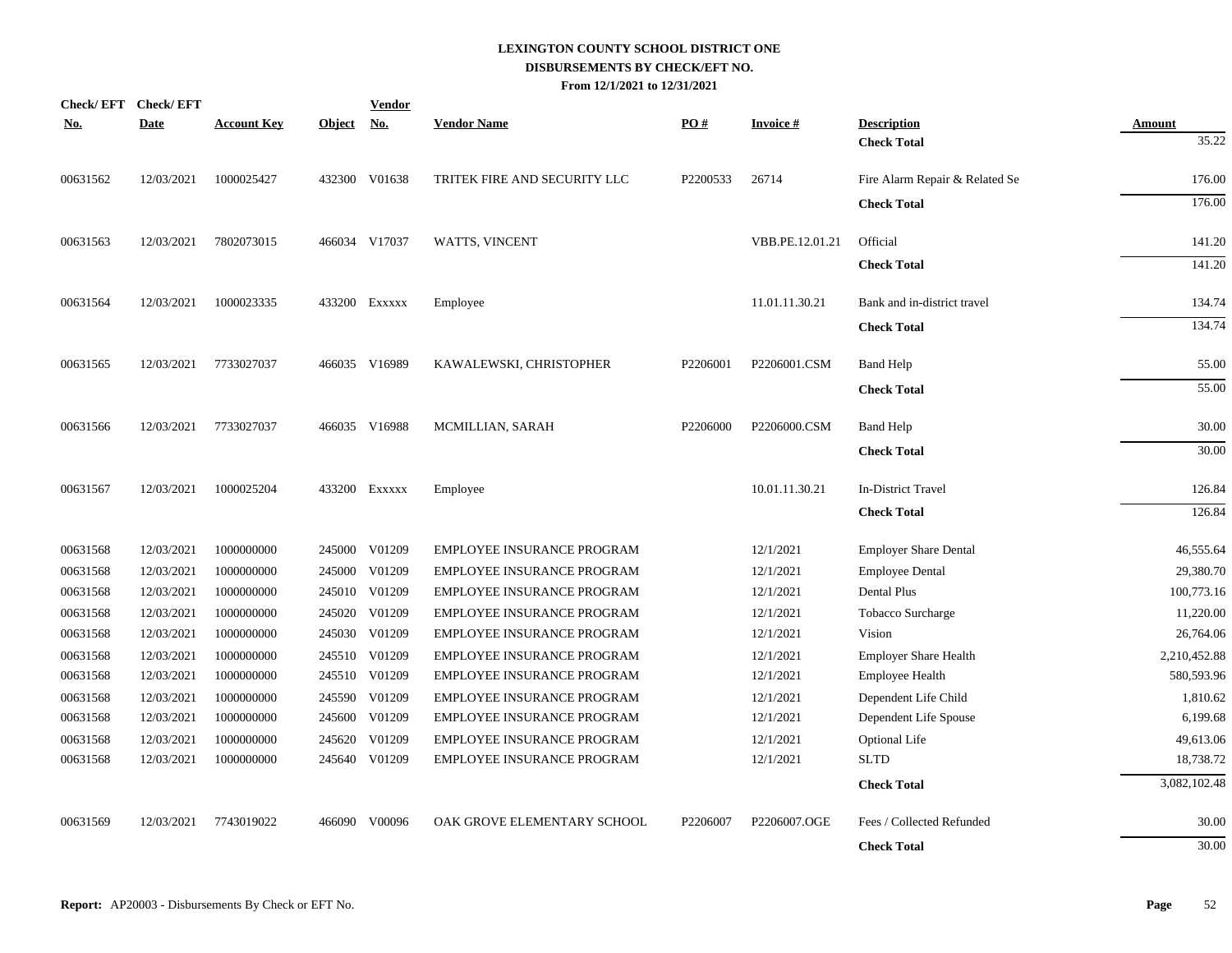|                        | Check/EFT Check/EFT       |                                                            |            | <b>Vendor</b> |                                                 |     |                                 |                                             |                         |
|------------------------|---------------------------|------------------------------------------------------------|------------|---------------|-------------------------------------------------|-----|---------------------------------|---------------------------------------------|-------------------------|
| <u>No.</u><br>00631570 | <b>Date</b><br>12/06/2021 | <b>Account Key</b><br>1000000000                           | Object No. | 245830 V02431 | <b>Vendor Name</b><br>AMERIPRISE FINANCIAL SERV | PO# | <b>Invoice#</b><br>2620/2101230 | <b>Description</b><br>AP INTERFACE 12-10-21 | <b>Amount</b><br>525.00 |
|                        |                           |                                                            |            |               |                                                 |     |                                 | <b>Check Total</b>                          | 525.00                  |
| 00631571               | 12/06/2021                | 1000000000                                                 |            | 245830 V02431 | AMERIPRISE FINANCIAL SERV                       |     | 2622/2101230                    | AP INTERFACE 12-10-21                       | 150.00                  |
|                        |                           |                                                            |            |               |                                                 |     |                                 | <b>Check Total</b>                          | 150.00                  |
| 00631572               | 12/06/2021                | 1000000000                                                 |            | 245800 V00600 | ANN B MATTHEWS TRUSTEE                          |     | 2760/2101230                    | AP INTERFACE 12-10-21                       | 1,125.00                |
|                        |                           |                                                            |            |               |                                                 |     |                                 | <b>Check Total</b>                          | 1,125.00                |
| 00631573               | 12/06/2021                | 1000000000                                                 |            | 245830 V00179 | AXA EQUITABLE LIFE INS COEQUI                   |     | 2620/2101230                    | AP INTERFACE 12-10-21                       | 4,688.23                |
|                        |                           |                                                            |            |               |                                                 |     |                                 | <b>Check Total</b>                          | 4,688.23                |
| 00631574               | 12/06/2021                | 1000000000                                                 |            | 245830 V00179 | AXA EQUITABLE LIFE INS COEQUI                   |     | 2622/2101230                    | AP INTERFACE 12-10-21                       | 150.00                  |
|                        |                           |                                                            |            |               |                                                 |     |                                 | <b>Check Total</b>                          | 150.00                  |
| 00631575               | 12/06/2021                | 1000000000                                                 |            | 245650 V00193 | COLONIAL SUPPLEMENTAL INS SUP                   |     | 2350/2101230                    | AP INTERFACE 12-10-21                       | 14,837.48               |
|                        |                           |                                                            |            |               |                                                 |     |                                 | <b>Check Total</b>                          | 14,837.48               |
| 00631576               | 12/06/2021                | 1000000000                                                 |            | 245670 V00194 | COLONIAL SUPPLEMENTAL INS SUPP                  |     | 2354/2101230                    | AP INTERFACE 12-10-21                       | 19,451.70               |
|                        |                           |                                                            |            |               |                                                 |     |                                 | <b>Check Total</b>                          | 19,451.70               |
| 00631577               | 12/06/2021                | 1000000000                                                 |            | 245660 V00195 | COLONIAL SUPPLEMENTAL INS SUPP                  |     | 2352/2101230                    | AP INTERFACE 12-10-21                       | 36,590.96               |
|                        |                           |                                                            |            |               |                                                 |     |                                 | <b>Check Total</b>                          | 36,590.96               |
| 00631578               | 12/06/2021                | 1000000000                                                 |            | 245680 V14828 | COLONIAL SUPPLEMENTAL INSURANC                  |     | 2356/2101230                    | AP INTERFACE 12-10-21                       | 5,077.75                |
|                        |                           |                                                            |            |               |                                                 |     |                                 | <b>Check Total</b>                          | 5,077.75                |
| 00631579               | 12/06/2021                | 1000000000                                                 |            | 245681 V14829 | COLONIAL SUPPLEMENTAL INSURANC                  |     | 2358/2101230                    | AP INTERFACE 12-10-21                       | 12,395.99               |
|                        |                           |                                                            |            |               |                                                 |     |                                 | <b>Check Total</b>                          | 12,395.99               |
| 00631580               | 12/06/2021                | 1000000000                                                 |            | 245800 V15351 | FLORIDA STATE DISBURSEMENT UNI                  |     | 2910/2101230                    | AP INTERFACE 12-10-21                       | 160.00                  |
|                        |                           |                                                            |            |               |                                                 |     |                                 | <b>Check Total</b>                          | 160.00                  |
| 00631581               | 12/06/2021                | 1000000000                                                 |            | 245780 V10676 | FUTURE SCHOLAR 529 COLLEGE SAV                  |     | 2740/2101230                    | AP INTERFACE 12-10-21                       | 2,115.00                |
|                        |                           |                                                            |            |               |                                                 |     |                                 | <b>Check Total</b>                          | 2,115.00                |
| 00631582               | 12/06/2021                | 1000000000                                                 |            | 245830 V00180 | HORACE MANN LIFE INSURANCE CO                   |     | 2620/2101230                    | AP INTERFACE 12-10-21                       | 3,400.00                |
|                        |                           | <b>Report:</b> AP20003 - Disbursements By Check or EFT No. |            |               |                                                 |     |                                 |                                             | 53<br>Page              |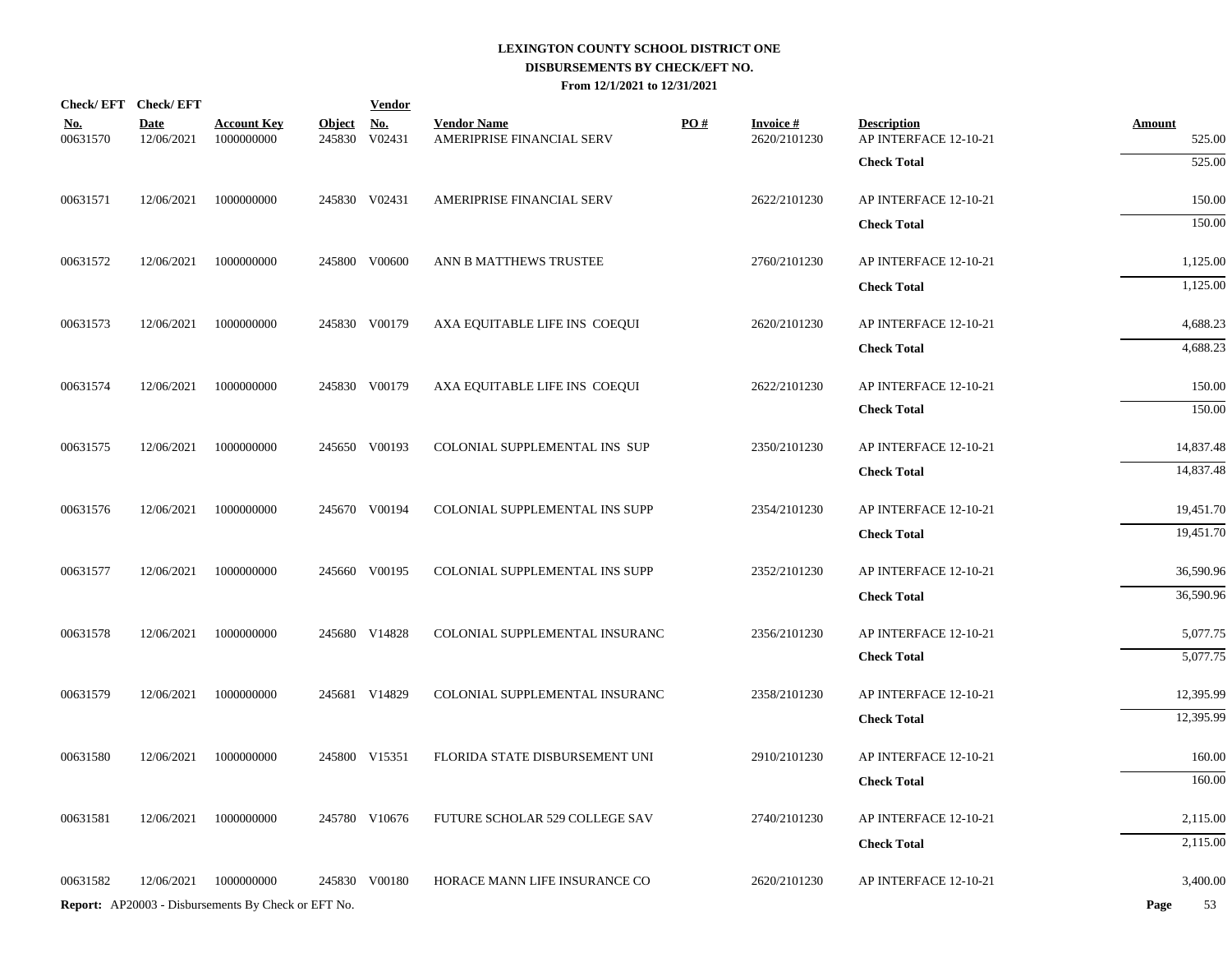| Check/EFT Check/EFT<br><b>No.</b> | <b>Date</b> | <b>Account Key</b>    | Object No. | <b>Vendor</b> | <b>Vendor Name</b>             | PO# | <b>Invoice#</b> | <b>Description</b>                          | <b>Amount</b>    |
|-----------------------------------|-------------|-----------------------|------------|---------------|--------------------------------|-----|-----------------|---------------------------------------------|------------------|
|                                   |             |                       |            |               |                                |     |                 | <b>Check Total</b>                          | 3,400.00         |
| 00631583                          | 12/06/2021  | 1000000000            |            | 245990 V14784 | HY HOLDINGS INC                |     | 1585/2101230    | AP INTERFACE 12-10-21                       | 2,831.00         |
|                                   |             |                       |            |               |                                |     |                 | <b>Check Total</b>                          | 2,831.00         |
| 00631584                          | 12/06/2021  | 1000000000            |            | 245990 v14784 | HY HOLDINGS INC                |     | 2585/2101230    | AP INTERFACE 12-10-21                       | 2,831.00         |
|                                   |             |                       |            |               |                                |     |                 | <b>Check Total</b>                          | 2,831.00         |
| 00631585                          | 12/06/2021  | 1000000000            |            | 245800 V01948 | INTERNAL REVENUE SERVICE       |     | 2900/2101230    | AP INTERFACE 12-10-21                       | 30.00            |
|                                   |             |                       |            |               |                                |     |                 | <b>Check Total</b>                          | 30.00            |
| 00631586                          | 12/06/2021  | 1000000000            |            | 245830 V14153 | <b>IVY FUNDS</b>               |     | 2620/2101230    | AP INTERFACE 12-10-21                       | 505.00           |
|                                   |             |                       |            |               |                                |     |                 | <b>Check Total</b>                          | 505.00           |
| 00631587                          | 12/06/2021  | 1000000000            |            | 245630 V02086 | LCSD1 EDFOUND LEAP EDUCATION   |     | 2732/2101230    | AP INTERFACE 12-10-21                       | 1,011.35         |
|                                   |             |                       |            |               |                                |     |                 | <b>Check Total</b>                          | 1,011.35         |
| 00631588                          | 12/06/2021  | 1000000000            |            | 245690 V01290 | LCSD1 EDUCATIONAL FOUNDATION   |     | 2730/2101230    | AP INTERFACE 12-10-21                       | 2,838.86         |
|                                   |             |                       |            |               |                                |     |                 | <b>Check Total</b>                          | 2,838.86         |
| 00631589                          | 12/06/2021  | 1000000000            |            | 245830 V16153 | LIFE INSURANCE COMPANY OF THE  |     | 2620/2101230    | AP INTERFACE 12-10-21                       | 1,715.50         |
|                                   |             |                       |            |               |                                |     |                 | <b>Check Total</b>                          | 1,715.50         |
| 00631590                          | 12/06/2021  | 1000000000            |            | 245830 V16147 | <b>LPL FINANCIAL</b>           |     | 2620/2101230    | AP INTERFACE 12-10-21                       | 1,282.11         |
|                                   |             |                       |            |               |                                |     |                 | <b>Check Total</b>                          | 1,282.11         |
| 00631591                          | 12/06/2021  | 1000000000            |            | 245830 V00768 | METROPOLITAN LIFE              |     | 2620/2101230    | AP INTERFACE 12-10-21                       | 275.00           |
|                                   |             |                       |            |               |                                |     |                 | <b>Check Total</b>                          | 275.00           |
|                                   |             |                       |            |               |                                |     |                 |                                             |                  |
| 00631592                          | 12/06/2021  | 1000000000            |            | 245800 V16822 | NEW JERSEY FAMILY SUPPORT PAYM |     | 2910/2101230    | AP INTERFACE 12-10-21<br><b>Check Total</b> | 439.84<br>439.84 |
|                                   |             |                       |            |               |                                |     |                 |                                             |                  |
| 00631593                          | 12/06/2021  | 1000000000            |            | 245800 V16378 | NORTH CAROLINA DEPT OF REVENUE |     | 2900/2101230    | AP INTERFACE 12-10-21                       | 126.65           |
|                                   |             |                       |            |               |                                |     |                 | <b>Check Total</b>                          | 126.65           |
| 00631594                          |             | 12/06/2021 1000000000 |            | 245830 V00686 | NORTHERN LIFE INSURANCE CO     |     | 2620/2101230    | AP INTERFACE 12-10-21                       | 877.50           |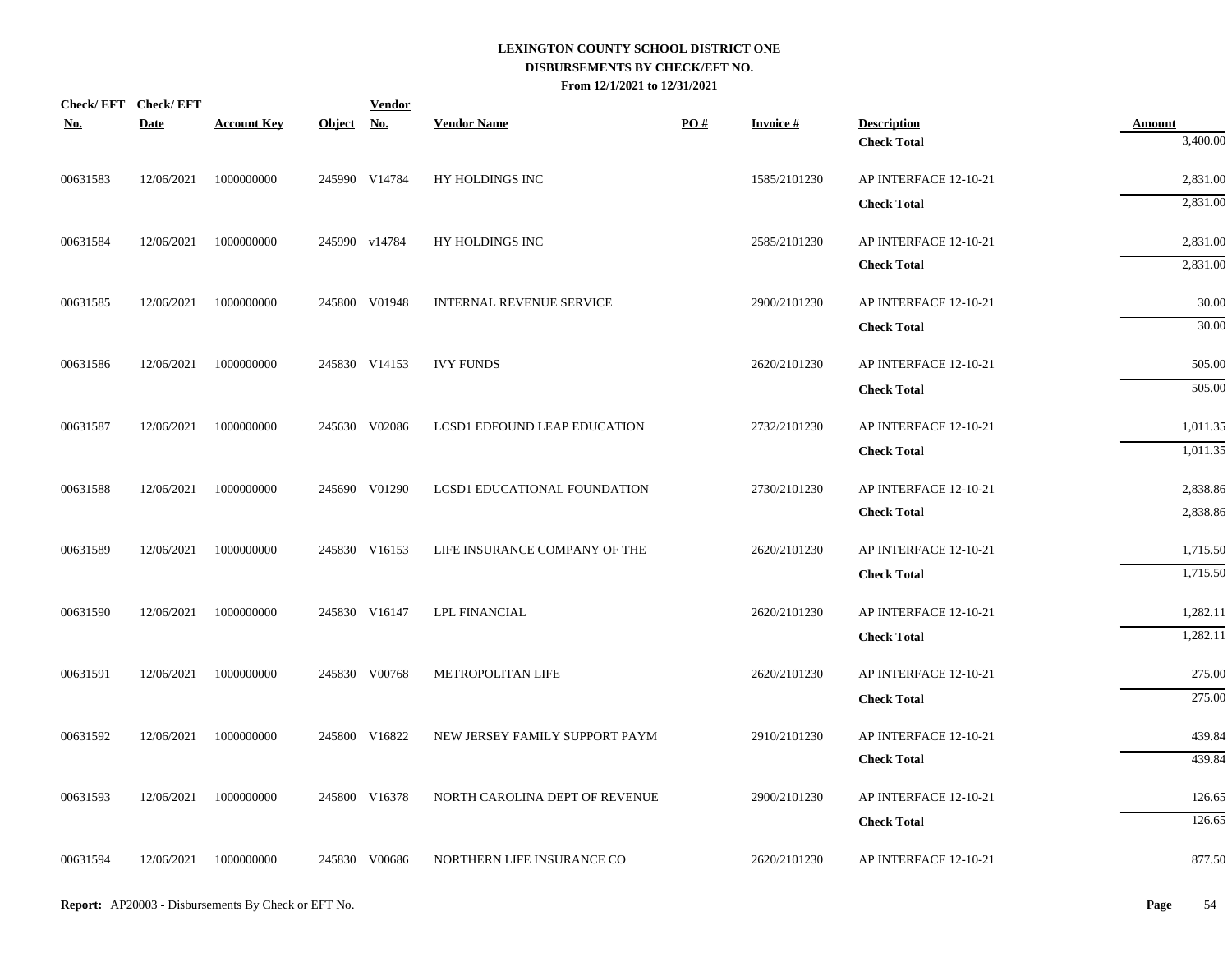| <u>No.</u> | Check/EFT Check/EFT<br><b>Date</b> | <b>Account Key</b>                                         | Object No. | <b>Vendor</b> | <b>Vendor Name</b>             | PO# | <b>Invoice#</b> | <b>Description</b>    | <b>Amount</b> |
|------------|------------------------------------|------------------------------------------------------------|------------|---------------|--------------------------------|-----|-----------------|-----------------------|---------------|
|            |                                    |                                                            |            |               |                                |     |                 | <b>Check Total</b>    | 877.50        |
| 00631595   | 12/06/2021                         | 1000000000                                                 |            | 245800 V01293 | PAMELA SIMMONS BEASLEY         |     | 2760/2101230    | AP INTERFACE 12-10-21 | 2,635.50      |
|            |                                    |                                                            |            |               |                                |     |                 | <b>Check Total</b>    | 2,635.50      |
| 00631596   | 12/06/2021                         | 1000000000                                                 |            | 245580 V00556 | PROVIDENT LIFE AND ACCIDENT CO |     | 2302/2101230    | AP INTERFACE 12-10-21 | 3.64          |
|            |                                    |                                                            |            |               |                                |     |                 | <b>Check Total</b>    | 3.64          |
| 00631597   | 12/06/2021                         | 1000000000                                                 |            | 245800 V11745 | SC DEPARTMENT OF EMPLOYMENT AN |     | 2760/2101230    | AP INTERFACE 12-10-21 | 491.78        |
|            |                                    |                                                            |            |               |                                |     |                 | <b>Check Total</b>    | 491.78        |
| 00631598   | 12/06/2021                         | 1000000000                                                 |            | 245800 V01785 | SC DEPARTMENT OF REVENUE       |     | 2900/2101230    | AP INTERFACE 12-10-21 | 413.28        |
|            |                                    |                                                            |            |               |                                |     |                 | <b>Check Total</b>    | 413.28        |
| 00631599   | 12/06/2021                         | 1000000000                                                 |            | 245440 V00172 | <b>SC RETIREMENT SYSTEM</b>    |     | 2580/2101230    | AP INTERFACE 12-10-21 | 921.83        |
| 00631599   | 12/06/2021                         | 1000000000                                                 |            | 245450 V00172 | <b>SC RETIREMENT SYSTEM</b>    |     | 2581/2101230    | AP INTERFACE 12-10-21 | 766.45        |
|            |                                    |                                                            |            |               |                                |     |                 | <b>Check Total</b>    | 1,688.28      |
| 00631600   | 12/06/2021                         | 1000000000                                                 |            | 245830 V16157 | SECURITY BENEFIT LIFE INSURANC |     | 2622/2101230    | AP INTERFACE 12-10-21 | 275.00        |
|            |                                    |                                                            |            |               |                                |     |                 | <b>Check Total</b>    | 275.00        |
| 00631601   | 12/06/2021                         | 1000000000                                                 |            | 245800 V16031 | STATE DISBURSEMENT UNIT        |     | 2910/2101230    | AP INTERFACE 12-10-21 | 996.05        |
|            |                                    |                                                            |            |               |                                |     |                 | <b>Check Total</b>    | 996.05        |
| 00631602   | 12/06/2021                         | 1000000000                                                 |            | 245800 V16356 | TENNESSEE CHILD SUPPORT        |     | 2910/2101230    | AP INTERFACE 12-10-21 | 191.25        |
|            |                                    |                                                            |            |               |                                |     |                 | <b>Check Total</b>    | 191.25        |
| 00631603   | 12/06/2021                         | 1000000000                                                 |            | 245410 V01114 | TIAACREF (ORP)                 |     | 1546/2101230    | AP INTERFACE 12-10-21 | 10,569.43     |
| 00631603   | 12/06/2021                         | 1000000000                                                 |            | 245410 V01114 | TIAACREF (ORP)                 |     | 1546/2101232    | <b>PYMT</b>           | 4,700.00      |
| 00631603   | 12/06/2021                         | 1000000000                                                 |            | 245410 V01114 | TIAACREF (ORP)                 |     | 2546/2101230    | AP INTERFACE 12-10-21 | 19,024.94     |
| 00631603   | 12/06/2021                         | 1000000000                                                 |            | 245410 V01114 | TIAACREF (ORP)                 |     | 2546/2101232    | <b>PYMT</b>           | 8,460.00      |
|            |                                    |                                                            |            |               |                                |     |                 | <b>Check Total</b>    | 42,754.37     |
| 00631604   | 12/06/2021                         | 1000000000                                                 |            | 245410 V15219 | TTEE FOR SCORP MM061953 001 09 |     | 1540/2101230    | AP INTERFACE 12-10-21 | 5,838.00      |
| 00631604   | 12/06/2021                         | 1000000000                                                 |            | 245410 V15219 | TTEE FOR SCORP MM061953 001 09 |     | 1540/2101232    | <b>PYMT</b>           | 3,025.00      |
| 00631604   | 12/06/2021                         | 1000000000                                                 |            | 245410 V15219 | TTEE FOR SCORP MM061953 001 09 |     | 2540/2101230    | AP INTERFACE 12-10-21 | 10,508.34     |
| 00631604   | 12/06/2021                         | 1000000000                                                 |            | 245410 V15219 | TTEE FOR SCORP MM061953 001 09 |     | 2540/2101232    | <b>PYMT</b>           | 5,445.00      |
|            |                                    | <b>Report:</b> AP20003 - Disbursements By Check or EFT No. |            |               |                                |     |                 |                       | 55<br>Page    |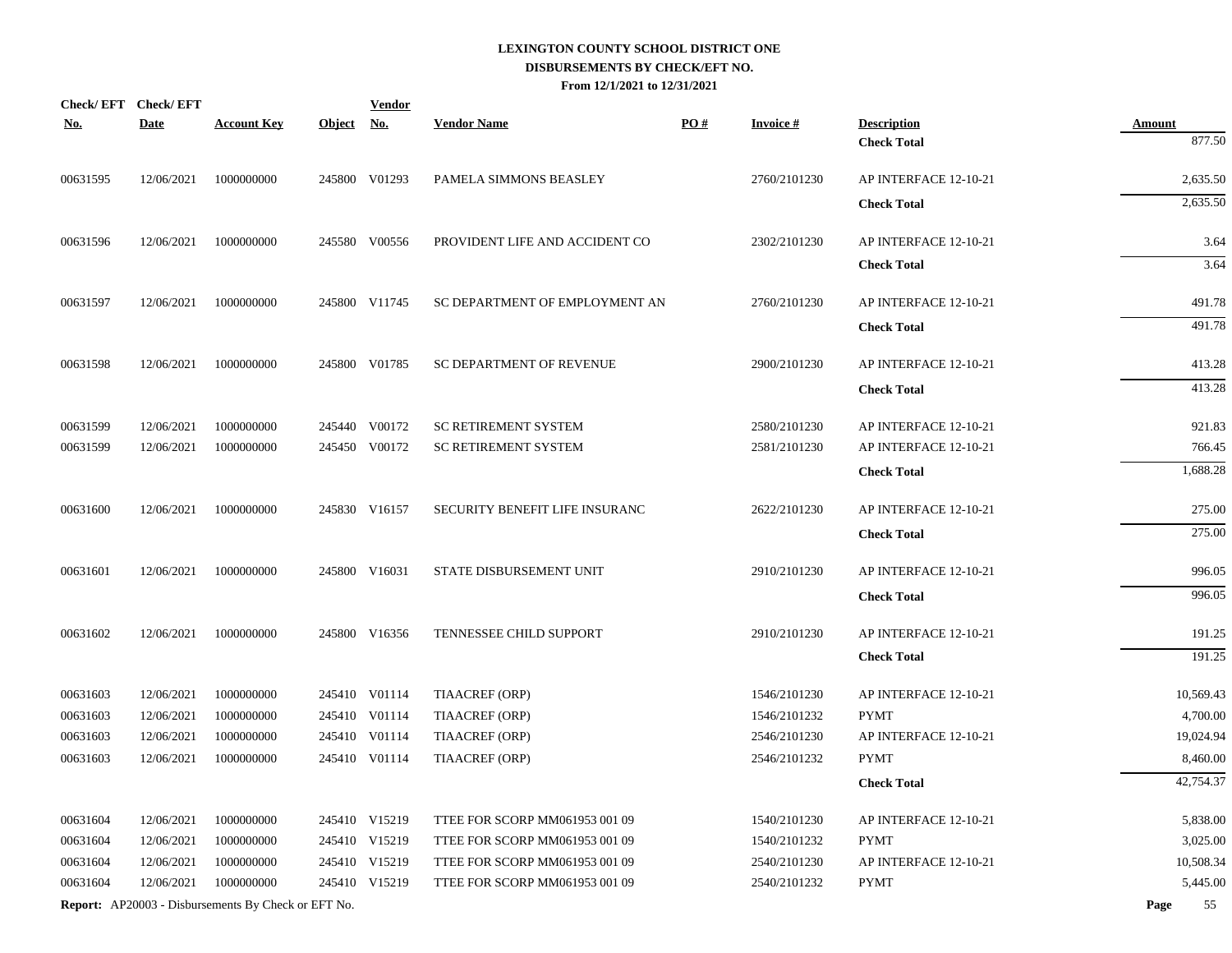| $\underline{\textbf{No}}$ . | Check/EFT Check/EFT<br><b>Date</b> | <b>Account Key</b> | Object No. | <b>Vendor</b> | <b>Vendor Name</b>             | PO#      | <b>Invoice#</b> | <b>Description</b>             | <b>Amount</b> |
|-----------------------------|------------------------------------|--------------------|------------|---------------|--------------------------------|----------|-----------------|--------------------------------|---------------|
|                             |                                    |                    |            |               |                                |          |                 | <b>Check Total</b>             | 24,816.34     |
| 00631605                    | 12/06/2021                         | 1000000000         |            | 245800 V01819 | UNITED STATES TREASURY/IRS ACS |          | 2900/2101230    | AP INTERFACE 12-10-21          | 68.50         |
|                             |                                    |                    |            |               |                                |          |                 | <b>Check Total</b>             | 68.50         |
| 00631606                    | 12/06/2021                         | 1000000000         |            | 245810 V00170 | <b>UNITED WAY</b>              |          | 2700/2101230    | AP INTERFACE 12-10-21          | 579.50        |
|                             |                                    |                    |            |               |                                |          |                 | <b>Check Total</b>             | 579.50        |
| 00631607                    | 12/06/2021                         | 1000000000         |            | 245830 V00387 | <b>VALIC</b>                   |          | 2620/2101230    | AP INTERFACE 12-10-21          | 3,873.00      |
|                             |                                    |                    |            |               |                                |          |                 | <b>Check Total</b>             | 3,873.00      |
| 00631608                    | 12/06/2021                         | 1000000000         |            | 245410 V01113 | VALIC TRUST CO (ORP)           |          | 1542/2101230    | AP INTERFACE 12-10-21          | 10,297.02     |
| 00631608                    | 12/06/2021                         | 1000000000         |            | 245410 V01113 | VALIC TRUST CO (ORP)           |          | 1542/2101232    | <b>PYMT</b>                    | 4,575.00      |
| 00631608                    | 12/06/2021                         | 1000000000         |            | 245410 V01113 | VALIC TRUST CO (ORP)           |          | 2542/2101230    | AP INTERFACE 12-10-21          | 18,534.61     |
| 00631608                    | 12/06/2021                         | 1000000000         |            | 245410 V01113 | VALIC TRUST CO (ORP)           |          | 2542/2101232    | <b>PYMT</b>                    | 8,235.00      |
|                             |                                    |                    |            |               |                                |          |                 | <b>Check Total</b>             | 41,641.63     |
| 00631609                    | 12/06/2021                         | 1000011415         |            | 441000 V15937 | AIRGAS USA LLC                 | P2202129 | 9984459778      | (2) INDUSTRIAL, LARGE, CYLINDE | 7.06          |
|                             |                                    |                    |            |               |                                |          |                 | <b>Check Total</b>             | 7.06          |
| 00631610                    | 12/06/2021                         | 7733027034         |            | 466041 V14034 | ALMIGHTEES SCREEN PRINTING     | P2205802 | 5153            | 12- Large t-shirts youth       | 121.98        |
| 00631610                    | 12/06/2021                         | 7733027034         |            | 466041 V14034 | ALMIGHTEES SCREEN PRINTING     | P2205802 | 5153            | 51 - Small t-shirts adult      | 654.84        |
| 00631610                    | 12/06/2021                         | 7733027034         |            | 466041 V14034 | ALMIGHTEES SCREEN PRINTING     | P2205802 | 5153            | 1-2XL t-shirt adult            | 8.56          |
| 00631610                    | 12/06/2021                         | 7733027034         |            | 466041 V14034 | ALMIGHTEES SCREEN PRINTING     | P2205802 | 5153            | 1 - 3XL t-shirt adult          | 10.70         |
|                             |                                    |                    |            |               |                                |          |                 | <b>Check Total</b>             | 796.08        |
| 00631611                    | 12/06/2021                         | 1000025204         |            | 439500 V00887 | <b>AMTEC</b>                   |          | 6646-11-21      | <b>Professional Services</b>   | 1,600.00      |
|                             |                                    |                    |            |               |                                |          |                 | <b>Check Total</b>             | 1,600.00      |
| 00631612                    | 12/06/2021                         | 1000021307         |            | 439500 V16896 | APPLEONE EMPLOYMENT SERVICES   | P2203060 | 01-6125673      | Temporary Staffing Services fo | 5,092.62      |
|                             |                                    |                    |            |               |                                |          |                 | <b>Check Total</b>             | 5,092.62      |
| 00631613                    | 12/06/2021                         | 2671037003         |            | 431200 V15608 | ASSOCIATION OF CHRISTIAN SCHOO | P2205821 | P2205821.INSTR  | Meeting-Premium Online Courses | 59.50         |
| 00631613                    | 12/06/2021                         | 2671037003         |            | 431200 V15608 | ASSOCIATION OF CHRISTIAN SCHOO | P2205821 | P2205821.INSTR  | Meeting-Premium Online Courses | 59.50         |
| 00631613                    | 12/06/2021                         | 2671037003         |            | 431200 V15608 | ASSOCIATION OF CHRISTIAN SCHOO | P2205821 | P2205821.INSTR  | Meeting-Premium Online Course- | 59.50         |
|                             |                                    |                    |            |               |                                |          |                 | <b>Check Total</b>             | 178.50        |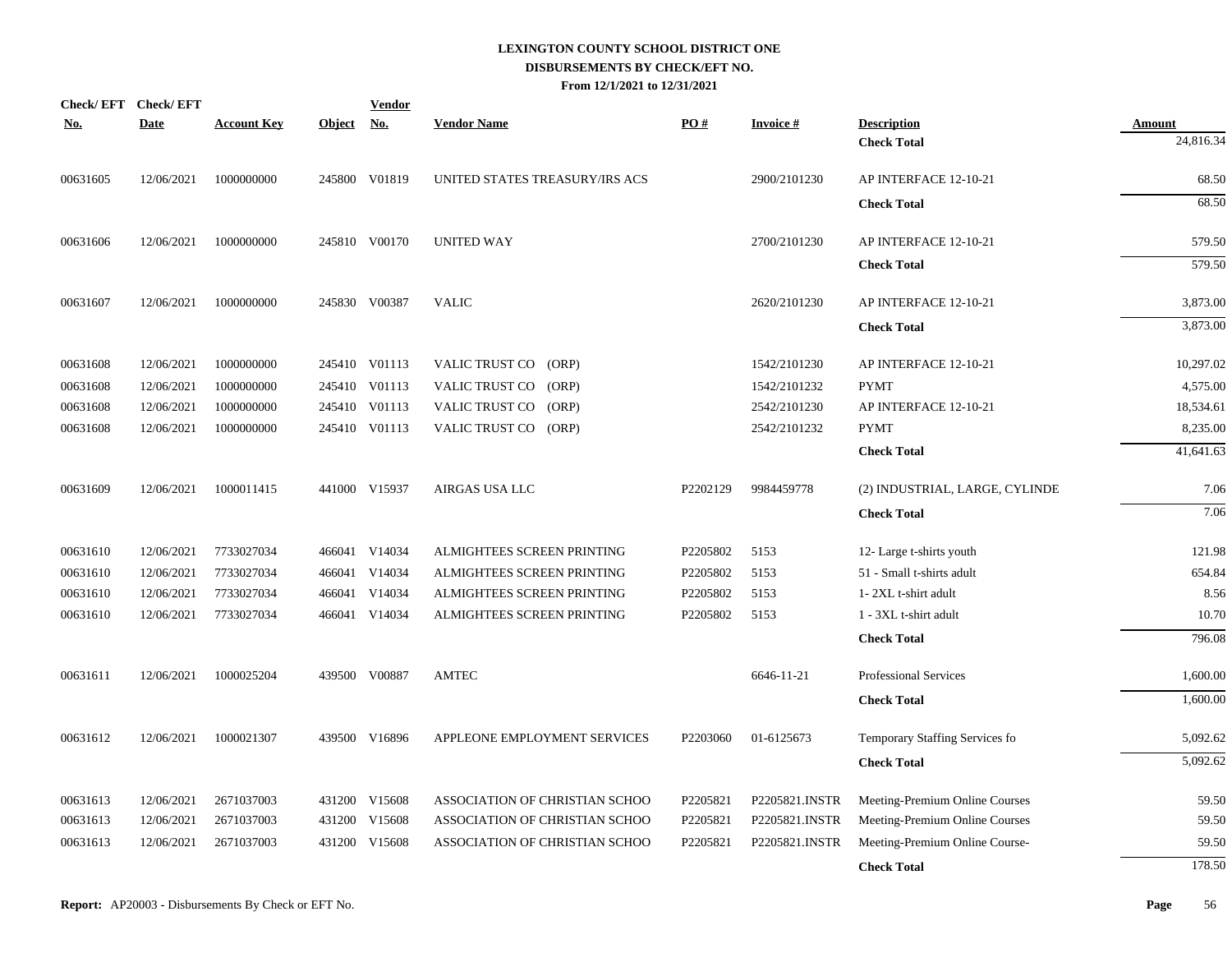|                        | Check/EFT Check/EFT       |                                  |                         | <b>Vendor</b>        |                                           |                      |                      |                                                      |                  |
|------------------------|---------------------------|----------------------------------|-------------------------|----------------------|-------------------------------------------|----------------------|----------------------|------------------------------------------------------|------------------|
| <u>No.</u><br>00631614 | <b>Date</b><br>12/06/2021 | <b>Account Key</b><br>7796027029 | <b>Object</b><br>466099 | <u>No.</u><br>V12599 | <b>Vendor Name</b><br>BLACK ROCK BRANDING | PO#<br>P2204290      | Invoice #<br>15835-1 | <b>Description</b><br>16.9 oz Iron & Stainless Steel | Amount<br>634.43 |
|                        |                           |                                  |                         |                      |                                           |                      |                      | <b>Check Total</b>                                   | 634.43           |
| 00631615               | 12/06/2021                | 7802078013                       |                         | 466041 V13255        | <b>BSN SPORTS</b>                         | P2204959             | 914401337            | White/Royal Select Numbero 10                        | 695.50           |
| 00631615               | 12/06/2021                | 7802078013                       |                         | 466041 V13255        | <b>BSN SPORTS</b>                         | P2204959             | 914401337            | Shipping                                             | 37.05            |
|                        |                           |                                  |                         |                      |                                           |                      |                      | <b>Check Total</b>                                   | 732.55           |
| 00631616               | 12/06/2021                | 5708025393                       |                         | 444510 V01145        | CAMCOR INC.                               | P2202774             | 2519922              | AUDIO ENHANCEMENT XD SOLO W/TE                       | 35,191.74        |
|                        |                           |                                  |                         |                      |                                           |                      |                      | <b>Check Total</b>                                   | 35,191.74        |
| 00631617               | 12/06/2021                | 7834027013                       |                         | 466041 V15025        | CAROLINA SCREENPRINT OF AIKEN             | P <sub>2204703</sub> | 7948                 | <b>Student Council T-Shirts</b>                      | 469.46           |
|                        |                           |                                  |                         |                      |                                           |                      |                      | <b>Check Total</b>                                   | 469.46           |
| 00631618               | 12/06/2021                | 1000025408                       |                         | 432300 V15985        | CERTIFIED ELEVATOR INSPECTIONS            | P2204985             | 21446                | Annual Elevator Inspection                           | 115.00           |
| 00631618               | 12/06/2021                | 1000025411                       |                         | 432300 V15985        | <b>CERTIFIED ELEVATOR INSPECTIONS</b>     | P2204985             | 21446                | <b>Annual Elevator Inspection</b>                    | 115.00           |
| 00631618               | 12/06/2021                | 1000025411                       |                         | 432300 V15985        | <b>CERTIFIED ELEVATOR INSPECTIONS</b>     | P2204985             | 21446                | Annual Elevator Inspection                           | 115.00           |
| 00631618               | 12/06/2021                | 1000025411                       |                         | 432300 V15985        | CERTIFIED ELEVATOR INSPECTIONS            | P2204985             | 21446                | Annual Elevator Inspection                           | 115.00           |
| 00631618               | 12/06/2021                | 1000025411                       |                         | 432300 V15985        | <b>CERTIFIED ELEVATOR INSPECTIONS</b>     | P2204985             | 21446                | <b>Annual Elevator Inspection</b>                    | 115.00           |
| 00631618               | 12/06/2021                | 1000025412                       |                         | 432300 V15985        | <b>CERTIFIED ELEVATOR INSPECTIONS</b>     | P2204985             | 21446                | Annual Elevator Inspection                           | 115.00           |
| 00631618               | 12/06/2021                | 1000025420                       |                         | 432300 V15985        | CERTIFIED ELEVATOR INSPECTIONS            | P2204985             | 21446                | Annual Elevator Inspection                           | 115.00           |
| 00631618               | 12/06/2021                | 1000025422                       | 432300                  | V15985               | CERTIFIED ELEVATOR INSPECTIONS            | P2204985             | 21446                | <b>Annual Elevator Inspection</b>                    | 115.00           |
| 00631618               | 12/06/2021                | 1000025426                       | 432300                  | V15985               | CERTIFIED ELEVATOR INSPECTIONS            | P2204985             | 21446                | <b>Annual Elevator Inspection</b>                    | 115.00           |
| 00631618               | 12/06/2021                | 1000025427                       |                         | 432300 V15985        | <b>CERTIFIED ELEVATOR INSPECTIONS</b>     | P2204985             | 21446                | Annual Elevator Inspection                           | 115.00           |
| 00631618               | 12/06/2021                | 1000025430                       | 432300                  | V15985               | CERTIFIED ELEVATOR INSPECTIONS            | P2204985             | 21446                | Annual Elevator Inspection                           | 115.00           |
| 00631618               | 12/06/2021                | 1000025443                       | 432300                  | V15985               | <b>CERTIFIED ELEVATOR INSPECTIONS</b>     | P2204985             | 21446                | <b>Annual Elevator Inspection</b>                    | 115.00           |
| 00631618               | 12/06/2021                | 1000025444                       | 432300                  | V15985               | CERTIFIED ELEVATOR INSPECTIONS            | P2204985             | 21446                | Annual Elevator Inspection                           | 115.00           |
| 00631618               | 12/06/2021                | 1000025444                       | 432300                  | V15985               | <b>CERTIFIED ELEVATOR INSPECTIONS</b>     | P2204985             | 21446                | Annual Elevator Inspection                           | 115.00           |
| 00631618               | 12/06/2021                | 1000025444                       | 432300                  | V15985               | CERTIFIED ELEVATOR INSPECTIONS            | P2204985             | 21446                | Annual Elevator Inspection                           | 115.00           |
| 00631618               | 12/06/2021                | 1000025446                       | 432300                  | V15985               | CERTIFIED ELEVATOR INSPECTIONS            | P2204985             | 21446                | Annual Elevator Inspection                           | 115.00           |
| 00631618               | 12/06/2021                | 1000025453                       |                         | 432300 V15985        | <b>CERTIFIED ELEVATOR INSPECTIONS</b>     | P2204985             | 21446                | Annual Elevator Inspection                           | 115.00           |
|                        |                           |                                  |                         |                      |                                           |                      |                      | <b>Check Total</b>                                   | 1,955.00         |
| 00631619               | 12/06/2021                | 1000025412                       |                         | 441020 V16517        | COASTAL SANITARY SUPPLY COMPAN            | P2204068             | 316319               | ABC782040QA GRAFFITI WIPES                           | 48.27            |
| 00631619               | 12/06/2021                | 1000025421                       | 441020                  | V16517               | COASTAL SANITARY SUPPLY COMPAN            | P2204058             | 316322               | BETTER BRUSH 410512 LOBBY DUST                       | 62.79            |
| 00631619               | 12/06/2021                | 1000025421                       |                         | 441020 V16517        | COASTAL SANITARY SUPPLY COMPAN            | P2204058             | 316322               | BETTER BRUSH 150325 WET FLOOR                        | 55.79            |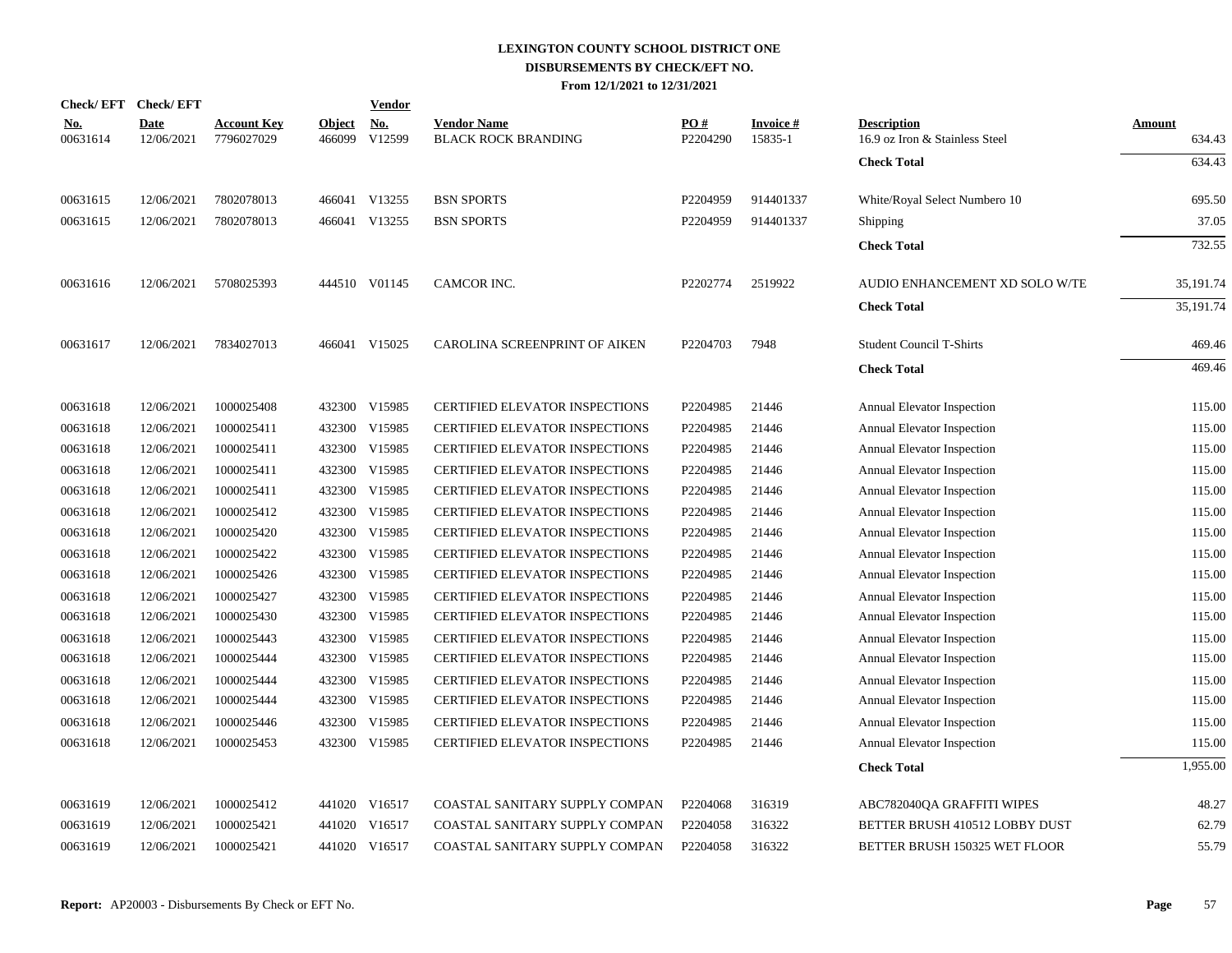|            | Check/EFT Check/EFT |                    |            | <b>Vendor</b> |                                         |                      |                  |                                 |               |
|------------|---------------------|--------------------|------------|---------------|-----------------------------------------|----------------------|------------------|---------------------------------|---------------|
| <u>No.</u> | <b>Date</b>         | <b>Account Key</b> | Object No. |               | <b>Vendor Name</b>                      | PO#                  | <b>Invoice</b> # | <b>Description</b>              | <b>Amount</b> |
|            |                     |                    |            |               |                                         |                      |                  | <b>Check Total</b>              | 166.85        |
| 00631620   | 12/06/2021          | 7866027045         |            | 466041 V12704 | COLUMBIA FLAG AND SIGN COMPANY          | P2205550             | 196279           | 6 x 10 FT United States 2 ply   | 122.51        |
| 00631620   | 12/06/2021          | 7866027045         |            | 466041 V12704 | COLUMBIA FLAG AND SIGN COMPANY          | P2205550             | 196279           | 5 x 8 FT South Carolina 2Ply P  | 70.41         |
|            |                     |                    |            |               |                                         |                      |                  | <b>Check Total</b>              | 192.92        |
| 00631621   | 12/06/2021          | 3560022321         |            | 441000 V01803 | <b>COMPUTER DESIGN CONSULTING SER</b>   | P2205822             | 15471            | Print No. 10 Cougar Opaque Env  | 230.00        |
| 00631621   | 12/06/2021          | 3560022321         | 441000     | V01803        | COMPUTER DESIGN CONSULTING SER          | P2205822             | 15471            | Tax 6.00%                       | 13.80         |
| 00631621   | 12/06/2021          | 3560022321         | 441000     | V01803        | COMPUTER DESIGN CONSULTING SER          | P2205822             | 15471            | Tax 1.00%                       | 2.30          |
| 00631621   | 12/06/2021          | 1000011521         | 436000     | V01803        | COMPUTER DESIGN CONSULTING SER          | P2205959             | 15472            | $6.25$ x 4.5 Invitations, 100lb | 168.52        |
| 00631621   | 12/06/2021          | 1000011521         | 436000     | V01803        | COMPUTER DESIGN CONSULTING SER          | P2205959             | 15472            | A6 Envelopes for Invitations    | 63.67         |
|            |                     |                    |            |               |                                         |                      |                  | <b>Check Total</b>              | 478.29        |
| 00631622   | 12/06/2021          | 7924099715         |            | 466036 V10286 | CREATIVE SOLUTIONS INC                  | P2201640             | 1838265467       | <b>8 CUSTOM PRINTED FLAGS</b>   | 545.00        |
| 00631622   | 12/06/2021          | 7924099715         |            | 466041 V10286 | CREATIVE SOLUTIONS INC                  | P2201640             | 1841694926       | 16 CUSTOM DIGITAL PCS FLAG 36X  | 1,548.40      |
| 00631622   | 12/06/2021          | 7924099715         |            | 466036 V10286 | CREATIVE SOLUTIONS INC                  | P <sub>2201640</sub> | 1853790029       | PRINTED FLOOR DROPS             | 1,960.00      |
|            |                     |                    |            |               |                                         |                      |                  | <b>Check Total</b>              | 4,053.40      |
| 00631623   | 12/06/2021          | 1000011329         |            | 431200 V10028 | EL EDUCATION INC                        | P2203401             | 18020            | <b>Network School Services</b>  | 20,000.00     |
| 00631623   | 12/06/2021          | 1000011320         |            | 431200 V10028 | EL EDUCATION INC                        | P2205114             | 18091            | Direct Service Days (in Regio   | 18,600.00     |
| 00631623   | 12/06/2021          | 1000011320         |            | 431200 V10028 | EL EDUCATION INC                        | P2205114             | 18091            | EL Education virtual Summit     | 1,500.00      |
| 00631623   | 12/06/2021          | 1000011320         |            | 431200 V10028 | EL EDUCATION INC                        | P2205114             | 18091            | 1-Day Institute Participant Sl  | 450.00        |
| 00631623   | 12/06/2021          | 1000011320         |            | 431200 V10028 | EL EDUCATION INC                        | P2205114             | 18091            | Leadership Induction Institute  | 900.00        |
| 00631623   | 12/06/2021          | 1000011320         |            | 431200 V10028 | EL EDUCATION INC                        | P2205114             | 18091            | Bringing the EL Education Char  | 1,000.00      |
| 00631623   | 12/06/2021          | 1000011320         |            | 431200 V10028 | EL EDUCATION INC                        | P2205114             | 18091            | RLC - Atlantic                  | 900.00        |
|            |                     |                    |            |               |                                         |                      |                  | <b>Check Total</b>              | 43,350.00     |
| 00631624   | 12/06/2021          | 1000011427         |            | 432300 V16963 | ENVIRONMENTAL MARKETING SERVIC P2205274 |                      | 21-2839          | Remove chemicals from Science   | 5,450.00      |
|            |                     |                    |            |               |                                         |                      |                  | <b>Check Total</b>              | 5,450.00      |
| 00631625   | 12/06/2021          | 6000025610         |            | 446000 V15897 | FIRST COMMUNITY BANK                    | P2206072             | ADM.1717.11.21   | Chef Store                      | 23.19         |
| 00631625   | 12/06/2021          | 6000025613         | 446000     | V15897        | FIRST COMMUNITY BANK                    | P2206072             | ADM.1717.11.21   | <b>Lowes Foods</b>              | 9.30          |
| 00631625   | 12/06/2021          | 6000025613         |            | 446000 V15897 | FIRST COMMUNITY BANK                    | P2206072             | ADM.1717.11.21   | Publix                          | 38.72         |
| 00631625   | 12/06/2021          | 6000025616         | 446000     | V15897        | FIRST COMMUNITY BANK                    | P2206072             | ADM.1717.11.21   | Publix                          | 4.99          |
| 00631625   | 12/06/2021          | 6000025620         | 446000     | V15897        | FIRST COMMUNITY BANK                    | P2206072             | ADM.1717.11.21   | Lowes Foods                     | 104.35        |
| 00631625   | 12/06/2021          | 6000025620         |            | 446000 V15897 | FIRST COMMUNITY BANK                    | P2206072             | ADM.1717.11.21   | Publix                          | 11.67         |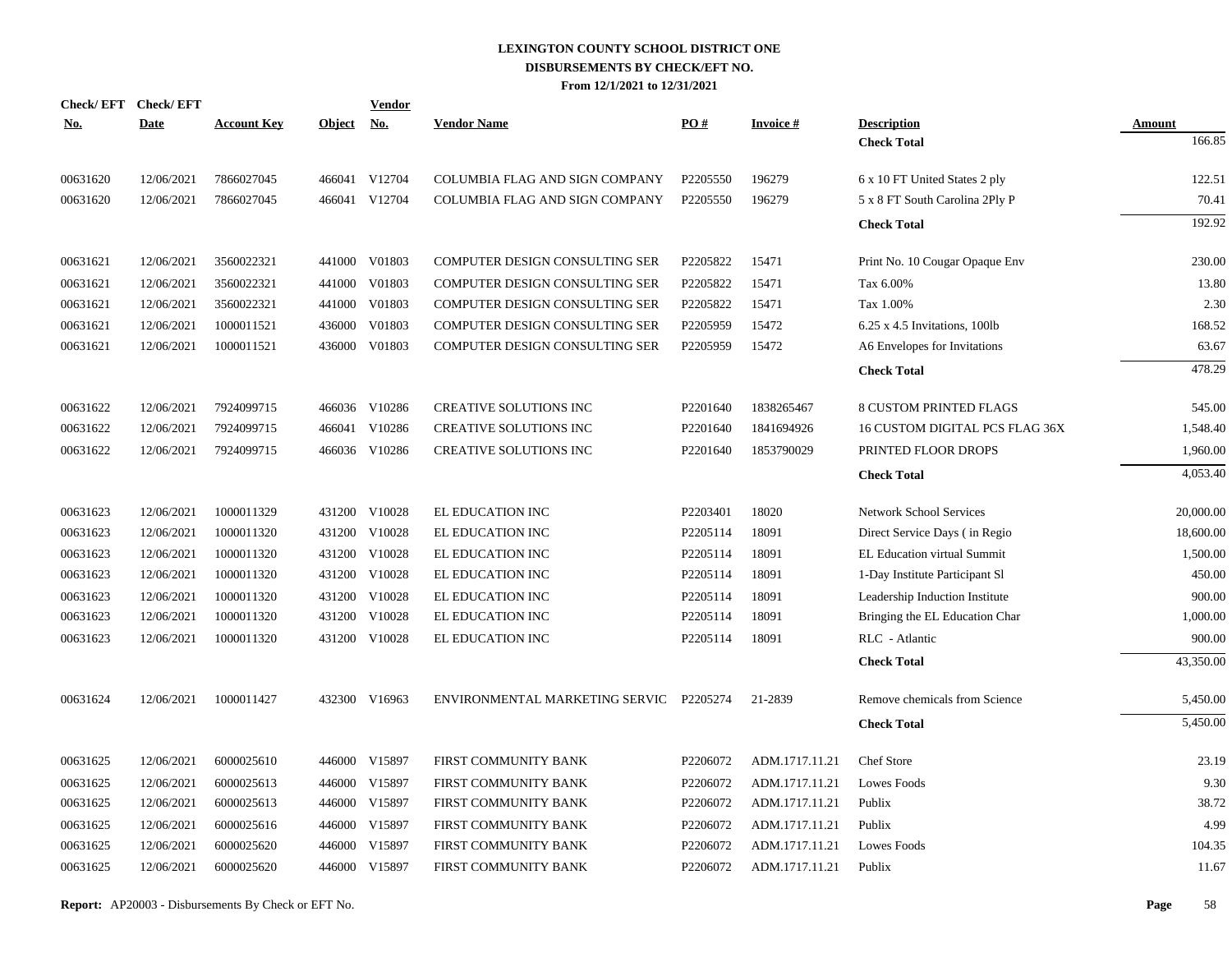|                        | Check/EFT Check/EFT |                                  |                         | <b>Vendor</b> |                                            |                 |                                   |                              |                        |
|------------------------|---------------------|----------------------------------|-------------------------|---------------|--------------------------------------------|-----------------|-----------------------------------|------------------------------|------------------------|
| <u>No.</u><br>00631625 | Date<br>12/06/2021  | <b>Account Key</b><br>6000025625 | <b>Object</b><br>446000 | No.<br>V15897 | <b>Vendor Name</b><br>FIRST COMMUNITY BANK | PQ#<br>P2206072 | <b>Invoice#</b><br>ADM.1717.11.21 | <b>Description</b><br>Publix | <b>Amount</b><br>19.45 |
| 00631625               | 12/06/2021          | 6000025625                       | 446000                  | V15897        | FIRST COMMUNITY BANK                       | P2206072        | ADM.1717.11.21                    | Lowes Foods                  | 144.35                 |
| 00631625               | 12/06/2021          | 6000025638                       |                         | 446000 V15897 | FIRST COMMUNITY BANK                       | P2206072        | ADM.1717.11.21                    | <b>Lowes Foods</b>           | 127.50                 |
| 00631625               | 12/06/2021          | 6000025638                       | 446000                  | V15897        | FIRST COMMUNITY BANK                       | P2206072        | ADM.1717.11.21                    | Publix                       | 5.79                   |
| 00631625               | 12/06/2021          | 6000025647                       |                         | 446000 V15897 | FIRST COMMUNITY BANK                       | P2206072        | ADM.1717.11.21                    | <b>Lowes Foods</b>           | 68.20                  |
| 00631625               | 12/06/2021          | 6000025610                       | 441000                  | V15897        | FIRST COMMUNITY BANK                       | P2206067        | ADM.4108.11.21                    | Triangle Safe and Lock       | 26.75                  |
| 00631625               | 12/06/2021          | 6000025629                       |                         | 441000 V15897 | FIRST COMMUNITY BANK                       | P2206067        | ADM.4108.11.21                    | Lowe's                       | 77.62                  |
| 00631625               | 12/06/2021          | 6000025634                       |                         | 441000 V15897 | FIRST COMMUNITY BANK                       | P2206067        | ADM.4108.11.21                    | United Refrigeration         | 267.01                 |
| 00631625               | 12/06/2021          | 6000025634                       |                         | 441000 V15897 | FIRST COMMUNITY BANK                       | P2206067        | ADM.4108.11.21                    | United Refrigeration         | 106.34                 |
| 00631625               | 12/06/2021          | 6000025634                       |                         | 441000 V15897 | FIRST COMMUNITY BANK                       | P2206067        | ADM.4108.11.21                    | United Refrigeration         | 133.22                 |
| 00631625               | 12/06/2021          | 6000025634                       |                         | 441000 V15897 | FIRST COMMUNITY BANK                       | P2206067        | ADM.4108.11.21                    | Lowe's                       | 37.28                  |
| 00631625               | 12/06/2021          | 6000025634                       |                         | 441000 V15897 | FIRST COMMUNITY BANK                       | P2206067        | ADM.4108.11.21                    | Lowe's                       | $-16.90$               |
| 00631625               | 12/06/2021          | 6000025641                       |                         | 441000 V15897 | FIRST COMMUNITY BANK                       | P2206067        | ADM.4108.11.21                    | Lowe's                       | 99.25                  |
| 00631625               | 12/06/2021          | 6000025643                       |                         | 441000 V15897 | FIRST COMMUNITY BANK                       | P2206067        | ADM.4108.11.21                    | United Refrigeration         | 125.50                 |
| 00631625               | 12/06/2021          | 6000025644                       |                         | 441000 V15897 | FIRST COMMUNITY BANK                       | P2206067        | ADM.4108.11.21                    | Lowe's                       | 31.80                  |
| 00631625               | 12/06/2021          | 6000025644                       |                         | 441000 V15897 | FIRST COMMUNITY BANK                       | P2206067        | ADM.4108.11.21                    | United Refrigeration         | 62.36                  |
| 00631625               | 12/06/2021          | 6000025610                       |                         | 441000 V15897 | FIRST COMMUNITY BANK                       | P2206073        | ADM.4884.11.21                    | Amazon                       | 42.12                  |
| 00631625               | 12/06/2021          | 6000025610                       |                         | 441000 V15897 | FIRST COMMUNITY BANK                       | P2206073        | ADM.4884.11.21                    | Amazon                       | 134.79                 |
| 00631625               | 12/06/2021          | 6000025610                       |                         | 464000 V15897 | FIRST COMMUNITY BANK                       | P2206073        | ADM.4884.11.21                    | AT&T                         | 513.13                 |
| 00631625               | 12/06/2021          | 6000025630                       |                         | 441000 V15897 | FIRST COMMUNITY BANK                       | P2206073        | ADM.4884.11.21                    | Amazon                       | 21.06                  |
| 00631625               | 12/06/2021          | 6000025630                       |                         | 446000 V15897 | FIRST COMMUNITY BANK                       | P2206073        | ADM.4884.11.21                    | Amazon                       | 17.62                  |
| 00631625               | 12/06/2021          | 6000025630                       |                         | 446000 V15897 | FIRST COMMUNITY BANK                       | P2206073        | ADM.4884.11.21                    | Walmart                      | 13.60                  |
| 00631625               | 12/06/2021          | 6000025642                       |                         | 441000 V15897 | FIRST COMMUNITY BANK                       | P2206073        | ADM.4884.11.21                    | Amazon                       | 21.06                  |
| 00631625               | 12/06/2021          | 6000025644                       |                         | 446000 V15897 | FIRST COMMUNITY BANK                       | P2206073        | ADM.4884.11.21                    | Amazon                       | 149.80                 |
| 00631625               | 12/06/2021          | 1000011329                       |                         | 441000 V15897 | FIRST COMMUNITY BANK                       | P2206088        | GMS.5832.11.21                    | Walmart                      | 106.42                 |
| 00631625               | 12/06/2021          | 1000011329                       |                         | 441000 V15897 | FIRST COMMUNITY BANK                       | P2206088        | GMS.5832.11.21                    | KJ's Market                  | 10.86                  |
| 00631625               | 12/06/2021          | 1000014129                       |                         | 441000 V15897 | FIRST COMMUNITY BANK                       | P2206088        | GMS.5832.11.21                    | Walmart                      | 88.69                  |
| 00631625               | 12/06/2021          | 1000014129                       |                         | 441000 V15897 | FIRST COMMUNITY BANK                       | P2206088        | GMS.5832.11.21                    | Walmart                      | 48.60                  |
| 00631625               | 12/06/2021          | 1000014129                       |                         | 441000 V15897 | FIRST COMMUNITY BANK                       | P2206088        | GMS.5832.11.21                    | Walmart                      | 13.86                  |
| 00631625               | 12/06/2021          | 1000014129                       |                         | 441000 V15897 | FIRST COMMUNITY BANK                       | P2206088        | GMS.5832.11.21                    | Walmart                      | 41.63                  |
| 00631625               | 12/06/2021          | 1000014129                       |                         | 441000 V15897 | FIRST COMMUNITY BANK                       | P2206088        | GMS.5832.11.21                    | Walmart                      | 108.93                 |
| 00631625               | 12/06/2021          | 7841827029                       | 466041                  | V15897        | FIRST COMMUNITY BANK                       | P2206088        | GMS.5832.11.21                    | Walmart                      | 708.01                 |
| 00631625               | 12/06/2021          | 7860527029                       | 466041                  | V15897        | FIRST COMMUNITY BANK                       | P2206088        | GMS.5832.11.21                    | Serv-A-Cup                   | 94.70                  |
| 00631625               | 12/06/2021          | 7860527029                       | 466069                  | V15897        | FIRST COMMUNITY BANK                       | P2206088        | GMS.5832.11.21                    | Groucho's Deli               | 464.43                 |
| 00631625               | 12/06/2021          | 7860527029                       | 466069                  | V15897        | FIRST COMMUNITY BANK                       | P2206088        | GMS.5832.11.21                    | Lowe's Food                  | 67.13                  |
| 00631625               | 12/06/2021          | 1000011329                       |                         | 441000 V15897 | FIRST COMMUNITY BANK                       | P2206087        | GMS.5840.11.21                    | Amazon                       | 160.60                 |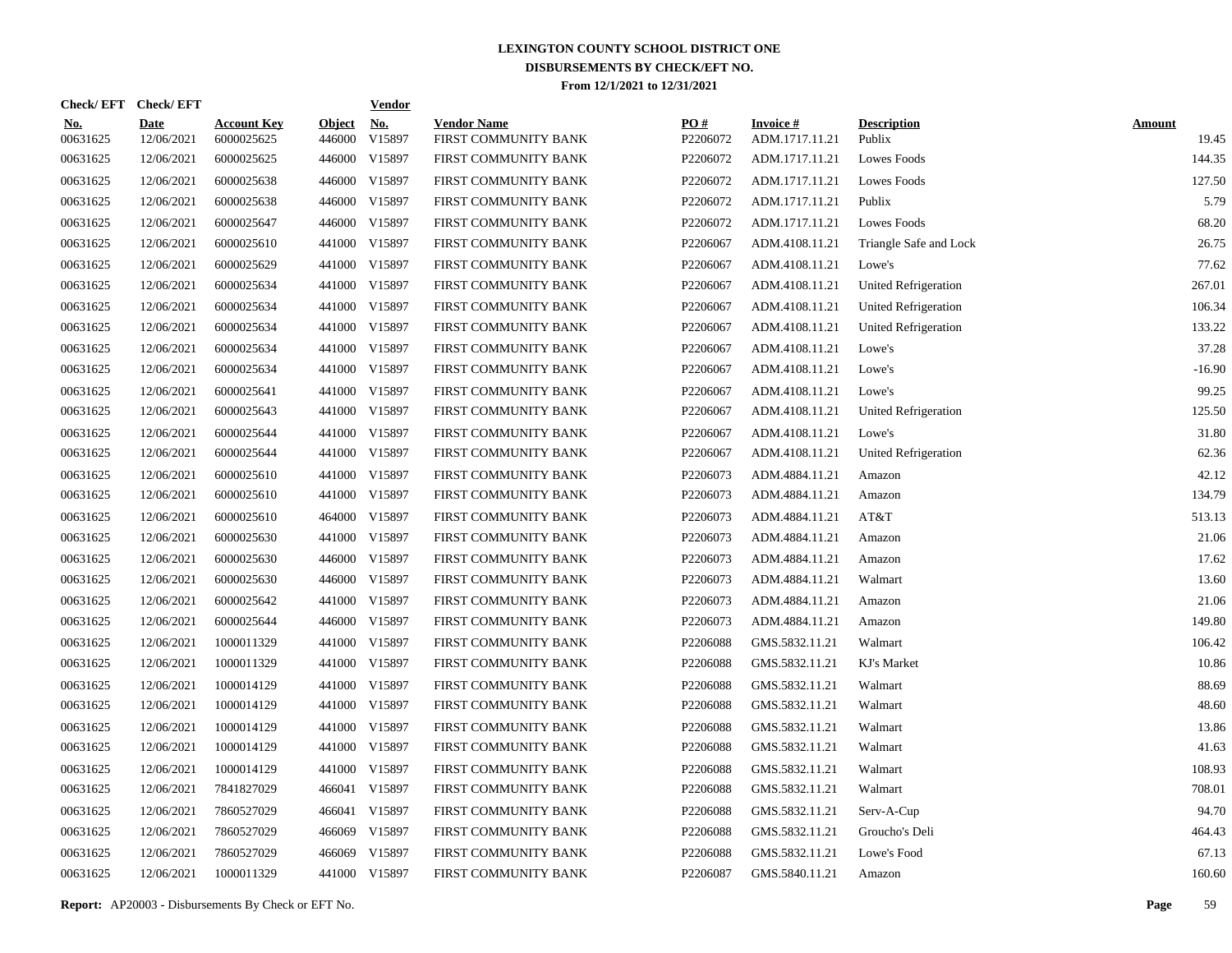| <b>Check/EFT</b>       | <b>Check/EFT</b>          |                                  |                         | <b>Vendor</b>        |                                            |                 |                                    |                                |                        |
|------------------------|---------------------------|----------------------------------|-------------------------|----------------------|--------------------------------------------|-----------------|------------------------------------|--------------------------------|------------------------|
| <u>No.</u><br>00631625 | <b>Date</b><br>12/06/2021 | <b>Account Key</b><br>1000011329 | <b>Object</b><br>441000 | <u>No.</u><br>V15897 | <b>Vendor Name</b><br>FIRST COMMUNITY BANK | PO#<br>P2206087 | <b>Invoice #</b><br>GMS.5840.11.21 | <b>Description</b><br>Amazon   | <b>Amount</b><br>48.32 |
| 00631625               | 12/06/2021                | 1000011329                       | 441000                  | V15897               | FIRST COMMUNITY BANK                       | P2206087        | GMS.5840.11.21                     | Amazon                         | 384.13                 |
| 00631625               | 12/06/2021                | 1000011329                       | 441000                  | V15897               | FIRST COMMUNITY BANK                       | P2206087        | GMS.5840.11.21                     | Amazon                         | 144.96                 |
| 00631625               | 12/06/2021                | 1000011329                       | 441000                  | V15897               | FIRST COMMUNITY BANK                       | P2206087        | GMS.5840.11.21                     | Walmart                        | 10.56                  |
| 00631625               | 12/06/2021                | 1000022229                       |                         | 443000 V15897        | FIRST COMMUNITY BANK                       | P2206087        | GMS.5840.11.21                     | Walmart                        | 12.69                  |
| 00631625               | 12/06/2021                | 1000025429                       |                         | 441000 V15897        | FIRST COMMUNITY BANK                       | P2206087        | GMS.5840.11.21                     | Amazon                         | 65.70                  |
| 00631625               | 12/06/2021                | 7737019029                       |                         | 466041 V15897        | FIRST COMMUNITY BANK                       | P2206087        | GMS.5840.11.21                     | Walmart                        | 9.63                   |
| 00631625               | 12/06/2021                | 7743019029                       |                         | 466041 V15897        | FIRST COMMUNITY BANK                       | P2206087        | GMS.5840.11.21                     | <b>Teachers Pay Teachers</b>   | 63.71                  |
| 00631625               | 12/06/2021                | 7802070029                       |                         | 466041 V15897        | FIRST COMMUNITY BANK                       | P2206087        | GMS.5840.11.21                     | Walmart                        | 41.43                  |
| 00631625               | 12/06/2021                | 7841827029                       |                         | 466041 V15897        | FIRST COMMUNITY BANK                       | P2206087        | GMS.5840.11.21                     | Walmart                        | 25.68                  |
| 00631625               | 12/06/2021                | 7860527029                       |                         | 466069 V15897        | FIRST COMMUNITY BANK                       | P2206087        | GMS.5840.11.21                     | Lowe's Food                    | 43.52                  |
|                        |                           |                                  |                         |                      |                                            |                 |                                    | <b>Check Total</b>             | 5,185.11               |
| 00631626               | 12/06/2021                | 1000011323                       |                         | 441000 V00549        | FORMS AND SUPPLY INC (FSI)                 | P2205618        | 5964532-0                          | Multipurpose Copy Paper 20# 92 | 1,374.31               |
| 00631626               | 12/06/2021                | 1000011355                       |                         | 441000 V00549        | FORMS AND SUPPLY INC (FSI)                 | P2205799        | 5967591-0                          | Ziplocreg 2Gallon Storage Bags | 149.46                 |
|                        |                           |                                  |                         |                      |                                            |                 |                                    | <b>Check Total</b>             | 1,523.77               |
| 00631627               | 12/06/2021                | 7881027014                       |                         | 466049 V14789        | GOLDEN KERNEL PECAN COMPANY IN             | P2206051        | 45003                              | 24/16oz. Pecan Halves CH       | 666.00                 |
| 00631627               | 12/06/2021                | 7881027014                       |                         | 466049 V14789        | GOLDEN KERNEL PECAN COMPANY IN             | P2206051        | 45003                              | 12/16oz. Pecan Halves CH       | 111.00                 |
| 00631627               | 12/06/2021                | 7881027014                       |                         | 466049 V14789        | GOLDEN KERNEL PECAN COMPANY IN             | P2206051        | 45003                              | 24/16oz. Pecan Halves GK       | 222.00                 |
| 00631627               | 12/06/2021                | 7881027014                       |                         | 466049 V14789        | GOLDEN KERNEL PECAN COMPANY IN             | P2206051        | 45003                              | 24/16oz. Large Pieces CH       | 214.80                 |
| 00631627               | 12/06/2021                | 7881027014                       |                         | 466049 V14789        | GOLDEN KERNEL PECAN COMPANY IN             | P2206051        | 45003                              | 12/16oz. Large Pieces          | 107.40                 |
| 00631627               | 12/06/2021                | 7881027014                       |                         | 466049 V14789        | GOLDEN KERNEL PECAN COMPANY IN             | P2206051        | 45003                              | 12/16oz. Large Pieces CH       | 107.40                 |
| 00631627               | 12/06/2021                | 7881027014                       |                         | 466049 V14789        | GOLDEN KERNEL PECAN COMPANY IN             | P2206051        | 45003                              | 12/16oz. Small Pieces CH       | 105.00                 |
| 00631627               | 12/06/2021                | 7881027014                       |                         | 466049 V14789        | GOLDEN KERNEL PECAN COMPANY IN             | P2206051        | 45003                              | 12/16oz. Small Pieces GK       | 105.00                 |
| 00631627               | 12/06/2021                | 7881027014                       |                         | 466049 V14789        | GOLDEN KERNEL PECAN COMPANY IN             | P2206051        | 45003                              | 12/2# Butter Roasted Bucket    | 263.40                 |
| 00631627               | 12/06/2021                | 7881027014                       |                         | 466049 V14789        | GOLDEN KERNEL PECAN COMPANY IN             | P2206051        | 45003                              | 6/2# Butter Roasted Bucket     | 131.70                 |
| 00631627               | 12/06/2021                | 7881027014                       |                         | 466049 V14789        | GOLDEN KERNEL PECAN COMPANY IN             | P2206051        | 45003                              | 12/14oz. Butter Roasted Bags   | 504.00                 |
| 00631627               | 12/06/2021                | 7881027014                       |                         | 466049 V14789        | GOLDEN KERNEL PECAN COMPANY IN             | P2206051        | 45003                              | 12/14oz. HR Pecans Bags        | 763.20                 |
| 00631627               | 12/06/2021                | 7881027014                       |                         | 466049 V14789        | GOLDEN KERNEL PECAN COMPANY IN             | P2206051        | 45003                              | 12/14oz. Praline Bags          | 1,526.40               |
| 00631627               | 12/06/2021                | 7881027014                       |                         | 466049 V14789        | GOLDEN KERNEL PECAN COMPANY IN             | P2206051        | 45003                              | 30/16oz. Chocolate Covered Bag | 1,314.00               |
| 00631627               | 12/06/2021                | 7881027014                       |                         | 466049 V14789        | GOLDEN KERNEL PECAN COMPANY IN             | P2206051        | 45003                              | 12/16oz Sugar Free Chocolate B | 306.00                 |
| 00631627               | 12/06/2021                | 7881027014                       |                         | 466049 V14789        | GOLDEN KERNEL PECAN COMPANY IN             | P2206051        | 45003                              | 12/16oz. Dark Chocolate Bags   | 552.00                 |
| 00631627               | 12/06/2021                | 7881027014                       | 466049                  | V14789               | GOLDEN KERNEL PECAN COMPANY IN             | P2206051        | 45003                              | <b>Applied Discount</b>        | $-69.99$               |
|                        |                           |                                  |                         |                      |                                            |                 |                                    | <b>Check Total</b>             | 6.929.31               |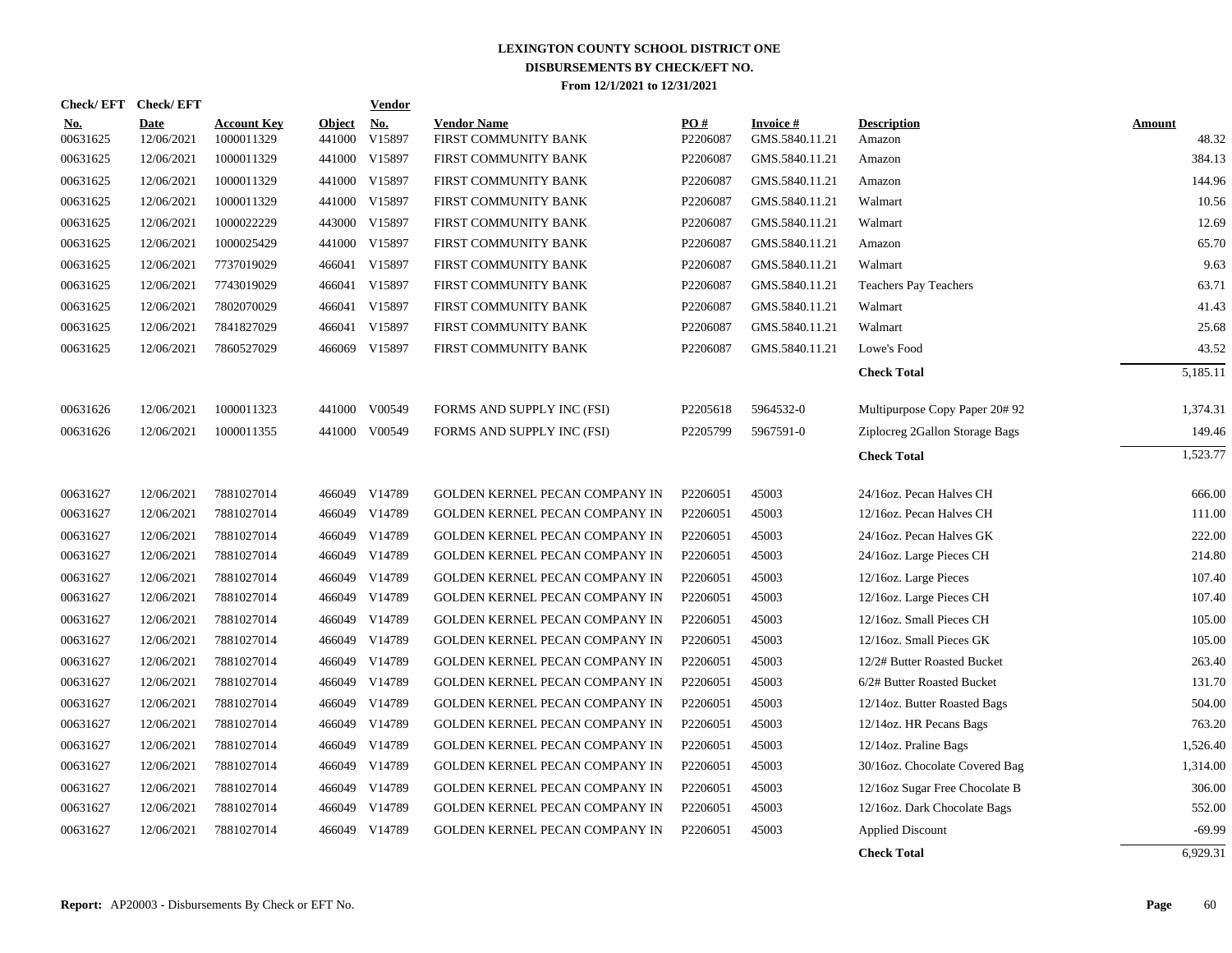| Check/EFT Check/EFT    |                           |                                  |                         | <b>Vendor</b> |                                         |          |                  |                                                     |                 |
|------------------------|---------------------------|----------------------------------|-------------------------|---------------|-----------------------------------------|----------|------------------|-----------------------------------------------------|-----------------|
| <u>No.</u><br>00631628 | <b>Date</b><br>12/06/2021 | <b>Account Key</b><br>7802073026 | <b>Object</b><br>466034 | No.<br>V12764 | <b>Vendor Name</b><br>HAMPTON, GEORGE   | PO#      | Invoice #        | <b>Description</b><br>BB.WKM.11.30.21 BB WKM vs MGM | Amount<br>76.00 |
|                        |                           |                                  |                         |               |                                         |          |                  | <b>Check Total</b>                                  | 76.00           |
| 00631629               | 12/06/2021                | 7757119044                       |                         | 466041 V01292 | HENRY SCHEIN INC                        | P2205520 | 12940484         | Steth Blu Basic Dual Head 22"                       | 18.30           |
| 00631629               | 12/06/2021                | 7757119044                       | 466041                  | V01292        | HENRY SCHEIN INC                        | P2205520 | 12940484         | Stethoscope Black 2HD tcd 24'L                      | 18.24           |
| 00631629               | 12/06/2021                | 7757119044                       | 466041                  | V01292        | HENRY SCHEIN INC                        | P2205520 | 12940484         | Epipen Trainer                                      | 42.37           |
| 00631629               | 12/06/2021                | 7757119044                       | 466041                  | V01292        | HENRY SCHEIN INC                        | P2205520 | 12940484         | Snellen Eye Chart                                   | 31.18           |
| 00631629               | 12/06/2021                | 7757119044                       | 466041                  | V01292        | HENRY SCHEIN INC                        | P2205520 | 12940484         | Earloop Mask Surgical L2 Blue                       | 46.99           |
| 00631629               | 12/06/2021                | 7757119044                       | 466041                  | V01292        | HENRY SCHEIN INC                        | P2205520 | 12940484         | <b>Sharps Container Counter</b>                     | 3.78            |
| 00631629               | 12/06/2021                | 7757119044                       | 466041                  | V01292        | HENRY SCHEIN INC                        | P2205520 | 12940484         | Sheaths f/Thermometer                               | 12.37           |
| 00631629               | 12/06/2021                | 7757119044                       |                         | 466041 V01292 | HENRY SCHEIN INC                        | P2205520 | 12940484         | Thermometer Oral Celcius CLINI                      | 52.47           |
| 00631629               | 12/06/2021                | 7757119044                       | 466041                  | V01292        | HENRY SCHEIN INC                        | P2205520 | 12940484         | Sphyg Essentials LF Navy Adult                      | 88.49           |
| 00631629               | 12/06/2021                | 7757119044                       | 466041                  | V01292        | HENRY SCHEIN INC                        | P2205520 | 12940484         | Sphyg Essentials LF Navy Child                      | 61.94           |
| 00631629               | 12/06/2021                | 7757119044                       | 466041                  | V01292        | HENRY SCHEIN INC                        | P2205520 | 12940484         | Sphyg Essentials LF Navy Large                      | 53.13           |
| 00631629               | 12/06/2021                | 7757119044                       |                         | 466041 V01292 | HENRY SCHEIN INC                        | P2205520 | 12940485         | Gown Patient Founders Pri                           | 76.88           |
| 00631629               | 12/06/2021                | 7757119044                       |                         | 466041 V01292 | HENRY SCHEIN INC                        | P2205520 | 12982480         | <b>Sharps Container Counter</b>                     | 3.78            |
| 00631629               | 12/06/2021                | 7757119044                       |                         | 466041 V01292 | HENRY SCHEIN INC                        | P2205686 | 13067406         | Ambitex Select PF Ntrl Gl SMAL                      | 93.73           |
| 00631629               | 12/06/2021                | 7757119044                       |                         | 466041 V01292 | HENRY SCHEIN INC                        | P2205686 | 13067406         | Criterion N250 PF Nitrile Larg                      | 82.97           |
| 00631629               | 12/06/2021                | 7757119044                       |                         | 466041 V01292 | HENRY SCHEIN INC                        | P2205686 | 13067406         | Glove Exam Vinyl Durasafe X-La                      | 5.53            |
| 00631629               | 12/06/2021                | 7757119044                       |                         | 466041 V01292 | HENRY SCHEIN INC                        | P2205686 | 13067406         | Microflex 92-134 Nitrile Mediu                      | 14.27           |
| 00631629               | 12/06/2021                | 7757119044                       |                         | 466041 V01292 | HENRY SCHEIN INC                        | P2205686 | 13067406         | Gown Isloation Polyp Yellow Un                      | 91.81           |
| 00631629               | 12/06/2021                | 7757119044                       |                         | 466041 V01292 | HENRY SCHEIN INC                        | P2205686 | 13067406         | Probe Covers Disp Suretem                           | 30.72           |
|                        |                           |                                  |                         |               |                                         |          |                  | <b>Check Total</b>                                  | 828.95          |
| 00631630               | 12/06/2021                | 7802072027                       |                         | 466041 V17035 | HIOTT PRINTING CO INC                   | P2206015 | 48298            | Recruiting Handbook WKHS FB                         | 250.00          |
|                        |                           |                                  |                         |               |                                         |          |                  | <b>Check Total</b>                                  | 250.00          |
| 00631631               | 12/06/2021                | 7802071027                       |                         | 466041 V13731 | <b>HOWIES ATHLETIC TAPE</b>             | P2204287 | <b>INV094022</b> | Flex Wrap 2' x 6 yd black                           | 150.00          |
| 00631631               | 12/06/2021                | 7802071027                       |                         | 466041 V13731 | HOWIES ATHLETIC TAPE                    | P2204287 | <b>INV094022</b> | Flex Wrap 3' x 6 yd Black                           | 150.00          |
|                        |                           |                                  |                         |               |                                         |          |                  | <b>Check Total</b>                                  | 300.00          |
| 00631632               | 12/06/2021                | 1000014411                       |                         | 464000 V01891 | INTERNATIONAL BACCALAUREATE OR P2206027 |          | 12133248         | IB Exam Fees for Lexington Hig                      | 13,090.00       |
|                        |                           |                                  |                         |               |                                         |          |                  | <b>Check Total</b>                                  | 13,090.00       |
| 00631633               | 12/06/2021                | 7802073026                       |                         | 466034 V13516 | MELIA, CASEY                            |          |                  | BB.WKM.11.30.21 WKM vs MGM BB game                  | 76.00           |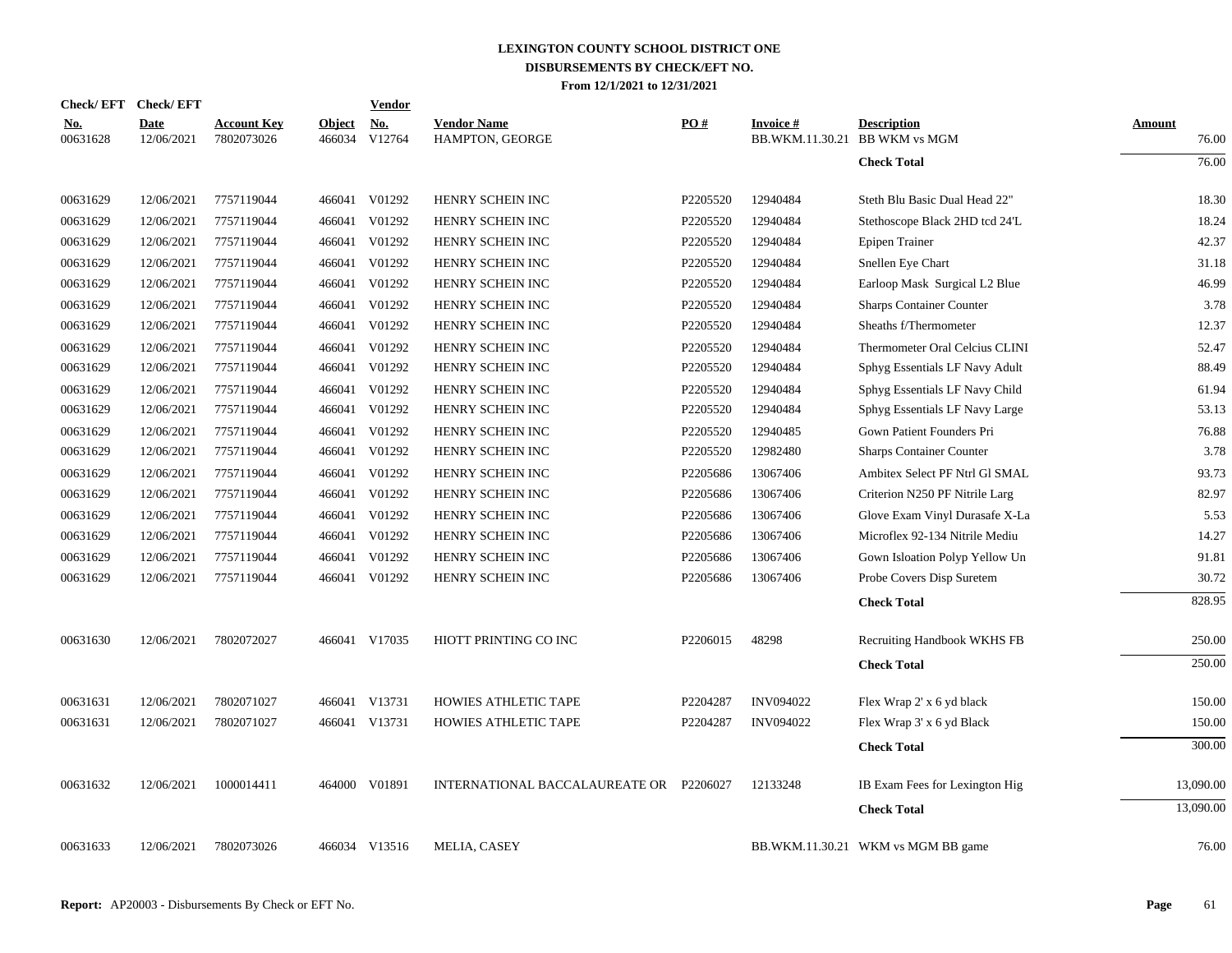|            | Check/EFT Check/EFT |                    |               | <b>Vendor</b>               |                                |          |                 |                                          |                 |
|------------|---------------------|--------------------|---------------|-----------------------------|--------------------------------|----------|-----------------|------------------------------------------|-----------------|
| <u>No.</u> | <b>Date</b>         | <b>Account Key</b> | <b>Object</b> | $\underline{\mathrm{No}}$ . | <b>Vendor Name</b>             | PO#      | <b>Invoice#</b> | <b>Description</b><br><b>Check Total</b> | Amount<br>76.00 |
|            |                     |                    |               |                             |                                |          |                 |                                          |                 |
| 00631634   | 12/06/2021          | 1000026693         |               | 444510 V02476               | MONOPRICE.COM                  | P2205182 | 22199317        | Monoprice 4K Flat High Speed H           | 72.72           |
| 00631634   | 12/06/2021          | 1000026693         |               | 444510 V02476               | MONOPRICE.COM                  | P2205182 | 22199317        | <b>SHIPPING</b>                          | 13.90           |
| 00631634   | 12/06/2021          | 1000026693         |               | 444510 V02476               | MONOPRICE.COM                  | P2205182 | 22199447        | Monoprice 4K Flat High Speed H           | 32.49           |
|            |                     |                    |               |                             |                                |          |                 | <b>Check Total</b>                       | 119.11          |
|            |                     |                    |               |                             |                                |          |                 |                                          |                 |
| 00631635   | 12/06/2021          | 1000011521         |               | 433200 EXXXXX               | Employee                       |          | 11.01.11.30.21  | Various errands/local travel             | 100.80          |
|            |                     |                    |               |                             |                                |          |                 | <b>Check Total</b>                       | 100.80          |
| 00631636   | 12/06/2021          | 1000011334         |               | 436000 V00103               | PINE PRESS OF LEXINGTON INC    | P2205860 | 132424          | Arts Extravaganza Program                | 227.20          |
| 00631636   | 12/06/2021          | 1000011334         |               | 436000 V00103               | PINE PRESS OF LEXINGTON INC    | P2205860 | 132424          | Program - Inside Pages                   | 269.61          |
|            |                     |                    |               |                             |                                |          |                 | <b>Check Total</b>                       | 496.81          |
|            |                     |                    |               |                             |                                |          |                 |                                          |                 |
| 00631637   | 12/06/2021          | 1000025447         |               | 441020 V16846               | PINESTRAW PLACE LANDSCAPE SUPP | P2206018 | 925054          | <b>CES</b> - Pine Straw Bales            | 192.60          |
| 00631637   | 12/06/2021          | 1000025447         |               | 441020 V16846               | PINESTRAW PLACE LANDSCAPE SUPP | P2206018 | 925054          | Delivery                                 | 25.00           |
|            |                     |                    |               |                             |                                |          |                 | <b>Check Total</b>                       | 217.60          |
|            |                     |                    |               |                             |                                |          |                 |                                          |                 |
| 00631638   | 12/06/2021          | 7901027027         |               | 466041 V13358               | PRINTGEAR SPORTSWEAR DISTRIBUT | P2204629 | 1355922         | WHITE M-20, L-20, XL-30                  | 396.06          |
| 00631638   | 12/06/2021          | 7901027027         |               | 466041 V13358               | PRINTGEAR SPORTSWEAR DISTRIBUT | P2204629 | 1355922         | WHITE 2X-20                              | 154.51          |
| 00631638   | 12/06/2021          | 7901027027         |               | 466041 V13358               | PRINTGEAR SPORTSWEAR DISTRIBUT | P2204629 | 1355922         | WHITE YL-2                               | 10.40           |
| 00631638   | 12/06/2021          | 7901027027         |               | 466041 V13358               | PRINTGEAR SPORTSWEAR DISTRIBUT | P2204629 | 1355922         | SMOKE GRAY M-1, XL-2                     | 17.38           |
| 00631638   | 12/06/2021          | 7901027027         |               | 466041 V13358               | PRINTGEAR SPORTSWEAR DISTRIBUT | P2204629 | 1355922         | LIGHT BLUE L-1                           | 8.69            |
| 00631638   | 12/06/2021          | 7901027027         |               | 466041 V13358               | PRINTGEAR SPORTSWEAR DISTRIBUT | P2204629 | 1355922         | MIDNIGHT NAVY S-2,M-7,L-8,XL-3           | 80.25           |
| 00631638   | 12/06/2021          | 7901027027         |               | 466041 V13358               | PRINTGEAR SPORTSWEAR DISTRIBUT | P2204629 | 1355922         | MIDNIGHT NAVY 2X-2                       | 10.06           |
| 00631638   | 12/06/2021          | 7901027027         |               | 466041 V13358               | PRINTGEAR SPORTSWEAR DISTRIBUT | P2204629 | 1355922         | MIDNIGHT NAVY 3X-1                       | 6.05            |
| 00631638   | 12/06/2021          | 7901027027         |               | 466041 V13358               | PRINTGEAR SPORTSWEAR DISTRIBUT | P2204629 | 1355922         | <b>TURQUOISE YM-1</b>                    | 3.43            |
| 00631638   | 12/06/2021          | 7901027027         |               | 466041 V13358               | PRINTGEAR SPORTSWEAR DISTRIBUT | P2204629 | 1355922         | <b>CHARCOAL S-1</b>                      | 6.69            |
| 00631638   | 12/06/2021          | 7901027027         |               | 466041 V13358               | PRINTGEAR SPORTSWEAR DISTRIBUT | P2204629 | 1355922         | NAVY M-2                                 | 7.81            |
| 00631638   | 12/06/2021          | 7901027027         |               | 466041 V13358               | PRINTGEAR SPORTSWEAR DISTRIBUT | P2204629 | 1355922         | NAVY L-1                                 | 4.98            |
| 00631638   | 12/06/2021          | 7901027027         |               | 466041 V13358               | PRINTGEAR SPORTSWEAR DISTRIBUT | P2204629 | 1355922         | BLACK XL-1, L-1                          | 8.03            |
| 00631638   | 12/06/2021          | 7901027027         |               | 466041 V13358               | PRINTGEAR SPORTSWEAR DISTRIBUT | P2204629 | 1355922         | <b>BLACK 2X-1</b>                        | 5.03            |
| 00631638   | 12/06/2021          | 7901027027         |               | 466041 V13358               | PRINTGEAR SPORTSWEAR DISTRIBUT | P2204629 | 1355922         | TEAL <sub>L-1</sub>                      | 1.97            |
| 00631638   | 12/06/2021          | 7901027027         |               | 466041 V13358               | PRINTGEAR SPORTSWEAR DISTRIBUT | P2204629 | 1355922         | CAROLINA BLUE XL-1                       | 1.97            |
| 00631638   | 12/06/2021          | 7901027027         |               | 466041 V13358               | PRINTGEAR SPORTSWEAR DISTRIBUT | P2204629 | 1355922         | PINK L-1                                 | 2.24            |
| 00631638   | 12/06/2021          | 7901027027         |               | 466041 V13358               | PRINTGEAR SPORTSWEAR DISTRIBUT | P2204629 | 1355922         | PURPLE XL-1                              | 2.24            |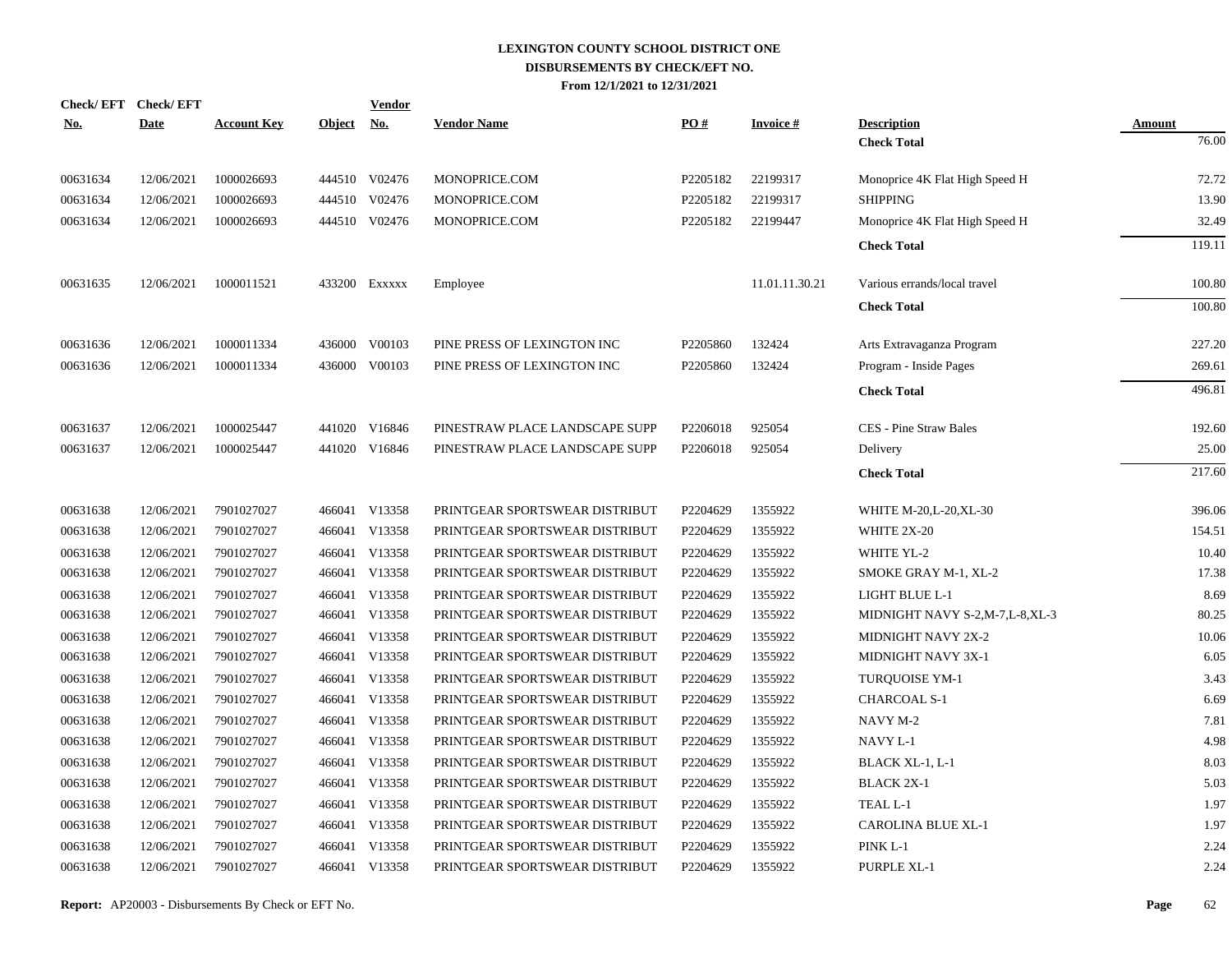| Check/EFT Check/EFT |                    |                                  |        | Vendor               |                                                      |                 |                      |                                   |                |
|---------------------|--------------------|----------------------------------|--------|----------------------|------------------------------------------------------|-----------------|----------------------|-----------------------------------|----------------|
| No.<br>00631638     | Date<br>12/06/2021 | <b>Account Key</b><br>7901027027 | Object | No.<br>466041 V13358 | <b>Vendor Name</b><br>PRINTGEAR SPORTSWEAR DISTRIBUT | PO#<br>P2204629 | Invoice #<br>1355922 | <b>Description</b><br>ORANGE XL-1 | Amount<br>2.24 |
| 00631638            | 12/06/2021         | 7901027027                       |        | 466041 V13358        | PRINTGEAR SPORTSWEAR DISTRIBUT                       | P2204629        | 1355922              | CANDY ORANGE L-1                  | 2.24           |
| 00631638            | 12/06/2021         | 7901027027                       |        | 466041 V13358        | PRINTGEAR SPORTSWEAR DISTRIBUT                       | P2204629        | 1355922              | TRUE NAVY M-1, L-3                | 34.37          |
| 00631638            | 12/06/2021         | 7901027027                       |        | 466041 V13358        | PRINTGEAR SPORTSWEAR DISTRIBUT                       | P2204629        | 1355922              | CRIMSON S-1, L-2                  | 25.78          |
| 00631638            | 12/06/2021         | 7901027027                       |        | 466041 V13358        | PRINTGEAR SPORTSWEAR DISTRIBUT                       | P2204629        | 1355922              | DARK HEATHER S-7, M-10, L-4, X    | 124.39         |
| 00631638            | 12/06/2021         | 7901027027                       |        | 466041 V13358        | PRINTGEAR SPORTSWEAR DISTRIBUT                       | P2204629        | 1355922              | DARK HEATHER 2X-1                 | 5.03           |
| 00631638            | 12/06/2021         | 7901027027                       |        | 466041 V13358        | PRINTGEAR SPORTSWEAR DISTRIBUT                       | P2204629        | 1355922              | LIGHT STEEL M-2                   | 17.38          |
| 00631638            | 12/06/2021         | 7901027027                       |        | 466041 V13358        | PRINTGEAR SPORTSWEAR DISTRIBUT                       | P2204629        | 1355922              | NAVY S-1                          | 8.69           |
| 00631638            | 12/06/2021         | 7901027027                       |        | 466041 V13358        | PRINTGEAR SPORTSWEAR DISTRIBUT                       | P2204629        | 1355922              | Yellow - M - 1                    | 1.97           |
| 00631638            | 12/06/2021         | 7901027027                       |        | 466041 V13358        | PRINTGEAR SPORTSWEAR DISTRIBUT                       | P2204629        | 1355922              | WHITE - $M - 6$ , $L - 2$         | 41.60          |
|                     |                    |                                  |        |                      |                                                      |                 |                      | <b>Check Total</b>                | 991.48         |
| 00631639            | 12/06/2021         | 1000011347                       |        | 443000 V13622        | RR BOOKS LLC                                         | P2205666        | 37888                | THE MONKEY'S FORK LEVEL B/2 6P    | 28.75          |
| 00631639            | 12/06/2021         | 1000011347                       |        | 443000 V13622        | <b>RR BOOKS LLC</b>                                  | P2205666        | 37888                | KINDERGARTEN CLASSROOM LIBRARY    | 5,475.00       |
| 00631639            | 12/06/2021         | 1000011347                       |        | 443000 V13622        | RR BOOKS LLC                                         | P2205666        | 37888                | ABC LETTER BOOKS                  | 75.00          |
| 00631639            | 12/06/2021         | 1000011347                       |        | 443000 V13622        | RR BOOKS LLC                                         | P2205666        | 37888                | LEVELED SET C - VOLUMNE 2         | 648.00         |
| 00631639            | 12/06/2021         | 1000011347                       |        | 443000 V13622        | RR BOOKS LLC                                         | P2205666        | 37888                | THE ZOOK SET 6PK SET              | 552.00         |
| 00631639            | 12/06/2021         | 1000011347                       |        | 443000 V13622        | RR BOOKS LLC                                         | P2205666        | 37888                | THE CARS SET 6PK SET              | 552.00         |
| 00631639            | 12/06/2021         | 1000011347                       |        | 443000 V13622        | RR BOOKS LLC                                         | P2205666        | 37888                | THE GUS SET 6PK SET               | 96.00          |
| 00631639            | 12/06/2021         | 1000011347                       |        | 443000 V13622        | RR BOOKS LLC                                         | P2205666        | 37888                | ZOOK MAKES A PIZZA LEVEL A/1 6    | 28.75          |
| 00631639            | 12/06/2021         | 1000011347                       |        | 443000 V13622        | RR BOOKS LLC                                         | P2205666        | 37888                | <b>BURP!-LEVEL A/1 6 PACK</b>     | 28.75          |
| 00631639            | 12/06/2021         | 1000011347                       |        | 443000 V13622        | RR BOOKS LLC                                         | P2205666        | 37888                | THE CASTLE LEVEL A/1 6 PACK       | 28.75          |
| 00631639            | 12/06/2021         | 1000011347                       |        | 443000 V13622        | RR BOOKS LLC                                         | P2205666        | 37888                | LEVELED SET A                     | 228.00         |
| 00631639            | 12/06/2021         | 1000011347                       |        | 443000 V13622        | RR BOOKS LLC                                         | P2205666        | 37888                | LEVELED SET A VOLUME 2            | 228.00         |
| 00631639            | 12/06/2021         | 1000011347                       |        | 443000 V13622        | RR BOOKS LLC                                         | P2205666        | 37888                | LEVELED SET B SINGLE COPY SET     | 228.00         |
| 00631639            | 12/06/2021         | 1000011347                       |        | 443000 V13622        | RR BOOKS LLC                                         | P2205666        | 37888                | LEVELED SET B - VOLUME 2          | 228.00         |
| 00631639            | 12/06/2021         | 1000011347                       |        | 443000 V13622        | <b>RR BOOKS LLC</b>                                  | P2205666        | 37888                | THE BIG SPIDER SET SIX PACK       | 276.00         |
| 00631639            | 12/06/2021         | 1000011347                       |        | 443000 V13622        | RR BOOKS LLC                                         | P2205666        | 37888                | THE ZUCCHINI MAN - LEVEL F/10     | 28.99          |
| 00631639            | 12/06/2021         | 1000011347                       |        | 443000 V13622        | <b>RR BOOKS LLC</b>                                  | P2205666        | 37888                | THE BORED TOOTHBRUSH LEVEL G/     | 14.97          |
| 00631639            | 12/06/2021         | 1000011347                       |        | 443000 V13622        | RR BOOKS LLC                                         | P2205666        | 37888                | THE LITTLE ROCKET THAT COULD      | 14.97          |
| 00631639            | 12/06/2021         | 1000011347                       |        | 443000 V13622        | <b>RR BOOKS LLC</b>                                  | P2205666        | 37888                | SPOTS - LEVEL E/8                 | 17.85          |
| 00631639            | 12/06/2021         | 1000011347                       |        | 443000 V13622        | RR BOOKS LLC                                         | P2205666        | 37888                | THE ANT'S PICNIC LEVEL A/1        | 28.75          |
| 00631639            | 12/06/2021         | 1000011347                       |        | 443000 V13622        | <b>RR BOOKS LLC</b>                                  | P2205666        | 37888                | <b>SHIPPING</b>                   | 249.75         |
|                     |                    |                                  |        |                      |                                                      |                 |                      | <b>Check Total</b>                | 9,056.28       |
| 00631640            | 12/06/2021         | 1000026306                       |        | 435000 V16856        | SIJ HOLDINGS LLC DBA THE MCCLA                       | P2203693        | 72301                | The State Paper's "Best" ad       | 1,100.00       |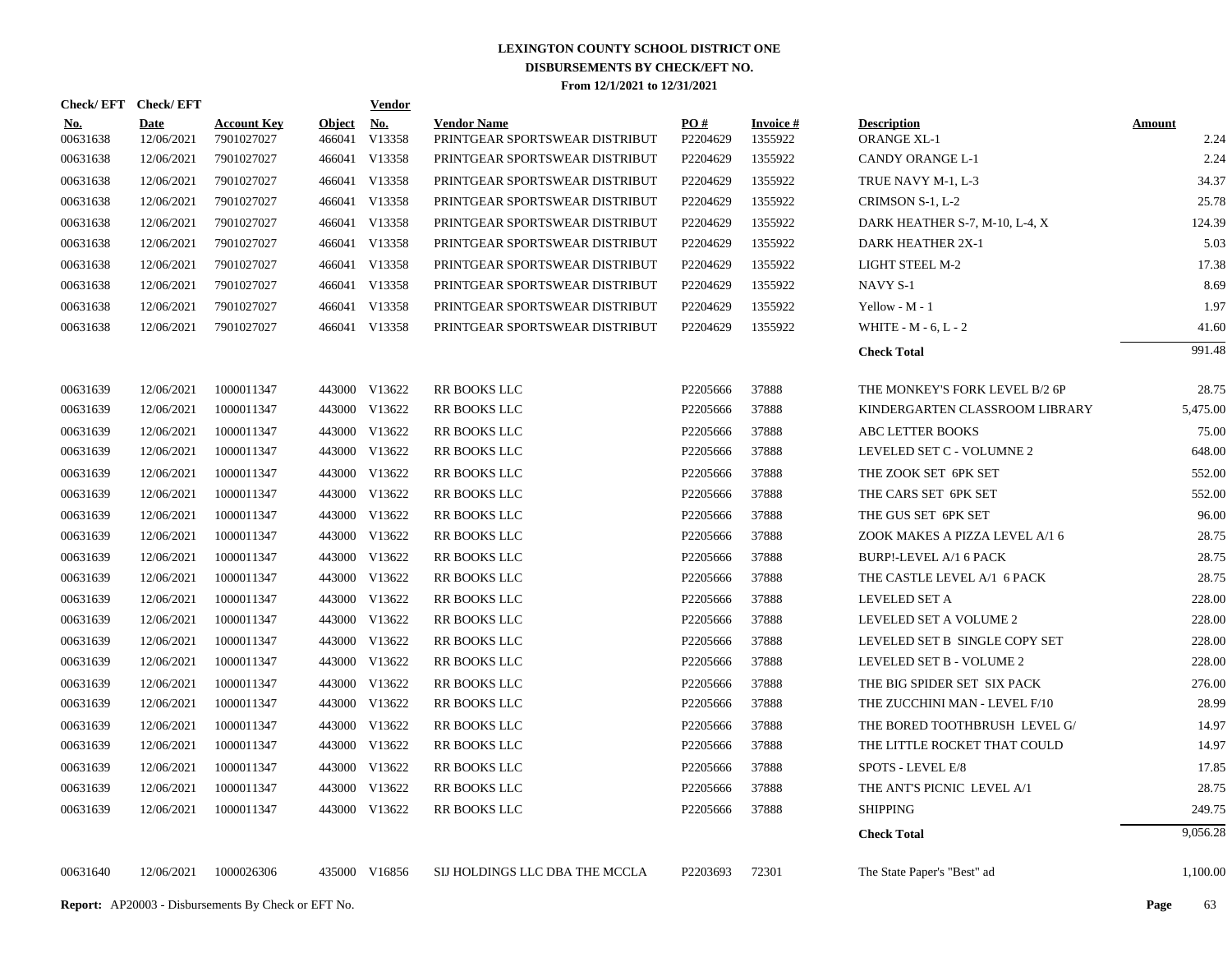| <u>No.</u> | Check/EFT Check/EFT<br><b>Date</b> | <b>Account Key</b> | <b>Object</b> | <b>Vendor</b><br><u>No.</u> | <b>Vendor Name</b>             | PO#      | <b>Invoice#</b> | <b>Description</b>                    | <b>Amount</b> |
|------------|------------------------------------|--------------------|---------------|-----------------------------|--------------------------------|----------|-----------------|---------------------------------------|---------------|
|            |                                    |                    |               |                             |                                |          |                 | <b>Check Total</b>                    | 1,100.00      |
| 00631641   | 12/06/2021                         | 7733027015         |               | 466035 V12388               | SMITH, MATTHEW                 | P2202754 | 2783            | PELION HIGH SCHOOL WIND MUSIC         | 2,000.00      |
|            |                                    |                    |               |                             |                                |          |                 | <b>Check Total</b>                    | 2,000.00      |
| 00631642   | 12/06/2021                         | 1000025507         |               | 433200 Exxxxx               | Employee                       |          | 11.01.11.30.21  | Route Assessments                     | 474.88        |
|            |                                    |                    |               |                             |                                |          |                 | <b>Check Total</b>                    | 474.88        |
| 00631643   | 12/06/2021                         | 3560022321         |               | 441000 V02065               | THE OFFICE PAL INC             | P2205893 | 0195618-IN      | Dell Magenta Toner (1200 PG Yi        | 156.43        |
| 00631643   | 12/06/2021                         | 3560022321         | 441000        | V02065                      | THE OFFICE PAL INC             | P2205893 | 0195618-IN      | Dell Yellow Toner (1200 PG Yie        | 79.61         |
| 00631643   | 12/06/2021                         | 3560022321         |               | 441000 V02065               | THE OFFICE PAL INC             | P2205893 | 0195618-IN      | Dell Cyan Toner (1200 PG Yield        | 79.61         |
|            |                                    |                    |               |                             |                                |          |                 | <b>Check Total</b>                    | 315.65        |
| 00631644   | 12/06/2021                         | 7983027027         | 466069        | EXXXXX                      | Employee                       |          | 11.22.21        | Reimb for cups and straws             | 100.48        |
| 00631644   | 12/06/2021                         | 7983027027         |               | 466069 Exxxxx               | Employee                       |          | 11.30.21        | Reimb kitchen supplies                | 151.86        |
|            |                                    |                    |               |                             |                                |          |                 | <b>Check Total</b>                    | 252.34        |
| 00631645   | 12/06/2021                         | 7860527027         |               | 466069 Exxxxx               | Employee                       |          | 12.01.2021      | Fruits & veggies for luncheon         | 141.03        |
|            |                                    |                    |               |                             |                                |          |                 | <b>Check Total</b>                    | 141.03        |
| 00631646   | 12/06/2021                         | 1000025408         |               | 432300 V01256               | WATTS AND ASSOCIATES ROOFING I | P2205317 | 946             | ITV Building - Remove and Repl        | 3,671.00      |
| 00631646   | 12/06/2021                         | 1000025408         |               | 432300 V01256               | WATTS AND ASSOCIATES ROOFING I | P2205317 | 946             | <b>Construction Portable - Remove</b> | 2,580.00      |
| 00631646   | 12/06/2021                         | 1000025408         |               | 432300 V01256               | WATTS AND ASSOCIATES ROOFING I | P2205317 | 946             | Sheets of Plywood Decking             | 250.00        |
| 00631646   | 12/06/2021                         | 1000025408         |               | 432300 V01256               | WATTS AND ASSOCIATES ROOFING I | P2205317 | 946             | Labor to install drip edging          | 126.00        |
|            |                                    |                    |               |                             |                                |          |                 | <b>Check Total</b>                    | 6,627.00      |
| 00631647   | 12/06/2021                         | 1000025413         |               | 432300 V14918               | <b>WINDHAM SERVICES</b>        | P2204987 | 4265            | GHS - Provide Detention/Retent        | 1,000.00      |
| 00631647   | 12/06/2021                         | 1000025415         |               | 432300 V14918               | <b>WINDHAM SERVICES</b>        | P2204987 | 4265            | PHS - Provide Detention/Retent        | 416.67        |
| 00631647   | 12/06/2021                         | 1000025423         |               | 432300 V14918               | WINDHAM SERVICES               | P2204987 | 4265            | SGES - Provide Detention/Reten        | 333.34        |
| 00631647   | 12/06/2021                         | 1000025425         |               | 432300 V14918               | WINDHAM SERVICES               | P2204987 | 4265            | WKES - Provide Detention/Reten        | 416.67        |
| 00631647   | 12/06/2021                         | 1000025427         |               | 432300 V14918               | WINDHAM SERVICES               | P2204987 | 4265            | WKHS - Provide Detention/Reten        | 833.34        |
| 00631647   | 12/06/2021                         | 1000025428         |               | 432300 V14918               | <b>WINDHAM SERVICES</b>        | P2204987 | 4265            | MES - Provide Detention/Retent        | 583.34        |
| 00631647   | 12/06/2021                         | 1000025430         |               | 432300 V14918               | WINDHAM SERVICES               | P2204987 | 4265            | NEW PMS - Provide Detention/Re        | 583.34        |
| 00631647   | 12/06/2021                         | 1000025434         |               | 432300 V14918               | WINDHAM SERVICES               | P2204987 | 4265            | PHMS - Provide Detention/Reten        | 700.00        |
| 00631647   | 12/06/2021                         | 1000025439         |               | 432300 V14918               | <b>WINDHAM SERVICES</b>        | P2204987 | 4265            | FPES - Provide Detention/Reten        | 166.67        |
| 00631647   | 12/06/2021                         | 1000025440         |               | 432300 V14918               | WINDHAM SERVICES               | P2204987 | 4265            | NPES - Provide Detention/Reten        | 366.67        |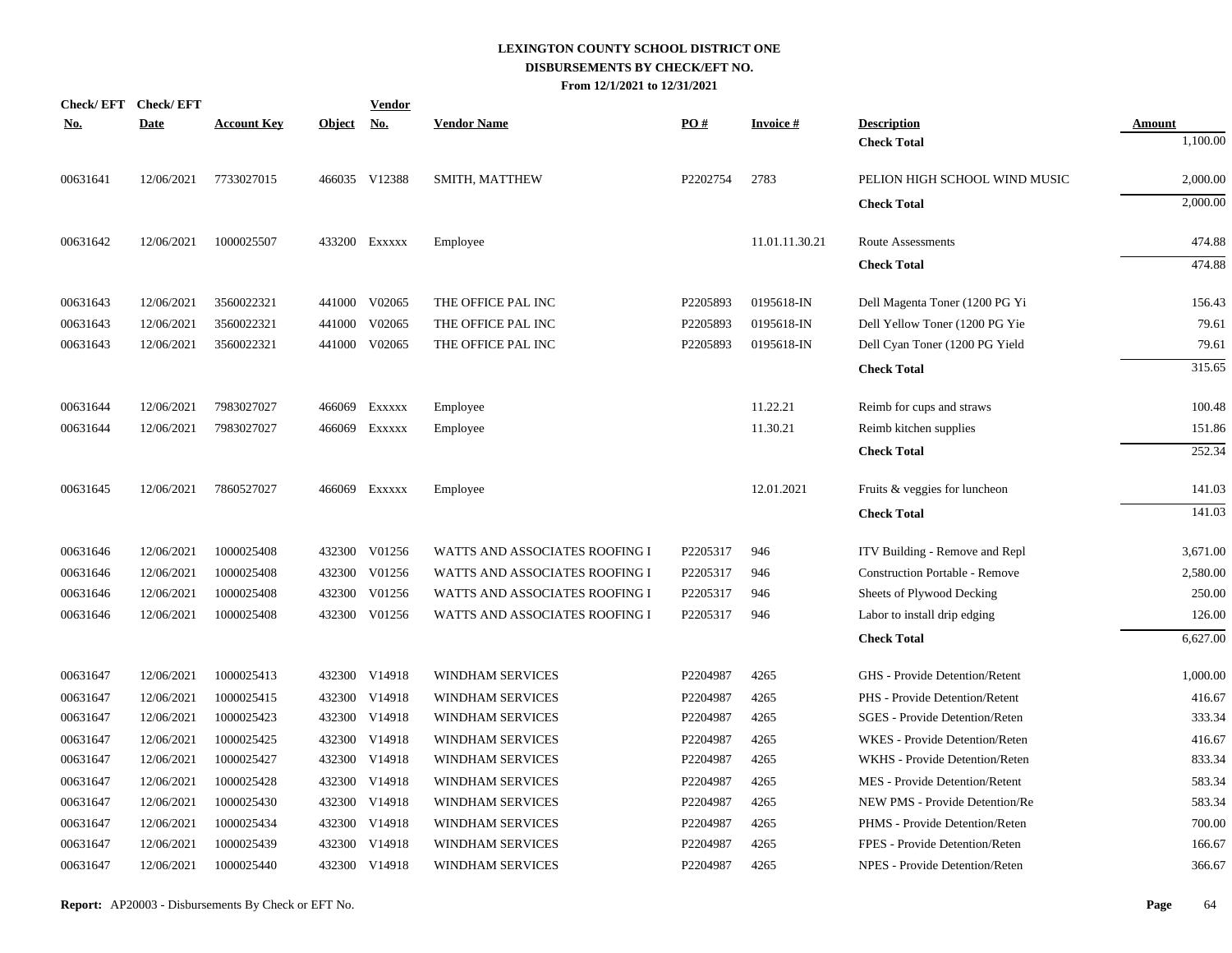|                        | Check/EFT Check/EFT       |                                  |                         | <b>Vendor</b>        |                                        |                      |                         |                                                      |                         |
|------------------------|---------------------------|----------------------------------|-------------------------|----------------------|----------------------------------------|----------------------|-------------------------|------------------------------------------------------|-------------------------|
| <u>No.</u><br>00631647 | <b>Date</b><br>12/06/2021 | <b>Account Key</b><br>1000025441 | <b>Object</b><br>432300 | <u>No.</u><br>V14918 | <b>Vendor Name</b><br>WINDHAM SERVICES | PO#<br>P2204987      | <b>Invoice#</b><br>4265 | <b>Description</b><br>RCES - Provide Detention/Reten | <b>Amount</b><br>750.00 |
| 00631647               | 12/06/2021                | 1000025442                       |                         | 432300 V14918        | WINDHAM SERVICES                       | P2204987             | 4265                    | <b>MGES</b> - Provide Detention/Reten                | 583.34                  |
| 00631647               | 12/06/2021                | 1000025443                       |                         | 432300 V14918        | WINDHAM SERVICES                       | P2204987             | 4265                    | MGMS - Provide Detention/Reten                       | 750.00                  |
| 00631647               | 12/06/2021                | 1000025445                       |                         | 432300 V14918        | WINDHAM SERVICES                       | P2204987             | 4265                    | DES - Provide Detention/Retent                       | 1,000.00                |
| 00631647               | 12/06/2021                | 1000025446                       |                         | 432300 V14918        | WINDHAM SERVICES                       | P2204987             | 4265                    | BMS - Provide Detention & Rete                       | 666.61                  |
| 00631647               | 12/06/2021                | 1000025447                       |                         | 432300 V14918        | WINDHAM SERVICES                       | P2204987             | 4265                    | CES - Provide Detention/Retent                       | 500.00                  |
| 00631647               | 12/06/2021                | 1000025452                       | 432300                  | V14918               | WINDHAM SERVICES                       | P2204987             | 4265                    | Old GES - Provide Detention/Re                       | 166.67                  |
| 00631647               | 12/06/2021                | 1000025453                       |                         | 432300 V14918        | WINDHAM SERVICES                       | P2204987             | 4265                    | <b>OLD PMS - Provide Detention/Re</b>                | 166.67                  |
|                        |                           |                                  |                         |                      |                                        |                      |                         | <b>Check Total</b>                                   | 9,983.33                |
| 00631648               | 12/06/2021                | 7802070027                       |                         | 466064 V17032        | <b>CAMDEN YOUTH BULLDOGS</b>           | P2206049             | P2206049.WKH            | Entry Fee for Jaquez F for Pal                       | 100.00                  |
|                        |                           |                                  |                         |                      |                                        |                      |                         | <b>Check Total</b>                                   | 100.00                  |
| 00631649               | 12/06/2021                | 7802072011                       |                         | 466064 V01871        | <b>CONWAY HIGH SCHOOL</b>              | P2206041             | P2206041.LHS            | Gate disbursement from Lexingt                       | 5,355.70                |
|                        |                           |                                  |                         |                      |                                        |                      |                         | <b>Check Total</b>                                   | 5,355.70                |
| 00631650               | 12/06/2021                | 7802079027                       |                         | 466064 V02421        | INDIAN LAND HIGH SCHOOL                | P <sub>2206014</sub> | P2206014.WKH            | Entry Fee for Wrestling in the                       | 250.00                  |
|                        |                           |                                  |                         |                      |                                        |                      |                         | <b>Check Total</b>                                   | 250.00                  |
| 00631651               | 12/06/2021                | 7802079027                       |                         | 466064 V00342        | <b>IRMO HIGH SCHOOL</b>                | P2206024             | P2206024.WKH            | Entry Fee for wrestling Tourna                       | 300.00                  |
|                        |                           |                                  |                         |                      |                                        |                      |                         | <b>Check Total</b>                                   | 300.00                  |
| 00631652               | 12/06/2021                | 1000025407                       |                         | 432100 V00650        | JOINT MUNICIPAL WATER AND SEWE         |                      | LCJWS.12/21             | MAI.20953                                            | 183.26                  |
| 00631652               | 12/06/2021                | 1000025411                       | 432100                  | V00650               | JOINT MUNICIPAL WATER AND SEWE         |                      | LCJWS.12/21             | LHS.20954                                            | 2,742.62                |
| 00631652               | 12/06/2021                | 1000025415                       | 432100                  | V00650               | JOINT MUNICIPAL WATER AND SEWE         |                      | LCJWS.12/21             | PHS.24634                                            | 24.27                   |
| 00631652               | 12/06/2021                | 1000025415                       |                         | 432100 V00650        | JOINT MUNICIPAL WATER AND SEWE         |                      | LCJWS.12/21             | PHS.24678                                            | 2,897.84                |
| 00631652               | 12/06/2021                | 1000025415                       | 432100                  | V00650               | JOINT MUNICIPAL WATER AND SEWE         |                      | LCJWS.12/21             | PHS.31041                                            | 24.27                   |
| 00631652               | 12/06/2021                | 1000025416                       |                         | 432100 V00650        | JOINT MUNICIPAL WATER AND SEWE         |                      | LCJWS.12/21             | PES.24304                                            | 2,747.48                |
| 00631652               | 12/06/2021                | 1000025423                       | 432100                  | V00650               | JOINT MUNICIPAL WATER AND SEWE         |                      | LCJWS.12/21             | SGE.06526                                            | 3.353.75                |
| 00631652               | 12/06/2021                | 1000025424                       | 432100                  | V00650               | JOINT MUNICIPAL WATER AND SEWE         |                      | LCJWS.12/21             | RBE.03379                                            | 2,116.55                |
| 00631652               | 12/06/2021                | 1000025427                       | 432100                  | V00650               | JOINT MUNICIPAL WATER AND SEWE         |                      | LCJWS.12/21             | WKH.20955                                            | 9,049.24                |
| 00631652               | 12/06/2021                | 1000025430                       | 432100                  | V00650               | JOINT MUNICIPAL WATER AND SEWE         |                      | LCJWS.12/21             | PMS.51488                                            | 1,939.95                |
| 00631652               | 12/06/2021                | 1000025431                       | 432100                  | V00650               | JOINT MUNICIPAL WATER AND SEWE         |                      | LCJWS.12/21             | LME.09923                                            | 448.90                  |
| 00631652               | 12/06/2021                | 1000025434                       | 432100                  | V00650               | JOINT MUNICIPAL WATER AND SEWE         |                      | LCJWS.12/21             | PHM.14452                                            | 843.58                  |
| 00631652               | 12/06/2021                | 1000025435                       | 432100                  | V00650               | JOINT MUNICIPAL WATER AND SEWE         |                      | LCJWS.12/21             | PHE.14451                                            | 620.50                  |
| 00631652               | 12/06/2021                | 1000025437                       |                         | 432100 V00650        | JOINT MUNICIPAL WATER AND SEWE         |                      | LCJWS.12/21             | CSM.18146                                            | 2,474.39                |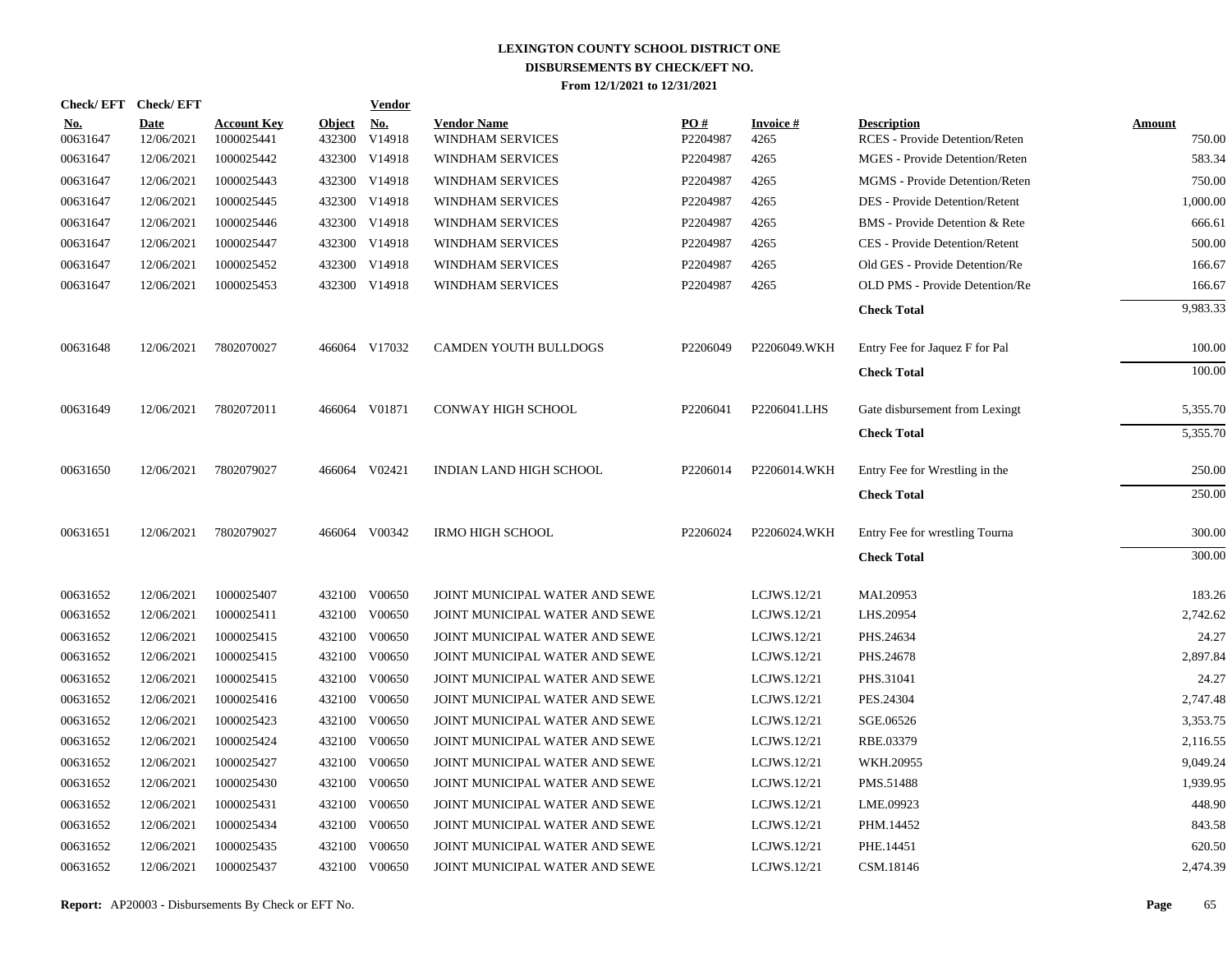|                        | Check/EFT Check/EFT       |                                  |                         | <b>Vendor</b>                                 |                                                      |                   |                          |                                 |                    |
|------------------------|---------------------------|----------------------------------|-------------------------|-----------------------------------------------|------------------------------------------------------|-------------------|--------------------------|---------------------------------|--------------------|
| <u>No.</u><br>00631652 | <b>Date</b><br>12/06/2021 | <b>Account Key</b><br>1000025438 | <b>Object</b><br>432100 | $\underline{\textbf{No}}$<br>$\,$ V00650 $\,$ | <b>Vendor Name</b><br>JOINT MUNICIPAL WATER AND SEWE | $\underline{PO#}$ | Invoice #<br>LCJWS.12/21 | <b>Description</b><br>CSE.18147 | Amount<br>1,800.85 |
| 00631652               | 12/06/2021                | 1000025439                       | 432100                  | V00650                                        | JOINT MUNICIPAL WATER AND SEWE                       |                   | LCJWS.12/21              | FPE.24595                       | 743.70             |
| 00631652               | 12/06/2021                | 1000025440                       | 432100                  | V00650                                        | JOINT MUNICIPAL WATER AND SEWE                       |                   | LCJWS.12/21              | NPE.20630                       | 754.56             |
| 00631652               | 12/06/2021                | 1000025441                       | 432100                  | V00650                                        | JOINT MUNICIPAL WATER AND SEWE                       |                   | LCJWS.12/21              | RCE.26842                       | 215.00             |
| 00631652               | 12/06/2021                | 1000025445                       | 432100                  | V00650                                        | JOINT MUNICIPAL WATER AND SEWE                       |                   | LCJWS.12/21              | DES.34615                       | 2,242.89           |
| 00631652               | 12/06/2021                | 1000025446                       | 432100                  | V00650                                        | JOINT MUNICIPAL WATER AND SEWE                       |                   | LCJWS.12/21              | BMS.45018                       | 830.32             |
| 00631652               | 12/06/2021                | 1000025453                       |                         | 432100 V00650                                 | JOINT MUNICIPAL WATER AND SEWE                       |                   | LCJWS.12/21              | PMS.24587                       | 299.84             |
| 00631652               | 12/06/2021                | 1000025453                       |                         | 432100 V00650                                 | JOINT MUNICIPAL WATER AND SEWE                       |                   | LCJWS.12/21              | PMS.24632                       | 257.05             |
| 00631652               | 12/06/2021                | 1000025453                       |                         | 432100 V00650                                 | JOINT MUNICIPAL WATER AND SEWE                       |                   | LCJWS.12/21              | PMS.24633                       | 24.27              |
|                        |                           |                                  |                         |                                               |                                                      |                   |                          | <b>Check Total</b>              | 36,635.08          |
| 00631653               | 12/06/2021                | 7866027034                       | 466041                  | V00867                                        | <b>JOSTENS</b>                                       | P2206071          | 06677.2                  | Initial Deposit for 2021-22     | 8,678.00           |
|                        |                           |                                  |                         |                                               |                                                      |                   |                          | <b>Check Total</b>              | 8,678.00           |
| 00631654               | 12/06/2021                | 7802079027                       |                         | 466064 V01170                                 | LUGOFF ELGIN HIGH SCHOOL                             | P2206023          | P2206023.WKH             | Wrestling Tournament fee        | 275.00             |
|                        |                           |                                  |                         |                                               |                                                      |                   |                          | <b>Check Total</b>              | 275.00             |
| 00631655               | 12/06/2021                | 7733027037                       |                         | 466035 V16999                                 | MOFFITT, TRAVIS                                      | P2205999          | P2205999.CSM             | <b>Band Help</b>                | 30.00              |
|                        |                           |                                  |                         |                                               |                                                      |                   |                          | <b>Check Total</b>              | 30.00              |
| 00631656               | 12/06/2021                | 1000011135                       |                         | 441030 V01844                                 | <b>SCHOLASTIC INC</b>                                | P2205086          | 34677259                 | English-Spanish First Little R  | 65.24              |
| 00631656               | 12/06/2021                | 1000011135                       |                         | 441030 V01844                                 | SCHOLASTIC INC                                       | P2205086          | 34677259                 | English-Spanish First Little R  | 65.24              |
| 00631656               | 12/06/2021                | 1000011135                       | 441030                  | V01844                                        | SCHOLASTIC INC                                       | P2205086          | 34677259                 | English-Spanish First Little R  | 65.24              |
| 00631656               | 12/06/2021                | 1000011135                       |                         | 441030 V01844                                 | <b>SCHOLASTIC INC</b>                                | P2205086          | 34677259                 | Shipping and Handling           | 18.84              |
|                        |                           |                                  |                         |                                               |                                                      |                   |                          | <b>Check Total</b>              | 214.56             |
| 00631657               | 12/06/2021                | 7802080011                       |                         | 466064 V12047                                 | ST JAMES HIGH SCHOOL                                 | P2206017          | P2206017.LHS             | Gate disbursement from Lexingt  | 177.15             |
|                        |                           |                                  |                         |                                               |                                                      |                   |                          | <b>Check Total</b>              | 177.15             |
| 00631658               | 12/06/2021                | 7884027035                       |                         | 466064 V02188                                 | LDOEOP LEX DISTRICT ONE EDU O                        |                   | 12.01.2021               | Membership Fees                 | 100.00             |
|                        |                           |                                  |                         |                                               |                                                      |                   |                          | <b>Check Total</b>              | 100.00             |
| 00631659               | 12/06/2021                | 1000026405                       |                         | 433200 Exxxxx                                 | Employee                                             |                   | 10.06.10.07.21           | UW materials delivery           | 25.76              |
| 00631659               | 12/06/2021                | 1000026405                       | 441000                  | EXXXXX                                        | Employee                                             |                   | 12.03.2021               | Social Committee supplies       | 78.08              |
| 00631659               | 12/06/2021                | 1000026405                       |                         | 441000 EXXXXX                                 | Employee                                             |                   | 12.03.21                 | UW Campaign supplies            | 48.48              |
|                        |                           |                                  |                         |                                               |                                                      |                   |                          |                                 |                    |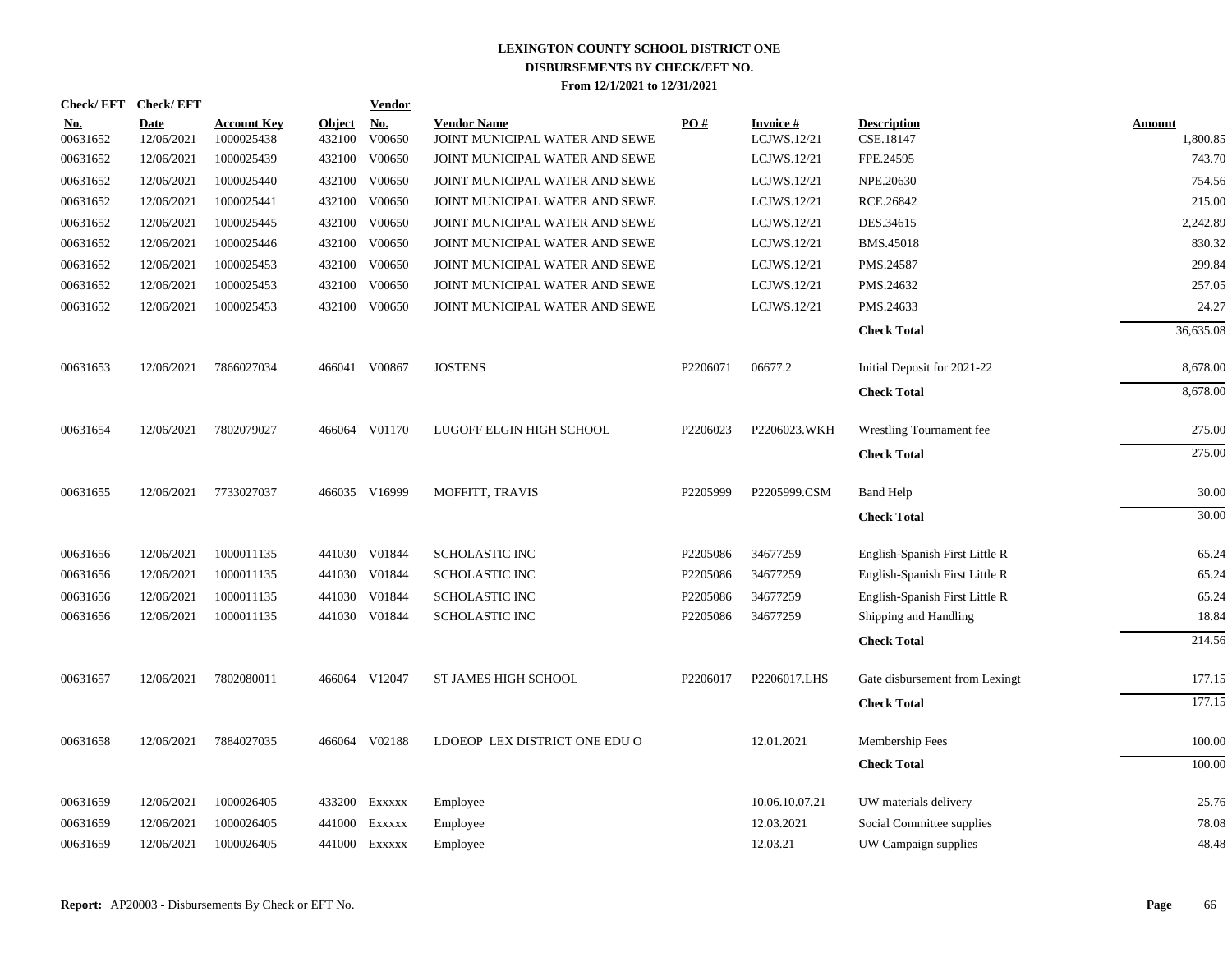|            | Check/EFT Check/EFT |                                                            |            | <b>Vendor</b> |                                |          |                 |                                       |               |
|------------|---------------------|------------------------------------------------------------|------------|---------------|--------------------------------|----------|-----------------|---------------------------------------|---------------|
| <u>No.</u> | <b>Date</b>         | <b>Account Key</b>                                         | Object No. |               | <b>Vendor Name</b>             | PO#      | <b>Invoice#</b> | <b>Description</b>                    | <b>Amount</b> |
|            |                     |                                                            |            |               |                                |          |                 | <b>Check Total</b>                    | 152.32        |
| 00631660   | 12/06/2021          | 2710022303                                                 |            | 464000 Exxxxx | Employee                       |          | 11.19.2021      | Reimb ASHA Certification              | 225.00        |
|            |                     |                                                            |            |               |                                |          |                 | <b>Check Total</b>                    | 225.00        |
| 00631661   | 12/06/2021          | 7745027040                                                 |            | 466041 V00170 | <b>UNITED WAY</b>              | P2206065 | 12.02.2021      | United Way Cash Donations             | 142.00        |
|            |                     |                                                            |            |               |                                |          |                 | <b>Check Total</b>                    | 142.00        |
| 00631662   | 12/07/2021          | 2042222303                                                 |            | 441000 V02519 | ACADEMIC SUPPLIER DBA RASIX CO | P2205320 | ID72117         | HP 58A (CF258A) Toner Cartridg        | 527.88        |
|            |                     |                                                            |            |               |                                |          |                 | <b>Check Total</b>                    | 527.88        |
| 00631663   | 12/07/2021          | 1000026693                                                 |            | 433200 EXXXXX | Employee                       |          | 10.08.11.18.21  | Device/systems Set up                 | 227.92        |
|            |                     |                                                            |            |               |                                |          |                 | <b>Check Total</b>                    | 227.92        |
| 00631664   | 12/07/2021          | 7810027013                                                 |            | 466036 V00380 | <b>ANOTHER PRINTER</b>         | P2202682 | 129375          | Football Program Gilbert HS 20        | 746.63        |
| 00631664   | 12/07/2021          | 7810027013                                                 |            | 466041 V00380 | <b>ANOTHER PRINTER</b>         | P2202682 | 129375          | AP to Layout 48 Pages                 | 1,051.60      |
| 00631664   | 12/07/2021          | 7810027013                                                 | 466099     | V00380        | <b>ANOTHER PRINTER</b>         | P2202840 | 129376          | <b>Additional Cost for Additional</b> | 50.22         |
| 00631664   | 12/07/2021          | 7810027013                                                 |            | 466099 V00380 | <b>ANOTHER PRINTER</b>         | P2204523 | 129458          | Football Programs GAme 2 50 pa        | 782.78        |
|            |                     |                                                            |            |               |                                |          |                 | <b>Check Total</b>                    | 2,631.23      |
| 00631665   | 12/07/2021          | 1000025415                                                 |            | 447000 V02150 | <b>BARNES PROPANE</b>          |          | 529026          | Propane, Greenhouse                   | 697.81        |
| 00631665   | 12/07/2021          | 1000025415                                                 |            | 447000 V02150 | <b>BARNES PROPANE</b>          |          | 529027          | Propane, PHS                          | 319.48        |
|            |                     |                                                            |            |               |                                |          |                 | <b>Check Total</b>                    | 1,017.29      |
| 00631666   | 12/07/2021          | 7802079013                                                 |            | 466034 V13557 | <b>BILES, LOUIS WINSLOW</b>    |          | VWR.GI.12.01.21 | Athletic Official                     | 232.80        |
|            |                     |                                                            |            |               |                                |          |                 | <b>Check Total</b>                    | 232.80        |
| 00631667   | 12/07/2021          | 1000011329                                                 |            | 441000 V13041 | BLICK ART MATERIALS LLC        | P2202065 | 7514730         | Studio Vine Charcoal Canister         | 124.68        |
|            |                     |                                                            |            |               |                                |          |                 | <b>Check Total</b>                    | 124.68        |
| 00631668   | 12/07/2021          | 1000026693                                                 |            | 433200 Exxxxx | Employee                       |          | 10.18.11.12.21  | <b>Business</b>                       | 60.20         |
|            |                     |                                                            |            |               |                                |          |                 | <b>Check Total</b>                    | 60.20         |
| 00631672   | 12/07/2021          | 6000025639                                                 |            | 446030 V16416 | <b>BORDEN DAIRY</b>            |          | 466227491       | 039-Forts Pond ES #20961              | 132.88        |
| 00631672   | 12/07/2021          | 6000025622                                                 |            | 446030 V16416 | <b>BORDEN DAIRY</b>            |          | 466378581       | 022-Oak Grove ES #02972               | 276.80        |
| 00631672   | 12/07/2021          | 6000025642                                                 |            | 446030 V16416 | <b>BORDEN DAIRY</b>            |          | 466378582       | 042-Meadow Glen ES #970605            | 310.02        |
| 00631672   | 12/07/2021          | 6000025628                                                 |            | 446030 V16416 | <b>BORDEN DAIRY</b>            |          | 466378587       | 028-Midway ES #02968                  | 284.11        |
|            |                     | <b>Report:</b> AP20003 - Disbursements By Check or EFT No. |            |               |                                |          |                 |                                       | 67<br>Page    |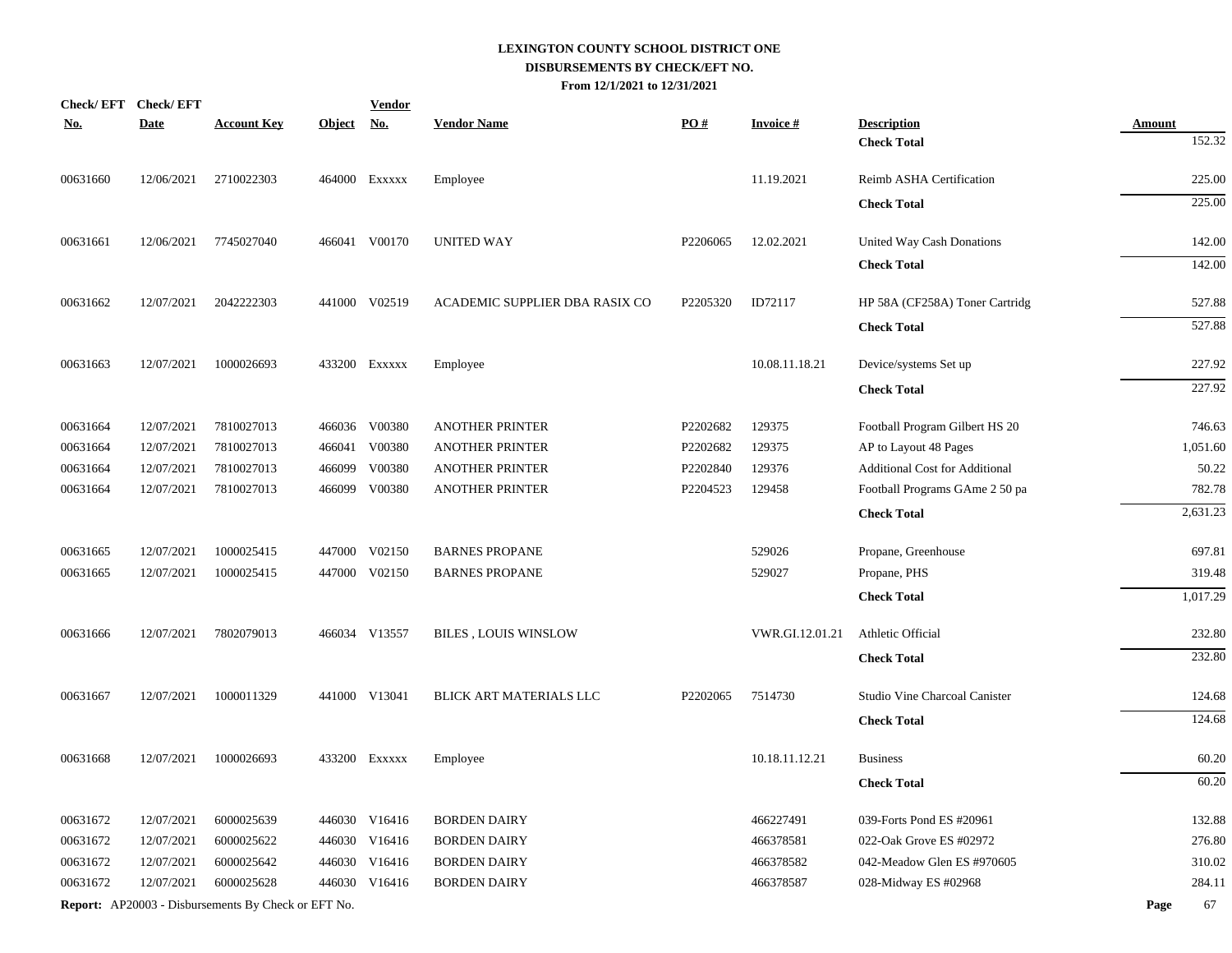| Check/EFT Check/EFT    |                           |                                  |               | <b>Vendor</b>               |                                           |     |                               |                                                |                         |
|------------------------|---------------------------|----------------------------------|---------------|-----------------------------|-------------------------------------------|-----|-------------------------------|------------------------------------------------|-------------------------|
| <u>No.</u><br>00631672 | <b>Date</b><br>12/07/2021 | <b>Account Key</b><br>6000025639 | <b>Object</b> | <u>No.</u><br>446030 V16416 | <b>Vendor Name</b><br><b>BORDEN DAIRY</b> | PO# | <b>Invoice #</b><br>466571644 | <b>Description</b><br>039-Forts Pond ES #20961 | <b>Amount</b><br>177.21 |
| 00631672               | 12/07/2021                | 6000025616                       |               | 446030 V16416               | <b>BORDEN DAIRY</b>                       |     | 466571646                     | 016-Pelion ES #02977                           | 420.80                  |
| 00631672               | 12/07/2021                | 6000025630                       |               | 446030 V16416               | <b>BORDEN DAIRY</b>                       |     | 466571647                     | 030-Pelion MS #14943                           | 221.44                  |
| 00631672               | 12/07/2021                | 6000025615                       |               | 446030 V16416               | <b>BORDEN DAIRY</b>                       |     | 466571648                     | 015-Pelion HS #02982                           | 243.58                  |
| 00631672               | 12/07/2021                | 6000025623                       |               | 446030 V16416               | <b>BORDEN DAIRY</b>                       |     | 466571649                     | 023-Saxe Gotha ES #02999                       | 376.44                  |
| 00631672               | 12/07/2021                | 6000025626                       |               | 446030 V16416               | <b>BORDEN DAIRY</b>                       |     | 466571650                     | 026-White Knoll MS #03005                      | 332.16                  |
| 00631672               | 12/07/2021                | 6000025625                       |               | 446030 V16416               | <b>BORDEN DAIRY</b>                       |     | 466571651                     | 025-White Knoll ES #03001                      | 354.38                  |
| 00631672               | 12/07/2021                | 6000025625                       |               | 446030 V16416               | <b>BORDEN DAIRY</b>                       |     | 466571653                     | 025-White Knoll ES #03001                      | $-22.16$                |
| 00631672               | 12/07/2021                | 6000025624                       |               | 446030 V16416               | <b>BORDEN DAIRY</b>                       |     | 466571654                     | 024-Red Bank ES #02983                         | 243.60                  |
| 00631672               | 12/07/2021                | 6000025637                       |               | 446030 V16416               | <b>BORDEN DAIRY</b>                       |     | 466571655                     | 037-Carolina Springs MS #20542                 | 199.30                  |
| 00631672               | 12/07/2021                | 6000025638                       |               | 446030 V16416               | <b>BORDEN DAIRY</b>                       |     | 466571656                     | 038-Carolina Springs ES #20541                 | 398.58                  |
| 00631672               | 12/07/2021                | 6000025645                       |               | 446030 V16416               | <b>BORDEN DAIRY</b>                       |     | 466571657                     | 045-Deerfield ES #179155                       | 383.69                  |
| 00631672               | 12/07/2021                | 6000025647                       |               | 446030 V16416               | <b>BORDEN DAIRY</b>                       |     | 466571658                     | 047-Centerville ES #158535                     | 442.86                  |
| 00631672               | 12/07/2021                | 6000025614                       |               | 446030 V16416               | <b>BORDEN DAIRY</b>                       |     | 466571659                     | 014-Gilbert ES #16053                          | 354.30                  |
| 00631672               | 12/07/2021                | 6000025629                       |               | 446030 V16416               | <b>BORDEN DAIRY</b>                       |     | 466571660                     | 029-Gilbert MS #02954                          | 265.72                  |
| 00631672               | 12/07/2021                | 6000025613                       |               | 446030 V16416               | <b>BORDEN DAIRY</b>                       |     | 466571661                     | 013-Gilbert HS #02949                          | 243.58                  |
| 00631672               | 12/07/2021                | 6000025622                       |               | 446030 V16416               | <b>BORDEN DAIRY</b>                       |     | 466722244                     | 022-Oak Grove ES #02972                        | 132.08                  |
| 00631672               | 12/07/2021                | 6000025642                       |               | 446030 V16416               | <b>BORDEN DAIRY</b>                       |     | 466722245                     | 042-Meadow Glen ES #970605                     | 151.23                  |
| 00631672               | 12/07/2021                | 6000025643                       |               | 446030 V16416               | <b>BORDEN DAIRY</b>                       |     | 466722246                     | 043-Meadow Glen MS #978160                     | 287.86                  |
| 00631672               | 12/07/2021                | 6000025644                       |               | 446030 V16416               | <b>BORDEN DAIRY</b>                       |     | 466722247                     | 044-River Bluff HS #148842                     | 310.02                  |
| 00631672               | 12/07/2021                | 6000025644                       |               | 446030 V16416               | <b>BORDEN DAIRY</b>                       |     | 466722248                     | 044-River Bluff HS #148842                     | 66.42                   |
| 00631672               | 12/07/2021                | 6000025620                       |               | 446030 V16416               | <b>BORDEN DAIRY</b>                       |     | 466722249                     | 020-Lexington MS #14941                        | 121.79                  |
| 00631672               | 12/07/2021                | 6000025612                       |               | 446030 V16416               | <b>BORDEN DAIRY</b>                       |     | 466722251                     | 012-Lexington ES #02956                        | 22.05                   |
| 00631672               | 12/07/2021                | 6000025619                       |               | 446030 V16416               | <b>BORDEN DAIRY</b>                       |     | 466722252                     | 019-AES #02964                                 | 44.29                   |
| 00631672               | 12/07/2021                | 6000025628                       |               | 446030 V16416               | <b>BORDEN DAIRY</b>                       |     | 466722253                     | 028-Midway ES #02968                           | 265.74                  |
| 00631672               | 12/07/2021                | 6000025640                       |               | 446030 V16416               | <b>BORDEN DAIRY</b>                       |     | 466722254                     | 040-New Providence ES #20962                   | 354.73                  |
| 00631672               | 12/07/2021                | 6000025631                       |               | 446030 V16416               | <b>BORDEN DAIRY</b>                       |     | 466722255                     | 031-Lake Murray ES #14944                      | 365.39                  |
| 00631672               | 12/07/2021                | 6000025646                       |               | 446030 V16416               | <b>BORDEN DAIRY</b>                       |     | 466722256                     | 046-Beechwood MS #143304                       | 143.94                  |
| 00631672               | 12/07/2021                | 6000025641                       |               | 446030 V16416               | <b>BORDEN DAIRY</b>                       |     | 466722257                     | 041-Rocky Creek ES #21656                      | 221.44                  |
| 00631672               | 12/07/2021                | 6000025611                       |               | 446030 V16416               | <b>BORDEN DAIRY</b>                       |     | 466722258                     | 011-Lexington HS #02963                        | 365.36                  |
| 00631672               | 12/07/2021                | 6000025635                       |               | 446030 V16416               | <b>BORDEN DAIRY</b>                       |     | 466722259                     | 035-Pleasant Hill ES #19754                    | 199.32                  |
| 00631672               | 12/07/2021                | 6000025634                       |               | 446030 V16416               | <b>BORDEN DAIRY</b>                       |     | 466722260                     | 034-Pleasant Hill MS #19730                    | 266.23                  |
| 00631672               | 12/07/2021                | 6000025627                       |               | 446030 V16416               | <b>BORDEN DAIRY</b>                       |     | 466722261                     | 027-White Knoll HS #14942                      | 376.46                  |
| 00631672               | 12/07/2021                | 6000025622                       |               | 446030 V16416               | <b>BORDEN DAIRY</b>                       |     | 466874740                     | 022-Oak Grove ES #02972                        | 221.44                  |
| 00631672               | 12/07/2021                | 6000025642                       |               | 446030 V16416               | <b>BORDEN DAIRY</b>                       |     | 466874741                     | 042-Meadow Glen ES #970605                     | 221.43                  |
| 00631672               | 12/07/2021                | 6000025643                       |               | 446030 V16416               | <b>BORDEN DAIRY</b>                       |     | 466874742                     | 043-Meadow Glen MS #978160                     | 72.89                   |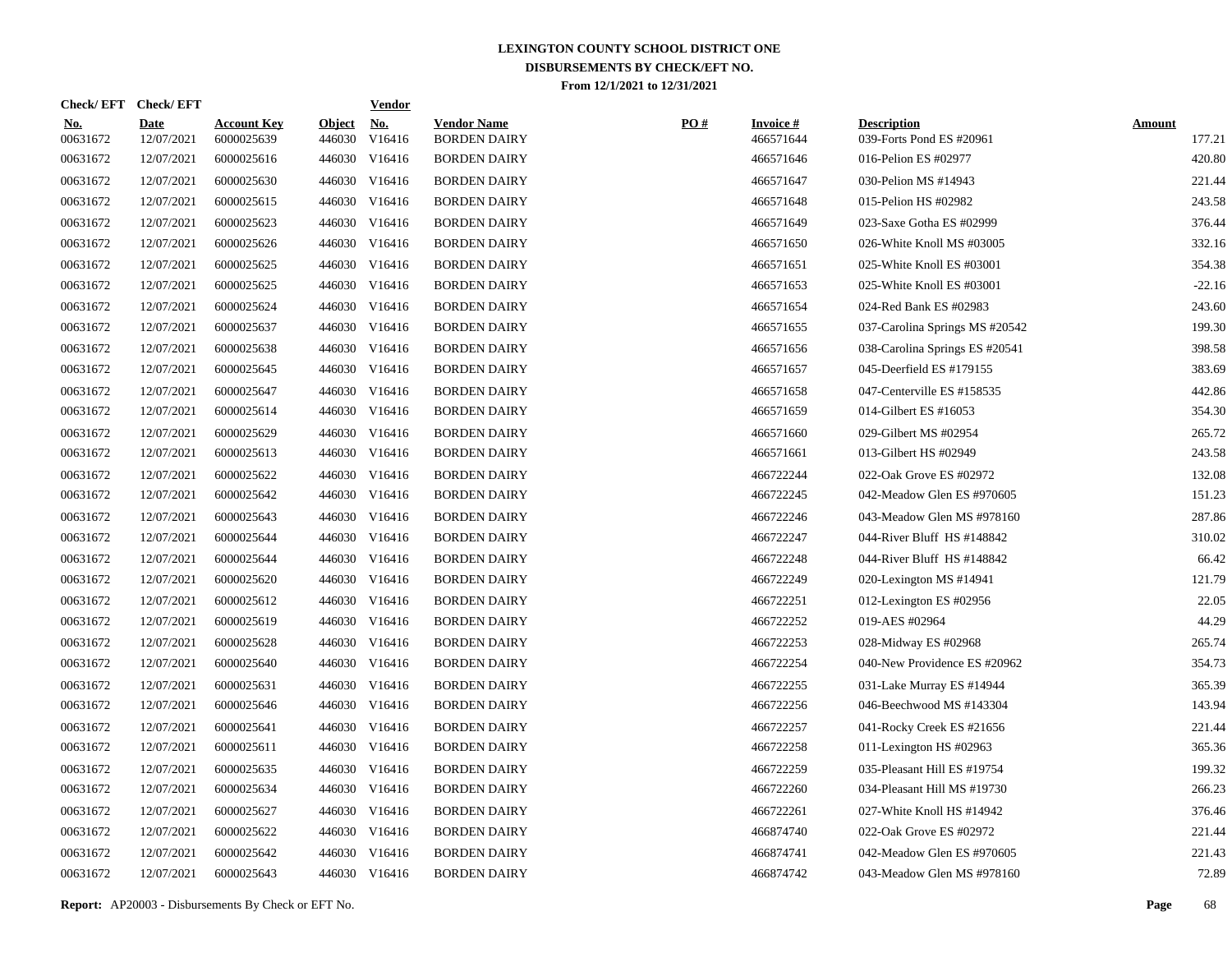| Check/EFT Check/EFT       |                                  |               | <b>Vendor</b>        |                                                                                                                                                                                                                                                                                                                                                                                                                                                                                                                                                                                                                    |     |                               |                                                 |                        |
|---------------------------|----------------------------------|---------------|----------------------|--------------------------------------------------------------------------------------------------------------------------------------------------------------------------------------------------------------------------------------------------------------------------------------------------------------------------------------------------------------------------------------------------------------------------------------------------------------------------------------------------------------------------------------------------------------------------------------------------------------------|-----|-------------------------------|-------------------------------------------------|------------------------|
| <b>Date</b><br>12/07/2021 | <b>Account Key</b><br>6000025626 | <b>Object</b> | <u>No.</u><br>V16416 | <b>Vendor Name</b><br><b>BORDEN DAIRY</b>                                                                                                                                                                                                                                                                                                                                                                                                                                                                                                                                                                          | PO# | <b>Invoice #</b><br>466874743 | <b>Description</b><br>026-White Knoll MS #03005 | <b>Amount</b><br>67.17 |
| 12/07/2021                | 6000025625                       |               |                      | <b>BORDEN DAIRY</b>                                                                                                                                                                                                                                                                                                                                                                                                                                                                                                                                                                                                |     | 466874745                     | 025-White Knoll ES #03001                       | 287.94                 |
| 12/07/2021                | 6000025623                       |               |                      | <b>BORDEN DAIRY</b>                                                                                                                                                                                                                                                                                                                                                                                                                                                                                                                                                                                                |     | 466874746                     | 023-Saxe Gotha ES #02999                        | 265.74                 |
| 12/07/2021                | 6000025624                       |               |                      | <b>BORDEN DAIRY</b>                                                                                                                                                                                                                                                                                                                                                                                                                                                                                                                                                                                                |     | 466874747                     | 024-Red Bank ES #02983                          | 243.60                 |
| 12/07/2021                | 6000025638                       |               |                      | <b>BORDEN DAIRY</b>                                                                                                                                                                                                                                                                                                                                                                                                                                                                                                                                                                                                |     | 466874748                     | 038-Carolina Springs ES #20541                  | 398.60                 |
| 12/07/2021                | 6000025639                       |               |                      | <b>BORDEN DAIRY</b>                                                                                                                                                                                                                                                                                                                                                                                                                                                                                                                                                                                                |     | 466874749                     | 039-Forts Pond ES #20961                        | 188.28                 |
| 12/07/2021                | 6000025616                       |               |                      | <b>BORDEN DAIRY</b>                                                                                                                                                                                                                                                                                                                                                                                                                                                                                                                                                                                                |     | 466874750                     | 016-Pelion ES #02977                            | 221.44                 |
| 12/07/2021                | 6000025613                       |               |                      | <b>BORDEN DAIRY</b>                                                                                                                                                                                                                                                                                                                                                                                                                                                                                                                                                                                                |     | 466874751                     | 013-Gilbert HS #02949                           | 177.14                 |
| 12/07/2021                | 6000025629                       |               |                      | <b>BORDEN DAIRY</b>                                                                                                                                                                                                                                                                                                                                                                                                                                                                                                                                                                                                |     | 466874751                     | 029-Gilbert MS #02954                           | 332.51                 |
| 12/07/2021                | 6000025614                       |               |                      | <b>BORDEN DAIRY</b>                                                                                                                                                                                                                                                                                                                                                                                                                                                                                                                                                                                                |     | 466874753                     | 014-Gilbert ES #16053                           | 310.04                 |
| 12/07/2021                | 6000025647                       |               |                      | <b>BORDEN DAIRY</b>                                                                                                                                                                                                                                                                                                                                                                                                                                                                                                                                                                                                |     | 466874754                     | 047-Centerville ES #158535                      | 376.46                 |
| 12/07/2021                | 6000025641                       |               |                      | <b>BORDEN DAIRY</b>                                                                                                                                                                                                                                                                                                                                                                                                                                                                                                                                                                                                |     | 466874755                     | 041-Rocky Creek ES #21656                       | 221.45                 |
| 12/07/2021                | 6000025635                       |               |                      | <b>BORDEN DAIRY</b>                                                                                                                                                                                                                                                                                                                                                                                                                                                                                                                                                                                                |     | 466874756                     | 035-Pleasant Hill ES #19754                     | 310.04                 |
| 12/07/2021                | 6000025628                       |               |                      | <b>BORDEN DAIRY</b>                                                                                                                                                                                                                                                                                                                                                                                                                                                                                                                                                                                                |     | 466874757                     | 028-Midway ES #02968                            | 265.74                 |
| 12/07/2021                | 6000025620                       |               |                      | <b>BORDEN DAIRY</b>                                                                                                                                                                                                                                                                                                                                                                                                                                                                                                                                                                                                |     | 466874758                     | 020-Lexington MS #14941                         | 77.50                  |
| 12/07/2021                | 6000025612                       |               |                      | <b>BORDEN DAIRY</b>                                                                                                                                                                                                                                                                                                                                                                                                                                                                                                                                                                                                |     | 466874759                     | 012-Lexington ES #02956                         | 265.74                 |
| 12/07/2021                | 6000025639                       |               |                      | <b>BORDEN DAIRY</b>                                                                                                                                                                                                                                                                                                                                                                                                                                                                                                                                                                                                |     | 467009895                     | 039-Forts Pond ES #20961                        | 190.33                 |
| 12/07/2021                | 6000025616                       |               |                      | <b>BORDEN DAIRY</b>                                                                                                                                                                                                                                                                                                                                                                                                                                                                                                                                                                                                |     | 467009896                     | 016-Pelion ES #02977                            | 177.18                 |
| 12/07/2021                | 6000025630                       |               |                      | <b>BORDEN DAIRY</b>                                                                                                                                                                                                                                                                                                                                                                                                                                                                                                                                                                                                |     | 467009897                     | 030-Pelion MS #14943                            | 177.16                 |
| 12/07/2021                | 6000025615                       |               |                      | <b>BORDEN DAIRY</b>                                                                                                                                                                                                                                                                                                                                                                                                                                                                                                                                                                                                |     | 467009898                     | 015-Pelion HS #02982                            | 132.86                 |
| 12/07/2021                | 6000025623                       |               |                      | <b>BORDEN DAIRY</b>                                                                                                                                                                                                                                                                                                                                                                                                                                                                                                                                                                                                |     | 467009899                     | 023-Saxe Gotha ES #02999                        | 420.74                 |
| 12/07/2021                | 6000025626                       |               |                      | <b>BORDEN DAIRY</b>                                                                                                                                                                                                                                                                                                                                                                                                                                                                                                                                                                                                |     | 467009900                     | 026-White Knoll MS #03005                       | 221.42                 |
| 12/07/2021                | 6000025625                       |               |                      | <b>BORDEN DAIRY</b>                                                                                                                                                                                                                                                                                                                                                                                                                                                                                                                                                                                                |     | 467009901                     | 025-White Knoll ES #03001                       | 265.80                 |
| 12/07/2021                | 6000025624                       |               |                      | <b>BORDEN DAIRY</b>                                                                                                                                                                                                                                                                                                                                                                                                                                                                                                                                                                                                |     | 467009902                     | 024-Red Bank ES #02983                          | 221.44                 |
| 12/07/2021                | 6000025637                       |               |                      | <b>BORDEN DAIRY</b>                                                                                                                                                                                                                                                                                                                                                                                                                                                                                                                                                                                                |     | 467009903                     | 037-Carolina Springs MS #20542                  | 433.78                 |
| 12/07/2021                | 6000025638                       |               |                      | <b>BORDEN DAIRY</b>                                                                                                                                                                                                                                                                                                                                                                                                                                                                                                                                                                                                |     | 467009904                     | 038-Carolina Springs ES #20541                  | 398.58                 |
| 12/07/2021                | 6000025645                       |               |                      | <b>BORDEN DAIRY</b>                                                                                                                                                                                                                                                                                                                                                                                                                                                                                                                                                                                                |     | 467009905                     | 045-Deerfield ES #179155                        | 439.69                 |
| 12/07/2021                | 6000025647                       |               |                      | <b>BORDEN DAIRY</b>                                                                                                                                                                                                                                                                                                                                                                                                                                                                                                                                                                                                |     | 467009906                     | 047-Centerville ES #158535                      | 177.12                 |
| 12/07/2021                | 6000025614                       |               |                      | <b>BORDEN DAIRY</b>                                                                                                                                                                                                                                                                                                                                                                                                                                                                                                                                                                                                |     | 467009908                     | 014-Gilbert ES #16053                           | 332.11                 |
| 12/07/2021                | 6000025643                       |               |                      | <b>BORDEN DAIRY</b>                                                                                                                                                                                                                                                                                                                                                                                                                                                                                                                                                                                                |     | 467162206                     | 043-Meadow Glen MS #978160                      | 155.02                 |
| 12/07/2021                | 6000025644                       |               |                      | <b>BORDEN DAIRY</b>                                                                                                                                                                                                                                                                                                                                                                                                                                                                                                                                                                                                |     | 467162207                     | 044-River Bluff HS #148842                      | 287.88                 |
| 12/07/2021                | 6000025620                       |               |                      | <b>BORDEN DAIRY</b>                                                                                                                                                                                                                                                                                                                                                                                                                                                                                                                                                                                                |     | 467162208                     | 020-Lexington MS #14941                         | 77.50                  |
| 12/07/2021                | 6000025612                       |               |                      | <b>BORDEN DAIRY</b>                                                                                                                                                                                                                                                                                                                                                                                                                                                                                                                                                                                                |     | 467162209                     | 012-Lexington ES #02956                         | 221.44                 |
| 12/07/2021                | 6000025628                       |               |                      | <b>BORDEN DAIRY</b>                                                                                                                                                                                                                                                                                                                                                                                                                                                                                                                                                                                                |     | 467162210                     | 028-Midway ES #02968                            | 273.09                 |
| 12/07/2021                | 6000025640                       |               | V16416               | <b>BORDEN DAIRY</b>                                                                                                                                                                                                                                                                                                                                                                                                                                                                                                                                                                                                |     | 467162211                     | 040-New Providence ES #20962                    | 310.05                 |
| 12/07/2021                | 6000025631                       |               |                      | <b>BORDEN DAIRY</b>                                                                                                                                                                                                                                                                                                                                                                                                                                                                                                                                                                                                |     | 467162212                     | 031-Lake Murray ES #14944                       | 66.42                  |
|                           |                                  |               |                      | 446030<br>446030 V16416<br>446030 V16416<br>446030 V16416<br>446030 V16416<br>446030 V16416<br>446030 V16416<br>446030 V16416<br>446030 V16416<br>446030 V16416<br>446030 V16416<br>446030 V16416<br>446030 V16416<br>446030 V16416<br>446030 V16416<br>446030 V16416<br>446030 V16416<br>446030 V16416<br>446030 V16416<br>446030 V16416<br>446030 V16416<br>446030 V16416<br>446030 V16416<br>446030 V16416<br>446030 V16416<br>446030 V16416<br>446030 V16416<br>446030 V16416<br>446030 V16416<br>446030 V16416<br>446030 V16416<br>446030 V16416<br>446030 V16416<br>446030 V16416<br>446030<br>446030 V16416 |     |                               |                                                 |                        |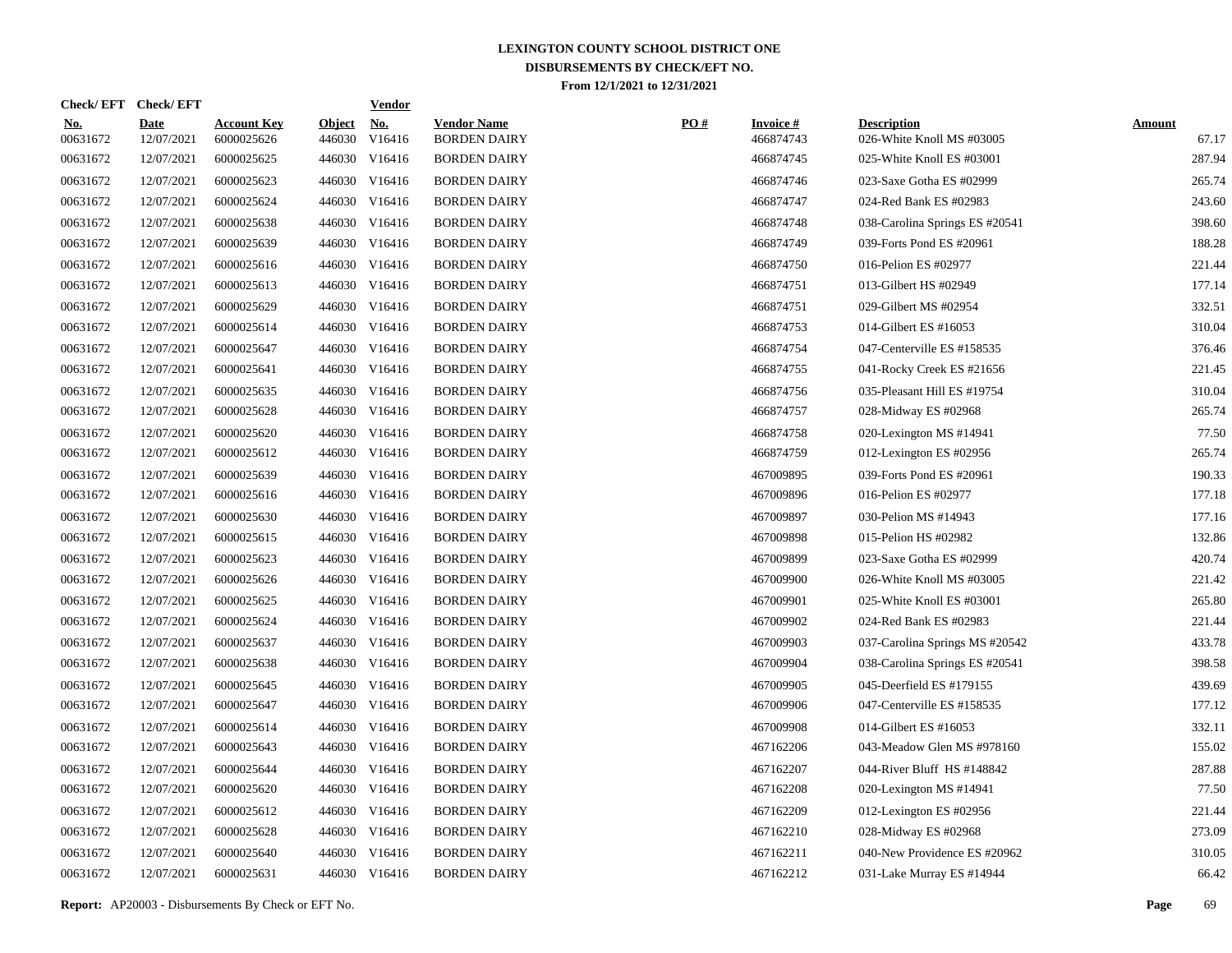| <b>Check/EFT</b>       | <b>Check/EFT</b>   |                                  |                         | <b>Vendor</b>        |                                           |          |                                    |                                                |                  |
|------------------------|--------------------|----------------------------------|-------------------------|----------------------|-------------------------------------------|----------|------------------------------------|------------------------------------------------|------------------|
| <u>No.</u><br>00631672 | Date<br>12/07/2021 | <b>Account Key</b><br>6000025646 | <b>Object</b><br>446030 | <b>No.</b><br>V16416 | <b>Vendor Name</b><br><b>BORDEN DAIRY</b> | PO#      | <b>Invoice#</b><br>467162213       | <b>Description</b><br>046-Beechwood MS #143304 | Amount<br>276.82 |
| 00631672               | 12/07/2021         | 6000025641                       | 446030                  | V16416               | <b>BORDEN DAIRY</b>                       |          | 467162214                          | 041-Rocky Creek ES #21656                      | 199.28           |
| 00631672               | 12/07/2021         | 6000025611                       |                         | 446030 V16416        | <b>BORDEN DAIRY</b>                       |          | 467162215                          | 011-Lexington HS #02963                        | 221.46           |
| 00631672               | 12/07/2021         | 6000025635                       |                         | 446030 V16416        | <b>BORDEN DAIRY</b>                       |          | 467162216                          | 035-Pleasant Hill ES #19754                    | 310.04           |
| 00631672               | 12/07/2021         | 6000025634                       |                         | 446030 V16416        | <b>BORDEN DAIRY</b>                       |          | 467162217                          | 034-Pleasant Hill MS #19730                    | 188.24           |
| 00631672               | 12/07/2021         | 6000025627                       |                         | 446030 V16416        | <b>BORDEN DAIRY</b>                       |          | 467162218                          | 027-White Knoll HS #14942                      | 354.30           |
| 00631672               | 12/07/2021         | 6000025637                       |                         | 446030 V16416        | <b>BORDEN DAIRY</b>                       |          | 467356807                          | 037-Carolina Springs MS #20542                 | 132.90           |
|                        |                    |                                  |                         |                      |                                           |          |                                    | <b>Check Total</b>                             | 20,521.44        |
| 00631673               | 12/07/2021         | 7802080030                       |                         | 466041 V13255        | <b>BSN SPORTS</b>                         | P2203101 | 914300479                          | Contract Item 0037a - 001-Blac                 | 96.30            |
| 00631673               | 12/07/2021         | 7802080030                       |                         | 466041 V13255        | <b>BSN SPORTS</b>                         | P2203101 | 914300479                          | Contract Item 0016 - Womens lo                 | 240.75           |
| 00631673               | 12/07/2021         | 7802080030                       |                         | 466041 V13255        | <b>BSN SPORTS</b>                         | P2203101 | 914300479                          | Contract Item 0017 - Womens lo                 | 240.75           |
| 00631673               | 12/07/2021         | 7802073020                       |                         | 466041 V13255        | <b>BSN SPORTS</b>                         | P2205664 | 914852353                          | 400-Roy.Blk-KD14 TB Shoes - Si                 | 1,797.60         |
| 00631673               | 12/07/2021         | 7802073020                       | 466041                  | V13255               | <b>BSN SPORTS</b>                         | P2205664 | 914852353                          | Roy/Blk - KD14 TB Shoes - Siz                  | 112.35           |
| 00631673               | 12/07/2021         | 7802073020                       |                         | 466041 V13255        | <b>BSN SPORTS</b>                         | P2205664 | 914852353                          | Shipping                                       | 72.00            |
|                        |                    |                                  |                         |                      |                                           |          |                                    | <b>Check Total</b>                             | 2,559.75         |
| 00631674               | 12/07/2021         | 3280011544                       |                         | 439500 V15463        | CAREER SAFE LLC                           | P2205428 | CS-456277                          | OSHA 10-Hour General Industry                  | 4,400.00         |
|                        |                    |                                  |                         |                      |                                           |          |                                    | <b>Check Total</b>                             | 4,400.00         |
| 00631675               | 12/07/2021         | 1000011323                       |                         | 441000 V10652        | CAROLINA OFFICE EQUIPMENT                 | P2205589 | 10256                              | <b>LAMINATION FILM</b>                         | 401.25           |
|                        |                    |                                  |                         |                      |                                           |          |                                    | <b>Check Total</b>                             | 401.25           |
| 00631676               | 12/07/2021         | 1000022403                       |                         | 439500 V01474        | <b>CERTIFIED TRANSLATION SERVICES</b>     | P2205068 | LEX-21-0935                        | Spanish Interpreter for IEP me                 | 130.00           |
| 00631676               | 12/07/2021         | 1000022403                       |                         | 439500 V01474        | <b>CERTIFIED TRANSLATION SERVICES</b>     | P2205068 | LEX-21-0935                        | Mileage: $30$ miles @ \$0.56 per               | 16.80            |
| 00631676               | 12/07/2021         | 1000022403                       |                         | 439500 V01474        | <b>CERTIFIED TRANSLATION SERVICES</b>     | P2205537 | LEX-21-0937                        | Spanish Interpreter for Zoom I                 | 130.00           |
|                        |                    |                                  |                         |                      |                                           |          |                                    | <b>Check Total</b>                             | 276.80           |
| 00631677               | 12/07/2021         | 1000014113                       |                         | 441000 V13351        | COLUMBIA SPECIALTY ADVERTISING            | P2205855 | 6039                               | Concert Shirts, Black with Whi                 | 453.68           |
|                        |                    |                                  |                         |                      |                                           |          |                                    | <b>Check Total</b>                             | 453.68           |
| 00631678               | 12/07/2021         | 7802070027                       |                         | 466034 V02630        | COMBS, OBIE                               |          | BMBB.WK.12.2.202 Athletic Official |                                                | 27.66            |
| 00631678               | 12/07/2021         | 7802073013                       | 466034                  | V02630               | <b>COMBS, OBIE</b>                        |          | JVBB.GI.12.03.21 Athletic Official |                                                | 69.00            |
| 00631678               | 12/07/2021         | 7802070027                       | 466034                  | V02630               | COMBS, OBIE                               |          | JVMB.WK.12.2.202 Athletic Official |                                                | 27.67            |
| 00631678               | 12/07/2021         | 7802070027                       |                         | 466034 V02630        | COMBS, OBIE                               |          | JVWB.WK.12.2.202 Athletic Official |                                                | 62.78            |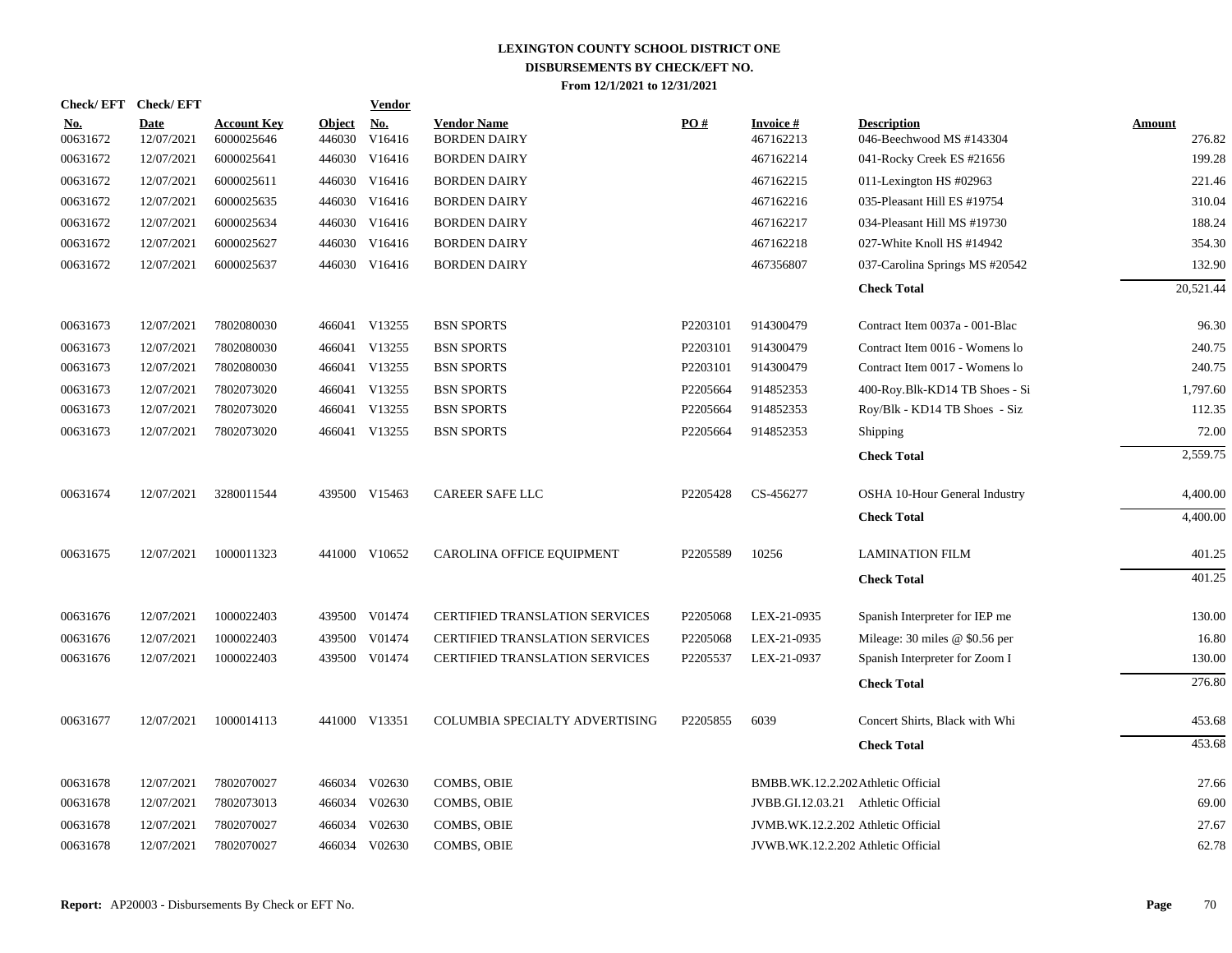|            | Check/EFT Check/EFT |                    |               | Vendor        |                                       |          |                  |                                   |               |
|------------|---------------------|--------------------|---------------|---------------|---------------------------------------|----------|------------------|-----------------------------------|---------------|
| <u>No.</u> | <b>Date</b>         | <b>Account Key</b> | <b>Object</b> | <u>No.</u>    | <b>Vendor Name</b>                    | PO#      | <b>Invoice</b> # | <b>Description</b>                | <b>Amount</b> |
|            |                     |                    |               |               |                                       |          |                  | <b>Check Total</b>                | 187.11        |
| 00631679   | 12/07/2021          | 1000025410         |               | 432300 V00823 | CONTRACT CONSTRUCTION INC             | P2202987 | 1.P2202987       | LHS - GMP - Batter's Eye          | 21,590.51     |
|            |                     |                    |               |               |                                       |          |                  | <b>Check Total</b>                | 21,590.51     |
| 00631680   | 12/07/2021          | 7802070027         |               | 466034 V12839 | CROWELL, JAMES W                      |          |                  | VMBB.WK.12.4.202Athletic Official | 44.50         |
| 00631680   | 12/07/2021          | 7802070027         |               | 466034 V12839 | <b>CROWELL, JAMES W</b>               |          |                  | WVBB.WK.12.4.20 Athletic Official | 71.50         |
|            |                     |                    |               |               |                                       |          |                  | <b>Check Total</b>                | 116.00        |
| 00631682   | 12/07/2021          | 6000025622         |               | 446020 V11591 | EARTHGRAINS BAKING COMPANIES I        |          | 51472603143      | 022-Oak Grove ES #97577           | 69.25         |
| 00631682   | 12/07/2021          | 6000025644         |               | 446020 V11591 | EARTHGRAINS BAKING COMPANIES I        |          | 51472603145      | 044-River Bluff HS #99834         | 87.75         |
| 00631682   | 12/07/2021          | 6000025642         |               | 446020 V11591 | EARTHGRAINS BAKING COMPANIES I        |          | 51472603147      | 042-Meadow Glen ES #99835         | 73.50         |
| 00631682   | 12/07/2021          | 6000025643         |               | 446020 V11591 | EARTHGRAINS BAKING COMPANIES I        |          | 51472603149      | 043-Meadow Glen MS #99836         | 94.50         |
| 00631682   | 12/07/2021          | 6000025620         |               | 446020 V11591 | EARTHGRAINS BAKING COMPANIES I        |          | 51472603151      | 020-Lexington MS #97575           | 88.25         |
| 00631682   | 12/07/2021          | 6000025612         |               | 446020 V11591 | EARTHGRAINS BAKING COMPANIES I        |          | 51472603153      | 012-Lexington ES #97571           | 77.75         |
| 00631682   | 12/07/2021          | 6000025619         |               | 446020 V11591 | EARTHGRAINS BAKING COMPANIES I        |          | 51472603155      | 019-AES #97574                    | 20.68         |
| 00631682   | 12/07/2021          | 6000025611         |               | 446020 V11591 | EARTHGRAINS BAKING COMPANIES I        |          | 51472603157      | 011-Lexington HS #97570           | 157.30        |
| 00631682   | 12/07/2021          | 6000025631         |               | 446020 V11591 | EARTHGRAINS BAKING COMPANIES I        |          | 51472603159      | 031-Lake Murray ES #97584         | 109.85        |
| 00631682   | 12/07/2021          | 6000025640         |               | 446020 V11591 | <b>EARTHGRAINS BAKING COMPANIES I</b> |          | 51472603161      | 040-New Providence ES #98574      | 49.00         |
| 00631682   | 12/07/2021          | 6000025646         |               | 446020 V11591 | <b>EARTHGRAINS BAKING COMPANIES I</b> |          | 51472603162      | 046-Beechwood MS # 000002182      | 27.00         |
| 00631682   | 12/07/2021          | 6000025641         |               | 446020 V11591 | EARTHGRAINS BAKING COMPANIES I        |          | 51472603163      | 041-Rocky Creek ES #99361         | 77.00         |
| 00631682   | 12/07/2021          | 6000025647         |               | 446020 V11591 | EARTHGRAINS BAKING COMPANIES I        |          | 51472603164      | 047-Centerville ES # 975700025    | 44.00         |
| 00631682   | 12/07/2021          | 6000025614         |               | 446020 V11591 | <b>EARTHGRAINS BAKING COMPANIES I</b> |          | 51472603166      | 014-Gilbert ES #97573             | 77.75         |
| 00631682   | 12/07/2021          | 6000025629         |               | 446020 V11591 | EARTHGRAINS BAKING COMPANIES I        |          | 51472603169      | 029-Gilbert MS #97583             | 187.57        |
| 00631682   | 12/07/2021          | 6000025613         |               | 446020 V11591 | EARTHGRAINS BAKING COMPANIES I        |          | 51472603171      | 013-Gilbert HS #97585             | 47.25         |
| 00631682   | 12/07/2021          | 6000025635         |               | 446020 V11591 | EARTHGRAINS BAKING COMPANIES I        |          | 51472603173      | 035-Pleasant Hill ES #97898       | 85.25         |
| 00631682   | 12/07/2021          | 6000025634         |               | 446020 V11591 | EARTHGRAINS BAKING COMPANIES I        |          | 51472603174      | 034-Pleasant Hill MS #97899       | 38.00         |
| 00631682   | 12/07/2021          | 6000025645         |               | 446020 V11591 | EARTHGRAINS BAKING COMPANIES I        |          | 51472603175      | 045-Deerfield ES #975710258       | 90.30         |
| 00631682   | 12/07/2021          | 6000025616         |               | 446020 V11591 | EARTHGRAINS BAKING COMPANIES I        |          | 51472603179      | 016-Pelion ES #97540              | 102.25        |
| 00631682   | 12/07/2021          | 6000025615         |               | 446020 V11591 | <b>EARTHGRAINS BAKING COMPANIES I</b> |          | 51472603181      | 015-Pelion HS #97542              | 85.25         |
| 00631682   | 12/07/2021          | 6000025638         |               | 446020 V11591 | EARTHGRAINS BAKING COMPANIES I        |          | 51472603183      | 038-Carolina Springs ES #9827     | 99.75         |
| 00631682   | 12/07/2021          | 6000025627         |               | 446020 V11591 | EARTHGRAINS BAKING COMPANIES I        |          | 51472603184      | 027-White Knoll HS #97576         | 202.50        |
| 00631682   | 12/07/2021          | 6000025623         |               | 446020 V11591 | <b>EARTHGRAINS BAKING COMPANIES I</b> |          | 51472603186      | 023-Saxe Gotha ES #97578          | 77.00         |
| 00631682   | 12/07/2021          | 6000025624         |               | 446020 V11591 | <b>EARTHGRAINS BAKING COMPANIES I</b> |          | 51472603188      | 024-Red Bank ES #97579            | 54.40         |
| 00631682   | 12/07/2021          | 6000025625         |               | 446020 V11591 | EARTHGRAINS BAKING COMPANIES I        |          | 51472603190      | 025-White Knoll ES #97580         | 61.50         |
| 00631682   | 12/07/2021          | 6000025626         |               | 446020 V11591 | <b>EARTHGRAINS BAKING COMPANIES I</b> |          | 51472603192      | 026-White Knoll MS #97581         | 81.00         |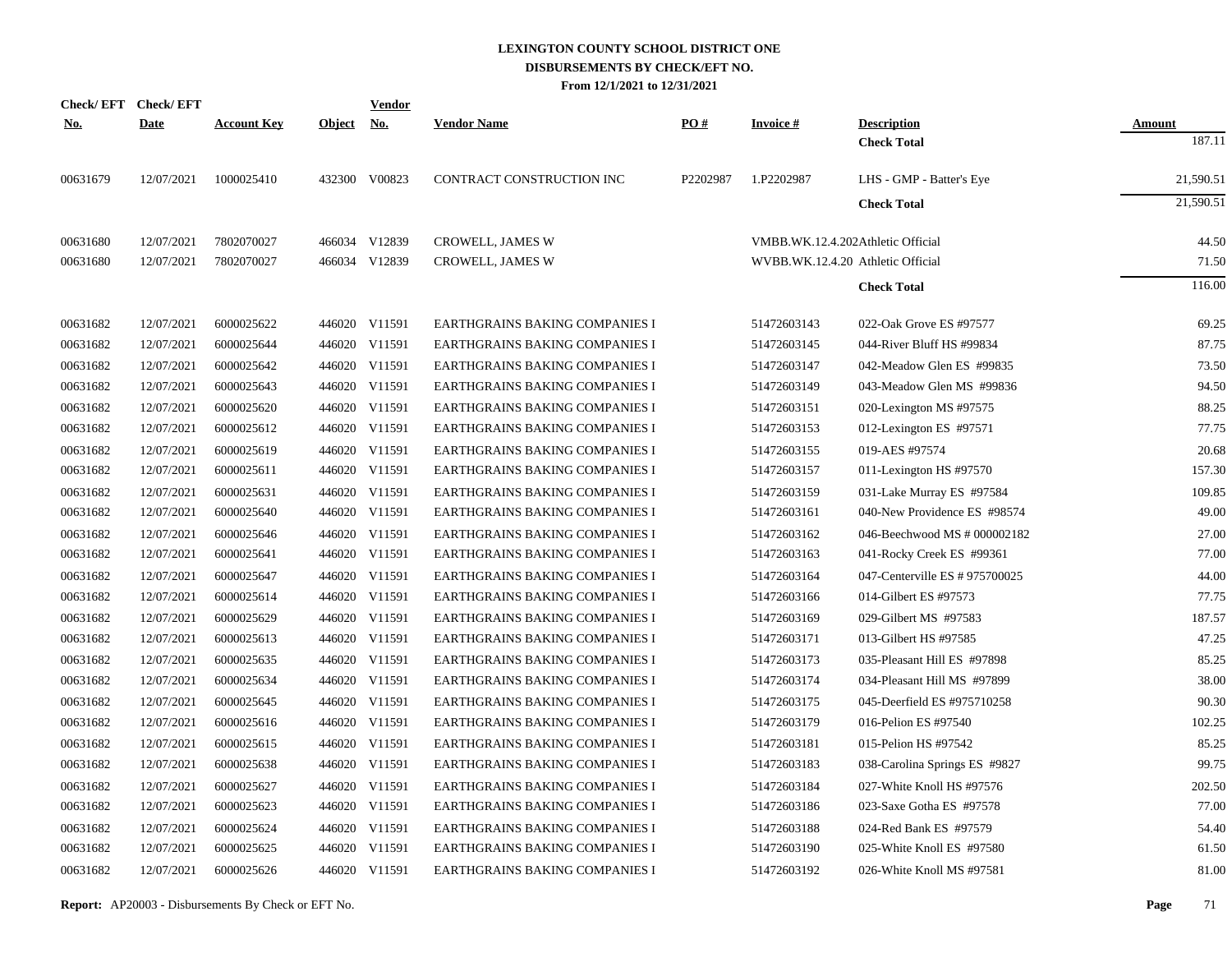| Check/EFT Check/EFT<br><u>No.</u> | <b>Date</b> | <b>Account Key</b> | Object No. | <b>Vendor</b> | <b>Vendor Name</b>           | PO#                  | <b>Invoice#</b>               | <b>Description</b>                    | Amount    |
|-----------------------------------|-------------|--------------------|------------|---------------|------------------------------|----------------------|-------------------------------|---------------------------------------|-----------|
|                                   |             |                    |            |               |                              |                      |                               | <b>Check Total</b>                    | 2,265.60  |
| 00631683                          | 12/07/2021  | 1000011413         |            | 431200 V10028 | EL EDUCATION INC             | P2202487             | 18175                         | 2nd Half of EL Reform School D        | 18,750.00 |
| 00631683                          | 12/07/2021  | 1000011329         |            | 431200 V10028 | EL EDUCATION INC             | P2206102             | 18176                         | <b>Network School Services</b>        | 20,000.00 |
|                                   |             |                    |            |               |                              |                      |                               | <b>Check Total</b>                    | 38,750.00 |
| 00631684                          | 12/07/2021  | 7745027040         |            | 466099 V12185 | FOLLETT SCHOOL SOLUTIONS INC | P <sub>2206075</sub> | BF-00018097                   | Follett Book Fair Payment             | 9,526.62  |
|                                   |             |                    |            |               |                              |                      |                               | <b>Check Total</b>                    | 9,526.62  |
| 00631685                          | 12/07/2021  | 1000011444         |            | 441000 V00549 | FORMS AND SUPPLY INC (FSI)   | P2202331             | 5873023-1                     | Lorell Oak Wood Frame Cork Boa        | 80.46     |
| 00631685                          | 12/07/2021  | 1000011147         | 441000     | V00549        | FORMS AND SUPPLY INC (FSI)   | P2203087             | 5895318-0                     | Performer ClearVue Round Ring         | 7.44      |
| 00631685                          | 12/07/2021  | 1000011415         | 441000     | V00549        | FORMS AND SUPPLY INC (FSI)   | P2204488             | 5931172-2                     | <b>Business Source Standard Deskt</b> | 4.28      |
| 00631685                          | 12/07/2021  | 1000011335         | 441000     | V00549        | FORMS AND SUPPLY INC (FSI)   | P2204595             | 5933679-2                     | <b>Business Source Standard Deskt</b> | 8.56      |
| 00631685                          | 12/07/2021  | 1000011346         | 441000     | V00549        | FORMS AND SUPPLY INC (FSI)   | P2204779             | 5938861-1                     | <b>Business Source Standard Deskt</b> | 4.28      |
| 00631685                          | 12/07/2021  | 7866027025         | 466041     | V00549        | FORMS AND SUPPLY INC (FSI)   | P2205275             | 5954573-2                     | Mottsreg Hot Apple Cider KCup         | 20.89     |
| 00631685                          | 12/07/2021  | 1000011320         | 441000     | V00549        | FORMS AND SUPPLY INC (FSI)   | P2205555             | 5962254-0                     | Multipurpose Copy Paper 20# 92        | 1,374.31  |
|                                   |             |                    |            |               |                              |                      |                               | <b>Check Total</b>                    | 1,500.22  |
| 00631686                          | 12/07/2021  | 1000021107         |            | 433200 Exxxxx | Employee                     |                      | 11.01.11.30.21                | Travel between schools                | 129.92    |
|                                   |             |                    |            |               |                              |                      |                               | <b>Check Total</b>                    | 129.92    |
| 00631687                          | 12/07/2021  | 7727019044         |            | 466041 V01292 | HENRY SCHEIN INC             | P2205482             | 12888774                      | Coach Porous Athletic Tap 1-1/        | 486.55    |
| 00631687                          | 12/07/2021  | 7727019044         | 466041     | V01292        | HENRY SCHEIN INC             | P2205482             | 12888774                      | Powerflex Tape Black 3"x6yd           | 82.05     |
| 00631687                          | 12/07/2021  | 7727019044         |            | 466041 V01292 | HENRY SCHEIN INC             | P2205482             | 12888774                      | Powerflex Tape Black 2"6yds           | 109.40    |
|                                   |             |                    |            |               |                              |                      |                               | <b>Check Total</b>                    | 678.00    |
| 00631688                          | 12/07/2021  | 7860527046         |            | 466099 V16263 | <b>IMAGE INK SC LLC</b>      | P2205231             | 53875                         | Navy/Columbia Blue/White              | 2,141.71  |
| 00631688                          | 12/07/2021  | 7860527046         |            | 466099 V16263 | <b>IMAGE INK SC LLC</b>      | P2205231             | 53875                         | Digitize Logo for Hats                | 21.40     |
|                                   |             |                    |            |               |                              |                      |                               | <b>Check Total</b>                    | 2,163.11  |
| 00631689                          | 12/07/2021  | 7802073015         |            | 466041 V16836 | JOHNSON-LAMBE CO CORP        | P2205806             | ABC003355-AG04 L/S Tee        |                                       | 16.32     |
| 00631689                          | 12/07/2021  | 7802073015         | 466041     | V16836        | JOHNSON-LAMBE CO CORP        | P2205806             | ABC003355-AG04 Coaches Shorts |                                       | 15.25     |
| 00631689                          | 12/07/2021  | 7802073015         |            | 466041 V16836 | JOHNSON-LAMBE CO CORP        | P2205806             | ABC003355-AG04 Shipping       |                                       | 14.98     |
|                                   |             |                    |            |               |                              |                      |                               | <b>Check Total</b>                    | 46.55     |
|                                   |             |                    |            |               |                              |                      |                               |                                       |           |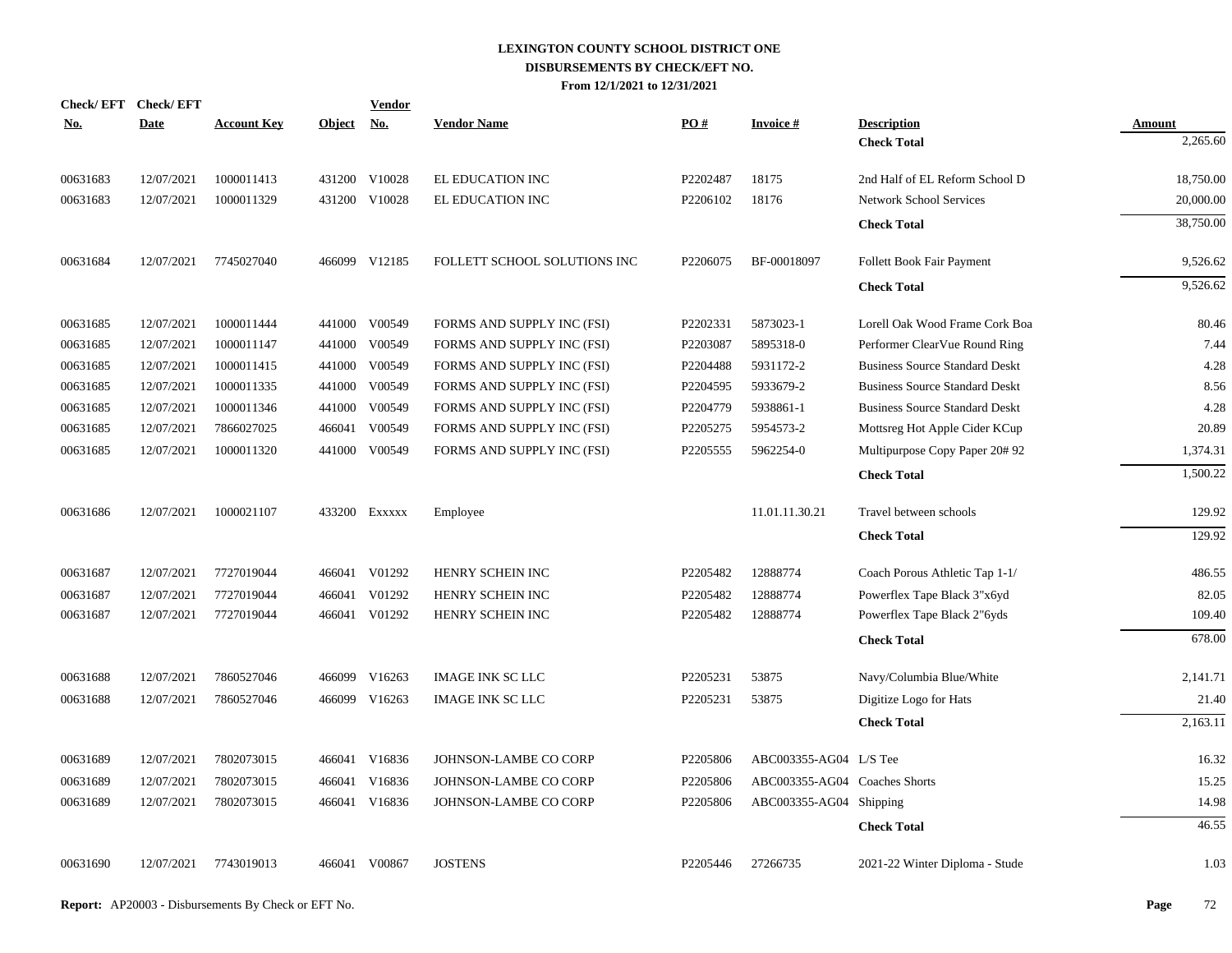|          | Check/EFT Check/EFT |                    |               | <b>Vendor</b> |                                |          |                                    |                                       |               |
|----------|---------------------|--------------------|---------------|---------------|--------------------------------|----------|------------------------------------|---------------------------------------|---------------|
| No.      | <b>Date</b>         | <b>Account Key</b> | <b>Object</b> | <u>No.</u>    | <b>Vendor Name</b>             | PO#      | <b>Invoice#</b>                    | <b>Description</b>                    | <b>Amount</b> |
|          |                     |                    |               |               |                                |          |                                    | <b>Check Total</b>                    | 1.03          |
| 00631691 | 12/07/2021          | 7802070027         |               | 466034 V02787 | JUSINO, ARMANDO                |          | VMBB.WK.12.4.202Athletic Official  |                                       | 44.50         |
| 00631691 | 12/07/2021          | 7802070027         |               | 466034 V02787 | <b>JUSINO, ARMANDO</b>         |          | WVBB.WK.12.4.20 Athletic Official  |                                       | 68.80         |
|          |                     |                    |               |               |                                |          |                                    | <b>Check Total</b>                    | 113.30        |
| 00631692 | 12/07/2021          | 3290011620         |               | 444500 V14592 | LEGO EDUCATION NOTH AMERICA    | P2205842 | 1190487064                         | <b>LEGO Education SPIKE Prime Set</b> | 4,364.96      |
|          |                     |                    |               |               |                                |          |                                    | <b>Check Total</b>                    | 4,364.96      |
| 00631693 | 12/07/2021          | 1000023331         |               | 433200 Exxxxx | Employee                       |          | 11.01.11.30.21                     | School related errands                | 35.28         |
|          |                     |                    |               |               |                                |          |                                    | <b>Check Total</b>                    | 35.28         |
| 00631694 | 12/07/2021          | 5713025313         |               | 452000 V01171 | M B KAHN CONSTRUCTION CO INC   | P2106606 | 617606-009                         | GHS - GMP - Performing Arts Ce        | 818,907.65    |
|          |                     |                    |               |               |                                |          |                                    | <b>Check Total</b>                    | 818,907.65    |
| 00631695 | 12/07/2021          | 7802070027         |               | 466034 V02594 | MASON, JOHN ALLEN              |          | BMBB.WK.12.2.202 Athletic Official |                                       | 27.66         |
| 00631695 | 12/07/2021          | 7802070027         |               | 466034 V02594 | MASON, JOHN ALLEN              |          | JVMB.WK.12.2.202 Athletic Official |                                       | 27.67         |
| 00631695 | 12/07/2021          | 7802070027         |               | 466034 V02594 | MASON, JOHN ALLEN              |          | JVWB.WK.12.2.202 Athletic Official |                                       | 48.38         |
|          |                     |                    |               |               |                                |          |                                    | <b>Check Total</b>                    | 103.71        |
| 00631696 | 12/07/2021          | 1000023338         |               | 433200 Exxxxx | Employee                       |          | 11.03.11.30.21                     | Banking errands                       | 30.46         |
|          |                     |                    |               |               |                                |          |                                    | <b>Check Total</b>                    | 30.46         |
| 00631697 | 12/07/2021          | 7802077015         |               | 466041 V12268 | MIDLANDS ACTION PHOTOGRAPHY LL | P2204854 | 1623                               | Senior CC Banner                      | 65.00         |
|          |                     |                    |               |               |                                |          |                                    | <b>Check Total</b>                    | 65.00         |
| 00631698 | 12/07/2021          | 7802073013         |               | 466034 V15498 | MITCHELL, DAVE A               |          | JVBB.GI.12.03.21                   | Athletic Official                     | 61.80         |
|          |                     |                    |               |               |                                |          |                                    | <b>Check Total</b>                    | 61.80         |
| 00631699 | 12/07/2021          | 1000026612         |               | 444510 V02476 | MONOPRICE.COM                  | P2203990 | 22119943                           | Monoprice SlimRun Cat6A Ethern        | 474.76        |
| 00631699 | 12/07/2021          | 1000026612         |               | 444510 V02476 | MONOPRICE.COM                  | P2203990 | 22119943                           | <b>SHIPPING</b>                       | 12.83         |
|          |                     |                    |               |               |                                |          |                                    | <b>Check Total</b>                    | 487.59        |
| 00631700 | 12/07/2021          | 1000014113         |               | 441000 V11389 | MUSICAL INNOVATIONS            | P2205715 | 466019                             | T4055 Mandrel                         | 42.80         |
| 00631700 | 12/07/2021          | 1000014113         |               | 441000 V11389 | MUSICAL INNOVATIONS            | P2205715 | 466019                             | T4056 Mandrel                         | 64.20         |
| 00631700 | 12/07/2021          | 1000014113         |               | 441000 V11389 | MUSICAL INNOVATIONS            | P2205715 | 466019                             | T4057 Mandrel                         | 85.60         |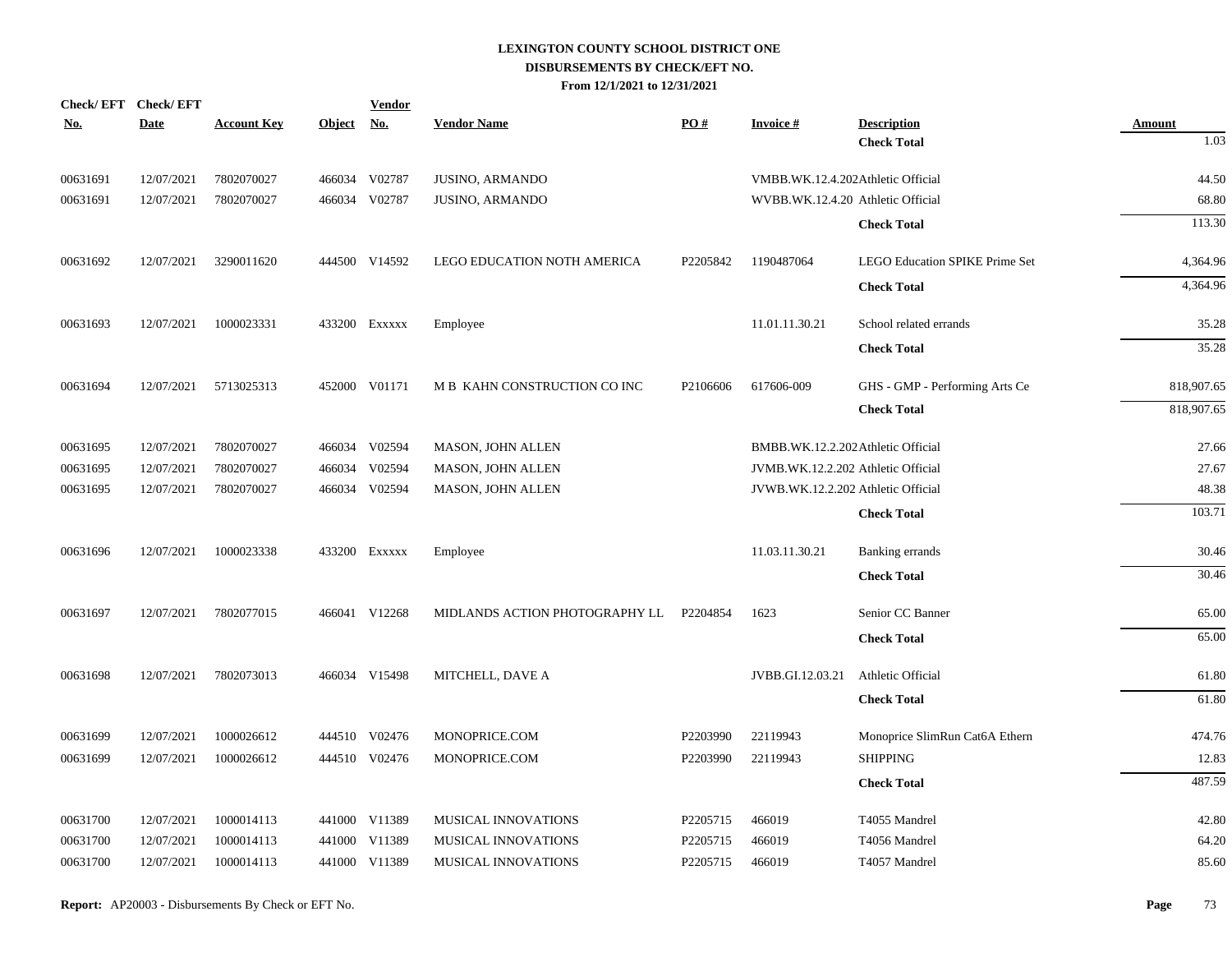| <b>Check/EFT</b> | <b>Check/EFT</b> |                    |               | <b>Vendor</b> |                           |          |                   |                                       |               |
|------------------|------------------|--------------------|---------------|---------------|---------------------------|----------|-------------------|---------------------------------------|---------------|
| <u>No.</u>       | <b>Date</b>      | <b>Account Key</b> | <b>Object</b> | <u>No.</u>    | <b>Vendor Name</b>        | PO#      | <b>Invoice#</b>   | <b>Description</b>                    | <b>Amount</b> |
|                  |                  |                    |               |               |                           |          |                   | <b>Check Total</b>                    | 192.60        |
| 00631701         | 12/07/2021       | 1000011337         | 441000        | V00719        | MUSICIAN SUPPLY           | P2205808 | 768               | Rico Tenor Sax Reeds                  | 12.84         |
| 00631701         | 12/07/2021       | 1000011337         | 441000        | V00719        | <b>MUSICIAN SUPPLY</b>    | P2205808 | 768               | Jones Oboe Reed                       | 48.15         |
|                  |                  |                    |               |               |                           |          |                   | <b>Check Total</b>                    | 60.99         |
| 00631702         | 12/07/2021       | 7750019044         |               | 466041 V10970 | <b>NASP INC</b>           | P2204617 | 264818            | <b>Blue Right Handed Genesis</b>      | 115.00        |
| 00631702         | 12/07/2021       | 7750019044         | 466041        | V10970        | <b>NASP INC</b>           | P2204617 | 264818            | <b>Blue Left Handed Genesis</b>       | 115.00        |
| 00631702         | 12/07/2021       | 7750019044         | 466041        | V10970        | <b>NASP INC</b>           | P2204617 | 264818            | Lemon Right Handed Compound           | 115.00        |
| 00631702         | 12/07/2021       | 7750019044         | 466041        | V10970        | <b>NASP INC</b>           | P2204617 | 264818            | Red Right Handed Bow                  | 115.00        |
| 00631702         | 12/07/2021       | 7750019044         |               | 466041 V10970 | <b>NASP INC</b>           | P2204617 | 264818            | Easton 1820 Aluminum arrows           | 177.00        |
| 00631702         | 12/07/2021       | 7750019044         | 466041        | V10970        | <b>NASP INC</b>           | P2204617 | 264818            | Feradyne 34" Block target - no        | 290.00        |
| 00631702         | 12/07/2021       | 7750019044         |               | 466041 V10970 | <b>NASP INC</b>           | P2204617 | 264818            | Feradyne Block Target Wheel Ki        | 44.00         |
|                  |                  |                    |               |               |                           |          |                   | <b>Check Total</b>                    | 971.00        |
| 00631703         | 12/07/2021       | 7802073013         |               | 466034 V02650 | <b>OSBORNE, ARTHUR</b>    |          | VBB.GI.12.03.21   | Athletic Official                     | 125.90        |
|                  |                  |                    |               |               |                           |          |                   | <b>Check Total</b>                    | 125.90        |
| 00631704         | 12/07/2021       | 2042212503         |               | 441000 V14659 | OTICON INC                | P2205608 | <b>INV8570447</b> | CONNECTCLIP, 2.4G BL OTICON           | 398.00        |
| 00631704         | 12/07/2021       | 2042212503         |               | 441000 V14659 | <b>OTICON INC</b>         | P2205608 | <b>INV8570447</b> | SHIPPING AND HANDLING - MISC.         | 10.00         |
|                  |                  |                    |               |               |                           |          |                   | <b>Check Total</b>                    | 408.00        |
| 00631705         | 12/07/2021       | 1000014130         |               | 432300 V15935 | PECKNEL MUSIC COMPANY INC | P2204456 | 664157            | Srl# Ad09717018 Alto Sax              | 175.00        |
| 00631705         | 12/07/2021       | 1000014130         |               | 441000 V15935 | PECKNEL MUSIC COMPANY INC | P2204456 | 664157            | repair parts for alto sax             | 5.62          |
|                  |                  |                    |               |               |                           |          |                   | <b>Check Total</b>                    | 180.62        |
| 00631706         | 12/07/2021       | 1000022212         |               | 443000 V15036 | PIONEER VALLEY BOOKS      | P2205034 | I221238           | SET OF 6 EXPLORE THE WORLD NON        | 125.00        |
| 00631706         | 12/07/2021       | 1000022212         | 443000        | V15036        | PIONEER VALLEY BOOKS      | P2205034 | I221238           | <b>SET OF 6 EXPLORE THE WORLD NON</b> | 125.00        |
| 00631706         | 12/07/2021       | 1000022212         |               | 443000 V15036 | PIONEER VALLEY BOOKS      | P2205034 | I221238           | SET OF 6 EXPLORE THE WORLD NON        | 125.00        |
| 00631706         | 12/07/2021       | 1000022212         | 443000        | V15036        | PIONEER VALLEY BOOKS      | P2205034 | I221238           | <b>EXPLORE THE WORLD NONFICTION L</b> | 125.00        |
| 00631706         | 12/07/2021       | 1000022212         |               | 443000 V15036 | PIONEER VALLEY BOOKS      | P2205034 | I221238           | <b>SHIPPING &amp; HANDLING</b>        | 50.00         |
| 00631706         | 12/07/2021       | 2250012903         |               | 441012 V15036 | PIONEER VALLEY BOOKS      | P2205466 | I221859           | Picture Card Set                      | 70.62         |
| 00631706         | 12/07/2021       | 2250012903         |               | 441012 V15036 | PIONEER VALLEY BOOKS      | P2205466 | I221859           | Shipping                              | 7.06          |
|                  |                  |                    |               |               |                           |          |                   | <b>Check Total</b>                    | 627.68        |
| 00631707         | 12/07/2021       | 7834027027         |               | 466041 V11057 | <b>RHODES BRANDING</b>    | P2205098 | 30181             | <b>SM - NEXT LEVEL UNISEX COTTON</b>  | 51.36         |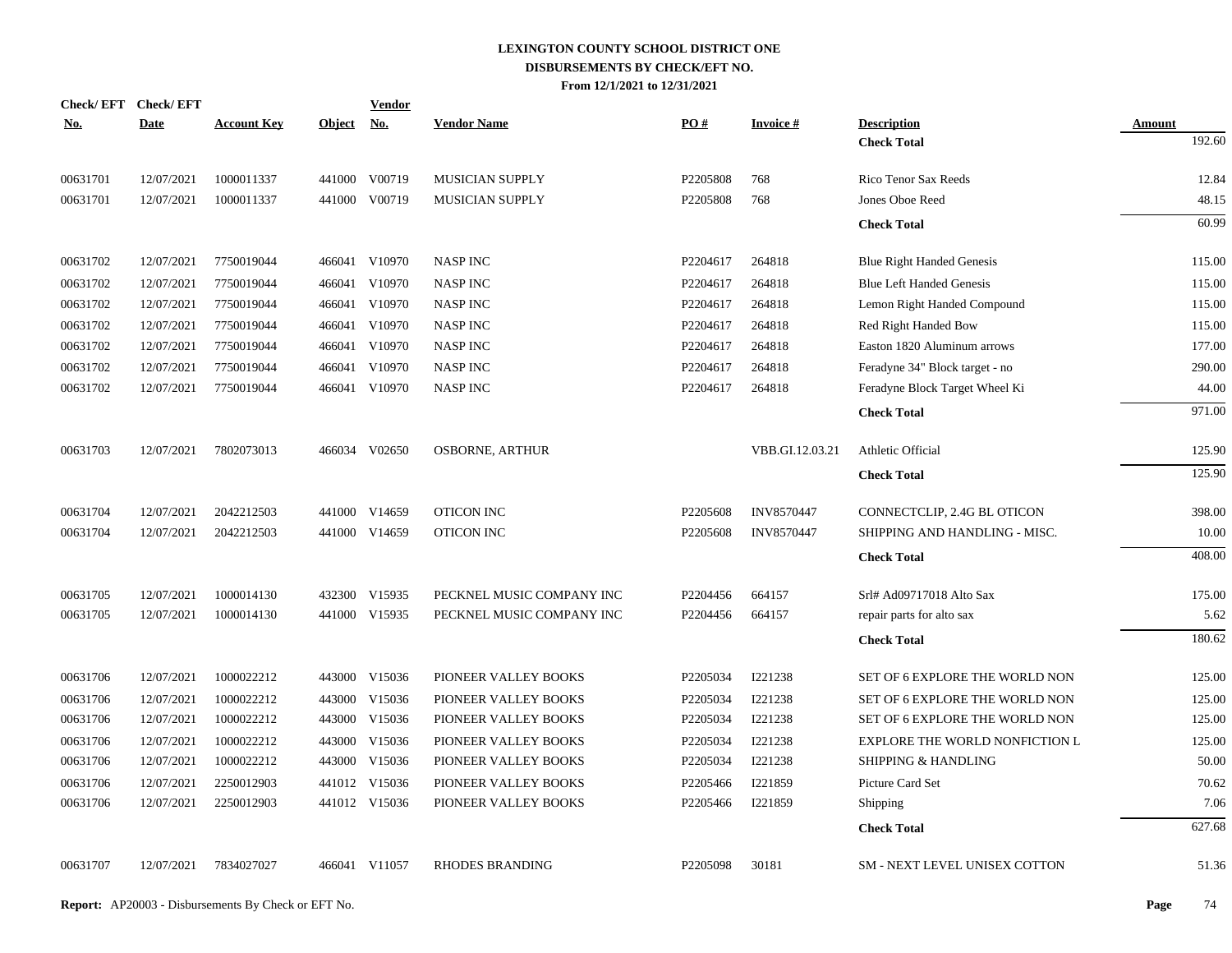| Check/EFT Check/EFT    |                           |                                  |                         | <b>Vendor</b>        |                                       |                 |                          |                                                     |                         |
|------------------------|---------------------------|----------------------------------|-------------------------|----------------------|---------------------------------------|-----------------|--------------------------|-----------------------------------------------------|-------------------------|
| <u>No.</u><br>00631707 | <b>Date</b><br>12/07/2021 | <b>Account Key</b><br>7834027027 | <b>Object</b><br>466041 | <u>No.</u><br>V11057 | <b>Vendor Name</b><br>RHODES BRANDING | PO#<br>P2205098 | <b>Invoice#</b><br>30181 | <b>Description</b><br>MD - NEXT LEVEL UNISEX COTTON | <b>Amount</b><br>166.92 |
| 00631707               | 12/07/2021                | 7834027027                       |                         | 466041 V11057        | RHODES BRANDING                       | P2205098        | 30181                    | LG - NEXT LEVEL UNISEX COTTON                       | 192.60                  |
| 00631707               | 12/07/2021                | 7834027027                       |                         | 466041 V11057        | RHODES BRANDING                       | P2205098        | 30181                    | XL- NEXT LEVEL UNISEX COTTON T                      | 38.52                   |
| 00631707               | 12/07/2021                | 7834027027                       |                         | 466041 V11057        | <b>RHODES BRANDING</b>                | P2205098        | 30181                    | 2XL - NEXT LEVEL UNISEX COTTON                      | 32.10                   |
|                        |                           |                                  |                         |                      |                                       |                 |                          |                                                     |                         |
| 00631707               | 12/07/2021                | 7834027027                       |                         | 466041 V11057        | <b>RHODES BRANDING</b>                | P2205098        | 30181                    | <b>FREIGHT</b>                                      | 25.00                   |
|                        |                           |                                  |                         |                      |                                       |                 |                          | <b>Check Total</b>                                  | 506.50                  |
| 00631708               | 12/07/2021                | 1000011325                       |                         | 441000 V15961        | <b>SAGE PUBLISHING</b>                | P2203120        | 622507KI                 | Rebound, Grades K-12                                | 833.20                  |
| 00631708               | 12/07/2021                | 1000011325                       |                         | 441000 V15961        | <b>SAGE PUBLISHING</b>                | P2203120        | 622507KI                 | Shipping                                            | 30.95                   |
|                        |                           |                                  |                         |                      |                                       |                 |                          | <b>Check Total</b>                                  | 864.15                  |
| 00631709               | 12/07/2021                | 7814027030                       |                         | 466064 V00531        | <b>SC FFA ASSOC</b>                   | P2205740        | COW2021M                 | <b>COW Registration Pelion Middle</b>               | 88.00                   |
|                        |                           |                                  |                         |                      |                                       |                 |                          | <b>Check Total</b>                                  | 88.00                   |
| 00631710               | 12/07/2021                | 3971011303                       |                         | 441000 V01844        | <b>SCHOLASTIC INC</b>                 | P2205419        | 34746965                 | See attached list                                   | 113.66                  |
|                        |                           |                                  |                         |                      |                                       |                 |                          | <b>Check Total</b>                                  | 113.66                  |
| 00631711               | 12/07/2021                | 3260011303                       |                         | 441000 V16452        | SCHOOL SPECIALTY LLC                  | P2202528        | 202501815109             | Calcium chloride, 480g contain                      | 57.72                   |
| 00631711               | 12/07/2021                | 3260011303                       |                         | 441000 V16452        | SCHOOL SPECIALTY LLC                  | P2203400        | 202501815110             | Calcium chloride, 480g                              | 28.86                   |
| 00631711               | 12/07/2021                | 3260011303                       |                         | 441000 V16452        | SCHOOL SPECIALTY LLC                  | P2201735        | 202501815111             | Calcium chloride, container, 4                      | 19.24                   |
| 00631711               | 12/07/2021                | 7732019026                       |                         | 466041 V16452        | SCHOOL SPECIALTY LLC                  | P2204606        | 208129074741             | Prang SemiMoist Watercolor Pai                      | 18.33                   |
| 00631711               | 12/07/2021                | 1000011331                       |                         | 441000 V16452        | SCHOOL SPECIALTY LLC                  | P2205560        | 208129074745             | Fiskars Softgrip Pointed Tip S                      | 15.62                   |
| 00631711               | 12/07/2021                | 1000011316                       |                         | 441000 V16452        | SCHOOL SPECIALTY LLC                  | P2204845        | 208129074999             | Crystalware Portion Cups 2 oz                       | 10.75                   |
| 00631711               | 12/07/2021                | 2042221503                       |                         | 441000 V16452        | SCHOOL SPECIALTY LLC                  | P2205352        | 208129075412             | Danmar Full Coverage Helmet, M                      | 200.54                  |
| 00631711               | 12/07/2021                | 1000023347                       |                         | 441000 V16452        | SCHOOL SPECIALTY LLC                  | P2205625        | 208129086579             | School Smart 2Ply Facial Tissu                      | 83.43                   |
| 00631711               | 12/07/2021                | 1000023347                       |                         | 441000 V16452        | SCHOOL SPECIALTY LLC                  | P2205625        | 208129086579             | <b>Business Source Rubber Bands S</b>               | 13.32                   |
| 00631711               | 12/07/2021                | 1000023347                       |                         | 441000 V16452        | SCHOOL SPECIALTY LLC                  | P2205625        | 208129086579             | Avery Economy Ring Binder 5in                       | 17.71                   |
| 00631711               | 12/07/2021                | 1000023347                       |                         | 441000 V16452        | SCHOOL SPECIALTY LLC                  | P2205625        | 208129086579             | Business Source Round Ring Bin                      | 13.86                   |
| 00631711               | 12/07/2021                | 1000011411                       |                         | 441000 V16452        | SCHOOL SPECIALTY LLC                  | P2205548        | 208129086811             | 3M Postit Notes 3 x 3 Inches C                      | 44.50                   |
| 00631711               | 12/07/2021                | 1000011411                       |                         | 441000 V16452        | SCHOOL SPECIALTY LLC                  | P2205548        | 208129086811             | Postit Original Notes 3 x 3 In                      | 15.43                   |
| 00631711               | 12/07/2021                | 7727019044                       |                         | 466041 V16452        | SCHOOL SPECIALTY LLC                  | P2205624        | 208129087230             | Champion Sports Rhino Skin Dod                      | 303.75                  |
| 00631711               | 12/07/2021                | 7727019044                       |                         | 466041 V16452        | SCHOOL SPECIALTY LLC                  | P2205624        | 208129087230             | Triumph Sports Croquets Set 6P                      | 299.82                  |
| 00631711               | 12/07/2021                | 7727019044                       |                         | 466041 V16452        | SCHOOL SPECIALTY LLC                  | P2205624        | 208129087230             | Champion Sports Plastic Softba                      | 38.87                   |
| 00631711               | 12/07/2021                | 7727019044                       |                         | 466041 V16452        | SCHOOL SPECIALTY LLC                  | P2205624        | 208129087230             | Sportime ThrowDown Bases and H                      | 97.30                   |
| 00631711               | 12/07/2021                | 7727019044                       |                         | 466041 V16452        | SCHOOL SPECIALTY LLC                  | P2205624        | 208129087230             | Triumph Sports Bocce Ball Set                       | 118.29                  |
| 00631711               | 12/07/2021                | 7727019044                       |                         | 466041 V16452        | SCHOOL SPECIALTY LLC                  | P2205624        | 208129087230             | Spikeball Game Ball and Net Se                      | 175.23                  |
|                        |                           |                                  |                         |                      |                                       |                 |                          |                                                     |                         |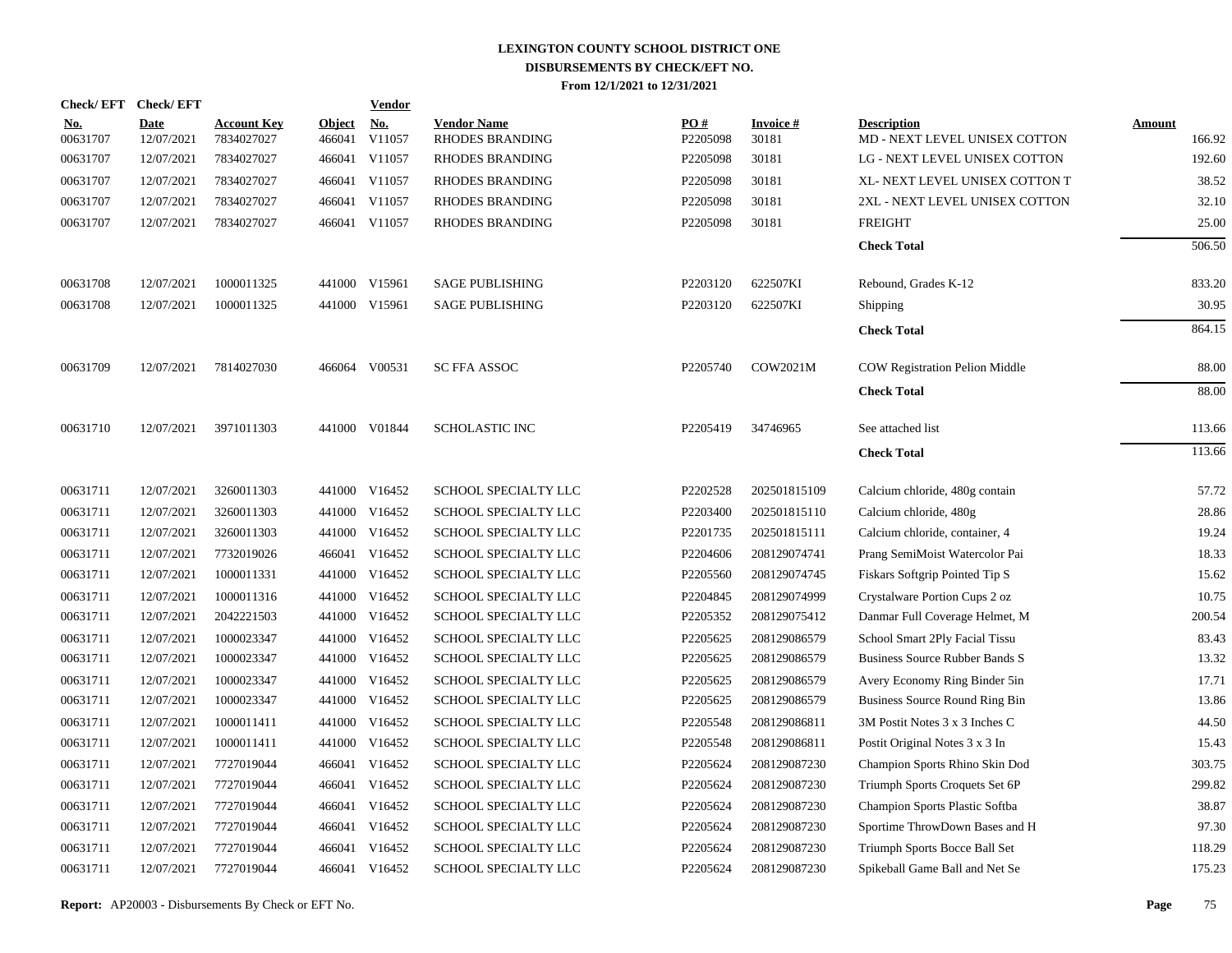| Check/EFT Check/EFT    |                           |                                  |                         | <b>Vendor</b>        |                                            |                 |                                 |                                                      |                        |
|------------------------|---------------------------|----------------------------------|-------------------------|----------------------|--------------------------------------------|-----------------|---------------------------------|------------------------------------------------------|------------------------|
| <u>No.</u><br>00631711 | <b>Date</b><br>12/07/2021 | <b>Account Key</b><br>1000011334 | <b>Object</b><br>441000 | <b>No.</b><br>V16452 | <b>Vendor Name</b><br>SCHOOL SPECIALTY LLC | PO#<br>P2205556 | <b>Invoice#</b><br>208129088317 | <b>Description</b><br>Earthchoice MultiPurpose Paper | <b>Amount</b><br>12.31 |
| 00631711               | 12/07/2021                | 1000011334                       |                         | 441000 V16452        | SCHOOL SPECIALTY LLC                       | P2205556        | 208129088317                    | <b>Bostitch Personal Electric Pen</b>                | 21.41                  |
| 00631711               | 12/07/2021                | 1000011334                       |                         | 441000 V16452        | SCHOOL SPECIALTY LLC                       | P2205556        | 208129088317                    | School Smart Tank Style Highli                       | 8.97                   |
| 00631711               | 12/07/2021                | 1000011334                       |                         | 441000 V16452        | SCHOOL SPECIALTY LLC                       | P2205556        | 208129088317                    | EXPO Dry Erase Low Odor Organi                       | 11.47                  |
| 00631711               | 12/07/2021                | 1000011334                       |                         | 441000 V16452        | <b>SCHOOL SPECIALTY LLC</b>                | P2205556        | 208129088317                    | Westcott For Kids Antimicrobia                       | 18.56                  |
| 00631711               | 12/07/2021                | 1000011334                       |                         | 441000 V16452        | SCHOOL SPECIALTY LLC                       | P2205556        | 208129088317                    | <b>Storex Interlocking Book Bins</b>                 | 11.12                  |
| 00631711               | 12/07/2021                | 1000011334                       |                         | 441000 V16452        | SCHOOL SPECIALTY LLC                       | P2205556        | 208129088317                    | School Smart Colored Pencils A                       | 17.59                  |
| 00631711               | 12/07/2021                | 1000011334                       |                         | 441000 V16452        | SCHOOL SPECIALTY LLC                       | P2205556        | 208129088317                    | School Smart Washable Markers                        | 17.31                  |
| 00631711               | 12/07/2021                | 1000011334                       |                         | 441000 V16452        | <b>SCHOOL SPECIALTY LLC</b>                | P2205556        | 208129088317                    | Learning Resources Large Geome                       | 47.78                  |
| 00631711               | 12/07/2021                | 1000011334                       |                         | 441000 V16452        | SCHOOL SPECIALTY LLC                       | P2205556        | 208129088317                    | School Smart All Temperature G                       | 6.11                   |
| 00631711               | 12/07/2021                | 1000011334                       |                         | 441000 V16452        | SCHOOL SPECIALTY LLC                       | P2205556        | 208129088317                    | School Smart Dual Temperature                        | 7.08                   |
| 00631711               | 12/07/2021                | 1000011334                       |                         | 441000 V16452        | <b>SCHOOL SPECIALTY LLC</b>                | P2205556        | 208129088317                    | School Smart Pencil Cap Eraser                       | 7.85                   |
| 00631711               | 12/07/2021                | 7743019025                       |                         | 466041 V16452        | SCHOOL SPECIALTY LLC                       | P2205623        | 208129088420                    | <b>Exact Vellum Bristol Cardstock</b>                | 25.02                  |
| 00631711               | 12/07/2021                | 7743019025                       |                         | 466041 V16452        | SCHOOL SPECIALTY LLC                       | P2205623        | 208129088420                    | <b>Exact Vellum Bristol Cardstock</b>                | 25.02                  |
| 00631711               | 12/07/2021                | 7743019025                       |                         | 466041 V16452        | SCHOOL SPECIALTY LLC                       | P2205623        | 208129088420                    | Earthchoice MultiPurpose Paper                       | 17.93                  |
| 00631711               | 12/07/2021                | 7743019025                       |                         | 466041 V16452        | <b>SCHOOL SPECIALTY LLC</b>                | P2205623        | 208129088420                    | SunWorks Heavyweight Construct                       | 5.82                   |
|                        |                           |                                  |                         |                      |                                            |                 |                                 | <b>Check Total</b>                                   | 1,833.92               |
| 00631713               | 12/07/2021                | 6000025647                       |                         | 446040 V00879        | SENN BROTHERS INC                          |                 | L79207                          | 047-Centerville ES #2120                             | 126.00                 |
| 00631713               | 12/07/2021                | 6000025639                       |                         | 446040 V00879        | SENN BROTHERS INC                          |                 | L79221                          | 039-Forts Pond ES #2114                              | 134.30                 |
| 00631713               | 12/07/2021                | 6000025614                       | 446040                  | V00879               | SENN BROTHERS INC                          |                 | L79222                          | 014-Gilbert ES #853                                  | 218.30                 |
| 00631713               | 12/07/2021                | 6000025613                       | 446040                  | V00879               | SENN BROTHERS INC                          |                 | L79223                          | 013-Gilbert HS #852                                  | 63.00                  |
| 00631713               | 12/07/2021                | 6000025628                       | 446040                  | V00879               | SENN BROTHERS INC                          |                 | L79224                          | 028-Midway ES #863                                   | 180.50                 |
| 00631713               | 12/07/2021                | 6000025616                       |                         | 446040 V00879        | SENN BROTHERS INC                          |                 | L79226                          | 016-Pelion ES #855                                   | 197.30                 |
| 00631713               | 12/07/2021                | 6000025615                       | 446040                  | V00879               | SENN BROTHERS INC                          |                 | L79227                          | 015-Pelion HS #854                                   | 42.00                  |
| 00631713               | 12/07/2021                | 6000025640                       |                         | 446040 V00879        | SENN BROTHERS INC                          |                 | L80160                          | 040-New Providence ES # 2115                         | 84.00                  |
| 00631713               | 12/07/2021                | 6000025641                       | 446040                  | V00879               | SENN BROTHERS INC                          |                 | L80161                          | 041-Rocky Creek ES # 2116                            | 348.00                 |
| 00631713               | 12/07/2021                | 6000025646                       |                         | 446040 V00879        | SENN BROTHERS INC                          |                 | L80162                          | 046-Beechwood MS #2119                               | 273.45                 |
| 00631713               | 12/07/2021                | 6000025611                       | 446040                  | V00879               | SENN BROTHERS INC                          |                 | L80193                          | 011-Lexington HS #845                                | 71.60                  |
| 00631713               | 12/07/2021                | 6000025631                       |                         | 446040 V00879        | SENN BROTHERS INC                          |                 | L80194                          | 031-Lake Murray ES #1524                             | 105.00                 |
| 00631713               | 12/07/2021                | 6000025635                       | 446040                  | V00879               | SENN BROTHERS INC                          |                 | L80195                          | 035-Pleasant Hill ES#3220                            | 154.50                 |
| 00631713               | 12/07/2021                | 6000025634                       |                         | 446040 V00879        | SENN BROTHERS INC                          |                 | L80196                          | 034-Pleasant Hill MS #3219                           | 42.00                  |
| 00631713               | 12/07/2021                | 6000025643                       | 446040                  | V00879               | SENN BROTHERS INC                          |                 | L80197                          | 043-Meadow Glen MS #52912                            | 145.30                 |
| 00631713               | 12/07/2021                | 6000025620                       |                         | 446040 V00879        | SENN BROTHERS INC                          |                 | L80198                          | 020-Lexington MS #857                                | 212.00                 |
| 00631713               | 12/07/2021                | 6000025612                       | 446040                  | V00879               | SENN BROTHERS INC                          |                 | L80199                          | 012-Lexington ES #851                                | 84.00                  |
| 00631713               | 12/07/2021                | 6000025619                       |                         | 446040 V00879        | SENN BROTHERS INC                          |                 | L80200                          | 019-AES #856                                         | 53.00                  |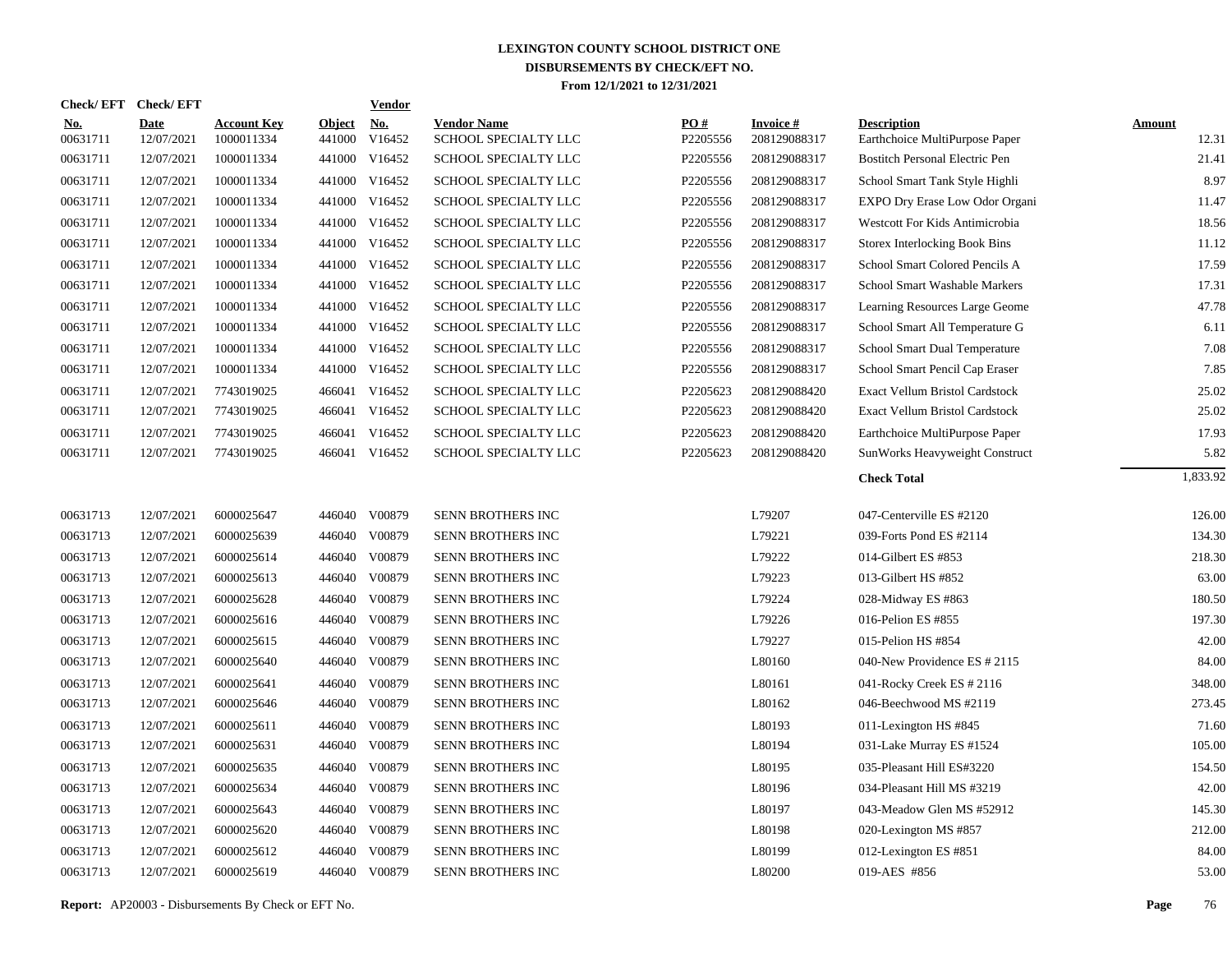| Check/EFT Check/EFT    |                           |                                  |                         | <b>Vendor</b>        |                                         |          |                                    |                                            |                         |
|------------------------|---------------------------|----------------------------------|-------------------------|----------------------|-----------------------------------------|----------|------------------------------------|--------------------------------------------|-------------------------|
| <u>No.</u><br>00631713 | <b>Date</b><br>12/07/2021 | <b>Account Key</b><br>6000025624 | <b>Object</b><br>446040 | <b>No.</b><br>V00879 | <b>Vendor Name</b><br>SENN BROTHERS INC | PO#      | <b>Invoice#</b><br>L80209          | <b>Description</b><br>024-Red Bank ES #860 | <b>Amount</b><br>290.65 |
| 00631713               | 12/07/2021                | 6000025625                       | 446040                  | V00879               | SENN BROTHERS INC                       |          | L80210                             | 025-White Knoll ES #861                    | 706.45                  |
| 00631713               | 12/07/2021                | 6000025623                       | 446040                  | V00879               | SENN BROTHERS INC                       |          | L80211                             | 023-Saxe Gotha ES #859                     | 190.95                  |
| 00631713               | 12/07/2021                | 6000025626                       | 446040                  | V00879               | SENN BROTHERS INC                       |          | L80212                             | 026-White Knoll MS #862                    | 297.00                  |
| 00631713               | 12/07/2021                | 6000025645                       | 446040                  | V00879               | SENN BROTHERS INC                       |          | L80214                             | 045-Deerfield ES #2118                     | 269.30                  |
| 00631713               | 12/07/2021                | 6000025637                       | 446040                  | V00879               | SENN BROTHERS INC                       |          | L80219                             | 037-Carolina Springs MS#1925               | 84.00                   |
| 00631713               | 12/07/2021                | 6000025622                       | 446040                  | V00879               | SENN BROTHERS INC                       |          | L80479                             | 022-Oak Grove ES #858                      | 361.00                  |
| 00631713               | 12/07/2021                | 6000025644                       | 446040                  | V00879               | SENN BROTHERS INC                       |          | L80575                             | 044-River Bluff HS #1311                   | 191.00                  |
| 00631713               | 12/07/2021                | 6000025627                       |                         | 446040 V00879        | SENN BROTHERS INC                       |          | L81944                             | 027-White Knoll HS #1791                   | 297.00                  |
|                        |                           |                                  |                         |                      |                                         |          |                                    | <b>Check Total</b>                         | 5,221.60                |
| 00631714               | 12/07/2021                | 1000025423                       |                         | 441020 V13230        | SMITH AND JONES JANITORIAL SUP          | P2204087 | 214356                             | LIQUID DEODORIZER                          | 68.82                   |
| 00631714               | 12/07/2021                | 1000025423                       |                         | 441020 V13230        | SMITH AND JONES JANITORIAL SUP          | P2204087 | 214356                             | URINAL SCREENS CHERRY                      | 12.11                   |
| 00631714               | 12/07/2021                | 1000025423                       |                         | 441020 V13230        | SMITH AND JONES JANITORIAL SUP          | P2204087 | 214356                             | LEMON DISINFECTANT                         | 164.03                  |
| 00631714               | 12/07/2021                | 1000025423                       |                         | 441020 V13230        | SMITH AND JONES JANITORIAL SUP          | P2204087 | 214356                             | <b>BACIL ENZYME ODOR DIGESTER</b>          | 59.72                   |
| 00631714               | 12/07/2021                | 1000025423                       |                         | 441020 V13230        | SMITH AND JONES JANITORIAL SUP          | P2204087 | 214356                             | ANTIBACTERIAL BAG SOAP                     | 372.79                  |
| 00631714               | 12/07/2021                | 1000025423                       |                         | 441020 V13230        | SMITH AND JONES JANITORIAL SUP          | P2204085 | 214357                             | 95118 ATLAS WIPES                          | 138.03                  |
| 00631714               | 12/07/2021                | 1000025423                       |                         | 441020 V13230        | SMITH AND JONES JANITORIAL SUP          | P2204085 | 214357                             | 9013 24" DUST MOP 3"                       | 42.76                   |
|                        |                           |                                  |                         |                      |                                         |          |                                    | <b>Check Total</b>                         | 858.26                  |
| 00631715               | 12/07/2021                | 1000025443                       |                         | 441020 V00302        | SOUTHEASTERN PAPER GROUP                | P2204139 | 5431774                            | NITTANY PAPER TOWEL NP-5301 MU             | 84.23                   |
|                        |                           |                                  |                         |                      |                                         |          |                                    | <b>Check Total</b>                         | 84.23                   |
| 00631716               | 12/07/2021                | 2240125116                       |                         | 433100 V00208        | STATE DEPARTMENT OF EDUCATION           |          | 11.01-11.30.21                     | 31969-1 and 31969-2                        | 1,298.28                |
|                        |                           |                                  |                         |                      |                                         |          |                                    | <b>Check Total</b>                         | 1,298.28                |
| 00631717               | 12/07/2021                | 7802070027                       |                         | 466034 V02766        | STROMAN, ANTHONY C                      |          | BMBB.WK.12.2.202 Athletic Official |                                            | 27.66                   |
| 00631717               | 12/07/2021                | 7802070027                       |                         | 466034 V02766        | STROMAN, ANTHONY C                      |          | JVMB.WK.12.2.202 Athletic Official |                                            | 27.67                   |
| 00631717               | 12/07/2021                | 7802070027                       |                         | 466034 V02766        | STROMAN, ANTHONY C                      |          | JVWB.WK.12.2.202 Athletic Official |                                            | 39.38                   |
| 00631717               | 12/07/2021                | 7802073013                       |                         | 466034 V02766        | STROMAN, ANTHONY C                      |          | VBB.GI.12.03.21                    | Athletic Official                          | 122.30                  |
|                        |                           |                                  |                         |                      |                                         |          |                                    | <b>Check Total</b>                         | 217.01                  |
| 00631718               | 12/07/2021                | 1000011326                       |                         | 441000 V02065        | THE OFFICE PAL INC                      | P2205952 | 0195692-IN                         | HX756 6,000 page black toner c             | 126.84                  |
|                        |                           |                                  |                         |                      |                                         |          |                                    | <b>Check Total</b>                         | 126.84                  |
| 00631722               | 12/07/2021                | 6000025619                       |                         | 441000 V00079        | <b>US FOODS</b>                         |          | 1382490                            | 019-AES Cust #50838085                     | $-88.87$                |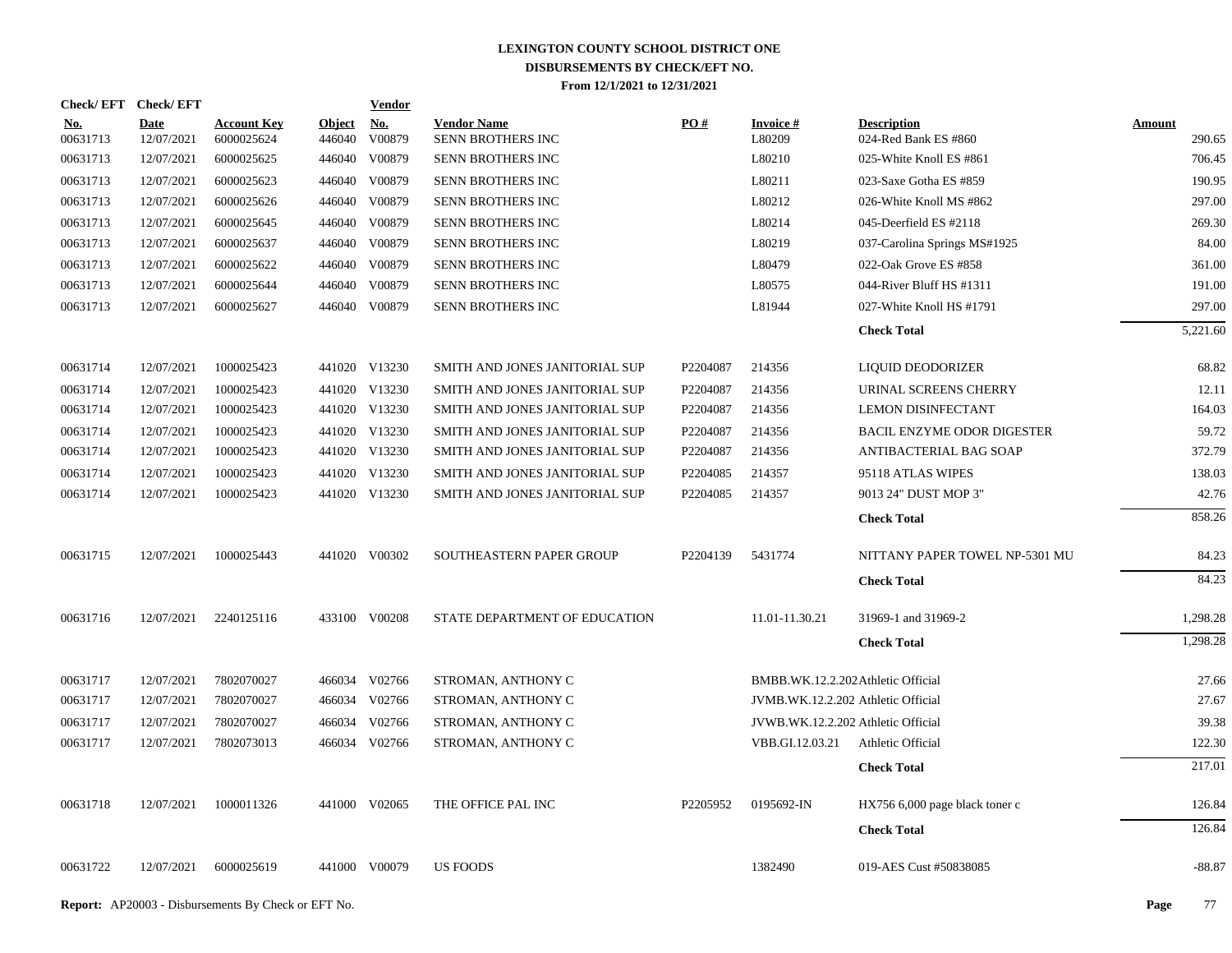| <b>Check/EFT</b>       | <b>Check/EFT</b>          |                                  |                         | <b>Vendor</b>        |                                       |     |                            |                                                    |                           |
|------------------------|---------------------------|----------------------------------|-------------------------|----------------------|---------------------------------------|-----|----------------------------|----------------------------------------------------|---------------------------|
| <u>No.</u><br>00631722 | <b>Date</b><br>12/07/2021 | <b>Account Key</b><br>6000025615 | <b>Object</b><br>446010 | <u>No.</u><br>V00079 | <b>Vendor Name</b><br><b>US FOODS</b> | PO# | <b>Invoice#</b><br>1382719 | <b>Description</b><br>015-Pelion HS cust #60838307 | <b>Amount</b><br>2,903.56 |
| 00631722               | 12/07/2021                | 6000025615                       |                         | 446010 V00079        | US FOODS                              |     | 1382719                    | 015-Pelion HS cust #60838307                       | $-39.00$                  |
| 00631722               | 12/07/2021                | 6000025637                       |                         | 446010 V00079        | <b>US FOODS</b>                       |     | 1835505                    | 037-Carolina Springs MS cust #                     | 7,104.16                  |
| 00631722               | 12/07/2021                | 6000025637                       |                         | 446010 V00079        | <b>US FOODS</b>                       |     | 1835505                    | 037-Carolina Springs MS cust #                     | $-19.62$                  |
| 00631722               | 12/07/2021                | 6000025646                       |                         | 441000 V00079        | <b>US FOODS</b>                       |     | 1835868                    | 046-Beechwood MS #91341172                         | 216.17                    |
| 00631722               | 12/07/2021                | 6000025646                       |                         | 441000 V00079        | US FOODS                              |     | 1835868                    | 046-Beechwood MS #91341172                         | $-17.57$                  |
| 00631722               | 12/07/2021                | 6000025623                       |                         | 446010 V00079        | US FOODS                              |     | 2293939                    | 023-Saxe Gotha ES cust #308383                     | 8,230.85                  |
| 00631722               | 12/07/2021                | 6000025623                       |                         | 446010 V00079        | <b>US FOODS</b>                       |     | 2293939                    | 023-Saxe Gotha ES cust #308383                     | $-26.39$                  |
| 00631722               | 12/07/2021                | 6000025625                       |                         | 446010 V00079        | <b>US FOODS</b>                       |     | 2293940                    | 025-White Knoll ES cust #70839                     | 3,314.85                  |
| 00631722               | 12/07/2021                | 6000025626                       |                         | 446010 V00079        | <b>US FOODS</b>                       |     | 2293941                    | 026-White Knoll MS cust #80839                     | 2,647.52                  |
| 00631722               | 12/07/2021                | 6000025627                       |                         | 446010 V00079        | <b>US FOODS</b>                       |     | 2293942                    | 027-White Knoll HS cust #90839                     | 4,701.22                  |
| 00631722               | 12/07/2021                | 6000025627                       |                         | 446010 V00079        | <b>US FOODS</b>                       |     | 2293942                    | 027-White Knoll HS cust #90839                     | $-59.64$                  |
| 00631722               | 12/07/2021                | 6000025623                       | 441000                  | V00079               | <b>US FOODS</b>                       |     | 2293943                    | 023-Saxe Gotha ES cust #308383                     | 3,025.41                  |
| 00631722               | 12/07/2021                | 6000025625                       | 441000                  | V00079               | <b>US FOODS</b>                       |     | 2293944                    | 025-White Knoll ES cust #70839                     | 425.66                    |
| 00631722               | 12/07/2021                | 6000025626                       | 441000                  | V00079               | <b>US FOODS</b>                       |     | 2293945                    | 026-White Knoll MS cust #80839                     | 869.97                    |
| 00631722               | 12/07/2021                | 6000025627                       | 441000                  | V00079               | US FOODS                              |     | 2293946                    | 027-White Knoll HS cust #90839                     | 1,573.85                  |
| 00631722               | 12/07/2021                | 6000025623                       | 446010                  | V00079               | <b>US FOODS</b>                       |     | 2293947                    | 023-Saxe Gotha ES cust #308383                     | 501.68                    |
| 00631722               | 12/07/2021                | 6000025625                       | 446010                  | V00079               | <b>US FOODS</b>                       |     | 2293948                    | 025-White Knoll ES cust #70839                     | 501.68                    |
| 00631722               | 12/07/2021                | 6000025626                       |                         | 446010 V00079        | <b>US FOODS</b>                       |     | 2293949                    | 026-White Knoll MS cust #80839                     | 753.72                    |
| 00631722               | 12/07/2021                | 6000025627                       |                         | 446010 V00079        | <b>US FOODS</b>                       |     | 2293950                    | 027-White Knoll HS cust #90839                     | 1,257.20                  |
| 00631722               | 12/07/2021                | 6000025613                       |                         | 446010 V00079        | <b>US FOODS</b>                       |     | 2297039                    | 013-Gilbert HS cust #40837809                      | 1,110.93                  |
| 00631722               | 12/07/2021                | 6000025647                       |                         | 446010 V00079        | US FOODS                              |     | 2297040                    | 047-Centerville ES cust #41421                     | 1,254.88                  |
| 00631722               | 12/07/2021                | 6000025647                       |                         | 446010 V00079        | <b>US FOODS</b>                       |     | 2297040                    | 047-Centerville ES cust #41421                     | $-84.00$                  |
| 00631722               | 12/07/2021                | 6000025614                       |                         | 446010 V00079        | <b>US FOODS</b>                       |     | 2297041                    | 014-Gilbert ES cust 70837802                       | 1,820.18                  |
| 00631722               | 12/07/2021                | 6000025629                       |                         | 446010 V00079        | <b>US FOODS</b>                       |     | 2297042                    | 029-Gilbert MS cust #60837804                      | 4,769.05                  |
| 00631722               | 12/07/2021                | 6000025613                       |                         | 441000 V00079        | US FOODS                              |     | 2297043                    | 013-Gilbert HS cust #40837809                      | 429.40                    |
| 00631722               | 12/07/2021                | 6000025614                       |                         | 441000 V00079        | US FOODS                              |     | 2297044                    | 014-Gilbert ES cust #70837802                      | 114.84                    |
| 00631722               | 12/07/2021                | 6000025629                       |                         | 441000 V00079        | <b>US FOODS</b>                       |     | 2297045                    | 029-Gilbert MS cust #60837804                      | 1,117.35                  |
| 00631722               | 12/07/2021                | 6000025647                       |                         | 446010 V00079        | US FOODS                              |     | 2297046                    | 047-Centerville ES cust #41421                     | 501.68                    |
| 00631722               | 12/07/2021                | 6000025614                       |                         | 446010 V00079        | <b>US FOODS</b>                       |     | 2297047                    | 014-Gilbert ES cust 70837802                       | 501.68                    |
| 00631722               | 12/07/2021                | 6000025629                       |                         | 446010 V00079        | <b>US FOODS</b>                       |     | 2297048                    | 029-Gilbert MS cust #60837804                      | 753.72                    |
| 00631722               | 12/07/2021                | 6000025613                       |                         | 446010 V00079        | US FOODS                              |     | 2297049                    | 013-Gilbert HS cust #40837809                      | 816.73                    |
| 00631722               | 12/07/2021                | 6000025624                       |                         | 446010 V00079        | US FOODS                              |     | 2297740                    | 024-Red Bank ES cust #2083831                      | 2,339.86                  |
| 00631722               | 12/07/2021                | 6000025624                       |                         | 446010 V00079        | <b>US FOODS</b>                       |     | 2297742                    | 024-Red Bank ES cust #2083831                      | 501.68                    |
| 00631722               | 12/07/2021                | 6000025622                       | 446010                  | V00079               | <b>US FOODS</b>                       |     | 2297829                    | 022-Oak Grove ES cust #8083830                     | 4,302.50                  |
| 00631722               | 12/07/2021                | 6000025622                       |                         | 446010 V00079        | <b>US FOODS</b>                       |     | 2297829                    | 022-Oak Grove ES cust #8083830                     | $-122.10$                 |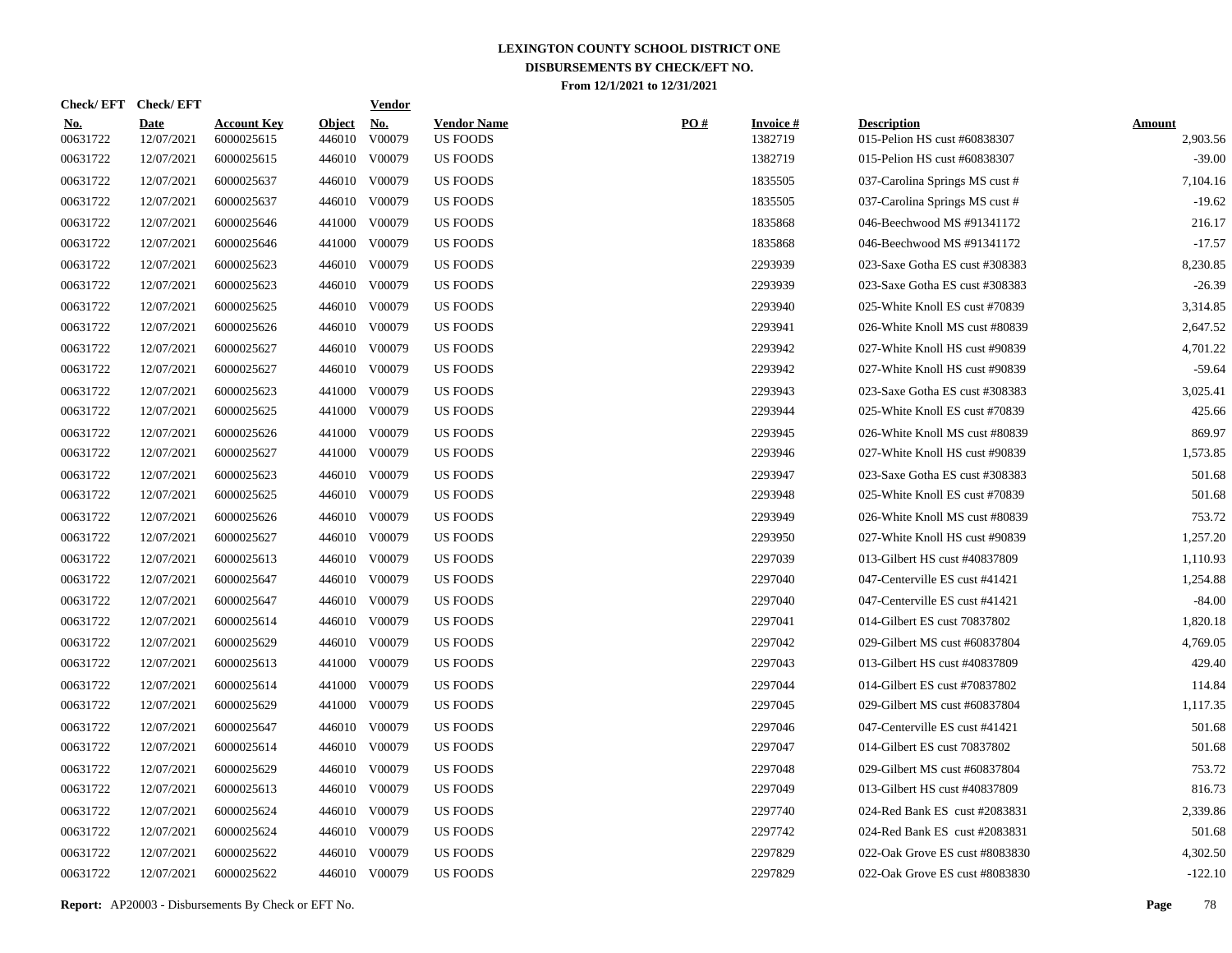| Check/EFT Check/EFT    |                           |                                  |                         | <b>Vendor</b> |                                       |     |                            |                                                      |                           |
|------------------------|---------------------------|----------------------------------|-------------------------|---------------|---------------------------------------|-----|----------------------------|------------------------------------------------------|---------------------------|
| <u>No.</u><br>00631722 | <b>Date</b><br>12/07/2021 | <b>Account Key</b><br>6000025622 | <b>Object</b><br>441000 | No.<br>V00079 | <b>Vendor Name</b><br><b>US FOODS</b> | PO# | <b>Invoice#</b><br>2297830 | <b>Description</b><br>022-Oak Grove ES cust #8083830 | <b>Amount</b><br>1,888.48 |
| 00631722               | 12/07/2021                | 6000025622                       | 446010                  | V00079        | <b>US FOODS</b>                       |     | 2297831                    | 022-Oak Grove ES cust #8083830                       | 501.68                    |
| 00631722               | 12/07/2021                | 6000025612                       | 446010                  | V00079        | <b>US FOODS</b>                       |     | 2298050                    | 012-Lexington EScust #40838088                       | 2,231.08                  |
| 00631722               | 12/07/2021                | 6000025620                       | 446010                  | V00079        | <b>US FOODS</b>                       |     | 2298051                    | 020-Lexington MS cust #6083808                       | 355.62                    |
| 00631722               | 12/07/2021                | 6000025612                       | 441000                  | V00079        | <b>US FOODS</b>                       |     | 2298052                    | 012-Lexington EScust #40838088                       | 1,242.02                  |
| 00631722               | 12/07/2021                | 6000025620                       | 441000                  | V00079        | <b>US FOODS</b>                       |     | 2298053                    | 020-Lexington MS cust #6083808                       | 1,348.33                  |
| 00631722               | 12/07/2021                | 6000025612                       |                         | 446010 V00079 | <b>US FOODS</b>                       |     | 2298054                    | 012-Lexington EScust #40838088                       | 501.68                    |
| 00631722               | 12/07/2021                | 6000025620                       | 446010                  | V00079        | <b>US FOODS</b>                       |     | 2298055                    | 020-Lexington MS cust #6083808                       | 879.74                    |
| 00631722               | 12/07/2021                | 6000025635                       | 446010                  | V00079        | <b>US FOODS</b>                       |     | 2298423                    | 035-Pleasant Hill ES cust #108                       | 4,560.18                  |
| 00631722               | 12/07/2021                | 6000025631                       | 446010                  | V00079        | <b>US FOODS</b>                       |     | 2298424                    | 031-Lake Murray ES cust #30838                       | 6,247.03                  |
| 00631722               | 12/07/2021                | 6000025631                       | 446010                  | V00079        | <b>US FOODS</b>                       |     | 2298424                    | 031-Lake Murray ES cust #30838                       | $-9.25$                   |
| 00631722               | 12/07/2021                | 6000025641                       | 446010                  | V00079        | <b>US FOODS</b>                       |     | 2298425                    | 041-Rocky Creek ES cust #30880                       | 774.16                    |
| 00631722               | 12/07/2021                | 6000025611                       | 446010                  | V00079        | <b>US FOODS</b>                       |     | 2298426                    | 011-Lexington HS cust #7083808                       | 7,007.96                  |
| 00631722               | 12/07/2021                | 6000025634                       | 446010                  | V00079        | <b>US FOODS</b>                       |     | 2298427                    | 034-Pleasant Hill MS cust #908                       | 2,839.41                  |
| 00631722               | 12/07/2021                | 6000025646                       | 446010                  | V00079        | <b>US FOODS</b>                       |     | 2298428                    | 046-Beechwood MS cust #9134117                       | 4,822.69                  |
| 00631722               | 12/07/2021                | 6000025635                       | 441000                  | V00079        | <b>US FOODS</b>                       |     | 2298429                    | 035-Pleasant Hill ES cust #108                       | 475.25                    |
| 00631722               | 12/07/2021                | 6000025631                       | 441000                  | V00079        | <b>US FOODS</b>                       |     | 2298430                    | 031-Lake Murray ES cust #30838                       | 1,887.85                  |
| 00631722               | 12/07/2021                | 6000025641                       | 441000                  | V00079        | <b>US FOODS</b>                       |     | 2298431                    | 041-Rocky Creek ES cust #30880                       | 934.11                    |
| 00631722               | 12/07/2021                | 6000025611                       | 441000                  | V00079        | <b>US FOODS</b>                       |     | 2298432                    | 011-Lexington HS cust #7083808                       | 2,225.22                  |
| 00631722               | 12/07/2021                | 6000025634                       | 441000                  | V00079        | <b>US FOODS</b>                       |     | 2298433                    | 034-Pleasant Hill MS cust #908                       | 645.51                    |
| 00631722               | 12/07/2021                | 6000025646                       | 441000                  | V00079        | <b>US FOODS</b>                       |     | 2298434                    | 046-Beechwood MS #91341172                           | 276.20                    |
| 00631722               | 12/07/2021                | 6000025631                       | 446010                  | V00079        | <b>US FOODS</b>                       |     | 2298435                    | 031-Lake Murray ES cust #30838                       | 501.68                    |
| 00631722               | 12/07/2021                | 6000025635                       | 446010                  | V00079        | <b>US FOODS</b>                       |     | 2298436                    | 035-Pleasant Hill ES cust #108                       | 501.68                    |
| 00631722               | 12/07/2021                | 6000025641                       | 446010                  | V00079        | <b>US FOODS</b>                       |     | 2298437                    | 041-Rocky Creek ES cust #30880                       | 501.68                    |
| 00631722               | 12/07/2021                | 6000025646                       | 446010                  | V00079        | <b>US FOODS</b>                       |     | 2298438                    | 046-Beechwood MS cust #9134117                       | 879.74                    |
| 00631722               | 12/07/2021                | 6000025634                       | 446010                  | V00079        | <b>US FOODS</b>                       |     | 2298439                    | 034-Pleasant Hill MS cust #908                       | 879.74                    |
| 00631722               | 12/07/2021                | 6000025611                       | 446010                  | V00079        | <b>US FOODS</b>                       |     | 2298440                    | 011-Lexington HS cust #7083808                       | 879.74                    |
| 00631722               | 12/07/2021                | 6000025619                       | 446010                  | V00079        | <b>US FOODS</b>                       |     | 2298451                    | 019-AES Cust #50838085                               | 627.14                    |
| 00631722               | 12/07/2021                | 6000025619                       | 441000                  | V00079        | US FOODS                              |     | 2298452                    | 019-AES Cust #50838085                               | 24.28                     |
| 00631722               | 12/07/2021                | 6000025619                       |                         | 446010 V00079 | <b>US FOODS</b>                       |     | 2298453                    | 019-AES Cust #50838085                               | 313.85                    |
| 00631722               | 12/07/2021                | 6000025640                       | 446010                  | V00079        | <b>US FOODS</b>                       |     | 2298538                    | 040-New Providence ES cust #20                       | 4,684.04                  |
| 00631722               | 12/07/2021                | 6000025642                       |                         | 446010 V00079 | <b>US FOODS</b>                       |     | 2298539                    | 042-Meadow Glen ES cust #20915                       | 3,033.34                  |
| 00631722               | 12/07/2021                | 6000025643                       |                         | 446010 V00079 | <b>US FOODS</b>                       |     | 2298540                    | 043-Meadow Glen MS cust #30978                       | 5,618.09                  |
| 00631722               | 12/07/2021                | 6000025643                       |                         | 446010 V00079 | <b>US FOODS</b>                       |     | 2298540                    | 043-Meadow Glen MS cust #30978                       | $-42.65$                  |
| 00631722               | 12/07/2021                | 6000025644                       | 446010                  | V00079        | <b>US FOODS</b>                       |     | 2298541                    | 044-River Bluff HS Cust #7104                        | 5,756.58                  |
| 00631722               | 12/07/2021                | 6000025628                       |                         | 446010 V00079 | <b>US FOODS</b>                       |     | 2298542                    | 028-Midway ES cust #80838089                         | 2,570.95                  |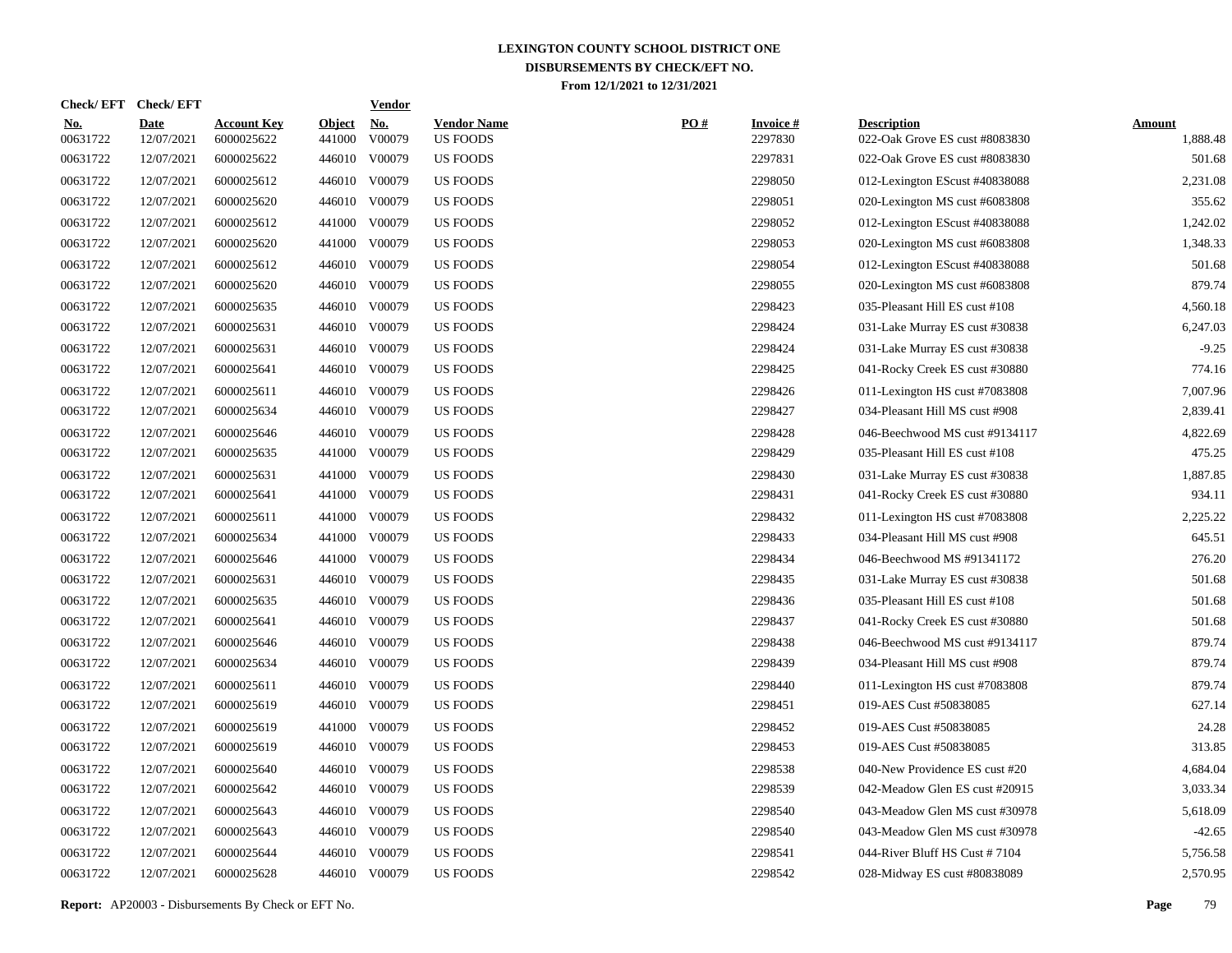| Check/EFT Check/EFT    |                           |                                  |                         | <b>Vendor</b>        |                                       |          |                            |                                                      |                         |
|------------------------|---------------------------|----------------------------------|-------------------------|----------------------|---------------------------------------|----------|----------------------------|------------------------------------------------------|-------------------------|
| <u>No.</u><br>00631722 | <b>Date</b><br>12/07/2021 | <b>Account Key</b><br>6000025640 | <b>Object</b><br>441000 | <u>No.</u><br>V00079 | <b>Vendor Name</b><br><b>US FOODS</b> | PQ#      | <b>Invoice#</b><br>2298543 | <b>Description</b><br>040-New Providence ES cust #20 | <b>Amount</b><br>380.45 |
| 00631722               | 12/07/2021                | 6000025642                       | 441000                  | V00079               | US FOODS                              |          | 2298544                    | 042-Meadow Glen ES cust #20915                       | 797.62                  |
| 00631722               | 12/07/2021                | 6000025643                       | 441000                  | V00079               | US FOODS                              |          | 2298545                    | 043-Meadow Glen MS cust #30978                       | 1,551.62                |
| 00631722               | 12/07/2021                | 6000025644                       | 441000                  | V00079               | US FOODS                              |          | 2298546                    | 044-River Bluff HS Cust #7104                        | 1,122.45                |
| 00631722               | 12/07/2021                | 6000025628                       | 441000                  | V00079               | US FOODS                              |          | 2298547                    | 028-Midway ES cust #80838089                         | 1,439.17                |
| 00631722               | 12/07/2021                | 6000025642                       |                         | 446010 V00079        | US FOODS                              |          | 2298548                    | 042-Meadow Glen ES cust #20915                       | 501.68                  |
| 00631722               | 12/07/2021                | 6000025628                       | 446010                  | V00079               | <b>US FOODS</b>                       |          | 2298549                    | 028-Midway ES cust #80838089                         | 501.68                  |
| 00631722               | 12/07/2021                | 6000025640                       |                         | 446010 V00079        | <b>US FOODS</b>                       |          | 2298550                    | 040-New Providence ES cust #20                       | 501.68                  |
| 00631722               | 12/07/2021                | 6000025643                       |                         | 446010 V00079        | <b>US FOODS</b>                       |          | 2298551                    | 043-Meadow Glen MS cust #30978                       | 1,005.16                |
| 00631722               | 12/07/2021                | 6000025644                       |                         | 446010 V00079        | <b>US FOODS</b>                       |          | 2298552                    | 044-River Bluff HS Cust #7104                        | 1,257.20                |
| 00631722               | 12/07/2021                | 6000025616                       |                         | 446010 V00079        | <b>US FOODS</b>                       |          | 2298608                    | 016-Pelion ES cust #10838290                         | 2,213.74                |
| 00631722               | 12/07/2021                | 6000025645                       |                         | 446010 V00079        | <b>US FOODS</b>                       |          | 2298609                    | 045-Deerfield ES cust #4083399                       | 3,527.84                |
| 00631722               | 12/07/2021                | 6000025639                       |                         | 446010 V00079        | <b>US FOODS</b>                       |          | 2298611                    | 039-Forts Pond ES cust #208378                       | 2,223.77                |
| 00631722               | 12/07/2021                | 6000025615                       |                         | 446010 V00079        | <b>US FOODS</b>                       |          | 2298612                    | 015-Pelion HS cust #60838307                         | 2,449.19                |
| 00631722               | 12/07/2021                | 6000025616                       |                         | 441000 V00079        | <b>US FOODS</b>                       |          | 2298614                    | 016-Pelion ES cust #10838290                         | 888.23                  |
| 00631722               | 12/07/2021                | 6000025645                       | 441000                  | V00079               | <b>US FOODS</b>                       |          | 2298615                    | 045-Deerfield ES #40833998                           | 1,204.86                |
| 00631722               | 12/07/2021                | 6000025639                       |                         | 441000 V00079        | <b>US FOODS</b>                       |          | 2298616                    | 039-Forts Pond ES cust #208378                       | 544.53                  |
| 00631722               | 12/07/2021                | 6000025615                       |                         | 441000 V00079        | <b>US FOODS</b>                       |          | 2298617                    | 015-Pelion HS cust #60838307                         | 842.95                  |
| 00631722               | 12/07/2021                | 6000025645                       |                         | 446010 V00079        | <b>US FOODS</b>                       |          | 2298618                    | 045-Deerfield ES cust #4083399                       | 501.68                  |
| 00631722               | 12/07/2021                | 6000025639                       |                         | 446010 V00079        | <b>US FOODS</b>                       |          | 2298619                    | 039-Forts Pond ES cust #208378                       | 501.68                  |
| 00631722               | 12/07/2021                | 6000025616                       |                         | 446010 V00079        | US FOODS                              |          | 2298620                    | 016-Pelion ES cust #10838290                         | 501.68                  |
| 00631722               | 12/07/2021                | 6000025630                       |                         | 446010 V00079        | US FOODS                              |          | 2298621                    | 030-Pelion MS cust #90838301                         | 753.72                  |
| 00631722               | 12/07/2021                | 6000025615                       |                         | 446010 V00079        | US FOODS                              |          | 2298622                    | 015-Pelion HS cust #60838307                         | 816.73                  |
| 00631722               | 12/07/2021                | 6000025637                       |                         | 446010 V00079        | US FOODS                              |          | 2298701                    | 037-Carolina Springs MS cust #                       | 5,971.61                |
| 00631722               | 12/07/2021                | 6000025638                       |                         | 446010 V00079        | <b>US FOODS</b>                       |          | 2298702                    | 038-Carolina Springs ES cust #                       | 2,100.35                |
| 00631722               | 12/07/2021                | 6000025637                       |                         | 441000 V00079        | US FOODS                              |          | 2298703                    | 037-Carolina Springs MS cust #                       | 1,783.32                |
| 00631722               | 12/07/2021                | 6000025638                       |                         | 441000 V00079        | <b>US FOODS</b>                       |          | 2298704                    | 038-Carolina Springs ES cust #                       | 1,915.91                |
| 00631722               | 12/07/2021                | 6000025638                       |                         | 446010 V00079        | <b>US FOODS</b>                       |          | 2298705                    | 038-Carolina Springs ES cust #                       | 501.68                  |
| 00631722               | 12/07/2021                | 6000025637                       |                         | 446010 V00079        | <b>US FOODS</b>                       |          | 2298706                    | 037-Carolina Springs MS cust #                       | 879.74                  |
|                        |                           |                                  |                         |                      |                                       |          |                            | <b>Check Total</b>                                   | 165,451.54              |
| 00631723               | 12/07/2021                | 7743019043                       |                         | 466099 V02363        | <b>USA TESTPREP INC</b>               | P2201574 | CI-000787                  | Algebra I EOC (SCCCR) License                        | 511.00                  |
|                        |                           |                                  |                         |                      |                                       |          |                            | <b>Check Total</b>                                   | 511.00                  |
| 00631724               | 12/07/2021                | 8175239024                       |                         | 441000 Exxxxx        | Employee                              |          | 12.03.2021                 | Supplies for Program                                 | 51.36                   |
|                        |                           |                                  |                         |                      |                                       |          |                            |                                                      |                         |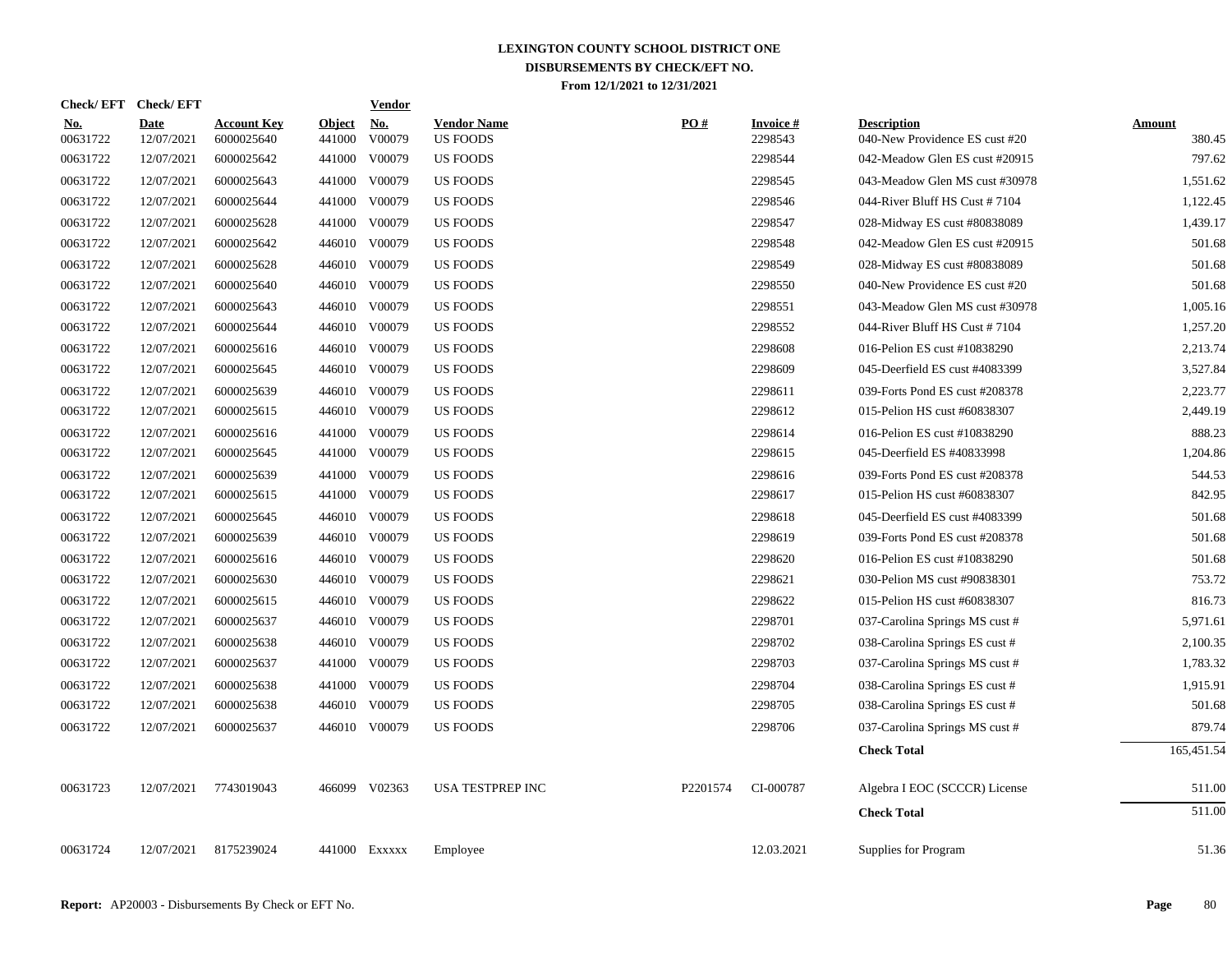|            | Check/EFT Check/EFT |                    |               | <b>Vendor</b> |                                |          |                 |                                 |               |
|------------|---------------------|--------------------|---------------|---------------|--------------------------------|----------|-----------------|---------------------------------|---------------|
| <u>No.</u> | <b>Date</b>         | <b>Account Key</b> | <b>Object</b> | <u>No.</u>    | <b>Vendor Name</b>             | PO#      | <b>Invoice#</b> | <b>Description</b>              | <b>Amount</b> |
|            |                     |                    |               |               |                                |          |                 | <b>Check Total</b>              | 51.36         |
| 00631725   | 12/07/2021          | 1000025408         |               | 441020 V00189 | <b>WW GRAINGER</b>             | P2205699 | 9127064146      | DM - 75' Grade 30 Straight Cha  | 285.87        |
|            |                     |                    |               |               |                                |          |                 | <b>Check Total</b>              | 285.87        |
| 00631726   | 12/07/2021          | 7893027013         |               | 466049 V00300 | WORLD'S FINEST CHOCOLATE       | P2205912 | 91325829        | \$1 Stock Bar Variety Pack - 60 | 1,650.00      |
| 00631726   | 12/07/2021          | 7893027013         |               | 466049 V00300 | WORLD'S FINEST CHOCOLATE       | P2205912 | 91325829        | \$1 Stock Bar Variety Pack - 60 | 0.00          |
| 00631726   | 12/07/2021          | 7893027013         |               | 466049 V00300 | WORLD'S FINEST CHOCOLATE       | P2205912 | 91325829        | <b>Shipping Charge</b>          | 95.00         |
|            |                     |                    |               |               |                                |          |                 | <b>Check Total</b>              | 1,745.00      |
| 00631727   | 12/07/2021          | 7802072027         |               | 466032 Exxxxx | Employee                       |          | 09.25.11.05.21  | SC Assoc of Sch Business Conf   | 174.72        |
|            |                     |                    |               |               |                                |          |                 | <b>Check Total</b>              | 174.72        |
| 00631728   | 12/07/2021          | 7887079044         |               | 466099 V01170 | LUGOFF ELGIN HIGH SCHOOL       | P2205844 | P2205844.RBH    | 2021 DEMON HOLIDAY CLASSIC      | 275.00        |
|            |                     |                    |               |               |                                |          |                 | <b>Check Total</b>              | 275.00        |
| 00631729   | 12/07/2021          | 7752019030         |               | 466099 V01247 | SC DEPARTMENT OF EDUCATION     | P2201233 | P2201233.PMS    | <b>Lost Text Books</b>          | 182.29        |
|            |                     |                    |               |               |                                |          |                 | <b>Check Total</b>              | 182.29        |
| 00631730   | 12/07/2021          | 7936527022         |               | 466041 V01844 | <b>SCHOLASTIC INC</b>          | P2205253 | 34746168        | Quote ID: da68063895c2e9e8753c  | 209.87        |
| 00631730   | 12/07/2021          | 7936527022         |               | 466041 V01844 | <b>SCHOLASTIC INC</b>          | P2205253 | 34746168        | Shipping and Handling           | 20.21         |
|            |                     |                    |               |               |                                |          |                 | <b>Check Total</b>              | 230.08        |
| 00631731   | 12/07/2021          | 1000025204         |               | 433200 EXXXXX | Employee                       |          | 11.01.11.30.21  | Local bank travel               | 49.39         |
|            |                     |                    |               |               |                                |          |                 | <b>Check Total</b>              | 49.39         |
| 00631732   | 12/07/2021          | 7900527037         |               | 466099 V00210 | UNITED WAY OF THE MIDLANDS     | P2206005 | 11.29.2021      | Cash donations to United Way    | 50.00         |
|            |                     |                    |               |               |                                |          |                 | <b>Check Total</b>              | 50.00         |
| 00631733   | 12/09/2021          | 1000014113         |               | 441000 V02519 | ACADEMIC SUPPLIER DBA RASIX CO | P2205603 | ID72725         | Canon CLI-65 Original Ink Cart  | 37.77         |
| 00631733   | 12/09/2021          | 1000014113         |               | 441000 V02519 | ACADEMIC SUPPLIER DBA RASIX CO | P2205603 | ID72739         | Canon CLI-65 Original Ink Cart  | 50.36         |
| 00631733   | 12/09/2021          | 1000014113         | 441000        | V02519        | ACADEMIC SUPPLIER DBA RASIX CO | P2205603 | ID72739         | Canon CLI-65 Original Ink Cart  | 50.36         |
| 00631733   | 12/09/2021          | 3560022321         |               | 441000 V02519 | ACADEMIC SUPPLIER DBA RASIX CO | P2205886 | ID72944         | HP Toner CE285A                 | 82.68         |
|            |                     |                    |               |               |                                |          |                 | <b>Check Total</b>              | 221.17        |
| 00631734   | 12/09/2021          | 2042212603         |               | 433200 EXXXXX | Employee                       |          | 11.01.11.30.21  | <b>District Business</b>        | 171.92        |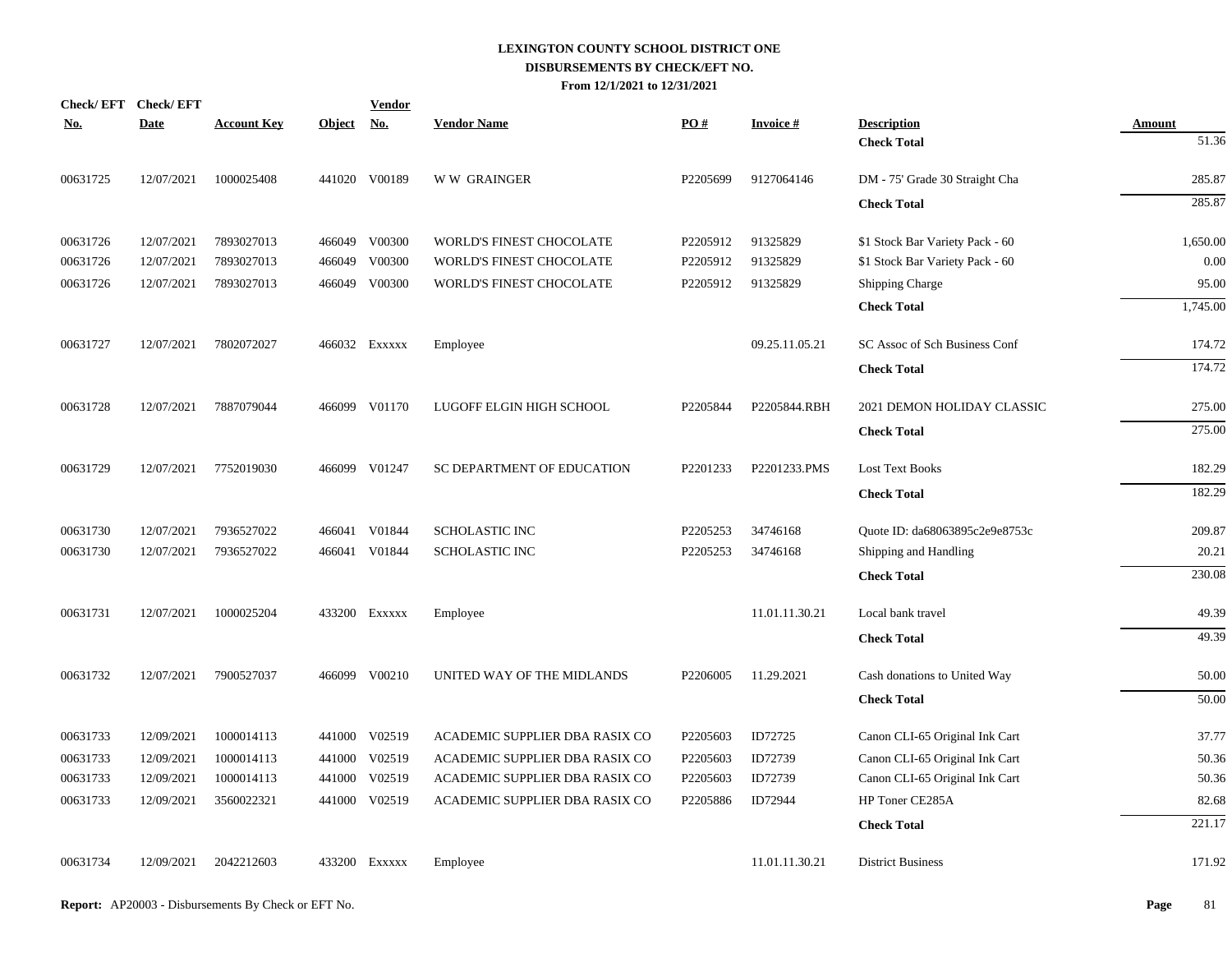| <b>Check/EFT</b> | <b>Check/EFT</b> |                    |            | <b>Vendor</b> |                                |          |                 |                                |               |
|------------------|------------------|--------------------|------------|---------------|--------------------------------|----------|-----------------|--------------------------------|---------------|
| <u>No.</u>       | <b>Date</b>      | <b>Account Key</b> | Object No. |               | <b>Vendor Name</b>             | PO#      | <b>Invoice#</b> | <b>Description</b>             | <b>Amount</b> |
|                  |                  |                    |            |               |                                |          |                 | <b>Check Total</b>             | 171.92        |
| 00631735         | 12/09/2021       | 7802073015         |            | 466034 V16187 | ALEXANDER, DANIEL              |          | VBB.PE.12.06.21 | Official                       | 175.10        |
|                  |                  |                    |            |               |                                |          |                 | <b>Check Total</b>             | 175.10        |
| 00631736         | 12/09/2021       | 3280011515         |            | 439500 V00260 | AMERICAN RED CROSS HEALTH      | P2205607 | 22389470        | <b>ADULT CPR/AED</b>           | 528.00        |
|                  |                  |                    |            |               |                                |          |                 | <b>Check Total</b>             | 528.00        |
| 00631737         | 12/09/2021       | 2710012603         |            | 439500 V16465 | AMN HEALTHCARE INC             | P2201917 | 3394427         | SPEECH LANGUAGE THERAPY SERVIC | 2,480.00      |
| 00631737         | 12/09/2021       | 2710012603         |            | 439500 V16465 | AMN HEALTHCARE INC             | P2201917 | 3394427         | Add Over Time Rate             | 279.00        |
| 00631737         | 12/09/2021       | 2710012603         |            | 439500 V16465 | AMN HEALTHCARE INC             | P2201917 | 3394429         | SPEECH LANGUAGE THERAPY SERVIC | 2,480.00      |
| 00631737         | 12/09/2021       | 2710012603         |            | 439500 V16465 | AMN HEALTHCARE INC             | P2201917 | 3394429         | Add Over Time Rate             | 186.00        |
| 00631737         | 12/09/2021       | 2710012603         |            | 439500 V16465 | AMN HEALTHCARE INC             | P2201917 | 3399210         | SPEECH LANGUAGE THERAPY SERVIC | 2,431.64      |
| 00631737         | 12/09/2021       | 1000012603         |            | 439500 V16465 | AMN HEALTHCARE INC             | P2201185 | 3402626         | SPEECH LANGUAGE THERAPY SERVIC | 2,567.00      |
| 00631737         | 12/09/2021       | 1000012603         |            | 439500 V16465 | AMN HEALTHCARE INC             | P2201185 | 3402627         | SPEECH LANGUAGE THERAPY SERVIC | 1,020.00      |
|                  |                  |                    |            |               |                                |          |                 | <b>Check Total</b>             | 11,443.64     |
| 00631738         | 12/09/2021       | 3382018803         |            | 433200 EXXXXX | Employee                       |          | 11.11.2021      | Home visit                     | 16.80         |
|                  |                  |                    |            |               |                                |          |                 | <b>Check Total</b>             | 16.80         |
| 00631739         | 12/09/2021       | 1000025507         |            | 433200 Exxxxx | Employee                       |          | 11.03.2021      | <b>Trasnsportation Duties</b>  | 14.56         |
|                  |                  |                    |            |               |                                |          |                 | <b>Check Total</b>             | 14.56         |
| 00631740         | 12/09/2021       | 2042216103         |            | 433200 Exxxxx | Employee                       |          | 11.01.11.30.21  | <b>ABT</b> Program             | 63.84         |
|                  |                  |                    |            |               |                                |          |                 | <b>Check Total</b>             | 63.84         |
| 00631741         | 12/09/2021       | 1000022403         |            | 433200 Exxxxx | Employee                       |          | 11.01.11.18.21  | <b>Instruction Duties</b>      | 118.72        |
|                  |                  |                    |            |               |                                |          |                 | <b>Check Total</b>             | 118.72        |
| 00631742         | 12/09/2021       | 7802073015         |            | 466034 V02944 | <b>BEATY, ROY</b>              |          | VBB.PE.12.06.21 | Official                       | 127.70        |
|                  |                  |                    |            |               |                                |          |                 | <b>Check Total</b>             | 127.70        |
| 00631743         | 12/09/2021       | 7745027024         |            | 466049 V13824 | <b>BEDFORD FALLS BOOK FAIR</b> | P2206097 | 3565            | Lump Sum                       | 2,808.66      |
|                  |                  |                    |            |               |                                |          |                 | <b>Check Total</b>             | 2,808.66      |
| 00631744         | 12/09/2021       | 6000025622         |            | 433200 Exxxxx | Employee                       |          | 11.01.11.30.21  | <b>Job Responsibilities</b>    | 55.44         |
|                  |                  |                    |            |               |                                |          |                 |                                |               |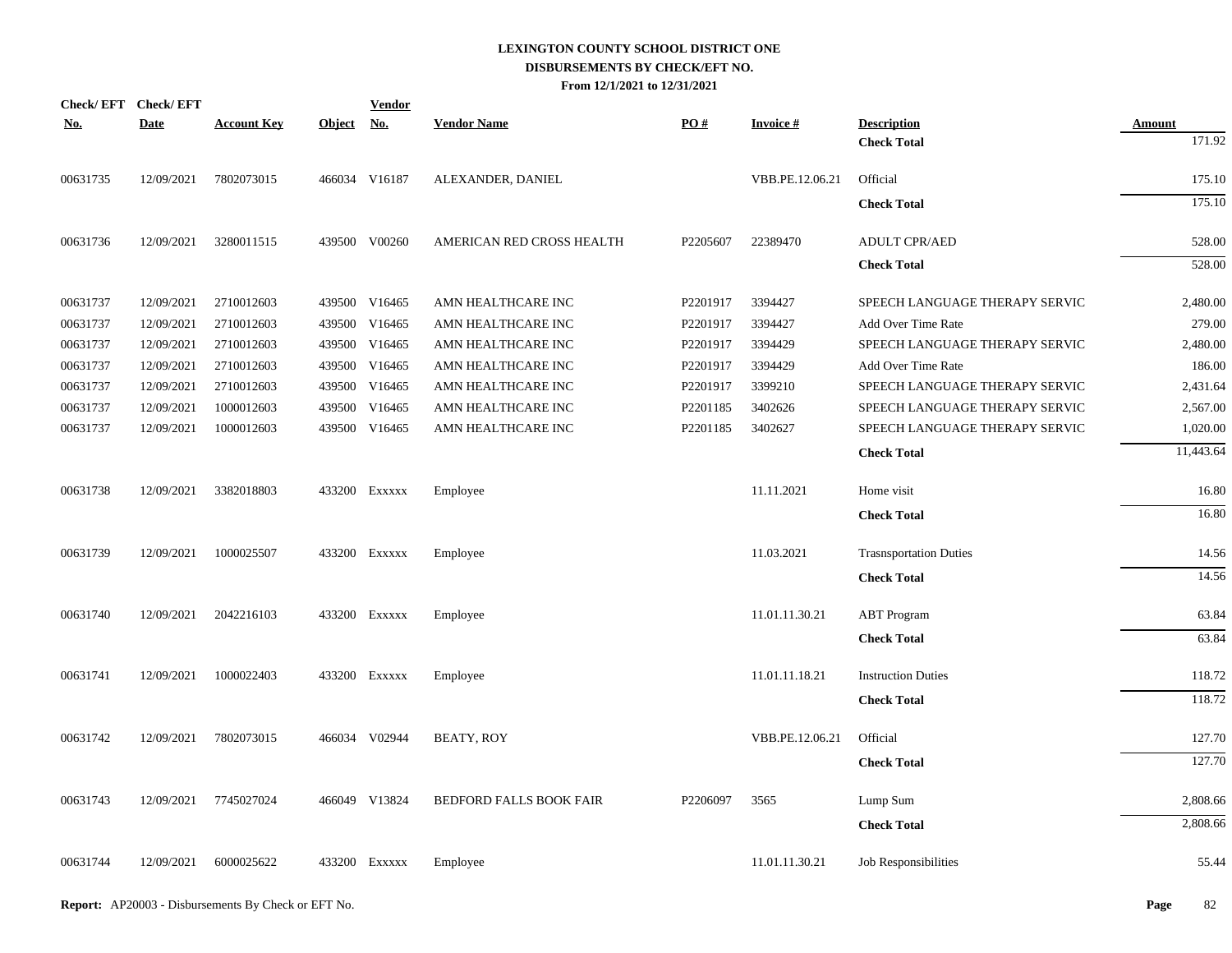| <b>Check/EFT</b> | <b>Check/EFT</b> |                    |               | <b>Vendor</b>             |                                       |          |                 |                                     |               |
|------------------|------------------|--------------------|---------------|---------------------------|---------------------------------------|----------|-----------------|-------------------------------------|---------------|
| <b>No.</b>       | <b>Date</b>      | <b>Account Key</b> | <u>Object</u> | $\underline{\mathrm{No}}$ | <b>Vendor Name</b>                    | PO#      | <b>Invoice#</b> | <b>Description</b>                  | <b>Amount</b> |
|                  |                  |                    |               |                           |                                       |          |                 | <b>Check Total</b>                  | 55.44         |
| 00631745         | 12/09/2021       | 1000022493         |               | 433200 EXXXXX             | Employee                              |          | 11.01.11.30.21  | IT Support in schools               | 68.88         |
|                  |                  |                    |               |                           |                                       |          |                 | <b>Check Total</b>                  | 68.88         |
| 00631746         | 12/09/2021       | 1000025507         |               | 433200 EXXXXX             | Employee                              |          | 11.01.11.30.21  | Trans Business/Route Assess.        | 786.80        |
|                  |                  |                    |               |                           |                                       |          |                 | <b>Check Total</b>                  | 786.80        |
| 00631747         | 12/09/2021       | 6000025627         |               | 433200 Exxxxx             | Employee                              |          | 11.02.11.30.21  | <b>Bank Deposits</b>                | 55.47         |
|                  |                  |                    |               |                           |                                       |          |                 | <b>Check Total</b>                  | 55.47         |
| 00631748         | 12/09/2021       | 1000014120         |               | 441000 V13041             | BLICK ART MATERIALS LLC               | P2205876 | 7585186         | <b>Black Sharpies</b>               | 100.70        |
| 00631748         | 12/09/2021       | 1000014120         |               | 441000 V13041             | BLICK ART MATERIALS LLC               | P2205876 | 7585186         | Taklon, Round/Flat/Shader           | 79.65         |
| 00631748         | 12/09/2021       | 1000014120         |               | 441000 V13041             | BLICK ART MATERIALS LLC               | P2205876 | 7585186         | Caps, Class Pack of 240             | 42.73         |
| 00631748         | 12/09/2021       | 1000014120         |               | 441000 V13041             | BLICK ART MATERIALS LLC               | P2205876 | 7585186         | Erasers, 15-Pack                    | 9.99          |
| 00631748         | 12/09/2021       | 1000014120         |               | 441000 V13041             | BLICK ART MATERIALS LLC               | P2205876 | 7585186         | Rulers 18" Beveled, treated, a      | 80.43         |
| 00631748         | 12/09/2021       | 1000014120         |               | 441000 V13041             | BLICK ART MATERIALS LLC               | P2205876 | 7585186         | Primacolor 150 colored pencils      | 165.12        |
| 00631748         | 12/09/2021       | 1000014120         |               | 441000 V13041             | BLICK ART MATERIALS LLC               | P2205876 | 7585186         | Strathmore 200 Series Watercol      | 40.78         |
| 00631748         | 12/09/2021       | 1000014120         |               | 441000 V13041             | BLICK ART MATERIALS LLC               | P2205876 | 7585186         | Canson XL Watercolor Paper Pac      | 189.13        |
| 00631748         | 12/09/2021       | 1000014120         |               | 441000 V13041             | BLICK ART MATERIALS LLC               | P2205876 | 7585186         | Blick Student Tempera 6-Color       | 104.15        |
| 00631748         | 12/09/2021       | 1000014120         |               | 441000 V13041             | BLICK ART MATERIALS LLC               | P2205876 | 7585186         | <b>Blick Liquid Watercolor Sets</b> | 34.09         |
| 00631748         | 12/09/2021       | 1000014120         |               | 441000 V13041             | BLICK ART MATERIALS LLC               | P2205876 | 7585186         | Excel FitGrip Knife Black           | 30.77         |
|                  |                  |                    |               |                           |                                       |          |                 | <b>Check Total</b>                  | 877.54        |
| 00631749         | 12/09/2021       | 2042216103         |               | 433200 EXXXXX             | Employee                              |          | 11.01.11.30.21  | 5K Transition                       | 84.00         |
|                  |                  |                    |               |                           |                                       |          |                 | <b>Check Total</b>                  | 84.00         |
| 00631750         | 12/09/2021       | 1000014411         |               | 441000 V10452             | <b>BOLCHAZY CARDUCCI PUBLISHERS I</b> | P2205967 | 223148          | Lectiones Memorabilies Vol 3        | 174.00        |
| 00631750         | 12/09/2021       | 1000014411         |               | 441000 V10452             | <b>BOLCHAZY CARDUCCI PUBLISHERS I</b> | P2205967 | 223148          | Shipping                            | 19.20         |
|                  |                  |                    |               |                           |                                       |          |                 | <b>Check Total</b>                  | 193.20        |
| 00631751         | 12/09/2021       | 3400013903         |               | 441000 V00884             | <b>BOOKSOURCE</b>                     | P2204739 | 960969          | We All Sing With The Same Voic      | 155.74        |
| 00631751         | 12/09/2021       | 3400013903         |               | 441000 V00884             | <b>BOOKSOURCE</b>                     | P2204739 | 960969          | Glad Monster, Sad Monster, Mir      | 272.74        |
| 00631751         | 12/09/2021       | 3400013903         |               | 441000 V00884             | <b>BOOKSOURCE</b>                     | P2204739 | 960969          | The Way I Feel, Cain, Janan, P      | 175.24        |
| 00631751         | 12/09/2021       | 3400013903         | 441000        | V00884                    | <b>BOOKSOURCE</b>                     | P2204739 | 960969          | Sometimes I'm Bombaloo, Vail,       | 155.74        |
| 00631751         | 12/09/2021       | 3400013903         |               | 441000 V00884             | <b>BOOKSOURCE</b>                     | P2204739 | 960969          | Share And Take Turns, Meiners,      | 233.74        |
|                  |                  |                    |               |                           |                                       |          |                 |                                     |               |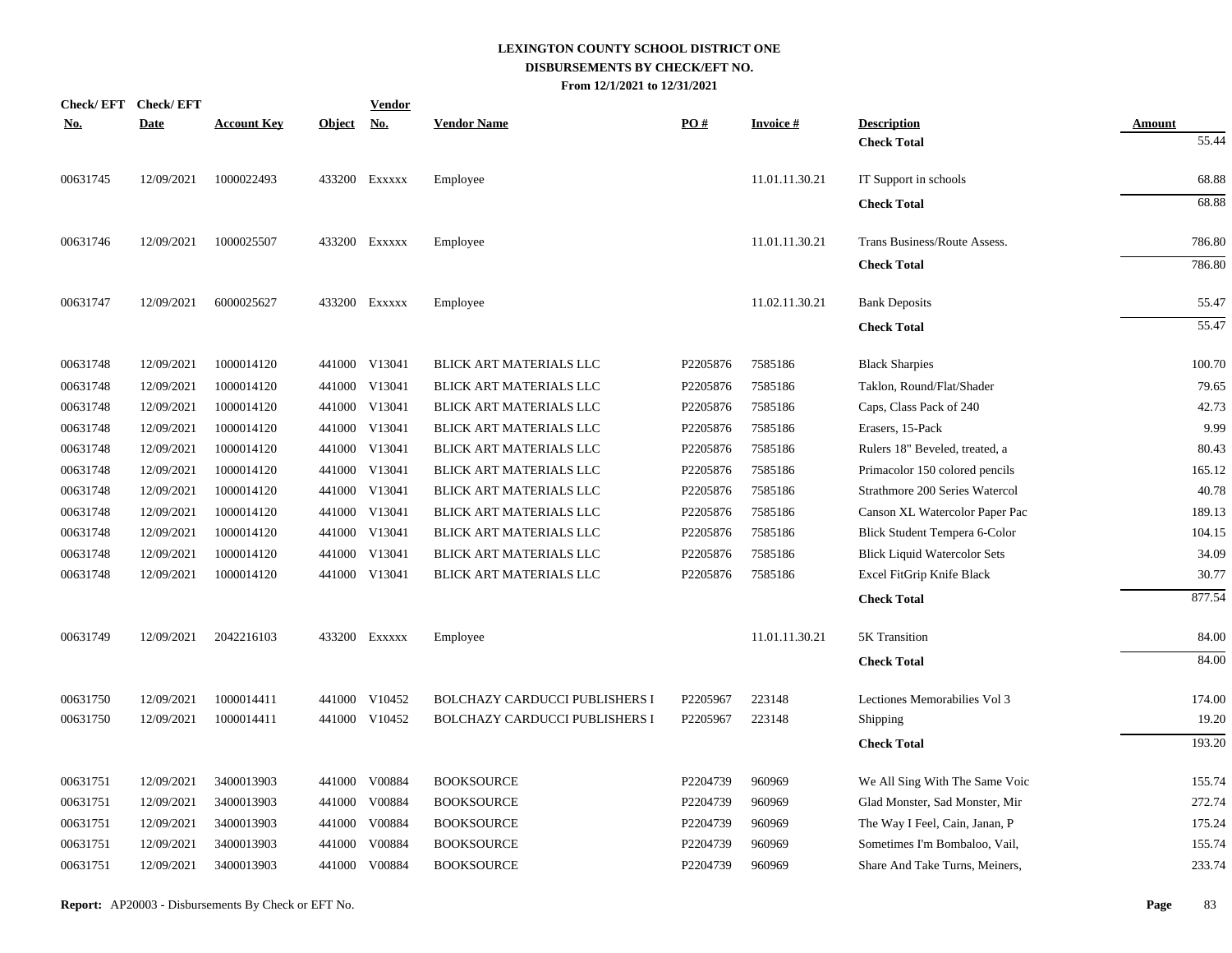| Check/EFT Check/EFT    |                           |                                  |                         | <b>Vendor</b>        |                                         |                 |                           |                                                      |                         |
|------------------------|---------------------------|----------------------------------|-------------------------|----------------------|-----------------------------------------|-----------------|---------------------------|------------------------------------------------------|-------------------------|
| <u>No.</u><br>00631751 | <b>Date</b><br>12/09/2021 | <b>Account Key</b><br>3400013903 | <b>Object</b><br>441000 | <u>No.</u><br>V00884 | <b>Vendor Name</b><br><b>BOOKSOURCE</b> | PO#<br>P2204739 | <b>Invoice#</b><br>960969 | <b>Description</b><br>A Splendid Friend Indeed, Bloo | <b>Amount</b><br>175.24 |
| 00631751               | 12/09/2021                | 1000011335                       |                         | 443000 V00884        | <b>BOOKSOURCE</b>                       | P2205729        | 961263                    | Books (Quotes: Q1034829-1, Q1                        | 464.04                  |
| 00631751               | 12/09/2021                | 1000011335                       |                         | 443000 V00884        | <b>BOOKSOURCE</b>                       | P2205729        | 961264                    | Books (Quotes: Q1034829-1, Q1                        | 503.00                  |
|                        |                           |                                  |                         |                      |                                         |                 |                           | <b>Check Total</b>                                   | 2,135.48                |
| 00631752               | 12/09/2021                | 7884027047                       |                         | 466041 Exxxxx        | Employee                                |                 | 11.23.2021                | Supplies Reimbursement                               | 37.34                   |
|                        |                           |                                  |                         |                      |                                         |                 |                           | <b>Check Total</b>                                   | 37.34                   |
| 00631753               | 12/09/2021                | 7964080011                       |                         | 466041 V13255        | <b>BSN SPORTS</b>                       | P2202372        | 914043076                 | Warm/up sponsor shirt                                | 1,402.77                |
| 00631753               | 12/09/2021                | 7964080011                       |                         | 466041 V13255        | <b>BSN SPORTS</b>                       | P2202372        | 914043076                 | shipping                                             | 5.53                    |
| 00631753               | 12/09/2021                | 7802071011                       |                         | 466041 V13255        | <b>BSN SPORTS</b>                       | P2200486        | 914561629                 | NK Boonie Bucket                                     | 84.10                   |
| 00631753               | 12/09/2021                | 7802071011                       |                         | 466041 V13255        | <b>BSN SPORTS</b>                       | P2200486        | 914561629                 | shipping                                             | 4.67                    |
| 00631753               | 12/09/2021                | 7887073027                       |                         | 466041 V13255        | <b>BSN SPORTS</b>                       | P2201887        | 914911609                 | no cust logo-digital Hyperlite                       | 898.80                  |
| 00631753               | 12/09/2021                | 7887073027                       |                         | 466041 V13255        | <b>BSN SPORTS</b>                       | P2201887        | 914911609                 | NO CUST LOGO DIGITAL HYPERELIT                       | 749.00                  |
| 00631753               | 12/09/2021                | 7887073027                       |                         | 466041 V13255        | <b>BSN SPORTS</b>                       | P2201887        | 914911609                 | NO CUST LOGO DIGITAL HYPERELIT                       | 898.80                  |
| 00631753               | 12/09/2021                | 7887073027                       |                         | 466041 V13255        | <b>BSN SPORTS</b>                       | P2201887        | 914911609                 | NO CUST LOGO DIGITAL HYPERELIT                       | 749.00                  |
| 00631753               | 12/09/2021                | 7887073027                       |                         | 466041 V13255        | <b>BSN SPORTS</b>                       | P2201887        | 914911609                 | <b>FREIGHT</b>                                       | 69.66                   |
| 00631753               | 12/09/2021                | 7946027013                       |                         | 466041 V13255        | <b>BSN SPORTS</b>                       | P2203110        | 914960289                 | Stealth Gray, White White-MOTI                       | 145.53                  |
| 00631753               | 12/09/2021                | 7946027013                       |                         | 466041 V13255        | <b>BSN SPORTS</b>                       | P2203110        | 914960289                 | <b>Black B-CORE Hood Tee</b>                         | 741.51                  |
| 00631753               | 12/09/2021                | 7946027013                       |                         | 466041 V13255        | <b>BSN SPORTS</b>                       | P2203110        | 914960289                 | Gilbert Band Embroidery 1 - NO                       | 0.00                    |
| 00631753               | 12/09/2021                | 7946027013                       |                         | 466041 V13255        | <b>BSN SPORTS</b>                       | P2203110        | 914960289                 | Gilbert Band Screen Print 2 -                        | 0.00                    |
| 00631753               | 12/09/2021                | 7946027013                       |                         | 466041 V13255        | <b>BSN SPORTS</b>                       | P2203110        | 914960289                 | White, Stealth Gray-MOTIVATE W                       | 209.72                  |
| 00631753               | 12/09/2021                | 7946027013                       |                         | 466041 V13255        | <b>BSN SPORTS</b>                       | P2203110        | 914960289                 | Shipping                                             | 51.76                   |
| 00631753               | 12/09/2021                | 7750019013                       |                         | 466041 V13255        | <b>BSN SPORTS</b>                       | P2203269        | 915019040                 | Olympic Style Bar, 700 lb., 60                       | 609.87                  |
| 00631753               | 12/09/2021                | 7750019013                       |                         | 466041 V13255        | <b>BSN SPORTS</b>                       | P2203269        | 915019040                 | Baggo Bean Bags                                      | 98.40                   |
| 00631753               | 12/09/2021                | 7750019013                       |                         | 466041 V13255        | <b>BSN SPORTS</b>                       | P2203269        | 915019040                 | US Games Ultralight Bladder -                        | 134.80                  |
| 00631753               | 12/09/2021                | 7750019013                       |                         | 466041 V13255        | <b>BSN SPORTS</b>                       | P2203269        | 915019040                 | <b>Shipping Charge</b>                               | 57.90                   |
| 00631753               | 12/09/2021                | 7802079015                       |                         | 466041 V13255        | <b>BSN SPORTS</b>                       | P2205566        | 915024454                 | White Ascend Wrestling Shoe                          | 96.30                   |
| 00631753               | 12/09/2021                | 7802079015                       |                         | 466041 V13255        | <b>BSN SPORTS</b>                       | P2205566        | 915024454                 | Shipping                                             | 7.00                    |
| 00631753               | 12/09/2021                | 7714027021                       |                         | 466041 V13255        | <b>BSN SPORTS</b>                       | P2205788        | 915025109                 | BK HE/OX-ESSENTIAL HODDIE                            | 663.07                  |
| 00631753               | 12/09/2021                | 7714027021                       |                         | 466041 V13255        | <b>BSN SPORTS</b>                       | P2205788        | 915025109                 | Freight                                              | 25.13                   |
|                        |                           |                                  |                         |                      |                                         |                 |                           | <b>Check Total</b>                                   | 7,703.32                |
| 00631754               | 12/09/2021                | 1000025507                       |                         | 433200 Exxxxx        | Employee                                |                 | 11.18.11.30.21            | Wheel Chair Testing/Assessmt.                        | 29.68                   |
|                        |                           |                                  |                         |                      |                                         |                 |                           | <b>Check Total</b>                                   | 29.68                   |
|                        |                           |                                  |                         |                      |                                         |                 |                           |                                                      |                         |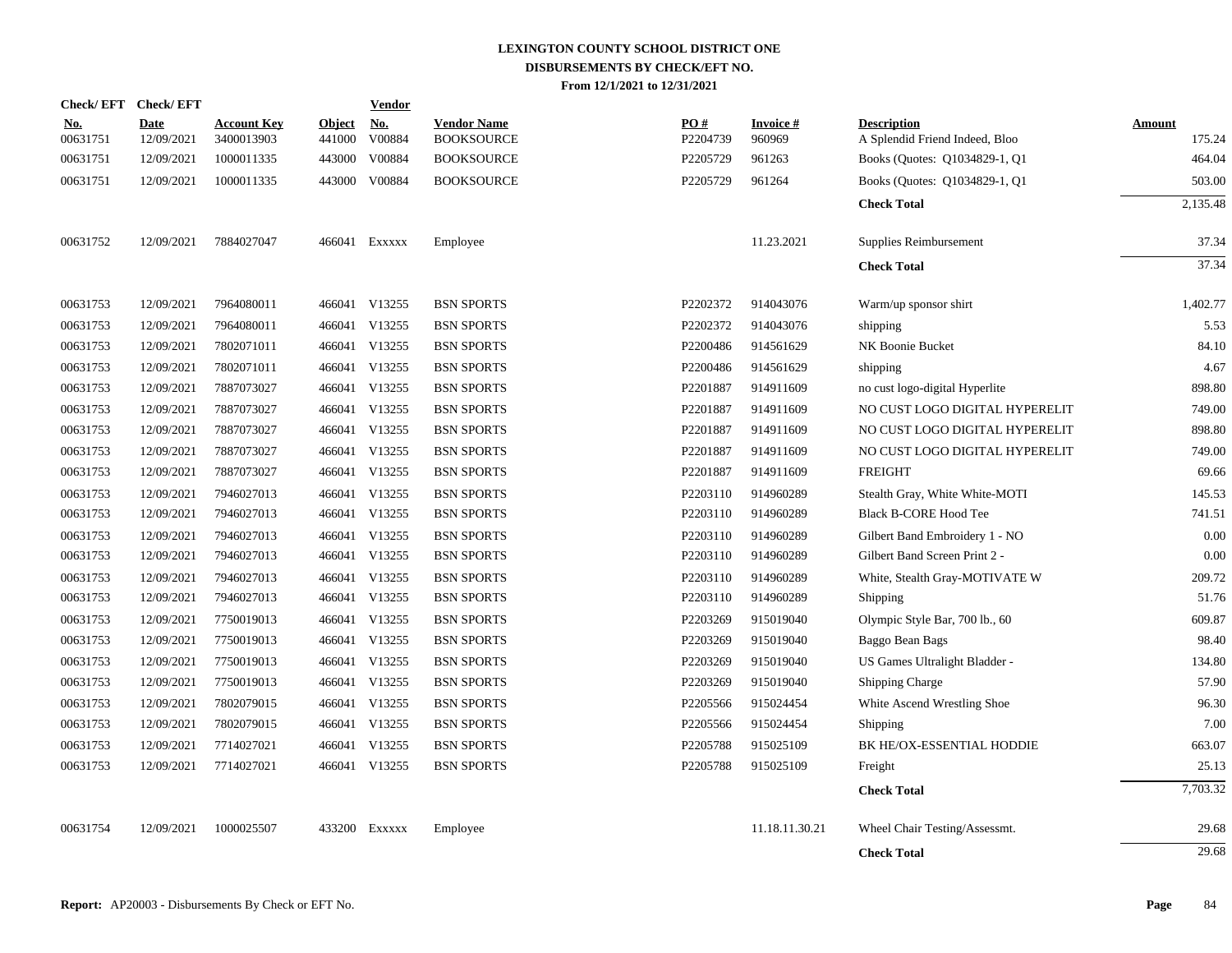|                        | Check/EFT Check/EFT       |                                  |               | <b>Vendor</b>               |                                |          |                                   |                                                     |                  |
|------------------------|---------------------------|----------------------------------|---------------|-----------------------------|--------------------------------|----------|-----------------------------------|-----------------------------------------------------|------------------|
| <u>No.</u><br>00631755 | <b>Date</b><br>12/09/2021 | <b>Account Key</b><br>1000021107 | <b>Object</b> | <u>No.</u><br>433200 EXXXXX | <b>Vendor Name</b><br>Employee | PO#      | <b>Invoice#</b><br>11.01.11.30.21 | <b>Description</b><br>Meetings w/students & schools | Amount<br>327.15 |
|                        |                           |                                  |               |                             |                                |          |                                   | <b>Check Total</b>                                  | 327.15           |
| 00631756               | 12/09/2021                | 7863027040                       |               | 466041 EXXXXX               | Employee                       |          | 12.02.2021                        | Supplies for Cafeteria                              | 64.41            |
|                        |                           |                                  |               |                             |                                |          |                                   | <b>Check Total</b>                                  | 64.41            |
| 00631757               | 12/09/2021                | 2042216103                       |               | 433200 EXXXXX               | Employee                       |          | 11.01.11.23.21                    | <b>Behavior Support</b>                             | 94.92            |
|                        |                           |                                  |               |                             |                                |          |                                   | <b>Check Total</b>                                  | 94.92            |
| 00631758               | 12/09/2021                | 1000025507                       |               | 433100 V01601               | CHECKER YELLOW CAB CO INC      |          | 19353                             | Nov Taxi services                                   | 1,010.00         |
| 00631758               | 12/09/2021                | 1000025507                       |               | 433100 V01601               | CHECKER YELLOW CAB CO INC      |          | 19354                             | Nov Taxi Services                                   | 429.00           |
| 00631758               | 12/09/2021                | 1000025507                       |               | 433100 V01601               | CHECKER YELLOW CAB CO INC      |          | 19355                             | Nov Taxi Services                                   | 1,083.50         |
| 00631758               | 12/09/2021                | 1000025507                       |               | 433100 V01601               | CHECKER YELLOW CAB CO INC      |          | 19356                             | Nov Taxi Services                                   | 912.00           |
| 00631758               | 12/09/2021                | 1000025507                       |               | 433100 V01601               | CHECKER YELLOW CAB CO INC      |          | 19357                             | Nov Taxi Services                                   | 418.00           |
| 00631758               | 12/09/2021                | 1000025507                       |               | 433100 V01601               | CHECKER YELLOW CAB CO INC      |          | 19358                             | Nov Taxi Serivces                                   | 1,315.00         |
| 00631758               | 12/09/2021                | 1000025507                       |               | 433100 V01601               | CHECKER YELLOW CAB CO INC      |          | 19359                             | Nov Taxi Services                                   | 1,456.00         |
|                        |                           |                                  |               |                             |                                |          |                                   | <b>Check Total</b>                                  | 6,623.50         |
| 00631759               | 12/09/2021                | 7711027015                       |               | 466049 V10247               | <b>CHICK FIL A</b>             | P2205296 | P2205296.PHS                      | 9% Sales Tax                                        | 144.00           |
|                        |                           |                                  |               |                             |                                |          |                                   | <b>Check Total</b>                                  | 144.00           |
| 00631760               | 12/09/2021                | 1000021107                       |               | 433200 Exxxxx               | Employee                       |          | 10.18.11.10.21                    | Home visits, meetings, in dist.                     | 284.20           |
|                        |                           |                                  |               |                             |                                |          |                                   | <b>Check Total</b>                                  | 284.20           |
| 00631761               | 12/09/2021                | 1000025428                       |               | 432100 V00702               | CITY OF WEST COLUMBIA WATER CO |          | 86-052900-11.21                   | Water                                               | 1,285.72         |
|                        |                           |                                  |               |                             |                                |          |                                   | <b>Check Total</b>                                  | 1,285.72         |
| 00631762               | 12/09/2021                | 1000025419                       |               | 441020 V16517               | COASTAL SANITARY SUPPLY COMPAN | P2204902 | 317180-1                          | HOSPECO 2500S-B-DZ MICROFIBER                       | 10.43            |
|                        |                           |                                  |               |                             |                                |          |                                   | <b>Check Total</b>                                  | 10.43            |
| 00631763               | 12/09/2021                | 1000026611                       |               | 434000 V01952               | <b>COMPORIUM</b>               |          | 03126.12.21                       | <b>Current Month Phone Services</b>                 | 947.93           |
| 00631763               | 12/09/2021                | 1000026612                       |               | 434000 V01952               | <b>COMPORIUM</b>               |          | 03126.12.21                       | <b>Current Month Phone Services</b>                 | 269.76           |
| 00631763               | 12/09/2021                | 1000026613                       |               | 434000 V01952               | <b>COMPORIUM</b>               |          | 03126.12.21                       | <b>Current Month Phone Services</b>                 | 569.72           |
| 00631763               | 12/09/2021                | 1000026614                       |               | 434000 V01952               | <b>COMPORIUM</b>               |          | 03126.12.21                       | <b>Current Month Phone Services</b>                 | 281.93           |
| 00631763               | 12/09/2021                | 1000026615                       | 434000        | V01952                      | <b>COMPORIUM</b>               |          | 03126.12.21                       | <b>Current Month Phone Services</b>                 | 681.18           |
| 00631763               | 12/09/2021                | 1000026616                       |               | 434000 V01952               | <b>COMPORIUM</b>               |          | 03126.12.21                       | <b>Current Month Phone Services</b>                 | 433.16           |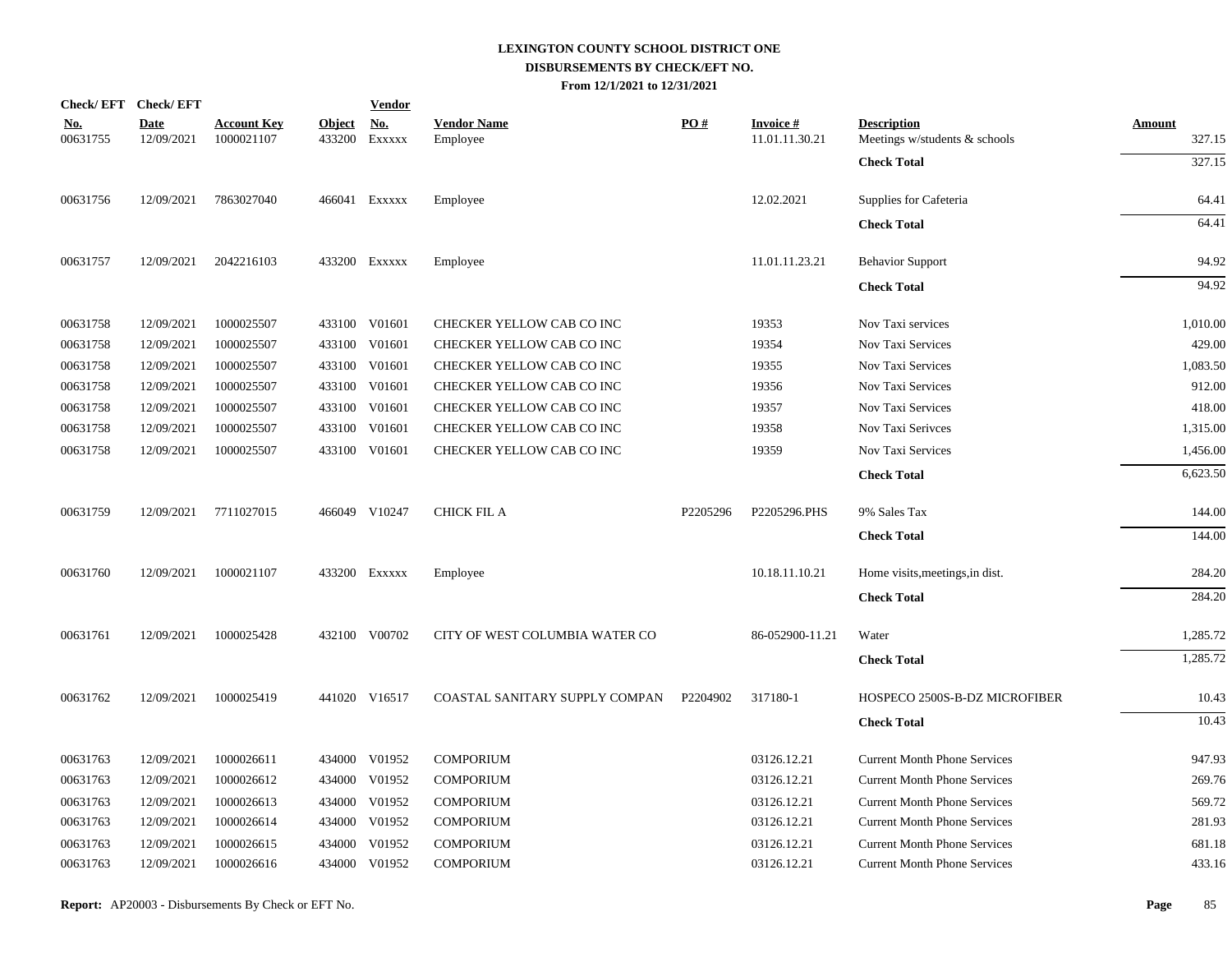| Check/EFT Check/EFT    |                           |                                  |                         | <b>Vendor</b>        |                                        |     |                                |                                                           |                         |
|------------------------|---------------------------|----------------------------------|-------------------------|----------------------|----------------------------------------|-----|--------------------------------|-----------------------------------------------------------|-------------------------|
| <u>No.</u><br>00631763 | <b>Date</b><br>12/09/2021 | <b>Account Key</b><br>1000026619 | <b>Object</b><br>434000 | <u>No.</u><br>V01952 | <b>Vendor Name</b><br><b>COMPORIUM</b> | PO# | <b>Invoice#</b><br>03126.12.21 | <b>Description</b><br><b>Current Month Phone Services</b> | <b>Amount</b><br>324.29 |
| 00631763               | 12/09/2021                | 1000026620                       |                         | 434000 V01952        | <b>COMPORIUM</b>                       |     | 03126.12.21                    | <b>Current Month Phone Services</b>                       | 1,142.27                |
| 00631763               | 12/09/2021                | 1000026621                       |                         | 434000 V01952        | <b>COMPORIUM</b>                       |     | 03126.12.21                    | <b>Current Month Phone Services</b>                       | 233.76                  |
| 00631763               | 12/09/2021                | 1000026622                       |                         | 434000 V01952        | <b>COMPORIUM</b>                       |     | 03126.12.21                    | <b>Current Month Phone Services</b>                       | 233.63                  |
| 00631763               | 12/09/2021                | 1000026623                       |                         | 434000 V01952        | <b>COMPORIUM</b>                       |     | 03126.12.21                    | <b>Current Month Phone Services</b>                       | 218.50                  |
| 00631763               | 12/09/2021                | 1000026624                       |                         | 434000 V01952        | <b>COMPORIUM</b>                       |     | 03126.12.21                    | <b>Current Month Phone Services</b>                       | 252.89                  |
| 00631763               | 12/09/2021                | 1000026625                       |                         | 434000 V01952        | <b>COMPORIUM</b>                       |     | 03126.12.21                    | <b>Current Month Phone Services</b>                       | 219.15                  |
| 00631763               | 12/09/2021                | 1000026626                       |                         | 434000 V01952        | <b>COMPORIUM</b>                       |     | 03126.12.21                    | <b>Current Month Phone Services</b>                       | 421.90                  |
| 00631763               | 12/09/2021                | 1000026627                       |                         | 434000 V01952        | <b>COMPORIUM</b>                       |     | 03126.12.21                    | <b>Current Month Phone Services</b>                       | 801.28                  |
| 00631763               | 12/09/2021                | 1000026628                       |                         | 434000 V01952        | <b>COMPORIUM</b>                       |     | 03126.12.21                    | <b>Current Month Phone Services</b>                       | 250.98                  |
| 00631763               | 12/09/2021                | 1000026629                       |                         | 434000 V01952        | <b>COMPORIUM</b>                       |     | 03126.12.21                    | <b>Current Month Phone Services</b>                       | 279.77                  |
| 00631763               | 12/09/2021                | 1000026630                       |                         | 434000 V01952        | <b>COMPORIUM</b>                       |     | 03126.12.21                    | <b>Current Month Phone Services</b>                       | 269.76                  |
| 00631763               | 12/09/2021                | 1000026631                       |                         | 434000 V01952        | <b>COMPORIUM</b>                       |     | 03126.12.21                    | <b>Current Month Phone Services</b>                       | 55.74                   |
| 00631763               | 12/09/2021                | 1000026634                       |                         | 434000 V01952        | <b>COMPORIUM</b>                       |     | 03126.12.21                    | <b>Current Month Phone Services</b>                       | 499.98                  |
| 00631763               | 12/09/2021                | 1000026635                       |                         | 434000 V01952        | <b>COMPORIUM</b>                       |     | 03126.12.21                    | <b>Current Month Phone Services</b>                       | 397.60                  |
| 00631763               | 12/09/2021                | 1000026637                       |                         | 434000 V01952        | <b>COMPORIUM</b>                       |     | 03126.12.21                    | <b>Current Month Phone Services</b>                       | 324.16                  |
| 00631763               | 12/09/2021                | 1000026638                       |                         | 434000 V01952        | <b>COMPORIUM</b>                       |     | 03126.12.21                    | <b>Current Month Phone Services</b>                       | 171.71                  |
| 00631763               | 12/09/2021                | 1000026639                       |                         | 434000 V01952        | <b>COMPORIUM</b>                       |     | 03126.12.21                    | <b>Current Month Phone Services</b>                       | 381.90                  |
| 00631763               | 12/09/2021                | 1000026640                       |                         | 434000 V01952        | <b>COMPORIUM</b>                       |     | 03126.12.21                    | <b>Current Month Phone Services</b>                       | 302.76                  |
| 00631763               | 12/09/2021                | 1000026641                       |                         | 434000 V01952        | <b>COMPORIUM</b>                       |     | 03126.12.21                    | <b>Current Month Phone Services</b>                       | 401.00                  |
| 00631763               | 12/09/2021                | 1000026642                       |                         | 434000 V01952        | <b>COMPORIUM</b>                       |     | 03126.12.21                    | <b>Current Month Phone Services</b>                       | 233.76                  |
| 00631763               | 12/09/2021                | 1000026643                       |                         | 434000 V01952        | <b>COMPORIUM</b>                       |     | 03126.12.21                    | <b>Current Month Phone Services</b>                       | 600.74                  |
| 00631763               | 12/09/2021                | 1000026644                       |                         | 434000 V01952        | <b>COMPORIUM</b>                       |     | 03126.12.21                    | <b>Current Month Phone Services</b>                       | 764.66                  |
| 00631763               | 12/09/2021                | 1000026645                       |                         | 434000 V01952        | <b>COMPORIUM</b>                       |     | 03126.12.21                    | <b>Current Month Phone Services</b>                       | 375.18                  |
| 00631763               | 12/09/2021                | 1000026646                       |                         | 434000 V01952        | <b>COMPORIUM</b>                       |     | 03126.12.21                    | <b>Current Month Phone Services</b>                       | 209.59                  |
| 00631763               | 12/09/2021                | 1000026647                       |                         | 434000 V01952        | <b>COMPORIUM</b>                       |     | 03126.12.21                    | <b>Current Month Phone Services</b>                       | 55.74                   |
| 00631763               | 12/09/2021                | 1000026652                       | 434000                  | V01952               | <b>COMPORIUM</b>                       |     | 03126.12.21                    | <b>Current Month Phone Services</b>                       | 677.40                  |
| 00631763               | 12/09/2021                | 1000026693                       |                         | 434000 V01952        | <b>COMPORIUM</b>                       |     | 03126.12.21                    | <b>Current Month Phone Services</b>                       | 8,795.18                |
| 00631763               | 12/09/2021                | 1000026693                       | 434000                  | V01952               | <b>COMPORIUM</b>                       |     | 03126.12.21                    | <b>Current Month Phone Services</b>                       | 793.06                  |
| 00631763               | 12/09/2021                | 1000026693                       |                         | 434000 V01952        | <b>COMPORIUM</b>                       |     | 03126.12.21                    | <b>Current Month Phone Services</b>                       | 235.78                  |
| 00631763               | 12/09/2021                | 1000026611                       | 434000                  | V01952               | <b>COMPORIUM</b>                       |     | 12/1/2021                      | <b>Current Month Phone Services</b>                       | 5,564.29                |
| 00631763               | 12/09/2021                | 1000026612                       |                         | 434000 V01952        | <b>COMPORIUM</b>                       |     | 12/1/2021                      | <b>Current Month Phone Services</b>                       | 1,943.65                |
| 00631763               | 12/09/2021                | 1000026613                       | 434000                  | V01952               | <b>COMPORIUM</b>                       |     | 12/1/2021                      | <b>Current Month Phone Services</b>                       | 3,657.23                |
| 00631763               | 12/09/2021                | 1000026614                       |                         | 434000 V01952        | COMPORIUM                              |     | 12/1/2021                      | <b>Current Month Phone Services</b>                       | 764.21                  |
| 00631763               | 12/09/2021                | 1000026615                       | 434000                  | V01952               | <b>COMPORIUM</b>                       |     | 12/1/2021                      | <b>Current Month Phone Services</b>                       | 2,659.03                |
| 00631763               | 12/09/2021                | 1000026616                       |                         | 434000 V01952        | <b>COMPORIUM</b>                       |     | 12/1/2021                      | <b>Current Month Phone Services</b>                       | 2,068.63                |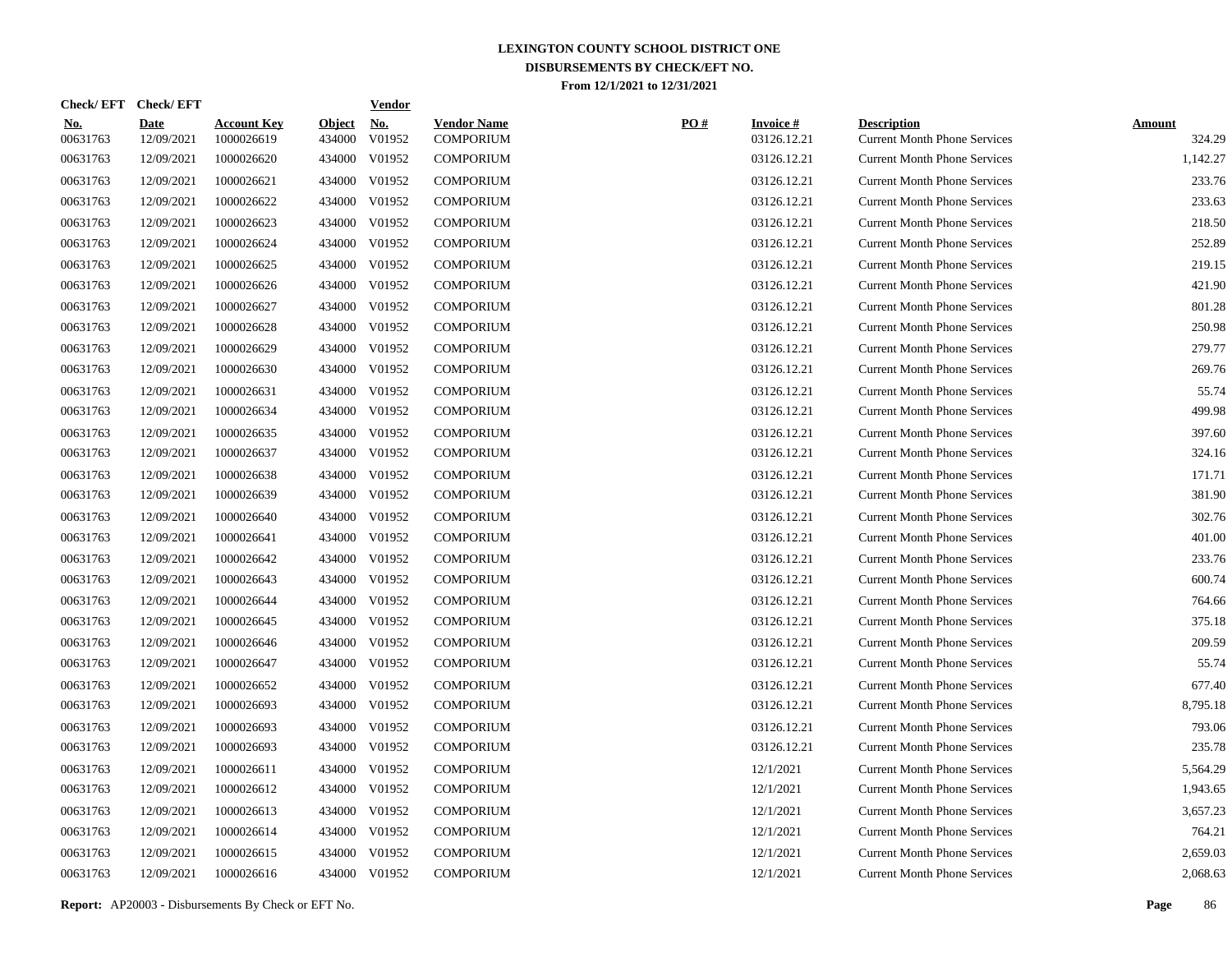|                        | Check/EFT Check/EFT       |                                  |                         | <b>Vendor</b>                       |                                        |     |                              |                                                           |                           |
|------------------------|---------------------------|----------------------------------|-------------------------|-------------------------------------|----------------------------------------|-----|------------------------------|-----------------------------------------------------------|---------------------------|
| <u>No.</u><br>00631763 | <b>Date</b><br>12/09/2021 | <b>Account Key</b><br>1000026619 | <b>Object</b><br>434000 | $\underline{\mathrm{No}}$<br>V01952 | <b>Vendor Name</b><br><b>COMPORIUM</b> | PO# | <b>Invoice#</b><br>12/1/2021 | <b>Description</b><br><b>Current Month Phone Services</b> | <b>Amount</b><br>1,136.19 |
| 00631763               | 12/09/2021                | 1000026620                       | 434000                  | V01952                              | <b>COMPORIUM</b>                       |     | 12/1/2021                    | <b>Current Month Phone Services</b>                       | 2,710.02                  |
| 00631763               | 12/09/2021                | 1000026621                       | 434000                  | V01952                              | <b>COMPORIUM</b>                       |     | 12/1/2021                    | <b>Current Month Phone Services</b>                       | 1,697.72                  |
| 00631763               | 12/09/2021                | 1000026621                       | 434000                  | V01952                              | <b>COMPORIUM</b>                       |     | 12/1/2021                    | <b>Current Month Phone Services</b>                       | 208.79                    |
| 00631763               | 12/09/2021                | 1000026622                       | 434000                  | V01952                              | <b>COMPORIUM</b>                       |     | 12/1/2021                    | <b>Current Month Phone Services</b>                       | 1,911.51                  |
| 00631763               | 12/09/2021                | 1000026623                       |                         | 434000 V01952                       | <b>COMPORIUM</b>                       |     | 12/1/2021                    | <b>Current Month Phone Services</b>                       | 2,003.44                  |
| 00631763               | 12/09/2021                | 1000026624                       |                         | 434000 V01952                       | <b>COMPORIUM</b>                       |     | 12/1/2021                    | <b>Current Month Phone Services</b>                       | 2,020.89                  |
| 00631763               | 12/09/2021                | 1000026625                       |                         | 434000 V01952                       | <b>COMPORIUM</b>                       |     | 12/1/2021                    | <b>Current Month Phone Services</b>                       | 2,250.32                  |
| 00631763               | 12/09/2021                | 1000026626                       |                         | 434000 V01952                       | <b>COMPORIUM</b>                       |     | 12/1/2021                    | <b>Current Month Phone Services</b>                       | 2,742.92                  |
| 00631763               | 12/09/2021                | 1000026627                       |                         | 434000 V01952                       | <b>COMPORIUM</b>                       |     | 12/1/2021                    | <b>Current Month Phone Services</b>                       | 5,628.43                  |
| 00631763               | 12/09/2021                | 1000026628                       | 434000                  | V01952                              | <b>COMPORIUM</b>                       |     | 12/1/2021                    | <b>Current Month Phone Services</b>                       | 2,210.13                  |
| 00631763               | 12/09/2021                | 1000026629                       | 434000                  | V01952                              | <b>COMPORIUM</b>                       |     | 12/1/2021                    | <b>Current Month Phone Services</b>                       | 2,444.72                  |
| 00631763               | 12/09/2021                | 1000026630                       | 434000                  | V01952                              | <b>COMPORIUM</b>                       |     | 12/1/2021                    | <b>Current Month Phone Services</b>                       | 2,572.42                  |
| 00631763               | 12/09/2021                | 1000026631                       | 434000                  | V01952                              | <b>COMPORIUM</b>                       |     | 12/1/2021                    | <b>Current Month Phone Services</b>                       | 2,173.57                  |
| 00631763               | 12/09/2021                | 1000026634                       | 434000                  | V01952                              | <b>COMPORIUM</b>                       |     | 12/1/2021                    | <b>Current Month Phone Services</b>                       | 2,721.58                  |
| 00631763               | 12/09/2021                | 1000026635                       | 434000                  | V01952                              | <b>COMPORIUM</b>                       |     | 12/1/2021                    | <b>Current Month Phone Services</b>                       | 2,222.77                  |
| 00631763               | 12/09/2021                | 1000026637                       | 434000                  | V01952                              | <b>COMPORIUM</b>                       |     | 12/1/2021                    | <b>Current Month Phone Services</b>                       | 2,346.48                  |
| 00631763               | 12/09/2021                | 1000026638                       | 434000                  | V01952                              | <b>COMPORIUM</b>                       |     | 12/1/2021                    | <b>Current Month Phone Services</b>                       | 2,274.62                  |
| 00631763               | 12/09/2021                | 1000026639                       |                         | 434000 V01952                       | <b>COMPORIUM</b>                       |     | 12/1/2021                    | <b>Current Month Phone Services</b>                       | 1,778.31                  |
| 00631763               | 12/09/2021                | 1000026640                       |                         | 434000 V01952                       | <b>COMPORIUM</b>                       |     | 12/1/2021                    | <b>Current Month Phone Services</b>                       | 1,905.48                  |
| 00631763               | 12/09/2021                | 1000026641                       |                         | 434000 V01952                       | <b>COMPORIUM</b>                       |     | 12/1/2021                    | <b>Current Month Phone Services</b>                       | 2,088.38                  |
| 00631763               | 12/09/2021                | 1000026642                       |                         | 434000 V01952                       | <b>COMPORIUM</b>                       |     | 12/1/2021                    | <b>Current Month Phone Services</b>                       | 2,287.84                  |
| 00631763               | 12/09/2021                | 1000026643                       |                         | 434000 V01952                       | <b>COMPORIUM</b>                       |     | 12/1/2021                    | <b>Current Month Phone Services</b>                       | 2,533.98                  |
| 00631763               | 12/09/2021                | 1000026644                       |                         | 434000 V01952                       | <b>COMPORIUM</b>                       |     | 12/1/2021                    | <b>Current Month Phone Services</b>                       | 6,833.02                  |
| 00631763               | 12/09/2021                | 1000026645                       | 434000                  | V01952                              | <b>COMPORIUM</b>                       |     | 12/1/2021                    | <b>Current Month Phone Services</b>                       | 2,112.80                  |
| 00631763               | 12/09/2021                | 1000026646                       | 434000                  | V01952                              | <b>COMPORIUM</b>                       |     | 12/1/2021                    | <b>Current Month Phone Services</b>                       | 2,795.33                  |
| 00631763               | 12/09/2021                | 1000026647                       | 434000                  | V01952                              | <b>COMPORIUM</b>                       |     | 12/1/2021                    | <b>Current Month Phone Services</b>                       | 2,434.64                  |
| 00631763               | 12/09/2021                | 1000026652                       | 434000                  | V01952                              | <b>COMPORIUM</b>                       |     | 12/1/2021                    | <b>Current Month Phone Services</b>                       | 2,339.58                  |
| 00631763               | 12/09/2021                | 1000026693                       | 434000                  | V01952                              | <b>COMPORIUM</b>                       |     | 12/1/2021                    | <b>Current Month Phone Services</b>                       | 4,162.28                  |
| 00631763               | 12/09/2021                | 1000026693                       | 434000                  | V01952                              | <b>COMPORIUM</b>                       |     | 12/1/2021                    | <b>Current Month Phone Services</b>                       | 989.13                    |
| 00631763               | 12/09/2021                | 1000026693                       | 434000                  | V01952                              | <b>COMPORIUM</b>                       |     | 12/1/2021                    | <b>Current Month Phone Services</b>                       | 509.32                    |
| 00631763               | 12/09/2021                | 1000026693                       | 434000                  | V01952                              | <b>COMPORIUM</b>                       |     | 12/1/2021                    | <b>Current Month Phone Services</b>                       | 1,105.00                  |
| 00631763               | 12/09/2021                | 1000026693                       | 434000                  | V01952                              | <b>COMPORIUM</b>                       |     | 12/1/2021                    | <b>Current Month Phone Services</b>                       | 100.73                    |
| 00631763               | 12/09/2021                | 1000026693                       | 434000                  | V01952                              | <b>COMPORIUM</b>                       |     | 12/1/2021                    | <b>Current Month Phone Services</b>                       | 1,064.34                  |
|                        |                           |                                  |                         |                                     |                                        |     |                              | <b>Check Total</b>                                        | 116,081.52                |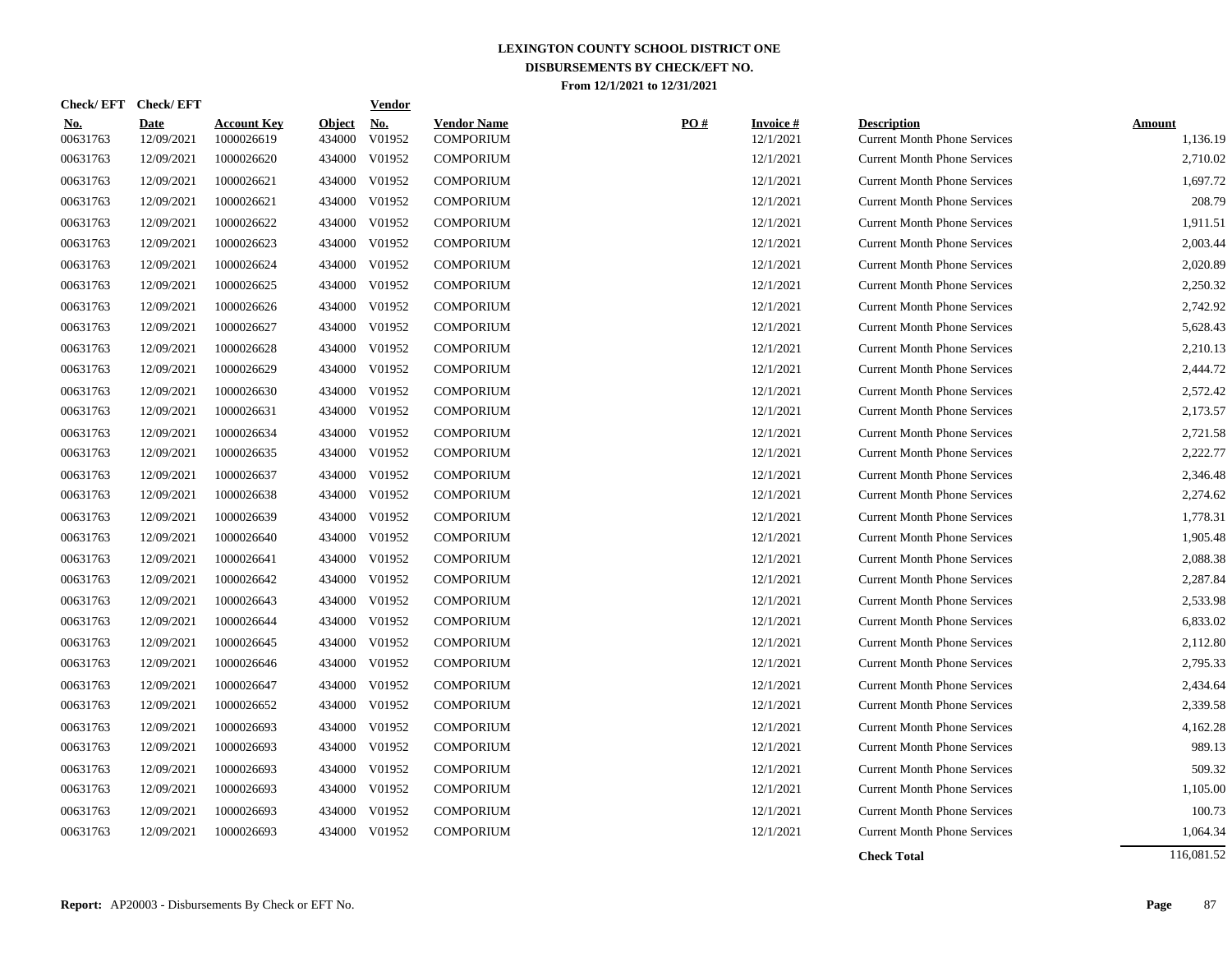| <b>Check/EFT</b>       | <b>Check/EFT</b>          |                                  |                         | <b>Vendor</b>                       |                                |          |                                   |                                                |                        |
|------------------------|---------------------------|----------------------------------|-------------------------|-------------------------------------|--------------------------------|----------|-----------------------------------|------------------------------------------------|------------------------|
| <u>No.</u><br>00631764 | <b>Date</b><br>12/09/2021 | <b>Account Key</b><br>1000014503 | <b>Object</b><br>433200 | $\underline{\textbf{No}}$<br>EXXXXX | <b>Vendor Name</b><br>Employee | PO#      | <b>Invoice#</b><br>11.01.11.30.21 | <b>Description</b><br>Special education duties | <b>Amount</b><br>93.52 |
|                        |                           |                                  |                         |                                     |                                |          |                                   | <b>Check Total</b>                             | 93.52                  |
| 00631765               | 12/09/2021                | 7714027021                       |                         | 466041 V16276                       | CULLIGAN WATER CONDITIONING OF | P2202303 | 56346                             | Monthly Cooler Rental - 1 Unit                 | 10.70                  |
| 00631765               | 12/09/2021                | 7714027021                       | 466041                  | V16276                              | CULLIGAN WATER CONDITIONING OF | P2202303 | 56346                             | Trip Surcharge (July 2021 - Ju                 | 1.80                   |
| 00631765               | 12/09/2021                | 7714027021                       | 466041                  | V16276                              | CULLIGAN WATER CONDITIONING OF | P2202303 | 56346                             | Bottle Delivery (est. 4 per mo                 | 28.89                  |
| 00631765               | 12/09/2021                | 7863027022                       |                         | 466069 V16276                       | CULLIGAN WATER CONDITIONING OF | P2206114 | 56419                             | INVOICE 56419 Bottled Water                    | 58.24                  |
|                        |                           |                                  |                         |                                     |                                |          |                                   | <b>Check Total</b>                             | 99.63                  |
| 00631766               | 12/09/2021                | 7860527043                       |                         | 466099 Exxxxx                       | Employee                       |          | 11.29.21                          | Reimb supplies for office                      | 106.27                 |
|                        |                           |                                  |                         |                                     |                                |          |                                   | <b>Check Total</b>                             | 106.27                 |
| 00631767               | 12/09/2021                | 7765019011                       |                         | 466041 V15068                       | DISCOUNT DANCE SUPPLY          | P2205968 | 21429534                          | <b>Black LS Turtleneck Top</b>                 | 316.76                 |
| 00631767               | 12/09/2021                | 7765019011                       |                         | 466041 V15068                       | DISCOUNT DANCE SUPPLY          | P2205968 | 21429534                          | Black Leggings, all size XS                    | 133.32                 |
| 00631767               | 12/09/2021                | 7765019011                       |                         | 466041 V15068                       | DISCOUNT DANCE SUPPLY          | P2205968 | 21429534                          | Turquoise DP Top Ad                            | 300.46                 |
| 00631767               | 12/09/2021                | 7765019011                       | 466041                  | V15068                              | DISCOUNT DANCE SUPPLY          | P2205968 | 21429534                          | <b>Black Crop Top</b>                          | 27.01                  |
| 00631767               | 12/09/2021                | 7765019011                       |                         | 466041 V15068                       | DISCOUNT DANCE SUPPLY          | P2205968 | 21431977                          | <b>Black Crop Top</b>                          | 27.01                  |
|                        |                           |                                  |                         |                                     |                                |          |                                   | <b>Check Total</b>                             | 804.56                 |
| 00631768               | 12/09/2021                | 1000011320                       |                         | 431200 V10028                       | EL EDUCATION INC               | P2205114 | 18092                             | Direct Service Days (in Regio                  | 18,600.00              |
| 00631768               | 12/09/2021                | 1000011320                       |                         | 431200 V10028                       | EL EDUCATION INC               | P2205114 | 18092                             | EL Education virtual Summit                    | 1,500.00               |
| 00631768               | 12/09/2021                | 1000011320                       |                         | 431200 V10028                       | EL EDUCATION INC               | P2205114 | 18092                             | 1-Day Institute Participant SI                 | 450.00                 |
| 00631768               | 12/09/2021                | 1000011320                       | 431200                  | V10028                              | EL EDUCATION INC               | P2205114 | 18092                             | Leadership Induction Institute                 | 900.00                 |
| 00631768               | 12/09/2021                | 1000011320                       | 431200                  | V10028                              | EL EDUCATION INC               | P2205114 | 18092                             | Bringing the EL Education Char                 | 1,000.00               |
| 00631768               | 12/09/2021                | 1000011320                       | 431200                  | V10028                              | EL EDUCATION INC               | P2205114 | 18092                             | RLC - Atlantic                                 | 900.00                 |
| 00631768               | 12/09/2021                | 1000011444                       |                         | 431200 V10028                       | EL EDUCATION INC               | P2200535 | 18139                             | 2021-2022 Cooperation Agreemen                 | 18,575.00              |
|                        |                           |                                  |                         |                                     |                                |          |                                   | <b>Check Total</b>                             | 41,925.00              |
| 00631769               | 12/09/2021                | 7931527044                       |                         | 466031 V00731                       | ENTERPRISE LEASING COMPANY SOU | P2205521 | 9013-6326-304                     | Minivan Rental - 1081045333 &                  | 75.58                  |
| 00631769               | 12/09/2021                | 7931527044                       |                         | 466031 V00731                       | ENTERPRISE LEASING COMPANY SOU | P2205521 | 9013-6326-304                     | CFC per day                                    | 6.42                   |
| 00631769               | 12/09/2021                | 7931527044                       | 466031                  | V00731                              | ENTERPRISE LEASING COMPANY SOU | P2205521 | 9013-6326-304                     | <b>CONCESSION FEE RECOVERY 11.11</b>           | 8.46                   |
| 00631769               | 12/09/2021                | 7931527044                       |                         | 466031 V00731                       | ENTERPRISE LEASING COMPANY SOU | P2205521 | 9013-6326-304                     | <b>VLF</b>                                     | 0.54                   |
|                        |                           |                                  |                         |                                     |                                |          |                                   | <b>Check Total</b>                             | 91.00                  |
| 00631770               | 12/09/2021                | 1000023327                       |                         | 433200 V00731                       | ENTERPRISE LEASING COMPANY SOU | P2204883 | 7500-4822-4465                    | CAR RENTAL FOR BLUE RIBBON SCH                 | 205.33                 |
|                        |                           |                                  |                         |                                     |                                |          |                                   |                                                |                        |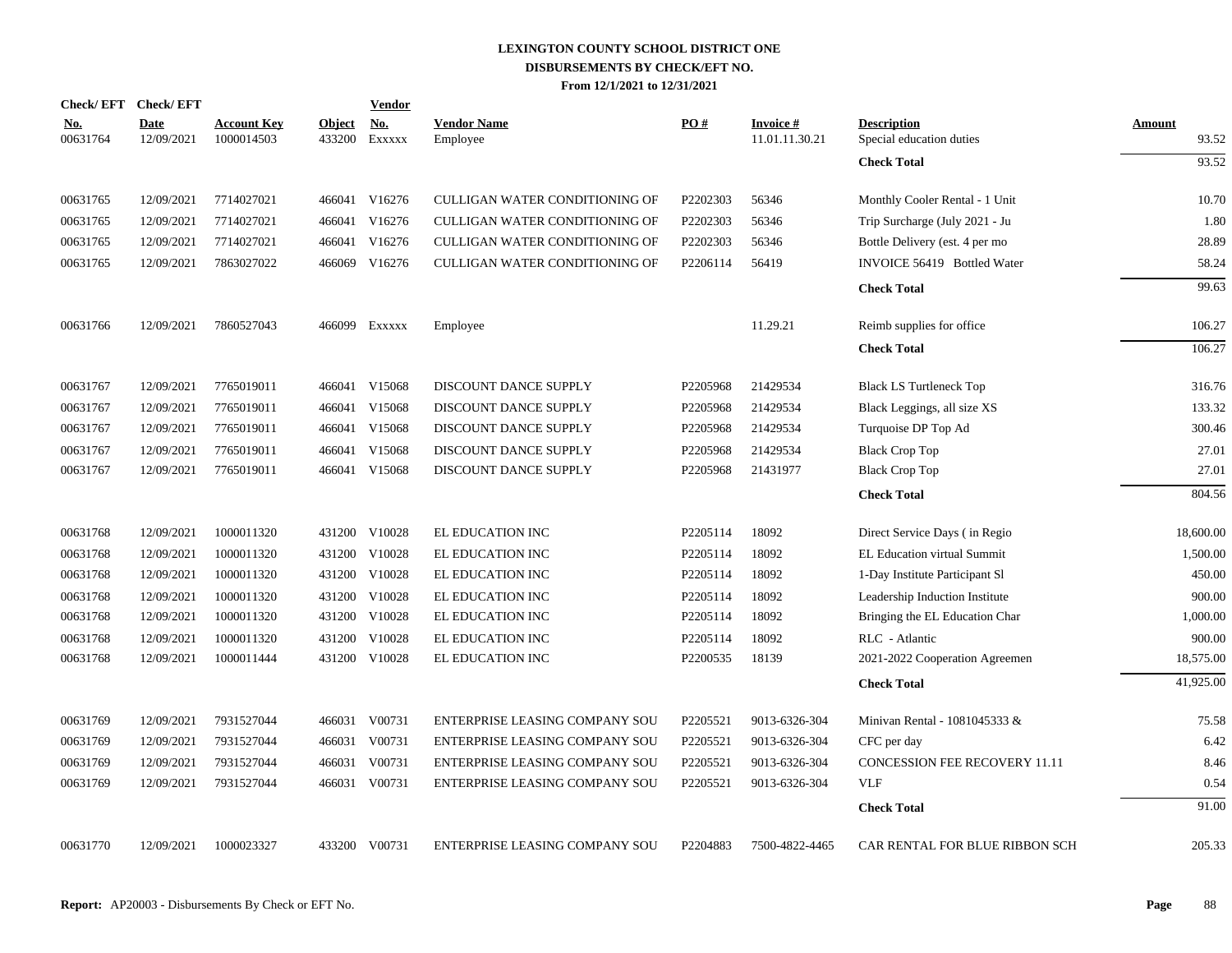| Check/EFT Check/EFT<br><u>No.</u> | <b>Date</b> | <b>Account Key</b> | <b>Object</b> | <b>Vendor</b><br><u>No.</u> | <b>Vendor Name</b>             | PO#      | <b>Invoice#</b>    | <b>Description</b>             | Amount    |
|-----------------------------------|-------------|--------------------|---------------|-----------------------------|--------------------------------|----------|--------------------|--------------------------------|-----------|
|                                   |             |                    |               |                             |                                |          |                    | <b>Check Total</b>             | 205.33    |
| 00631771                          | 12/09/2021  | 7931527044         |               | 466031 V00731               | ENTERPRISE LEASING COMPANY SOU | P2205521 | 9013-6326-312      | Minivan Rental - 1081045333 &  | 75.60     |
| 00631771                          | 12/09/2021  | 7931527044         |               | 466031 V00731               | ENTERPRISE LEASING COMPANY SOU | P2205521 | 9013-6326-312      | CFC per day                    | 6.42      |
| 00631771                          | 12/09/2021  | 7931527044         |               | 466031 V00731               | ENTERPRISE LEASING COMPANY SOU | P2205521 | 9013-6326-312      | CONCESSION FEE RECOVERY 11.11  | 8.46      |
| 00631771                          | 12/09/2021  | 7931527044         |               | 466031 V00731               | ENTERPRISE LEASING COMPANY SOU | P2205521 | 9013-6326-312      | <b>VLF</b>                     | 0.52      |
|                                   |             |                    |               |                             |                                |          |                    | <b>Check Total</b>             | 91.00     |
| 00631772                          | 12/09/2021  | 6000025610         |               | 441000 V01340               | <b>FASTENAL CO</b>             | P2205650 | <b>SCLEX128501</b> | 7" Long White Medium Weight Pl | 803.78    |
| 00631772                          | 12/09/2021  | 6000025610         |               | 441000 V01340               | <b>FASTENAL CO</b>             | P2205650 | <b>SCLEX128501</b> | 7" Long White Medium Plastic C | 1,607.57  |
| 00631772                          | 12/09/2021  | 6000025610         |               | 441000 V01340               | <b>FASTENAL CO</b>             | P2205650 | <b>SCLEX128553</b> | 7" Long White Medium Weight Pl | 3,583.54  |
| 00631772                          | 12/09/2021  | 6000025610         |               | 441000 V01340               | <b>FASTENAL CO</b>             | P2205650 | <b>SCLEX128553</b> | 7" Long White Medium Plastic C | 1,440.11  |
| 00631772                          | 12/09/2021  | 6000025610         |               | 441000 V01340               | <b>FASTENAL CO</b>             | P2205650 | <b>SCLEX128644</b> | 7" Long White Medium Weight Pl | 2,712.77  |
| 00631772                          | 12/09/2021  | 6000025610         |               | 441000 V01340               | <b>FASTENAL CO</b>             | P2205650 | <b>SCLEX128644</b> | 7" Long White Medium Plastic C | 66.98     |
|                                   |             |                    |               |                             |                                |          |                    | <b>Check Total</b>             | 10,214.75 |
| 00631773                          | 12/09/2021  | 1000023328         |               | 433200 Exxxxx               | Employee                       |          | 10.01.11.29.21     | School errands                 | 79.30     |
|                                   |             |                    |               |                             |                                |          |                    | <b>Check Total</b>             | 79.30     |
| 00631774                          | 12/09/2021  | 5727025327         |               | 441000 V12464               | FISHER SCIENTIFIC COMPANY LLC  | P2202022 | 9515070            | CorningScholar PC-170 Hot Plat | 2,169.70  |
|                                   |             |                    |               |                             |                                |          |                    | <b>Check Total</b>             | 2,169.70  |
| 00631775                          | 12/09/2021  | 2042221503         |               | 433200 EXXXXX               | Employee                       |          | 11.01.11.29.21     | Physical Therapy               | 72.13     |
|                                   |             |                    |               |                             |                                |          |                    | <b>Check Total</b>             | 72.13     |
| 00631776                          | 12/09/2021  | 1000011147         |               | 441000 V00549               | FORMS AND SUPPLY INC (FSI)     | P2203087 | 5895318-1          | CO1 Add: Economy Value Clear V | 7.12      |
| 00631776                          | 12/09/2021  | 1000011247         |               | 441000 V00549               | FORMS AND SUPPLY INC (FSI)     | P2203087 | 5895318-1          | CO1 Add: Economy Value Clear V | 0.53      |
| 00631776                          | 12/09/2021  | 3260011303         |               | 441000 V00549               | FORMS AND SUPPLY INC (FSI)     | P2205440 | 5958747-1          | Post it 1/2" W arrow flags, br | 147.34    |
| 00631776                          | 12/09/2021  | 1000011329         |               | 441000 V00549               | FORMS AND SUPPLY INC (FSI)     | P2205781 | 5967442-1          | Superbounder all purpose mini  | 12.80     |
| 00631776                          | 12/09/2021  | 1000011326         |               | 441000 V00549               | FORMS AND SUPPLY INC (FSI)     | P2205810 | 5967998-0          | Colored sharpies               | 61.44     |
| 00631776                          | 12/09/2021  | 1000011326         |               | 441000 V00549               | FORMS AND SUPPLY INC (FSI)     | P2205810 | 5967998-0          | command hooks                  | 19.09     |
| 00631776                          | 12/09/2021  | 1000011334         |               | 441000 V00549               | FORMS AND SUPPLY INC (FSI)     | P2205829 | 5968816-0          | Rayovac Fusion Alkaline AAA Ba | 25.46     |
| 00631776                          | 12/09/2021  | 1000011334         |               | 441000 V00549               | FORMS AND SUPPLY INC (FSI)     | P2205829 | 5968816-0          | Adams Tapebound 3part Money Re | 42.89     |
| 00631776                          | 12/09/2021  | 1000011334         |               | 441000 V00549               | FORMS AND SUPPLY INC (FSI)     | P2205829 | 5968816-0          | Expo LowOdor Dryerase 8Color M | 11.04     |
| 00631776                          | 12/09/2021  | 1000011334         |               | 441000 V00549               | FORMS AND SUPPLY INC (FSI)     | P2205829 | 5968816-0          | EXPO Large Barrel DryErase Mar | 11.21     |
| 00631776                          | 12/09/2021  | 1000011355         |               | 441000 V00549               | FORMS AND SUPPLY INC (FSI)     | P2205830 | 5968818-0          | PRESaply PRESaply White Labels | 22.60     |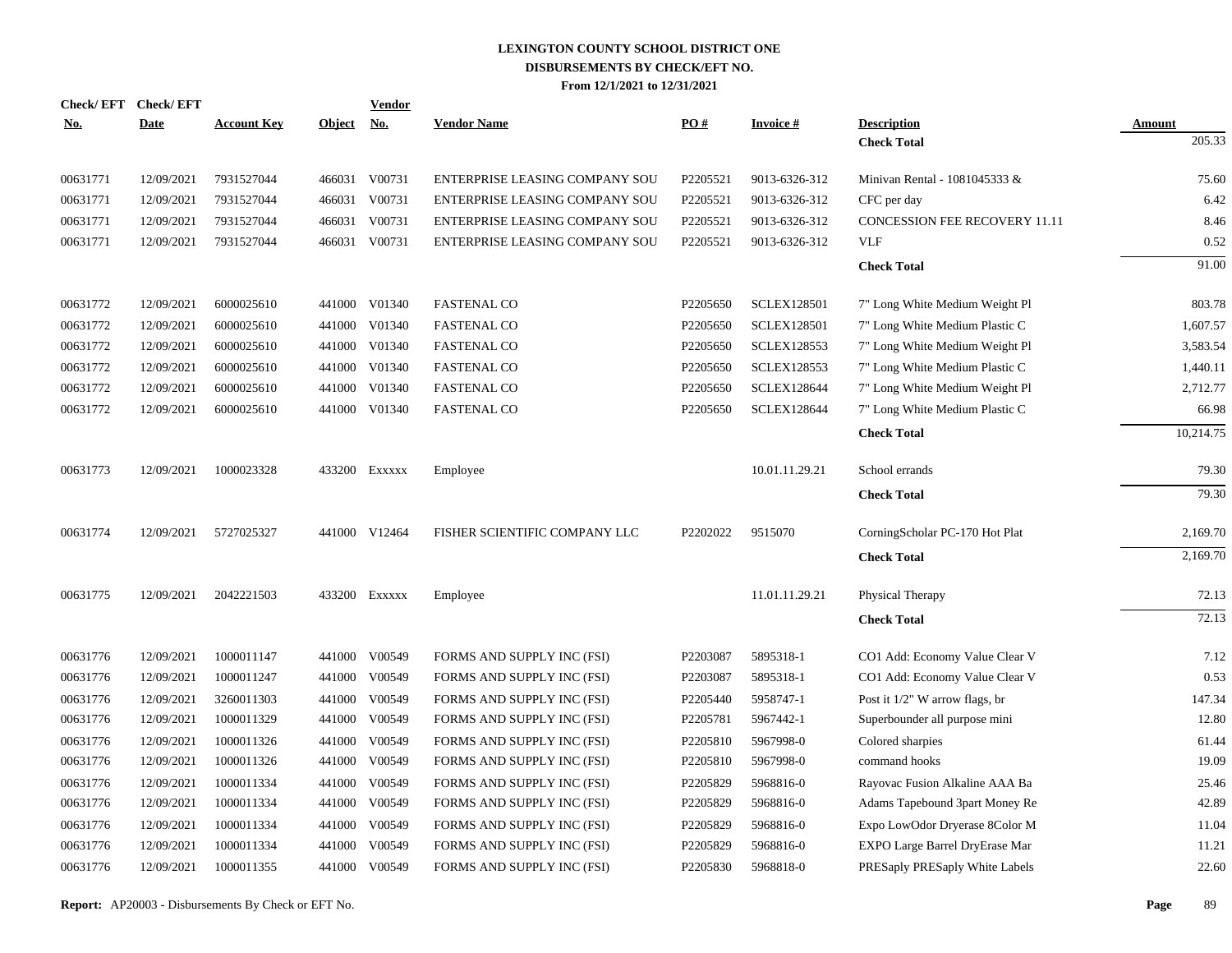| <b>Check/EFT</b>       | <b>Check/EFT</b>          |                                  |                         | <b>Vendor</b>        |                                                  |                 |                              |                                                     |                        |
|------------------------|---------------------------|----------------------------------|-------------------------|----------------------|--------------------------------------------------|-----------------|------------------------------|-----------------------------------------------------|------------------------|
| <u>No.</u><br>00631776 | <b>Date</b><br>12/09/2021 | <b>Account Key</b><br>1000011330 | <b>Object</b><br>441000 | <u>No.</u><br>V00549 | <b>Vendor Name</b><br>FORMS AND SUPPLY INC (FSI) | PO#<br>P2205852 | <b>Invoice#</b><br>5970857-0 | <b>Description</b><br>Performer ClearVue Round Ring | <b>Amount</b><br>22.31 |
| 00631776               | 12/09/2021                | 1000011330                       | 441000                  | V00549               | FORMS AND SUPPLY INC (FSI)                       | P2205852        | 5970857-0                    | Smartchoice Writing Pad                             | 19.30                  |
| 00631776               | 12/09/2021                | 1000011330                       | 441000                  | V00549               | FORMS AND SUPPLY INC (FSI)                       | P2205852        | 5970857-0                    | Quality Park High Bulk 9x12 Kr                      | 16.61                  |
| 00631776               | 12/09/2021                | 1000011330                       | 441000                  | V00549               | FORMS AND SUPPLY INC (FSI)                       | P2205852        | 5970857-0                    | <b>Quality Park Standard Interdep</b>               | 57.78                  |
| 00631776               | 12/09/2021                | 1000011411                       | 441000                  | V00549               | FORMS AND SUPPLY INC (FSI)                       | P2205874        | 5971756-0                    | Multipurpose Copy Paper 20#92                       | 1,397.85               |
| 00631776               | 12/09/2021                | 1000011147                       | 441000                  | V00549               | FORMS AND SUPPLY INC (FSI)                       | P2205914        | 5971902-0                    | Crayola Regular Size Crayon Se                      | 58.42                  |
| 00631776               | 12/09/2021                | 1000011346                       | 441000                  | V00549               | FORMS AND SUPPLY INC (FSI)                       | P2205915        | 5972025-0                    | <b>OIC Prong Fastener Bases</b>                     | 19.03                  |
| 00631776               | 12/09/2021                | 1000011346                       |                         | 441000 V00549        | FORMS AND SUPPLY INC (FSI)                       | P2205915        | 5972025-0                    | Rayvac Ultra Pro Alka AAA24 Ba                      | 65.75                  |
| 00631776               | 12/09/2021                | 1000011346                       | 441000                  | V00549               | FORMS AND SUPPLY INC (FSI)                       | P2205915        | 5972025-0                    | Rayovac Ultra pro Alka AA24 Ba                      | 65.75                  |
| 00631776               | 12/09/2021                | 1000011346                       |                         | 441000 V00549        | FORMS AND SUPPLY INC (FSI)                       | P2205915        | 5972025-0                    | Rayovac Ultra Pro Alkaline D B                      | 39.87                  |
| 00631776               | 12/09/2021                | 1000011346                       |                         | 441000 V00549        | FORMS AND SUPPLY INC (FSI)                       | P2205915        | 5972025-0                    | Pendaflex 1/3 Tab Cut Letter R                      | 29.62                  |
| 00631776               | 12/09/2021                | 1000011326                       |                         | 441000 V00549        | FORMS AND SUPPLY INC (FSI)                       | P2205931        | 5972634-0                    | poster strips                                       | 17.08                  |
| 00631776               | 12/09/2021                | 1000011326                       | 441000                  | V00549               | FORMS AND SUPPLY INC (FSI)                       | P2205931        | 5972634-0                    | magnetic clips                                      | 9.84                   |
| 00631776               | 12/09/2021                | 1000011326                       | 441000                  | V00549               | FORMS AND SUPPLY INC (FSI)                       | P2205931        | 5972634-0                    | clear hooks                                         | 8.67                   |
| 00631776               | 12/09/2021                | 1000011326                       | 441000                  | V00549               | FORMS AND SUPPLY INC (FSI)                       | P2205931        | 5972634-0                    | small hooks                                         | 23.86                  |
| 00631776               | 12/09/2021                | 1000011326                       | 441000                  | V00549               | FORMS AND SUPPLY INC (FSI)                       | P2205931        | 5972634-0                    | large hook                                          | 18.70                  |
| 00631776               | 12/09/2021                | 1000011316                       | 441000                  | V00549               | FORMS AND SUPPLY INC (FSI)                       | P2205945        | 5972994-0                    | <b>Business Source Quality Rubber</b>               | 5.37                   |
| 00631776               | 12/09/2021                | 1000011316                       | 441000                  | V00549               | FORMS AND SUPPLY INC (FSI)                       | P2205945        | 5972994-0                    | <b>Brownline Professional Monthly</b>               | 1.22                   |
| 00631776               | 12/09/2021                | 1000011326                       |                         | 441000 V00549        | FORMS AND SUPPLY INC (FSI)                       | P2205944        | 5973194-0                    | folders                                             | 84.85                  |
| 00631776               | 12/09/2021                | 1000011326                       |                         | 441000 V00549        | FORMS AND SUPPLY INC (FSI)                       | P2205944        | 5973194-0                    | stapler                                             | 7.77                   |
| 00631776               | 12/09/2021                | 1000011326                       | 441000                  | V00549               | FORMS AND SUPPLY INC (FSI)                       | P2205944        | 5973194-0                    | magnetic clips                                      | 8.13                   |
| 00631776               | 12/09/2021                | 1000011326                       |                         | 441000 V00549        | FORMS AND SUPPLY INC (FSI)                       | P2205944        | 5973194-0                    | purple expo markers                                 | 26.30                  |
| 00631776               | 12/09/2021                | 1000011326                       |                         | 441000 V00549        | FORMS AND SUPPLY INC (FSI)                       | P2205944        | 5973194-0                    | address labels                                      | 74.99                  |
| 00631776               | 12/09/2021                | 3292011326                       |                         | 441000 V00549        | FORMS AND SUPPLY INC (FSI)                       | P2205944        | 5973194-0                    | clipboards                                          | 24.39                  |
| 00631776               | 12/09/2021                | 7740019022                       |                         | 466041 V00549        | FORMS AND SUPPLY INC (FSI)                       | P2205991        | 5974204-0                    | EconomyValue ClearVue RoundRin                      | 68.05                  |
|                        |                           |                                  |                         |                      |                                                  |                 |                              | <b>Check Total</b>                                  | 2,533.03               |
| 00631777               | 12/09/2021                | 7887092013                       |                         | 466041 V01725        | FULLY PROMOTED                                   | P2205493        | 62589                        | <b>Traditional Short Sleeve Cage</b>                | 116.59                 |
| 00631777               | 12/09/2021                | 7887092013                       |                         | 466041 V01725        | <b>FULLY PROMOTED</b>                            | P2205493        | 62589                        | Shipping Charge                                     | 15.00                  |
|                        |                           |                                  |                         |                      |                                                  |                 |                              | <b>Check Total</b>                                  | 131.59                 |
| 00631778               | 12/09/2021                | 1000023319                       |                         | 433200 Exxxxx        | Employee                                         |                 | 11.01.11.30.21               | Resource teacher @ two loc.                         | 116.48                 |
|                        |                           |                                  |                         |                      |                                                  |                 |                              | <b>Check Total</b>                                  | 116.48                 |
| 00631779               | 12/09/2021                | 1000011224                       |                         | 433200 Exxxxx        | Employee                                         |                 | 11.01.11.30.21               | School errands                                      | 128.24                 |
|                        |                           |                                  |                         |                      |                                                  |                 |                              |                                                     |                        |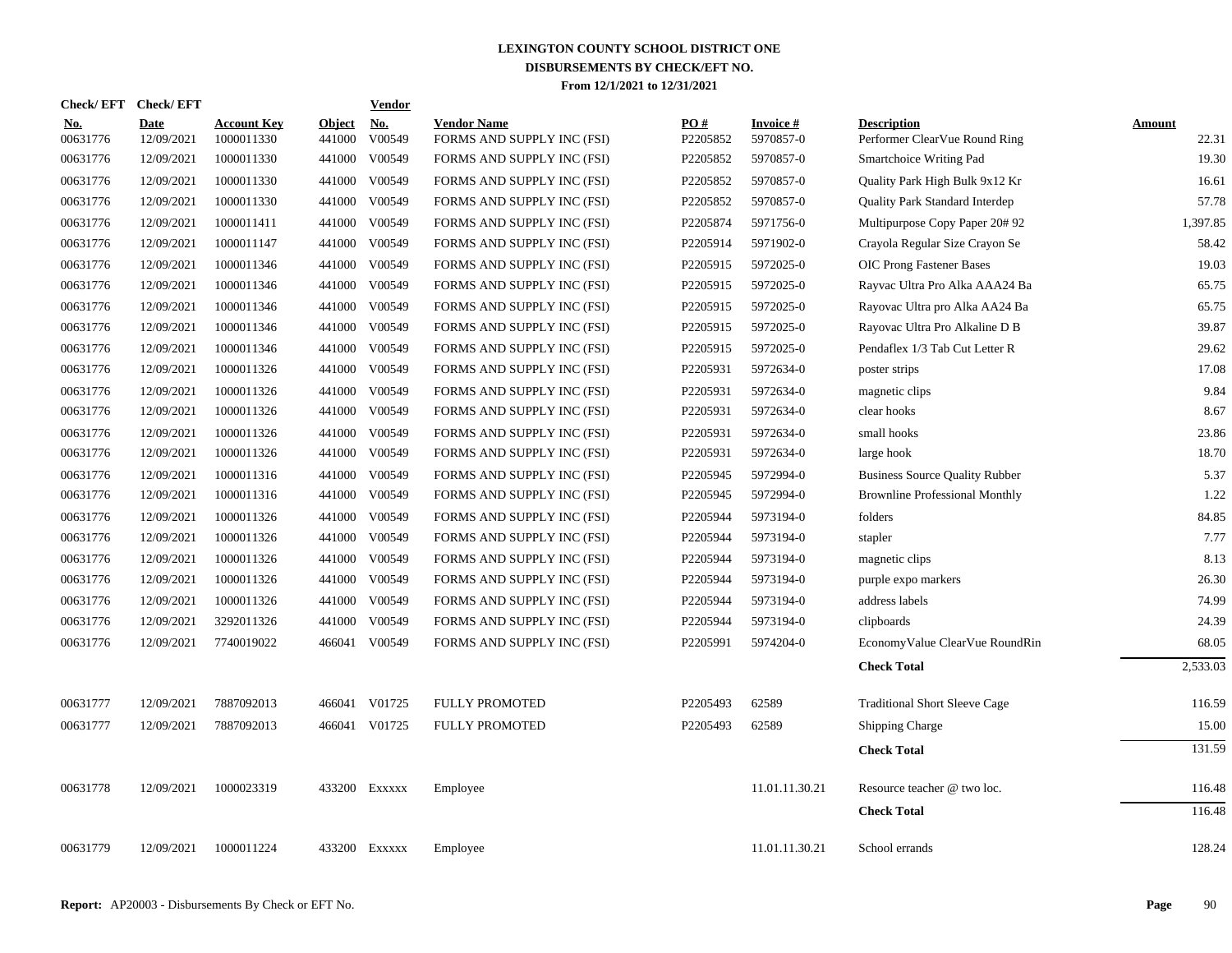| <u>No.</u> | Check/EFT Check/EFT<br><b>Date</b> | <b>Account Key</b> | <b>Object</b> | <b>Vendor</b><br><b>No.</b> | <b>Vendor Name</b>                    | PO#      | <b>Invoice#</b> | <b>Description</b>                    | <b>Amount</b> |
|------------|------------------------------------|--------------------|---------------|-----------------------------|---------------------------------------|----------|-----------------|---------------------------------------|---------------|
|            |                                    |                    |               |                             |                                       |          |                 | <b>Check Total</b>                    | 128.24        |
| 00631780   | 12/09/2021                         | 1000025408         |               | 441020 V15598               | <b>GREENVILLE OFFICE SUPPLY CO IN</b> | P2206085 | 101124-0        | BWK16REDCLOTH MICROFIBER TOWEL        | 63.47         |
| 00631780   | 12/09/2021                         | 1000025414         |               | 441020 V15598               | <b>GREENVILLE OFFICE SUPPLY CO IN</b> | P2206085 | 101124-0        | BWK16REDCLOTH MICROFIBER TOWEL        | 17.32         |
| 00631780   | 12/09/2021                         | 1000025422         |               | 441020 V15598               | GREENVILLE OFFICE SUPPLY CO IN        | P2206085 | 101124-0        | <b>BWK16REDCLOTH MICROFIBER TOWEL</b> | 63.47         |
|            |                                    |                    |               |                             |                                       |          |                 | <b>Check Total</b>                    | 144.26        |
| 00631781   | 12/09/2021                         | 1000011513         |               | 441000 V02048               | <b>GROVE MEDICAL</b>                  | P2205636 | 6170496         | Nitrile Gloves - Medium               | 339.24        |
| 00631781   | 12/09/2021                         | 1000011513         | 441000        | V02048                      | <b>GROVE MEDICAL</b>                  | P2205636 | 6170496         | Masks Earloop Isolation - Blue        | 34.88         |
| 00631781   | 12/09/2021                         | 1000011513         | 441000        | V02048                      | <b>GROVE MEDICAL</b>                  | P2205636 | 6170496         | Isolation Gown Impervious - Ye        | 305.65        |
| 00631781   | 12/09/2021                         | 1000011513         | 441000        | V02048                      | <b>GROVE MEDICAL</b>                  | P2205636 | 6170496         | Underpad 30 x 30, 100/Case            | 26.90         |
| 00631781   | 12/09/2021                         | 1000011513         | 441000        | V02048                      | <b>GROVE MEDICAL</b>                  | P2205636 | 6170496         | Translucent 7 oz. Cups - 2500/        | 32.68         |
| 00631781   | 12/09/2021                         | 2042221303         | 441000        | V02048                      | <b>GROVE MEDICAL</b>                  | P2205889 | 6173435         | <b>GLOVES VINYL POWDER FREE LARGE</b> | 61.12         |
| 00631781   | 12/09/2021                         | 2042221303         | 441000        | V02048                      | <b>GROVE MEDICAL</b>                  | P2205889 | 6173435         | <b>GLOVES VINYL POWDER FREE X-LAR</b> | 61.12         |
| 00631781   | 12/09/2021                         | 2042221303         | 441000        | V02048                      | <b>GROVE MEDICAL</b>                  | P2205889 | 6173435         | WET WIPE PREVAIL SOFT PACK            | 79.45         |
| 00631781   | 12/09/2021                         | 2042221303         |               | 441000 V02048               | <b>GROVE MEDICAL</b>                  | P2205889 | 6173435         | <b>KLEENEX TISSUE</b>                 | 36.40         |
| 00631781   | 12/09/2021                         | 2042221303         | 441000        | V02048                      | <b>GROVE MEDICAL</b>                  | P2205889 | 6173435         | CUP 70Z                               | 32.68         |
| 00631781   | 12/09/2021                         | 2042221303         |               | 441000 V02048               | <b>GROVE MEDICAL</b>                  | P2205889 | 6173435         | <b>FLEXIBLE STRAWS</b>                | 4.24          |
| 00631781   | 12/09/2021                         | 2042221303         |               | 441000 V02048               | <b>GROVE MEDICAL</b>                  | P2205889 | 6173435         | <b>HAND SANITIZER 2L PUMP</b>         | 74.18         |
| 00631781   | 12/09/2021                         | 2042221303         |               | 441000 V02048               | <b>GROVE MEDICAL</b>                  | P2205889 | 6173435         | <b>CLOROX WIPES</b>                   | 269.74        |
| 00631781   | 12/09/2021                         | 2042221303         |               | 441000 V02048               | <b>GROVE MEDICAL</b>                  | P2205887 | 6173467         | WET WIPE REVAIL SOFT PACK             | 79.45         |
| 00631781   | 12/09/2021                         | 2042221303         |               | 441000 V02048               | <b>GROVE MEDICAL</b>                  | P2205887 | 6173467         | <b>CLOROX WIPES</b>                   | 29.97         |
|            |                                    |                    |               |                             |                                       |          |                 | <b>Check Total</b>                    | 1,467.70      |
| 00631782   | 12/09/2021                         | 6000025634         |               | 433200 EXXXXX               | Employee                              |          | 11.01.11.30.21  | SC Assoc. of School Bus. Conf         | 48.72         |
|            |                                    |                    |               |                             |                                       |          |                 | <b>Check Total</b>                    | 48.72         |
| 00631783   | 12/09/2021                         | 7802073046         |               | 466034 V12764               | HAMPTON, GEORGE                       |          | BB.BMS.12.03.21 | <b>BB BMS</b> vs GMS                  | 76.00         |
|            |                                    |                    |               |                             |                                       |          |                 | <b>Check Total</b>                    | 76.00         |
| 00631784   | 12/09/2021                         | 3972022403         |               | 431200 V13220               | HARMONY EDUCATION CENTER NSRF         | P2200131 | 24529           | 3 days for Critical Friends tr        | 8,500.00      |
|            |                                    |                    |               |                             |                                       |          |                 | <b>Check Total</b>                    | 8,500.00      |
| 00631785   | 12/09/2021                         | 2042212403         |               | 433200 Exxxxx               | Employee                              |          | 11.01.11.30.21  | Serve Students                        | 267.96        |
|            |                                    |                    |               |                             |                                       |          |                 | <b>Check Total</b>                    | 267.96        |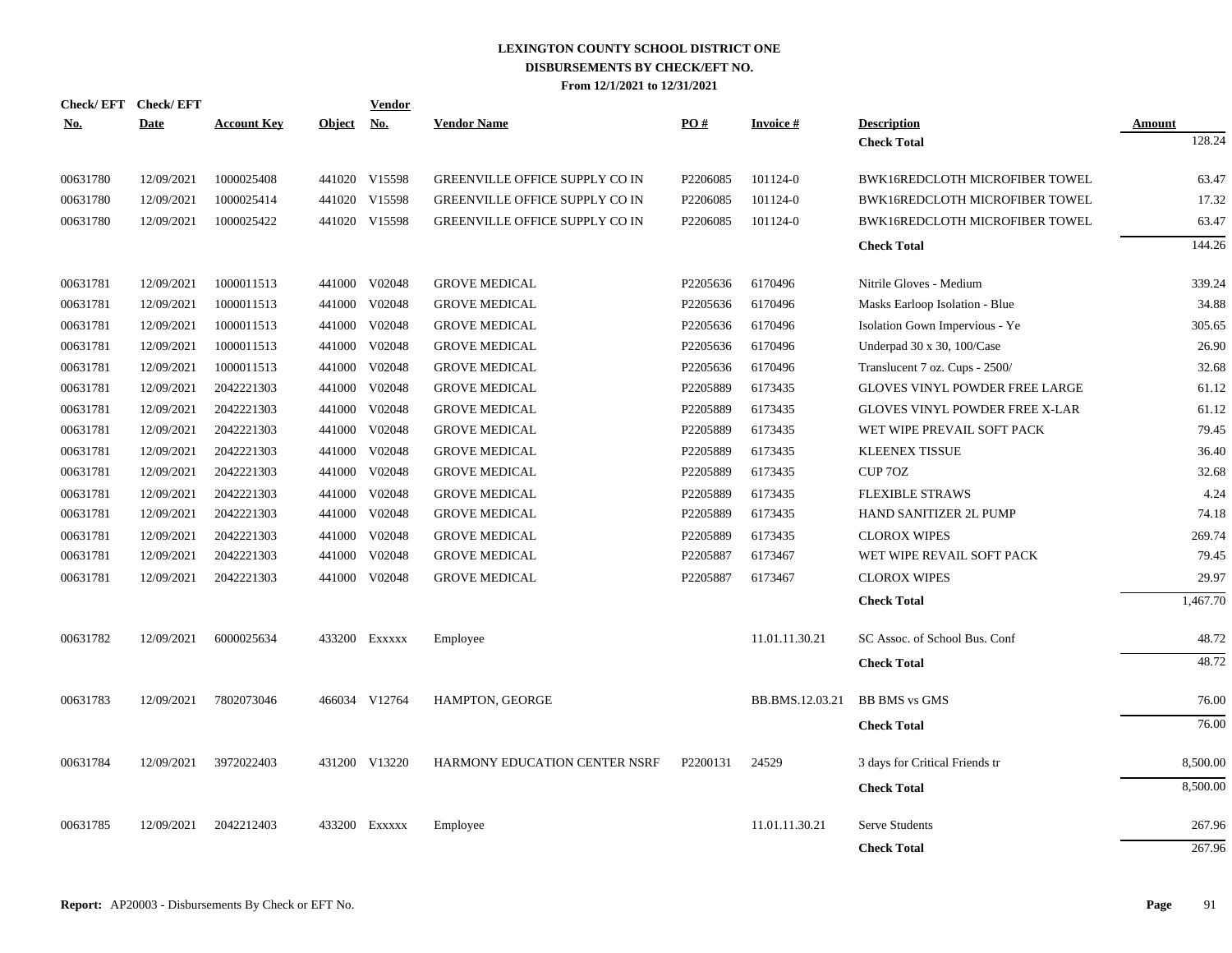| Check/EFT Check/EFT    |                           |                                  |                         | <b>Vendor</b>                       |                                         |                 |                             |                                                     |                        |
|------------------------|---------------------------|----------------------------------|-------------------------|-------------------------------------|-----------------------------------------|-----------------|-----------------------------|-----------------------------------------------------|------------------------|
| <u>No.</u><br>00631786 | <b>Date</b><br>12/09/2021 | <b>Account Key</b><br>7757119044 | <b>Object</b><br>466041 | $\underline{\textbf{No}}$<br>V01292 | <b>Vendor Name</b><br>HENRY SCHEIN INC  | PO#<br>P2205520 | <b>Invoice#</b><br>13264326 | <b>Description</b><br>Steth Blu Basic Dual Head 22" | <b>Amount</b><br>12.20 |
|                        |                           |                                  |                         |                                     |                                         |                 |                             | <b>Check Total</b>                                  | 12.20                  |
| 00631787               | 12/09/2021                | 5311025326                       |                         | 452000 V16117                       | HOOD CONSTRUCTION COMPANY               | P2012995        | 8.P2012995                  | <b>Construction Management at Ris</b>               | 162,246.34             |
| 00631787               | 12/09/2021                | 5726025326                       |                         | 452000 V16117                       | HOOD CONSTRUCTION COMPANY               | P2012931        | 9.P2012931                  | <b>Construction Management at Ris</b>               | 271,042.35             |
|                        |                           |                                  |                         |                                     |                                         |                 |                             | <b>Check Total</b>                                  | 433,288.69             |
| 00631788               | 12/09/2021                | 7802071027                       |                         | 466041 V13731                       | HOWIES ATHLETIC TAPE                    | P2205242        | <b>INV090267</b>            | tee lake superior navy-m                            | 40.00                  |
| 00631788               | 12/09/2021                | 7802071027                       |                         | 466041 V13731                       | HOWIES ATHLETIC TAPE                    | P2205242        | <b>INV090267</b>            | TEE LAKE SUPERIOR NAVY -XL                          | 40.00                  |
| 00631788               | 12/09/2021                | 7802071027                       |                         | 466041 V13731                       | HOWIES ATHLETIC TAPE                    | P2205242        | <b>INV090267</b>            | TEE LAKE SUPERIOR NAVY XXL                          | 20.00                  |
| 00631788               | 12/09/2021                | 7802071027                       |                         | 466041 V13731                       | HOWIES ATHLETIC TAPE                    | P2205242        | <b>INV090267</b>            | <b>BABY ONESIE 6MO</b>                              | 13.00                  |
| 00631788               | 12/09/2021                | 7802071027                       |                         | 466041 V13731                       | HOWIES ATHLETIC TAPE                    | P2205242        | <b>INV090267</b>            | HOODIE LINE CHANGE BLACK -L                         | 37.00                  |
| 00631788               | 12/09/2021                | 7802071027                       |                         | 466041 V13731                       | HOWIES ATHLETIC TAPE                    | P2205242        | <b>INV090267</b>            | HOODIE LINE CHANGE BLACK - XL                       | 37.00                  |
| 00631788               | 12/09/2021                | 7802071027                       |                         | 466041 V13731                       | HOWIES ATHLETIC TAPE                    | P2205242        | <b>INV090267</b>            | <b>FREIGHT</b>                                      | 18.22                  |
|                        |                           |                                  |                         |                                     |                                         |                 |                             | <b>Check Total</b>                                  | 205.22                 |
| 00631789               | 12/09/2021                | 2042216103                       |                         | 433200 Exxxxx                       | Employee                                |                 | 11.02.11.30.21              | ABA                                                 | 124.88                 |
|                        |                           |                                  |                         |                                     |                                         |                 |                             | <b>Check Total</b>                                  | 124.88                 |
| 00631790               | 12/09/2021                | 1000025407                       |                         | 441020 V12096                       | HYMAN PAPER CO INC                      | P2205673        | 280839                      | SPARTAN 3028 WOOD POLISH                            | 51.26                  |
|                        |                           |                                  |                         |                                     |                                         |                 |                             | <b>Check Total</b>                                  | 51.26                  |
| 00631791               | 12/09/2021                | 7802070043                       |                         | 466099 V16263                       | <b>IMAGE INK SC LLC</b>                 | P2205392        | 53820                       | Comfort Wash by Hanes Short Sl                      | 296.83                 |
| 00631791               | 12/09/2021                | 7802070043                       |                         | 466099 V16263                       | <b>IMAGE INK SC LLC</b>                 | P2205392        | 53820                       | District - V.I.T. Fleece Hoodi                      | 488.05                 |
| 00631791               | 12/09/2021                | 7802080043                       |                         | 466099 V16263                       | <b>IMAGE INK SC LLC</b>                 | P2205392        | 53820                       | Graphic Art Design Fee                              | 42.80                  |
| 00631791               | 12/09/2021                | 7765027020                       |                         | 466041 V16263                       | <b>IMAGE INK SC LLC</b>                 | P2205138        | 53860                       | Charcoal Grey sport-Tek-Ladies                      | 102.72                 |
|                        |                           |                                  |                         |                                     |                                         |                 |                             | <b>Check Total</b>                                  | 930.40                 |
| 00631792               | 12/09/2021                | 7732019044                       |                         | 466041 V12411                       | INTEGRITY AUDIO PRODUCTIONS             | P2204395        | 622                         | Spool of cable                                      | 249.52                 |
|                        |                           |                                  |                         |                                     |                                         |                 |                             | <b>Check Total</b>                                  | 249.52                 |
| 00631793               | 12/09/2021                | 1000022411                       |                         | 431210 V01891                       | INTERNATIONAL BACCALAUREATE OR P2206161 |                 | HCNY89JSG76                 | IB Training for Diploma IB Ed,                      | 744.00                 |
|                        |                           |                                  |                         |                                     |                                         |                 |                             | <b>Check Total</b>                                  | 744.00                 |
| 00631794               | 12/09/2021                | 2042221503                       |                         | 433200 EXXXXX                       | Employee                                |                 | 11.01.11.30.21              | <b>Special Services Treatment</b>                   | 30.52                  |
|                        |                           |                                  |                         |                                     |                                         |                 |                             |                                                     |                        |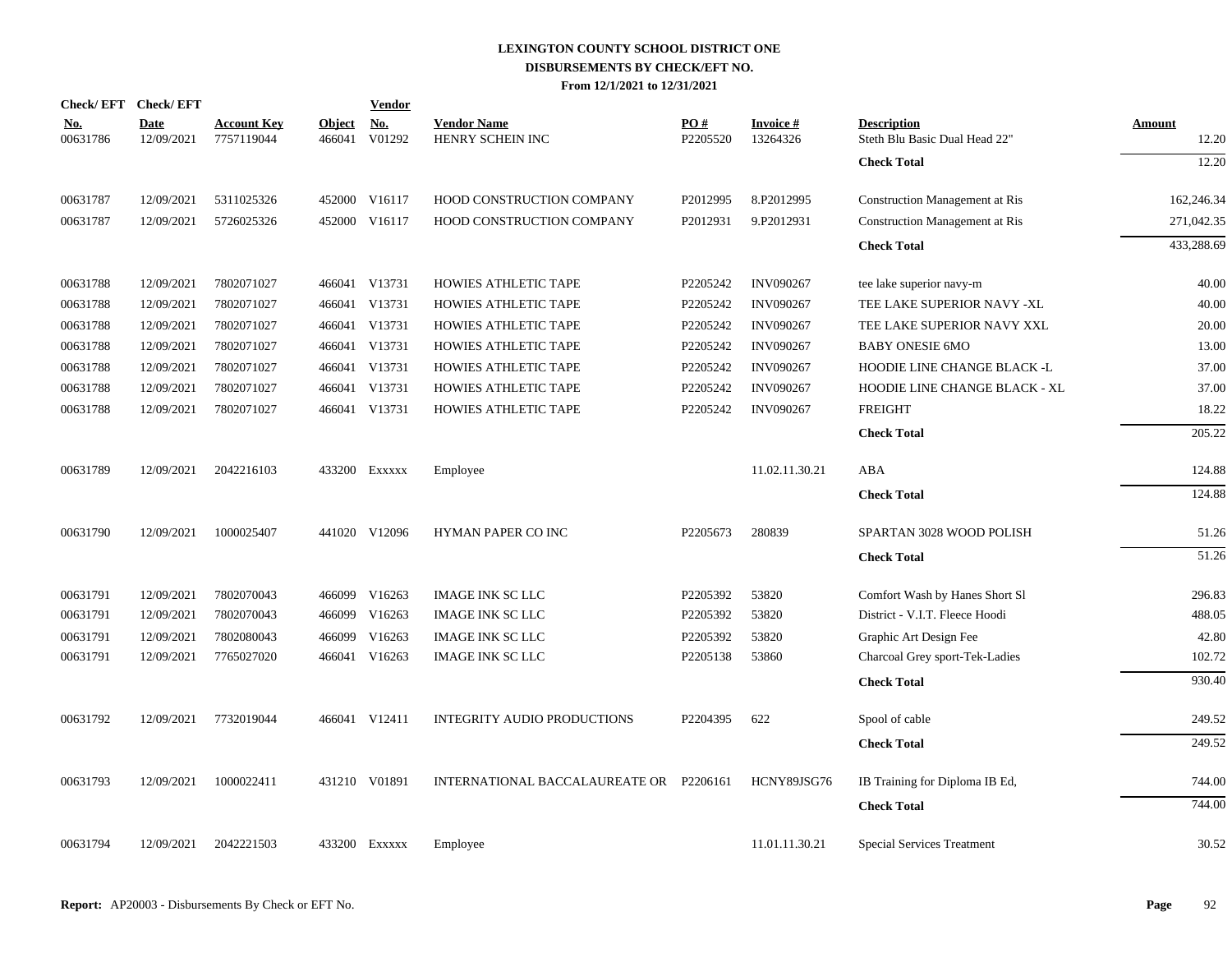|            | Check/EFT Check/EFT |                                                            |            | <b>Vendor</b> |                                |          |                 |                                       |                        |
|------------|---------------------|------------------------------------------------------------|------------|---------------|--------------------------------|----------|-----------------|---------------------------------------|------------------------|
| <u>No.</u> | <b>Date</b>         | <b>Account Key</b>                                         | Object No. |               | <b>Vendor Name</b>             | PO#      | <b>Invoice#</b> | <b>Description</b>                    | <b>Amount</b><br>30.52 |
|            |                     |                                                            |            |               |                                |          |                 | <b>Check Total</b>                    |                        |
| 00631795   | 12/09/2021          | 6000025642                                                 |            | 433200 Exxxxx | Employee                       |          | 11.01.11.30.21  | Food Service Deposits                 | 89.61                  |
|            |                     |                                                            |            |               |                                |          |                 | <b>Check Total</b>                    | 89.61                  |
| 00631796   | 12/09/2021          | 1000011427                                                 |            | 441000 V00867 | <b>JOSTENS</b>                 | P2205340 | 27308151        | HIGH SCHOOL STATE DIPLOMAS            | 56.50                  |
|            |                     |                                                            |            |               |                                |          |                 | <b>Check Total</b>                    | 56.50                  |
| 00631797   | 12/09/2021          | 5312025344                                                 | 453000     | V00030        | JUMPER CARTER SEASE ARCHITECTS | P2111707 | 02-19020        | <b>Architectural Services - RBHS</b>  | 19,346.92              |
|            |                     |                                                            |            |               |                                |          |                 | <b>Check Total</b>                    | 19,346.92              |
| 00631798   | 12/09/2021          | 7743019047                                                 |            | 466041 V00102 | JW PEPPER AND SON INC          | P2206052 | 363836444       | A SPOONFUL OF SUGAR                   | 56.18                  |
| 00631798   | 12/09/2021          | 7743019047                                                 | 466041     | V00102        | JW PEPPER AND SON INC          | P2206052 | 363836444       | GOD HELP THE OUTCASTS TWO PART        | 59.17                  |
| 00631798   | 12/09/2021          | 7743019047                                                 |            | 466041 V00102 | JW PEPPER AND SON INC          | P2206052 | 363836444       | <b>SCALES AND APREGGIOS UPC:07399</b> | 57.51                  |
| 00631798   | 12/09/2021          | 7743019047                                                 | 466041     | V00102        | JW PEPPER AND SON INC          | P2206052 | 363836444       | I WHISTLE A HAPPY TUNE UPC:884        | 50.83                  |
| 00631798   | 12/09/2021          | 7743019047                                                 | 466041     | V00102        | JW PEPPER AND SON INC          | P2206052 | 363836444       | WHEN YOU WISH UPON A STAR             | 9.10                   |
| 00631798   | 12/09/2021          | 7743019047                                                 | 466041     | V00102        | JW PEPPER AND SON INC          | P2206052 | 363836444       | THE RAINBOW CONNECTION                | 57.51                  |
| 00631798   | 12/09/2021          | 7743019047                                                 |            | 466041 V00102 | JW PEPPER AND SON INC          | P2206052 | 363836444       | <b>LIFES A HAPPY SONG</b>             | 60.19                  |
|            |                     |                                                            |            |               |                                |          |                 | <b>Check Total</b>                    | 350.49                 |
| 00631799   | 12/09/2021          | 2042216103                                                 |            | 433200 Exxxxx | Employee                       |          | 11.02.11.29.21  | Servicies within district             | 50.96                  |
|            |                     |                                                            |            |               |                                |          |                 | <b>Check Total</b>                    | 50.96                  |
| 00631800   | 12/09/2021          | 7802073046                                                 |            | 466034 V02992 | KINARD, ROBBIE WALTON          |          | BB.BMS.12.02.21 | <b>BB BMS</b> vs GMS                  | 76.00                  |
|            |                     |                                                            |            |               |                                |          |                 | <b>Check Total</b>                    | 76.00                  |
| 00631801   | 12/09/2021          | 3280011527                                                 |            | 434500 V10231 | KNOWLEDGE MATTERS INC          | P2205396 | 23991           | VIRTUAL BUSINESS SITE (OPEN) L        | 2,800.00               |
|            |                     |                                                            |            |               |                                |          |                 | <b>Check Total</b>                    | 2,800.00               |
| 00631802   | 12/09/2021          | 2021011247                                                 |            | 441000 V12065 | KURTZ BROS DBA BENDER BURKOT   | P2203352 | 56336.01        | Mini Number Balance 10/set            | 40.18                  |
|            |                     |                                                            |            |               |                                |          |                 | <b>Check Total</b>                    | 40.18                  |
| 00631803   | 12/09/2021          | 3280011521                                                 |            | 441000 V11907 | LAERDAL MEDICAL CORP           | P2205907 | 2021/2000062037 | LAERDAL MEDICAL LITTLE BABY DA        | 4,841.75               |
|            |                     |                                                            |            |               |                                |          |                 | <b>Check Total</b>                    | 4,841.75               |
| 00631804   | 12/09/2021          | 1000011231                                                 | 441000     | V00500        | LAKESHORE LEARNING MATERIALS   | P2203750 | 187385112321    | GIANT MAGNETIC LTR SET-UPPERCA        | 17.27                  |
| 00631804   | 12/09/2021          | 1000011231                                                 |            | 441000 V00500 | LAKESHORE LEARNING MATERIALS   | P2203750 | 187385112321    | GIANT MAGNETIC LTR SET-LOWERCA        | 17.27                  |
|            |                     | <b>Report:</b> AP20003 - Disbursements By Check or EFT No. |            |               |                                |          |                 |                                       | 93<br>Page             |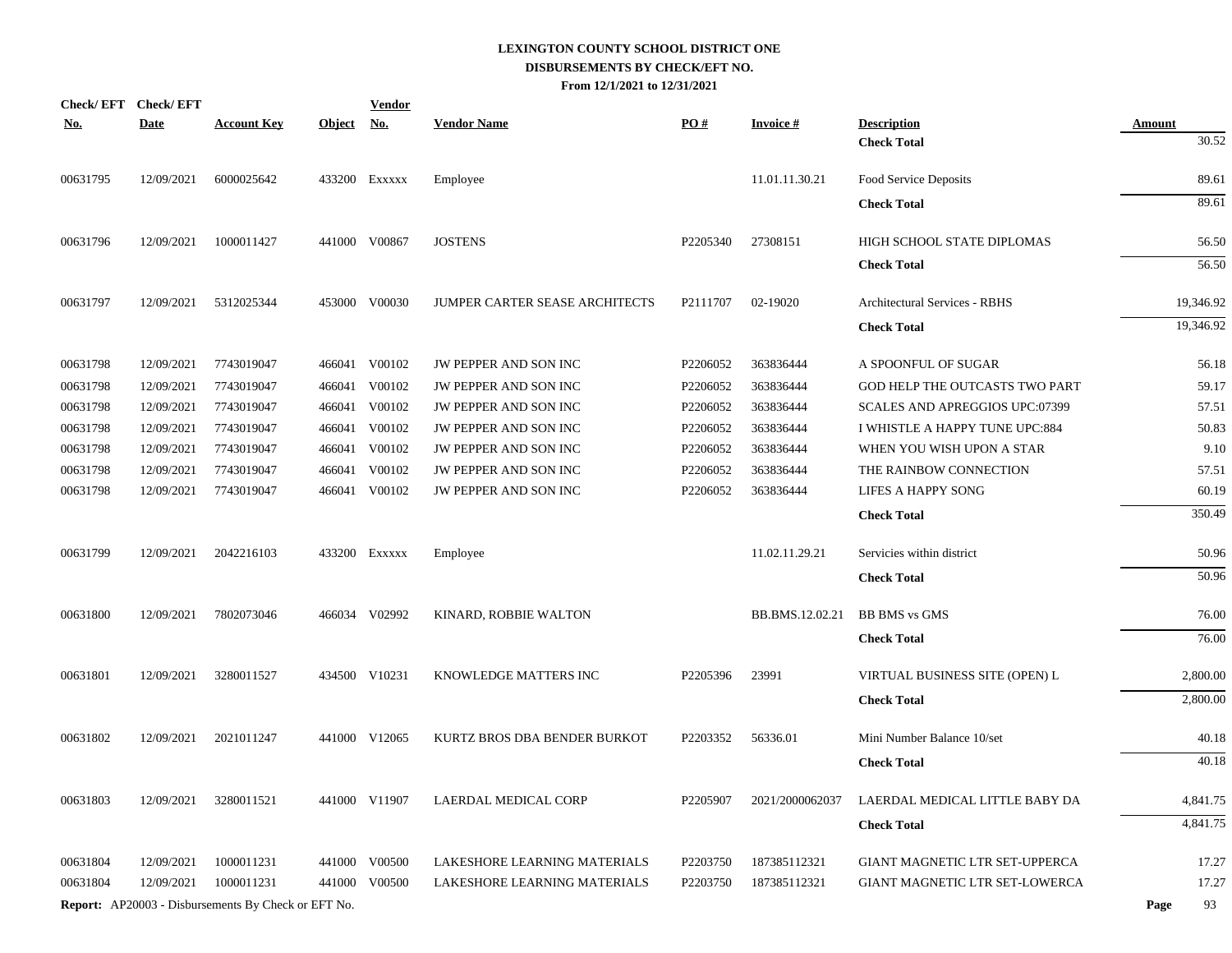|                        | Check/EFT Check/EFT       |                                  |                         | <b>Vendor</b>        |                                                    |                 |                                 |                                                    |                        |
|------------------------|---------------------------|----------------------------------|-------------------------|----------------------|----------------------------------------------------|-----------------|---------------------------------|----------------------------------------------------|------------------------|
| <u>No.</u><br>00631804 | <b>Date</b><br>12/09/2021 | <b>Account Key</b><br>7713527031 | <b>Object</b><br>466041 | <u>No.</u><br>V00500 | <b>Vendor Name</b><br>LAKESHORE LEARNING MATERIALS | PO#<br>P2203772 | <b>Invoice#</b><br>189367102521 | <b>Description</b><br><b>GIANT TRACING NUMBERS</b> | <b>Amount</b><br>30.48 |
|                        |                           |                                  |                         |                      |                                                    |                 |                                 | <b>Check Total</b>                                 | 65.02                  |
| 00631805               | 12/09/2021                | 2042222303                       |                         | 433200 Exxxxx        | Employee                                           |                 | 11.01.11.30.21                  | Special Services duties                            | 122.08                 |
|                        |                           |                                  |                         |                      |                                                    |                 |                                 | <b>Check Total</b>                                 | 122.08                 |
| 00631806               | 12/09/2021                | 3380011203                       |                         | 441000 Exxxxx        | Employee                                           |                 | 11.29.21                        | Reimb supplies/resource center                     | 36.36                  |
|                        |                           |                                  |                         |                      |                                                    |                 |                                 | <b>Check Total</b>                                 | 36.36                  |
| 00631807               | 12/09/2021                | 1000025413                       |                         | 432300 V11007        | MASTERCRAFT RENOVATION SYSTEMS P2202555            |                 | SA5477                          | GHS - Bleacher Repair                              | 1,317.17               |
| 00631807               | 12/09/2021                | 1000025429                       |                         | 432300 V11007        | MASTERCRAFT RENOVATION SYSTEMS P2202555            |                 | SA5477                          | GMS - Bleacher Repair                              | 1,016.50               |
|                        |                           |                                  |                         |                      |                                                    |                 |                                 | <b>Check Total</b>                                 | 2,333.67               |
| 00631808               | 12/09/2021                | 2042212703                       |                         | 439500 V16840        | MAXIM HEALTHCARE SERVICES INC                      | P2202525        | E4252780143                     | VIRTUAL SCHOOL TEACHER - A. KR                     | 2,550.00               |
| 00631808               | 12/09/2021                | 2042212703                       | 439500                  | V16840               | MAXIM HEALTHCARE SERVICES INC                      | P2202523        | E4327820143                     | VIRTUAL SCHOOL TEACHER - TIANA                     | 2,680.56               |
| 00631808               | 12/09/2021                | 2042212703                       |                         | 439500 V16840        | MAXIM HEALTHCARE SERVICES INC                      | P2202525        | E4328040143                     | VIRTUAL SCHOOL TEACHER - A. KR                     | 2,550.00               |
| 00631808               | 12/09/2021                | 2042212703                       | 439500                  | V16840               | MAXIM HEALTHCARE SERVICES INC                      | P2202524        | E4370640143                     | VIRTUAL SCHOOL TEACHER - MARIL                     | 1,088.00               |
| 00631808               | 12/09/2021                | 2042212703                       |                         | 439500 V16840        | MAXIM HEALTHCARE SERVICES INC                      | P2202523        | E4370780143                     | VIRTUAL SCHOOL TEACHER - TIANA                     | 1,360.00               |
|                        |                           |                                  |                         |                      |                                                    |                 |                                 | <b>Check Total</b>                                 | 10,228.56              |
| 00631809               | 12/09/2021                | 7860527020                       |                         | 466069 Exxxxx        | Employee                                           |                 | 11.30.2021                      | Supplies Reimbursement                             | 77.86                  |
|                        |                           |                                  |                         |                      |                                                    |                 |                                 | <b>Check Total</b>                                 | 77.86                  |
| 00631810               | 12/09/2021                | 2042212703                       |                         | 434500 V12504        | MCGRAW HILL EDUCATION INC                          | P2205325        | 120431297001                    | CORE CONNECTIONS - READING MAS                     | 717.39                 |
| 00631810               | 12/09/2021                | 2042212703                       |                         | 434500 V12504        | MCGRAW HILL EDUCATION INC                          | P2205325        | 120431297001                    | CORE CONNECTIONS - READING MAS                     | 0.00                   |
| 00631810               | 12/09/2021                | 2042212703                       |                         | 441000 V12504        | MCGRAW HILL EDUCATION INC                          | P2205353        | 120466220001                    | READING SUCCESS - STUDENT WORK                     | 422.28                 |
| 00631810               | 12/09/2021                | 2042212703                       |                         | 441000 V12504        | MCGRAW HILL EDUCATION INC                          | P2205353        | 120466220001                    | <b>SHIPPING</b>                                    | 38.11                  |
|                        |                           |                                  |                         |                      |                                                    |                 |                                 | <b>Check Total</b>                                 | 1,177.78               |
| 00631811               | 12/09/2021                | 6000025643                       |                         | 433200 Exxxxx        | Employee                                           |                 | 11.04.11.30.21                  | <b>Bank Deposits</b>                               | 52.36                  |
|                        |                           |                                  |                         |                      |                                                    |                 |                                 | <b>Check Total</b>                                 | 52.36                  |
| 00631812               | 12/09/2021                | 7733027037                       |                         | 466064 Exxxxx        | Employee                                           |                 | 11.18.2021                      | Midwest Clinic Reg. Reimb.                         | 145.00                 |
|                        |                           |                                  |                         |                      |                                                    |                 |                                 | <b>Check Total</b>                                 | 145.00                 |
| 00631813               | 12/09/2021                | 1000025507                       |                         | 433200 EXXXXX        | Employee                                           |                 | 11.01.11.30.21                  | <b>Transportation Business</b>                     | 610.18                 |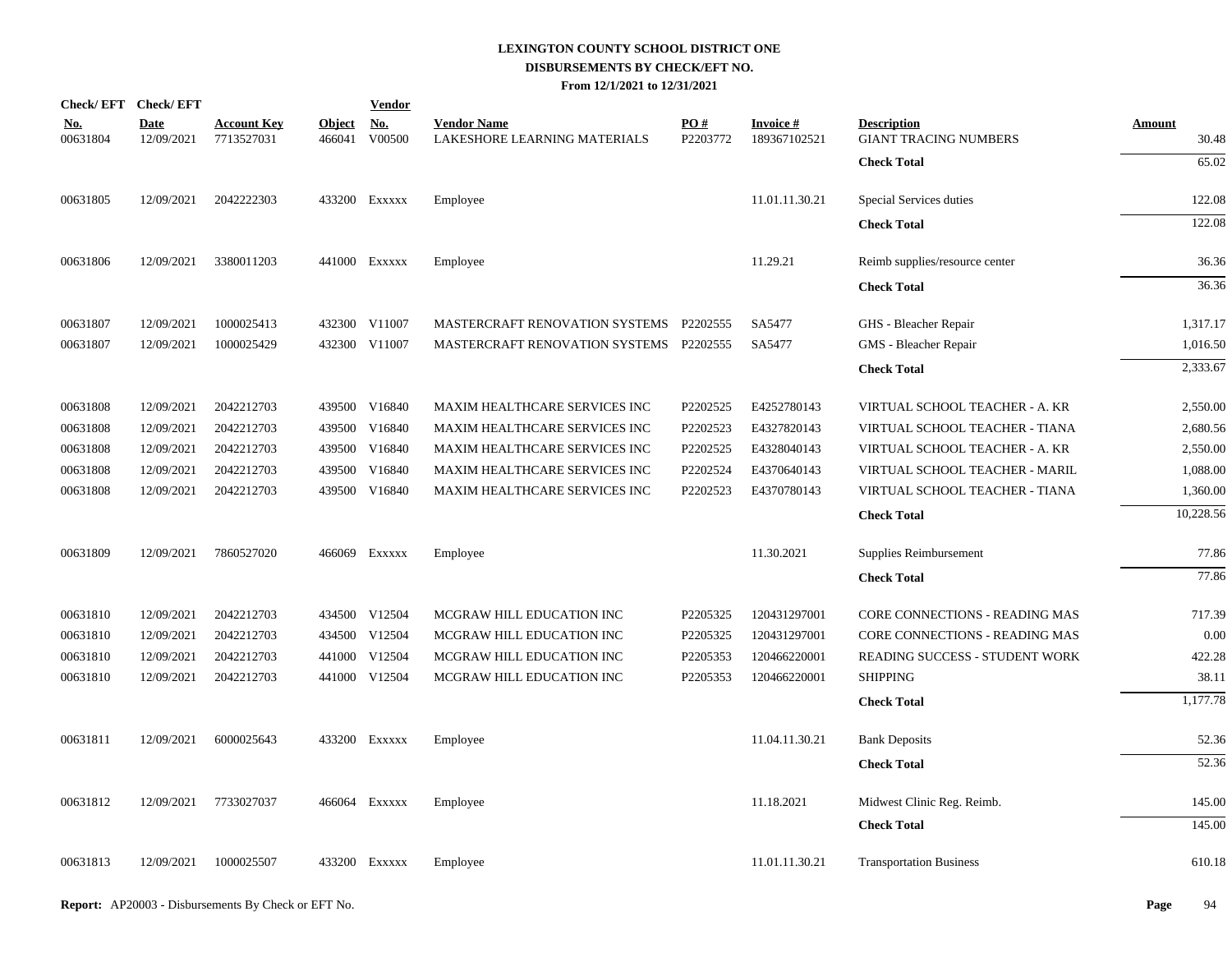|            | Check/EFT Check/EFT |                    |               | <u>Vendor</u>             |                                |          |                 |                                       |               |
|------------|---------------------|--------------------|---------------|---------------------------|--------------------------------|----------|-----------------|---------------------------------------|---------------|
| <u>No.</u> | <b>Date</b>         | <b>Account Key</b> | <b>Object</b> | $\underline{\mathrm{No}}$ | <b>Vendor Name</b>             | PO#      | <b>Invoice#</b> | <b>Description</b>                    | <b>Amount</b> |
|            |                     |                    |               |                           |                                |          |                 | <b>Check Total</b>                    | 610.18        |
| 00631814   | 12/09/2021          | 7802073020         |               | 466069 Exxxxx             | Employee                       |          | 11.30.21        | Girls Basketball Dinner               | 29.40         |
|            |                     |                    |               |                           |                                |          |                 | <b>Check Total</b>                    | 29.40         |
| 00631815   | 12/09/2021          | 1000014146         |               | 441000 V11389             | MUSICAL INNOVATIONS            | P2205843 | 481169          | VanDoren clarinet reeds (2.5 s)       | 120.35        |
| 00631815   | 12/09/2021          | 1000014146         |               | 441000 V11389             | MUSICAL INNOVATIONS            | P2205843 | 481169          | VanDoren clarinet reeds (3.0 s        | 240.75        |
| 00631815   | 12/09/2021          | 1000014146         |               | 441000 V11389             | MUSICAL INNOVATIONS            | P2205843 | 481169          | VanDoren clarinet reeds (3            | 24.08         |
| 00631815   | 12/09/2021          | 1000014146         |               | 441000 V11389             | MUSICAL INNOVATIONS            | P2205843 | 481169          | VanDoren alto sax reeds (2.5 s)       | 173.88        |
| 00631815   | 12/09/2021          | 1000014146         |               | 441000 V11389             | MUSICAL INNOVATIONS            | P2205843 | 481169          | VanDoren alto sax reeds (3.0 s)       | 173.88        |
| 00631815   | 12/09/2021          | 1000014146         |               | 441000 V11389             | MUSICAL INNOVATIONS            | P2205843 | 481169          | VanDoren bass clarinet reeds (        | 25.15         |
| 00631815   | 12/09/2021          | 1000014146         |               | 441000 V11389             | <b>MUSICAL INNOVATIONS</b>     | P2205843 | 481169          | VanDoren tenor sax reeds (2.5         | 24.08         |
| 00631815   | 12/09/2021          | 1000014146         |               | 441000 V11389             | MUSICAL INNOVATIONS            | P2205843 | 481169          | VanDoren bari sax reeds (2.5 s)       | 38.79         |
|            |                     |                    |               |                           |                                |          |                 | <b>Check Total</b>                    | 820.96        |
| 00631816   | 12/09/2021          | 7932027038         |               | 466041 V10970             | <b>NASP INC</b>                | P2205681 | 265740          | Genesis Blue bow                      | 115.00        |
| 00631816   | 12/09/2021          | 7932027038         |               | 466041 V10970             | <b>NASP INC</b>                | P2205681 | 265740          | Genesis Red Bow                       | 115.00        |
| 00631816   | 12/09/2021          | 7932027038         |               | 466041 V10970             | <b>NASP INC</b>                | P2205681 | 265740          | Genesis Black Bow                     | 575.00        |
| 00631816   | 12/09/2021          | 7932027038         |               | 466041 V10970             | <b>NASP INC</b>                | P2205681 | 265740          | Genesis Wildberry Bow                 | 115.00        |
| 00631816   | 12/09/2021          | 7932027027         |               | 466041 V10970             | <b>NASP INC</b>                | P2205721 | 265743          | Easton 1820 Arrows                    | 708.00        |
| 00631816   | 12/09/2021          | 7932027027         |               | 466041 V10970             | <b>NASP INC</b>                | P2205721 | 265743          | Feradyne Block Target                 | 870.00        |
| 00631816   | 12/09/2021          | 7932027027         |               | 466041 V10970             | <b>NASP INC</b>                | P2205721 | 265743          | <b>Right Hand Arrow Rest</b>          | 80.00         |
| 00631816   | 12/09/2021          | 7932027027         |               | 466041 V10970             | <b>NASP INC</b>                | P2205721 | 265743          | Left Hand Arrow Rest                  | 80.00         |
| 00631816   | 12/09/2021          | 7932027027         |               | 466041 V10970             | <b>NASP INC</b>                | P2205721 | 265743          | 80 cm Paper Target Faces              | 120.00        |
| 00631816   | 12/09/2021          | 7932027027         |               | 466041 V10970             | <b>NASP INC</b>                | P2205721 | 265743          | Morrell Pre-Measured Line Tape        | 80.00         |
| 00631816   | 12/09/2021          | 7932027027         |               | 466041 V10970             | <b>NASP INC</b>                | P2205721 | 265743          | <b>Block Target Replacement Cover</b> | 198.00        |
|            |                     |                    |               |                           |                                |          |                 | <b>Check Total</b>                    | 3,056.00      |
| 00631817   | 12/09/2021          | 1000011415         |               | 433200 V10942             | NATIONAL ASSOCIATION FOR MUSIC | P2206113 | 000417554       | <b>ACTIVE MEMBER</b>                  | 100.00        |
| 00631817   | 12/09/2021          | 1000011415         |               | 433200 V10942             | NATIONAL ASSOCIATION FOR MUSIC | P2206113 | 000417554       | SOUTH CAROLINA SCMEA                  | 33.00         |
|            |                     |                    |               |                           |                                |          |                 | <b>Check Total</b>                    | 133.00        |
| 00631818   | 12/09/2021          | 5308025308         |               | 441000 V00078             | NUIDEA SCHOOL SUPPLY CO        | P2200694 | 3014529         | Global Industries, Inc., 24"d         | 659.30        |
| 00631818   | 12/09/2021          | 5708425308         |               | 441000 V00078             | NUIDEA SCHOOL SUPPLY CO        | P2200694 | 3014529         | Global Industries, Inc., 36"d         | 1,418.82      |
| 00631818   | 12/09/2021          | 5708425308         | 441000        | V00078                    | NUIDEA SCHOOL SUPPLY CO        | P2200694 | 3014529         | Global Industries, Inc., 24"d         | 394.83        |
| 00631818   | 12/09/2021          | 5708425308         |               | 441000 V00078             | NUIDEA SCHOOL SUPPLY CO        | P2200694 | 3014529         | Global Industries, Inc., 16"d         | 218.28        |
|            |                     |                    |               |                           |                                |          |                 |                                       |               |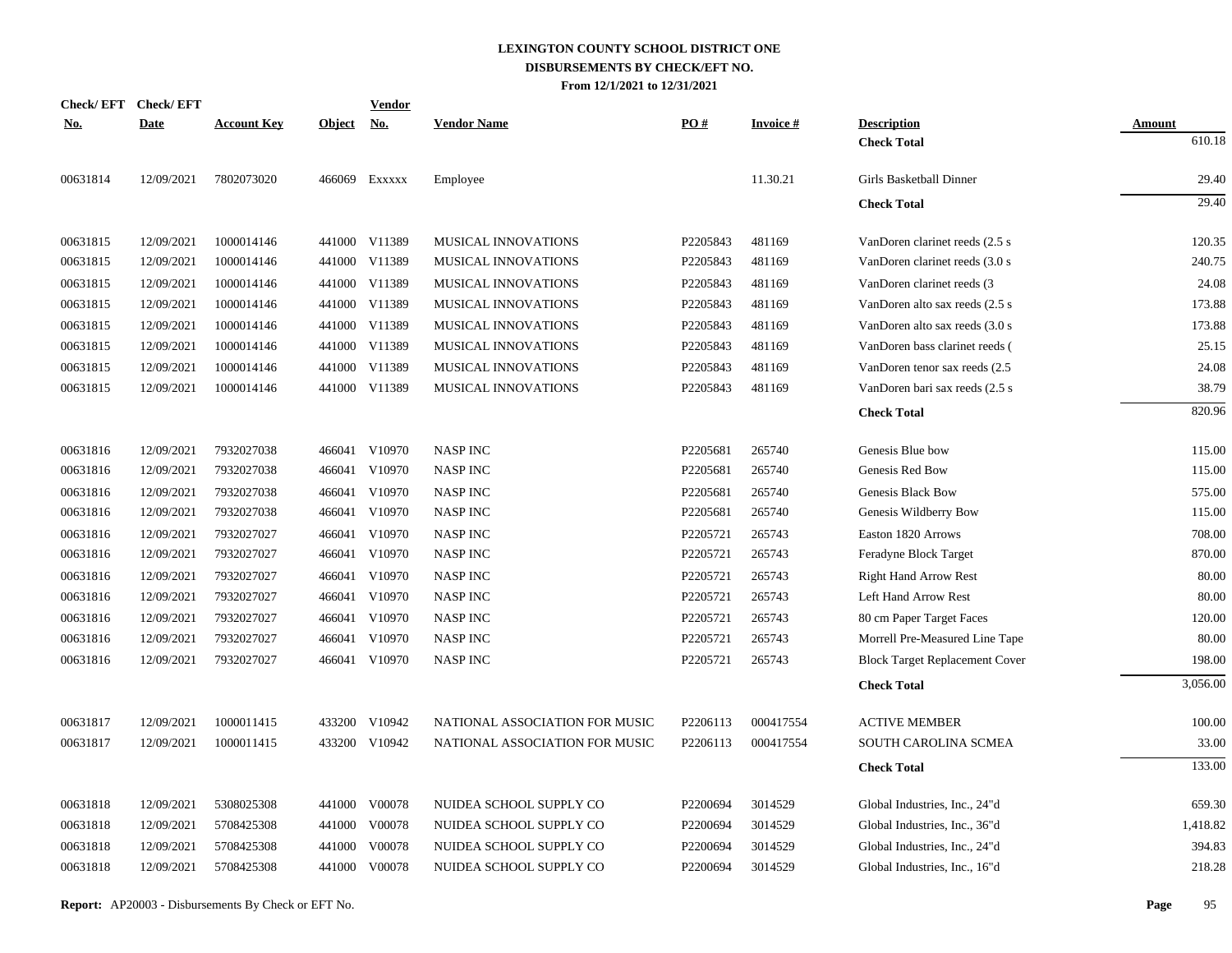| Check/EFT Check/EFT    |                           |                                  |                         | <b>Vendor</b>        |                                               |                 |                            |                                                     |                         |
|------------------------|---------------------------|----------------------------------|-------------------------|----------------------|-----------------------------------------------|-----------------|----------------------------|-----------------------------------------------------|-------------------------|
| <u>No.</u><br>00631818 | <b>Date</b><br>12/09/2021 | <b>Account Key</b><br>5708425308 | <b>Object</b><br>441000 | <u>No.</u><br>V00078 | <b>Vendor Name</b><br>NUIDEA SCHOOL SUPPLY CO | PO#<br>P2200694 | <b>Invoice#</b><br>3014529 | <b>Description</b><br>Global Industries, Inc., 16"d | <b>Amount</b><br>218.28 |
| 00631818               | 12/09/2021                | 5708425308                       |                         | 441000 V00078        | NUIDEA SCHOOL SUPPLY CO                       | P2200694        | 3014529                    | Global Industries, Inc., 15"d                       | 566.03                  |
| 00631818               | 12/09/2021                | 5708425308                       | 441000                  | V00078               | NUIDEA SCHOOL SUPPLY CO                       | P2200694        | 3014529                    | Global Industries, Inc., ZIRA                       | 561.75                  |
| 00631818               | 12/09/2021                | 5708425308                       | 441000                  | V00078               | NUIDEA SCHOOL SUPPLY CO                       | P2200694        | 3014529                    | Global Industries, Inc., 24"d                       | 1,089.26                |
| 00631818               | 12/09/2021                | 5708425308                       |                         | 441000 V00078        | NUIDEA SCHOOL SUPPLY CO                       | P2200694        | 3014529                    | Global Industries, Inc., 42"w                       | 431.75                  |
| 00631818               | 12/09/2021                | 5708425308                       |                         | 441000 V00078        | NUIDEA SCHOOL SUPPLY CO                       | P2200694        | 3014529                    | Global Industries, Inc., CHAP,                      | 1,930.28                |
| 00631818               | 12/09/2021                | 5708425308                       |                         | 441000 V00078        | NUIDEA SCHOOL SUPPLY CO                       | P2200694        | 3014529                    | Global Industries, Inc., 24"d                       | 189.75                  |
|                        |                           |                                  |                         |                      |                                               |                 |                            | <b>Check Total</b>                                  | 7,678.33                |
| 00631819               | 12/09/2021                | 1000026693                       |                         | 444510 V01895        | OEM OPTIC                                     | P2205817        | 7674                       | 10GBASE-ER SFP+, 1550NM, 40KM,                      | 2,642.90                |
|                        |                           |                                  |                         |                      |                                               |                 |                            | <b>Check Total</b>                                  | 2,642.90                |
| 00631820               | 12/09/2021                | 1000011331                       |                         | 441000 V00165        | OFFICE CHURCH SCHOOL SUPPLY CO                | P2205333        | 104652                     | <b>EXPO WHITE BOARD CLEANER</b>                     | 49.90                   |
| 00631820               | 12/09/2021                | 1000011331                       |                         | 441000 V00165        | OFFICE CHURCH SCHOOL SUPPLY CO                | P2205333        | 104652                     | VIS-A-VIS 4 COLOR ST                                | 79.52                   |
| 00631820               | 12/09/2021                | 1000011331                       |                         | 441000 V00165        | OFFICE CHURCH SCHOOL SUPPLY CO                | P2205333        | 104652                     | PRESHAP TICONDEROGA 72/BX                           | 65.76                   |
| 00631820               | 12/09/2021                | 1000011331                       | 441000                  | V00165               | OFFICE CHURCH SCHOOL SUPPLY CO                | P2205333        | 104652                     | WITE OUT OUICK DRY CORRECTN FL                      | 26.19                   |
| 00631820               | 12/09/2021                | 1000011331                       | 441000                  | V00165               | OFFICE CHURCH SCHOOL SUPPLY CO                | P2205333        | 104652                     | LEGAL PADS/ASSORTED                                 | 9.46                    |
| 00631820               | 12/09/2021                | 1000011331                       | 441000                  | V00165               | OFFICE CHURCH SCHOOL SUPPLY CO                | P2205333        | 104652                     | LEGAL PAD-CANARY                                    | 4.31                    |
| 00631820               | 12/09/2021                | 1000011331                       | 441000                  | V00165               | OFFICE CHURCH SCHOOL SUPPLY CO                | P2205333        | 104652                     | <b>MAVALUS STICKI TABZ</b>                          | 5.13                    |
| 00631820               | 12/09/2021                | 1000011331                       | 441000                  | V00165               | OFFICE CHURCH SCHOOL SUPPLY CO                | P2205333        | 104652                     | TR FESTIVE GREEN 9X12 CONST PP                      | 33.30                   |
| 00631820               | 12/09/2021                | 1000011331                       | 441000                  | V00165               | OFFICE CHURCH SCHOOL SUPPLY CO                | P2205333        | 104652                     | TR FESTIVE RED 9X12 CONST PPR                       | 33.30                   |
| 00631820               | 12/09/2021                | 1000011331                       |                         | 441000 V00165        | OFFICE CHURCH SCHOOL SUPPLY CO                | P2205333        | 104652                     | TR YELLOW 9X12 CONST PPR                            | 16.65                   |
| 00631820               | 12/09/2021                | 1000025431                       | 441000                  | V00165               | OFFICE CHURCH SCHOOL SUPPLY CO                | P2205333        | 104652                     | 12V DURACELL 21/23 BATTERY                          | 9.79                    |
| 00631820               | 12/09/2021                | 1000011338                       | 441000                  | V00165               | OFFICE CHURCH SCHOOL SUPPLY CO                | P2205273        | 104714                     | Marquee Border Trim                                 | 3.41                    |
| 00631820               | 12/09/2021                | 1000011338                       | 441000                  | V00165               | OFFICE CHURCH SCHOOL SUPPLY CO                | P2205273        | 104714                     | <b>Blue Marble Border</b>                           | 4.27                    |
| 00631820               | 12/09/2021                | 1000011338                       |                         | 441000 V00165        | OFFICE CHURCH SCHOOL SUPPLY CO                | P2205273        | 104714                     | <b>Ombre' Rainbow Scallops</b>                      | 3.84                    |
| 00631820               | 12/09/2021                | 1000011338                       |                         | 441000 V00165        | OFFICE CHURCH SCHOOL SUPPLY CO                | P2205273        | 104714                     | <b>Classic Accents-Popcorn</b>                      | 5.55                    |
| 00631820               | 12/09/2021                | 1000011338                       |                         | 441000 V00165        | OFFICE CHURCH SCHOOL SUPPLY CO                | P2205273        | 104714                     | Borders-Mystical Glow                               | 3.84                    |
| 00631820               | 12/09/2021                | 1000011338                       |                         | 441000 V00165        | OFFICE CHURCH SCHOOL SUPPLY CO                | P2205273        | 104714                     | Borders-Clouds                                      | 3.84                    |
| 00631820               | 12/09/2021                | 1000011338                       |                         | 441000 V00165        | OFFICE CHURCH SCHOOL SUPPLY CO                | P2205273        | 104714                     | Expo Low Odor Dry Erase Marker                      | 30.63                   |
| 00631820               | 12/09/2021                | 1000011338                       |                         | 441000 V00165        | OFFICE CHURCH SCHOOL SUPPLY CO                | P2205273        | 104714                     | Dry-Erase marquee Easel                             | 66.35                   |
|                        |                           |                                  |                         |                      |                                               |                 |                            | <b>Check Total</b>                                  | 455.04                  |
| 00631821               | 12/09/2021                | 1000025408                       |                         | 441020 V02835        | PADGETT, HAROLD L                             | P2206048        | 0005-32                    | DM - Bales of Hay                                   | 250.00                  |
|                        |                           |                                  |                         |                      |                                               |                 |                            | <b>Check Total</b>                                  | 250.00                  |
|                        |                           |                                  |                         |                      |                                               |                 |                            |                                                     |                         |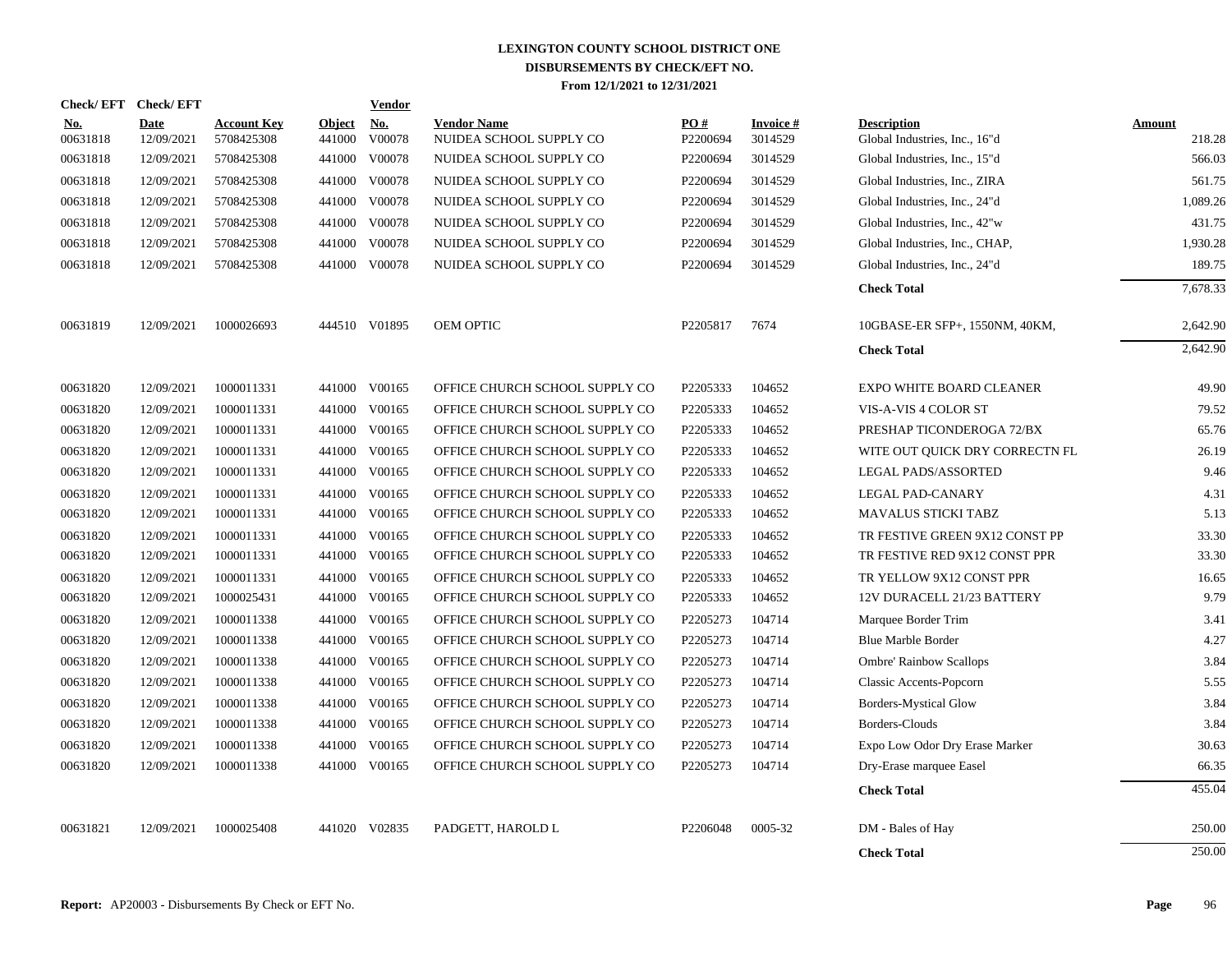|                        | Check/EFT Check/EFT       |                                  |               | <b>Vendor</b>               |                                |          |                             |                                                |                        |
|------------------------|---------------------------|----------------------------------|---------------|-----------------------------|--------------------------------|----------|-----------------------------|------------------------------------------------|------------------------|
| <u>No.</u><br>00631822 | <b>Date</b><br>12/09/2021 | <b>Account Key</b><br>7774027015 | <b>Object</b> | <u>No.</u><br>466069 Exxxxx | <b>Vendor Name</b><br>Employee | PO#      | <b>Invoice#</b><br>11.22.21 | <b>Description</b><br>Reimb for melons         | <b>Amount</b><br>36.00 |
|                        |                           |                                  |               |                             |                                |          |                             | <b>Check Total</b>                             | 36.00                  |
| 00631823               | 12/09/2021                | 1000014144                       |               | 432300 V17008               | PANTUNER INC                   | P2205483 | 1214                        | Day of Tuning                                  | 850.00                 |
|                        |                           |                                  |               |                             |                                |          |                             | <b>Check Total</b>                             | 850.00                 |
| 00631824               | 12/09/2021                | 1000011411                       |               | 432300 V15935               | PECKNEL MUSIC COMPANY INC      | P2205146 | 674254                      | Sousaphone Repair for Lexingto                 | 142.22                 |
| 00631824               | 12/09/2021                | 5730025330                       |               | 441000 V15935               | PECKNEL MUSIC COMPANY INC      | P2202989 | 683040                      | Yamaha 2.5-Octave intermediate                 | 1,057.02               |
|                        |                           |                                  |               |                             |                                |          |                             | <b>Check Total</b>                             | 1,199.24               |
| 00631825               | 12/09/2021                | 3280011521                       |               | 441000 V12103               | PEE DEE REGIONAL EMS INC       | P2206141 | 28448                       | AHA BLS CARDS FOR STUDENTS                     | 196.00                 |
|                        |                           |                                  |               |                             |                                |          |                             | <b>Check Total</b>                             | 196.00                 |
| 00631826               | 12/09/2021                | 1000025507                       |               | 433200 Exxxxx               | Employee                       |          | 11.02.11.19.21              | <b>Trasportation Dept. Duties</b>              | 45.92                  |
|                        |                           |                                  |               |                             |                                |          |                             | <b>Check Total</b>                             | 45.92                  |
| 00631827               | 12/09/2021                | 2042216103                       |               | 433200 Exxxxx               | Employee                       |          | 11.01.11.30.21              | <b>Student Support</b>                         | 87.92                  |
|                        |                           |                                  |               |                             |                                |          |                             | <b>Check Total</b>                             | 87.92                  |
| 00631828               | 12/09/2021                | 1000012803                       |               | 437000 V15926               | PINE GROVE                     | P2203257 | DEM2021ED-10-21 TUITION     |                                                | 2,266.32               |
| 00631828               | 12/09/2021                | 1000012803                       |               | 437000 V15926               | PINE GROVE                     | P2203257 | DEM2021ED-11-21 TUITION     |                                                | 2,050.48               |
| 00631828               | 12/09/2021                | 1000012803                       |               | 437000 V15926               | PINE GROVE                     | P2204328 |                             | OLI2021ED-10-21 TUITION FOR STUDENT SCHOOL YEA | 2,266.32               |
| 00631828               | 12/09/2021                | 1000012803                       |               | 437000 V15926               | PINE GROVE                     | P2204328 |                             | OLI2021ED-11-21 TUITION FOR STUDENT SCHOOL YEA | 2,050.48               |
| 00631828               | 12/09/2021                | 1000012803                       |               | 437000 V15926               | PINE GROVE                     | P2203256 | WIM2021ED-08-21 TUITION     |                                                | 2,374.24               |
| 00631828               | 12/09/2021                | 1000012803                       |               | 437000 V15926               | PINE GROVE                     | P2203256 | WIM2021ED-10-21 TUITION     |                                                | 2,266.32               |
| 00631828               | 12/09/2021                | 1000012803                       |               | 437000 V15926               | PINE GROVE                     | P2203256 | WIM2021ED-11-21 TUITION     |                                                | 2,050.48               |
|                        |                           |                                  |               |                             |                                |          |                             | <b>Check Total</b>                             | 15,324.64              |
| 00631829               | 12/09/2021                | 7765019011                       |               | 466036 V00103               | PINE PRESS OF LEXINGTON INC    | P2205966 | 132421                      | Printing of 175 Dance Program                  | 108.19                 |
|                        |                           |                                  |               |                             |                                |          |                             | <b>Check Total</b>                             | 108.19                 |
| 00631830               | 12/09/2021                | 1000014503                       |               | 433200 Exxxxx               | Employee                       |          | 11.01.11.30.21              | Homebound                                      | 148.85                 |
|                        |                           |                                  |               |                             |                                |          |                             | <b>Check Total</b>                             | 148.85                 |
| 00631831               | 12/09/2021                | 1000026693                       |               | 439500 V14447               | POWER SCHOOL GROUP LLC         | P2110525 | <b>INV288042</b>            | Unified Admin BusinessPlus Pro                 | 157.50                 |
|                        |                           |                                  |               |                             |                                |          |                             | <b>Check Total</b>                             | 157.50                 |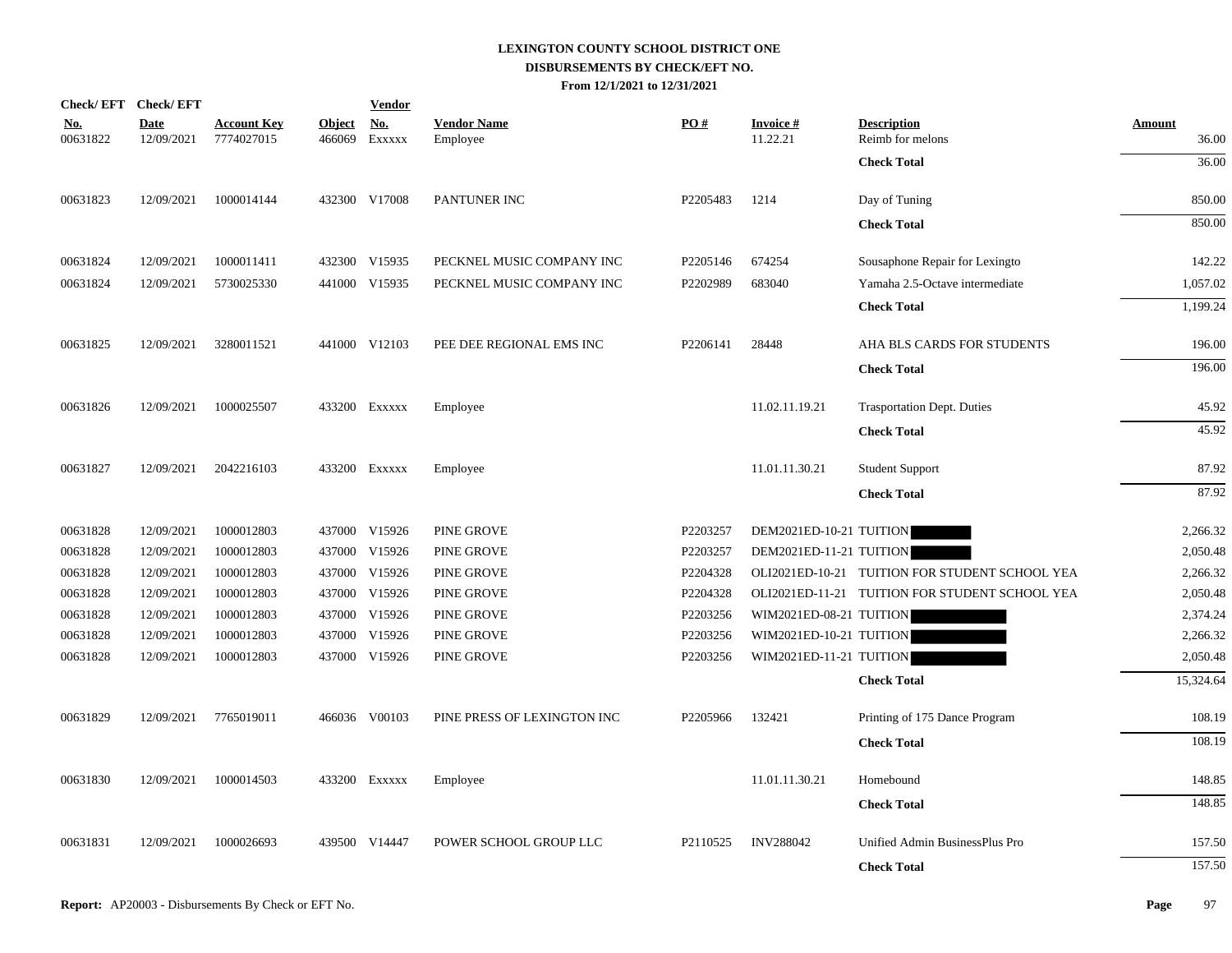|                        | Check/EFT Check/EFT       |                                  |                         | <b>Vendor</b>        |                                |          |                               |                                              |                        |
|------------------------|---------------------------|----------------------------------|-------------------------|----------------------|--------------------------------|----------|-------------------------------|----------------------------------------------|------------------------|
| <u>No.</u><br>00631832 | <b>Date</b><br>12/09/2021 | <b>Account Key</b><br>1000025507 | <b>Object</b><br>441000 | <u>No.</u><br>EXXXXX | <b>Vendor Name</b><br>Employee | PO#      | <b>Invoice#</b><br>12.03.2021 | <b>Description</b><br>Supplies Reimbursement | <b>Amount</b><br>93.19 |
|                        |                           |                                  |                         |                      |                                |          |                               | <b>Check Total</b>                           | 93.19                  |
| 00631833               | 12/09/2021                | 2710012603                       |                         | 439500 V14709        | PROCARE THERAPY INC            | P2203189 | 20260778                      | Speech Language Therapy Servic               | 2,086.50               |
|                        |                           |                                  |                         |                      |                                |          |                               | <b>Check Total</b>                           | 2,086.50               |
| 00631834               | 12/09/2021                | 1000026405                       |                         | 434500 V13221        | RAPTOR TECHNOLOGIES LLC        | P2201588 | <b>INV26177</b>               | Volunteer and Vendor Backgroun               | 5,355.00               |
|                        |                           |                                  |                         |                      |                                |          |                               | <b>Check Total</b>                           | 5,355.00               |
| 00631835               | 12/09/2021                | 1000011427                       |                         | 441000 V11057        | <b>RHODES BRANDING</b>         | P2204498 | 30228                         | 5/8" IMPRINTED POLYESTER                     | 1,605.00               |
| 00631835               | 12/09/2021                | 1000011427                       |                         | 441000 V11057        | <b>RHODES BRANDING</b>         | P2204498 | 30228                         | <b>FREIGHT</b>                               | 64.20                  |
|                        |                           |                                  |                         |                      |                                |          |                               | <b>Check Total</b>                           | 1,669.20               |
| 00631836               | 12/09/2021                | 7802073043                       |                         | 466034 V02850        | RITTER, WILLIAM KEITH          |          | BB.MGM.12.02.21 MGM BB vs PHM |                                              | 56.00                  |
|                        |                           |                                  |                         |                      |                                |          |                               | <b>Check Total</b>                           | 56.00                  |
| 00631837               | 12/09/2021                | 1000023325                       |                         | 433200 EXXXXX        | Employee                       |          | 11.01.11.23.21                | School errands                               | 130.59                 |
|                        |                           |                                  |                         |                      |                                |          |                               | <b>Check Total</b>                           | 130.59                 |
| 00631838               | 12/09/2021                | 7860527037                       |                         | 466069 Exxxxx        | Employee                       |          | 11.18.2021                    | Supplies Reimbursement                       | 70.41                  |
|                        |                           |                                  |                         |                      |                                |          |                               | <b>Check Total</b>                           | 70.41                  |
| 00631839               | 12/09/2021                | 1000011314                       |                         | 441000 V16452        | SCHOOL SPECIALTY LLC           | P2205304 | 208129023252                  | School Smart Invisible Tape                  | 72.87                  |
| 00631839               | 12/09/2021                | 1000011314                       |                         | 441000 V16452        | SCHOOL SPECIALTY LLC           | P2205304 | 208129023252                  | Sharpie Fine Point Permanent M               | 61.75                  |
| 00631839               | 12/09/2021                | 1000011314                       |                         | 441000 V16452        | SCHOOL SPECIALTY LLC           | P2205304 | 208129023252                  | Mixed Carton 65lb Cardstock                  | 129.77                 |
| 00631839               | 12/09/2021                | 1000011314                       |                         | 441000 V16452        | SCHOOL SPECIALTY LLC           | P2205304 | 208129023252                  | Insertable Tab Index Assorted                | 83.11                  |
| 00631839               | 12/09/2021                | 1000011314                       |                         | 441000 V16452        | SCHOOL SPECIALTY LLC           | P2205304 | 208129023252                  | 1/3 Cut File Folder                          | 52.77                  |
| 00631839               | 12/09/2021                | 1000011314                       |                         | 441000 V16452        | SCHOOL SPECIALTY LLC           | P2205304 | 208129023252                  | 1/3 Cut File Folder                          | 17.59                  |
| 00631839               | 12/09/2021                | 1000011314                       |                         | 441000 V16452        | SCHOOL SPECIALTY LLC           | P2205304 | 208129023252                  | 1/3 Cut File Folder                          | 87.94                  |
| 00631839               | 12/09/2021                | 1000011314                       |                         | 441000 V16452        | SCHOOL SPECIALTY LLC           | P2205304 | 208129023252                  | 1/3 Cut File Folder                          | 8.83                   |
| 00631839               | 12/09/2021                | 1000011314                       |                         | 441000 V16452        | SCHOOL SPECIALTY LLC           | P2205304 | 208129023252                  | 1/3 Cut Hanging File Folder                  | 60.12                  |
| 00631839               | 12/09/2021                | 1000011314                       | 441000                  | V16452               | SCHOOL SPECIALTY LLC           | P2205304 | 208129023252                  | 1/3 Cut Hanging File Folder                  | 60.12                  |
| 00631839               | 12/09/2021                | 1000011314                       |                         | 441000 V16452        | SCHOOL SPECIALTY LLC           | P2205304 | 208129023252                  | 1/3 Cut Hanging File Folder                  | 60.12                  |
| 00631839               | 12/09/2021                | 1000011314                       | 441000                  | V16452               | SCHOOL SPECIALTY LLC           | P2205304 | 208129023252                  | 1/3 Cut Hanging File Folder                  | 60.12                  |
| 00631839               | 12/09/2021                | 1000011314                       |                         | 441000 V16452        | SCHOOL SPECIALTY LLC           | P2205304 | 208129023252                  | 1/3 Cut Hanging File Folder                  | 24.05                  |
| 00631839               | 12/09/2021                | 1000011314                       |                         | 441000 V16452        | SCHOOL SPECIALTY LLC           | P2205304 | 208129023252                  | 1" Loose Leaf Rings                          | 142.50                 |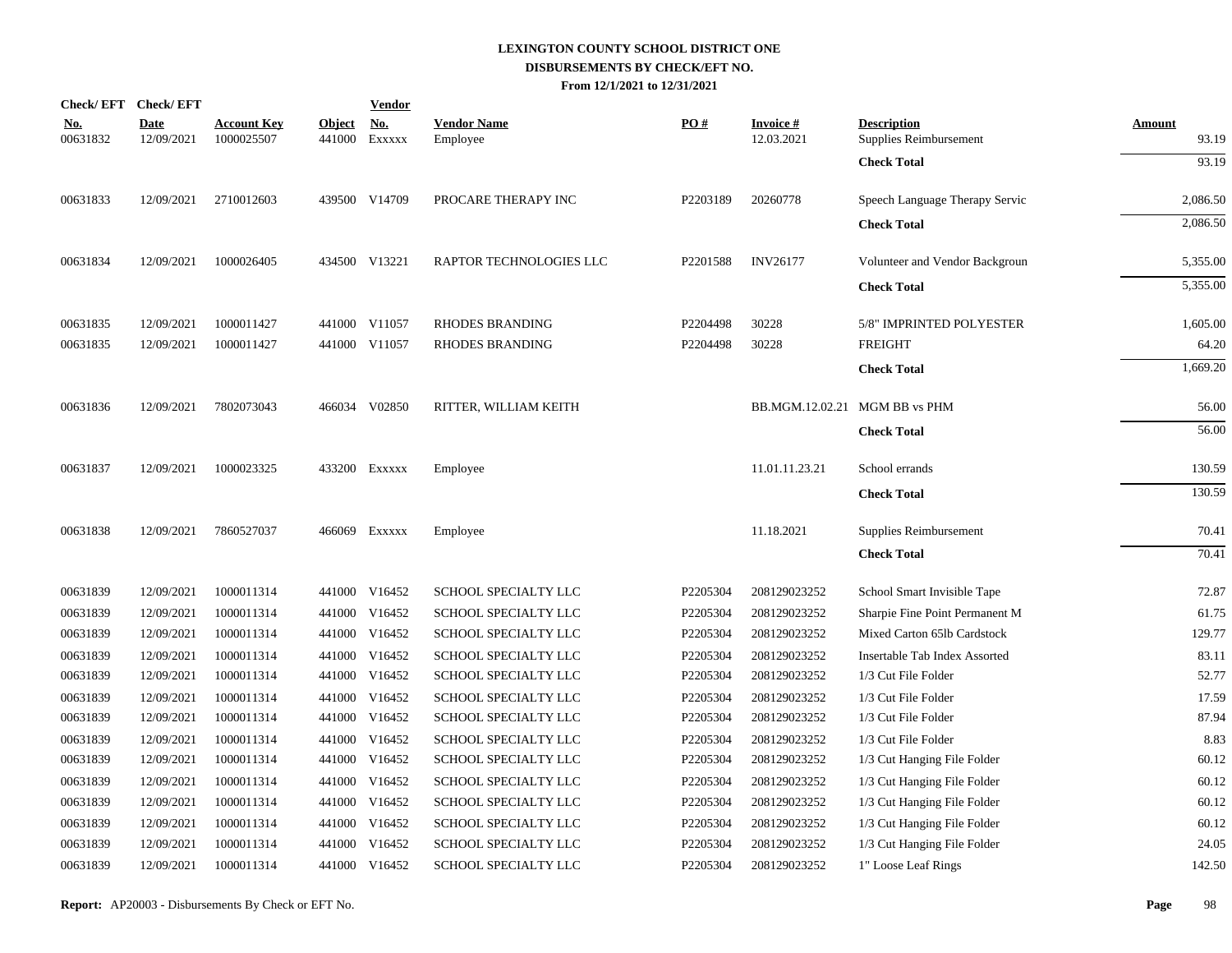| Check/EFT Check/EFT    |                           |                                  |                         | <u>Vendor</u>        |                                            |                 |                                 |                                                      |                        |
|------------------------|---------------------------|----------------------------------|-------------------------|----------------------|--------------------------------------------|-----------------|---------------------------------|------------------------------------------------------|------------------------|
| <u>No.</u><br>00631839 | <b>Date</b><br>12/09/2021 | <b>Account Key</b><br>1000011314 | <b>Object</b><br>441000 | <u>No.</u><br>V16452 | <b>Vendor Name</b><br>SCHOOL SPECIALTY LLC | PQ#<br>P2205304 | <b>Invoice#</b><br>208129023252 | <b>Description</b><br>9 x 12 Tru Ray Construction Pa | <b>Amount</b><br>45.76 |
| 00631839               | 12/09/2021                | 1000011314                       | 441000                  | V16452               | SCHOOL SPECIALTY LLC                       | P2205304        | 208129023252                    | 9 x 12 Tru Ray Construction Pa                       | 91.53                  |
| 00631839               | 12/09/2021                | 1000011314                       | 441000                  | V16452               | SCHOOL SPECIALTY LLC                       | P2205304        | 208129023252                    | 9 x 12 Tru Ray Construction Pa                       | 45.76                  |
| 00631839               | 12/09/2021                | 1000011314                       |                         | 441000 V16452        | <b>SCHOOL SPECIALTY LLC</b>                | P2205304        | 208129023252                    | 9 x 12 Tru Ray Construction Pa                       | 45.76                  |
| 00631839               | 12/09/2021                | 1000011314                       | 441000                  | V16452               | <b>SCHOOL SPECIALTY LLC</b>                | P2205304        | 208129023252                    | 9 x 12 Tru Ray Construction Pa                       | 45.76                  |
| 00631839               | 12/09/2021                | 1000011314                       |                         | 441000 V16452        | SCHOOL SPECIALTY LLC                       | P2205304        | 208129023252                    | 9 x 12 Tru Ray Construction Pa                       | 45.76                  |
| 00631839               | 12/09/2021                | 1000011314                       |                         | 441000 V16452        | SCHOOL SPECIALTY LLC                       | P2205304        | 208129023252                    | 9 x 12 Tru Ray Construction Pa                       | 45.76                  |
| 00631839               | 12/09/2021                | 1000011314                       |                         | 441000 V16452        | SCHOOL SPECIALTY LLC                       | P2205304        | 208129023252                    | 9 x 12 Tru Ray Construction Pa                       | 45.76                  |
| 00631839               | 12/09/2021                | 1000011314                       |                         | 441000 V16452        | SCHOOL SPECIALTY LLC                       | P2205304        | 208129023252                    | 9 x 12 Tru Ray Construction Pa                       | 45.76                  |
| 00631839               | 12/09/2021                | 1000011314                       |                         | 441000 V16452        | SCHOOL SPECIALTY LLC                       | P2205304        | 208129023252                    | 9 x 12 Tru Ray Construction Pa                       | 45.76                  |
| 00631839               | 12/09/2021                | 1000011314                       |                         | 441000 V16452        | SCHOOL SPECIALTY LLC                       | P2205304        | 208129023252                    | 9 x 12 Tru Ray Construction Pa                       | 45.76                  |
| 00631839               | 12/09/2021                | 1000011314                       |                         | 441000 V16452        | SCHOOL SPECIALTY LLC                       | P2205304        | 208129023252                    | 9 x 12 Tru Ray Construction Pa                       | 45.76                  |
| 00631839               | 12/09/2021                | 1000011314                       |                         | 441000 V16452        | SCHOOL SPECIALTY LLC                       | P2205304        | 208129023252                    | 12 x 18 Tru Ray Construction P                       | 58.32                  |
| 00631839               | 12/09/2021                | 1000011314                       |                         | 441000 V16452        | SCHOOL SPECIALTY LLC                       | P2205304        | 208129023252                    | 12 x 18 Tru Ray Construction P                       | 77.76                  |
| 00631839               | 12/09/2021                | 1000011314                       |                         | 441000 V16452        | SCHOOL SPECIALTY LLC                       | P2205304        | 208129023252                    | 12 x 18 Tru Ray Construction P                       | 155.51                 |
| 00631839               | 12/09/2021                | 1000011314                       |                         | 441000 V16452        | SCHOOL SPECIALTY LLC                       | P2205304        | 208129023252                    | 12 x 18 Tru Ray Construction P                       | 77.76                  |
| 00631839               | 12/09/2021                | 1000011314                       |                         | 441000 V16452        | SCHOOL SPECIALTY LLC                       | P2205304        | 208129023252                    | 12 x 18 Tru Ray Construction P                       | 77.76                  |
| 00631839               | 12/09/2021                | 1000011314                       |                         | 441000 V16452        | SCHOOL SPECIALTY LLC                       | P2205304        | 208129023252                    | Youth Backpack Clear                                 | 8.32                   |
| 00631839               | 12/09/2021                | 1000011314                       |                         | 441000 V16452        | SCHOOL SPECIALTY LLC                       | P2205304        | 208129023252                    | Clear Backpack Mid-Sized                             | 33.37                  |
| 00631839               | 12/09/2021                | 1000011314                       |                         | 441000 V16452        | SCHOOL SPECIALTY LLC                       | P2205304        | 208129023252                    | Califone E-Series Earbuds Mode                       | 109.89                 |
| 00631839               | 12/09/2021                | 1000022239                       | 441000                  | V16452               | SCHOOL SPECIALTY LLC                       | P2205411        | 208129032721                    | Sharpie Magnum Permanent Marke                       | 2.88                   |
| 00631839               | 12/09/2021                | 1000022239                       |                         | 441000 V16452        | SCHOOL SPECIALTY LLC                       | P2205411        | 208129032721                    | <b>BIC Low Odor Dry Erase Marker</b>                 | 9.17                   |
| 00631839               | 12/09/2021                | 1000022239                       | 441000                  | V16452               | SCHOOL SPECIALTY LLC                       | P2205411        | 208129032721                    | Scotch 810 magic Tape Large Pa                       | 23.36                  |
| 00631839               | 12/09/2021                | 1000022239                       |                         | 441000 V16452        | SCHOOL SPECIALTY LLC                       | P2205411        | 208129032721                    | <b>Brass Plated Fasteners</b>                        | 11.64                  |
| 00631839               | 12/09/2021                | 1000022239                       | 441000                  | V16452               | SCHOOL SPECIALTY LLC                       | P2205411        | 208129032721                    | Pacon Lightweight Construction                       | 48.37                  |
| 00631839               | 12/09/2021                | 1000022239                       |                         | 441000 V16452        | SCHOOL SPECIALTY LLC                       | P2205411        | 208129032721                    | <b>AAA Alkaline batteries</b>                        | 8.34                   |
| 00631839               | 12/09/2021                | 1000022239                       | 441000                  | V16452               | <b>SCHOOL SPECIALTY LLC</b>                | P2205411        | 208129032721                    | AA alkaline batteries                                | 37.13                  |
| 00631839               | 12/09/2021                | 1000022239                       |                         | 441000 V16452        | SCHOOL SPECIALTY LLC                       | P2205411        | 208129032721                    | 3M Book Tape                                         | 18.61                  |
| 00631839               | 12/09/2021                | 1000022239                       | 441000                  | V16452               | SCHOOL SPECIALTY LLC                       | P2205411        | 208129032721                    | <b>Color Me Bookmarks</b>                            | 27.88                  |
| 00631839               | 12/09/2021                | 1000022239                       |                         | 441000 V16452        | SCHOOL SPECIALTY LLC                       | P2205411        | 208129032721                    | Vehicle Floor Puzzle Traffic J                       | 13.20                  |
| 00631839               | 12/09/2021                | 1000022239                       | 441000                  | V16452               | SCHOOL SPECIALTY LLC                       | P2205411        | 208129032721                    | 4" Glue Sticks                                       | 12.23                  |
| 00631839               | 12/09/2021                | 1000022239                       | 441000                  | V16452               | SCHOOL SPECIALTY LLC                       | P2205411        | 208129032721                    | Round Wiggle Eyes 15mm                               | 27.46                  |
| 00631839               | 12/09/2021                | 2042221503                       | 441000                  | V16452               | SCHOOL SPECIALTY LLC                       | P2205332        | 208129035329                    | Childrens Factory Manual Dexte                       | 81.64                  |
| 00631839               | 12/09/2021                | 1000011320                       | 441000                  | V16452               | SCHOOL SPECIALTY LLC                       | P2205469        | 208129051217                    | School Smart Laminating Film R                       | 287.87                 |
| 00631839               | 12/09/2021                | 1000011328                       | 441000                  | V16452               | SCHOOL SPECIALTY LLC                       | P2205473        | 208129055514                    | The Pencil Grip Inc Crossover                        | 36.16                  |
| 00631839               | 12/09/2021                | 7732019044                       |                         | 466041 V16452        | SCHOOL SPECIALTY LLC                       | P2205056        | 208129074628                    | Best Test Brush In Cap Rubber                        | 8.32                   |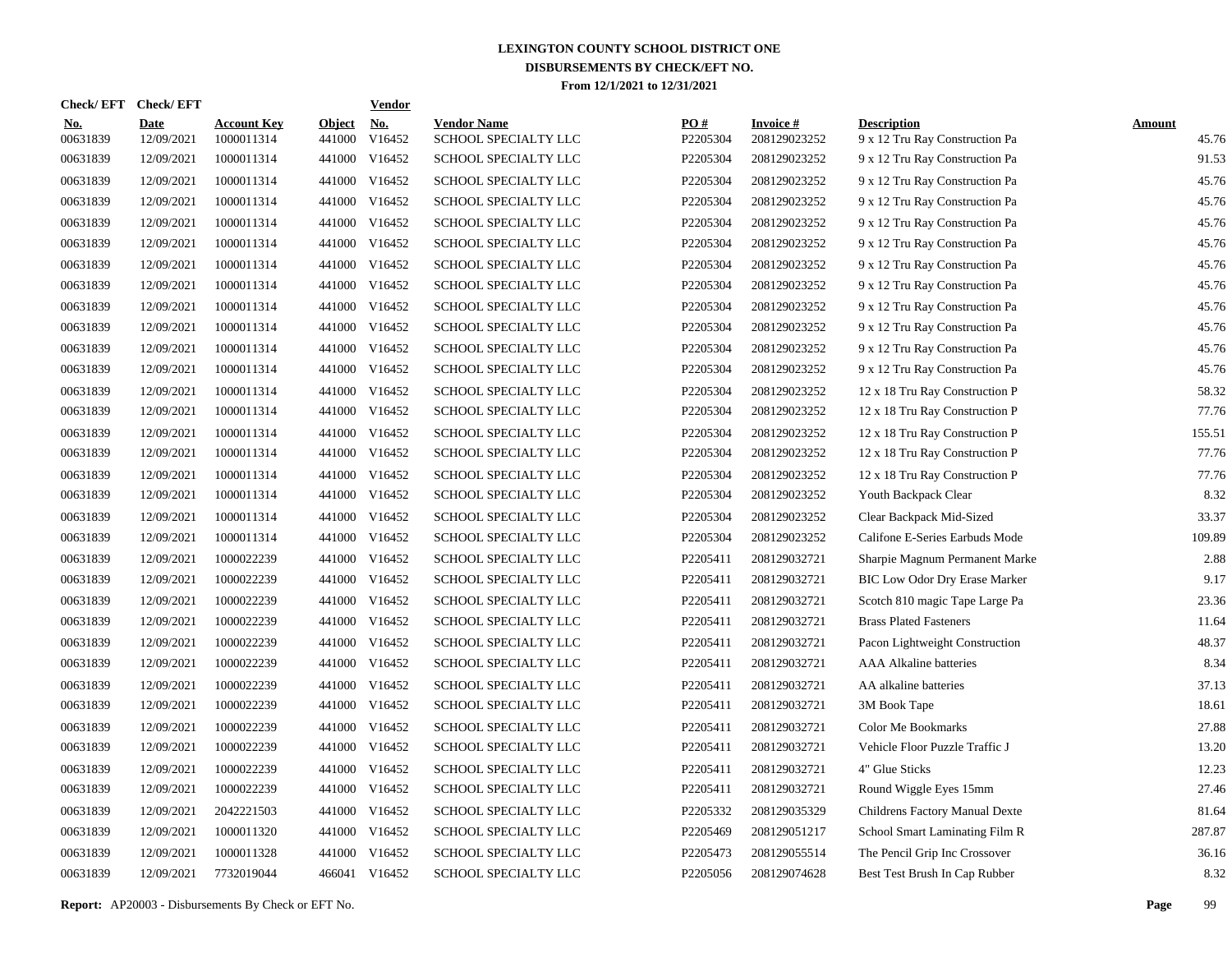|                        | Check/EFT Check/EFT       |                                  |                         | <b>Vendor</b>        |                                            |                 |                                 |                                                      |                        |
|------------------------|---------------------------|----------------------------------|-------------------------|----------------------|--------------------------------------------|-----------------|---------------------------------|------------------------------------------------------|------------------------|
| <u>No.</u><br>00631839 | <b>Date</b><br>12/09/2021 | <b>Account Key</b><br>7847027016 | <b>Object</b><br>466041 | <u>No.</u><br>V16452 | <b>Vendor Name</b><br>SCHOOL SPECIALTY LLC | PQ#<br>P2205195 | <b>Invoice#</b><br>208129096855 | <b>Description</b><br>SportimeMax SofTip Junior Foot | <b>Amount</b><br>70.88 |
| 00631839               | 12/09/2021                | 7847027016                       |                         | 466041 V16452        | SCHOOL SPECIALTY LLC                       | P2205195        | 208129096855                    | Sportime Playground Ball 812                         | 26.11                  |
| 00631839               | 12/09/2021                | 7847027016                       |                         | 466041 V16452        | SCHOOL SPECIALTY LLC                       | P2205195        | 208129096855                    | Sportime Traditional Pee Wee F                       | 10.42                  |
| 00631839               | 12/09/2021                | 7847027016                       |                         | 466041 V16452        | SCHOOL SPECIALTY LLC                       | P2205195        | 208129096855                    | Sportime Gradeball Rubber MInc                       | 10.50                  |
| 00631839               | 12/09/2021                | 7847027016                       |                         | 466041 V16452        | SCHOOL SPECIALTY LLC                       | P2205195        | 208129096855                    | Sportime 27 Inch Gradeball Rub                       | 11.47                  |
| 00631839               | 12/09/2021                | 7847027016                       |                         | 466041 V16452        | SCHOOL SPECIALTY LLC                       | P2205195        | 208129096855                    | Sportime Gradestuff Foam Flier                       | 21.76                  |
| 00631839               | 12/09/2021                | 7847027016                       |                         | 466041 V16452        | SCHOOL SPECIALTY LLC                       | P2205195        | 208129096855                    | Sportime CatchPads and Balls 7                       | 40.75                  |
| 00631839               | 12/09/2021                | 7847027016                       |                         | 466041 V16452        | SCHOOL SPECIALTY LLC                       | P2205195        | 208129096855                    | Sportime Jump Rope with Plasti                       | 4.43                   |
| 00631839               | 12/09/2021                | 7847027016                       |                         | 466041 V16452        | <b>SCHOOL SPECIALTY LLC</b>                | P2205195        | 208129096855                    | Sportime Jump Rope with Plasti                       | 4.58                   |
| 00631839               | 12/09/2021                | 7847027016                       |                         | 466041 V16452        | SCHOOL SPECIALTY LLC                       | P2205195        | 208129096855                    | Sportime NoSting Volleyball 8                        | 9.73                   |
| 00631839               | 12/09/2021                | 7847027016                       |                         | 466041 V16452        | SCHOOL SPECIALTY LLC                       | P2205195        | 208129096855                    | Sportime NoSting Volleyball 8                        | 9.73                   |
| 00631839               | 12/09/2021                | 7847027016                       |                         | 466041 V16452        | SCHOOL SPECIALTY LLC                       | P2205195        | 208129096855                    | Sportime GradeBall Rubber Voll                       | 157.10                 |
| 00631839               | 12/09/2021                | 1000011314                       |                         | 441000 V16452        | SCHOOL SPECIALTY LLC                       | P2205304        | 208129097106                    | 1/3 Cut Hanging File Folder                          | 36.08                  |
| 00631839               | 12/09/2021                | 1000011337                       |                         | 441000 V16452        | SCHOOL SPECIALTY LLC                       | P2205205        | 208129108179                    | Astrobrights Card Stock 812 x                        | 48.60                  |
| 00631839               | 12/09/2021                | 7863027045                       |                         | 466041 V16452        | SCHOOL SPECIALTY LLC                       | P2204314        | 208129109114                    | EID0000656FOLDER TWOPOCKET                           | 74.13                  |
|                        |                           |                                  |                         |                      |                                            |                 |                                 | <b>Check Total</b>                                   | 3,305.77               |
| 00631840               | 12/09/2021                | 2042216103                       |                         | 433200 Exxxxx        | Employee                                   |                 | 11.01.11.30.21                  | 5K transition services                               | 81.20                  |
|                        |                           |                                  |                         |                      |                                            |                 |                                 | <b>Check Total</b>                                   | 81.20                  |
| 00631841               | 12/09/2021                | 1000011444                       |                         | 433200 Exxxxx        | Employee                                   |                 | 11.14.11.16.21                  | SC Health Science Ed Conf                            | 180.32                 |
|                        |                           |                                  |                         |                      |                                            |                 |                                 | <b>Check Total</b>                                   | 180.32                 |
| 00631842               | 12/09/2021                | 1000026608                       |                         | 434000 V16598        | <b>SEGRA</b>                               |                 | 12/31/2021                      | <b>Current Month Phone Service</b>                   | 1,441.01               |
| 00631842               | 12/09/2021                | 1000026608                       |                         | 434000 V16598        | <b>SEGRA</b>                               |                 | 12/31/2021                      | <b>Current Month Phone Service</b>                   | 46.52                  |
| 00631842               | 12/09/2021                | 1000026608                       |                         | 434000 V16598        | <b>SEGRA</b>                               |                 | 12/31/2021                      | <b>Current Month Phone Service</b>                   | 92.32                  |
| 00631842               | 12/09/2021                | 1000026611                       |                         | 434000 V16598        | <b>SEGRA</b>                               |                 | 12/31/2021                      | <b>Current Month Phone Service</b>                   | 346.94                 |
| 00631842               | 12/09/2021                | 1000026612                       | 434000                  | V16598               | <b>SEGRA</b>                               |                 | 12/31/2021                      | <b>Current Month Phone Service</b>                   | 131.14                 |
| 00631842               | 12/09/2021                | 1000026613                       |                         | 434000 V16598        | SEGRA                                      |                 | 12/31/2021                      | <b>Current Month Phone Service</b>                   | 219.42                 |
| 00631842               | 12/09/2021                | 1000026614                       |                         | 434000 V16598        | <b>SEGRA</b>                               |                 | 12/31/2021                      | <b>Current Month Phone Service</b>                   | 118.48                 |
| 00631842               | 12/09/2021                | 1000026615                       |                         | 434000 V16598        | <b>SEGRA</b>                               |                 | 12/31/2021                      | <b>Current Month Phone Service</b>                   | 149.97                 |
| 00631842               | 12/09/2021                | 1000026616                       | 434000                  | V16598               | <b>SEGRA</b>                               |                 | 12/31/2021                      | <b>Current Month Phone Service</b>                   | 140.31                 |
| 00631842               | 12/09/2021                | 1000026619                       |                         | 434000 V16598        | <b>SEGRA</b>                               |                 | 12/31/2021                      | <b>Current Month Phone Service</b>                   | 79.15                  |
| 00631842               | 12/09/2021                | 1000026620                       | 434000                  | V16598               | <b>SEGRA</b>                               |                 | 12/31/2021                      | <b>Current Month Phone Service</b>                   | 171.46                 |
| 00631842               | 12/09/2021                | 1000026621                       | 434000                  | V16598               | <b>SEGRA</b>                               |                 | 12/31/2021                      | <b>Current Month Phone Service</b>                   | 118.17                 |
| 00631842               | 12/09/2021                | 1000026622                       |                         | 434000 V16598        | <b>SEGRA</b>                               |                 | 12/31/2021                      | <b>Current Month Phone Service</b>                   | 122.24                 |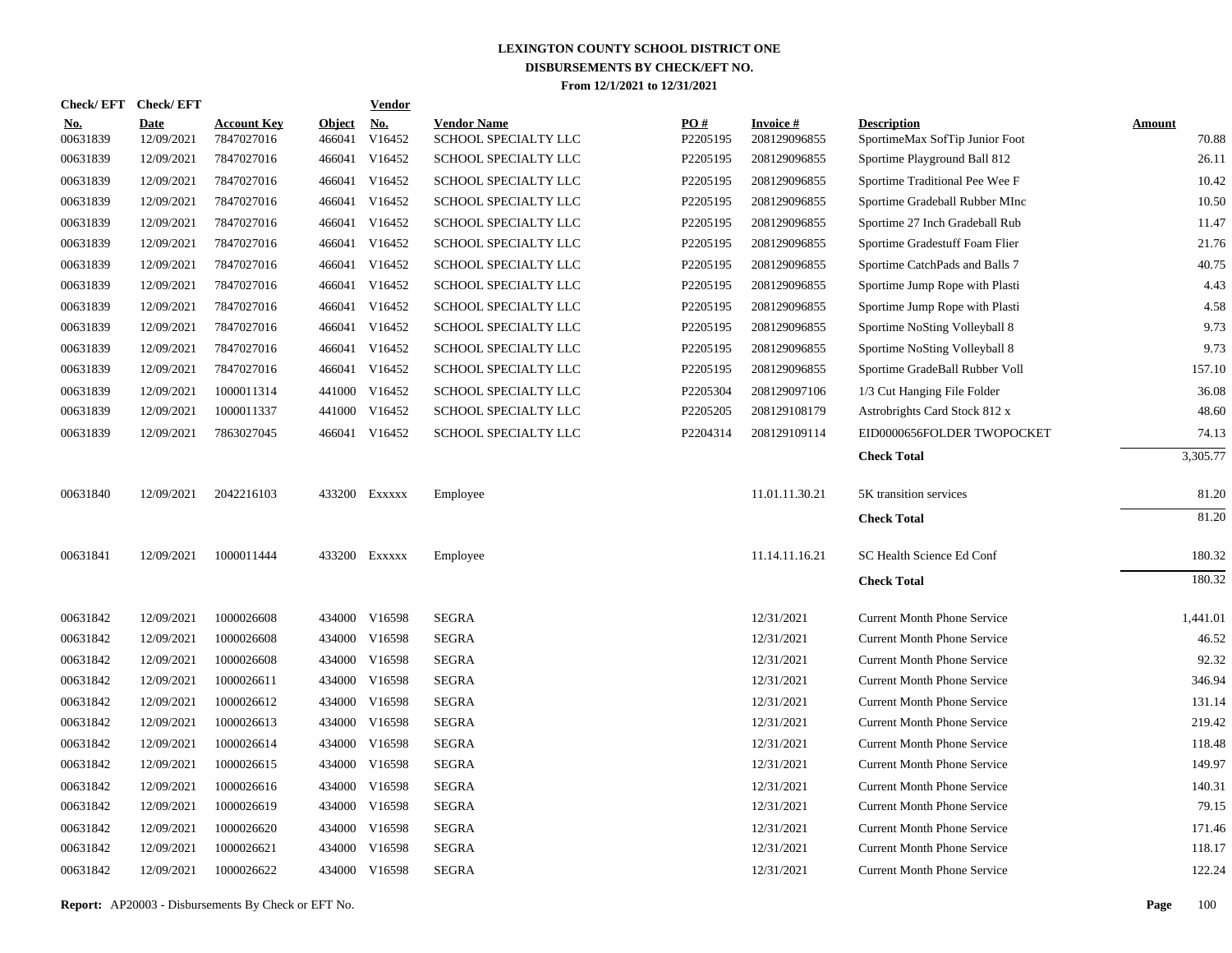| Check/EFT Check/EFT    |                           |                                  |                         | <b>Vendor</b>        |                                    |          |                               |                                                          |                         |
|------------------------|---------------------------|----------------------------------|-------------------------|----------------------|------------------------------------|----------|-------------------------------|----------------------------------------------------------|-------------------------|
| <u>No.</u><br>00631842 | <b>Date</b><br>12/09/2021 | <b>Account Key</b><br>1000026623 | <u>Object</u><br>434000 | <u>No.</u><br>V16598 | <b>Vendor Name</b><br><b>SEGRA</b> | PO#      | <b>Invoice#</b><br>12/31/2021 | <b>Description</b><br><b>Current Month Phone Service</b> | <b>Amount</b><br>125.05 |
| 00631842               | 12/09/2021                | 1000026624                       | 434000                  | V16598               | <b>SEGRA</b>                       |          | 12/31/2021                    | <b>Current Month Phone Service</b>                       | 143.05                  |
| 00631842               | 12/09/2021                | 1000026625                       |                         | 434000 V16598        | SEGRA                              |          | 12/31/2021                    | <b>Current Month Phone Service</b>                       | 130.34                  |
| 00631842               | 12/09/2021                | 1000026626                       |                         | 434000 V16598        | SEGRA                              |          | 12/31/2021                    | <b>Current Month Phone Service</b>                       | 170.74                  |
| 00631842               | 12/09/2021                | 1000026627                       |                         | 434000 V16598        | <b>SEGRA</b>                       |          | 12/31/2021                    | <b>Current Month Phone Service</b>                       | 319.76                  |
| 00631842               | 12/09/2021                | 1000026628                       |                         | 434000 V16598        | <b>SEGRA</b>                       |          | 12/31/2021                    | <b>Current Month Phone Service</b>                       | 142.06                  |
| 00631842               | 12/09/2021                | 1000026629                       |                         | 434000 V16598        | <b>SEGRA</b>                       |          | 12/31/2021                    | <b>Current Month Phone Service</b>                       | 139.43                  |
| 00631842               | 12/09/2021                | 1000026630                       |                         | 434000 V16598        | <b>SEGRA</b>                       |          | 12/31/2021                    | <b>Current Month Phone Service</b>                       | 139.46                  |
| 00631842               | 12/09/2021                | 1000026631                       |                         | 434000 V16598        | <b>SEGRA</b>                       |          | 12/31/2021                    | <b>Current Month Phone Service</b>                       | 134.05                  |
| 00631842               | 12/09/2021                | 1000026634                       |                         | 434000 V16598        | SEGRA                              |          | 12/31/2021                    | <b>Current Month Phone Service</b>                       | 185.64                  |
| 00631842               | 12/09/2021                | 1000026635                       |                         | 434000 V16598        | <b>SEGRA</b>                       |          | 12/31/2021                    | <b>Current Month Phone Service</b>                       | 177.92                  |
| 00631842               | 12/09/2021                | 1000026637                       |                         | 434000 V16598        | <b>SEGRA</b>                       |          | 12/31/2021                    | <b>Current Month Phone Service</b>                       | 144.41                  |
| 00631842               | 12/09/2021                | 1000026638                       | 434000                  | V16598               | <b>SEGRA</b>                       |          | 12/31/2021                    | <b>Current Month Phone Service</b>                       | 146.09                  |
| 00631842               | 12/09/2021                | 1000026639                       |                         | 434000 V16598        | SEGRA                              |          | 12/31/2021                    | <b>Current Month Phone Service</b>                       | 118.45                  |
| 00631842               | 12/09/2021                | 1000026640                       |                         | 434000 V16598        | <b>SEGRA</b>                       |          | 12/31/2021                    | <b>Current Month Phone Service</b>                       | 114.28                  |
| 00631842               | 12/09/2021                | 1000026641                       | 434000                  | V16598               | <b>SEGRA</b>                       |          | 12/31/2021                    | <b>Current Month Phone Service</b>                       | 125.93                  |
| 00631842               | 12/09/2021                | 1000026642                       |                         | 434000 V16598        | <b>SEGRA</b>                       |          | 12/31/2021                    | <b>Current Month Phone Service</b>                       | 140.79                  |
| 00631842               | 12/09/2021                | 1000026643                       |                         | 434000 V16598        | <b>SEGRA</b>                       |          | 12/31/2021                    | <b>Current Month Phone Service</b>                       | 168.44                  |
| 00631842               | 12/09/2021                | 1000026644                       |                         | 434000 V16598        | <b>SEGRA</b>                       |          | 12/31/2021                    | <b>Current Month Phone Service</b>                       | 403.77                  |
| 00631842               | 12/09/2021                | 1000026645                       |                         | 434000 V16598        | <b>SEGRA</b>                       |          | 12/31/2021                    | <b>Current Month Phone Service</b>                       | 153.76                  |
| 00631842               | 12/09/2021                | 1000026646                       |                         | 434000 V16598        | <b>SEGRA</b>                       |          | 12/31/2021                    | <b>Current Month Phone Service</b>                       | 157.97                  |
| 00631842               | 12/09/2021                | 1000026652                       |                         | 434000 V16598        | <b>SEGRA</b>                       |          | 12/31/2021                    | <b>Current Month Phone Service</b>                       | 153.95                  |
|                        |                           |                                  |                         |                      |                                    |          |                               | <b>Check Total</b>                                       | 6,812.47                |
| 00631843               | 12/09/2021                | 3972022403                       |                         | 433200 Exxxxx        | Employee                           |          | 11.01.11.18.21                | <b>Instructional Services Duties</b>                     | 89.04                   |
|                        |                           |                                  |                         |                      |                                    |          |                               | <b>Check Total</b>                                       | 89.04                   |
| 00631844               | 12/09/2021                | 2042216103                       |                         | 433200 Exxxxx        | Employee                           |          | 11.02.11.30.21                | ABA                                                      | 20.16                   |
|                        |                           |                                  |                         |                      |                                    |          |                               | <b>Check Total</b>                                       | 20.16                   |
| 00631845               | 12/09/2021                | 1000012603                       |                         | 439500 V10067        | <b>SOLIANT HEALTH INC</b>          | P2201516 | 20261340                      | SPEECH LANGUAGE THERAPY SERVIC                           | 2,343.00                |
| 00631845               | 12/09/2021                | 1000012603                       | 439500                  | V10067               | SOLIANT HEALTH INC                 | P2204030 | 20261340                      | SPEECH LANGUAGE THERAPY SERVIC                           | 3,075.00                |
| 00631845               | 12/09/2021                | 2710012503                       |                         | 439500 V10067        | SOLIANT HEALTH INC                 | P2202280 | 20261340                      | SIGN LANGUAGE INTERPRETER - KE                           | 2,065.00                |
| 00631845               | 12/09/2021                | 1000012603                       | 439500                  | V10067               | SOLIANT HEALTH INC                 | P2201516 | 20265685                      | SPEECH LANGUAGE THERAPY SERVIC                           | 924.00                  |
| 00631845               | 12/09/2021                | 2710012503                       |                         | 439500 V10067        | SOLIANT HEALTH INC                 | P2202280 | 20265685                      | SIGN LANGUAGE INTERPRETER - KE                           | 826.00                  |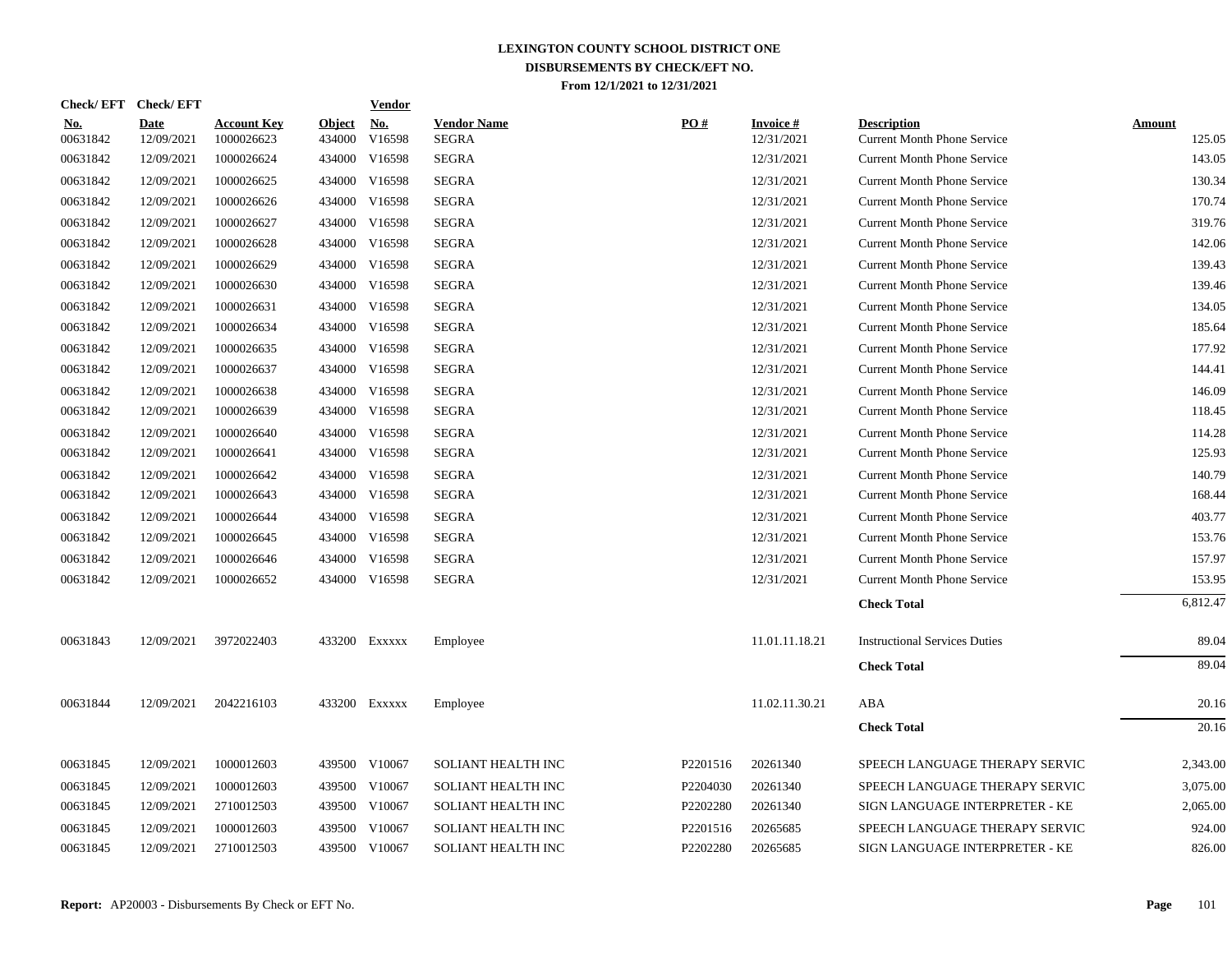| <b>Check/EFT</b> | <b>Check/EFT</b> |                    |               | <u>Vendor</u> |                                 |          |                 |                                       |               |
|------------------|------------------|--------------------|---------------|---------------|---------------------------------|----------|-----------------|---------------------------------------|---------------|
| <u>No.</u>       | <b>Date</b>      | <b>Account Key</b> | <b>Object</b> | <u>No.</u>    | <b>Vendor Name</b>              | PO#      | <b>Invoice#</b> | <b>Description</b>                    | <b>Amount</b> |
|                  |                  |                    |               |               |                                 |          |                 | <b>Check Total</b>                    | 9,233.00      |
| 00631846         | 12/09/2021       | 1000025446         |               | 441020 V00302 | <b>SOUTHEASTERN PAPER GROUP</b> | P2204461 | 5420358         | <b>CENTER PULL PAPER TOWEL 120932</b> | 16.19         |
|                  |                  |                    |               |               |                                 |          |                 | <b>Check Total</b>                    | 16.19         |
| 00631847         | 12/09/2021       | 7802073015         |               | 466034 V02733 | SQUIREWELL, ELIJAH              |          | VBB.PE.12.06.21 | Official                              | 114.20        |
|                  |                  |                    |               |               |                                 |          |                 | <b>Check Total</b>                    | 114.20        |
| 00631848         | 12/09/2021       | 2022025130         |               | 433100 V00208 | STATE DEPARTMENT OF EDUCATION   |          | 11.01.11.30.21  | 31913-1 & 31913-2                     | 1,106.08      |
|                  |                  |                    |               |               |                                 |          |                 | <b>Check Total</b>                    | 1,106.08      |
| 00631849         | 12/09/2021       | 1000025440         |               | 441000 Exxxxx | Employee                        |          | 08.27.2021      | Gas for Lawn Equipment                | 50.00         |
| 00631849         | 12/09/2021       | 7740019040         | 466041        | EXXXXX        | Employee                        |          | 08.27.2021      | Supplies for Class Reimb.             | 35.98         |
| 00631849         | 12/09/2021       | 7740019040         | 466041        | EXXXXX        | Employee                        |          | 08.27.2021      | Supplies for Class Reimb.             | 23.91         |
| 00631849         | 12/09/2021       | 7886027040         | 466041        | EXXXXX        | Employee                        |          | 08.27.2021      | Office Supplies Reimb.                | 95.51         |
|                  |                  |                    |               |               |                                 |          |                 | <b>Check Total</b>                    | 205.40        |
| 00631850         | 12/09/2021       | 2042212503         |               | 433200 Exxxxx | Employee                        |          | 11.01.11.30.21  | <b>Itinerant Teaching</b>             | 101.92        |
|                  |                  |                    |               |               |                                 |          |                 | <b>Check Total</b>                    | 101.92        |
| 00631851         | 12/09/2021       | 7887084015         |               | 466041 V00137 | T AND T SPORTS                  | P2205140 | 1121-062        | Maroon Warm-up Jacket with Emb        | 513.60        |
| 00631851         | 12/09/2021       | 7887084015         | 466041        | V00137        | T AND T SPORTS                  | P2205140 | 1121-062        | Maroon Warm-up Pants                  | 317.79        |
| 00631851         | 12/09/2021       | 7887084015         | 466041        | V00137        | <b>T AND T SPORTS</b>           | P2205140 | 1121-062        | Shipping                              | 26.75         |
| 00631851         | 12/09/2021       | 7887071015         | 466041        | V00137        | <b>T AND T SPORTS</b>           | P2205565 | 1121-063        | Black outer core warm up pant         | 286.76        |
| 00631851         | 12/09/2021       | 7887071015         | 466041        | V00137        | T AND T SPORTS                  | P2205565 | 1121-063        | Black youth warm up pant              | 104.33        |
| 00631851         | 12/09/2021       | 7887071015         | 466041        | V00137        | <b>TAND T SPORTS</b>            | P2205565 | 1121-063        | Black men's warm up pant              | 71.69         |
| 00631851         | 12/09/2021       | 7887071015         | 466041        | V00137        | <b>T AND T SPORTS</b>           | P2205565 | 1121-063        | Shipping                              | 16.05         |
|                  |                  |                    |               |               |                                 |          |                 | <b>Check Total</b>                    | 1,336.97      |
| 00631852         | 12/09/2021       | 1000022441         |               | 433210 V13758 | TEACHERS COLLEGE READING AND W  | P2108687 | RWP-5023751     | July Writing Institute 2021           | 850.00        |
|                  |                  |                    |               |               |                                 |          |                 | <b>Check Total</b>                    | 850.00        |
| 00631853         | 12/09/2021       | 7887083527         |               | 466099 V10542 | THE TROPHY & AWARDS CENTER      | P2205449 | 17713           | Swimming Awards                       | 166.92        |
|                  |                  |                    |               |               |                                 |          |                 | <b>Check Total</b>                    | 166.92        |
| 00631854         | 12/09/2021       | 7942027027         |               | 466041 V01899 | THREADS EMBROIDERY LLC          | P2206090 | 9380            | SMALL - UNIFIED SHIRTS                | 59.92         |
|                  |                  |                    |               |               |                                 |          |                 |                                       |               |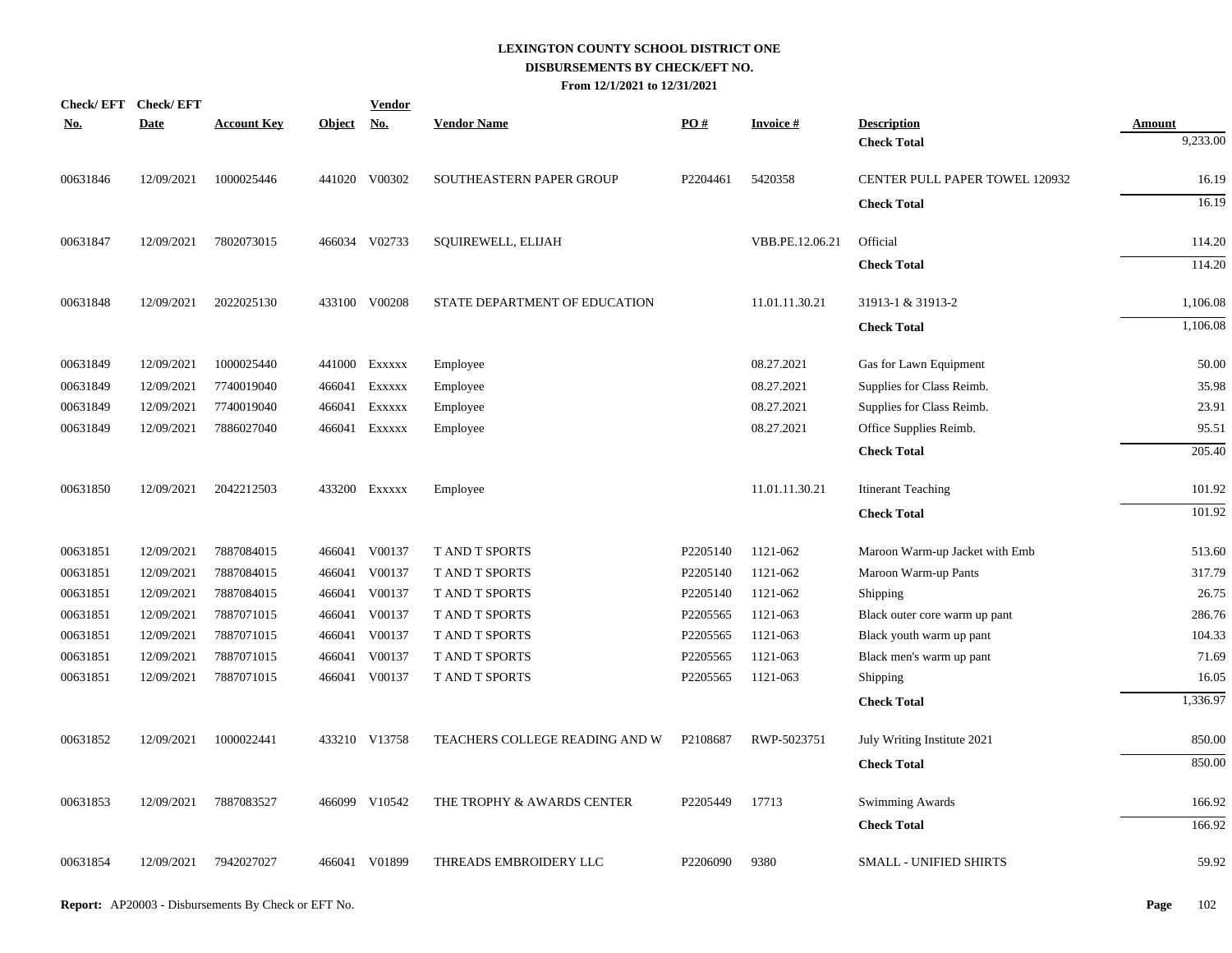|                        | Check/EFT Check/EFT       |                                  |                         | <b>Vendor</b>        |                                              |                 |                         |                                               |                         |
|------------------------|---------------------------|----------------------------------|-------------------------|----------------------|----------------------------------------------|-----------------|-------------------------|-----------------------------------------------|-------------------------|
| <u>No.</u><br>00631854 | <b>Date</b><br>12/09/2021 | <b>Account Key</b><br>7942027027 | <b>Object</b><br>466041 | <u>No.</u><br>V01899 | <b>Vendor Name</b><br>THREADS EMBROIDERY LLC | PO#<br>P2206090 | <b>Invoice#</b><br>9380 | <b>Description</b><br>MEDIUM - UNIFIED SHIRTS | <b>Amount</b><br>119.84 |
| 00631854               | 12/09/2021                | 7942027027                       | 466041                  | V01899               | THREADS EMBROIDERY LLC                       | P2206090        | 9380                    | <b>LARGE - UNIFIED SHIRTS</b>                 | 145.52                  |
| 00631854               | 12/09/2021                | 7942027027                       | 466041                  | V01899               | THREADS EMBROIDERY LLC                       | P2206090        | 9380                    | XL - UNIFIED SHIRTS                           | 59.92                   |
| 00631854               | 12/09/2021                | 7942027027                       |                         | 466041 V01899        | THREADS EMBROIDERY LLC                       | P2206090        | 9380                    | XXL - UNIFIED SHIRTS                          | 96.30                   |
|                        |                           |                                  |                         |                      |                                              |                 |                         | <b>Check Total</b>                            | 481.50                  |
| 00631855               | 12/09/2021                | 2042221403                       |                         | 433200 EXXXXX        | Employee                                     |                 | 11.02.11.30.21          | Within District                               | 84.95                   |
|                        |                           |                                  |                         |                      |                                              |                 |                         | <b>Check Total</b>                            | 84.95                   |
| 00631856               | 12/09/2021                | 3382018803                       |                         | 433200 EXXXXX        | Employee                                     |                 | 11.05.11.19.21          | The Parenting Center                          | 28.99                   |
|                        |                           |                                  |                         |                      |                                              |                 |                         | <b>Check Total</b>                            | 28.99                   |
| 00631857               | 12/09/2021                | 1000026693                       |                         | 434000 V16624        | VERIZON WIRELESS SERVICES LLC                |                 | 9893566451              | Monthly charges, Oct24-Nov23                  | 684.18                  |
|                        |                           |                                  |                         |                      |                                              |                 |                         | <b>Check Total</b>                            | 684.18                  |
| 00631858               | 12/09/2021                | 1000025507                       |                         | 433200 Exxxxx        | Employee                                     |                 | 11.01.11.30.21          | Trans Business & Concerns                     | 214.48                  |
|                        |                           |                                  |                         |                      |                                              |                 |                         | <b>Check Total</b>                            | 214.48                  |
| 00631859               | 12/09/2021                | 7744019044                       |                         | 466041 V14086        | WARDS NATURAL SCIENCE EST LLC                | P2205613        | 8806807909              | 2021-22 SCI OLY GRAVITY VEHICL                | 105.50                  |
|                        |                           |                                  |                         |                      |                                              |                 |                         | <b>Check Total</b>                            | 105.50                  |
| 00631860               | 12/09/2021                | 2042221403                       |                         | 433200 EXXXXX        | Employee                                     |                 | 11.09.11.29.21          | Services within district                      | 12.88                   |
|                        |                           |                                  |                         |                      |                                              |                 |                         | <b>Check Total</b>                            | 12.88                   |
| 00631861               | 12/09/2021                | 2042216103                       |                         | 433200 EXXXXX        | Employee                                     |                 | 11.01.11.24.21          | <b>Student Support</b>                        | 77.56                   |
|                        |                           |                                  |                         |                      |                                              |                 |                         | <b>Check Total</b>                            | 77.56                   |
| 00631862               | 12/09/2021                | 2022011238                       |                         | 441000 V12479        | ZANER BLOSER INC                             | P2205046        | 10326833                | In Building Fact Fluency: A To                | 3,662.61                |
| 00631862               | 12/09/2021                | 2022011238                       |                         | 441000 V12479        | ZANER BLOSER INC                             | P2205046        | 10326833                | Shipping/processing                           | 329.63                  |
|                        |                           |                                  |                         |                      |                                              |                 |                         | <b>Check Total</b>                            | 3,992.24                |
| 00631863               | 12/09/2021                | 7802072013                       |                         | 466099 V17032        | CAMDEN YOUTH BULLDOGS                        | P2206137        | P2206137.GHS            | Program Souvenir Ad                           | 125.00                  |
|                        |                           |                                  |                         |                      |                                              |                 |                         | <b>Check Total</b>                            | 125.00                  |
| 00631864               | 12/09/2021                | 7711027015                       |                         | 466049 V10247        | <b>CHICK FIL A</b>                           | P2205296        | P2205296.PHS            | Chick Fil A Biscuits                          | 1,600.00                |
|                        |                           |                                  |                         |                      |                                              |                 |                         | <b>Check Total</b>                            | 1,600.00                |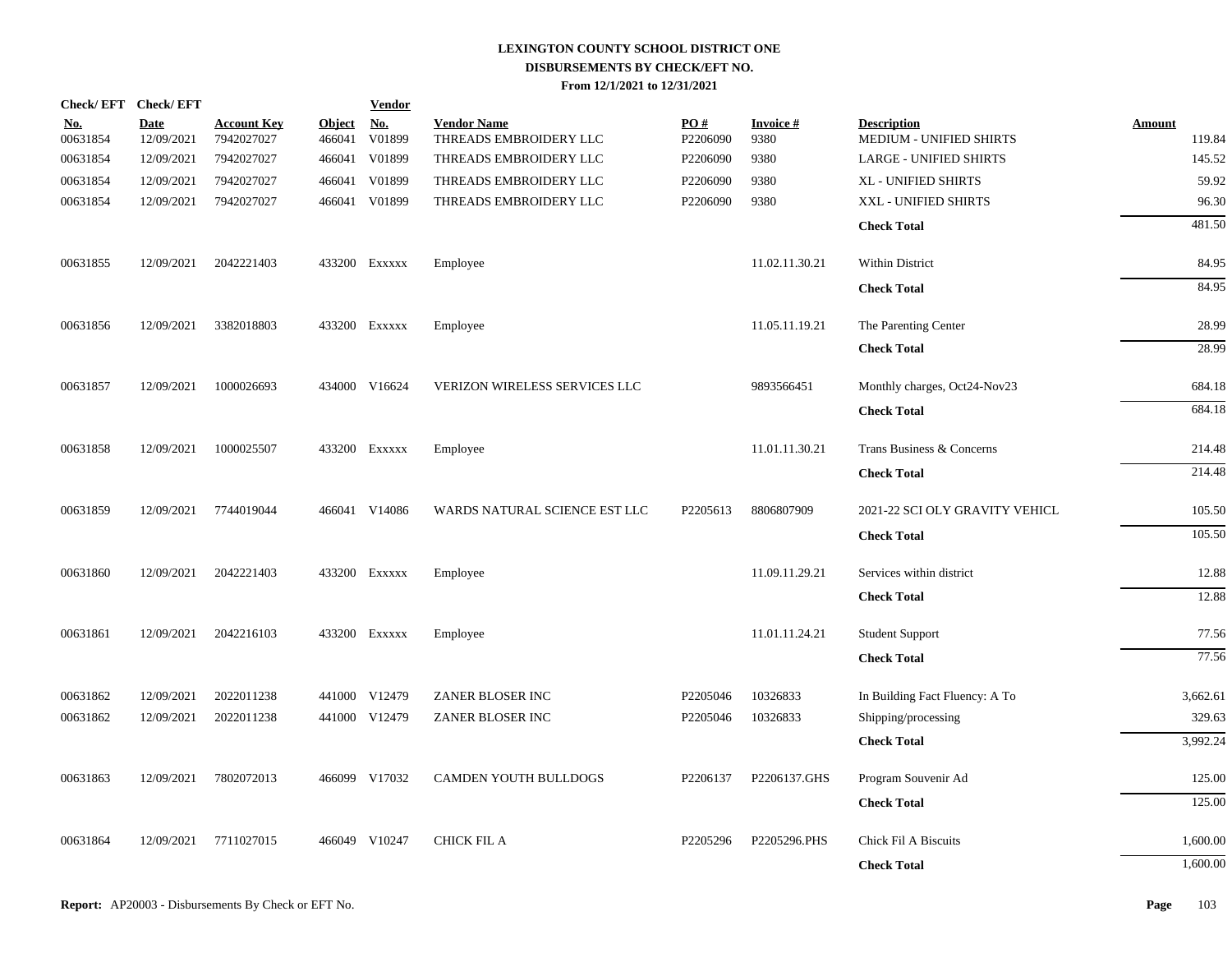| Check/EFT Check/EFT    |                           |                                  |                      | <b>Vendor</b> |                                             |                 |                                  |                                                     |                           |
|------------------------|---------------------------|----------------------------------|----------------------|---------------|---------------------------------------------|-----------------|----------------------------------|-----------------------------------------------------|---------------------------|
| <u>No.</u><br>00631865 | <b>Date</b><br>12/09/2021 | <b>Account Key</b><br>1000022403 | Object No.<br>431200 | V00427        | <b>Vendor Name</b><br>COLLEGE OF CHARLESTON | PO#<br>P2200003 | <b>Invoice#</b><br>EDPD202130-75 | <b>Description</b><br>"R2S CARW for World Language" | <b>Amount</b><br>1,500.00 |
|                        |                           |                                  |                      |               |                                             |                 |                                  | <b>Check Total</b>                                  | 1,500.00                  |
| 00631866               | 12/09/2021                | 7802070027                       |                      | 466031 V00208 | STATE DEPARTMENT OF EDUCATION               |                 | 11.28.12.04.21                   | 31904-1 Varsity Boys BB                             | 78.12                     |
|                        |                           |                                  |                      |               |                                             |                 |                                  | <b>Check Total</b>                                  | 78.12                     |
| 00631867               | 12/09/2021                | 1000026306                       |                      | 433200 Exxxxx | Employee                                    |                 | 11.01.11.19.21                   | Office errands                                      | 32.48                     |
|                        |                           |                                  |                      |               |                                             |                 |                                  | <b>Check Total</b>                                  | 32.48                     |
| 00631868               | 12/09/2021                | 1000022403                       |                      | 433200 Exxxxx | Employee                                    |                 | 10.07.11.23.21                   | Deliver Science Supplies                            | 36.12                     |
|                        |                           |                                  |                      |               |                                             |                 |                                  | <b>Check Total</b>                                  | 36.12                     |
| 00631869               | 12/09/2021                | 5707025307                       |                      | 452000 V01275 | <b>COUNTY OF LEXINGTON</b>                  |                 | 12.06.21                         | Landscape Zoning buffer waiver                      | 115.00                    |
|                        |                           |                                  |                      |               |                                             |                 |                                  | <b>Check Total</b>                                  | 115.00                    |
| 00631870               | 12/09/2021                | 1000026306                       |                      | 433200 Exxxxx | Employee                                    |                 | 11.01.11.18.21                   | Communications Dept duties                          | 26.32                     |
|                        |                           |                                  |                      |               |                                             |                 |                                  | <b>Check Total</b>                                  | 26.32                     |
| 00631871               | 12/09/2021                | 1000023101                       |                      | 469000 V02249 | HUDSON'S SMOKEHOUSE OF LEXINGT              | P2206153        | 4125                             | Boxed Lunch - BBQ Sandwich wit                      | 144.28                    |
| 00631871               | 12/09/2021                | 1000023101                       | 469000               | V02249        | HUDSON'S SMOKEHOUSE OF LEXINGT              | P2206153        | 4125                             | Boxed Lunch - BBQ Half Bird wi                      | 211.62                    |
| 00631871               | 12/09/2021                | 1000023101                       | 469000               | V02249        | HUDSON'S SMOKEHOUSE OF LEXINGT              | P2206153        | 4125                             | Chocolate Chip Cookies individ                      | 49.49                     |
| 00631871               | 12/09/2021                | 1000023101                       | 469000               | V02249        | HUDSON'S SMOKEHOUSE OF LEXINGT              | P2206153        | 4125                             | Sweet Tea                                           | 9.10                      |
| 00631871               | 12/09/2021                | 1000023101                       | 469000               | V02249        | HUDSON'S SMOKEHOUSE OF LEXINGT              | P2206153        | 4125                             | Unsweetened Tea                                     | 4.55                      |
| 00631871               | 12/09/2021                | 1000023101                       | 469000               | V02249        | HUDSON'S SMOKEHOUSE OF LEXINGT              | P2206153        | 4125                             | 2% City Tax                                         | 7.83                      |
| 00631871               | 12/09/2021                | 1000023101                       |                      | 469000 V02249 | HUDSON'S SMOKEHOUSE OF LEXINGT              | P2206153        | 4125                             | Delivery Fee                                        | 37.45                     |
|                        |                           |                                  |                      |               |                                             |                 |                                  | <b>Check Total</b>                                  | 464.32                    |
| 00631872               | 12/09/2021                | 1000011413                       | 433100               | V00231        | LEXINGTON COUNTY SCHOOL DIST 1              |                 | 11.28.12.04.21                   | USC college visit                                   | 75.64                     |
| 00631872               | 12/09/2021                | 1000011413                       | 433100               | V00231        | LEXINGTON COUNTY SCHOOL DIST 1              |                 | 11.28.12.04.21                   | <b>USC College Visit</b>                            | 70.68                     |
| 00631872               | 12/09/2021                | 1000011427                       | 433100               | V00231        | LEXINGTON COUNTY SCHOOL DIST 1              |                 | 11.28.12.04.21                   | MB HS ROTC                                          | 213.28                    |
| 00631872               | 12/09/2021                | 1000011427                       | 433100               | V00231        | LEXINGTON COUNTY SCHOOL DIST 1              |                 | 11.28.12.04.21                   | MBHS ROTC                                           | 193.44                    |
| 00631872               | 12/09/2021                | 1000011527                       | 433100               | V00231        | LEXINGTON COUNTY SCHOOL DIST 1              |                 | 11.28.12.04.21                   | LTC DECA                                            | 42.16                     |
| 00631872               | 12/09/2021                | 1000014127                       | 433100               | V00231        | LEXINGTON COUNTY SCHOOL DIST 1              |                 | 11.28.12.04.21                   | Carolina Carillon Parade                            | 65.72                     |
| 00631872               | 12/09/2021                | 1000014127                       | 433100               | V00231        | LEXINGTON COUNTY SCHOOL DIST 1              |                 | 11.28.12.04.21                   | Carolina Carillon Parade                            | 63.24                     |
| 00631872               | 12/09/2021                | 7735027034                       |                      | 466031 V00231 | LEXINGTON COUNTY SCHOOL DIST 1              |                 | 11.28.12.04.21                   | <b>LOPAC Chorus</b>                                 | 7.44                      |
| 00631872               | 12/09/2021                | 7738019034                       |                      | 466031 V00231 | LEXINGTON COUNTY SCHOOL DIST 1              |                 | 11.28.12.04.21                   | LOPAC Drama                                         | 7.44                      |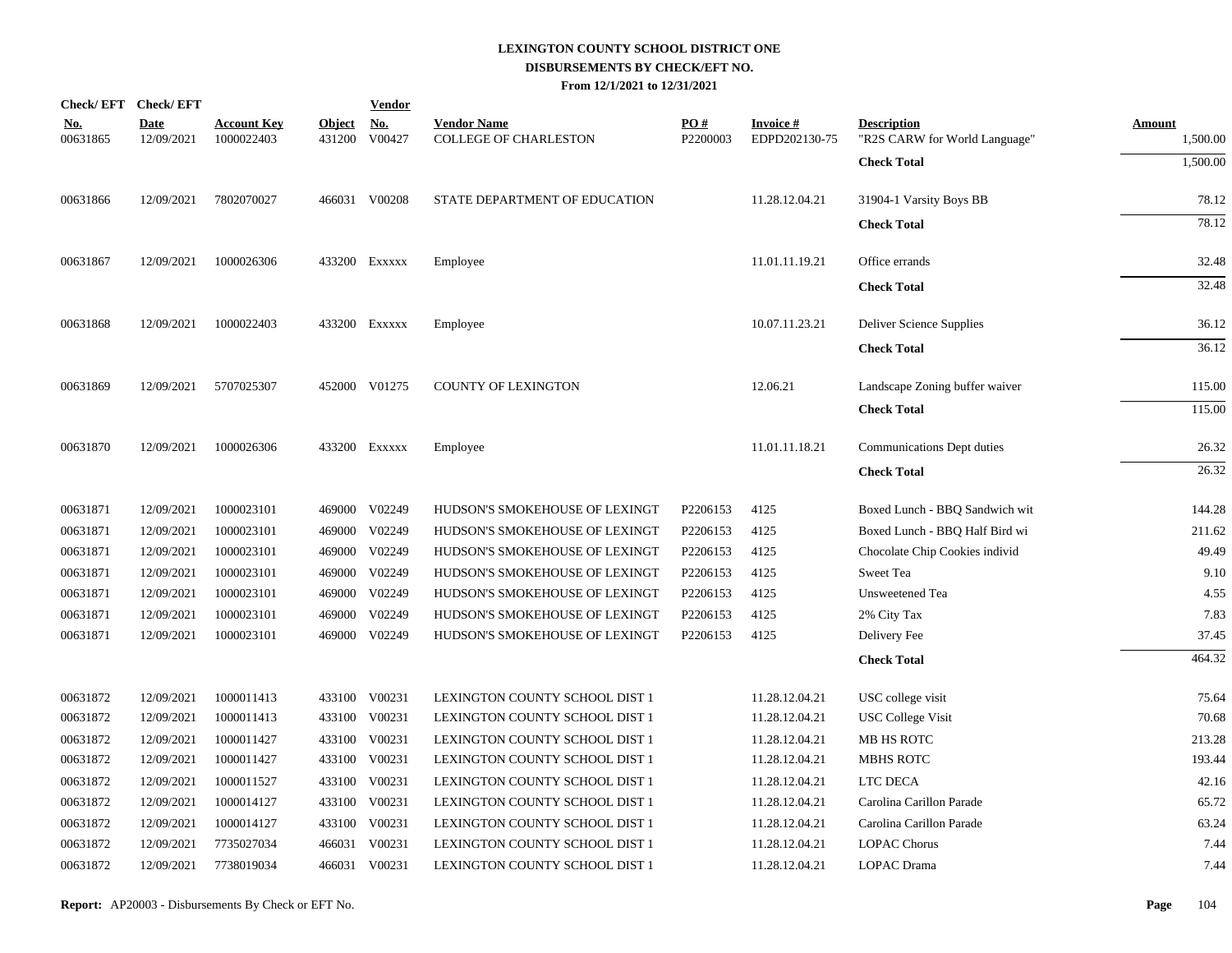|                        | Check/EFT Check/EFT       |                                  |                         | <b>Vendor</b>        |                                                      |          |                                   |                                          |                       |
|------------------------|---------------------------|----------------------------------|-------------------------|----------------------|------------------------------------------------------|----------|-----------------------------------|------------------------------------------|-----------------------|
| <u>No.</u><br>00631872 | <b>Date</b><br>12/09/2021 | <b>Account Key</b><br>7765027034 | <b>Object</b><br>466031 | <u>No.</u><br>V00231 | <b>Vendor Name</b><br>LEXINGTON COUNTY SCHOOL DIST 1 | PO#      | <b>Invoice#</b><br>11.28.12.04.21 | <b>Description</b><br><b>LOPAC</b> Dance | <b>Amount</b><br>4.96 |
| 00631872               | 12/09/2021                | 7765027034                       |                         | 466031 V00231        | LEXINGTON COUNTY SCHOOL DIST 1                       |          | 11.28.12.04.21                    | <b>LOPAC</b> Dance                       | 6.20                  |
| 00631872               | 12/09/2021                | 7811027044                       |                         | 466031 V00231        | LEXINGTON COUNTY SCHOOL DIST 1                       |          | 11.28.12.04.21                    | Saluda Shoals DECA                       | 24.80                 |
| 00631872               | 12/09/2021                | 7811027044                       |                         | 466031 V00231        | LEXINGTON COUNTY SCHOOL DIST 1                       |          | 11.28.12.04.21                    | Saluda Shoals DECA                       | 24.80                 |
| 00631872               | 12/09/2021                | 7811027044                       |                         | 466031 V00231        | LEXINGTON COUNTY SCHOOL DIST 1                       |          | 11.28.12.04.21                    | Saluda Shoals DECA                       | 24.80                 |
| 00631872               | 12/09/2021                | 7845027044                       |                         | 466031 V00231        | LEXINGTON COUNTY SCHOOL DIST 1                       |          | 11.28.12.04.21                    | MGM Teacher Cadets                       | 28.52                 |
|                        |                           |                                  |                         |                      |                                                      |          |                                   | <b>Check Total</b>                       | 853.12                |
| 00631873               | 12/09/2021                | 1000021207                       |                         | 441000 Exxxxx        | Employee                                             |          | 11.29.2021                        | <b>ASCA Book</b>                         | 43.90                 |
|                        |                           |                                  |                         |                      |                                                      |          |                                   | <b>Check Total</b>                       | 43.90                 |
| 00631874               | 12/09/2021                | 1000021207                       |                         | 433200 EXXXXX        | Employee                                             |          | 11.04.11.24.21                    | Meetings                                 | 42.56                 |
|                        |                           |                                  |                         |                      |                                                      |          |                                   | <b>Check Total</b>                       | 42.56                 |
| 00631875               | 12/09/2021                | 1000022403                       |                         | 433200 EXXXXX        | Employee                                             |          | 11.03.11.17.21                    | Admin. Assistance                        | 129.36                |
|                        |                           |                                  |                         |                      |                                                      |          |                                   | <b>Check Total</b>                       | 129.36                |
| 00631876               | 12/09/2021                | 7846027041                       |                         | 466041 Exxxxx        | Employee                                             |          | 11.29.2021                        | Supplies for Classroom                   | 386.02                |
|                        |                           |                                  |                         |                      |                                                      |          |                                   | <b>Check Total</b>                       | 386.02                |
| 00631877               | 12/09/2021                | 1000022403                       |                         | 433200 EXXXXX        | Employee                                             |          | 11.03.11.23.2021                  | Admin. Assistance                        | 87.92                 |
|                        |                           |                                  |                         |                      |                                                      |          |                                   | <b>Check Total</b>                       | 87.92                 |
| 00631878               | 12/09/2021                | 7891527031                       |                         | 466099 V10665        | THE PARTY SHOPPE BY BALLOONOPL                       | P2205309 | 3288                              | 6'RED/WHITE BALLOON COLUMN               | 214.00                |
| 00631878               | 12/09/2021                | 7891527031                       | 466099                  | V10665               | THE PARTY SHOPPE BY BALLOONOPL                       | P2205309 | 3288                              | DELIVERY/INSTALLATION 12/10/21           | 53.50                 |
| 00631878               | 12/09/2021                | 7891527031                       |                         | 466099 V10665        | THE PARTY SHOPPE BY BALLOONOPL                       | P2205309 | 3288                              | 50% DEPOSIT VIA PROCUREMENT CA           | $-133.75$             |
|                        |                           |                                  |                         |                      |                                                      |          |                                   | <b>Check Total</b>                       | 133.75                |
| 00631879               | 12/09/2021                | 3972022403                       |                         | 433200 EXXXXX        | Employee                                             |          | 11.05.11.30.2021                  | Instruction various errands              | 24.19                 |
|                        |                           |                                  |                         |                      |                                                      |          |                                   | <b>Check Total</b>                       | 24.19                 |
| 00631880               | 12/10/2021                | 1000025421                       |                         | 441020 V13671        | ADI                                                  | P2205814 | CJ0PWN01                          | LTC - Duct Smoke Detector                | 507.23                |
| 00631880               | 12/10/2021                | 1000025421                       |                         | 441020 V13671        | ADI                                                  | P2205814 | CJ0PWN01                          | <b>Estimted Shipping</b>                 | 35.22                 |
|                        |                           |                                  |                         |                      |                                                      |          |                                   | <b>Check Total</b>                       | 542.45                |
| 00631881               | 12/10/2021                | 7802073044                       |                         | 466034 V16187        | ALEXANDER, DANIEL                                    |          |                                   | TIPOFF/TOURNEY TIP OFF AT DAM            | 147.50                |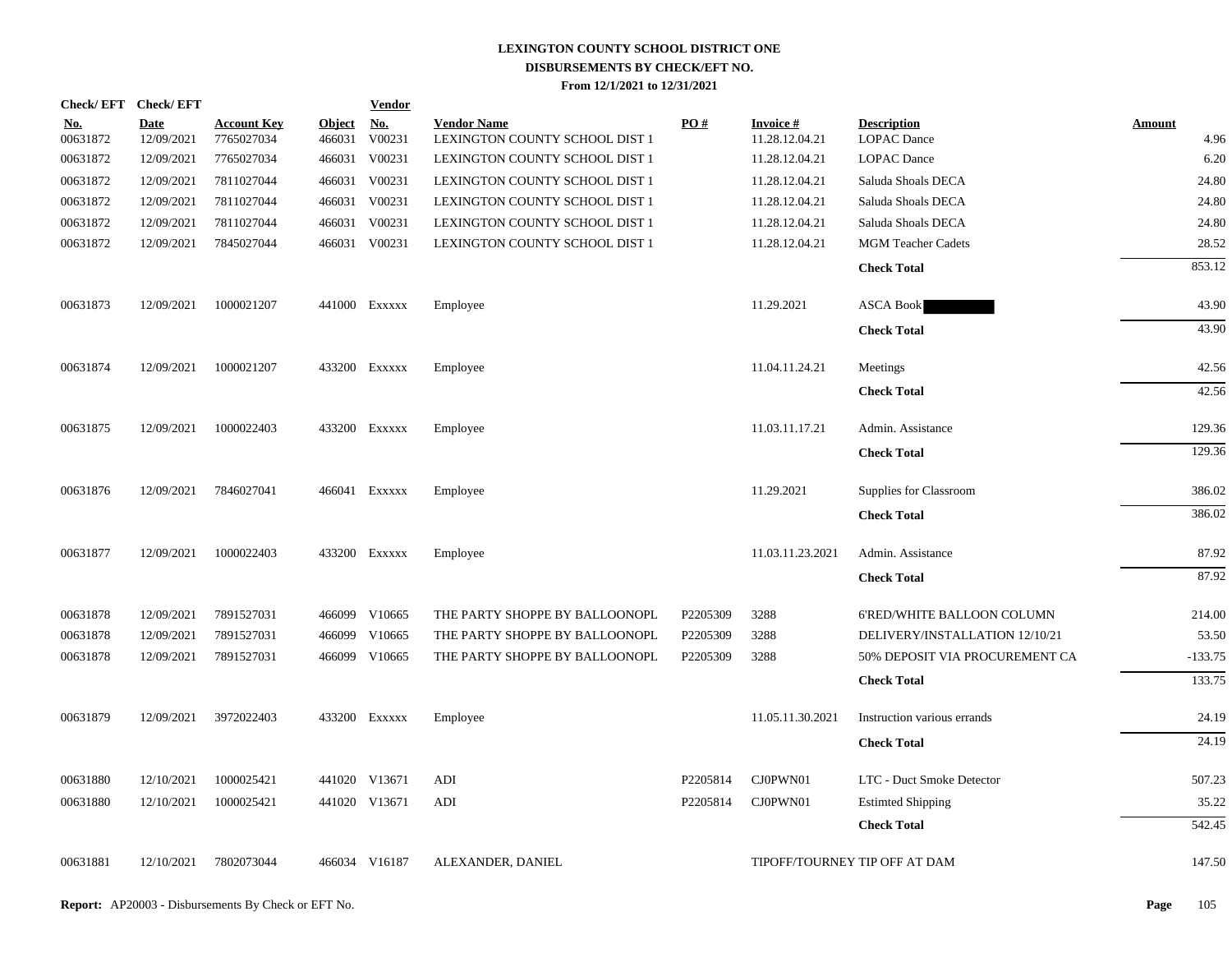| <b>Check/EFT</b> | <b>Check/EFT</b> |                    |               | <u>Vendor</u>             |                         |          |                                    |                                   |               |
|------------------|------------------|--------------------|---------------|---------------------------|-------------------------|----------|------------------------------------|-----------------------------------|---------------|
| <u>No.</u>       | <b>Date</b>      | <b>Account Key</b> | <b>Object</b> | $\underline{\mathrm{No}}$ | <b>Vendor Name</b>      | PO#      | <b>Invoice#</b>                    | <b>Description</b>                | <b>Amount</b> |
|                  |                  |                    |               |                           |                         |          |                                    | <b>Check Total</b>                | 147.50        |
| 00631882         | 12/10/2021       | 7802073013         |               | 466034 V14817             | ALLEN, SETH WALLACE     |          | JVWR.GI.12.07.21 Athletic Official |                                   | 204.60        |
|                  |                  |                    |               |                           |                         |          |                                    | <b>Check Total</b>                | 204.60        |
| 00631883         | 12/10/2021       | 7802073044         |               | 466034 V17044             | AVERY, ERIC             |          |                                    | MBBALL/LUGOFF/MBBALL VS LUGOFF    | 115.20        |
|                  |                  |                    |               |                           |                         |          |                                    | <b>Check Total</b>                | 115.20        |
| 00631884         | 12/10/2021       | 7802073544         |               | 466034 V15892             | <b>BANKS, JAMIE</b>     |          |                                    | JVG/ROCKHILL/12 JVG VS ROCK HILL  | 68.10         |
|                  |                  |                    |               |                           |                         |          |                                    | <b>Check Total</b>                | 68.10         |
| 00631885         | 12/10/2021       | 7802073030         |               | 466034 V17049             | <b>BONAPARTE, ALVIN</b> |          | BBB.PMS.12.01.21 Basketball        |                                   | 36.60         |
| 00631885         | 12/10/2021       | 7802073730         |               | 466034 V17049             | <b>BONAPARTE, ALVIN</b> |          | BGB.PMS.12.01.21 Basketball        |                                   | 36.60         |
|                  |                  |                    |               |                           |                         |          |                                    | <b>Check Total</b>                | 73.20         |
| 00631886         | 12/10/2021       | 7802073644         |               | 466034 V17045             | <b>BOWEN, BRANDON</b>   |          |                                    | MBBALL/LUGOFF/MBBALL VS LUGOFF    | 79.60         |
| 00631886         | 12/10/2021       | 7802073544         |               | 466034 V17045             | <b>BOWEN, BRANDON</b>   |          |                                    | WBBALL/ROCKHI WBBALL VS ROCK HILL | 86.40         |
|                  |                  |                    |               |                           |                         |          |                                    | <b>Check Total</b>                | 166.00        |
| 00631887         | 12/10/2021       | 7802073044         |               | 466034 V12056             | <b>BROWN, ERIC</b>      |          | TIPOFF/TOURNEY TIP OFF AT DAM      |                                   | 115.10        |
|                  |                  |                    |               |                           |                         |          |                                    | <b>Check Total</b>                | 115.10        |
| 00631888         | 12/10/2021       | 7802070043         |               | 466099 V13255             | <b>BSN SPORTS</b>       | P2203163 | 914440662                          | Black, White-Hustle Fleece 1/4    | 44.94         |
| 00631888         | 12/10/2021       | 7802070043         |               | 466099 V13255             | <b>BSN SPORTS</b>       | P2203163 | 914440662                          | Forest Green, Metallic Silver-    | 25.68         |
| 00631888         | 12/10/2021       | 7802070043         |               | 466099 V13255             | <b>BSN SPORTS</b>       | P2203163 | 914440662                          | Team Vegas Gold, Black-Short s    | 25.68         |
| 00631888         | 12/10/2021       | 7802070043         |               | 466099 V13255             | <b>BSN SPORTS</b>       | P2203163 | 914440662                          | White, Stealth Gray - Motivate    | 48.15         |
| 00631888         | 12/10/2021       | 7802070043         |               | 466099 V13255             | <b>BSN SPORTS</b>       | P2203163 | 914440662                          | Black, White-Performance Polo     | 44.94         |
| 00631888         | 12/10/2021       | 7802070043         |               | 466099 V13255             | <b>BSN SPORTS</b>       | P2203163 | 914440662                          | Freight                           | 15.00         |
| 00631888         | 12/10/2021       | 7765027043         |               | 466099 V13255             | <b>BSN SPORTS</b>       | P2204612 | 914647292                          | BLK/BLK - Ladies Limitless Jac    | 479.36        |
| 00631888         | 12/10/2021       | 7765027043         |               | 466099 V13255             | <b>BSN SPORTS</b>       | P2204612 | 914647292                          | Shipping                          | 24.66         |
| 00631888         | 12/10/2021       | 7802073046         |               | 466041 V13255             | <b>BSN SPORTS</b>       | P2206026 | 914972530                          | WHT/NAVY-Womens Fury 2.0 Short    | 48.17         |
| 00631888         | 12/10/2021       | 7802073046         |               | 466041 V13255             | <b>BSN SPORTS</b>       | P2206026 | 914972530                          | DK GN/WH-Fury 2.0 Short           | 48.15         |
| 00631888         | 12/10/2021       | 7802073046         |               | 466041 V13255             | <b>BSN SPORTS</b>       | P2206026 | 914972530                          | Freight                           | 5.13          |
|                  |                  |                    |               |                           |                         |          |                                    | <b>Check Total</b>                | 809.86        |
| 00631889         | 12/10/2021       | 3290011521         |               | 434500 V16934             | <b>BUSINESS U LLC</b>   | P2205585 | LTSC211205                         | BUSINESS U FULL SUITE, ALL ACC    | 1,695.00      |
|                  |                  |                    |               |                           |                         |          |                                    |                                   |               |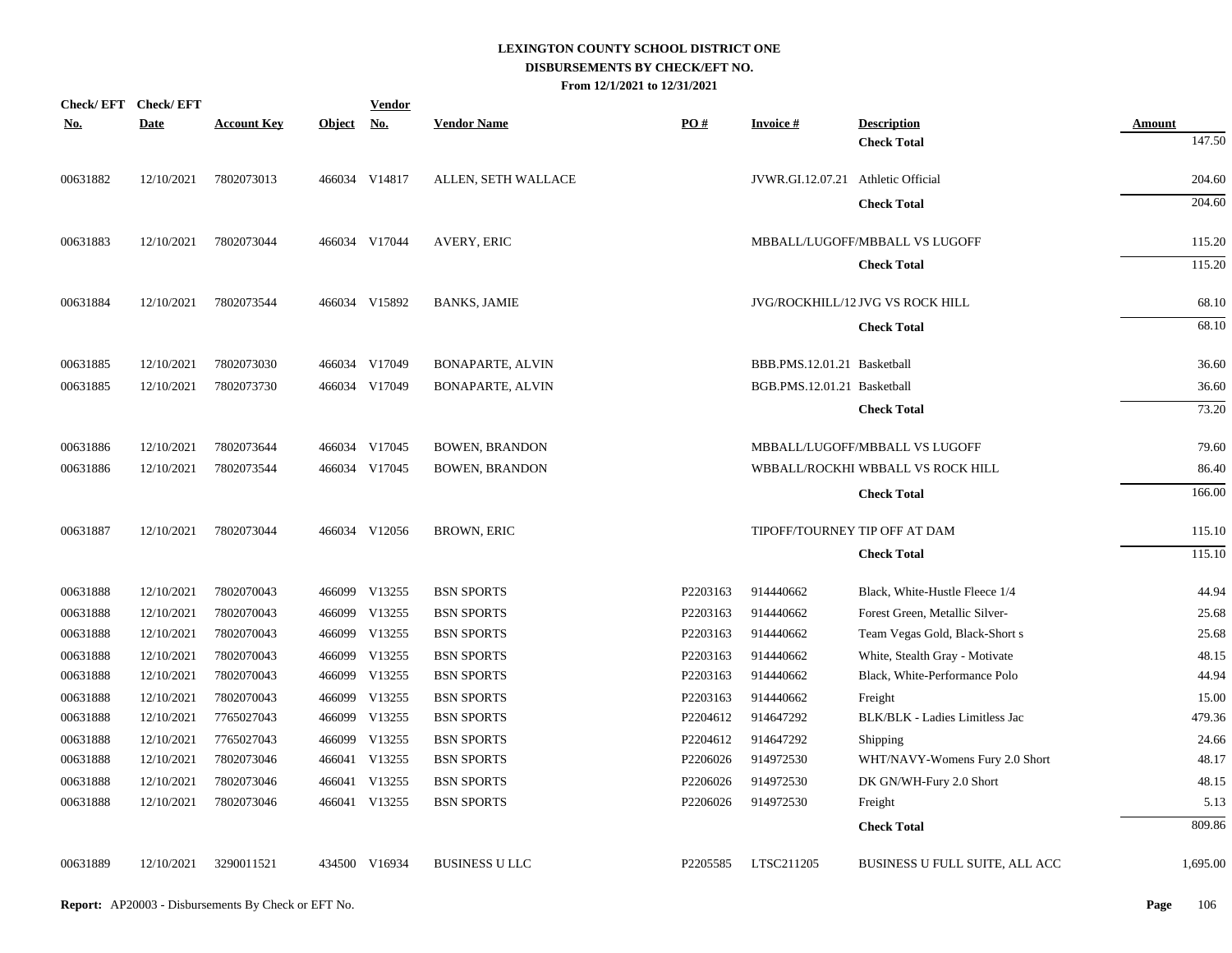|                        | Check/EFT Check/EFT       |                                  |               | <b>Vendor</b>        |                                             |                 |                         |                                                      |                  |
|------------------------|---------------------------|----------------------------------|---------------|----------------------|---------------------------------------------|-----------------|-------------------------|------------------------------------------------------|------------------|
| <u>No.</u><br>00631889 | <b>Date</b><br>12/10/2021 | <b>Account Key</b><br>3290011521 | <b>Object</b> | No.<br>434500 V16934 | <b>Vendor Name</b><br><b>BUSINESS U LLC</b> | PO#<br>P2205585 | Invoice #<br>LTSC211205 | <b>Description</b><br>ADDITIONAL TEACHER AT SAME SIT | Amount<br>790.00 |
|                        |                           |                                  |               |                      |                                             |                 |                         | <b>Check Total</b>                                   | 2,485.00         |
| 00631890               | 12/10/2021                | 7846027041                       |               | 466041 V00018        | CEDAR TERRACE PAPER CO                      | P2205647        | 93714                   | 1 case of clear plastic knives                       | 57.04            |
| 00631890               | 12/10/2021                | 7846027041                       |               | 466041 V00018        | CEDAR TERRACE PAPER CO                      | P2205647        | 93714                   | 1 case of clear plastic forks                        | 57.04            |
| 00631890               | 12/10/2021                | 7846027041                       |               | 466041 V00018        | CEDAR TERRACE PAPER CO                      | P2205647        | 93714                   | 8 packs of clear plastic spoon                       | 45.62            |
|                        |                           |                                  |               |                      |                                             |                 |                         | <b>Check Total</b>                                   | 159.70           |
| 00631891               | 12/10/2021                | 1000026693                       |               | 434510 V10882        | CLARK POWELL ASSOCIATES INC                 | P2204565        | 0100540-IN              | FIELD SERVICE LABOR IP UPDATES                       | 375.00           |
|                        |                           |                                  |               |                      |                                             |                 |                         | <b>Check Total</b>                                   | 375.00           |
| 00631892               | 12/10/2021                | 7802073044                       |               | 466034 V12839        | CROWELL, JAMES W                            |                 |                         | TIPOFF/TOURNEY TIP OFF AT DAM                        | 115.10           |
|                        |                           |                                  |               |                      |                                             |                 |                         | <b>Check Total</b>                                   | 115.10           |
| 00631893               | 12/10/2021                | 7802073026                       |               | 466034 V16513        | CRUMPTON, RONALD W                          |                 |                         | BB.WKM.12.02.21 BB WKM vs CSM                        | 56.00            |
| 00631893               | 12/10/2021                | 7802073044                       |               | 466034 V16513        | CRUMPTON, RONALD W                          |                 |                         | MBBALL/LUGOFF/MBBALL VS LUGOFF                       | 62.50            |
|                        |                           |                                  |               |                      |                                             |                 |                         | <b>Check Total</b>                                   | 118.50           |
| 00631894               | 12/10/2021                | 1000025407                       |               | 432300 V11477        | <b>CULLUM SERVICES INC</b>                  | P2200254        | 60039                   | Transportation-HVAC Mechanical                       | 37.50            |
| 00631894               | 12/10/2021                | 1000025407                       |               | 432300 V11477        | CULLUM SERVICES INC                         | P2200254        | 60039                   | Transportation Gilbert-HVAC Me                       | 25.00            |
| 00631894               | 12/10/2021                | 1000025407                       |               | 432300 V11477        | <b>CULLUM SERVICES INC</b>                  | P2200254        | 60039                   | Transportation Pelion-HVAC Mec                       | 25.00            |
| 00631894               | 12/10/2021                | 1000025408                       |               | 432300 V11477        | <b>CULLUM SERVICES INC</b>                  | P2200254        | 60039                   | DO/Annex-HVAC Mechanical Maint                       | 337.50           |
| 00631894               | 12/10/2021                | 1000025408                       |               | 432300 V11477        | <b>CULLUM SERVICES INC</b>                  | P2200254        | 60039                   | DO-HVAC Mechanical Maintenance                       | 1,000.00         |
| 00631894               | 12/10/2021                | 1000025408                       |               | 432300 V11477        | <b>CULLUM SERVICES INC</b>                  | P2200254        | 60039                   | <b>DM-HVAC Mechanical Maintenance</b>                | 45.00            |
| 00631894               | 12/10/2021                | 1000025408                       |               | 432300 V11477        | <b>CULLUM SERVICES INC</b>                  | P2200254        | 60039                   | ITV Building-HVAC Mechanical M                       | 112.50           |
| 00631894               | 12/10/2021                | 1000025408                       |               | 432300 V11477        | <b>CULLUM SERVICES INC</b>                  | P2200254        | 60039                   | DOC-HVAC Mechanical Maintenanc                       | 500.00           |
| 00631894               | 12/10/2021                | 1000025411                       |               | 432300 V11477        | <b>CULLUM SERVICES INC</b>                  | P2200254        | 60039                   | LHS-HVAC Mechanical Maintenanc                       | 4,792.50         |
| 00631894               | 12/10/2021                | 1000025412                       |               | 432300 V11477        | <b>CULLUM SERVICES INC</b>                  | P2200254        | 60039                   | LES-HVAC Mechanical Maintenanc                       | 1,108.08         |
| 00631894               | 12/10/2021                | 1000025413                       |               | 432300 V11477        | <b>CULLUM SERVICES INC</b>                  | P2200254        | 60039                   | GHS-HVAC Mechanical Maintenanc                       | 3,937.50         |
| 00631894               | 12/10/2021                | 1000025414                       |               | 432300 V11477        | <b>CULLUM SERVICES INC</b>                  | P2200254        | 60039                   | GES-HVAC Mechanical Maintenanc                       | 1,125.01         |
| 00631894               | 12/10/2021                | 1000025415                       |               | 432300 V11477        | CULLUM SERVICES INC                         | P2200254        | 60039                   | PHS-HVAC Mechanical Maintenanc                       | 360.00           |
| 00631894               | 12/10/2021                | 1000025416                       |               | 432300 V11477        | CULLUM SERVICES INC                         | P2200254        | 60039                   | PES-HVAC Mechanical Maintenanc                       | 1,379.17         |
| 00631894               | 12/10/2021                | 1000025419                       |               | 432300 V11477        | CULLUM SERVICES INC                         | P2200254        | 60039                   | RCLC-HVAC Mechanical Maintenan                       | 440.63           |
| 00631894               | 12/10/2021                | 1000025420                       |               | 432300 V11477        | <b>CULLUM SERVICES INC</b>                  | P2200254        | 60039                   | LMS-HVAC Mechanical Maintenanc                       | 2,730.00         |
| 00631894               | 12/10/2021                | 1000025421                       |               | 432300 V11477        | <b>CULLUM SERVICES INC</b>                  | P2200254        | 60039                   | LTC-HVAC Mechanical Maintenanc                       | 757.50           |
| 00631894               | 12/10/2021                | 1000025422                       |               | 432300 V11477        | <b>CULLUM SERVICES INC</b>                  | P2200254        | 60039                   | OGES-HVAC Mechanical Maintenan                       | 1,372.50         |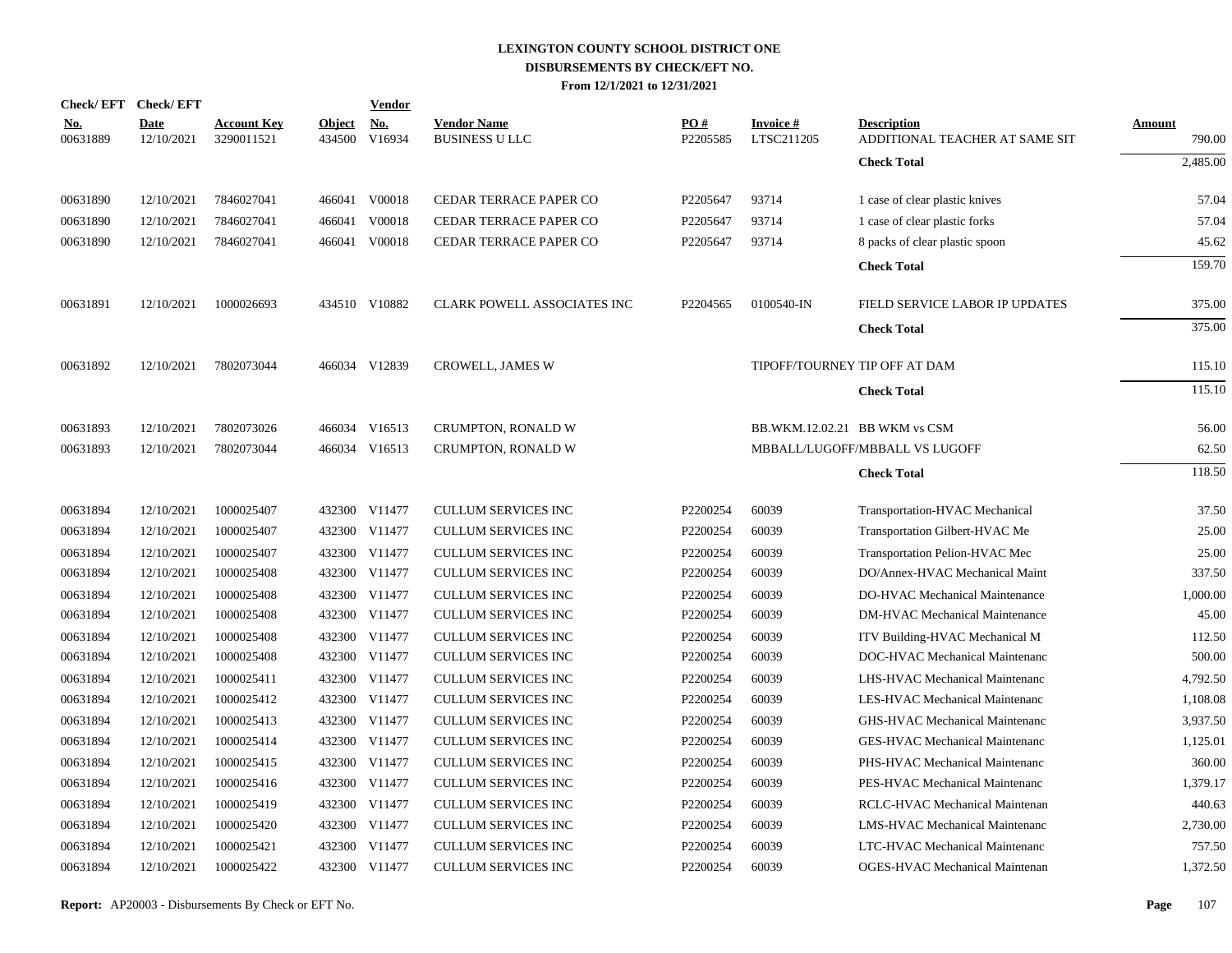| Check/EFT Check/EFT    |                           |                                  |                         | Vendor               |                                                  |                 |                             |                                                      |                    |
|------------------------|---------------------------|----------------------------------|-------------------------|----------------------|--------------------------------------------------|-----------------|-----------------------------|------------------------------------------------------|--------------------|
| <b>No.</b><br>00631894 | <b>Date</b><br>12/10/2021 | <b>Account Key</b><br>1000025423 | <b>Object</b><br>432300 | <b>No.</b><br>V11477 | <b>Vendor Name</b><br><b>CULLUM SERVICES INC</b> | PO#<br>P2200254 | Invoice #<br>60039          | <b>Description</b><br>SGES-HVAC Mechanical Maintenan | Amount<br>1,355.63 |
| 00631894               | 12/10/2021                | 1000025424                       |                         | 432300 V11477        | <b>CULLUM SERVICES INC</b>                       | P2200254        | 60039                       | RBES-HVAC Mechanical Maintenan                       | 1,059.38           |
| 00631894               | 12/10/2021                | 1000025425                       |                         | 432300 V11477        | CULLUM SERVICES INC                              | P2200254        | 60039                       | WKES-HVAC Mechanical Maintenan                       | 1.331.25           |
| 00631894               | 12/10/2021                | 1000025426                       |                         | 432300 V11477        | CULLUM SERVICES INC                              | P2200254        | 60039                       | WKMS-HVAC Mechanical Maintenan                       | 1,792.50           |
| 00631894               | 12/10/2021                | 1000025427                       |                         | 432300 V11477        | <b>CULLUM SERVICES INC</b>                       | P2200254        | 60039                       | WKHS-HVAC Mechanical Maintenan                       | 3.788.54           |
| 00631894               | 12/10/2021                | 1000025428                       |                         | 432300 V11477        | CULLUM SERVICES INC                              | P2200254        | 60039                       | MES-HVAC Mechanical Maintenanc                       | 1,691.25           |
| 00631894               | 12/10/2021                | 1000025429                       |                         | 432300 V11477        | <b>CULLUM SERVICES INC</b>                       | P2200254        | 60039                       | <b>GMS-HVAC Mechanical Maintenanc</b>                | 1,537.50           |
| 00631894               | 12/10/2021                | 1000025431                       |                         | 432300 V11477        | <b>CULLUM SERVICES INC</b>                       | P2200254        | 60039                       | LMES-HVAC Mechanical Maintenan                       | 2,651.25           |
| 00631894               | 12/10/2021                | 1000025434                       |                         | 432300 V11477        | CULLUM SERVICES INC                              | P2200254        | 60039                       | PHMS-HVAC Mechanical Maintenan                       | 1,515.00           |
| 00631894               | 12/10/2021                | 1000025435                       |                         | 432300 V11477        | CULLUM SERVICES INC                              | P2200254        | 60039                       | PHES-HVAC Mechanical Maintenan                       | 1,376.25           |
| 00631894               | 12/10/2021                | 1000025437                       |                         | 432300 V11477        | CULLUM SERVICES INC                              | P2200254        | 60039                       | CSMS-HVAC Mechanical Maintenan                       | 1.530.00           |
| 00631894               | 12/10/2021                | 1000025438                       |                         | 432300 V11477        | <b>CULLUM SERVICES INC</b>                       | P2200254        | 60039                       | CSES-HVAC Mechanical Maintenan                       | 1,205.60           |
| 00631894               | 12/10/2021                | 1000025439                       |                         | 432300 V11477        | <b>CULLUM SERVICES INC</b>                       | P2200254        | 60039                       | FPES-HVAC Mechanical Maintenan                       | 1,276.88           |
| 00631894               | 12/10/2021                | 1000025440                       |                         | 432300 V11477        | <b>CULLUM SERVICES INC</b>                       | P2200254        | 60039                       | NPES-HVAC Mechanical Maintenan                       | 620.62             |
| 00631894               | 12/10/2021                | 1000025441                       |                         | 432300 V11477        | CULLUM SERVICES INC                              | P2200254        | 60039                       | RCES-HVAC Mechanical Maintenan                       | 2,371.88           |
| 00631894               | 12/10/2021                | 1000025442                       |                         | 432300 V11477        | <b>CULLUM SERVICES INC</b>                       | P2200254        | 60039                       | MGES-HVAC Mechanical Maintenan                       | 1,453.12           |
| 00631894               | 12/10/2021                | 1000025443                       |                         | 432300 V11477        | CULLUM SERVICES INC                              | P2200254        | 60039                       | MGMS-HVAC Mechanical Maintenan                       | 2,437.50           |
| 00631894               | 12/10/2021                | 1000025444                       |                         | 432300 V11477        | CULLUM SERVICES INC                              | P2200254        | 60039                       | RBHS-HVAC Mechanical Maintenan                       | 5,887.50           |
| 00631894               | 12/10/2021                | 1000025445                       |                         | 432300 V11477        | CULLUM SERVICES INC                              | P2200254        | 60039                       | DES-HVAC MEehanical Maintenanc                       | 1,453.13           |
| 00631894               | 12/10/2021                | 1000025446                       |                         | 432300 V11477        | CULLUM SERVICES INC                              | P2200254        | 60039                       | <b>BMS-HVAC Mechanical Maintenanc</b>                | 2,125.00           |
| 00631894               | 12/10/2021                | 1000025452                       |                         | 432300 V11477        | <b>CULLUM SERVICES INC</b>                       | P2200254        | 60039                       | OLD GES-HVAC Mechanical Mainte                       | 1,023.75           |
| 00631894               | 12/10/2021                | 1000025453                       |                         | 432300 V11477        | <b>CULLUM SERVICES INC</b>                       | P2200254        | 60039                       | OLD PMS-HVAC Mechanical Mainte                       | 1,149.38           |
|                        |                           |                                  |                         |                      |                                                  |                 |                             | <b>Check Total</b>                                   | 60,718.30          |
| 00631895               | 12/10/2021                | 7802073030                       |                         | 466034 V10113        | DERRICK, ANDREW BUTCH                            |                 | BBB.PMS.12.01.21 Basketball |                                                      | 31.00              |
| 00631895               | 12/10/2021                | 7802073730                       |                         | 466034 V10113        | DERRICK, ANDREW BUTCH                            |                 | BGB.PMS.12.01.21 Basketball |                                                      | 31.00              |
|                        |                           |                                  |                         |                      |                                                  |                 |                             | <b>Check Total</b>                                   | 62.00              |
| 00631896               | 12/10/2021                | 7802073044                       |                         | 466034 V02803        | EADDY, JEFFREY TODD                              |                 |                             | TIPOFF/TOURNEY TIP OFF AT DAM                        | 107.90             |
|                        |                           |                                  |                         |                      |                                                  |                 |                             | <b>Check Total</b>                                   | 107.90             |
| 00631897               | 12/10/2021                | 5731025331                       |                         | 452000 V12190        | <b>EDCON INC</b>                                 | P2110597        | 6.P2110597                  | <b>Construction Management at Ris</b>                | 22,864.30          |
|                        |                           |                                  |                         |                      |                                                  |                 |                             | <b>Check Total</b>                                   | 22,864.30          |
| 00631898               | 12/10/2021                | 7802073544                       |                         | 466034 V02806        | FAUTH, DAVID J                                   |                 |                             | WBBALL/ROCKHI WBBALL VS ROCK HILL                    | 104.40             |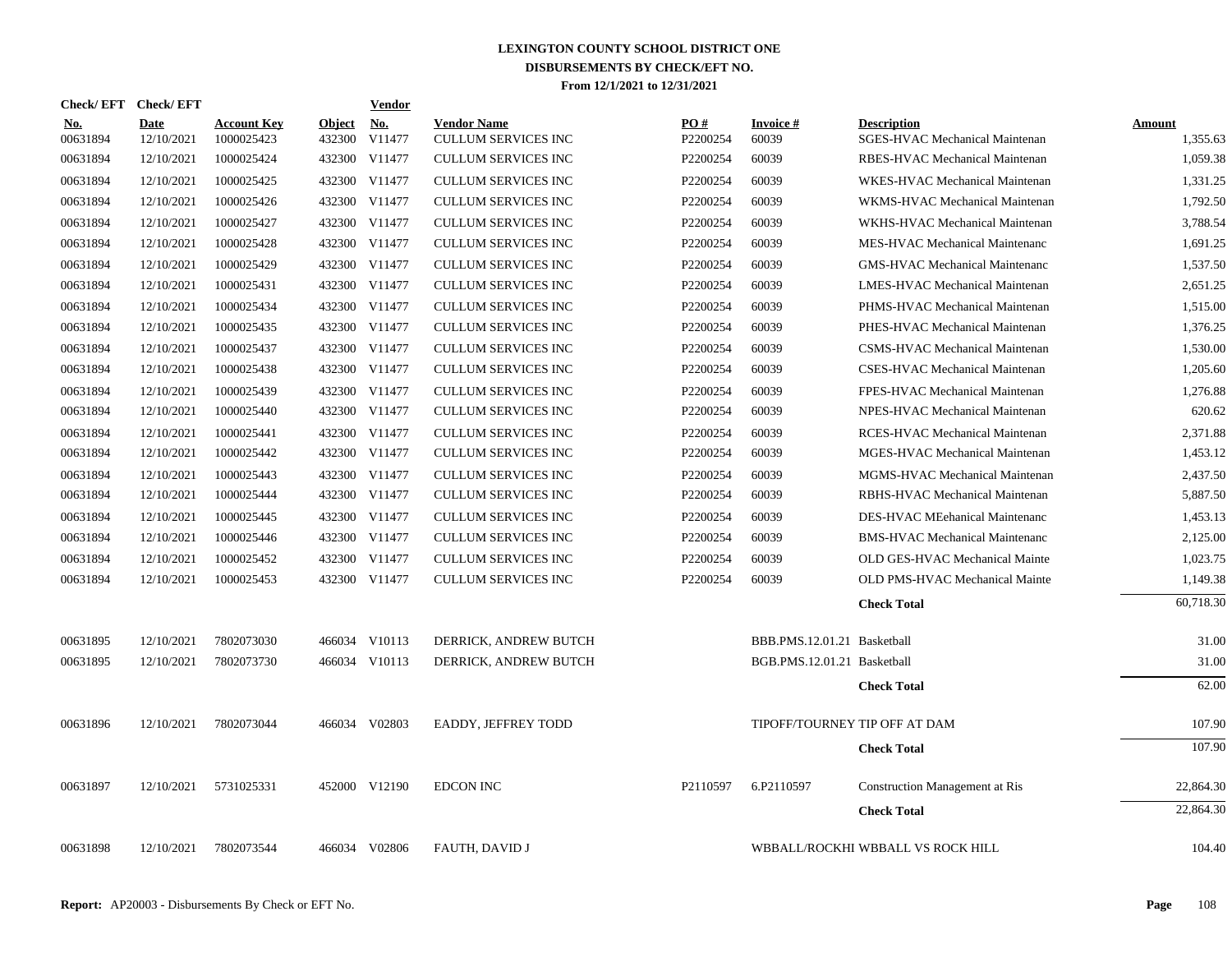| <b>Check/EFT</b> | <b>Check/EFT</b> |                    |               | <b>Vendor</b> |                                |          |                 |                                       |               |
|------------------|------------------|--------------------|---------------|---------------|--------------------------------|----------|-----------------|---------------------------------------|---------------|
| <u>No.</u>       | <b>Date</b>      | <b>Account Key</b> | <b>Object</b> | <u>No.</u>    | <b>Vendor Name</b>             | PO#      | <b>Invoice#</b> | <b>Description</b>                    | <b>Amount</b> |
|                  |                  |                    |               |               |                                |          |                 | <b>Check Total</b>                    | 104.40        |
| 00631899         | 12/10/2021       | 1000022223         |               | 443000 V12185 | FOLLETT SCHOOL SOLUTIONS INC   | P2204119 | 364841          | <b>LIBRARY BOOKS AND</b>              | 2,801.57      |
| 00631899         | 12/10/2021       | 1000022223         | 443000        | V12185        | FOLLETT SCHOOL SOLUTIONS INC   | P2204119 | 364841A         | <b>LIBRARY BOOKS AND</b>              | 595.04        |
| 00631899         | 12/10/2021       | 1000022223         |               | 443000 V12185 | FOLLETT SCHOOL SOLUTIONS INC   | P2204119 | 364841F         | <b>LIBRARY BOOKS AND</b>              | 594.78        |
| 00631899         | 12/10/2021       | 2021011323         |               | 443000 V12185 | FOLLETT SCHOOL SOLUTIONS INC   | P2204552 | 371911          | LIBRARY BOOKS AND PROCESSING O        | 4,199.48      |
| 00631899         | 12/10/2021       | 2021011323         |               | 443000 V12185 | FOLLETT SCHOOL SOLUTIONS INC   | P2204552 | 371911A         | LIBRARY BOOKS AND PROCESSING O        | 656.29        |
| 00631899         | 12/10/2021       | 2021011323         |               | 443000 V12185 | FOLLETT SCHOOL SOLUTIONS INC   | P2204552 | 371911F         | LIBRARY BOOKS AND PROCESSING O        | 1,070.64      |
|                  |                  |                    |               |               |                                |          |                 | <b>Check Total</b>                    | 9,917.80      |
| 00631900         | 12/10/2021       | 1000014803         |               | 441000 V00549 | FORMS AND SUPPLY INC (FSI)     | P2205540 | 5962057-2       | <b>Business Source Standard Deskt</b> | 1.71          |
| 00631900         | 12/10/2021       | 1000011326         |               | 441000 V00549 | FORMS AND SUPPLY INC (FSI)     | P2205833 | 5968838-1       | copying paper                         | 1,374.31      |
|                  |                  |                    |               |               |                                |          |                 | <b>Check Total</b>                    | 1,376.02      |
| 00631901         | 12/10/2021       | 1000021246         |               | 441000 Exxxxx | Employee                       |          | 12.06.21        | Guidance supplies                     | 50.00         |
|                  |                  |                    |               |               |                                |          |                 | <b>Check Total</b>                    | 50.00         |
| 00631902         | 12/10/2021       | 7802073044         |               | 466034 V11760 | <b>GRABER, ALVIN</b>           |          |                 | TIPOFF/TOURNEY TIP OFF AT DAM         | 120.50        |
|                  |                  |                    |               |               |                                |          |                 | <b>Check Total</b>                    | 120.50        |
| 00631903         | 12/10/2021       | 1000018703         |               | 431100 V16933 | <b>GRADUATION ALLIANCE INC</b> | P2203975 | GADI36923       | Monthly Academic coaching and         | 3,600.00      |
|                  |                  |                    |               |               |                                |          |                 | <b>Check Total</b>                    | 3,600.00      |
| 00631904         | 12/10/2021       | 7802073544         |               | 466034 V02603 | <b>GRAY, SIDNEY L</b>          |          |                 | BBALL/IRMO/12/3/BBALL VS IRMO         | 130.40        |
|                  |                  |                    |               |               |                                |          |                 | <b>Check Total</b>                    | 130.40        |
| 00631905         | 12/10/2021       | 1000025424         |               | 441020 V00477 | <b>GRAYBAR ELECTRIC CO INC</b> | P2205677 | 9324531067      | RBES, PES - LU250/H/ECO Lamps         | 168.53        |
| 00631905         | 12/10/2021       | 1000025416         |               | 441020 V00477 | <b>GRAYBAR ELECTRIC CO INC</b> | P2205677 | 9324531067      | RBES, PES - LU250/H/ECO Lamps         | 168.52        |
|                  |                  |                    |               |               |                                |          |                 | <b>Check Total</b>                    | 337.05        |
| 00631906         | 12/10/2021       | 1000011338         |               | 443000 V12508 | <b>HEINEMANN</b>               | P2205526 | 7398022         | Fountas/FPC Guided Reading Gr         | 6,500.00      |
| 00631906         | 12/10/2021       | 1000011338         | 443000        | V12508        | <b>HEINEMANN</b>               | P2205526 | 7398022         | Fountas/FPC Guided Reading Gr         | 6,500.00      |
| 00631906         | 12/10/2021       | 1000011338         |               | 443000 V12508 | <b>HEINEMANN</b>               | P2205526 | 7398022         | <b>Shipping Charges</b>               | 1,105.00      |
|                  |                  |                    |               |               |                                |          |                 | <b>Check Total</b>                    | 14,105.00     |
| 00631907         | 12/10/2021       | 7802073544         |               | 466034 V12756 | HIRES, CHRYSSANDRA             |          |                 | WBBALL/LUGOFF WBBALL VS LUGOFF        | 125.50        |
|                  |                  |                    |               |               |                                |          |                 |                                       |               |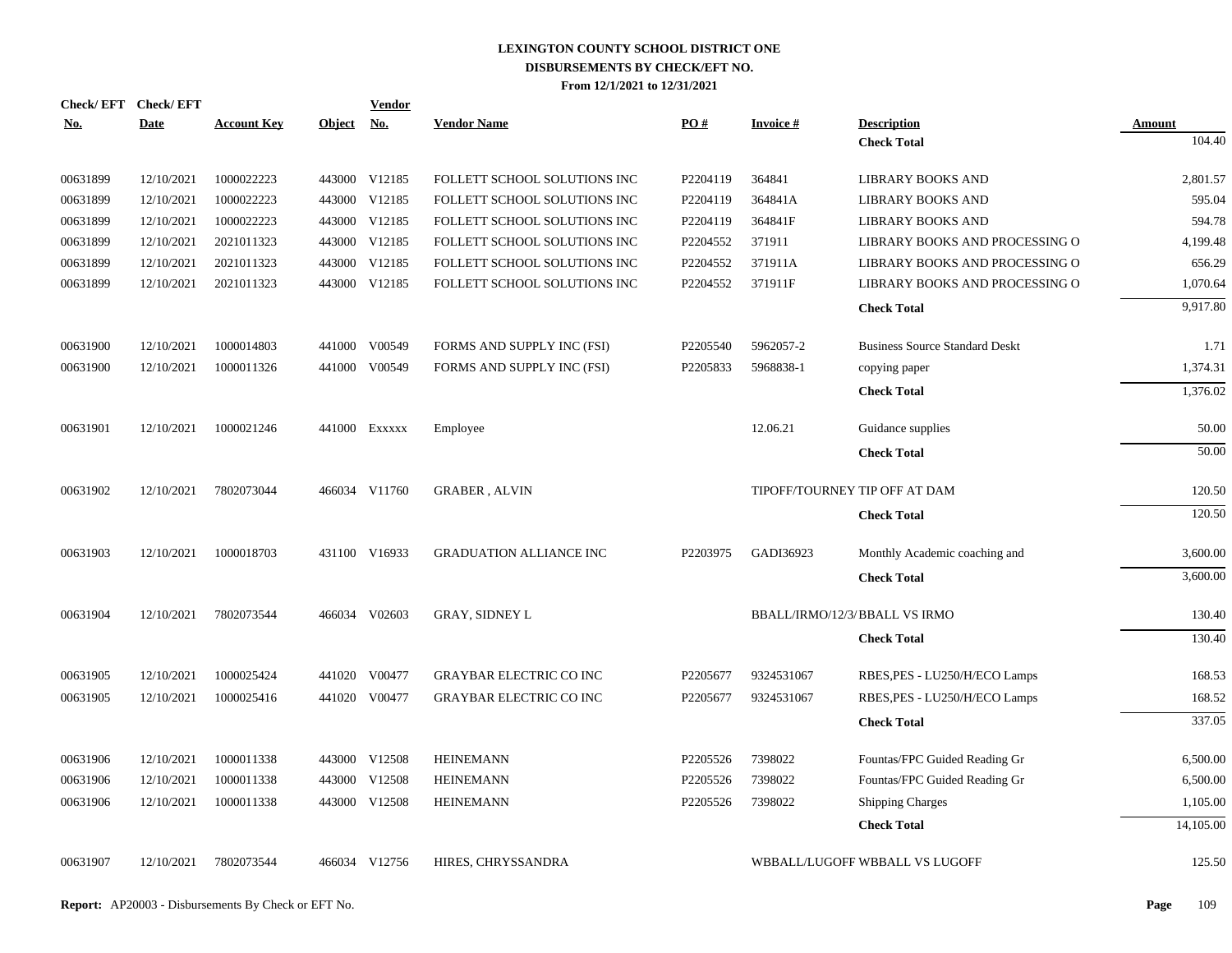|            | Check/EFT Check/EFT |                                                            |            | <u>Vendor</u> |                              |          |                                    |                                  |               |
|------------|---------------------|------------------------------------------------------------|------------|---------------|------------------------------|----------|------------------------------------|----------------------------------|---------------|
| <u>No.</u> | <b>Date</b>         | <b>Account Key</b>                                         | Object No. |               | <b>Vendor Name</b>           | PO#      | <b>Invoice#</b>                    | <b>Description</b>               | <b>Amount</b> |
|            |                     |                                                            |            |               |                              |          |                                    | <b>Check Total</b>               | 125.50        |
| 00631908   | 12/10/2021          | 7802073044                                                 |            | 466034 V03092 | JAYNES, JASON                |          |                                    | TIPOFF/TOURNEY TIP OFF AT DAM    | 104.30        |
|            |                     |                                                            |            |               |                              |          |                                    | <b>Check Total</b>               | 104.30        |
| 00631909   | 12/10/2021          | 7802073044                                                 |            | 466034 V15509 | JONES, JAMES R               |          |                                    | BBALL/IRMO/12/3/BBALL VS IRMO    | 142.10        |
|            |                     |                                                            |            |               |                              |          |                                    | <b>Check Total</b>               | 142.10        |
| 00631910   | 12/10/2021          | 7802073544                                                 |            | 466034 V10922 | JONES, TERRY D               |          |                                    | WBBALL/LUGOFF WBBALL VS LUGOFF   | 159.70        |
|            |                     |                                                            |            |               |                              |          |                                    | <b>Check Total</b>               | 159.70        |
| 00631911   | 12/10/2021          | 1000014144                                                 |            | 441000 V00102 | JW PEPPER AND SON INC        | P2202760 | 363659359                          | March from Second Suite for Ba   | 52.00         |
| 00631911   | 12/10/2021          | 1000014115                                                 |            | 441000 V00102 | JW PEPPER AND SON INC        | P2202255 | 363667006                          | THE BLUE DANUBE                  | 50.00         |
| 00631911   | 12/10/2021          | 1000014115                                                 |            | 441000 V00102 | JW PEPPER AND SON INC        | P2202255 | 363675640                          | RED IGUANA RHUMBA                | 45.00         |
| 00631911   | 12/10/2021          | 7733019044                                                 |            | 466041 V00102 | JW PEPPER AND SON INC        | P2203534 | 363692142                          | Kirkpatrick Muse - Jay Bocook    | 85.00         |
| 00631911   | 12/10/2021          | 1000011411                                                 |            | 441000 V00102 | JW PEPPER AND SON INC        | P2204546 | 363777235                          | Come in! Come in!                | 35.00         |
|            |                     |                                                            |            |               |                              |          |                                    | <b>Check Total</b>               | 267.00        |
| 00631912   | 12/10/2021          | 7802073044                                                 |            | 466034 V16440 | KANAN, GARY                  |          |                                    | MBBALL/LUGOFF/MBBALL VS LUGOFF   | 95.40         |
|            |                     |                                                            |            |               |                              |          |                                    | <b>Check Total</b>               | 95.40         |
| 00631913   | 12/10/2021          | 7802073013                                                 |            | 466034 V17031 | KELLY, JEFFREY               |          | JVBB.GI.12.06.21 Athletic Official |                                  | 51.90         |
| 00631913   | 12/10/2021          | 7802073044                                                 |            | 466034 V17031 | KELLY, JEFFREY               |          |                                    | TIPOFF/TOURNEY TIP OFF AT DAM    | 98.00         |
|            |                     |                                                            |            |               |                              |          |                                    | <b>Check Total</b>               | 149.90        |
| 00631914   | 12/10/2021          | 7802073030                                                 |            | 466034 V02992 | KINARD, ROBBIE WALTON        |          | BBB.PMS.12.04.21 Basketball        |                                  | 33.00         |
| 00631914   | 12/10/2021          | 7802073730                                                 |            | 466034 V02992 | KINARD, ROBBIE WALTON        |          | BGB.PMS.12.04.21 Basketball        |                                  | 33.00         |
|            |                     |                                                            |            |               |                              |          |                                    | <b>Check Total</b>               | 66.00         |
| 00631915   | 12/10/2021          | 7802073544                                                 |            | 466034 V17046 | KIRKLAND, QUANDRA            |          |                                    | JVG/ROCKHILL/12 JVG VS ROCK HILL | 68.10         |
|            |                     |                                                            |            |               |                              |          |                                    | <b>Check Total</b>               | 68.10         |
| 00631916   | 12/10/2021          | 1000025413                                                 |            | 441020 V13954 | L AND W SUPPLY CORPORATION   | P2205697 | 1001072477-001                     | GHS - USG Radar 2210 2 x 2 Cei   | 465.66        |
| 00631916   | 12/10/2021          | 1000025444                                                 |            | 441020 V13954 | L AND W SUPPLY CORPORATION   | P2205697 | 1001072477-001                     | RBHS - US Radar High NRC(22421   | 305.08        |
|            |                     |                                                            |            |               |                              |          |                                    | <b>Check Total</b>               | 770.74        |
| 00631917   | 12/10/2021          | 7713527031                                                 |            | 466041 V00500 | LAKESHORE LEARNING MATERIALS | P2203772 | 189367100621                       | CLASSROOM CARRY ALL              | 25.43         |
|            |                     | <b>Report:</b> AP20003 - Disbursements By Check or EFT No. |            |               |                              |          |                                    |                                  | Page<br>110   |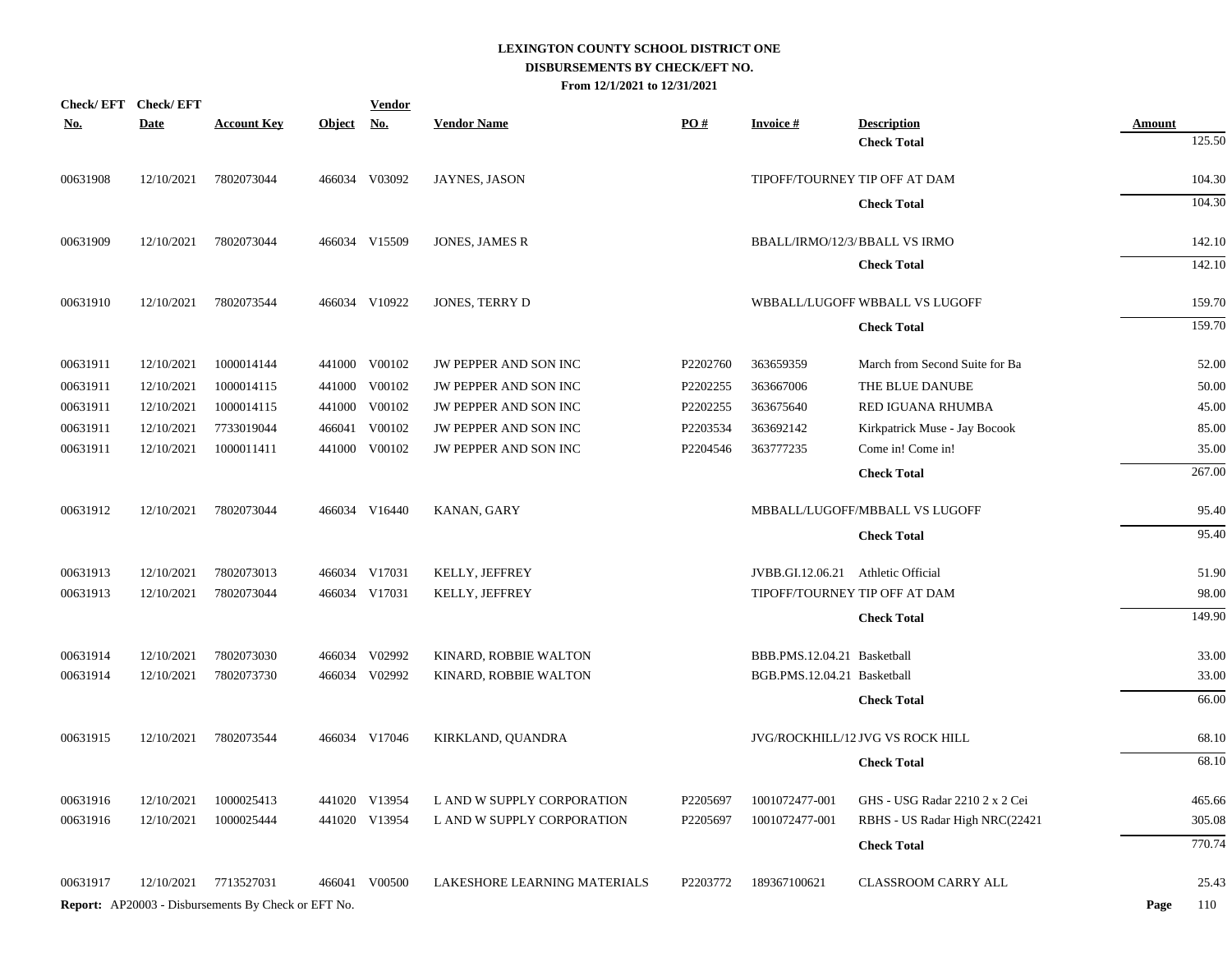| Check/EFT Check/EFT    |                    |                                  |                         | <b>Vendor</b> |                                                    |                 |                                 |                                                      |                        |
|------------------------|--------------------|----------------------------------|-------------------------|---------------|----------------------------------------------------|-----------------|---------------------------------|------------------------------------------------------|------------------------|
| <u>No.</u><br>00631917 | Date<br>12/10/2021 | <b>Account Key</b><br>7713527031 | <b>Object</b><br>466041 | No.<br>V00500 | <b>Vendor Name</b><br>LAKESHORE LEARNING MATERIALS | PO#<br>P2203772 | <b>Invoice#</b><br>189367100621 | <b>Description</b><br>STARTER SET BAMBOO BLDG BLOCKS | <b>Amount</b><br>50.81 |
| 00631917               | 12/10/2021         | 7713527031                       | 466041                  | V00500        | LAKESHORE LEARNING MATERIALS                       | P2203772        | 189367100621                    | <b>CRYSTAL BUILDING BLOCKS</b>                       | 50.81                  |
| 00631917               | 12/10/2021         | 7713527031                       |                         | 466041 V00500 | LAKESHORE LEARNING MATERIALS                       | P2203772        | 189367100621                    | <b>DESIGN BUILDERS SET</b>                           | 50.81                  |
| 00631917               | 12/10/2021         | 7713527031                       | 466041                  | V00500        | LAKESHORE LEARNING MATERIALS                       | P2203772        | 189367100621                    | KID SAFE APPLIANCES                                  | 60.98                  |
| 00631917               | 12/10/2021         | 7713527031                       |                         | 466041 V00500 | LAKESHORE LEARNING MATERIALS                       | P2203772        | 189367100621                    | EARLY LANGUAGE ACT BOX-WHAT                          | 25.40                  |
| 00631917               | 12/10/2021         | 7713527031                       |                         | 466041 V00500 | LAKESHORE LEARNING MATERIALS                       | P2203772        | 189367100621                    | EARLY LANGUAGE ACT BOX-CATEGOR                       | 25.40                  |
| 00631917               | 12/10/2021         | 7713527031                       |                         | 466041 V00500 | LAKESHORE LEARNING MATERIALS                       | P2203772        | 189367100621                    | FOLDER GAME LIBRARY-ALPHABET                         | 40.65                  |
| 00631917               | 12/10/2021         | 7713527031                       |                         | 466041 V00500 | LAKESHORE LEARNING MATERIALS                       | P2203772        | 189367100621                    | ALPBAHET MYSTERY BOX                                 | 50.81                  |
| 00631917               | 12/10/2021         | 7713527031                       |                         | 466041 V00500 | LAKESHORE LEARNING MATERIALS                       | P2203772        | 189367100621                    | LAKESHORE MAGIC BOARD                                | 66.02                  |
| 00631917               | 12/10/2021         | 7713527031                       |                         | 466041 V00500 | LAKESHORE LEARNING MATERIALS                       | P2203772        | 189367100621                    | PEG NUMBER BOARDS                                    | 37.60                  |
| 00631917               | 12/10/2021         | 7713527031                       |                         | 466041 V00500 | LAKESHORE LEARNING MATERIALS                       | P2203772        | 189367100621                    | UNLOCK IT NUMBER MATCH                               | 30.48                  |
| 00631917               | 12/10/2021         | 7713527031                       |                         | 466041 V00500 | LAKESHORE LEARNING MATERIALS                       | P2203772        | 189367100621                    | <b>GEOBOARD DESIGN CENTER</b>                        | 30.48                  |
|                        |                    |                                  |                         |               |                                                    |                 |                                 | <b>Check Total</b>                                   | 545.68                 |
| 00631918               | 12/10/2021         | 5713025313                       |                         | 452000 V01171 | M B KAHN CONSTRUCTION CO INC                       | P2106606        | 617606-010                      | GHS - GMP - Performing Arts Ce                       | 891,965.06             |
| 00631918               | 12/10/2021         | 5713025313                       |                         | 452000 V01171 | M B KAHN CONSTRUCTION CO INC                       | P2203517        | 617627-001                      | GMP - GHS - Orchestra Shells &                       | 28,061.98              |
|                        |                    |                                  |                         |               |                                                    |                 |                                 | <b>Check Total</b>                                   | 920,027.04             |
| 00631919               | 12/10/2021         | 7802073030                       |                         | 466034 V17048 | MACKLIN, DONNELL                                   |                 | BBB.PMS.12.04.21 Basketball     |                                                      | 36.50                  |
| 00631919               | 12/10/2021         | 7802073730                       |                         | 466034 V17048 | MACKLIN, DONNELL                                   |                 | BGB.PMS.12.04.21 Basketball     |                                                      | 36.50                  |
|                        |                    |                                  |                         |               |                                                    |                 |                                 | <b>Check Total</b>                                   | 73.00                  |
| 00631920               | 12/10/2021         | 7802073026                       |                         | 466034 V12794 | <b>MAURER, MARK R</b>                              |                 | BB.WKM.12.02.21 BB WKM vs CSM   |                                                      | 56.00                  |
|                        |                    |                                  |                         |               |                                                    |                 |                                 | <b>Check Total</b>                                   | 56.00                  |
| 00631921               | 12/10/2021         | 7802079015                       |                         | 466034 V17053 | MCCUTCHEN, GENE SCOTT                              |                 | WRES.PE.12.08.21 Official       |                                                      | 270.30                 |
|                        |                    |                                  |                         |               |                                                    |                 |                                 | <b>Check Total</b>                                   | 270.30                 |
| 00631922               | 12/10/2021         | 7802073013                       |                         | 466034 V11927 | MCGEE, THOMAS W                                    |                 | JVBB.GI.12.06.21                | Athletic Official                                    | 56.40                  |
|                        |                    |                                  |                         |               |                                                    |                 |                                 | <b>Check Total</b>                                   | 56.40                  |
| 00631923               | 12/10/2021         | 1000011324                       |                         | 443000 V16917 | <b>MIDAMERICA BOOKS</b>                            | P2204695        | 541566                          | <b>Books</b>                                         | 366.67                 |
| 00631923               | 12/10/2021         | 1000022224                       |                         | 443000 V16917 | <b>MIDAMERICA BOOKS</b>                            | P2204695        | 541566                          | <b>Books</b>                                         | 1,874.61               |
|                        |                    |                                  |                         |               |                                                    |                 |                                 | <b>Check Total</b>                                   | 2,241.28               |
| 00631924               | 12/10/2021         | 1000023311                       |                         | 464000 V00361 | NASSP(NATIONAL ASSOC OF SECON                      | P2206170        | 9001529712                      | Institutional Dues for the fol                       | 250.00                 |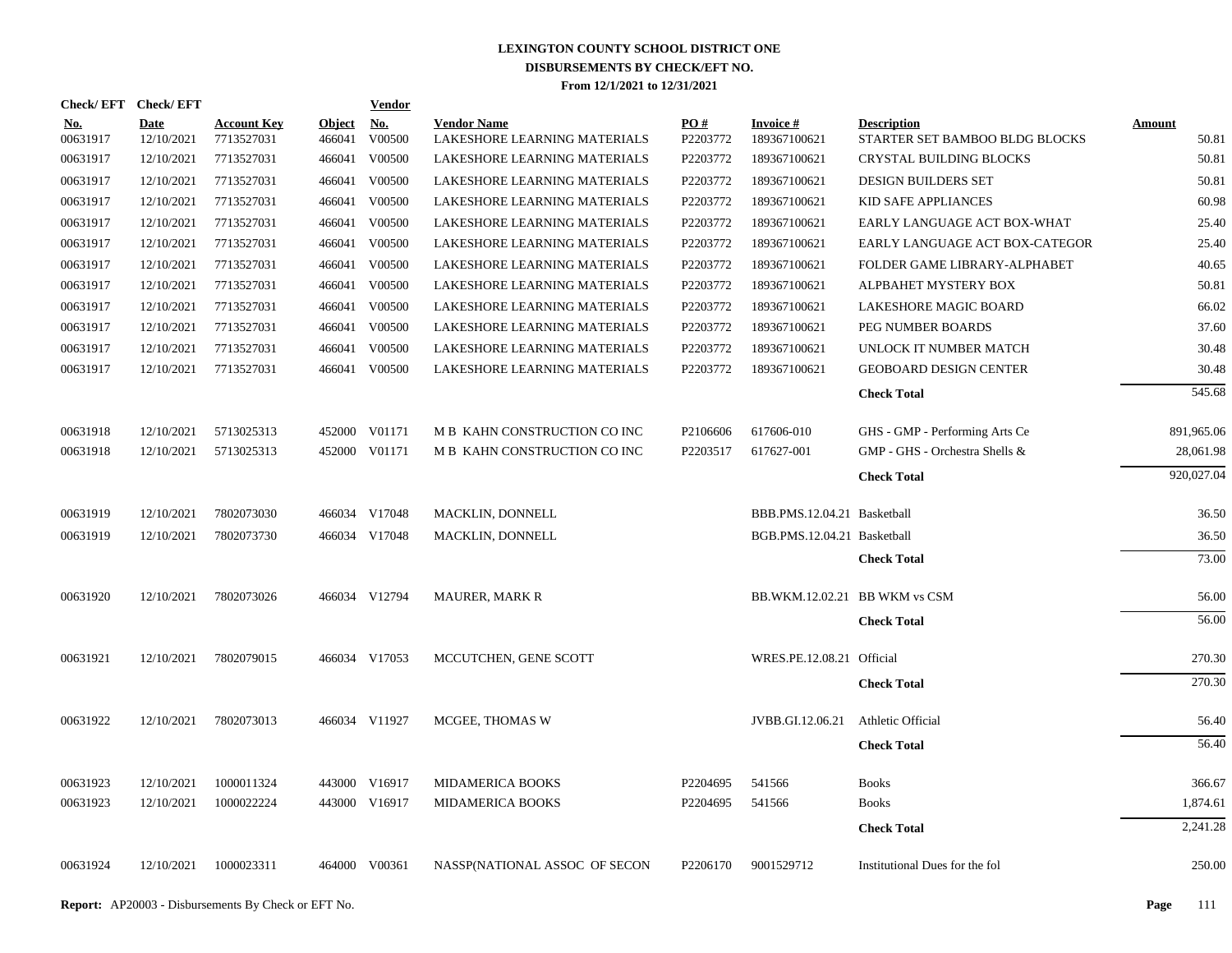| Check/EFT Check/EFT    |                           |                                  |                         | <b>Vendor</b>                         |                                                     |                 |                               |                                                      |                  |
|------------------------|---------------------------|----------------------------------|-------------------------|---------------------------------------|-----------------------------------------------------|-----------------|-------------------------------|------------------------------------------------------|------------------|
| <u>No.</u><br>00631924 | <b>Date</b><br>12/10/2021 | <b>Account Key</b><br>1000023311 | <b>Object</b><br>464000 | $\underline{\textbf{No}}$ .<br>V00361 | <b>Vendor Name</b><br>NASSP(NATIONAL ASSOC OF SECON | PO#<br>P2206170 | <b>Invoice#</b><br>9001529713 | <b>Description</b><br>Institutional Dues for the fol | Amount<br>250.00 |
| 00631924               | 12/10/2021                | 1000023311                       | 464000                  | V00361                                | NASSP(NATIONAL ASSOC OF SECON                       | P2206170        | 9001529714                    | Institutional Dues for the fol                       | 250.00           |
| 00631924               | 12/10/2021                | 1000023311                       |                         | 464000 V00361                         | NASSP(NATIONAL ASSOC OF SECON                       | P2206170        | 9001529716                    | Institutional Dues for the fol                       | 250.00           |
|                        |                           |                                  |                         |                                       |                                                     |                 |                               | <b>Check Total</b>                                   | 1,000.00         |
| 00631925               | 12/10/2021                | 7802071011                       |                         | 466064 V00321                         | NATIONAL ATHLETIC TRAINERS ASS                      | P2206167        | 989321                        | <b>NATA Certified Professional</b>                   | 150.00           |
| 00631925               | 12/10/2021                | 7802071011                       | 466064                  | V00321                                | NATIONAL ATHLETIC TRAINERS ASS                      | P2206167        | 989321                        | District 03SC Certified Profes                       | 55.00            |
| 00631925               | 12/10/2021                | 7802071011                       |                         | 466064 V00321                         | NATIONAL ATHLETIC TRAINERS ASS                      | P2206167        | 989321                        | District 03 Certified Professi                       | 3.00             |
|                        |                           |                                  |                         |                                       |                                                     |                 |                               | <b>Check Total</b>                                   | 208.00           |
| 00631926               | 12/10/2021                | 7802071011                       |                         | 466064 V00321                         | NATIONAL ATHLETIC TRAINERS ASS                      | P2206167        | 71634                         | <b>NATA Certified Professional</b>                   | 150.00           |
| 00631926               | 12/10/2021                | 7802071011                       | 466064                  | V00321                                | NATIONAL ATHLETIC TRAINERS ASS                      | P2206167        | 71634                         | District 03SC Certified Profes                       | 55.00            |
| 00631926               | 12/10/2021                | 7802071011                       |                         | 466064 V00321                         | NATIONAL ATHLETIC TRAINERS ASS                      | P2206167        | 71634                         | District 03 Certified Professi                       | 3.00             |
|                        |                           |                                  |                         |                                       |                                                     |                 |                               | <b>Check Total</b>                                   | 208.00           |
| 00631927               | 12/10/2021                | 7802073044                       |                         | 466034 V16120                         | NICKENS, DENNIS W                                   |                 |                               | BBALL/IRMO/12/3/BBALL VS IRMO                        | 44.50            |
| 00631927               | 12/10/2021                | 7802073544                       |                         | 466034 V16120                         | NICKENS, DENNIS W                                   |                 |                               | BBALL/IRMO/12/3/BBALL VS IRMO                        | 96.70            |
|                        |                           |                                  |                         |                                       |                                                     |                 |                               | <b>Check Total</b>                                   | 141.20           |
| 00631928               | 12/10/2021                | 7802073544                       |                         | 466034 V17054                         | ODOM, SHARRELL                                      |                 |                               | WBBALL/LUGOFF WBBALL VS LUGOFF                       | 137.20           |
|                        |                           |                                  |                         |                                       |                                                     |                 |                               | <b>Check Total</b>                                   | 137.20           |
| 00631929               | 12/10/2021                | 7733019011                       |                         | 466041 V15935                         | PECKNEL MUSIC COMPANY INC                           | P2205547        | 679722                        | Habits of a Successful Middle                        | 8.95             |
| 00631929               | 12/10/2021                | 7733019011                       |                         | 466041 V15935                         | PECKNEL MUSIC COMPANY INC                           | P2205547        | 679722                        | Habits of a Successful Middle                        | 8.95             |
| 00631929               | 12/10/2021                | 7733019011                       |                         | 466041 V15935                         | PECKNEL MUSIC COMPANY INC                           | P2205547        | 679722                        | Habits of a Successful Middle                        | 8.95             |
|                        |                           |                                  |                         |                                       |                                                     |                 |                               | <b>Check Total</b>                                   | 26.85            |
| 00631930               | 12/10/2021                | 7802073030                       |                         | 466034 V10713                         | POWELL, EMILE                                       |                 | BBB.PMS.12.08.21 Basketball   |                                                      | 35.50            |
| 00631930               | 12/10/2021                | 7802073730                       |                         | 466034 V10713                         | POWELL, EMILE                                       |                 | BGB.PMS.12.08.21 Basketball   |                                                      | 35.50            |
|                        |                           |                                  |                         |                                       |                                                     |                 |                               | <b>Check Total</b>                                   | 71.00            |
| 00631931               | 12/10/2021                | 5740025340                       |                         | 452000 V15735                         | QUACKENBUSH ARCHITECTS AND PLA                      | P1913939        | 19.238.04-8                   | Architectural Services for New                       | 1,244.99         |
| 00631931               | 12/10/2021                | 5729025329                       |                         | 452000 V15735                         | QUACKENBUSH ARCHITECTS AND PLA                      | P1913939        | 19.238.05-17                  | Architectural Services for Gil                       | 3,960.00         |
| 00631931               | 12/10/2021                | 5313025329                       |                         | 452000 V15735                         | <b>OUACKENBUSH ARCHITECTS AND PLA</b>               | P2204816        | 19.238.05.15.2                | Architectural Services for GMS                       | 8,662.50         |
|                        |                           |                                  |                         |                                       |                                                     |                 |                               | <b>Check Total</b>                                   | 13,867.49        |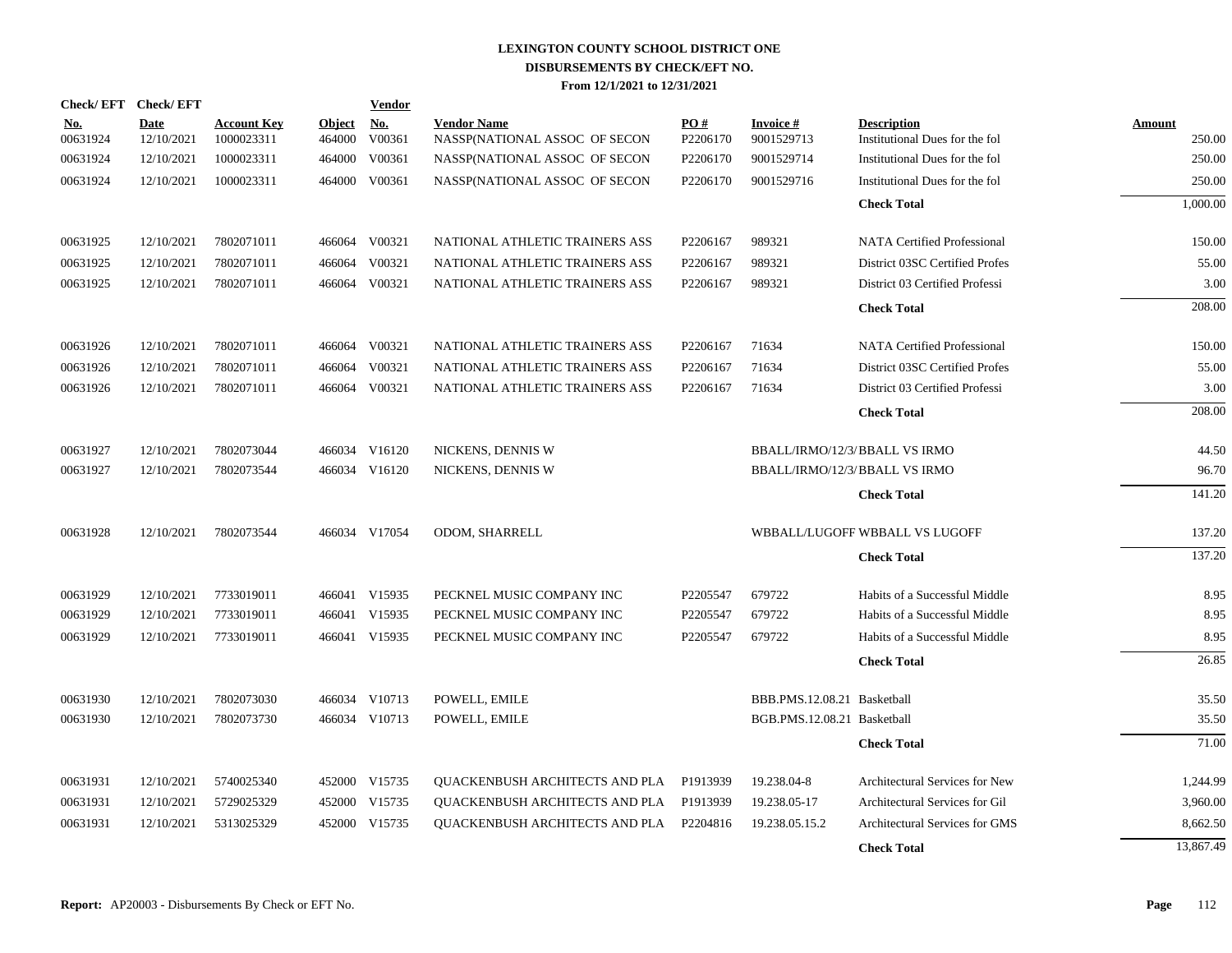| Check/EFT Check/EFT    |                    |                                  |                         | <b>Vendor</b> |                                         |          |                  |                                                      |                        |
|------------------------|--------------------|----------------------------------|-------------------------|---------------|-----------------------------------------|----------|------------------|------------------------------------------------------|------------------------|
| <u>No.</u><br>00631932 | Date<br>12/10/2021 | <b>Account Key</b><br>7802073644 | <b>Object</b><br>466034 | No.<br>V02731 | <b>Vendor Name</b><br>RAMICONE, PERRY T | PO#      | <b>Invoice#</b>  | <b>Description</b><br>MBBALL/LUGOFF/MBBALL VS LUGOFF | <b>Amount</b><br>76.50 |
|                        |                    |                                  |                         |               |                                         |          |                  | <b>Check Total</b>                                   | 76.50                  |
| 00631933               | 12/10/2021         | 7802073544                       |                         | 466034 V11994 | <b>RHODES, RONNIE A</b>                 |          |                  | WBBALL/ROCKHI WBBALL VS ROCK HILL                    | 115.20                 |
|                        |                    |                                  |                         |               |                                         |          |                  | <b>Check Total</b>                                   | 115.20                 |
|                        |                    |                                  |                         |               |                                         |          |                  |                                                      |                        |
| 00631934               | 12/10/2021         | 7802073046                       |                         | 466034 V03091 | RHONE, CHRIS                            |          | BB.BMS.12.04.21  | <b>BB BMS</b> vs PHM                                 | 84.00                  |
| 00631934               | 12/10/2021         | 7802073043                       |                         | 466034 V03091 | RHONE, CHRIS                            |          |                  | BB.MGM.12.02.21 BB MGM vs PHM                        | 56.00                  |
|                        |                    |                                  |                         |               |                                         |          |                  | <b>Check Total</b>                                   | 140.00                 |
| 00631935               | 12/10/2021         | 7802073013                       |                         | 466034 V14163 | SAUTTER, BRIAN                          |          | VWR.GI.12.07.21  | <b>Athletic Official</b>                             | 258.00                 |
|                        |                    |                                  |                         |               |                                         |          |                  | <b>Check Total</b>                                   | 258.00                 |
| 00631936               | 12/10/2021         | 7860527044                       |                         | 466041 V00708 | SCHOOL CUTS SCREENING AND EMBR          | P2204168 | 53973            | Embroidery 3" RB Logo                                | 2,006.25               |
|                        |                    |                                  |                         |               |                                         |          |                  | <b>Check Total</b>                                   | 2,006.25               |
| 00631937               | 12/10/2021         | 1000021315                       |                         | 441000 V00838 | SCHOOL NURSE SUPPLY INC                 | P2204928 | 0862736-IN       | Safe&Spot Plastic Tampons 18ct                       | 100.32                 |
| 00631937               | 12/10/2021         | 1000021315                       |                         | 441000 V00838 | SCHOOL NURSE SUPPLY INC                 | P2204928 | 0862736-IN       | shipping                                             | 9.90                   |
|                        |                    |                                  |                         |               |                                         |          |                  | <b>Check Total</b>                                   | 110.22                 |
| 00631938               | 12/10/2021         | 7802073044                       |                         | 466034 V02596 | <b>SCOTT, GEORGE R</b>                  |          |                  | TIPOFF/TOURNEY TIP OFF AT DAM                        | 105.20                 |
|                        |                    |                                  |                         |               |                                         |          |                  | <b>Check Total</b>                                   | 105.20                 |
| 00631939               | 12/10/2021         | 1000011322                       |                         | 444500 V16398 | SIGNARAMA COLUMBIA                      | P2206194 | <b>INV-13047</b> | Antenna EnGenius PoE                                 | 132.41                 |
| 00631939               | 12/10/2021         | 7863027022                       |                         | 466035 V16398 | SIGNARAMA COLUMBIA                      | P2206194 | INV-13047        | Labor to Service LED Message C                       | 170.00                 |
| 00631939               | 12/10/2021         | 7863027022                       |                         | 466035 V16398 | SIGNARAMA COLUMBIA                      | P2206194 | <b>INV-13047</b> | Labor for install                                    | 175.00                 |
|                        |                    |                                  |                         |               |                                         |          |                  | <b>Check Total</b>                                   | 477.41                 |
| 00631940               | 12/10/2021         | 1000025429                       |                         | 441020 V13230 | SMITH AND JONES JANITORIAL SUP          | P2204227 | 214387           | FLYING INSECT SPRAY 4334106                          | 96.81                  |
| 00631940               | 12/10/2021         | 1000025429                       |                         | 441020 V13230 | SMITH AND JONES JANITORIAL SUP          | P2204227 | 214387           | <b>6485 ASSAULT LIQUI FIRE ANT KI</b>                | 59.71                  |
| 00631940               | 12/10/2021         | 1000025412                       |                         | 441020 V13230 | SMITH AND JONES JANITORIAL SUP          | P2203907 | 214388           | FLYING INSECT SPRAY 4334106                          | 48.40                  |
| 00631940               | 12/10/2021         | 1000025420                       |                         | 441020 V13230 | SMITH AND JONES JANITORIAL SUP          | P2204969 | 214389           | LIQIOD DEODORIZER                                    | 103.24                 |
| 00631940               | 12/10/2021         | 1000025420                       |                         | 441020 V13230 | SMITH AND JONES JANITORIAL SUP          | P2204969 | 214389           | CAN DO FLOOR CLEANER                                 | 149.82                 |
| 00631940               | 12/10/2021         | 1000025420                       |                         | 441020 V13230 | SMITH AND JONES JANITORIAL SUP          | P2204969 | 214389           | <b>GLASS CLEANER</b>                                 | 44.94                  |
| 00631940               | 12/10/2021         | 1000025420                       |                         | 441020 V13230 | SMITH AND JONES JANITORIAL SUP          | P2204969 | 214389           | HUSKI CREAM CLEANER                                  | 115.56                 |
| 00631940               | 12/10/2021         | 1000025420                       |                         | 441020 V13230 | SMITH AND JONES JANITORIAL SUP          | P2204969 | 214389           | SUDS LAUNDRY DETERGENT                               | 40.06                  |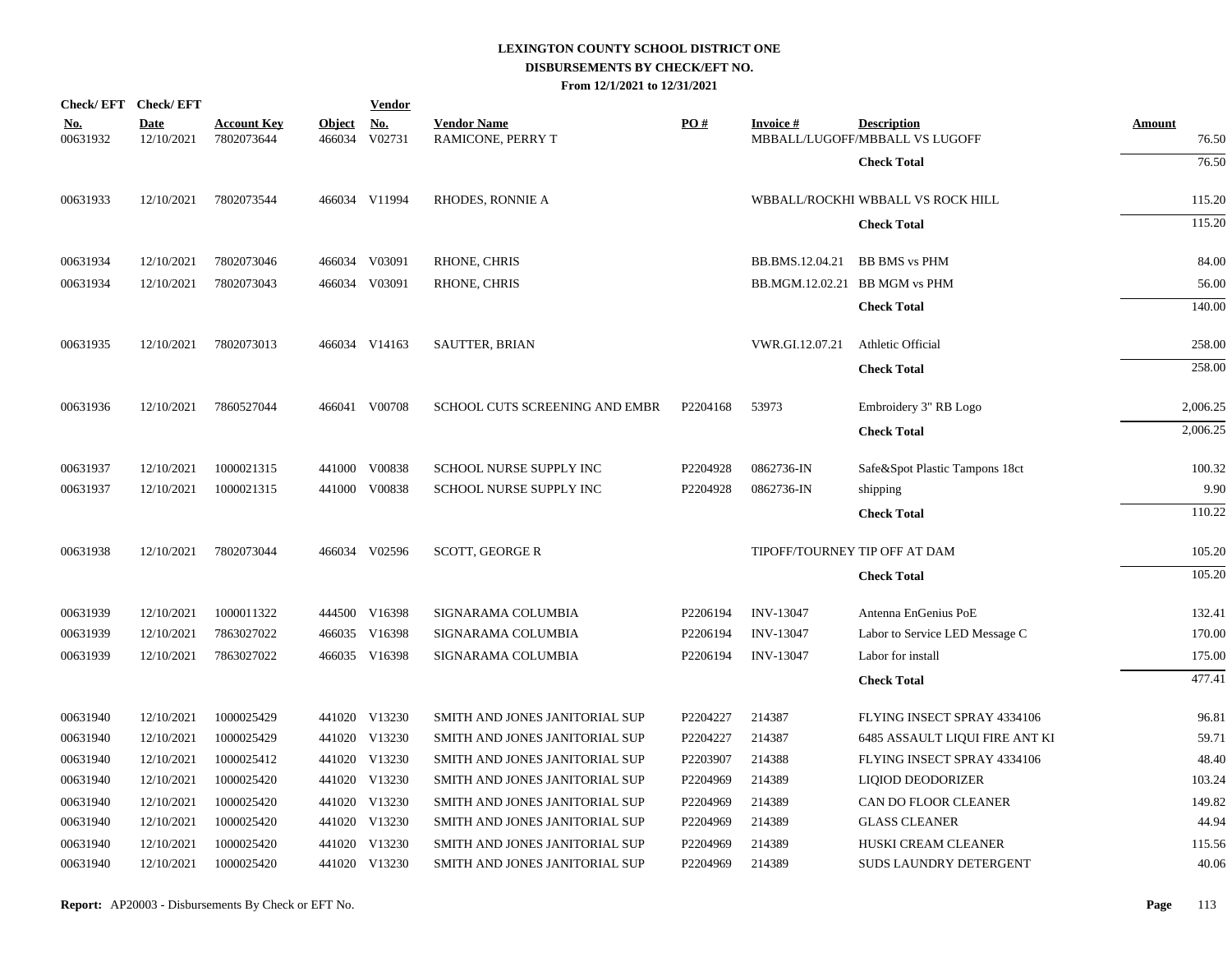|                        | Check/EFT Check/EFT       |                                  |                         | <b>Vendor</b>        |                                                      |                      |                           |                                            |                        |
|------------------------|---------------------------|----------------------------------|-------------------------|----------------------|------------------------------------------------------|----------------------|---------------------------|--------------------------------------------|------------------------|
| <u>No.</u><br>00631940 | <b>Date</b><br>12/10/2021 | <b>Account Key</b><br>1000025420 | <b>Object</b><br>441020 | <u>No.</u><br>V13230 | <b>Vendor Name</b><br>SMITH AND JONES JANITORIAL SUP | PO#<br>P2204969      | <b>Invoice#</b><br>214389 | <b>Description</b><br><b>PUMICE STICKS</b> | <b>Amount</b><br>59.01 |
| 00631940               | 12/10/2021                | 1000025420                       |                         | 441020 V13230        | SMITH AND JONES JANITORIAL SUP                       | P <sub>2204969</sub> | 214389                    | URINAL SCREENS CHERRY                      | 72.69                  |
| 00631940               | 12/10/2021                | 1000025420                       |                         | 441020 V13230        | SMITH AND JONES JANITORIAL SUP                       | P <sub>2204969</sub> | 214389                    | <b>LEMON DISINFECTANT</b>                  | 164.03                 |
| 00631940               | 12/10/2021                | 1000025440                       |                         | 441020 V13230        | SMITH AND JONES JANITORIAL SUP                       | P2204069             | 214390                    | <b>LIQUID CARPET CLEANER</b>               | 63.38                  |
| 00631940               | 12/10/2021                | 1000025440                       |                         | 441020 V13230        | SMITH AND JONES JANITORIAL SUP                       | P2204069             | 214390                    | HUSKI CREAM CLEANER                        | 115.56                 |
| 00631940               | 12/10/2021                | 1000025440                       |                         | 441020 V13230        | SMITH AND JONES JANITORIAL SUP                       | P2204069             | 214390                    | <b>SUDS LAUNDRY DETERGENT</b>              | 40.06                  |
| 00631940               | 12/10/2021                | 1000025440                       |                         | 441020 V13230        | SMITH AND JONES JANITORIAL SUP                       | P2204069             | 214390                    | URINAL SCREENS CHERRY                      | 145.37                 |
| 00631940               | 12/10/2021                | 1000025440                       |                         | 441020 V13230        | SMITH AND JONES JANITORIAL SUP                       | P <sub>2204069</sub> | 214390                    | <b>BACIL ENZYME ODOR DIGESTER</b>          | 179.14                 |
| 00631940               | 12/10/2021                | 1000025440                       |                         | 441020 V13230        | SMITH AND JONES JANITORIAL SUP                       | P2204069             | 214390                    | WHITE PEARL HAND SOAP                      | 16.26                  |
| 00631940               | 12/10/2021                | 1000025440                       |                         | 441020 V13230        | SMITH AND JONES JANITORIAL SUP                       | P <sub>2204069</sub> | 214390                    | ANTIBACTERIAL BAG SOAP                     | 372.79                 |
| 00631940               | 12/10/2021                | 1000025415                       |                         | 441020 V13230        | SMITH AND JONES JANITORIAL SUP                       | P2204084             | 214391                    | FLYING INSECT SPRAY 4334106                | 145.22                 |
| 00631940               | 12/10/2021                | 1000025415                       |                         | 441020 V13230        | SMITH AND JONES JANITORIAL SUP                       | P2204122             | 214392                    | HUSKI CREAM CLEANER                        | 57.78                  |
| 00631940               | 12/10/2021                | 1000025415                       |                         | 441020 V13230        | SMITH AND JONES JANITORIAL SUP                       | P2204122             | 214392                    | LIQUID DEODORIZER                          | 68.83                  |
| 00631940               | 12/10/2021                | 1000025415                       |                         | 441020 V13230        | SMITH AND JONES JANITORIAL SUP                       | P2204122             | 214392                    | URINAL BLOCKS CHERRY                       | 53.10                  |
| 00631940               | 12/10/2021                | 1000025415                       |                         | 441020 V13230        | SMITH AND JONES JANITORIAL SUP                       | P2204122             | 214392                    | URINAL SCREENS CHERRY                      | 72.69                  |
| 00631940               | 12/10/2021                | 1000025415                       |                         | 441020 V13230        | SMITH AND JONES JANITORIAL SUP                       | P2204122             | 214392                    | <b>LEMON DISINFECTANT</b>                  | 98.42                  |
| 00631940               | 12/10/2021                | 1000025415                       |                         | 441020 V13230        | SMITH AND JONES JANITORIAL SUP                       | P2204122             | 214392                    | <b>BACIL ENZYME ODOR DIGESTER</b>          | 238.86                 |
| 00631940               | 12/10/2021                | 1000025415                       |                         | 441020 V13230        | SMITH AND JONES JANITORIAL SUP                       | P2204122             | 214392                    | ANTIBACTERIAL BAG SOAP                     | 111.84                 |
| 00631940               | 12/10/2021                | 1000025435                       |                         | 441020 V13230        | SMITH AND JONES JANITORIAL SUP                       | P2204535             | 214395                    | <b>LIQUID DEODORIZER</b>                   | 103.23                 |
| 00631940               | 12/10/2021                | 1000025435                       |                         | 441020 V13230        | SMITH AND JONES JANITORIAL SUP                       | P2204535             | 214395                    | LIQUID CARPET CLEANER                      | 211.22                 |
| 00631940               | 12/10/2021                | 1000025435                       |                         | 441020 V13230        | SMITH AND JONES JANITORIAL SUP                       | P2204535             | 214395                    | CAN DO FLOOR CLEANER                       | 269.67                 |
| 00631940               | 12/10/2021                | 1000025435                       |                         | 441020 V13230        | SMITH AND JONES JANITORIAL SUP                       | P2204535             | 214395                    | <b>VOMIT CONTROL</b>                       | 137.07                 |
| 00631940               | 12/10/2021                | 1000025435                       |                         | 441020 V13230        | SMITH AND JONES JANITORIAL SUP                       | P2204535             | 214395                    | <b>GLASS CLEANER</b>                       | 44.94                  |
| 00631940               | 12/10/2021                | 1000025435                       |                         | 441020 V13230        | SMITH AND JONES JANITORIAL SUP                       | P2204535             | 214395                    | HUSKI CREAM CLEANER                        | 57.78                  |
| 00631940               | 12/10/2021                | 1000025435                       |                         | 441020 V13230        | SMITH AND JONES JANITORIAL SUP                       | P2204535             | 214395                    | URINAL BLOCKS CHERRY                       | 35.41                  |
| 00631940               | 12/10/2021                | 1000025435                       |                         | 441020 V13230        | SMITH AND JONES JANITORIAL SUP                       | P2204535             | 214395                    | URINAL SCREENS CHERRY                      | 24.22                  |
| 00631940               | 12/10/2021                | 1000025444                       |                         | 441020 V13230        | SMITH AND JONES JANITORIAL SUP                       | P2203790             | 214397                    | LIQUID DEODORIZER                          | 34.42                  |
| 00631940               | 12/10/2021                | 1000025444                       |                         | 441020 V13230        | SMITH AND JONES JANITORIAL SUP                       | P2203790             | 214397                    | CAN DO FLOOR CLEANER                       | 119.85                 |
| 00631940               | 12/10/2021                | 1000025444                       |                         | 441020 V13230        | SMITH AND JONES JANITORIAL SUP                       | P2203790             | 214397                    | <b>GLASS CLEANER</b>                       | 44.94                  |
| 00631940               | 12/10/2021                | 1000025444                       |                         | 441020 V13230        | SMITH AND JONES JANITORIAL SUP                       | P2203790             | 214397                    | HUSKI CREAM CLEANER                        | 57.78                  |
| 00631940               | 12/10/2021                | 1000025444                       |                         | 441020 V13230        | SMITH AND JONES JANITORIAL SUP                       | P2203790             | 214397                    | ANTIBACTERIAL BAG SOAP                     | 223.67                 |
| 00631940               | 12/10/2021                | 1000025444                       |                         | 441020 V13230        | SMITH AND JONES JANITORIAL SUP                       | P2203790             | 214397                    | URINAL SCREENS CHERRY                      | 48.46                  |
| 00631940               | 12/10/2021                | 1000025444                       |                         | 441020 V13230        | SMITH AND JONES JANITORIAL SUP                       | P2203790             | 214397                    | <b>LEMON DISINFECTANT</b>                  | 65.61                  |
| 00631940               | 12/10/2021                | 1000025444                       |                         | 441020 V13230        | SMITH AND JONES JANITORIAL SUP                       | P2203790             | 214397                    | <b>BACIL ENZYME ODOR DIGESTER</b>          | 59.72                  |
| 00631940               | 12/10/2021                | 1000025444                       |                         | 441020 V13230        | SMITH AND JONES JANITORIAL SUP                       | P2203790             | 214397                    | WHITE PEARL HAND SOAP                      | 97.58                  |
| 00631940               | 12/10/2021                | 1000025426                       |                         | 441020 V13230        | SMITH AND JONES JANITORIAL SUP                       | P2204213             | 214398                    | <b>LIQUID DEODORIZER</b>                   | 137.64                 |

**Report:** AP20003 - Disbursements By Check or EFT No. **Page** 114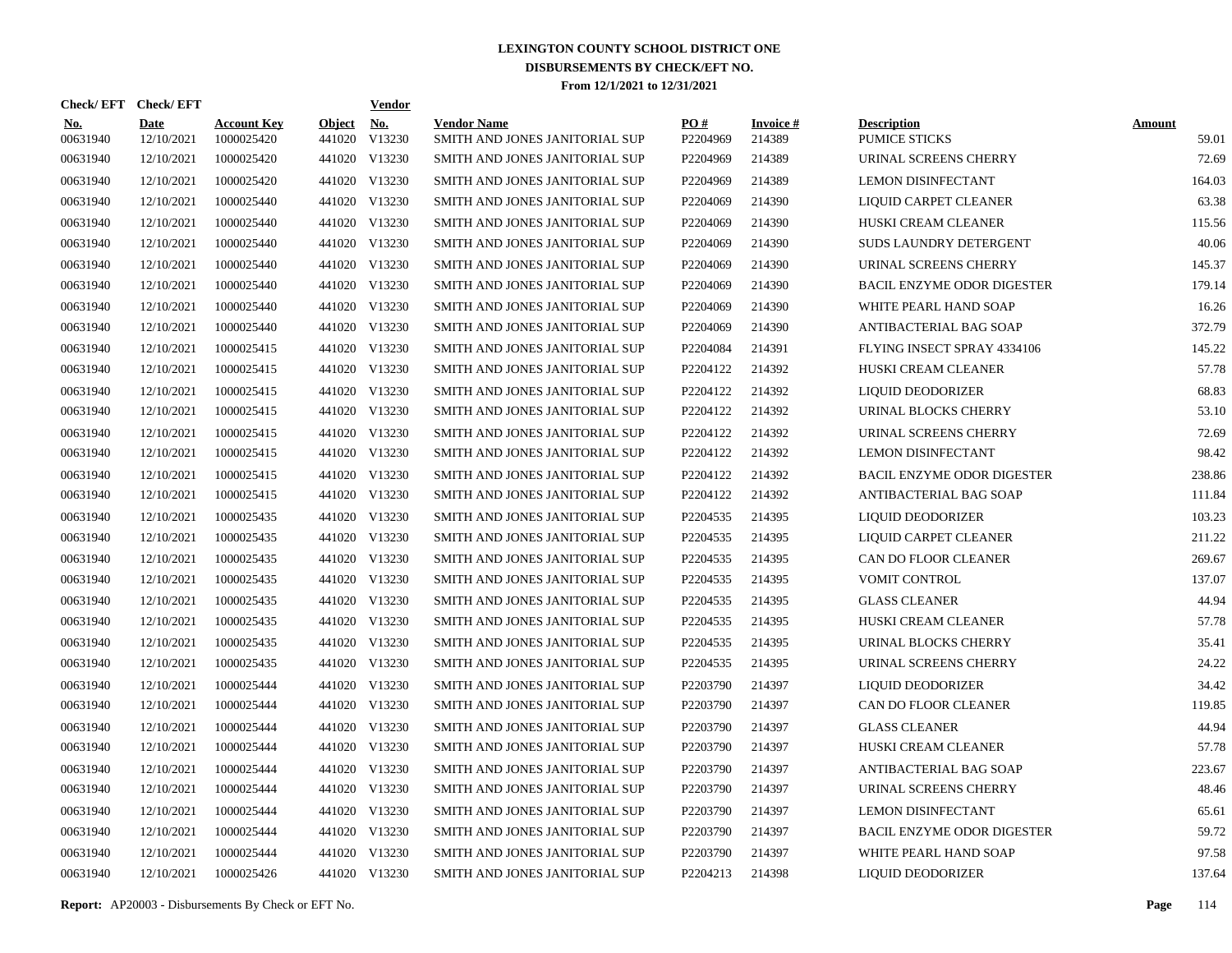| Check/EFT Check/EFT    |                           |                                  |                         | <b>Vendor</b> |                                                      |                 |                             |                                            |                  |
|------------------------|---------------------------|----------------------------------|-------------------------|---------------|------------------------------------------------------|-----------------|-----------------------------|--------------------------------------------|------------------|
| <u>No.</u><br>00631940 | <b>Date</b><br>12/10/2021 | <b>Account Key</b><br>1000025426 | <b>Object</b><br>441020 | No.<br>V13230 | <b>Vendor Name</b><br>SMITH AND JONES JANITORIAL SUP | PO#<br>P2204213 | <b>Invoice#</b><br>214398   | <b>Description</b><br>CAN DO FLOOR CLEANER | Amount<br>239.71 |
| 00631940               | 12/10/2021                | 1000025426                       |                         | 441020 V13230 | SMITH AND JONES JANITORIAL SUP                       | P2204213        | 214398                      | <b>LEMON DISINFECTANT</b>                  | 131.22           |
| 00631940               | 12/10/2021                | 1000025426                       |                         | 441020 V13230 | SMITH AND JONES JANITORIAL SUP                       | P2204213        | 214398                      | <b>BACIL ENZYME ODOR DIGESTER</b>          | 59.72            |
| 00631940               | 12/10/2021                | 1000025426                       |                         | 441020 V13230 | SMITH AND JONES JANITORIAL SUP                       | P2204213        | 214398                      | ANTIBACTERIAL BAG SOAP                     | 149.12           |
| 00631940               | 12/10/2021                | 1000025430                       |                         | 441020 V13230 | SMITH AND JONES JANITORIAL SUP                       | P2204345        | 214415                      | LIQUID DEODORIZER                          | 137.65           |
| 00631940               | 12/10/2021                | 1000025430                       |                         | 441020 V13230 | SMITH AND JONES JANITORIAL SUP                       | P2204345        | 214415                      | CAN DO FLOOR CLEANER                       | 149.82           |
| 00631940               | 12/10/2021                | 1000025430                       |                         | 441020 V13230 | SMITH AND JONES JANITORIAL SUP                       | P2204345        | 214415                      | HUSKI CREAM CLEANER                        | 115.56           |
| 00631940               | 12/10/2021                | 1000025430                       |                         | 441020 V13230 | SMITH AND JONES JANITORIAL SUP                       | P2204345        | 214415                      | URINAL BLOCKS CHERRY                       | 17.70            |
| 00631940               | 12/10/2021                | 1000025430                       |                         | 441020 V13230 | SMITH AND JONES JANITORIAL SUP                       | P2204345        | 214415                      | <b>LEMON DISINFECTANT</b>                  | 164.03           |
|                        |                           |                                  |                         |               |                                                      |                 |                             | <b>Check Total</b>                         | 5,671.31         |
| 00631941               | 12/10/2021                | 2250012903                       |                         | 441012 V01566 | <b>SOLUTION TREE</b>                                 | P2205837        | S251598                     | Behavior Solutions (BKF891)                | 384.77           |
| 00631941               | 12/10/2021                | 2250012903                       |                         | 441012 V01566 | <b>SOLUTION TREE</b>                                 | P2205837        | S251598                     | Shipping                                   | 25.68            |
|                        |                           |                                  |                         |               |                                                      |                 |                             | <b>Check Total</b>                         | 410.45           |
| 00631942               | 12/10/2021                | 7860527046                       |                         | 466069 Exxxxx | Employee                                             |                 | 12.06.21                    | Staff incentive items                      | 42.80            |
|                        |                           |                                  |                         |               |                                                      |                 |                             | <b>Check Total</b>                         | 42.80            |
| 00631943               | 12/10/2021                | 3280011521                       |                         | 441000 V01979 | <b>STATE AUTO PAINT CO</b>                           | P2205073        | 554811                      | <b>ACCUSPRAY 2.0 SPRAY GUN</b>             | 1,135.86         |
| 00631943               | 12/10/2021                | 3280011521                       |                         | 441000 V01979 | STATE AUTO PAINT CO                                  | P2205073        | 554811                      | <b>1.2 BLUE ATOMIZING HEAD</b>             | 62.19            |
| 00631943               | 12/10/2021                | 3280011521                       |                         | 441000 V01979 | <b>STATE AUTO PAINT CO</b>                           | P2205073        | 554811                      | 1.3 GREEN ATOMIZING HEAD                   | 62.19            |
| 00631943               | 12/10/2021                | 3280011521                       |                         | 441000 V01979 | STATE AUTO PAINT CO                                  | P2205073        | 554811                      | <b>1.4 ORANGE ATOMIZING HEAD</b>           | 62.19            |
| 00631943               | 12/10/2021                | 3280011521                       |                         | 441000 V01979 | STATE AUTO PAINT CO                                  | P2205073        | 554811                      | 1.8 CLEAR ATOMIZING HEAD                   | 62.19            |
| 00631943               | 12/10/2021                | 3280011521                       |                         | 441000 V01979 | STATE AUTO PAINT CO                                  | P2205073        | 554811                      | PPS 2.0, 22 OZ STANDARD 200                | 109.39           |
|                        |                           |                                  |                         |               |                                                      |                 |                             | <b>Check Total</b>                         | 1,494.01         |
| 00631944               | 12/10/2021                | 3971022403                       |                         | 441000 V15052 | <b>STENHOUSE PUBLISHERS</b>                          | P2205415        | 01260505                    | Patterns of Power, Grades 6-8              | 205.44           |
|                        |                           |                                  |                         |               |                                                      |                 |                             | <b>Check Total</b>                         | 205.44           |
| 00631945               | 12/10/2021                | 7802073046                       |                         | 466034 V02990 | STENSON, DWIGHT                                      |                 | BB.BMS.12.04.21             | <b>BB BMS</b> vs PHM                       | 84.00            |
| 00631945               | 12/10/2021                | 7802073030                       | 466034                  | V02990        | STENSON, DWIGHT                                      |                 | BBB.PMS.12.08.21 Basketball |                                            | 25.70            |
| 00631945               | 12/10/2021                | 7802073730                       |                         | 466034 V02990 | STENSON, DWIGHT                                      |                 | BGB.PMS.12.08.21 Basketball |                                            | 25.70            |
|                        |                           |                                  |                         |               |                                                      |                 |                             | <b>Check Total</b>                         | 135.40           |
| 00631946               | 12/10/2021                | 1000011347                       |                         | 443000 V14008 | THE OHIO STATE UNIVERSITY                            | P2205963        | CI-00063923                 | <b>SUPER SAVER</b>                         | 200.00           |
| 00631946               | 12/10/2021                | 1000011347                       |                         | 443000 V14008 | THE OHIO STATE UNIVERSITY                            | P2205963        | CI-00063923                 | <b>SUPER SAVER</b>                         | 200.00           |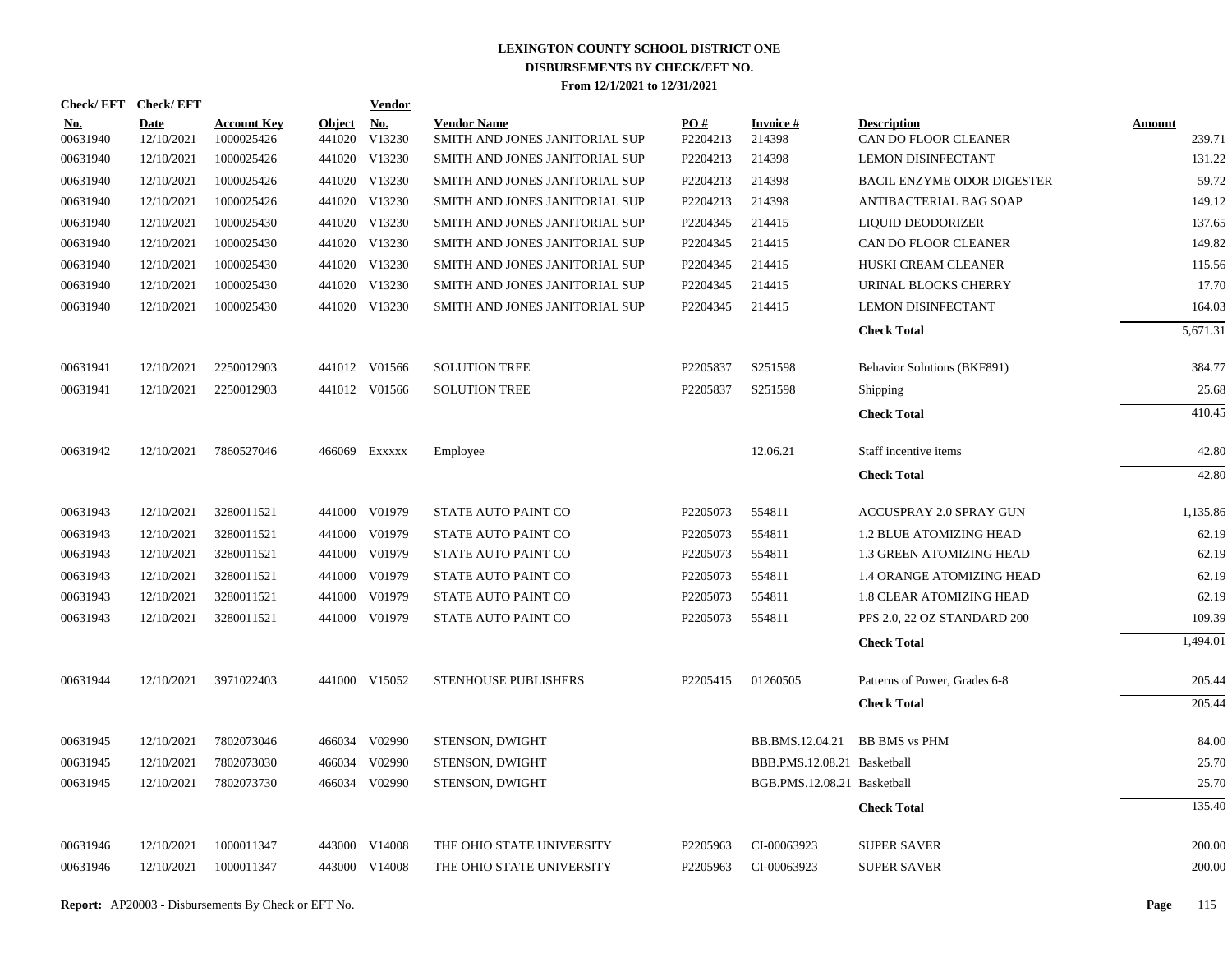| Check/EFT Check/EFT    |                           |                                  |                         | <b>Vendor</b>        |                                                 |                 |                                |                                          |                  |
|------------------------|---------------------------|----------------------------------|-------------------------|----------------------|-------------------------------------------------|-----------------|--------------------------------|------------------------------------------|------------------|
| <b>No.</b><br>00631946 | <b>Date</b><br>12/10/2021 | <b>Account Key</b><br>1000011347 | <b>Object</b><br>443000 | <u>No.</u><br>V14008 | <b>Vendor Name</b><br>THE OHIO STATE UNIVERSITY | PO#<br>P2205963 | <b>Invoice#</b><br>CI-00063923 | <b>Description</b><br><b>SUPER SAVER</b> | Amount<br>200.00 |
| 00631946               | 12/10/2021                | 1000011347                       | 443000                  | V14008               | THE OHIO STATE UNIVERSITY                       | P2205963        | CI-00063923                    | <b>SUPER SAVER</b>                       | 200.00           |
| 00631946               | 12/10/2021                | 1000011347                       | 443000                  | V14008               | THE OHIO STATE UNIVERSITY                       | P2205963        | CI-00063923                    | <b>SUPER SAVER</b>                       | 25.00            |
| 00631946               | 12/10/2021                | 1000011347                       | 443000                  | V14008               | THE OHIO STATE UNIVERSITY                       | P2205963        | CI-00063923                    | <b>SHIPPING</b>                          | 82.50            |
|                        |                           |                                  |                         |                      |                                                 |                 |                                | <b>Check Total</b>                       | 907.50           |
| 00631947               | 12/10/2021                | 1000022403                       | 439500                  | V16563               | VERBATIM LANGUAGE SERVICES INC                  | P2202776        | 10223                          | Mileage for Interpreter Travel           | 123.20           |
| 00631947               | 12/10/2021                | 1000022403                       | 439500                  | V16563               | VERBATIM LANGUAGE SERVICES INC                  | P2202776        | 10223                          | Video Conference Interpreting-           | 89.70            |
| 00631947               | 12/10/2021                | 1000022403                       | 439500                  | V16563               | <b>VERBATIM LANGUAGE SERVICES INC</b>           | P2202776        | 10279                          | Video conference Interpreting            | 134.56           |
| 00631947               | 12/10/2021                | 1000022403                       | 439500                  | V16563               | VERBATIM LANGUAGE SERVICES INC                  | P2202776        | 10280                          | Video conference Interpreting            | 134.56           |
|                        |                           |                                  |                         |                      |                                                 |                 |                                | <b>Check Total</b>                       | 482.02           |
| 00631948               | 12/10/2021                | 6000025615                       |                         | 441000 V00189        | <b>WW GRAINGER</b>                              | P2202582        | 9044044650                     | Degreaser                                | 112.47           |
| 00631948               | 12/10/2021                | 6000025615                       | 441000                  | V00189               | <b>WW GRAINGER</b>                              | P2202582        | 9044044650                     | Kitchen Sink/Hard Surface Sani           | 115.62           |
| 00631948               | 12/10/2021                | 6000025639                       | 441000                  | V00189               | <b>WW GRAINGER</b>                              | P2202591        | 9044353309                     | Degreaser                                | 112.46           |
| 00631948               | 12/10/2021                | 6000025639                       | 441000                  | V00189               | <b>WW GRAINGER</b>                              | P2202591        | 9044353309                     | Floor Cleaner                            | 133.12           |
| 00631948               | 12/10/2021                | 6000025639                       | 441000                  | V00189               | <b>WW GRAINGER</b>                              | P2202591        | 9044353309                     | Sanitizer                                | 45.52            |
| 00631948               | 12/10/2021                | 6000025625                       | 441000                  | V00189               | <b>WW GRAINGER</b>                              | P2202587        | 9044353341                     | <b>Floor Cleaner</b>                     | 133.11           |
| 00631948               | 12/10/2021                | 6000025625                       | 441000                  | V00189               | <b>WW GRAINGER</b>                              | P2202587        | 9044353341                     | Sanitizer                                | 45.52            |
| 00631948               | 12/10/2021                | 6000025625                       |                         | 441000 V00189        | <b>WW GRAINGER</b>                              | P2202587        | 9044353341                     | Kitchen Sink/Hard Surface Sani           | 115.62           |
|                        |                           |                                  |                         |                      |                                                 |                 |                                | <b>Check Total</b>                       | 813.44           |
| 00631949               | 12/10/2021                | 7802072011                       |                         | 466064 V02418        | ASHLEY RIDGE HIGH SCHOOL                        | P2206195        | P2206195.LHS                   | Gate Disbursement from Ashley            | 1,099.60         |
|                        |                           |                                  |                         |                      |                                                 |                 |                                | <b>Check Total</b>                       | 1,099.60         |
| 00631950               | 12/10/2021                | 7802079011                       |                         | 466064 V01243        | FORT MILL HIGH SCHOOL                           | P2206166        | P2206166.LHS                   | Entry fee to Mill Town Dual fo           | 250.00           |
|                        |                           |                                  |                         |                      |                                                 |                 |                                | <b>Check Total</b>                       | 250.00           |
| 00631951               | 12/10/2021                | 7802079013                       |                         | 466099 V13038        | HILLCREST HIGH SCHOOL                           | P2206136        | P2206136.GHS                   | 2021 Ram Invitational                    | 225.00           |
|                        |                           |                                  |                         |                      |                                                 |                 |                                | <b>Check Total</b>                       | 225.00           |
| 00631952               | 12/10/2021                | 7860527011                       |                         | 466099 V00599        | SC BAR LAW RELATED DEPARTMENT                   | P2206160        | P2206160.LHS                   | Registration for the SC Bar Hi           | 150.00           |
|                        |                           |                                  |                         |                      |                                                 |                 |                                | <b>Check Total</b>                       | 150.00           |
| 00631953               | 12/10/2021                | 7885027025                       |                         | 466041 V01844        | <b>SCHOLASTIC INC</b>                           | P2204997        | 34120838                       | <b>Books for Classroom</b>               | 89.11            |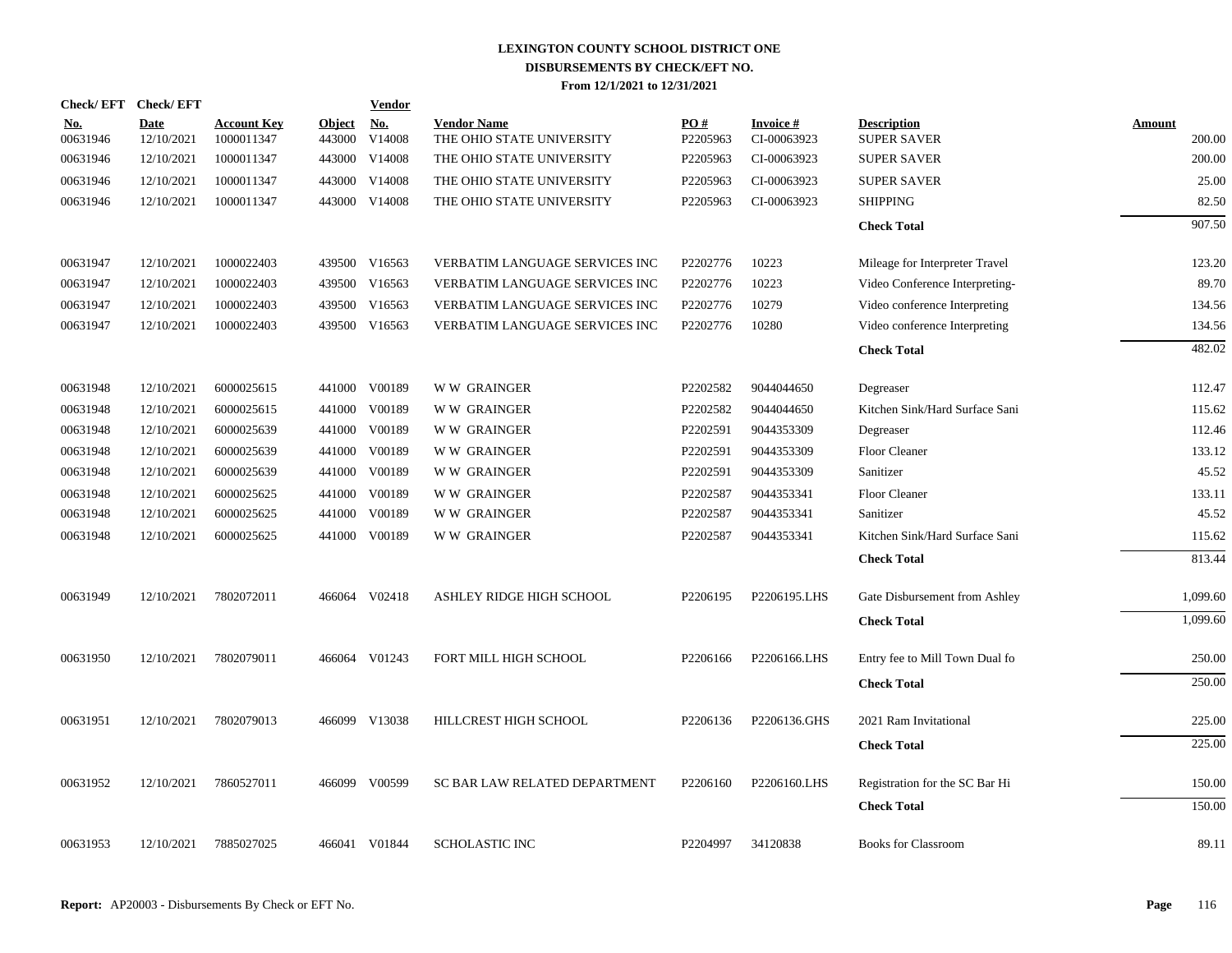| No.      | Check/EFT Check/EFT<br><b>Date</b> | <b>Account Key</b> | Object No. | <b>Vendor</b> | <b>Vendor Name</b>                    | PO#      | <b>Invoice#</b> | <b>Description</b>                | <b>Amount</b> |
|----------|------------------------------------|--------------------|------------|---------------|---------------------------------------|----------|-----------------|-----------------------------------|---------------|
|          |                                    |                    |            |               |                                       |          |                 | <b>Check Total</b>                | 89.11         |
| 00631954 | 12/10/2021                         | 7887077011         |            | 466041 V15389 | STRICTLY RUNNING                      | P2206168 | P2206168.LHS    | Disposable bibs for Region XC     | 350.90        |
|          |                                    |                    |            |               |                                       |          |                 | <b>Check Total</b>                | 350.90        |
| 00631955 | 12/10/2021                         | 7981027027         |            | 466064 V00680 | WADE HAMPTON HIGH SCHOOL              | P2206185 | P2206185.WKH    | ACADEMIC COMP. ENTRY FEE          | 30.00         |
|          |                                    |                    |            |               |                                       |          |                 | <b>Check Total</b>                | 30.00         |
| 00631956 | 12/10/2021                         | 7919527011         |            | 466049 V00868 | CHICK FIL A LEXINGTON                 | P2206172 | 8742959         | 500 Biscuits for Lexington Hig    | 1,075.00      |
|          |                                    |                    |            |               |                                       |          |                 | <b>Check Total</b>                | 1,075.00      |
| 00631957 | 12/10/2021                         | 1000023101         |            | 433200 EXXXXX | Employee                              |          | 12.08.21        | <b>SCSBA Delegate Assembly</b>    | 233.00        |
|          |                                    |                    |            |               |                                       |          |                 | <b>Check Total</b>                | 233.00        |
| 00631958 | 12/13/2021                         | 1000025411         |            | 441020 V01629 | A Z LAWN MOWER PARTS                  | P2205581 | 159863          | LHS - Echomatic Pro Head          | 308.05        |
| 00631958 | 12/13/2021                         | 1000025411         |            | 441020 V01629 | A Z LAWN MOWER PARTS                  | P2205581 | 159863          | RBHS, LHS, WKHS, PMS - Engine Oil | 224.96        |
| 00631958 | 12/13/2021                         | 1000025427         |            | 441020 V01629 | A Z LAWN MOWER PARTS                  | P2205581 | 159863          | RBHS, LHS, WKHS, PMS - Engine Oil | 224.96        |
| 00631958 | 12/13/2021                         | 1000025427         |            | 441020 V01629 | A Z LAWN MOWER PARTS                  | P2205581 | 159863          | RBHS, WKHS - AutoCut 25 2 Bulk    | 281.84        |
| 00631958 | 12/13/2021                         | 1000025430         |            | 441020 V01629 | A Z LAWN MOWER PARTS                  | P2205581 | 159863          | RBHS, LHS, WKHS, PMS - Engine Oil | 224.95        |
| 00631958 | 12/13/2021                         | 1000025444         |            | 441020 V01629 | A Z LAWN MOWER PARTS                  | P2205581 | 159863          | RBHS, LHS, WKHS, PMS - Engine Oil | 224.96        |
| 00631958 | 12/13/2021                         | 1000025444         |            | 441020 V01629 | A Z LAWN MOWER PARTS                  | P2205581 | 159863          | RBHS, WKHS - AutoCut 25 2 Bulk    | 281.84        |
|          |                                    |                    |            |               |                                       |          |                 | <b>Check Total</b>                | 1,771.56      |
| 00631959 | 12/13/2021                         | 6000025631         |            | 433200 Exxxxx | Employee                              |          | 11.01.11.30.21  | <b>Banking Travel</b>             | 22.40         |
|          |                                    |                    |            |               |                                       |          |                 | <b>Check Total</b>                | 22.40         |
| 00631960 | 12/13/2021                         | 1000011307         |            | 433200 EXXXXX | Employee                              |          | 11.01.11.30.21  | Meetings commutes                 | 39.20         |
|          |                                    |                    |            |               |                                       |          |                 | <b>Check Total</b>                | 39.20         |
| 00631961 | 12/13/2021                         | 1000022403         |            | 439500 V01474 | <b>CERTIFIED TRANSLATION SERVICES</b> | P2205536 | LEX-21-0933     | Spanish Interpreter for Zoom m    | 130.00        |
| 00631961 | 12/13/2021                         | 1000022403         |            | 439500 V01474 | <b>CERTIFIED TRANSLATION SERVICES</b> | P2205984 | LEX-21-0943     | SPANISH INTERPRETER FOR ONE FA    | 129.99        |
| 00631961 | 12/13/2021                         | 1000022403         |            | 439500 V01474 | CERTIFIED TRANSLATION SERVICES        | P2205984 | LEX-21-0943     | MILEAGE: 44 MILES @ \$0.56 PER    | 24.65         |
| 00631961 | 12/13/2021                         | 1000022403         |            | 439500 V01474 | <b>CERTIFIED TRANSLATION SERVICES</b> | P2205974 | LEX-21-0948     | Spanish Interpreter for one Zo    | 130.00        |
| 00631961 | 12/13/2021                         | 1000022403         |            | 439500 V01474 | CERTIFIED TRANSLATION SERVICES        | P2205838 | LEX-21-0950     | Spanish Interpreter for Zoom I    | 130.00        |
| 00631961 | 12/13/2021                         | 1000022403         | 439500     | V01474        | <b>CERTIFIED TRANSLATION SERVICES</b> | P2205981 | LEX-21-0954     | Spanish Interpreter for a Zoom    | 130.00        |
| 00631961 | 12/13/2021                         | 1000022403         |            | 439500 V01474 | CERTIFIED TRANSLATION SERVICES        | P2205975 | LEX-21-0955     | Spanish Interpreter for one Zo    | 130.00        |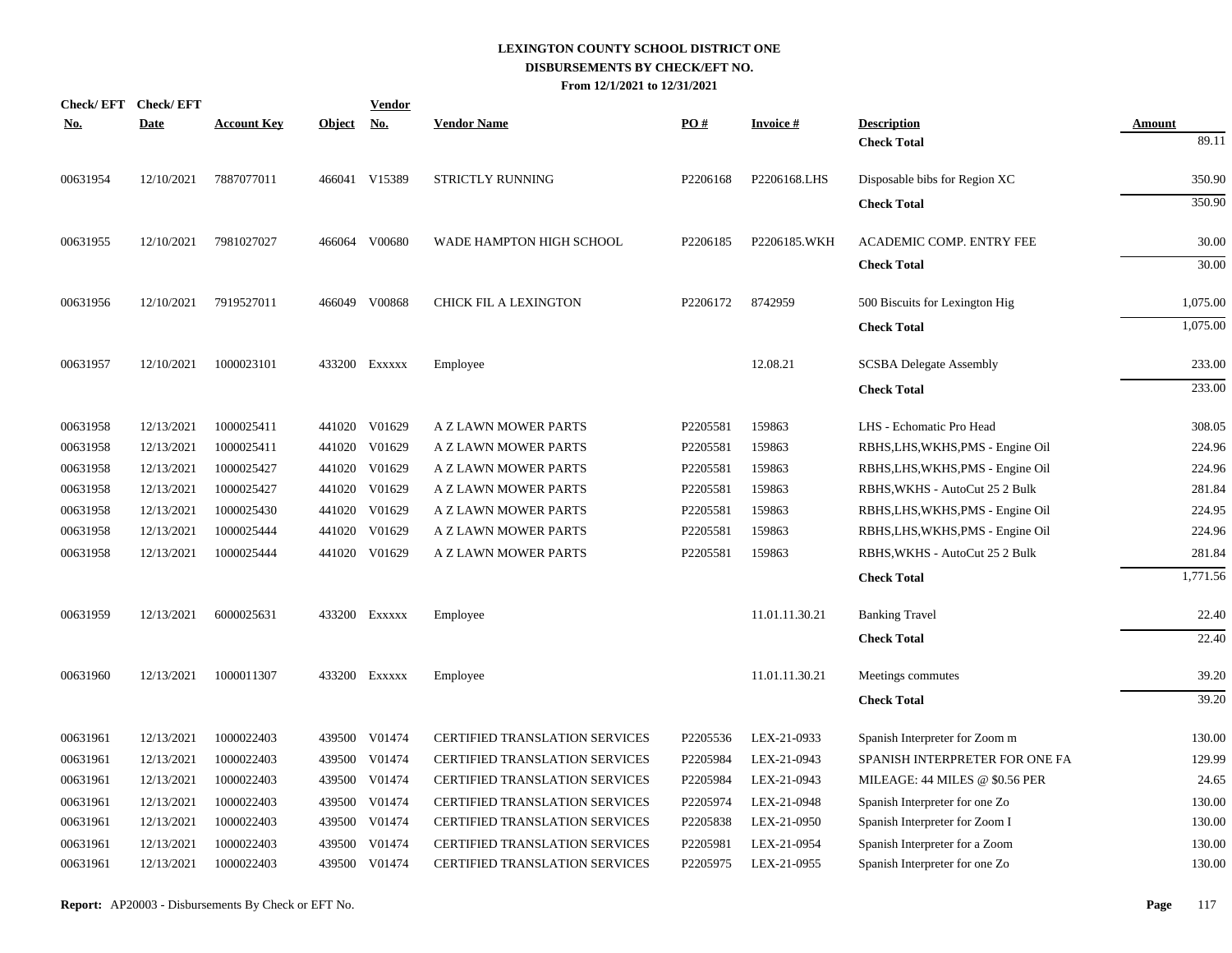| Check/EFT Check/EFT    |                           |                                  |                         | <b>Vendor</b>        |                                                      |                 |                                |                                                      |                         |
|------------------------|---------------------------|----------------------------------|-------------------------|----------------------|------------------------------------------------------|-----------------|--------------------------------|------------------------------------------------------|-------------------------|
| <u>No.</u><br>00631961 | <b>Date</b><br>12/13/2021 | <b>Account Key</b><br>1000022403 | <b>Object</b><br>439500 | <u>No.</u><br>V01474 | <b>Vendor Name</b><br>CERTIFIED TRANSLATION SERVICES | PO#<br>P2206163 | <b>Invoice#</b><br>LEX-21-0960 | <b>Description</b><br>Spanish interpreter for 2 virt | <b>Amount</b><br>130.00 |
|                        |                           |                                  |                         |                      |                                                      |                 |                                | <b>Check Total</b>                                   | 934.64                  |
| 00631962               | 12/13/2021                | 1000025425                       |                         | 441020 V01395        | CITY ELECTRIC SUPPLY CO                              | P2204889        | LEX/168597                     | WKES - Receptacles P&S CR20-I                        | 112.35                  |
| 00631962               | 12/13/2021                | 1000025427                       |                         | 441020 V01395        | CITY ELECTRIC SUPPLY CO                              | P2204889        | LEX/168597                     | WKHS - Photocells Intermatic E                       | 320.84                  |
| 00631962               | 12/13/2021                | 1000025427                       |                         | 441020 V01395        | CITY ELECTRIC SUPPLY CO                              | P2204889        | LEX/168597                     | WKHS - Switches P&S CSB20AC2-I                       | 179.76                  |
| 00631962               | 12/13/2021                | 1000025427                       |                         | 441020 V01395        | CITY ELECTRIC SUPPLY CO                              | P2204889        | LEX/168597                     | WKHS - Switches P&S CS20AC1-I                        | 124.12                  |
| 00631962               | 12/13/2021                | 1000025427                       |                         | 441020 V01395        | CITY ELECTRIC SUPPLY CO                              | P2204889        | LEX/168597                     | WKHS - Switches P&S CS20AC3-I                        | 166.92                  |
| 00631962               | 12/13/2021                | 1000025427                       |                         | 441020 V01395        | CITY ELECTRIC SUPPLY CO                              | P2204889        | LEX/168597                     | WKHS - Switches P&S CS20AC3-W                        | 166.92                  |
| 00631962               | 12/13/2021                | 1000025440                       |                         | 441020 V01395        | CITY ELECTRIC SUPPLY CO                              | P2204889        | LEX/168597                     | NPES - Switches P&S CSB20AC2-W                       | 179.76                  |
| 00631962               | 12/13/2021                | 1000025440                       |                         | 441020 V01395        | CITY ELECTRIC SUPPLY CO                              | P2204889        | LEX/168597                     | NPES - Switches P&S CS20AC1-W                        | 124.12                  |
| 00631962               | 12/13/2021                | 1000025440                       |                         | 441020 V01395        | CITY ELECTRIC SUPPLY CO                              | P2204889        | LEX/168597                     | NPES - Receptacles P&S CR20-W                        | 112.35                  |
| 00631962               | 12/13/2021                | 1000025440                       |                         | 441020 V01395        | CITY ELECTRIC SUPPLY CO                              | P2204889        | LEX/168597                     | NPES - Small Wire Nuts Orange                        | 73.83                   |
|                        |                           |                                  |                         |                      |                                                      |                 |                                | <b>Check Total</b>                                   | 1,560.97                |
| 00631963               | 12/13/2021                | 7802071027                       |                         | 466041 V01365        | <b>COLLINS SPORTS MEDICINE</b>                       | P2200963        | 393910                         | JAYBIRD MEDICAL PACK SUPREME                         | 55.10                   |
| 00631963               | 12/13/2021                | 7802071027                       |                         | 466041 V01365        | <b>COLLINS SPORTS MEDICINE</b>                       | P2200963        | 393910                         | PRO TECH KINESIOLOGY TAPE BLAC                       | 5.75                    |
| 00631963               | 12/13/2021                | 7802071027                       |                         | 466041 V01365        | COLLINS SPORTS MEDICINE                              | P2200963        | 393910                         | PRO TEC TAPE KINESIOLOGY TAPE                        | 5.75                    |
| 00631963               | 12/13/2021                | 7802071027                       |                         | 466041 V01365        | COLLINS SPORTS MEDICINE                              | P2200963        | 393910                         | <b>COVER ROLL 4" 1/BX</b>                            | 68.80                   |
|                        |                           |                                  |                         |                      |                                                      |                 |                                | <b>Check Total</b>                                   | 135.40                  |
| 00631964               | 12/13/2021                | 2040021503                       |                         | 433200 EXXXXX        | Employee                                             |                 | 11.09.11.29.21                 | Special Services Travel                              | 47.88                   |
|                        |                           |                                  |                         |                      |                                                      |                 |                                | <b>Check Total</b>                                   | 47.88                   |
|                        |                           |                                  |                         |                      |                                                      |                 |                                |                                                      |                         |
| 00631965               | 12/13/2021                | 2042222303                       |                         | 464000 V16163        | CRISIS PREVENTION INSTITUTE IN                       | P2206197        | IUS0207761                     | Annual Membership fee - Jim Co                       | 200.00                  |
|                        |                           |                                  |                         |                      |                                                      |                 |                                | <b>Check Total</b>                                   | 200.00                  |
| 00631966               | 12/13/2021                | 6000025637                       |                         | 433200 Exxxxx        | Employee                                             |                 | 11.01.11.30.21                 | Food services banking/duties                         | 95.87                   |
|                        |                           |                                  |                         |                      |                                                      |                 |                                | <b>Check Total</b>                                   | 95.87                   |
| 00631967               | 12/13/2021                | 1000025808                       |                         | 439500 V15853        | <b>EXTRA DUTY SOLUTIONS</b>                          |                 | 790871                         | Extra Duty Officer(s)                                | 3,369.80                |
| 00631967               | 12/13/2021                | 1000025808                       |                         | 439500 V15853        | <b>EXTRA DUTY SOLUTIONS</b>                          |                 | 790879                         | Extra Duty Officer(s)                                | 1,958.95                |
| 00631967               | 12/13/2021                | 1000025808                       |                         | 439500 V15853        | <b>EXTRA DUTY SOLUTIONS</b>                          |                 | 790887                         | Extra Duty Officer(s)                                | 3,674.30                |
|                        |                           |                                  |                         |                      |                                                      |                 |                                | <b>Check Total</b>                                   | 9,003.05                |
|                        |                           |                                  |                         |                      |                                                      |                 |                                |                                                      |                         |
| 00631968               | 12/13/2021                | 7860527027                       |                         | 466041 EXXXXX        | Employee                                             |                 | 12.01.2021                     | <b>Staff Supplies Reimbursement</b>                  | 102.95                  |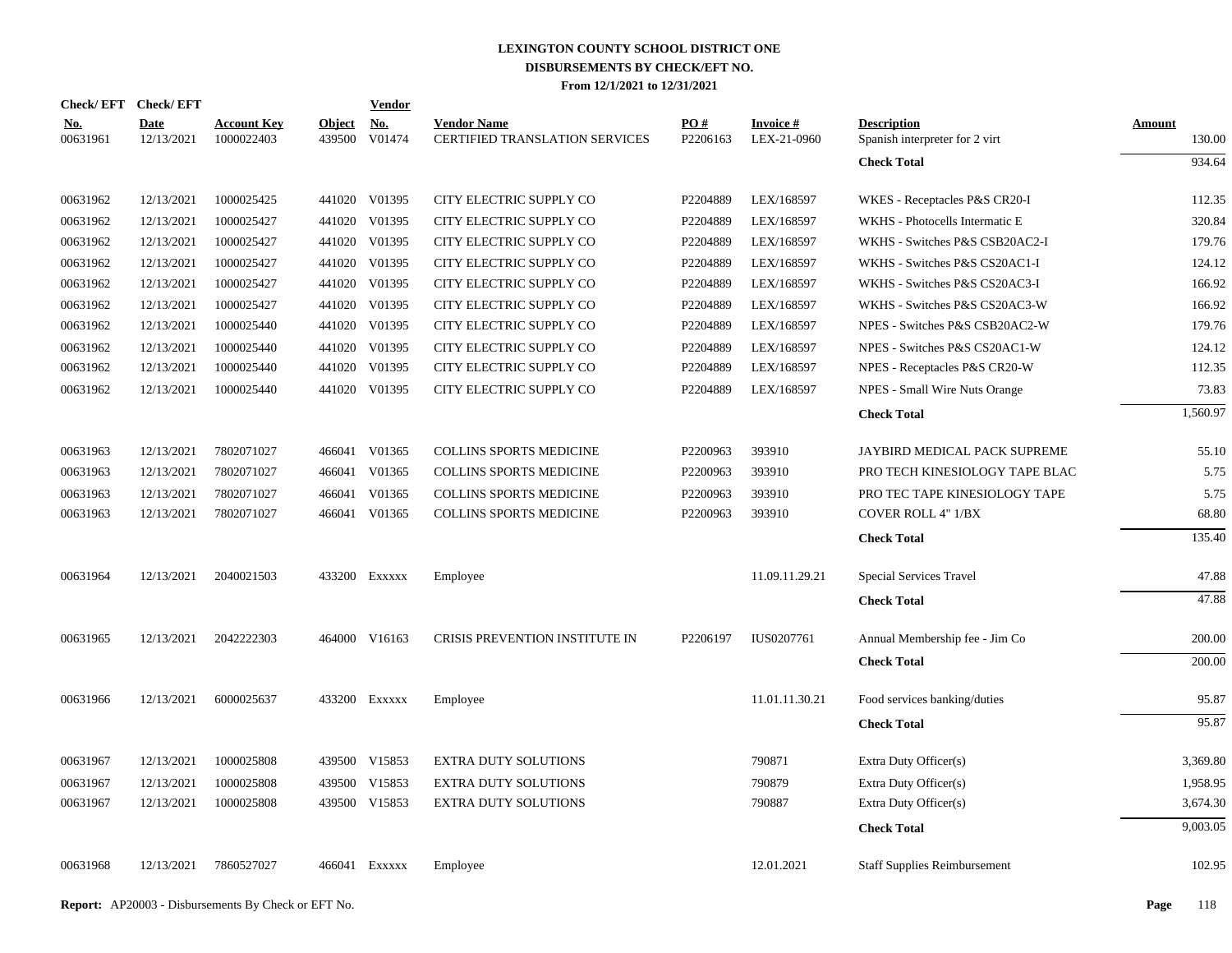|            | Check/EFT Check/EFT |                    |               | <b>Vendor</b> |                                |          |                           |                                |               |
|------------|---------------------|--------------------|---------------|---------------|--------------------------------|----------|---------------------------|--------------------------------|---------------|
| <u>No.</u> | <b>Date</b>         | <b>Account Key</b> | <b>Object</b> | <b>No.</b>    | <b>Vendor Name</b>             | PO#      | <b>Invoice#</b>           | <b>Description</b>             | <b>Amount</b> |
|            |                     |                    |               |               |                                |          |                           | <b>Check Total</b>             | 102.95        |
| 00631969   | 12/13/2021          | 1000011138         |               | 441000 V00549 | FORMS AND SUPPLY INC (FSI)     | P2203153 | 5898581-0                 | Multipurpose Copy paper, 20#.  | 320.89        |
| 00631969   | 12/13/2021          | 1000011238         | 441000        | V00549        | FORMS AND SUPPLY INC (FSI)     | P2203153 | 5898581-0                 | Multipurpose Copy paper, 20#.  | 320.90        |
| 00631969   | 12/13/2021          | 1000011338         |               | 441000 V00549 | FORMS AND SUPPLY INC (FSI)     | P2203153 | 5898581-0                 | Multipurpose Copy paper, 20#.  | 641.78        |
|            |                     |                    |               |               |                                |          |                           | <b>Check Total</b>             | 1,283.57      |
| 00631970   | 12/13/2021          | 6000025620         |               | 433200 EXXXXX | Employee                       |          | 10.11.10.29.21            | <b>Banking Duties Travel</b>   | 18.09         |
|            |                     |                    |               |               |                                |          |                           | <b>Check Total</b>             | 18.09         |
| 00631971   | 12/13/2021          | 1000025442         |               | 441020 V15598 | GREENVILLE OFFICE SUPPLY CO IN | P2203987 | 917120-1                  | CAROLINA MOP 1064 16 OZ RAYON  | 72.41         |
| 00631971   | 12/13/2021          | 1000025442         |               | 441020 V15598 | GREENVILLE OFFICE SUPPLY CO IN | P2203987 | 917120-1                  | CAROLINA MOP 1065 20 OZ RAYON  | 38.78         |
|            |                     |                    |               |               |                                |          |                           | <b>Check Total</b>             | 111.19        |
| 00631972   | 12/13/2021          | 1000023101         |               | 431900 V14280 | HALLIGAN MAHONEY AND WILLIAMS  |          | 16369                     | <b>Professional Services</b>   | 3,637.50      |
|            |                     |                    |               |               |                                |          |                           | <b>Check Total</b>             | 3,637.50      |
| 00631973   | 12/13/2021          | 7802073020         |               | 466034 V12764 | HAMPTON, GEORGE                |          | BB.LMS.12.01.21           | Athletic Official              | 55.00         |
|            |                     |                    |               |               |                                |          |                           | <b>Check Total</b>             | 55.00         |
| 00631974   | 12/13/2021          | 7802079011         |               | 466034 V10133 | HARMON, SCOTT                  |          | VWR.LHS.11.30.21 Official |                                | 174.40        |
|            |                     |                    |               |               |                                |          |                           | <b>Check Total</b>             | 174.40        |
| 00631975   | 12/13/2021          | 6000025611         |               | 433200 Exxxxx | Employee                       |          | 11.01.11.30.21            | Food Service Bank deposits     | 57.46         |
|            |                     |                    |               |               |                                |          |                           | <b>Check Total</b>             | 57.46         |
| 00631976   | 12/13/2021          | 7802073011         |               | 466034 V02712 | HOLLMON, CHARLES ROOSEVELT     |          | VBB.LHS.12.07.21 Official |                                | 102.50        |
|            |                     |                    |               |               |                                |          |                           | <b>Check Total</b>             | 102.50        |
| 00631977   | 12/13/2021          | 1000026693         |               | 433200 Exxxxx | Employee                       |          | 10.12.11.30.21            | Network Projects/Troubleshoot  | 255.36        |
|            |                     |                    |               |               |                                |          |                           | <b>Check Total</b>             | 255.36        |
| 00631978   | 12/13/2021          | 1000025440         |               | 432300 V00158 | JOHNSON CONTROLS FIRE PROTECTI | P2107288 | 87733577                  | NPES-Kitchen Hood(1)Blow Out S | 35.00         |
| 00631978   | 12/13/2021          | 1000025437         | 432300        | V00158        | JOHNSON CONTROLS FIRE PROTECTI | P2201312 | 88053794                  | CSMS Kitchen-Hood(1)Length 24' | 75.00         |
| 00631978   | 12/13/2021          | 1000025437         | 432300        | V00158        | JOHNSON CONTROLS FIRE PROTECTI | P2201312 | 88053794                  | CSMS Room 305-Hood(2)Length 36 | 100.00        |
|            |                     |                    |               |               |                                |          |                           | <b>Check Total</b>             | 210.00        |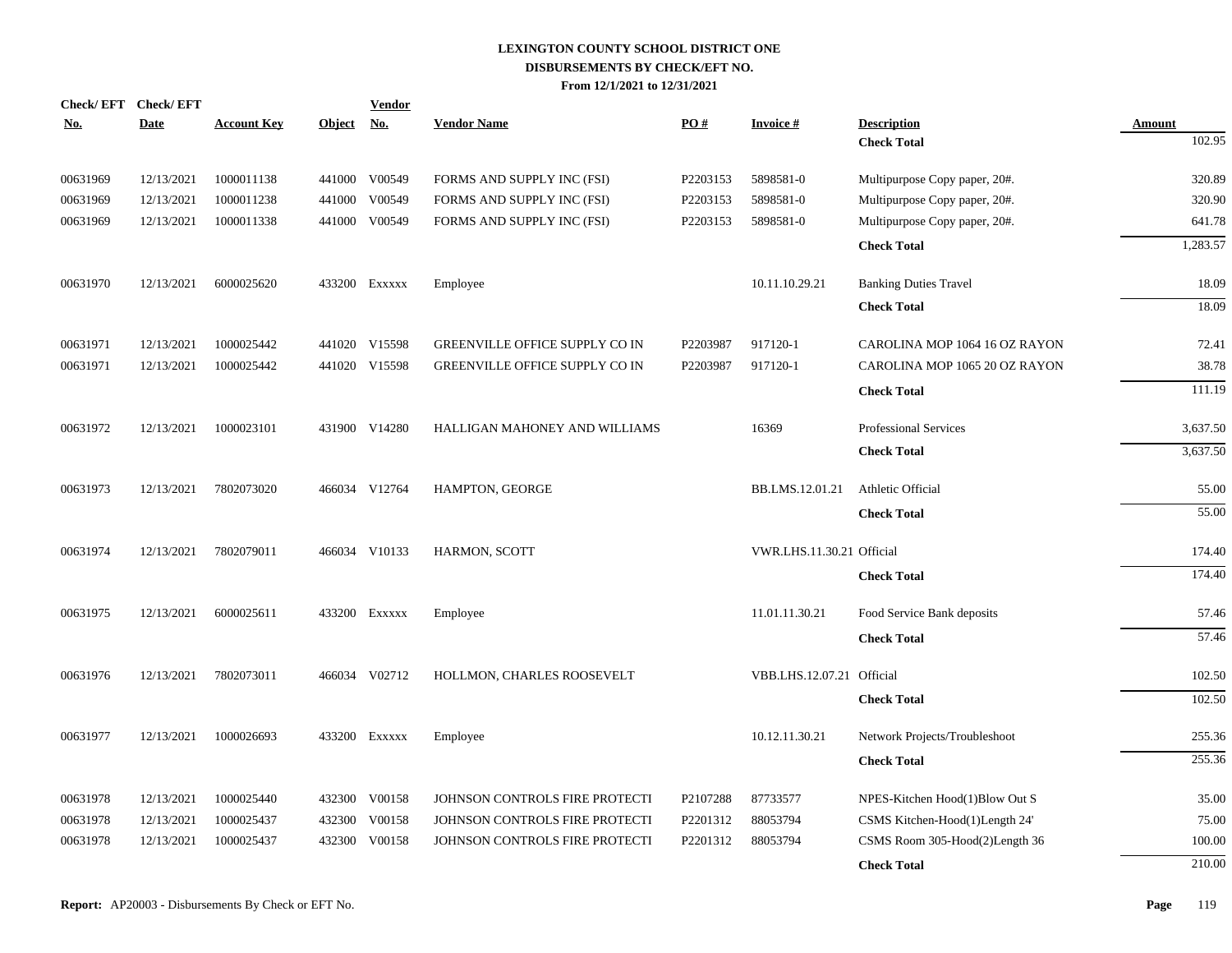|                        | Check/EFT Check/EFT       |                                  |                         | <b>Vendor</b>        |                                         |          |                                      |                                       |                         |
|------------------------|---------------------------|----------------------------------|-------------------------|----------------------|-----------------------------------------|----------|--------------------------------------|---------------------------------------|-------------------------|
| <u>No.</u><br>00631979 | <b>Date</b><br>12/13/2021 | <b>Account Key</b><br>7802073011 | <b>Object</b><br>466034 | <u>No.</u><br>V15510 | <b>Vendor Name</b><br>JOHNSON, CEDRIC L | PO#      | <b>Invoice #</b><br>VBB.LHS.12.07.21 | <b>Description</b><br>Official        | <b>Amount</b><br>141.20 |
|                        |                           |                                  |                         |                      |                                         |          |                                      | <b>Check Total</b>                    | 141.20                  |
| 00631980               | 12/13/2021                | 1000011427                       |                         | 441000 Exxxxx        | Employee                                |          | 12.02.2021                           | Mailing Reimbursement                 | 15.16                   |
|                        |                           |                                  |                         |                      |                                         |          |                                      | <b>Check Total</b>                    | 15.16                   |
| 00631981               | 12/13/2021                | 2042216103                       |                         | 433200 EXXXXX        | Employee                                |          | 10.24.10.26.21                       | <b>Behavior Analysis Conference</b>   | 111.33                  |
|                        |                           |                                  |                         |                      |                                         |          |                                      | <b>Check Total</b>                    | 111.33                  |
| 00631982               | 12/13/2021                | 7802073026                       |                         | 466034 V15948        | LYTES, SHANNON                          |          | WKM.BB.12.06.21 Athletic Official    |                                       | 76.00                   |
|                        |                           |                                  |                         |                      |                                         |          |                                      | <b>Check Total</b>                    | 76.00                   |
| 00631983               | 12/13/2021                | 7802073020                       |                         | 466034 V12794        | <b>MAURER, MARK R</b>                   |          | BB.LMS.12.01.21                      | Athletic Official                     | 55.00                   |
|                        |                           |                                  |                         |                      |                                         |          |                                      | <b>Check Total</b>                    | 55.00                   |
| 00631984               | 12/13/2021                | 7802073026                       |                         | 466034 V13516        | MELIA, CASEY                            |          | BB.WKM.12.06.21 Athletic Official    |                                       | 76.00                   |
|                        |                           |                                  |                         |                      |                                         |          |                                      | <b>Check Total</b>                    | 76.00                   |
| 00631985               | 12/13/2021                | 1000011307                       |                         | 433200 EXXXXX        | Employee                                |          | 11.09.12.07.21                       | Meetings commutes                     | 224.90                  |
|                        |                           |                                  |                         |                      |                                         |          |                                      | <b>Check Total</b>                    | 224.90                  |
| 00631986               | 12/13/2021                | 6000025610                       |                         | 433200 EXXXXX        | Employee                                |          | 11.01.11.30.21                       | Supervising & support duties          | 117.88                  |
|                        |                           |                                  |                         |                      |                                         |          |                                      | <b>Check Total</b>                    | 117.88                  |
| 00631987               | 12/13/2021                | 1000025426                       |                         | 432300 V15844        | NALCO COMPANY LLC                       | P2200536 | 6660070561                           | RBES-Monthly Water Treatment S        | 80.00                   |
| 00631987               | 12/13/2021                | 1000025416                       |                         | 432300 V15844        | NALCO COMPANY LLC                       | P2200536 | 6660070562                           | PES-Monthly Water Treatment Se        | 80.00                   |
| 00631987               | 12/13/2021                | 1000025444                       |                         | 432300 V15844        | NALCO COMPANY LLC                       | P2200536 | 6660070563                           | RBHS-Monthly Water Treatment S        | 80.00                   |
| 00631987               | 12/13/2021                | 1000025414                       |                         | 432300 V15844        | NALCO COMPANY LLC                       | P2200536 | 6660070564                           | GES-Monthly Water Treatment Se        | 80.00                   |
| 00631987               | 12/13/2021                | 1000025443                       |                         | 432300 V15844        | NALCO COMPANY LLC                       | P2200536 | 6660070565                           | MGMS-Monthly Water Treatment S        | 80.00                   |
| 00631987               | 12/13/2021                | 1000025446                       |                         | 432300 V15844        | NALCO COMPANY LLC                       | P2200536 | 6660071619                           | <b>BMS-Monthly Water Treatment Se</b> | 80.00                   |
|                        |                           |                                  |                         |                      |                                         |          |                                      | <b>Check Total</b>                    | 480.00                  |
| 00631988               | 12/13/2021                | 6000025610                       |                         | 433200 EXXXXX        | Employee                                |          | 11.01.11.30.21                       | Food Services at Schools              | 93.80                   |
|                        |                           |                                  |                         |                      |                                         |          |                                      | <b>Check Total</b>                    | 93.80                   |
| 00631989               | 12/13/2021                | 1000011513                       |                         | 443000 Exxxxx        | Employee                                |          | 11.14.11.16.21.                      | Lodging for conference                | 27.92                   |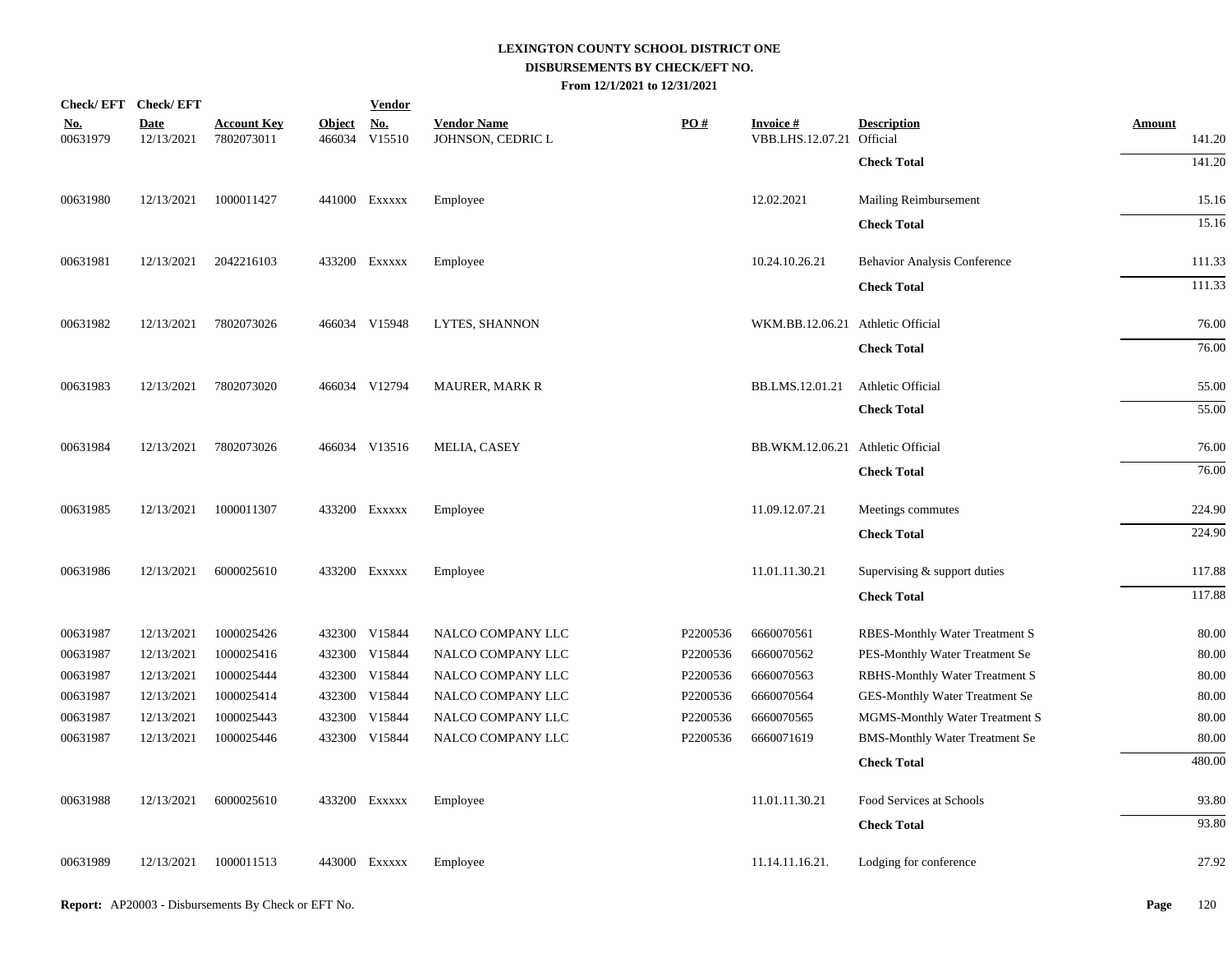| Check/EFT Check/EFT<br>No. | <b>Date</b> | <b>Account Key</b> | <b>Object</b> | <b>Vendor</b><br><u>No.</u> | <b>Vendor Name</b>          | PO#      | <b>Invoice#</b>           | <b>Description</b>                    | <b>Amount</b> |
|----------------------------|-------------|--------------------|---------------|-----------------------------|-----------------------------|----------|---------------------------|---------------------------------------|---------------|
|                            |             |                    |               |                             |                             |          |                           | <b>Check Total</b>                    | 27.92         |
| 00631990                   | 12/13/2021  | 7924099715         |               | 466041 V15935               | PECKNEL MUSIC COMPANY INC   | P2205414 | 665029                    | Shoes, G&S, EVerjazz BK               | 261.78        |
| 00631990                   | 12/13/2021  | 1000011415         |               | 432300 V15935               | PECKNEL MUSIC COMPANY INC   | P2205713 | 681637                    | disinfect silver marching bari        | 360.00        |
|                            |             |                    |               |                             |                             |          |                           | <b>Check Total</b>                    | 621.78        |
| 00631991                   | 12/13/2021  | 7802079011         |               | 466034 V17055               | PHILLIPS, DALLAS            |          | VWR.LHS.12.02.21 Official |                                       | 125.00        |
|                            |             |                    |               |                             |                             |          |                           | <b>Check Total</b>                    | 125.00        |
| 00631992                   | 12/13/2021  | 1000014144         |               | 441000 V00103               | PINE PRESS OF LEXINGTON INC | P2206044 | 132346                    | RBHS- Dance Program Booklet- D        | 186.82        |
| 00631992                   | 12/13/2021  | 1000014144         |               | 441000 V00103               | PINE PRESS OF LEXINGTON INC | P2206044 | 132346                    | RBHS- Dance Program Booklet- D        | 320.10        |
|                            |             |                    |               |                             |                             |          |                           | <b>Check Total</b>                    | 506.92        |
| 00631993                   | 12/13/2021  | 1000026693         |               | 433200 Exxxxx               | Employee                    |          | 10.20.10.22.21            | <b>EdTech Conference</b>              | 344.98        |
|                            |             |                    |               |                             |                             |          |                           | <b>Check Total</b>                    | 344.98        |
| 00631994                   | 12/13/2021  | 7802073011         |               | 466034 V10744               | PORTER, CHARLES A           |          | VBB.LHS.12.07.21 Official |                                       | 141.20        |
|                            |             |                    |               |                             |                             |          |                           | <b>Check Total</b>                    | 141.20        |
| 00631995                   | 12/13/2021  | 1000011415         |               | 433200 V10181               | POWDERSVILLE HIGH SCHOOL    | P2206053 | #1                        | Registration fee                      | 200.00        |
|                            |             |                    |               |                             |                             |          |                           | <b>Check Total</b>                    | 200.00        |
| 00631996                   | 12/13/2021  | 2042216103         |               | 433200 Exxxxx               | Employee                    |          | 09.01.09.29.21            | <b>Special Services Commutes</b>      | 82.32         |
|                            |             |                    |               |                             |                             |          |                           | <b>Check Total</b>                    | 82.32         |
| 00631997                   | 12/13/2021  | 1000014112         |               | 441000 EXXXXX               | Employee                    |          | 11.29.2021                | Materials for Class Reimb.            | 81.62         |
|                            |             |                    |               |                             |                             |          |                           | <b>Check Total</b>                    | 81.62         |
| 00631998                   | 12/13/2021  | 7793027020         |               | 466035 V11057               | <b>RHODES BRANDING</b>      | P2205704 | 30208S                    | <b>Branding Contract for Lakeside</b> | 9,750.00      |
|                            |             |                    |               |                             |                             |          |                           | <b>Check Total</b>                    | 9,750.00      |
| 00631999                   | 12/13/2021  | 7802089029         |               | 466034 V03091               | RHONE, CHRIS                |          | BB.GMS.11.30.21           | Athletic Official                     | 62.00         |
|                            |             |                    |               |                             |                             |          |                           | <b>Check Total</b>                    | 62.00         |
| 00632000                   | 12/13/2021  | 1000026693         |               | 433200 Exxxxx               | Employee                    |          | 11.15.11.19.21            | <b>IT Training</b>                    | 333.00        |
|                            |             |                    |               |                             |                             |          |                           | <b>Check Total</b>                    | 333.00        |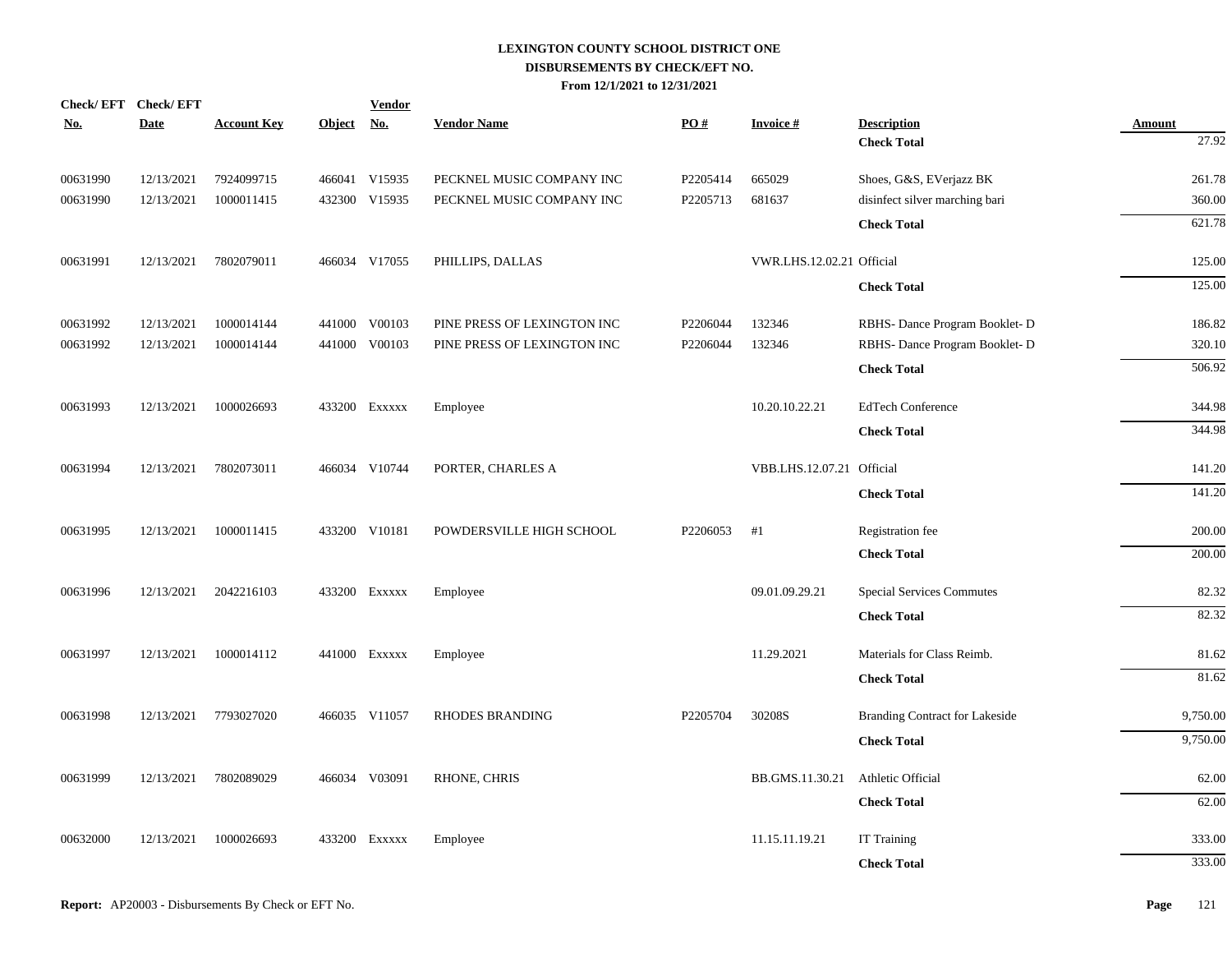|            |          | Check/EFT Check/EFT       |                                  |                         | <b>Vendor</b> |                                                      |                 |                             |                                       |                       |
|------------|----------|---------------------------|----------------------------------|-------------------------|---------------|------------------------------------------------------|-----------------|-----------------------------|---------------------------------------|-----------------------|
| <u>No.</u> | 00632006 | <b>Date</b><br>12/13/2021 | <b>Account Key</b><br>7745027038 | <b>Object</b><br>466041 | No.<br>V00132 | <b>Vendor Name</b><br>SC DEPARTMENT OF REVENUE (SALE | PO#<br>P2204266 | <b>Invoice#</b><br>00015358 | <b>Description</b><br>Freight         | <b>Amount</b><br>1.51 |
|            | 00632006 | 12/13/2021                | 7974027038                       | 466041                  | V00132        | SC DEPARTMENT OF REVENUE (SALE                       | P2204266        | 00015358                    | Fiction - 24 signs, stands and        | 16.36                 |
|            | 00632006 | 12/13/2021                | 7974027038                       | 466041                  | V00132        | SC DEPARTMENT OF REVENUE (SALE                       | P2204266        | 00015358                    | Sr. Fiction shelf divider stan        | 16.37                 |
|            | 00632006 | 12/13/2021                | 7974027038                       | 466041                  | V00132        | SC DEPARTMENT OF REVENUE (SALE                       | P2204266        | 00015358                    | Dart blue biography shelf divi        | 17.79                 |
|            | 00632006 | 12/13/2021                | 7974027038                       | 466041                  | V00132        | SC DEPARTMENT OF REVENUE (SALE                       | P2204266        | 00015358                    | Freight                               | 1.77                  |
|            | 00632006 | 12/13/2021                | 7866027011                       | 466041                  | V00132        | SC DEPARTMENT OF REVENUE (SALE                       | P2205349        | 00042888                    | Graduation Cord with insignia         | 2.52                  |
|            | 00632006 | 12/13/2021                | 7866027011                       | 466041                  | V00132        | SC DEPARTMENT OF REVENUE (SALE                       | P2205349        | 00042888                    | Shipping                              | 1.05                  |
|            | 00632006 | 12/13/2021                | 1000025412                       | 441020                  | V00132        | SC DEPARTMENT OF REVENUE (SALE                       | P2201830        | 0006063571                  | Sense of Place Tan Vinyl Couch        | 17.85                 |
|            | 00632006 | 12/13/2021                | 1000025412                       | 441020                  | V00132        | SC DEPARTMENT OF REVENUE (SALE                       | P2201830        | 0006063571                  | Sense of Place Tan Vinyl Chair        | 12.49                 |
|            | 00632006 | 12/13/2021                | 8145011225                       | 441000                  | V00132        | SC DEPARTMENT OF REVENUE (SALE                       | P2205061        | 0006066882                  | The Fun Tube Tunnel                   | 2.38                  |
|            | 00632006 | 12/13/2021                | 8145011225                       | 441000                  | V00132        | SC DEPARTMENT OF REVENUE (SALE                       | P2205061        | 0006066882                  | <b>Emotion Floor Cushions</b>         | 7.73                  |
|            | 00632006 | 12/13/2021                | 8145011225                       | 441000                  | V00132        | SC DEPARTMENT OF REVENUE (SALE                       | P2205061        | 0006066882                  | Feelings Friend Emotional Plus        | 1.54                  |
|            | 00632006 | 12/13/2021                | 8145011225                       | 441000                  | V00132        | SC DEPARTMENT OF REVENUE (SALE                       | P2205061        | 0006066882                  | My Feelings Carpet                    | 10.12                 |
|            | 00632006 | 12/13/2021                | 8145011225                       | 441000                  | V00132        | SC DEPARTMENT OF REVENUE (SALE                       | P2205061        | 0006066882                  | Theo the Therapy Dog                  | 3.27                  |
|            | 00632006 | 12/13/2021                | 2250011403                       |                         | 464012 V00132 | SC DEPARTMENT OF REVENUE (SALE                       | P2204817        | 00072058                    | Secondary Planning Fee Pelion         | 286.93                |
|            | 00632006 | 12/13/2021                | 2250011303                       |                         | 434512 V00132 | SC DEPARTMENT OF REVENUE (SALE                       | P2204817        | 00072059                    | AVID weekly Secondary White Kn        | 41.65                 |
|            | 00632006 | 12/13/2021                | 2250011303                       |                         | 464012 V00132 | SC DEPARTMENT OF REVENUE (SALE                       | P2204817        | 00072059                    | <b>AVID Membership Fees Secondary</b> | 286.93                |
|            | 00632006 | 12/13/2021                | 2250011303                       |                         | 464012 V00132 | SC DEPARTMENT OF REVENUE (SALE                       | P2204817        | 00072063                    | AVID membership Fees Secondary        | 286.93                |
|            | 00632006 | 12/13/2021                | 2250011403                       |                         | 464012 V00132 | SC DEPARTMENT OF REVENUE (SALE                       | P2204817        | 00072067                    | Secondary Planning Fee Lexingt        | 286.93                |
|            | 00632006 | 12/13/2021                | 2250011403                       |                         | 434512 V00132 | SC DEPARTMENT OF REVENUE (SALE                       | P2204817        | 00072068                    | AVID weekly Secondary - The Col       | 41.65                 |
|            | 00632006 | 12/13/2021                | 2250011403                       |                         | 464012 V00132 | SC DEPARTMENT OF REVENUE (SALE                       | P2204817        | 00072068                    | AVID Membership Fees The Colle        | 286.93                |
|            | 00632006 | 12/13/2021                | 2250011203                       |                         | 464012 V00132 | SC DEPARTMENT OF REVENUE (SALE                       | P2204817        | 00072071                    | AVID Membership Fees Gilbert E        | 218.75                |
|            | 00632006 | 12/13/2021                | 2250011303                       |                         | 434512 V00132 | SC DEPARTMENT OF REVENUE (SALE                       | P2204817        | 00072072                    | AVID Weekly Secondary Carolina        | 41.65                 |
|            | 00632006 | 12/13/2021                | 2250011403                       |                         | 464012 V00132 | SC DEPARTMENT OF REVENUE (SALE                       | P2204817        | 00072072                    | AVID Membership Fees White Kno        | 286.93                |
|            | 00632006 | 12/13/2021                | 2250022403                       |                         | 431212 V00132 | SC DEPARTMENT OF REVENUE (SALE                       | P2204817        | 00072075                    | <b>AVID District Leadership Year</b>  | 420.00                |
|            | 00632006 | 12/13/2021                | 2301012603                       |                         | 434501 V00132 | SC DEPARTMENT OF REVENUE (SALE                       | P2203969        | 00457023                    | Snap&Read Universal, Year One         | 1,371.93              |
|            | 00632006 | 12/13/2021                | 2301012603                       | 434501                  | V00132        | SC DEPARTMENT OF REVENUE (SALE                       | P2203969        | 00457023                    | Co: Writer Universal, Year One        | 1,371.93              |
|            | 00632006 | 12/13/2021                | 2042112403                       | 444500                  | V00132        | SC DEPARTMENT OF REVENUE (SALE                       | P2204741        | 0800360-IN                  | Visolux Digital HD (Buy 6, get        | 207.90                |
|            | 00632006 | 12/13/2021                | 2042112403                       | 444500                  | V00132        | SC DEPARTMENT OF REVENUE (SALE                       | P2204741        | 0800360-IN                  | Visolux Digital HD Bumper (Buy        | 8.38                  |
|            | 00632006 | 12/13/2021                | 2042112403                       | 444500                  | V00132        | SC DEPARTMENT OF REVENUE (SALE                       | P2204741        | 0800360-IN                  | Vario Digital Carrying Case           | 13.29                 |
|            | 00632006 | 12/13/2021                | 2042112403                       | 444500                  | V00132        | SC DEPARTMENT OF REVENUE (SALE                       | P2204741        | 0800360-IN                  | Vario Digital FHD Adv with Bat        | 258.30                |
|            | 00632006 | 12/13/2021                | 2042112403                       | 444500                  | V00132        | SC DEPARTMENT OF REVENUE (SALE                       | P2204741        | 0800360-IN                  | Shipping                              | 17.50                 |
|            | 00632006 | 12/13/2021                | 2042112403                       | 444500                  | V00132        | SC DEPARTMENT OF REVENUE (SALE                       | P2204741        | 0802196-IN                  | SmartLux Digital (Buy 6, get 1        | 130.20                |
|            | 00632006 | 12/13/2021                | 2042112403                       | 444500                  | V00132        | SC DEPARTMENT OF REVENUE (SALE                       | P2204741        | 0802196-IN                  | SmartLux Digital Bumper (Buy 6        | 6.28                  |
|            | 00632006 | 12/13/2021                | 1000011341                       | 443000                  | V00132        | SC DEPARTMENT OF REVENUE (SALE                       | P2203290        | 10322456                    | Shipping                              | 5.94                  |
|            | 00632006 | 12/13/2021                | 7802071011                       |                         | 466041 V00132 | SC DEPARTMENT OF REVENUE (SALE                       | P2204960        | 1064338                     | ASO medium                            | 10.64                 |

**Report:** AP20003 - Disbursements By Check or EFT No. **Page** 122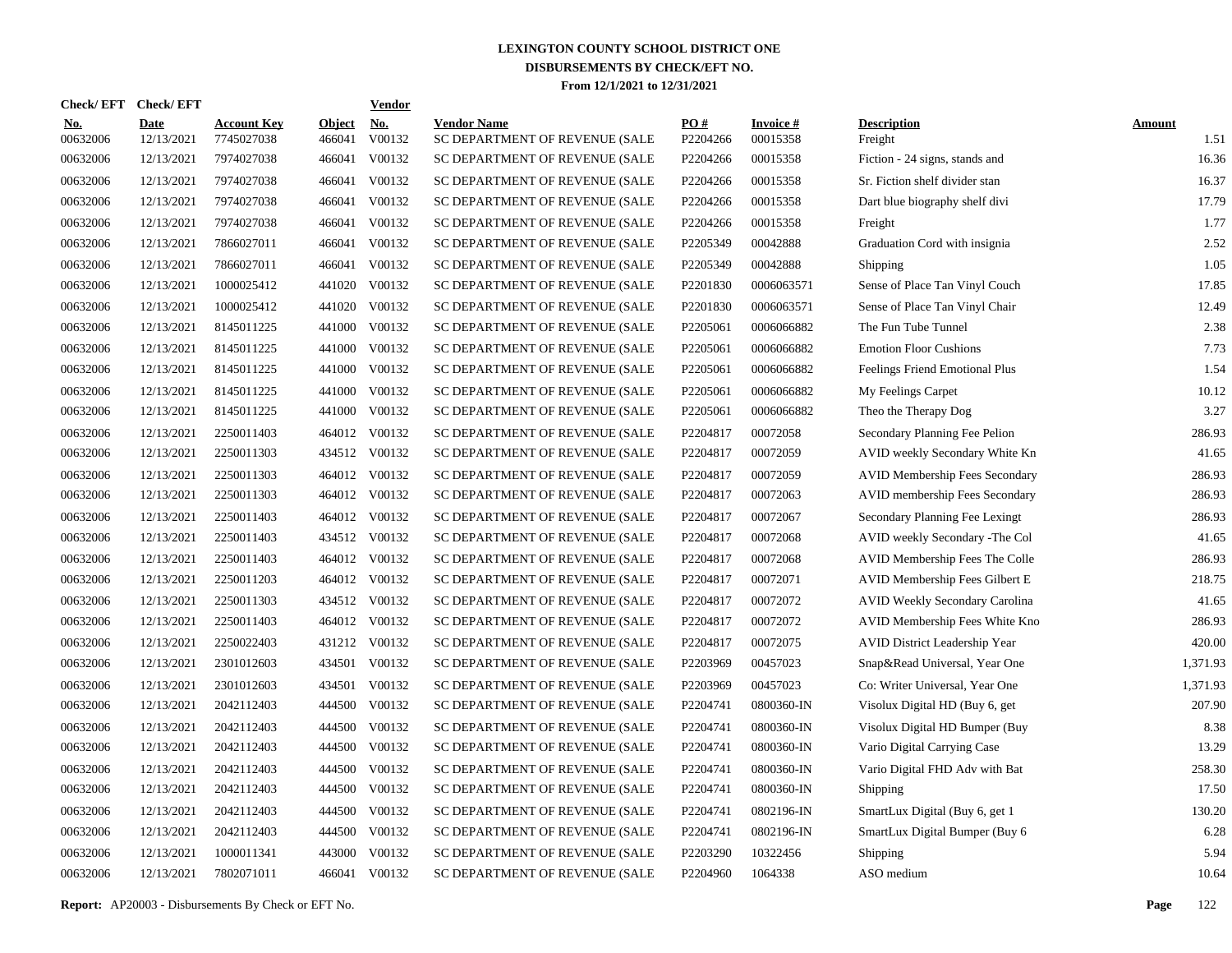| Check/EFT Check/EFT    |                           |                                  |                         | <b>Vendor</b>        |                                                      |          |                                   |                                               |                            |
|------------------------|---------------------------|----------------------------------|-------------------------|----------------------|------------------------------------------------------|----------|-----------------------------------|-----------------------------------------------|----------------------------|
| <u>No.</u><br>00632006 | <b>Date</b><br>12/13/2021 | <b>Account Key</b><br>1000025204 | <b>Object</b><br>464000 | <u>No.</u><br>V00132 | <b>Vendor Name</b><br>SC DEPARTMENT OF REVENUE (SALE | PO#      | <b>Invoice#</b><br>11.21.DISCOUNT | <b>Description</b><br>November 2021 Sales tax | <b>Amount</b><br>$-162.21$ |
| 00632006               | 12/13/2021                | 1000025427                       | 441020                  | V00132               | SC DEPARTMENT OF REVENUE (SALE                       | P2202243 | 12-041743                         | GE 1.1 cu ft. countertop micro                | 16.10                      |
| 00632006               | 12/13/2021                | 2042212703                       | 441000                  | V00132               | SC DEPARTMENT OF REVENUE (SALE                       | P2202979 | 120000209001                      | Books per attached list - Stud                | 36.57                      |
| 00632006               | 12/13/2021                | 2042212703                       |                         | 441000 V00132        | SC DEPARTMENT OF REVENUE (SALE                       | P2202979 | 120000209001                      | Shipping                                      | 0.81                       |
| 00632006               | 12/13/2021                | 7744019044                       |                         | 466041 V00132        | SC DEPARTMENT OF REVENUE (SALE                       | P2204078 | 120050723001                      | JACOBS   5 STEPS TO A 5: AP PH                | 18.90                      |
| 00632006               | 12/13/2021                | 7744019044                       |                         | 466041 V00132        | SC DEPARTMENT OF REVENUE (SALE                       | P2204078 | 120050723001                      | 8 JACOBS   5 STEPS TO A 5: AP                 | 4.73                       |
| 00632006               | 12/13/2021                | 7744019044                       |                         | 466041 V00132        | SC DEPARTMENT OF REVENUE (SALE                       | P2204078 | 120050723001                      | <b>Shipping</b>                               | 2.63                       |
| 00632006               | 12/13/2021                | 2042212703                       |                         | 441000 V00132        | SC DEPARTMENT OF REVENUE (SALE                       | P2204553 | 120199652001                      | Books per attached list - Stud                | 59.69                      |
| 00632006               | 12/13/2021                | 2042212703                       |                         | 441000 V00132        | SC DEPARTMENT OF REVENUE (SALE                       | P2204553 | 120199652001                      | <b>Shipping</b>                               | 8.02                       |
| 00632006               | 12/13/2021                | 2042212703                       |                         | 441000 V00132        | SC DEPARTMENT OF REVENUE (SALE                       | P2204553 | 120200452001                      | Shipping                                      | 9.39                       |
| 00632006               | 12/13/2021                | 2042212703                       |                         | 441000 V00132        | SC DEPARTMENT OF REVENUE (SALE                       | P2204738 | 120224151001                      | <b>Shipping</b>                               | 5.02                       |
| 00632006               | 12/13/2021                | 2042212703                       |                         | 441000 V00132        | SC DEPARTMENT OF REVENUE (SALE                       | P2204738 | 120224151001                      | Books per attached list - Stud                | 28.61                      |
| 00632006               | 12/13/2021                | 2042212703                       |                         | 441000 V00132        | SC DEPARTMENT OF REVENUE (SALE                       | P2204738 | 120224325001                      | Books per attached list - Stud                | 32.30                      |
| 00632006               | 12/13/2021                | 2042212703                       |                         | 441000 V00132        | SC DEPARTMENT OF REVENUE (SALE                       | P2204738 | 120224325001                      | <b>Shipping</b>                               | 2.82                       |
| 00632006               | 12/13/2021                | 2042112703                       |                         | 441000 V00132        | SC DEPARTMENT OF REVENUE (SALE                       | P2201182 | 120252321001                      | Books per attached list - Stud                | 6.02                       |
| 00632006               | 12/13/2021                | 7727019044                       |                         | 466041 V00132        | SC DEPARTMENT OF REVENUE (SALE                       | P2204874 | 120290486001                      | Shipping                                      | 4.24                       |
| 00632006               | 12/13/2021                | 1000011231                       |                         | 441000 V00132        | SC DEPARTMENT OF REVENUE (SALE                       | P2204776 | 170336                            | BRIDGE THE GAP:INTERVENTION                   | 4.20                       |
| 00632006               | 12/13/2021                | 1000011231                       |                         | 441000 V00132        | SC DEPARTMENT OF REVENUE (SALE                       | P2204776 | 170336                            | <b>SHIPPING</b>                               | 0.56                       |
| 00632006               | 12/13/2021                | 1000011339                       |                         | 443000 V00132        | SC DEPARTMENT OF REVENUE (SALE                       | P2205072 | 174219                            | Delivery                                      | 1.34                       |
| 00632006               | 12/13/2021                | 7946027015                       |                         | 466041 V00132        | SC DEPARTMENT OF REVENUE (SALE                       | P2205712 | 1851967740                        | custom 2021 aftermath costume                 | 38.40                      |
| 00632006               | 12/13/2021                | 2052213703                       |                         | 441000 V00132        | SC DEPARTMENT OF REVENUE (SALE                       | P2205324 | 200193953                         | Pre-K Standards-Based Complete                | 61.53                      |
| 00632006               | 12/13/2021                | 2052213703                       |                         | 441000 V00132        | SC DEPARTMENT OF REVENUE (SALE                       | P2205324 | 200193953                         | <b>Shipping</b>                               | 6.15                       |
| 00632006               | 12/13/2021                | 2042221503                       |                         | 441000 V00132        | SC DEPARTMENT OF REVENUE (SALE                       | P2204263 | 21010013-1401959                  | Sammons Preston Sure Hand Bend                | 1.78                       |
| 00632006               | 12/13/2021                | 2042221503                       |                         | 441000 V00132        | SC DEPARTMENT OF REVENUE (SALE                       | P2204263 |                                   | 21010013-1401959 Medline Anti-Splash Lid      | 1.05                       |
| 00632006               | 12/13/2021                | 2042221503                       |                         | 441000 V00132        | SC DEPARTMENT OF REVENUE (SALE                       | P2204263 | 21010013-1401959 Foam Tubing      |                                               | 1.25                       |
| 00632006               | 12/13/2021                | 2250012903                       |                         | 441012 V00132        | SC DEPARTMENT OF REVENUE (SALE                       | P2204809 | 2423299                           | <b>Shipping</b>                               | 8.69                       |
| 00632006               | 12/13/2021                | 7965027011                       |                         | 466049 V00132        | SC DEPARTMENT OF REVENUE (SALE                       | P2205646 | 25118                             | 188 Thread count Sheet sets                   | 114.24                     |
| 00632006               | 12/13/2021                | 7965027011                       |                         | 466049 V00132        | SC DEPARTMENT OF REVENUE (SALE                       | P2205646 | 25118                             | Pillowcases                                   | 4.90                       |
| 00632006               | 12/13/2021                | 1000022214                       | 434500                  | V00132               | SC DEPARTMENT OF REVENUE (SALE                       | P2205334 | 261808                            | PebbleGo Next:Online Subscript                | 27.97                      |
| 00632006               | 12/13/2021                | 1000022214                       |                         | 434500 V00132        | SC DEPARTMENT OF REVENUE (SALE                       | P2205334 | 261808                            | PebbleGo Next:Online Subscript                | 27.96                      |
| 00632006               | 12/13/2021                | 7932027016                       |                         | 466041 V00132        | SC DEPARTMENT OF REVENUE (SALE                       | P2203279 | 264125                            | teal Genesis compound bows (ri                | 16.10                      |
| 00632006               | 12/13/2021                | 7932027016                       |                         | 466041 V00132        | SC DEPARTMENT OF REVENUE (SALE                       | P2203279 | 264125                            | ambush Genesis compound bows (                | 16.10                      |
| 00632006               | 12/13/2021                | 7932027016                       |                         | 466041 V00132        | SC DEPARTMENT OF REVENUE (SALE                       | P2203279 | 264125                            | Feradyne 34" block target - no                | 101.50                     |
| 00632006               | 12/13/2021                | 7932027016                       |                         | 466041 V00132        | SC DEPARTMENT OF REVENUE (SALE                       | P2203279 | 264125                            | V <sub>2</sub> push-in red n nock, 100 pac    | 2.52                       |
| 00632006               | 12/13/2021                | 7932027016                       |                         | 466041 V00132        | SC DEPARTMENT OF REVENUE (SALE                       | P2203279 | 264125                            | V2 push-in white n nock, $100/p$              | 2.52                       |
| 00632006               | 12/13/2021                | 7932027016                       |                         | 466041 V00132        | SC DEPARTMENT OF REVENUE (SALE                       | P2203279 | 264125                            | right hand arrow rest                         | 5.60                       |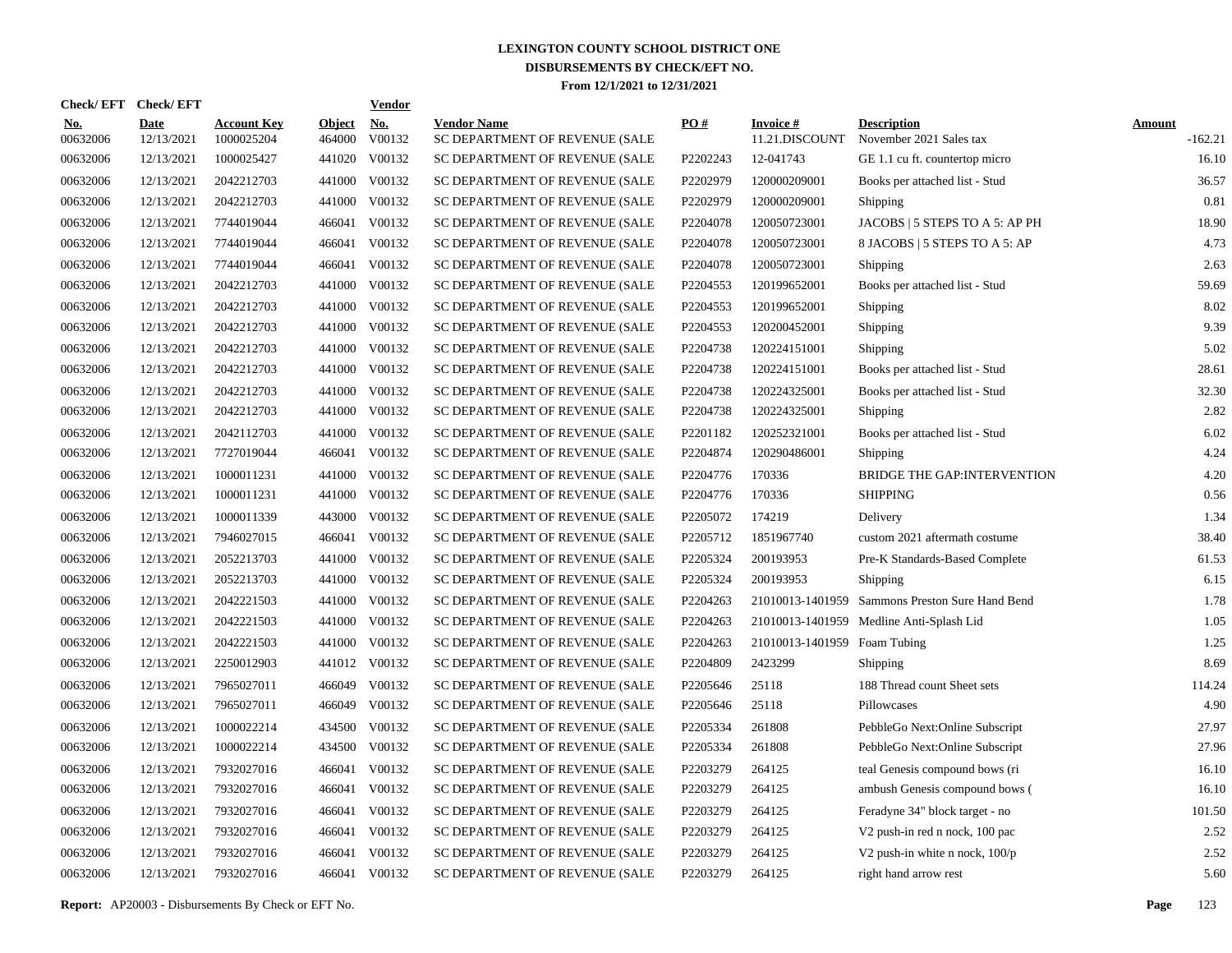|                        |                           |                                  |                         | <b>Vendor</b> |                                                                               |                      |                           |                                            |                       |
|------------------------|---------------------------|----------------------------------|-------------------------|---------------|-------------------------------------------------------------------------------|----------------------|---------------------------|--------------------------------------------|-----------------------|
| <u>No.</u><br>00632006 | <b>Date</b><br>12/13/2021 | <b>Account Key</b><br>7932027016 | <b>Object</b><br>466041 | No.<br>V00132 | <b>Vendor Name</b><br>SC DEPARTMENT OF REVENUE (SALE                          | PO#<br>P2203279      | <b>Invoice#</b><br>264125 | <b>Description</b><br>left hand arrow rest | <b>Amount</b><br>2.80 |
| 00632006               | 12/13/2021                | 7932027016                       | 466041                  | V00132        | SC DEPARTMENT OF REVENUE (SALE                                                | P2203279             | 264125                    | String (orig) 94 1/4" (blk & w             | 11.90                 |
| 00632006               | 12/13/2021                | 7932027016                       | 466041                  | V00132        | SC DEPARTMENT OF REVENUE (SALE                                                | P2203279             | 264125                    | Apperson Datalink 1200 scanner             | 74.90                 |
| 00632006               | 12/13/2021                | 7932027016                       | 466041                  | V00132        | SC DEPARTMENT OF REVENUE (SALE                                                | P2203279             | 264125                    | scorecards red (pack of 500)               | 6.30                  |
| 00632006               | 12/13/2021                | 7932027016                       | 466041                  | V00132        | SC DEPARTMENT OF REVENUE (SALE                                                | P2203279             | 264125                    | pre-measured line tape (2 pk (             | 5.60                  |
| 00632006               | 12/13/2021                | 7932027016                       | 466041                  | V00132        | SC DEPARTMENT OF REVENUE (SALE                                                | P2203279             | 264125                    | wildberry Genesis compound bow             | 16.10                 |
| 00632006               | 12/13/2021                | 7932027011                       | 466041                  | V00132        | SC DEPARTMENT OF REVENUE (SALE                                                | P2203898             | 264511                    | Easton 1820 Aluminum, 5 Doz                | 49.56                 |
| 00632006               | 12/13/2021                | 7932027011                       | 466041                  | V00132        | SC DEPARTMENT OF REVENUE (SALE                                                | P2203898             | 264511                    | Morrell 33" Eternity Target                | 56.28                 |
| 00632006               | 12/13/2021                | 7932027011                       | 466041                  | V00132        | SC DEPARTMENT OF REVENUE (SALE                                                | P2203898             | 264511                    | Lancaster Maintenance Kit                  | 7.35                  |
| 00632006               | 12/13/2021                | 7932027011                       | 466041                  | V00132        | SC DEPARTMENT OF REVENUE (SALE                                                | P2203898             | 264511                    | <b>Right Hand Arrow Rest</b>               | 5.60                  |
| 00632006               | 12/13/2021                | 7932027011                       | 466041                  | V00132        | SC DEPARTMENT OF REVENUE (SALE                                                | P2203898             | 264511                    | Left Hand Arrow Rest                       | 1.12                  |
| 00632006               | 12/13/2021                | 7932027011                       | 466041                  | V00132        | SC DEPARTMENT OF REVENUE (SALE                                                | P2203898             | 264511                    | Arrow Rest Plastic Sleeves (10)            | 2.80                  |
| 00632006               | 12/13/2021                | 7932027011                       | 466041                  | V00132        | SC DEPARTMENT OF REVENUE (SALE                                                | P2203898             | 264511                    | String (orig) 94 $1/4$ " (Blk & W)         | 11.90                 |
| 00632006               | 12/13/2021                | 7932027011                       | 466041                  | V00132        | SC DEPARTMENT OF REVENUE (SALE                                                | P2203898             | 264511                    | Power Cable Genesis (Orig) 37.             | 7.00                  |
| 00632006               | 12/13/2021                | 7932027011                       | 466041                  | V00132        | SC DEPARTMENT OF REVENUE (SALE                                                | P2203898             | 264511                    | QCC                                        | 1.40                  |
| 00632006               | 12/13/2021                | 7932027011                       | 466041                  | V00132        | SC DEPARTMENT OF REVENUE (SALE                                                | P2203898             | 264511                    | Repl cover Lit 80cm both sides             | 6.65                  |
| 00632006               | 12/13/2021                | 7932027011                       | 466041                  | V00132        | SC DEPARTMENT OF REVENUE (SALE                                                | P2203898             | 264511                    | Repl cover kit 80cm one side/w             | 6.65                  |
| 00632006               | 12/13/2021                | 7932027011                       | 466041                  | V00132        | SC DEPARTMENT OF REVENUE (SALE                                                | P2203898             | 264511                    | NASP Adult Glove Blue L                    | 0.98                  |
| 00632006               | 12/13/2021                | 7932027011                       | 466041                  | V00132        | SC DEPARTMENT OF REVENUE (SALE                                                | P2203898             | 264511                    | NASP Adult Glove Blue M                    | 1.96                  |
| 00632006               | 12/13/2021                | 7932027011                       | 466041                  | V00132        | SC DEPARTMENT OF REVENUE (SALE                                                | P2203898             | 264511                    | NASP Adult Glove Blue S                    | 0.98                  |
| 00632006               | 12/13/2021                | 7932027011                       | 466041                  | V00132        | SC DEPARTMENT OF REVENUE (SALE                                                | P2203898             | 264511                    | Shipping of gloves                         | 0.81                  |
| 00632006               | 12/13/2021                | 7932027016                       | 466041                  | V00132        | SC DEPARTMENT OF REVENUE (SALE                                                | P2204635             | 264842                    | right hand black bows                      | 24.15                 |
| 00632006               | 12/13/2021                | 7932027016                       | 466041                  | V00132        | SC DEPARTMENT OF REVENUE (SALE                                                | P <sub>2204635</sub> | 264842                    | right hand teal bows                       | 16.10                 |
| 00632006               | 12/13/2021                | 7932027016                       | 466041                  | V00132        | SC DEPARTMENT OF REVENUE (SALE                                                | P2204635             | 264842                    | right hand ambush bows                     | 8.05                  |
| 00632006               | 12/13/2021                | 7932027016                       | 466041                  | V00132        | SC DEPARTMENT OF REVENUE (SALE                                                | P <sub>2204635</sub> | 264842                    | $30'x10'$ net                              | 23.45                 |
| 00632006               | 12/13/2021                | 7932027030                       | 466041                  | V00132        | SC DEPARTMENT OF REVENUE (SALE                                                | P2205079             | 265178                    | Easton 1820 Aluminum Arrows                | 12.39                 |
| 00632006               | 12/13/2021                | 7932027016                       | 466041                  | V00132        | SC DEPARTMENT OF REVENUE (SALE                                                | P2205261             | 265339                    | bowtree bowrack (20 bows)                  | 22.40                 |
| 00632006               | 12/13/2021                | 7802070043                       | 466041                  | V00132        | SC DEPARTMENT OF REVENUE (SALE                                                | P2203643             | 2700                      | 200# Athletic Laundry Detergen             | 20.65                 |
| 00632006               | 12/13/2021                | 7802070043                       | 466041                  | V00132        | SC DEPARTMENT OF REVENUE (SALE                                                | P2203643             | 2700                      | <b>Shipping</b>                            | 5.25                  |
| 00632006               | 12/13/2021                | 1000026693                       |                         | V00132        | SC DEPARTMENT OF REVENUE (SALE                                                | P2204775             | 29538                     | IOT subscription for device in             | 4,560.57              |
| 00632006               | 12/13/2021                | 1000026620                       |                         |               | SC DEPARTMENT OF REVENUE (SALE                                                | P2205173             | 3079295                   | 12 INCH ATOMIC WALL CLOCK                  | 148.11                |
| 00632006               | 12/13/2021                | 1000026627                       |                         |               | SC DEPARTMENT OF REVENUE (SALE                                                | P2205173             |                           | 12 INCH ATOMIC WALL CLOCK                  | 82.29                 |
| 00632006               | 12/13/2021                | 7901527027                       |                         | V00132        | SC DEPARTMENT OF REVENUE (SALE                                                | P2203780             | 31230310                  | Shipping                                   | 10.15                 |
| 00632006               | 12/13/2021                | 7733019011                       |                         | V00132        | SC DEPARTMENT OF REVENUE (SALE                                                | P2201888             | 34139                     | Band Performance Top, Custom D             | 490.00                |
| 00632006               | 12/13/2021                | 7733019011                       | 466041                  | V00132        | SC DEPARTMENT OF REVENUE (SALE                                                | P2201888             | 34139                     | Custom Design Guard Unitard:               | 420.00                |
| 00632006               | 12/13/2021                | 7887081013                       |                         |               | SC DEPARTMENT OF REVENUE (SALE                                                | P2201134             | 3418                      | Fully Custom Team Bag Black/Wh             | 11.90                 |
|                        |                           | Check/EFT Check/EFT              |                         |               | 434500<br>444510 V00132<br>444510 V00132<br>466041<br>466041<br>466099 V00132 |                      |                           | 3079295                                    |                       |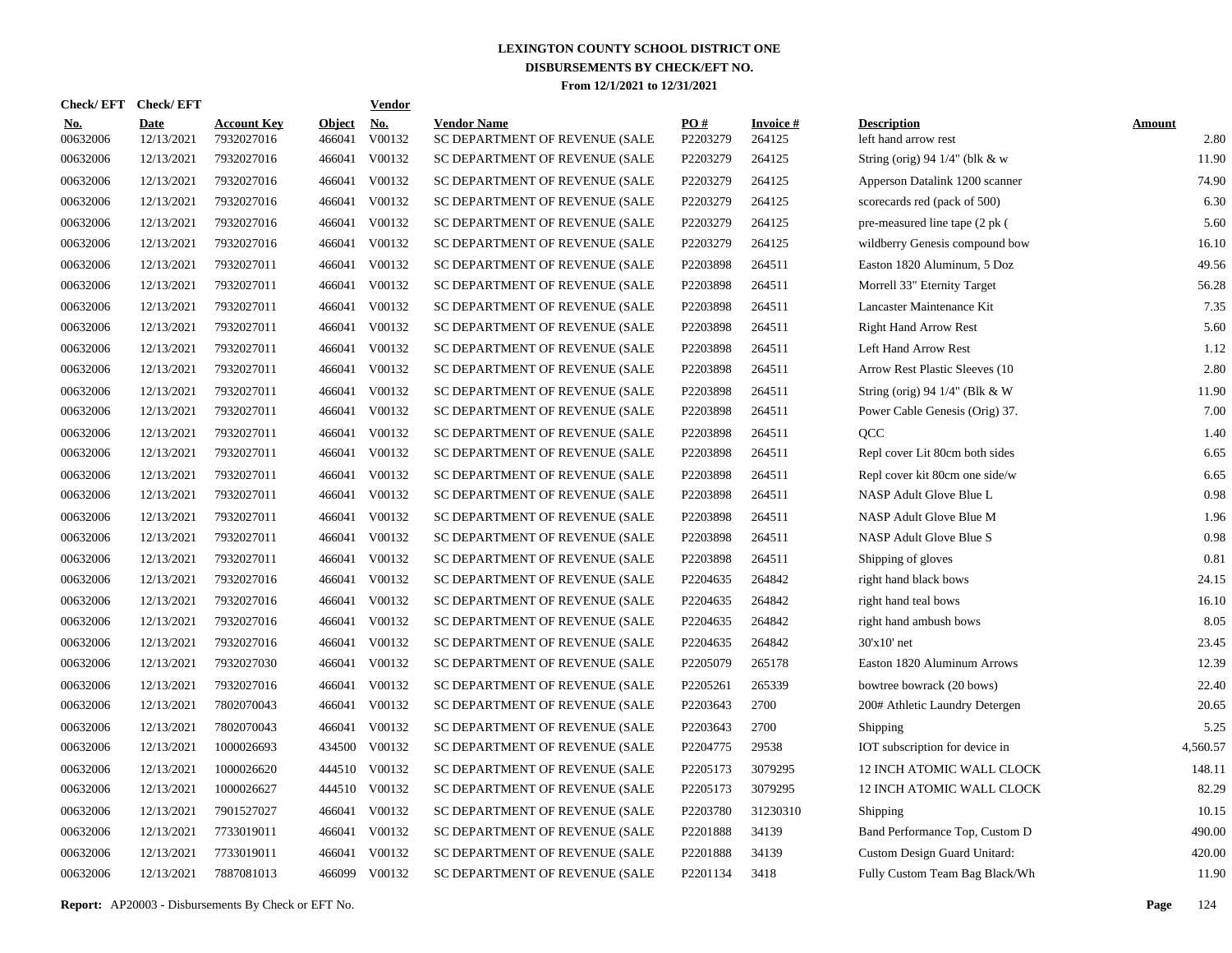| Check/ EFT             | <b>Check/EFT</b>          |                                  |                         | <b>Vendor</b>        |                                                      |                 |                         |                                            |                        |
|------------------------|---------------------------|----------------------------------|-------------------------|----------------------|------------------------------------------------------|-----------------|-------------------------|--------------------------------------------|------------------------|
| <u>No.</u><br>00632006 | <b>Date</b><br>12/13/2021 | <b>Account Key</b><br>7770027026 | <b>Object</b><br>466041 | <u>No.</u><br>V00132 | <b>Vendor Name</b><br>SC DEPARTMENT OF REVENUE (SALE | PO#<br>P2204508 | <b>Invoice#</b><br>3539 | <b>Description</b><br>printed tube lanyard | <b>Amount</b><br>51.10 |
| 00632006               | 12/13/2021                | 7733027015                       | 466041                  | V00132               | SC DEPARTMENT OF REVENUE (SALE                       | P2203056        | 363587147               | <b>SHIPPING GROUND</b>                     | 1.96                   |
| 00632006               | 12/13/2021                | 7733019044                       | 466041                  | V00132               | SC DEPARTMENT OF REVENUE (SALE                       | P2203534        | 363623415               | Shipping                                   | 1.40                   |
| 00632006               | 12/13/2021                | 1000014144                       | 441000                  | V00132               | SC DEPARTMENT OF REVENUE (SALE                       | P2203685        | 363654717               | Shipping                                   | 1.12                   |
| 00632006               | 12/13/2021                | 1000011411                       | 441000                  | V00132               | SC DEPARTMENT OF REVENUE (SALE                       | P2204546        | 363701635               | A Holiday Road of Carols - CD              | 1.89                   |
| 00632006               | 12/13/2021                | 1000011411                       | 441000                  | V00132               | SC DEPARTMENT OF REVENUE (SALE                       | P2204546        | 363701635               | The Schuyler Sisters CD                    | 2.10                   |
| 00632006               | 12/13/2021                | 1000011411                       | 441000                  | V00132               | SC DEPARTMENT OF REVENUE (SALE                       | P2204546        | 363701635               | Shipping                                   | 2.73                   |
| 00632006               | 12/13/2021                | 1000014144                       | 441000                  | V00132               | SC DEPARTMENT OF REVENUE (SALE                       | P2205049        | 363761957               | Shipping                                   | 1.12                   |
| 00632006               | 12/13/2021                | 1000011338                       | 441000                  | V00132               | SC DEPARTMENT OF REVENUE (SALE                       | P2200221        | 41943.01                | Crayola Bold Markers                       | 1.53                   |
| 00632006               | 12/13/2021                | 3280011521                       | 444500                  | V00132               | SC DEPARTMENT OF REVENUE (SALE                       | P2204584        | 4559                    | ATTENDANCE MANAGER CLOUD ANNUA             | 28.00                  |
| 00632006               | 12/13/2021                | 3280011521                       | 444500                  | V00132               | SC DEPARTMENT OF REVENUE (SALE                       | P2204584        | 4559                    | ATTENDANCE TERMINAL ZK FINGERP             | 49.00                  |
| 00632006               | 12/13/2021                | 7748019015                       | 466041                  | V00132               | SC DEPARTMENT OF REVENUE (SALE                       | P2203875        | 472014                  | full tuxedo ensemble                       | 6.72                   |
| 00632006               | 12/13/2021                | 7748027015                       | 466041                  | V00132               | SC DEPARTMENT OF REVENUE (SALE                       | P2203875        | 472014                  | pearl drop earrings pierced                | 2.52                   |
| 00632006               | 12/13/2021                | 7748027015                       | 466041                  | V00132               | SC DEPARTMENT OF REVENUE (SALE                       | P2203875        | 472014                  | pearl necklace 16"                         | 1.26                   |
| 00632006               | 12/13/2021                | 7748027015                       | 466041                  | V00132               | SC DEPARTMENT OF REVENUE (SALE                       | P2203875        | 472014                  | sasha dress                                | 26.88                  |
| 00632006               | 12/13/2021                | 7748027015                       | 466041                  | V00132               | SC DEPARTMENT OF REVENUE (SALE                       | P2203875        | 472014                  | shipping                                   | 2.50                   |
| 00632006               | 12/13/2021                | 1000014144                       | 441000                  | V00132               | SC DEPARTMENT OF REVENUE (SALE                       | P2205044        | 478033                  | Sonata Suit - 36R                          | 8.33                   |
| 00632006               | 12/13/2021                | 1000014144                       | 441000                  | V00132               | SC DEPARTMENT OF REVENUE (SALE                       | P2205044        | 478033                  | Peak Lapel Tuxedo Coat-Black,              | 3.99                   |
| 00632006               | 12/13/2021                | 1000014144                       | 441000                  | V00132               | SC DEPARTMENT OF REVENUE (SALE                       | P2205044        | 478033                  | Kristen Dress - Black                      | 12.60                  |
| 00632006               | 12/13/2021                | 1000014144                       | 441000                  | V00132               | SC DEPARTMENT OF REVENUE (SALE                       | P2205044        | 478033                  | Shipping                                   | 1.74                   |
| 00632006               | 12/13/2021                | 1000011411                       | 441000                  | V00132               | SC DEPARTMENT OF REVENUE (SALE                       | P2204320        | 478468                  | Peak Lapel Tuxedo Coat - Size              | 3.99                   |
| 00632006               | 12/13/2021                | 1000011411                       | 441000                  | V00132               | SC DEPARTMENT OF REVENUE (SALE                       | P2204320        | 478468                  | Full Tuxedo Ensemble with bow              | 20.16                  |
| 00632006               | 12/13/2021                | 1000011411                       | 441000                  | V00132               | SC DEPARTMENT OF REVENUE (SALE                       | P2204320        | 478468                  | Georgia Dress - Black - Size 0             | 12.39                  |
| 00632006               | 12/13/2021                | 1000011411                       | 441000                  | V00132               | SC DEPARTMENT OF REVENUE (SALE                       | P2204320        | 478468                  | Georgia Dress - Black - Size 4             | 24.78                  |
| 00632006               | 12/13/2021                | 1000011411                       | 441000                  | V00132               | SC DEPARTMENT OF REVENUE (SALE                       | P2204320        | 478468                  | Georgia Dress - Black - Size 6             | 8.26                   |
| 00632006               | 12/13/2021                | 1000011411                       | 441000                  | V00132               | SC DEPARTMENT OF REVENUE (SALE                       | P2204320        | 478468                  | Georgia Dress - Black - Size 8             | 4.48                   |
| 00632006               | 12/13/2021                | 1000011411                       | 441000                  | V00132               | SC DEPARTMENT OF REVENUE (SALE                       | P2204320        | 478468                  | Georgia Dress - Black - Size 1             | 20.65                  |
| 00632006               | 12/13/2021                | 1000011411                       | 441000                  | V00132               | SC DEPARTMENT OF REVENUE (SALE                       | P2204320        | 478468                  | Georgia Dress - Black - Size 1             | 4.13                   |
| 00632006               | 12/13/2021                | 1000011411                       | 441000                  | V00132               | SC DEPARTMENT OF REVENUE (SALE                       | P2204320        | 478468                  | Georgia Dress - Black - Size 1             | 4.13                   |
| 00632006               | 12/13/2021                | 1000011411                       | 441000                  | V00132               | SC DEPARTMENT OF REVENUE (SALE                       | P2204320        | 478468                  | Georgia Dress - Black - Size 2             | 4.13                   |
| 00632006               | 12/13/2021                | 1000011411                       | 441000                  | V00132               | SC DEPARTMENT OF REVENUE (SALE                       | P2204320        | 478468                  | Georgia Dress - Black - Size 2             | 4.13                   |
| 00632006               | 12/13/2021                | 1000011411                       | 441000                  | V00132               | SC DEPARTMENT OF REVENUE (SALE                       | P2204320        | 478468                  | Georgia Dress - Black - Size 2             | 4.13                   |
| 00632006               | 12/13/2021                | 1000011411                       | 441000                  | V00132               | SC DEPARTMENT OF REVENUE (SALE                       | P2204320        | 478468                  | Wing Collar Tuxedo Shirt - Siz             | 1.05                   |
| 00632006               | 12/13/2021                | 1000011411                       | 441000                  | V00132               | SC DEPARTMENT OF REVENUE (SALE                       | P2204320        | 478468                  | Wing Collar Tuxedo Shirt - Siz             | 1.05                   |
| 00632006               | 12/13/2021                | 1000011411                       | 441000                  | V00132               | SC DEPARTMENT OF REVENUE (SALE                       | P2204320        | 478468                  | Wing Collar Tuxedo Shirt - Siz             | 1.05                   |
| 00632006               | 12/13/2021                | 1000011411                       |                         | 441000 V00132        | SC DEPARTMENT OF REVENUE (SALE                       | P2204320        | 478468                  | Wing Collar Tuxedo Shirt - Siz             | 1.05                   |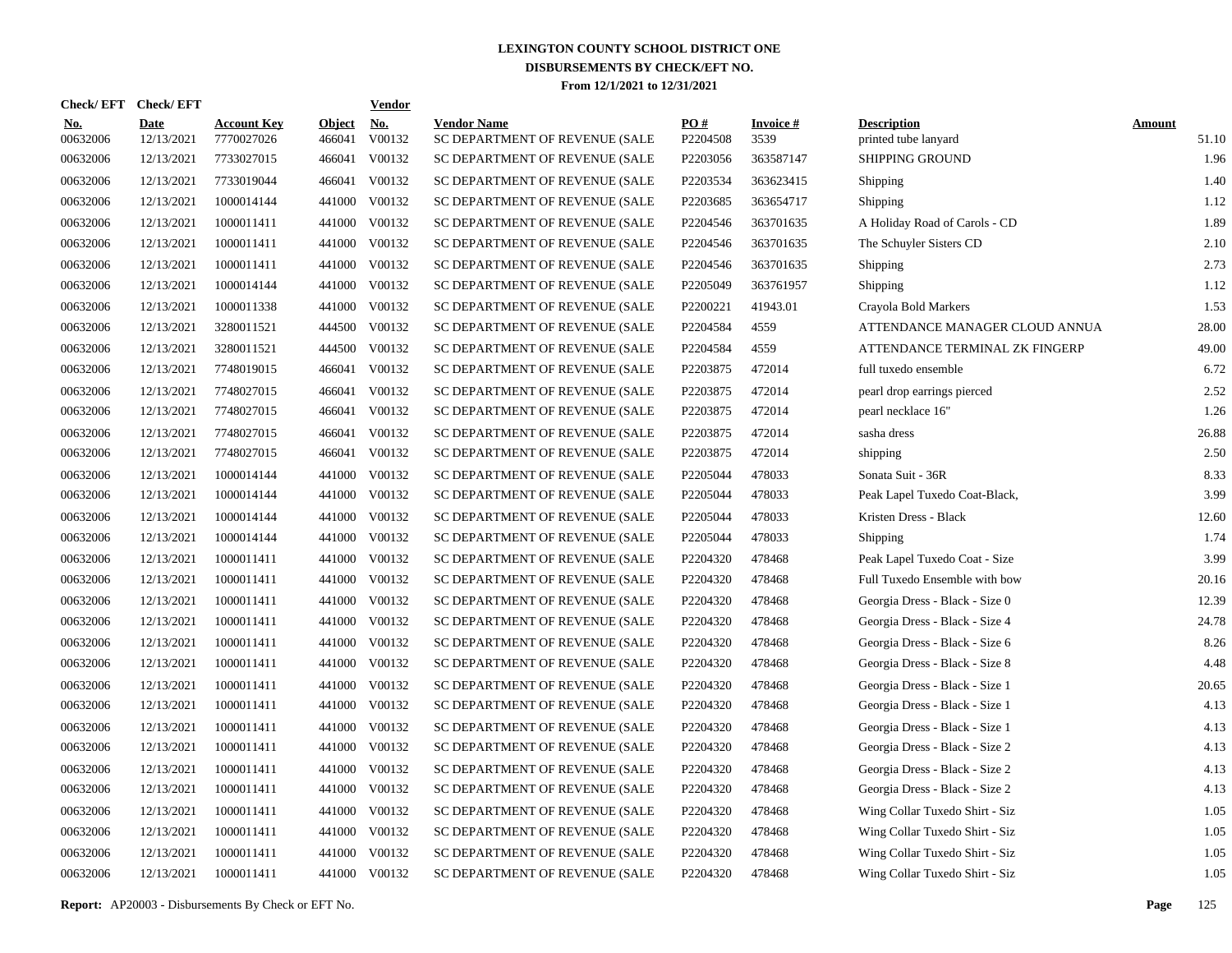| Check/EFT Check/EFT    |                           |                                  |                         | <b>Vendor</b> |                                                      |                 |                           |                                       |                       |
|------------------------|---------------------------|----------------------------------|-------------------------|---------------|------------------------------------------------------|-----------------|---------------------------|---------------------------------------|-----------------------|
| <u>No.</u><br>00632006 | <b>Date</b><br>12/13/2021 | <b>Account Key</b><br>1000011411 | <b>Object</b><br>441000 | No.<br>V00132 | <b>Vendor Name</b><br>SC DEPARTMENT OF REVENUE (SALE | PO#<br>P2204320 | <b>Invoice#</b><br>478468 | <b>Description</b><br>Shipping (7%)   | <b>Amount</b><br>8.37 |
| 00632006               | 12/13/2021                | 1000025415                       | 432300                  | V00132        | SC DEPARTMENT OF REVENUE (SALE                       | P2204401        | 48073                     | Parts                                 | 7.00                  |
| 00632006               | 12/13/2021                | 2042212503                       | 441000                  | V00132        | SC DEPARTMENT OF REVENUE (SALE                       | P2203235        | 5134783084                | ROGER INSTALLER                       | 13.93                 |
| 00632006               | 12/13/2021                | 2042212503                       | 441000                  | V00132        | SC DEPARTMENT OF REVENUE (SALE                       | P2203235        | 5134783084                | ROGER X (02) (CHAMPAGNE)              | 225.68                |
| 00632006               | 12/13/2021                | 2042212503                       |                         | 441000 V00132 | SC DEPARTMENT OF REVENUE (SALE                       | P2203235        | 5134783084                | ROGER 14 FOR PEDIATRICS (02) (        | 56.42                 |
| 00632006               | 12/13/2021                | 2042212503                       |                         | 441000 V00132 | SC DEPARTMENT OF REVENUE (SALE                       | P2203235        | 5134783084                | ROGER TOUCHSCREEN MIC                 | 187.95                |
| 00632006               | 12/13/2021                | 2042212503                       |                         | 441000 V00132 | SC DEPARTMENT OF REVENUE (SALE                       | P2203235        | 5134783084                | PROTECTIVE COVER ROGER 14             | 0.18                  |
| 00632006               | 12/13/2021                | 2042212503                       |                         | 441000 V00132 | SC DEPARTMENT OF REVENUE (SALE                       | P2203235        | 5134783084                | <b>SHIPPING</b>                       | 1.39                  |
| 00632006               | 12/13/2021                | 2042212503                       |                         | 441000 V00132 | SC DEPARTMENT OF REVENUE (SALE                       | P2204318        | 5134795415                | ROGER X (02) (CHAMPAGNE)              | 112.84                |
| 00632006               | 12/13/2021                | 2042212503                       |                         | 441000 V00132 | SC DEPARTMENT OF REVENUE (SALE                       | P2204318        | 5134795415                | AUDIO SHOE OTICON FM10                | 7.00                  |
| 00632006               | 12/13/2021                | 6000025625                       |                         | 441000 V00132 | SC DEPARTMENT OF REVENUE (SALE                       | P2204685        | 52256                     | Select Transport System - Incl        | 7.63                  |
| 00632006               | 12/13/2021                | 6003025625                       |                         | 441000 V00132 | SC DEPARTMENT OF REVENUE (SALE                       | P2204685        | 52256                     | Insulated Meal/Smoothie Bag           | 91.14                 |
| 00632006               | 12/13/2021                | 6003025625                       |                         | 441000 V00132 | SC DEPARTMENT OF REVENUE (SALE                       | P2204685        | 52256                     | <b>Nutrition Transport Cart</b>       | 50.54                 |
| 00632006               | 12/13/2021                | 6003025625                       |                         | 441000 V00132 | SC DEPARTMENT OF REVENUE (SALE                       | P2204685        | 52256                     | Select Transport System - Incl        | 115.75                |
| 00632006               | 12/13/2021                | 7847027016                       |                         | 466041 V00132 | SC DEPARTMENT OF REVENUE (SALE                       | P2204836        | 58677.00                  | official junior size basketbal        | 10.41                 |
| 00632006               | 12/13/2021                | 7847027016                       | 466041                  | V00132        | SC DEPARTMENT OF REVENUE (SALE                       | P2204836        | 58677.00                  | size 4 soccer ball (black and         | 6.29                  |
| 00632006               | 12/13/2021                | 7847027016                       | 466041                  | V00132        | SC DEPARTMENT OF REVENUE (SALE                       | P2204836        | 58677.00                  | size 5 soccer ball (black and         | 2.16                  |
| 00632006               | 12/13/2021                | 2021011325                       |                         | 441000 V00132 | SC DEPARTMENT OF REVENUE (SALE                       | P2205064        | 59059.00                  | Classroom Clock Kit                   | 18.10                 |
| 00632006               | 12/13/2021                | 2021011325                       |                         | 441000 V00132 | SC DEPARTMENT OF REVENUE (SALE                       | P2205064        | 59059.00                  | <b>Class Solutions Pattern Block</b>  | 19.43                 |
| 00632006               | 12/13/2021                | 1000011238                       |                         | 441000 V00132 | SC DEPARTMENT OF REVENUE (SALE                       | P2205198        | 59697.00                  | Quartet Neon Dry Erase Markers        | 0.66                  |
| 00632006               | 12/13/2021                | 1000011238                       |                         | 441000 V00132 | SC DEPARTMENT OF REVENUE (SALE                       | P2205198        | 59697.00                  | Large Supply Caddy with Cups          | 1.27                  |
| 00632006               | 12/13/2021                | 1000011238                       |                         | 441000 V00132 | SC DEPARTMENT OF REVENUE (SALE                       | P2205198        | 59697.00                  | Big Tree Bulletin Board               | 0.95                  |
| 00632006               | 12/13/2021                | 1000011238                       |                         | 441000 V00132 | SC DEPARTMENT OF REVENUE (SALE                       | P2205198        | 59697.00                  | Color Pop Cards                       | 0.44                  |
| 00632006               | 12/13/2021                | 1000011238                       |                         | 441000 V00132 | SC DEPARTMENT OF REVENUE (SALE                       | P2205198        | 59697.00                  | Together we can change the wor        | 0.63                  |
| 00632006               | 12/13/2021                | 1000011238                       | 441000                  | V00132        | SC DEPARTMENT OF REVENUE (SALE                       | P2205198        | 59697.00                  | Happy Talk 2-sided accents            | 0.49                  |
| 00632006               | 12/13/2021                | 1000011222                       |                         | 441000 V00132 | SC DEPARTMENT OF REVENUE (SALE                       | P2205327        | 59699.00                  | Laminating Film 1.5mil. film 2        | 35.33                 |
| 00632006               | 12/13/2021                | 2042112703                       | 441000                  | V00132        | SC DEPARTMENT OF REVENUE (SALE                       | P2202521        | 6379                      | SPELL-LINKS TO READING & WRITI        | 477.54                |
| 00632006               | 12/13/2021                | 2042112703                       |                         | 441000 V00132 | SC DEPARTMENT OF REVENUE (SALE                       | P2202521        | 6379                      | <b>WORDTIVITIES</b>                   | 400.75                |
| 00632006               | 12/13/2021                | 2042112703                       | 441000                  | V00132        | SC DEPARTMENT OF REVENUE (SALE                       | P2202521        | 6379                      | <b>SHIPPING</b>                       | 70.26                 |
| 00632006               | 12/13/2021                | 1000025426                       |                         | 432300 V00132 | SC DEPARTMENT OF REVENUE (SALE                       | P2200536        | 6660064324                | RBES-Monthly Water Treatment S        | 5.60                  |
| 00632006               | 12/13/2021                | 1000025416                       | 432300                  | V00132        | SC DEPARTMENT OF REVENUE (SALE                       | P2200536        | 6660064325                | PES-Monthly Water Treatment Se        | 5.60                  |
| 00632006               | 12/13/2021                | 1000025444                       |                         | 432300 V00132 | SC DEPARTMENT OF REVENUE (SALE                       | P2200536        | 6660064326                | <b>RBHS-Monthly Water Treatment S</b> | 5.60                  |
| 00632006               | 12/13/2021                | 1000025414                       | 432300                  | V00132        | SC DEPARTMENT OF REVENUE (SALE                       | P2200536        | 6660064327                | <b>GES-Monthly Water Treatment Se</b> | 5.60                  |
| 00632006               | 12/13/2021                | 1000025443                       | 432300                  | V00132        | SC DEPARTMENT OF REVENUE (SALE                       | P2200536        | 6660064328                | MGMS-Monthly Water Treatment S        | 5.60                  |
| 00632006               | 12/13/2021                | 1000025446                       | 432300                  | V00132        | SC DEPARTMENT OF REVENUE (SALE                       | P2200536        | 6660065562                | <b>BMS-Monthly Water Treatment Se</b> | 5.60                  |
| 00632006               | 12/13/2021                | 7802079015                       |                         | 466041 V00132 | SC DEPARTMENT OF REVENUE (SALE                       | P2204712        | 67302021                  | Collegiate Singlets                   | 44.10                 |

**Report:** AP20003 - Disbursements By Check or EFT No. **Page** 126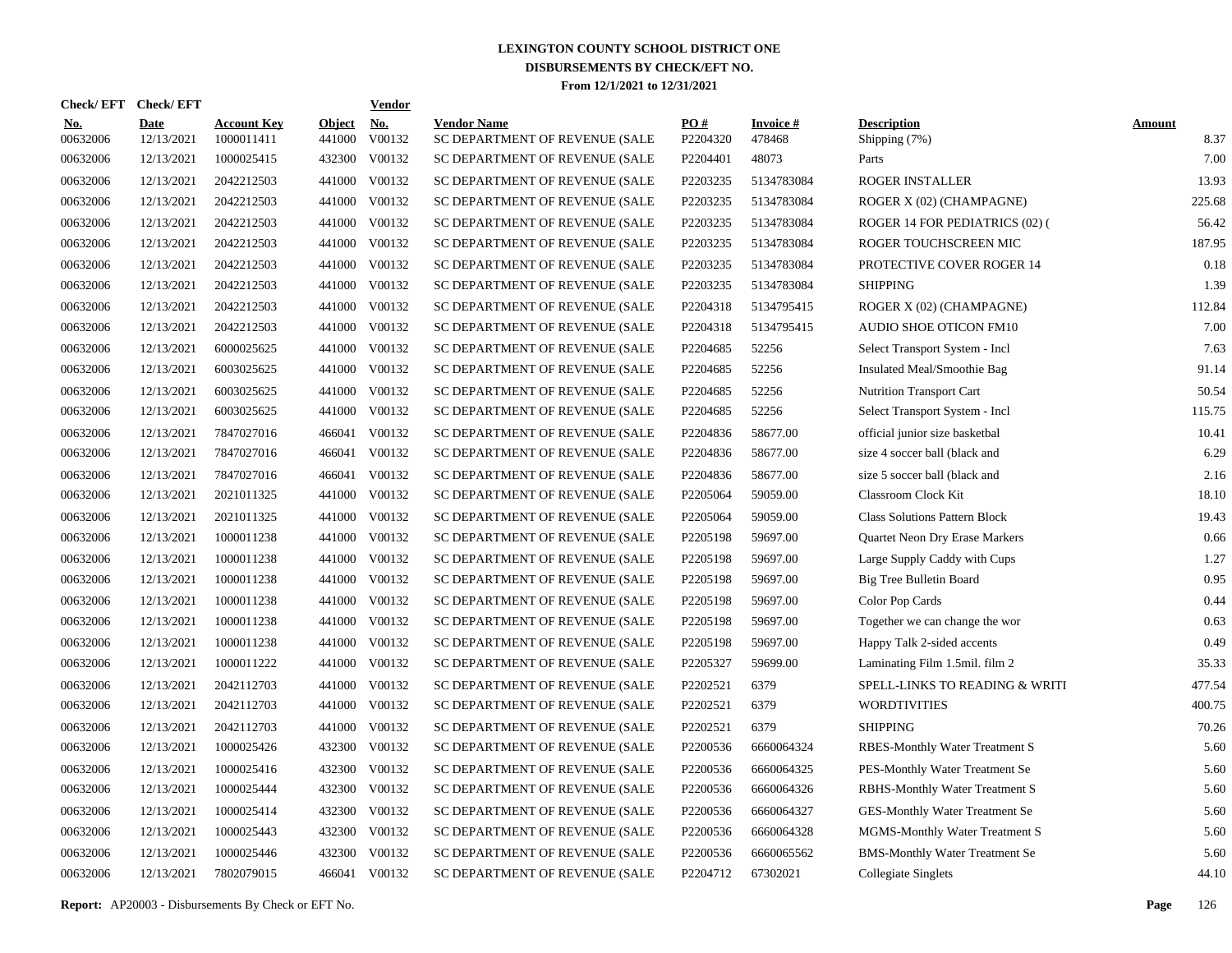| <b>Check/EFT</b>       | <b>Check/EFT</b>          |                                  |                         | <b>Vendor</b> |                                                      |                 |                             |                                |                       |
|------------------------|---------------------------|----------------------------------|-------------------------|---------------|------------------------------------------------------|-----------------|-----------------------------|--------------------------------|-----------------------|
| <u>No.</u><br>00632006 | <b>Date</b><br>12/13/2021 | <b>Account Key</b><br>7802079015 | <b>Object</b><br>466041 | No.<br>V00132 | <b>Vendor Name</b><br>SC DEPARTMENT OF REVENUE (SALE | PO#<br>P2204712 | <b>Invoice#</b><br>67302021 | <b>Description</b><br>Shipping | <b>Amount</b><br>1.75 |
| 00632006               | 12/13/2021                | 7802079011                       | 466041                  | V00132        | SC DEPARTMENT OF REVENUE (SALE                       | P2203775        | 67312021                    | KO collegiate wrestling single | 141.05                |
| 00632006               | 12/13/2021                | 7802079011                       | 466041                  | V00132        | SC DEPARTMENT OF REVENUE (SALE                       | P2203775        | 67312021                    | KO sublimated polo             | 28.35                 |
| 00632006               | 12/13/2021                | 7802079011                       | 466041                  | V00132        | SC DEPARTMENT OF REVENUE (SALE                       | P2203775        | 67312021                    | KO sublimated 1/4 zip          | 37.80                 |
| 00632006               | 12/13/2021                | 7802079011                       | 466041                  | V00132        | SC DEPARTMENT OF REVENUE (SALE                       | P2203775        | 67312021                    | KO collegiate wrestling single | 29.40                 |
| 00632006               | 12/13/2021                | 7802079011                       | 466041                  | V00132        | SC DEPARTMENT OF REVENUE (SALE                       | P2203775        | 67312021                    | KO piped warm up jacket        | 27.30                 |
| 00632006               | 12/13/2021                | 7802079011                       | 466041                  | V00132        | SC DEPARTMENT OF REVENUE (SALE                       | P2203775        | 67312021                    | KO piped lined warm up pant    | 46.20                 |
| 00632006               | 12/13/2021                | 7802079011                       | 466041                  | V00132        | SC DEPARTMENT OF REVENUE (SALE                       | P2203775        | 67312021                    | KO unstructured baseball cap   | 9.45                  |
| 00632006               | 12/13/2021                | 7802079011                       | 466041                  | V00132        | SC DEPARTMENT OF REVENUE (SALE                       | P2203775        | 67312021                    | shipping                       | 3.85                  |
| 00632006               | 12/13/2021                | 7936527026                       | 466041                  | V00132        | SC DEPARTMENT OF REVENUE (SALE                       | P2204549        | 687072                      | freight                        | 1.94                  |
| 00632006               | 12/13/2021                | 1000022241                       | 441000                  | V00132        | SC DEPARTMENT OF REVENUE (SALE                       | P2203868        | 7021908                     | Shipping                       | 0.87                  |
| 00632006               | 12/13/2021                | 1000025434                       | 441000                  | V00132        | SC DEPARTMENT OF REVENUE (SALE                       | P2204668        | 7031623                     | Shipping and Processing        | 3.61                  |
| 00632006               | 12/13/2021                | 3560018221                       | 441000                  | V00132        | SC DEPARTMENT OF REVENUE (SALE                       | P2204774        | 7213                        | Scoreboost for the GED Test: S | 9.77                  |
| 00632006               | 12/13/2021                | 3560018221                       | 441000                  | V00132        | SC DEPARTMENT OF REVENUE (SALE                       | P2204774        | 7213                        | Shipping                       | 0.92                  |
| 00632006               | 12/13/2021                | 1000011413                       | 441000                  | V00132        | SC DEPARTMENT OF REVENUE (SALE                       | P2204490        | 72460                       | TI-84 Plus CE Python EZ-Spot T | 90.99                 |
| 00632006               | 12/13/2021                | 1000011413                       | 441000                  | V00132        | SC DEPARTMENT OF REVENUE (SALE                       | P2204490        | 72460                       | <b>Shipping Charge</b>         | 4.55                  |
| 00632006               | 12/13/2021                | 2021011214                       | 441000                  | V00132        | SC DEPARTMENT OF REVENUE (SALE                       | P2204500        | 7387465                     | SERRAVALLO/COMPL COMPREHENSION | 25.15                 |
| 00632006               | 12/13/2021                | 2021011214                       | 441000                  | V00132        | SC DEPARTMENT OF REVENUE (SALE                       | P2204500        | 7387465                     | SERRAVALLO/COMPL COMPREHENSION | 25.15                 |
| 00632006               | 12/13/2021                | 2021011214                       | 441000                  | V00132        | SC DEPARTMENT OF REVENUE (SALE                       | P2204500        | 7387465                     | Shipping and Handling          | 5.02                  |
| 00632006               | 12/13/2021                | 1000011324                       | 431200                  | V00132        | SC DEPARTMENT OF REVENUE (SALE                       | P2204485        | 7387587                     | Shipping                       | 5.00                  |
| 00632006               | 12/13/2021                | 7885027035                       | 466099                  | V00132        | SC DEPARTMENT OF REVENUE (SALE                       | P2204557        | 7388066                     | Shipping                       | 0.49                  |
| 00632006               | 12/13/2021                | 1000011331                       | 441000                  | V00132        | SC DEPARTMENT OF REVENUE (SALE                       | P2203761        | 7396586                     | <b>SHIPPING</b>                | 2.98                  |
| 00632006               | 12/13/2021                | 5708025393                       | 444510                  | V00132        | SC DEPARTMENT OF REVENUE (SALE                       | P2204415        | 7656                        | 10GBASE-ER SFP+ 1550NM, 40KM,  | 172.90                |
| 00632006               | 12/13/2021                | 7744019013                       | 466041                  | V00132        | SC DEPARTMENT OF REVENUE (SALE                       | P2205400        | 8806720766                  | Hazard Shipping Charge         | 1.93                  |
| 00632006               | 12/13/2021                | 7863027012                       | 466099                  | V00132        | SC DEPARTMENT OF REVENUE (SALE                       | P2201612        | 913390163                   | <b>FREIGHT</b>                 | 5.75                  |
| 00632006               | 12/13/2021                | 7866027012                       | 466041                  | V00132        | SC DEPARTMENT OF REVENUE (SALE                       | P2201226        | 913401909                   | Shipping                       | 6.62                  |
| 00632006               | 12/13/2021                | 7866027012                       | 466041                  | V00132        | SC DEPARTMENT OF REVENUE (SALE                       | P2201469        | 913575203                   | <b>FREIGHT</b>                 | 5.64                  |
| 00632006               | 12/13/2021                | 7887072044                       | 466041                  | V00132        | SC DEPARTMENT OF REVENUE (SALE                       | P2204179        | 914031744                   | <b>FREIGHT</b>                 | 3.48                  |
| 00632006               | 12/13/2021                | 7750019013                       | 466041                  | V00132        | SC DEPARTMENT OF REVENUE (SALE                       | P2202045        | 914123266                   | <b>Shipping Charge</b>         | 5.59                  |
| 00632006               | 12/13/2021                | 7887072011                       | 466041                  | V00132        | SC DEPARTMENT OF REVENUE (SALE                       | P2203712        | 914165825                   | shipping                       | 1.62                  |
| 00632006               | 12/13/2021                | 7750019011                       | 466041                  | V00132        | SC DEPARTMENT OF REVENUE (SALE                       | P2204517        | 914210207                   | Shipping                       | 2.33                  |
| 00632006               | 12/13/2021                | 7802072015                       | 466041                  | V00132        | SC DEPARTMENT OF REVENUE (SALE                       | P2204620        | 914246827                   | <b>SHIPPING</b>                | 0.35                  |
| 00632006               | 12/13/2021                | 7887072011                       | 466041                  | V00132        | SC DEPARTMENT OF REVENUE (SALE                       | P2203765        | 914325041                   | shipping                       | 0.94                  |
| 00632006               | 12/13/2021                | 7802070011                       | 466041                  | V00132        | SC DEPARTMENT OF REVENUE (SALE                       | P2204336        | 914325056                   | shipping                       | 10.52                 |
| 00632006               | 12/13/2021                | 7802070027                       | 466099                  | V00132        | SC DEPARTMENT OF REVENUE (SALE                       | P2201978        | 914348846                   | freight                        | 1.05                  |
| 00632006               | 12/13/2021                | 7802070011                       | 466041                  | V00132        | SC DEPARTMENT OF REVENUE (SALE                       | P2204631        | 914383170                   | shipping                       | 2.08                  |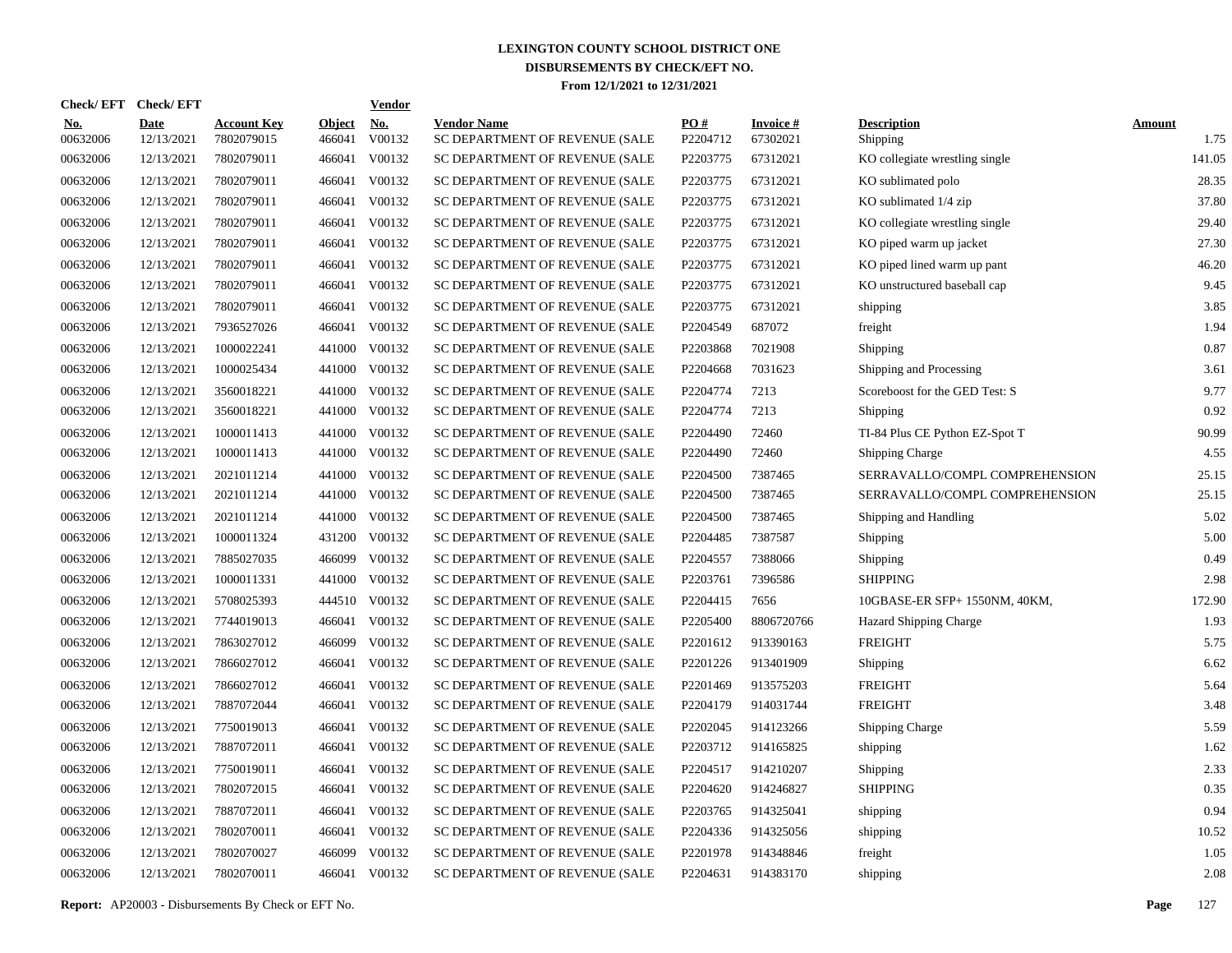| Check/EFT Check/EFT    |                           |                                  |                         | <b>Vendor</b>                       |                                                      |                 |                               |                                              |                       |
|------------------------|---------------------------|----------------------------------|-------------------------|-------------------------------------|------------------------------------------------------|-----------------|-------------------------------|----------------------------------------------|-----------------------|
| <u>No.</u><br>00632006 | <b>Date</b><br>12/13/2021 | <b>Account Key</b><br>7802073020 | <b>Object</b><br>466041 | $\underline{\textbf{No}}$<br>V00132 | <b>Vendor Name</b><br>SC DEPARTMENT OF REVENUE (SALE | PO#<br>P2204115 | <b>Invoice #</b><br>914399107 | <b>Description</b><br><b>FRIEGHT</b>         | <b>Amount</b><br>3.06 |
| 00632006               | 12/13/2021                | 7802071011                       | 466041                  | V00132                              | SC DEPARTMENT OF REVENUE (SALE                       | P2200486        | 914405327                     | shipping                                     | 1.96                  |
| 00632006               | 12/13/2021                | 7887072044                       | 466041                  | V00132                              | SC DEPARTMENT OF REVENUE (SALE                       | P2204179        | 914463064                     | <b>FREIGHT</b>                               | 5.60                  |
| 00632006               | 12/13/2021                | 7887091044                       | 466041                  | V00132                              | SC DEPARTMENT OF REVENUE (SALE                       | P2204020        | 914463075                     | FREIGHT-                                     | 5.25                  |
| 00632006               | 12/13/2021                | 7887072044                       | 466041                  | V00132                              | SC DEPARTMENT OF REVENUE (SALE                       | P2204179        | 914476689                     | <b>FREIGHT</b>                               | 3.48                  |
| 00632006               | 12/13/2021                | 7887091044                       | 466041                  | V00132                              | SC DEPARTMENT OF REVENUE (SALE                       | P2205230        | 914524941                     | FREIGHT-                                     | 3.43                  |
| 00632006               | 12/13/2021                | 7809027020                       | 466041                  | V00132                              | SC DEPARTMENT OF REVENUE (SALE                       | P2203297        | 914532589                     | SHIPPING/FREIGHT                             | 0.76                  |
| 00632006               | 12/13/2021                | 7802075027                       | 466041                  | V00132                              | SC DEPARTMENT OF REVENUE (SALE                       | P2204525        | 914533295                     | <b>FREIGHT</b>                               | 4.55                  |
| 00632006               | 12/13/2021                | 7887073044                       | 466041                  | V00132                              | SC DEPARTMENT OF REVENUE (SALE                       | P2203094        | 914543429                     | <b>FREIGHT-</b>                              | 1.94                  |
| 00632006               | 12/13/2021                | 7946027013                       | 466041                  | V00132                              | SC DEPARTMENT OF REVENUE (SALE                       | P2204075        | 914552025                     | Shipping                                     | 0.64                  |
| 00632006               | 12/13/2021                | 7802072037                       |                         | 466041 V00132                       | SC DEPARTMENT OF REVENUE (SALE                       | P2203071        | 914578269                     | Shipping                                     | 3.36                  |
| 00632006               | 12/13/2021                | 7802072037                       | 466041                  | V00132                              | SC DEPARTMENT OF REVENUE (SALE                       | P2203071        | 914578269                     | Shipping                                     | 0.59                  |
| 00632006               | 12/13/2021                | 7802073026                       |                         | 466041 V00132                       | SC DEPARTMENT OF REVENUE (SALE                       | P2203324        | 914600872                     | shipping                                     | 1.94                  |
| 00632006               | 12/13/2021                | 7887072044                       | 466041                  | V00132                              | SC DEPARTMENT OF REVENUE (SALE                       | P2205645        | 914708205                     | FREIGHT-                                     | 5.79                  |
| 00632006               | 12/13/2021                | 7802072037                       |                         | 466041 V00132                       | SC DEPARTMENT OF REVENUE (SALE                       | P2202051        | 914720748                     | Shipping                                     | 7.56                  |
| 00632006               | 12/13/2021                | 7743019012                       |                         | 466041 V00132                       | SC DEPARTMENT OF REVENUE (SALE                       | P2202230        | 98402                         | LANYARDS - ROYAL - ATHLETIC GO               | 67.20                 |
| 00632006               | 12/13/2021                | 7743019012                       |                         | 466041 V00132                       | SC DEPARTMENT OF REVENUE (SALE                       | P2202230        | 98402                         | SAFETY BREAKAWAY                             | 11.20                 |
| 00632006               | 12/13/2021                | 1000026693                       |                         | 434500 V00132                       | SC DEPARTMENT OF REVENUE (SALE                       | P2204913        |                               | BDKSUB21103771 BOSS DESK RENEWAL:BDK RENEWAL | 1,404.48              |
| 00632006               | 12/13/2021                | 1000026693                       |                         | 434500 V00132                       | SC DEPARTMENT OF REVENUE (SALE                       | P2204913        |                               | BDKSUB21103771 BOSS DESK RENEWAL:BDK RENEWAL | 154.00                |
| 00632006               | 12/13/2021                | 1000011339                       |                         | 443000 V00132                       | SC DEPARTMENT OF REVENUE (SALE                       | P2204916        | CI-00056548                   | SHIPPING AND HANDLING                        | 14.00                 |
| 00632006               | 12/13/2021                | 1000011339                       |                         | 443000 V00132                       | SC DEPARTMENT OF REVENUE (SALE                       | P2205160        | CI-00060232                   | Shipping and Handling for Keep               | 2.80                  |
| 00632006               | 12/13/2021                | 2640016203                       |                         | 441000 V00132                       | SC DEPARTMENT OF REVENUE (SALE                       | P2203491        | I217710                       | Shipping                                     | 3.15                  |
| 00632006               | 12/13/2021                | 1000011343                       |                         | 441000 V00132                       | SC DEPARTMENT OF REVENUE (SALE                       | P2204729        | ID70854                       | HP 78A (CE278A) Black Original               | 13.26                 |
| 00632006               | 12/13/2021                | 1000011343                       |                         | 441000 V00132                       | SC DEPARTMENT OF REVENUE (SALE                       | P2204729        | ID70854                       | HP 87A (CF287A) Black Original               | 9.08                  |
| 00632006               | 12/13/2021                | 1000023339                       |                         | 441000 V00132                       | SC DEPARTMENT OF REVENUE (SALE                       | P2205159        | ID71862                       | HP58X Toner Cartridge Black                  | 12.90                 |
| 00632006               | 12/13/2021                | 6000025613                       |                         | 441000 V00132                       | SC DEPARTMENT OF REVENUE (SALE                       | P2205250        | ID72057                       | HP 17A (CF217A) Black Original               | 5.45                  |
| 00632006               | 12/13/2021                | 6000025625                       |                         | 441000 V00132                       | SC DEPARTMENT OF REVENUE (SALE                       | P2205250        | ID72057                       | Lexmark Toner Cartridge - Blac               | 16.18                 |
| 00632006               | 12/13/2021                | 6000025628                       |                         | 441000 V00132                       | SC DEPARTMENT OF REVENUE (SALE                       | P2205250        | ID72057                       | HP 17A (CF217A) Black Original               | 2.72                  |
| 00632006               | 12/13/2021                | 6000025629                       |                         | 441000 V00132                       | SC DEPARTMENT OF REVENUE (SALE                       | P2205250        | ID72057                       | HP 49X (Q5949X) Black Original               | 16.36                 |
| 00632006               | 12/13/2021                | 2042222303                       |                         | 441000 V00132                       | SC DEPARTMENT OF REVENUE (SALE                       | P2205322        | ID72119                       | LEXMARK CYAN TONER CARTRIDGE                 | 8.91                  |
| 00632006               | 12/13/2021                | 2042222303                       |                         | 441000 V00132                       | SC DEPARTMENT OF REVENUE (SALE                       | P2205322        | ID72119                       | LEXMARK MAGENTA TONER CARTRIDG               | 8.91                  |
| 00632006               | 12/13/2021                | 2042222303                       |                         | 441000 V00132                       | SC DEPARTMENT OF REVENUE (SALE                       | P2205322        | ID72119                       | LEXMARK YELLOW TONER CARTRIDGE               | 8.90                  |
| 00632006               | 12/13/2021                | 2042222303                       |                         | 441000 V00132                       | SC DEPARTMENT OF REVENUE (SALE                       | P2205322        | ID72119                       | LEXMARK BLACK TONER CARTRIDGE                | 7.68                  |
| 00632006               | 12/13/2021                | 1000011316                       |                         | 441000 V00132                       | SC DEPARTMENT OF REVENUE (SALE                       | P2205298        | ID72120                       | HP 951XL (CN048AN) high yield                | 2.06                  |
| 00632006               | 12/13/2021                | 1000011316                       |                         | 441000 V00132                       | SC DEPARTMENT OF REVENUE (SALE                       | P2205298        | ID72120                       | HP 951XL (CN046AN) high yield                | 4.11                  |
| 00632006               | 12/13/2021                | 1000011316                       |                         | 441000 V00132                       | SC DEPARTMENT OF REVENUE (SALE                       | P2205298        | ID72120                       | HP 951XL (CN047AN) high yield                | 4.12                  |

**Report:** AP20003 - Disbursements By Check or EFT No. **Page** 128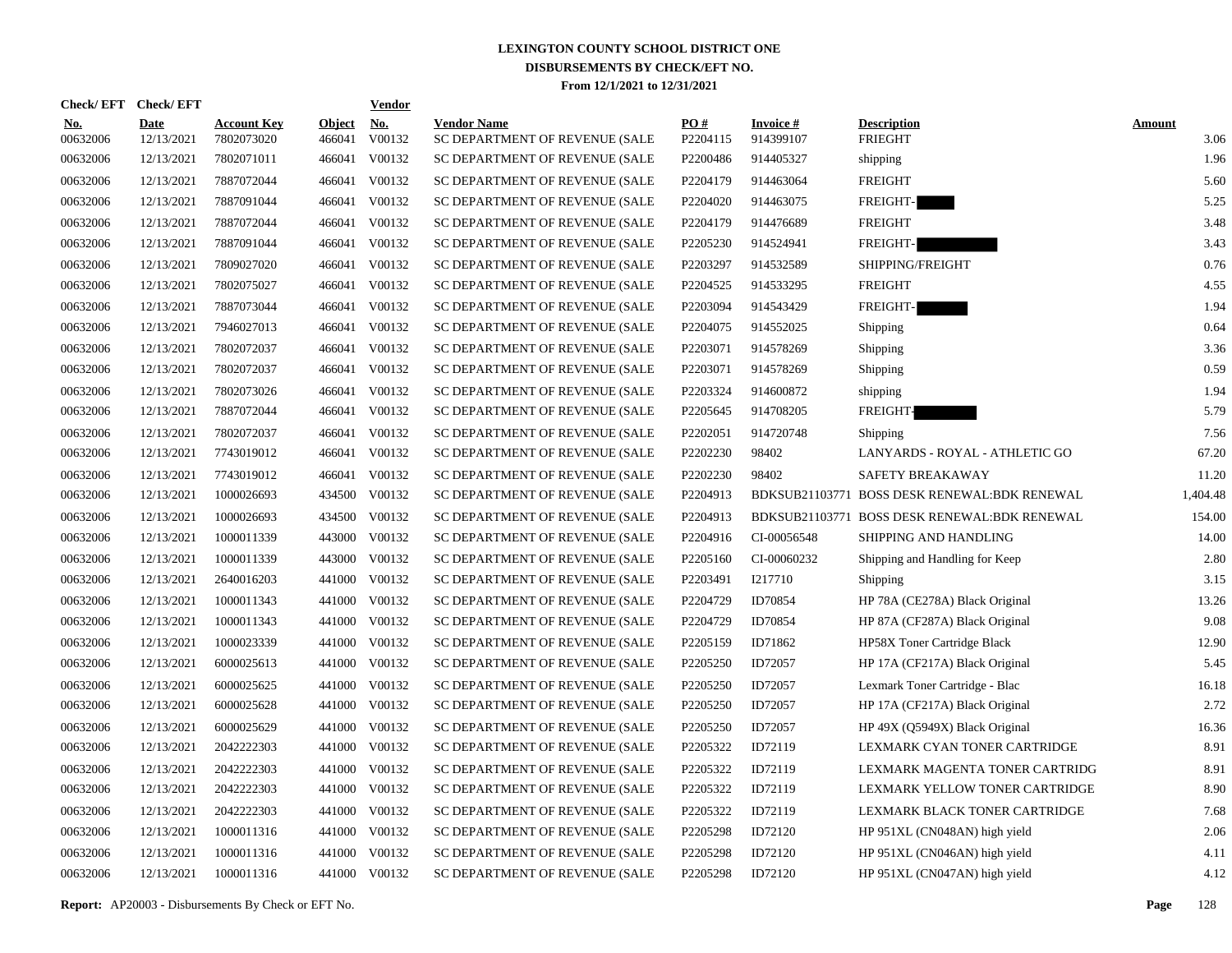| <b>Check/EFT</b>       | <b>Check/EFT</b>          |                                  |                         | <b>Vendor</b>        |                                                      |                 |                            |                                                     |                       |
|------------------------|---------------------------|----------------------------------|-------------------------|----------------------|------------------------------------------------------|-----------------|----------------------------|-----------------------------------------------------|-----------------------|
| <u>No.</u><br>00632006 | <b>Date</b><br>12/13/2021 | <b>Account Key</b><br>1000011316 | <b>Object</b><br>441000 | <u>No.</u><br>V00132 | <b>Vendor Name</b><br>SC DEPARTMENT OF REVENUE (SALE | PO#<br>P2205298 | <b>Invoice#</b><br>ID72197 | <b>Description</b><br>HP 950XL (CN045AN) high yield | <b>Amount</b><br>8.02 |
| 00632006               | 12/13/2021                | 1000011413                       | 441000                  | V00132               | SC DEPARTMENT OF REVENUE (SALE                       | P2205378        | ID72277                    | HP 952XL Ink Cartridge - Black                      | 16.75                 |
| 00632006               | 12/13/2021                | 1000011413                       | 441000                  | V00132               | SC DEPARTMENT OF REVENUE (SALE                       | P2205378        | ID72277                    | HP 952XL Ink Cartridge - Cyan                       | 8.46                  |
| 00632006               | 12/13/2021                | 1000011413                       | 441000                  | V00132               | SC DEPARTMENT OF REVENUE (SALE                       | P2205378        | ID72277                    | HP 952 XL Ink Cartridge - Mang                      | 8.46                  |
| 00632006               | 12/13/2021                | 1000011413                       | 441000                  | V00132               | SC DEPARTMENT OF REVENUE (SALE                       | P2205378        | ID72277                    | HP 952 XL Ink Cartridge - Yell                      | 8.47                  |
| 00632006               | 12/13/2021                | 1000011411                       | 441000                  | V00132               | SC DEPARTMENT OF REVENUE (SALE                       | P2205552        | ID72558                    | Black toner for Grad Coach (Kl                      | 8.51                  |
| 00632006               | 12/13/2021                | 1000011411                       | 441000                  | V00132               | SC DEPARTMENT OF REVENUE (SALE                       | P2205552        | ID72558                    | <b>Black Toner for Muse</b>                         | 4.97                  |
| 00632006               | 12/13/2021                | 1000011411                       | 441000                  | V00132               | SC DEPARTMENT OF REVENUE (SALE                       | P2205552        | ID72558                    | Cyan Toner for Muse                                 | 6.44                  |
| 00632006               | 12/13/2021                | 1000011411                       | 441000                  | V00132               | SC DEPARTMENT OF REVENUE (SALE                       | P2205552        | ID72558                    | Yellow Toner for Muse                               | 6.43                  |
| 00632006               | 12/13/2021                | 1000011411                       | 441000                  | V00132               | SC DEPARTMENT OF REVENUE (SALE                       | P2205552        | ID72558                    | <b>Magenta Toner for Muse</b>                       | 6.43                  |
| 00632006               | 12/13/2021                | 2180021293                       | 434509                  | V00132               | SC DEPARTMENT OF REVENUE (SALE                       | P2204672        | <b>INV-0111</b>            | Intellispark Professional Annu                      | 175.12                |
| 00632006               | 12/13/2021                | 2180021293                       | 434509                  | V00132               | SC DEPARTMENT OF REVENUE (SALE                       | P2204672        | <b>INV-0111</b>            | Intellispark Professional Annu                      | 182.48                |
| 00632006               | 12/13/2021                | 2180021293                       | 434509                  | V00132               | SC DEPARTMENT OF REVENUE (SALE                       | P2204672        | <b>INV-0111</b>            | <b>Intellispark Professional Annu</b>               | 65.26                 |
| 00632006               | 12/13/2021                | 2180021293                       | 434509                  | V00132               | SC DEPARTMENT OF REVENUE (SALE                       | P2204672        | <b>INV-0111</b>            | Intellispark Professional Annu                      | 172.79                |
| 00632006               | 12/13/2021                | 2180021293                       | 434509                  | V00132               | SC DEPARTMENT OF REVENUE (SALE                       | P2204672        | <b>INV-0111</b>            | <b>Intellispark Professional Annu</b>               | 438.66                |
| 00632006               | 12/13/2021                | 2180021293                       | 434509                  | V00132               | SC DEPARTMENT OF REVENUE (SALE                       | P2204672        | <b>INV-0111</b>            | Adjustment to match charter                         | $-842.87$             |
| 00632006               | 12/13/2021                | 2180021293                       | 434509                  | V00132               | SC DEPARTMENT OF REVENUE (SALE                       | P2204672        | <b>INV-0111</b>            | <b>Intellispark Professional Annu</b>               | 88.36                 |
| 00632006               | 12/13/2021                | 7743019015                       | 466037                  | V00132               | SC DEPARTMENT OF REVENUE (SALE                       | P2204672        | <b>INV-0111</b>            | Credit for remaining ten month                      | $-116.38$             |
| 00632006               | 12/13/2021                | 1000026693                       | 434500                  | V00132               | SC DEPARTMENT OF REVENUE (SALE                       | P2204953        | <b>INV-4983</b>            | 1 YEAR BASIC BUSINESS HOURS TE                      | 139.30                |
| 00632006               | 12/13/2021                | 1000011411                       | 441000                  | V00132               | SC DEPARTMENT OF REVENUE (SALE                       | P2203708        | <b>INV-70937</b>           | Gibralter Short Cymbal Felt Bu                      | 3.85                  |
| 00632006               | 12/13/2021                | 1000011411                       | 441000                  | V00132               | SC DEPARTMENT OF REVENUE (SALE                       | P2203708        | <b>INV-71378</b>           | Yamaha 700 Series Boom Arm Med                      | 8.65                  |
| 00632006               | 12/13/2021                | 1000011411                       | 441000                  | V00132               | SC DEPARTMENT OF REVENUE (SALE                       | P2203708        | <b>INV-71378</b>           | Yamaha Tough Terrain Field Fra                      | 44.77                 |
| 00632006               | 12/13/2021                | 1000011411                       | 441000                  | V00132               | SC DEPARTMENT OF REVENUE (SALE                       | P2203708        | <b>INV-71486</b>           | Vic Firth Keyboard Mallett Bag                      | 18.82                 |
| 00632006               | 12/13/2021                | 1000011303                       | 434500                  | V00132               | SC DEPARTMENT OF REVENUE (SALE                       | P2204431        | <b>INV096257</b>           | CogAt Form 7 Online Testing Le                      | 373.14                |
| 00632006               | 12/13/2021                | 7732019044                       | 466041                  | V00132               | SC DEPARTMENT OF REVENUE (SALE                       | P2204396        | INV1090508.2               | 19-Remo Tom Pack (10, 12, 14,                       | 3.60                  |
| 00632006               | 12/13/2021                | 7732019044                       | 466041                  | V00132               | SC DEPARTMENT OF REVENUE (SALE                       | P2204396        | INV1090508.2               | 26F-Vic Firth American Classic                      | 0.63                  |
| 00632006               | 12/13/2021                | 7732019044                       | 466041                  | V00132               | SC DEPARTMENT OF REVENUE (SALE                       | P2204396        | INV1090508.3               | Steve Weiss Liberty One Trap t                      | 7.00                  |
| 00632006               | 12/13/2021                | 7732019044                       | 466041                  | V00132               | SC DEPARTMENT OF REVENUE (SALE                       | P2204610        | INV1091560.1               | 31-Trevino-PUNX (SP)-2B/V/2M/P                      | 2.80                  |
| 00632006               | 12/13/2021                | 7732019044                       | 466041                  | V00132               | SC DEPARTMENT OF REVENUE (SALE                       | P2204610        | INV1091560.1               | 31-Trevino-Thank You (SP)-2B/2                      | 2.45                  |
| 00632006               | 12/13/2021                | 7732019044                       | 466041                  | V00132               | SC DEPARTMENT OF REVENUE (SALE                       | P2204610        | INV1091560.1               | Ford-Head Talk (SP)-P                               | 2.17                  |
| 00632006               | 12/13/2021                | 7732019044                       | 466041                  | V00132               | SC DEPARTMENT OF REVENUE (SALE                       | P2204610        | INV1091560.1               | Shipping                                            | 0.70                  |
| 00632006               | 12/13/2021                | 7732019044                       | 466041                  | V00132               | SC DEPARTMENT OF REVENUE (SALE                       | P2204610        | INV1091560.2               | Vic Firth buy 1 brick of SD1,                       | 13.86                 |
| 00632006               | 12/13/2021                | 2021011247                       | 441000                  | V00132               | SC DEPARTMENT OF REVENUE (SALE                       | P2203344        | INV1133195                 | Assorted Button Counters 10 co                      | 3.83                  |
| 00632006               | 12/13/2021                | 1000011316                       | 441000                  | V00132               | SC DEPARTMENT OF REVENUE (SALE                       | P2202715        | INV1133196                 | dot dice (set of 600)                               | 4.16                  |
| 00632006               | 12/13/2021                | 2022022438                       | 441000                  | V00132               | SC DEPARTMENT OF REVENUE (SALE                       | P2204984        | <b>INV48419</b>            | Book: Responsive School Disci                       | 12.10                 |
| 00632006               | 12/13/2021                | 2710021303                       | 434500                  | V00132               | SC DEPARTMENT OF REVENUE (SALE                       | P2202647        | <b>INVUS148377</b>         | Enrich Medicaid Service 7% Fee                      | 123.27                |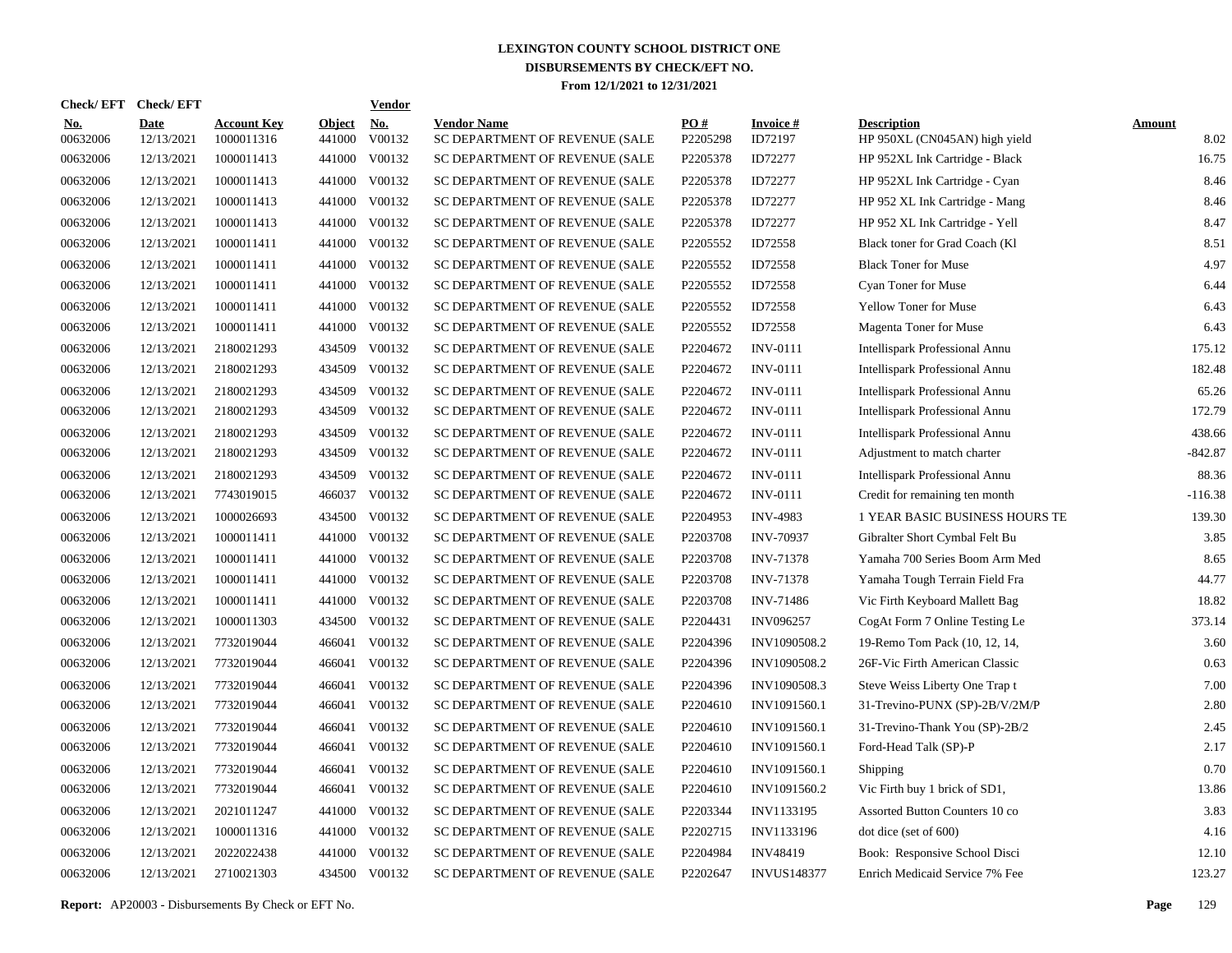| Check/EFT Check/EFT    |                           |                                                            |                         | <b>Vendor</b>                         |                                                      |                      |                                       |                                                      |                        |
|------------------------|---------------------------|------------------------------------------------------------|-------------------------|---------------------------------------|------------------------------------------------------|----------------------|---------------------------------------|------------------------------------------------------|------------------------|
| <u>No.</u><br>00632006 | <b>Date</b><br>12/13/2021 | <b>Account Key</b><br>2710021303                           | <b>Object</b><br>434500 | $\underline{\mathrm{No}}$ .<br>V00132 | <b>Vendor Name</b><br>SC DEPARTMENT OF REVENUE (SALE | PO#<br>P2202647      | <b>Invoice#</b><br><b>INVUS148799</b> | <b>Description</b><br>PSNI Nursing: 7% Fee - July-Se | <b>Amount</b><br>43.68 |
| 00632006               | 12/13/2021                | 1000026693                                                 |                         | 434500 V00132                         | SC DEPARTMENT OF REVENUE (SALE                       | P2204607             | M625105                               | PARALLELS DESKTOP FOR MAC BUSI                       | 174.97                 |
| 00632006               | 12/13/2021                | 7814027015                                                 |                         | 466041 V00132                         | SC DEPARTMENT OF REVENUE (SALE                       | P2204110             | MDS247754                             | <b>MENS OFFICAL JACKET</b>                           | 7.70                   |
| 00632006               | 12/13/2021                | 7814027015                                                 |                         | 466041 V00132                         | SC DEPARTMENT OF REVENUE (SALE                       | P2204110             | MDS247754                             | MENS OFFICAL JACKET                                  | 7.70                   |
| 00632006               | 12/13/2021                | 7814027015                                                 |                         | 466041 V00132                         | SC DEPARTMENT OF REVENUE (SALE                       | P2204110             | MDS247754                             | WOMENS OFFICAL JACKET                                | 3.85                   |
| 00632006               | 12/13/2021                | 7814027015                                                 |                         | 466041 V00132                         | SC DEPARTMENT OF REVENUE (SALE                       | P2204110             | MDS247754                             | WOMENS OFFICAL JACKET                                | 3.85                   |
| 00632006               | 12/13/2021                | 7814027015                                                 |                         | 466041 V00132                         | SC DEPARTMENT OF REVENUE (SALE                       | P2204110             | MDS247754                             | WOMENS OFFICAL JACKET                                | 7.70                   |
| 00632006               | 12/13/2021                | 7814027015                                                 |                         | 466041 V00132                         | SC DEPARTMENT OF REVENUE (SALE                       | P2204110             | MDS247754                             | PATTERN FFA TIE                                      | 3.26                   |
| 00632006               | 12/13/2021                | 7814027015                                                 |                         | 466041 V00132                         | SC DEPARTMENT OF REVENUE (SALE                       | P2204110             | MDS247754                             | PATTERN FFA WATERFALL SCARF                          | 2.62                   |
| 00632006               | 12/13/2021                | 7814027015                                                 |                         | 466041 V00132                         | SC DEPARTMENT OF REVENUE (SALE                       | P2204110             | MDS247754                             | <b>MEMBERSHIP CARDS</b>                              | 0.74                   |
| 00632006               | 12/13/2021                | 7814027015                                                 |                         | 466041 V00132                         | SC DEPARTMENT OF REVENUE (SALE                       | P2204110             | MDS247754                             | OFFICAL MANUAL                                       | 1.22                   |
| 00632006               | 12/13/2021                | 7814027015                                                 |                         | 466041 V00132                         | SC DEPARTMENT OF REVENUE (SALE                       | P2204110             | MDS247754                             | <b>CHAPTER OFFICER PIN SET</b>                       | 1.05                   |
| 00632006               | 12/13/2021                | 7814027015                                                 |                         | 466041 V00132                         | SC DEPARTMENT OF REVENUE (SALE                       | P2204110             | MDS247754                             | CHAPTER PARLIAMENTARIAN PIN                          | 0.42                   |
| 00632006               | 12/13/2021                | 7814027015                                                 |                         | 466041 V00132                         | SC DEPARTMENT OF REVENUE (SALE                       | P2204110             | MDS247754                             | <b>SHIPPING</b>                                      | 4.06                   |
| 00632006               | 12/13/2021                | 2042221503                                                 |                         | 441000 V00132                         | SC DEPARTMENT OF REVENUE (SALE                       | P2205110             | P089394601014                         | Shipping                                             | 8.93                   |
| 00632006               | 12/13/2021                | 1000011142                                                 |                         | 436000 V00132                         | SC DEPARTMENT OF REVENUE (SALE                       | P2200475             | P2200475.MGE                          | 2021-2022 Student Homework Pla                       | 116.20                 |
| 00632006               | 12/13/2021                | 1000011142                                                 |                         | 436000 V00132                         | SC DEPARTMENT OF REVENUE (SALE                       | P2200475             | P2200475.MGE                          | Shipping                                             | 20.65                  |
| 00632006               | 12/13/2021                | 1000011142                                                 | 436000                  | V00132                                | SC DEPARTMENT OF REVENUE (SALE                       | P2200475             | P2200475.MGE                          | 2 Color Covers                                       | 4.55                   |
| 00632006               | 12/13/2021                | 1000011142                                                 | 436000                  | V00132                                | SC DEPARTMENT OF REVENUE (SALE                       | P2200475             | P2200475.MGE                          | 2 Special PMS Colors (464 BROW                       | 7.70                   |
| 00632006               | 12/13/2021                | 2021011325                                                 |                         | 441000 V00132                         | SC DEPARTMENT OF REVENUE (SALE                       | P2204827             | S233357                               | Shipping                                             | 8.98                   |
| 00632006               | 12/13/2021                | 1000011345                                                 |                         | 441000 V00132                         | SC DEPARTMENT OF REVENUE (SALE                       | P2201625             | SI2056502                             | Remo kids percussion KD-5400-0                       | 2.66                   |
| 00632006               | 12/13/2021                | 1000011345                                                 |                         | 441000 V00132                         | SC DEPARTMENT OF REVENUE (SALE                       | P2201625             | SI2056502                             | UPC COde 881970001477                                | 1.96                   |
| 00632006               | 12/13/2021                | 1000011345                                                 |                         | 441000 V00132                         | SC DEPARTMENT OF REVENUE (SALE                       | P2201625             | SI2056502                             | shipping fees                                        | 0.61                   |
| 00632006               | 12/13/2021                | 7809027046                                                 |                         | 466041 V00132                         | SC DEPARTMENT OF REVENUE (SALE                       | P2110711             | SIN156278                             | Shipping                                             | 8.88                   |
| 00632006               | 12/13/2021                | 7802084013                                                 |                         | 466041 V00132                         | SC DEPARTMENT OF REVENUE (SALE                       | P2111301             | SIN162138                             | Shipping                                             | 8.88                   |
| 00632006               | 12/13/2021                | 7810027011                                                 |                         | 466041 V00132                         | SC DEPARTMENT OF REVENUE (SALE                       | P2202374             | SIN186985                             | shipping                                             | 7.14                   |
| 00632006               | 12/13/2021                | 7743019038                                                 |                         | 466037 V00132                         | SC DEPARTMENT OF REVENUE (SALE                       | P2205290             | US269307                              | Unlimited 12-month access to o                       | 204.75                 |
| 00632006               | 12/13/2021                | 2042221403                                                 |                         | 441000 V00132                         | SC DEPARTMENT OF REVENUE (SALE                       | P2204387             | WPS-418682                            | Stanford-Binet Record Forms -                        | 20.79                  |
| 00632006               | 12/13/2021                | 2042221403                                                 |                         | 441000 V00132                         | SC DEPARTMENT OF REVENUE (SALE                       | P2204387             | WPS-418682                            | Shipping                                             | 2.08                   |
|                        |                           |                                                            |                         |                                       |                                                      |                      |                                       | <b>Check Total</b>                                   | 19,237.51              |
| 00632007               | 12/13/2021                | 1000025510                                                 |                         | 465000 V00131                         | SC SCHOOL BOARDS ASSOCIATION I                       |                      | 13729                                 | Worker's Comp. Premium                               | 66,505.80              |
| 00632007               | 12/13/2021                | 1000026410                                                 |                         | 465000 V00131                         | SC SCHOOL BOARDS ASSOCIATION I                       |                      | 13729                                 | Worker's Comp. Premium                               | 266,023.20             |
|                        |                           |                                                            |                         |                                       |                                                      |                      |                                       | <b>Check Total</b>                                   | 332,529.00             |
| 00632008               | 12/13/2021                | 7745027014                                                 |                         | 466049 V16160                         | <b>SCHOLASTIC BOOK FAIRS</b>                         | P <sub>2206235</sub> | W5004795BF                            | Scholastic Book Fair Payment                         | 6,110.50               |
|                        |                           | <b>Report:</b> AP20003 - Disbursements By Check or EFT No. |                         |                                       |                                                      |                      |                                       |                                                      | 130<br>Page            |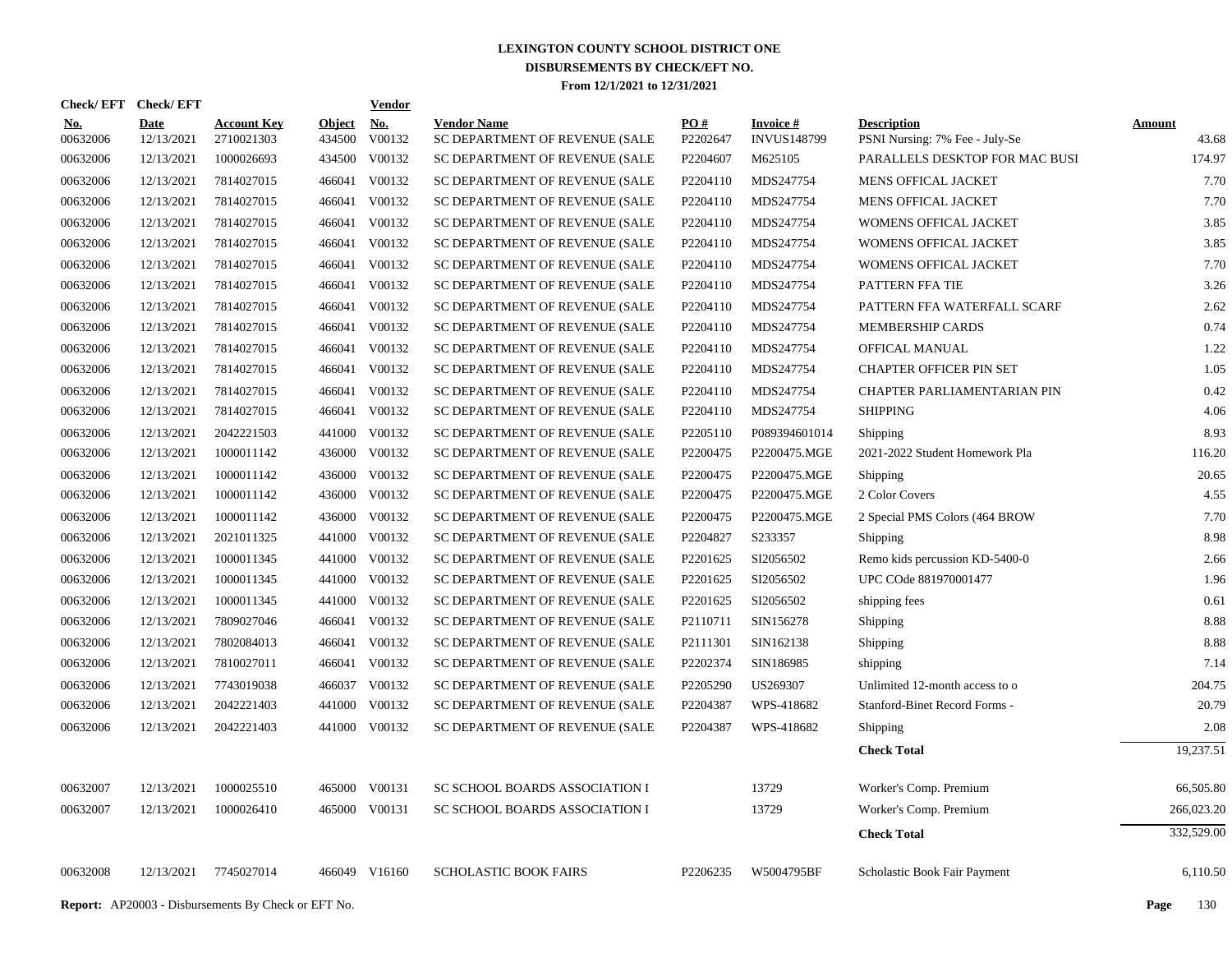|            | Check/EFT Check/EFT |                                                            |               | <b>Vendor</b> |                              |          |                 |                                |               |
|------------|---------------------|------------------------------------------------------------|---------------|---------------|------------------------------|----------|-----------------|--------------------------------|---------------|
| <u>No.</u> | <b>Date</b>         | <b>Account Key</b>                                         | <b>Object</b> | <u>No.</u>    | <b>Vendor Name</b>           | PO#      | <b>Invoice#</b> | <b>Description</b>             | <b>Amount</b> |
|            |                     |                                                            |               |               |                              |          |                 | <b>Check Total</b>             | 6,110.50      |
| 00632009   | 12/13/2021          | 1000022403                                                 |               | 433200 Exxxxx | Employee                     |          | 10.28.11.29.21  | <b>Itinerant Teaching Dues</b> | 80.08         |
|            |                     |                                                            |               |               |                              |          |                 | <b>Check Total</b>             | 80.08         |
| 00632010   | 12/13/2021          | 7710027027                                                 |               | 466069 Exxxxx | Employee                     |          | 11.19.2021      | Supplies Reimbursement         | 56.84         |
| 00632010   | 12/13/2021          | 7834027027                                                 |               | 466069 Exxxxx | Employee                     |          | 12.01.2021      | Supplies Reimbursement         | 31.00         |
|            |                     |                                                            |               |               |                              |          |                 | <b>Check Total</b>             | 87.84         |
| 00632011   | 12/13/2021          | 1000022403                                                 |               | 433200 EXXXXX | Employee                     |          | 11.12.11.14.21  | <b>SCAHPERD Conference</b>     | 360.66        |
|            |                     |                                                            |               |               |                              |          |                 | <b>Check Total</b>             | 360.66        |
| 00632012   | 12/13/2021          | 6000025645                                                 |               | 433200 EXXXXX | Employee                     |          | 11.05.11.19.21  | Banking/School errands travel  | 42.56         |
|            |                     |                                                            |               |               |                              |          |                 | <b>Check Total</b>             | 42.56         |
| 00632013   | 12/13/2021          | 7931527027                                                 |               | 466069 Exxxxx | Employee                     |          | 12.06.2021      | Reimbursement of supplies      | 121.63        |
|            |                     |                                                            |               |               |                              |          |                 | <b>Check Total</b>             | 121.63        |
| 00632014   | 12/13/2021          | 7802072015                                                 |               | 466041 V10542 | THE TROPHY & AWARDS CENTER   | P2205690 | 17667           | Fall sports award plaques 2021 | 496.48        |
| 00632014   | 12/13/2021          | 7802072015                                                 |               | 466041 V10542 | THE TROPHY & AWARDS CENTER   | P2205690 | 17667           | JV award plaques 2021-22       | 49.76         |
| 00632014   | 12/13/2021          | 7802072015                                                 |               | 466041 V10542 | THE TROPHY & AWARDS CENTER   | P2205690 | 17667           | All Region awards              | 441.91        |
|            |                     |                                                            |               |               |                              |          |                 | <b>Check Total</b>             | 988.15        |
| 00632015   | 12/13/2021          | 7946027015                                                 |               | 466041 V13116 | TRESONA MULTIMEDIA LLC       | P2206198 | 370256          | <b>CUSTOM ARRANGEMENT</b>      | 480.00        |
| 00632015   | 12/13/2021          | 7946027015                                                 |               | 466041 V13116 | TRESONA MULTIMEDIA LLC       | P2206198 | 370257          | <b>CUSTOM ARRANGEMENT</b>      | 480.00        |
| 00632015   | 12/13/2021          | 7946027015                                                 |               | 466041 V13116 | TRESONA MULTIMEDIA LLC       | P2206198 | 370258          | <b>CUSTOM ARRANGEMENT</b>      | 455.00        |
| 00632015   | 12/13/2021          | 7946027015                                                 |               | 466041 V13116 | TRESONA MULTIMEDIA LLC       | P2206198 | 370259          | <b>CUSTOM ARRANGEMENT</b>      | 420.00        |
| 00632015   | 12/13/2021          | 7946027015                                                 |               | 466041 V13116 | TRESONA MULTIMEDIA LLC       | P2206198 | 370260          | <b>CUSTOM ARRANGEMENT</b>      | 430.00        |
|            |                     |                                                            |               |               |                              |          |                 | <b>Check Total</b>             | 2,265.00      |
| 00632016   | 12/13/2021          | 1000025444                                                 |               | 432300 V01638 | TRITEK FIRE AND SECURITY LLC | P2200533 | 26723           | Fire Alarm Repair & Related Se | 812.58        |
|            |                     |                                                            |               |               |                              |          |                 | <b>Check Total</b>             | 812.58        |
| 00632017   | 12/13/2021          | 7802089029                                                 |               | 466034 V02727 | WEEKS, MELISSA               |          | BB.GMS.11.30.21 | Athletic Official              | 56.00         |
|            |                     |                                                            |               |               |                              |          |                 | <b>Check Total</b>             | 56.00         |
| 00632018   | 12/13/2021          | 7860527027                                                 |               | 466069 Exxxxx | Employee                     |          | 12.02.2021      | Supplies for Staff             | 59.73         |
|            |                     | <b>Report:</b> AP20003 - Disbursements By Check or EFT No. |               |               |                              |          |                 |                                | 131<br>Page   |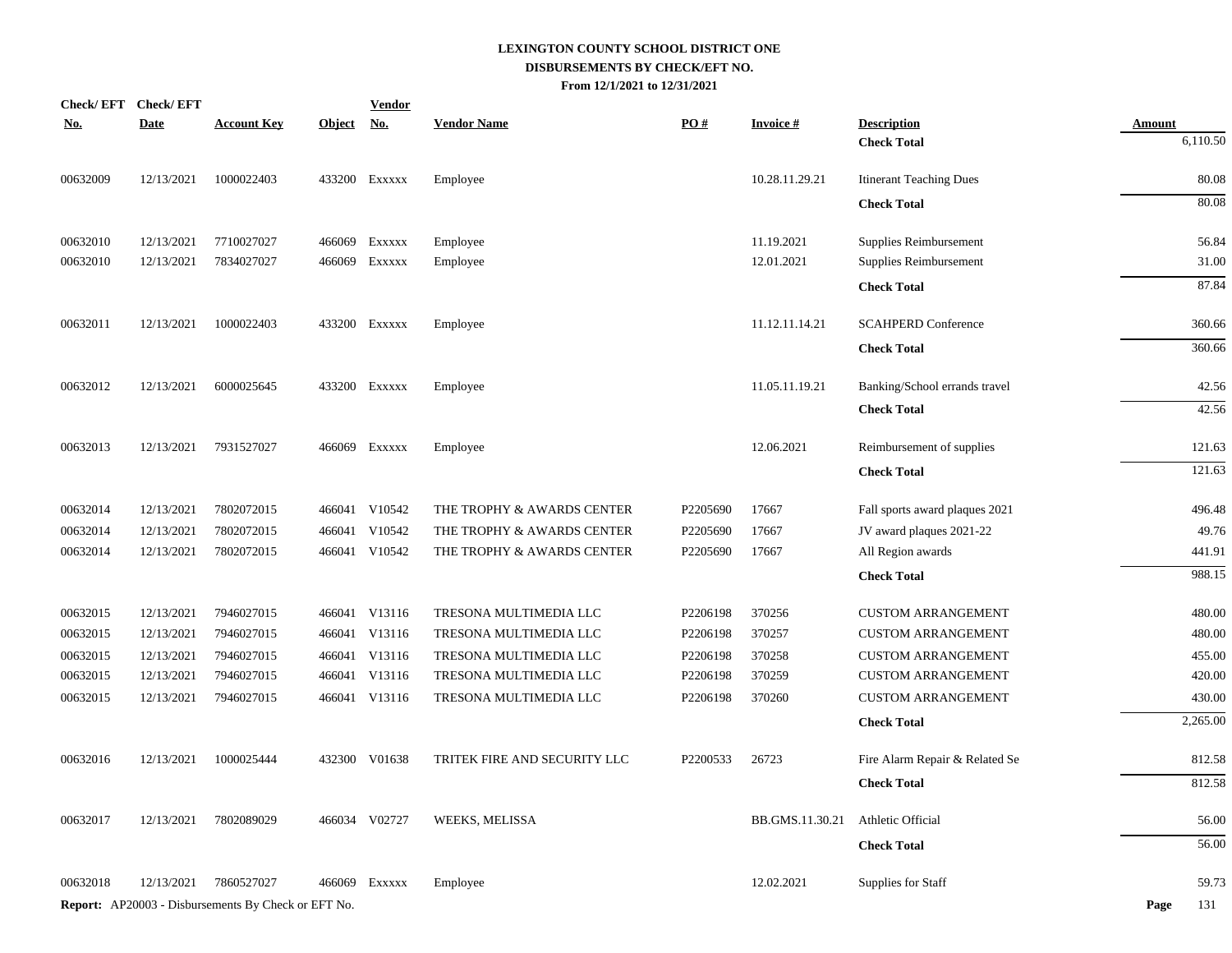| <b>No.</b> | Check/EFT Check/EFT<br><b>Date</b> | <b>Account Key</b> | <b>Object</b> | <b>Vendor</b><br><u>No.</u> | <b>Vendor Name</b>                    | PO#                  | <b>Invoice#</b> | <b>Description</b>                | Amount   |
|------------|------------------------------------|--------------------|---------------|-----------------------------|---------------------------------------|----------------------|-----------------|-----------------------------------|----------|
|            |                                    |                    |               |                             |                                       |                      |                 | <b>Check Total</b>                | 59.73    |
| 00632019   | 12/13/2021                         | 1000025411         |               | 441020 V14918               | WINDHAM SERVICES                      | P2206081             | 4269            | LHS B/B, S/B - Turface MVP Fie    | 696.57   |
| 00632019   | 12/13/2021                         | 1000025413         |               | 441020 V14918               | WINDHAM SERVICES                      | P2206081             | 4269            | GHS B/B, S/B - Turface MVP Fie    | 580.48   |
| 00632019   | 12/13/2021                         | 1000025415         |               | 441020 V14918               | <b>WINDHAM SERVICES</b>               | P2206081             | 4269            | PHS B/B, S/B - Turface MVP Fie    | 464.38   |
| 00632019   | 12/13/2021                         | 1000025427         |               | 441020 V14918               | WINDHAM SERVICES                      | P2206081             | 4269            | WKHS B/B - Turface MVP Field C    | 464.38   |
| 00632019   | 12/13/2021                         | 1000025444         |               | 441020 V14918               | <b>WINDHAM SERVICES</b>               | P2206081             | 4269            | RBHS B/B, S/B - Turface MVP Fi    | 464.38   |
|            |                                    |                    |               |                             |                                       |                      |                 | <b>Check Total</b>                | 2,670.19 |
| 00632020   | 12/13/2021                         | 1000025507         |               | 433200 EXXXXX               | Employee                              |                      | 11.17.12.02.21  | <b>Transportation Dept.duties</b> | 31.36    |
|            |                                    |                    |               |                             |                                       |                      |                 | <b>Check Total</b>                | 31.36    |
| 00632021   | 12/13/2021                         | 1000023315         |               | 464000 V00321               | NATIONAL ATHLETIC TRAINERS ASS        | P2206092             | P2206092.PHS    | Membership                        | 117.00   |
| 00632021   | 12/13/2021                         | 1000023315         |               | 464000 V00321               | NATIONAL ATHLETIC TRAINERS ASS        | P2206092             | P2206092.PHS    | membership                        | 208.00   |
|            |                                    |                    |               |                             |                                       |                      |                 | <b>Check Total</b>                | 325.00   |
| 00632022   | 12/13/2021                         | 6000025610         |               | 467000 V00132               | SC DEPARTMENT OF REVENUE (SALE        |                      | FS.11.21        | Sales and Use tax, November       | 1,427.33 |
|            |                                    |                    |               |                             |                                       |                      |                 | <b>Check Total</b>                | 1,427.33 |
| 00632023   | 12/13/2021                         | 1000011415         |               | 433200 V00410               | <b>SC MUSIC EDUCATORS ASSOCIATION</b> | P <sub>2206206</sub> | P2206206.PHS    | REGISTRATION FOR ENSEMBLE STAT    | 180.00   |
|            |                                    |                    |               |                             |                                       |                      |                 | <b>Check Total</b>                | 180.00   |
| 00632024   | 12/13/2021                         | 1000025408         |               | 432100 V00141               | TOWN OF LEXINGTON                     |                      | TN1121          | DO.4479/002487.                   | 278.13   |
| 00632024   | 12/13/2021                         | 1000025408         |               | 432100 V00141               | TOWN OF LEXINGTON                     |                      | TN1121          | DO.23898/005318.                  | 38.33    |
| 00632024   | 12/13/2021                         | 1000025408         |               | 432100 V00141               | TOWN OF LEXINGTON                     |                      | TN1121          | DO.23900/004703.                  | 44.42    |
| 00632024   | 12/13/2021                         | 1000025408         | 432100        | V00141                      | TOWN OF LEXINGTON                     |                      | TN1121          | DO.23897/005210.                  | 38.33    |
| 00632024   | 12/13/2021                         | 1000025408         |               | 432100 V00141               | TOWN OF LEXINGTON                     |                      | TN1121          | DO.23899/004817.                  | 44.42    |
| 00632024   | 12/13/2021                         | 1000025408         |               | 432100 V00141               | TOWN OF LEXINGTON                     |                      | TN1121          | DO.31900/005319.                  | 8.19     |
| 00632024   | 12/13/2021                         | 1000025408         |               | 432100 V00141               | TOWN OF LEXINGTON                     |                      | TN1121          | DO.31181/004702.                  | 36.30    |
| 00632024   | 12/13/2021                         | 1000025408         |               | 432100 V00141               | TOWN OF LEXINGTON                     |                      | TN1121          | DO.34818/004753.                  | 59.50    |
| 00632024   | 12/13/2021                         | 1000025408         |               | 432100 V00141               | TOWN OF LEXINGTON                     |                      | TN1121          | TR.5931/003177.                   | 117.73   |
| 00632024   | 12/13/2021                         | 1000025411         | 432100        | V00141                      | TOWN OF LEXINGTON                     |                      | TN1121          | LHS.16841/008449.                 | 5,644.84 |
| 00632024   | 12/13/2021                         | 1000025412         |               | 432100 V00141               | TOWN OF LEXINGTON                     |                      | TN1121          | LES.2098/001242.                  | 1,335.61 |
| 00632024   | 12/13/2021                         | 1000025419         | 432100        | V00141                      | TOWN OF LEXINGTON                     |                      | TN1121          | ROS.1405/000840.                  | 364.94   |
| 00632024   | 12/13/2021                         | 1000025420         |               | 432100 V00141               | TOWN OF LEXINGTON                     |                      | TN1121          | LMS.2062/001217.                  | 106.60   |
| 00632024   | 12/13/2021                         | 1000025420         |               | 432100 V00141               | TOWN OF LEXINGTON                     |                      | TN1121          | LMS.2108/001246.                  | 949.58   |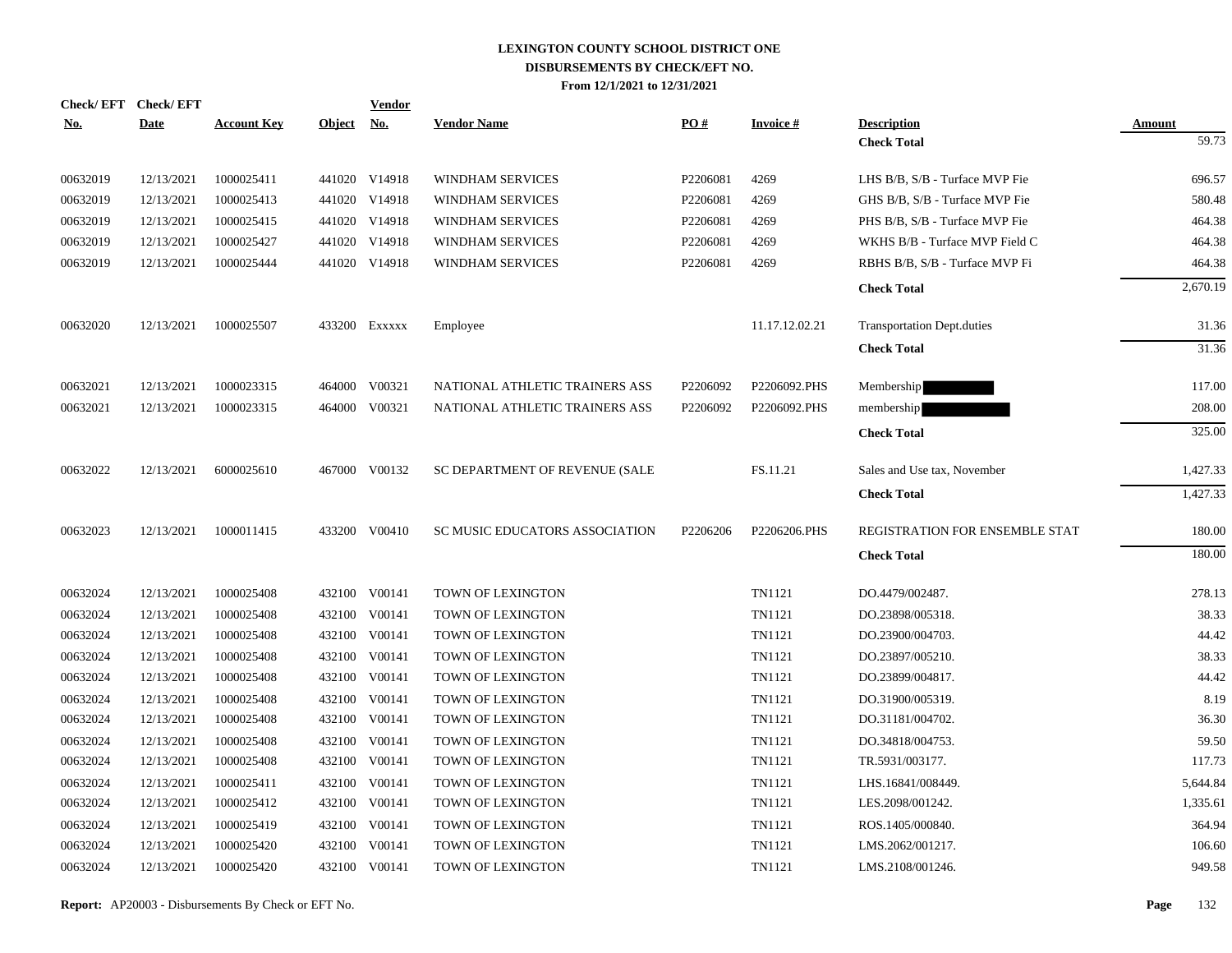|            | <b>Check/EFT</b> | <b>Check/EFT</b>          |                                  |                         | <b>Vendor</b>        |                                         |          |                           |                                   |                         |
|------------|------------------|---------------------------|----------------------------------|-------------------------|----------------------|-----------------------------------------|----------|---------------------------|-----------------------------------|-------------------------|
| <u>No.</u> | 00632024         | <b>Date</b><br>12/13/2021 | <b>Account Key</b><br>1000025422 | <u>Object</u><br>432100 | <u>No.</u><br>V00141 | <b>Vendor Name</b><br>TOWN OF LEXINGTON | PO#      | <b>Invoice#</b><br>TN1121 | <b>Description</b><br>OGE002226   | <u>Amount</u><br>967.72 |
|            | 00632024         | 12/13/2021                | 1000025428                       | 432100                  | V00141               | TOWN OF LEXINGTON                       |          | TN1121                    | MES.9259/005369.                  | 1,257.42                |
|            | 00632024         | 12/13/2021                | 1000025431                       | 432100                  | V00141               | TOWN OF LEXINGTON                       |          | TN1121                    | LME.05895                         | 1,305.42                |
|            | 00632024         | 12/13/2021                | 1000025434                       | 432100                  | V00141               | TOWN OF LEXINGTON                       |          | TN1121                    | PHM.20731/010622.                 | 1,151.42                |
|            | 00632024         | 12/13/2021                | 1000025435                       | 432100                  | V00141               | TOWN OF LEXINGTON                       |          | TN1121                    | PHE.20730/10621.                  | 854.42                  |
|            | 00632024         | 12/13/2021                | 1000025440                       |                         | 432100 V00141        | TOWN OF LEXINGTON                       |          | TN1121                    | NPE.28215/016832.                 | 432.56                  |
|            | 00632024         | 12/13/2021                | 1000025441                       |                         | 432100 V00141        | TOWN OF LEXINGTON                       |          | TN1121                    | RCE.33079/018790.                 | 1,031.42                |
|            | 00632024         | 12/13/2021                | 1000025442                       |                         | 432100 V00141        | TOWN OF LEXINGTON                       |          | TN1121                    | MGE.38335/019255.                 | 1,471.80                |
|            | 00632024         | 12/13/2021                | 1000025443                       |                         | 432100 V00141        | TOWN OF LEXINGTON                       |          | TN1121                    | MGM.36251/019522.                 | 1,715.35                |
|            | 00632024         | 12/13/2021                | 1000025444                       | 432100                  | V00141               | TOWN OF LEXINGTON                       |          | TN1121                    | RBH.019299                        | 3,455.40                |
|            | 00632024         | 12/13/2021                | 1000025446                       | 432100                  | V00141               | TOWN OF LEXINGTON                       |          | TN1121                    | BWM00141                          | 849.42                  |
|            |                  |                           |                                  |                         |                      |                                         |          |                           | <b>Check Total</b>                | 23,559.27               |
|            | 00632025         | 12/13/2021                | 1000022403                       |                         | 433200 Exxxxx        | Employee                                |          | 11.01.11.30.21            | <b>Instruction Dept. Duties</b>   | 135.52                  |
|            |                  |                           |                                  |                         |                      |                                         |          |                           | <b>Check Total</b>                | 135.52                  |
|            | 00632026         | 12/13/2021                | 1000026306                       |                         | 433200 Exxxxx        | Employee                                |          | 11.01.11.16.21            | <b>Communications Conf/Duties</b> | 60.76                   |
|            |                  |                           |                                  |                         |                      |                                         |          |                           | <b>Check Total</b>                | 60.76                   |
|            | 00632027         | 12/13/2021                | 7959027011                       |                         | 466049 V17043        | NOTHING BUNDT CAKES                     | P2206302 | P2206302.LHS              | Chocolate Chocolate Chip Bundt    | 594.00                  |
|            | 00632027         | 12/13/2021                | 7959027011                       |                         | 466049 V17043        | NOTHING BUNDT CAKES                     | P2206302 | P2206302.LHS              | <b>Lemon Bundtlets</b>            | 544.50                  |
|            | 00632027         | 12/13/2021                | 7959027011                       |                         | 466049 V17043        | NOTHING BUNDT CAKES                     | P2206302 | P2206302.LHS              | <b>Red Velvet Bundtlets</b>       | 693.00                  |
|            | 00632027         | 12/13/2021                | 7959027011                       |                         | 466049 V17043        | NOTHING BUNDT CAKES                     | P2206302 | P2206302.LHS              | White Chocolate Raspberry Bund    | 495.00                  |
|            |                  |                           |                                  |                         |                      |                                         |          |                           | <b>Check Total</b>                | 2,326.50                |
|            | 00632028         | 12/13/2021                | 1000026306                       |                         | 433200 Exxxxx        | Employee                                |          | 11.01.11.23.21            | Communications job duties         | 33.88                   |
|            |                  |                           |                                  |                         |                      |                                         |          |                           | <b>Check Total</b>                | 33.88                   |
|            | 00632029         | 12/13/2021                | 1000023202                       |                         | 433200 Exxxxx        | Employee                                |          | 10.20.12.08.21            | Local office errands              | 41.88                   |
|            |                  |                           |                                  |                         |                      |                                         |          |                           | <b>Check Total</b>                | 41.88                   |
|            | 00632030         | 12/14/2021                | 1000000000                       |                         | 245830 V02431        | AMERIPRISE FINANCIAL SERV               |          | 2620/2101240              | AP INTERFACE 12-17-21             | 525.00                  |
|            |                  |                           |                                  |                         |                      |                                         |          |                           | <b>Check Total</b>                | 525.00                  |
|            | 00632031         | 12/14/2021                | 1000000000                       |                         | 245830 V02431        | <b>AMERIPRISE FINANCIAL SERV</b>        |          | 2622/2101240              | AP INTERFACE 12-17-21             | 150.00                  |
|            |                  |                           |                                  |                         |                      |                                         |          |                           |                                   |                         |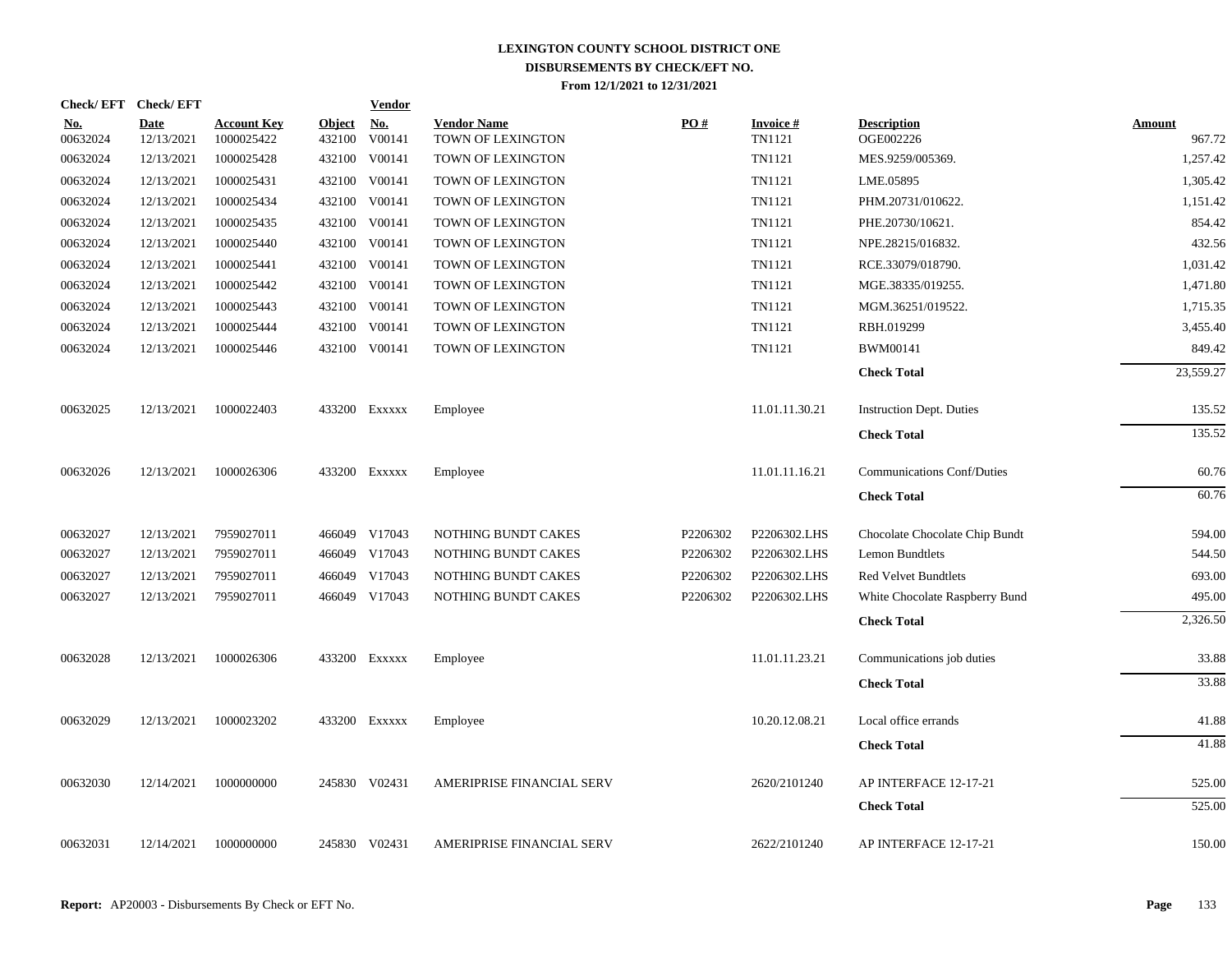| Check/EFT Check/EFT<br><b>No.</b> | <b>Date</b> | <b>Account Key</b>    | Object No. | <b>Vendor</b> | <b>Vendor Name</b>             | PO# | <b>Invoice#</b> | <b>Description</b>    | <b>Amount</b> |
|-----------------------------------|-------------|-----------------------|------------|---------------|--------------------------------|-----|-----------------|-----------------------|---------------|
|                                   |             |                       |            |               |                                |     |                 | <b>Check Total</b>    | 150.00        |
| 00632032                          | 12/14/2021  | 1000000000            |            | 245800 V00600 | ANN B MATTHEWS TRUSTEE         |     | 2760/2101240    | AP INTERFACE 12-17-21 | 1,125.00      |
|                                   |             |                       |            |               |                                |     |                 | <b>Check Total</b>    | 1,125.00      |
| 00632033                          | 12/14/2021  | 1000000000            |            | 245830 V00179 | AXA EQUITABLE LIFE INS COEQUI  |     | 2620/2101240    | AP INTERFACE 12-17-21 | 4,688.23      |
|                                   |             |                       |            |               |                                |     |                 | <b>Check Total</b>    | 4,688.23      |
| 00632034                          | 12/14/2021  | 1000000000            |            | 245830 V00179 | AXA EQUITABLE LIFE INS COEQUI  |     | 2622/2101240    | AP INTERFACE 12-17-21 | 150.00        |
|                                   |             |                       |            |               |                                |     |                 | <b>Check Total</b>    | 150.00        |
| 00632035                          | 12/14/2021  | 1000000000            |            | 245650 V00193 | COLONIAL SUPPLEMENTAL INS SUP  |     | 2350/2101240    | AP INTERFACE 12-17-21 | 14,837.48     |
|                                   |             |                       |            |               |                                |     |                 | <b>Check Total</b>    | 14,837.48     |
| 00632036                          | 12/14/2021  | 1000000000            |            | 245670 V00194 | COLONIAL SUPPLEMENTAL INS SUPP |     | 2354/2101240    | AP INTERFACE 12-17-21 | 19,379.08     |
|                                   |             |                       |            |               |                                |     |                 | <b>Check Total</b>    | 19,379.08     |
| 00632037                          | 12/14/2021  | 1000000000            |            | 245660 V00195 | COLONIAL SUPPLEMENTAL INS SUPP |     | 2352/2101240    | AP INTERFACE 12-17-21 | 36,614.42     |
|                                   |             |                       |            |               |                                |     |                 | <b>Check Total</b>    | 36,614.42     |
| 00632038                          | 12/14/2021  | 1000000000            |            | 245680 V14828 | COLONIAL SUPPLEMENTAL INSURANC |     | 2356/2101240    | AP INTERFACE 12-17-21 | 5,077.75      |
|                                   |             |                       |            |               |                                |     |                 | <b>Check Total</b>    | 5,077.75      |
| 00632039                          | 12/14/2021  | 1000000000            |            | 245681 V14829 | COLONIAL SUPPLEMENTAL INSURANC |     | 2358/2101240    | AP INTERFACE 12-17-21 | 12,425.19     |
|                                   |             |                       |            |               |                                |     |                 | <b>Check Total</b>    | 12,425.19     |
| 00632040                          | 12/14/2021  | 1000000000            |            | 245800 V15351 | FLORIDA STATE DISBURSEMENT UNI |     | 2910/2101240    | AP INTERFACE 12-17-21 | 160.00        |
|                                   |             |                       |            |               |                                |     |                 | <b>Check Total</b>    | 160.00        |
| 00632041                          | 12/14/2021  | 1000000000            |            | 245780 V10676 | FUTURE SCHOLAR 529 COLLEGE SAV |     | 2740/2101240    | AP INTERFACE 12-17-21 | 2,115.00      |
|                                   |             |                       |            |               |                                |     |                 | <b>Check Total</b>    | 2,115.00      |
| 00632042                          | 12/14/2021  | 1000000000            |            | 245830 V00180 | HORACE MANN LIFE INSURANCE CO  |     | 2620/2101240    | AP INTERFACE 12-17-21 | 3,400.00      |
|                                   |             |                       |            |               |                                |     |                 | <b>Check Total</b>    | 3,400.00      |
| 00632043                          |             | 12/14/2021 1000000000 |            | 245990 V14784 | HY HOLDINGS INC                |     | 1585/2101240    | AP INTERFACE 12-17-21 | 1,989.00      |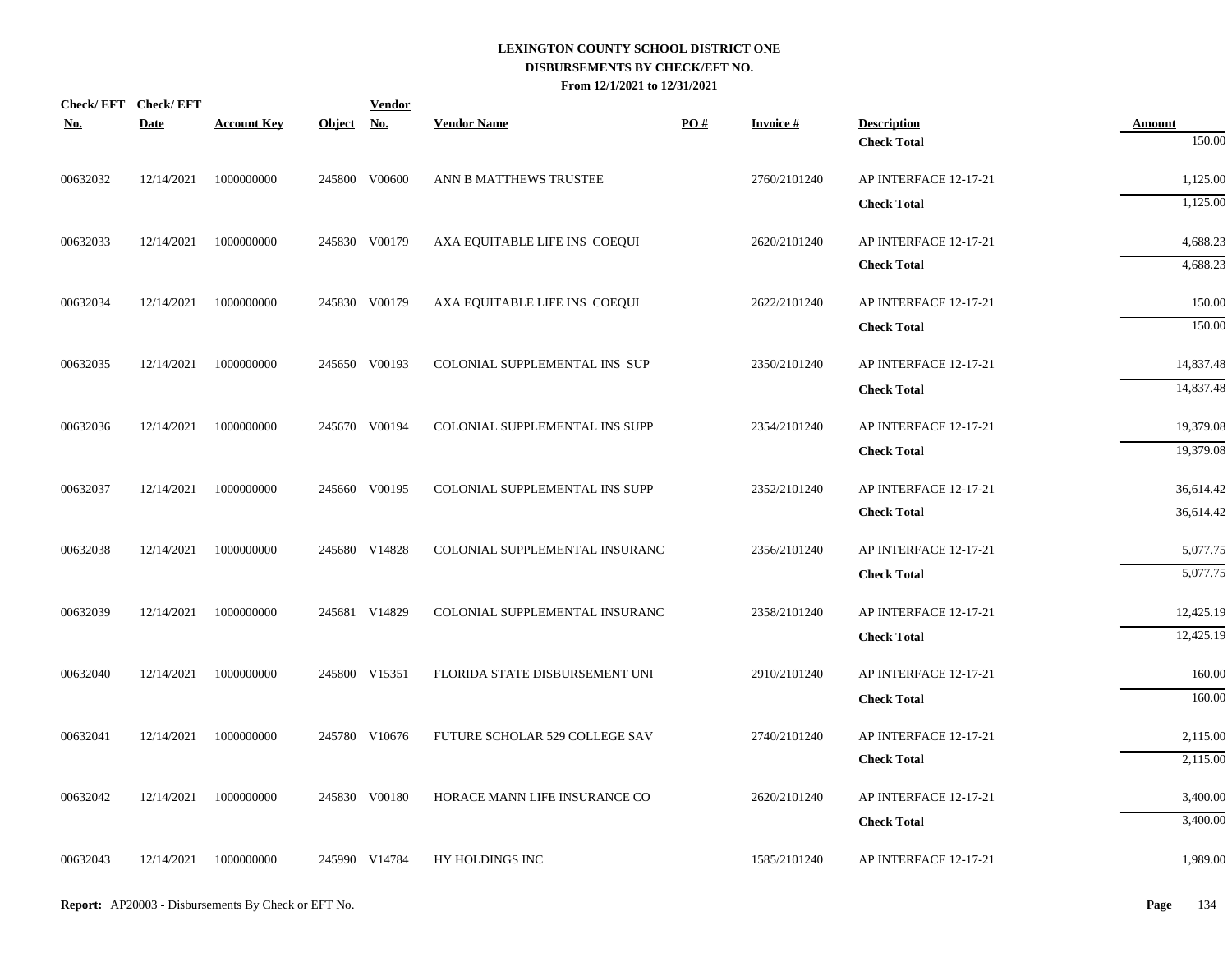| <b>No.</b> | Check/EFT Check/EFT<br>Date | <b>Account Key</b> | Object No. | <b>Vendor</b> | <b>Vendor Name</b>                  | PO# | <b>Invoice#</b> | <b>Description</b>    | <b>Amount</b> |
|------------|-----------------------------|--------------------|------------|---------------|-------------------------------------|-----|-----------------|-----------------------|---------------|
|            |                             |                    |            |               |                                     |     |                 | <b>Check Total</b>    | 1,989.00      |
| 00632044   | 12/14/2021                  | 1000000000         |            | 245990 v14784 | HY HOLDINGS INC                     |     | 2585/2101240    | AP INTERFACE 12-17-21 | 1,989.00      |
|            |                             |                    |            |               |                                     |     |                 | <b>Check Total</b>    | 1,989.00      |
| 00632045   | 12/14/2021                  | 1000000000         |            | 245800 V01948 | <b>INTERNAL REVENUE SERVICE</b>     |     | 2900/2101240    | AP INTERFACE 12-17-21 | 30.00         |
|            |                             |                    |            |               |                                     |     |                 | <b>Check Total</b>    | 30.00         |
| 00632046   | 12/14/2021                  | 1000000000         |            | 245830 V14153 | <b>IVY FUNDS</b>                    |     | 2620/2101240    | AP INTERFACE 12-17-21 | 505.00        |
|            |                             |                    |            |               |                                     |     |                 | <b>Check Total</b>    | 505.00        |
| 00632047   | 12/14/2021                  | 1000000000         |            | 245630 V02086 | <b>LCSD1 EDFOUND LEAP EDUCATION</b> |     | 2732/2101240    | AP INTERFACE 12-17-21 | 1,011.35      |
|            |                             |                    |            |               |                                     |     |                 | <b>Check Total</b>    | 1,011.35      |
| 00632048   | 12/14/2021                  | 1000000000         |            | 245690 V01290 | LCSD1 EDUCATIONAL FOUNDATION        |     | 2730/2101240    | AP INTERFACE 12-17-21 | 2,838.86      |
|            |                             |                    |            |               |                                     |     |                 | <b>Check Total</b>    | 2,838.86      |
| 00632049   | 12/14/2021                  | 1000000000         |            | 245830 V16153 | LIFE INSURANCE COMPANY OF THE       |     | 2620/2101240    | AP INTERFACE 12-17-21 | 1,715.50      |
|            |                             |                    |            |               |                                     |     |                 | <b>Check Total</b>    | 1,715.50      |
| 00632050   | 12/14/2021                  | 1000000000         |            | 245830 V16147 | LPL FINANCIAL                       |     | 2620/2101240    | AP INTERFACE 12-17-21 | 1,282.11      |
|            |                             |                    |            |               |                                     |     |                 | <b>Check Total</b>    | 1,282.11      |
| 00632051   | 12/14/2021                  | 1000000000         |            | 245830 V00768 | METROPOLITAN LIFE                   |     | 2620/2101240    | AP INTERFACE 12-17-21 | 275.00        |
|            |                             |                    |            |               |                                     |     |                 | <b>Check Total</b>    | 275.00        |
| 00632052   | 12/14/2021                  | 1000000000         |            | 245800 V16822 | NEW JERSEY FAMILY SUPPORT PAYM      |     | 2910/2101240    | AP INTERFACE 12-17-21 | 439.84        |
|            |                             |                    |            |               |                                     |     |                 | <b>Check Total</b>    | 439.84        |
| 00632053   | 12/14/2021                  | 1000000000         |            | 245800 V16378 | NORTH CAROLINA DEPT OF REVENUE      |     | 2900/2101240    | AP INTERFACE 12-17-21 | 126.65        |
|            |                             |                    |            |               |                                     |     |                 | <b>Check Total</b>    | 126.65        |
| 00632054   | 12/14/2021                  | 1000000000         |            | 245830 V00686 | NORTHERN LIFE INSURANCE CO          |     | 2620/2101240    | AP INTERFACE 12-17-21 | 877.50        |
|            |                             |                    |            |               |                                     |     |                 | <b>Check Total</b>    | 877.50        |
| 00632055   | 12/14/2021                  | 1000000000         |            | 245800 V01293 | PAMELA SIMMONS BEASLEY              |     | 2760/2101240    | AP INTERFACE 12-17-21 | 2,635.50      |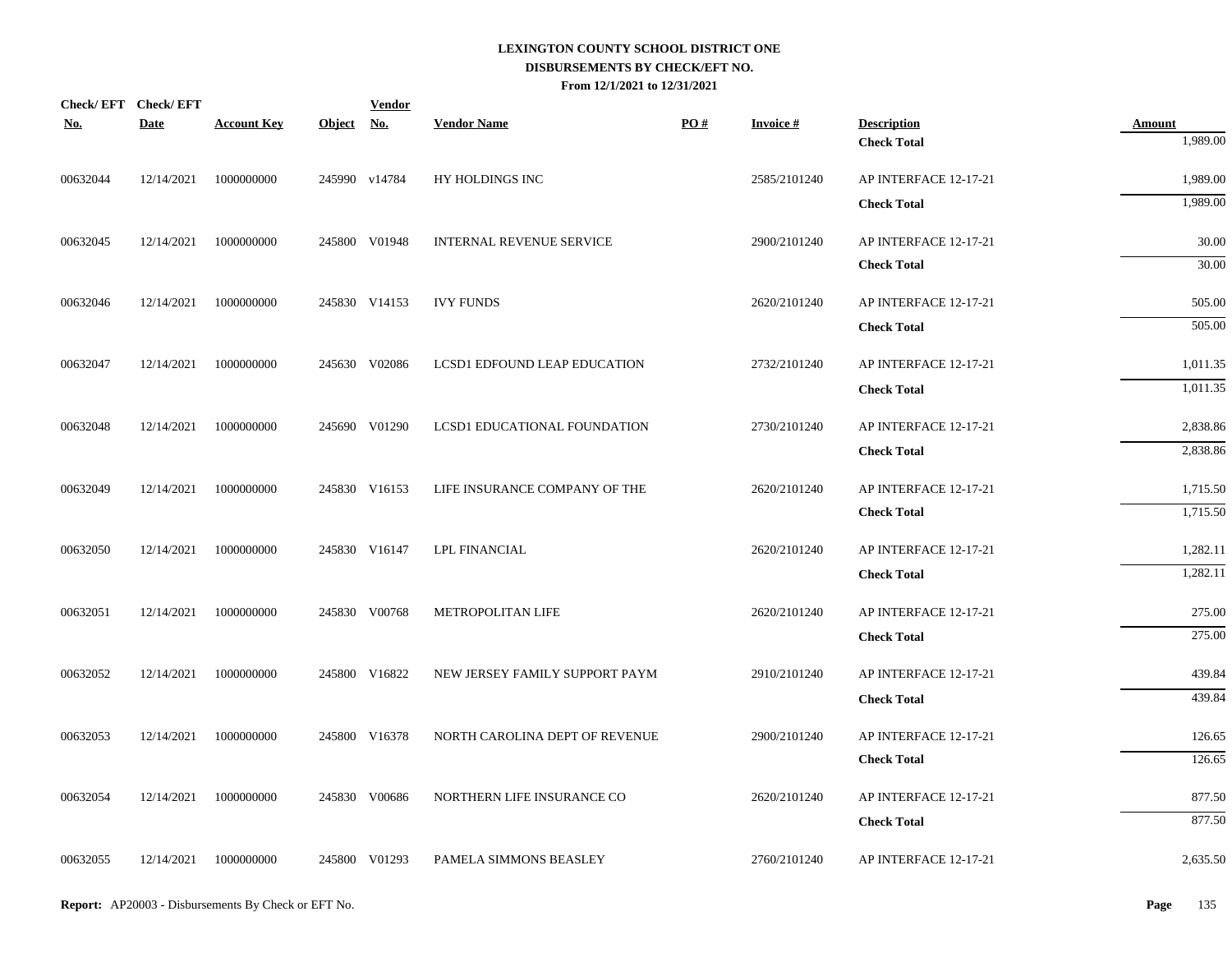|            | Check/EFT Check/EFT |                    |            | <b>Vendor</b> |                                |                   |                  |                       |                    |
|------------|---------------------|--------------------|------------|---------------|--------------------------------|-------------------|------------------|-----------------------|--------------------|
| <b>No.</b> | <b>Date</b>         | <b>Account Key</b> | Object No. |               | <b>Vendor Name</b>             | $\underline{PO#}$ | <b>Invoice #</b> | <b>Description</b>    | Amount<br>2,635.50 |
|            |                     |                    |            |               |                                |                   |                  | <b>Check Total</b>    |                    |
| 00632056   | 12/14/2021          | 1000000000         |            | 245580 V00556 | PROVIDENT LIFE AND ACCIDENT CO |                   | 2302/2101240     | AP INTERFACE 12-17-21 | 3.64               |
|            |                     |                    |            |               |                                |                   |                  | <b>Check Total</b>    | 3.64               |
| 00632057   | 12/14/2021          | 1000000000         |            | 245800 V11745 | SC DEPARTMENT OF EMPLOYMENT AN |                   | 2760/2101240     | AP INTERFACE 12-17-21 | 491.78             |
|            |                     |                    |            |               |                                |                   |                  | <b>Check Total</b>    | 491.78             |
| 00632058   | 12/14/2021          | 1000000000         |            | 245800 V01785 | SC DEPARTMENT OF REVENUE       |                   | 2900/2101240     | AP INTERFACE 12-17-21 | 413.28             |
|            |                     |                    |            |               |                                |                   |                  | <b>Check Total</b>    | 413.28             |
| 00632059   | 12/14/2021          | 1000000000         |            | 245440 V00172 | <b>SC RETIREMENT SYSTEM</b>    |                   | 2580/2101240     | AP INTERFACE 12-17-21 | 675.39             |
| 00632059   | 12/14/2021          | 1000000000         |            | 245450 V00172 | <b>SC RETIREMENT SYSTEM</b>    |                   | 2581/2101240     | AP INTERFACE 12-17-21 | 760.07             |
|            |                     |                    |            |               |                                |                   |                  | <b>Check Total</b>    | 1,435.46           |
| 00632060   | 12/14/2021          | 1000000000         |            | 245830 V16157 | SECURITY BENEFIT LIFE INSURANC |                   | 2622/2101240     | AP INTERFACE 12-17-21 | 275.00             |
|            |                     |                    |            |               |                                |                   |                  | <b>Check Total</b>    | 275.00             |
| 00632061   | 12/14/2021          | 1000000000         |            | 245800 V16031 | STATE DISBURSEMENT UNIT        |                   | 2910/2101240     | AP INTERFACE 12-17-21 | 996.05             |
|            |                     |                    |            |               |                                |                   |                  | <b>Check Total</b>    | 996.05             |
| 00632062   | 12/14/2021          | 1000000000         |            | 245800 V16356 | TENNESSEE CHILD SUPPORT        |                   | 2910/2101240     | AP INTERFACE 12-17-21 | 191.25             |
|            |                     |                    |            |               |                                |                   |                  | <b>Check Total</b>    | 191.25             |
| 00632063   | 12/14/2021          | 1000000000         |            | 245410 V01114 | TIAACREF (ORP)                 |                   | 1546/2101240     | AP INTERFACE 12-17-21 | 10,580.19          |
| 00632063   | 12/14/2021          | 1000000000         |            | 245410 V01114 | TIAACREF (ORP)                 |                   | 2546/2101240     | AP INTERFACE 12-17-21 | 19,044.28          |
|            |                     |                    |            |               |                                |                   |                  | <b>Check Total</b>    | 29,624.47          |
| 00632064   | 12/14/2021          | 1000000000         |            | 245410 V15219 | TTEE FOR SCORP MM061953 001 09 |                   | 1540/2101240     | AP INTERFACE 12-17-21 | 5,771.93           |
| 00632064   | 12/14/2021          | 1000000000         |            | 245410 V15219 | TTEE FOR SCORP MM061953 001 09 |                   | 2540/2101240     | AP INTERFACE 12-17-21 | 10,389.40          |
|            |                     |                    |            |               |                                |                   |                  | <b>Check Total</b>    | 16,161.33          |
| 00632065   | 12/14/2021          | 1000000000         |            | 245800 V01819 | UNITED STATES TREASURY/IRS ACS |                   | 2900/2101240     | AP INTERFACE 12-17-21 | 68.50              |
|            |                     |                    |            |               |                                |                   |                  | <b>Check Total</b>    | 68.50              |
| 00632066   | 12/14/2021          | 1000000000         |            | 245810 V00170 | <b>UNITED WAY</b>              |                   | 2700/2101240     | AP INTERFACE 12-17-21 | 579.50             |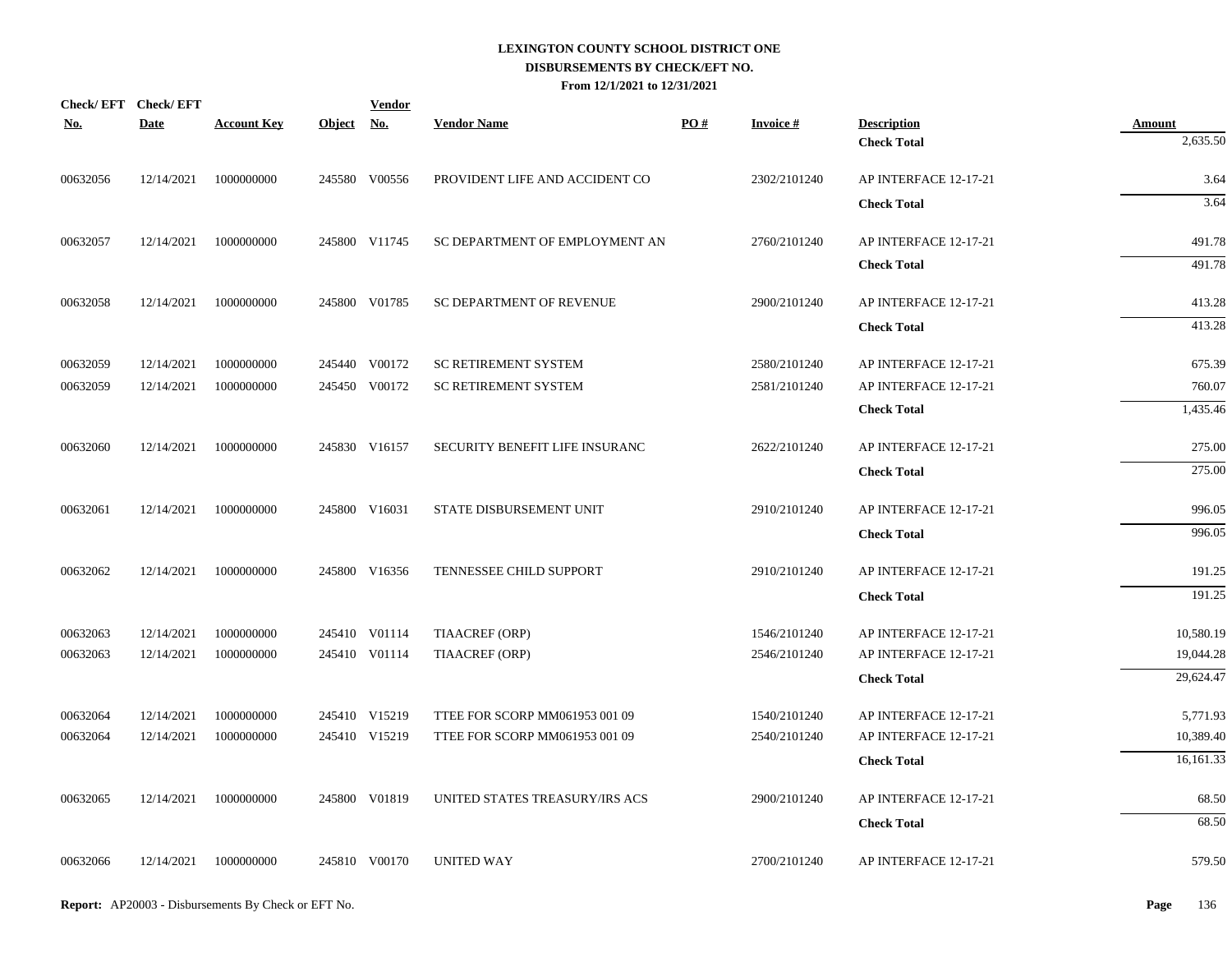| <b>Check/EFT</b> | <b>Check/EFT</b> |                    |               | <b>Vendor</b> |                                |          |                 |                                   |               |
|------------------|------------------|--------------------|---------------|---------------|--------------------------------|----------|-----------------|-----------------------------------|---------------|
| <u>No.</u>       | <b>Date</b>      | <b>Account Key</b> | <b>Object</b> | <u>No.</u>    | <b>Vendor Name</b>             | PO#      | <b>Invoice#</b> | <b>Description</b>                | <b>Amount</b> |
|                  |                  |                    |               |               |                                |          |                 | <b>Check Total</b>                | 579.50        |
| 00632067         | 12/14/2021       | 1000000000         |               | 245830 V00387 | <b>VALIC</b>                   |          | 2620/2101240    | AP INTERFACE 12-17-21             | 3,873.00      |
|                  |                  |                    |               |               |                                |          |                 | <b>Check Total</b>                | 3,873.00      |
| 00632068         | 12/14/2021       | 1000000000         |               | 245410 V01113 | (ORP)<br>VALIC TRUST CO        |          | 1542/2101240    | AP INTERFACE 12-17-21             | 10,139.56     |
| 00632068         | 12/14/2021       | 1000000000         |               | 245410 V01113 | VALIC TRUST CO<br>(ORP)        |          | 2542/2101240    | AP INTERFACE 12-17-21             | 18,251.18     |
|                  |                  |                    |               |               |                                |          |                 | <b>Check Total</b>                | 28,390.74     |
| 00632069         | 12/14/2021       | 1000025204         |               | 441000 V02519 | ACADEMIC SUPPLIER DBA RASIX CO | P2205920 | ID73111         | HP Toner 26A                      | 415.68        |
| 00632069         | 12/14/2021       | 1000025204         |               | 441000 V02519 | ACADEMIC SUPPLIER DBA RASIX CO | P2205920 | ID73111         | HP Toner 78A                      | 94.68         |
| 00632069         | 12/14/2021       | 1000025204         |               | 441000 V02519 | ACADEMIC SUPPLIER DBA RASIX CO | P2205920 | ID73111         | HP Toner 58A                      | 527.88        |
|                  |                  |                    |               |               |                                |          |                 | <b>Check Total</b>                | 1,038.24      |
| 00632070         | 12/14/2021       | 1000025408         |               | 432500 V15937 | AIRGAS USA LLC                 | P2201533 | 9984480524      | (3)Industrial(small 200cu or l    | 8.67          |
| 00632070         | 12/14/2021       | 1000025408         |               | 432500 V15937 | AIRGAS USA LLC                 | P2201533 | 9984480524      | (3)Industrial(small 200cu or l    | 8.67          |
| 00632070         | 12/14/2021       | 1000025408         |               | 432500 V15937 | AIRGAS USA LLC                 | P2201533 | 9984480524      | (2)Industrial(large more than     | 17.65         |
|                  |                  |                    |               |               |                                |          |                 | <b>Check Total</b>                | 34.99         |
| 00632071         | 12/14/2021       | 1000026693         |               | 444510 V00391 | APPLE INC                      | P2205695 | AG26701091      | 3 YEAR APPLECARE+ FOR SCHOOLS     | 84.53         |
| 00632071         | 12/14/2021       | 1000026693         |               | 444510 V00391 | APPLE INC                      | P2205695 | AG26701091      | <b>MAGIC MOUSE</b>                | 84.53         |
| 00632071         | 12/14/2021       | 1000026693         |               | 444510 V00391 | <b>APPLE INC</b>               | P2205695 | AG26701091      | MAGIC KEYBOARD WITH TOUCH ID A    | 191.53        |
|                  |                  |                    |               |               |                                |          |                 | <b>Check Total</b>                | 360.59        |
| 00632072         | 12/14/2021       | 1000021307         |               | 439500 V16896 | APPLEONE EMPLOYMENT SERVICES   | P2203060 | 01-6130481      | Temporary Staffing Services fo    | 12,418.80     |
| 00632072         | 12/14/2021       | 1000021307         |               | 439500 V16896 | APPLEONE EMPLOYMENT SERVICES   | P2203060 | 01-6130481      | Add Over Time Hours/Rate          | 34.39         |
|                  |                  |                    |               |               |                                |          |                 | <b>Check Total</b>                | 12,453.19     |
| 00632073         | 12/14/2021       | 1000011513         |               | 441000 V13822 | <b>ARC3 GASES INC</b>          | P2205535 | 08460364        | 6013 1/8 5#PKG Weldcote electr    | 155.28        |
| 00632073         | 12/14/2021       | 1000011513         |               | 441000 V13822 | <b>ARC3 GASES INC</b>          | P2205535 | 08460364        | 6011 1/8 5#PKG Weldcote electr    | 178.16        |
| 00632073         | 12/14/2021       | 1000011513         |               | 441000 V13822 | ARC3 GASES INC                 | P2205535 | 08460364        | 3 x 19 Rows CS Wire Curved Han    | 9.06          |
| 00632073         | 12/14/2021       | 1000011513         |               | 441000 V13822 | ARC3 GASES INC                 | P2205535 | 08460364        | Tip 25 AMP Miller                 | 41.94         |
| 00632073         | 12/14/2021       | 1000011513         |               | 441000 V13822 | ARC3 GASES INC                 | P2205535 | 08460364        | <b>Electrode Thermal Dynamics</b> | 122.52        |
| 00632073         | 12/14/2021       | 1000011513         |               | 441000 V13822 | ARC3 GASES INC                 | P2205535 | 08460364        | 40A Drag Tip Thermal Dynamics     | 66.45         |
| 00632073         | 12/14/2021       | 1000011513         |               | 441000 V13822 | ARC3 GASES INC                 | P2205535 | 08460364        | 70S-6 030 11#SP Weldcote Mig W    | 201.27        |
| 00632073         | 12/14/2021       | 1000011513         |               | 441000 V13822 | <b>ARC3 GASES INC</b>          | P2205535 | 08460364        | 70S-6 035 33#SP Weldcote Mig W    | 49.43         |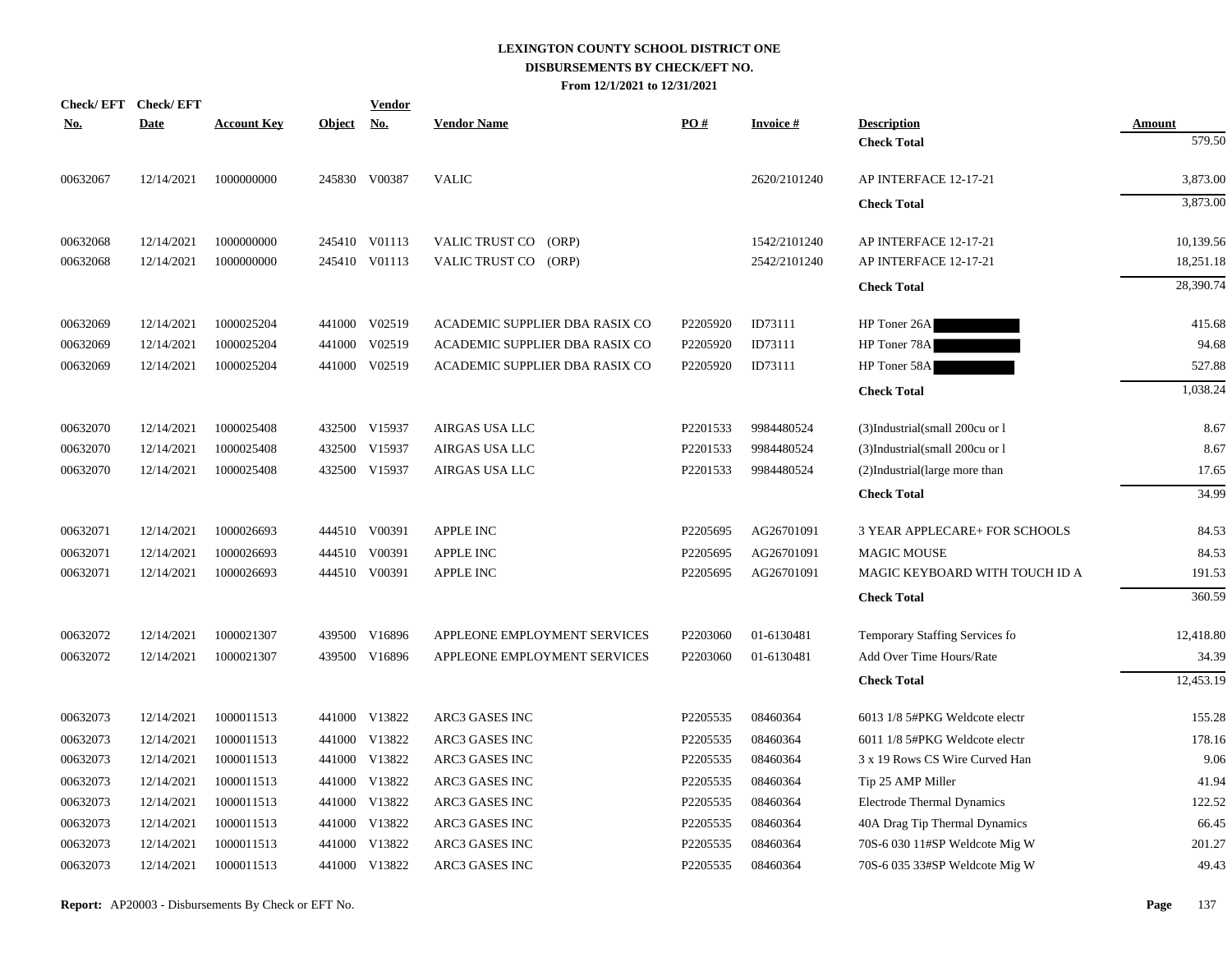|                        | Check/EFT Check/EFT       |                                  |                         | <u>Vendor</u>        |                                      |                 |                             |                                                     |                         |
|------------------------|---------------------------|----------------------------------|-------------------------|----------------------|--------------------------------------|-----------------|-----------------------------|-----------------------------------------------------|-------------------------|
| <u>No.</u><br>00632073 | <b>Date</b><br>12/14/2021 | <b>Account Key</b><br>1000011513 | <b>Object</b><br>441000 | <u>No.</u><br>V13822 | <b>Vendor Name</b><br>ARC3 GASES INC | PO#<br>P2205535 | <b>Invoice#</b><br>08460364 | <b>Description</b><br>Flowmeter, ARGON W/Hose Flame | <b>Amount</b><br>133.11 |
| 00632073               | 12/14/2021                | 1000011513                       |                         | 441000 V13822        | ARC3 GASES INC                       | P2205535        | 08460364                    | ARC3 Custom BSX FR Coat Revco                       | 242.14                  |
| 00632073               | 12/14/2021                | 1000011513                       |                         | 441000 V13822        | ARC3 GASES INC                       | P2205535        | 08460364                    | 6011 5/32 5#PKG Weldcote Elect                      | 20.97                   |
| 00632073               | 12/14/2021                | 1000011513                       |                         | 441000 V13822        | ARC3 GASES INC                       | P2205535        | 08460364                    | 7018 5/32 5#PKG Weldcote Elect                      | 14.98                   |
| 00632073               | 12/14/2021                | 1000011513                       |                         | 441000 V13822        | ARC3 GASES INC                       | P2205535        | 08460364                    | Contact Tip, Acculock MDX, .03                      | 27.18                   |
| 00632073               | 12/14/2021                | 1000011513                       |                         | 441000 V13822        | ARC3 GASES INC                       | P2205535        | 08460364                    | HAZMAT/Compliance                                   | 5.30                    |
|                        |                           |                                  |                         |                      |                                      |                 |                             | <b>Check Total</b>                                  | 1,267.79                |
| 00632074               | 12/14/2021                | 7745027023                       |                         | 466049 V13824        | BEDFORD FALLS BOOK FAIR              | P2206250        | 3616                        | invoice 3616                                        | 4,290.13                |
|                        |                           |                                  |                         |                      |                                      |                 |                             | <b>Check Total</b>                                  | 4,290.13                |
| 00632075               | 12/14/2021                | 1000025422                       |                         | 432100 V01119        | BLUE GRANITE WATER COMPANY           |                 | 4276900000.12.21            | Water                                               | 1,310.06                |
|                        |                           |                                  |                         |                      |                                      |                 |                             | <b>Check Total</b>                                  | 1,310.06                |
| 00632079               | 12/14/2021                | 6000025622                       |                         | 446030 V16416        | <b>BORDEN DAIRY</b>                  |                 | 467162204                   | 022-Oak Grove ES #02972                             | 287.92                  |
| 00632079               | 12/14/2021                | 6000025642                       |                         | 446030 V16416        | <b>BORDEN DAIRY</b>                  |                 | 467162205                   | 042-Meadow Glen ES #970605                          | 298.96                  |
| 00632079               | 12/14/2021                | 6000025616                       |                         | 446030 V16416        | <b>BORDEN DAIRY</b>                  |                 | 467356799                   | 016-Pelion ES #02977                                | 254.67                  |
| 00632079               | 12/14/2021                | 6000025630                       |                         | 446030 V16416        | <b>BORDEN DAIRY</b>                  |                 | 467356800                   | 030-Pelion MS #14943                                | 99.64                   |
| 00632079               | 12/14/2021                | 6000025615                       |                         | 446030 V16416        | <b>BORDEN DAIRY</b>                  |                 | 467356801                   | 015-Pelion HS #02982                                | 88.58                   |
| 00632079               | 12/14/2021                | 6000025623                       |                         | 446030 V16416        | <b>BORDEN DAIRY</b>                  |                 | 467356803                   | 023-Saxe Gotha ES #02999                            | 442.90                  |
| 00632079               | 12/14/2021                | 6000025625                       |                         | 446030 V16416        | <b>BORDEN DAIRY</b>                  |                 | 467356804                   | 025-White Knoll ES #03001                           | 287.94                  |
| 00632079               | 12/14/2021                | 6000025626                       |                         | 446030 V16416        | <b>BORDEN DAIRY</b>                  |                 | 467356805                   | 026-White Knoll MS #03005                           | 177.14                  |
| 00632079               | 12/14/2021                | 6000025624                       |                         | 446030 V16416        | <b>BORDEN DAIRY</b>                  |                 | 467356806                   | 024-Red Bank ES #02983                              | 254.68                  |
| 00632079               | 12/14/2021                | 6000025638                       |                         | 446030 V16416        | <b>BORDEN DAIRY</b>                  |                 | 467356808                   | 038-Carolina Springs ES #20541                      | 332.16                  |
| 00632079               | 12/14/2021                | 6000025645                       |                         | 446030 V16416        | <b>BORDEN DAIRY</b>                  |                 | 467356809                   | 045-Deerfield ES #179155                            | 177.16                  |
| 00632079               | 12/14/2021                | 6000025647                       |                         | 446030 V16416        | <b>BORDEN DAIRY</b>                  |                 | 467356810                   | 047-Centerville ES #158535                          | 442.88                  |
| 00632079               | 12/14/2021                | 6000025614                       |                         | 446030 V16416        | <b>BORDEN DAIRY</b>                  |                 | 467356811                   | 014-Gilbert ES #16053                               | 398.58                  |
| 00632079               | 12/14/2021                | 6000025629                       |                         | 446030 V16416        | <b>BORDEN DAIRY</b>                  |                 | 467356812                   | 029-Gilbert MS #02954                               | 188.21                  |
| 00632079               | 12/14/2021                | 6000025613                       |                         | 446030 V16416        | <b>BORDEN DAIRY</b>                  |                 | 467356813                   | 013-Gilbert HS #02949                               | 143.94                  |
| 00632079               | 12/14/2021                | 6000025622                       |                         | 446030 V16416        | <b>BORDEN DAIRY</b>                  |                 | 467506761                   | 022-Oak Grove ES #02972                             | 221.44                  |
| 00632079               | 12/14/2021                | 6000025642                       |                         | 446030 V16416        | <b>BORDEN DAIRY</b>                  |                 | 467506762                   | 042-Meadow Glen ES #970605                          | 221.43                  |
| 00632079               | 12/14/2021                | 6000025643                       |                         | 446030 V16416        | <b>BORDEN DAIRY</b>                  |                 | 467506763                   | 043-Meadow Glen MS #978160                          | 177.15                  |
| 00632079               | 12/14/2021                | 6000025644                       |                         | 446030 V16416        | <b>BORDEN DAIRY</b>                  |                 | 467506764                   | 044-River Bluff HS #148842                          | 166.08                  |
| 00632079               | 12/14/2021                | 6000025620                       |                         | 446030 V16416        | <b>BORDEN DAIRY</b>                  |                 | 467506765                   | 020-Lexington MS #14941                             | 121.80                  |
| 00632079               | 12/14/2021                | 6000025612                       |                         | 446030 V16416        | <b>BORDEN DAIRY</b>                  |                 | 467506766                   | 012-Lexington ES #02956                             | 199.32                  |
| 00632079               | 12/14/2021                | 6000025619                       |                         | 446030 V16416        | <b>BORDEN DAIRY</b>                  |                 | 467506767                   | 019-AES #02964                                      | 11.07                   |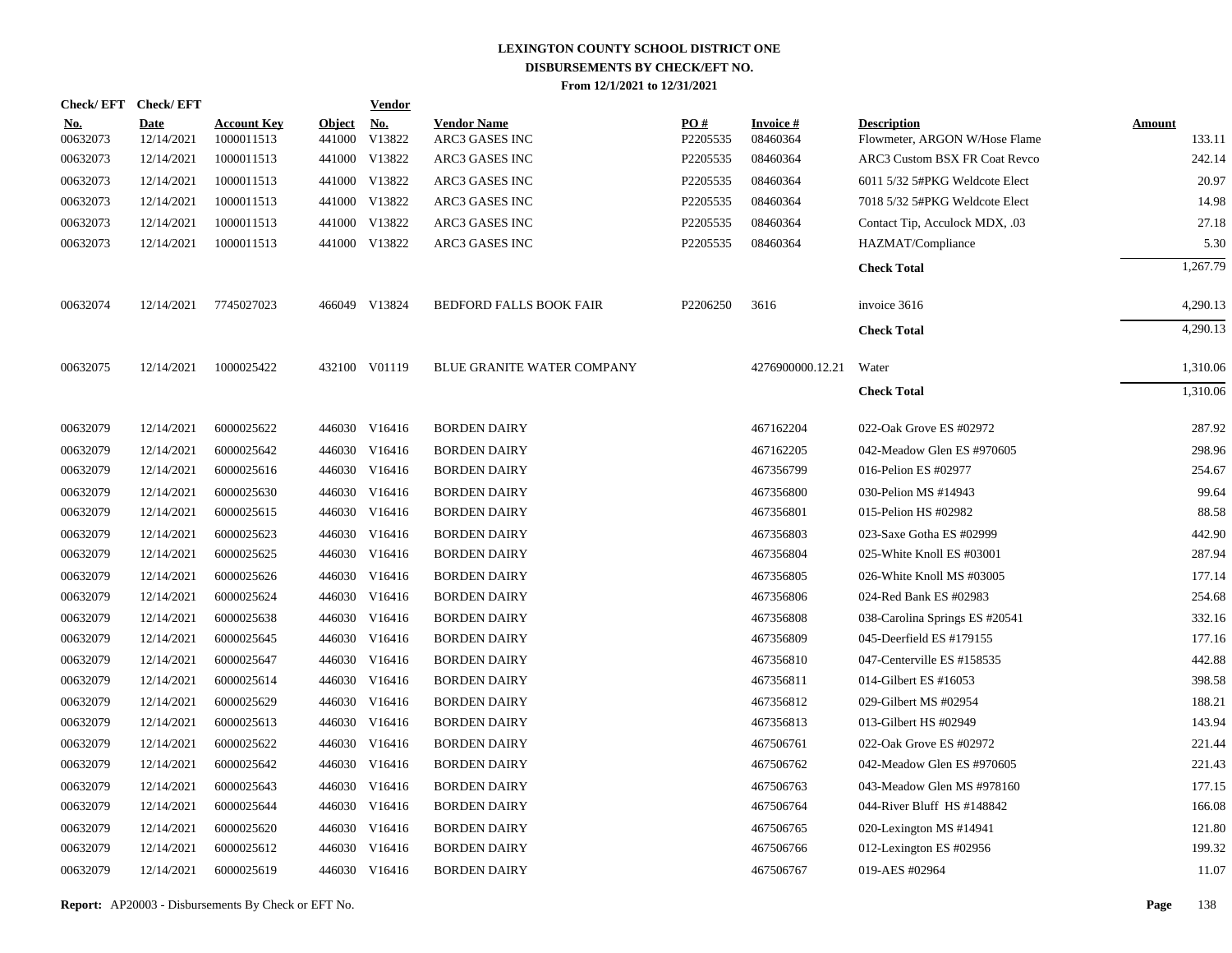| Check/EFT Check/EFT    |                           |                                  |                         | <b>Vendor</b>                       |                                           |     |                              |                                            |                         |
|------------------------|---------------------------|----------------------------------|-------------------------|-------------------------------------|-------------------------------------------|-----|------------------------------|--------------------------------------------|-------------------------|
| <u>No.</u><br>00632079 | <b>Date</b><br>12/14/2021 | <b>Account Key</b><br>6000025628 | <b>Object</b><br>446030 | $\underline{\mathrm{No}}$<br>V16416 | <b>Vendor Name</b><br><b>BORDEN DAIRY</b> | PO# | <b>Invoice#</b><br>467506768 | <b>Description</b><br>028-Midway ES #02968 | <b>Amount</b><br>265.74 |
| 00632079               | 12/14/2021                | 6000025640                       |                         | 446030 V16416                       | <b>BORDEN DAIRY</b>                       |     | 467506769                    | 040-New Providence ES #20962               | 243.62                  |
| 00632079               | 12/14/2021                | 6000025631                       |                         | 446030 V16416                       | <b>BORDEN DAIRY</b>                       |     | 467506770                    | 031-Lake Murray ES #14944                  | 287.90                  |
| 00632079               | 12/14/2021                | 6000025611                       |                         | 446030 V16416                       | <b>BORDEN DAIRY</b>                       |     | 467506771                    | 011-Lexington HS #02963                    | 154.99                  |
| 00632079               | 12/14/2021                | 6000025641                       |                         | 446030 V16416                       | <b>BORDEN DAIRY</b>                       |     | 467506772                    | 041-Rocky Creek ES #21656                  | 265.74                  |
| 00632079               | 12/14/2021                | 6000025635                       |                         | 446030 V16416                       | <b>BORDEN DAIRY</b>                       |     | 467506773                    | 035-Pleasant Hill ES #19754                | 155.00                  |
| 00632079               | 12/14/2021                | 6000025634                       |                         | 446030 V16416                       | <b>BORDEN DAIRY</b>                       |     | 467506774                    | 034-Pleasant Hill MS #19730                | 155.02                  |
| 00632079               | 12/14/2021                | 6000025627                       |                         | 446030 V16416                       | <b>BORDEN DAIRY</b>                       |     | 467506775                    | 027-White Knoll HS #14942                  | 155.02                  |
| 00632079               | 12/14/2021                | 6000025639                       |                         | 446030 V16416                       | <b>BORDEN DAIRY</b>                       |     | 467993202                    | 039-Forts Pond ES #20961                   | 210.40                  |
| 00632079               | 12/14/2021                | 6000025616                       |                         | 446030 V16416                       | <b>BORDEN DAIRY</b>                       |     | 467993203                    | 016-Pelion ES #02977                       | 376.50                  |
| 00632079               | 12/14/2021                | 6000025630                       |                         | 446030 V16416                       | <b>BORDEN DAIRY</b>                       |     | 467993205                    | 030-Pelion MS #14943                       | 177.16                  |
| 00632079               | 12/14/2021                | 6000025615                       |                         | 446030 V16416                       | <b>BORDEN DAIRY</b>                       |     | 467993206                    | 015-Pelion HS #02982                       | 199.28                  |
| 00632079               | 12/14/2021                | 6000025623                       |                         | 446030 V16416                       | <b>BORDEN DAIRY</b>                       |     | 467993207                    | 023-Saxe Gotha ES #02999                   | 376.44                  |
| 00632079               | 12/14/2021                | 6000025625                       |                         | 446030 V16416                       | <b>BORDEN DAIRY</b>                       |     | 467993208                    | 025-White Knoll ES #03001                  | 376.43                  |
| 00632079               | 12/14/2021                | 6000025626                       |                         | 446030 V16416                       | <b>BORDEN DAIRY</b>                       |     | 467993209                    | 026-White Knoll MS #03005                  | 376.81                  |
| 00632079               | 12/14/2021                | 6000025624                       |                         | 446030 V16416                       | <b>BORDEN DAIRY</b>                       |     | 467993210                    | 024-Red Bank ES #02983                     | 243.60                  |
| 00632079               | 12/14/2021                | 6000025637                       |                         | 446030 V16416                       | <b>BORDEN DAIRY</b>                       |     | 467993211                    | 037-Carolina Springs MS #20542             | 310.02                  |
| 00632079               | 12/14/2021                | 6000025638                       |                         | 446030 V16416                       | <b>BORDEN DAIRY</b>                       |     | 467993212                    | 038-Carolina Springs ES #20541             | 398.60                  |
| 00632079               | 12/14/2021                | 6000025645                       |                         | 446030 V16416                       | <b>BORDEN DAIRY</b>                       |     | 467993215                    | 045-Deerfield ES #179155                   | 495.16                  |
| 00632079               | 12/14/2021                | 6000025647                       |                         | 446030 V16416                       | <b>BORDEN DAIRY</b>                       |     | 467993216                    | 047-Centerville ES #158535                 | 465.02                  |
| 00632079               | 12/14/2021                | 6000025614                       |                         | 446030 V16416                       | <b>BORDEN DAIRY</b>                       |     | 467993217                    | 014-Gilbert ES #16053                      | 387.89                  |
| 00632079               | 12/14/2021                | 6000025629                       |                         | 446030 V16416                       | <b>BORDEN DAIRY</b>                       |     | 467993218                    | 029-Gilbert MS #02954                      | 166.57                  |
| 00632079               | 12/14/2021                | 6000025613                       |                         | 446030 V16416                       | <b>BORDEN DAIRY</b>                       |     | 467993219                    | 013-Gilbert HS #02949                      | 177.16                  |
| 00632079               | 12/14/2021                | 6000025622                       |                         | 446030 V16416                       | <b>BORDEN DAIRY</b>                       |     | 468144224                    | 022-Oak Grove ES #02972                    | 265.76                  |
| 00632079               | 12/14/2021                | 6000025642                       |                         | 446030 V16416                       | <b>BORDEN DAIRY</b>                       |     | 468144225                    | 042-Meadow Glen ES #970605                 | 143.94                  |
| 00632079               | 12/14/2021                | 6000025643                       |                         | 446030 V16416                       | <b>BORDEN DAIRY</b>                       |     | 468144226                    | 043-Meadow Glen MS #978160                 | 287.84                  |
| 00632079               | 12/14/2021                | 6000025644                       |                         | 446030 V16416                       | <b>BORDEN DAIRY</b>                       |     | 468144227                    | 044-River Bluff HS #148842                 | 420.76                  |
| 00632079               | 12/14/2021                | 6000025620                       |                         | 446030 V16416                       | <b>BORDEN DAIRY</b>                       |     | 468144228                    | 020-Lexington MS #14941                    | 88.58                   |
| 00632079               | 12/14/2021                | 6000025612                       |                         | 446030 V16416                       | <b>BORDEN DAIRY</b>                       |     | 468144229                    | 012-Lexington ES #02956                    | 243.58                  |
| 00632079               | 12/14/2021                | 6000025628                       |                         | 446030 V16416                       | <b>BORDEN DAIRY</b>                       |     | 468144231                    | 028-Midway ES #02968                       | 265.74                  |
| 00632079               | 12/14/2021                | 6000025640                       |                         | 446030 V16416                       | <b>BORDEN DAIRY</b>                       |     | 468144232                    | 040-New Providence ES #20962               | 288.88                  |
| 00632079               | 12/14/2021                | 6000025631                       |                         | 446030 V16416                       | <b>BORDEN DAIRY</b>                       |     | 468144233                    | 031-Lake Murray ES #14944                  | 365.34                  |
| 00632079               | 12/14/2021                | 6000025646                       |                         | 446030 V16416                       | <b>BORDEN DAIRY</b>                       |     | 468144234                    | 046-Beechwood MS #143304                   | 232.51                  |
| 00632079               | 12/14/2021                | 6000025641                       |                         | 446030 V16416                       | <b>BORDEN DAIRY</b>                       |     | 468144235                    | 041-Rocky Creek ES #21656                  | 210.36                  |
| 00632079               | 12/14/2021                | 6000025611                       |                         | 446030 V16416                       | <b>BORDEN DAIRY</b>                       |     | 468144236                    | 011-Lexington HS #02963                    | 354.28                  |
| 00632079               | 12/14/2021                | 6000025635                       |                         | 446030 V16416                       | <b>BORDEN DAIRY</b>                       |     | 468144237                    | 035-Pleasant Hill ES #19754                | 132.86                  |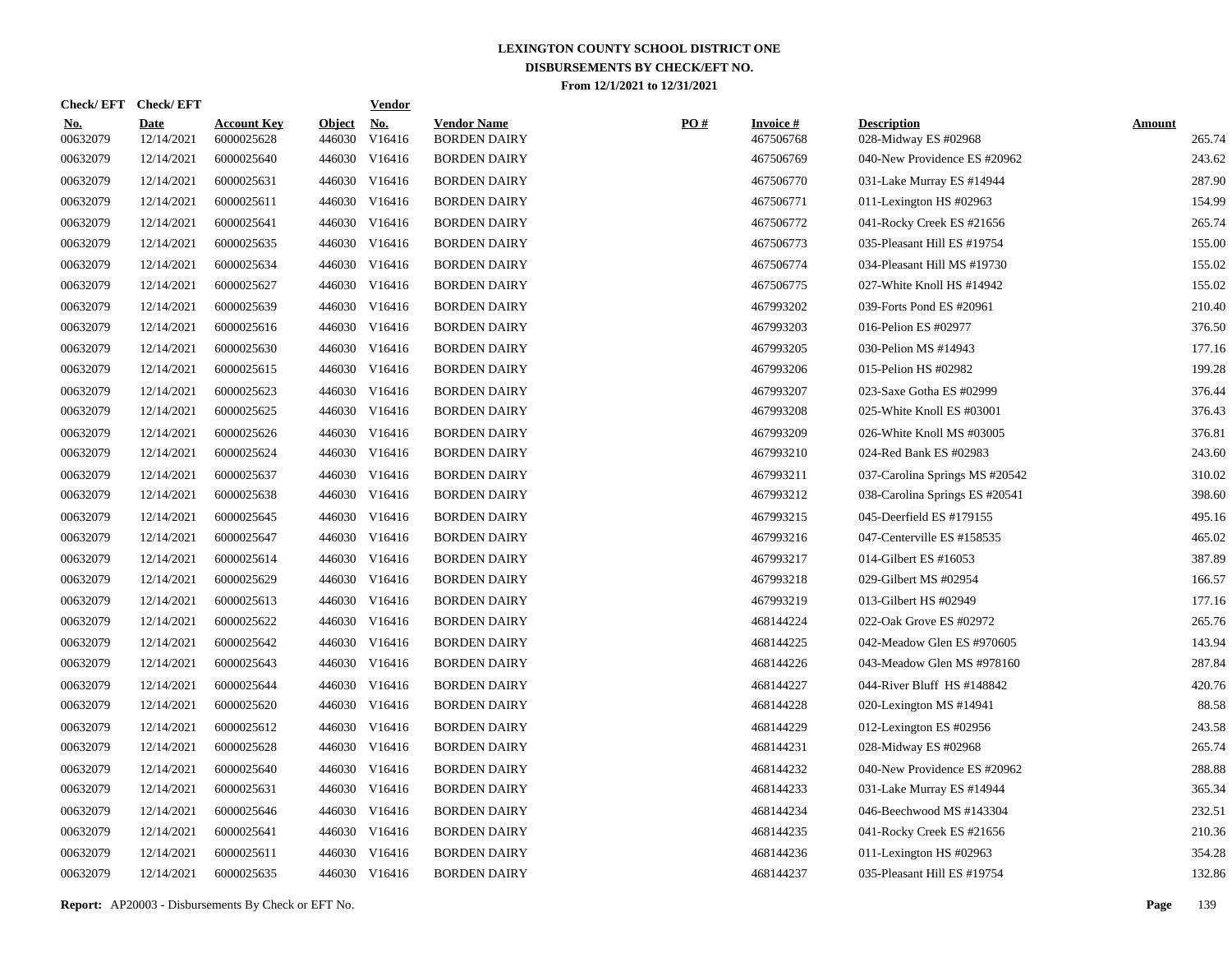| Check/EFT Check/EFT       |                                  |                         | <b>Vendor</b>        |                                                                                                                                                                                                                                                                                                                                                                                                                                                                                                                                                                                                          |     |                               |                                                   |                         |
|---------------------------|----------------------------------|-------------------------|----------------------|----------------------------------------------------------------------------------------------------------------------------------------------------------------------------------------------------------------------------------------------------------------------------------------------------------------------------------------------------------------------------------------------------------------------------------------------------------------------------------------------------------------------------------------------------------------------------------------------------------|-----|-------------------------------|---------------------------------------------------|-------------------------|
| <b>Date</b><br>12/14/2021 | <b>Account Key</b><br>6000025634 | <b>Object</b><br>446030 | <u>No.</u><br>V16416 | <b>Vendor Name</b><br><b>BORDEN DAIRY</b>                                                                                                                                                                                                                                                                                                                                                                                                                                                                                                                                                                | PO# | <b>Invoice #</b><br>468144238 | <b>Description</b><br>034-Pleasant Hill MS #19730 | <b>Amount</b><br>232.52 |
| 12/14/2021                | 6000025627                       |                         |                      | <b>BORDEN DAIRY</b>                                                                                                                                                                                                                                                                                                                                                                                                                                                                                                                                                                                      |     | 468144239                     | 027-White Knoll HS #14942                         | 310.04                  |
| 12/14/2021                | 6000025622                       |                         |                      | <b>BORDEN DAIRY</b>                                                                                                                                                                                                                                                                                                                                                                                                                                                                                                                                                                                      |     | 468295861                     | 022-Oak Grove ES #02972                           | 153.18                  |
| 12/14/2021                | 6000025642                       |                         |                      | <b>BORDEN DAIRY</b>                                                                                                                                                                                                                                                                                                                                                                                                                                                                                                                                                                                      |     | 468295862                     | 042-Meadow Glen ES #970605                        | 246.70                  |
| 12/14/2021                | 6000025643                       |                         |                      | <b>BORDEN DAIRY</b>                                                                                                                                                                                                                                                                                                                                                                                                                                                                                                                                                                                      |     | 468295863                     | 043-Meadow Glen MS #978160                        | 118.24                  |
| 12/14/2021                | 6000025625                       |                         |                      | <b>BORDEN DAIRY</b>                                                                                                                                                                                                                                                                                                                                                                                                                                                                                                                                                                                      |     | 468295864                     | 025-White Knoll ES #03001                         | 336.84                  |
| 12/14/2021                | 6000025623                       |                         |                      | <b>BORDEN DAIRY</b>                                                                                                                                                                                                                                                                                                                                                                                                                                                                                                                                                                                      |     | 468295866                     | 023-Saxe Gotha ES #02999                          | 201.84                  |
| 12/14/2021                | 6000025638                       |                         |                      | <b>BORDEN DAIRY</b>                                                                                                                                                                                                                                                                                                                                                                                                                                                                                                                                                                                      |     | 468295867                     | 038-Carolina Springs ES #20541                    | 403.68                  |
| 12/14/2021                | 6000025616                       |                         |                      | <b>BORDEN DAIRY</b>                                                                                                                                                                                                                                                                                                                                                                                                                                                                                                                                                                                      |     | 468295870                     | 016-Pelion ES #02977                              | 291.80                  |
| 12/14/2021                | 6000025613                       |                         |                      | <b>BORDEN DAIRY</b>                                                                                                                                                                                                                                                                                                                                                                                                                                                                                                                                                                                      |     | 468295871                     | 013-Gilbert HS #02949                             | 254.11                  |
| 12/14/2021                | 6000025629                       |                         |                      | <b>BORDEN DAIRY</b>                                                                                                                                                                                                                                                                                                                                                                                                                                                                                                                                                                                      |     | 468295872                     | 029-Gilbert MS #02954                             | 269.54                  |
| 12/14/2021                | 6000025614                       |                         |                      | <b>BORDEN DAIRY</b>                                                                                                                                                                                                                                                                                                                                                                                                                                                                                                                                                                                      |     | 468295873                     | 014-Gilbert ES #16053                             | 359.01                  |
| 12/14/2021                | 6000025647                       |                         |                      | <b>BORDEN DAIRY</b>                                                                                                                                                                                                                                                                                                                                                                                                                                                                                                                                                                                      |     | 468295874                     | 047-Centerville ES #158535                        | 425.96                  |
| 12/14/2021                | 6000025641                       |                         |                      | <b>BORDEN DAIRY</b>                                                                                                                                                                                                                                                                                                                                                                                                                                                                                                                                                                                      |     | 468295875                     | 041-Rocky Creek ES #21656                         | 227.97                  |
| 12/14/2021                | 6000025635                       |                         |                      | <b>BORDEN DAIRY</b>                                                                                                                                                                                                                                                                                                                                                                                                                                                                                                                                                                                      |     | 468295876                     | 035-Pleasant Hill ES #19754                       | 190.58                  |
| 12/14/2021                | 6000025628                       |                         |                      | <b>BORDEN DAIRY</b>                                                                                                                                                                                                                                                                                                                                                                                                                                                                                                                                                                                      |     | 468295877                     | 028-Midway ES #02968                              | 287.82                  |
| 12/14/2021                | 6000025612                       |                         |                      | <b>BORDEN DAIRY</b>                                                                                                                                                                                                                                                                                                                                                                                                                                                                                                                                                                                      |     | 468295879                     | 012-Lexington ES #02956                           | 250.37                  |
| 12/14/2021                | 6000025616                       |                         |                      | <b>BORDEN DAIRY</b>                                                                                                                                                                                                                                                                                                                                                                                                                                                                                                                                                                                      |     | 468432875                     | 016-Pelion ES #02977                              | 157.04                  |
| 12/14/2021                | 6000025630                       |                         |                      | <b>BORDEN DAIRY</b>                                                                                                                                                                                                                                                                                                                                                                                                                                                                                                                                                                                      |     | 468432876                     | 030-Pelion MS #14943                              | 235.50                  |
| 12/14/2021                | 6000025615                       |                         |                      | <b>BORDEN DAIRY</b>                                                                                                                                                                                                                                                                                                                                                                                                                                                                                                                                                                                      |     | 468432877                     | 015-Pelion HS #02982                              | 156.92                  |
| 12/14/2021                | 6000025623                       |                         |                      | <b>BORDEN DAIRY</b>                                                                                                                                                                                                                                                                                                                                                                                                                                                                                                                                                                                      |     | 468432878                     | 023-Saxe Gotha ES #02999                          | 426.08                  |
| 12/14/2021                | 6000025626                       |                         |                      | <b>BORDEN DAIRY</b>                                                                                                                                                                                                                                                                                                                                                                                                                                                                                                                                                                                      |     | 468432881                     | 026-White Knoll MS #03005                         | 269.16                  |
| 12/14/2021                | 6000025625                       |                         |                      | <b>BORDEN DAIRY</b>                                                                                                                                                                                                                                                                                                                                                                                                                                                                                                                                                                                      |     | 468432882                     | 025-White Knoll ES #03001                         | 247.12                  |
| 12/14/2021                | 6000025637                       |                         |                      | <b>BORDEN DAIRY</b>                                                                                                                                                                                                                                                                                                                                                                                                                                                                                                                                                                                      |     | 468432884                     | 037-Carolina Springs MS #20542                    | 468.32                  |
| 12/14/2021                | 6000025638                       |                         |                      | <b>BORDEN DAIRY</b>                                                                                                                                                                                                                                                                                                                                                                                                                                                                                                                                                                                      |     | 468432885                     | 038-Carolina Springs ES #20541                    | 358.88                  |
| 12/14/2021                | 6000025645                       |                         |                      | <b>BORDEN DAIRY</b>                                                                                                                                                                                                                                                                                                                                                                                                                                                                                                                                                                                      |     | 468432886                     | 045-Deerfield ES #179155                          | 365.02                  |
| 12/14/2021                | 6000025647                       |                         |                      | <b>BORDEN DAIRY</b>                                                                                                                                                                                                                                                                                                                                                                                                                                                                                                                                                                                      |     | 468432887                     | 047-Centerville ES #158535                        | 157.04                  |
| 12/14/2021                | 6000025614                       |                         |                      | <b>BORDEN DAIRY</b>                                                                                                                                                                                                                                                                                                                                                                                                                                                                                                                                                                                      |     | 468432888                     | 014-Gilbert ES #16053                             | 387.42                  |
| 12/14/2021                | 6000025643                       |                         |                      | <b>BORDEN DAIRY</b>                                                                                                                                                                                                                                                                                                                                                                                                                                                                                                                                                                                      |     | 468580365                     | 043-Meadow Glen MS #978160                        | 224.24                  |
| 12/14/2021                | 6000025620                       |                         |                      | <b>BORDEN DAIRY</b>                                                                                                                                                                                                                                                                                                                                                                                                                                                                                                                                                                                      |     | 468580367                     | 020-Lexington MS #14941                           | 67.26                   |
| 12/14/2021                | 6000025612                       |                         |                      | <b>BORDEN DAIRY</b>                                                                                                                                                                                                                                                                                                                                                                                                                                                                                                                                                                                      |     | 468580368                     | 012-Lexington ES #02956                           | 224.12                  |
| 12/14/2021                | 6000025628                       |                         |                      | <b>BORDEN DAIRY</b>                                                                                                                                                                                                                                                                                                                                                                                                                                                                                                                                                                                      |     | 468580369                     | 028-Midway ES #02968                              | 295.29                  |
| 12/14/2021                | 6000025640                       |                         |                      | <b>BORDEN DAIRY</b>                                                                                                                                                                                                                                                                                                                                                                                                                                                                                                                                                                                      |     | 468580370                     | 040-New Providence ES #20962                      | 313.84                  |
| 12/14/2021                | 6000025631                       |                         |                      | <b>BORDEN DAIRY</b>                                                                                                                                                                                                                                                                                                                                                                                                                                                                                                                                                                                      |     | 468580372                     | 031-Lake Murray ES #14944                         | 280.30                  |
| 12/14/2021                | 6000025641                       |                         | V16416               | <b>BORDEN DAIRY</b>                                                                                                                                                                                                                                                                                                                                                                                                                                                                                                                                                                                      |     | 468580374                     | 041-Rocky Creek ES #21656                         | 224.24                  |
| 12/14/2021                | 6000025611                       |                         |                      | <b>BORDEN DAIRY</b>                                                                                                                                                                                                                                                                                                                                                                                                                                                                                                                                                                                      |     | 468580375                     | 011-Lexington HS #02963                           | 224.24                  |
|                           |                                  |                         |                      | 446030 V16416<br>446030 V16416<br>446030 V16416<br>446030 V16416<br>446030 V16416<br>446030 V16416<br>446030 V16416<br>446030 V16416<br>446030 V16416<br>446030 V16416<br>446030 V16416<br>446030 V16416<br>446030 V16416<br>446030 V16416<br>446030 V16416<br>446030 V16416<br>446030 V16416<br>446030 V16416<br>446030 V16416<br>446030 V16416<br>446030 V16416<br>446030 V16416<br>446030 V16416<br>446030 V16416<br>446030 V16416<br>446030 V16416<br>446030 V16416<br>446030 V16416<br>446030 V16416<br>446030 V16416<br>446030 V16416<br>446030 V16416<br>446030 V16416<br>446030<br>446030 V16416 |     |                               |                                                   |                         |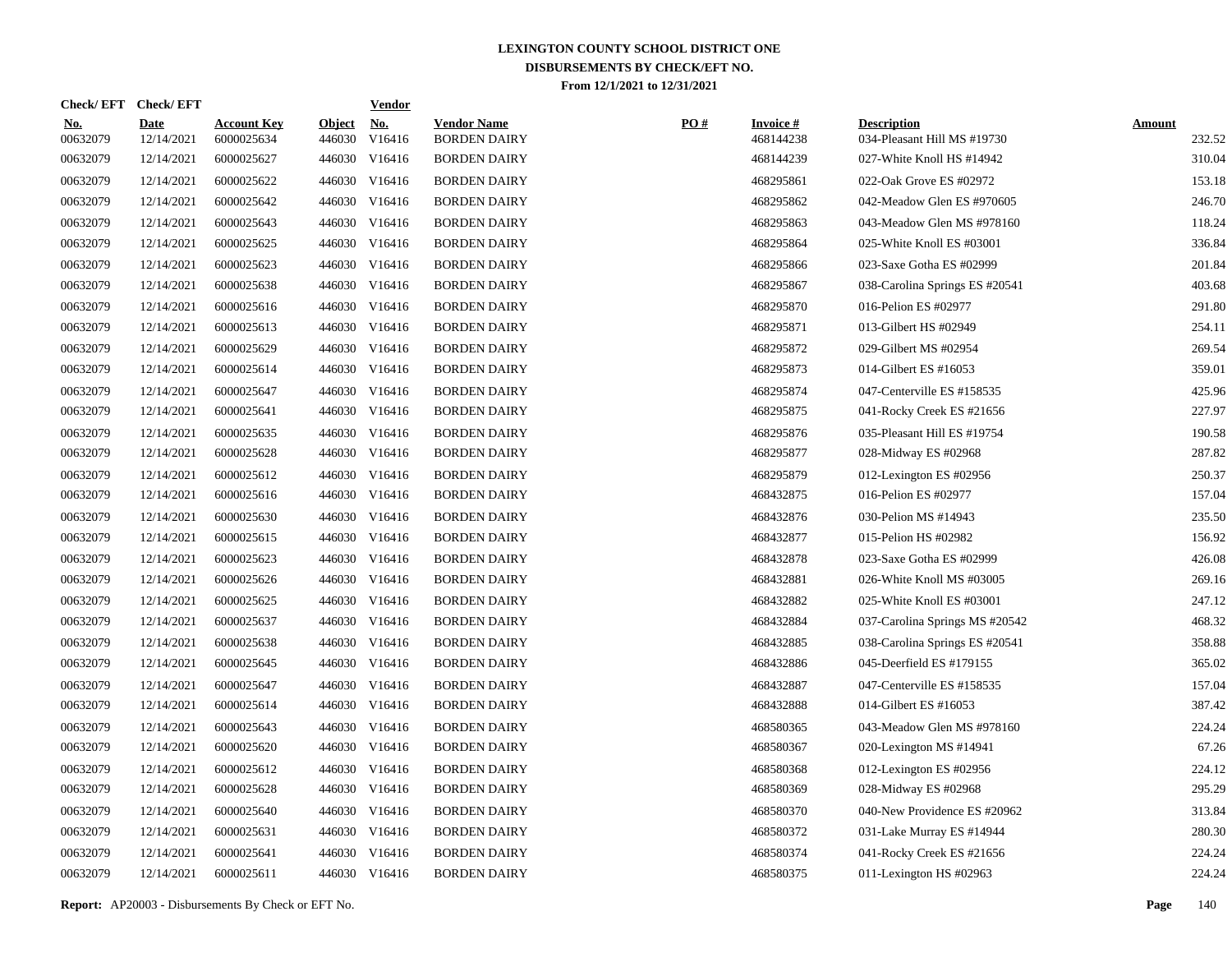| <u>No.</u><br>00632079 | Date       | <b>Account Key</b> | <b>Object</b> | $\underline{\mathrm{No}}$ | <b>Vendor Name</b>                                                                                                                                                                                                                                                                                             | PO#      | <b>Invoice#</b> | <b>Description</b>              | <b>Amount</b> |
|------------------------|------------|--------------------|---------------|---------------------------|----------------------------------------------------------------------------------------------------------------------------------------------------------------------------------------------------------------------------------------------------------------------------------------------------------------|----------|-----------------|---------------------------------|---------------|
|                        | 12/14/2021 | 6000025635         | 446030        | V16416                    | <b>BORDEN DAIRY</b>                                                                                                                                                                                                                                                                                            |          | 468580376       | 035-Pleasant Hill ES #19754     | 291.68        |
| 00632079               | 12/14/2021 | 6000025634         | 446030        | V16416                    | <b>BORDEN DAIRY</b>                                                                                                                                                                                                                                                                                            |          | 468580377       | 034-Pleasant Hill MS #19730     | 235.56        |
| 00632079               | 12/14/2021 | 6000025627         |               |                           | <b>BORDEN DAIRY</b>                                                                                                                                                                                                                                                                                            |          | 468580378       | 027-White Knoll HS #14942       | 471.12        |
|                        |            |                    |               |                           |                                                                                                                                                                                                                                                                                                                |          |                 | <b>Check Total</b>              | 25,354.74     |
| 00632080               | 12/14/2021 | 7887072011         |               |                           | <b>BSN SPORTS</b>                                                                                                                                                                                                                                                                                              | P2203336 | 913945549       | Royal mens phenom tees          | 1,667.86      |
| 00632080               | 12/14/2021 | 7887072011         | 466041        | V13255                    | <b>BSN SPORTS</b>                                                                                                                                                                                                                                                                                              | P2203336 | 913945549       | Steel mens recruit hood         | 1,836.12      |
| 00632080               | 12/14/2021 | 7887072011         |               |                           | <b>BSN SPORTS</b>                                                                                                                                                                                                                                                                                              | P2203336 | 913945549       | shipping                        | 175.22        |
| 00632080               | 12/14/2021 | 7802073011         | 466041        | V13255                    | <b>BSN SPORTS</b>                                                                                                                                                                                                                                                                                              | P2205095 | 914863915       | Royal Nike Brasilia 9.0 XL bac  | 633.44        |
| 00632080               | 12/14/2021 | 7802073011         |               |                           | <b>BSN SPORTS</b>                                                                                                                                                                                                                                                                                              | P2205095 | 914863915       | shipping                        | 33.74         |
| 00632080               | 12/14/2021 | 7802070011         | 466041        | V13255                    | <b>BSN SPORTS</b>                                                                                                                                                                                                                                                                                              | P2205178 | 915002689       | Decorations on gold sweatshirt  | 496.48        |
| 00632080               | 12/14/2021 | 7802070011         |               |                           | <b>BSN SPORTS</b>                                                                                                                                                                                                                                                                                              | P2205178 | 915002689       | Lexington L on chest            | 21.40         |
| 00632080               | 12/14/2021 | 7802070011         | 466041        | V13255                    | <b>BSN SPORTS</b>                                                                                                                                                                                                                                                                                              | P2205178 | 915002689       | Decoration on royal hoodies     | 77.04         |
| 00632080               | 12/14/2021 | 7802070011         |               |                           | <b>BSN SPORTS</b>                                                                                                                                                                                                                                                                                              | P2205178 | 915002689       | shipping                        | 94.52         |
| 00632080               | 12/14/2021 | 7802070020         | 466041        | V13255                    | <b>BSN SPORTS</b>                                                                                                                                                                                                                                                                                              | P2201910 | 915113446       | White Graphite -WOMENS rival p  | 165.85        |
| 00632080               | 12/14/2021 | 7802070020         |               |                           | <b>BSN SPORTS</b>                                                                                                                                                                                                                                                                                              | P2201910 | 915113446       | STEALTH GRAY, METALLIC SILVER-  | 181.90        |
| 00632080               | 12/14/2021 | 7802070020         | 466041        | V13255                    | <b>BSN SPORTS</b>                                                                                                                                                                                                                                                                                              | P2201910 | 915113446       | STEALTH GRAY, WHITE-MOTIVATE W  | 52.43         |
| 00632080               | 12/14/2021 | 7802070020         |               |                           | <b>BSN SPORTS</b>                                                                                                                                                                                                                                                                                              | P2201910 | 915113446       | MOD GRAY, WHITE-ISOCHILL POLO   | 209.72        |
| 00632080               | 12/14/2021 | 7802070020         | 466041        | V13255                    | <b>BSN SPORTS</b>                                                                                                                                                                                                                                                                                              | P2201910 | 915113446       | TRUE GRAY HEATHER, BLACK - WOME | 197.42        |
| 00632080               | 12/14/2021 | 7802070020         |               |                           | <b>BSN SPORTS</b>                                                                                                                                                                                                                                                                                              | P2201910 | 915113446       | TRUE GRAY HEATHER, CLACK-SHOR   | 153.55        |
| 00632080               | 12/14/2021 | 7802070020         | 466041        | V13255                    | <b>BSN SPORTS</b>                                                                                                                                                                                                                                                                                              | P2201910 | 915113446       | CARBON HEATHER, METALLIC SILVE  | 21.94         |
| 00632080               | 12/14/2021 | 7802070020         |               |                           | <b>BSN SPORTS</b>                                                                                                                                                                                                                                                                                              | P2201910 | 915113446       | <b>LMS EMBROIDERY 1</b>         | 0.00          |
| 00632080               | 12/14/2021 | 7802070020         | 466041        | V13255                    | <b>BSN SPORTS</b>                                                                                                                                                                                                                                                                                              | P2201910 | 915113446       | <b>LMS STRONG</b>               | 0.00          |
| 00632080               | 12/14/2021 | 7802070020         |               |                           | <b>BSN SPORTS</b>                                                                                                                                                                                                                                                                                              | P2201910 | 915113446       | <b>SHIPPING</b>                 | 46.71         |
| 00632080               | 12/14/2021 | 7802075027         | 466041        | V13255                    | <b>BSN SPORTS</b>                                                                                                                                                                                                                                                                                              | P2204538 | 915116101       | <b>CUSTOM STIRRUP 7 IN</b>      | 205.44        |
| 00632080               | 12/14/2021 | 7802075027         |               |                           | <b>BSN SPORTS</b>                                                                                                                                                                                                                                                                                              | P2204538 | 915116101       | <b>FREIGHT</b>                  | 15.00         |
|                        |            |                    |               |                           |                                                                                                                                                                                                                                                                                                                |          |                 | <b>Check Total</b>              | 6,285.78      |
| 00632081               | 12/14/2021 | 2042212503         |               |                           | Employee                                                                                                                                                                                                                                                                                                       |          | 10.11.10.29.21  | Itinerant teaching              | 165.76        |
| 00632081               | 12/14/2021 | 2042212503         |               |                           | Employee                                                                                                                                                                                                                                                                                                       |          | 11.01.11.30.21  | Itinerant teaching              | 215.04        |
|                        |            |                    |               |                           |                                                                                                                                                                                                                                                                                                                |          |                 | <b>Check Total</b>              | 380.80        |
| 00632082               | 12/14/2021 | 1000026616         |               |                           | CAMCOR INC.                                                                                                                                                                                                                                                                                                    | P2204802 | 2520377         | SHURE BLX24/PG58-H10 VOCAL SYS  | 294.25        |
| 00632082               | 12/14/2021 | 1000026693         |               |                           | CAMCOR INC.                                                                                                                                                                                                                                                                                                    | P2204866 | 2520715         | SMART 93-00592-20 AC CABLE FOR  | 96.30         |
| 00632082               | 12/14/2021 | 1000026693         |               |                           | CAMCOR INC.                                                                                                                                                                                                                                                                                                    | P2204866 | 2520715         | SMART 11034627 POWER SUPPLY SW  | 256.80        |
| 00632082               | 12/14/2021 | 1000026627         |               |                           | CAMCOR INC.                                                                                                                                                                                                                                                                                                    | P2203611 | 2520990         | LG 86US340COUD 86 INCH UHD 3HD  | 2,562.65      |
|                        |            |                    |               |                           | 446030 V16416<br>466041 V13255<br>466041 V13255<br>466041 V13255<br>466041 V13255<br>466041 V13255<br>466041 V13255<br>466041 V13255<br>466041 V13255<br>466041 V13255<br>466041 V13255<br>466041 V13255<br>433200 Exxxxx<br>433200 Exxxxx<br>444510 V01145<br>444510 V01145<br>444510 V01145<br>444510 V01145 |          |                 |                                 |               |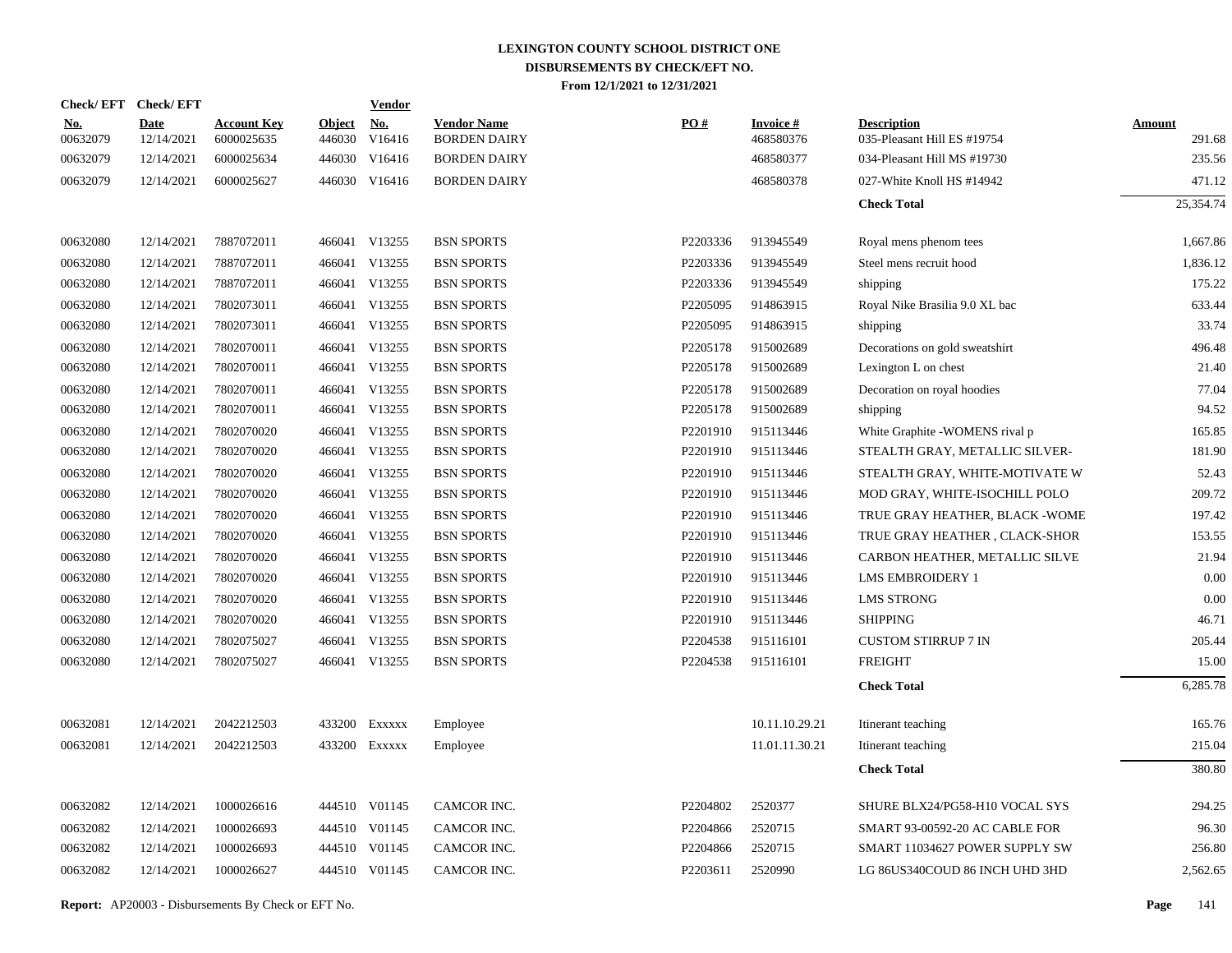| <b>Vendor</b>                         |                                                                                                                                                                                                                                                                                                                                                                                                               |                 |                                |               |
|---------------------------------------|---------------------------------------------------------------------------------------------------------------------------------------------------------------------------------------------------------------------------------------------------------------------------------------------------------------------------------------------------------------------------------------------------------------|-----------------|--------------------------------|---------------|
| <b>Vendor Name</b>                    | PO#                                                                                                                                                                                                                                                                                                                                                                                                           | <b>Invoice#</b> | <b>Description</b>             | <b>Amount</b> |
|                                       |                                                                                                                                                                                                                                                                                                                                                                                                               |                 | <b>Check Total</b>             | 3,210.00      |
| CENTERSHOT MINISTRIES INC             | P2206245                                                                                                                                                                                                                                                                                                                                                                                                      | BE-N-42139081   | Invoice #: BE-N-42139081       | 230.00        |
| <b>CENTERSHOT MINISTRIES INC</b>      | P2206245                                                                                                                                                                                                                                                                                                                                                                                                      | BE-N-42188190   | CenterShot Christmas Classic   | 230.00        |
| CENTERSHOT MINISTRIES INC             | P2206245                                                                                                                                                                                                                                                                                                                                                                                                      | BE-N-42190017   | Invoice #: BE-N-42190017       | 10.00         |
|                                       |                                                                                                                                                                                                                                                                                                                                                                                                               |                 | <b>Check Total</b>             | 470.00        |
| COASTAL SANITARY SUPPLY COMPAN        | P2203818                                                                                                                                                                                                                                                                                                                                                                                                      | 315887-1        | HOSPECO 2500S-B-DZ MICROFIBER  | 31.39         |
| COASTAL SANITARY SUPPLY COMPAN        | P2204068                                                                                                                                                                                                                                                                                                                                                                                                      | 316319-1        | HOSPECO 536-60-5DZBX COTTON TO | 24.79         |
| COASTAL SANITARY SUPPLY COMPAN        | P2205668                                                                                                                                                                                                                                                                                                                                                                                                      | 317978          | SYNTFLEXGP1 NITRILE GLOVES LRG | 641.96        |
|                                       |                                                                                                                                                                                                                                                                                                                                                                                                               |                 | <b>Check Total</b>             | 698.14        |
| COLUMBIA FLAG AND SIGN COMPANY        | P2203769                                                                                                                                                                                                                                                                                                                                                                                                      | 196587          | US 12x18 RAYON FLAG CLASS SET  | 48.15         |
|                                       |                                                                                                                                                                                                                                                                                                                                                                                                               |                 | <b>Check Total</b>             | 48.15         |
| <b>COMPASS GROUP DBA CANTEEN REFR</b> | P2205815                                                                                                                                                                                                                                                                                                                                                                                                      | CAE19272        | DM - Styrofoam Cups 12 OZ.     | 41.79         |
|                                       |                                                                                                                                                                                                                                                                                                                                                                                                               |                 | <b>Check Total</b>             | 41.79         |
| DELL COMPUTERS                        | P2206013                                                                                                                                                                                                                                                                                                                                                                                                      | 10542533640     | Dell 27" monitor - P2722H      | 304.95        |
|                                       |                                                                                                                                                                                                                                                                                                                                                                                                               |                 | <b>Check Total</b>             | 304.95        |
| <b>EARTHGRAINS BAKING COMPANIES I</b> |                                                                                                                                                                                                                                                                                                                                                                                                               | 51472603264     | 022-Oak Grove ES #97577        | 69.25         |
| EARTHGRAINS BAKING COMPANIES I        |                                                                                                                                                                                                                                                                                                                                                                                                               | 51472603266     | 044-River Bluff HS #99834      | 83.56         |
| <b>EARTHGRAINS BAKING COMPANIES I</b> |                                                                                                                                                                                                                                                                                                                                                                                                               | 51472603268     | 042-Meadow Glen ES #99835      | 67.50         |
| EARTHGRAINS BAKING COMPANIES I        |                                                                                                                                                                                                                                                                                                                                                                                                               | 51472603271     | 020-Lexington MS #97575        | 32.70         |
| <b>EARTHGRAINS BAKING COMPANIES I</b> |                                                                                                                                                                                                                                                                                                                                                                                                               | 51472603275     | 012-Lexington ES #97571        | 101.65        |
| EARTHGRAINS BAKING COMPANIES I        |                                                                                                                                                                                                                                                                                                                                                                                                               | 51472603277     | 040-New Providence ES #98574   | 55.75         |
| EARTHGRAINS BAKING COMPANIES I        |                                                                                                                                                                                                                                                                                                                                                                                                               | 51472603278     | 031-Lake Murray ES #97584      | 116.60        |
| EARTHGRAINS BAKING COMPANIES I        |                                                                                                                                                                                                                                                                                                                                                                                                               | 51472603280     | 011-Lexington HS #97570        | 154.00        |
| EARTHGRAINS BAKING COMPANIES I        |                                                                                                                                                                                                                                                                                                                                                                                                               | 51472603282     | 041-Rocky Creek ES #99361      | 68.00         |
| EARTHGRAINS BAKING COMPANIES I        |                                                                                                                                                                                                                                                                                                                                                                                                               | 51472603283     | 046-Beechwood MS # 000002182   | 54.00         |
| EARTHGRAINS BAKING COMPANIES I        |                                                                                                                                                                                                                                                                                                                                                                                                               | 51472603285     | 029-Gilbert MS #97583          | 47.25         |
| EARTHGRAINS BAKING COMPANIES I        |                                                                                                                                                                                                                                                                                                                                                                                                               | 51472603287     | 013-Gilbert HS #97585          | 214.75        |
| EARTHGRAINS BAKING COMPANIES I        |                                                                                                                                                                                                                                                                                                                                                                                                               | 51472603289     | 035-Pleasant Hill ES #97898    | 22.00         |
| <b>EARTHGRAINS BAKING COMPANIES I</b> |                                                                                                                                                                                                                                                                                                                                                                                                               | 51472603290     | 034-Pleasant Hill MS #97899    | 101.45        |
| EARTHGRAINS BAKING COMPANIES I        |                                                                                                                                                                                                                                                                                                                                                                                                               | 51472603291     | 045-Deerfield ES #975710258    | 113.25        |
|                                       | 466099 V17039<br>V17039<br>466099 V17039<br>441020 V16517<br>441020 V16517<br>441020 V16517<br>466041 V12704<br>441020 V01708<br>444500 V01040<br>446020 V11591<br>446020 V11591<br>446020 V11591<br>446020 V11591<br>446020 V11591<br>446020 V11591<br>446020 V11591<br>446020 V11591<br>446020 V11591<br>446020 V11591<br>446020 V11591<br>446020 V11591<br>446020 V11591<br>446020 V11591<br>446020 V11591 |                 |                                |               |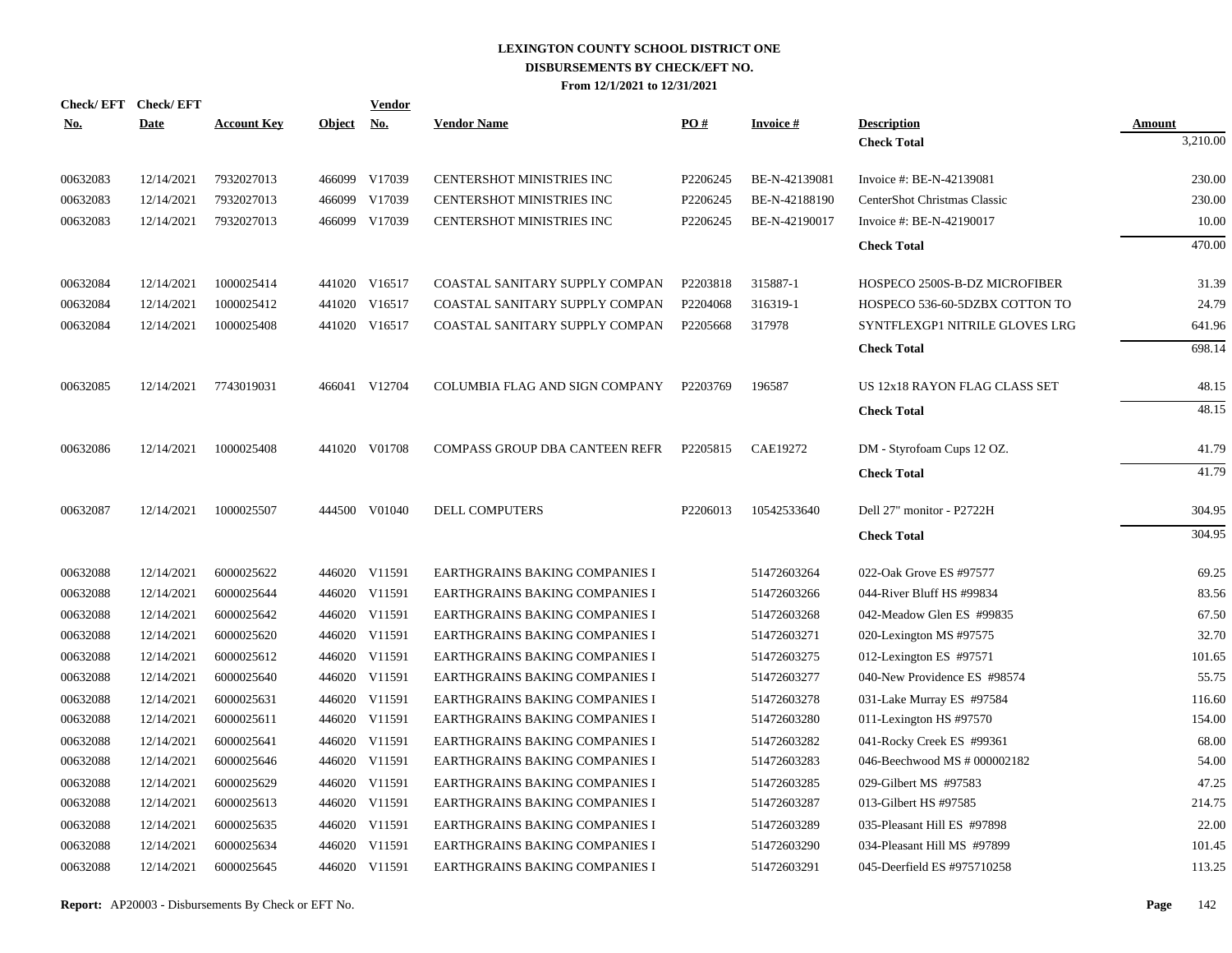| Check/EFT Check/EFT    |                           |                                  |                         | Vendor               |                                                      |                   |                                |                                            |                        |
|------------------------|---------------------------|----------------------------------|-------------------------|----------------------|------------------------------------------------------|-------------------|--------------------------------|--------------------------------------------|------------------------|
| <u>No.</u><br>00632088 | <b>Date</b><br>12/14/2021 | <b>Account Key</b><br>6000025615 | <b>Object</b><br>446020 | <u>No.</u><br>V11591 | <b>Vendor Name</b><br>EARTHGRAINS BAKING COMPANIES I | $\underline{PO#}$ | <b>Invoice#</b><br>51472603295 | <b>Description</b><br>015-Pelion HS #97542 | <b>Amount</b><br>43.06 |
| 00632088               | 12/14/2021                | 6000025630                       |                         | 446020 V11591        | EARTHGRAINS BAKING COMPANIES I                       |                   | 51472603297                    | 030-Pelion MS #97541                       | 73.50                  |
| 00632088               | 12/14/2021                | 6000025623                       |                         | 446020 V11591        | EARTHGRAINS BAKING COMPANIES I                       |                   | 51472603299                    | 023-Saxe Gotha ES #97578                   | 108.00                 |
| 00632088               | 12/14/2021                | 6000025625                       |                         | 446020 V11591        | EARTHGRAINS BAKING COMPANIES I                       |                   | 51472603303                    | 025-White Knoll ES #97580                  | 122.13                 |
|                        |                           |                                  |                         |                      |                                                      |                   |                                | <b>Check Total</b>                         | 1,648.40               |
| 00632089               | 12/14/2021                | 1000011515                       |                         | 441000 V00126        | ED SMITH LUMBER MILL INC                             | P2206047          | 61015                          | $4x8x3/4$ arroco                           | 205.40                 |
| 00632089               | 12/14/2021                | 1000011515                       | 441000                  | V00126               | ED SMITH LUMBER MILL INC                             | P2206047          | 61015                          | $4x8x1/2$ arroco                           | 44.93                  |
| 00632089               | 12/14/2021                | 1000011515                       | 441000                  | V00126               | ED SMITH LUMBER MILL INC                             | P2206047          | 61015                          | $4x8x1/4$ luan                             | 21.39                  |
| 00632089               | 12/14/2021                | 1000011515                       | 441000                  | V00126               | ED SMITH LUMBER MILL INC                             | P2206047          | 61015                          | 50# concrete                               | 140.17                 |
| 00632089               | 12/14/2021                | 1000011515                       |                         | 441000 V00126        | ED SMITH LUMBER MILL INC                             | P2206047          | 61015                          | $2x10x16$ pine                             | 20.32                  |
| 00632089               | 12/14/2021                | 1000011515                       | 441000                  | V00126               | ED SMITH LUMBER MILL INC                             | P2206047          | 61015                          | 16D 50#                                    | 44.94                  |
| 00632089               | 12/14/2021                | 1000011515                       |                         | 441000 V00126        | ED SMITH LUMBER MILL INC                             | P2206047          | 61015                          | 3x120 paslode gun nails                    | 53.49                  |
| 00632089               | 12/14/2021                | 1000011515                       |                         | 441000 V00126        | ED SMITH LUMBER MILL INC                             | P2206047          | 61015                          | $3x120$ paslode gun nails zav              | 80.24                  |
| 00632089               | 12/14/2021                | 1000011515                       |                         | 441000 V00126        | ED SMITH LUMBER MILL INC                             | P2206047          | 61015                          | shipping                                   | 37.45                  |
|                        |                           |                                  |                         |                      |                                                      |                   |                                | <b>Check Total</b>                         | 648.33                 |
| 00632090               | 12/14/2021                | 1000011521                       |                         | 434500 V14591        | EDUCATORSHANDBOOK.COM                                | P2206349          | 8384                           | Incidents + Office Referrals               | 499.00                 |
| 00632090               | 12/14/2021                | 1000011521                       |                         | 434500 V14591        | EDUCATORSHANDBOOK.COM                                | P2206349          | 8384                           | Incidents+ Minor Incidents                 | 199.00                 |
| 00632090               | 12/14/2021                | 1000011521                       |                         | 434500 V14591        | EDUCATORSHANDBOOK.COM                                | P2206349          | 8384                           | Incidents + Merits                         | 299.00                 |
|                        |                           |                                  |                         |                      |                                                      |                   |                                | <b>Check Total</b>                         | 997.00                 |
| 00632091               | 12/14/2021                | 1000025408                       |                         | 432300 V14223        | FIRE SYSTEMS INC                                     | P2205427          | 2005                           | DOC - Semi-Annual Fire Suppres             | 575.00                 |
|                        |                           |                                  |                         |                      |                                                      |                   |                                | <b>Check Total</b>                         | 575.00                 |
| 00632092               | 12/14/2021                | 1000011238                       |                         | 441000 V00549        | FORMS AND SUPPLY INC (FSI)                           | P2200224          | 5825533-0                      | PRESaply White Labels 2 x 4                | 17.76                  |
| 00632092               | 12/14/2021                | 1000011238                       | 441000                  | V00549               | FORMS AND SUPPLY INC (FSI)                           | P2200224          | 5825533-0                      | <b>Business Source Hardboard Clip</b>      | 209.72                 |
| 00632092               | 12/14/2021                | 1000011338                       | 441000                  | V00549               | FORMS AND SUPPLY INC (FSI)                           | P2200224          | 5825533-0                      | Sharpie Flip Chart Markers Bu              | 42.80                  |
| 00632092               | 12/14/2021                | 1000011338                       | 441000                  | V00549               | FORMS AND SUPPLY INC (FSI)                           | P2200224          | 5825533-0                      | <b>Business Source Foldback Binde</b>      | 15.41                  |
| 00632092               | 12/14/2021                | 1000011338                       | 441000                  | V00549               | FORMS AND SUPPLY INC (FSI)                           | P2200224          | 5825533-0                      | Bostitch Ergonomic Desktop Sta             | 45.58                  |
| 00632092               | 12/14/2021                | 1000011338                       | 441000                  | V00549               | FORMS AND SUPPLY INC (FSI)                           | P2200224          | 5825533-0                      | OIC Giant Paper Clips Giant                | 12.58                  |
| 00632092               | 12/14/2021                | 1000011338                       | 441000                  | V00549               | FORMS AND SUPPLY INC (FSI)                           | P2200224          | 5825533-0                      | OIC Giantsize Nonskid Paper Cl             | 48.31                  |
| 00632092               | 12/14/2021                | 1000011338                       | 441000                  | V00549               | FORMS AND SUPPLY INC (FSI)                           | P2200224          | 5825533-0                      | PRESaply Labels 1 x 2 58 Leng              | 26.64                  |
| 00632092               | 12/14/2021                | 1000011338                       | 441000                  | V00549               | FORMS AND SUPPLY INC (FSI)                           | P2200224          | 5825533-0                      | Cardinal EconomyValue ClearVue             | 13.93                  |
| 00632092               | 12/14/2021                | 1000011338                       | 441000                  | V00549               | FORMS AND SUPPLY INC (FSI)                           | P2200224          | 5825533-0                      | Cardinal EconomyValue ClearVue             | 7.81                   |
| 00632092               | 12/14/2021                | 1000011338                       |                         | 441000 V00549        | FORMS AND SUPPLY INC (FSI)                           | P2200224          | 5825533-0                      | Cardinal Xtralife ClearVue Loc             | 19.42                  |

**Report:** AP20003 - Disbursements By Check or EFT No. **Page** 143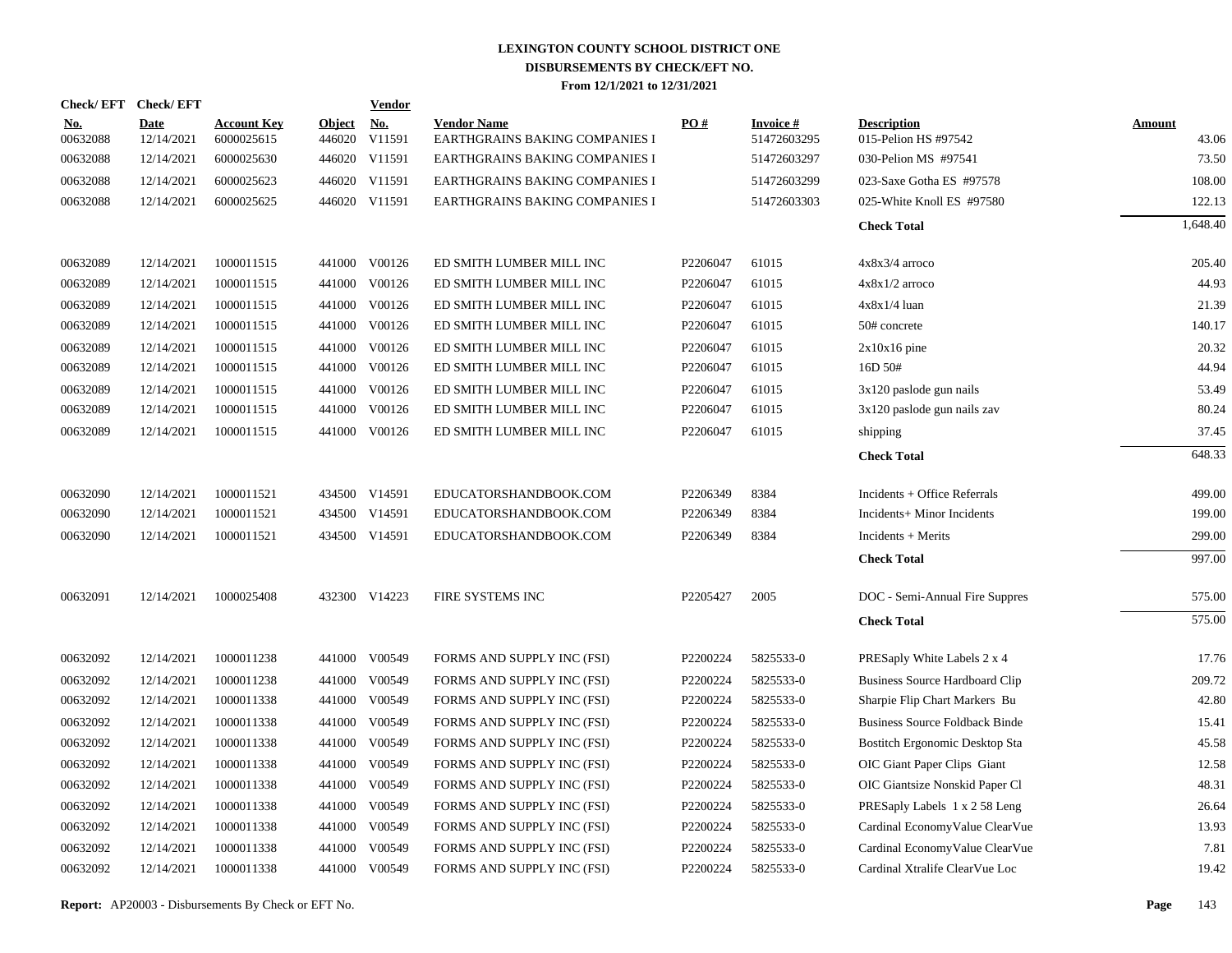|                        | Check/EFT Check/EFT       |                                  |                  | <b>Vendor</b> |                                                  |                 |                              |                                                      |                        |
|------------------------|---------------------------|----------------------------------|------------------|---------------|--------------------------------------------------|-----------------|------------------------------|------------------------------------------------------|------------------------|
| <u>No.</u><br>00632092 | <b>Date</b><br>12/14/2021 | <b>Account Key</b><br>1000011338 | Object<br>441000 | No.<br>V00549 | <b>Vendor Name</b><br>FORMS AND SUPPLY INC (FSI) | PO#<br>P2200224 | <b>Invoice#</b><br>5825533-0 | <b>Description</b><br>TOPS BasicSelect Nonlocking Ro | <b>Amount</b><br>10.66 |
| 00632092               | 12/14/2021                | 1000011338                       | 441000           | V00549        | FORMS AND SUPPLY INC (FSI)                       | P2200224        | 5825533-0                    | Cardinal EconomyValue ClearVue                       | 13.10                  |
| 00632092               | 12/14/2021                | 1000011338                       | 441000           | V00549        | FORMS AND SUPPLY INC (FSI)                       | P2200224        | 5825533-0                    | TOPS EconomyValue Roundring Bi                       | 8.54                   |
| 00632092               | 12/14/2021                | 1000011338                       | 441000           | V00549        | FORMS AND SUPPLY INC (FSI)                       | P2200224        | 5825533-0                    | EconomyValue Round Ring Binder                       | 8.54                   |
| 00632092               | 12/14/2021                | 1000011338                       | 441000           | V00549        | FORMS AND SUPPLY INC (FSI)                       | P2200224        | 5825533-0                    | Cardinal EconomyValue Roundrin                       | 8.54                   |
| 00632092               | 12/14/2021                | 9900018803                       | 441000           | V00549        | FORMS AND SUPPLY INC (FSI)                       | P2205993        | 5974279-0                    | Ziploc Gallon Storage slider b                       | 31.89                  |
| 00632092               | 12/14/2021                | 7863027040                       | 466041           | V00549        | FORMS AND SUPPLY INC (FSI)                       | P2206021        | 5975180-0                    | Exact Inkjet Laser Index Paper                       | 7.49                   |
| 00632092               | 12/14/2021                | 7863027047                       | 466041           | V00549        | FORMS AND SUPPLY INC (FSI)                       | P2206035        | 5975784-0                    | Multipurpose Copy Paper 20#92                        | 1,374.31               |
| 00632092               | 12/14/2021                | 1000011334                       | 441000           | V00549        | FORMS AND SUPPLY INC (FSI)                       | P2206061        | 5976710-0                    | Advantus Clear Base File Tote                        | 116.27                 |
| 00632092               | 12/14/2021                | 1000011334                       | 441000           | V00549        | FORMS AND SUPPLY INC (FSI)                       | P2206061        | 5976710-0                    | Tatco Digital Timer                                  | 64.79                  |
| 00632092               | 12/14/2021                | 1000011334                       |                  | 441000 V00549 | FORMS AND SUPPLY INC (FSI)                       | P2206061        | 5976710-0                    | Smead 1/3 Tab Cut Letter                             | 37.50                  |
|                        |                           |                                  |                  |               |                                                  |                 |                              | <b>Check Total</b>                                   | 2,141.59               |
| 00632093               | 12/14/2021                | 7775019020                       |                  | 466041 EXXXXX | Employee                                         |                 | 12.02.21                     | Reimb for postage                                    | 97.95                  |
|                        |                           |                                  |                  |               |                                                  |                 |                              | <b>Check Total</b>                                   | 97.95                  |
| 00632094               | 12/14/2021                | 1000025408                       |                  | 441020 V00477 | <b>GRAYBAR ELECTRIC CO INC</b>                   | P2203092        | 9324559027                   | CS - Litetronics 2 Tube 2 x 4                        | 4,345.91               |
| 00632094               | 12/14/2021                | 1000025408                       |                  | 441020 V00477 | <b>GRAYBAR ELECTRIC CO INC</b>                   | P2203092        | 9324559027                   | CS - Litetronics 2 Tube 2 x 2                        | 265.31                 |
| 00632094               | 12/14/2021                | 1000025413                       |                  | 441020 V00477 | <b>GRAYBAR ELECTRIC CO INC</b>                   | P2205559        | 9324559029                   | Lithonia Safety Cable                                | 405.49                 |
|                        |                           |                                  |                  |               |                                                  |                 |                              | <b>Check Total</b>                                   | 5,016.71               |
| 00632095               | 12/14/2021                | 1000014503                       |                  | 433200 Exxxxx | Employee                                         |                 | 11.04.21                     | Homebound zoom                                       | 8.40                   |
|                        |                           |                                  |                  |               |                                                  |                 |                              | <b>Check Total</b>                                   | 8.40                   |
| 00632096               | 12/14/2021                | 2042212603                       |                  | 433200 Exxxxx | Employee                                         |                 | 11.01.11.29.21               | Speech                                               | 18.20                  |
|                        |                           |                                  |                  |               |                                                  |                 |                              | <b>Check Total</b>                                   | 18.20                  |
| 00632097               | 12/14/2021                | 7860527015                       |                  | 466069 Exxxxx | Employee                                         |                 | 11.29.21                     | Hot choc, cups, marshmallows                         | 73.16                  |
|                        |                           |                                  |                  |               |                                                  |                 |                              | <b>Check Total</b>                                   | 73.16                  |
| 00632098               | 12/14/2021                | 1000011521                       |                  | 441000 V16783 | <b>HOLSTON GASES INC</b>                         | P2203535        | 083694                       | 1/8 6013 LF WELDING ROD 11LB                         | 1,459.47               |
| 00632098               | 12/14/2021                | 1000011521                       | 441000           | V16783        | <b>HOLSTON GASES INC</b>                         | P2203535        | 083694                       | 4'X.020X5/8-11 STRINGER B WHEE                       | 120.38                 |
| 00632098               | 12/14/2021                | 1000011521                       | 441000           | V16783        | HOLSTON GASES INC                                | P2203535        | 083694                       | 4.5 FLAP, 60 GRIT 5/8-11 DISK                        | 368.51                 |
| 00632098               | 12/14/2021                | 1000011521                       | 441000           | V16783        | <b>HOLSTON GASES INC</b>                         | P2203535        | 083694                       | NFG-7 WELD FILLET GAUGE W/CASE                       | 353.10                 |
|                        |                           |                                  |                  |               |                                                  |                 |                              | <b>Check Total</b>                                   | 2,301.46               |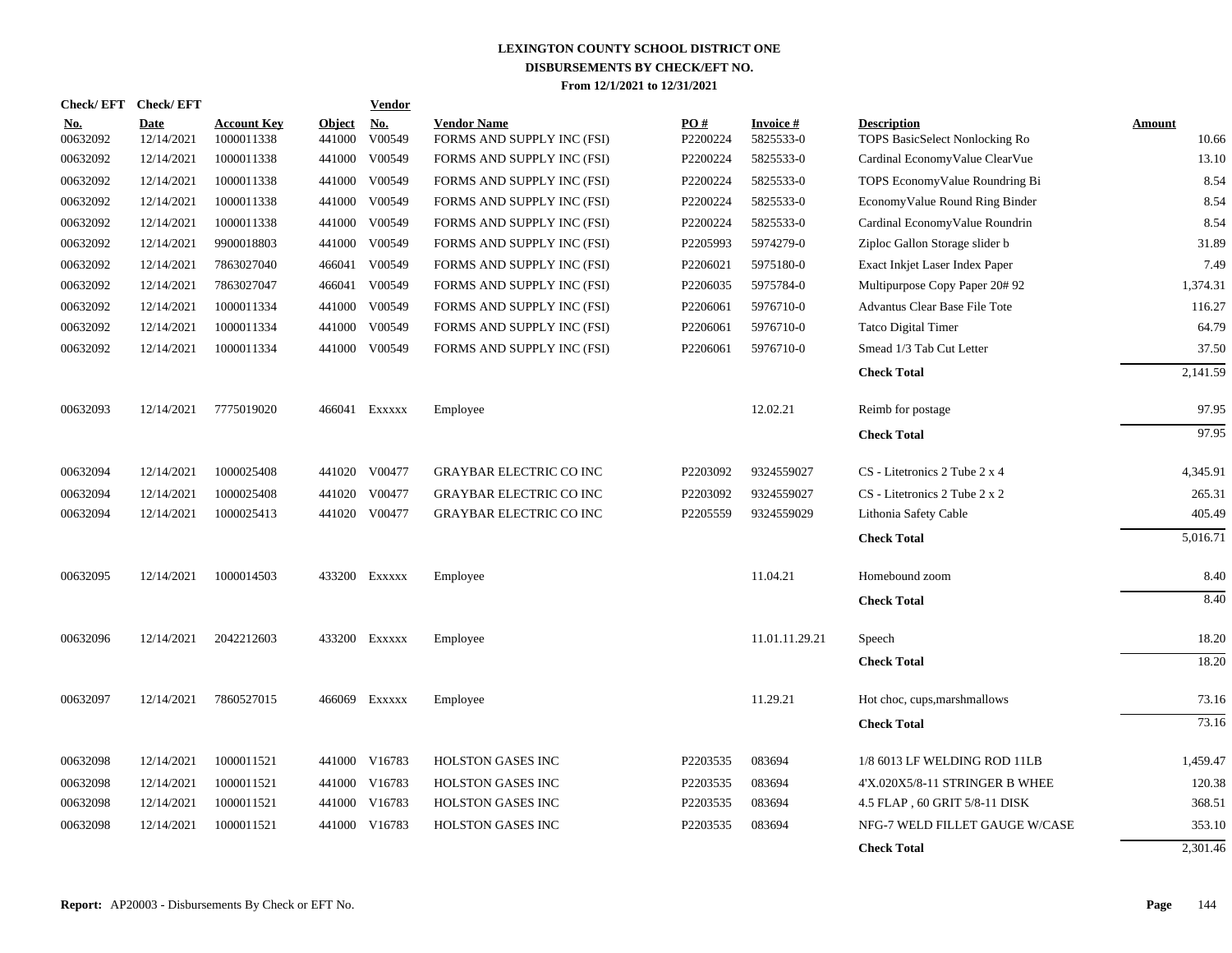| Check/EFT Check/EFT    |                           |                                  |                         | <b>Vendor</b>        |                                               |                 |                               |                                         |                  |
|------------------------|---------------------------|----------------------------------|-------------------------|----------------------|-----------------------------------------------|-----------------|-------------------------------|-----------------------------------------|------------------|
| <u>No.</u><br>00632099 | <b>Date</b><br>12/14/2021 | <b>Account Key</b><br>7860527015 | <b>Object</b><br>466041 | <u>No.</u><br>V16263 | <b>Vendor Name</b><br><b>IMAGE INK SC LLC</b> | PO#<br>P2205128 | <b>Invoice#</b><br>53854      | <b>Description</b><br>North End Jackets | Amount<br>587.70 |
| 00632099               | 12/14/2021                | 7860527015                       |                         | 466041 V16263        | <b>IMAGE INK SC LLC</b>                       | P2205128        | 53854                         | North End Jackets                       | 302.26           |
| 00632099               | 12/14/2021                | 7860527015                       |                         | 466041 V16263        | <b>IMAGE INK SC LLC</b>                       | P2205128        | 53854                         | North End Jackets                       | 165.13           |
| 00632099               | 12/14/2021                | 7860527015                       |                         | 466041 V16263        | <b>IMAGE INK SC LLC</b>                       | P2205128        | 53854                         | North End Jackets                       | 920.73           |
| 00632099               | 12/14/2021                | 7860527015                       |                         | 466041 V16263        | <b>IMAGE INK SC LLC</b>                       | P2205128        | 53854                         | North End Jackets                       | 215.90           |
| 00632099               | 12/14/2021                | 7860527015                       |                         | 466041 V16263        | <b>IMAGE INK SC LLC</b>                       | P2205128        | 53854                         | North End Jacket                        | 22.59            |
| 00632099               | 12/14/2021                | 7860527015                       |                         | 466041 V16263        | <b>IMAGE INK SC LLC</b>                       | P2205128        | 53854                         | 8% Sales Tax                            | 177.14           |
|                        |                           |                                  |                         |                      |                                               |                 |                               | <b>Check Total</b>                      | 2,391.45         |
| 00632100               | 12/14/2021                | 1000026693                       |                         | 441000 V17010        | <b>IWEISS HOLDINGS LLC</b>                    | P2205523        | 3041                          | Seamless Muslin Cyclorama; 20'          | 4,173.00         |
|                        |                           |                                  |                         |                      |                                               |                 |                               | <b>Check Total</b>                      | 4,173.00         |
| 00632101               | 12/14/2021                | 2042212503                       |                         | 433200 Exxxxx        | Employee                                      |                 | 11.01.11.30.21                | <b>Itinerant Services</b>               | 152.04           |
|                        |                           |                                  |                         |                      |                                               |                 |                               | <b>Check Total</b>                      | 152.04           |
| 00632102               | 12/14/2021                | 7863027025                       |                         | 466041 V14859        | <b>LEBLEU ENTERPRISES</b>                     | P2206239        | 001558428                     | Delivery Charge                         | 2.84             |
| 00632102               | 12/14/2021                | 7863027025                       |                         | 466041 V14859        | <b>LEBLEU ENTERPRISES</b>                     | P2206239        | 001558428                     | 5 Gallon Water                          | 71.08            |
| 00632102               | 12/14/2021                | 7863027025                       |                         | 466041 V14859        | <b>LEBLEU ENTERPRISES</b>                     | P2206239        | 001558428                     | Hot and Cold Cooler Rental              | 12.84            |
| 00632102               | 12/14/2021                | 7863027025                       |                         | 466041 V14859        | <b>LEBLEU ENTERPRISES</b>                     | P2206239        | 001558428                     | Nc/SC State Property Tax                | 0.37             |
| 00632102               | 12/14/2021                | 7863027025                       | 466041                  | V14859               | <b>LEBLEU ENTERPRISES</b>                     | P2206239        | 001558428                     | <b>Bottle Refund</b>                    | $-7.00$          |
| 00632102               | 12/14/2021                | 7863027025                       |                         | 466041 V14859        | <b>LEBLEU ENTERPRISES</b>                     | P2206239        | 001558428                     | Service Charge                          | 5.00             |
|                        |                           |                                  |                         |                      |                                               |                 |                               | <b>Check Total</b>                      | 85.13            |
| 00632103               | 12/14/2021                | 7802073043                       |                         | 466034 V17048        | MACKLIN, DONNELL                              |                 | BB.MGM.12.06.21 BB MGM vs BMS |                                         | 56.00            |
|                        |                           |                                  |                         |                      |                                               |                 |                               | <b>Check Total</b>                      | 56.00            |
| 00632104               | 12/14/2021                | 1000025408                       |                         | 441020 V10256        | MANSFIELD OIL CO OF GAINESVILL                | P2206283        | SQLCD-726281                  | DM - Fuel Purchases                     | 7,344.03         |
|                        |                           |                                  |                         |                      |                                               |                 |                               | <b>Check Total</b>                      | 7,344.03         |
| 00632105               | 12/14/2021                | 2042212703                       |                         | 439500 V16840        | MAXIM HEALTHCARE SERVICES INC                 | P2202525        | E4370850143                   | VIRTUAL SCHOOL TEACHER - A. KR          | 1,020.00         |
|                        |                           |                                  |                         |                      |                                               |                 |                               | <b>Check Total</b>                      | 1,020.00         |
| 00632106               | 12/14/2021                | 7802073020                       |                         | 466041 EXXXXX        | Employee                                      |                 | 12.06.21                      | Girls BB pregame meal                   | 55.32            |
|                        |                           |                                  |                         |                      |                                               |                 |                               | <b>Check Total</b>                      | 55.32            |
| 00632107               | 12/14/2021                | 1000025428                       |                         | 447000 V00082        | PALMETTO PROPANE                              |                 | 569818                        | Propane                                 | 498.39           |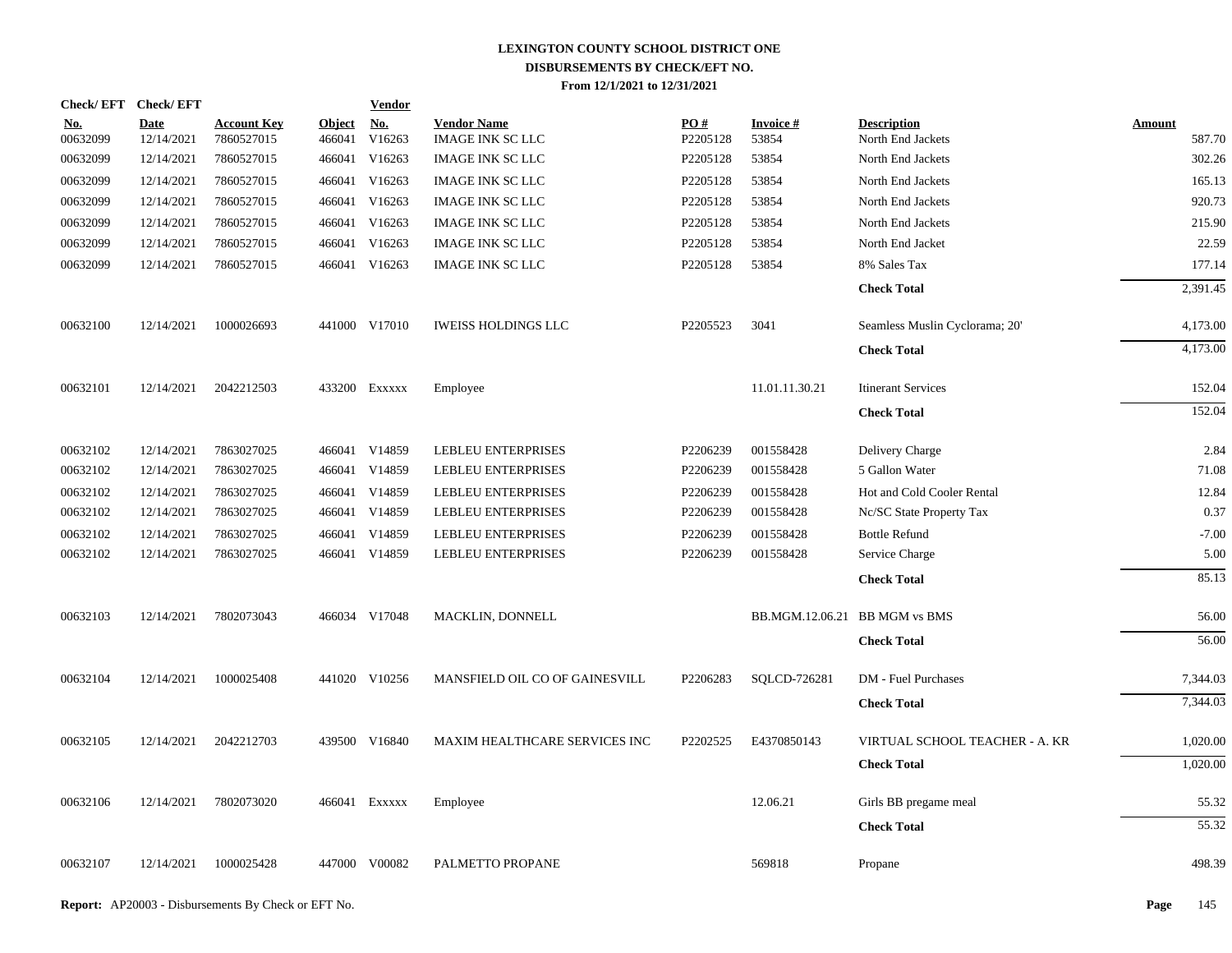| <u>No.</u> | Check/EFT Check/EFT<br><b>Date</b> | <b>Account Key</b> | Object No. | <b>Vendor</b> | <b>Vendor Name</b>             | PO#      | <b>Invoice#</b>  | <b>Description</b>             | Amount   |
|------------|------------------------------------|--------------------|------------|---------------|--------------------------------|----------|------------------|--------------------------------|----------|
|            |                                    |                    |            |               |                                |          |                  | <b>Check Total</b>             | 498.39   |
| 00632108   | 12/14/2021                         | 1000011337         |            | 432300 V15935 | PECKNEL MUSIC COMPANY INC      | P2205807 | 674842           | Fox Oboe S/N 23143             | 75.00    |
| 00632108   | 12/14/2021                         | 1000011337         |            | 432300 V15935 | PECKNEL MUSIC COMPANY INC      | P2205807 | 674842           | Misc Supplies                  | 2.41     |
| 00632108   | 12/14/2021                         | 1000011330         |            | 432300 V15935 | PECKNEL MUSIC COMPANY INC      | P2205936 | M627565          | Ticket # 626457 Repair Clarine | 19.84    |
| 00632108   | 12/14/2021                         | 1000011330         |            | 432300 V15935 | PECKNEL MUSIC COMPANY INC      | P2205936 | M627565          | Ticket # 627565 Repair Prelude | 206.42   |
| 00632108   | 12/14/2021                         | 1000011330         |            | 432300 V15935 | PECKNEL MUSIC COMPANY INC      | P2205936 | M627565          | Ticket # 632469 Repair Eastman | 51.61    |
|            |                                    |                    |            |               |                                |          |                  | <b>Check Total</b>             | 355.28   |
| 00632109   | 12/14/2021                         | 1000011343         |            | 441000 V14919 | POLLOCK COMPANY                | P2205596 | <b>INV429787</b> | Catalog #14YK                  | 535.00   |
| 00632109   | 12/14/2021                         | 1000011343         |            | 441000 V14919 | POLLOCK COMPANY                | P2205596 | <b>INV429787</b> | Shipping                       | 9.58     |
|            |                                    |                    |            |               |                                |          |                  | <b>Check Total</b>             | 544.58   |
| 00632110   | 12/14/2021                         | 1000011345         | 441000     | V00760        | PRESENTATION SYSTEMS SOUTH INC | P2201511 | 3292             | On Demand poster maker Ink - B | 106.95   |
| 00632110   | 12/14/2021                         | 1000011345         | 441000     | V00760        | PRESENTATION SYSTEMS SOUTH INC | P2201511 | 3292             | On Demand Poster maker INK - M | 213.89   |
| 00632110   | 12/14/2021                         | 1000011345         | 441000     | V00760        | PRESENTATION SYSTEMS SOUTH INC | P2201511 | 3292             | On Demand poster maker ink - M | 213.89   |
| 00632110   | 12/14/2021                         | 1000011345         | 441000     | V00760        | PRESENTATION SYSTEMS SOUTH INC | P2201511 | 3292             | Learn on Demand poster maker i | 213.89   |
| 00632110   | 12/14/2021                         | 1000011345         | 441000     | V00760        | PRESENTATION SYSTEMS SOUTH INC | P2201511 | 3292             | 25" Cool Lam glossy sided Lami | 1,497.73 |
| 00632110   | 12/14/2021                         | 1000011345         | 441000     | V00760        | PRESENTATION SYSTEMS SOUTH INC | P2201511 | 3292             | Learn on Demand Standard Paper | 106.89   |
| 00632110   | 12/14/2021                         | 1000011345         | 441000     | V00760        | PRESENTATION SYSTEMS SOUTH INC | P2201511 | 3292             | Shipping fees                  | 211.80   |
|            |                                    |                    |            |               |                                |          |                  | <b>Check Total</b>             | 2,565.04 |
| 00632111   | 12/14/2021                         | 1000025408         | 432900     | V14596        | REPUBLIC SERVICES INC          | P2200745 | 0743-001711203   | CS-Weekly Pick Up (1) 8 Yard C | 60.65    |
| 00632111   | 12/14/2021                         | 1000025408         | 432900     | V14596        | REPUBLIC SERVICES INC          | P2200745 | 0743-001711203   | OC-Weekly Pick Up (1) 8 Yard C | 60.65    |
| 00632111   | 12/14/2021                         | 1000025411         | 432900     | V14596        | REPUBLIC SERVICES INC          | P2200745 | 0743-001711203   | LHS-Weekly Pick Up (1) 8 Yard  | 60.65    |
| 00632111   | 12/14/2021                         | 1000025412         | 432900     | V14596        | REPUBLIC SERVICES INC          | P2200745 | 0743-001711203   | LES-Weekly Pick Up (1) 8 Yard  | 60.65    |
| 00632111   | 12/14/2021                         | 1000025413         | 432900     | V14596        | REPUBLIC SERVICES INC          | P2200745 | 0743-001711203   | GHS-Weekly Pick Up (1) 8 Yard  | 60.65    |
| 00632111   | 12/14/2021                         | 1000025414         | 432900     | V14596        | REPUBLIC SERVICES INC          | P2200745 | 0743-001711203   | NEW GES-Weekly Pick Up (1) 8 Y | 60.65    |
| 00632111   | 12/14/2021                         | 1000025415         | 432900     | V14596        | REPUBLIC SERVICES INC          | P2200745 | 0743-001711203   | PHS-Weekly Pick Up (1) 8 Yard  | 60.65    |
| 00632111   | 12/14/2021                         | 1000025416         | 432900     | V14596        | REPUBLIC SERVICES INC          | P2200745 | 0743-001711203   | PES-Weekly Pick Up (1) 8 Yard  | 60.65    |
| 00632111   | 12/14/2021                         | 1000025419         | 432900     | V14596        | REPUBLIC SERVICES INC          | P2200745 | 0743-001711203   | RCLC-Weekly Pick Up (1) 8 Yard | 60.65    |
| 00632111   | 12/14/2021                         | 1000025420         | 432900     | V14596        | REPUBLIC SERVICES INC          | P2200745 | 0743-001711203   | LMS-Weekly Pick Up (1) 8 Yard  | 60.65    |
| 00632111   | 12/14/2021                         | 1000025421         | 432900     | V14596        | REPUBLIC SERVICES INC          | P2200745 | 0743-001711203   | LTC-Weekly Pick Up (1) 8 Yard  | 60.65    |
| 00632111   | 12/14/2021                         | 1000025422         | 432900     | V14596        | REPUBLIC SERVICES INC          | P2200745 | 0743-001711203   | OGES-Weekly Pick Up (1) 8 Yard | 60.65    |
| 00632111   | 12/14/2021                         | 1000025423         | 432900     | V14596        | REPUBLIC SERVICES INC          | P2200745 | 0743-001711203   | SGES-Weekly Pick Up (1) 8 Yard | 60.65    |
| 00632111   | 12/14/2021                         | 1000025424         |            | 432900 V14596 | REPUBLIC SERVICES INC          | P2200745 | 0743-001711203   | RBES-Weekly Pick Up (1) 8 Yard | 60.65    |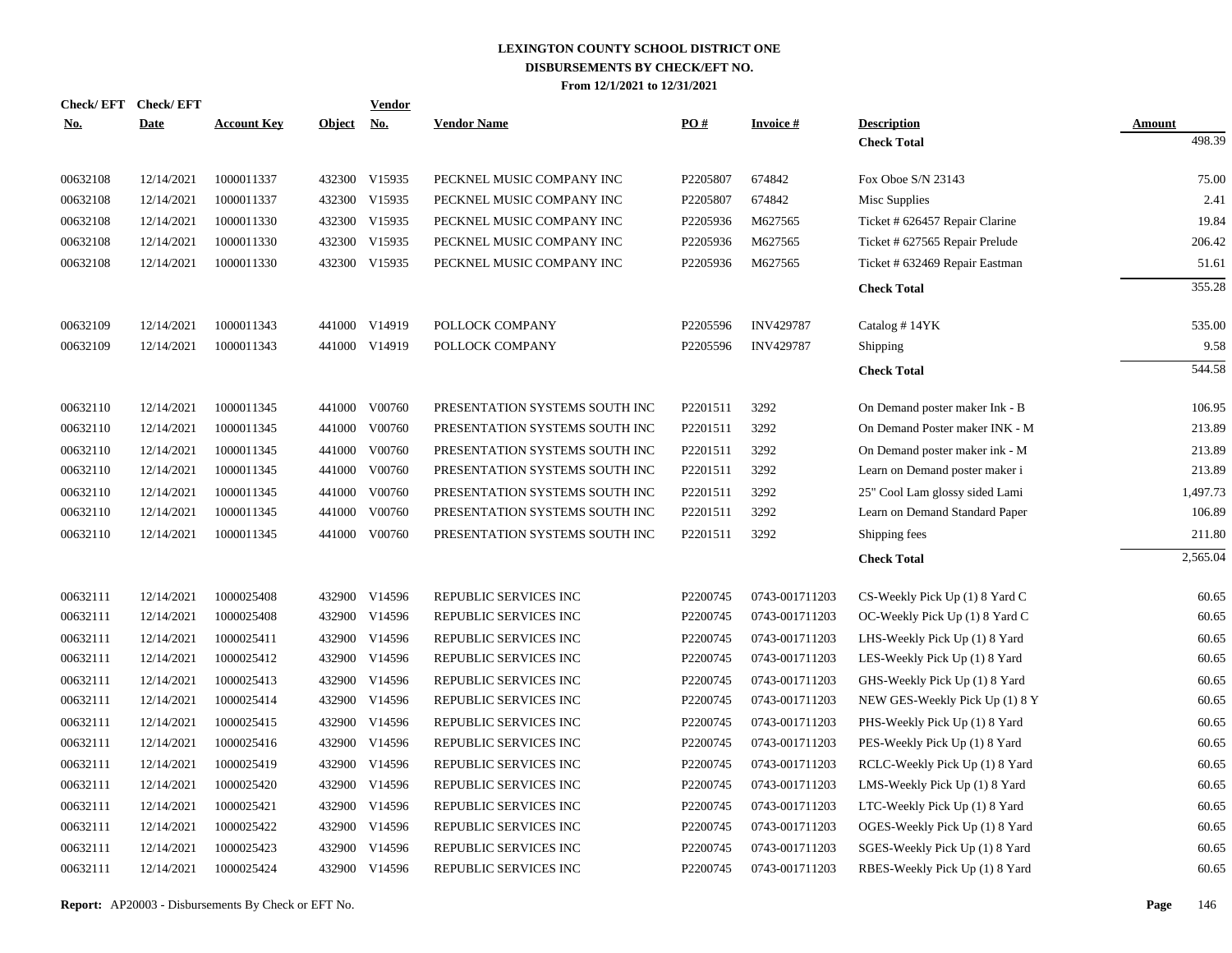| Check/EFT Check/EFT    |                    |                                  |                         | <b>Vendor</b> |                                             |                        |                                   |                                                      |                 |
|------------------------|--------------------|----------------------------------|-------------------------|---------------|---------------------------------------------|------------------------|-----------------------------------|------------------------------------------------------|-----------------|
| <u>No.</u><br>00632111 | Date<br>12/14/2021 | <b>Account Key</b><br>1000025425 | <b>Object</b><br>432900 | No.<br>V14596 | <b>Vendor Name</b><br>REPUBLIC SERVICES INC | <b>PO#</b><br>P2200745 | <b>Invoice#</b><br>0743-001711203 | <b>Description</b><br>WKES-Weekly Pick Up (1) 8 Yard | Amount<br>60.65 |
| 00632111               | 12/14/2021         | 1000025426                       |                         | 432900 V14596 | REPUBLIC SERVICES INC                       | P2200745               | 0743-001711203                    | WKMS-Weekly Pick Up (1) 8 Yard                       | 60.65           |
| 00632111               | 12/14/2021         | 1000025427                       |                         | 432900 V14596 | REPUBLIC SERVICES INC                       | P2200745               | 0743-001711203                    | WKHS-Weekly Pick Up (1) 8 Yard                       | 60.65           |
| 00632111               | 12/14/2021         | 1000025428                       |                         | 432900 V14596 | REPUBLIC SERVICES INC                       | P2200745               | 0743-001711203                    | MES-Weekly Pick Up (1) 8 Yard                        | 60.65           |
| 00632111               | 12/14/2021         | 1000025429                       |                         | 432900 V14596 | REPUBLIC SERVICES INC                       | P2200745               | 0743-001711203                    | GMS-Weekly Pick Up (1) 8 Yard                        | 60.65           |
| 00632111               | 12/14/2021         | 1000025430                       |                         | 432900 V14596 | REPUBLIC SERVICES INC                       | P2200745               | 0743-001711203                    | NEW PMS-Weekly Pick Up (1) 8 Y                       | 60.65           |
| 00632111               | 12/14/2021         | 1000025431                       |                         | 432900 V14596 | REPUBLIC SERVICES INC                       | P2200745               | 0743-001711203                    | LMES-Weekly Pick Up (1) 8 Yard                       | 60.65           |
| 00632111               | 12/14/2021         | 1000025434                       |                         | 432900 V14596 | REPUBLIC SERVICES INC                       | P2200745               | 0743-001711203                    | PHMS-Weekly Pick Up (1) 8 Yard                       | 60.65           |
| 00632111               | 12/14/2021         | 1000025435                       | 432900                  | V14596        | REPUBLIC SERVICES INC                       | P2200745               | 0743-001711203                    | PHES-Weekly Pick Up (1) 8 Yard                       | 60.65           |
| 00632111               | 12/14/2021         | 1000025437                       | 432900                  | V14596        | REPUBLIC SERVICES INC                       | P2200745               | 0743-001711203                    | CSMS-Weekly Pick Up (1) 8 Yard                       | 60.65           |
| 00632111               | 12/14/2021         | 1000025438                       | 432900                  | V14596        | REPUBLIC SERVICES INC                       | P2200745               | 0743-001711203                    | CSES-Weekly Pick Up (1) 8 Yard                       | 60.65           |
| 00632111               | 12/14/2021         | 1000025439                       | 432900                  | V14596        | REPUBLIC SERVICES INC                       | P2200745               | 0743-001711203                    | FPES-Weekly Pick Up (1) 8 Yard                       | 60.65           |
| 00632111               | 12/14/2021         | 1000025440                       | 432900                  | V14596        | REPUBLIC SERVICES INC                       | P2200745               | 0743-001711203                    | NPES-Weekly Pick Up (1) 8 Yard                       | 60.65           |
| 00632111               | 12/14/2021         | 1000025441                       | 432900                  | V14596        | REPUBLIC SERVICES INC                       | P2200745               | 0743-001711203                    | RCES-Weekly Pick Up (1) 8 Yard                       | 60.65           |
| 00632111               | 12/14/2021         | 1000025442                       | 432900                  | V14596        | REPUBLIC SERVICES INC                       | P2200745               | 0743-001711203                    | MGES-Weekly Pick Up (1) 8 Yard                       | 60.65           |
| 00632111               | 12/14/2021         | 1000025443                       | 432900                  | V14596        | REPUBLIC SERVICES INC                       | P2200745               | 0743-001711203                    | MGMS-Weekly Pick Up (1) 8 Yard                       | 60.65           |
| 00632111               | 12/14/2021         | 1000025444                       | 432900                  | V14596        | REPUBLIC SERVICES INC                       | P2200745               | 0743-001711203                    | RBHS-Weekly Pick Up (1) 8 Yard                       | 60.65           |
| 00632111               | 12/14/2021         | 1000025445                       | 432900                  | V14596        | REPUBLIC SERVICES INC                       | P2200745               | 0743-001711203                    | DES-Weekly Pick Up (1) 8 Yard                        | 60.65           |
| 00632111               | 12/14/2021         | 1000025446                       | 432900                  | V14596        | REPUBLIC SERVICES INC                       | P2200745               | 0743-001711203                    | BMS-Weekly Pick Up (1) 8 Yard                        | 60.65           |
| 00632111               | 12/14/2021         | 1000025447                       | 432900                  | V14596        | REPUBLIC SERVICES INC                       | P2200745               | 0743-001711203                    | CES-Weekly Pick Up (1) 8 Yard                        | 60.65           |
|                        |                    |                                  |                         |               |                                             |                        |                                   | <b>Check Total</b>                                   | 2,062.10        |
| 00632112               | 12/14/2021         | 1000026693                       |                         | 439500 V00402 | SC DEPARTMENT OF EDUCATION                  | P2206359               | 2000526829                        | POWER SCHOOL TEST SERVER - DIS                       | 2,500.00        |
|                        |                    |                                  |                         |               |                                             |                        |                                   | <b>Check Total</b>                                   | 2,500.00        |
| 00632113               | 12/14/2021         | 1000026405                       |                         | 439500 V00541 | SC LAW ENFORCEMENT DIVISION DI              |                        | 12.10.21                          | Mail in SLED Bkgrd Checks                            | 25.00           |
|                        |                    |                                  |                         |               |                                             |                        |                                   | <b>Check Total</b>                                   | 25.00           |
| 00632114               | 12/14/2021         | 1000011312                       |                         | 443000 V01844 | <b>SCHOLASTIC INC</b>                       | P2203022               | 1286478                           | DIARY OF A PUG 2ND GRADE                             | 16.50           |
| 00632114               | 12/14/2021         | 1000011312                       | 443000                  | V01844        | <b>SCHOLASTIC INC</b>                       | P2203022               | 1286478                           | DIARY OF A PUG 3RD GRADE                             | 33.00           |
| 00632114               | 12/14/2021         | 1000011312                       |                         | 443000 V01844 | <b>SCHOLASTIC INC</b>                       | P2203014               | 451087                            | <b>STARGAZING</b>                                    | 8.50            |
| 00632114               | 12/14/2021         | 1000011312                       | 443000                  | V01844        | <b>SCHOLASTIC INC</b>                       | P2203014               | 451087                            | PINK IS FOR BLOBFISH DISCOVERI                       | 4.50            |
| 00632114               | 12/14/2021         | 1000011312                       |                         | 443000 V01844 | <b>SCHOLASTIC INC</b>                       | P2203014               | 451087                            | JUDY MOODY 2 PACK                                    | 7.50            |
| 00632114               | 12/14/2021         | 1000011312                       | 443000                  | V01844        | <b>SCHOLASTIC INC</b>                       | P2203014               | 451087                            | DONUT DREAMS SO JELLY                                | 4.50            |
| 00632114               | 12/14/2021         | 1000011312                       |                         | 443000 V01844 | <b>SCHOLASTIC INC</b>                       | P2203014               | 451087                            | BABY SITTERS LITTLE SISTER #1-                       | 15.50           |
| 00632114               | 12/14/2021         | 1000011312                       |                         | 443000 V01844 | <b>SCHOLASTIC INC</b>                       | P2203009               | 466379                            | <b>FROZEN II</b>                                     | 5.50            |

**Report:** AP20003 - Disbursements By Check or EFT No. **Page** 147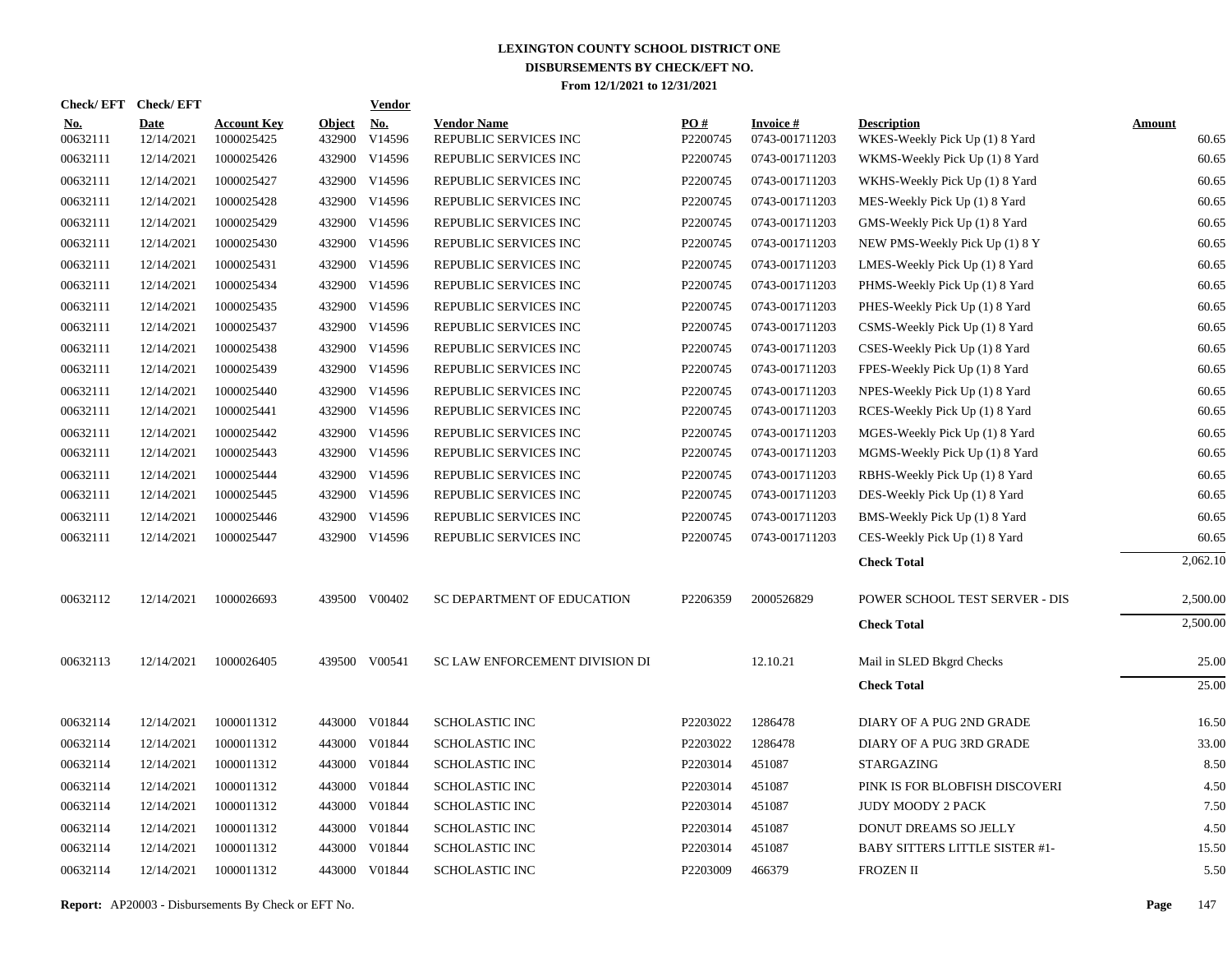|                        | Check/EFT Check/EFT |                                  |                         | <b>Vendor</b>        |                                             |                 |                     |                                            |                 |
|------------------------|---------------------|----------------------------------|-------------------------|----------------------|---------------------------------------------|-----------------|---------------------|--------------------------------------------|-----------------|
| <u>No.</u><br>00632114 | Date<br>12/14/2021  | <b>Account Key</b><br>1000011312 | <u>Object</u><br>443000 | <u>No.</u><br>V01844 | <b>Vendor Name</b><br><b>SCHOLASTIC INC</b> | PO#<br>P2203022 | Invoice #<br>633957 | <b>Description</b><br>NINJA KID #1-#3 PACK | Amount<br>23.00 |
| 00632114               | 12/14/2021          | 1000011312                       | 443000                  | V01844               | <b>SCHOLASTIC INC</b>                       | P2203022        | 633957              | <b>GOOSEBUMPS SLAPPY WORLD</b>             | 69.00           |
| 00632114               | 12/14/2021          | 1000011312                       |                         | 443000 V01844        | <b>SCHOLASTIC INC</b>                       | P2203022        | 633957              | <b>FALL FUN PACK</b>                       | 29.00           |
|                        |                     |                                  |                         |                      |                                             |                 |                     | <b>Check Total</b>                         | 216.50          |
| 00632115               | 12/14/2021          | 1000014503                       |                         | 433200 Exxxxx        | Employee                                    |                 | 11.15.12.13.21      | Homebound                                  | 3.36            |
|                        |                     |                                  |                         |                      |                                             |                 |                     | <b>Check Total</b>                         | 3.36            |
| 00632117               | 12/14/2021          | 6000025616                       |                         | 446040 V00879        | SENN BROTHERS INC                           |                 | L83571              | 016-Pelion ES #855                         | 71.30           |
| 00632117               | 12/14/2021          | 6000025647                       |                         | 446040 V00879        | SENN BROTHERS INC                           |                 | L86698              | 047-Centerville ES #2120                   | 105.00          |
| 00632117               | 12/14/2021          | 6000025614                       |                         | 446040 V00879        | SENN BROTHERS INC                           |                 | L86713              | 014-Gilbert ES #853                        | 179.00          |
| 00632117               | 12/14/2021          | 6000025629                       | 446040                  | V00879               | SENN BROTHERS INC                           |                 | L86714              | 029-Gilbert MS #864                        | 230.80          |
| 00632117               | 12/14/2021          | 6000025616                       |                         | 446040 V00879        | SENN BROTHERS INC                           |                 | L86716              | 016-Pelion ES #855                         | 35.65           |
| 00632117               | 12/14/2021          | 6000025616                       |                         | 446040 V00879        | SENN BROTHERS INC                           |                 | L86717              | 016-Pelion ES #855                         | 126.00          |
| 00632117               | 12/14/2021          | 6000025615                       | 446040                  | V00879               | SENN BROTHERS INC                           |                 | L86718              | 015-Pelion HS #854                         | 42.00           |
| 00632117               | 12/14/2021          | 6000025630                       | 446040                  | V00879               | SENN BROTHERS INC                           |                 | L86719              | 030-Pelion MS #2011                        | 63.00           |
| 00632117               | 12/14/2021          | 6000025646                       | 446040                  | V00879               | SENN BROTHERS INC                           |                 | L87298              | 046-Beechwood MS #2119                     | 106.00          |
| 00632117               | 12/14/2021          | 6000025640                       | 446040                  | V00879               | SENN BROTHERS INC                           |                 | L87318              | 040-New Providence ES # 2115               | 237.60          |
| 00632117               | 12/14/2021          | 6000025641                       | 446040                  | V00879               | <b>SENN BROTHERS INC</b>                    |                 | L87319              | 041-Rocky Creek ES # 2116                  | 483.00          |
| 00632117               | 12/14/2021          | 6000025631                       |                         | 446040 V00879        | <b>SENN BROTHERS INC</b>                    |                 | L87414              | 031-Lake Murray ES #1524                   | 233.00          |
| 00632117               | 12/14/2021          | 6000025611                       |                         | 446040 V00879        | SENN BROTHERS INC                           |                 | L87415              | 011-Lexington HS #845                      | 63.00           |
| 00632117               | 12/14/2021          | 6000025643                       |                         | 446040 V00879        | SENN BROTHERS INC                           |                 | L87416              | 043-Meadow Glen MS #52912                  | 74.00           |
| 00632117               | 12/14/2021          | 6000025635                       |                         | 446040 V00879        | SENN BROTHERS INC                           |                 | L87417              | 035-Pleasant Hill ES#3220                  | 133.50          |
| 00632117               | 12/14/2021          | 6000025620                       |                         | 446040 V00879        | SENN BROTHERS INC                           |                 | L87418              | 020-Lexington MS #857                      | 212.00          |
| 00632117               | 12/14/2021          | 6000025612                       |                         | 446040 V00879        | SENN BROTHERS INC                           |                 | L87419              | 012-Lexington ES #851                      | 155.30          |
| 00632117               | 12/14/2021          | 6000025619                       |                         | 446040 V00879        | <b>SENN BROTHERS INC</b>                    |                 | L87420              | 019-AES #856                               | 23.10           |
| 00632117               | 12/14/2021          | 6000025637                       |                         | 446040 V00879        | SENN BROTHERS INC                           |                 | L87650              | 037-Carolina Springs MS#1925               | 84.00           |
| 00632117               | 12/14/2021          | 6000025645                       | 446040                  | V00879               | SENN BROTHERS INC                           |                 | L87659              | 045-Deerfield ES #2118                     | 269.30          |
| 00632117               | 12/14/2021          | 6000025624                       | 446040                  | V00879               | SENN BROTHERS INC                           |                 | L87660              | 024-Red Bank ES #860                       | 84.00           |
| 00632117               | 12/14/2021          | 6000025623                       | 446040                  | V00879               | SENN BROTHERS INC                           |                 | L87661              | 023-Saxe Gotha ES #859                     | 105.00          |
| 00632117               | 12/14/2021          | 6000025625                       |                         | 446040 V00879        | <b>SENN BROTHERS INC</b>                    |                 | L87662              | 025-White Knoll ES #861                    | 674.45          |
| 00632117               | 12/14/2021          | 6000025627                       | 446040                  | V00879               | SENN BROTHERS INC                           |                 | L87663              | 027-White Knoll HS #1791                   | 297.00          |
| 00632117               | 12/14/2021          | 6000025626                       |                         | 446040 V00879        | SENN BROTHERS INC                           |                 | L87664              | 026-White Knoll MS #862                    | 397.15          |
| 00632117               | 12/14/2021          | 6000025644                       | 446040                  | V00879               | SENN BROTHERS INC                           |                 | L87862              | 044-River Bluff HS #1311                   | 191.00          |
| 00632117               | 12/14/2021          | 6000025622                       |                         | 446040 V00879        | SENN BROTHERS INC                           |                 | L87900              | 022-Oak Grove ES #858                      | 84.00           |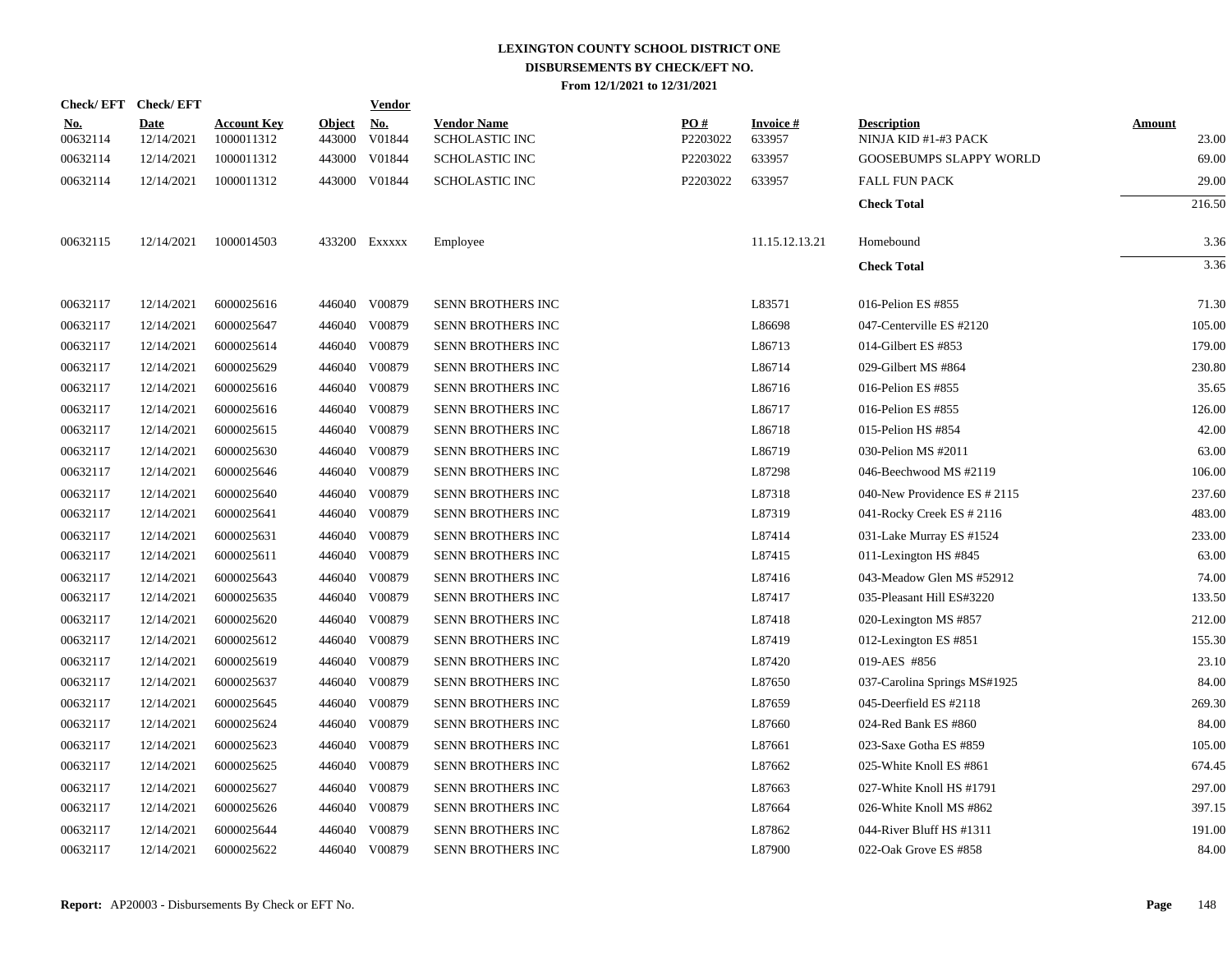| <u>No.</u> | Check/EFT Check/EFT<br><b>Date</b> | <b>Account Key</b> | Object No. | <b>Vendor</b> | <b>Vendor Name</b>             | PO#      | <b>Invoice#</b>               | <b>Description</b>             | <b>Amount</b> |
|------------|------------------------------------|--------------------|------------|---------------|--------------------------------|----------|-------------------------------|--------------------------------|---------------|
|            |                                    |                    |            |               |                                |          |                               | <b>Check Total</b>             | 4,759.15      |
| 00632118   | 12/14/2021                         | 1000026693         |            | 444510 V14433 | SIGNAL TECHNOLOGIES INC        | P2205812 | 1009431                       | AD400 Integrated Readers       | 2,651.46      |
| 00632118   | 12/14/2021                         | 1000026693         |            | 444510 V14433 | SIGNAL TECHNOLOGIES INC        | P2203542 | 1009433                       | AD40 LOCK                      | 1,644.20      |
| 00632118   | 12/14/2021                         | 5311025325         |            | 444510 V14433 | SIGNAL TECHNOLOGIES INC        | P2203544 | 1009435                       | AD400 Lock                     | 3,288.41      |
| 00632118   | 12/14/2021                         | 5311025325         |            | 444510 V14433 | SIGNAL TECHNOLOGIES INC        | P2203544 | 1009435                       | Sixteen Door AD Series         | 1,972.57      |
| 00632118   | 12/14/2021                         | 5311025325         |            | 444510 V14433 | SIGNAL TECHNOLOGIES INC        | P2203544 | 1009435                       | MISC CONSUMABLES               | 214.00        |
| 00632118   | 12/14/2021                         | 1000026693         |            | 444510 V14433 | SIGNAL TECHNOLOGIES INC        | P2205089 | 1009456                       | LEBMB-GRW-L-03-605-B-RH-10-136 | 811.06        |
| 00632118   | 12/14/2021                         | 1000026693         |            | 444510 V14433 | SIGNAL TECHNOLOGIES INC        | P2205089 | 1009456                       | <b>CONSUMABLES</b>             | 160.50        |
|            |                                    |                    |            |               |                                |          |                               | <b>Check Total</b>             | 10,742.20     |
| 00632119   | 12/14/2021                         | 1000025440         |            | 441020 V00302 | SOUTHEASTERN PAPER GROUP       | P2204066 | 5404486                       | KAIVAC KAIBLOOEY 976-004       | 69.46         |
| 00632119   | 12/14/2021                         | 1000025440         |            | 441020 V00302 | SOUTHEASTERN PAPER GROUP       | P2204066 | 5404486                       | KAIVAC KAIBOSH 976-005         | 87.92         |
|            |                                    |                    |            |               |                                |          |                               | <b>Check Total</b>             | 157.38        |
| 00632120   | 12/14/2021                         | 1000011427         |            | 441000 V00501 | SOUTHERN ACCOUNTING SYSTEMS (S | P2204875 | 12210062                      | 5,000 STUDENT CASH RECEIPTS    | 782.30        |
| 00632120   | 12/14/2021                         | 1000011427         |            | 441000 V00501 | SOUTHERN ACCOUNTING SYSTEMS (S | P2204875 | 12210062                      | <b>SHIPPING</b>                | 23.06         |
|            |                                    |                    |            |               |                                |          |                               | <b>Check Total</b>             | 805.36        |
| 00632121   | 12/14/2021                         | 7802073043         |            | 466034 V02990 | STENSON, DWIGHT                |          | BB.MGM.12.06.21 BB MGM vs BMS |                                | 56.00         |
|            |                                    |                    |            |               |                                |          |                               | <b>Check Total</b>             | 56.00         |
| 00632122   | 12/14/2021                         | 2042221503         |            | 433200 Exxxxx | Employee                       |          | 11.05.11.23.21                | Physical Therapy               | 45.36         |
|            |                                    |                    |            |               |                                |          |                               | <b>Check Total</b>             | 45.36         |
| 00632126   | 12/14/2021                         | 6000025624         |            | 441000 V00079 | <b>US FOODS</b>                |          | 2297741                       | 024-Red Bank ES cust #2083831  | 1,041.31      |
| 00632126   | 12/14/2021                         | 6000025613         |            | 446010 V00079 | US FOODS                       |          | 2533146                       | 013-Gilbert HS cust #40837809  | 4,940.98      |
| 00632126   | 12/14/2021                         | 6000025613         |            | 441000 V00079 | US FOODS                       |          | 2533147                       | 013-Gilbert HS cust #40837809  | 366.26        |
| 00632126   | 12/14/2021                         | 6000025635         |            | 446010 V00079 | <b>US FOODS</b>                |          | 2535371                       | 035-Pleasant Hill ES cust #108 | 2,181.73      |
| 00632126   | 12/14/2021                         | 6000025624         |            | 446010 V00079 | <b>US FOODS</b>                |          | 2535372                       | 024-Red Bank ES cust #2083831  | 894.52        |
| 00632126   | 12/14/2021                         | 6000025611         |            | 446010 V00079 | <b>US FOODS</b>                |          | 2535373                       | 011-Lexington HS cust #7083808 | 1,968.26      |
| 00632126   | 12/14/2021                         | 6000025625         |            | 446010 V00079 | <b>US FOODS</b>                |          | 2535374                       | 025-White Knoll ES cust #70839 | 2,844.81      |
| 00632126   | 12/14/2021                         | 6000025626         |            | 446010 V00079 | US FOODS                       |          | 2535375                       | 026-White Knoll MS cust #80839 | 2,026.31      |
| 00632126   | 12/14/2021                         | 6000025638         |            | 446010 V00079 | US FOODS                       |          | 2535376                       | 038-Carolina Springs ES cust # | 4,648.95      |
| 00632126   | 12/14/2021                         | 6000025638         |            | 446010 V00079 | <b>US FOODS</b>                |          | 2535376                       | 038-Carolina Springs ES cust # | $-5.69$       |
| 00632126   | 12/14/2021                         | 6000025627         |            | 446010 V00079 | <b>US FOODS</b>                |          | 2535377                       | 027-White Knoll HS cust #90839 | 4,123.65      |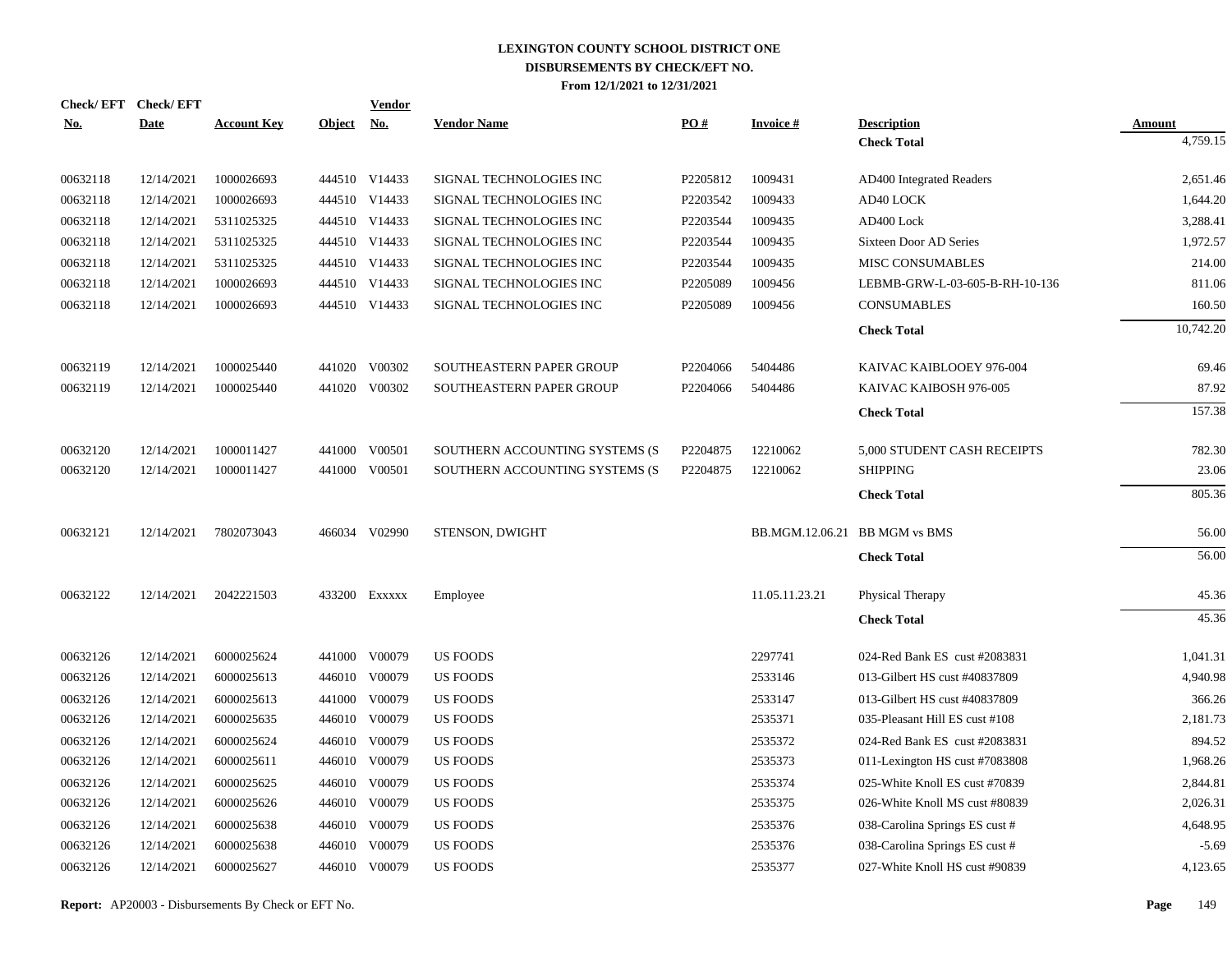| <b>Check/EFT</b>       | <b>Check/EFT</b>          |                                  |                         | <u>Vendor</u>        |                                       |     |                            |                                                      |                         |
|------------------------|---------------------------|----------------------------------|-------------------------|----------------------|---------------------------------------|-----|----------------------------|------------------------------------------------------|-------------------------|
| <u>No.</u><br>00632126 | <b>Date</b><br>12/14/2021 | <b>Account Key</b><br>6000025635 | <b>Object</b><br>441000 | <u>No.</u><br>V00079 | <b>Vendor Name</b><br><b>US FOODS</b> | PO# | <b>Invoice#</b><br>2535378 | <b>Description</b><br>035-Pleasant Hill ES cust #108 | <b>Amount</b><br>772.37 |
| 00632126               | 12/14/2021                | 6000025624                       | 441000                  | V00079               | US FOODS                              |     | 2535379                    | 024-Red Bank ES cust #2083831                        | 550.56                  |
| 00632126               | 12/14/2021                | 6000025611                       | 441000                  | V00079               | <b>US FOODS</b>                       |     | 2535380                    | 011-Lexington HS cust #7083808                       | 96.97                   |
| 00632126               | 12/14/2021                | 6000025625                       | 441000                  | V00079               | <b>US FOODS</b>                       |     | 2535381                    | 025-White Knoll ES cust #70839                       | 583.60                  |
| 00632126               | 12/14/2021                | 6000025626                       | 441000                  | V00079               | <b>US FOODS</b>                       |     | 2535382                    | 026-White Knoll MS cust #80839                       | 342.67                  |
| 00632126               | 12/14/2021                | 6000025626                       | 441000                  | V00079               | US FOODS                              |     | 2535382                    | 026-White Knoll MS cust #80839                       | -104.76                 |
| 00632126               | 12/14/2021                | 6000025638                       |                         | 441000 V00079        | US FOODS                              |     | 2535383                    | 038-Carolina Springs ES cust #                       | 233.46                  |
| 00632126               | 12/14/2021                | 6000025627                       | 441000                  | V00079               | <b>US FOODS</b>                       |     | 2535384                    | 027-White Knoll HS cust #90839                       | 156.34                  |
| 00632126               | 12/14/2021                | 6000025635                       |                         | 446010 V00079        | <b>US FOODS</b>                       |     | 2535385                    | 035-Pleasant Hill ES cust #108                       | 1,815.96                |
| 00632126               | 12/14/2021                | 6000025640                       |                         | 446010 V00079        | <b>US FOODS</b>                       |     | 2535388                    | 040-New Providence ES cust #20                       | 1,247.91                |
| 00632126               | 12/14/2021                | 6000025640                       | 446010                  | V00079               | <b>US FOODS</b>                       |     | 2535388                    | 040-New Providence ES cust #20                       | $-23.38$                |
| 00632126               | 12/14/2021                | 6000025642                       |                         | 446010 V00079        | US FOODS                              |     | 2535389                    | 042-Meadow Glen ES cust #20915                       | 3,673.29                |
| 00632126               | 12/14/2021                | 6000025643                       | 446010                  | V00079               | US FOODS                              |     | 2535390                    | 043-Meadow Glen MS cust #30978                       | 2,788.02                |
| 00632126               | 12/14/2021                | 6000025644                       | 446010                  | V00079               | <b>US FOODS</b>                       |     | 2535391                    | 044-River Bluff HS Cust #7104                        | 4,588.32                |
| 00632126               | 12/14/2021                | 6000025644                       | 446010                  | V00079               | <b>US FOODS</b>                       |     | 2535391                    | 044-River Bluff HS Cust #7104                        | $-60.70$                |
| 00632126               | 12/14/2021                | 6000025628                       | 446010                  | V00079               | <b>US FOODS</b>                       |     | 2535392                    | 028-Midway ES cust #80838089                         | 1,095.71                |
| 00632126               | 12/14/2021                | 6000025640                       | 441000                  | V00079               | <b>US FOODS</b>                       |     | 2535393                    | 040-New Providence ES cust #20                       | 182.29                  |
| 00632126               | 12/14/2021                | 6000025642                       | 441000                  | V00079               | US FOODS                              |     | 2535394                    | 042-Meadow Glen ES cust #20915                       | 223.38                  |
| 00632126               | 12/14/2021                | 6000025643                       | 441000                  | V00079               | <b>US FOODS</b>                       |     | 2535395                    | 043-Meadow Glen MS cust #30978                       | 119.42                  |
| 00632126               | 12/14/2021                | 6000025644                       | 441000                  | V00079               | <b>US FOODS</b>                       |     | 2535396                    | 044-River Bluff HS Cust #7104                        | 465.29                  |
| 00632126               | 12/14/2021                | 6000025628                       | 441000                  | V00079               | US FOODS                              |     | 2535397                    | 028-Midway ES cust #80838089                         | 167.63                  |
| 00632126               | 12/14/2021                | 6000025641                       |                         | 446010 V00079        | US FOODS                              |     | 2535771                    | 041-Rocky Creek ES cust #30880                       | 1,078.65                |
| 00632126               | 12/14/2021                | 6000025641                       |                         | 446010 V00079        | US FOODS                              |     | 2535771                    | 041-Rocky Creek ES cust #30880                       | $-139.02$               |
| 00632126               | 12/14/2021                | 6000025641                       | 441000                  | V00079               | <b>US FOODS</b>                       |     | 2535772                    | 041-Rocky Creek ES cust #30880                       | 537.39                  |
| 00632126               | 12/14/2021                | 6000025612                       |                         | 446010 V00079        | <b>US FOODS</b>                       |     | 2535868                    | 012-Lexington EScust #40838088                       | 2,669.72                |
| 00632126               | 12/14/2021                | 6000025616                       |                         | 446010 V00079        | US FOODS                              |     | 2535875                    | 016-Pelion ES cust #10838290                         | 2,653.15                |
| 00632126               | 12/14/2021                | 6000025645                       |                         | 446010 V00079        | US FOODS                              |     | 2535876                    | 045-Deerfield ES cust #4083399                       | 2,946.55                |
| 00632126               | 12/14/2021                | 6000025639                       |                         | 446010 V00079        | US FOODS                              |     | 2535877                    | 039-Forts Pond ES cust #208378                       | 2,901.04                |
| 00632126               | 12/14/2021                | 6000025615                       |                         | 446010 V00079        | US FOODS                              |     | 2535878                    | 015-Pelion HS cust #60838307                         | 2,629.96                |
| 00632126               | 12/14/2021                | 6000025616                       |                         | 441000 V00079        | <b>US FOODS</b>                       |     | 2535879                    | 016-Pelion ES cust #10838290                         | 59.71                   |
| 00632126               | 12/14/2021                | 6000025645                       | 441000                  | V00079               | <b>US FOODS</b>                       |     | 2535880                    | 045-Deerfield ES #40833998                           | 609.39                  |
| 00632126               | 12/14/2021                | 6000025639                       |                         | 441000 V00079        | US FOODS                              |     | 2535881                    | 039-Forts Pond ES cust #208378                       | 946.73                  |
| 00632126               | 12/14/2021                | 6000025615                       | 441000                  | V00079               | US FOODS                              |     | 2535882                    | 015-Pelion HS cust #60838307                         | 201.83                  |
| 00632126               | 12/14/2021                | 6000025624                       |                         | 446010 V00079        | <b>US FOODS</b>                       |     | 2706607                    | 024-Red Bank ES cust #2083831                        | 3,733.07                |
| 00632126               | 12/14/2021                | 6000025623                       | 446010                  | V00079               | <b>US FOODS</b>                       |     | 2706608                    | 023-Saxe Gotha ES cust #308383                       | 6,149.16                |
| 00632126               | 12/14/2021                | 6000025625                       |                         | 446010 V00079        | <b>US FOODS</b>                       |     | 2706609                    | 025-White Knoll ES cust #70839                       | 3,104.63                |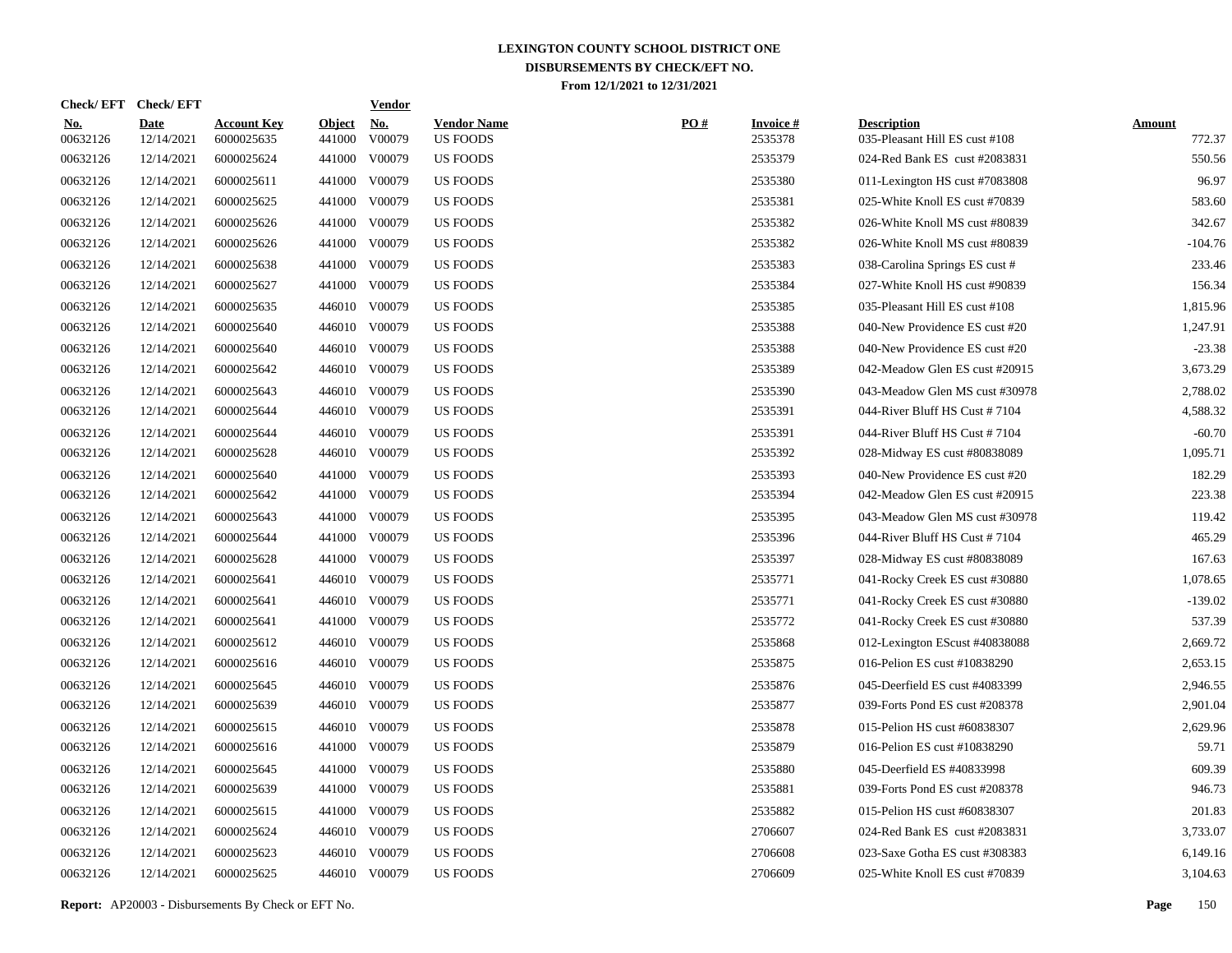| <b>Check/EFT</b>       | <b>Check/EFT</b>          |                                  |                         | <b>Vendor</b>        |                                       |     |                            |                                                      |                           |
|------------------------|---------------------------|----------------------------------|-------------------------|----------------------|---------------------------------------|-----|----------------------------|------------------------------------------------------|---------------------------|
| <u>No.</u><br>00632126 | <b>Date</b><br>12/14/2021 | <b>Account Key</b><br>6000025626 | <b>Object</b><br>446010 | <u>No.</u><br>V00079 | <b>Vendor Name</b><br><b>US FOODS</b> | PO# | <b>Invoice#</b><br>2706610 | <b>Description</b><br>026-White Knoll MS cust #80839 | <b>Amount</b><br>4,258.52 |
| 00632126               | 12/14/2021                | 6000025626                       | 446010                  | V00079               | <b>US FOODS</b>                       |     | 2706610                    | 026-White Knoll MS cust #80839                       | $-11.37$                  |
| 00632126               | 12/14/2021                | 6000025627                       |                         | 446010 V00079        | <b>US FOODS</b>                       |     | 2706611                    | 027-White Knoll HS cust #90839                       | 4,501.44                  |
| 00632126               | 12/14/2021                | 6000025627                       |                         | 446010 V00079        | <b>US FOODS</b>                       |     | 2706611                    | 027-White Knoll HS cust #90839                       | $-41.30$                  |
| 00632126               | 12/14/2021                | 6000025624                       |                         | 441000 V00079        | <b>US FOODS</b>                       |     | 2706612                    | 024-Red Bank ES cust #2083831                        | 683.22                    |
| 00632126               | 12/14/2021                | 6000025623                       |                         | 441000 V00079        | <b>US FOODS</b>                       |     | 2706613                    | 023-Saxe Gotha ES cust #308383                       | 699.89                    |
| 00632126               | 12/14/2021                | 6000025625                       |                         | 441000 V00079        | <b>US FOODS</b>                       |     | 2706614                    | 025-White Knoll ES cust #70839                       | 287.64                    |
| 00632126               | 12/14/2021                | 6000025626                       |                         | 441000 V00079        | US FOODS                              |     | 2706615                    | 026-White Knoll MS cust #80839                       | 200.24                    |
| 00632126               | 12/14/2021                | 6000025627                       |                         | 441000 V00079        | <b>US FOODS</b>                       |     | 2706616                    | 027-White Knoll HS cust #90839                       | 552.10                    |
| 00632126               | 12/14/2021                | 6000025645                       |                         | 446010 V00079        | US FOODS                              |     | 2706860                    | 045-Deerfield ES cust #4083399                       | 4,197.53                  |
| 00632126               | 12/14/2021                | 6000025630                       |                         | 446010 V00079        | US FOODS                              |     | 2706862                    | 030-Pelion MS cust #90838301                         | 5,944.57                  |
| 00632126               | 12/14/2021                | 6000025645                       |                         | 441000 V00079        | <b>US FOODS</b>                       |     | 2706863                    | 045-Deerfield ES #40833998                           | 549.25                    |
| 00632126               | 12/14/2021                | 6000025615                       |                         | 441000 V00079        | <b>US FOODS</b>                       |     | 2706864                    | 015-Pelion HS cust #60838307                         | 812.95                    |
| 00632126               | 12/14/2021                | 6000025630                       |                         | 441000 V00079        | <b>US FOODS</b>                       |     | 2706865                    | 030-Pelion MS cust #90838301                         | 1,454.41                  |
| 00632126               | 12/14/2021                | 6000025612                       |                         | 446010 V00079        | <b>US FOODS</b>                       |     | 2706873                    | 012-Lexington EScust #40838088                       | 1,003.97                  |
| 00632126               | 12/14/2021                | 6000025620                       |                         | 446010 V00079        | <b>US FOODS</b>                       |     | 2706874                    | 020-Lexington MS cust #6083808                       | 4,026.54                  |
| 00632126               | 12/14/2021                | 6000025620                       |                         | 446010 V00079        | <b>US FOODS</b>                       |     | 2706874                    | 020-Lexington MS cust #6083808                       | $-116.10$                 |
| 00632126               | 12/14/2021                | 6000025620                       |                         | 441000 V00079        | <b>US FOODS</b>                       |     | 2706875                    | 020-Lexington MS cust #6083808                       | 98.67                     |
| 00632126               | 12/14/2021                | 6000025640                       |                         | 446010 V00079        | <b>US FOODS</b>                       |     | 2708291                    | 040-New Providence ES cust #20                       | 1,998.39                  |
| 00632126               | 12/14/2021                | 6000025640                       |                         | 446010 V00079        | <b>US FOODS</b>                       |     | 2708291                    | 040-New Providence ES cust #20                       | $-11.34$                  |
| 00632126               | 12/14/2021                | 6000025642                       |                         | 446010 V00079        | <b>US FOODS</b>                       |     | 2708292                    | 042-Meadow Glen ES cust #20915                       | 662.66                    |
| 00632126               | 12/14/2021                | 6000025643                       |                         | 446010 V00079        | <b>US FOODS</b>                       |     | 2708293                    | 043-Meadow Glen MS cust #30978                       | 3,607.35                  |
| 00632126               | 12/14/2021                | 6000025644                       |                         | 446010 V00079        | <b>US FOODS</b>                       |     | 2708294                    | 044-River Bluff HS Cust #7104                        | 8,722.10                  |
| 00632126               | 12/14/2021                | 6000025644                       |                         | 446010 V00079        | US FOODS                              |     | 2708294                    | 044-River Bluff HS Cust $#7104$                      | $-74.76$                  |
| 00632126               | 12/14/2021                | 6000025628                       |                         | 446010 V00079        | US FOODS                              |     | 2708295                    | 028-Midway ES cust #80838089                         | 2,196.12                  |
| 00632126               | 12/14/2021                | 6000025628                       |                         | 446010 V00079        | <b>US FOODS</b>                       |     | 2708295                    | 028-Midway ES cust #80838089                         | $-193.20$                 |
| 00632126               | 12/14/2021                | 6000025622                       |                         | 446010 V00079        | <b>US FOODS</b>                       |     | 2708296                    | 022-Oak Grove ES cust #8083830                       | 2,726.36                  |
| 00632126               | 12/14/2021                | 6000025640                       |                         | 441000 V00079        | <b>US FOODS</b>                       |     | 2708297                    | 040-New Providence ES cust #20                       | 279.19                    |
| 00632126               | 12/14/2021                | 6000025642                       | 441000                  | V00079               | US FOODS                              |     | 2708298                    | 042-Meadow Glen ES cust #20915                       | 365.13                    |
| 00632126               | 12/14/2021                | 6000025642                       | 441000                  | V00079               | US FOODS                              |     | 2708298                    | 042-Meadow Glen ES cust #20915                       | $-29.29$                  |
| 00632126               | 12/14/2021                | 6000025643                       | 441000                  | V00079               | <b>US FOODS</b>                       |     | 2708299                    | 043-Meadow Glen MS cust #30978                       | 346.89                    |
| 00632126               | 12/14/2021                | 6000025644                       | 441000                  | V00079               | <b>US FOODS</b>                       |     | 2708300                    | 044-River Bluff HS Cust #7104                        | 500.32                    |
| 00632126               | 12/14/2021                | 6000025628                       | 441000                  | V00079               | <b>US FOODS</b>                       |     | 2708301                    | 028-Midway ES cust #80838089                         | 213.72                    |
| 00632126               | 12/14/2021                | 6000025622                       | 441000                  | V00079               | <b>US FOODS</b>                       |     | 2708302                    | 022-Oak Grove ES cust #8083830                       | 1,447.09                  |
| 00632126               | 12/14/2021                | 6000025635                       | 446010                  | V00079               | <b>US FOODS</b>                       |     | 2708684                    | 035-Pleasant Hill ES cust #108                       | 2,309.12                  |
| 00632126               | 12/14/2021                | 6000025635                       |                         | 446010 V00079        | <b>US FOODS</b>                       |     | 2708684                    | 035-Pleasant Hill ES cust #108                       | $-22.68$                  |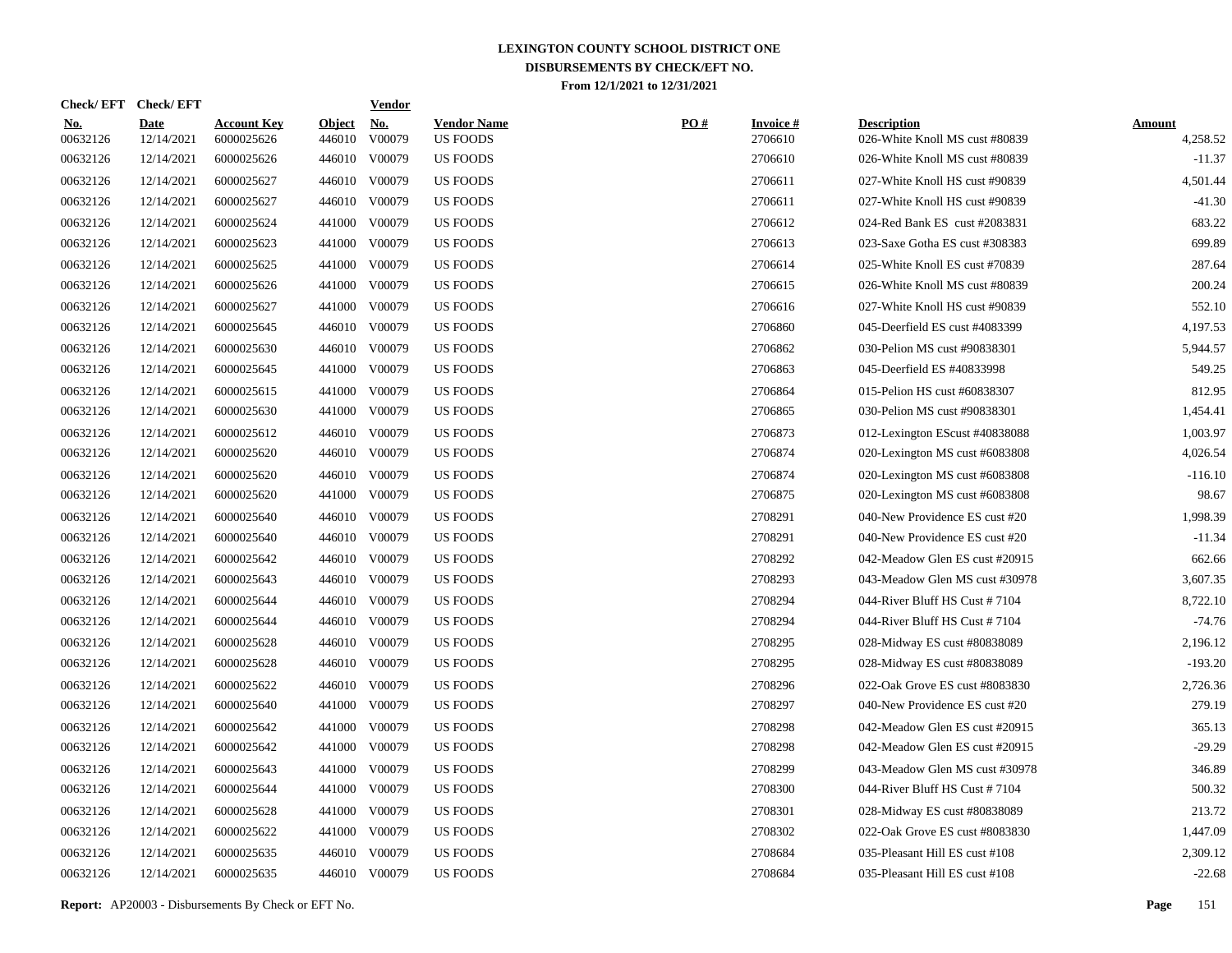| <b>Check/EFT</b>       | <b>Check/EFT</b>          |                                  |                         | <b>Vendor</b> |                                       |          |                            |                                                      |                           |
|------------------------|---------------------------|----------------------------------|-------------------------|---------------|---------------------------------------|----------|----------------------------|------------------------------------------------------|---------------------------|
| <b>No.</b><br>00632126 | <b>Date</b><br>12/14/2021 | <b>Account Key</b><br>6000025631 | <b>Object</b><br>446010 | No.<br>V00079 | <b>Vendor Name</b><br><b>US FOODS</b> | PO#      | <b>Invoice#</b><br>2708685 | <b>Description</b><br>031-Lake Murray ES cust #30838 | <b>Amount</b><br>1,381.31 |
| 00632126               | 12/14/2021                | 6000025641                       | 446010                  | V00079        | <b>US FOODS</b>                       |          | 2708686                    | 041-Rocky Creek ES cust #30880                       | 2,415.44                  |
| 00632126               | 12/14/2021                | 6000025641                       |                         | 446010 V00079 | <b>US FOODS</b>                       |          | 2708686                    | 041-Rocky Creek ES cust #30880                       | $-23.38$                  |
| 00632126               | 12/14/2021                | 6000025611                       |                         | 446010 V00079 | <b>US FOODS</b>                       |          | 2708687                    | 011-Lexington HS cust #7083808                       | 3,558.55                  |
| 00632126               | 12/14/2021                | 6000025634                       |                         | 446010 V00079 | <b>US FOODS</b>                       |          | 2708688                    | 034-Pleasant Hill MS cust #908                       | 4,883.95                  |
| 00632126               | 12/14/2021                | 6000025646                       |                         | 446010 V00079 | <b>US FOODS</b>                       |          | 2708689                    | 046-Beechwood MS cust #9134117                       | 4,048.60                  |
| 00632126               | 12/14/2021                | 6000025646                       |                         | 446010 V00079 | <b>US FOODS</b>                       |          | 2708689                    | 046-Beechwood MS cust #9134117                       | $-30.25$                  |
| 00632126               | 12/14/2021                | 6000025635                       | 441000                  | V00079        | <b>US FOODS</b>                       |          | 2708690                    | 035-Pleasant Hill ES cust #108                       | 171.03                    |
| 00632126               | 12/14/2021                | 6000025631                       | 441000                  | V00079        | <b>US FOODS</b>                       |          | 2708691                    | 031-Lake Murray ES cust #30838                       | 790.19                    |
| 00632126               | 12/14/2021                | 6000025631                       | 441000                  | V00079        | <b>US FOODS</b>                       |          | 2708691                    | 031-Lake Murray ES cust #30838                       | $-39.37$                  |
| 00632126               | 12/14/2021                | 6000025641                       | 441000                  | V00079        | <b>US FOODS</b>                       |          | 2708692                    | 041-Rocky Creek ES cust #30880                       | 424.77                    |
| 00632126               | 12/14/2021                | 6000025634                       | 441000                  | V00079        | <b>US FOODS</b>                       |          | 2708693                    | 034-Pleasant Hill MS cust #908                       | 564.27                    |
| 00632126               | 12/14/2021                | 6000025646                       | 441000                  | V00079        | <b>US FOODS</b>                       |          | 2708694                    | 046-Beechwood MS #91341172                           | 616.79                    |
| 00632126               | 12/14/2021                | 6000025646                       | 441000                  | V00079        | <b>US FOODS</b>                       |          | 2708694                    | 046-Beechwood MS #91341172                           | $-39.37$                  |
| 00632126               | 12/14/2021                | 6000025611                       | 441000                  | V00079        | <b>US FOODS</b>                       |          | 2708695                    | 011-Lexington HS cust #7083808                       | 65.75                     |
| 00632126               | 12/14/2021                | 6000025635                       |                         | 446010 V00079 | <b>US FOODS</b>                       |          | 2708696                    | 035-Pleasant Hill ES cust #108                       | 1,211.04                  |
| 00632126               | 12/14/2021                | 6000025613                       |                         | 446010 V00079 | <b>US FOODS</b>                       |          | 2708822                    | 013-Gilbert HS cust #40837809                        | 1,055.93                  |
| 00632126               | 12/14/2021                | 6000025647                       |                         | 446010 V00079 | <b>US FOODS</b>                       |          | 2708823                    | 047-Centerville ES cust #41421                       | 4,222.23                  |
| 00632126               | 12/14/2021                | 6000025629                       |                         | 446010 V00079 | <b>US FOODS</b>                       |          | 2708825                    | 029-Gilbert MS cust #60837804                        | 4,295.62                  |
| 00632126               | 12/14/2021                | 6000025613                       | 441000                  | V00079        | <b>US FOODS</b>                       |          | 2708826                    | 013-Gilbert HS cust #40837809                        | 504.38                    |
| 00632126               | 12/14/2021                | 6000025647                       | 441000                  | V00079        | <b>US FOODS</b>                       |          | 2708827                    | 047-Centerville #41421348                            | 211.74                    |
| 00632126               | 12/14/2021                | 6000025614                       | 441000                  | V00079        | <b>US FOODS</b>                       |          | 2708828                    | 014-Gilbert ES cust #70837802                        | 614.73                    |
| 00632126               | 12/14/2021                | 6000025629                       |                         | 441000 V00079 | <b>US FOODS</b>                       |          | 2708829                    | 029-Gilbert MS cust #60837804                        | 292.11                    |
| 00632126               | 12/14/2021                | 6000025637                       |                         | 446010 V00079 | <b>US FOODS</b>                       |          | 2708895                    | 037-Carolina Springs MS cust #                       | 2,439.06                  |
| 00632126               | 12/14/2021                | 6000025637                       | 441000                  | V00079        | <b>US FOODS</b>                       |          | 2708896                    | 037-Carolina Springs MS cust #                       | 164.12                    |
| 00632126               | 12/14/2021                | 6000025638                       |                         | 446010 V00079 | <b>US FOODS</b>                       |          | 2708897                    | 038-Carolina Springs ES cust #                       | 5,281.89                  |
| 00632126               | 12/14/2021                | 6000025638                       | 441000                  | V00079        | <b>US FOODS</b>                       |          | 2708898                    | 038-Carolina Springs ES cust #                       | 725.81                    |
| 00632126               | 12/14/2021                | 6000025619                       |                         | 446010 V00079 | <b>US FOODS</b>                       |          | 2708965                    | 019-AES Cust #50838085                               | 570.68                    |
| 00632126               | 12/14/2021                | 6000025619                       |                         | 446010 V00079 | <b>US FOODS</b>                       |          | 2708965                    | 019-AES Cust #50838085                               | $-20.50$                  |
|                        |                           |                                  |                         |               |                                       |          |                            | <b>Check Total</b>                                   | 168,529.86                |
| 00632127               | 12/14/2021                | 7931527027                       |                         | 466041 V13240 | VEX ROBOTICS INC                      | P2205343 | 540839                     | <b>SHIPPING</b>                                      | 19.41                     |
| 00632127               | 12/14/2021                | 7931527027                       |                         | 466041 V13240 | VEX ROBOTICS INC                      | P2205343 | 540839                     | Tank Tread Kit                                       | 35.30                     |
| 00632127               | 12/14/2021                | 7931527027                       |                         | 466041 V13240 | VEX ROBOTICS INC                      | P2205343 | 540839                     | Winch and Pulley Kit                                 | 36.36                     |
| 00632127               | 12/14/2021                | 7931527027                       |                         | 466041 V13240 | VEX ROBOTICS INC                      | P2205343 | 540839                     | Teflon Washer (25-pack)                              | 23.50                     |
| 00632127               | 12/14/2021                | 7931527027                       |                         | 466041 V13240 | VEX ROBOTICS INC                      | P2205343 | 540839                     | #8-32 x 2.500" Star Drive Scre                       | 11.75                     |
|                        |                           |                                  |                         |               |                                       |          |                            |                                                      |                           |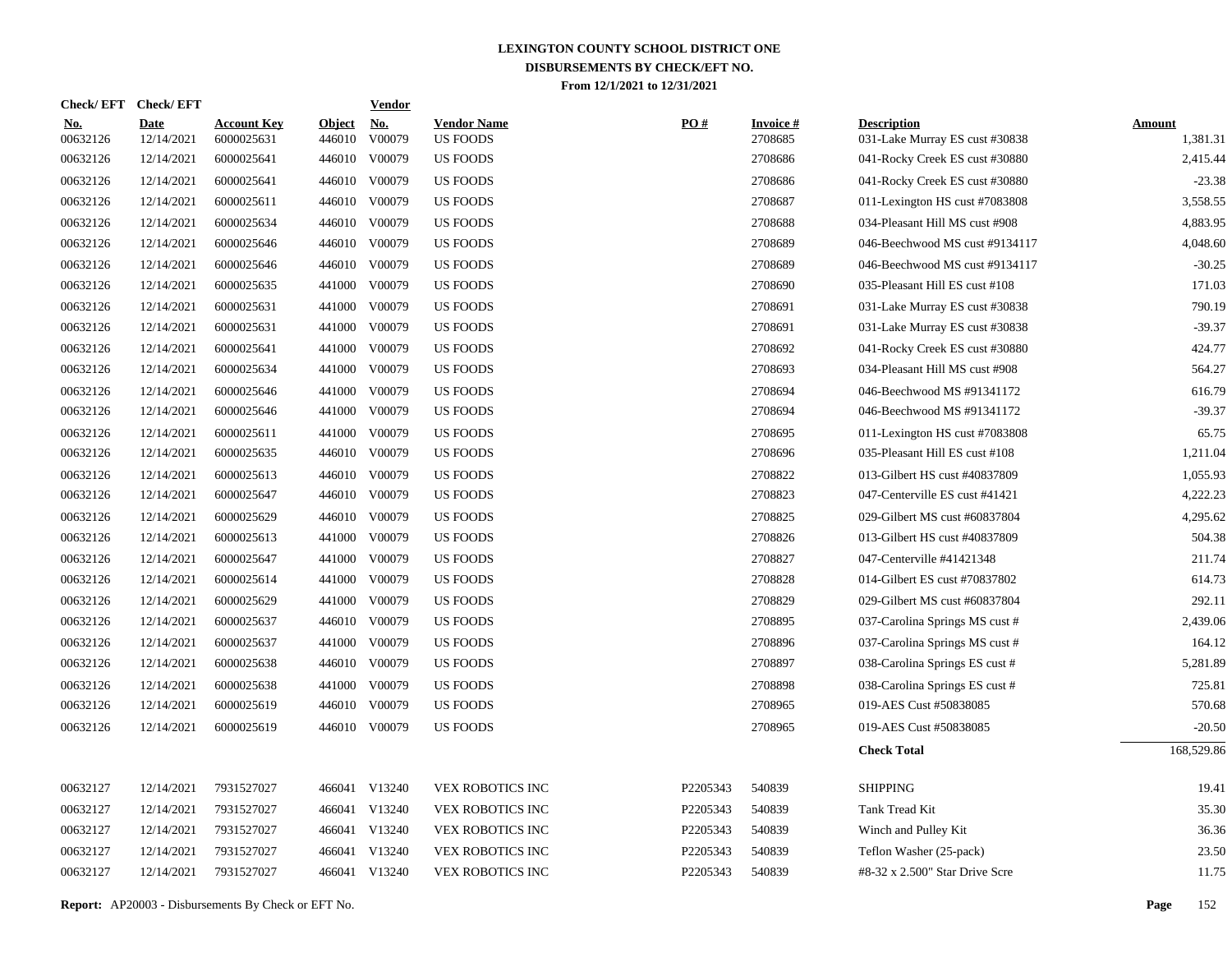|                        | Check/EFT Check/EFT                                        |                                  |                         | <b>Vendor</b>        |                                               |                 |                           |                                                      |                        |
|------------------------|------------------------------------------------------------|----------------------------------|-------------------------|----------------------|-----------------------------------------------|-----------------|---------------------------|------------------------------------------------------|------------------------|
| <u>No.</u><br>00632127 | <b>Date</b><br>12/14/2021                                  | <b>Account Key</b><br>7931527027 | <b>Object</b><br>466041 | <u>No.</u><br>V13240 | <b>Vendor Name</b><br><b>VEX ROBOTICS INC</b> | PO#<br>P2205343 | <b>Invoice#</b><br>540839 | <b>Description</b><br>#8-32 x 2.250" Star Drive Scre | <b>Amount</b><br>11.75 |
|                        |                                                            |                                  |                         |                      |                                               |                 |                           | <b>Check Total</b>                                   | 138.07                 |
| 00632128               | 12/14/2021                                                 | 1000025431                       | 441000                  | V00189               | <b>WW GRAINGER</b>                            | P2205783        | 9133963836                | TOUGH GUY DUST PAN/BRUSH SET                         | 21.09                  |
| 00632128               | 12/14/2021                                                 | 2042212603                       | 441000                  | V00189               | <b>WW GRAINGER</b>                            | P2205698        | 9134105056                | Battery, Alkaline, 9V, Everyda                       | 16.39                  |
| 00632128               | 12/14/2021                                                 | 2042212603                       | 441000                  | V00189               | <b>WW GRAINGER</b>                            | P2205698        | 9134105056                | Battery, Alkaline, AAA, Everyd                       | 18.98                  |
| 00632128               | 12/14/2021                                                 | 2042212603                       |                         | 441000 V00189        | <b>WW GRAINGER</b>                            | P2205698        | 9134105056                | Mag Tip Screwdriver set                              | 13.92                  |
|                        |                                                            |                                  |                         |                      |                                               |                 |                           | <b>Check Total</b>                                   | 70.38                  |
| 00632129               | 12/14/2021                                                 | 7744019011                       |                         | 466041 V14086        | WARDS NATURAL SCIENCE EST LLC                 | P2204859        | 8806862154                | Bio-Rad PowerPac Basic Power S                       | 641.98                 |
|                        |                                                            |                                  |                         |                      |                                               |                 |                           | <b>Check Total</b>                                   | 641.98                 |
| 00632130               | 12/14/2021                                                 | 7802072020                       |                         | 466069 Exxxxx        | Employee                                      |                 | 12.02.21                  | FB snacks                                            | 74.98                  |
|                        |                                                            |                                  |                         |                      |                                               |                 |                           | <b>Check Total</b>                                   | 74.98                  |
| 00632131               | 12/14/2021                                                 | 1000014503                       |                         | 433200 Exxxxx        | Employee                                      |                 | 10.01.11.30.21            | Homebound services                                   | 39.98                  |
|                        |                                                            |                                  |                         |                      |                                               |                 |                           | <b>Check Total</b>                                   | 39.98                  |
| 00632132               | 12/14/2021                                                 | 7802073020                       |                         | 466034 V15964        | WOOLEY, MICHAEL CRAIG                         |                 | BB.LMS.12.06.21           | <b>BB LMS</b>                                        | 55.00                  |
|                        |                                                            |                                  |                         |                      |                                               |                 |                           | <b>Check Total</b>                                   | 55.00                  |
| 00632133               | 12/14/2021                                                 | 7802079013                       |                         | 466099 V17036        | <b>CHESTER HIGHSCHOOL</b>                     | P2206361        | P2206361.GHS              | <b>Chester County Duals</b>                          | 250.00                 |
|                        |                                                            |                                  |                         |                      |                                               |                 |                           | <b>Check Total</b>                                   | 250.00                 |
| 00632134               | 12/14/2021                                                 | 7893027021                       |                         | 466064 V00828        | <b>HOSA</b>                                   | P2206320        | P2206320.LTC              | LTC Student HOSA National and                        | 1,180.00               |
| 00632134               | 12/14/2021                                                 | 7893027021                       |                         | 466064 V00828        | <b>HOSA</b>                                   | P2206320        | P2206320.LTC              | LTC HOSA National and SC HOSA                        | 80.00                  |
|                        |                                                            |                                  |                         |                      |                                               |                 |                           | <b>Check Total</b>                                   | 1,260.00               |
| 00632135               | 12/14/2021                                                 | 1000022213                       |                         | 444000 V00580        | LEXINGTON COUNTY CHRONICLE AND                | P2206242        | P2206242.GHS              | <b>Yearly Subscription Renewal</b>                   | 45.00                  |
|                        |                                                            |                                  |                         |                      |                                               |                 |                           | <b>Check Total</b>                                   | 45.00                  |
| 00632136               | 12/14/2021                                                 | 7734019026                       |                         | 466099 V01247        | SC DEPARTMENT OF EDUCATION                    | P2206260        | P2206260.WKM              | lost and damaged textbooks                           | 842.77                 |
| 00632136               | 12/14/2021                                                 | 7734019015                       |                         | 466041 V01247        | SC DEPARTMENT OF EDUCATION                    | P2206315        | P2206315.PHS              | <b>Textbook Fees</b>                                 | 2,487.74               |
|                        |                                                            |                                  |                         |                      |                                               |                 |                           | <b>Check Total</b>                                   | 3,330.51               |
| 00632137               | 12/14/2021                                                 | 1000011312                       | 443000                  | V01844               | <b>SCHOLASTIC INC</b>                         | P2203010        | 1172176                   | UNICORN AND YETI 5 PACK                              | 15.50                  |
| 00632137               | 12/14/2021                                                 | 1000011312                       | 443000                  | V01844               | <b>SCHOLASTIC INC</b>                         | P2203010        | 1172176                   | <b>BOB BOOKS MORE BEGINNING READE</b>                | 23.00                  |
|                        | <b>Report:</b> AP20003 - Disbursements By Check or EFT No. |                                  |                         |                      |                                               |                 |                           |                                                      | Page<br>153            |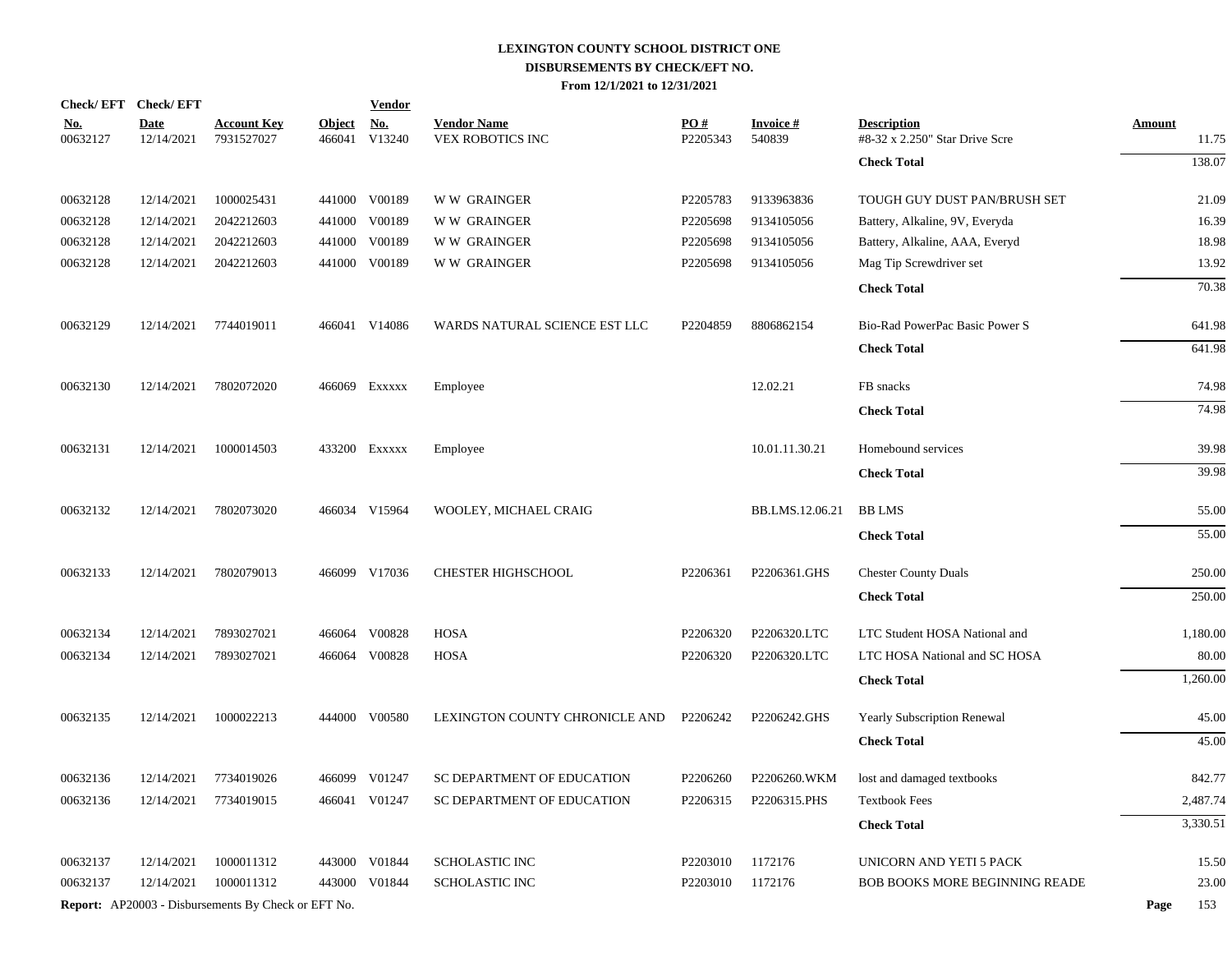|                 |                                                                                                                                                                                                                                                                                                                                                                                                          |                                  |                         | <b>Vendor</b>        |                                                                                                                                                           |                 |                            |                                                   |                        |
|-----------------|----------------------------------------------------------------------------------------------------------------------------------------------------------------------------------------------------------------------------------------------------------------------------------------------------------------------------------------------------------------------------------------------------------|----------------------------------|-------------------------|----------------------|-----------------------------------------------------------------------------------------------------------------------------------------------------------|-----------------|----------------------------|---------------------------------------------------|------------------------|
| No.<br>00632137 | <b>Date</b><br>12/14/2021                                                                                                                                                                                                                                                                                                                                                                                | <b>Account Key</b><br>1000011312 | <b>Object</b><br>443000 | <b>No.</b><br>V01844 | <b>Vendor Name</b><br><b>SCHOLASTIC INC</b>                                                                                                               | PO#<br>P2203010 | <b>Invoice#</b><br>1172176 | <b>Description</b><br>25 BOOKS FOR \$25 1ST GRADE | <b>Amount</b><br>25.00 |
|                 | 12/14/2021                                                                                                                                                                                                                                                                                                                                                                                               | 1000011312                       | 443000                  | V01844               | <b>SCHOLASTIC INC</b>                                                                                                                                     | P2203010        | 1172176                    | <b>CELEBRATING DIVERSITY</b>                      | 17.50                  |
|                 | 12/14/2021                                                                                                                                                                                                                                                                                                                                                                                               | 1000011312                       | 443000                  | V01844               | <b>SCHOLASTIC INC</b>                                                                                                                                     | P2203010        | 1172176                    | <b>BUDDY READERS PACK</b>                         | 39.00                  |
|                 | 12/14/2021                                                                                                                                                                                                                                                                                                                                                                                               | 1000011312                       | 443000                  | V01844               | <b>SCHOLASTIC INC</b>                                                                                                                                     | P2203010        | 1172176                    | STEP INTO READING MEGA PACK                       | 59.00                  |
|                 | 12/14/2021                                                                                                                                                                                                                                                                                                                                                                                               | 1000011312                       | 443000                  | V01844               | <b>SCHOLASTIC INC</b>                                                                                                                                     | P2203010        | 1172176                    | PIGEON 6 PACK                                     | 20.50                  |
|                 | 12/14/2021                                                                                                                                                                                                                                                                                                                                                                                               | 1000011312                       | 443000                  | V01844               | <b>SCHOLASTIC INC</b>                                                                                                                                     | P2203010        | 1172176                    | PETE THE CAT ADVENTURES 8PACK                     | 19.50                  |
|                 | 12/14/2021                                                                                                                                                                                                                                                                                                                                                                                               | 1000011312                       | 443000                  | V01844               | <b>SCHOLASTIC INC</b>                                                                                                                                     | P2203010        | 1172176                    | ORDINARY PEOPLE CHANGE THE WOR                    | 42.50                  |
|                 | 12/14/2021                                                                                                                                                                                                                                                                                                                                                                                               | 1000011312                       | 443000                  | V01844               | <b>SCHOLASTIC INC</b>                                                                                                                                     | P2203010        | 1172176                    | <b>MY FIRST I CAN READ</b>                        | 10.50                  |
|                 | 12/14/2021                                                                                                                                                                                                                                                                                                                                                                                               | 1000011312                       | 443000                  | V01844               | <b>SCHOLASTIC INC</b>                                                                                                                                     | P2203010        | 1172176                    | NATIONAL GEOGRAPHIC KIDS GUIDE                    | 17.50                  |
|                 | 12/14/2021                                                                                                                                                                                                                                                                                                                                                                                               | 1000011312                       |                         | V01844               | <b>SCHOLASTIC INC</b>                                                                                                                                     | P2203010        | 1172176                    | NARWHAL AND JELLY 4 PACK                          | 14.50                  |
|                 | 12/14/2021                                                                                                                                                                                                                                                                                                                                                                                               | 1000011312                       | 443000                  | V01844               | <b>SCHOLASTIC INC</b>                                                                                                                                     | P2203010        | 1172176                    | LET'S GO MO PACK                                  | 11.50                  |
|                 | 12/14/2021                                                                                                                                                                                                                                                                                                                                                                                               | 1000011312                       |                         | V01844               | <b>SCHOLASTIC INC</b>                                                                                                                                     | P2203010        | 1172176                    | LEGO NINJAGO READER PACK                          | 13.50                  |
|                 | 12/14/2021                                                                                                                                                                                                                                                                                                                                                                                               | 1000011312                       | 443000                  | V01844               | <b>SCHOLASTIC INC</b>                                                                                                                                     | P2203010        | 1172176                    | JUNIE B JONES LIBRARY                             | 24.50                  |
|                 | 12/14/2021                                                                                                                                                                                                                                                                                                                                                                                               | 1000011312                       |                         | V01844               | <b>SCHOLASTIC INC</b>                                                                                                                                     | P2203010        | 1172176                    | I CAN READ LEVEL 1 PACK                           | 14.50                  |
|                 | 12/14/2021                                                                                                                                                                                                                                                                                                                                                                                               | 1000011312                       | 443000                  | V01844               | <b>SCHOLASTIC INC</b>                                                                                                                                     | P2203010        | 1172176                    | ELEPHANT AND PIGGIE SILLY 8 PA                    | 28.50                  |
|                 | 12/14/2021                                                                                                                                                                                                                                                                                                                                                                                               | 1000011312                       | 443000                  | V01844               | <b>SCHOLASTIC INC</b>                                                                                                                                     | P2203010        | 1172176                    | <b>FANCY NANCY READER 5 PACK</b>                  | 15.50                  |
|                 | 12/14/2021                                                                                                                                                                                                                                                                                                                                                                                               | 1000011312                       | 443000                  | V01844               | <b>SCHOLASTIC INC</b>                                                                                                                                     | P2203010        | 1172176                    | BUDDY GUIDED READERS PACK LEVE                    | 39.00                  |
|                 | 12/14/2021                                                                                                                                                                                                                                                                                                                                                                                               | 1000011312                       | 443000                  | V01844               | <b>SCHOLASTIC INC</b>                                                                                                                                     | P2203010        | 1172176                    | BASKETBALL SUPERSTAR PACK                         | 6.50                   |
|                 | 12/14/2021                                                                                                                                                                                                                                                                                                                                                                                               | 1000011312                       | 443000                  | V01844               | <b>SCHOLASTIC INC</b>                                                                                                                                     | P2203010        | 1172176                    | <b>ACORN SERIES PACK</b>                          | 27.50                  |
|                 | 12/14/2021                                                                                                                                                                                                                                                                                                                                                                                               | 1000011312                       |                         | V01844               | <b>SCHOLASTIC INC</b>                                                                                                                                     | P2203009        | 578241                     | MAGIC TREE HOUSE MERLIN MISSIO                    | 14.50                  |
|                 | 12/14/2021                                                                                                                                                                                                                                                                                                                                                                                               | 1000011312                       | 443000                  | V01844               | <b>SCHOLASTIC INC</b>                                                                                                                                     | P2203009        | 578241                     | THE DINKY DONKEY                                  | 5.50                   |
|                 | 12/14/2021                                                                                                                                                                                                                                                                                                                                                                                               | 1000011312                       |                         | V01844               | <b>SCHOLASTIC INC</b>                                                                                                                                     | P2203009        | 578241                     | DOG MAN GRIME AND PUNISHMENT                      | 9.50                   |
|                 | 12/14/2021                                                                                                                                                                                                                                                                                                                                                                                               | 1000011312                       | 443000                  | V01844               | <b>SCHOLASTIC INC</b>                                                                                                                                     | P2203009        | 578241                     | DOG MAN UNLEASHED                                 | 9.50                   |
|                 | 12/14/2021                                                                                                                                                                                                                                                                                                                                                                                               | 1000011312                       |                         | V01844               | <b>SCHOLASTIC INC</b>                                                                                                                                     | P2203009        | 578241                     | THERE'S A MONSTER IN YOUR BOOK                    | 4.50                   |
|                 | 12/14/2021                                                                                                                                                                                                                                                                                                                                                                                               | 1000011312                       | 443000                  | V01844               | <b>SCHOLASTIC INC</b>                                                                                                                                     | P2203009        | 578241                     | MAGIC TREE HOUSE MERLIN QUESTI                    | 14.50                  |
|                 | 12/14/2021                                                                                                                                                                                                                                                                                                                                                                                               | 1000011312                       |                         | V01844               | <b>SCHOLASTIC INC</b>                                                                                                                                     | P2203009        | 578241                     | SPACE STORIES NONFICTION PACK                     | 14.50                  |
|                 | 12/14/2021                                                                                                                                                                                                                                                                                                                                                                                               | 1000011312                       |                         | V01844               | <b>SCHOLASTIC INC</b>                                                                                                                                     | P2203009        | 578241                     | <b>OWL DIARIES #1-#14 PACK</b>                    | 44.50                  |
|                 | 12/14/2021                                                                                                                                                                                                                                                                                                                                                                                               | 1000011312                       |                         | V01844               | <b>SCHOLASTIC INC</b>                                                                                                                                     | P2203009        | 578241                     | SECRET HERO SOCIETY 5 PACK                        | 29.50                  |
|                 | 12/14/2021                                                                                                                                                                                                                                                                                                                                                                                               | 1000011312                       |                         | V01844               | <b>SCHOLASTIC INC</b>                                                                                                                                     | P2203009        | 578241                     | I SURVIVED THE ATTACKS OF SEPT                    | 4.50                   |
|                 | 12/14/2021                                                                                                                                                                                                                                                                                                                                                                                               | 1000011312                       |                         | V01844               | <b>SCHOLASTIC INC</b>                                                                                                                                     | P2203009        | 578241                     | <b>RAMONA 6 PACK</b>                              | 21.50                  |
|                 | 12/14/2021                                                                                                                                                                                                                                                                                                                                                                                               | 1000011312                       |                         | V01844               | <b>SCHOLASTIC INC</b>                                                                                                                                     | P2203009        | 578241                     | LAST STOP ON MARKET STREET                        | 4.50                   |
|                 | 12/14/2021                                                                                                                                                                                                                                                                                                                                                                                               | 1000011312                       |                         | V01844               | <b>SCHOLASTIC INC</b>                                                                                                                                     | P2203009        | 578241                     | A-Z MYSTERIES VALUE LIBRARY                       | 57.50                  |
|                 | 12/14/2021                                                                                                                                                                                                                                                                                                                                                                                               | 1000011312                       | 443000                  | V01844               | <b>SCHOLASTIC INC</b>                                                                                                                                     | P2203009        | 578241                     | THE ADVENTURES OF THE BAILEY S                    | 14.50                  |
|                 | 12/14/2021                                                                                                                                                                                                                                                                                                                                                                                               | 1000011312                       |                         | V01844               | <b>SCHOLASTIC INC</b>                                                                                                                                     | P2203009        | 578241                     | <b>BAD KITTY MEGA PACK</b>                        | 39.50                  |
| 00632137        | 12/14/2021                                                                                                                                                                                                                                                                                                                                                                                               | 1000011312                       | 443000                  | V01844               | <b>SCHOLASTIC INC</b>                                                                                                                                     | P2203009        | 578241                     | THE BAD GUYS 12 PACK                              | 38.50                  |
| 00632137        | 12/14/2021                                                                                                                                                                                                                                                                                                                                                                                               | 1000011312                       |                         |                      | <b>SCHOLASTIC INC</b>                                                                                                                                     | P2203009        | 578241                     | ANIMAL STORIES THE HOMELESS KI                    | 4.50                   |
|                 | 00632137<br>00632137<br>00632137<br>00632137<br>00632137<br>00632137<br>00632137<br>00632137<br>00632137<br>00632137<br>00632137<br>00632137<br>00632137<br>00632137<br>00632137<br>00632137<br>00632137<br>00632137<br>00632137<br>00632137<br>00632137<br>00632137<br>00632137<br>00632137<br>00632137<br>00632137<br>00632137<br>00632137<br>00632137<br>00632137<br>00632137<br>00632137<br>00632137 | Check/EFT Check/EFT              |                         |                      | 443000<br>443000<br>443000<br>443000<br>443000<br>443000<br>443000<br>443000<br>443000<br>443000<br>443000<br>443000<br>443000<br>443000<br>443000 V01844 |                 |                            |                                                   |                        |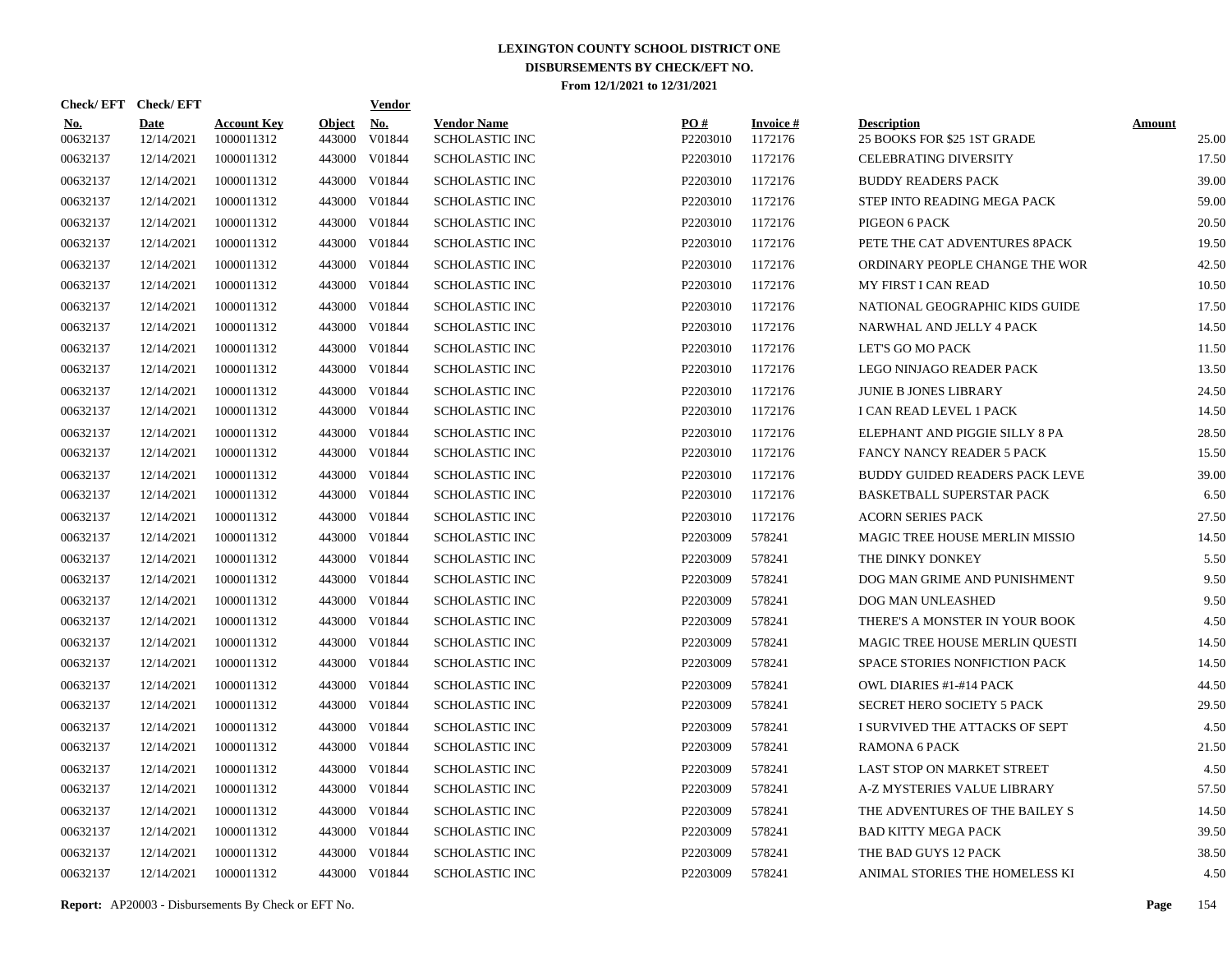| Check/EFT Check/EFT    |                           |                                  |                         | <b>Vendor</b>        |                                      |                 |                           |                                         |                       |
|------------------------|---------------------------|----------------------------------|-------------------------|----------------------|--------------------------------------|-----------------|---------------------------|-----------------------------------------|-----------------------|
| <u>No.</u><br>00632137 | <b>Date</b><br>12/14/2021 | <b>Account Key</b><br>1000011312 | <b>Object</b><br>443000 | <u>No.</u><br>V01844 | <b>Vendor Name</b><br>SCHOLASTIC INC | PO#<br>P2203009 | <b>Invoice#</b><br>578241 | <b>Description</b><br><b>CITY SPIES</b> | <b>Amount</b><br>6.50 |
| 00632137               | 12/14/2021                | 1000011312                       | 443000                  | V01844               | <b>SCHOLASTIC INC</b>                | P2203009        | 578241                    | DIARY OF A PUG: SCAREDY PUG             | 4.50                  |
| 00632137               | 12/14/2021                | 1000011312                       | 443000                  | V01844               | SCHOLASTIC INC                       | P2203009        | 578241                    | DIARY OF A MINECRAFT ZOMBIE PA          | 17.50                 |
| 00632137               | 12/14/2021                | 1000011312                       | 443000                  | V01844               | <b>SCHOLASTIC INC</b>                | P2203009        | 578241                    | <b>GUSTAVO THE SHY GHOST</b>            | 4.50                  |
| 00632137               | 12/14/2021                | 1000011312                       | 443000                  | V01844               | <b>SCHOLASTIC INC</b>                | P2203009        | 578241                    | FLY GUY PRESENTS MEGA COLLECTI          | 21.50                 |
| 00632137               | 12/14/2021                | 1000011312                       | 443000                  | V01844               | <b>SCHOLASTIC INC</b>                | P2203009        | 578241                    | THE GIRL FROM THE SEA                   | 12.50                 |
| 00632137               | 12/14/2021                | 1000011312                       | 443000                  | V01844               | <b>SCHOLASTIC INC</b>                | P2203009        | 578241                    | AMULET #1 THE STONEKEEPER               | 10.50                 |
| 00632137               | 12/14/2021                | 1000011312                       | 443000                  | V01844               | SCHOLASTIC INC                       | P2203009        | 578241                    | <b>JUDY MOODY DUO</b>                   | 7.50                  |
| 00632137               | 12/14/2021                | 1000011312                       |                         | 443000 V01844        | SCHOLASTIC INC                       | P2203009        | 578241                    | <b>HELLO NEIGHBOR 7 PACK</b>            | 41.50                 |
| 00632137               | 12/14/2021                | 1000011312                       | 443000                  | V01844               | <b>SCHOLASTIC INC</b>                | P2203009        | 578241                    | NOODLE MAGIC                            | 4.50                  |
| 00632137               | 12/14/2021                | 1000011312                       |                         | 443000 V01844        | SCHOLASTIC INC                       | P2203009        | 578241                    | THE HOUSE ON HOARDER HILL               | 5.50                  |
| 00632137               | 12/14/2021                | 1000011312                       | 443000                  | V01844               | <b>SCHOLASTIC INC</b>                | P2203009        | 578241                    | <b>MOTHER BRUCE</b>                     | 5.50                  |
| 00632137               | 12/14/2021                | 1000011312                       | 443000                  | V01844               | <b>SCHOLASTIC INC</b>                | P2203014        | 578243                    | ZAYD SALEEM PACK                        | 7.50                  |
| 00632137               | 12/14/2021                | 1000011312                       | 443000                  | V01844               | <b>SCHOLASTIC INC</b>                | P2203014        | 578243                    | NATIONAL GEOGRAPHIC KIDS TRY T          | 13.50                 |
| 00632137               | 12/14/2021                | 1000011312                       | 443000                  | V01844               | <b>SCHOLASTIC INC</b>                | P2203014        | 578243                    | TRUE HAUNTINGS DEADLY DISASTER          | 4.50                  |
| 00632137               | 12/14/2021                | 1000011312                       | 443000                  | V01844               | <b>SCHOLASTIC INC</b>                | P2203014        | 578243                    | SPORTS ILLUSTRATED KIDS: BIG            | 12.50                 |
| 00632137               | 12/14/2021                | 1000011312                       | 443000                  | V01844               | <b>SCHOLASTIC INC</b>                | P2203014        | 578243                    | CLEO EDISON OLIVER PLAYGROUND           | 4.50                  |
| 00632137               | 12/14/2021                | 1000011312                       | 443000                  | V01844               | SCHOLASTIC INC                       | P2203014        | 578243                    | THE BABY SITTERS CLUB #1-#16 P          | 49.50                 |
| 00632137               | 12/14/2021                | 1000011312                       | 443000                  | V01844               | <b>SCHOLASTIC INC</b>                | P2203014        | 578243                    | CHILDRENS ENCYCLOPEDIA OF TECH          | 12.50                 |
| 00632137               | 12/14/2021                | 1000011312                       | 443000                  | V01844               | SCHOLASTIC INC                       | P2203014        | 578243                    | <b>RULES</b>                            | 4.50                  |
| 00632137               | 12/14/2021                | 1000011312                       | 443000                  | V01844               | <b>SCHOLASTIC INC</b>                | P2203014        | 578243                    | ERIN ENTRADA KELLY DUO                  | 9.50                  |
| 00632137               | 12/14/2021                | 1000011312                       | 443000                  | V01844               | <b>SCHOLASTIC INC</b>                | P2203014        | 578243                    | DISASTER CHALLENGE WILL YOU SU          | 10.50                 |
| 00632137               | 12/14/2021                | 1000011312                       | 443000                  | V01844               | <b>SCHOLASTIC INC</b>                | P2203014        | 578243                    | THE DEADLIES DISEASES THEN AND          | 4.50                  |
| 00632137               | 12/14/2021                | 1000011312                       | 443000                  | V01844               | <b>SCHOLASTIC INC</b>                | P2203014        | 578243                    | PLAYING THE CARDS YOU'RE DEALT          | 10.50                 |
| 00632137               | 12/14/2021                | 1000011312                       | 443000                  | V01844               | <b>SCHOLASTIC INC</b>                | P2203014        | 578243                    | <b>HAUNTED VALUE PACK</b>               | 9.50                  |
| 00632137               | 12/14/2021                | 1000011312                       | 443000                  | V01844               | <b>SCHOLASTIC INC</b>                | P2203014        | 578243                    | ONE FOR THE MURPHYS                     | 4.50                  |
| 00632137               | 12/14/2021                | 1000011312                       | 443000                  | V01844               | <b>SCHOLASTIC INC</b>                | P2203014        | 578243                    | NATIONAL GEOGRAPHIC KIDS WEIRD          | 8.50                  |
| 00632137               | 12/14/2021                | 1000011312                       | 443000                  | V01844               | <b>SCHOLASTIC INC</b>                | P2203022        | 636690                    | <b>NINJA KID</b>                        | 23.00                 |
| 00632137               | 12/14/2021                | 1000011312                       | 443000                  | V01844               | <b>SCHOLASTIC INC</b>                | P2203022        | 636690                    | NATIONAL GEOGRAPHIC KIDS SEPTE          | 7.00                  |
| 00632137               | 12/14/2021                | 1000011312                       | 443000                  | V01844               | <b>SCHOLASTIC INC</b>                | P2203022        | 636690                    | NATIONAL GEOGRAPHIC KIDS CHAPT          | 11.00                 |
| 00632137               | 12/14/2021                | 1000011312                       | 443000                  | V01844               | <b>SCHOLASTIC INC</b>                | P2203022        | 636690                    | THE PRINCESS IN BLACK 6 PACK            | 57.00                 |
| 00632137               | 12/14/2021                | 1000011312                       | 443000                  | V01844               | <b>SCHOLASTIC INC</b>                | P2203022        | 636690                    | PAQUETE YASMIN                          | 13.00                 |
| 00632137               | 12/14/2021                | 1000011312                       | 443000                  | V01844               | <b>SCHOLASTIC INC</b>                | P2203022        | 636690                    | PERFECT FOR 2ND GRADE VALUE PA          | 23.00                 |
| 00632137               | 12/14/2021                | 1000011312                       | 443000                  | V01844               | <b>SCHOLASTIC INC</b>                | P2203022        | 636690                    | <b>UNICORN DIARIES #1-#4 PACK</b>       | 29.00                 |
| 00632137               | 12/14/2021                | 1000011312                       | 443000                  | V01844               | <b>SCHOLASTIC INC</b>                | P2203022        | 636690                    | <b>TWINTUITION 4 PACK</b>               | 31.00                 |
| 00632137               | 12/14/2021                | 1000011312                       |                         | 443000 V01844        | <b>SCHOLASTIC INC</b>                | P2203022        | 636690                    | YASMIN THE EXPLORER                     | 3.00                  |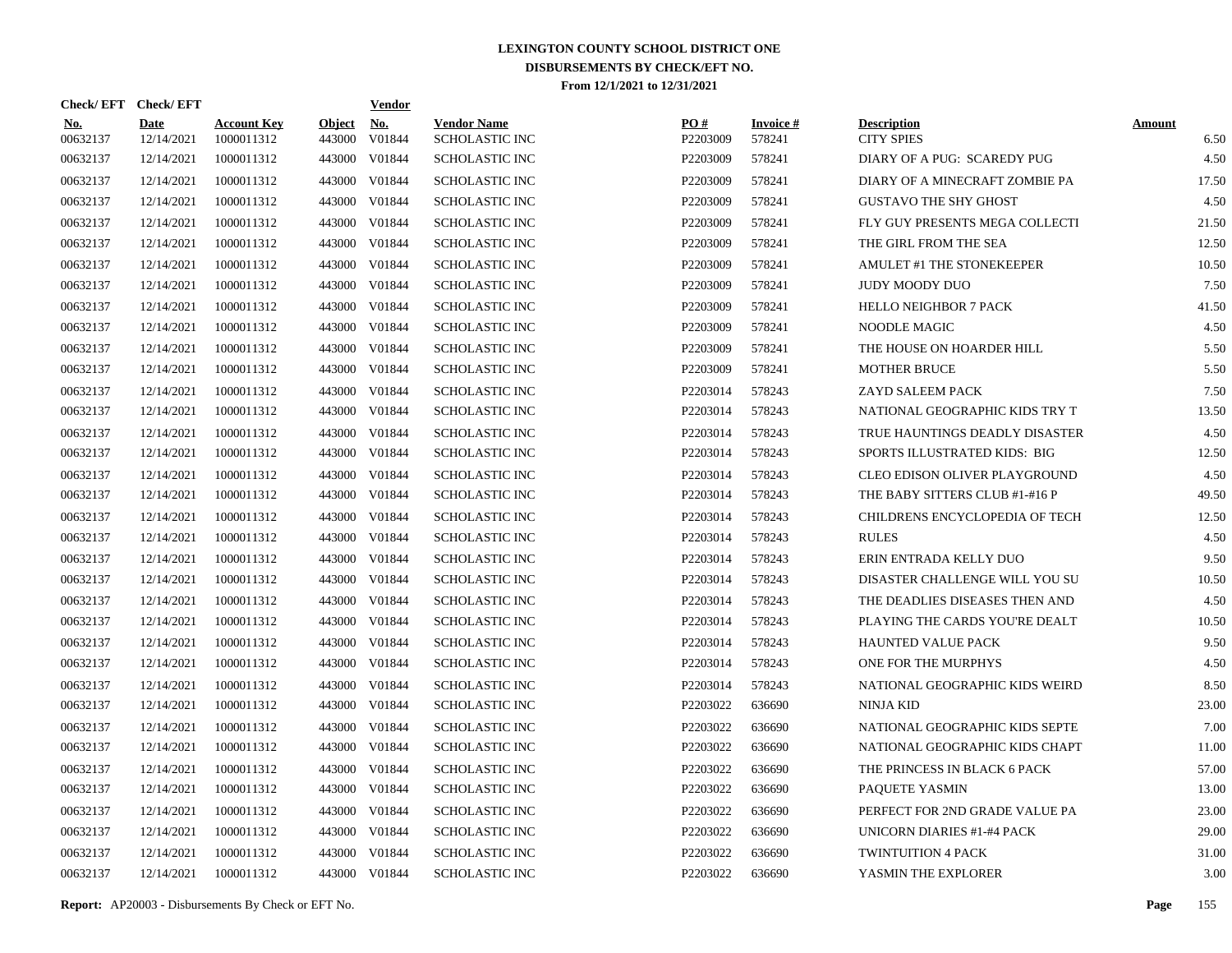| <b>Check/EFT</b>       | <b>Check/EFT</b>          |                                  |                         | <b>Vendor</b>        |                                      |                 |                           |                                       |                         |
|------------------------|---------------------------|----------------------------------|-------------------------|----------------------|--------------------------------------|-----------------|---------------------------|---------------------------------------|-------------------------|
| <u>No.</u><br>00632137 | <b>Date</b><br>12/14/2021 | <b>Account Key</b><br>1000011312 | <b>Object</b><br>443000 | <u>No.</u><br>V01844 | <b>Vendor Name</b><br>SCHOLASTIC INC | PO#<br>P2203022 | <b>Invoice#</b><br>636690 | <b>Description</b><br>WHO WAS WHERE   | <b>Amount</b><br>119.00 |
| 00632137               | 12/14/2021                | 1000011312                       | 443000                  | V01844               | <b>SCHOLASTIC INC</b>                | P2203022        | 636690                    | <b>CLASSROOM FAVORITES 10 PACK</b>    | 69.00                   |
| 00632137               | 12/14/2021                | 1000011312                       | 443000                  | V01844               | SCHOLASTIC INC                       | P2203022        | 636690                    | YASMIN THE SUPERHERO                  | 7.00                    |
| 00632137               | 12/14/2021                | 1000011312                       | 443000                  | V01844               | SCHOLASTIC INC                       | P2203022        | 636690                    | <b>AMULET PACK</b>                    | 119.00                  |
| 00632137               | 12/14/2021                | 1000011312                       | 443000                  | V01844               | SCHOLASTIC INC                       | P2203022        | 636690                    | BASKETBALL SUPERSTAR PACK             | 13.00                   |
| 00632137               | 12/14/2021                | 1000011312                       | 443000                  | V01844               | <b>SCHOLASTIC INC</b>                | P2203022        | 636690                    | <b>BABY SITTERS CLUB LITTLE SISTE</b> | 45.00                   |
| 00632137               | 12/14/2021                | 1000011312                       | 443000                  | V01844               | SCHOLASTIC INC                       | P2203022        | 636690                    | <b>BABY SITTERS CLUB PACK</b>         | 99.00                   |
| 00632137               | 12/14/2021                | 1000011312                       |                         | 443000 V01844        | SCHOLASTIC INC                       | P2203022        | 636690                    | CAPTAIN UNDERPANTS #1-#6 PACK         | 43.00                   |
| 00632137               | 12/14/2021                | 1000011312                       |                         | 443000 V01844        | <b>SCHOLASTIC INC</b>                | P2203022        | 636690                    | CLASSROOM FAVORITES VALUE PACK        | 23.00                   |
| 00632137               | 12/14/2021                | 1000011312                       |                         | 443000 V01844        | <b>SCHOLASTIC INC</b>                | P2203022        | 636690                    | <b>CHAPTER BOOK FRIENDS PACK</b>      | 37.00                   |
| 00632137               | 12/14/2021                | 1000011312                       | 443000                  | V01844               | <b>SCHOLASTIC INC</b>                | P2203022        | 636690                    | THE BAD GUYS 12 PACK                  | 77.00                   |
| 00632137               | 12/14/2021                | 1000011312                       | 443000                  | V01844               | <b>SCHOLASTIC INC</b>                | P2203022        | 636690                    | A BOY CALLED BAT 3 PACK               | 23.00                   |
| 00632137               | 12/14/2021                | 1000011312                       | 443000                  | V01844               | <b>SCHOLASTIC INC</b>                | P2203022        | 636690                    | DIARY OF A WIMPY KID COLLECTIO        | 197.00                  |
| 00632137               | 12/14/2021                | 1000011312                       | 443000                  | V01844               | <b>SCHOLASTIC INC</b>                | P2203022        | 636690                    | DOG MAN 9 PACK                        | 139.00                  |
| 00632137               | 12/14/2021                | 1000011312                       | 443000                  | V01844               | <b>SCHOLASTIC INC</b>                | P2203022        | 636690                    | DORK DIARIES TALES FROM A NOT         | 27.00                   |
| 00632137               | 12/14/2021                | 1000011312                       | 443000                  | V01844               | <b>SCHOLASTIC INC</b>                | P2203022        | 636690                    | EERIE ELEMENTARY PACK                 | 43.00                   |
| 00632137               | 12/14/2021                | 1000011312                       | 443000                  | V01844               | <b>SCHOLASTIC INC</b>                | P2203022        | 636690                    | DOG MAN SUPA BOX SET BOOKS            | 69.00                   |
| 00632137               | 12/14/2021                | 1000011312                       | 443000                  | V01844               | SCHOLASTIC INC                       | P2203022        | 636690                    | MAGIC TREE HOUSE MERLIN MISSIO        | 95.00                   |
| 00632137               | 12/14/2021                | 1000011312                       | 443000                  | V01844               | SCHOLASTIC INC                       | P2203022        | 636690                    | <b>GUARDIANS OF GA'HOOLE</b>          | 35.00                   |
| 00632137               | 12/14/2021                | 1000011312                       |                         | 443000 V01844        | SCHOLASTIC INC                       | P2203022        | 636690                    | NARWHAL AND JELLY                     | 29.00                   |
|                        |                           |                                  |                         |                      |                                      |                 |                           | <b>Check Total</b>                    | 2,630.00                |
| 00632138               | 12/14/2021                | 7936527022                       | 466041                  | V01844               | <b>SCHOLASTIC INC</b>                | P2205251        | 34851530                  | Quote ID: e74462097b6bcdf22490        | 214.06                  |
| 00632138               | 12/14/2021                | 7936527022                       |                         | 466041 V01844        | <b>SCHOLASTIC INC</b>                | P2205251        | 34851530                  | Shipping and Handling                 | 20.55                   |
|                        |                           |                                  |                         |                      |                                      |                 |                           | <b>Check Total</b>                    | 234.61                  |
| 00632139               | 12/14/2021                | 2022022447                       |                         | 433200 V01566        | <b>SOLUTION TREE</b>                 | P2206334        | P2206334.CES              | <b>Registration Fee Discount</b>      | $-240.00$               |
| 00632139               | 12/14/2021                | 2022022447                       |                         | 433200 V01566        | <b>SOLUTION TREE</b>                 | P2206334        | P2206334.CES              | <b>Registration Fee</b>               | 779.00                  |
| 00632139               | 12/14/2021                | 2022022447                       |                         | 433200 V01566        | <b>SOLUTION TREE</b>                 | P2206334        | P2206334.CES              | <b>Registration Fee</b>               | 779.00                  |
| 00632139               | 12/14/2021                | 2022022447                       | 433200                  | V01566               | <b>SOLUTION TREE</b>                 | P2206334        | P2206334.CES              | <b>Registration Fee</b>               | 779.00                  |
| 00632139               | 12/14/2021                | 2022022447                       | 433200                  | V01566               | <b>SOLUTION TREE</b>                 | P2206334        | P2206334.CES              | <b>Registration Fee</b>               | 779.00                  |
| 00632139               | 12/14/2021                | 2022022447                       | 433200                  | V01566               | <b>SOLUTION TREE</b>                 | P2206334        | P2206334.CES              | <b>Registration Fee</b>               | 779.00                  |
| 00632139               | 12/14/2021                | 2022022447                       | 433200                  | V01566               | <b>SOLUTION TREE</b>                 | P2206334        | P2206334.CES              | <b>Registration Fee</b>               | 779.00                  |
| 00632139               | 12/14/2021                | 2022022447                       | 433200                  | V01566               | <b>SOLUTION TREE</b>                 | P2206334        | P2206334.CES              | <b>Registration Fee</b>               | 779.00                  |
| 00632139               | 12/14/2021                | 2022022447                       |                         | 433200 V01566        | <b>SOLUTION TREE</b>                 | P2206334        | P2206334.CES              | <b>Registration Fee</b>               | 779.00                  |
|                        |                           |                                  |                         |                      |                                      |                 |                           |                                       |                         |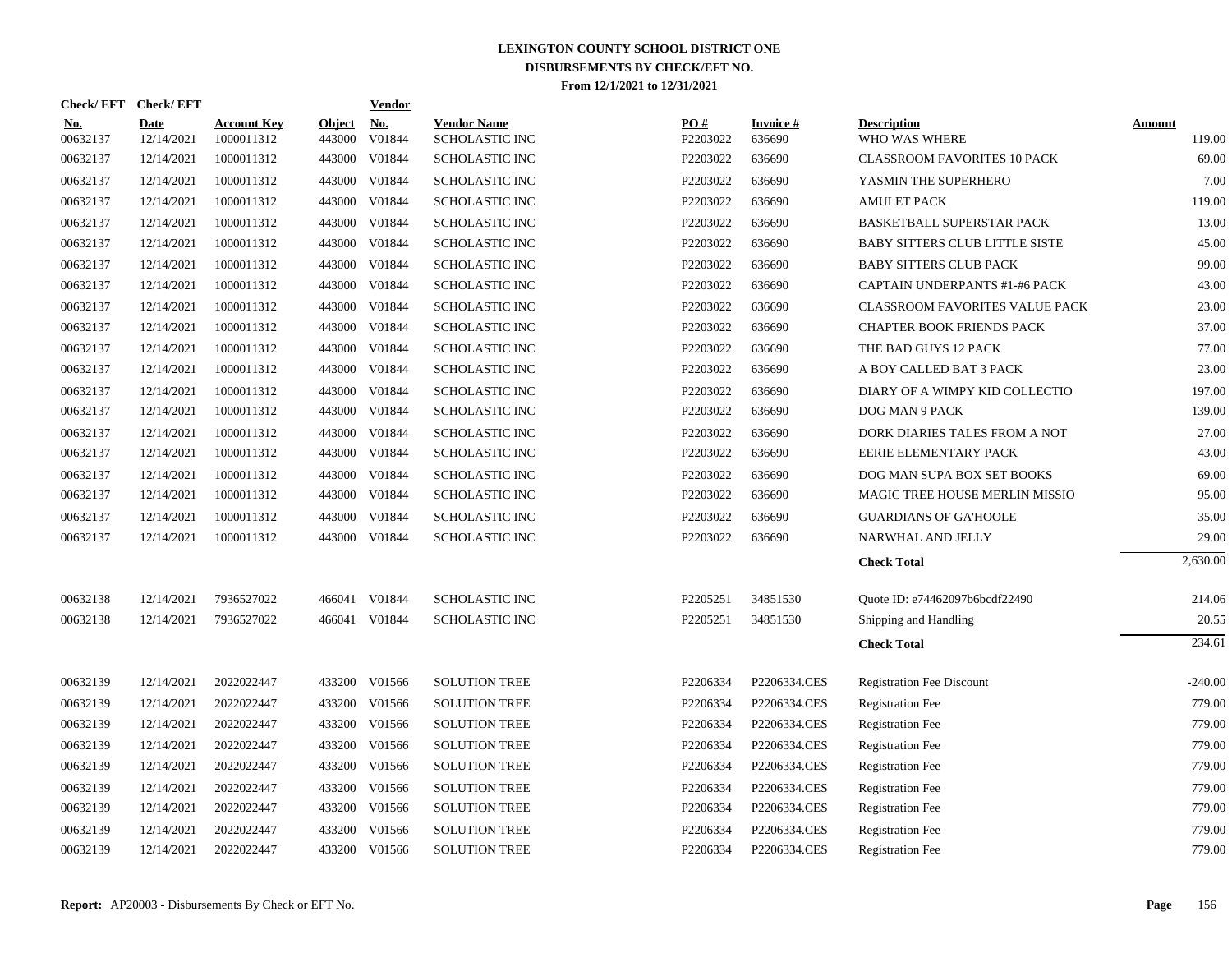| Check/ EFT | <b>Check/EFT</b> |                    |               | <b>Vendor</b> |                           |          |                 |                                     |               |
|------------|------------------|--------------------|---------------|---------------|---------------------------|----------|-----------------|-------------------------------------|---------------|
| <u>No.</u> | <b>Date</b>      | <b>Account Key</b> | <b>Object</b> | <u>No.</u>    | <b>Vendor Name</b>        | PO#      | <b>Invoice#</b> | <b>Description</b>                  | <b>Amount</b> |
|            |                  |                    |               |               |                           |          |                 | <b>Check Total</b>                  | 5,992.00      |
| 00632140   | 12/14/2021       | 1000011334         |               | 441000 V01584 | THE READING WAREHOUSE INC | P2202019 | 211777          | 96 Miles                            | 43.74         |
| 00632140   | 12/14/2021       | 1000011334         | 441000        | V01584        | THE READING WAREHOUSE INC | P2202019 | 211777          | The Blackbird Girls                 | 39.36         |
| 00632140   | 12/14/2021       | 1000011334         | 441000        | V01584        | THE READING WAREHOUSE INC | P2202019 | 211777          | The Light in Hidden Places          | 110.88        |
| 00632140   | 12/14/2021       | 1000011334         |               | 441000 V01584 | THE READING WAREHOUSE INC | P2202019 | 211777          | The Mystwick School of Musicra      | 64.02         |
| 00632140   | 12/14/2021       | 1000011334         | 441000        | V01584        | THE READING WAREHOUSE INC | P2202019 | 211777          | From the Desk of Zoe Washingto      | 46.64         |
| 00632140   | 12/14/2021       | 1000011334         | 441000        | V01584        | THE READING WAREHOUSE INC | P2202019 | 211777          | <b>Efren Divided</b>                | 46.64         |
| 00632140   | 12/14/2021       | 1000011334         | 441000        | V01584        | THE READING WAREHOUSE INC | P2202019 | 211777          | Free Lunch                          | 58.08         |
| 00632140   | 12/14/2021       | 1000011334         | 441000        | V01584        | THE READING WAREHOUSE INC | P2202019 | 211777          | <b>Black Brother, Black Brother</b> | 34.98         |
| 00632140   | 12/14/2021       | 1000011334         | 441000        | V01584        | THE READING WAREHOUSE INC | P2202019 | 211777          | Winterwood-Reprint Edition          | 17.50         |
| 00632140   | 12/14/2021       | 1000011334         | 441000        | V01584        | THE READING WAREHOUSE INC | P2202019 | 211777          | Parkland: Birth of a Movement       | 26.26         |
| 00632140   | 12/14/2021       | 1000011334         | 441000        | V01584        | THE READING WAREHOUSE INC | P2202019 | 211777          | The Shadow Between Us               | 52.52         |
| 00632140   | 12/14/2021       | 1000011334         | 441000        | V01584        | THE READING WAREHOUSE INC | P2202019 | 211777          | The Library of Lost Things-Fir      | 35.00         |
| 00632140   | 12/14/2021       | 1000011334         | 441000        | V01584        | THE READING WAREHOUSE INC | P2202019 | 211777          | Jane Anonymous                      | 27.72         |
| 00632140   | 12/14/2021       | 1000011334         | 441000        | V01584        | THE READING WAREHOUSE INC | P2202019 | 211777          | Kent State                          | 26.26         |
| 00632140   | 12/14/2021       | 1000011334         | 441000        | V01584        | THE READING WAREHOUSE INC | P2202019 | 211777          | I Know You Remember                 | 16.04         |
| 00632140   | 12/14/2021       | 1000011334         | 441000        | V01584        | THE READING WAREHOUSE INC | P2202019 | 211777          | Heroine                             | 17.50         |
| 00632140   | 12/14/2021       | 1000011334         | 441000        | V01584        | THE READING WAREHOUSE INC | P2202019 | 211777          | The Grace Year                      | 16.04         |
| 00632140   | 12/14/2021       | 1000011334         | 441000        | V01584        | THE READING WAREHOUSE INC | P2202019 | 211777          | The Gravity of Us                   | 16.04         |
| 00632140   | 12/14/2021       | 1000011334         | 441000        | V01584        | THE READING WAREHOUSE INC | P2202019 | 211777          | Girls Like Us                       | 32.08         |
| 00632140   | 12/14/2021       | 1000011334         | 441000        | V01584        | THE READING WAREHOUSE INC | P2202019 | 211777          | Break the Fall                      | 32.08         |
| 00632140   | 12/14/2021       | 1000011334         | 441000        | V01584        | THE READING WAREHOUSE INC | P2202019 | 211777          | Dancing at the Pity Party           | 27.72         |
| 00632140   | 12/14/2021       | 1000011334         | 441000        | V01584        | THE READING WAREHOUSE INC | P2202019 | 211777          | Don't Date Rosa Santos              | 29.16         |
| 00632140   | 12/14/2021       | 1000011334         | 441000        | V01584        | THE READING WAREHOUSE INC | P2202019 | 211777          | Five Midnights                      | 29.16         |
| 00632140   | 12/14/2021       | 1000011334         | 441000        | V01584        | THE READING WAREHOUSE INC | P2202019 | 211777          | All-American Muslim Girl            | 32.08         |
| 00632140   | 12/14/2021       | 1000011334         | 441000        | V01584        | THE READING WAREHOUSE INC | P2202019 | 211777          | Accused! The Trials of the Sco      | 55.44         |
| 00632140   | 12/14/2021       | 1000011334         | 441000        | V01584        | THE READING WAREHOUSE INC | P2202019 | 211777          | All Eyes on Us-Reprint Edition      | 18.96         |
| 00632140   | 12/14/2021       | 1000011334         | 441000        | V01584        | THE READING WAREHOUSE INC | P2202019 | 211777          | Wildfire                            | 30.66         |
| 00632140   | 12/14/2021       | 1000011334         | 441000        | V01584        | THE READING WAREHOUSE INC | P2202019 | 211777          | When Start Are Scattered            | 56.88         |
| 00632140   | 12/14/2021       | 1000011334         | 441000        | V01584        | THE READING WAREHOUSE INC | P2202019 | 211777          | Tristan Strong Punches a Hole       | 52.48         |
| 00632140   | 12/14/2021       | 1000011334         | 441000        | V01584        | THE READING WAREHOUSE INC | P2202019 | 211777          | Things You Can't Say-Reprint E      | 34.98         |
| 00632140   | 12/14/2021       | 1000011334         | 441000        | V01584        | THE READING WAREHOUSE INC | P2202019 | 211777          | Stamped: Racism, Antiracism, a      | 110.88        |
| 00632140   | 12/14/2021       | 1000011334         | 441000        | V01584        | THE READING WAREHOUSE INC | P2202019 | 211777          | Summer of a Thousand Pies           | 34.98         |
| 00632140   | 12/14/2021       | 1000011334         | 441000        | V01584        | THE READING WAREHOUSE INC | P2202019 | 211777          | Searching for Lottie                | 91.74         |
| 00632140   | 12/14/2021       | 1000011334         |               | 441000 V01584 | THE READING WAREHOUSE INC | P2202019 | 211777          | Revenge of the Red Club-Reprin      | 46.64         |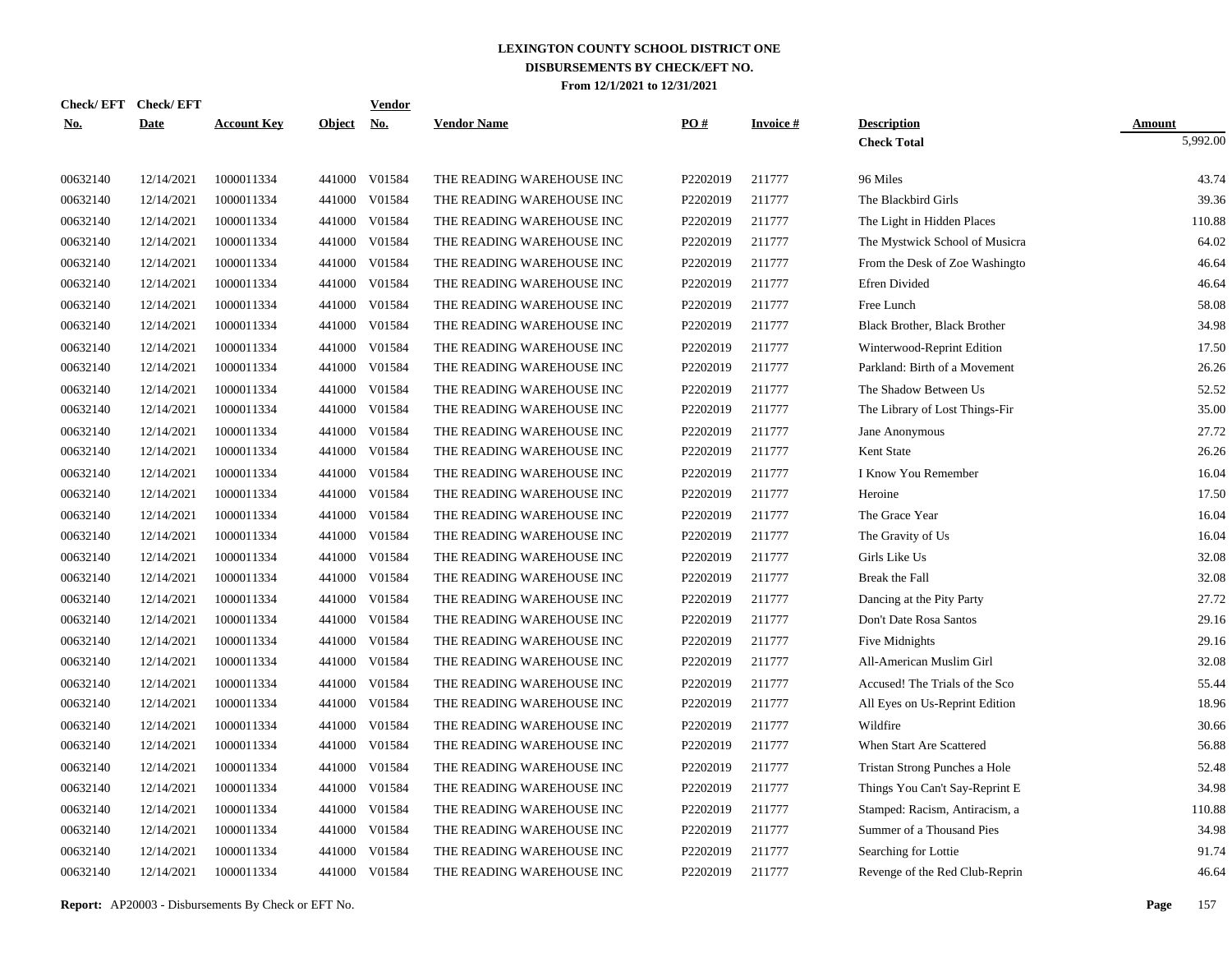|                        | Check/EFT Check/EFT       |                                                            |                      | <b>Vendor</b> |                                                 |                 |                            |                                    |                        |
|------------------------|---------------------------|------------------------------------------------------------|----------------------|---------------|-------------------------------------------------|-----------------|----------------------------|------------------------------------|------------------------|
| <u>No.</u><br>00632140 | <b>Date</b><br>12/14/2021 | <b>Account Key</b><br>1000011334                           | Object No.<br>441000 | V01584        | <b>Vendor Name</b><br>THE READING WAREHOUSE INC | PO#<br>P2202019 | <b>Invoice</b> #<br>211777 | <b>Description</b><br>Running Wild | <b>Amount</b><br>39.36 |
| 00632140               | 12/14/2021                | 1000011334                                                 | 441000               | V01584        | THE READING WAREHOUSE INC                       | P2202019        | 211777                     | The Only Black Girls in Town       | 34.98                  |
| 00632140               | 12/14/2021                | 1000011334                                                 | 441000               | V01584        | THE READING WAREHOUSE INC                       | P2202019        | 211777                     | Other Words for Home               | 34.98                  |
| 00632140               | 12/14/2021                | 1000011334                                                 |                      | 441000 V01584 | THE READING WAREHOUSE INC                       | P2202019        | 211777                     | Nightbooks                         | 39.36                  |
|                        |                           |                                                            |                      |               |                                                 |                 |                            | <b>Check Total</b>                 | 1,559.82               |
| 00632141               | 12/14/2021                | 7802072011                                                 |                      | 466041 V13255 | <b>BSN SPORTS</b>                               | P2205041        | 913610292                  | Medium mesh snapback               | 1,052.88               |
| 00632141               | 12/14/2021                | 7802072011                                                 |                      | 466041 V13255 | <b>BSN SPORTS</b>                               | P2205041        | 913610292                  | Custom vapor pro jersey            | 3,410.63               |
| 00632141               | 12/14/2021                | 7802072011                                                 |                      | 466041 V13255 | <b>BSN SPORTS</b>                               | P2205041        | 913610292                  | shipping                           | 165.97                 |
|                        |                           |                                                            |                      |               |                                                 |                 |                            | <b>Check Total</b>                 | 4,629.48               |
| 00632142               | 12/14/2021                | 2710022303                                                 |                      | 464000 Exxxxx | Employee                                        |                 | 11.30.21                   | Reimb ASHA Certification           | 199.00                 |
|                        |                           |                                                            |                      |               |                                                 |                 |                            | <b>Check Total</b>                 | 199.00                 |
| 00632143               | 12/14/2021                | 1000011329                                                 |                      | 441000 Exxxxx | Employee                                        |                 | 12.06.21                   | Reimb for class proj supplies      | 25.38                  |
|                        |                           |                                                            |                      |               |                                                 |                 |                            | <b>Check Total</b>                 | 25.38                  |
| 00632144               | 12/14/2021                | 7995027029                                                 |                      | 466041 Exxxxx | Employee                                        |                 | 12.06.21                   | Crowns for pageant                 | 201.99                 |
|                        |                           |                                                            |                      |               |                                                 |                 |                            | <b>Check Total</b>                 | 201.99                 |
| 00632145               | 12/14/2021                | 1000025204                                                 |                      | 433200 Exxxxx | Employee                                        |                 | 11.05.12.10.21             | <b>Banking</b>                     | 21.84                  |
|                        |                           |                                                            |                      |               |                                                 |                 |                            | <b>Check Total</b>                 | 21.84                  |
| 00632146               | 12/14/2021                | 2710022303                                                 |                      | 464000 Exxxxx | Employee                                        |                 | 12.01.21                   | Reimb ASHA Certification           | 225.00                 |
|                        |                           |                                                            |                      |               |                                                 |                 |                            | <b>Check Total</b>                 | 225.00                 |
| 00632147               | 12/14/2021                | 7900527034                                                 |                      | 466099 V00210 | UNITED WAY OF THE MIDLANDS                      | P2206192        | P2206192.PHM               | PHMS employee cash contributio     | 50.00                  |
|                        |                           |                                                            |                      |               |                                                 |                 |                            | <b>Check Total</b>                 | 50.00                  |
| 00632148               | 12/14/2021                | 1000011329                                                 |                      | 441000 Exxxxx | Employee                                        |                 | 12.06.21                   | Suplies for 12 days of Christm     | 145.70                 |
|                        |                           |                                                            |                      |               |                                                 |                 |                            | <b>Check Total</b>                 | 145.70                 |
| 00632149               | 12/15/2021                | 1000025442                                                 |                      | 432300 V14545 | ABSOLUTE GLASS INC                              | P2205287        | 35953                      | MGES Room 103C - Replace Glass     | 250.00                 |
| 00632149               | 12/15/2021                | 1000025442                                                 |                      | 432300 V14545 | ABSOLUTE GLASS INC                              | P2205287        | 35953                      | IG Unit 5/5" Thick Green Over      | 310.30                 |
|                        |                           |                                                            |                      |               |                                                 |                 |                            | <b>Check Total</b>                 | 560.30                 |
| 00632150               | 12/15/2021                | 2042216103                                                 | 433200               | Exxxxx        | Employee                                        |                 | 11.02.11.30.21             | <b>Autism Behavior Therapy</b>     | 64.68                  |
|                        |                           | <b>Report:</b> AP20003 - Disbursements By Check or EFT No. |                      |               |                                                 |                 |                            |                                    | Page<br>158            |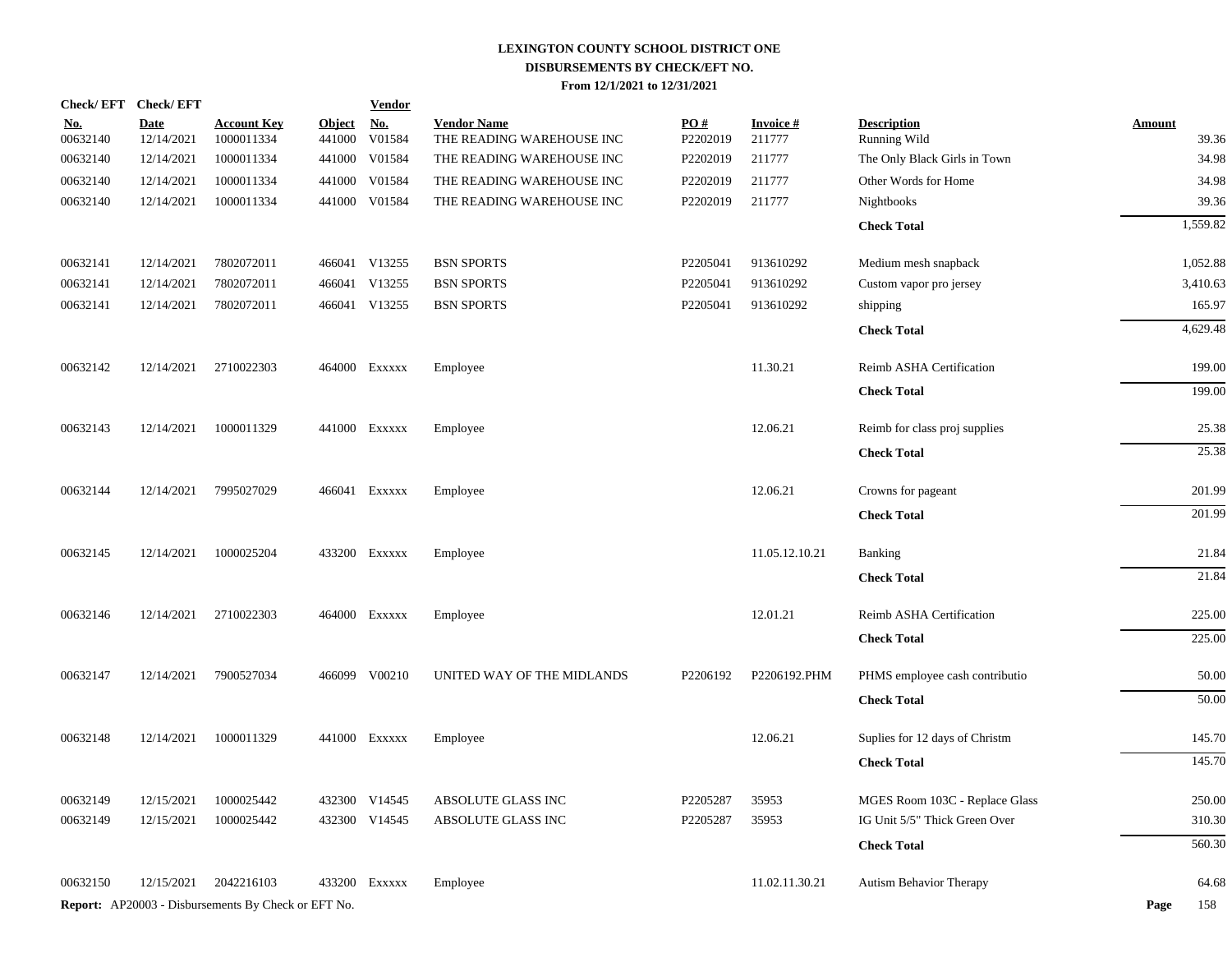|          | Check/EFT Check/EFT |                    |            | <b>Vendor</b> |                               |          |                 |                                  |               |
|----------|---------------------|--------------------|------------|---------------|-------------------------------|----------|-----------------|----------------------------------|---------------|
| No.      | Date                | <b>Account Key</b> | Object No. |               | <b>Vendor Name</b>            | PO#      | <b>Invoice#</b> | <b>Description</b>               | <b>Amount</b> |
|          |                     |                    |            |               |                               |          |                 | <b>Check Total</b>               | 64.68         |
| 00632151 | 12/15/2021          | 7810027013         |            | 466035 V00797 | AMERICAN CHEER XTREME (ACX)   | P2206405 | P2206405.GHS    | Music Mix Cheer                  | 725.00        |
| 00632151 | 12/15/2021          | 7810027013         |            | 466035 V00797 | AMERICAN CHEER XTREME (ACX)   | P2206405 | P2206405.GHS    | Choreography                     | 3,200.00      |
|          |                     |                    |            |               |                               |          |                 | <b>Check Total</b>               | 3,925.00      |
| 00632152 | 12/15/2021          | 2710012603         |            | 439500 V16465 | AMN HEALTHCARE INC            | P2201917 | 3406227         | SPEECH LANGUAGE THERAPY SERVIC   | 2,462.02      |
|          |                     |                    |            |               |                               |          |                 | <b>Check Total</b>               | 2,462.02      |
| 00632153 | 12/15/2021          | 1000025507         |            | 439500 V14363 | APPLYA OCCUPATIONAL STRATEGIE | P2201071 | <b>INV31907</b> | DOT 5 Panel (Extended Opiates)   | 247.68        |
| 00632153 | 12/15/2021          | 1000025507         |            | 439500 V14363 | APPLYA OCCUPATIONAL STRATEGIE | P2201071 | <b>INV31907</b> | MRO Review for negative tests    | 19.62         |
|          |                     |                    |            |               |                               |          |                 | <b>Check Total</b>               | 267.30        |
| 00632154 | 12/15/2021          | 1000011335         |            | 443000 V00884 | <b>BOOKSOURCE</b>             | P2205729 | 961549          | Books (Quotes: Q1034829-1, Q1    | 886.38        |
| 00632154 | 12/15/2021          | 1000011335         |            | 443000 V00884 | <b>BOOKSOURCE</b>             | P2205729 | 961682          | Books (Quotes: Q1034829-1, Q1    | 1,006.08      |
| 00632154 | 12/15/2021          | 1000011345         |            | 443000 V00884 | <b>BOOKSOURCE</b>             | P2204330 | 962097          | List of books for elementary s   | 100.38        |
|          |                     |                    |            |               |                               |          |                 | <b>Check Total</b>               | 1,992.84      |
| 00632155 | 12/15/2021          | 1000022222         |            | 434500 V01277 | <b>BRAINPOP.COM LLC</b>       | P2206345 | US279023        | Unlimited 12-month access. Quo   | 2,155.50      |
|          |                     |                    |            |               |                               |          |                 | <b>Check Total</b>               | 2,155.50      |
| 00632156 | 12/15/2021          | 2042216103         |            | 433200 Exxxxx | Employee                      |          | 10.25.12.02.21  | Autism Behavior Therapy          | 86.52         |
|          |                     |                    |            |               |                               |          |                 | <b>Check Total</b>               | 86.52         |
| 00632157 | 12/15/2021          | 7802070027         |            | 466032 Exxxxx | Employee                      |          | 09.18.21        | Lower State 5A Golf Tourney      | 175.84        |
|          |                     |                    |            |               |                               |          |                 | <b>Check Total</b>               | 175.84        |
| 00632158 | 12/15/2021          | 7863027040         |            | 466069 Exxxxx | Employee                      |          | 12.09.21        | Reimb supplies for party         | 46.26         |
|          |                     |                    |            |               |                               |          |                 | <b>Check Total</b>               | 46.26         |
| 00632159 | 12/15/2021          | 2042221503         |            | 433200 Exxxxx | Employee                      |          | 11.08.11.29.21  | Therapy at schools               | 32.20         |
|          |                     |                    |            |               |                               |          |                 | <b>Check Total</b>               | 32.20         |
| 00632160 | 12/15/2021          | 5727025327         |            | 452000 V15741 | CC AND I SERVICES LLC         | P2013001 | 7410            | Ch 1 & 17 Inspections/Testing    | 3,551.25      |
| 00632160 | 12/15/2021          | 5727025327         | 452000     | V15741        | CC AND I SERVICES LLC         | P2013001 | 7479            | Ch $1 \& 17$ Inspections/Testing | 1,125.00      |
|          |                     |                    |            |               |                               |          |                 | <b>Check Total</b>               | 4,676.25      |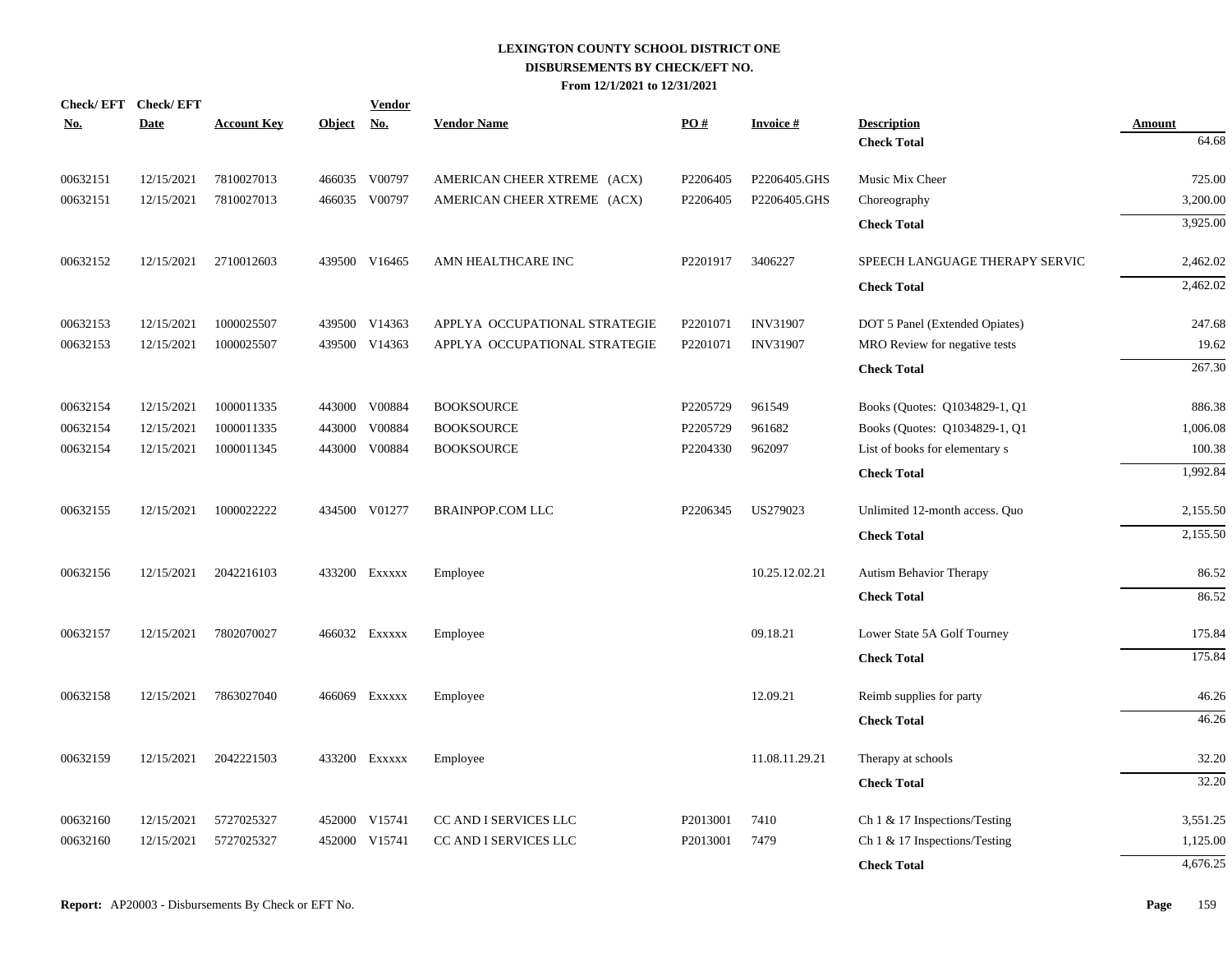| <b>Check/EFT</b>       | <b>Check/EFT</b>          |                                  |                         | <b>Vendor</b>        |                                                             |                 |                                |                                                      |                         |
|------------------------|---------------------------|----------------------------------|-------------------------|----------------------|-------------------------------------------------------------|-----------------|--------------------------------|------------------------------------------------------|-------------------------|
| <u>No.</u><br>00632161 | <b>Date</b><br>12/15/2021 | <b>Account Key</b><br>1000022403 | <b>Object</b><br>439500 | <u>No.</u><br>V01474 | <b>Vendor Name</b><br><b>CERTIFIED TRANSLATION SERVICES</b> | PO#<br>P2203322 | <b>Invoice#</b><br>LEX-21-0912 | <b>Description</b><br>Spanish Interpreter for face-t | <b>Amount</b><br>130.00 |
| 00632161               | 12/15/2021                | 1000022403                       | 439500                  | V01474               | <b>CERTIFIED TRANSLATION SERVICES</b>                       | P2203322        | LEX-21-0912                    | Mileage: 42 miles @ \$0.56 per                       | 23.52                   |
| 00632161               | 12/15/2021                | 1000022403                       | 439500                  | V01474               | <b>CERTIFIED TRANSLATION SERVICES</b>                       | P2206209        | LEX-21-0961                    | Interpreter for December 9th,                        | 130.00                  |
| 00632161               | 12/15/2021                | 1000022403                       |                         | 439500 V01474        | <b>CERTIFIED TRANSLATION SERVICES</b>                       | P2206209        | LEX-21-0961                    | <b>Interpreters Mileage</b>                          | 26.88                   |
|                        |                           |                                  |                         |                      |                                                             |                 |                                | <b>Check Total</b>                                   | 310.40                  |
| 00632162               | 12/15/2021                | 6000025640                       |                         | 433200 Exxxxx        | Employee                                                    |                 | 11.01.11.23.21                 | <b>Bank Deposits</b>                                 | 5.38                    |
|                        |                           |                                  |                         |                      |                                                             |                 |                                | <b>Check Total</b>                                   | 5.38                    |
| 00632163               | 12/15/2021                | 1000021107                       |                         | 433200 EXXXXX        | Employee                                                    |                 | 11.11.12.06.21                 | Meetings/home visits                                 | 277.48                  |
|                        |                           |                                  |                         |                      |                                                             |                 |                                | <b>Check Total</b>                                   | 277.48                  |
| 00632164               | 12/15/2021                | 1000022403                       |                         | 433200 Exxxxx        | Employee                                                    |                 | 11.02.11.23.21                 | Admin./fieldwork at schools                          | 144.09                  |
|                        |                           |                                  |                         |                      |                                                             |                 |                                | <b>Check Total</b>                                   | 144.09                  |
| 00632165               | 12/15/2021                | 3290011521                       |                         | 441000 V17020        | <b>CLAWA ENTERPRISES INC</b>                                | P2205723        | 243060                         | DUTY STRIKING TRAINING SHIELD                        | 2,100.00                |
|                        |                           |                                  |                         |                      |                                                             |                 |                                | <b>Check Total</b>                                   | 2,100.00                |
| 00632166               | 12/15/2021                | 7802073020                       |                         | 466034 V02899        | CLEMONS, MICHAEL                                            |                 | BB.LMS.12.06.21                | <b>BB LMS</b>                                        | 55.00                   |
|                        |                           |                                  |                         |                      |                                                             |                 |                                | <b>Check Total</b>                                   | 55.00                   |
| 00632167               | 12/15/2021                | 7802070013                       |                         | 466099 V12704        | COLUMBIA FLAG AND SIGN COMPANY                              | P2205949        | 196568                         | Large Decals for Champ Banners                       | 6.42                    |
| 00632167               | 12/15/2021                | 7802070013                       |                         | 466099 V12704        | COLUMBIA FLAG AND SIGN COMPANY                              | P2205949        | 196568                         | Small Decals for Champ Banners                       | 2.68                    |
| 00632167               | 12/15/2021                | 7802070013                       | 466099                  | V12704               | COLUMBIA FLAG AND SIGN COMPANY                              | P2205949        | 196568                         | Magnets Roster Boys Basketball                       | 134.82                  |
| 00632167               | 12/15/2021                | 7802070013                       |                         | 466099 V12704        | COLUMBIA FLAG AND SIGN COMPANY                              | P2205949        | 196568                         | Magnets Roster Girls Basketbal                       | 112.35                  |
| 00632167               | 12/15/2021                | 7802070013                       | 466099                  | V12704               | COLUMBIA FLAG AND SIGN COMPANY                              | P2205949        | 196568                         | <b>Magnets for Roster Wrestling</b>                  | 89.88                   |
| 00632167               | 12/15/2021                | 7802070013                       |                         | 466099 V12704        | COLUMBIA FLAG AND SIGN COMPANY                              | P2205949        | 196568                         | <b>Region Banner Boys Swimming</b>                   | 107.00                  |
|                        |                           |                                  |                         |                      |                                                             |                 |                                | <b>Check Total</b>                                   | 453.15                  |
| 00632168               | 12/15/2021                | 7802070027                       |                         | 466034 V02630        | COMBS, OBIE                                                 |                 |                                | MVBB.WK.12.11.20V Boys BBall vs Airport              | 44.50                   |
| 00632168               | 12/15/2021                | 7802070027                       |                         | 466034 V02630        | COMBS, OBIE                                                 |                 |                                | WVBB.WK.12.11.2 V Girls BBall vs Airport             | 79.60                   |
|                        |                           |                                  |                         |                      |                                                             |                 |                                | <b>Check Total</b>                                   | 124.10                  |
| 00632169               | 12/15/2021                | 1000025408                       |                         | 441000 V01708        | COMPASS GROUP DBA CANTEEN REFR                              | P2205882        | CAE19267                       | Maxwell House Coffee                                 | 401.89                  |
| 00632169               | 12/15/2021                | 1000025408                       | 441000                  | V01708               | <b>COMPASS GROUP DBA CANTEEN REFR</b>                       | P2205882        | <b>CAE19267</b>                | Swiss Miss Mini Marsh Hot Choc                       | 11.19                   |
| 00632169               | 12/15/2021                | 1000025408                       |                         | 441000 V01708        | COMPASS GROUP DBA CANTEEN REFR                              | P2205882        | CAE19267                       | Splenda Sweetener                                    | 22.38                   |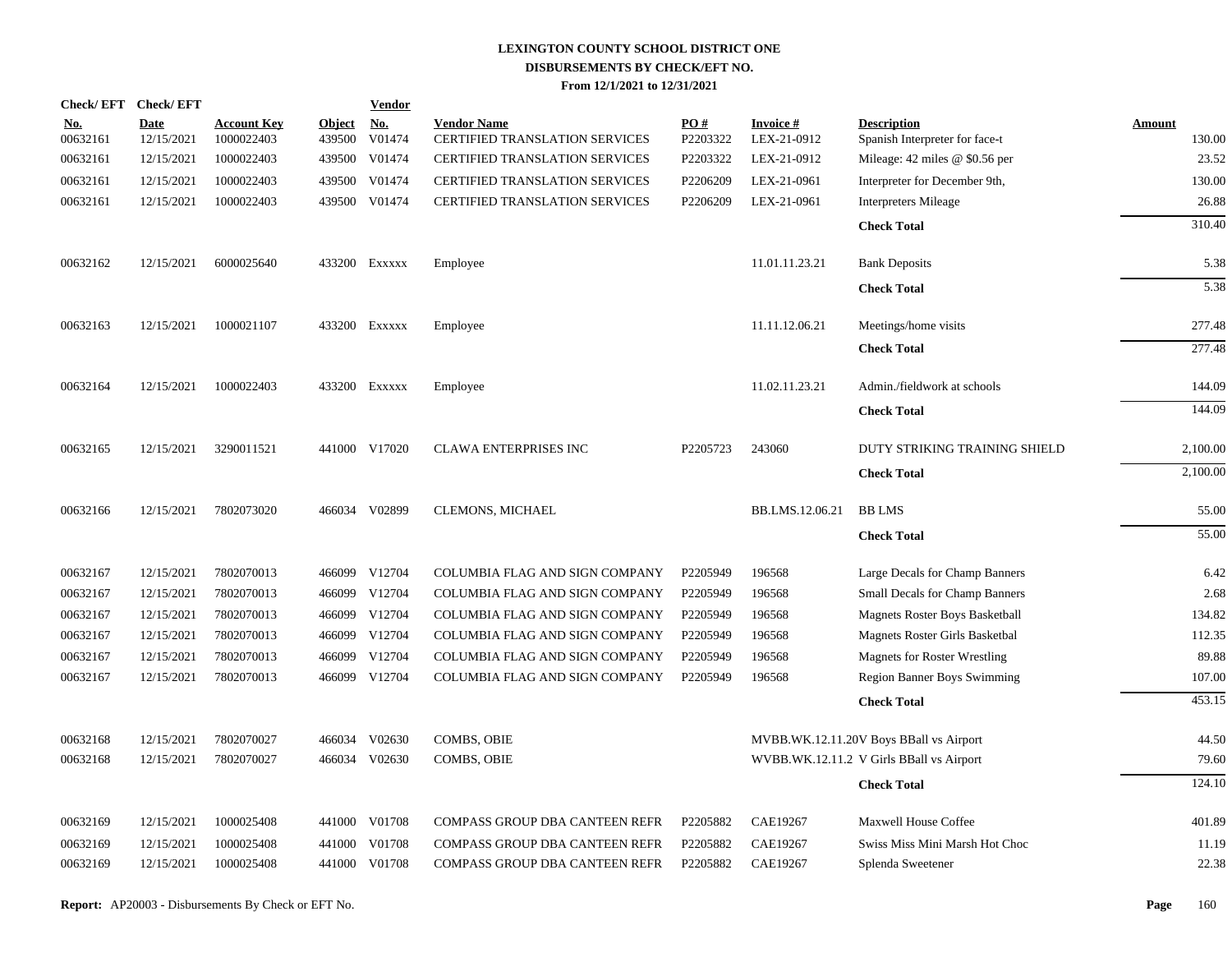|                   | Check/EFT Check/EFT       |                                  |                         | <b>Vendor</b> |                                                      |                 |                                   |                                                      |                        |
|-------------------|---------------------------|----------------------------------|-------------------------|---------------|------------------------------------------------------|-----------------|-----------------------------------|------------------------------------------------------|------------------------|
| $No.$<br>00632169 | <b>Date</b><br>12/15/2021 | <b>Account Key</b><br>1000025408 | <b>Object</b><br>441000 | No.<br>V01708 | <b>Vendor Name</b><br>COMPASS GROUP DBA CANTEEN REFR | PO#<br>P2205882 | <b>Invoice #</b><br>CAE19267      | <b>Description</b><br>Nestle Coffeemate Liquid Cream | <b>Amount</b><br>81.32 |
| 00632169          | 12/15/2021                | 1000025408                       | 441000                  | V01708        | COMPASS GROUP DBA CANTEEN REFR                       | P2205882        | CAE19267                          | Nestle Coffeemate Liquid Cream                       | 64.20                  |
| 00632169          | 12/15/2021                | 1000025408                       | 441000                  | V01708        | COMPASS GROUP DBA CANTEEN REFR                       | P2205882        | CAE19267                          | <b>Stirrers</b>                                      | 0.00                   |
| 00632169          | 12/15/2021                | 1000025408                       | 441000                  | V01708        | COMPASS GROUP DBA CANTEEN REFR                       | P2205882        | CAE19267                          | Filters                                              | 0.00                   |
| 00632169          | 12/15/2021                | 1000025408                       |                         | 441000 V01708 | COMPASS GROUP DBA CANTEEN REFR                       | P2205882        | CAE19267                          | Squeak n Clean Pot Cleaner                           | 14.94                  |
|                   |                           |                                  |                         |               |                                                      |                 |                                   | <b>Check Total</b>                                   | 595.92                 |
| 00632170          | 12/15/2021                | 2250016203                       |                         | 441000 V14973 | CONTINENTAL                                          | P2202599        | 9955                              | TEAM: High School Book 1 ATE                         | 117.40                 |
| 00632170          | 12/15/2021                | 2250016203                       |                         | 441000 V14973 | <b>CONTINENTAL</b>                                   | P2202599        | 9955                              | TEAM: High School Book 2 ATE                         | 117.40                 |
| 00632170          | 12/15/2021                | 2250016203                       |                         | 441000 V14973 | CONTINENTAL                                          | P2202599        | 9955                              | TEAM: High School Book 3 ATE                         | 117.40                 |
| 00632170          | 12/15/2021                | 2250016203                       |                         | 441000 V14973 | CONTINENTAL                                          | P2202599        | 9955                              | RSG Newcomers Book 1 ATE Gr 6-                       | 104.80                 |
| 00632170          | 12/15/2021                | 2250016203                       |                         | 441000 V14973 | CONTINENTAL                                          | P2202599        | 9955                              | RSG Newcomers Book 2 ATE Gr 6-                       | 104.80                 |
| 00632170          | 12/15/2021                | 2250016203                       | 441000                  | V14973        | CONTINENTAL                                          | P2202599        | 9955                              | RSG Newcomers Book 3 ATE Gr 6-                       | 104.80                 |
| 00632170          | 12/15/2021                | 2250016203                       |                         | 441000 V14973 | CONTINENTAL                                          | P2202599        | 9955                              | Shipping                                             | 79.99                  |
|                   |                           |                                  |                         |               |                                                      |                 |                                   | <b>Check Total</b>                                   | 746.59                 |
| 00632171          | 12/15/2021                | 7802073037                       |                         | 466034 V16513 | CRUMPTON, RONALD W                                   |                 | BB.CSM.11.30.21 Athletic Official |                                                      | 56.00                  |
| 00632171          | 12/15/2021                | 7802070027                       |                         | 466034 V16513 | CRUMPTON, RONALD W                                   |                 |                                   | BMBB.WK.12.11.20B team Boys BBall vs Airport         | 27.67                  |
| 00632171          | 12/15/2021                | 7802070027                       |                         | 466034 V16513 | CRUMPTON, RONALD W                                   |                 |                                   | JVMB.WK.12.11.20 JV Boys BBall vs Airport            | 27.66                  |
| 00632171          | 12/15/2021                | 7802070027                       |                         | 466034 V16513 | CRUMPTON, RONALD W                                   |                 |                                   | JVWB.WK.12.11.20 JV Girls BBall vs Airport           | 36.68                  |
|                   |                           |                                  |                         |               |                                                      |                 |                                   | <b>Check Total</b>                                   | 148.01                 |
| 00632172          | 12/15/2021                | 7802070027                       |                         | 466034 V14166 | <b>CURRY, REMARCUS</b>                               |                 |                                   | BMBB.WK.12.11.20B team Boys BBall vs Airport         | 27.67                  |
| 00632172          | 12/15/2021                | 7802070027                       |                         | 466034 V14166 | <b>CURRY, REMARCUS</b>                               |                 |                                   | JVMB.WK.12.11.20 JV Boys BBall vs Airport            | 27.66                  |
| 00632172          | 12/15/2021                | 7802070027                       |                         | 466034 V14166 | <b>CURRY, REMARCUS</b>                               |                 |                                   | JVWB.WK.12.11.20 JV Girls BBall vs Airport           | 54.68                  |
|                   |                           |                                  |                         |               |                                                      |                 |                                   | <b>Check Total</b>                                   | 110.01                 |
| 00632173          | 12/15/2021                | 1000011527                       |                         | 433200 Exxxxx | Employee                                             |                 | 11.14.11.16.21                    | SC Health Science Conference                         | 367.38                 |
|                   |                           |                                  |                         |               |                                                      |                 |                                   | <b>Check Total</b>                                   | 367.38                 |
| 00632174          | 12/15/2021                | 1000026693                       |                         | 433200 Exxxxx | Employee                                             |                 | 10.26.11.10.21                    | <b>School BUsiness</b>                               | 16.24                  |
|                   |                           |                                  |                         |               |                                                      |                 |                                   | <b>Check Total</b>                                   | 16.24                  |
| 00632175          | 12/15/2021                | 1000026306                       |                         | 469000 V13821 | <b>EGGS UP GRILL 16</b>                              | P2206232        | EUG16#12.13-21                    | Superintendent's Holiday Break                       | 1,890.00               |
| 00632175          | 12/15/2021                | 1000026306                       |                         | 469000 V13821 | <b>EGGS UP GRILL 16</b>                              | P2206232        | EUG16#12.13-21                    | Fruit tray                                           | 75.00                  |
| 00632175          | 12/15/2021                | 1000026306                       |                         | 469000 V13821 | <b>EGGS UP GRILL 16</b>                              | P2206232        | EUG16#12.13-21                    | 9% Hospitality tax                                   | 176.85                 |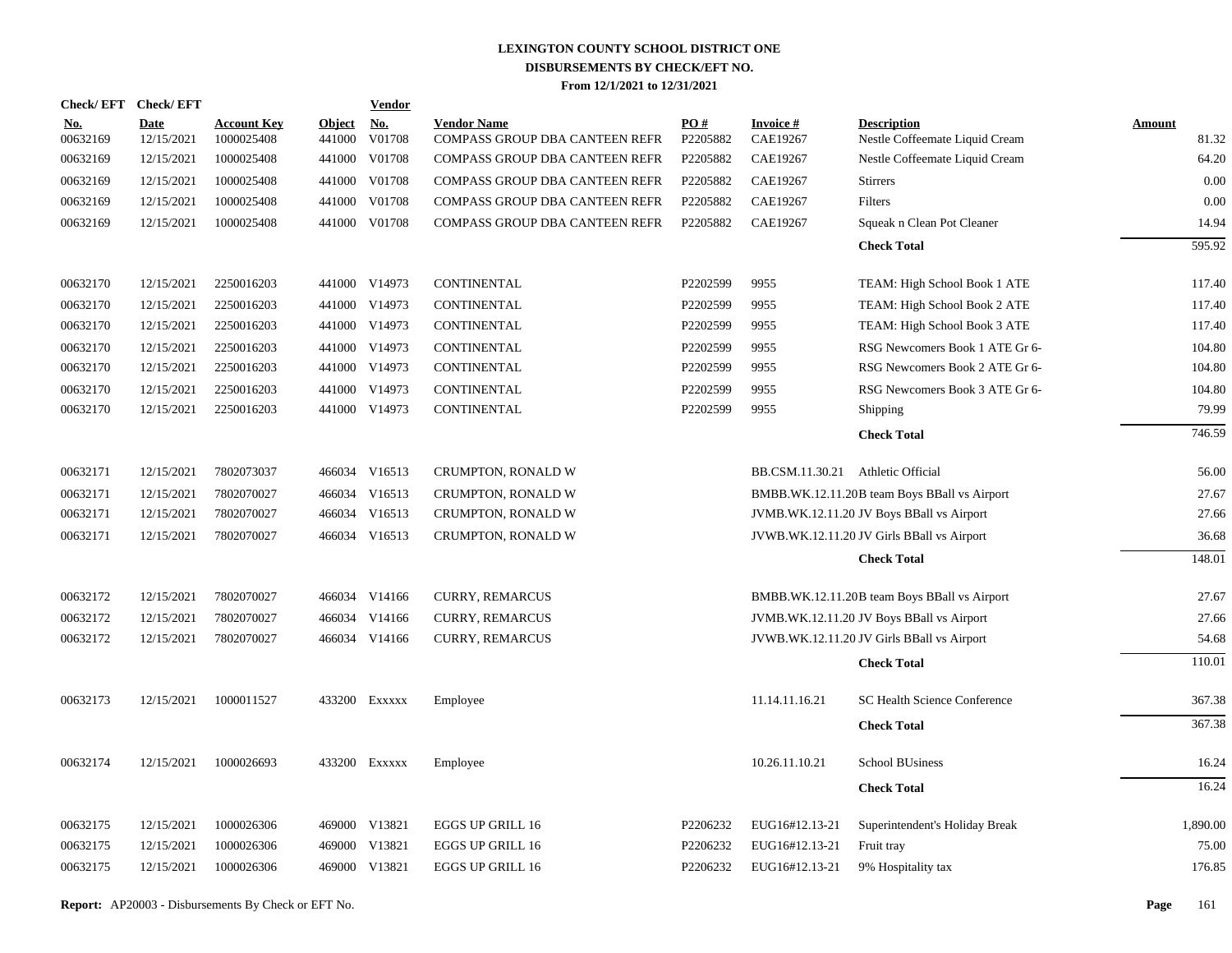|                        | Check/EFT Check/EFT       |                                  |               | <b>Vendor</b>               |                                               |                 |                             |                                          |                        |
|------------------------|---------------------------|----------------------------------|---------------|-----------------------------|-----------------------------------------------|-----------------|-----------------------------|------------------------------------------|------------------------|
| <u>No.</u><br>00632175 | <b>Date</b><br>12/15/2021 | <b>Account Key</b><br>1000026306 | <b>Object</b> | <u>No.</u><br>469000 V13821 | <b>Vendor Name</b><br><b>EGGS UP GRILL 16</b> | PO#<br>P2206232 | Invoice #<br>EUG16#12.13-21 | <b>Description</b><br>Delivery and setup | <b>Amount</b><br>16.05 |
|                        |                           |                                  |               |                             |                                               |                 |                             | <b>Check Total</b>                       | 2,157.90               |
| 00632176               | 12/15/2021                | 2180025408                       |               | 439512 V16903               | <b>EXCELSIOR STAFFING</b>                     | P2203351        | 985797                      | Temporary Custodial Labor                | 291.20                 |
|                        |                           |                                  |               |                             |                                               |                 |                             | <b>Check Total</b>                       | 291.20                 |
| 00632177               | 12/15/2021                | 7802070027                       |               | 466034 V02806               | FAUTH, DAVID J                                |                 |                             | MVBB.WK.12.11.20V Boys BBall vs Airport  | 44.50                  |
| 00632177               | 12/15/2021                | 7802070027                       |               | 466034 V02806               | <b>FAUTH, DAVID J</b>                         |                 |                             | WVBB.WK.12.11.2 V Girls BBall vs Airport | 85.90                  |
|                        |                           |                                  |               |                             |                                               |                 |                             | <b>Check Total</b>                       | 130.40                 |
| 00632178               | 12/15/2021                | 1000026608                       |               | 441000 V00898               | <b>FEDEX</b>                                  |                 | 7-588-45959                 | <b>FedEx Services</b>                    | 52.11                  |
|                        |                           |                                  |               |                             |                                               |                 |                             | <b>Check Total</b>                       | 52.11                  |
| 00632179               | 12/15/2021                | 1000011337                       |               | 441000 V15897               | FIRST COMMUNITY BANK                          | P2206365        | CSM.1857.12.21              | Shein                                    | 557.42                 |
| 00632179               | 12/15/2021                | 1000011337                       |               | 441000 V15897               | FIRST COMMUNITY BANK                          | P2206365        | CSM.1857.12.21              | Amazon                                   | 30.78                  |
| 00632179               | 12/15/2021                | 1000011337                       |               | 441000 V15897               | FIRST COMMUNITY BANK                          | P2206365        | CSM.1857.12.21              | Walmart                                  | 84.92                  |
| 00632179               | 12/15/2021                | 1000011337                       |               | 441000 V15897               | FIRST COMMUNITY BANK                          | P2206365        | CSM.1857.12.21              | Amazon                                   | 32.49                  |
| 00632179               | 12/15/2021                | 1000011337                       |               | 441000 V15897               | FIRST COMMUNITY BANK                          | P2206365        | CSM.1857.12.21              | Amazon                                   | 35.30                  |
| 00632179               | 12/15/2021                | 1000011337                       |               | 441000 V15897               | FIRST COMMUNITY BANK                          | P2206365        | CSM.1857.12.21              | Jones School Supply                      | 33.98                  |
| 00632179               | 12/15/2021                | 1000011337                       |               | 441000 V15897               | FIRST COMMUNITY BANK                          | P2206365        | CSM.1857.12.21              | Walmart                                  | 55.68                  |
| 00632179               | 12/15/2021                | 1000011337                       |               | 441000 V15897               | FIRST COMMUNITY BANK                          | P2206365        | CSM.1857.12.21              | Home Depot                               | 196.85                 |
| 00632179               | 12/15/2021                | 1000011337                       |               | 441000 V15897               | FIRST COMMUNITY BANK                          | P2206365        | CSM.1857.12.21              | Walmart                                  | 19.75                  |
| 00632179               | 12/15/2021                | 1000011337                       |               | 441000 V15897               | FIRST COMMUNITY BANK                          | P2206365        | CSM.1857.12.21              | Walmart                                  | 19.95                  |
| 00632179               | 12/15/2021                | 1000011337                       |               | 441000 V15897               | FIRST COMMUNITY BANK                          | P2206365        | CSM.1857.12.21              | Office Depot                             | 11.32                  |
| 00632179               | 12/15/2021                | 1000011337                       |               | 441000 V15897               | FIRST COMMUNITY BANK                          | P2206365        | CSM.1857.12.21              | <b>Hobby Lobby</b>                       | 25.58                  |
| 00632179               | 12/15/2021                | 1000021237                       |               | 441000 V15897               | FIRST COMMUNITY BANK                          | P2206365        | CSM.1857.12.21              | Walmart                                  | 65.99                  |
| 00632179               | 12/15/2021                | 1000021237                       |               | 441000 V15897               | FIRST COMMUNITY BANK                          | P2206365        | CSM.1857.12.21              | Walmart                                  | 8.94                   |
| 00632179               | 12/15/2021                | 1000022237                       |               | 443000 V15897               | FIRST COMMUNITY BANK                          | P2206365        | CSM.1857.12.21              | <b>First Book</b>                        | 280.99                 |
| 00632179               | 12/15/2021                | 7735027037                       |               | 466069 V15897               | FIRST COMMUNITY BANK                          | P2206365        | CSM.1857.12.21              | <b>Little Caesars</b>                    | 35.63                  |
| 00632179               | 12/15/2021                | 7743019037                       |               | 466041 V15897               | FIRST COMMUNITY BANK                          | P2206365        | CSM.1857.12.21              | Walmart                                  | 51.30                  |
| 00632179               | 12/15/2021                | 7750019037                       |               | 466041 V15897               | FIRST COMMUNITY BANK                          | P2206365        | CSM.1857.12.21              | Walmart                                  | 4.17                   |
| 00632179               | 12/15/2021                | 7765019037                       |               | 466041 V15897               | FIRST COMMUNITY BANK                          | P2206365        | CSM.1857.12.21              | Just for Kix                             | 503.15                 |
| 00632179               | 12/15/2021                | 7765019037                       |               | 466041 V15897               | FIRST COMMUNITY BANK                          | P2206365        | CSM.1857.12.21              | Walmart                                  | 31.01                  |
| 00632179               | 12/15/2021                | 7765027037                       |               | 466041 V15897               | FIRST COMMUNITY BANK                          | P2206365        | CSM.1857.12.21              | Walmart                                  | 59.70                  |
| 00632179               | 12/15/2021                | 7798027037                       |               | 466069 V15897               | FIRST COMMUNITY BANK                          | P2206365        | CSM.1857.12.21              | Food Lion                                | 9.91                   |
| 00632179               | 12/15/2021                | 7802072037                       |               | 466041 V15897               | FIRST COMMUNITY BANK                          | P2206365        | CSM.1857.12.21              | Lowes                                    | 21.87                  |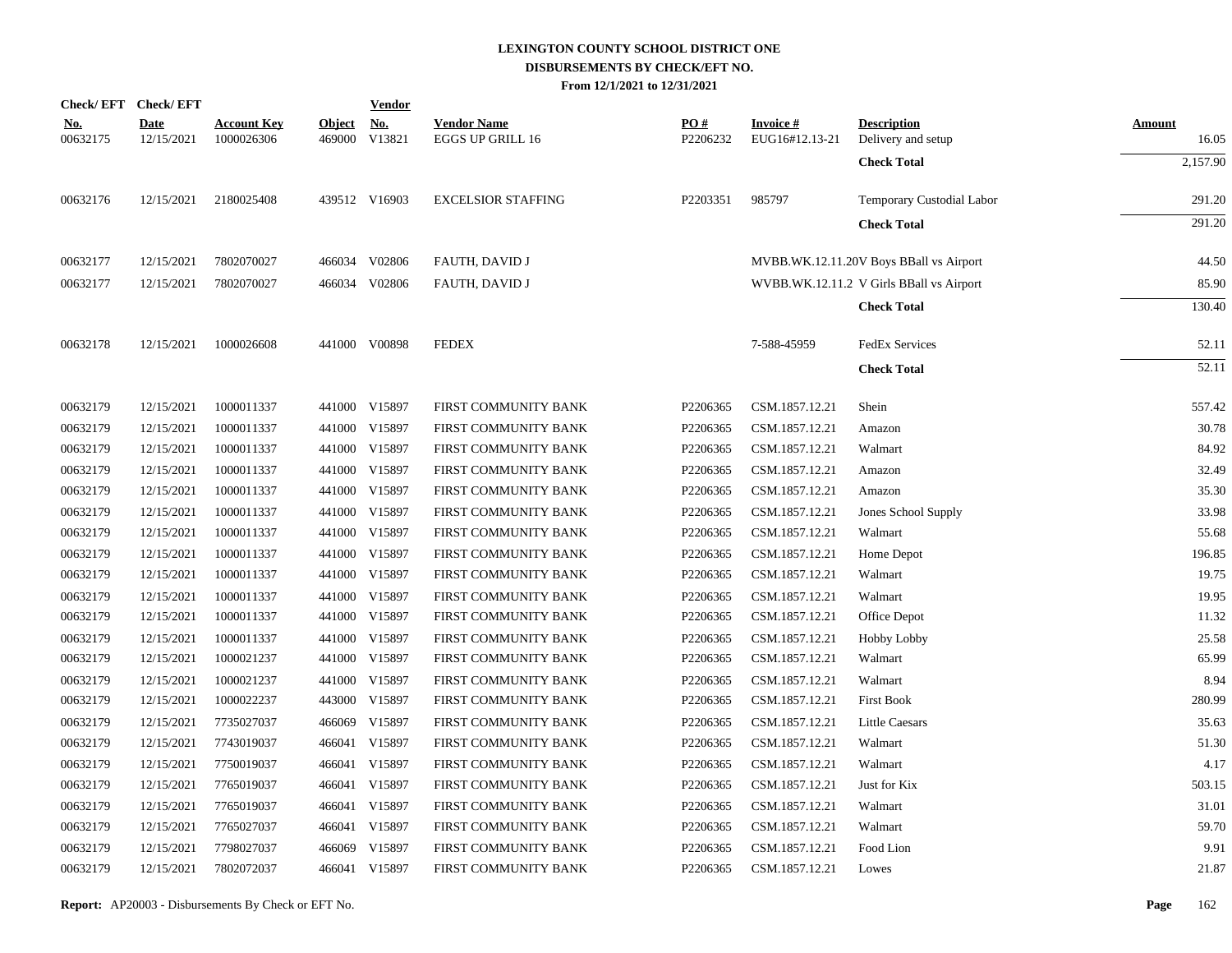| Check/EFT Check/EFT    |                           |                                  |                         | <b>Vendor</b>        |                                            |                 |                                   |                               |                        |
|------------------------|---------------------------|----------------------------------|-------------------------|----------------------|--------------------------------------------|-----------------|-----------------------------------|-------------------------------|------------------------|
| <u>No.</u><br>00632179 | <b>Date</b><br>12/15/2021 | <b>Account Key</b><br>7802072037 | <b>Object</b><br>466041 | <u>No.</u><br>V15897 | <b>Vendor Name</b><br>FIRST COMMUNITY BANK | PQ#<br>P2206365 | <b>Invoice#</b><br>CSM.1857.12.21 | <b>Description</b><br>Walmart | <b>Amount</b><br>77.62 |
| 00632179               | 12/15/2021                | 7802073037                       |                         | 466041 V15897        | FIRST COMMUNITY BANK                       | P2206365        | CSM.1857.12.21                    | Amazon                        | 92.95                  |
| 00632179               | 12/15/2021                | 7802073037                       | 466069                  | V15897               | FIRST COMMUNITY BANK                       | P2206365        | CSM.1857.12.21                    | Walmart                       | 31.16                  |
| 00632179               | 12/15/2021                | 7802073037                       | 466069                  | V15897               | FIRST COMMUNITY BANK                       | P2206365        | CSM.1857.12.21                    | Walmart                       | 19.16                  |
| 00632179               | 12/15/2021                | 7802073037                       | 466069                  | V15897               | FIRST COMMUNITY BANK                       | P2206365        | CSM.1857.12.21                    | McDonalds                     | 51.36                  |
| 00632179               | 12/15/2021                | 7802073037                       | 466069                  | V15897               | FIRST COMMUNITY BANK                       | P2206365        | CSM.1857.12.21                    | Walmart                       | 31.05                  |
| 00632179               | 12/15/2021                | 7860527037                       |                         | 466041 V15897        | FIRST COMMUNITY BANK                       | P2206365        | CSM.1857.12.21                    | Lowes                         | 29.79                  |
| 00632179               | 12/15/2021                | 7860527037                       | 466069                  | V15897               | FIRST COMMUNITY BANK                       | P2206365        | CSM.1857.12.21                    | Food Lion                     | 77.44                  |
| 00632179               | 12/15/2021                | 7860527037                       | 466069                  | V15897               | FIRST COMMUNITY BANK                       | P2206365        | CSM.1857.12.21                    | Shealy's BBQ                  | 1,150.53               |
| 00632179               | 12/15/2021                | 1000011337                       |                         | 433200 V15897        | FIRST COMMUNITY BANK                       | P2206366        | CSM.6061.12.21                    | <b>SCASL</b>                  | 127.00                 |
| 00632179               | 12/15/2021                | 1000011337                       |                         | 441000 V15897        | FIRST COMMUNITY BANK                       | P2206366        | CSM.6061.12.21                    | Specialist ID                 | 798.81                 |
| 00632179               | 12/15/2021                | 1000011337                       |                         | 441000 V15897        | FIRST COMMUNITY BANK                       | P2206366        | CSM.6061.12.21                    | Amazon                        | 341.60                 |
| 00632179               | 12/15/2021                | 1000011337                       |                         | 441000 V15897        | FIRST COMMUNITY BANK                       | P2206366        | CSM.6061.12.21                    | Amazon                        | 27.30                  |
| 00632179               | 12/15/2021                | 1000011337                       |                         | 441000 V15897        | FIRST COMMUNITY BANK                       | P2206366        | CSM.6061.12.21                    | Amazon                        | 7.37                   |
| 00632179               | 12/15/2021                | 1000011337                       |                         | 441000 V15897        | FIRST COMMUNITY BANK                       | P2206366        | CSM.6061.12.21                    | Amazon                        | 175.36                 |
| 00632179               | 12/15/2021                | 1000011337                       |                         | 441000 V15897        | FIRST COMMUNITY BANK                       | P2206366        | CSM.6061.12.21                    | Walmart                       | 41.38                  |
| 00632179               | 12/15/2021                | 7738027037                       |                         | 466069 V15897        | FIRST COMMUNITY BANK                       | P2206366        | CSM.6061.12.21                    | <b>Little Caesars</b>         | 69.70                  |
| 00632179               | 12/15/2021                | 7738027037                       | 466069                  | V15897               | FIRST COMMUNITY BANK                       | P2206366        | CSM.6061.12.21                    | Marcos Pizza                  | 94.91                  |
| 00632179               | 12/15/2021                | 7738027037                       | 466069                  | V15897               | FIRST COMMUNITY BANK                       | P2206366        | CSM.6061.12.21                    | Marcos Pizza                  | $-14.55$               |
| 00632179               | 12/15/2021                | 7765019037                       |                         | 466041 V15897        | FIRST COMMUNITY BANK                       | P2206366        | CSM.6061.12.21                    | Amazon                        | 51.18                  |
| 00632179               | 12/15/2021                | 7793027037                       | 466069                  | V15897               | FIRST COMMUNITY BANK                       | P2206366        | CSM.6061.12.21                    | Amazon                        | 40.34                  |
| 00632179               | 12/15/2021                | 7793027037                       |                         | 466099 V15897        | FIRST COMMUNITY BANK                       | P2206366        | CSM.6061.12.21                    | Publix                        | 100.00                 |
| 00632179               | 12/15/2021                | 7798027037                       | 466069                  | V15897               | FIRST COMMUNITY BANK                       | P2206366        | CSM.6061.12.21                    | Walmart                       | 56.27                  |
| 00632179               | 12/15/2021                | 7802073037                       | 466069                  | V15897               | FIRST COMMUNITY BANK                       | P2206366        | CSM.6061.12.21                    | Walmart                       | 201.68                 |
| 00632179               | 12/15/2021                | 7802073037                       | 466069                  | V15897               | FIRST COMMUNITY BANK                       | P2206366        | CSM.6061.12.21                    | SAMS                          | 314.84                 |
| 00632179               | 12/15/2021                | 7802073037                       | 466069                  | V15897               | FIRST COMMUNITY BANK                       | P2206366        | CSM.6061.12.21                    | Walmart                       | 101.96                 |
| 00632179               | 12/15/2021                | 7802073037                       | 466069                  | V15897               | FIRST COMMUNITY BANK                       | P2206366        | CSM.6061.12.21                    | Little Caesars                | 59.39                  |
| 00632179               | 12/15/2021                | 7802073037                       | 466069                  | V15897               | FIRST COMMUNITY BANK                       | P2206366        | CSM.6061.12.21                    | Little Caesars                | 59.39                  |
| 00632179               | 12/15/2021                | 7802073037                       | 466069                  | V15897               | FIRST COMMUNITY BANK                       | P2206366        | CSM.6061.12.21                    | Walmart                       | 15.24                  |
| 00632179               | 12/15/2021                | 7860527037                       |                         | 466041 V15897        | FIRST COMMUNITY BANK                       | P2206366        | CSM.6061.12.21                    | Dollar Tree                   | $-11.77$               |
| 00632179               | 12/15/2021                | 7860527037                       | 466069                  | V15897               | FIRST COMMUNITY BANK                       | P2206366        | CSM.6061.12.21                    | Walmart                       | 21.93                  |
| 00632179               | 12/15/2021                | 7860527037                       |                         | 466099 V15897        | FIRST COMMUNITY BANK                       | P2206366        | CSM.6061.12.21                    | Dollar Tree                   | 235.39                 |
| 00632179               | 12/15/2021                | 7863027037                       |                         | 466041 V15897        | FIRST COMMUNITY BANK                       | P2206366        | CSM.6061.12.21                    | Lowes                         | 17.38                  |
| 00632179               | 12/15/2021                | 7863027037                       | 466069                  | V15897               | FIRST COMMUNITY BANK                       | P2206366        | CSM.6061.12.21                    | Publix                        | 122.36                 |
| 00632179               | 12/15/2021                | 7863027037                       | 466069                  | V15897               | FIRST COMMUNITY BANK                       | P2206366        | CSM.6061.12.21                    | Food Lion                     | 32.99                  |
| 00632179               | 12/15/2021                | 1000011240                       |                         | 441000 V15897        | FIRST COMMUNITY BANK                       | P2206363        | NPE.4033.12.21                    | Target                        | 121.94                 |

**Report:** AP20003 - Disbursements By Check or EFT No. **Page** 163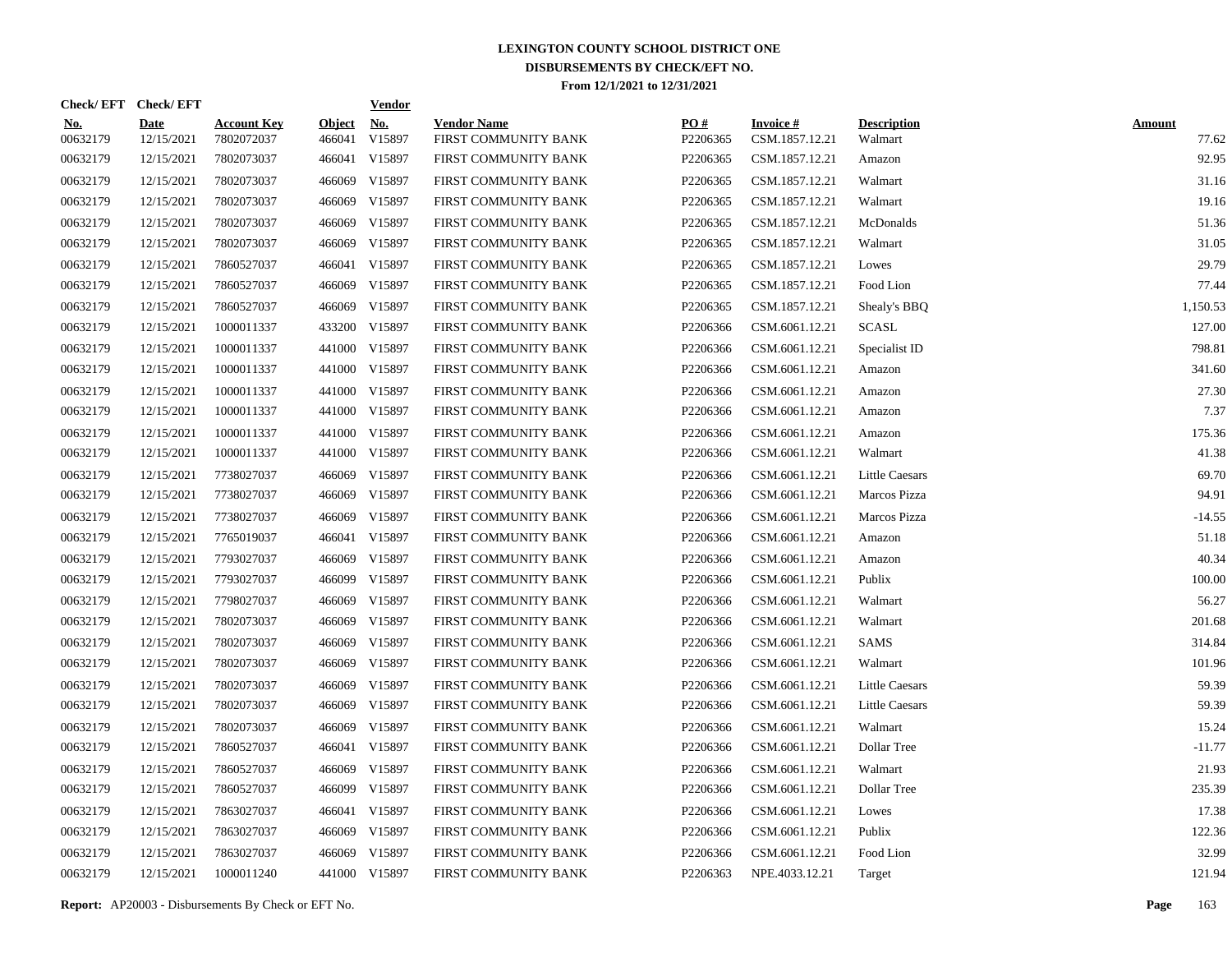| Check/EFT Check/EFT    |                           |                                  |                         | <b>Vendor</b>        |                                            |                 |                                   |                               |                        |
|------------------------|---------------------------|----------------------------------|-------------------------|----------------------|--------------------------------------------|-----------------|-----------------------------------|-------------------------------|------------------------|
| <u>No.</u><br>00632179 | <b>Date</b><br>12/15/2021 | <b>Account Key</b><br>1000021340 | <b>Object</b><br>441000 | <u>No.</u><br>V15897 | <b>Vendor Name</b><br>FIRST COMMUNITY BANK | PO#<br>P2206363 | <b>Invoice#</b><br>NPE.4033.12.21 | <b>Description</b><br>Walmart | <b>Amount</b><br>65.12 |
| 00632179               | 12/15/2021                | 1000022240                       | 441000                  | V15897               | FIRST COMMUNITY BANK                       | P2206363        | NPE.4033.12.21                    | Walmart                       | 25.23                  |
| 00632179               | 12/15/2021                | 1000022240                       | 441000                  | V15897               | FIRST COMMUNITY BANK                       | P2206363        | NPE.4033.12.21                    | Office Depot                  | 19.65                  |
| 00632179               | 12/15/2021                | 1000022240                       | 441000                  | V15897               | FIRST COMMUNITY BANK                       | P2206363        | NPE.4033.12.21                    | Office Depot                  | 45.49                  |
| 00632179               | 12/15/2021                | 1000023340                       |                         | 441000 V15897        | FIRST COMMUNITY BANK                       | P2206363        | NPE.4033.12.21                    | Sam's                         | 66.23                  |
| 00632179               | 12/15/2021                | 1000023340                       |                         | 441000 V15897        | FIRST COMMUNITY BANK                       | P2206363        | NPE.4033.12.21                    | Office Depot                  | 79.93                  |
| 00632179               | 12/15/2021                | 1000025440                       |                         | 441000 V15897        | FIRST COMMUNITY BANK                       | P2206363        | NPE.4033.12.21                    | Lowes                         | 129.28                 |
| 00632179               | 12/15/2021                | 1000025440                       |                         | 441000 V15897        | FIRST COMMUNITY BANK                       | P2206363        | NPE.4033.12.21                    | Lowe's                        | 335.43                 |
| 00632179               | 12/15/2021                | 1000025440                       |                         | 441000 V15897        | FIRST COMMUNITY BANK                       | P2206363        | NPE.4033.12.21                    | Circle K                      | 40.00                  |
| 00632179               | 12/15/2021                | 1000025440                       |                         | 441000 V15897        | FIRST COMMUNITY BANK                       | P2206363        | NPE.4033.12.21                    | Credit                        | $-0.40$                |
| 00632179               | 12/15/2021                | 7743019040                       |                         | 466041 V15897        | FIRST COMMUNITY BANK                       | P2206363        | NPE.4033.12.21                    | Teachers by Teachers          | 84.54                  |
| 00632179               | 12/15/2021                | 7745027040                       |                         | 466041 V15897        | FIRST COMMUNITY BANK                       | P2206363        | NPE.4033.12.21                    | Amazon                        | 37.39                  |
| 00632179               | 12/15/2021                | 7745027040                       |                         | 466041 V15897        | FIRST COMMUNITY BANK                       | P2206363        | NPE.4033.12.21                    | Amazon                        | 792.83                 |
| 00632179               | 12/15/2021                | 7745027040                       |                         | 466041 V15897        | FIRST COMMUNITY BANK                       | P2206363        | NPE.4033.12.21                    | Reading Wearhouse             | 542.06                 |
| 00632179               | 12/15/2021                | 7863027040                       |                         | 466041 V15897        | FIRST COMMUNITY BANK                       | P2206363        | NPE.4033.12.21                    | Walmart                       | 37.67                  |
| 00632179               | 12/15/2021                | 7863027040                       |                         | 466041 V15897        | FIRST COMMUNITY BANK                       | P2206363        | NPE.4033.12.21                    | Walmart                       | 81.71                  |
| 00632179               | 12/15/2021                | 7863027040                       | 466041                  | V15897               | FIRST COMMUNITY BANK                       | P2206363        | NPE.4033.12.21                    | Amazon                        | 213.95                 |
| 00632179               | 12/15/2021                | 7863027040                       |                         | 466041 V15897        | FIRST COMMUNITY BANK                       | P2206363        | NPE.4033.12.21                    | Amazon                        | 85.82                  |
| 00632179               | 12/15/2021                | 7863027040                       | 466069                  | V15897               | FIRST COMMUNITY BANK                       | P2206363        | NPE.4033.12.21                    | Sam's Club                    | 41.42                  |
| 00632179               | 12/15/2021                | 7863027040                       | 466069                  | V15897               | FIRST COMMUNITY BANK                       | P2206363        | NPE.4033.12.21                    | Publix                        | 30.54                  |
| 00632179               | 12/15/2021                | 7863027040                       | 466069                  | V15897               | FIRST COMMUNITY BANK                       | P2206363        | NPE.4033.12.21                    | Krispy Kreme                  | 112.72                 |
| 00632179               | 12/15/2021                | 7863027040                       | 466069                  | V15897               | FIRST COMMUNITY BANK                       | P2206363        | NPE.4033.12.21                    | Lowe's Foods                  | 33.22                  |
| 00632179               | 12/15/2021                | 7863027040                       | 466069                  | V15897               | FIRST COMMUNITY BANK                       | P2206363        | NPE.4033.12.21                    | Walmart                       | 44.76                  |
| 00632179               | 12/15/2021                | 7863027040                       | 466069                  | V15897               | FIRST COMMUNITY BANK                       | P2206363        | NPE.4033.12.21                    | Lidl                          | 123.90                 |
| 00632179               | 12/15/2021                | 7863027040                       | 466099                  | V15897               | FIRST COMMUNITY BANK                       | P2206363        | NPE.4033.12.21                    | Le Bleu                       | 38.87                  |
| 00632179               | 12/15/2021                | 7863027040                       | 466099                  | V15897               | FIRST COMMUNITY BANK                       | P2206363        | NPE.4033.12.21                    | Lowe's                        | 53.67                  |
| 00632179               | 12/15/2021                | 1000021341                       | 441000                  | V15897               | FIRST COMMUNITY BANK                       | P2206395        | RCE.5212.12.21                    | Publix                        | 19.13                  |
| 00632179               | 12/15/2021                | 1000021341                       | 441000                  | V15897               | FIRST COMMUNITY BANK                       | P2206395        | RCE.5212.12.21                    | Publix                        | 4.91                   |
| 00632179               | 12/15/2021                | 1000025441                       | 441000                  | V15897               | FIRST COMMUNITY BANK                       | P2206395        | RCE.5212.12.21                    | <b>Tractor Supply</b>         | 162.59                 |
| 00632179               | 12/15/2021                | 7841827041                       | 466099                  | V15897               | FIRST COMMUNITY BANK                       | P2206395        | RCE.5212.12.21                    | Walmart Supercenter           | 15.48                  |
| 00632179               | 12/15/2021                | 7841827041                       | 466099                  | V15897               | FIRST COMMUNITY BANK                       | P2206395        | RCE.5212.12.21                    | Walmart Supercenter (Credit)  | $-18.05$               |
| 00632179               | 12/15/2021                | 7841827041                       | 466099                  | V15897               | FIRST COMMUNITY BANK                       | P2206395        | RCE.5212.12.21                    | Credit-Walmart                | $-13.77$               |
| 00632179               | 12/15/2021                | 7846027041                       |                         | 466041 V15897        | FIRST COMMUNITY BANK                       | P2206395        | RCE.5212.12.21                    | Amazon                        | 37.40                  |
| 00632179               | 12/15/2021                | 7846027041                       |                         | 466041 V15897        | FIRST COMMUNITY BANK                       | P2206395        | RCE.5212.12.21                    | Amazon                        | 28.00                  |
| 00632179               | 12/15/2021                | 7846027041                       |                         | 466041 V15897        | FIRST COMMUNITY BANK                       | P2206395        | RCE.5212.12.21                    | Amazon (credit)               | $-57.76$               |
| 00632179               | 12/15/2021                | 7846027041                       |                         | 466041 V15897        | FIRST COMMUNITY BANK                       | P2206395        | RCE.5212.12.21                    | Amazon (Partial Credit)       | $-14.00$               |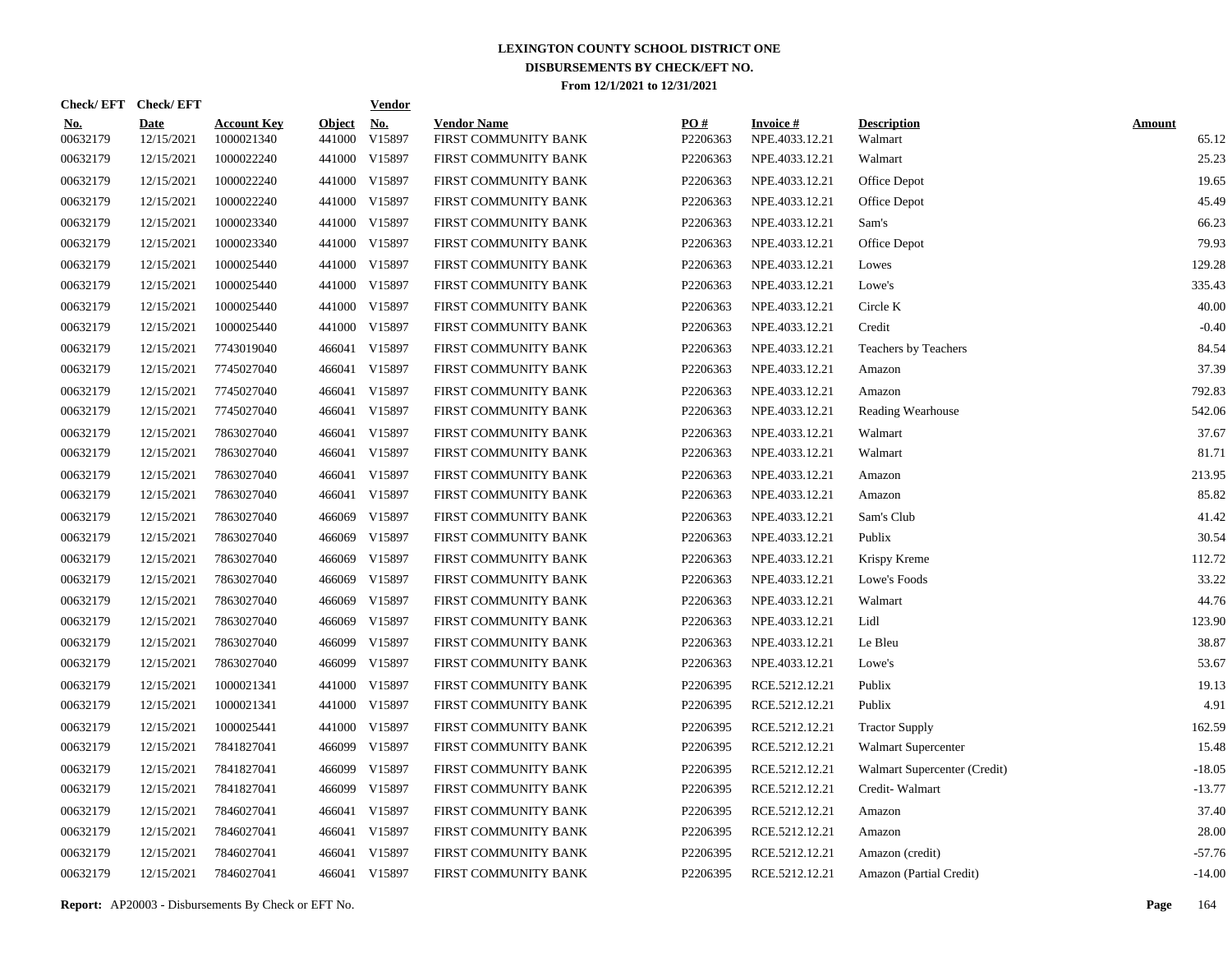|                        | Check/EFT Check/EFT       |                                  |                         | <b>Vendor</b>        |                                            |                 |                                   |                              |                        |
|------------------------|---------------------------|----------------------------------|-------------------------|----------------------|--------------------------------------------|-----------------|-----------------------------------|------------------------------|------------------------|
| <u>No.</u><br>00632179 | <b>Date</b><br>12/15/2021 | <b>Account Key</b><br>7846027041 | <b>Object</b><br>466041 | <u>No.</u><br>V15897 | <b>Vendor Name</b><br>FIRST COMMUNITY BANK | PQ#<br>P2206395 | <b>Invoice#</b><br>RCE.5212.12.21 | <b>Description</b><br>Amazon | <b>Amount</b><br>57.76 |
| 00632179               | 12/15/2021                | 7846027041                       | 466069                  | V15897               | FIRST COMMUNITY BANK                       | P2206395        | RCE.5212.12.21                    | <b>Walmart Supercenter</b>   | 49.88                  |
| 00632179               | 12/15/2021                | 7846027041                       | 466069                  | V15897               | FIRST COMMUNITY BANK                       | P2206395        | RCE.5212.12.21                    | Walmart                      | 54.70                  |
| 00632179               | 12/15/2021                | 7846027041                       | 466069                  | V15897               | FIRST COMMUNITY BANK                       | P2206395        | RCE.5212.12.21                    | World Market/Cost Plus       | 136.85                 |
| 00632179               | 12/15/2021                | 7846027041                       | 466099                  | V15897               | FIRST COMMUNITY BANK                       | P2206395        | RCE.5212.12.21                    | Lexington Florist            | 157.80                 |
| 00632179               | 12/15/2021                | 7846027041                       | 466099                  | V15897               | FIRST COMMUNITY BANK                       | P2206395        | RCE.5212.12.21                    | Dollar General               | 28.36                  |
| 00632179               | 12/15/2021                | 7846027041                       | 466099                  | V15897               | FIRST COMMUNITY BANK                       | P2206395        | RCE.5212.12.21                    | <b>Walmart Supercenter</b>   | 77.49                  |
| 00632179               | 12/15/2021                | 7846027041                       | 466099                  | V15897               | FIRST COMMUNITY BANK                       | P2206395        | RCE.5212.12.21                    | amazon                       | 89.94                  |
| 00632179               | 12/15/2021                | 7846027041                       | 466099                  | V15897               | FIRST COMMUNITY BANK                       | P2206395        | RCE.5212.12.21                    | Walmart                      | 61.23                  |
| 00632179               | 12/15/2021                | 7846027041                       | 466099                  | V15897               | FIRST COMMUNITY BANK                       | P2206395        | RCE.5212.12.21                    | Walmart                      | 20.35                  |
| 00632179               | 12/15/2021                | 7863027041                       | 466069                  | V15897               | FIRST COMMUNITY BANK                       | P2206395        | RCE.5212.12.21                    | Food Lion                    | 16.70                  |
| 00632179               | 12/15/2021                | 7936527041                       |                         | 466041 V15897        | FIRST COMMUNITY BANK                       | P2206395        | RCE.5212.12.21                    | Scholastic                   | 879.54                 |
| 00632179               | 12/15/2021                | 7936527041                       |                         | 466041 V15897        | FIRST COMMUNITY BANK                       | P2206395        | RCE.5212.12.21                    | Scholastic                   | 99.51                  |
| 00632179               | 12/15/2021                | 7936527041                       |                         | 466041 V15897        | FIRST COMMUNITY BANK                       | P2206395        | RCE.5212.12.21                    | Scholastic                   | 6.42                   |
| 00632179               | 12/15/2021                | 7936527041                       |                         | 466041 V15897        | FIRST COMMUNITY BANK                       | P2206395        | RCE.5212.12.21                    | Scholastic                   | 57.78                  |
| 00632179               | 12/15/2021                | 1000011141                       |                         | 441000 V15897        | FIRST COMMUNITY BANK                       | P2206371        | RCE.5444.12.21                    | Amazon                       | 85.55                  |
| 00632179               | 12/15/2021                | 1000011241                       |                         | 441000 V15897        | FIRST COMMUNITY BANK                       | P2206371        | RCE.5444.12.21                    | Amazon                       | 337.80                 |
| 00632179               | 12/15/2021                | 1000011241                       |                         | 441000 V15897        | FIRST COMMUNITY BANK                       | P2206371        | RCE.5444.12.21                    | Amazon                       | 254.55                 |
| 00632179               | 12/15/2021                | 1000011241                       |                         | 441000 V15897        | FIRST COMMUNITY BANK                       | P2206371        | RCE.5444.12.21                    | United Art and Education     | 122.79                 |
| 00632179               | 12/15/2021                | 7846027041                       |                         | 466041 V15897        | FIRST COMMUNITY BANK                       | P2206371        | RCE.5444.12.21                    | Amazon                       | 187.25                 |
| 00632179               | 12/15/2021                | 7863027041                       |                         | 466041 V15897        | FIRST COMMUNITY BANK                       | P2206371        | RCE.5444.12.21                    | Amazon                       | 27.75                  |
| 00632179               | 12/15/2021                | 7863027041                       |                         | 466041 V15897        | FIRST COMMUNITY BANK                       | P2206371        | RCE.5444.12.21                    | Amazon                       | 57.76                  |
| 00632179               | 12/15/2021                | 7863027041                       |                         | 466041 V15897        | FIRST COMMUNITY BANK                       | P2206371        | RCE.5444.12.21                    | Amazon                       | $-57.76$               |
| 00632179               | 12/15/2021                | 1000011326                       |                         | 433200 V15897        | FIRST COMMUNITY BANK                       | P2206364        | WKM.5220.12.21                    | <b>SCACTE</b>                | 175.00                 |
| 00632179               | 12/15/2021                | 1000011326                       |                         | 441000 V15897        | FIRST COMMUNITY BANK                       | P2206364        | WKM.5220.12.21                    | Amazon                       | 35.26                  |
| 00632179               | 12/15/2021                | 1000011326                       |                         | 441000 V15897        | FIRST COMMUNITY BANK                       | P2206364        | WKM.5220.12.21                    | Walmart                      | 141.80                 |
| 00632179               | 12/15/2021                | 1000011326                       |                         | 441000 V15897        | FIRST COMMUNITY BANK                       | P2206364        | WKM.5220.12.21                    | Kroger                       | 30.97                  |
| 00632179               | 12/15/2021                | 1000011326                       |                         | 441000 V15897        | FIRST COMMUNITY BANK                       | P2206364        | WKM.5220.12.21                    | Publix                       | 9.98                   |
| 00632179               | 12/15/2021                | 1000011326                       |                         | 441000 V15897        | FIRST COMMUNITY BANK                       | P2206364        | WKM.5220.12.21                    | KJ'S Market                  | 23.31                  |
| 00632179               | 12/15/2021                | 1000011326                       |                         | 441000 V15897        | FIRST COMMUNITY BANK                       | P2206364        | WKM.5220.12.21                    | Food Lion                    | 52.58                  |
| 00632179               | 12/15/2021                | 1000011326                       |                         | 441000 V15897        | FIRST COMMUNITY BANK                       | P2206364        | WKM.5220.12.21                    | Walmart                      | 197.79                 |
| 00632179               | 12/15/2021                | 1000022226                       |                         | 441000 V15897        | FIRST COMMUNITY BANK                       | P2206364        | WKM.5220.12.21                    | Walmart                      | 133.86                 |
| 00632179               | 12/15/2021                | 1000025426                       |                         | 441000 V15897        | FIRST COMMUNITY BANK                       | P2206364        | WKM.5220.12.21                    | Amazon                       | $-16.35$               |
| 00632179               | 12/15/2021                | 3711011326                       |                         | 441000 V15897        | FIRST COMMUNITY BANK                       | P2206364        | WKM.5220.12.21                    | <b>PSS</b>                   | 1,268.17               |
| 00632179               | 12/15/2021                | 7737019026                       |                         | 466041 V15897        | FIRST COMMUNITY BANK                       | P2206364        | WKM.5220.12.21                    | Sphero                       | 475.95                 |
| 00632179               | 12/15/2021                | 7738019026                       |                         | 466041 V15897        | FIRST COMMUNITY BANK                       | P2206364        | WKM.5220.12.21                    | <b>Broadway Licensing</b>    | 331.09                 |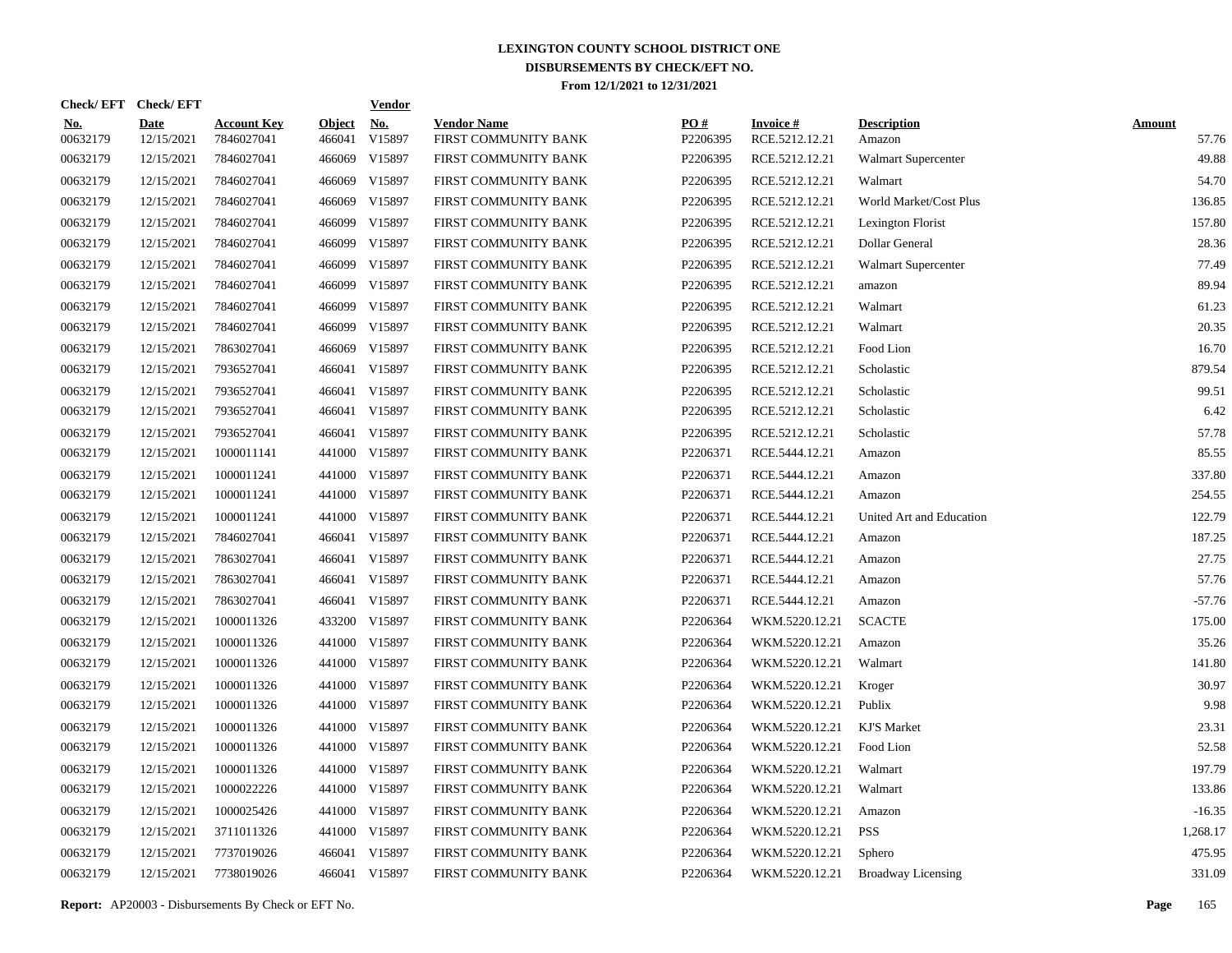|                        | Check/EFT Check/EFT |                                  |                         | <b>Vendor</b>        |                                            |                 |                                   |                                           |                        |
|------------------------|---------------------|----------------------------------|-------------------------|----------------------|--------------------------------------------|-----------------|-----------------------------------|-------------------------------------------|------------------------|
| <u>No.</u><br>00632179 | Date<br>12/15/2021  | <b>Account Key</b><br>7745027026 | <b>Object</b><br>466069 | <u>No.</u><br>V15897 | <b>Vendor Name</b><br>FIRST COMMUNITY BANK | PO#<br>P2206364 | <b>Invoice#</b><br>WKM.5220.12.21 | <b>Description</b><br>Walmart             | <b>Amount</b><br>34.76 |
| 00632179               | 12/15/2021          | 7802088026                       | 466041                  | V15897               | FIRST COMMUNITY BANK                       | P2206364        | WKM.5220.12.21                    | Walmart                                   | 37.32                  |
| 00632179               | 12/15/2021          | 7802088026                       | 466099                  | V15897               | FIRST COMMUNITY BANK                       | P2206364        | WKM.5220.12.21                    | Signs365                                  | 23.20                  |
| 00632179               | 12/15/2021          | 7841827026                       | 466099                  | V15897               | FIRST COMMUNITY BANK                       | P2206364        | WKM.5220.12.21                    | Kohls                                     | 201.14                 |
| 00632179               | 12/15/2021          | 7841827026                       | 466099                  | V15897               | FIRST COMMUNITY BANK                       | P2206364        | WKM.5220.12.21                    | Kohls                                     | $-90.94$               |
| 00632179               | 12/15/2021          | 7860527026                       | 466041                  | V15897               | FIRST COMMUNITY BANK                       | P2206364        | WKM.5220.12.21                    | LeBleu                                    | 23.89                  |
| 00632179               | 12/15/2021          | 7860527026                       |                         | 466041 V15897        | FIRST COMMUNITY BANK                       | P2206364        | WKM.5220.12.21                    | Walmart                                   | 33.37                  |
|                        |                     |                                  |                         |                      |                                            |                 |                                   | <b>Check Total</b>                        | 16,204.24              |
| 00632180               | 12/15/2021          | 1000011330                       | 441000                  | V00549               | FORMS AND SUPPLY INC (FSI)                 | P2205739        | 5966491-0                         | Pacon Kolorfast Tissue Paper A            | 48.26                  |
| 00632180               | 12/15/2021          | 1000011444                       | 441000                  | V00549               | FORMS AND SUPPLY INC (FSI)                 | P2205946        | 5972997-0                         | Bostitch Ergonomic Desktop Sta            | 36.46                  |
| 00632180               | 12/15/2021          | 1000011444                       | 441000                  | V00549               | FORMS AND SUPPLY INC (FSI)                 | P2205946        | 5972997-0                         | <b>Business Source Allpurpose</b>         | 12.81                  |
| 00632180               | 12/15/2021          | 1000011444                       | 441000                  | V00549               | FORMS AND SUPPLY INC (FSI)                 | P2205946        | 5972997-0                         | Crayola Classic Colors Broad L            | 29.75                  |
| 00632180               | 12/15/2021          | 1000011444                       | 441000                  | V00549               | FORMS AND SUPPLY INC (FSI)                 | P2205946        | 5972997-0                         | Expo LowOdor Dryerase 8Color M            | 44.17                  |
| 00632180               | 12/15/2021          | 1000011444                       | 441000                  | V00549               | FORMS AND SUPPLY INC (FSI)                 | P2205946        | 5972997-0                         | Sharpie Flip Chart Markers                | 34.24                  |
| 00632180               | 12/15/2021          | 1000011444                       | 441000                  | V00549               | FORMS AND SUPPLY INC (FSI)                 | P2205946        | 5972997-0                         | Pilot G2 Gel Ink Rolling Ball             | 44.49                  |
| 00632180               | 12/15/2021          | 1000011444                       | 441000                  | V00549               | FORMS AND SUPPLY INC (FSI)                 | P2205946        | 5972997-0                         | Postitreg SelfStick Easel Pad             | 560.70                 |
| 00632180               | 12/15/2021          | 1000011544                       |                         | 441000 V00549        | FORMS AND SUPPLY INC (FSI)                 | P2206046        | 5975866-0                         | Verbatim 4TB Store 'n' Save D             | 132.41                 |
| 00632180               | 12/15/2021          | 1000011544                       | 441000                  | V00549               | FORMS AND SUPPLY INC (FSI)                 | P2206060        | 5976383-0                         | Verbatim 32GB Premium SDHC Mem            | 70.62                  |
| 00632180               | 12/15/2021          | 1000011544                       | 441000                  | V00549               | FORMS AND SUPPLY INC (FSI)                 | P2206060        | 5976383-0                         | Crayola Broadline Classpack Ma            | 118.45                 |
| 00632180               | 12/15/2021          | 1000011312                       | 441000                  | V00549               | FORMS AND SUPPLY INC (FSI)                 | P2206086        | 5976984-0                         | Coffee mate Liquid Creamer Tub            | 13.25                  |
|                        |                     |                                  |                         |                      |                                            |                 |                                   | <b>Check Total</b>                        | 1,145.61               |
| 00632181               | 12/15/2021          | 6000025623                       |                         | 433200 EXXXXX        | Employee                                   |                 | 11.01.11.30.21                    | <b>Bank Deposits</b>                      | 14.50                  |
|                        |                     |                                  |                         |                      |                                            |                 |                                   | <b>Check Total</b>                        | 14.50                  |
| 00632182               | 12/15/2021          | 1000022403                       |                         | 433200 EXXXXX        | Employee                                   |                 | 11.03.12.08.21                    | SC Assoc of Sch Business Conf             | 171.64                 |
|                        |                     |                                  |                         |                      |                                            |                 |                                   | <b>Check Total</b>                        | 171.64                 |
| 00632183               | 12/15/2021          | 7802070027                       |                         | 466034 V02833        | <b>GLOVER, WILLIAM</b>                     |                 |                                   | MVBB.WK.12.7.202V Boys BBall vs AC Flora  | 44.50                  |
| 00632183               | 12/15/2021          | 7802070027                       |                         | 466034 V02833        | <b>GLOVER, WILLIAM</b>                     |                 |                                   | WVBB.WK.12.7.20 V Girls BBall vs AC Flora | 86.80                  |
|                        |                     |                                  |                         |                      |                                            |                 |                                   | <b>Check Total</b>                        | 131.30                 |
| 00632184               | 12/15/2021          | 7802070027                       | 466069                  | EXXXXX               | Employee                                   |                 | 12.08.21                          | Holiday Coaches Meal                      | 37.29                  |
|                        |                     |                                  |                         |                      |                                            |                 |                                   | <b>Check Total</b>                        | 37.29                  |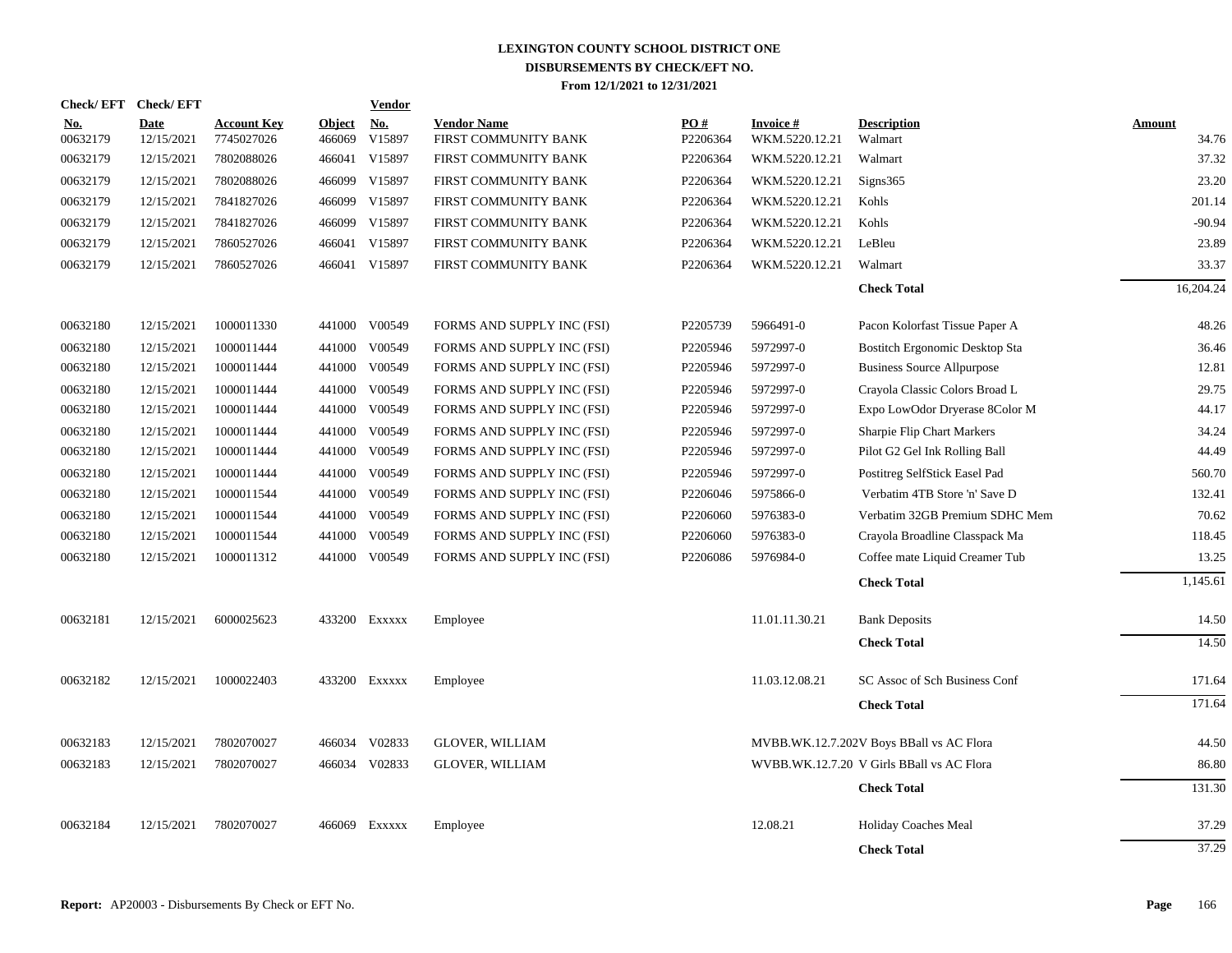|                        | Check/EFT Check/EFT       |                                  |               | <b>Vendor</b>                             |                                |                      |                             |                                                |                        |
|------------------------|---------------------------|----------------------------------|---------------|-------------------------------------------|--------------------------------|----------------------|-----------------------------|------------------------------------------------|------------------------|
| <u>No.</u><br>00632185 | <b>Date</b><br>12/15/2021 | <b>Account Key</b><br>7860527015 | <u>Object</u> | $\mathbf{N}\mathbf{o}$ .<br>466041 EXXXXX | <b>Vendor Name</b><br>Employee | PO#                  | <b>Invoice#</b><br>12.10.21 | <b>Description</b><br>Reimb holiday mugs/candy | <b>Amount</b><br>63.42 |
|                        |                           |                                  |               |                                           |                                |                      |                             | <b>Check Total</b>                             | 63.42                  |
| 00632186               | 12/15/2021                | 7860527026                       |               | 466069 Exxxxx                             | Employee                       |                      | 12.13.2021                  | Supplies Reimbursement                         | 244.12                 |
|                        |                           |                                  |               |                                           |                                |                      |                             | <b>Check Total</b>                             | 244.12                 |
| 00632187               | 12/15/2021                | 6000025626                       |               | 433200 Exxxxx                             | Employee                       |                      | 11.01.11.30.21              | <b>Banking for Food Services</b>               | 30.58                  |
|                        |                           |                                  |               |                                           |                                |                      |                             | <b>Check Total</b>                             | 30.58                  |
| 00632188               | 12/15/2021                | 1000023315                       |               | 433200 EXXXXX                             | Employee                       |                      | 01.14.01.16.22              | FYI CTE Conference                             | 342.74                 |
|                        |                           |                                  |               |                                           |                                |                      |                             | <b>Check Total</b>                             | 342.74                 |
| 00632189               | 12/15/2021                | 7757119044                       |               | 466041 V01292                             | HENRY SCHEIN INC               | P2205520             | 13135017                    | Gait Belt W/Buckle                             | 49.13                  |
| 00632189               | 12/15/2021                | 7757119044                       |               | 466041 V01292                             | HENRY SCHEIN INC               | P2205520             | 13152391                    | Proscope 670 Neon Orange                       | 66.45                  |
|                        |                           |                                  |               |                                           |                                |                      |                             | <b>Check Total</b>                             | 115.58                 |
| 00632190               | 12/15/2021                | 1000011415                       |               | 441000 V16783                             | <b>HOLSTON GASES INC</b>       | P2205109             | 152782                      | Outfit Ironworker Medium Torch                 | 216.68                 |
|                        |                           |                                  |               |                                           |                                |                      |                             | <b>Check Total</b>                             | 216.68                 |
| 00632191               | 12/15/2021                | 7802079013                       |               | 466045 V10681                             | <b>HUDL</b>                    | P2206370             | INV01252350                 | GHS Wrestling Hudl Silver Addi                 | 481.50                 |
| 00632191               | 12/15/2021                | 7802079013                       |               | 466045 V10681                             | <b>HUDL</b>                    | P2206370             | INV01252350                 | Boys Varsity Soccer Hudl Silve                 | 0.00                   |
| 00632191               | 12/15/2021                | 7802079013                       |               | 466045 V10681                             | <b>HUDL</b>                    | P2206370             | INV01252350                 | Girls Varsity Soccer Hudl Silv                 | 0.00                   |
|                        |                           |                                  |               |                                           |                                |                      |                             | <b>Check Total</b>                             | 481.50                 |
| 00632192               | 12/15/2021                | 7887027034                       |               | 466041 V16263                             | <b>IMAGE INK SC LLC</b>        | P2205861             | 51938                       | Port Authority Picnic Blanket                  | 808.71                 |
| 00632192               | 12/15/2021                | 7887027034                       |               | 466041 V16263                             | <b>IMAGE INK SC LLC</b>        | P2205861             | 51938                       | Digitize Logo                                  | 42.80                  |
|                        |                           |                                  |               |                                           |                                |                      |                             | <b>Check Total</b>                             | 851.51                 |
| 00632193               | 12/15/2021                | 7802072015                       |               | 466041 V01254                             | <b>IVEY SALES ASSOC</b>        | P2205859             | 3641                        | Drum Laundry Detergent                         | 290.00                 |
| 00632193               | 12/15/2021                | 7802072015                       |               | 466041 V01254                             | <b>IVEY SALES ASSOC</b>        | P2205859             | 3641                        | Shipping                                       | 65.00                  |
|                        |                           |                                  |               |                                           |                                |                      |                             | <b>Check Total</b>                             | 355.00                 |
| 00632194               | 12/15/2021                | 2372222411                       |               | 431200 V16354                             | JULIE WRIGHT CONSULTING LLC    | P2206106             | 1174                        | Small Group/1:1 E-Consulting,                  | 1,500.00               |
| 00632194               | 12/15/2021                | 2372222411                       |               | 431200 V16354                             | JULIE WRIGHT CONSULTING LLC    | P2206106             | 1174                        | Whole Group E-Consulting                       | 600.00                 |
| 00632194               | 12/15/2021                | 2372222411                       | 431200        | V16354                                    | JULIE WRIGHT CONSULTING LLC    | P2206106             | 1174                        | 1 Full Day, face to face profe                 | 3,800.00               |
| 00632194               | 12/15/2021                | 2372222411                       |               | 431200 V16354                             | JULIE WRIGHT CONSULTING LLC    | P <sub>2206106</sub> | 1177                        | Small Group/1:1 E-Consulting,                  | 1,200.00               |
|                        |                           |                                  |               |                                           |                                |                      |                             |                                                |                        |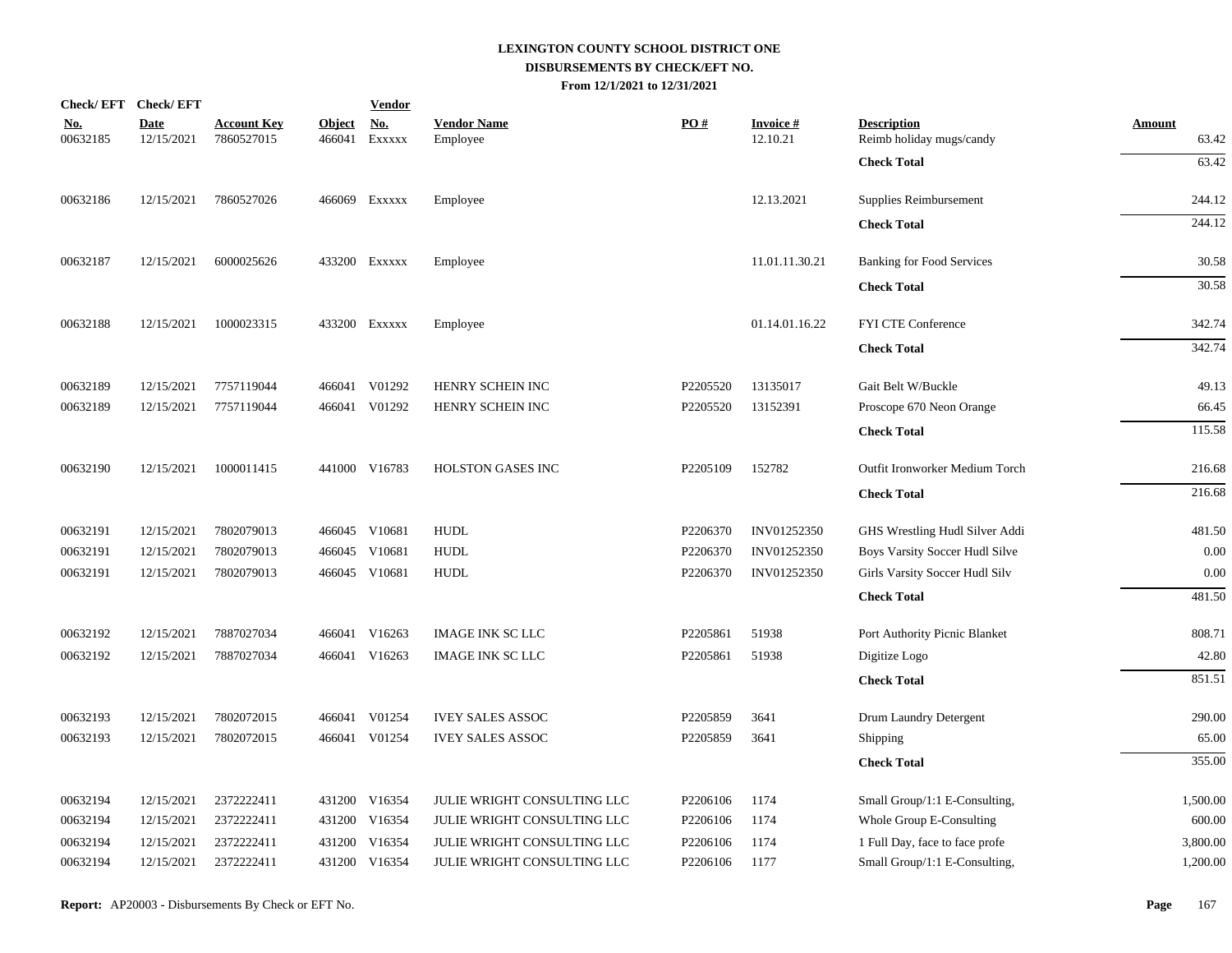| No.      | Check/EFT Check/EFT<br><b>Date</b> | <b>Account Key</b> | Object No. | <b>Vendor</b> | <b>Vendor Name</b>           | PO#      | <b>Invoice#</b> | <b>Description</b>                        | <b>Amount</b> |
|----------|------------------------------------|--------------------|------------|---------------|------------------------------|----------|-----------------|-------------------------------------------|---------------|
|          |                                    |                    |            |               |                              |          |                 | <b>Check Total</b>                        | 7,100.00      |
| 00632195 | 12/15/2021                         | 7802070027         |            | 466034 V16440 | KANAN, GARY                  |          |                 | MVBB.WK.12.7.202V Boys BBall vs AC Flora  | 44.50         |
| 00632195 | 12/15/2021                         | 7802070027         |            | 466034 V16440 | KANAN, GARY                  |          |                 | WVBB.WK.12.7.20 V Girls BBall vs AC Flora | 78.70         |
|          |                                    |                    |            |               |                              |          |                 | <b>Check Total</b>                        | 123.20        |
| 00632196 | 12/15/2021                         | 7887084015         |            | 466069 Exxxxx | Employee                     |          | 12.07.21        | Pizza for cheer team                      | 46.29         |
|          |                                    |                    |            |               |                              |          |                 | <b>Check Total</b>                        | 46.29         |
| 00632197 | 12/15/2021                         | 2042221503         |            | 433200 Exxxxx | Employee                     |          | 10.14.10.27.21  | Itinerant School Therapy                  | 60.48         |
| 00632197 | 12/15/2021                         | 2042221503         |            | 433200 Exxxxx | Employee                     |          | 11.03.11.30.21  | Itinerant school therapy serv             | 70.84         |
|          |                                    |                    |            |               |                              |          |                 | <b>Check Total</b>                        | 131.32        |
| 00632198 | 12/15/2021                         | 2042216103         |            | 433200 Exxxxx | Employee                     |          | 10.20.11.23.21  | <b>Work Related Travel</b>                | 105.00        |
|          |                                    |                    |            |               |                              |          |                 | <b>Check Total</b>                        | 105.00        |
| 00632199 | 12/15/2021                         | 2042216103         |            | 433200 Exxxxx | Employee                     |          | 11.01.11.30.21  | <b>Behavior Support Services</b>          | 134.74        |
|          |                                    |                    |            |               |                              |          |                 | <b>Check Total</b>                        | 134.74        |
| 00632200 | 12/15/2021                         | 7863027040         |            | 466099 Exxxxx | Employee                     |          | 12.09.21        | Clubhouse rental fee                      | 50.00         |
|          |                                    |                    |            |               |                              |          |                 | <b>Check Total</b>                        | 50.00         |
| 00632201 | 12/15/2021                         | 5313025337         |            | 453000 V13399 | <b>LS3P ASSOCIATED LTD</b>   | P2202756 | 0070787         | Architectural Services for Car            | 6,371.87      |
|          |                                    |                    |            |               |                              |          |                 | <b>Check Total</b>                        | 6,371.87      |
| 00632202 | 12/15/2021                         | 5313025343         | 453000     | V13399        | LS3P ASSOCIATED LTD          | P2205168 | 0070780         | Architectural Services for MGM            | 6,371.87      |
| 00632202 | 12/15/2021                         | 5737025337         |            | 452000 V13399 | LS3P ASSOCIATED LTD          | P2013235 | 0070786         | Architectural Services for Car            | 6,375.00      |
|          |                                    |                    |            |               |                              |          |                 | <b>Check Total</b>                        | 12,746.87     |
| 00632203 | 12/15/2021                         | 5729025329         | 452000     | V01171        | M B KAHN CONSTRUCTION CO INC | P2013550 | 617612-005      | GMS Sign GMP                              | 5,936.09      |
| 00632203 | 12/15/2021                         | 5025025321         | 452000     | V01171        | M B KAHN CONSTRUCTION CO INC | P2102086 | 617699-005      | GMP for LTC Welding Lab Renova            | 9,495.13      |
|          |                                    |                    |            |               |                              |          |                 | <b>Check Total</b>                        | 15,431.22     |
| 00632204 | 12/15/2021                         | 7802070027         |            | 466034 V02708 | MADISON, ZELL A              |          |                 | MVBB.WK.12.11.20V Boys BBall vs Airport   | 44.50         |
| 00632204 | 12/15/2021                         | 7802070027         |            | 466034 V02708 | MADISON, ZELL A              |          |                 | WVBB.WK.12.11.2 V Girls BBall vs Airport  | 71.50         |
|          |                                    |                    |            |               |                              |          |                 | <b>Check Total</b>                        | 116.00        |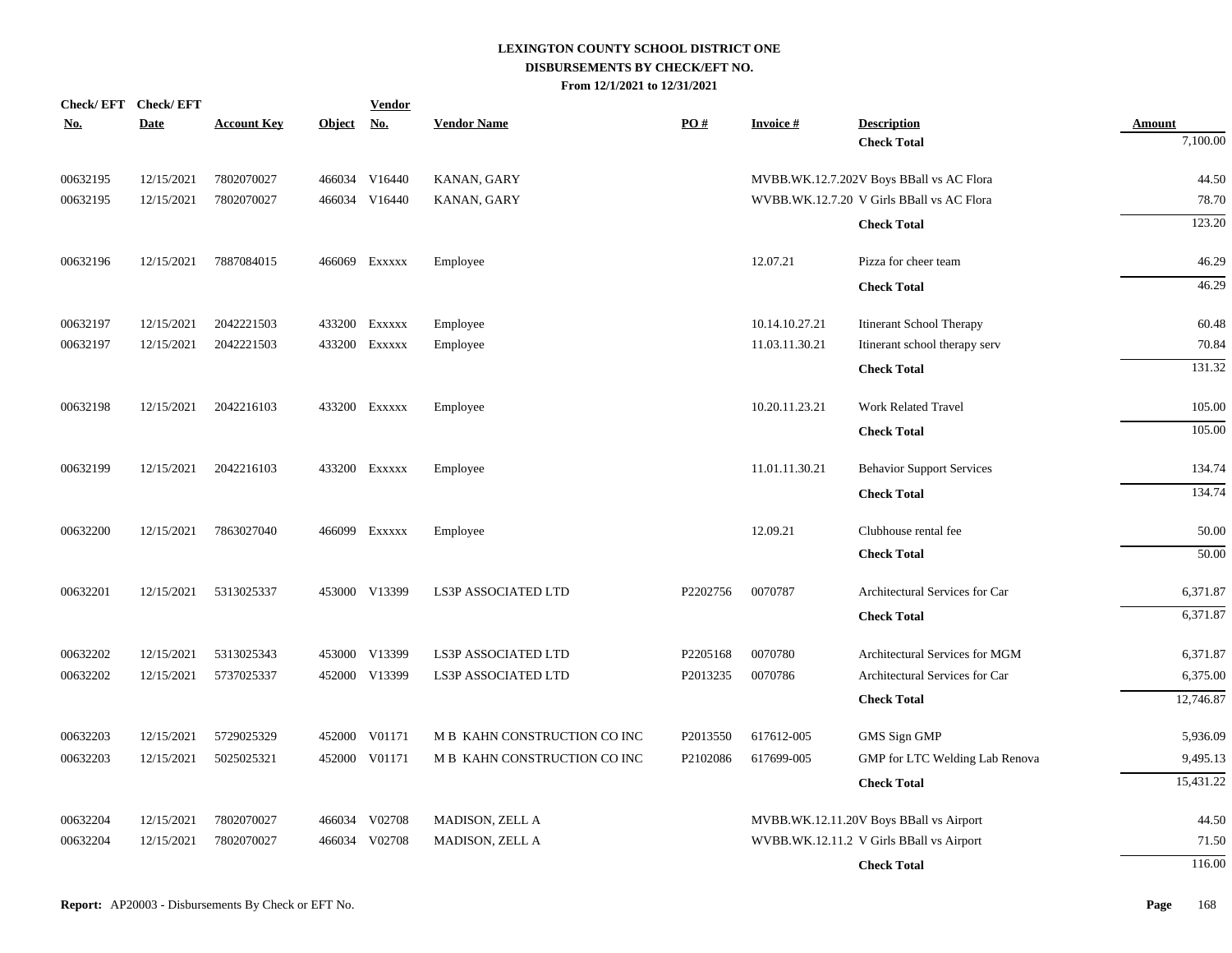|                        | Check/EFT Check/EFT       |                                  |                         | <b>Vendor</b> |                                |          |                               |                                              |                         |
|------------------------|---------------------------|----------------------------------|-------------------------|---------------|--------------------------------|----------|-------------------------------|----------------------------------------------|-------------------------|
| <u>No.</u><br>00632205 | <b>Date</b><br>12/15/2021 | <b>Account Key</b><br>7743019045 | <b>Object</b><br>466041 | No.<br>EXXXXX | <b>Vendor Name</b><br>Employee | PO#      | <b>Invoice#</b><br>12.14.2021 | <b>Description</b><br>Supplies Reimbursement | <b>Amount</b><br>293.57 |
|                        |                           |                                  |                         |               |                                |          |                               | <b>Check Total</b>                           | 293.57                  |
| 00632206               | 12/15/2021                | 2022018847                       |                         | 441000 V16405 | MARYRUTH BOOKS INC             | P2205847 | 32849                         | MARYRUTH BOOKS HOLIDAY BREAK '               | 3,800.00                |
| 00632206               | 12/15/2021                | 2022018847                       |                         | 441000 V16405 | MARYRUTH BOOKS INC             | P2205847 | 32849                         | MARYRUTH BOOKS HOLIDAY BREAK '               | 2,300.00                |
|                        |                           |                                  |                         |               |                                |          |                               | <b>Check Total</b>                           | 6,100.00                |
| 00632207               | 12/15/2021                | 7802073037                       |                         | 466034 V12794 | <b>MAURER, MARK R</b>          |          | BB.CSM.12.04.21               | Athletic Official                            | 56.00                   |
|                        |                           |                                  |                         |               |                                |          |                               | <b>Check Total</b>                           | 56.00                   |
| 00632208               | 12/15/2021                | 2042212703                       |                         | 439500 V16840 | MAXIM HEALTHCARE SERVICES INC  | P2202523 | E4417060143                   | VIRTUAL SCHOOL TEACHER - TIANA               | 2,703.00                |
|                        |                           |                                  |                         |               |                                |          |                               | <b>Check Total</b>                           | 2,703.00                |
| 00632209               | 12/15/2021                | 5312025326                       |                         | 452000 V15848 | MCMILLAN PAZDAN SMITH ARCHITEC | P2104620 | 02104268                      | Architectural Services for Whi               | 2,930.56                |
| 00632209               | 12/15/2021                | 5727025327                       | 452000                  | V15848        | MCMILLAN PAZDAN SMITH ARCHITEC | P2002179 | 02104269                      | Architectural Services for Whi               | 14,708.87               |
| 00632209               | 12/15/2021                | 5312025327                       |                         | 452000 V15848 | MCMILLAN PAZDAN SMITH ARCHITEC | P2104621 | 02104270                      | Architectural Services for Whi               | 2,317.31                |
|                        |                           |                                  |                         |               |                                |          |                               | <b>Check Total</b>                           | 19,956.74               |
| 00632210               | 12/15/2021                | 1000026693                       |                         | 411000 V17063 | MELANIE H BENNETT ESTATE       |          | 12.13.21                      | Melanie Bennett final pay                    | $-1,601.19$             |
| 00632210               | 12/15/2021                | 1000026693                       |                         | 414000 V17063 | MELANIE H BENNETT ESTATE       |          | 12.13.21                      | Melanie Bennett final pay                    | 6,689.32                |
|                        |                           |                                  |                         |               |                                |          |                               | <b>Check Total</b>                           | 5,088.13                |
| 00632211               | 12/15/2021                | 7802076044                       |                         | 466041 V00483 | MF ATHLETIC CO                 | P2206193 | INV192124                     | BULLET BELT DELUXE PARTNER PAC               | 847.44                  |
| 00632211               | 12/15/2021                | 7802076044                       |                         | 466041 V00483 | MF ATHLETIC CO                 | P2206193 | INV192124                     | <b>SHIPPING</b>                              | 27.77                   |
|                        |                           |                                  |                         |               |                                |          |                               | <b>Check Total</b>                           | 875.21                  |
| 00632212               | 12/15/2021                | 6000025646                       |                         | 433200 EXXXXX | Employee                       |          | 11.01.11.30.21                | <b>Bank Deposits</b>                         | 72.58                   |
|                        |                           |                                  |                         |               |                                |          |                               | <b>Check Total</b>                           | 72.58                   |
| 00632213               | 12/15/2021                | 2042212703                       |                         | 433200 EXXXXX | Employee                       |          | 08.25.11.12.21                | Support student at alt.locatio               | 723.52                  |
|                        |                           |                                  |                         |               |                                |          |                               | <b>Check Total</b>                           | 723.52                  |
| 00632214               | 12/15/2021                | 1000011527                       |                         | 433200 EXXXXX | Employee                       |          | 11.13.11.16.21                | SC Health Science Ed. Conf.                  | 436.38                  |
|                        |                           |                                  |                         |               |                                |          |                               | <b>Check Total</b>                           | 436.38                  |
| 00632215               | 12/15/2021                | 2671022403                       |                         | 431200 V00376 | NATIONAL COUNCIL OF TEACHERS O | P2203188 | 3087908                       | Professional learning face-to-               | 39,000.00               |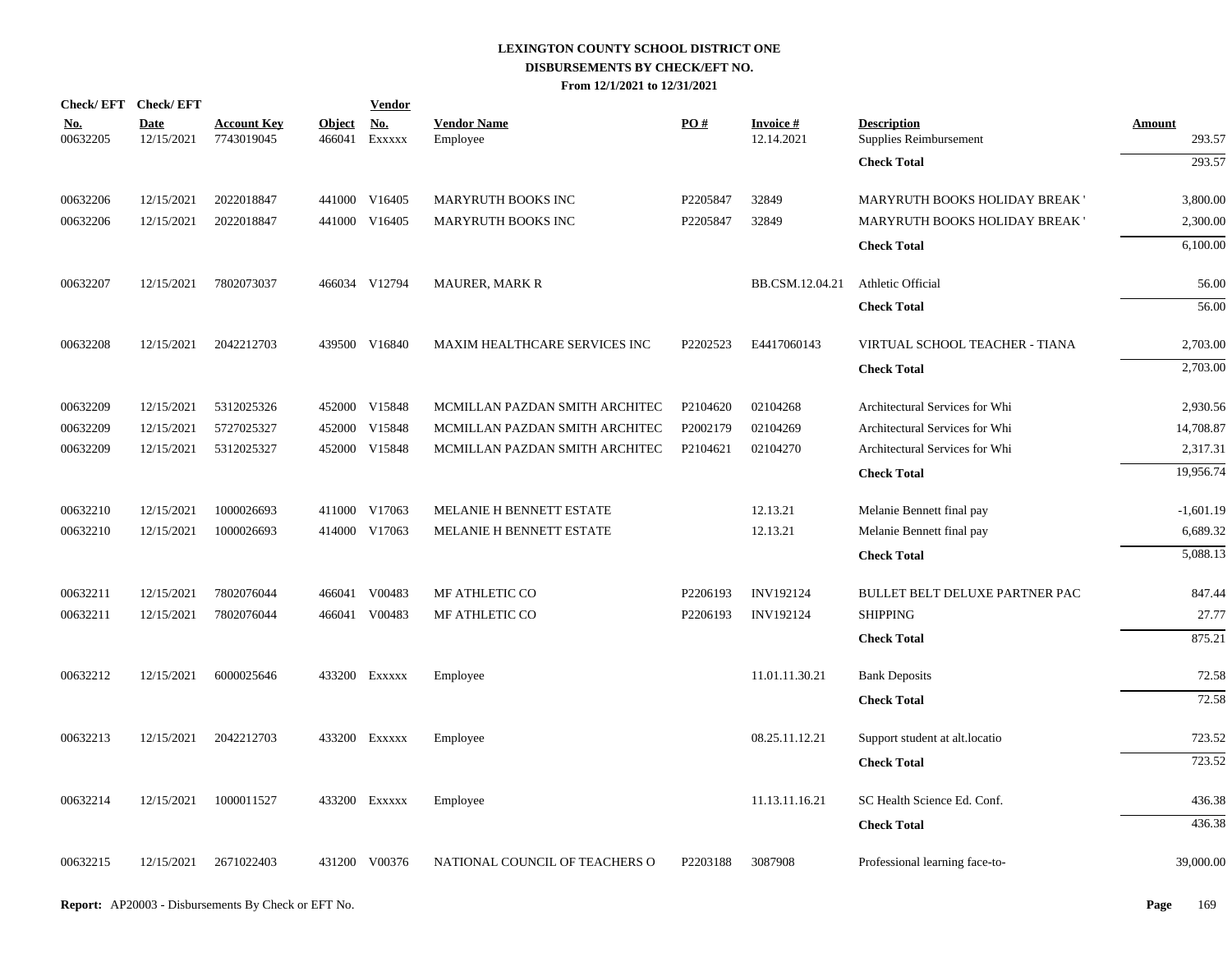|            | Check/EFT Check/EFT |                    |               | <b>Vendor</b> | <b>Vendor Name</b>             | PO#                  |                  |                                          |                            |
|------------|---------------------|--------------------|---------------|---------------|--------------------------------|----------------------|------------------|------------------------------------------|----------------------------|
| <u>No.</u> | <b>Date</b>         | <b>Account Key</b> | <b>Object</b> | <u>No.</u>    |                                |                      | <b>Invoice#</b>  | <b>Description</b><br><b>Check Total</b> | <b>Amount</b><br>39,000.00 |
|            |                     |                    |               |               |                                |                      |                  |                                          |                            |
| 00632216   | 12/15/2021          | 1000022409         |               | 431200 V14120 | NEW YORK CITY LEADERSHIP ACADE | P2201680             | <b>INV-00103</b> | Capacity Building for the new            | 4,000.00                   |
| 00632216   | 12/15/2021          | 1000022409         |               | 431200 V14120 | NEW YORK CITY LEADERSHIP ACADE | P <sub>2201680</sub> | <b>INV-00103</b> | Support for New Leader Teams             | 2,950.00                   |
| 00632216   | 12/15/2021          | 1000022409         |               | 431200 V14120 | NEW YORK CITY LEADERSHIP ACADE | P2201680             | <b>INV-00103</b> | Support for Assistant Principa           | 600.00                     |
| 00632216   | 12/15/2021          | 1000022409         |               | 431200 V14120 | NEW YORK CITY LEADERSHIP ACADE | P2201680             | <b>INV-00103</b> | Support for All Means All Comm           | 4,000.00                   |
| 00632216   | 12/15/2021          | 1000022409         |               | 431200 V14120 | NEW YORK CITY LEADERSHIP ACADE | P2201680             | <b>INV-00103</b> | Facilitation Training and Ongo           | 7,625.00                   |
| 00632216   | 12/15/2021          | 1000022409         |               | 431200 V14120 | NEW YORK CITY LEADERSHIP ACADE | P2201680             | <b>INV-00103</b> | LGP Coach Training for Assista           | 2,825.00                   |
|            |                     |                    |               |               |                                |                      |                  | <b>Check Total</b>                       | 22,000.00                  |
| 00632217   | 12/15/2021          | 1000022403         |               | 433200 Exxxxx | Employee                       |                      | 10.01.11.26.21   | Instruction Mtngs. & Support             | 55.44                      |
|            |                     |                    |               |               |                                |                      |                  | <b>Check Total</b>                       | 55.44                      |
| 00632218   | 12/15/2021          | 2042221503         |               | 433200 Exxxxx | Employee                       |                      | 11.03.11.17.21   | Homebound Services/Clinic                | 47.07                      |
| 00632218   | 12/15/2021          | 2042221503         |               | 433200 EXXXXX | Employee                       |                      | 11.03.11.17.21   | Homebound Services/clinic                | $-0.03$                    |
|            |                     |                    |               |               |                                |                      |                  | <b>Check Total</b>                       | 47.04                      |
| 00632219   | 12/15/2021          | 1000022403         |               | 433200 Exxxxx | Employee                       |                      | 11.01.11.23.21   | <b>School Visits</b>                     | 157.92                     |
|            |                     |                    |               |               |                                |                      |                  | <b>Check Total</b>                       | 157.92                     |
| 00632220   | 12/15/2021          | 7924099715         |               | 466035 V16845 | PINER, KEVIN EARL              |                      | 11.29.21         | Fall '21 choreography                    | 1,250.00                   |
|            |                     |                    |               |               |                                |                      |                  | <b>Check Total</b>                       | 1,250.00                   |
| 00632221   | 12/15/2021          | 5312025325         |               | 454100 V16350 | PLAYWORLD PREFERRED INC        | P2110012             | 21597            | Custom "Challenger" Series Des           | 18,810.60                  |
| 00632221   | 12/15/2021          | 5312025325         |               | 454100 V16350 | PLAYWORLD PREFERRED INC        | P2110012             | 21597            | Spin Cup                                 | 765.05                     |
| 00632221   | 12/15/2021          | 5312025325         |               | 454100 V16350 | PLAYWORLD PREFERRED INC        | P2110012             | 21597            | Shipping                                 | 775.75                     |
| 00632221   | 12/15/2021          | 5312025325         |               | 454100 V16350 | PLAYWORLD PREFERRED INC        | P2110012             | 21889            | Installation of Equipment                | 6,200.00                   |
| 00632221   | 12/15/2021          | 5312025325         |               | 454100 V16350 | PLAYWORLD PREFERRED INC        | P2110012             | 21889            | <b>Bonded Rubber Surfacing</b>           | 15,600.00                  |
|            |                     |                    |               |               |                                |                      |                  | <b>Check Total</b>                       | 42,151.40                  |
| 00632222   | 12/15/2021          | 7860527011         |               | 466041 Exxxxx | Employee                       |                      | 12.10.21         | Reimb for Screencast-0-matic             | 19.80                      |
|            |                     |                    |               |               |                                |                      |                  | <b>Check Total</b>                       | 19.80                      |
| 00632223   | 12/15/2021          | 1000022403         |               | 433200 Exxxxx | Employee                       |                      | 10.18.11.30.21   | Literacy coach teacher support           | 155.96                     |
|            |                     |                    |               |               |                                |                      |                  | <b>Check Total</b>                       | 155.96                     |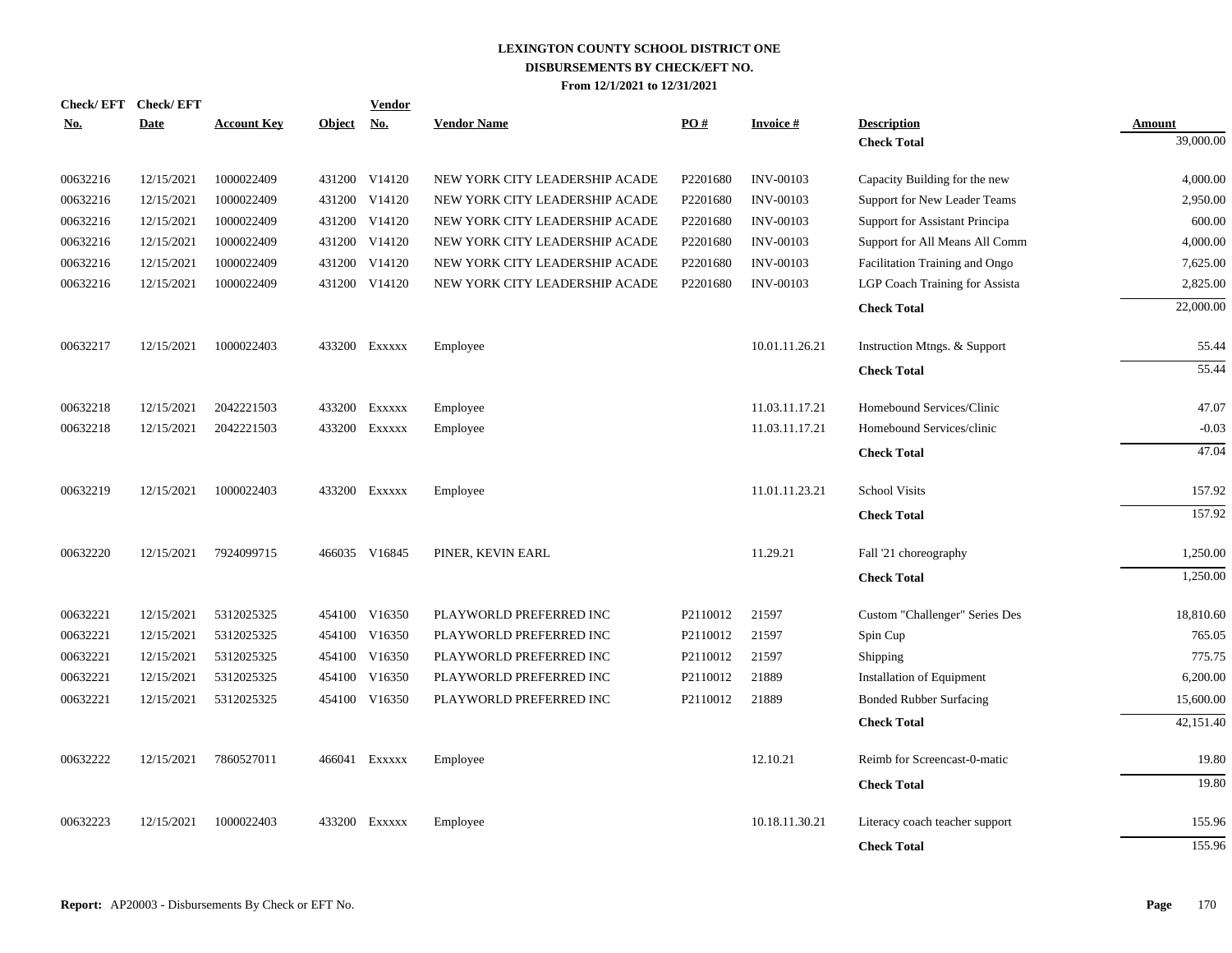|                        | Check/EFT Check/EFT       |                                  |                         | <b>Vendor</b>        |                                |          |                                   |                                                       |                        |
|------------------------|---------------------------|----------------------------------|-------------------------|----------------------|--------------------------------|----------|-----------------------------------|-------------------------------------------------------|------------------------|
| <u>No.</u><br>00632224 | <b>Date</b><br>12/15/2021 | <u>Account Key</u><br>6000025629 | <b>Object</b><br>433200 | <u>No.</u><br>EXXXXX | <b>Vendor Name</b><br>Employee | PO#      | <b>Invoice#</b><br>11.01.11.23.21 | <b>Description</b><br>School visits, training, meetin | <b>Amount</b><br>98.00 |
|                        |                           |                                  |                         |                      |                                |          |                                   | <b>Check Total</b>                                    | 98.00                  |
| 00632225               | 12/15/2021                | 1000023313                       |                         | 433200 Exxxxx        | Employee                       |          | 10.19.12.10.21                    | Various School Errands                                | 120.40                 |
|                        |                           |                                  |                         |                      |                                |          |                                   | <b>Check Total</b>                                    | 120.40                 |
| 00632226               | 12/15/2021                | 1000022403                       |                         | 431200 V15086        | POWELL, MARILYN ELAINE         | P2201720 | P2201720.INSTR                    | Virtual Session After School L                        | 2,000.00               |
| 00632226               | 12/15/2021                | 1000022403                       |                         | 431200 V15086        | POWELL, MARILYN ELAINE         | P2201720 | P2201720.INSTR                    | Virtual Professional Developme                        | 9,000.00               |
|                        |                           |                                  |                         |                      |                                |          |                                   | <b>Check Total</b>                                    | 11,000.00              |
| 00632227               | 12/15/2021                | 7802070027                       |                         | 466034 V02731        | RAMICONE, PERRY T              |          |                                   | MVBB.WK.12.7.202V Boys BBall vs AC Flora              | 44.50                  |
| 00632227               | 12/15/2021                | 7802070027                       |                         | 466034 V02731        | RAMICONE, PERRY T              |          |                                   | WVBB.WK.12.7.20 V Girls BBall vs AC Flora             | 65.20                  |
|                        |                           |                                  |                         |                      |                                |          |                                   | <b>Check Total</b>                                    | 109.70                 |
| 00632228               | 12/15/2021                | 1000011527                       |                         | 433200 Exxxxx        | Employee                       |          | 11.14.11.16.21                    | SC Health Science Ed. Conf.                           | 367.38                 |
|                        |                           |                                  |                         |                      |                                |          |                                   | <b>Check Total</b>                                    | 367.38                 |
| 00632229               | 12/15/2021                | 6000025614                       |                         | 433200 Exxxxx        | Employee                       |          | 11.01.11.30.21                    | Bank deposits/PU Product                              | 33.60                  |
|                        |                           |                                  |                         |                      |                                |          |                                   | <b>Check Total</b>                                    | 33.60                  |
| 00632230               | 12/15/2021                | 1000011335                       |                         | 443000 V13622        | RR BOOKS LLC                   | P2205036 | 37940                             | Gus Goes for a Ride - Level D/                        | 28.75                  |
| 00632230               | 12/15/2021                | 1000011335                       |                         | 443000 V13622        | RR BOOKS LLC                   | P2205036 | 37940                             | Gus And The Turkey - Level D/6                        | 28.75                  |
| 00632230               | 12/15/2021                | 1000011335                       |                         | 443000 V13622        | RR BOOKS LLC                   | P2205036 | 37940                             | Play With Me - Level D/8                              | 28.75                  |
| 00632230               | 12/15/2021                | 1000011335                       |                         | 443000 V13622        | RR BOOKS LLC                   | P2205036 | 37940                             | About Flamingos - Level E/7                           | 28.75                  |
| 00632230               | 12/15/2021                | 1000011335                       |                         | 443000 V13622        | RR BOOKS LLC                   | P2205036 | 37940                             | About Ladybugs - Level E/11                           | 28.75                  |
| 00632230               | 12/15/2021                | 1000011335                       |                         | 443000 V13622        | RR BOOKS LLC                   | P2205036 | 37940                             | Smack - Level E/7                                     | 28.75                  |
| 00632230               | 12/15/2021                | 1000011335                       |                         | 443000 V13622        | RR BOOKS LLC                   | P2205036 | 37940                             | Ben's Bike - Level E/8                                | 28.75                  |
| 00632230               | 12/15/2021                | 1000011335                       |                         | 443000 V13622        | RR BOOKS LLC                   | P2205036 | 37940                             | The Bad Kitten - Level E/7                            | 28.75                  |
| 00632230               | 12/15/2021                | 1000011335                       |                         | 443000 V13622        | RR BOOKS LLC                   | P2205036 | 37940                             | About Sea Stars - Level F/12                          | 28.75                  |
| 00632230               | 12/15/2021                | 1000011335                       |                         | 443000 V13622        | RR BOOKS LLC                   | P2205036 | 37940                             | About Porcupine Fish - Level F                        | 28.75                  |
| 00632230               | 12/15/2021                | 1000011335                       |                         | 443000 V13622        | RR BOOKS LLC                   | P2205036 | 37940                             | No Snow Toys - Level F/9                              | 28.75                  |
| 00632230               | 12/15/2021                | 1000011335                       |                         | 443000 V13622        | <b>RR BOOKS LLC</b>            | P2205036 | 37940                             | Toast - Level F/11                                    | 28.75                  |
| 00632230               | 12/15/2021                | 1000011335                       |                         | 443000 V13622        | RR BOOKS LLC                   | P2205036 | 37940                             | My Apple Tree - Level F/9                             | 28.99                  |
| 00632230               | 12/15/2021                | 1000011335                       |                         | 443000 V13622        | RR BOOKS LLC                   | P2205036 | 37940                             | Duckbert And The Bug Hunt - Le                        | 28.99                  |
| 00632230               | 12/15/2021                | 1000011335                       |                         | 443000 V13622        | RR BOOKS LLC                   | P2205036 | 37940                             | Where Are The Carrots? - Level                        | 28.99                  |
| 00632230               | 12/15/2021                | 1000011335                       |                         | 443000 V13622        | RR BOOKS LLC                   | P2205036 | 37940                             | Too Many Cookies - Level G/10                         | 28.99                  |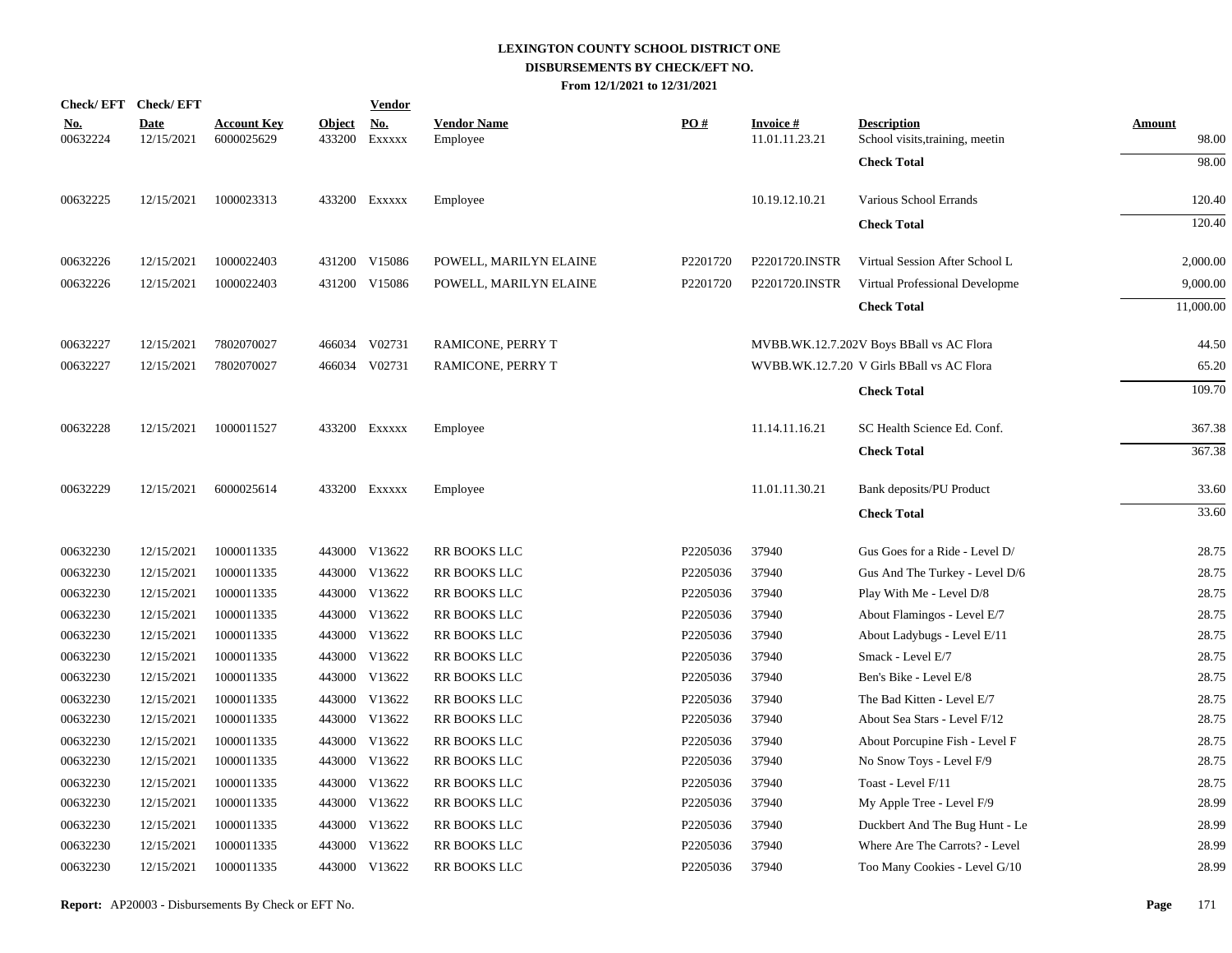| Check/EFT Check/EFT    |                    |                                  |                         | <b>Vendor</b> |                                    |                 |                          |                                                     |                        |
|------------------------|--------------------|----------------------------------|-------------------------|---------------|------------------------------------|-----------------|--------------------------|-----------------------------------------------------|------------------------|
| <b>No.</b><br>00632230 | Date<br>12/15/2021 | <b>Account Key</b><br>1000011335 | <b>Object</b><br>443000 | No.<br>V13622 | <b>Vendor Name</b><br>RR BOOKS LLC | PO#<br>P2205036 | <b>Invoice#</b><br>37940 | <b>Description</b><br>Mad Pig, Sad Pig - Level G/12 | <b>Amount</b><br>28.99 |
| 00632230               | 12/15/2021         | 1000011335                       |                         | 443000 V13622 | RR BOOKS LLC                       | P2205036        | 37940                    | Sloths - Level G/12                                 | 28.99                  |
| 00632230               | 12/15/2021         | 1000011335                       |                         | 443000 V13622 | RR BOOKS LLC                       | P2205036        | 37940                    | About Volcanoes - Level H/11                        | 28.75                  |
| 00632230               | 12/15/2021         | 1000011335                       |                         | 443000 V13622 | RR BOOKS LLC                       | P2205036        | 37940                    | A Week Without Video Games - L                      | 28.99                  |
| 00632230               | 12/15/2021         | 1000011335                       |                         | 443000 V13622 | RR BOOKS LLC                       | P2205036        | 37940                    | Red-Eyed Tree Frogs - Level H/                      | 28.99                  |
| 00632230               | 12/15/2021         | 1000011335                       |                         | 443000 V13622 | RR BOOKS LLC                       | P2205036        | 37940                    | Who Will Wake Up The Farm? - L                      | 28.99                  |
| 00632230               | 12/15/2021         | 1000011335                       |                         | 443000 V13622 | RR BOOKS LLC                       | P2205036        | 37940                    | Timmy Triangle In Square Park                       | 28.99                  |
| 00632230               | 12/15/2021         | 1000011335                       |                         | 443000 V13622 | RR BOOKS LLC                       | P2205036        | 37940                    | Muddy Pig, Clean Pig - Level I                      | 28.99                  |
| 00632230               | 12/15/2021         | 1000011335                       |                         | 443000 V13622 | RR BOOKS LLC                       | P2205036        | 37940                    | Pig Food - Level I/12                               | 28.99                  |
| 00632230               | 12/15/2021         | 1000011335                       |                         | 443000 V13622 | RR BOOKS LLC                       | P2205036        | 37940                    | Stuck In The Muck - Level I/16                      | 28.99                  |
| 00632230               | 12/15/2021         | 1000011335                       |                         | 443000 V13622 | RR BOOKS LLC                       | P2205036        | 37940                    | The Most Beautiful Tree - Leve                      | 28.99                  |
| 00632230               | 12/15/2021         | 1000011335                       |                         | 443000 V13622 | RR BOOKS LLC                       | P2205036        | 37940                    | Snowy Owls - Level I/16                             | 28.99                  |
| 00632230               | 12/15/2021         | 1000011335                       |                         | 443000 V13622 | RR BOOKS LLC                       | P2205036        | 37940                    | Why Bear Has A Short Tail - Le                      | 28.99                  |
| 00632230               | 12/15/2021         | 1000011335                       |                         | 443000 V13622 | RR BOOKS LLC                       | P2205036        | 37940                    | The Little Acorn - Level J/14                       | 28.75                  |
| 00632230               | 12/15/2021         | 1000011335                       |                         | 443000 V13622 | RR BOOKS LLC                       | P2205036        | 37940                    | The Lonely Scarecrow - Level J                      | 28.99                  |
| 00632230               | 12/15/2021         | 1000011335                       |                         | 443000 V13622 | RR BOOKS LLC                       | P2205036        | 37940                    | Tugboats - Level J/18                               | 28.99                  |
| 00632230               | 12/15/2021         | 1000011335                       |                         | 443000 V13622 | RR BOOKS LLC                       | P2205036        | 37940                    | Wolf Spiders - Level J/17                           | 28.99                  |
| 00632230               | 12/15/2021         | 1000011335                       |                         | 443000 V13622 | RR BOOKS LLC                       | P2205036        | 37940                    | Shipping and Handling                               | 47.67                  |
|                        |                    |                                  |                         |               |                                    |                 |                          | <b>Check Total</b>                                  | 1,000.98               |
| 00632231               | 12/15/2021         | 1000026693                       |                         | 433200 Exxxxx | Employee                           |                 | 10.20.12.07.21           | IT duties around district                           | 148.68                 |
|                        |                    |                                  |                         |               |                                    |                 |                          | <b>Check Total</b>                                  | 148.68                 |
| 00632232               | 12/15/2021         | 1000023327                       |                         | 433200 Exxxxx | Employee                           |                 | 11.29.12.03.21           | National Blue Ribbon Sch.Conf.                      | 310.50                 |
|                        |                    |                                  |                         |               |                                    |                 |                          | <b>Check Total</b>                                  | 310.50                 |
| 00632233               | 12/15/2021         | 5714025314                       |                         | 452000 V11489 | <b>S&amp;ME INC</b>                | P2012508        | 1068375                  | Ch. 1 & 17 Testing - GPS                            | 744.50                 |
|                        |                    |                                  |                         |               |                                    |                 |                          | <b>Check Total</b>                                  | 744.50                 |
| 00632234               | 12/15/2021         | 7811027044                       |                         | 466041 V00708 | SCHOOL CUTS SCREENING AND EMBR     | P2205925        | 54047                    | NAVY COMFORT COLOR T WITH DECA                      | 663.24                 |
| 00632234               | 12/15/2021         | 7811027044                       |                         | 466041 V00708 | SCHOOL CUTS SCREENING AND EMBR     | P2205925        | 54047                    | NAVY COMFORT T XXXL WTH DECA L                      | 16.75                  |
|                        |                    |                                  |                         |               |                                    |                 |                          | <b>Check Total</b>                                  | 679.99                 |
| 00632235               | 12/15/2021         | 1000011224                       |                         | 441000 V00661 | <b>SCHOOL HEALTH CORP</b>          | P2206091        | 4001526-00               | Dynarex Senior Tongue Depresso                      | 18.81                  |
| 00632235               | 12/15/2021         | 1000011224                       | 441000                  | V00661        | <b>SCHOOL HEALTH CORP</b>          | P2206091        | 4001526-00               | Oral Proble for Welch Sllyn Su                      | 92.16                  |
| 00632235               | 12/15/2021         | 1000011224                       |                         | 441000 V00661 | <b>SCHOOL HEALTH CORP</b>          | P2206091        | 4001526-00               | Shipping                                            | 13.86                  |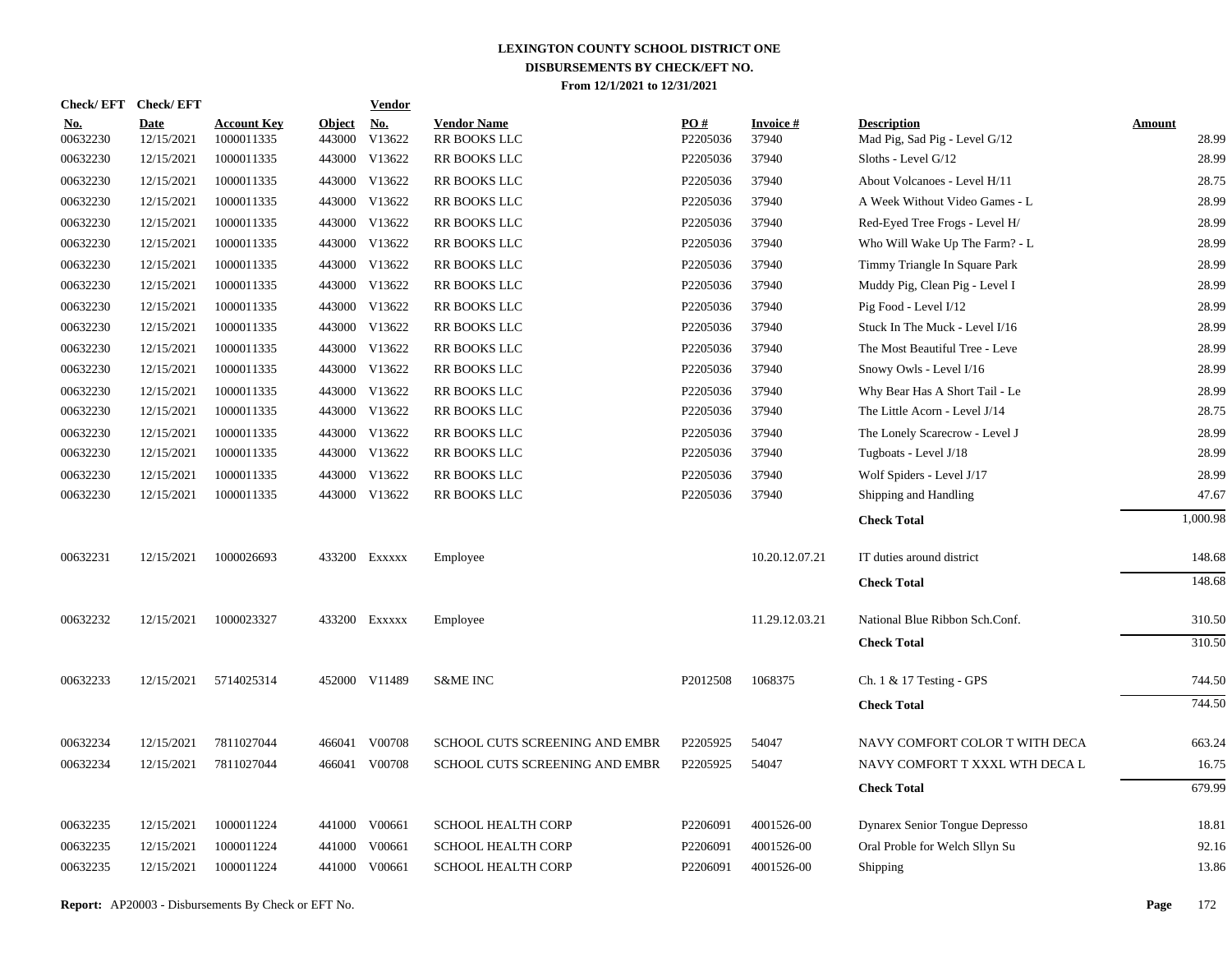|                             | Check/EFT Check/EFT |                    |               | Vendor        |                            |          |                 |                                 |               |
|-----------------------------|---------------------|--------------------|---------------|---------------|----------------------------|----------|-----------------|---------------------------------|---------------|
| $\underline{\textbf{No}}$ . | <b>Date</b>         | <b>Account Key</b> | <b>Object</b> | <u>No.</u>    | <b>Vendor Name</b>         | PO#      | <b>Invoice#</b> | <b>Description</b>              | <b>Amount</b> |
|                             |                     |                    |               |               |                            |          |                 | <b>Check Total</b>              | 124.83        |
| 00632236                    | 12/15/2021          | 7932027016         |               | 466049 V12721 | <b>SCHOOL SERVICES INC</b> | P2206348 | 2079            | Chocolatier candy bars (240 pe) | 2,640.00      |
|                             |                     |                    |               |               |                            |          |                 | <b>Check Total</b>              | 2,640.00      |
| 00632237                    | 12/15/2021          | 3260011303         |               | 441000 V16452 | SCHOOL SPECIALTY LLC       | P2201736 | 202501794610    | Boxes, odor, with lids, 2/pkg   | 46.30         |
| 00632237                    | 12/15/2021          | 3260011303         |               | 441000 V16452 | SCHOOL SPECIALTY LLC       | P2201736 | 202501794610    | Rocks, granite, pink; 5/pkg     | 22.44         |
| 00632237                    | 12/15/2021          | 3260011303         | 441000        | V16452        | SCHOOL SPECIALTY LLC       | P2201736 | 202501794610    | Rock Sample: Granite, pink, se  | 7.48          |
| 00632237                    | 12/15/2021          | 3260011303         | 441000        | V16452        | SCHOOL SPECIALTY LLC       | P2201736 | 202501794610    | Rocks, granite, pink, 5/pkg     | 7.48          |
| 00632237                    | 12/15/2021          | 3260011303         | 441000        | V16452        | SCHOOL SPECIALTY LLC       | P2201736 | 202501800717    | Soil, potting                   | 17.93         |
| 00632237                    | 12/15/2021          | 3260011303         | 441000        | V16452        | SCHOOL SPECIALTY LLC       | P2201736 | 202501800717    | Soil, potting                   | 17.93         |
| 00632237                    | 12/15/2021          | 1000011323         | 441000        | V16452        | SCHOOL SPECIALTY LLC       | P2201932 | 208129123701    | EID0000656HIGHLIGHTER PEN SCHO  | 15.01         |
| 00632237                    | 12/15/2021          | 3260011303         | 441000        | V16452        | SCHOOL SPECIALTY LLC       | P2203121 | 208129123707    | Clackers                        | 4.90          |
| 00632237                    | 12/15/2021          | 1000011242         | 441000        | V16452        | SCHOOL SPECIALTY LLC       | P2200260 | 208129123720    | EID0000656STARCH LIQUID 12 GAL  | 28.72         |
| 00632237                    | 12/15/2021          | 7713519035         |               | 466041 V16452 | SCHOOL SPECIALTY LLC       | P2205880 | 208129123819    | Genuine Canvas Panels (8x10)    | 18.13         |
| 00632237                    | 12/15/2021          | 7743019035         | 466041        | V16452        | SCHOOL SPECIALTY LLC       | P2205880 | 208129123819    | BIC Velocity Bold Ball Pen (Bl  | 94.84         |
| 00632237                    | 12/15/2021          | 1000011145         |               | 441000 V16452 | SCHOOL SPECIALTY LLC       | P2200677 | 208129124143    | Pen style highlighters set inc  | 90.07         |
|                             |                     |                    |               |               |                            |          |                 | <b>Check Total</b>              | 371.23        |
| 00632238                    | 12/15/2021          | 2642222403         |               | 431200 V16862 | SEIDLITZ EDUCATION LLC     | P2202607 | 28492           | Virtual Training: Reading & Wr  | 500.00        |
|                             |                     |                    |               |               |                            |          |                 | <b>Check Total</b>              | 500.00        |
| 00632239                    | 12/15/2021          | 1000026693         |               | 434510 V14433 | SIGNAL TECHNOLOGIES INC    | P2203529 | 1009434         | <b>LABOR B</b>                  | 330.00        |
| 00632239                    | 12/15/2021          | 1000026693         |               | 434510 V14433 | SIGNAL TECHNOLOGIES INC    | P2205090 | 1009455         | <b>LABOR B</b>                  | 330.00        |
|                             |                     |                    |               |               |                            |          |                 | <b>Check Total</b>              | 660.00        |
| 00632240                    | 12/15/2021          | 7802073046         | 466034        | V16514        | SIMPSON JR, TRENT M        |          | BB.BMS.12.09.21 | Athletic Official               | 76.00         |
| 00632240                    | 12/15/2021          | 7802073037         |               | 466034 V16514 | SIMPSON JR, TRENT M        |          | BB.CSM.12.04.21 | Athletic Official               | 56.00         |
|                             |                     |                    |               |               |                            |          |                 | <b>Check Total</b>              | 132.00        |
| 00632241                    | 12/15/2021          | 7725019028         |               | 466037 V10104 | SMARTPHONE MEDIC LLC       | P2204013 | 1613            | 5th/6th gen-Glass/Digitizer Re  | 79.00         |
| 00632241                    | 12/15/2021          | 7725019028         | 466037        | V10104        | SMARTPHONE MEDIC LLC       | P2204013 | 1613            | 5th/6th gen - replace adhesive  | 15.00         |
| 00632241                    | 12/15/2021          | 7725019012         | 466037        | V10104        | SMARTPHONE MEDIC LLC       | P2204004 | 1614            | 5th/6th gen-Glass/Digitizer Re  | 158.00        |
| 00632241                    | 12/15/2021          | 7725019012         | 466037        | V10104        | SMARTPHONE MEDIC LLC       | P2204004 | 1614            | 5th/6th gen - replace adhesive  | 30.00         |
| 00632241                    | 12/15/2021          | 7725019012         | 466037        | V10104        | SMARTPHONE MEDIC LLC       | P2204008 | 1615            | 5th/6th gen-Glass/Digitizer Re  | 79.00         |
| 00632241                    | 12/15/2021          | 7725019012         |               | 466037 V10104 | SMARTPHONE MEDIC LLC       | P2204008 | 1615            | 5th/6th gen - replace adhesive  | 15.00         |
|                             |                     |                    |               |               |                            |          |                 |                                 |               |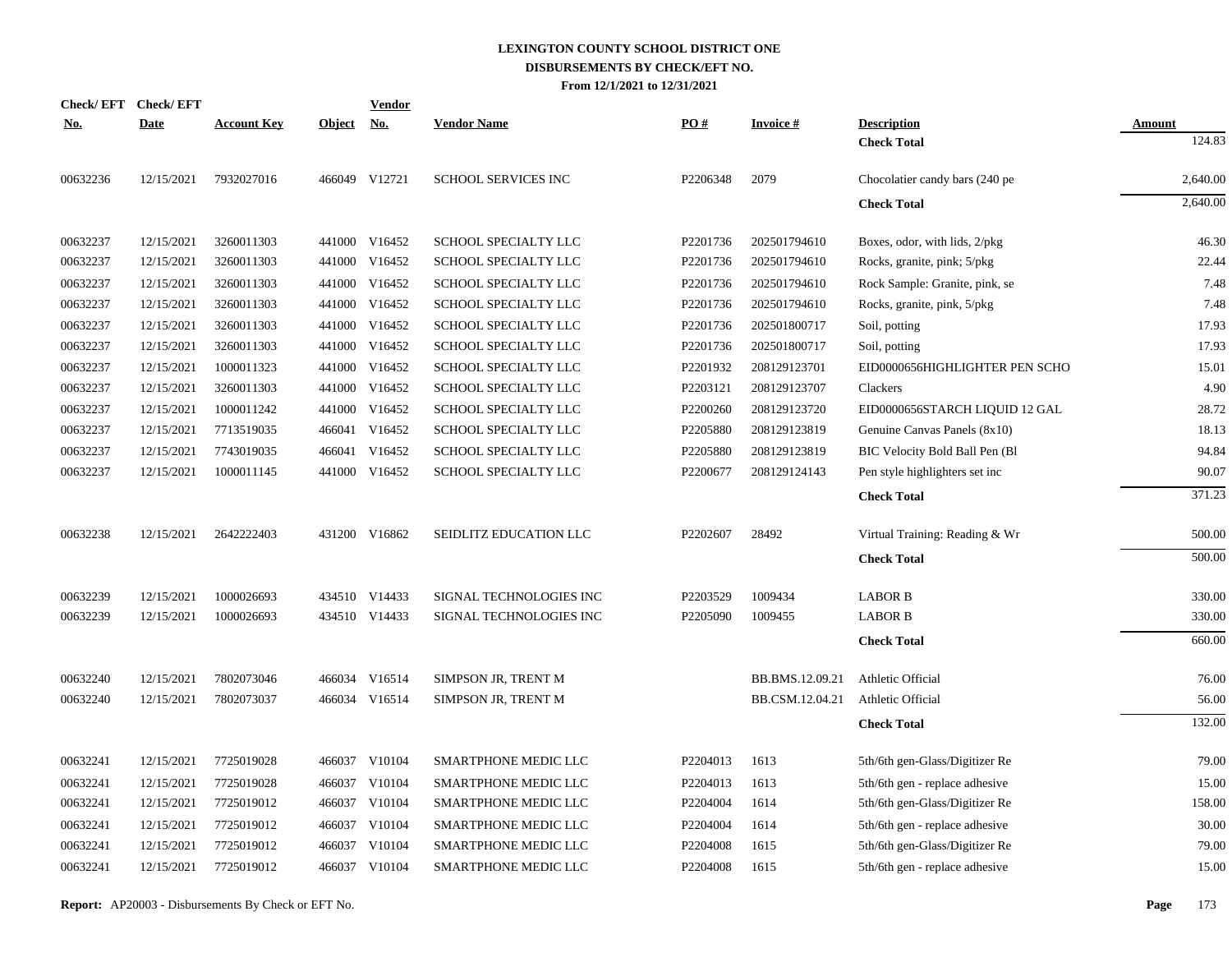| Check/EFT Check/EFT    |                           |                                  |                         | <b>Vendor</b>                       |                                            |                 |                          |                                                      |                        |
|------------------------|---------------------------|----------------------------------|-------------------------|-------------------------------------|--------------------------------------------|-----------------|--------------------------|------------------------------------------------------|------------------------|
| <u>No.</u><br>00632241 | <b>Date</b><br>12/15/2021 | <b>Account Key</b><br>7725019045 | <b>Object</b><br>466037 | $\underline{\textbf{No}}$<br>V10104 | <b>Vendor Name</b><br>SMARTPHONE MEDIC LLC | PO#<br>P2204006 | <b>Invoice #</b><br>1617 | <b>Description</b><br>5th/6th gen-Glass/Digitizer Re | <b>Amount</b><br>79.00 |
| 00632241               | 12/15/2021                | 7725019045                       | 466037                  | V10104                              | SMARTPHONE MEDIC LLC                       | P2204006        | 1617                     | 5th/6th gen - replace adhesive                       | 15.00                  |
| 00632241               | 12/15/2021                | 7725019038                       | 466037                  | V10104                              | SMARTPHONE MEDIC LLC                       | P2204011        | 1618                     | 5th/6th gen-Glass/Digitizer Re                       | 79.00                  |
| 00632241               | 12/15/2021                | 7725019038                       | 466037                  | V10104                              | SMARTPHONE MEDIC LLC                       | P2204011        | 1618                     | 5th/6th gen - replace adhesive                       | 15.00                  |
| 00632241               | 12/15/2021                | 7725019039                       | 466037                  | V10104                              | SMARTPHONE MEDIC LLC                       | P2204000        | 1619                     | 5th/6th gen-Glass/Digitizer Re                       | 158.00                 |
| 00632241               | 12/15/2021                | 7725019039                       |                         | 466037 V10104                       | SMARTPHONE MEDIC LLC                       | P2204000        | 1619                     | 5th/6th gen - replace adhesive                       | 30.00                  |
|                        |                           |                                  |                         |                                     |                                            |                 |                          | <b>Check Total</b>                                   | 752.00                 |
| 00632242               | 12/15/2021                | 1000012603                       |                         | 439500 V10067                       | SOLIANT HEALTH INC                         | P2201516        | 20268402                 | SPEECH LANGUAGE THERAPY SERVIC                       | 2,409.00               |
| 00632242               | 12/15/2021                | 1000012603                       | 439500                  | V10067                              | <b>SOLIANT HEALTH INC</b>                  | P2204030        | 20268402                 | SPEECH LANGUAGE THERAPY SERVIC                       | 3,075.00               |
| 00632242               | 12/15/2021                | 2710012503                       |                         | 439500 V10067                       | SOLIANT HEALTH INC                         | P2202280        | 20268402                 | SIGN LANGUAGE INTERPRETER - KE                       | 2,065.00               |
|                        |                           |                                  |                         |                                     |                                            |                 |                          | <b>Check Total</b>                                   | 7,549.00               |
| 00632243               | 12/15/2021                | 1000023346                       |                         | 433200 Exxxxx                       | Employee                                   |                 | 10.29.12.10.21           | Banking & School Business                            | 98.56                  |
|                        |                           |                                  |                         |                                     |                                            |                 |                          | <b>Check Total</b>                                   | 98.56                  |
| 00632244               | 12/15/2021                | 1000023327                       |                         | 433200 Exxxxx                       | Employee                                   |                 | 11.29.12.04.21           | National Blue Ribbon Sch.Conf.                       | 310.50                 |
|                        |                           |                                  |                         |                                     |                                            |                 |                          | <b>Check Total</b>                                   | 310.50                 |
| 00632245               | 12/15/2021                | 7802073037                       |                         | 466034 V02990                       | STENSON, DWIGHT                            |                 | BB.CSM.11.30.21          | Athletic Official                                    | 56.00                  |
|                        |                           |                                  |                         |                                     |                                            |                 |                          | <b>Check Total</b>                                   | 56.00                  |
| 00632246               | 12/15/2021                | 1000023340                       |                         | 433200 Exxxxx                       | Employee                                   |                 | 11.14.12.10.21           | Misc school errands                                  | 395.36                 |
|                        |                           |                                  |                         |                                     |                                            |                 |                          | <b>Check Total</b>                                   | 395.36                 |
| 00632247               | 12/15/2021                | 7860527011                       |                         | 466041 V16981                       | SUSQUEHANNA GLASS COMPANY                  | P2205071        | 2436365-IN               | Cobalt Santa Fe Mug                                  | 1,375.00               |
| 00632247               | 12/15/2021                | 7860527011                       |                         | 466041 V16981                       | SUSQUEHANNA GLASS COMPANY                  | P2205071        | 2436365-IN               | Screen printing fee                                  | 40.00                  |
| 00632247               | 12/15/2021                | 7860527011                       |                         | 466041 V16981                       | SUSQUEHANNA GLASS COMPANY                  | P2205071        | 2436365-IN               | <b>Estimated</b> freight                             | 178.06                 |
|                        |                           |                                  |                         |                                     |                                            |                 |                          | <b>Check Total</b>                                   | 1,593.06               |
| 00632248               | 12/15/2021                | 1000011427                       |                         | 441000 Exxxxx                       | Employee                                   |                 | 12.09.2021               | Chemistry lab supplies                               | 64.96                  |
|                        |                           |                                  |                         |                                     |                                            |                 |                          | <b>Check Total</b>                                   | 64.96                  |
| 00632249               | 12/15/2021                | 1000011303                       |                         | 433200 Exxxxx                       | Employee                                   |                 | 11.01.11.30.21           | 4K Classroom Support                                 | 103.60                 |
|                        |                           |                                  |                         |                                     |                                            |                 |                          | <b>Check Total</b>                                   | 103.60                 |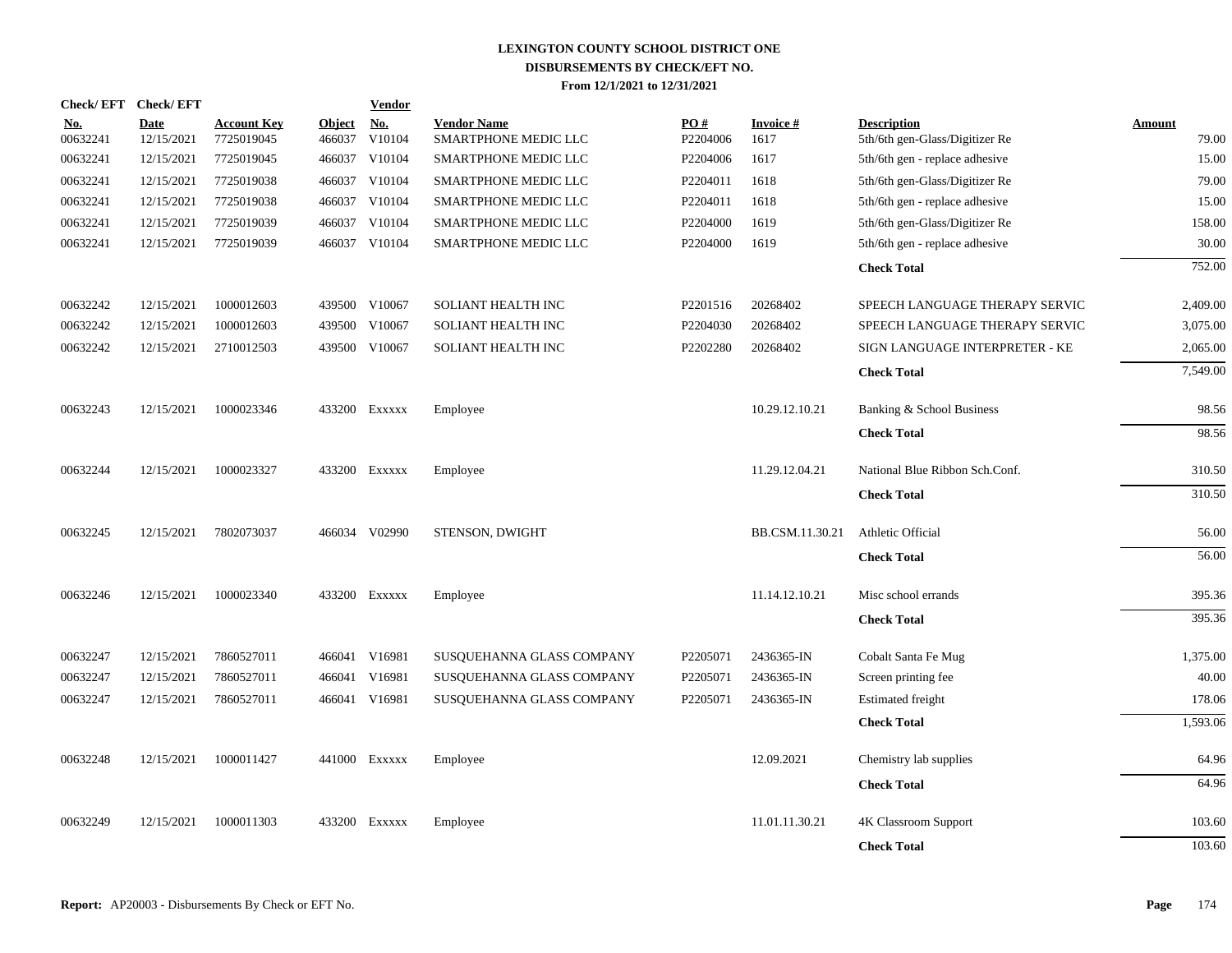| Check/EFT Check/EFT    |                           |                                  |                         | <b>Vendor</b>        |                                                     |                               |                            |                                                      |                  |
|------------------------|---------------------------|----------------------------------|-------------------------|----------------------|-----------------------------------------------------|-------------------------------|----------------------------|------------------------------------------------------|------------------|
| <u>No.</u><br>00632250 | <b>Date</b><br>12/15/2021 | <b>Account Key</b><br>2021018803 | <b>Object</b><br>441000 | <u>No.</u><br>V16169 | <b>Vendor Name</b><br>TEACHER CREATED RESOURCES DBA | $\underline{PO#}$<br>P2201584 | <b>Invoice#</b><br>6559551 | <b>Description</b><br>(Quote Q11024) Connecting Home | Amount<br>205.23 |
| 00632250               | 12/15/2021                | 2021018803                       |                         | 441000 V16169        | TEACHER CREATED RESOURCES DBA                       | P2201584                      | 6559551                    | (Quote Q11023) Connecting Home                       | 1,453.38         |
| 00632250               | 12/15/2021                | 2021018803                       |                         | 441000 V16169        | TEACHER CREATED RESOURCES DBA                       | P2201584                      | 6559551                    | Shipping Charges Q11023 & Q110                       | 155.01           |
|                        |                           |                                  |                         |                      |                                                     |                               |                            | <b>Check Total</b>                                   | 1.813.62         |
| 00632251               | 12/15/2021                | 1000026693                       |                         | 434510 V00694        | TELCOM OF SOUTH CAROLINA INC                        | P2202529                      | 3409                       | PROBLEM DIAGNOSIS                                    | 330.00           |
| 00632251               | 12/15/2021                | 1000026693                       |                         | 434510 V00694        | TELCOM OF SOUTH CAROLINA INC                        | P2202260                      | 3410                       | PROBLEM DIAGNOSIS                                    | 330.00           |
| 00632251               | 12/15/2021                | 1000026693                       |                         | 434510 V00694        | TELCOM OF SOUTH CAROLINA INC                        | P2204943                      | 3545                       | PROBLEM DIAGNOSIS                                    | 330.00           |
|                        |                           |                                  |                         |                      |                                                     |                               |                            | <b>Check Total</b>                                   | 990.00           |
| 00632252               | 12/15/2021                | 5720025320                       |                         | 453000 V16408        | TERRACON CONSULTANTS INC                            | P2202380                      | TG01165                    | Ch $1 \& 17$ Inspections/Testing                     | 2,721.25         |
|                        |                           |                                  |                         |                      |                                                     |                               |                            | <b>Check Total</b>                                   | 2,721.25         |
| 00632253               | 12/15/2021                | 7802073046                       |                         | 466034 V02967        | THOMPSON, CHRISTOPHER LAMONT                        |                               | BB.BMS.12.09.21            | Athletic Official                                    | 76.00            |
|                        |                           |                                  |                         |                      |                                                     |                               |                            | <b>Check Total</b>                                   | 76.00            |
| 00632254               | 12/15/2021                | 7860527027                       |                         | 466041 Exxxxx        | Employee                                            |                               | 12.07.21                   | Reimb for decor supplies                             | 48.60            |
|                        |                           |                                  |                         |                      |                                                     |                               |                            | <b>Check Total</b>                                   | 48.60            |
| 00632255               | 12/15/2021                | 1000025812                       |                         | 439500 V00141        | TOWN OF LEXINGTON                                   |                               | 202112016323               | School Security Qtr.end Mar.21                       | 16,938.72        |
| 00632255               | 12/15/2021                | 1000025819                       |                         | 439500 V00141        | TOWN OF LEXINGTON                                   |                               | 202112016323               | School Security Qtr.end Mar.21                       | 15,087.93        |
| 00632255               | 12/15/2021                | 1000025820                       |                         | 439500 V00141        | TOWN OF LEXINGTON                                   |                               | 202112016323               | School Security Qtr.end Mar.21                       | 13,041.96        |
| 00632255               | 12/15/2021                | 1000025840                       |                         | 439500 V00141        | TOWN OF LEXINGTON                                   |                               | 202112016323               | School Security Qtr.end Mar.21                       | 87.22            |
| 00632255               | 12/15/2021                | 1000025842                       |                         | 439500 V00141        | TOWN OF LEXINGTON                                   |                               | 202112016323               | School Security Qtr.end Mar.21                       | 13,871.19        |
| 00632255               | 12/15/2021                | 1000025843                       |                         | 439500 V00141        | TOWN OF LEXINGTON                                   |                               | 202112016323               | School Security Qtr.end Mar.21                       | 15,215.95        |
| 00632255               | 12/15/2021                | 1000025844                       |                         | 439500 V00141        | TOWN OF LEXINGTON                                   |                               | 202112016323               | School Security Qtr.end Mar.21                       | 27,484.91        |
|                        |                           |                                  |                         |                      |                                                     |                               |                            | <b>Check Total</b>                                   | 101,727.88       |
| 00632256               | 12/15/2021                | 2042212403                       |                         | 433200 Exxxxx        | Employee                                            |                               | 11.01.11.30.21             | Itinerant vision services                            | 182.45           |
|                        |                           |                                  |                         |                      |                                                     |                               |                            | <b>Check Total</b>                                   | 182.45           |
| 00632257               | 12/15/2021                | 1000011330                       |                         | 441000 V15696        | UNIVERSAL MELODY ONLINE LLC                         | P2111378                      | 1707271                    | Grover Pro TB Professional Tri                       | 77.69            |
| 00632257               | 12/15/2021                | 1000011330                       |                         | 441000 V15696        | UNIVERSAL MELODY ONLINE LLC                         | P2111378                      | 1707271                    | Grover Pro Wood Block                                | 37.80            |
| 00632257               | 12/15/2021                | 1000011330                       |                         | 441000 V15696        | UNIVERSAL MELODY ONLINE LLC                         | P2111378                      | 1707271                    | Grover Pro Block                                     | 39.20            |
| 00632257               | 12/15/2021                | 1000011330                       |                         | 441000 V15696        | UNIVERSAL MELODY ONLINE LLC                         | P2111378                      | 1707271                    | INN PERC MED SOFT XYLOPHONE MA                       | 60.00            |
| 00632257               | 12/15/2021                | 1000011330                       |                         | 441000 V15696        | UNIVERSAL MELODY ONLINE LLC                         | P2111378                      | 1707271                    | INN PERC HARD XYLOPHONES                             | 60.00            |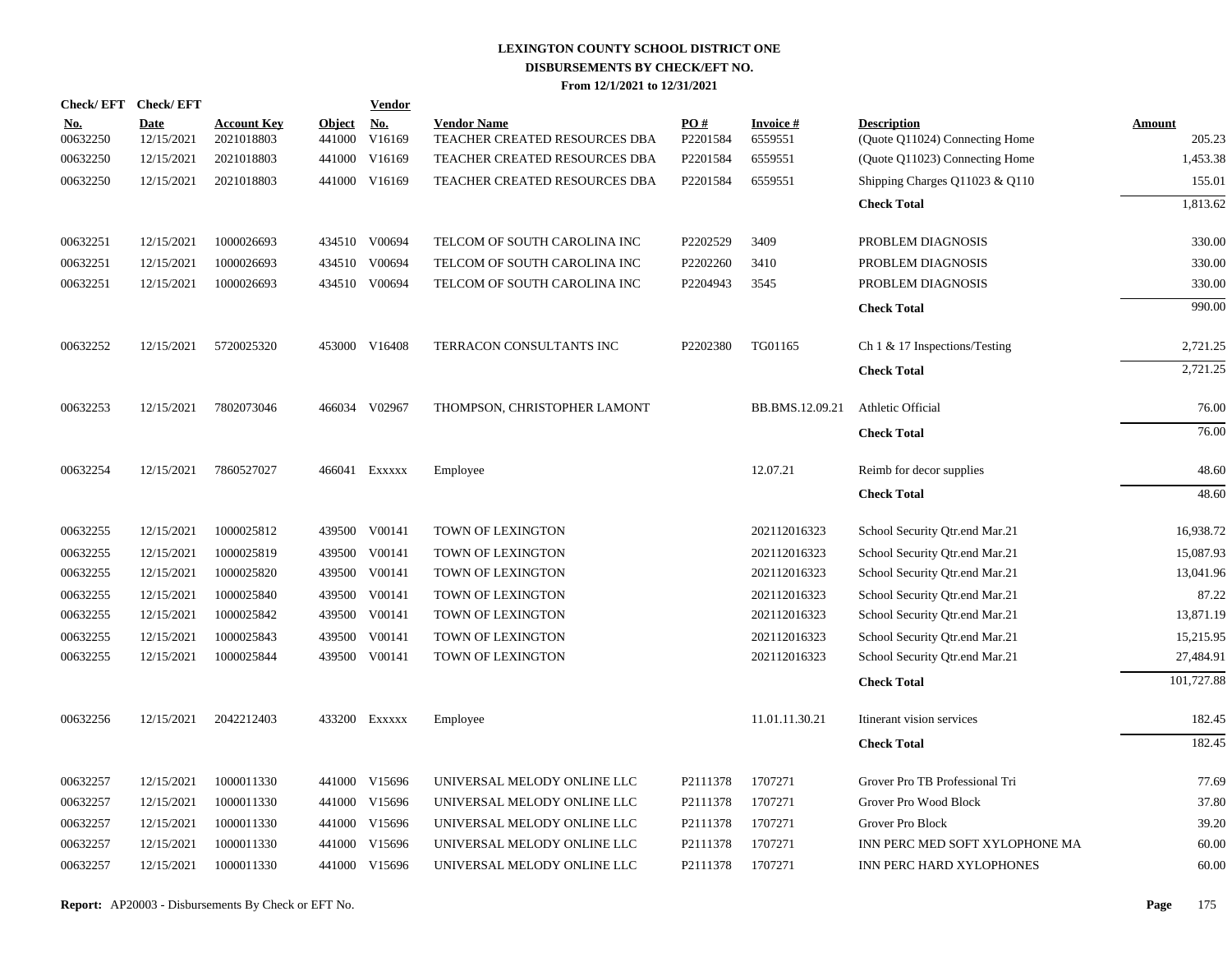| Check/EFT Check/EFT    |                           |                                  |                         | <b>Vendor</b>        |                                                   |                 |                            |                                                      |                        |
|------------------------|---------------------------|----------------------------------|-------------------------|----------------------|---------------------------------------------------|-----------------|----------------------------|------------------------------------------------------|------------------------|
| <u>No.</u><br>00632257 | <b>Date</b><br>12/15/2021 | <b>Account Key</b><br>1000011330 | <u>Object</u><br>441000 | <u>No.</u><br>V15696 | <b>Vendor Name</b><br>UNIVERSAL MELODY ONLINE LLC | PO#<br>P2111378 | <b>Invoice#</b><br>1707271 | <b>Description</b><br>INN PERC RATTAN SERIES MED VIB | <b>Amount</b><br>80.00 |
| 00632257               | 12/15/2021                | 1000011330                       | 441000                  | V15696               | UNIVERSAL MELODY ONLINE LLC                       | P2111378        | 1707271                    | <b>INN PERC STICK BAG</b>                            | 55.00                  |
| 00632257               | 12/15/2021                | 1000011330                       | 441000                  | V15696               | UNIVERSAL MELODY ONLINE LLC                       | P2111378        | 1707271                    | LP MOUNT ALL BAR CHIME BRACKET                       | 20.00                  |
| 00632257               | 12/15/2021                | 1000011330                       | 441000                  | V15696               | UNIVERSAL MELODY ONLINE LLC                       | P2111378        | 1707271                    | LP KING FIBERGLASS CLAVE                             | 25.00                  |
| 00632257               | 12/15/2021                | 1000011330                       | 441000                  | V15696               | UNIVERSAL MELODY ONLINE LLC                       | P2111378        | 1707271                    | LP GRENADILLA WOOD CLAVE                             | 22.00                  |
| 00632257               | 12/15/2021                | 1000011330                       | 441000                  | V15696               | UNIVERSAL MELODY ONLINE LLC                       | P2111378        | 1707271                    | LP VIBRA SLAP II DELUXE                              | 50.00                  |
| 00632257               | 12/15/2021                | 1000011330                       | 441000                  | V15696               | UNIVERSAL MELODY ONLINE LLC                       | P2111378        | 1707271                    | <b>GIBRALTAR TRIANGLE CLIP</b>                       | 9.00                   |
| 00632257               | 12/15/2021                | 1000011330                       |                         | 441000 V15696        | UNIVERSAL MELODY ONLINE LLC                       | P2111378        | 1707271                    | GIB CONCERT CYMBAL CRADLE                            | 65.00                  |
| 00632257               | 12/15/2021                | 1000011330                       | 441000                  | V15696               | UNIVERSAL MELODY ONLINE LLC                       | P2111378        | 1714840                    | LP GRAINTE BLOCK /MOUNT                              | 203.49                 |
| 00632257               | 12/15/2021                | 1000011330                       | 441000                  | V15696               | UNIVERSAL MELODY ONLINE LLC                       | P2111378        | 1714840                    | MALLETECH NATURAL RUBBER                             | 28.00                  |
| 00632257               | 12/15/2021                | 1000011330                       |                         | 441000 V15696        | UNIVERSAL MELODY ONLINE LLC                       | P2111378        | 1714840                    | <b>CRATT CHROMATIC PITCH PIPE</b>                    | 20.00                  |
|                        |                           |                                  |                         |                      |                                                   |                 |                            | <b>Check Total</b>                                   | 852.18                 |
| 00632258               | 12/15/2021                | 6000025644                       |                         | 441000 V02364        | <b>USA SUPPLY</b>                                 | P2205639        | 2096673                    | Solid Dish Machine Detergent                         | 77.58                  |
| 00632258               | 12/15/2021                | 6000025644                       | 441000                  | V02364               | <b>USA SUPPLY</b>                                 | P2205639        | 2096673                    | Liquid Dish Machine Rinse Addi                       | 239.68                 |
| 00632258               | 12/15/2021                | 6000025644                       |                         | 441000 V02364        | <b>USA SUPPLY</b>                                 | P2205639        | 2096673                    | Pot and Pan Detergent                                | 36.38                  |
|                        |                           |                                  |                         |                      |                                                   |                 |                            | <b>Check Total</b>                                   | 353.64                 |
| 00632259               | 12/15/2021                | 7860527027                       |                         | 466069 Exxxxx        | Employee                                          |                 | 12.13.2021                 | Supplies for Staff Reimb.                            | 169.33                 |
|                        |                           |                                  |                         |                      |                                                   |                 |                            | <b>Check Total</b>                                   | 169.33                 |
| 00632260               | 12/15/2021                | 7744019044                       |                         | 466041 V14086        | WARDS NATURAL SCIENCE EST LLC                     | P2202892        | 8806763920                 | Ward's Prepared Agar Cubes - C                       | 22.69                  |
| 00632260               | 12/15/2021                | 7744019044                       |                         | 466041 V14086        | WARDS NATURAL SCIENCE EST LLC                     | P2202892        | 8806763920                 | Algae beads                                          | 72.67                  |
| 00632260               | 12/15/2021                | 7744019044                       |                         | 466041 V14086        | WARDS NATURAL SCIENCE EST LLC                     | P2202892        | 8806763920                 | Add Live Materials Fee - Freig                       | 32.25                  |
|                        |                           |                                  |                         |                      |                                                   |                 |                            | <b>Check Total</b>                                   | 127.61                 |
| 00632261               | 12/15/2021                | 2042216103                       |                         | 433200 EXXXXX        | Employee                                          |                 | 11.01.11.29.21             | <b>Autism Behavior Therapy</b>                       | 188.44                 |
|                        |                           |                                  |                         |                      |                                                   |                 |                            | <b>Check Total</b>                                   | 188.44                 |
| 00632262               | 12/15/2021                | 7749027013                       |                         | 466032 Exxxxx        | Employee                                          |                 | 10.14.12.10.21             | SC Health Science Edu.Conf.                          | 174.89                 |
|                        |                           |                                  |                         |                      |                                                   |                 |                            | <b>Check Total</b>                                   | 174.89                 |
| 00632263               | 12/15/2021                | 1000011303                       |                         | 433200 Exxxxx        | Employee                                          |                 | 11.01.11.11.21             | <b>ESOL Services</b>                                 | 26.88                  |
|                        |                           |                                  |                         |                      |                                                   |                 |                            | <b>Check Total</b>                                   | 26.88                  |
| 00632264               | 12/15/2021                | 2042216103                       |                         | 433200 EXXXXX        | Employee                                          |                 | 10.01.10.29.21             | Autism Behavior Therapy                              | 98.56                  |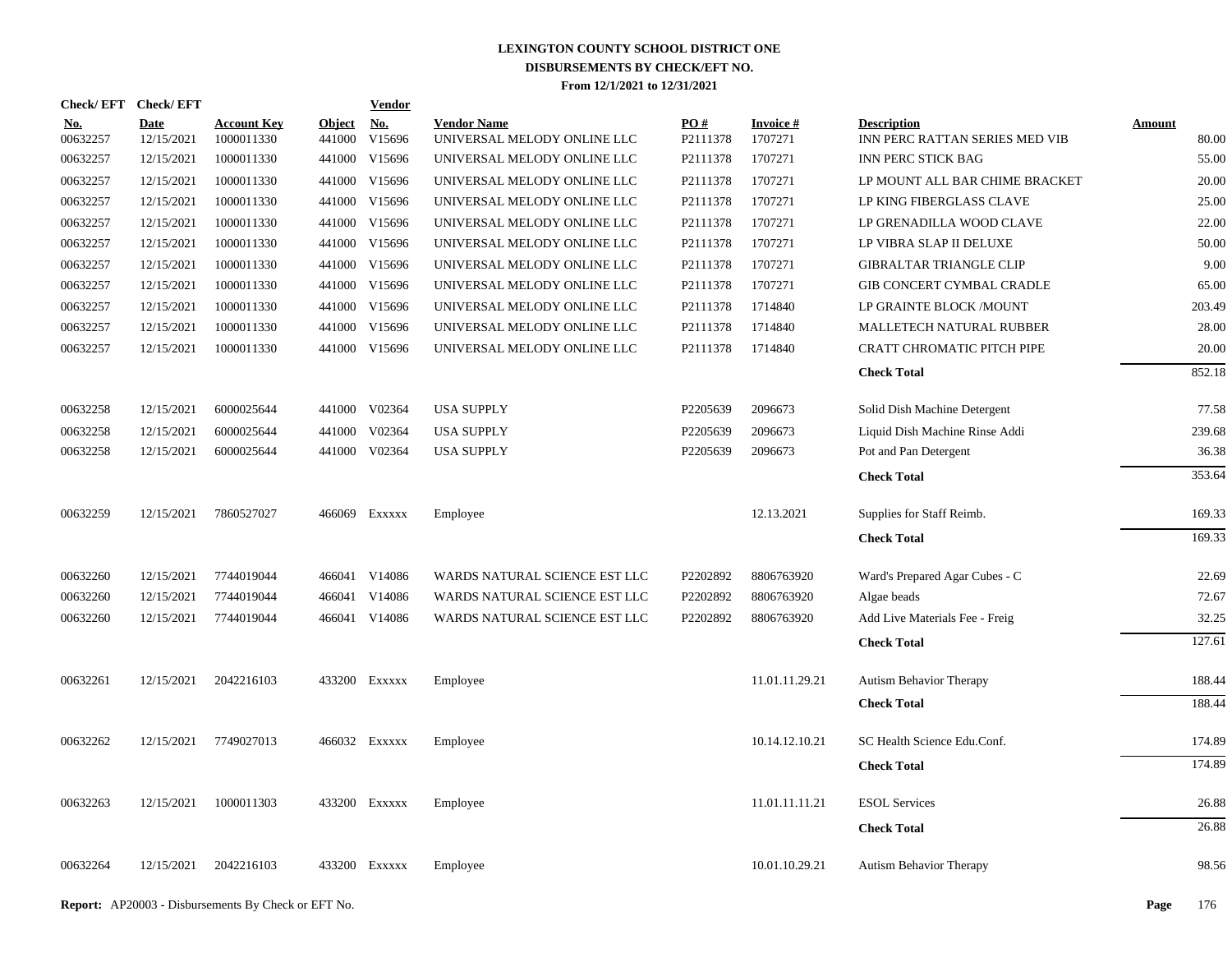|                        | Check/EFT Check/EFT       |                                  |               | <b>Vendor</b>               |                                |          |                                   |                                       |                 |
|------------------------|---------------------------|----------------------------------|---------------|-----------------------------|--------------------------------|----------|-----------------------------------|---------------------------------------|-----------------|
| <u>No.</u><br>00632264 | <b>Date</b><br>12/15/2021 | <b>Account Key</b><br>2042216103 | <b>Object</b> | <u>No.</u><br>433200 EXXXXX | <b>Vendor Name</b><br>Employee | PO#      | <b>Invoice#</b><br>11.01.11.29.21 | <b>Description</b><br>ABA             | Amount<br>96.88 |
|                        |                           |                                  |               |                             |                                |          |                                   | <b>Check Total</b>                    | 195.44          |
| 00632265               | 12/15/2021                | 1000025434                       |               | 441020 V14918               | <b>WINDHAM SERVICES</b>        | P2205525 | 4270                              | Replace 4 Red maple trees in f        | 1,600.00        |
|                        |                           |                                  |               |                             |                                |          |                                   | <b>Check Total</b>                    | 1,600.00        |
| 00632266               | 12/15/2021                | 6000025641                       |               | 433200 EXXXXX               | Employee                       |          | 11.01.11.30.21                    | PU Supplies/bank deposits             | 71.29           |
|                        |                           |                                  |               |                             |                                |          |                                   | <b>Check Total</b>                    | 71.29           |
| 00632267               | 12/15/2021                | 2042216103                       |               | 433200 Exxxxx               | Employee                       |          | 11.01.11.22.21                    | ABA                                   | 213.64          |
|                        |                           |                                  |               |                             |                                |          |                                   | <b>Check Total</b>                    | 213.64          |
| 00632268               | 12/15/2021                | 7802072013                       |               | 466032 Exxxxx               | Employee                       |          | 12.08.21                          | FB Transportation                     | 116.76          |
|                        |                           |                                  |               |                             |                                |          |                                   | <b>Check Total</b>                    | 116.76          |
| 00632269               | 12/15/2021                | 1000011527                       |               | 433200 Exxxxx               | Employee                       |          | 11.13.11.16.21                    | SC Health Science Ed Conf             | 436.38          |
|                        |                           |                                  |               |                             |                                |          |                                   | <b>Check Total</b>                    | 436.38          |
| 00632270               | 12/15/2021                | 7723027044                       |               | 466099 V00132               | SC DEPARTMENT OF REVENUE (SALE |          | GT.11.21                          | Sales&Use tax, November               | 98.20           |
|                        |                           |                                  |               |                             |                                |          |                                   | <b>Check Total</b>                    | 98.20           |
| 00632271               | 12/15/2021                | 1000011312                       |               | 443000 V01844               | <b>SCHOLASTIC INC</b>          | P2203023 | 1064874                           | FOXCRAFT #1-#3 PACK                   | 15.50           |
| 00632271               | 12/15/2021                | 1000011312                       |               | 443000 V01844               | SCHOLASTIC INC                 | P2203023 | 1064874                           | 4TH GRADE SERIES STARTER PACK         | 11.50           |
| 00632271               | 12/15/2021                | 1000011312                       |               | 443000 V01844               | <b>SCHOLASTIC INC</b>          | P2203023 | 1265967                           | THE LAST KIDS ON EARTH                | 8.50            |
| 00632271               | 12/15/2021                | 1000011312                       |               | 443000 V01844               | <b>SCHOLASTIC INC</b>          | P2203023 | 1265967                           | HARRY POTTER BOX SET                  | 54.50           |
| 00632271               | 12/15/2021                | 1000011312                       |               | 443000 V01844               | SCHOLASTIC INC                 | P2203023 | 1265967                           | DOG MAN 9 PACK                        | 69.50           |
| 00632271               | 12/15/2021                | 1000011312                       |               | 443000 V01844               | SCHOLASTIC INC                 | P2203023 | 1265967                           | DISASTER CHALLENGE WILL YOU SU        | 10.50           |
| 00632271               | 12/15/2021                | 1000011312                       | 443000        | V01844                      | <b>SCHOLASTIC INC</b>          | P2203023 | 1265967                           | CHILDREN'S ENCYCLOPEDIA OF TEC        | 12.50           |
| 00632271               | 12/15/2021                | 1000011312                       |               | 443000 V01844               | SCHOLASTIC INC                 | P2203023 | 1265967                           | CLEO EDISON OLIVER PLAYGROUND         | 4.50            |
| 00632271               | 12/15/2021                | 1000011312                       | 443000        | V01844                      | SCHOLASTIC INC                 | P2203023 | 1265967                           | <b>CELEBRATING DIVERSITY</b>          | 21.50           |
| 00632271               | 12/15/2021                | 1000011312                       |               | 443000 V01844               | <b>SCHOLASTIC INC</b>          | P2203023 | 1265967                           | <b>CLASSROOM FAVORITES 10 PACK GR</b> | 34.50           |
| 00632271               | 12/15/2021                | 1000011312                       | 443000        | V01844                      | SCHOLASTIC INC                 | P2203023 | 1265967                           | <b>WORLD'S SCARIEST PLACES</b>        | 12.50           |
| 00632271               | 12/15/2021                | 1000011312                       |               | 443000 V01844               | SCHOLASTIC INC                 | P2203023 | 1265967                           | WINGS OF FIRE #1-#10 PACK             | 44.50           |
| 00632271               | 12/15/2021                | 1000011312                       |               | 443000 V01844               | SCHOLASTIC INC                 | P2203023 | 1265967                           | ZAYD SALEEM PACK                      | 7.50            |
| 00632271               | 12/15/2021                | 1000011312                       |               | 443000 V01844               | SCHOLASTIC INC                 | P2203023 | 1265967                           | WHEN THE WORLD TURNED UPSIDE D        | 5.50            |
| 00632271               | 12/15/2021                | 1000011312                       |               | 443000 V01844               | <b>SCHOLASTIC INC</b>          | P2203023 | 1265967                           | WHATEVER AFTER #1-#3 PACK             | 45.50           |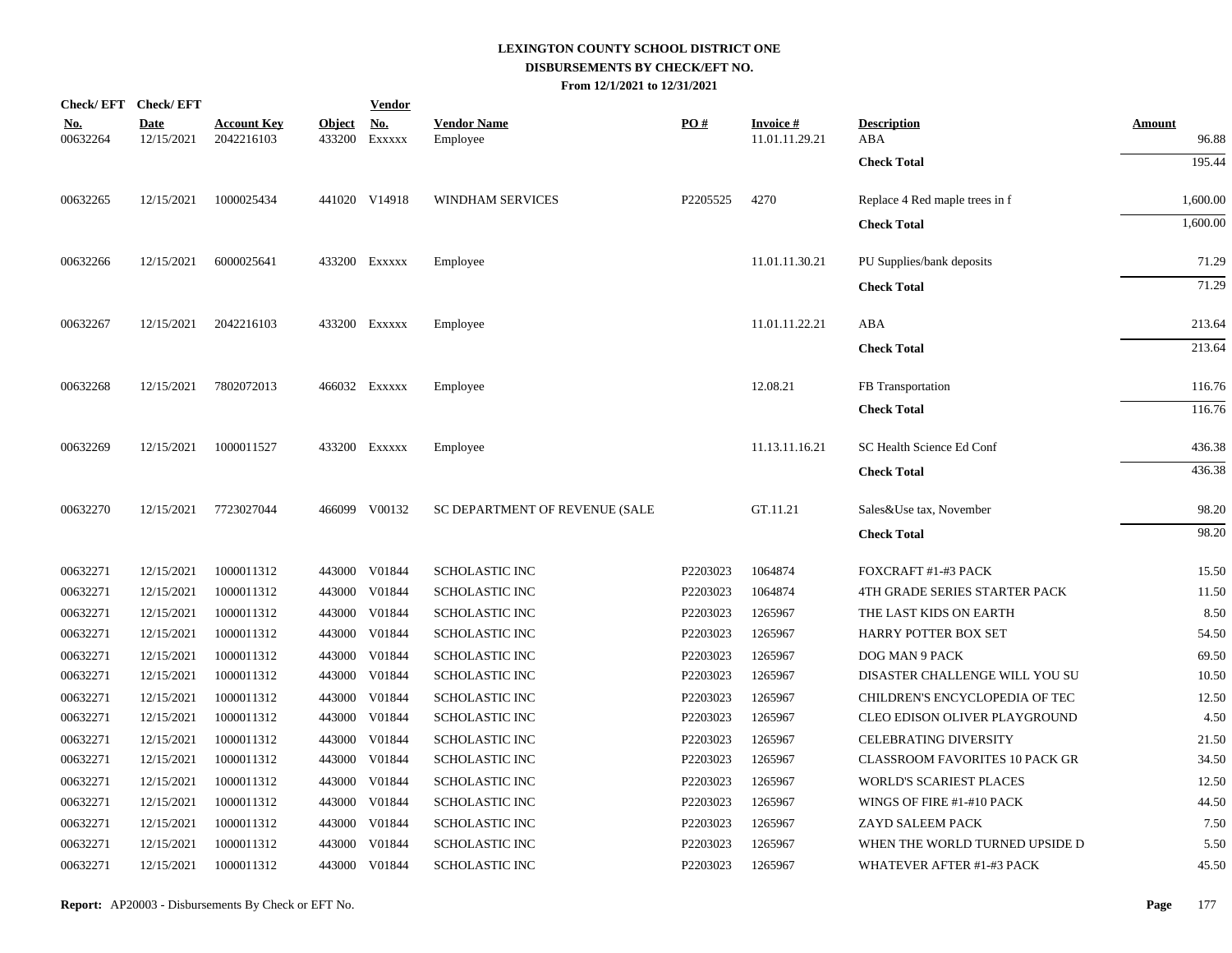| Check/EFT Check/EFT |                           |                                  |                         | <u>Vendor</u>        |                                      |                 |                            |                                             |                       |
|---------------------|---------------------------|----------------------------------|-------------------------|----------------------|--------------------------------------|-----------------|----------------------------|---------------------------------------------|-----------------------|
| No.<br>00632271     | <b>Date</b><br>12/15/2021 | <b>Account Key</b><br>1000011312 | <b>Object</b><br>443000 | <u>No.</u><br>V01844 | <b>Vendor Name</b><br>SCHOLASTIC INC | PQ#<br>P2203023 | <b>Invoice#</b><br>1265967 | <b>Description</b><br>WAYS TO MAKE SUNSHINE | <b>Amount</b><br>4.50 |
| 00632271            | 12/15/2021                | 1000011312                       | 443000                  | V01844               | <b>SCHOLASTIC INC</b>                | P2203023        | 1265967                    | SPORTS ILLUSTRATED KIDS: BIG                | 12.50                 |
| 00632271            | 12/15/2021                | 1000011312                       | 443000                  | V01844               | <b>SCHOLASTIC INC</b>                | P2203023        | 1265967                    | <b>SCARY STORIES BOOKS PLUS BOOK</b>        | 16.50                 |
| 00632271            | 12/15/2021                | 1000011312                       | 443000                  | V01844               | <b>SCHOLASTIC INC</b>                | P2203023        | 1265967                    | <b>STARGAZING</b>                           | 8.50                  |
| 00632271            | 12/15/2021                | 1000011312                       | 443000                  | V01844               | <b>SCHOLASTIC INC</b>                | P2203023        | 1265967                    | RAINA TELGEMEIRER FIVE BOOK CO              | 39.50                 |
| 00632271            | 12/15/2021                | 1000011312                       | 443000                  | V01844               | <b>SCHOLASTIC INC</b>                | P2203023        | 1265967                    | PINK IS FOR BLOBFISH DISCOVERI              | 4.50                  |
| 00632271            | 12/15/2021                | 1000011312                       | 443000                  | V01844               | <b>SCHOLASTIC INC</b>                | P2203023        | 1265967                    | PERCY JACKSON & THE OLYMPIANS               | 24.50                 |
| 00632271            | 12/15/2021                | 1000011312                       | 443000                  | V01844               | <b>SCHOLASTIC INC</b>                | P2203023        | 1265967                    | NATIONAL GEOGRAPHIC KIDS TRY T              | 13.50                 |
| 00632271            | 12/15/2021                | 1000011312                       | 443000                  | V01844               | <b>SCHOLASTIC INC</b>                | P2203023        | 1265967                    | ONE FOR THE MURPHYS                         | 4.50                  |
| 00632271            | 12/15/2021                | 1000011312                       | 443000                  | V01844               | <b>SCHOLASTIC INC</b>                | P2203023        | 1265967                    | NATIONAL GEOGRAPHIC KIDS WEIRD              | 8.50                  |
| 00632271            | 12/15/2021                | 1000011312                       | 443000                  | V01844               | <b>SCHOLASTIC INC</b>                | P2203023        | 1265967                    | <b>LAST GATE OF THE EMPEROR</b>             | 4.50                  |
| 00632271            | 12/15/2021                | 1000011312                       | 443000                  | V01844               | <b>SCHOLASTIC INC</b>                | P2203023        | 1265967                    | PLAYING THE CARDS YOU'RE DEALT              | 10.50                 |
| 00632271            | 12/15/2021                | 1000011312                       | 443000                  | V01844               | <b>SCHOLASTIC INC</b>                | P2203023        | 1265967                    | KATE DICAMILLO PACK                         | 22.50                 |
| 00632271            | 12/15/2021                | 1000011312                       | 443000                  | V01844               | <b>SCHOLASTIC INC</b>                | P2203023        | 1265967                    | I SURVIVED #1-#20 PACK                      | 51.50                 |
| 00632271            | 12/15/2021                | 1000011312                       | 443000                  | V01844               | <b>SCHOLASTIC INC</b>                | P2203023        | 1265967                    | <b>HAUNTED VALUE PACK</b>                   | 9.50                  |
| 00632271            | 12/15/2021                | 1000011312                       | 443000                  | V01844               | <b>SCHOLASTIC INC</b>                | P2203023        | 1265967                    | <b>JUDY MOODY 2 PACK</b>                    | 7.50                  |
| 00632271            | 12/15/2021                | 1000011312                       | 443000                  | V01844               | <b>SCHOLASTIC INC</b>                | P2203023        | 1265967                    | GOOSEBUMPS SLAPPYWORLD #1-#10               | 34.50                 |
| 00632271            | 12/15/2021                | 1000011312                       | 443000                  | V01844               | <b>SCHOLASTIC INC</b>                | P2203023        | 1265967                    | ERIN ENTRADA KELLY DUO                      | 9.50                  |
| 00632271            | 12/15/2021                | 1000011312                       | 443000                  | V01844               | <b>SCHOLASTIC INC</b>                | P2203023        | 1265967                    | DONUT DREAMS HOLE IN THE MIDDL              | 4.50                  |
| 00632271            | 12/15/2021                | 1000011312                       | 443000                  | V01844               | <b>SCHOLASTIC INC</b>                | P2203023        | 1265967                    | DIARY FO A MINECRAFT ZOMBIE #1              | 17.50                 |
| 00632271            | 12/15/2021                | 1000011312                       | 443000                  | V01844               | <b>SCHOLASTIC INC</b>                | P2203023        | 1265967                    | DIARY OF A WIMPY KID                        | 98.50                 |
| 00632271            | 12/15/2021                | 1000011312                       | 443000                  | V01844               | <b>SCHOLASTIC INC</b>                | P2203023        | 1265967                    | THE DEADLIEST DISEASES THEN AN              | 4.50                  |
| 00632271            | 12/15/2021                | 1000011312                       | 443000                  | V01844               | <b>SCHOLASTIC INC</b>                | P2203023        | 1265967                    | DONUT DREAMS SO JELLY                       | 4.50                  |
| 00632271            | 12/15/2021                | 1000011312                       | 443000                  | V01844               | <b>SCHOLASTIC INC</b>                | P2203023        | 1265967                    | <b>RULES</b>                                | 4.50                  |
| 00632271            | 12/15/2021                | 1000011312                       | 443000                  | V01844               | <b>SCHOLASTIC INC</b>                | P2203023        | 1265967                    | THE BABY SITTERS CLUB #1-#16 P              | 49.50                 |
| 00632271            | 12/15/2021                | 1000011312                       | 443000                  | V01844               | <b>SCHOLASTIC INC</b>                | P2203023        | 1265967                    | <b>BAD KITTY MEGA PACK</b>                  | 39.50                 |
| 00632271            | 12/15/2021                | 1000011312                       | 443000                  | V01844               | <b>SCHOLASTIC INC</b>                | P2203023        | 1265967                    | <b>BABY SITTERS LITTLE SISTER</b>           | 15.50                 |
| 00632271            | 12/15/2021                | 1000011312                       | 443000                  | V01844               | <b>SCHOLASTIC INC</b>                | P2203023        | 1265967                    | TRUE HAUNTINGS: DEADLY DISAST               | 4.50                  |
| 00632271            | 12/15/2021                | 1000011312                       | 443000                  | V01844               | <b>SCHOLASTIC INC</b>                | P2203013        | 471877                     | <b>WORLDS SCARIEST PLACES</b>               | 12.50                 |
| 00632271            | 12/15/2021                | 1000011312                       |                         | 443000 V01844        | <b>SCHOLASTIC INC</b>                | P2203013        | 471877                     | WHEN THE WORLD TURNED UPSIDE D              | 5.50                  |
| 00632271            | 12/15/2021                | 1000011312                       | 443000                  | V01844               | <b>SCHOLASTIC INC</b>                | P2203013        | 471877                     | <b>SCARY STORIES BOOKS</b>                  | 16.50                 |
| 00632271            | 12/15/2021                | 1000011312                       |                         | 443000 V01844        | <b>SCHOLASTIC INC</b>                | P2203013        | 471877                     | RAINA TELGEMEIER FIVE BOOK COL              | 39.50                 |
| 00632271            | 12/15/2021                | 1000011312                       | 443000                  | V01844               | <b>SCHOLASTIC INC</b>                | P2203013        | 471877                     | PERCY JACKSON AND THE OLYMPIAN              | 24.50                 |
| 00632271            | 12/15/2021                | 1000011312                       |                         | 443000 V01844        | <b>SCHOLASTIC INC</b>                | P2203013        | 471877                     | ONE FOR THE MURPHYS                         | 4.50                  |
| 00632271            | 12/15/2021                | 1000011312                       | 443000                  | V01844               | <b>SCHOLASTIC INC</b>                | P2203013        | 471877                     | THE LAST KIDS ON EARTH                      | 8.50                  |
| 00632271            | 12/15/2021                | 1000011312                       |                         | 443000 V01844        | <b>SCHOLASTIC INC</b>                | P2203013        | 471877                     | <b>LAST GATE OF THE EMPEROR</b>             | 4.50                  |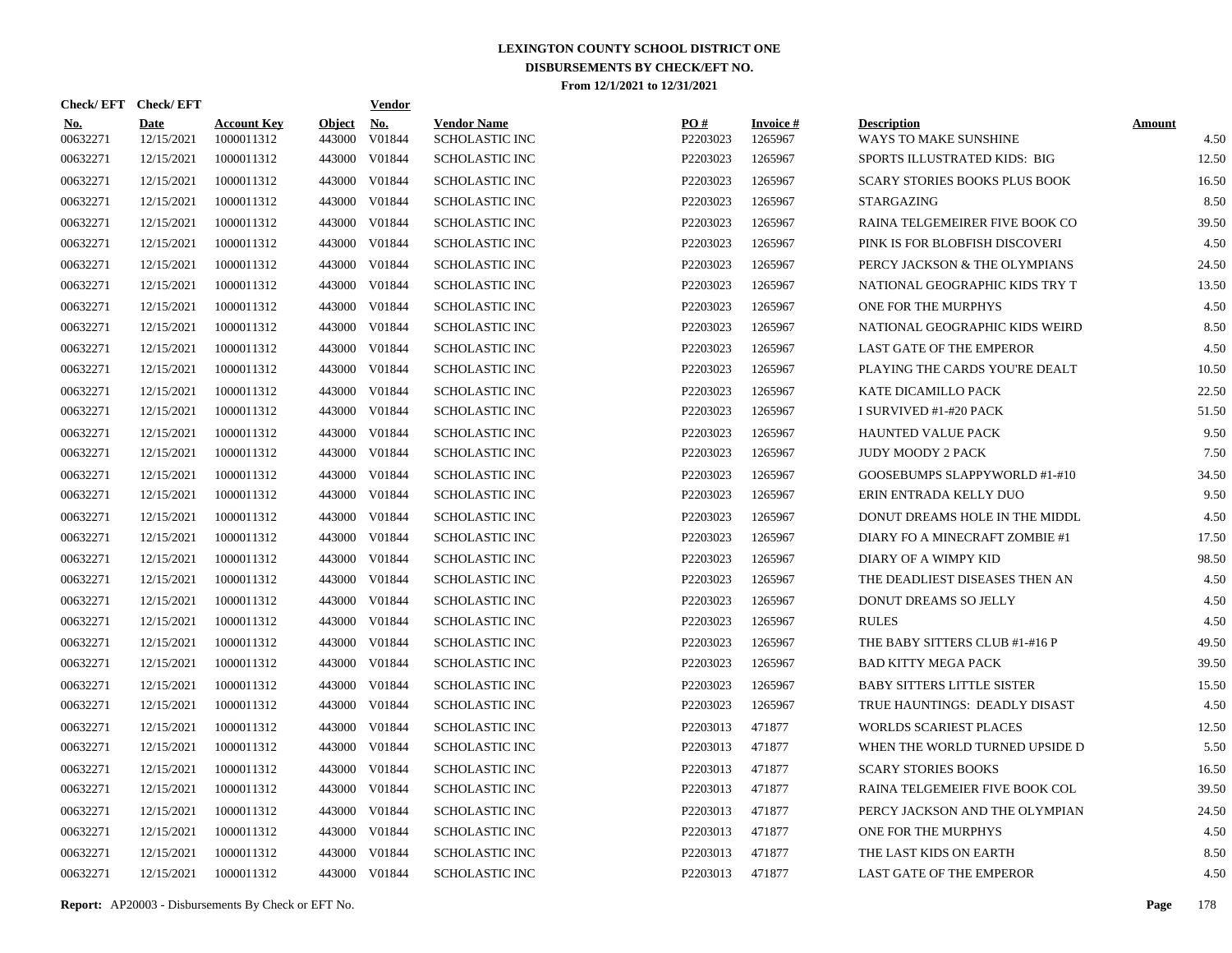| Check/EFT Check/EFT    |                           |                                  |                         | <b>Vendor</b>        |                                             |                               |                           |                                              |                        |
|------------------------|---------------------------|----------------------------------|-------------------------|----------------------|---------------------------------------------|-------------------------------|---------------------------|----------------------------------------------|------------------------|
| <u>No.</u><br>00632271 | <b>Date</b><br>12/15/2021 | <b>Account Key</b><br>1000011312 | <b>Object</b><br>443000 | <u>No.</u><br>V01844 | <b>Vendor Name</b><br><b>SCHOLASTIC INC</b> | $\underline{PO#}$<br>P2203013 | <b>Invoice#</b><br>471877 | <b>Description</b><br>I SURVIVED #1-#20 PACK | <b>Amount</b><br>51.50 |
| 00632271               | 12/15/2021                | 1000011312                       | 443000                  | V01844               | <b>SCHOLASTIC INC</b>                       | P2203013                      | 471877                    | GOOSEBUMPS SLAPPYWORLD PACK                  | 34.50                  |
| 00632271               | 12/15/2021                | 1000011312                       | 443000                  | V01844               | <b>SCHOLASTIC INC</b>                       | P2203013                      | 471877                    | FOXCRAFT #1-#3 PACK                          | 15.50                  |
| 00632271               | 12/15/2021                | 1000011312                       | 443000                  | V01844               | <b>SCHOLASTIC INC</b>                       | P2203013                      | 471877                    | DOG MAN 9 PACK                               | 69.50                  |
| 00632271               | 12/15/2021                | 1000011312                       | 443000                  | V01844               | <b>SCHOLASTIC INC</b>                       | P2203013                      | 471877                    | ERIN ENTRADA KELLY DUO                       | 9.50                   |
| 00632271               | 12/15/2021                | 1000011312                       | 443000                  | V01844               | <b>SCHOLASTIC INC</b>                       | P2203013                      | 471877                    | DISASTER CHALLENGE WILL YOU SU               | 10.50                  |
| 00632271               | 12/15/2021                | 1000011312                       | 443000                  | V01844               | <b>SCHOLASTIC INC</b>                       | P2203013                      | 578244                    | CELEBRATING DIVERSITY                        | 21.50                  |
| 00632271               | 12/15/2021                | 1000011312                       | 443000                  | V01844               | <b>SCHOLASTIC INC</b>                       | P2203013                      | 578244                    | CLASSROOM FAVORITES 10 PACK                  | 34.50                  |
| 00632271               | 12/15/2021                | 1000011312                       | 443000                  | V01844               | <b>SCHOLASTIC INC</b>                       | P2203013                      | 578244                    | WINGS OF FIRE #1-#10 PACK                    | 44.50                  |
| 00632271               | 12/15/2021                | 1000011312                       | 443000                  | V01844               | <b>SCHOLASTIC INC</b>                       | P2203013                      | 578244                    | ZAYD SALEEM PACK                             | 7.50                   |
| 00632271               | 12/15/2021                | 1000011312                       | 443000                  | V01844               | <b>SCHOLASTIC INC</b>                       | P2203013                      | 578244                    | WHATEVER AFTER #1-#13 PACK                   | 45.50                  |
| 00632271               | 12/15/2021                | 1000011312                       | 443000                  | V01844               | <b>SCHOLASTIC INC</b>                       | P2203013                      | 578244                    | SPORTS ILLUSTRATED KIDS BIG BO               | 12.50                  |
| 00632271               | 12/15/2021                | 1000011312                       | 443000                  | V01844               | <b>SCHOLASTIC INC</b>                       | P2203013                      | 578244                    | STARGAZING                                   | 8.50                   |
| 00632271               | 12/15/2021                | 1000011312                       |                         | 443000 V01844        | <b>SCHOLASTIC INC</b>                       | P2203013                      | 578244                    | PLAYING THE LAST CARDS YOU'RE                | 10.50                  |
| 00632271               | 12/15/2021                | 1000011312                       |                         | 443000 V01844        | <b>SCHOLASTIC INC</b>                       | P2203013                      | 578244                    | KATE DICAMILLO PACK                          | 22.50                  |
| 00632271               | 12/15/2021                | 1000011312                       |                         | 443000 V01844        | <b>SCHOLASTIC INC</b>                       | P2203013                      | 578244                    | HAUNTED VALUE PACK                           | 9.50                   |
| 00632271               | 12/15/2021                | 1000011312                       |                         | 443000 V01844        | <b>SCHOLASTIC INC</b>                       | P2203013                      | 578244                    | HARRY POTTER BOX SET                         | 54.50                  |
| 00632271               | 12/15/2021                | 1000011312                       |                         | 443000 V01844        | <b>SCHOLASTIC INC</b>                       | P2203013                      | 578244                    | 4TH GRADE SERIES STARTER PACK                | 11.50                  |
| 00632271               | 12/15/2021                | 1000011312                       |                         | 443000 V01844        | <b>SCHOLASTIC INC</b>                       | P2203013                      | 578244                    | DONUT DREAMS HOLE IN THE MIDDL               | 4.50                   |
| 00632271               | 12/15/2021                | 1000011312                       |                         | 443000 V01844        | <b>SCHOLASTIC INC</b>                       | P2203013                      | 578244                    | DIARY OF A WIMPY KID COLLECTIO               | 98.50                  |
| 00632271               | 12/15/2021                | 1000011312                       |                         | 443000 V01844        | <b>SCHOLASTIC INC</b>                       | P2203013                      | 578244                    | THE DEADLIEST DISEASES THEN AN               | 4.50                   |
| 00632271               | 12/15/2021                | 1000011312                       |                         | 443000 V01844        | <b>SCHOLASTIC INC</b>                       | P2203013                      | 578244                    | DONUT DREAMS SO JELLY                        | 4.50                   |
| 00632271               | 12/15/2021                | 1000011312                       |                         | 443000 V01844        | SCHOLASTIC INC                              | P2203013                      | 578244                    | <b>RULES</b>                                 | 4.50                   |
| 00632271               | 12/15/2021                | 1000011312                       |                         | 443000 V01844        | <b>SCHOLASTIC INC</b>                       | P2203013                      | 578244                    | <b>CLEO EDISON OLIVER</b>                    | 4.50                   |
| 00632271               | 12/15/2021                | 1000011312                       |                         | 443000 V01844        | <b>SCHOLASTIC INC</b>                       | P2203013                      | 578244                    | BEST FRIEND NEXT DOOR                        | 7.50                   |
| 00632271               | 12/15/2021                | 1000011312                       | 443000                  | V01844               | <b>SCHOLASTIC INC</b>                       | P2203013                      | 578244                    | THE BABY SITTERS CLUB #1-#16 P               | 49.50                  |
| 00632271               | 12/15/2021                | 1000011312                       |                         | 443000 V01844        | SCHOLASTIC INC                              | P2203013                      | 578244                    | <b>BABY SITTERS LITTLE SISTER</b>            | 15.50                  |
|                        |                           |                                  |                         |                      |                                             |                               |                           | <b>Check Total</b>                           | 1,672.00               |
| 00632272               | 12/15/2021                | 1000022403                       |                         | 433200 Exxxxx        | Employee                                    |                               | 11.30.12.03.21            | National POY Conference                      | 858.94                 |
|                        |                           |                                  |                         |                      |                                             |                               |                           | <b>Check Total</b>                           | 858.94                 |
| 00632273               | 12/15/2021                | 5720025320                       |                         | 453000 V01275        | <b>COUNTY OF LEXINGTON</b>                  |                               | 12.14.2021                | Land Disturb. permit/Old Cher                | 1,015.00               |
|                        |                           |                                  |                         |                      |                                             |                               |                           | <b>Check Total</b>                           | 1,015.00               |
| 00632274               | 12/15/2021                | 7745027014                       |                         | 466099 V00046        | GILBERT ELEMENTARY SCHOOL                   | P2206383                      | P2206383.GES              | <b>Imprest Reimbursment</b>                  | 295.00                 |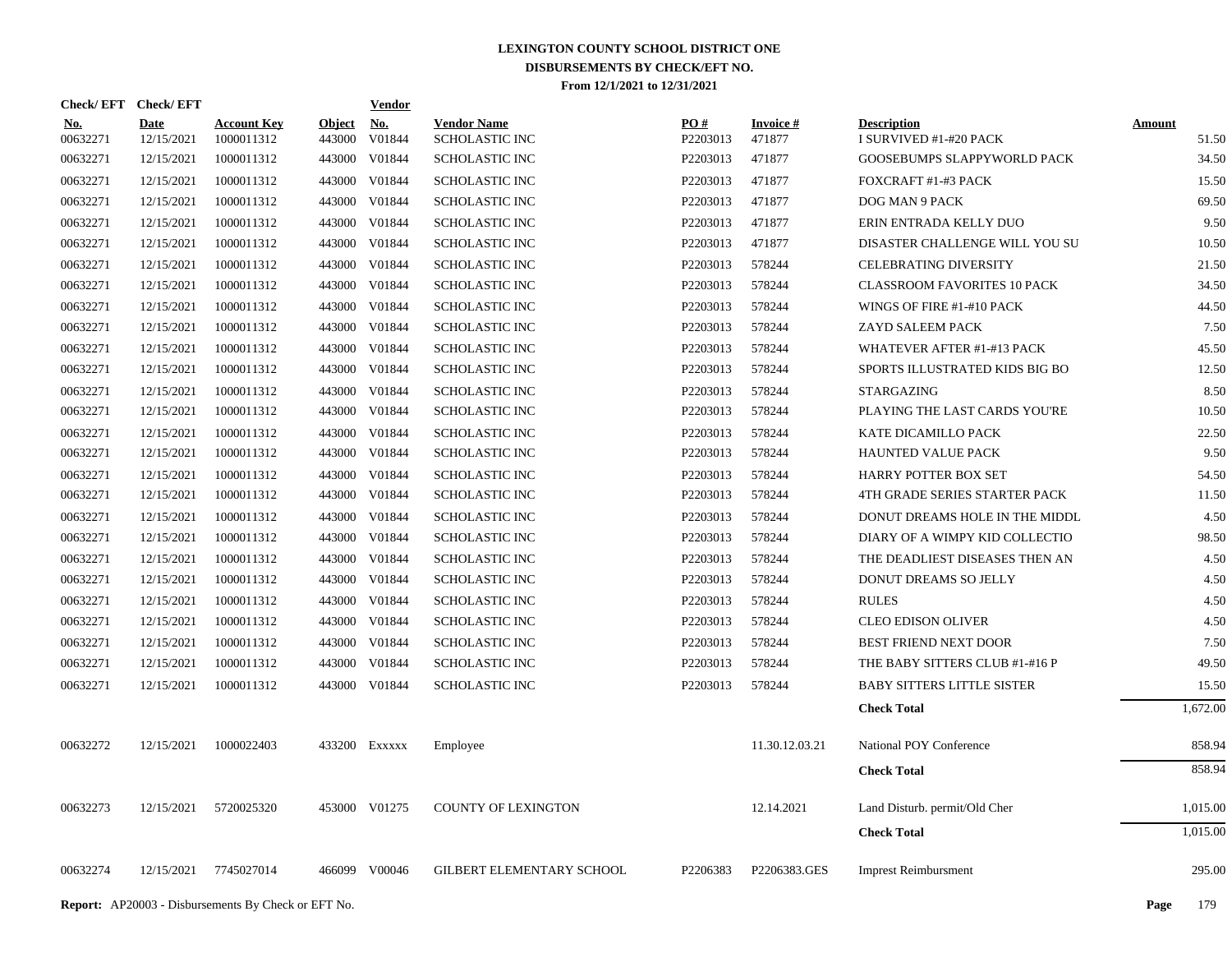| <b>Check/EFT</b> | <b>Check/EFT</b> |                    |               | <b>Vendor</b> |                                |          |                 |                                  |        |
|------------------|------------------|--------------------|---------------|---------------|--------------------------------|----------|-----------------|----------------------------------|--------|
| <u>No.</u>       | <b>Date</b>      | <b>Account Key</b> | <u>Object</u> | <u>No.</u>    | <b>Vendor Name</b>             | PO#      | <b>Invoice#</b> | <b>Description</b>               | Amount |
|                  |                  |                    |               |               |                                |          |                 | <b>Check Total</b>               | 295.00 |
| 00632275         | 12/15/2021       | 2710022303         |               | 464000 Exxxxx | Employee                       |          | 12.03.2021      | ASHA Certification Reimb.        | 225.00 |
|                  |                  |                    |               |               |                                |          |                 | <b>Check Total</b>               | 225.00 |
| 00632276         | 12/15/2021       | 1000011427         |               | 433200 V00231 | LEXINGTON COUNTY SCHOOL DIST 1 |          | 12.05-12.11.21  | 32407.1                          | 157.48 |
| 00632276         | 12/15/2021       | 7733027029         | 466031        | V00231        | LEXINGTON COUNTY SCHOOL DIST 1 |          | 12.05-12.11.21  | 32362.1                          | 32.24  |
| 00632276         | 12/15/2021       | 7853027015         | 466031        | V00231        | LEXINGTON COUNTY SCHOOL DIST 1 |          | 12.05-12.11.21  | 32373.1                          | 78.12  |
| 00632276         | 12/15/2021       | 7991027027         |               | 466031 V00231 | LEXINGTON COUNTY SCHOOL DIST 1 |          | 12.05-12.11.21  | 32480.1                          | 24.80  |
|                  |                  |                    |               |               |                                |          |                 | <b>Check Total</b>               | 292.64 |
| 00632277         | 12/15/2021       | 1000011329         |               | 441000 Exxxxx | Employee                       |          | 12.09.21        | Staff/Teacher gifts              | 85.48  |
|                  |                  |                    |               |               |                                |          |                 | <b>Check Total</b>               | 85.48  |
| 00632278         | 12/15/2021       | 7860527027         |               | 466069 V17056 | PANERA BREAD #4955             | P2206329 | 430853          | 24 EACH - VARIETY MORNING PAST   | 800.27 |
|                  |                  |                    |               |               |                                |          |                 | <b>Check Total</b>               | 800.27 |
| 00632279         | 12/15/2021       | 1000021107         |               | 433200 Exxxxx | Employee                       |          | 11.08.11.30.21  | Meetings around district         | 270.20 |
|                  |                  |                    |               |               |                                |          |                 | <b>Check Total</b>               | 270.20 |
| 00632280         | 12/15/2021       | 2710022303         |               | 464000 Exxxxx | Employee                       |          | 12.04.2021      | <b>ASHA Certification Reimb.</b> | 225.00 |
|                  |                  |                    |               |               |                                |          |                 | <b>Check Total</b>               | 225.00 |
| 00632281         | 12/15/2021       | 2710022303         |               | 464000 Exxxxx | Employee                       |          | 12.03.2021      | Reimb ASHA Certification         | 225.00 |
|                  |                  |                    |               |               |                                |          |                 | <b>Check Total</b>               | 225.00 |
| 00632282         | 12/15/2021       | 7712027027         |               | 466069 V01054 | WHITE KNOLL HIGH SCHOOL        | P2206380 | P2206380.WKH    | CHECK#1406 -                     | 40.02  |
| 00632282         | 12/15/2021       | 7712027027         | 466069        | V01054        | WHITE KNOLL HIGH SCHOOL        | P2206380 | P2206380.WKH    | CHECK# - 1407 -                  | 94.94  |
| 00632282         | 12/15/2021       | 7743019027         | 466090        | V01054        | WHITE KNOLL HIGH SCHOOL        | P2206380 | P2206380.WKH    | CHECK#1402 -                     | 64.00  |
| 00632282         | 12/15/2021       | 7743019027         | 466090        | V01054        | WHITE KNOLL HIGH SCHOOL        | P2206380 | P2206380.WKH    | CHECK#1404 -                     | 30.00  |
| 00632282         | 12/15/2021       | 7802070027         | 466069        | V01054        | WHITE KNOLL HIGH SCHOOL        | P2206380 | P2206380.WKH    | CHECK#-                          | 75.00  |
| 00632282         | 12/15/2021       | 7852527027         | 466069        | V01054        | WHITE KNOLL HIGH SCHOOL        | P2206380 | P2206380.WKH    | CHECK#1408 -                     | 18.00  |
| 00632282         | 12/15/2021       | 7860527027         | 466064        | V01054        | WHITE KNOLL HIGH SCHOOL        | P2206380 | P2206380.WKH    | CHECK#1405 - SC SHERIFFS ASSOC   | 35.00  |
| 00632282         | 12/15/2021       | 7860527027         | 466064        | V01054        | WHITE KNOLL HIGH SCHOOL        | P2206380 | P2206380.WKH    | CHECK#1409 - LDOEOP              | 100.00 |
| 00632282         | 12/15/2021       | 7887079027         | 466069        | V01054        | WHITE KNOLL HIGH SCHOOL        | P2206380 | P2206380.WKH    | CHECK#1412-                      | 75.00  |
| 00632282         | 12/15/2021       | 7887079027         |               | 466069 V01054 | WHITE KNOLL HIGH SCHOOL        | P2206380 | P2206380.WKH    | CHECK#-                          | 100.00 |
|                  |                  |                    |               |               |                                |          |                 |                                  |        |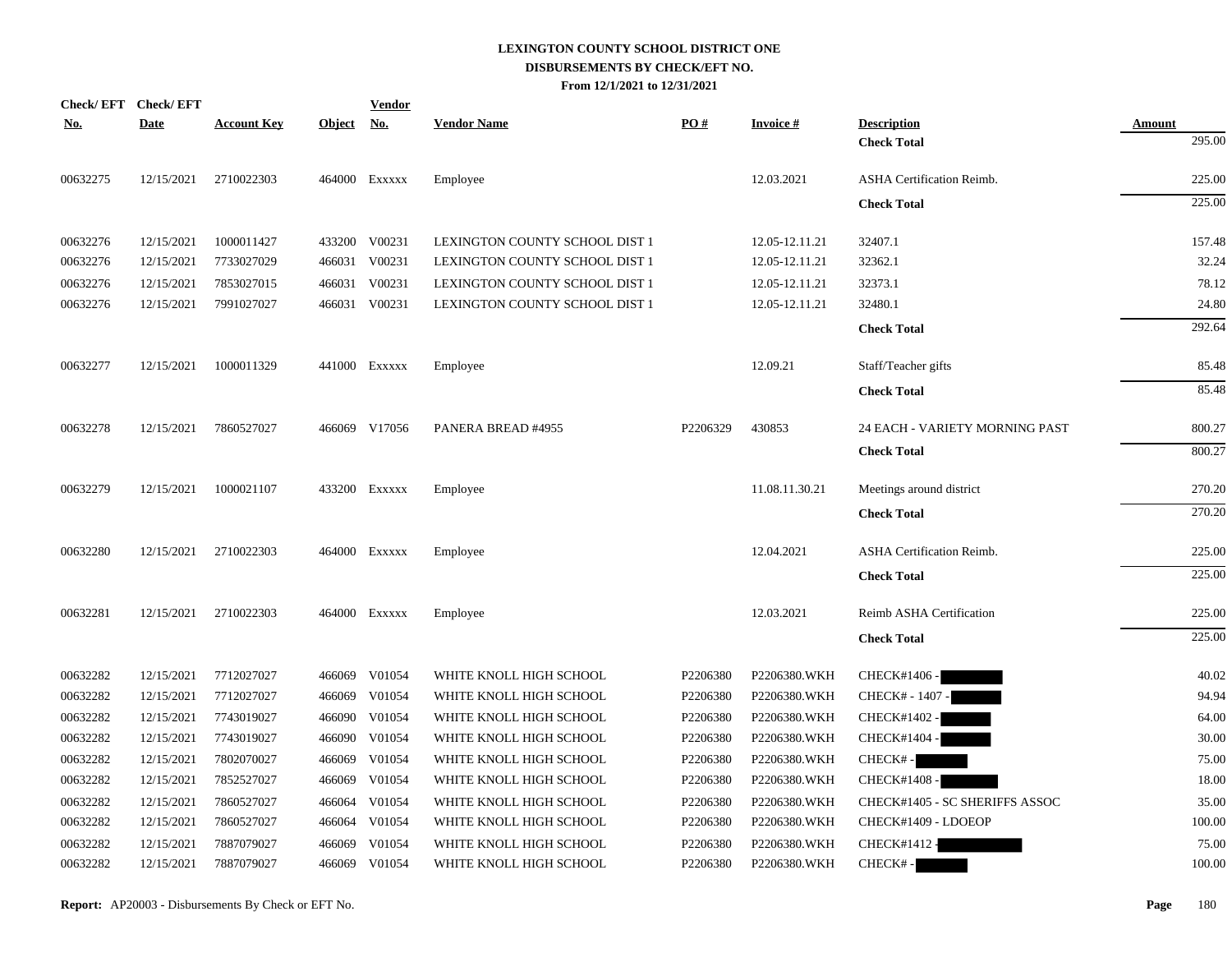| <b>Check/EFT</b> | <b>Check/EFT</b>          |                                  |                         | <b>Vendor</b> |                                               |                 |                           |                                  |                  |
|------------------|---------------------------|----------------------------------|-------------------------|---------------|-----------------------------------------------|-----------------|---------------------------|----------------------------------|------------------|
| No.<br>00632282  | <b>Date</b><br>12/15/2021 | <b>Account Key</b><br>7887084027 | <b>Object</b><br>466090 | No.<br>V01054 | <b>Vendor Name</b><br>WHITE KNOLL HIGH SCHOOL | PO#<br>P2206380 | Invoice #<br>P2206380.WKH | <b>Description</b><br>CHECK#1394 | Amount<br>251.00 |
| 00632282         | 12/15/2021                | 7887084027                       | 466090                  | V01054        | WHITE KNOLL HIGH SCHOOL                       | P2206380        | P2206380.WKH              | <b>CHECK#1395</b>                | 326.00           |
| 00632282         | 12/15/2021                | 7887084027                       | 466090                  | V01054        | WHITE KNOLL HIGH SCHOOL                       | P2206380        | P2206380.WKH              | CHECK#1396 -                     | 445.00           |
| 00632282         | 12/15/2021                | 7887084027                       | 466090                  | V01054        | WHITE KNOLL HIGH SCHOOL                       | P2206380        | P2206380.WKH              | CHECK#1397 -                     | 885.44           |
| 00632282         | 12/15/2021                | 7887084027                       | 466090                  | V01054        | WHITE KNOLL HIGH SCHOOL                       | P2206380        | P2206380.WKH              | CHECK#1398 -                     | 100.00           |
| 00632282         | 12/15/2021                | 7887084027                       | 466090                  | V01054        | WHITE KNOLL HIGH SCHOOL                       | P2206380        | P2206380.WKH              | CHECK#1399 -                     | 587.00           |
| 00632282         | 12/15/2021                | 7887084027                       | 466090                  | V01054        | WHITE KNOLL HIGH SCHOOL                       | P2206380        | P2206380.WKH              | CHECK#1400 -                     | 172.00           |
| 00632282         | 12/15/2021                | 7887084027                       |                         | 466090 V01054 | WHITE KNOLL HIGH SCHOOL                       | P2206380        | P2206380.WKH              | CHECK#1401                       | 867.00           |
|                  |                           |                                  |                         |               |                                               |                 |                           | <b>Check Total</b>               | 4,265.40         |
| 00632283         | 12/15/2021                | 7802088026                       |                         | 466069 V00513 | WHITE KNOLL MIDDLE SCHOOL                     | P2206382        | P2206382.WKM              | To reimburse imprest account     | 58.61            |
|                  |                           |                                  |                         |               |                                               |                 |                           | <b>Check Total</b>               | 58.61            |
| 00632284         | 12/15/2021                | 3291022121                       | 433200                  | EXXXXX        | Employee                                      |                 | 11.01.11.30.21            | Job Responsibilities             | 64.74            |
|                  |                           |                                  |                         |               |                                               |                 |                           | <b>Check Total</b>               | 64.74            |
| 00632285         | 12/16/2021                | 2672037003                       |                         | 431200 V16772 | ABERNETHY, ANNA                               | P2111843        | P2111843.INSTR            | Reimbursement for course to be   | 345.00           |
| 00632285         | 12/16/2021                | 2672037003                       |                         | 441000 V16772 | ABERNETHY, ANNA                               | P2111843        | P2111843.INSTR            | Reimbursement for books for co   | 136.95           |
|                  |                           |                                  |                         |               |                                               |                 |                           | <b>Check Total</b>               | 481.95           |
| 00632286         | 12/16/2021                | 1000025427                       |                         | 441020 V12266 | <b>ADM SIGNS</b>                              | P2205888        | 214521                    | 8" U Channel Galvanized Post w   | 321.00           |
| 00632286         | 12/16/2021                | 1000025429                       |                         | 441020 V12266 | <b>ADM SIGNS</b>                              | P2205888        | 214521                    | 8" U Channel Galvanized Post w   | 321.00           |
| 00632286         | 12/16/2021                | 1000025430                       | 441020                  | V12266        | <b>ADM SIGNS</b>                              | P2205888        | 214521                    | 8" U Channel Galvanized Post w   | 321.00           |
| 00632286         | 12/16/2021                | 1000025435                       |                         | 441020 V12266 | <b>ADM SIGNS</b>                              | P2205888        | 214521                    | 8" U Channel Galvanized Post w   | 321.00           |
|                  |                           |                                  |                         |               |                                               |                 |                           | <b>Check Total</b>               | 1,284.00         |
| 00632287         | 12/16/2021                | 3290011521                       |                         | 441000 V17012 | ARMAMENT SYSTEMS AND PROCEDURE P2205717       |                 | 0437124-IN                | 21" TRAINING BATON AND CARRIER   | 1,752.00         |
|                  |                           |                                  |                         |               |                                               |                 |                           | <b>Check Total</b>               | 1,752.00         |
| 00632288         | 12/16/2021                | 7860527029                       |                         | 466069 Exxxxx | Employee                                      |                 | 12.15.2021                | Class supplies reimb.            | 89.08            |
|                  |                           |                                  |                         |               |                                               |                 |                           | <b>Check Total</b>               | 89.08            |
| 00632289         | 12/16/2021                | 1000025413                       |                         | 441020 V00590 | <b>BELCO</b>                                  | P2205357        | 7129                      | GHS - Cold Water 3 Way Inlet V   | 158.36           |
| 00632289         | 12/16/2021                | 1000025413                       | 441020                  | V00590        | <b>BELCO</b>                                  | P2205357        | 7129                      | Hot Water 3 Way Inlet Valve 11   | 149.80           |
| 00632289         | 12/16/2021                | 1000025413                       |                         | 441020 V00590 | <b>BELCO</b>                                  | P2205357        | 7129                      | Shipping                         | 26.75            |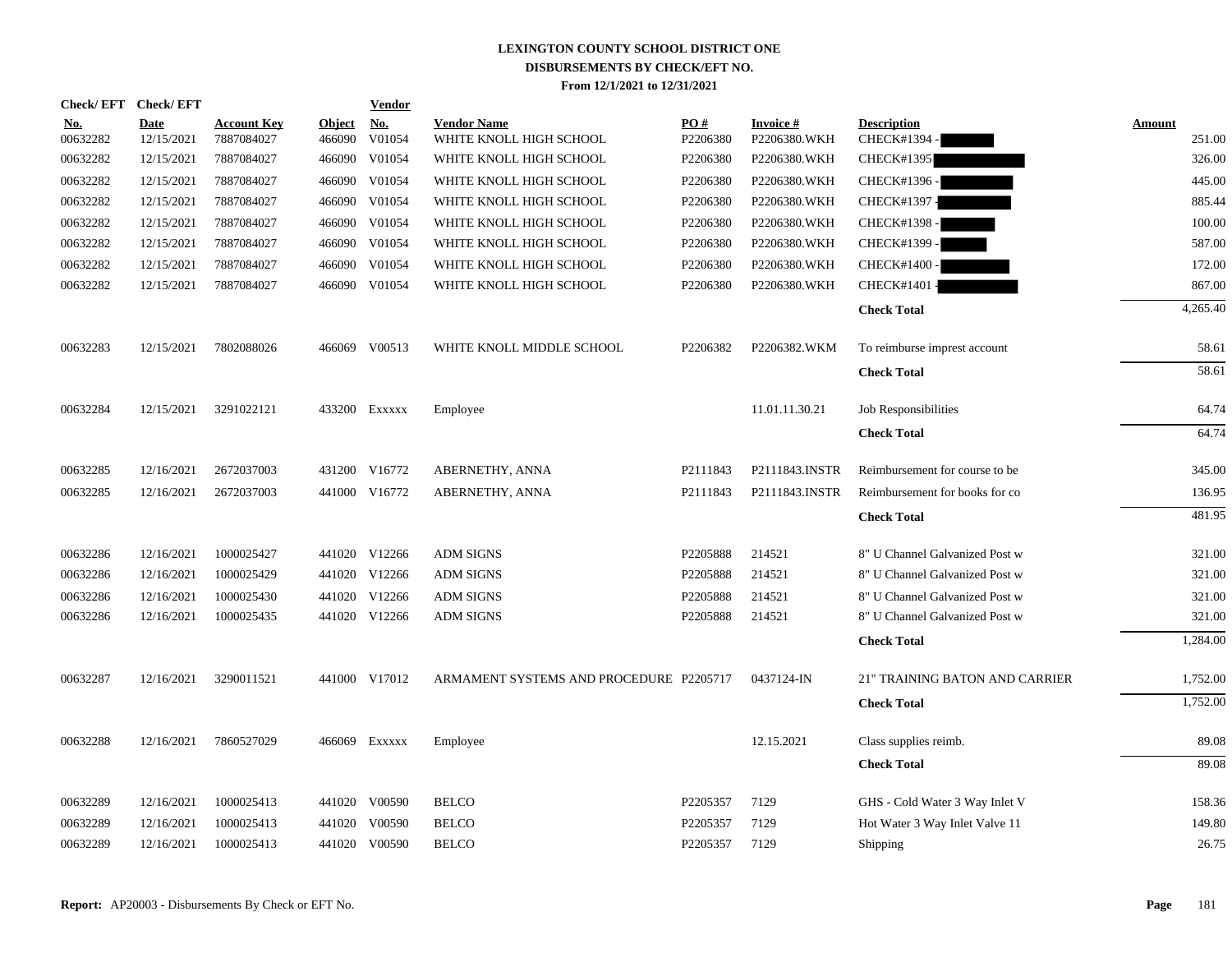| <b>Check/EFT</b> | <b>Check/EFT</b> |                    |               | <u>Vendor</u> |                          |          |                 |                                    |               |
|------------------|------------------|--------------------|---------------|---------------|--------------------------|----------|-----------------|------------------------------------|---------------|
| <u>No.</u>       | <b>Date</b>      | <b>Account Key</b> | <b>Object</b> | No.           | <b>Vendor Name</b>       | PO#      | <b>Invoice#</b> | <b>Description</b>                 | <b>Amount</b> |
|                  |                  |                    |               |               |                          |          |                 | <b>Check Total</b>                 | 334.91        |
| 00632290         | 12/16/2021       | 6000025639         |               | 446031 V16416 | <b>BORDEN DAIRY</b>      |          | 462634149       | 039-Forts Pond ES #20961           | 10.81         |
| 00632290         | 12/16/2021       | 6000025616         |               | 446031 V16416 | <b>BORDEN DAIRY</b>      |          | 462634150       | 016-Pelion ES #02977               | 43.22         |
| 00632290         | 12/16/2021       | 6000025639         |               | 446031 V16416 | <b>BORDEN DAIRY</b>      |          | 462935032       | 039-Forts Pond ES #20961           | 10.81         |
| 00632290         | 12/16/2021       | 6000025639         |               | 446031 V16416 | <b>BORDEN DAIRY</b>      |          | 463070023       | 039-Forts Pond ES #20961           | 10.81         |
| 00632290         | 12/16/2021       | 6000025616         |               | 446031 V16416 | <b>BORDEN DAIRY</b>      |          | 463416040       | 016-Pelion ES #02977               | 43.22         |
| 00632290         | 12/16/2021       | 6000025639         |               | 446031 V16416 | <b>BORDEN DAIRY</b>      |          | 463718160       | 039-Forts Pond ES #20961           | 10.81         |
| 00632290         | 12/16/2021       | 6000025639         |               | 446031 V16416 | <b>BORDEN DAIRY</b>      |          | 464523000       | 039-Forts Pond ES #20961           | 21.61         |
| 00632290         | 12/16/2021       | 6000025616         |               | 446031 V16416 | <b>BORDEN DAIRY</b>      |          | 464523002       | 016-Pelion ES #02977               | 32.42         |
| 00632290         | 12/16/2021       | 6000025639         |               | 446031 V16416 | <b>BORDEN DAIRY</b>      |          | 464660059       | 039-Forts Pond ES #20961           | 10.81         |
| 00632290         | 12/16/2021       | 6000025616         |               | 446031 V16416 | <b>BORDEN DAIRY</b>      |          | 465006044       | 016-Pelion ES #02977               | 55.40         |
| 00632290         | 12/16/2021       | 6000025616         |               | 446031 V16416 | <b>BORDEN DAIRY</b>      |          | 465789968       | 016-Pelion ES #02977               | 66.48         |
|                  |                  |                    |               |               |                          |          |                 | <b>Check Total</b>                 | 316.40        |
| 00632291         | 12/16/2021       | 2042212603         |               | 433200 EXXXXX | Employee                 |          | 11.03.11.30.21  | Assistive Tech. Equip. Services    | 129.08        |
|                  |                  |                    |               |               |                          |          |                 | <b>Check Total</b>                 | 129.08        |
|                  |                  |                    |               |               |                          |          |                 |                                    |               |
| 00632292         | 12/16/2021       | 1000011521         |               | 441000 V01501 | CABLE AND CONNECTIONS    | P2205960 | 1024395         | PRECISION WIRE STRIPPER 20-10      | 4.92          |
| 00632292         | 12/16/2021       | 1000011521         |               | 441000 V01501 | CABLE AND CONNECTIONS    | P2205960 | 1024395         | DIGITAL MULI METER                 | 57.76         |
| 00632292         | 12/16/2021       | 1000011521         |               | 441000 V01501 | CABLE AND CONNECTIONS    | P2205960 | 1024395         | PLUG FOR ROUND SOLID OR STRAND     | 107.00        |
| 00632292         | 12/16/2021       | 1000011521         |               | 441000 V01501 | CABLE AND CONNECTIONS    | P2205960 | 1024395         | 16-2 SOL NSHLD FPLR RED JKT        | 8.72          |
| 00632292         | 12/16/2021       | 1000011521         |               | 441000 V01501 | CABLE AND CONNECTIONS    | P2205960 | 1024395         | TOOL STRIPPER, UTP-STP-110 COM     | 59.03         |
|                  |                  |                    |               |               |                          |          |                 | <b>Check Total</b>                 | 237.43        |
| 00632293         | 12/16/2021       | 7918527034         |               | 466041 V01144 | <b>CAROLINA IDEAS</b>    | P2206043 | 450421          | Arts Extravaganza shirts           | 40.66         |
| 00632293         | 12/16/2021       | 7918527034         |               | 466041 V01144 | <b>CAROLINA IDEAS</b>    | P2206043 | 450421          | Arts Extravaganza Shirt            | 11.77         |
|                  |                  |                    |               |               |                          |          |                 | <b>Check Total</b>                 | 52.43         |
| 00632294         | 12/16/2021       | 7748027015         |               | 466041 V12901 | CAROLINA SCREEN PRINTERS | P2203183 | 14636           | PORT AUTHORITY MAROON POLO         | 36.90         |
| 00632294         | 12/16/2021       | 7748027015         |               | 466041 V12901 | CAROLINA SCREEN PRINTERS | P2203183 | 14636           | <b>MAROON HANES ECOSMART SHIRT</b> | 401.76        |
| 00632294         | 12/16/2021       | 7748027015         |               | 466041 V12901 | CAROLINA SCREEN PRINTERS | P2203183 | 14636           | <b>MAROON ECOSMART SHIRT</b>       | 55.37         |
| 00632294         | 12/16/2021       | 7748027015         |               | 466041 V12901 | CAROLINA SCREEN PRINTERS | P2203183 | 14636           | <b>MAROON HANES ECOSMART SHIRT</b> | 38.39         |
|                  |                  |                    |               |               |                          |          |                 | <b>Check Total</b>                 | 532.42        |
|                  |                  |                    |               |               |                          |          |                 |                                    |               |
| 00632295         | 12/16/2021       | 7863027037         |               | 466069 Exxxxx | Employee                 |          | 12.01.2021      | Supplies Reimbursement             | 41.70         |
|                  |                  |                    |               |               |                          |          |                 |                                    |               |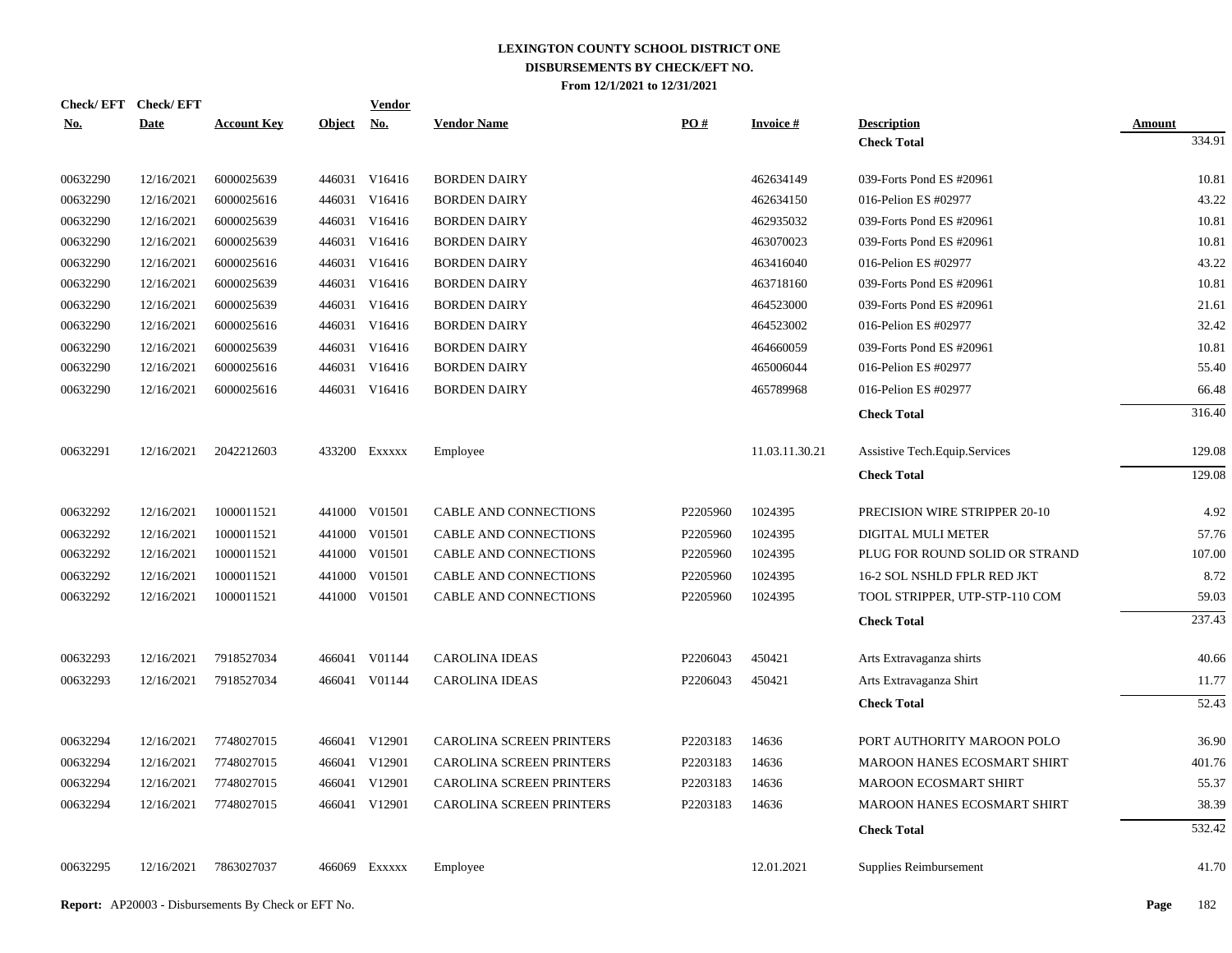| Check/EFT Check/EFT |             |                    |               | <b>Vendor</b>            |                                |          |                  |                                |                        |
|---------------------|-------------|--------------------|---------------|--------------------------|--------------------------------|----------|------------------|--------------------------------|------------------------|
| <u>No.</u>          | <b>Date</b> | <b>Account Key</b> | <b>Object</b> | $\mathbf{N}\mathbf{o}$ . | <b>Vendor Name</b>             | PO#      | <b>Invoice#</b>  | <b>Description</b>             | <b>Amount</b><br>41.70 |
|                     |             |                    |               |                          |                                |          |                  | <b>Check Total</b>             |                        |
| 00632296            | 12/16/2021  | 3950021207         |               | 433200 Exxxxx            | Employee                       |          | 12.12.12.14.21   | <b>SCCDP Fall Conference</b>   | 623.78                 |
|                     |             |                    |               |                          |                                |          |                  | <b>Check Total</b>             | 623.78                 |
| 00632297            | 12/16/2021  | 1000025507         |               | 433100 V17019            | <b>CHAVIS, COURTNEY</b>        |          | 12.15.2021       | MV Reimbursement/Chavis RBES   | 30.40                  |
|                     |             |                    |               |                          |                                |          |                  | <b>Check Total</b>             | 30.40                  |
| 00632298            | 12/16/2021  | 1000025444         |               | 441020 V01395            | CITY ELECTRIC SUPPLY CO        | P2204934 | LEX/168682       | RBHS Stadium - Hatch LED Micro | 1,267.95               |
| 00632298            | 12/16/2021  | 1000025413         |               | 441020 V01395            | CITY ELECTRIC SUPPLY CO        | P2204889 | LEX/169184       | GHS - Lamps Halco 109013       | 186.18                 |
| 00632298            | 12/16/2021  | 1000025444         |               | 441020 V01395            | CITY ELECTRIC SUPPLY CO        | P2204889 | LEX/169184       | RBHS - Lamps Halco 60016       | 244.35                 |
|                     |             |                    |               |                          |                                |          |                  | <b>Check Total</b>             | 1,698.48               |
| 00632299            | 12/16/2021  | 1000025425         |               | 432100 V00433            | <b>CITY OF CAYCE</b>           |          | 17000100.1.12.21 | water                          | 5,658.62               |
| 00632299            | 12/16/2021  | 1000025426         |               | 432100 V00433            | <b>CITY OF CAYCE</b>           |          | 17000110.1.12.21 | Water                          | 5,740.92               |
|                     |             |                    |               |                          |                                |          |                  | <b>Check Total</b>             | 11,399.54              |
| 00632300            | 12/16/2021  | 7863027040         |               | 466041 V12704            | COLUMBIA FLAG AND SIGN COMPANY | P2206022 | 196561           | $U.S. 4x6$ Flag                | 140.28                 |
| 00632300            | 12/16/2021  | 7863027040         |               | 466041 V12704            | COLUMBIA FLAG AND SIGN COMPANY | P2206022 | 196561           | SC 4x6 Flag                    | 146.00                 |
| 00632300            | 12/16/2021  | 7863027040         |               | 466041 V12704            | COLUMBIA FLAG AND SIGN COMPANY | P2206022 | 196561           | Shipping                       | 15.00                  |
|                     |             |                    |               |                          |                                |          |                  | <b>Check Total</b>             | 301.28                 |
| 00632301            | 12/16/2021  | 3950021207         |               | 433200 Exxxxx            | Employee                       |          | 12.12.12.14.21   | <b>SCCDP Fall Conference</b>   | 623.78                 |
|                     |             |                    |               |                          |                                |          |                  | <b>Check Total</b>             | 623.78                 |
| 00632302            | 12/16/2021  | 1000025438         |               | 432300 V11477            | <b>CULLUM SERVICES INC</b>     | P2205627 | 59991            | CSES Café - Replace Condenser  | 754.48                 |
| 00632302            | 12/16/2021  | 1000025438         |               | 432300 V11477            | <b>CULLUM SERVICES INC</b>     | P2205627 | 59991            | Labor                          | 195.00                 |
| 00632302            | 12/16/2021  | 1000025429         |               | 432300 V11477            | <b>CULLUM SERVICES INC</b>     | P2205626 | 59997            | GMS RTU #2 - Repalce Condenser | 204.67                 |
| 00632302            | 12/16/2021  | 1000025429         |               | 432300 V11477            | <b>CULLUM SERVICES INC</b>     | P2205626 | 59997            | Labor                          | 195.00                 |
| 00632302            | 12/16/2021  | 1000025415         |               | 432300 V11477            | <b>CULLUM SERVICES INC</b>     | P2205628 | 59998            | PHS RTU 1-4 - Replace Blower M | 699.26                 |
| 00632302            | 12/16/2021  | 1000025415         |               | 432300 V11477            | <b>CULLUM SERVICES INC</b>     | P2205628 | 59998            | Labor                          | 195.00                 |
| 00632302            | 12/16/2021  | 1000025427         |               | 432300 V11477            | <b>CULLUM SERVICES INC</b>     | P2205630 | 59999            | WKHS 300 Commons               | 1,833.67               |
| 00632302            | 12/16/2021  | 1000025427         |               | 432300 V11477            | <b>CULLUM SERVICES INC</b>     | P2205630 | 59999            | Labor                          | 390.00                 |
| 00632302            | 12/16/2021  | 1000025413         |               | 432300 V11477            | CULLUM SERVICES INC            | P2205629 | 60006            | GHS Room 428 - Replace Compres | 1,329.28               |
| 00632302            | 12/16/2021  | 1000025413         |               | 432300 V11477            | <b>CULLUM SERVICES INC</b>     | P2205629 | 60006            | Labor                          | 390.00                 |
| 00632302            | 12/16/2021  | 1000025427         |               | 432300 V11477            | <b>CULLUM SERVICES INC</b>     | P2205630 | 60007            | WKHS Room 11                   | 1,398.83               |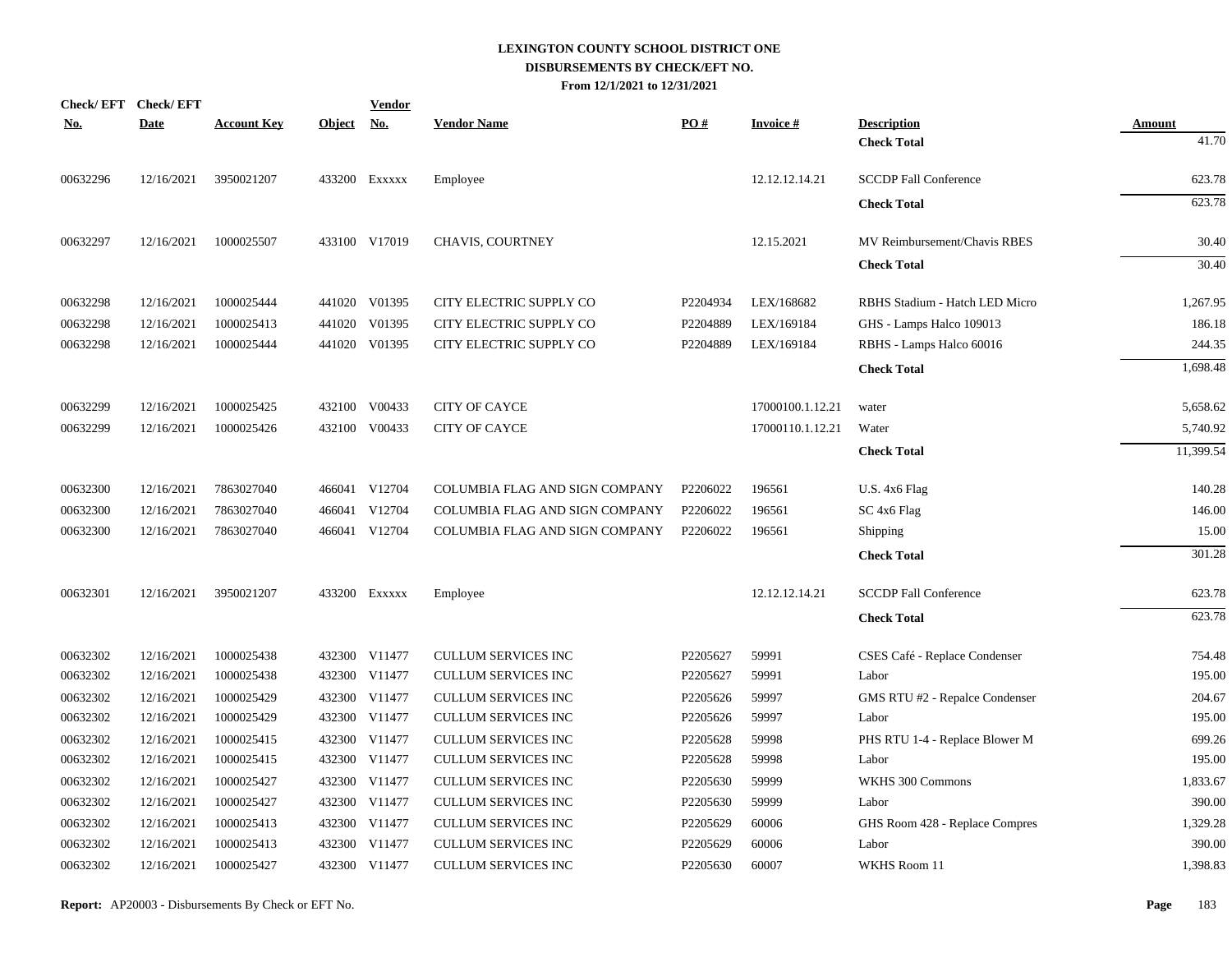|                        | Check/EFT Check/EFT       |                                  |               | <u>Vendor</u>                              |                                                  |                 |                    |                                |                         |
|------------------------|---------------------------|----------------------------------|---------------|--------------------------------------------|--------------------------------------------------|-----------------|--------------------|--------------------------------|-------------------------|
| <u>No.</u><br>00632302 | <b>Date</b><br>12/16/2021 | <b>Account Key</b><br>1000025427 | <b>Object</b> | $\underline{\mathrm{No}}$<br>432300 V11477 | <b>Vendor Name</b><br><b>CULLUM SERVICES INC</b> | PO#<br>P2205630 | Invoice #<br>60007 | <b>Description</b><br>Labor    | <b>Amount</b><br>390.00 |
|                        |                           |                                  |               |                                            |                                                  |                 |                    | <b>Check Total</b>             | 7,975.19                |
| 00632303               | 12/16/2021                | 7934027044                       |               | 466069 Exxxxx                              | Employee                                         |                 | 12.06.2021         | Reimb Snacks for Robotics comp | 29.81                   |
|                        |                           |                                  |               |                                            |                                                  |                 |                    | <b>Check Total</b>             | 29.81                   |
| 00632304               | 12/16/2021                | 3950021207                       |               | 433200 EXXXXX                              | Employee                                         |                 | 12.12.12.14.21     | <b>SCCDP Fall Conf</b>         | 623.78                  |
|                        |                           |                                  |               |                                            |                                                  |                 |                    | <b>Check Total</b>             | 623.78                  |
| 00632305               | 12/16/2021                | 2021011247                       |               | 441000 V00817                              | EAI (ERIC ARMIN INC)                             | P2203344        | INV1141643         | QuietShape Foam Place Value Di | 139.30                  |
|                        |                           |                                  |               |                                            |                                                  |                 |                    | <b>Check Total</b>             | 139.30                  |
| 00632307               | 12/16/2021                | 1000025408                       |               | 441020 V15897                              | FIRST COMMUNITY BANK                             | P2206476        | ADM.5196.12.21     | Lowes                          | 106.91                  |
| 00632307               | 12/16/2021                | 1000025438                       |               | 441020 V15897                              | FIRST COMMUNITY BANK                             | P2206476        | ADM.5196.12.21     | SE Equipment                   | 57.06                   |
| 00632307               | 12/16/2021                | 1000025408                       |               | 441020 V15897                              | FIRST COMMUNITY BANK                             | P2206475        | ADM.5261.12.21     | Ed Smith Lumber                | 79.68                   |
| 00632307               | 12/16/2021                | 1000025408                       |               | 441020 V15897                              | FIRST COMMUNITY BANK                             | P2206475        | ADM.5261.12.21     | Home Depot                     | 69.27                   |
| 00632307               | 12/16/2021                | 1000025408                       |               | 441020 V15897                              | FIRST COMMUNITY BANK                             | P2206470        | ADM.5279.12.21     | Ed Smith                       | 86.66                   |
| 00632307               | 12/16/2021                | 1000025414                       |               | 441020 V15897                              | FIRST COMMUNITY BANK                             | P2206470        | ADM.5279.12.21     | Lowes                          | 7.94                    |
| 00632307               | 12/16/2021                | 1000025419                       |               | 441020 V15897                              | FIRST COMMUNITY BANK                             | P2206470        | ADM.5279.12.21     | Home Depot                     | 57.12                   |
| 00632307               | 12/16/2021                | 1000025420                       |               | 441020 V15897                              | FIRST COMMUNITY BANK                             | P2206470        | ADM.5279.12.21     | Home Depot                     | 19.19                   |
| 00632307               | 12/16/2021                | 1000025424                       |               | 441020 V15897                              | FIRST COMMUNITY BANK                             | P2206470        | ADM.5279.12.21     | Lowes                          | 43.53                   |
| 00632307               | 12/16/2021                | 1000025424                       |               | 441020 V15897                              | FIRST COMMUNITY BANK                             | P2206470        | ADM.5279.12.21     | Lowes                          | 48.36                   |
| 00632307               | 12/16/2021                | 1000025426                       |               | 441020 V15897                              | FIRST COMMUNITY BANK                             | P2206470        | ADM.5279.12.21     | L Fishman                      | 76.10                   |
| 00632307               | 12/16/2021                | 1000025427                       |               | 441020 V15897                              | FIRST COMMUNITY BANK                             | P2206470        | ADM.5279.12.21     | Lowes                          | 18.83                   |
| 00632307               | 12/16/2021                | 1000025427                       |               | 441020 V15897                              | FIRST COMMUNITY BANK                             | P2206470        | ADM.5279.12.21     | Lowes                          | 131.88                  |
| 00632307               | 12/16/2021                | 1000025427                       |               | 441020 V15897                              | FIRST COMMUNITY BANK                             | P2206470        | ADM.5279.12.21     | Lowes                          | 26.70                   |
| 00632307               | 12/16/2021                | 1000025443                       |               | 441020 V15897                              | FIRST COMMUNITY BANK                             | P2206470        | ADM.5279.12.21     | Home Depot                     | 87.21                   |
| 00632307               | 12/16/2021                | 1000025445                       |               | 441020 V15897                              | FIRST COMMUNITY BANK                             | P2206470        | ADM.5279.12.21     | Ed Smith                       | 42.79                   |
| 00632307               | 12/16/2021                | 1000025408                       |               | 441020 V15897                              | FIRST COMMUNITY BANK                             | P2206472        | ADM.5287.12.21     | Graybar                        | 34.52                   |
| 00632307               | 12/16/2021                | 1000025413                       |               | 441020 V15897                              | FIRST COMMUNITY BANK                             | P2206472        | ADM.5287.12.21     | <b>CES</b>                     | 167.97                  |
| 00632307               | 12/16/2021                | 1000025421                       |               | 441020 V15897                              | FIRST COMMUNITY BANK                             | P2206472        | ADM.5287.12.21     | <b>CES</b>                     | 65.00                   |
| 00632307               | 12/16/2021                | 1000025443                       |               | 441020 V15897                              | FIRST COMMUNITY BANK                             | P2206472        | ADM.5287.12.21     | <b>CES</b>                     | 121.60                  |
| 00632307               | 12/16/2021                | 1000025427                       |               | 441020 V15897                              | FIRST COMMUNITY BANK                             | P2206473        | ADM.5303.12.21     | CE Southeast                   | 51.43                   |
| 00632307               | 12/16/2021                | 1000025434                       |               | 441020 V15897                              | FIRST COMMUNITY BANK                             | P2206473        | ADM.5303.12.21     | Lowes                          | 45.91                   |
| 00632307               | 12/16/2021                | 1000025442                       |               | 441020 V15897                              | FIRST COMMUNITY BANK                             | P2206473        | ADM.5303.12.21     | Home Depot                     | 56.07                   |
| 00632307               | 12/16/2021                | 1000025414                       |               | 441020 V15897                              | FIRST COMMUNITY BANK                             | P2206474        | ADM.5311.12.21     | Lowes                          | 18.77                   |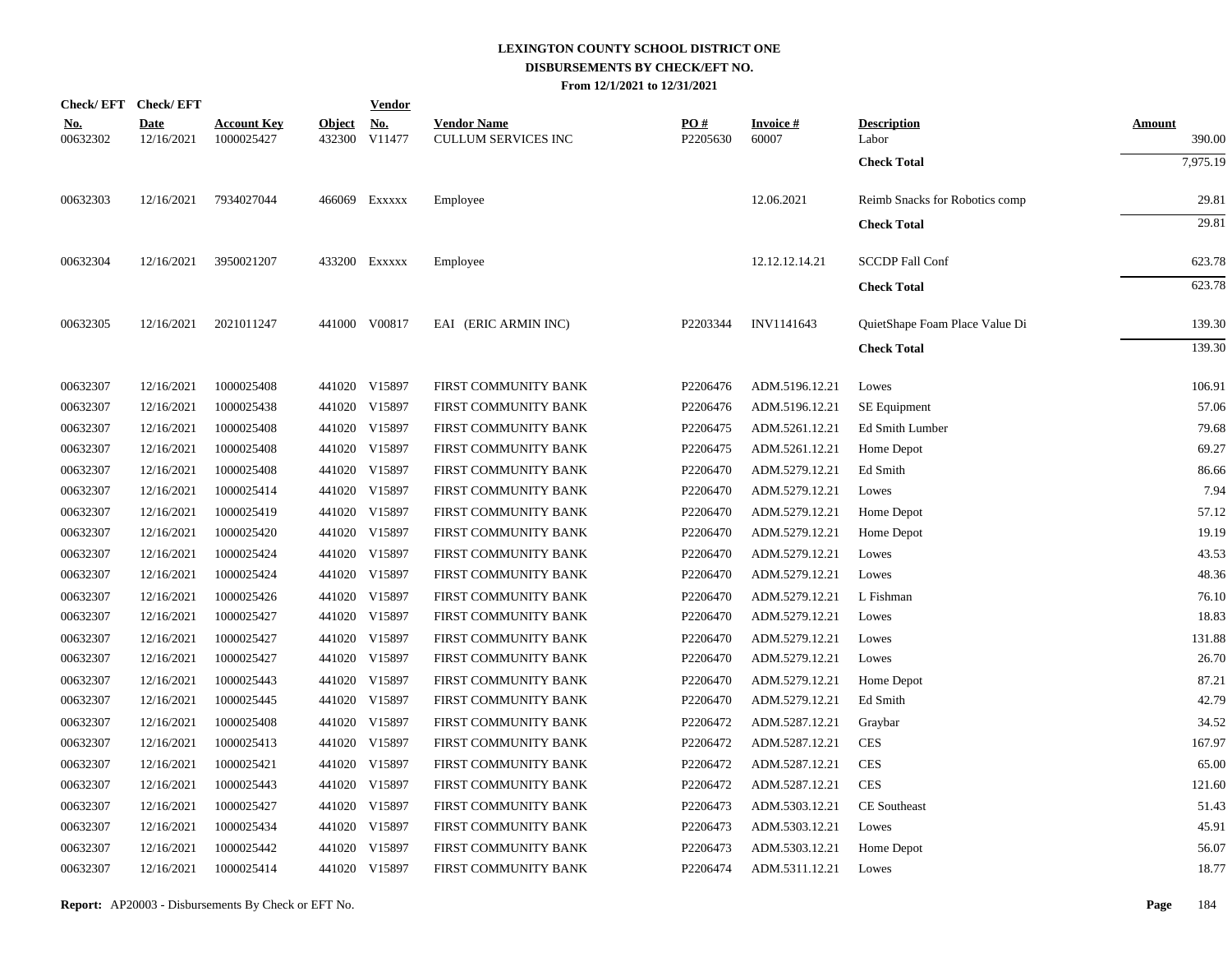|                        | Check/EFT Check/EFT       |                                  |                         | <b>Vendor</b>                         |                                            |                 |                                    |                                                 |                         |
|------------------------|---------------------------|----------------------------------|-------------------------|---------------------------------------|--------------------------------------------|-----------------|------------------------------------|-------------------------------------------------|-------------------------|
| <u>No.</u><br>00632307 | <b>Date</b><br>12/16/2021 | <b>Account Key</b><br>1000025427 | <b>Object</b><br>441020 | $\underline{\mathrm{No}}$ .<br>V15897 | <b>Vendor Name</b><br>FIRST COMMUNITY BANK | PO#<br>P2206474 | <b>Invoice #</b><br>ADM.5311.12.21 | <b>Description</b><br>Electric Control & Supply | <b>Amount</b><br>302.28 |
| 00632307               | 12/16/2021                | 1000025444                       |                         | 441020 V15897                         | FIRST COMMUNITY BANK                       | P2206474        | ADM.5311.12.21                     | Home Depot                                      | 53.44                   |
| 00632307               | 12/16/2021                | 1000025408                       |                         | 441020 V15897                         | FIRST COMMUNITY BANK                       | P2206477        | ADM.5329.12.21                     | Shell Oil                                       | 70.39                   |
| 00632307               | 12/16/2021                | 1000025408                       |                         | 432300 V15897                         | FIRST COMMUNITY BANK                       | P2206471        | ADM.5337.12.21                     | Hilti                                           | 147.43                  |
| 00632307               | 12/16/2021                | 1000025411                       |                         | 441020 V15897                         | FIRST COMMUNITY BANK                       | P2206471        | ADM.5337.12.21                     | Amazon                                          | 154.00                  |
| 00632307               | 12/16/2021                | 1000025411                       |                         | 441020 V15897                         | FIRST COMMUNITY BANK                       | P2206471        | ADM.5337.12.21                     | Amazon                                          | 213.98                  |
| 00632307               | 12/16/2021                | 1000025419                       |                         | 441020 V15897                         | FIRST COMMUNITY BANK                       | P2206471        | ADM.5337.12.21                     | Lowes                                           | 285.77                  |
| 00632307               | 12/16/2021                | 1000025426                       |                         | 441020 V15897                         | FIRST COMMUNITY BANK                       | P2206471        | ADM.5337.12.21                     | Ferguson                                        | 7.69                    |
| 00632307               | 12/16/2021                | 1000025427                       |                         | 441020 V15897                         | FIRST COMMUNITY BANK                       | P2206471        | ADM.5337.12.21                     | A-Z Lawnmower                                   | 41.57                   |
| 00632307               | 12/16/2021                | 1000025439                       |                         | 441020 V15897                         | FIRST COMMUNITY BANK                       | P2206471        | ADM.5337.12.21                     | Gateway                                         | 157.34                  |
| 00632307               | 12/16/2021                | 1000025408                       |                         | 432300 V15897                         | FIRST COMMUNITY BANK                       | P2206469        | ADM.5352.12.21                     | Lexingon 1 Stop                                 | 152.19                  |
| 00632307               | 12/16/2021                | 1000025408                       |                         | 432300 V15897                         | FIRST COMMUNITY BANK                       | P2206469        | ADM.5352.12.21                     | Lexington 1 Stop                                | 59.12                   |
| 00632307               | 12/16/2021                | 1000025408                       |                         | 432300 V15897                         | FIRST COMMUNITY BANK                       | P2206469        | ADM.5352.12.21                     | Cox Tire                                        | 35.95                   |
| 00632307               | 12/16/2021                | 1000025408                       |                         | 441020 V15897                         | FIRST COMMUNITY BANK                       | P2206469        | ADM.5352.12.21                     | AutoZone                                        | 146.04                  |
| 00632307               | 12/16/2021                | 1000025408                       |                         | 441020 V15897                         | FIRST COMMUNITY BANK                       | P2206469        | ADM.5352.12.21                     | Enlows                                          | 169.89                  |
| 00632307               | 12/16/2021                | 1000025408                       |                         | 441020 V15897                         | FIRST COMMUNITY BANK                       | P2206469        | ADM.5352.12.21                     | A-Z Lawnmower                                   | 54.57                   |
| 00632307               | 12/16/2021                | 1000025408                       |                         | 441020 V15897                         | FIRST COMMUNITY BANK                       | P2206469        | ADM.5352.12.21                     | <b>Tractor Supply</b>                           | 139.09                  |
| 00632307               | 12/16/2021                | 1000025408                       |                         | 441020 V15897                         | FIRST COMMUNITY BANK                       | P2206469        | ADM.5352.12.21                     | Enlows                                          | 59.56                   |
| 00632307               | 12/16/2021                | 1000025408                       |                         | 441020 V15897                         | FIRST COMMUNITY BANK                       | P2206469        | ADM.5352.12.21                     | <b>Truck Supply</b>                             | 28.19                   |
| 00632307               | 12/16/2021                | 1000025408                       |                         | 441020 V15897                         | FIRST COMMUNITY BANK                       | P2206469        | ADM.5352.12.21                     | Carolina International                          | 39.94                   |
| 00632307               | 12/16/2021                | 1000025408                       |                         | 441020 V15897                         | FIRST COMMUNITY BANK                       | P2206469        | ADM.5352.12.21                     | Enlows                                          | 114.88                  |
| 00632307               | 12/16/2021                | 1000025408                       |                         | 441020 V15897                         | FIRST COMMUNITY BANK                       | P2206469        | ADM.5352.12.21                     | Herndon                                         | 62.49                   |
| 00632307               | 12/16/2021                | 1000025408                       |                         | 441020 V15897                         | FIRST COMMUNITY BANK                       | P2206469        | ADM.5352.12.21                     | Herlong                                         | 64.20                   |
| 00632307               | 12/16/2021                | 1000025408                       |                         | 441020 V15897                         | FIRST COMMUNITY BANK                       | P2206469        | ADM.5352.12.21                     | Jim Hudson                                      | 46.82                   |
| 00632307               | 12/16/2021                | 1000025408                       |                         | 441020 V15897                         | FIRST COMMUNITY BANK                       | P2206469        | ADM.5352.12.21                     | A-Z Lawnmower                                   | 85.55                   |
| 00632307               | 12/16/2021                | 1000025415                       |                         | 441020 V15897                         | FIRST COMMUNITY BANK                       | P2206469        | ADM.5352.12.21                     | <b>NAPA</b>                                     | 28.18                   |
| 00632307               | 12/16/2021                | 1000025438                       |                         | 441020 V15897                         | FIRST COMMUNITY BANK                       | P2206469        | ADM.5352.12.21                     | A-Z Lawnmower                                   | 71.43                   |
| 00632307               | 12/16/2021                | 1000025440                       |                         | 441020 V15897                         | FIRST COMMUNITY BANK                       | P2206469        | ADM.5352.12.21                     | A-Z Lawnmower                                   | 102.56                  |
| 00632307               | 12/16/2021                | 1000025444                       |                         | 441020 V15897                         | FIRST COMMUNITY BANK                       | P2206469        | ADM.5352.12.21                     | A-Z Lawnmower                                   | 116.86                  |
| 00632307               | 12/16/2021                | 1000025444                       |                         | 441020 V15897                         | FIRST COMMUNITY BANK                       | P2206469        | ADM.5352.12.21                     | Sparrow & Kennedy                               | 68.75                   |
| 00632307               | 12/16/2021                | 1000025444                       |                         | 441020 V15897                         | FIRST COMMUNITY BANK                       | P2206469        | ADM.5352.12.21                     | AutoZone                                        | 137.45                  |
| 00632307               | 12/16/2021                | 1000025445                       |                         | 441020 V15897                         | FIRST COMMUNITY BANK                       | P2206469        | ADM.5352.12.21                     | <b>NAPA</b>                                     | 237.34                  |
| 00632307               | 12/16/2021                | 1000023202                       |                         | 441000 V15897                         | FIRST COMMUNITY BANK                       | P2206467        | ADM.5410.12.21                     | Pine Press of Lexington                         | 68.29                   |
| 00632307               | 12/16/2021                | 1000023101                       |                         | 433200 V15897                         | FIRST COMMUNITY BANK                       | P2206468        | ADM.5428.12.21                     | Paypal NATIONALASS                              | 125.00                  |
| 00632307               | 12/16/2021                | 1000023101                       |                         | 433200 V15897                         | FIRST COMMUNITY BANK                       | P2206468        | ADM.5428.12.21                     | <b>SCSBA</b>                                    | 685.00                  |
| 00632307               | 12/16/2021                | 1000023101                       |                         | 433200 V15897                         | FIRST COMMUNITY BANK                       | P2206468        | ADM.5428.12.21                     | <b>SCSBA</b>                                    | 275.00                  |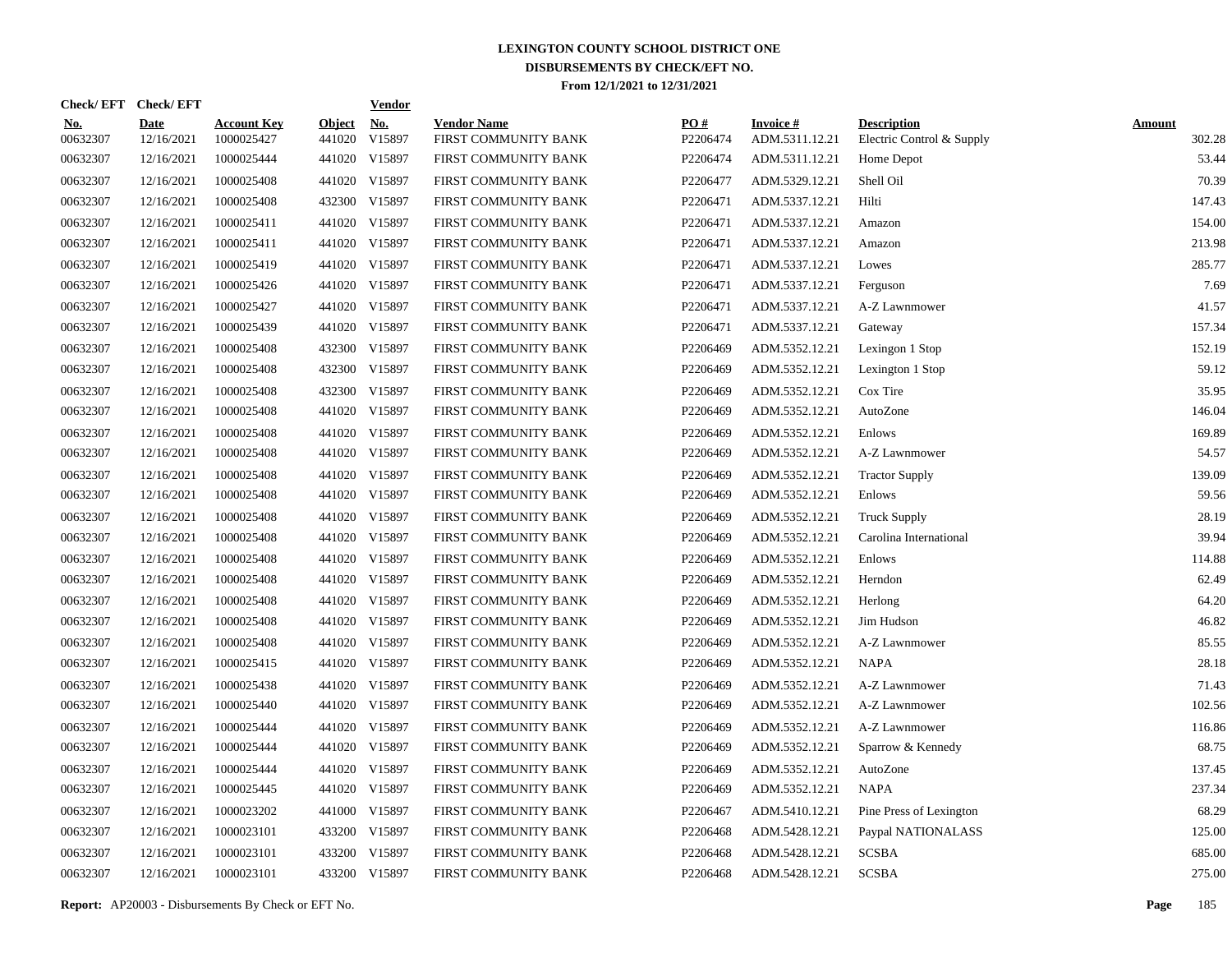|                        | Check/EFT Check/EFT |                                  |                         | <b>Vendor</b> |                                            |                      |                                   |                                                 |                         |
|------------------------|---------------------|----------------------------------|-------------------------|---------------|--------------------------------------------|----------------------|-----------------------------------|-------------------------------------------------|-------------------------|
| <u>No.</u><br>00632307 | Date<br>12/16/2021  | <b>Account Key</b><br>1000023101 | <b>Object</b><br>433200 | No.<br>V15897 | <b>Vendor Name</b><br>FIRST COMMUNITY BANK | PO#<br>P2206468      | <b>Invoice#</b><br>ADM.5428.12.21 | <b>Description</b><br>Marriott Charleston River | <b>Amount</b><br>325.84 |
| 00632307               | 12/16/2021          | 1000023101                       | 433200                  | V15897        | FIRST COMMUNITY BANK                       | P2206468             | ADM.5428.12.21                    | <b>Marriott Charleston River</b>                | 162.92                  |
| 00632307               | 12/16/2021          | 1000023101                       | 433200                  | V15897        | FIRST COMMUNITY BANK                       | P2206468             | ADM.5428.12.21                    | National School Boards                          | $-592.00$               |
| 00632307               | 12/16/2021          | 1000023101                       | 469000                  | V15897        | FIRST COMMUNITY BANK                       | P2206468             | ADM.5428.12.21                    | Fatz                                            | 20.57                   |
| 00632307               | 12/16/2021          | 1000023202                       |                         | 441000 V15897 | FIRST COMMUNITY BANK                       | P2206468             | ADM.5428.12.21                    | Amazon                                          | 261.04                  |
| 00632307               | 12/16/2021          | 1000023202                       |                         | 441000 V15897 | FIRST COMMUNITY BANK                       | P2206468             | ADM.5428.12.21                    | Amazon                                          | 326.30                  |
| 00632307               | 12/16/2021          | 1000023202                       |                         | 441000 V15897 | FIRST COMMUNITY BANK                       | P2206468             | ADM.5428.12.21                    | Walmart                                         | 30.20                   |
| 00632307               | 12/16/2021          | 1000023202                       |                         | 441000 V15897 | FIRST COMMUNITY BANK                       | P2206468             | ADM.5428.12.21                    | The State Newspaper                             | 30.77                   |
| 00632307               | 12/16/2021          | 1000023202                       |                         | 441000 V15897 | FIRST COMMUNITY BANK                       | P2206468             | ADM.5428.12.21                    | Walmart                                         | 56.74                   |
| 00632307               | 12/16/2021          | 1000023202                       |                         | 469000 V15897 | FIRST COMMUNITY BANK                       | P2206468             | ADM.5428.12.21                    | Lowes Food                                      | 61.14                   |
| 00632307               | 12/16/2021          | 1000023202                       |                         | 469000 V15897 | FIRST COMMUNITY BANK                       | P2206468             | ADM.5428.12.21                    | Fatz                                            | 106.74                  |
| 00632307               | 12/16/2021          | 1000026306                       |                         | 441000 V15897 | FIRST COMMUNITY BANK                       | P2206478             | ADM.5733.12.21                    | Office Depot                                    | 62.98                   |
| 00632307               | 12/16/2021          | 1000026306                       |                         | 441000 V15897 | FIRST COMMUNITY BANK                       | P2206478             | ADM.5733.12.21                    | Amazon                                          | 7.48                    |
| 00632307               | 12/16/2021          | 1000026306                       |                         | 441000 V15897 | FIRST COMMUNITY BANK                       | P2206478             | ADM.5733.12.21                    | Amazon                                          | 98.19                   |
| 00632307               | 12/16/2021          | 1000026306                       |                         | 444000 V15897 | FIRST COMMUNITY BANK                       | P2206478             | ADM.5733.12.21                    | <b>SC Press Association</b>                     | 40.00                   |
| 00632307               | 12/16/2021          | 1000026306                       |                         | 444000 V15897 | FIRST COMMUNITY BANK                       | P2206478             | ADM.5733.12.21                    | <b>Education Weekly</b>                         | 35.00                   |
| 00632307               | 12/16/2021          | 1000026306                       |                         | 444000 V15897 | FIRST COMMUNITY BANK                       | P2206478             | ADM.5733.12.21                    | The State Paper                                 | 13.99                   |
| 00632307               | 12/16/2021          | 1000022493                       |                         | 441000 V15897 | FIRST COMMUNITY BANK                       | P2206465             | ADM.5758.12.21                    | Barnes and Noble                                | 45.57                   |
| 00632307               | 12/16/2021          | 1000022493                       |                         | 441000 V15897 | FIRST COMMUNITY BANK                       | P2206465             | ADM.5758.12.21                    | <b>Education Week</b>                           | 97.00                   |
| 00632307               | 12/16/2021          | 1000026693                       |                         | 434500 V15897 | FIRST COMMUNITY BANK                       | P2206465             | ADM.5758.12.21                    | WeVideo subscriptions for Howa                  | 1,068.00                |
| 00632307               | 12/16/2021          | 1000026693                       |                         | 441000 V15897 | FIRST COMMUNITY BANK                       | P2206465             | ADM.5758.12.21                    | Amazon                                          | 213.98                  |
| 00632307               | 12/16/2021          | 1000026693                       |                         | 441000 V15897 | FIRST COMMUNITY BANK                       | P2206465             | ADM.5758.12.21                    | Dollar Tree                                     | 87.73                   |
| 00632307               | 12/16/2021          | 1000026693                       |                         | 441000 V15897 | FIRST COMMUNITY BANK                       | P2206465             | ADM.5758.12.21                    | <b>AED</b> Superstore                           | 358.45                  |
| 00632307               | 12/16/2021          | 1000026693                       |                         | 441000 V15897 | FIRST COMMUNITY BANK                       | P2206465             | ADM.5758.12.21                    | True Value                                      | 47.06                   |
| 00632307               | 12/16/2021          | 1000026693                       |                         | 441000 V15897 | FIRST COMMUNITY BANK                       | P2206465             | ADM.5758.12.21                    | Home Depot                                      | 28.83                   |
| 00632307               | 12/16/2021          | 1000026693                       |                         | 444510 V15897 | FIRST COMMUNITY BANK                       | P2206465             | ADM.5758.12.21                    | Amazon                                          | 106.89                  |
| 00632307               | 12/16/2021          | 1000026693                       |                         | 469000 V15897 | FIRST COMMUNITY BANK                       | P2206465             | ADM.5758.12.21                    | Yeti                                            | 37.44                   |
| 00632307               | 12/16/2021          | 1000026693                       |                         | 441000 V15897 | FIRST COMMUNITY BANK                       | P2206460             | ADM.5766.12.21                    | GoboSource                                      | 152.71                  |
| 00632307               | 12/16/2021          | 1000026693                       |                         | 441000 V15897 | FIRST COMMUNITY BANK                       | P2206461             | ADM.5774.12.21                    | <b>CVS</b> Pharmacy                             | 23.49                   |
| 00632307               | 12/16/2021          | 1000026693                       |                         | 441000 V15897 | FIRST COMMUNITY BANK                       | P2206461             | ADM.5774.12.21                    | <b>Batteries Plus</b>                           | 195.06                  |
| 00632307               | 12/16/2021          | 2022022303                       |                         | 433200 V15897 | FIRST COMMUNITY BANK                       | P <sub>2206452</sub> | ADM.5816.12.21                    | PayPal - Georgia Southern Univ                  | 370.00                  |
| 00632307               | 12/16/2021          | 2250012903                       |                         | 441012 V15897 | FIRST COMMUNITY BANK                       | P2206452             | ADM.5816.12.21                    | PayPal-Reading Recovery                         | 160.88                  |
| 00632307               | 12/16/2021          | 2250016203                       |                         | 441004 V15897 | FIRST COMMUNITY BANK                       | P2206452             | ADM.5816.12.21                    | <b>First Book</b>                               | 120.67                  |
| 00632307               | 12/16/2021          | 3971022403                       |                         | 433200 V15897 | FIRST COMMUNITY BANK                       | P2206452             | ADM.5816.12.21                    | Georgia Southern University                     | 370.00                  |
| 00632307               | 12/16/2021          | 1000022409                       |                         | 464000 V15897 | FIRST COMMUNITY BANK                       | P2206447             | ADM.5873.12.21                    | Lowes Foods - Drinks for Decem                  | 12.98                   |
| 00632307               | 12/16/2021          | 3972022403                       |                         | 433200 V15897 | FIRST COMMUNITY BANK                       | P2206447             | ADM.5873.12.21                    | NAPDS - Conference Registratio                  | 450.00                  |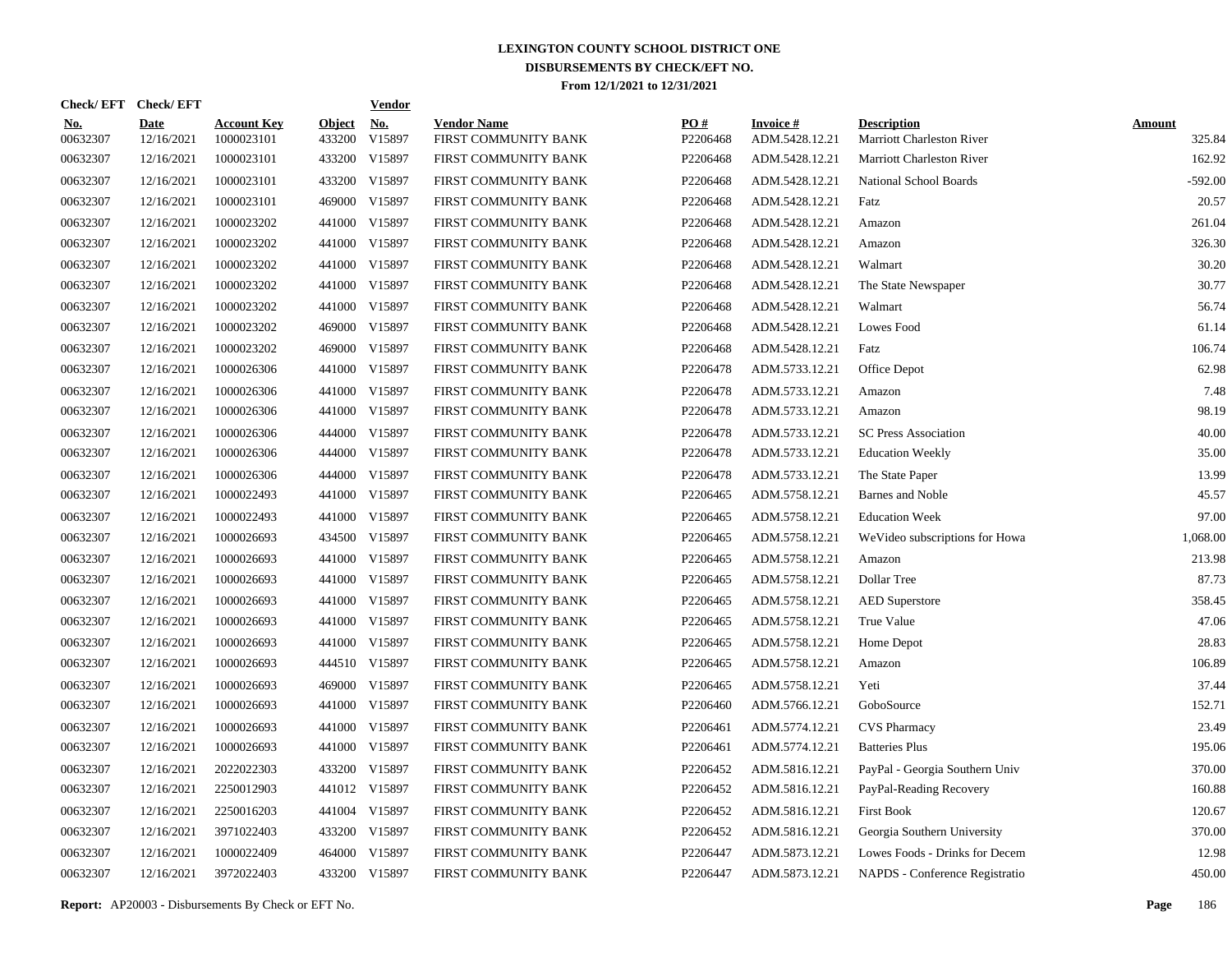|                        | Check/EFT Check/EFT       |                                  |                         | <b>Vendor</b>        |                                            |                 |                                   |                                                      |                           |
|------------------------|---------------------------|----------------------------------|-------------------------|----------------------|--------------------------------------------|-----------------|-----------------------------------|------------------------------------------------------|---------------------------|
| <u>No.</u><br>00632307 | <b>Date</b><br>12/16/2021 | <b>Account Key</b><br>3972022403 | <b>Object</b><br>441000 | <b>No.</b><br>V15897 | <b>Vendor Name</b><br>FIRST COMMUNITY BANK | PO#<br>P2206447 | <b>Invoice#</b><br>ADM.5873.12.21 | <b>Description</b><br>Amazon.com - "The Law and Spec | <b>Amount</b><br>1,928.42 |
| 00632307               | 12/16/2021                | 3972022403                       |                         | 441000 V15897        | FIRST COMMUNITY BANK                       | P2206447        | ADM.5873.12.21                    | Walmart - Materials and snacks                       | 61.92                     |
| 00632307               | 12/16/2021                | 3972022403                       |                         | 441000 V15897        | FIRST COMMUNITY BANK                       | P2206447        | ADM.5873.12.21                    | Walmart - painters tape for Cr                       | 5.24                      |
| 00632307               | 12/16/2021                | 3972022403                       |                         | 441000 V15897        | FIRST COMMUNITY BANK                       | P2206447        | ADM.5873.12.21                    | Amazon.com - "The Together Pro                       | 26.74                     |
| 00632307               | 12/16/2021                | 1000022493                       |                         | 433200 V15897        | FIRST COMMUNITY BANK                       | P2206462        | ADM.6087.12.21                    | Delta                                                | 239.39                    |
| 00632307               | 12/16/2021                | 1000022493                       |                         | 433200 V15897        | FIRST COMMUNITY BANK                       | P2206462        | ADM.6087.12.21                    | d                                                    | 239.39                    |
| 00632307               | 12/16/2021                | 1000022493                       |                         | 433200 V15897        | FIRST COMMUNITY BANK                       | P2206462        | ADM.6087.12.21                    | Delta                                                | 239.39                    |
| 00632307               | 12/16/2021                | 1000022493                       |                         | 433200 V15897        | FIRST COMMUNITY BANK                       | P2206462        | ADM.6087.12.21                    | Delta                                                | 239.39                    |
| 00632307               | 12/16/2021                | 1000022493                       |                         | 433200 V15897        | FIRST COMMUNITY BANK                       | P2206462        | ADM.6087.12.21                    | Delta                                                | 239.39                    |
| 00632307               | 12/16/2021                | 1000022493                       |                         | 433200 V15897        | FIRST COMMUNITY BANK                       | P2206462        | ADM.6087.12.21                    | Delta                                                | 239.39                    |
| 00632307               | 12/16/2021                | 1000022493                       |                         | 433200 V15897        | FIRST COMMUNITY BANK                       | P2206462        | ADM.6087.12.21                    | Delta                                                | 239.39                    |
| 00632307               | 12/16/2021                | 1000022493                       |                         | 433200 V15897        | FIRST COMMUNITY BANK                       | P2206462        | ADM.6087.12.21                    | Delta                                                | 239.39                    |
| 00632307               | 12/16/2021                | 1000022493                       |                         | 433200 V15897        | FIRST COMMUNITY BANK                       | P2206462        | ADM.6087.12.21                    | Delta                                                | 163.86                    |
| 00632307               | 12/16/2021                | 1000026693                       |                         | 433200 V15897        | FIRST COMMUNITY BANK                       | P2206462        | ADM.6087.12.21                    | Delta                                                | 75.53                     |
| 00632307               | 12/16/2021                | 1000026693                       |                         | 433200 V15897        | FIRST COMMUNITY BANK                       | P2206462        | ADM.6087.12.21                    | Delta                                                | 239.39                    |
| 00632307               | 12/16/2021                | 1000026693                       |                         | 433200 V15897        | FIRST COMMUNITY BANK                       | P2206462        | ADM.6087.12.21                    | Delta                                                | 239.39                    |
| 00632307               | 12/16/2021                | 1000026693                       |                         | 433200 V15897        | FIRST COMMUNITY BANK                       | P2206462        | ADM.6087.12.21                    | Expedia/Homewood Suites                              | 3.793.63                  |
| 00632307               | 12/16/2021                | 1000025439                       |                         | 441000 V15897        | FIRST COMMUNITY BANK                       | P2206429        | FPE.3928.12.21                    | Amazon                                               | 96.28                     |
| 00632307               | 12/16/2021                | 1000025439                       |                         | 441000 V15897        | FIRST COMMUNITY BANK                       | P2206429        | FPE.3928.12.21                    | Amazon                                               | 96.28                     |
| 00632307               | 12/16/2021                | 7745027039                       |                         | 466099 V15897        | FIRST COMMUNITY BANK                       | P2206429        | FPE.3928.12.21                    | <b>Oriental Trading Company</b>                      | 54.52                     |
| 00632307               | 12/16/2021                | 7745027039                       |                         | 466099 V15897        | FIRST COMMUNITY BANK                       | P2206429        | FPE.3928.12.21                    | Amazon                                               | 87.48                     |
| 00632307               | 12/16/2021                | 7745027039                       |                         | 466099 V15897        | FIRST COMMUNITY BANK                       | P2206429        | FPE.3928.12.21                    | <b>Oriental Trading Company</b>                      | 49.61                     |
| 00632307               | 12/16/2021                | 7745027039                       | 466099                  | V15897               | FIRST COMMUNITY BANK                       | P2206429        | FPE.3928.12.21                    | BREAKOUTEdu.                                         | 79.18                     |
| 00632307               | 12/16/2021                | 7863027039                       | 466069                  | V15897               | FIRST COMMUNITY BANK                       | P2206429        | FPE.3928.12.21                    | US FOODS CHEF STORE                                  | 138.15                    |
| 00632307               | 12/16/2021                | 7863027039                       | 466069                  | V15897               | FIRST COMMUNITY BANK                       | P2206429        | FPE.3928.12.21                    | Lowes                                                | 52.22                     |
| 00632307               | 12/16/2021                | 7863027039                       | 466069                  | V15897               | FIRST COMMUNITY BANK                       | P2206429        | FPE.3928.12.21                    | Walmart                                              | 27.91                     |
| 00632307               | 12/16/2021                | 7881027039                       | 466099                  | V15897               | FIRST COMMUNITY BANK                       | P2206429        | FPE.3928.12.21                    | <b>JDRF</b>                                          | 40.00                     |
| 00632307               | 12/16/2021                | 7928527039                       | 466099                  | V15897               | FIRST COMMUNITY BANK                       | P2206429        | FPE.3928.12.21                    | Walmart                                              | 42.47                     |
| 00632307               | 12/16/2021                | 7928527039                       | 466099                  | V15897               | FIRST COMMUNITY BANK                       | P2206429        | FPE.3928.12.21                    | Red Roof Inn                                         | 155.38                    |
| 00632307               | 12/16/2021                | 7976027039                       | 466099                  | V15897               | FIRST COMMUNITY BANK                       | P2206429        | FPE.3928.12.21                    | Macys                                                | 415.01                    |
| 00632307               | 12/16/2021                | 7976027039                       |                         | 466099 V15897        | FIRST COMMUNITY BANK                       | P2206429        | FPE.3928.12.21                    | Macys                                                | 192.54                    |
| 00632307               | 12/16/2021                | 1000014129                       | 441000                  | V15897               | FIRST COMMUNITY BANK                       | P2206484        | GMS.5832.12.21                    | Amazon                                               | 13.90                     |
| 00632307               | 12/16/2021                | 7737019029                       |                         | 466041 V15897        | FIRST COMMUNITY BANK                       | P2206484        | GMS.5832.12.21                    | Walmart                                              | 34.55                     |
| 00632307               | 12/16/2021                | 7796027029                       |                         | 466099 V15897        | FIRST COMMUNITY BANK                       | P2206484        | GMS.5832.12.21                    | <b>First Community</b>                               | 35.00                     |
| 00632307               | 12/16/2021                | 7796027029                       |                         | 466099 V15897        | FIRST COMMUNITY BANK                       | P2206484        | GMS.5832.12.21                    | <b>Interest Charge</b>                               | 34.82                     |
| 00632307               | 12/16/2021                | 7833027029                       |                         | 466041 V15897        | FIRST COMMUNITY BANK                       | P2206484        | GMS.5832.12.21                    | Walmart                                              | 156.30                    |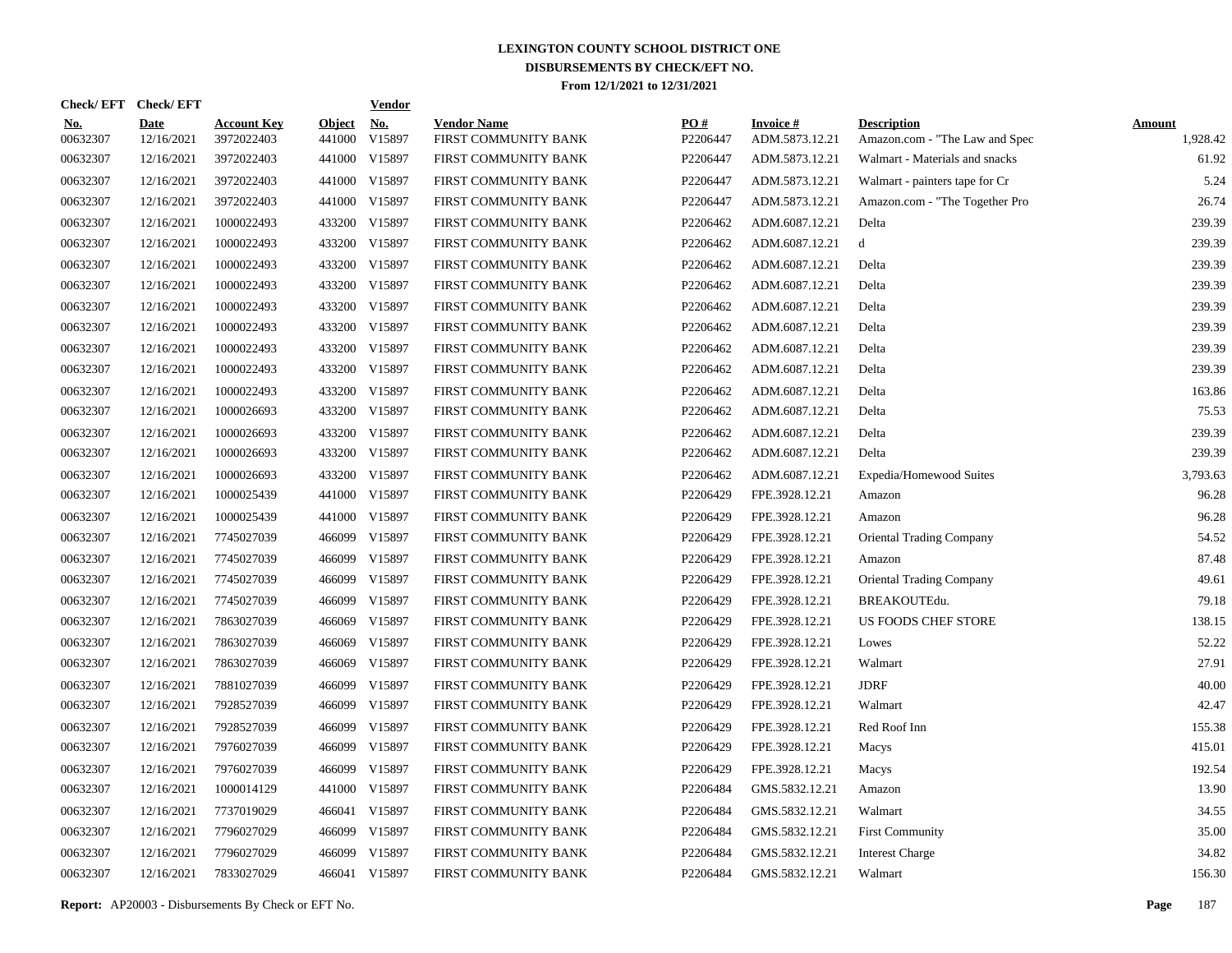|                        | Check/EFT Check/EFT       |                                  |                         | <u>Vendor</u>        |                                            |                 |                                   |                                |                        |
|------------------------|---------------------------|----------------------------------|-------------------------|----------------------|--------------------------------------------|-----------------|-----------------------------------|--------------------------------|------------------------|
| <u>No.</u><br>00632307 | <b>Date</b><br>12/16/2021 | <b>Account Key</b><br>7860527029 | <b>Object</b><br>466069 | <u>No.</u><br>V15897 | <b>Vendor Name</b><br>FIRST COMMUNITY BANK | PQ#<br>P2206484 | <b>Invoice#</b><br>GMS.5832.12.21 | <b>Description</b><br>Domino's | <b>Amount</b><br>47.03 |
| 00632307               | 12/16/2021                | 7866027029                       | 466041                  | V15897               | FIRST COMMUNITY BANK                       | P2206484        | GMS.5832.12.21                    | Canon                          | 980.10                 |
| 00632307               | 12/16/2021                | 7928527029                       | 466099                  | V15897               | FIRST COMMUNITY BANK                       | P2206484        | GMS.5832.12.21                    | IGA                            | 374.04                 |
| 00632307               | 12/16/2021                | 1000025421                       | 441000                  | V15897               | FIRST COMMUNITY BANK                       | P2206455        | LTC.1329.12.21                    | <b>LOWES</b>                   | 49.08                  |
| 00632307               | 12/16/2021                | 7886027021                       | 466041                  | V15897               | FIRST COMMUNITY BANK                       | P2206455        | LTC.1329.12.21                    | <b>LOWES</b>                   | 857.89                 |
| 00632307               | 12/16/2021                | 7886027021                       | 466041                  | V15897               | FIRST COMMUNITY BANK                       | P2206455        | LTC.1329.12.21                    | <b>LOWES</b>                   | 784.67                 |
| 00632307               | 12/16/2021                | 7886027021                       | 466041                  | V15897               | FIRST COMMUNITY BANK                       | P2206455        | LTC.1329.12.21                    | <b>LOWES</b>                   | 280.49                 |
| 00632307               | 12/16/2021                | 7886027021                       | 466041                  | V15897               | FIRST COMMUNITY BANK                       | P2206455        | LTC.1329.12.21                    | <b>LOWES</b>                   | 606.36                 |
| 00632307               | 12/16/2021                | 1000011521                       |                         | 441000 V15897        | FIRST COMMUNITY BANK                       | P2206458        | LTC.4280.12.21                    | <b>LOWES FOODS</b>             | 89.55                  |
| 00632307               | 12/16/2021                | 1000011521                       |                         | 441000 V15897        | FIRST COMMUNITY BANK                       | P2206458        | LTC.4280.12.21                    | <b>CIRCLE K</b>                | 50.00                  |
| 00632307               | 12/16/2021                | 1000025421                       |                         | 441000 V15897        | FIRST COMMUNITY BANK                       | P2206458        | LTC.4280.12.21                    | <b>LOWES FOODS</b>             | 39.44                  |
| 00632307               | 12/16/2021                | 1000025421                       |                         | 441000 V15897        | FIRST COMMUNITY BANK                       | P2206458        | LTC.4280.12.21                    | <b>LEXINGTON TRUE VALUE</b>    | 26.50                  |
| 00632307               | 12/16/2021                | 1000025421                       |                         | 441000 V15897        | FIRST COMMUNITY BANK                       | P2206458        | LTC.4280.12.21                    | <b>ENLOWS AUTO</b>             | 12.47                  |
| 00632307               | 12/16/2021                | 1000025421                       |                         | 441000 V15897        | FIRST COMMUNITY BANK                       | P2206458        | LTC.4280.12.21                    | <b>ENLOWS AUTO SUPPLY</b>      | 8.54                   |
| 00632307               | 12/16/2021                | 1000025421                       |                         | 441000 V15897        | FIRST COMMUNITY BANK                       | P2206458        | LTC.4280.12.21                    | <b>LOWES FOODS</b>             | 53.85                  |
| 00632307               | 12/16/2021                | 7743019021                       |                         | 466041 V15897        | FIRST COMMUNITY BANK                       | P2206458        | LTC.4280.12.21                    | <b>LOWES FOODS</b>             | 69.29                  |
| 00632307               | 12/16/2021                | 7743019021                       | 466041                  | V15897               | FIRST COMMUNITY BANK                       | P2206458        | LTC.4280.12.21                    | <b>LOWES FOODS</b>             | 248.48                 |
| 00632307               | 12/16/2021                | 7743019021                       |                         | 466041 V15897        | FIRST COMMUNITY BANK                       | P2206458        | LTC.4280.12.21                    | <b>LOWES FOODS</b>             | 83.42                  |
| 00632307               | 12/16/2021                | 7743019021                       | 466041                  | V15897               | FIRST COMMUNITY BANK                       | P2206458        | LTC.4280.12.21                    | <b>AMERICAN BUTTON</b>         | 167.86                 |
| 00632307               | 12/16/2021                | 7743019021                       |                         | 466041 V15897        | FIRST COMMUNITY BANK                       | P2206458        | LTC.4280.12.21                    | <b>RBT CIRCLE K</b>            | $-0.50$                |
| 00632307               | 12/16/2021                | 7811027021                       | 466041                  | V15897               | FIRST COMMUNITY BANK                       | P2206458        | LTC.4280.12.21                    | <b>PUBLIX</b>                  | 23.97                  |
| 00632307               | 12/16/2021                | 7811027021                       |                         | 466069 V15897        | FIRST COMMUNITY BANK                       | P2206458        | LTC.4280.12.21                    | <b>CHICKFILA</b>               | 430.00                 |
| 00632307               | 12/16/2021                | 7811027021                       | 466069                  | V15897               | FIRST COMMUNITY BANK                       | P2206458        | LTC.4280.12.21                    | <b>CHICKFILA</b>               | 327.62                 |
| 00632307               | 12/16/2021                | 7860527021                       | 466041                  | V15897               | FIRST COMMUNITY BANK                       | P2206458        | LTC.4280.12.21                    | <b>LEXINGTON FLORIST</b>       | 66.85                  |
| 00632307               | 12/16/2021                | 7860527021                       | 466041                  | V15897               | FIRST COMMUNITY BANK                       | P2206458        | LTC.4280.12.21                    | TROPHY AND AWARDS              | 241.61                 |
| 00632307               | 12/16/2021                | 7860527021                       | 466041                  | V15897               | FIRST COMMUNITY BANK                       | P2206458        | LTC.4280.12.21                    | <b>LOWES</b>                   | 128.37                 |
| 00632307               | 12/16/2021                | 7860527021                       | 466041                  | V15897               | FIRST COMMUNITY BANK                       | P2206458        | LTC.4280.12.21                    | TROPHY AND AWARDS              | 16.05                  |
| 00632307               | 12/16/2021                | 7860527021                       | 466041                  | V15897               | FIRST COMMUNITY BANK                       | P2206458        | LTC.4280.12.21                    | <b>WALGREENS</b>               | $-19.95$               |
| 00632307               | 12/16/2021                | 7936527021                       | 466041                  | V15897               | FIRST COMMUNITY BANK                       | P2206458        | LTC.4280.12.21                    | <b>AMAZON</b>                  | 54.89                  |
| 00632307               | 12/16/2021                | 7936527021                       | 466041                  | V15897               | FIRST COMMUNITY BANK                       | P2206458        | LTC.4280.12.21                    | <b>AMAZON</b>                  | 198.73                 |
| 00632307               | 12/16/2021                | 1000025421                       |                         | 441000 V15897        | FIRST COMMUNITY BANK                       | P2206459        | LTC.4298.12.21                    | <b>LOWES</b>                   | 128.37                 |
| 00632307               | 12/16/2021                | 1000025421                       |                         | 441000 V15897        | FIRST COMMUNITY BANK                       | P2206459        | LTC.4298.12.21                    | <b>TRACTOR SUPPLY</b>          | 19.25                  |
| 00632307               | 12/16/2021                | 7743019021                       | 466041                  | V15897               | FIRST COMMUNITY BANK                       | P2206459        | LTC.4298.12.21                    | <b>MICHAELS</b>                | 67.11                  |
| 00632307               | 12/16/2021                | 7743019021                       | 466041                  | V15897               | FIRST COMMUNITY BANK                       | P2206459        | LTC.4298.12.21                    | <b>LOWES FOODS</b>             | 260.47                 |
| 00632307               | 12/16/2021                | 7743019021                       | 466041                  | V15897               | FIRST COMMUNITY BANK                       | P2206459        | LTC.4298.12.21                    | <b>LOWES FOODS</b>             | 111.92                 |
| 00632307               | 12/16/2021                | 7743019021                       |                         | 466041 V15897        | FIRST COMMUNITY BANK                       | P2206459        | LTC.4298.12.21                    | <b>LOWES FOODS</b>             | 264.21                 |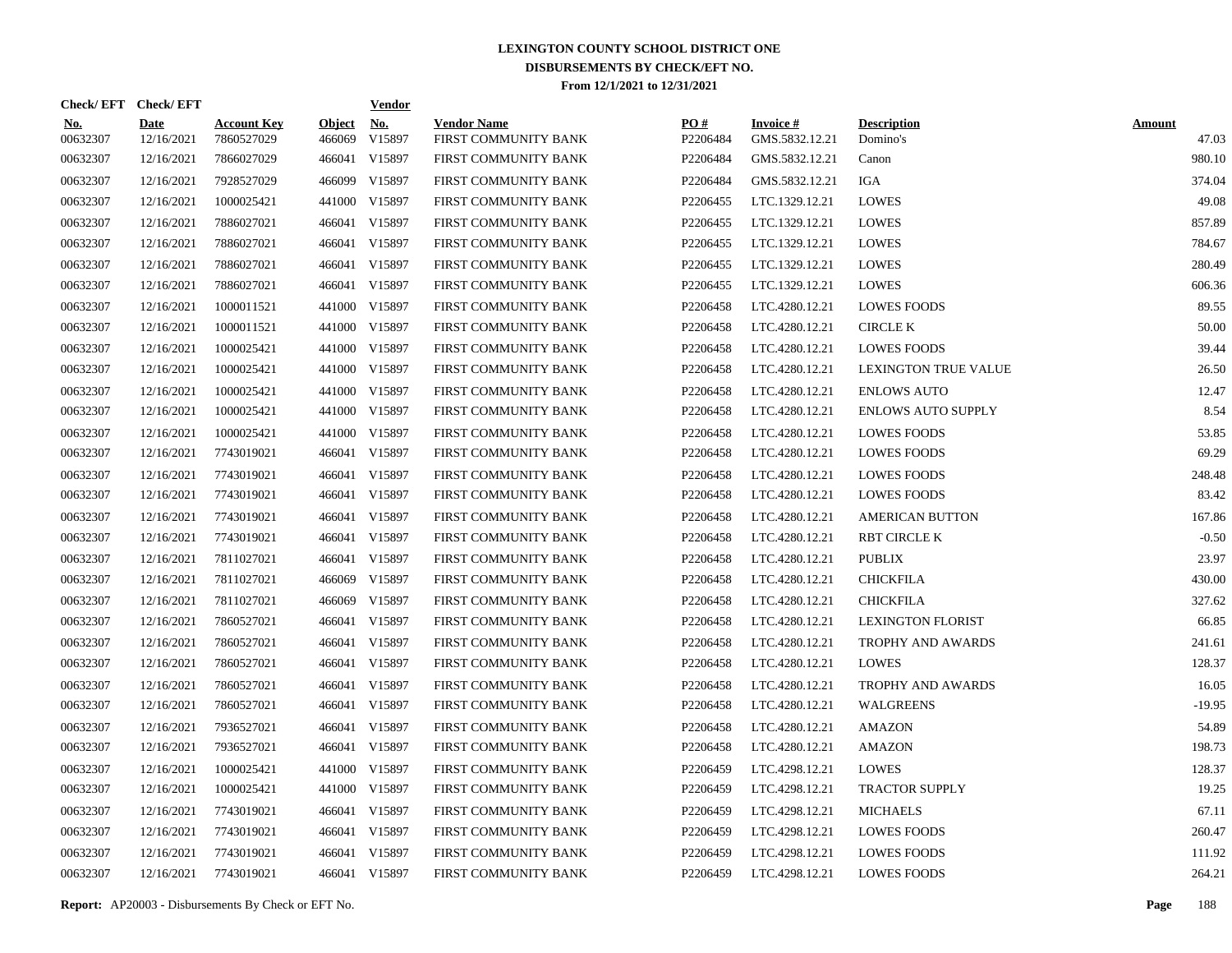|                        | Check/EFT Check/EFT |                                  |                         | <b>Vendor</b> |                                            |                 |                                   |                                       |                        |
|------------------------|---------------------|----------------------------------|-------------------------|---------------|--------------------------------------------|-----------------|-----------------------------------|---------------------------------------|------------------------|
| <u>No.</u><br>00632307 | Date<br>12/16/2021  | <b>Account Key</b><br>7743019021 | <b>Object</b><br>466045 | No.<br>V15897 | <b>Vendor Name</b><br>FIRST COMMUNITY BANK | PO#<br>P2206459 | <b>Invoice#</b><br>LTC.4298.12.21 | <b>Description</b><br><b>ADAFRUIT</b> | <b>Amount</b><br>62.33 |
| 00632307               | 12/16/2021          | 7811027021                       | 466069                  | V15897        | FIRST COMMUNITY BANK                       | P2206459        | LTC.4298.12.21                    | <b>CHICKFILA</b>                      | 163.50                 |
| 00632307               | 12/16/2021          | 7860527021                       | 466041                  | V15897        | FIRST COMMUNITY BANK                       | P2206459        | LTC.4298.12.21                    | <b>LOWES FOODS</b>                    | 38.61                  |
| 00632307               | 12/16/2021          | 7860527021                       | 466041                  | V15897        | FIRST COMMUNITY BANK                       | P2206459        | LTC.4298.12.21                    | <b>PUBLIX</b>                         | 43.37                  |
| 00632307               | 12/16/2021          | 7860527021                       | 466069                  | V15897        | FIRST COMMUNITY BANK                       | P2206459        | LTC.4298.12.21                    | <b>MARCOS PIZZA</b>                   | 220.53                 |
| 00632307               | 12/16/2021          | 7936527021                       | 466041                  | V15897        | FIRST COMMUNITY BANK                       | P2206459        | LTC.4298.12.21                    | <b>BARNES AND NOBLE</b>               | 240.21                 |
| 00632307               | 12/16/2021          | 7975027021                       |                         | 466041 V15897 | FIRST COMMUNITY BANK                       | P2206459        | LTC.4298.12.21                    | AMAZON.COM                            | 119.55                 |
| 00632307               | 12/16/2021          | 1000011228                       |                         | 436000 V15897 | FIRST COMMUNITY BANK                       | P2206433        | MES.1337.12.21                    | Computer Design                       | 19.40                  |
| 00632307               | 12/16/2021          | 1000011228                       |                         | 441030 V15897 | FIRST COMMUNITY BANK                       | P2206433        | MES.1337.12.21                    | Teacher pay Teachers                  | 3.50                   |
| 00632307               | 12/16/2021          | 1000011228                       |                         | 441030 V15897 | FIRST COMMUNITY BANK                       | P2206433        | MES.1337.12.21                    | Teachers Pay Teachers                 | 4.00                   |
| 00632307               | 12/16/2021          | 1000011328                       |                         | 441030 V15897 | FIRST COMMUNITY BANK                       | P2206433        | MES.1337.12.21                    | <b>Teacher Pay Teachers</b>           | 28.70                  |
| 00632307               | 12/16/2021          | 1000011328                       |                         | 441030 V15897 | FIRST COMMUNITY BANK                       | P2206433        | MES.1337.12.21                    | Teachers pay Teachers                 | 13.49                  |
| 00632307               | 12/16/2021          | 1000011328                       |                         | 444530 V15897 | FIRST COMMUNITY BANK                       | P2206433        | MES.1337.12.21                    | Twinkl                                | 54.00                  |
| 00632307               | 12/16/2021          | 1000025428                       |                         | 441000 V15897 | FIRST COMMUNITY BANK                       | P2206433        | MES.1337.12.21                    | The Home Depot                        | 16.15                  |
| 00632307               | 12/16/2021          | 7743019028                       | 466041                  | V15897        | FIRST COMMUNITY BANK                       | P2206433        | MES.1337.12.21                    | Scholastic                            | 402.58                 |
| 00632307               | 12/16/2021          | 7743019028                       | 466041                  | V15897        | FIRST COMMUNITY BANK                       | P2206433        | MES.1337.12.21                    | Amazon                                | 388.56                 |
| 00632307               | 12/16/2021          | 7743019028                       | 466041                  | V15897        | FIRST COMMUNITY BANK                       | P2206433        | MES.1337.12.21                    | Amazon                                | 46.00                  |
| 00632307               | 12/16/2021          | 7743019028                       | 466041                  | V15897        | FIRST COMMUNITY BANK                       | P2206433        | MES.1337.12.21                    | Amazon                                | 117.00                 |
| 00632307               | 12/16/2021          | 7743019028                       | 466041                  | V15897        | FIRST COMMUNITY BANK                       | P2206433        | MES.1337.12.21                    | Amazon                                | 86.05                  |
| 00632307               | 12/16/2021          | 7745027028                       | 466041                  | V15897        | FIRST COMMUNITY BANK                       | P2206433        | MES.1337.12.21                    | <b>Really Good Stuff</b>              | 202.70                 |
| 00632307               | 12/16/2021          | 7841827028                       | 466041                  | V15897        | FIRST COMMUNITY BANK                       | P2206433        | MES.1337.12.21                    | Target                                | 123.03                 |
| 00632307               | 12/16/2021          | 7863027028                       | 466041                  | V15897        | FIRST COMMUNITY BANK                       | P2206433        | MES.1337.12.21                    | Lowe's                                | 21.74                  |
| 00632307               | 12/16/2021          | 7866027028                       | 466041                  | V15897        | FIRST COMMUNITY BANK                       | P2206433        | MES.1337.12.21                    | Computer Design                       | 411.95                 |
| 00632307               | 12/16/2021          | 7866027028                       | 466041                  | V15897        | FIRST COMMUNITY BANK                       | P2206433        | MES.1337.12.21                    | Amazon                                | 134.77                 |
| 00632307               | 12/16/2021          | 7866027028                       | 466041                  | V15897        | FIRST COMMUNITY BANK                       | P2206433        | MES.1337.12.21                    | Amazon                                | 34.22                  |
| 00632307               | 12/16/2021          | 7866027028                       | 466041                  | V15897        | FIRST COMMUNITY BANK                       | P2206433        | MES.1337.12.21                    | Computer Design                       | 20.40                  |
| 00632307               | 12/16/2021          | 7866027028                       | 466069                  | V15897        | FIRST COMMUNITY BANK                       | P2206433        | MES.1337.12.21                    | Walmart                               | 19.85                  |
| 00632307               | 12/16/2021          | 7866027028                       | 466069                  | V15897        | FIRST COMMUNITY BANK                       | P2206433        | MES.1337.12.21                    | Cromers P-Nuts, LLC                   | 233.15                 |
| 00632307               | 12/16/2021          | 7866027028                       | 466069                  | V15897        | FIRST COMMUNITY BANK                       | P2206433        | MES.1337.12.21                    | Walmart                               | 69.41                  |
| 00632307               | 12/16/2021          | 7866027028                       | 466069                  | V15897        | FIRST COMMUNITY BANK                       | P2206433        | MES.1337.12.21                    | Amazon                                | 8.49                   |
| 00632307               | 12/16/2021          | 7866027028                       | 466069                  | V15897        | FIRST COMMUNITY BANK                       | P2206433        | MES.1337.12.21                    | Amazon                                | 12.99                  |
| 00632307               | 12/16/2021          | 7866027028                       | 466069                  | V15897        | FIRST COMMUNITY BANK                       | P2206433        | MES.1337.12.21                    | Food Lion                             | 260.55                 |
| 00632307               | 12/16/2021          | 7866027028                       | 466069                  | V15897        | FIRST COMMUNITY BANK                       | P2206433        | MES.1337.12.21                    | Azalea Coffee Bar                     | 320.00                 |
| 00632307               | 12/16/2021          | 7866027028                       | 466069                  | V15897        | FIRST COMMUNITY BANK                       | P2206433        | MES.1337.12.21                    | <b>Lowes Foods</b>                    | 11.07                  |
| 00632307               | 12/16/2021          | 7866027028                       | 466069                  | V15897        | FIRST COMMUNITY BANK                       | P2206433        | MES.1337.12.21                    | Walmart                               | 57.76                  |
| 00632307               | 12/16/2021          | 7866027028                       |                         | 466069 V15897 | FIRST COMMUNITY BANK                       | P2206433        | MES.1337.12.21                    | Nothing Bundt Cakes                   | 209.10                 |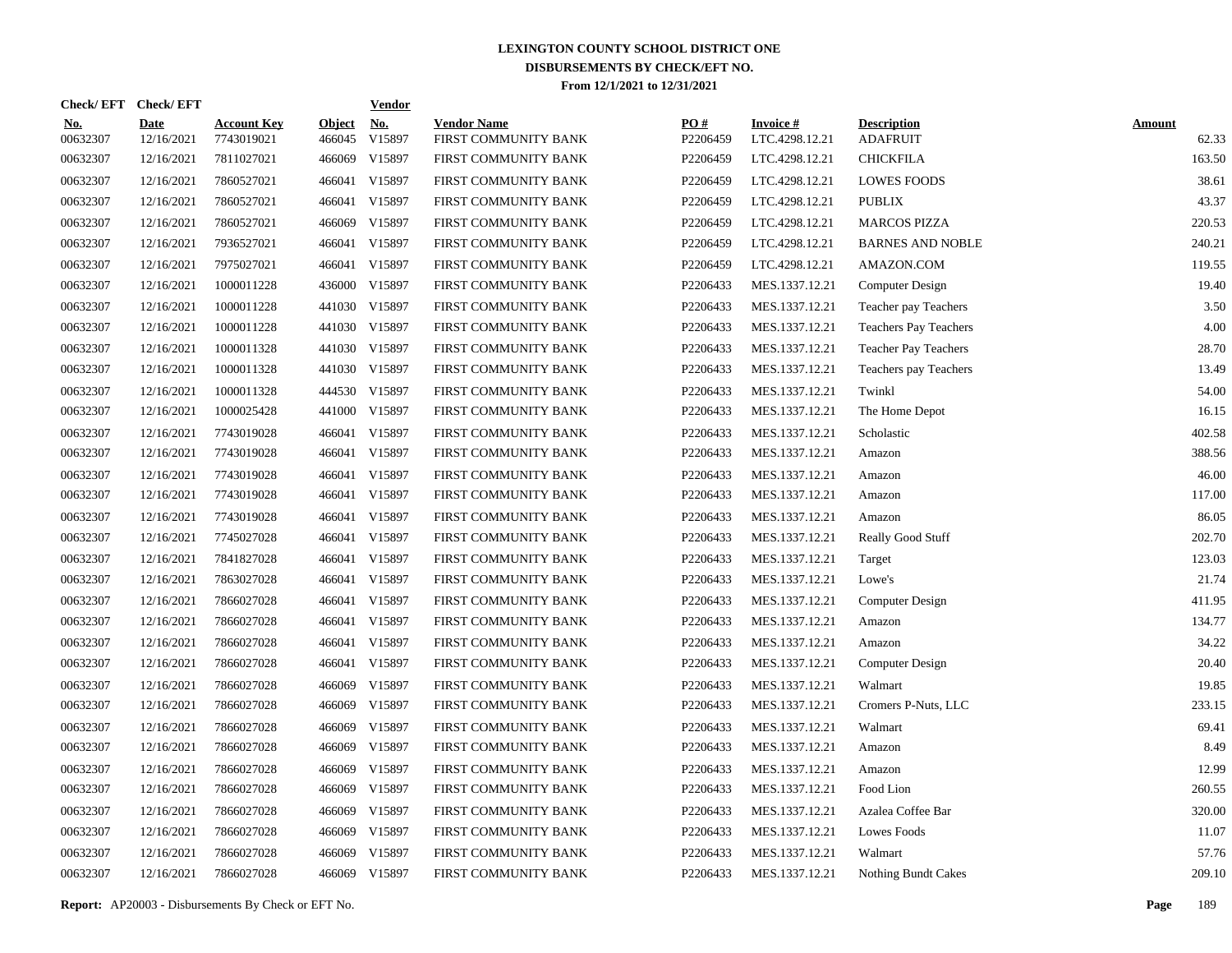|                        | Check/EFT Check/EFT       |                                  |                         | <b>Vendor</b>        |                                            |                 |                                   |                                    |                         |
|------------------------|---------------------------|----------------------------------|-------------------------|----------------------|--------------------------------------------|-----------------|-----------------------------------|------------------------------------|-------------------------|
| <u>No.</u><br>00632307 | <b>Date</b><br>12/16/2021 | <b>Account Key</b><br>7866027028 | <b>Object</b><br>466069 | <u>No.</u><br>V15897 | <b>Vendor Name</b><br>FIRST COMMUNITY BANK | PO#<br>P2206433 | <b>Invoice#</b><br>MES.1337.12.21 | <b>Description</b><br>Krispy Kreme | <b>Amount</b><br>140.50 |
| 00632307               | 12/16/2021                | 7881027028                       | 466099                  | V15897               | FIRST COMMUNITY BANK                       | P2206433        | MES.1337.12.21                    | Lexington Florist                  | 49.45                   |
| 00632307               | 12/16/2021                | 7885027028                       | 466041                  | V15897               | FIRST COMMUNITY BANK                       | P2206433        | MES.1337.12.21                    | Amazon                             | 35.29                   |
| 00632307               | 12/16/2021                | 7885027028                       | 466041                  | V15897               | FIRST COMMUNITY BANK                       | P2206433        | MES.1337.12.21                    | Amazon                             | 33.14                   |
| 00632307               | 12/16/2021                | 7885027028                       | 466069                  | V15897               | FIRST COMMUNITY BANK                       | P2206433        | MES.1337.12.21                    | Krispy Kreme                       | 87.67                   |
| 00632307               | 12/16/2021                | 7885027028                       |                         | 466099 V15897        | FIRST COMMUNITY BANK                       | P2206433        | MES.1337.12.21                    | Amazon                             | $-126.57$               |
| 00632307               | 12/16/2021                | 7928527028                       | 466041                  | V15897               | FIRST COMMUNITY BANK                       | P2206433        | MES.1337.12.21                    | Walmart                            | 61.59                   |
| 00632307               | 12/16/2021                | 7993027028                       | 466041                  | V15897               | FIRST COMMUNITY BANK                       | P2206433        | MES.1337.12.21                    | Lowe's                             | 168.17                  |
| 00632307               | 12/16/2021                | 7993027028                       |                         | 466041 V15897        | FIRST COMMUNITY BANK                       | P2206433        | MES.1337.12.21                    | Amazon                             | 11.42                   |
| 00632307               | 12/16/2021                | 7993027028                       | 466069                  | V15897               | FIRST COMMUNITY BANK                       | P2206433        | MES.1337.12.21                    | Dollar General                     | 50.00                   |
| 00632307               | 12/16/2021                | 7993027028                       | 466069                  | V15897               | FIRST COMMUNITY BANK                       | P2206433        | MES.1337.12.21                    | Amazon                             | 93.96                   |
| 00632307               | 12/16/2021                | 7993027028                       | 466069                  | V15897               | FIRST COMMUNITY BANK                       | P2206433        | MES.1337.12.21                    | Walmart                            | 7.50                    |
| 00632307               | 12/16/2021                | 7993027028                       | 466069                  | V15897               | FIRST COMMUNITY BANK                       | P2206433        | MES.1337.12.21                    | Lowes Foods                        | 3.96                    |
| 00632307               | 12/16/2021                | 7993027028                       |                         | 466099 V15897        | FIRST COMMUNITY BANK                       | P2206433        | MES.1337.12.21                    | Lowe's                             | 69.54                   |
| 00632307               | 12/16/2021                | 7993027028                       | 466099                  | V15897               | FIRST COMMUNITY BANK                       | P2206433        | MES.1337.12.21                    | Publix                             | 32.09                   |
| 00632307               | 12/16/2021                | 7993027028                       |                         | 466099 V15897        | FIRST COMMUNITY BANK                       | P2206433        | MES.1337.12.21                    | Tim's Touch Flowers and Gifts      | 90.89                   |
| 00632307               | 12/16/2021                | 1000011342                       | 441030                  | V15897               | FIRST COMMUNITY BANK                       | P2206488        | MGE.1568.12.21                    | China Sprout                       | 470.72                  |
| 00632307               | 12/16/2021                | 1000011342                       | 443000                  | V15897               | FIRST COMMUNITY BANK                       | P2206488        | MGE.1568.12.21                    | <b>Pioneer Valley Books</b>        | 1,135.81                |
| 00632307               | 12/16/2021                | 1000011342                       | 443000                  | V15897               | FIRST COMMUNITY BANK                       | P2206488        | MGE.1568.12.21                    | Amazon                             | 255.61                  |
| 00632307               | 12/16/2021                | 1000011342                       | 443000                  | V15897               | FIRST COMMUNITY BANK                       | P2206488        | MGE.1568.12.21                    | Keep Books                         | 1,969.00                |
| 00632307               | 12/16/2021                | 1000025442                       | 441000                  | V15897               | FIRST COMMUNITY BANK                       | P2206488        | MGE.1568.12.21                    | Lowe's Home Center                 | 26.82                   |
| 00632307               | 12/16/2021                | 1000025442                       | 441000                  | V15897               | FIRST COMMUNITY BANK                       | P2206488        | MGE.1568.12.21                    | Lowe's Home Centers                | 21.85                   |
| 00632307               | 12/16/2021                | 3260011242                       | 441000                  | V15897               | FIRST COMMUNITY BANK                       | P2206488        | MGE.1568.12.21                    | <b>LIDL</b>                        | 68.16                   |
| 00632307               | 12/16/2021                | 7743019042                       |                         | 466041 V15897        | FIRST COMMUNITY BANK                       | P2206488        | MGE.1568.12.21                    | <b>AMAZON</b>                      | 31.02                   |
| 00632307               | 12/16/2021                | 7743019042                       | 466041                  | V15897               | FIRST COMMUNITY BANK                       | P2206488        | MGE.1568.12.21                    | <b>AMAZON</b>                      | 31.02                   |
| 00632307               | 12/16/2021                | 7743019042                       |                         | 466041 V15897        | FIRST COMMUNITY BANK                       | P2206488        | MGE.1568.12.21                    | <b>AMAZON</b>                      | 31.02                   |
| 00632307               | 12/16/2021                | 7743019042                       | 466041                  | V15897               | FIRST COMMUNITY BANK                       | P2206488        | MGE.1568.12.21                    | <b>AMAZON</b>                      | 31.02                   |
| 00632307               | 12/16/2021                | 7743019042                       |                         | 466041 V15897        | FIRST COMMUNITY BANK                       | P2206488        | MGE.1568.12.21                    | <b>AMAZON</b>                      | 170.11                  |
| 00632307               | 12/16/2021                | 7745027042                       |                         | 466041 V15897        | FIRST COMMUNITY BANK                       | P2206488        | MGE.1568.12.21                    | <b>AMAZON</b>                      | 16.33                   |
| 00632307               | 12/16/2021                | 7846027042                       | 466069                  | V15897               | FIRST COMMUNITY BANK                       | P2206488        | MGE.1568.12.21                    | Nothing Bundt Cakes                | 462.66                  |
| 00632307               | 12/16/2021                | 7863027042                       | 466041                  | V15897               | FIRST COMMUNITY BANK                       | P2206488        | MGE.1568.12.21                    | <b>AMAZON</b>                      | 105.83                  |
| 00632307               | 12/16/2021                | 7863027042                       |                         | 466041 V15897        | FIRST COMMUNITY BANK                       | P2206488        | MGE.1568.12.21                    | <b>AMAZON</b>                      | 10.69                   |
| 00632307               | 12/16/2021                | 7863027042                       |                         | 466041 V15897        | FIRST COMMUNITY BANK                       | P2206488        | MGE.1568.12.21                    | WALMART                            | 12.89                   |
| 00632307               | 12/16/2021                | 7863027042                       |                         | 466041 V15897        | FIRST COMMUNITY BANK                       | P2206488        | MGE.1568.12.21                    | Amazon                             | 268.46                  |
| 00632307               | 12/16/2021                | 7863027042                       |                         | 466041 V15897        | FIRST COMMUNITY BANK                       | P2206488        | MGE.1568.12.21                    | Amazon                             | 37.44                   |
| 00632307               | 12/16/2021                | 7863027042                       |                         | 466041 V15897        | FIRST COMMUNITY BANK                       | P2206488        | MGE.1568.12.21                    | Lowe's Foods                       | 42.75                   |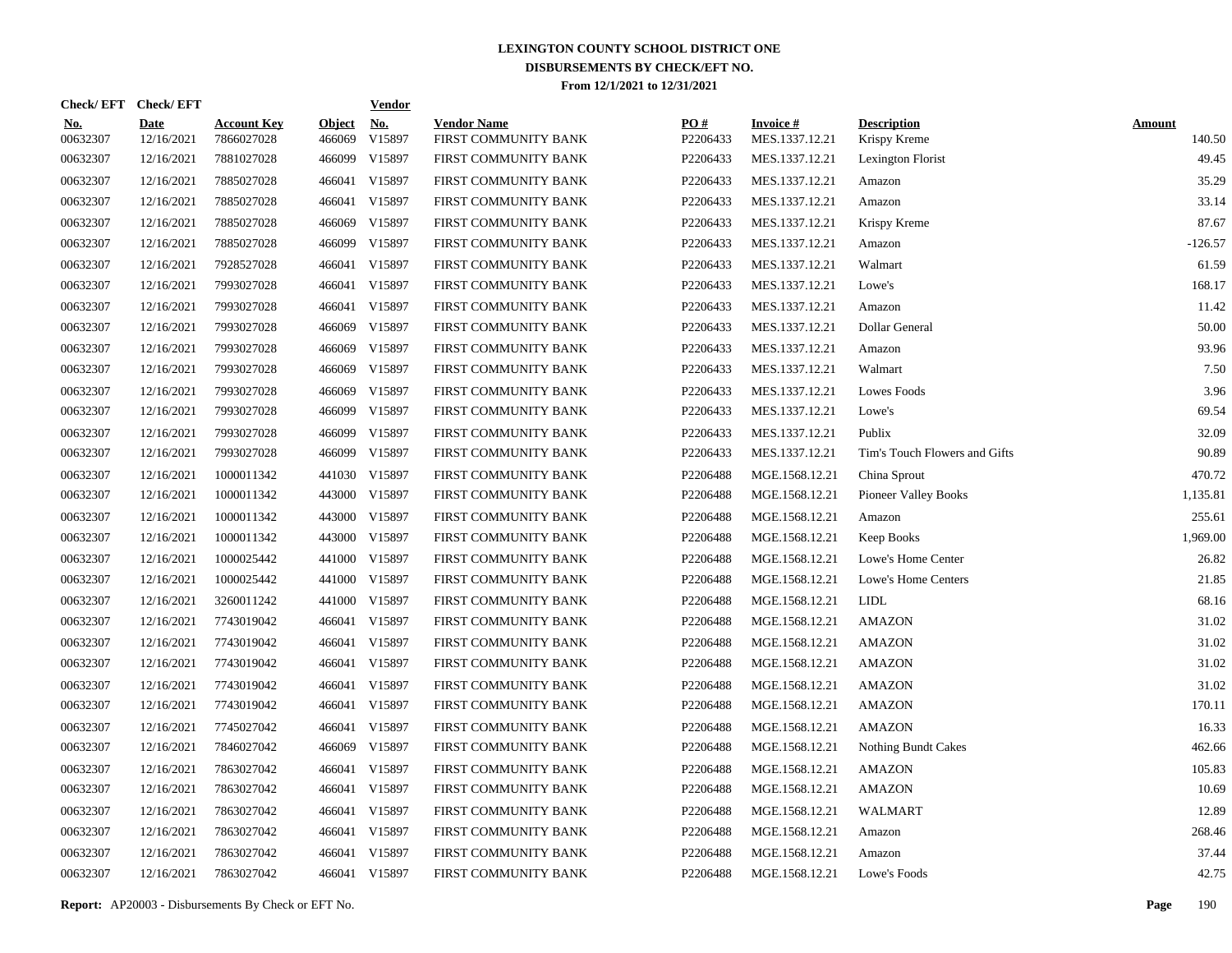|                        | Check/EFT Check/EFT |                                  |                         | <b>Vendor</b> |                                            |                 |                                   |                              |                         |
|------------------------|---------------------|----------------------------------|-------------------------|---------------|--------------------------------------------|-----------------|-----------------------------------|------------------------------|-------------------------|
| <u>No.</u><br>00632307 | Date<br>12/16/2021  | <b>Account Key</b><br>7863027042 | <b>Object</b><br>466041 | No.<br>V15897 | <b>Vendor Name</b><br>FIRST COMMUNITY BANK | PQ#<br>P2206488 | <b>Invoice#</b><br>MGE.1568.12.21 | <b>Description</b><br>Amazon | <b>Amount</b><br>128.05 |
| 00632307               | 12/16/2021          | 7863027042                       | 466041                  | V15897        | FIRST COMMUNITY BANK                       | P2206488        | MGE.1568.12.21                    | TJ Maxx                      | 69.49                   |
| 00632307               | 12/16/2021          | 7863027042                       | 466041                  | V15897        | FIRST COMMUNITY BANK                       | P2206488        | MGE.1568.12.21                    | Amazon                       | 127.33                  |
| 00632307               | 12/16/2021          | 7863027042                       | 466041                  | V15897        | FIRST COMMUNITY BANK                       | P2206488        | MGE.1568.12.21                    | CREDIT - Amazon              | $-37.44$                |
| 00632307               | 12/16/2021          | 7863027042                       | 466069                  | V15897        | FIRST COMMUNITY BANK                       | P2206488        | MGE.1568.12.21                    | <b>FOOD LION</b>             | 126.88                  |
| 00632307               | 12/16/2021          | 7863027042                       | 466069                  | V15897        | FIRST COMMUNITY BANK                       | P2206488        | MGE.1568.12.21                    | Lowe's Foods                 | 96.75                   |
| 00632307               | 12/16/2021          | 7863027042                       | 466069                  | V15897        | FIRST COMMUNITY BANK                       | P2206488        | MGE.1568.12.21                    | Amazon                       | 25.98                   |
| 00632307               | 12/16/2021          | 7863027042                       | 466069                  | V15897        | FIRST COMMUNITY BANK                       | P2206488        | MGE.1568.12.21                    | Cromer's P-Nuts              | 106.00                  |
| 00632307               | 12/16/2021          | 7863027042                       | 466069                  | V15897        | FIRST COMMUNITY BANK                       | P2206488        | MGE.1568.12.21                    | Target                       | 9.49                    |
| 00632307               | 12/16/2021          | 7863027042                       | 466069                  | V15897        | FIRST COMMUNITY BANK                       | P2206488        | MGE.1568.12.21                    | <b>Mingos Cookies</b>        | 124.26                  |
| 00632307               | 12/16/2021          | 7863027042                       | 466069                  | V15897        | FIRST COMMUNITY BANK                       | P2206488        | MGE.1568.12.21                    | Publix Foods                 | 57.63                   |
| 00632307               | 12/16/2021          | 7866027042                       | 466041                  | V15897        | FIRST COMMUNITY BANK                       | P2206488        | MGE.1568.12.21                    | Chick-fil-A                  | 68.67                   |
| 00632307               | 12/16/2021          | 7866027042                       | 466041                  | V15897        | FIRST COMMUNITY BANK                       | P2206488        | MGE.1568.12.21                    | Amazon                       | 177.40                  |
| 00632307               | 12/16/2021          | 7866027042                       | 466069                  | V15897        | FIRST COMMUNITY BANK                       | P2206488        | MGE.1568.12.21                    | Lowe's Foods                 | 135.49                  |
| 00632307               | 12/16/2021          | 7866027042                       | 466069                  | V15897        | FIRST COMMUNITY BANK                       | P2206488        | MGE.1568.12.21                    | Panera                       | 172.51                  |
| 00632307               | 12/16/2021          | 7881027042                       | 466041                  | V15897        | FIRST COMMUNITY BANK                       | P2206488        | MGE.1568.12.21                    | Amazon                       | 30.41                   |
| 00632307               | 12/16/2021          | 7881027042                       | 466041                  | V15897        | FIRST COMMUNITY BANK                       | P2206488        | MGE.1568.12.21                    | Amazon                       | 7.48                    |
| 00632307               | 12/16/2021          | 7881027042                       | 466069                  | V15897        | FIRST COMMUNITY BANK                       | P2206488        | MGE.1568.12.21                    | Publix                       | 26.00                   |
| 00632307               | 12/16/2021          | 7934027042                       | 466041                  | V15897        | FIRST COMMUNITY BANK                       | P2206488        | MGE.1568.12.21                    | Lego                         | 114.15                  |
| 00632307               | 12/16/2021          | 3260011222                       |                         | 441000 V15897 | FIRST COMMUNITY BANK                       | P2206464        | OGE.1543.12.21                    | Target                       | 23.43                   |
| 00632307               | 12/16/2021          | 7841827022                       |                         | 466099 V15897 | FIRST COMMUNITY BANK                       | P2206464        | OGE.1543.12.21                    | <b>ALDI</b>                  | 250.00                  |
| 00632307               | 12/16/2021          | 7863027022                       | 466041                  | V15897        | FIRST COMMUNITY BANK                       | P2206464        | OGE.1543.12.21                    | Lowes                        | 3.40                    |
| 00632307               | 12/16/2021          | 7863027022                       | 466041                  | V15897        | FIRST COMMUNITY BANK                       | P2206464        | OGE.1543.12.21                    | <b>Hobby Lobby</b>           | 13.36                   |
| 00632307               | 12/16/2021          | 7863027022                       | 466069                  | V15897        | FIRST COMMUNITY BANK                       | P2206464        | OGE.1543.12.21                    | Publix                       | 62.18                   |
| 00632307               | 12/16/2021          | 7863027022                       | 466069                  | V15897        | FIRST COMMUNITY BANK                       | P2206464        | OGE.1543.12.21                    | <b>Bellacinos</b>            | 35.55                   |
| 00632307               | 12/16/2021          | 7863027022                       | 466069                  | V15897        | FIRST COMMUNITY BANK                       | P2206464        | OGE.1543.12.21                    | Sams Club                    | 190.18                  |
| 00632307               | 12/16/2021          | 7863027022                       | 466069                  | V15897        | FIRST COMMUNITY BANK                       | P2206464        | OGE.1543.12.21                    | <b>Starbucks</b>             | 19.21                   |
| 00632307               | 12/16/2021          | 7863027022                       | 466069                  | V15897        | FIRST COMMUNITY BANK                       | P2206464        | OGE.1543.12.21                    | Dunkin Donuts                | 225.47                  |
| 00632307               | 12/16/2021          | 7863027022                       | 466069                  | V15897        | FIRST COMMUNITY BANK                       | P2206464        | OGE.1543.12.21                    | Sams Club                    | 49.31                   |
| 00632307               | 12/16/2021          | 7863027022                       | 466069                  | V15897        | FIRST COMMUNITY BANK                       | P2206464        | OGE.1543.12.21                    | Target                       | 23.93                   |
| 00632307               | 12/16/2021          | 7884027022                       | 466069                  | V15897        | FIRST COMMUNITY BANK                       | P2206464        | OGE.1543.12.21                    | Walmart                      | 86.86                   |
| 00632307               | 12/16/2021          | 7884027022                       | 466069                  | V15897        | FIRST COMMUNITY BANK                       | P2206464        | OGE.1543.12.21                    | Sam's Club                   | 242.78                  |
| 00632307               | 12/16/2021          | 1000011216                       | 441000                  | V15897        | FIRST COMMUNITY BANK                       | P2206426        | PES.1956.12.21                    | Krispy Kreme                 | 57.17                   |
| 00632307               | 12/16/2021          | 1000022216                       |                         | 443000 V15897 | FIRST COMMUNITY BANK                       | P2206426        | PES.1956.12.21                    | Mid America Books            | 330.00                  |
| 00632307               | 12/16/2021          | 7884027016                       | 466099                  | V15897        | FIRST COMMUNITY BANK                       | P2206426        | PES.1956.12.21                    | Red Roof inn                 | 77.69                   |
| 00632307               | 12/16/2021          | 7932027016                       |                         | 466041 V15897 | FIRST COMMUNITY BANK                       | P2206426        | PES.1956.12.21                    | FeraDyne                     | 333.32                  |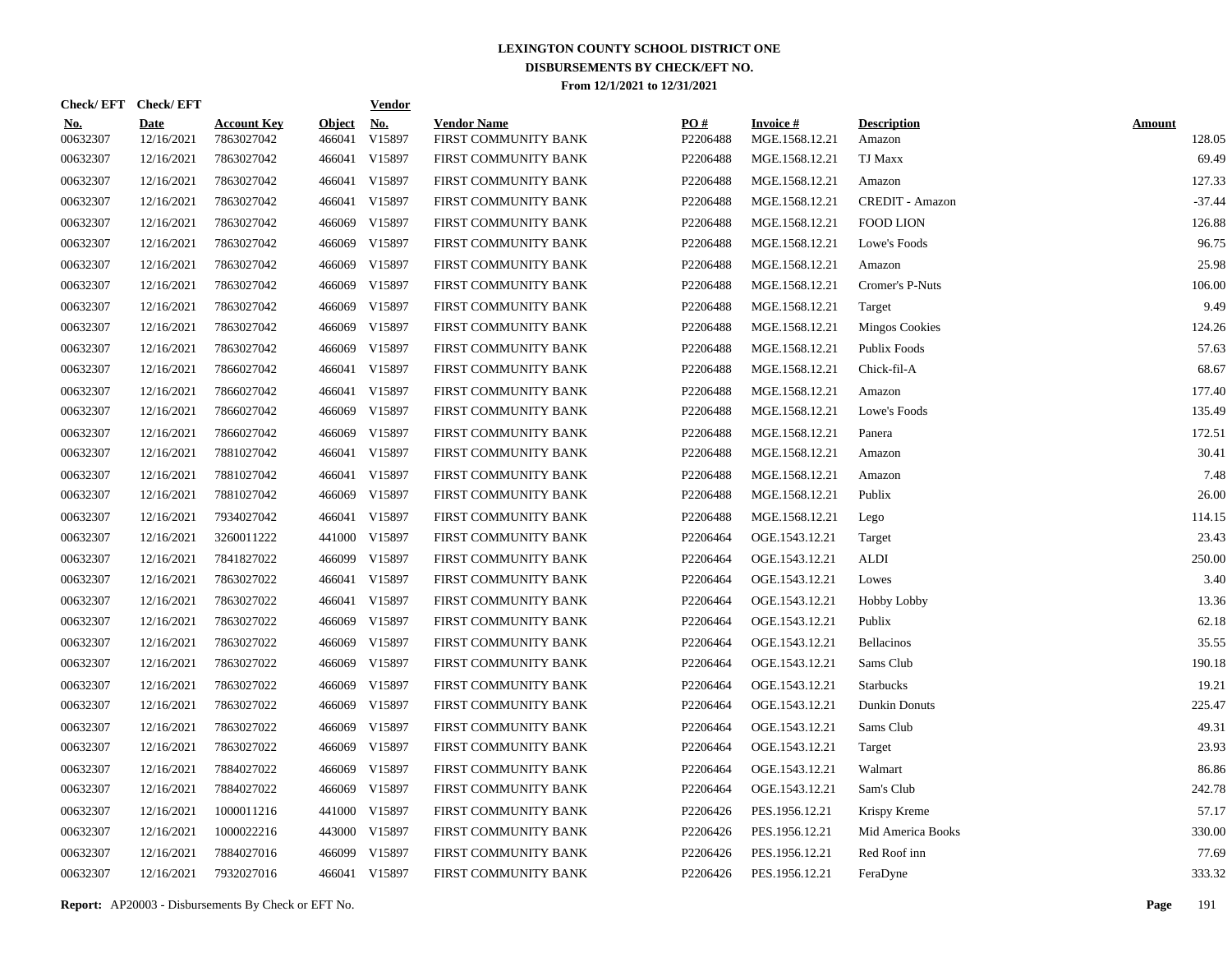|                        | Check/EFT Check/EFT |                                  |                         | <b>Vendor</b> |                                            |                 |                                   |                                             |                        |
|------------------------|---------------------|----------------------------------|-------------------------|---------------|--------------------------------------------|-----------------|-----------------------------------|---------------------------------------------|------------------------|
| <u>No.</u><br>00632307 | Date<br>12/16/2021  | <b>Account Key</b><br>1000025416 | <b>Object</b><br>441000 | No.<br>V15897 | <b>Vendor Name</b><br>FIRST COMMUNITY BANK | PQ#<br>P2206425 | <b>Invoice#</b><br>PES.4504.12.21 | <b>Description</b><br>Corner Pantry - Shell | <b>Amount</b><br>47.64 |
| 00632307               | 12/16/2021          | 1000025416                       |                         | 441000 V15897 | FIRST COMMUNITY BANK                       | P2206425        | PES.4504.12.21                    | CREDIT - Shell discount                     | $-0.48$                |
| 00632307               | 12/16/2021          | 3260011216                       |                         | 441000 V15897 | FIRST COMMUNITY BANK                       | P2206425        | PES.4504.12.21                    | Walmart.com                                 | 30.63                  |
| 00632307               | 12/16/2021          | 7743019016                       | 466041                  | V15897        | FIRST COMMUNITY BANK                       | P2206425        | PES.4504.12.21                    | Amazon.com                                  | 33.15                  |
| 00632307               | 12/16/2021          | 7928527016                       | 466099                  | V15897        | FIRST COMMUNITY BANK                       | P2206425        | PES.4504.12.21                    | Morgan's Pharmacy                           | 584.86                 |
| 00632307               | 12/16/2021          | 7928527016                       | 466099                  | V15897        | FIRST COMMUNITY BANK                       | P2206425        | PES.4504.12.21                    | Walmart                                     | 750.40                 |
| 00632307               | 12/16/2021          | 7928527016                       |                         | 466099 V15897 | FIRST COMMUNITY BANK                       | P2206425        | PES.4504.12.21                    | Food Lion                                   | 1,016.26               |
| 00632307               | 12/16/2021          | 7928527016                       | 466099                  | V15897        | FIRST COMMUNITY BANK                       | P2206425        | PES.4504.12.21                    | Walmart                                     | 220.56                 |
| 00632307               | 12/16/2021          | 7932027016                       |                         | 466064 V15897 | FIRST COMMUNITY BANK                       | P2206425        | PES.4504.12.21                    | <b>NASP</b>                                 | 365.00                 |
| 00632307               | 12/16/2021          | 7932027016                       |                         | 466099 V15897 | FIRST COMMUNITY BANK                       | P2206425        | PES.4504.12.21                    | The Trophy and Awards Center                | 351.50                 |
| 00632307               | 12/16/2021          | 1000014144                       |                         | 441000 V15897 | FIRST COMMUNITY BANK                       | P2206482        | RBH.5923.12.21                    | <b>UPS</b> Store                            | 280.88                 |
| 00632307               | 12/16/2021          | 2080011544                       |                         | 433100 V15897 | FIRST COMMUNITY BANK                       | P2206482        | RBH.5923.12.21                    | Shell/PitStop                               | 77.07                  |
| 00632307               | 12/16/2021          | 2080011544                       |                         | 441000 V15897 | FIRST COMMUNITY BANK                       | P2206482        | RBH.5923.12.21                    | Lowes                                       | 24.34                  |
| 00632307               | 12/16/2021          | 2080011544                       |                         | 441000 V15897 | FIRST COMMUNITY BANK                       | P2206482        | RBH.5923.12.21                    | Lowes                                       | 102.45                 |
| 00632307               | 12/16/2021          | 7744019044                       |                         | 466041 V15897 | FIRST COMMUNITY BANK                       | P2206482        | RBH.5923.12.21                    | Publix                                      | 38.08                  |
| 00632307               | 12/16/2021          | 7759027044                       |                         | 466041 V15897 | FIRST COMMUNITY BANK                       | P2206482        | RBH.5923.12.21                    | Michaels                                    | 30.95                  |
| 00632307               | 12/16/2021          | 7787027044                       |                         | 466049 V15897 | FIRST COMMUNITY BANK                       | P2206482        | RBH.5923.12.21                    | <b>CFA</b>                                  | 348.80                 |
| 00632307               | 12/16/2021          | 7787027044                       |                         | 466069 V15897 | FIRST COMMUNITY BANK                       | P2206482        | RBH.5923.12.21                    | Walmart                                     | 15.41                  |
| 00632307               | 12/16/2021          | 7787027044                       | 466069                  | V15897        | FIRST COMMUNITY BANK                       | P2206482        | RBH.5923.12.21                    | Dollar Tree                                 | 9.42                   |
| 00632307               | 12/16/2021          | 7802071044                       |                         | 466041 V15897 | FIRST COMMUNITY BANK                       | P2206482        | RBH.5923.12.21                    | <b>UPS</b> Store                            | 25.80                  |
| 00632307               | 12/16/2021          | 7811027044                       | 466049                  | V15897        | FIRST COMMUNITY BANK                       | P2206482        | RBH.5923.12.21                    | <b>CFA</b>                                  | 319.37                 |
| 00632307               | 12/16/2021          | 7811027044                       | 466069                  | V15897        | FIRST COMMUNITY BANK                       | P2206482        | RBH.5923.12.21                    | Food Lion                                   | 56.97                  |
| 00632307               | 12/16/2021          | 7834027044                       | 466069                  | V15897        | FIRST COMMUNITY BANK                       | P2206482        | RBH.5923.12.21                    | Target                                      | 261.92                 |
| 00632307               | 12/16/2021          | 7856027044                       |                         | 466041 V15897 | FIRST COMMUNITY BANK                       | P2206482        | RBH.5923.12.21                    | Walmart                                     | 32.10                  |
| 00632307               | 12/16/2021          | 7860527044                       | 466069                  | V15897        | FIRST COMMUNITY BANK                       | P2206482        | RBH.5923.12.21                    | Lowes Food                                  | 150.01                 |
| 00632307               | 12/16/2021          | 7925527044                       | 466049                  | V15897        | FIRST COMMUNITY BANK                       | P2206482        | RBH.5923.12.21                    | Krispy Kreme                                | 156.69                 |
| 00632307               | 12/16/2021          | 7934027044                       | 466041                  | V15897        | FIRST COMMUNITY BANK                       | P2206482        | RBH.5923.12.21                    | <b>UPS</b> Store                            | 61.02                  |
| 00632307               | 12/16/2021          | 7934027044                       | 466069                  | V15897        | FIRST COMMUNITY BANK                       | P2206482        | RBH.5923.12.21                    | Sunset Pizzeria                             | 82.70                  |
| 00632307               | 12/16/2021          | 7991027044                       | 466041                  | V15897        | FIRST COMMUNITY BANK                       | P2206482        | RBH.5923.12.21                    | Lowes                                       | 139.73                 |
| 00632307               | 12/16/2021          | 7991027044                       |                         | 466069 V15897 | FIRST COMMUNITY BANK                       | P2206482        | RBH.5923.12.21                    | Sams                                        | 331.24                 |
| 00632307               | 12/16/2021          | 7787027044                       | 466069                  | V15897        | FIRST COMMUNITY BANK                       | P2206481        | RBH.5931.12.21                    | Chefstore                                   | 71.17                  |
| 00632307               | 12/16/2021          | 7787027044                       | 466069                  | V15897        | FIRST COMMUNITY BANK                       | P2206481        | RBH.5931.12.21                    | Walmart                                     | 22.64                  |
| 00632307               | 12/16/2021          | 7860527044                       | 466069                  | V15897        | FIRST COMMUNITY BANK                       | P2206481        | RBH.5931.12.21                    | Sams                                        | 144.83                 |
| 00632307               | 12/16/2021          | 7928527044                       | 466041                  | V15897        | FIRST COMMUNITY BANK                       | P2206481        | RBH.5931.12.21                    | Ross                                        | 229.96                 |
| 00632307               | 12/16/2021          | 7948027044                       | 466099                  | V15897        | FIRST COMMUNITY BANK                       | P2206481        | RBH.5931.12.21                    | Target                                      | 351.06                 |
| 00632307               | 12/16/2021          | 7948027044                       |                         | 466099 V15897 | FIRST COMMUNITY BANK                       | P2206481        | RBH.5931.12.21                    | Kohls                                       | 350.59                 |
|                        |                     |                                  |                         |               |                                            |                 |                                   |                                             |                        |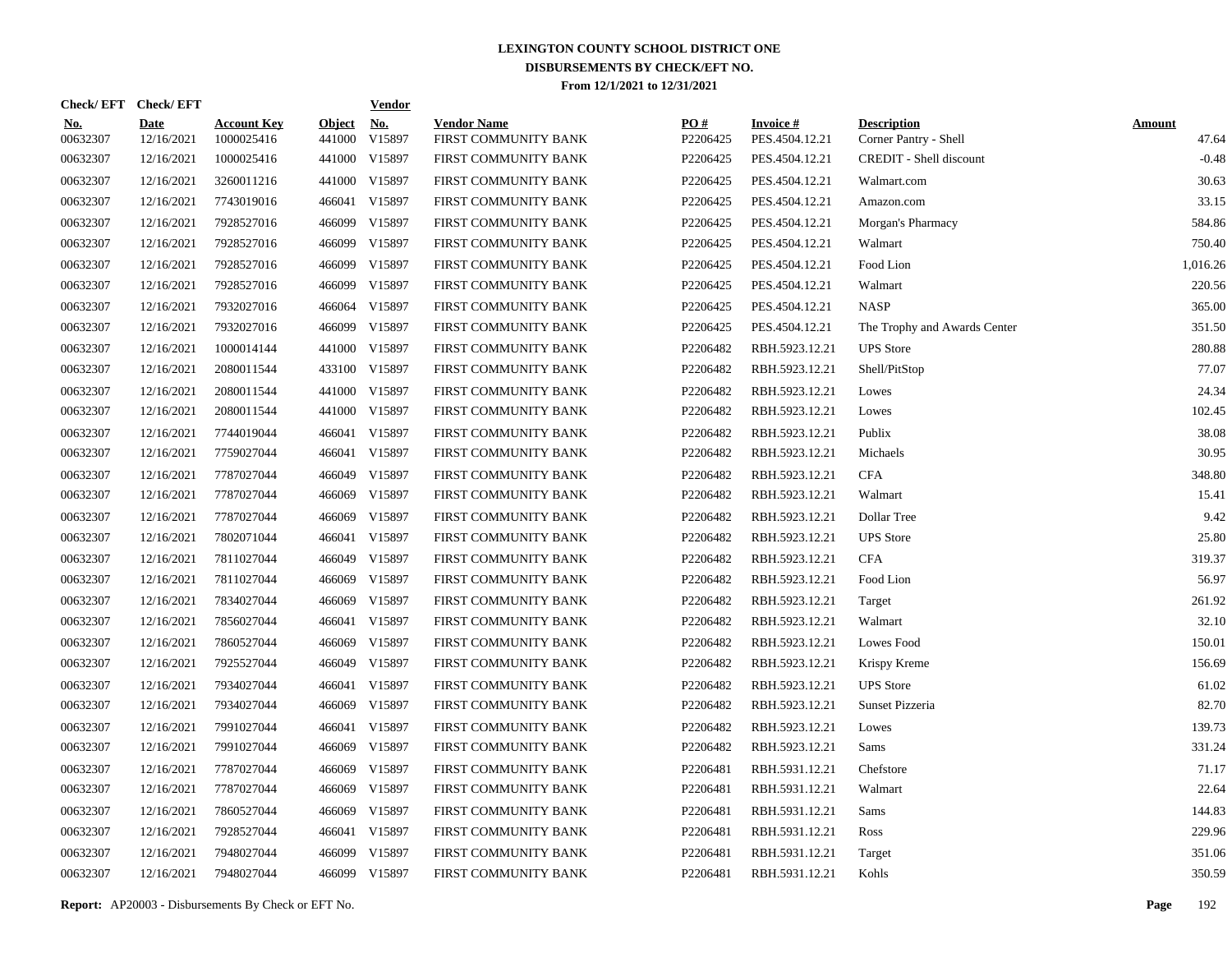|                        | Check/EFT Check/EFT       |                                  |                         | <u>Vendor</u>        |                                            |                 |                                   |                                      |                         |
|------------------------|---------------------------|----------------------------------|-------------------------|----------------------|--------------------------------------------|-----------------|-----------------------------------|--------------------------------------|-------------------------|
| <u>No.</u><br>00632307 | <b>Date</b><br>12/16/2021 | <b>Account Key</b><br>1000025444 | <b>Object</b><br>441000 | <u>No.</u><br>V15897 | <b>Vendor Name</b><br>FIRST COMMUNITY BANK | PQ#<br>P2206480 | <b>Invoice#</b><br>RBH.5949.12.21 | <b>Description</b><br>Murphy Express | <b>Amount</b><br>200.00 |
| 00632307               | 12/16/2021                | 1000025444                       |                         | 441000 V15897        | FIRST COMMUNITY BANK                       | P2206480        | RBH.5949.12.21                    | Lowes                                | 35.62                   |
| 00632307               | 12/16/2021                | 1000025444                       | 441000                  | V15897               | FIRST COMMUNITY BANK                       | P2206480        | RBH.5949.12.21                    | Lowes                                | 20.32                   |
| 00632307               | 12/16/2021                | 7863027023                       | 466069                  | V15897               | FIRST COMMUNITY BANK                       | P2206428        | SGE.4694.12.21                    | <b>PUBLIX</b>                        | 27.00                   |
| 00632307               | 12/16/2021                | 7886027023                       | 466041                  | V15897               | FIRST COMMUNITY BANK                       | P2206428        | SGE.4694.12.21                    | <b>AMAZON</b>                        | 387.13                  |
| 00632307               | 12/16/2021                | 7886027023                       | 466069                  | V15897               | FIRST COMMUNITY BANK                       | P2206428        | SGE.4694.12.21                    | <b>SAM'S CLUB</b>                    | 77.80                   |
| 00632307               | 12/16/2021                | 7886027023                       | 466099                  | V15897               | FIRST COMMUNITY BANK                       | P2206428        | SGE.4694.12.21                    | <b>TJ MAX</b>                        | 58.22                   |
| 00632307               | 12/16/2021                | 7886027023                       | 466099                  | V15897               | FIRST COMMUNITY BANK                       | P2206428        | SGE.4694.12.21                    | <b>MICHAELS</b>                      | 17.47                   |
| 00632307               | 12/16/2021                | 7886027023                       | 466099                  | V15897               | FIRST COMMUNITY BANK                       | P2206428        | SGE.4694.12.21                    | <b>MICHAELS</b>                      | 133.70                  |
| 00632307               | 12/16/2021                | 7886027023                       | 466099                  | V15897               | FIRST COMMUNITY BANK                       | P2206428        | SGE.4694.12.21                    | <b>AMAZON</b>                        | 22.32                   |
| 00632307               | 12/16/2021                | 7886027023                       | 466099                  | V15897               | FIRST COMMUNITY BANK                       | P2206428        | SGE.4694.12.21                    | <b>AMAZON</b>                        | 19.11                   |
| 00632307               | 12/16/2021                | 7886027023                       | 466099                  | V15897               | FIRST COMMUNITY BANK                       | P2206428        | SGE.4694.12.21                    | <b>AMAZON</b>                        | 30.58                   |
| 00632307               | 12/16/2021                | 7886027023                       | 466099                  | V15897               | FIRST COMMUNITY BANK                       | P2206428        | SGE.4694.12.21                    | <b>AMAZON</b>                        | 111.02                  |
| 00632307               | 12/16/2021                | 7915527023                       | 466069                  | V15897               | FIRST COMMUNITY BANK                       | P2206428        | SGE.4694.12.21                    | CHIC-FIL-A                           | 12.86                   |
| 00632307               | 12/16/2021                | 1000011123                       | 441000                  | V15897               | FIRST COMMUNITY BANK                       | P2206427        | SGE.4702.12.21                    | <b>AMAZON</b>                        | 17.26                   |
| 00632307               | 12/16/2021                | 1000011123                       |                         | 441000 V15897        | FIRST COMMUNITY BANK                       | P2206427        | SGE.4702.12.21                    | <b>AMAZON</b>                        | 11.12                   |
| 00632307               | 12/16/2021                | 1000011223                       |                         | 441000 V15897        | FIRST COMMUNITY BANK                       | P2206427        | SGE.4702.12.21                    | <b>AMAZON</b>                        | 57.60                   |
| 00632307               | 12/16/2021                | 1000025423                       |                         | 441000 V15897        | FIRST COMMUNITY BANK                       | P2206427        | SGE.4702.12.21                    | LOWE'S                               | 49.09                   |
| 00632307               | 12/16/2021                | 7841827023                       | 466099                  | V15897               | FIRST COMMUNITY BANK                       | P2206427        | SGE.4702.12.21                    | <b>WALMART</b>                       | 116.63                  |
| 00632307               | 12/16/2021                | 7863027023                       |                         | 466099 V15897        | FIRST COMMUNITY BANK                       | P2206427        | SGE.4702.12.21                    | <b>AMAZON</b>                        | 25.56                   |
| 00632307               | 12/16/2021                | 7886027023                       | 466069                  | V15897               | FIRST COMMUNITY BANK                       | P2206427        | SGE.4702.12.21                    | <b>AMAZON</b>                        | 30.00                   |
| 00632307               | 12/16/2021                | 7915527023                       |                         | 466099 V15897        | FIRST COMMUNITY BANK                       | P2206427        | SGE.4702.12.21                    | <b>WALMART</b>                       | 28.07                   |
| 00632307               | 12/16/2021                | 7915527023                       | 466099                  | V15897               | FIRST COMMUNITY BANK                       | P2206427        | SGE.4702.12.21                    | <b>STARBUCKS</b>                     | 10.00                   |
| 00632307               | 12/16/2021                | 7915527023                       | 466099                  | V15897               | FIRST COMMUNITY BANK                       | P2206427        | SGE.4702.12.21                    | <b>DUNKIN DONUTS</b>                 | 15.00                   |
| 00632307               | 12/16/2021                | 7928527023                       |                         | 466069 V15897        | FIRST COMMUNITY BANK                       | P2206427        | SGE.4702.12.21                    | <b>FOOD LION</b>                     | 230.07                  |
|                        |                           |                                  |                         |                      |                                            |                 |                                   | <b>Check Total</b>                   | 51,197.40               |
| 00632308               | 12/16/2021                | 1000011330                       |                         | 441000 V00549        | FORMS AND SUPPLY INC (FSI)                 | P2205851        | 5970856-0                         | Genuine Joe Reusable Plastic B       | 65.10                   |
| 00632308               | 12/16/2021                | 1000011346                       | 441000                  | V00549               | FORMS AND SUPPLY INC (FSI)                 | P2206217        | 5981666-0                         | Rayovac Ultra Pro Alka AAA24 B       | 657.52                  |
| 00632308               | 12/16/2021                | 1000011411                       |                         | 441000 V00549        | FORMS AND SUPPLY INC (FSI)                 | P2206218        | 5981667-0                         | Rayovac Ultra Pro Alka AA24 Ba       | 26.31                   |
| 00632308               | 12/16/2021                | 1000011411                       | 441000                  | V00549               | FORMS AND SUPPLY INC (FSI)                 | P2206218        | 5981667-0                         | Rayovac Ultra Pro Alka AAA24 B       | 26.30                   |
| 00632308               | 12/16/2021                | 1000011411                       |                         | 441000 V00549        | FORMS AND SUPPLY INC (FSI)                 | P2206218        | 5981667-0                         | Averyreg Easy Peel White Shipp       | 19.31                   |
| 00632308               | 12/16/2021                | 1000011411                       | 441000                  | V00549               | FORMS AND SUPPLY INC (FSI)                 | P2206218        | 5981667-0                         | Postitreg SelfStick Easel Pad        | 160.20                  |
| 00632308               | 12/16/2021                | 1000025507                       |                         | 441000 V00549        | FORMS AND SUPPLY INC (FSI)                 | P2206223        | 5981745-0                         | Multipurpose Copy Paper 20#92        | 349.47                  |
| 00632308               | 12/16/2021                | 1000025507                       | 441000                  | V00549               | FORMS AND SUPPLY INC (FSI)                 | P2206223        | 5981745-0                         | Postitreg Popup Notes Cape To        | 18.64                   |
| 00632308               | 12/16/2021                | 1000025507                       |                         | 441000 V00549        | FORMS AND SUPPLY INC (FSI)                 | P2206223        | 5981745-0                         | Pendaflex Essentials 13 Tab Cu       | 48.83                   |
|                        |                           |                                  |                         |                      |                                            |                 |                                   |                                      |                         |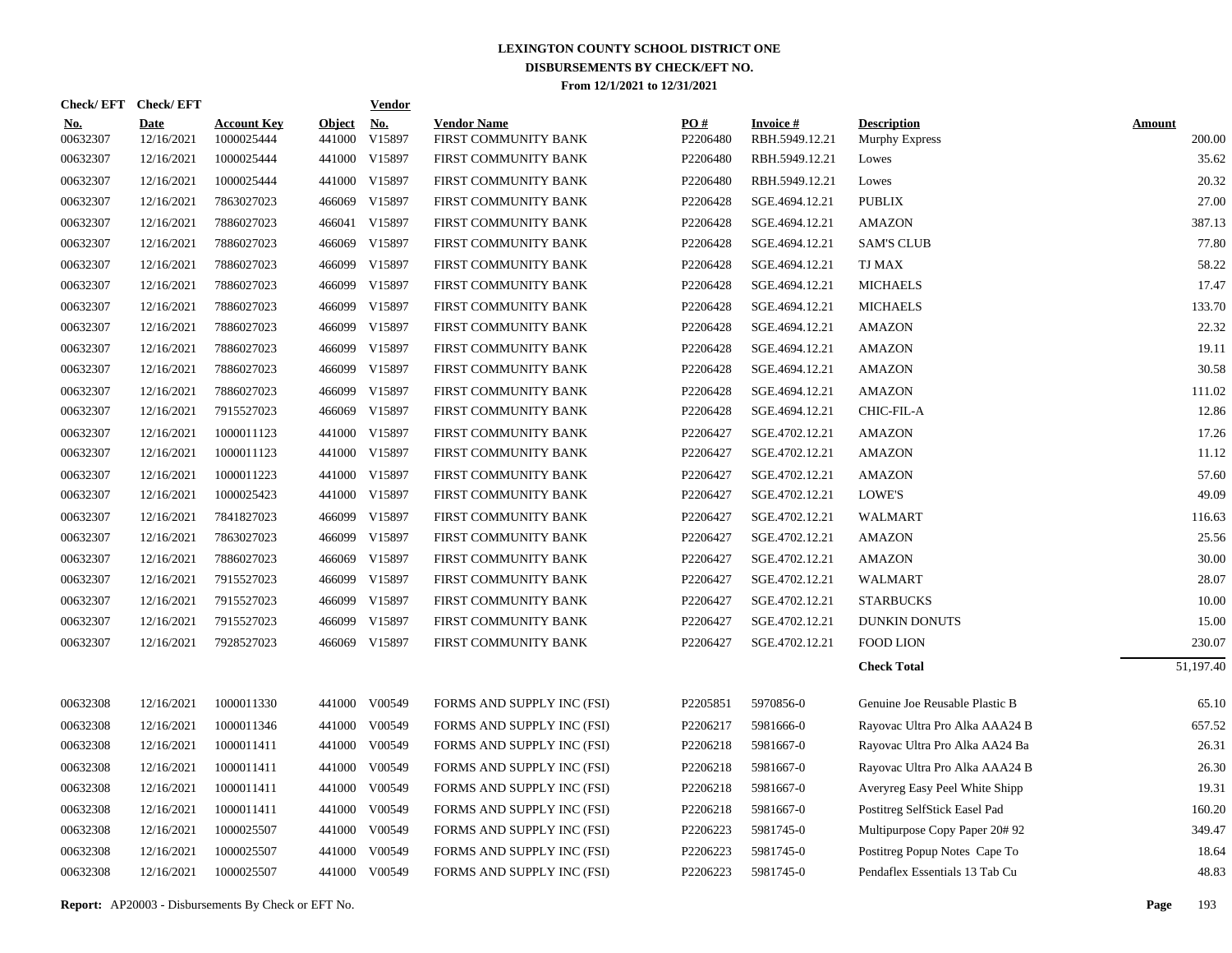|                        | Check/EFT Check/EFT |                                  |                         | Vendor        |                                                  |                 |                              |                                                     |                 |
|------------------------|---------------------|----------------------------------|-------------------------|---------------|--------------------------------------------------|-----------------|------------------------------|-----------------------------------------------------|-----------------|
| <u>No.</u><br>00632308 | Date<br>12/16/2021  | <b>Account Key</b><br>1000014127 | <b>Object</b><br>441000 | No.<br>V00549 | <b>Vendor Name</b><br>FORMS AND SUPPLY INC (FSI) | PO#<br>P2206224 | <b>Invoice#</b><br>5981803-0 | <b>Description</b><br>Highland Economy Masking Tape | Amount<br>76.95 |
| 00632308               | 12/16/2021          | 1000014127                       | 441000                  | V00549        | FORMS AND SUPPLY INC (FSI)                       | P2206224        | 5981803-0                    | Scotch Twotone Desktop Office                       | 3.41            |
| 00632308               | 12/16/2021          | 1000014127                       | 441000                  | V00549        | FORMS AND SUPPLY INC (FSI)                       | P2206224        | 5981803-0                    | Lorell Cloth Dryerase Board Er                      | 5.99            |
| 00632308               | 12/16/2021          | 1000014127                       | 441000                  | V00549        | FORMS AND SUPPLY INC (FSI)                       | P2206224        | 5981803-0                    | EXPO Large Barrel DryErase Mar                      | 104.26          |
| 00632308               | 12/16/2021          | 1000014127                       | 441000                  | V00549        | FORMS AND SUPPLY INC (FSI)                       | P2206224        | 5981803-0                    | Postitreg Popup Notes Cape To                       | 223.67          |
| 00632308               | 12/16/2021          | 7928527016                       | 466041                  | V00549        | FORMS AND SUPPLY INC (FSI)                       | P2206225        | 5981804-0                    | Crayola Presharpened Colored P                      | 143.12          |
| 00632308               | 12/16/2021          | 7928527016                       | 466041                  | V00549        | FORMS AND SUPPLY INC (FSI)                       | P2206225        | 5981804-0                    | Crayola Classic Colors Broad L                      | 76.50           |
| 00632308               | 12/16/2021          | 7928527016                       | 466041                  | V00549        | FORMS AND SUPPLY INC (FSI)                       | P2206225        | 5981804-0                    | Crayola Regular Size Crayon Se                      | 108.34          |
| 00632308               | 12/16/2021          | 7928527016                       | 466041                  | V00549        | FORMS AND SUPPLY INC (FSI)                       | P2206225        | 5981804-0                    | Crayola Regular Size Crayon Se                      | 194.74          |
| 00632308               | 12/16/2021          | 1000011346                       | 441000                  | V00549        | FORMS AND SUPPLY INC (FSI)                       | P2206226        | 5981809-0                    | BOISE X9 MultiUse Copy Paper 1                      | 95.03           |
| 00632308               | 12/16/2021          | 1000011346                       | 441000                  | V00549        | FORMS AND SUPPLY INC (FSI)                       | P2206226        | 5981809-0                    | Smartchoice Copy Paper                              | 146.38          |
| 00632308               | 12/16/2021          | 1000011247                       | 441000                  | V00549        | FORMS AND SUPPLY INC (FSI)                       | P2206227        | 5981812-0                    | Business Source Ruled White In                      | 9.95            |
| 00632308               | 12/16/2021          | 1000011247                       | 441000                  | V00549        | FORMS AND SUPPLY INC (FSI)                       | P2206227        | 5981812-0                    | Business Source Plain Index Ca                      | 11.66           |
| 00632308               | 12/16/2021          | 7743019025                       |                         | 466041 V00549 | FORMS AND SUPPLY INC (FSI)                       | P2206238        | 5982671-0                    | Averyreg Easy Peel White Inkje                      | 14.55           |
| 00632308               | 12/16/2021          | 7743019025                       | 466041                  | V00549        | FORMS AND SUPPLY INC (FSI)                       | P2206238        | 5982671-0                    | <b>Business Source Electric Stapl</b>               | 61.20           |
| 00632308               | 12/16/2021          | 7743019025                       |                         | 466041 V00549 | FORMS AND SUPPLY INC (FSI)                       | P2206238        | 5982671-0                    | Oxford Printable Index Card W                       | 8.47            |
| 00632308               | 12/16/2021          | 7743019025                       |                         | 466041 V00549 | FORMS AND SUPPLY INC (FSI)                       | P2206238        | 5982671-0                    | Oxford Blank Index Card 3 x 5                       | 8.47            |
| 00632308               | 12/16/2021          | 7743019025                       |                         | 466041 V00549 | FORMS AND SUPPLY INC (FSI)                       | P2206238        | 5982671-0                    | Oxford Ruled Index Cards 4 x                        | 16.11           |
| 00632308               | 12/16/2021          | 7743019025                       |                         | 466041 V00549 | FORMS AND SUPPLY INC (FSI)                       | P2206238        | 5982671-0                    | Business Source Complete 234 P                      | 3.64            |
| 00632308               | 12/16/2021          | 7743019025                       | 466041                  | V00549        | FORMS AND SUPPLY INC (FSI)                       | P2206238        | 5982671-0                    | OIC Brass Plated Round Head Fa                      | 10.02           |
| 00632308               | 12/16/2021          | 3972022403                       | 441000                  | V00549        | FORMS AND SUPPLY INC (FSI)                       | P2206281        | 5983262-0                    | Exact Inkjet Laser Copy Multi                       | 6.12            |
| 00632308               | 12/16/2021          | 3972022403                       | 441000                  | V00549        | FORMS AND SUPPLY INC (FSI)                       | P2206281        | 5983262-0                    | Pendaflex 13 Tab Cut Letter Re                      | 32.70           |
| 00632308               | 12/16/2021          | 3972022403                       | 441000                  | V00549        | FORMS AND SUPPLY INC (FSI)                       | P2206281        | 5983262-0                    | Business Source 13 Tab Cut Let                      | 9.04            |
| 00632308               | 12/16/2021          | 3972022403                       | 441000                  | V00549        | FORMS AND SUPPLY INC (FSI)                       | P2206281        | 5983262-0                    | Smartchoice Laser Recycled Pap                      | 39.16           |
| 00632308               | 12/16/2021          | 3972022403                       | 441000                  | V00549        | FORMS AND SUPPLY INC (FSI)                       | P2206281        | 5983262-0                    | MasterVision 3leg Display Ease                      | 80.46           |
|                        |                     |                                  |                         |               |                                                  |                 |                              | <b>Check Total</b>                                  | 2,861.62        |
| 00632309               | 12/16/2021          | 1000011415                       |                         | 441000 V13245 | FORT POTTERY COMPANY LLC                         | P2205725        | 19579                        | <b>FPC WHITE EARTHENWARE</b>                        | 234.00          |
| 00632309               | 12/16/2021          | 1000011415                       | 441000                  | V13245        | FORT POTTERY COMPANY LLC                         | P2205725        | 19579                        | FPC WHITE 1 GALLON BUCKET CONE                      | 39.00           |
| 00632309               | 12/16/2021          | 1000011415                       |                         | 441000 V13245 | FORT POTTERY COMPANY LLC                         | P2205725        | 19579                        | LAGUNA WC608 CONE 5/6 STONEWAR                      | 117.60          |
| 00632309               | 12/16/2021          | 1000011415                       | 441000                  | V13245        | FORT POTTERY COMPANY LLC                         | P2205725        | 19579                        | LAGUNA WC618 CONE 10 WHITE STO                      | 187.20          |
| 00632309               | 12/16/2021          | 1000011415                       |                         | 441000 V13245 | FORT POTTERY COMPANY LLC                         | P2205725        | 19579                        | STANDARD CERAMIC BODY 112 SPEC                      | 114.00          |
| 00632309               | 12/16/2021          | 1000011415                       | 441000                  | V13245        | FORT POTTERY COMPANY LLC                         | P2205725        | 19579                        | AMACO GUM SOLUTION PINT                             | 28.60           |
| 00632309               | 12/16/2021          | 1000011415                       |                         | 441000 V13245 | FORT POTTERY COMPANY LLC                         | P2205725        | 19579                        | AMACO ENGOBE JET BLACK                              | 48.00           |
| 00632309               | 12/16/2021          | 1000011415                       | 441000                  | V13245        | FORT POTTERY COMPANY LLC                         | P2205725        | 19579                        | <b>KEMPER SGRAFFITO TOOL</b>                        | 47.40           |
| 00632309               | 12/16/2021          | 1000011415                       |                         | 441000 V13245 | FORT POTTERY COMPANY LLC                         | P2205725        | 19579                        | KEMPER WIRE STYLUS TOOL                             | 39.52           |
|                        |                     |                                  |                         |               |                                                  |                 |                              |                                                     |                 |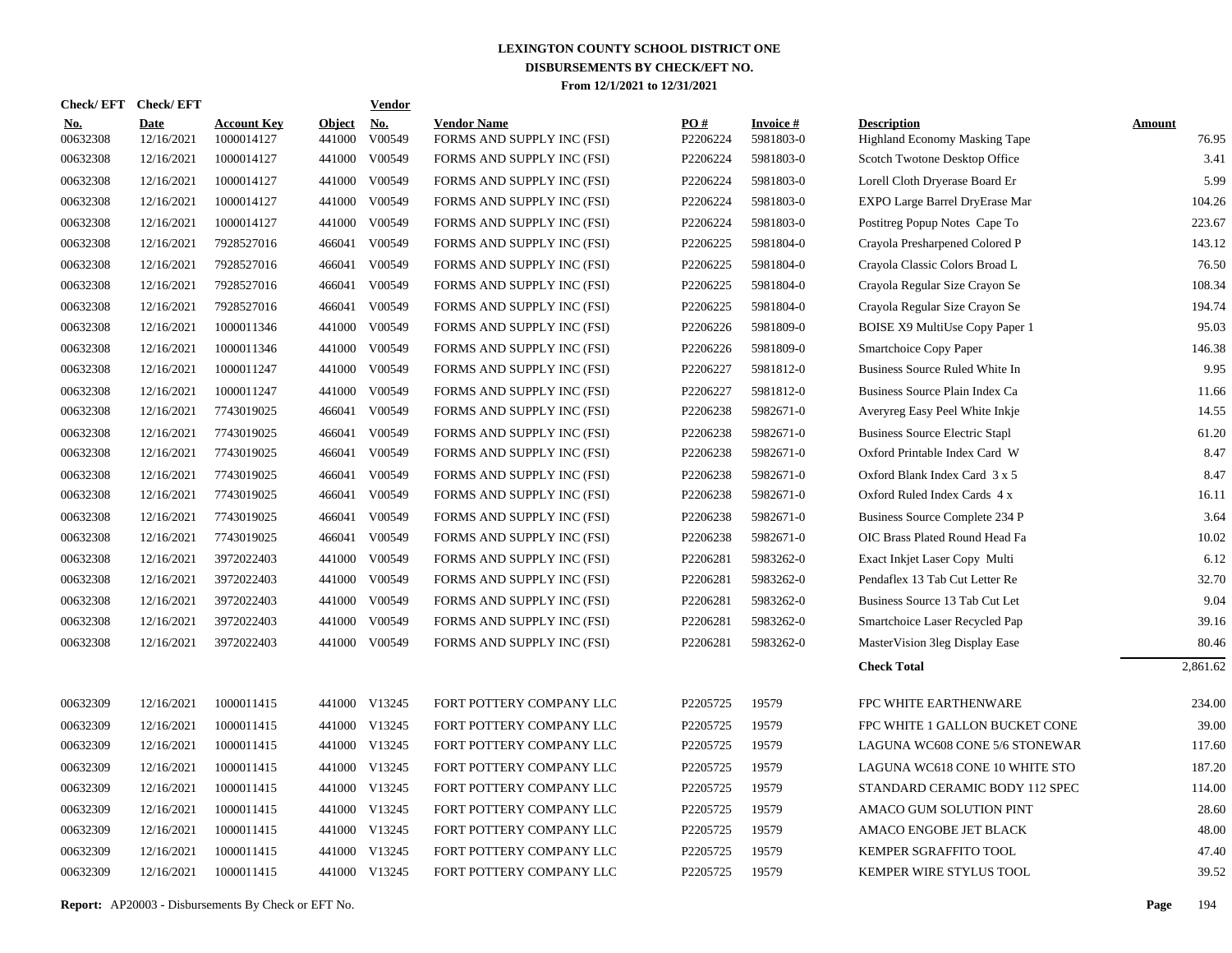| Check/EFT Check/EFT    |                           |                                  |                         | <b>Vendor</b> |                                                |                 |                          |                                                    |                 |
|------------------------|---------------------------|----------------------------------|-------------------------|---------------|------------------------------------------------|-----------------|--------------------------|----------------------------------------------------|-----------------|
| <u>No.</u><br>00632309 | <b>Date</b><br>12/16/2021 | <b>Account Key</b><br>1000011415 | <b>Object</b><br>441000 | No.<br>V13245 | <b>Vendor Name</b><br>FORT POTTERY COMPANY LLC | PO#<br>P2205725 | <b>Invoice#</b><br>19579 | <b>Description</b><br><b>MASON SHELL PINK 6000</b> | Amount<br>24.56 |
| 00632309               | 12/16/2021                | 1000011415                       |                         | 441000 V13245 | FORT POTTERY COMPANY LLC                       | P2205725        | 19579                    | <b>MASON VICTORIA GREEN 6204</b>                   | 16.48           |
| 00632309               | 12/16/2021                | 1000011415                       |                         | 441000 V13245 | FORT POTTERY COMPANY LLC                       | P2205725        | 19579                    | <b>MASON PRASEODYUIM 64050</b>                     | 20.56           |
| 00632309               | 12/16/2021                | 1000011415                       |                         | 441000 V13245 | FORT POTTERY COMPANY LLC                       | P2205725        | 19579                    | <b>MASON GOLDEN AMBROSIA 6129</b>                  | 16.24           |
| 00632309               | 12/16/2021                | 1000011415                       |                         | 441000 V13245 | FORT POTTERY COMPANY LLC                       | P2205725        | 19579                    | <b>SHIPPING</b>                                    | 36.92           |
| 00632309               | 12/16/2021                | 1000011415                       |                         | 441000 V13245 | FORT POTTERY COMPANY LLC                       | P2205725        | 19797                    | <b>MASON DARK TURQUOISE 6374</b>                   | 26.32           |
|                        |                           |                                  |                         |               |                                                |                 |                          | <b>Check Total</b>                                 | 996.40          |
| 00632310               | 12/16/2021                | 2042221303                       | 441000                  | V02048        | <b>GROVE MEDICAL</b>                           | P2205633        | 6169777                  | WET WIPES PREVAIL SOFT PACK                        | 47.67           |
| 00632310               | 12/16/2021                | 2042221303                       | 441000                  | V02048        | <b>GROVE MEDICAL</b>                           | P2205633        | 6169777                  | <b>GLOVES VINYL POWDER FREE LARGE</b>              | 61.12           |
| 00632310               | 12/16/2021                | 2042221303                       | 441000                  | V02048        | <b>GROVE MEDICAL</b>                           | P2206221        | 6178432                  | Gloves Vinyl Powder Free Mediu                     | 61.12           |
| 00632310               | 12/16/2021                | 2042221303                       | 441000                  | V02048        | <b>GROVE MEDICAL</b>                           | P2206221        | 6178432                  | Wet Wipes                                          | 47.67           |
| 00632310               | 12/16/2021                | 2042221303                       | 441000                  | V02048        | <b>GROVE MEDICAL</b>                           | P2206221        | 6178432                  | <b>Hand Sanitizer</b>                              | 37.09           |
|                        |                           |                                  |                         |               |                                                |                 |                          | <b>Check Total</b>                                 | 254.67          |
| 00632311               | 12/16/2021                | 7757119044                       |                         | 466041 V01292 | HENRY SCHEIN INC                               | P2205520        | 13300294                 | Stocking Cmpr Knee Cls To Smal                     | 87.35           |
| 00632311               | 12/16/2021                | 7757119044                       | 466041                  | V01292        | HENRY SCHEIN INC                               | P2205520        | 13343877                 | Hammer Neurological 7.5"H Red/                     | 10.65           |
| 00632311               | 12/16/2021                | 7757119044                       |                         | 466041 V01292 | HENRY SCHEIN INC                               | P2205520        | 13400528                 | Hammer Neurological 7.5"H Red/                     | 10.65           |
| 00632311               | 12/16/2021                | 3290011544                       | 441000                  | V01292        | HENRY SCHEIN INC                               | P2206082        | 13596129                 | Thera-Band Paraffin Bath                           | 240.01          |
| 00632311               | 12/16/2021                | 3290011544                       |                         | 441000 V01292 | HENRY SCHEIN INC                               | P2206082        | 13596129                 | Paraffin Wax Refill Unsce 1lb                      | 41.92           |
|                        |                           |                                  |                         |               |                                                |                 |                          | <b>Check Total</b>                                 | 390.58          |
| 00632312               | 12/16/2021                | 2042216103                       |                         | 433200 Exxxxx | Employee                                       |                 | 12.01.12.17.21           | ABA                                                | 225.68          |
|                        |                           |                                  |                         |               |                                                |                 |                          | <b>Check Total</b>                                 | 225.68          |
| 00632313               | 12/16/2021                | 7887027034                       |                         | 466041 V16263 | <b>IMAGE INK SC LLC</b>                        | P2205862        | 54060                    | Team 365 - Men's Zone                              | 559.63          |
| 00632313               | 12/16/2021                | 7887027034                       |                         | 466041 V16263 | <b>IMAGE INK SC LLC</b>                        | P2205862        | 54060                    | Design Fee                                         | 42.80           |
|                        |                           |                                  |                         |               |                                                |                 |                          | <b>Check Total</b>                                 | 602.43          |
| 00632314               | 12/16/2021                | 1000011411                       |                         | 441000 V00102 | JW PEPPER AND SON INC                          | P2203431        | 363685049                | <b>Black Rainbow</b>                               | 140.00          |
|                        |                           |                                  |                         |               |                                                |                 |                          | <b>Check Total</b>                                 | 140.00          |
| 00632315               | 12/16/2021                | 1000011238                       |                         | 441000 V12065 | KURTZ BROS DBA BENDER BURKOT                   | P2205955        | 61062.00                 | Name Badges Blue Border                            | $-3.35$         |
| 00632315               | 12/16/2021                | 1000011238                       | 441000                  | V12065        | KURTZ BROS DBA BENDER BURKOT                   | P2205955        | 61062.00                 | Sorter/Organizer w/pencil cup                      | 20.47           |
| 00632315               | 12/16/2021                | 1000011238                       | 441000                  | V12065        | KURTZ BROS DBA BENDER BURKOT                   | P2205955        | 61062.00                 | Party Tote Clear                                   | 5.84            |
| 00632315               | 12/16/2021                | 1000011238                       |                         | 441000 V12065 | KURTZ BROS DBA BENDER BURKOT                   | P2205955        | 61062.00                 | Shabby chic paper lanterns                         | 7.94            |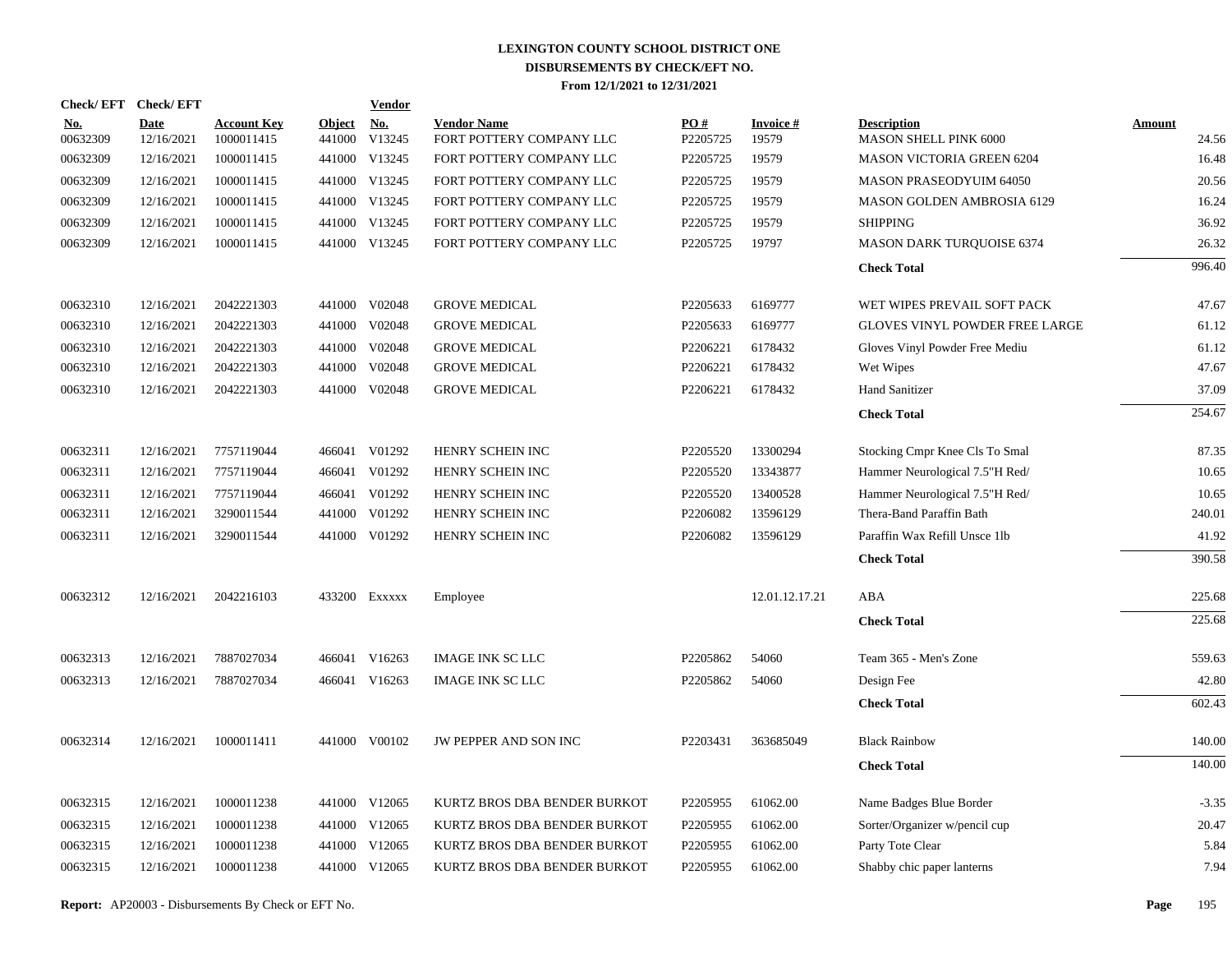|                        | Check/EFT Check/EFT       |                                  |                         | <b>Vendor</b> |                                                    |                 |                             |                                              |                       |
|------------------------|---------------------------|----------------------------------|-------------------------|---------------|----------------------------------------------------|-----------------|-----------------------------|----------------------------------------------|-----------------------|
| <u>No.</u><br>00632315 | <b>Date</b><br>12/16/2021 | <b>Account Key</b><br>1000011238 | <b>Object</b><br>441000 | No.<br>V12065 | <b>Vendor Name</b><br>KURTZ BROS DBA BENDER BURKOT | PO#<br>P2205955 | <b>Invoice#</b><br>61062.00 | <b>Description</b><br>Brights paper lanterns | <b>Amount</b><br>7.94 |
| 00632315               | 12/16/2021                | 1000011238                       | 441000                  | V12065        | KURTZ BROS DBA BENDER BURKOT                       | P2205955        | 61062.00                    | Clasp Envelope 28 lb BLUE 9x12               | 12.81                 |
| 00632315               | 12/16/2021                | 1000011238                       | 441000                  | V12065        | KURTZ BROS DBA BENDER BURKOT                       | P2205955        | 61062.00                    | Clasp Envelop 28 lb, GREEN, 9x               | 12.81                 |
| 00632315               | 12/16/2021                | 1000011238                       | 441000                  | V12065        | KURTZ BROS DBA BENDER BURKOT                       | P2205955        | 61062.00                    | Colored index cards 4x6 100/pk               | 3.11                  |
| 00632315               | 12/16/2021                | 1000011238                       |                         | 441000 V12065 | KURTZ BROS DBA BENDER BURKOT                       | P2205955        | 61062.00                    | Colored index cards $3x5$ , $100/p$          | 2.38                  |
| 00632315               | 12/16/2021                | 1000011238                       |                         | 441000 V12065 | KURTZ BROS DBA BENDER BURKOT                       | P2205955        | 61062.00                    | Watercolor paper lanterns                    | 7.94                  |
|                        |                           |                                  |                         |               |                                                    |                 |                             | <b>Check Total</b>                           | 77.89                 |
| 00632316               | 12/16/2021                | 7932027038                       |                         | 466099 V12506 | LDH SPORTS AND MORE LLC                            | P2205336        | P2205336.CSE                | Navy short sleeve dri fit shir               | 102.72                |
| 00632316               | 12/16/2021                | 7932027038                       | 466099                  | V12506        | LDH SPORTS AND MORE LLC                            | P2205336        | P2205336.CSE                | Navy short sleeve dri fit shir               | 17.12                 |
| 00632316               | 12/16/2021                | 7932027038                       | 466099                  | V12506        | LDH SPORTS AND MORE LLC                            | P2205336        | P2205336.CSE                | Navy short sleeve dri fit shir               | 68.48                 |
| 00632316               | 12/16/2021                | 7932027038                       | 466099                  | V12506        | LDH SPORTS AND MORE LLC                            | P2205336        | P2205336.CSE                | Navy short sleeve dri fit shir               | 59.92                 |
| 00632316               | 12/16/2021                | 7932027038                       | 466099                  | V12506        | LDH SPORTS AND MORE LLC                            | P2205336        | P2205336.CSE                | Navy short sleeve dri fit shir               | 68.48                 |
| 00632316               | 12/16/2021                | 7932027038                       | 466099                  | V12506        | LDH SPORTS AND MORE LLC                            | P2205336        | P2205336.CSE                | Navy short sleeve dri fit shir               | 17.12                 |
| 00632316               | 12/16/2021                | 7932027038                       | 466099                  | V12506        | LDH SPORTS AND MORE LLC                            | P2205336        | P2205336.CSE                | Navy short sleeve dri fit shir               | 25.68                 |
| 00632316               | 12/16/2021                | 7932027038                       | 466099                  | V12506        | LDH SPORTS AND MORE LLC                            | P2205336        | P2205336.CSE                | Navy short sleeve dri fit shir               | 17.12                 |
| 00632316               | 12/16/2021                | 7932027038                       | 466099                  | V12506        | LDH SPORTS AND MORE LLC                            | P2205336        | P2205336.CSE                | Navy Ladies V-neck dri fit shi               | 17.12                 |
| 00632316               | 12/16/2021                | 7932027038                       |                         | 466099 V12506 | LDH SPORTS AND MORE LLC                            | P2205336        | P2205336.CSE                | Navy Ladies V-neck dri fit shi               | 8.56                  |
| 00632316               | 12/16/2021                | 7932027030                       | 466041                  | V12506        | LDH SPORTS AND MORE LLC                            | P2205773        | P2205773.PMS                | Youth X-Large Champro Maroon D               | 8.56                  |
| 00632316               | 12/16/2021                | 7932027030                       |                         | 466041 V12506 | LDH SPORTS AND MORE LLC                            | P2205773        | P2205773.PMS                | Adult Small Champro Maroon Dri               | 68.48                 |
| 00632316               | 12/16/2021                | 7932027030                       | 466041                  | V12506        | LDH SPORTS AND MORE LLC                            | P2205773        | P2205773.PMS                | Adult Medium Champro Maroon Dr               | 77.04                 |
| 00632316               | 12/16/2021                | 7932027030                       |                         | 466041 V12506 | LDH SPORTS AND MORE LLC                            | P2205773        | P2205773.PMS                | Adult Large Champro Maroon Dri               | 34.24                 |
| 00632316               | 12/16/2021                | 7932027030                       | 466041                  | V12506        | LDH SPORTS AND MORE LLC                            | P2205773        | P2205773.PMS                | Adult X-Large Champro Maroon D               | 34.24                 |
| 00632316               | 12/16/2021                | 7932027030                       |                         | 466041 V12506 | LDH SPORTS AND MORE LLC                            | P2205773        | P2205773.PMS                | Adult 3XL Champro Maroon Dri F               | 17.12                 |
|                        |                           |                                  |                         |               |                                                    |                 |                             | <b>Check Total</b>                           | 642.00                |
| 00632317               | 12/16/2021                | 1000025423                       |                         | 432900 V00448 | LEXINGTON COUNTY DEPARTMENT OF                     | P2206233        | 11414                       | SGES - Trash to the Landfill                 | 8.51                  |
| 00632317               | 12/16/2021                | 1000025435                       | 432900                  | V00448        | LEXINGTON COUNTY DEPARTMENT OF                     | P2206233        | 11414                       | PHES - Trash to the Landfill                 | 28.88                 |
| 00632317               | 12/16/2021                | 1000025437                       |                         | 432900 V00448 | LEXINGTON COUNTY DEPARTMENT OF                     | P2206233        | 11414                       | CSMS - Trash to the Landfill                 | 26.68                 |
| 00632317               | 12/16/2021                | 1000025437                       | 432900                  | V00448        | LEXINGTON COUNTY DEPARTMENT OF                     | P2206233        | 11414                       | Vehicle Renewal Permit                       | 5.00                  |
| 00632317               | 12/16/2021                | 1000025438                       |                         | 432900 V00448 | LEXINGTON COUNTY DEPARTMENT OF P2206233            |                 | 11414                       | CSES - Trash to the Landfill                 | 31.63                 |
|                        |                           |                                  |                         |               |                                                    |                 |                             | <b>Check Total</b>                           | 100.70                |
| 00632318               | 12/16/2021                | 7743019024                       |                         | 466035 V12924 | LORICK, STAN                                       | P2203540        | P2203540.RBE                | Tune Piano                                   | 110.00                |
| 00632318               | 12/16/2021                | 7743019024                       |                         | 466035 V12924 | LORICK, STAN                                       | P2203540        | P2203540.RBE                | Repair to sticking keys                      | 60.00                 |
| 00632318               | 12/16/2021                | 7743019024                       |                         | 466035 V12924 | LORICK, STAN                                       | P2205985        | P2205985.RBE                | Piano Repair                                 | 500.00                |
|                        |                           |                                  |                         |               |                                                    |                 |                             |                                              |                       |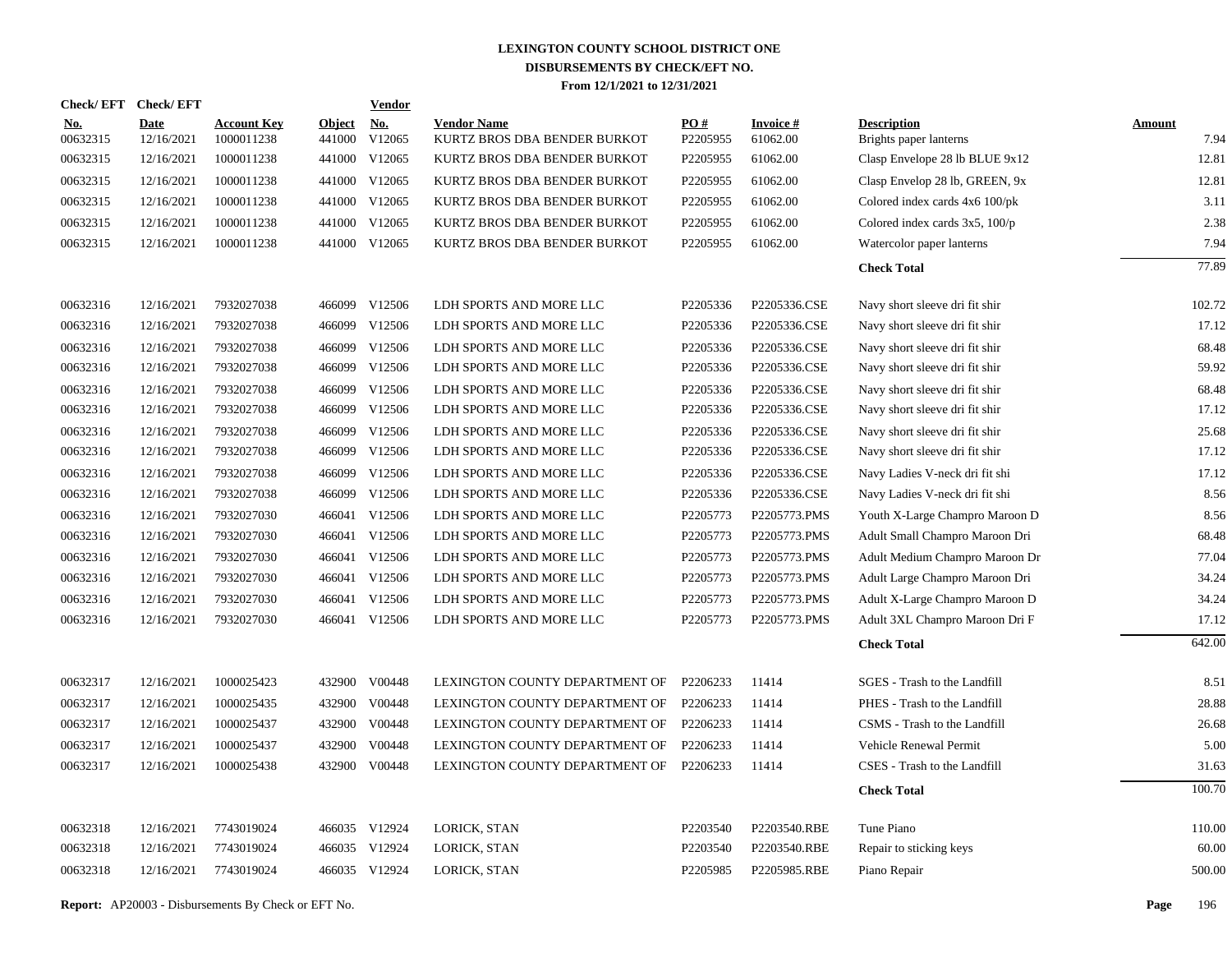| <b>Check/EFT</b> | <b>Check/EFT</b> |                                                            |            | <b>Vendor</b> |                           |          |                 |                                          |                         |
|------------------|------------------|------------------------------------------------------------|------------|---------------|---------------------------|----------|-----------------|------------------------------------------|-------------------------|
| <b>No.</b>       | <b>Date</b>      | <b>Account Key</b>                                         | Object No. |               | <b>Vendor Name</b>        | PO#      | <b>Invoice#</b> | <b>Description</b><br><b>Check Total</b> | <b>Amount</b><br>670.00 |
|                  |                  |                                                            |            |               |                           |          |                 |                                          |                         |
| 00632319         | 12/16/2021       | 7802089029                                                 |            | 466034 V10960 | LYDE, VINCENT A           |          | GMS.BB.12.09.21 | Athletic Official                        | 93.00                   |
|                  |                  |                                                            |            |               |                           |          |                 | <b>Check Total</b>                       | 93.00                   |
| 00632320         | 12/16/2021       | 3950021207                                                 |            | 433200 EXXXXX | Employee                  |          | 12.12.12.14.21  | <b>SCCDP Fall Conference</b>             | 623.78                  |
|                  |                  |                                                            |            |               |                           |          |                 | <b>Check Total</b>                       | 623.78                  |
| 00632321         | 12/16/2021       | 2042212703                                                 |            | 434500 V12504 | MCGRAW HILL EDUCATION INC | P2205707 | 120502383001    | CORE CONNECTIONS - READING MAS           | 1,594.20                |
|                  |                  |                                                            |            |               |                           |          |                 | <b>Check Total</b>                       | 1,594.20                |
| 00632322         | 12/16/2021       | 7817019034                                                 |            | 466032 Exxxxx | Employee                  |          | 10.27.21        | School to school                         | 8.96                    |
|                  |                  |                                                            |            |               |                           |          |                 | <b>Check Total</b>                       | 8.96                    |
| 00632323         | 12/16/2021       | 1000011521                                                 |            | 441000 V00660 | MSC INDUSTRIAL SUPPLY CO  | P2206107 | 84967204        | <b>SCREWS FOR INDEXIBLE TOOLING</b>      | 100.25                  |
| 00632323         | 12/16/2021       | 1000011521                                                 |            | 441000 V00660 | MSC INDUSTRIAL SUPPLY CO  | P2206107 | 84967204        | 1" X 42" ABRASIVE BELT                   | 23.43                   |
| 00632323         | 12/16/2021       | 1000011521                                                 | 441000     | V00660        | MSC INDUSTRIAL SUPPLY CO  | P2206107 | 84967204        | 1000 GRIT SANDING SHEET                  | 71.69                   |
| 00632323         | 12/16/2021       | 1000011521                                                 | 441000     | V00660        | MSC INDUSTRIAL SUPPLY CO  | P2206107 | 84967204        | 2000 GRIT SANDING SHEET                  | 56.18                   |
| 00632323         | 12/16/2021       | 1000011521                                                 | 441000     | V00660        | MSC INDUSTRIAL SUPPLY CO  | P2206107 | 84967204        | VBMT SECO TURNING INSERT                 | 444.91                  |
| 00632323         | 12/16/2021       | 1000011521                                                 |            | 441000 V00660 | MSC INDUSTRIAL SUPPLY CO  | P2206107 | 84967204        | COTTON RECLAIMED RAGS                    | 138.40                  |
|                  |                  |                                                            |            |               |                           |          |                 | <b>Check Total</b>                       | 834.86                  |
| 00632324         | 12/16/2021       | 7817027044                                                 |            | 466041 EXXXXX | Employee                  |          | 11.18.2021      | Supplies Reimbursement                   | 125.90                  |
|                  |                  |                                                            |            |               |                           |          |                 | <b>Check Total</b>                       | 125.90                  |
| 00632325         | 12/16/2021       | 3950021207                                                 |            | 433200 EXXXXX | Employee                  |          | 12.12.12.14.21  | <b>SCCDP Fall Conference</b>             | 362.90                  |
|                  |                  |                                                            |            |               |                           |          |                 | <b>Check Total</b>                       | 362.90                  |
| 00632326         | 12/16/2021       | 1000014120                                                 |            | 432300 V11561 | PALMETTO STRINGS          | P2206118 | 21-121001       | 3 Violins and 1 Viola . Insta            | 750.00                  |
|                  |                  |                                                            |            |               |                           |          |                 | <b>Check Total</b>                       | 750.00                  |
| 00632327         | 12/16/2021       | 7714027021                                                 |            | 466037 V00430 | PEARSON VUE               | P2206327 | 0060-87721356   | GED SC 100% Single-use (1 Modu           | 2,625.00                |
|                  |                  |                                                            |            |               |                           |          |                 | <b>Check Total</b>                       | 2,625.00                |
| 00632328         | 12/16/2021       | 7924099715                                                 |            | 466049 V14772 | PEE JAYS FRESH FRUIT      | P2206077 | 175312C         | <b>SM NAVEL ORANGE</b>                   | 203.50                  |
| 00632328         | 12/16/2021       | 7924099715                                                 |            | 466049 V14772 | PEE JAYS FRESH FRUIT      | P2206077 | 175312C         | LG BOX JUICE ORANGE                      | 28.00                   |
| 00632328         | 12/16/2021       | 7924099715                                                 |            | 466049 V14772 | PEE JAYS FRESH FRUIT      | P2206077 | 175312C         | SM BOX JUICE ORANGE                      | 35.00                   |
|                  |                  | <b>Report:</b> AP20003 - Disbursements By Check or EFT No. |            |               |                           |          |                 |                                          | 197<br>Page             |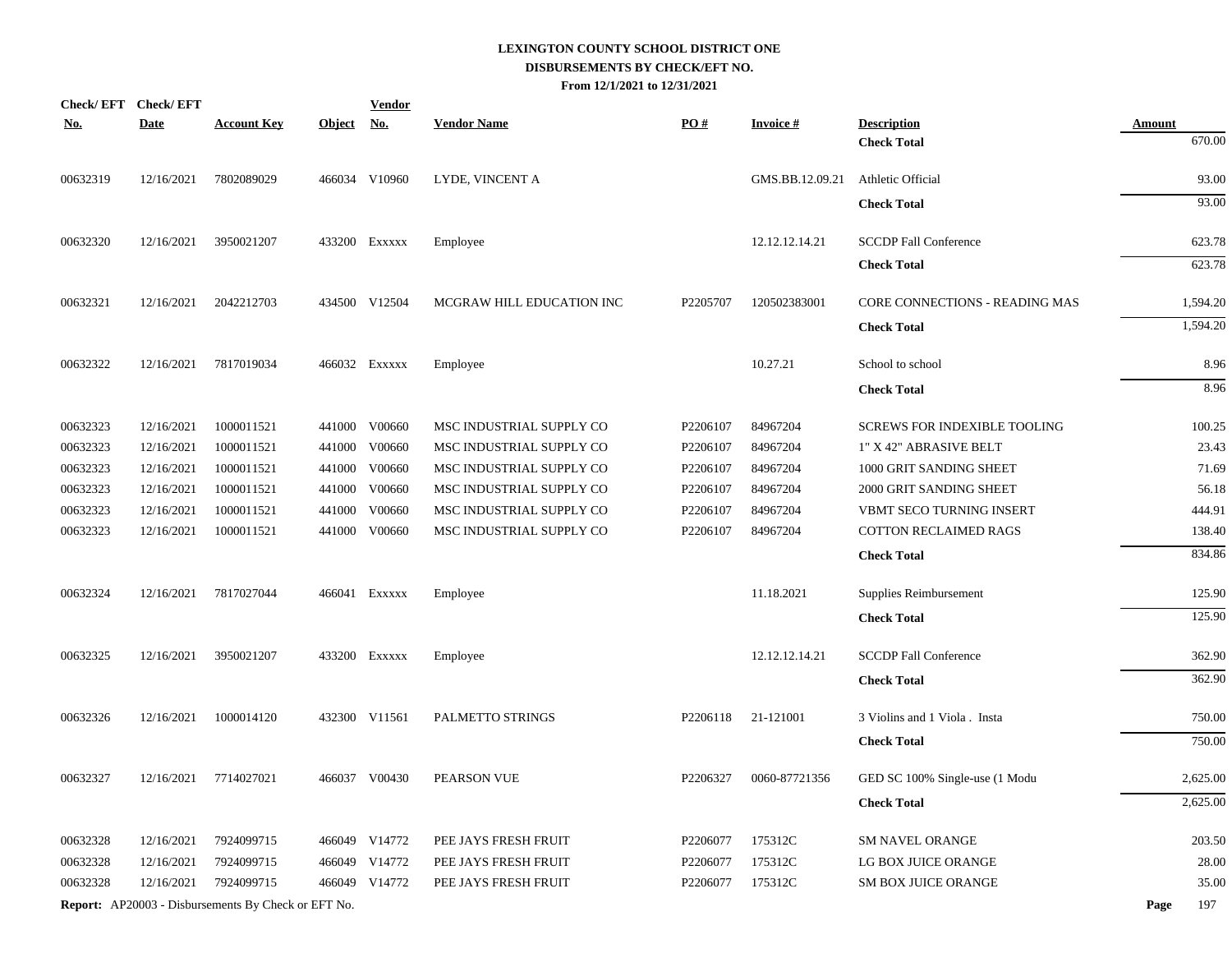| Check/EFT Check/EFT    |                           |                                  |                         | <b>Vendor</b>                         |                                            |                 |                            |                                             |                        |
|------------------------|---------------------------|----------------------------------|-------------------------|---------------------------------------|--------------------------------------------|-----------------|----------------------------|---------------------------------------------|------------------------|
| <u>No.</u><br>00632328 | <b>Date</b><br>12/16/2021 | <b>Account Key</b><br>7924099715 | <b>Object</b><br>466049 | $\underline{\mathrm{No}}$ .<br>V14772 | <b>Vendor Name</b><br>PEE JAYS FRESH FRUIT | PO#<br>P2206077 | <b>Invoice#</b><br>175312C | <b>Description</b><br>LG BOX RED GRAPEFRUIT | <b>Amount</b><br>28.50 |
| 00632328               | 12/16/2021                | 7924099715                       |                         | 466049 V14772                         | PEE JAYS FRESH FRUIT                       | P2206077        | 175312C                    | SM BOX RED GRAPEFRUIT                       | 55.50                  |
| 00632328               | 12/16/2021                | 7924099715                       |                         | 466049 V14772                         | PEE JAYS FRESH FRUIT                       | P2206077        | 175312C                    | NAVEL AND GRAPEFRUIT MIX                    | 144.00                 |
| 00632328               | 12/16/2021                | 7924099715                       |                         | 466049 V14772                         | PEE JAYS FRESH FRUIT                       | P2206077        | 175312C                    | <b>NAVEL ORANGES 1/5</b>                    | 182.00                 |
| 00632328               | 12/16/2021                | 7924099715                       |                         | 466049 V14772                         | PEE JAYS FRESH FRUIT                       | P2206077        | 175312C                    | RED GRAPEFRUIT 1/5                          | 56.00                  |
| 00632328               | 12/16/2021                | 7924099715                       | 466049                  | V14772                                | PEE JAYS FRESH FRUIT                       | P2206077        | 175312C                    | <b>CLEMENTINES 8/10LB</b>                   | 315.00                 |
| 00632328               | 12/16/2021                | 7924099715                       |                         | 466049 V14772                         | PEE JAYS FRESH FRUIT                       | P2206077        | 175312C                    | <b>GOLDEN PINEAPPLES</b>                    | 128.00                 |
| 00632328               | 12/16/2021                | 7924099715                       | 466049                  | V14772                                | PEE JAYS FRESH FRUIT                       | P2206077        | 175312C                    | TRIO MIX BOX                                | 94.00                  |
| 00632328               | 12/16/2021                | 7924099715                       | 466049                  | V14772                                | PEE JAYS FRESH FRUIT                       | P2206077        | 175312C                    | <b>CITRUS MIX BOX</b>                       | 312.00                 |
| 00632328               | 12/16/2021                | 7924099715                       |                         | 466049 V14772                         | PEE JAYS FRESH FRUIT                       | P2206077        | 175312C                    | <b>FARMERS FRESH PRODUCE BOX</b>            | 280.00                 |
| 00632328               | 12/16/2021                | 7924099715                       | 466049                  | V14772                                | PEE JAYS FRESH FRUIT                       | P2206077        | 175312C                    | FRESH FRUIT SAMPLER                         | 264.00                 |
| 00632328               | 12/16/2021                | 7924099715                       |                         | 466049 V14772                         | PEE JAYS FRESH FRUIT                       | P2206077        | 175312C                    | <b>APPLE SAMPLER</b>                        | 88.00                  |
| 00632328               | 12/16/2021                | 7924099715                       |                         | 466049 V14772                         | PEE JAYS FRESH FRUIT                       | P2206077        | 175312C                    | APPLE AND PEAR SAMPLER                      | 154.00                 |
| 00632328               | 12/16/2021                | 7924099715                       |                         | 466049 V14772                         | PEE JAYS FRESH FRUIT                       | P2206077        | 175312C                    | <b>RED DELICIOS APPLES</b>                  | 66.00                  |
| 00632328               | 12/16/2021                | 7924099715                       |                         | 466049 V14772                         | PEE JAYS FRESH FRUIT                       | P2206077        | 175312C                    | <b>FRUIT GEMS TUB</b>                       | 24.80                  |
| 00632328               | 12/16/2021                | 7924099715                       |                         | 466049 V14772                         | PEE JAYS FRESH FRUIT                       | P2206077        | 175312C                    | PLAIN CHEESECAKE                            | 385.50                 |
| 00632328               | 12/16/2021                | 7924099715                       |                         | 466049 V14772                         | PEE JAYS FRESH FRUIT                       | P2206077        | 175312C                    | STRAWBERRY CHEESECAKE                       | 462.60                 |
| 00632328               | 12/16/2021                | 7924099715                       |                         | 466049 V14772                         | PEE JAYS FRESH FRUIT                       | P2206077        | 175312C                    | TRIPLE CHOCOLATE SWIRL CHEESEC              | 385.50                 |
| 00632328               | 12/16/2021                | 7924099715                       | 466049                  | V14772                                | PEE JAYS FRESH FRUIT                       | P2206077        | 175312C                    | DROP OFF CHARGE                             | 200.00                 |
| 00632328               | 12/16/2021                | 7924099715                       |                         | 466049 V14772                         | PEE JAYS FRESH FRUIT                       | P2206077        | 175312C                    | PREPAID ONLINE SALES                        | $-3,019.00$            |
|                        |                           |                                  |                         |                                       |                                            |                 |                            | <b>Check Total</b>                          | 872.90                 |
| 00632329               | 12/16/2021                | 1000026693                       |                         | 434520 V14841                         | POLLOCK FINANCIAL SERVICES INC             | P2206353        | PFS100082                  | KONICA MINOLTA BUSINIESS SOLUT              | 893.93                 |
| 00632329               | 12/16/2021                | 1000026693                       |                         | 434520 V14841                         | POLLOCK FINANCIAL SERVICES INC             | P2206353        | PFS100082                  | KONICA MINOLTA BUSINIESS SOLUT              | 19,622.64              |
| 00632329               | 12/16/2021                | 1000026693                       |                         | 434520 V14841                         | POLLOCK FINANCIAL SERVICES INC             | P2206354        | PFS99716                   | KONICA MINOLTA BUSINESS SOLUTI              | 1,436.81               |
| 00632329               | 12/16/2021                | 1000026693                       |                         | 434520 V14841                         | POLLOCK FINANCIAL SERVICES INC             | P2206354        | PFS99716                   | KONICA MINOLTA BUSINESS SOLUTI              | 73.48                  |
|                        |                           |                                  |                         |                                       |                                            |                 |                            | <b>Check Total</b>                          | 22,026.86              |
| 00632330               | 12/16/2021                | 2042216103                       |                         | 433200 Exxxxx                         | Employee                                   |                 | 11.01.11.23.21             | Autism Behavior Therapy                     | 60.76                  |
|                        |                           |                                  |                         |                                       |                                            |                 |                            | <b>Check Total</b>                          | 60.76                  |
| 00632331               | 12/16/2021                | 6000025615                       | 441000                  | V13001                                | PRO KITCHEN LLC                            | P2205319        | 35072                      | Timer 1HR 240V                              | 231.42                 |
| 00632331               | 12/16/2021                | 6000025641                       |                         | 441000 V13001                         | PRO KITCHEN LLC                            | P2200495        | 35135                      | Control Module for Garbage Dis              | 751.14                 |
|                        |                           |                                  |                         |                                       |                                            |                 |                            | <b>Check Total</b>                          | 982.56                 |
| 00632332               | 12/16/2021                | 2372222445                       |                         | 431200 V13650                         | READING AND WRITING PROJECT NE             | P2203578        | RWP-5024641                | Professional Development (1 vi              | 4,400.00               |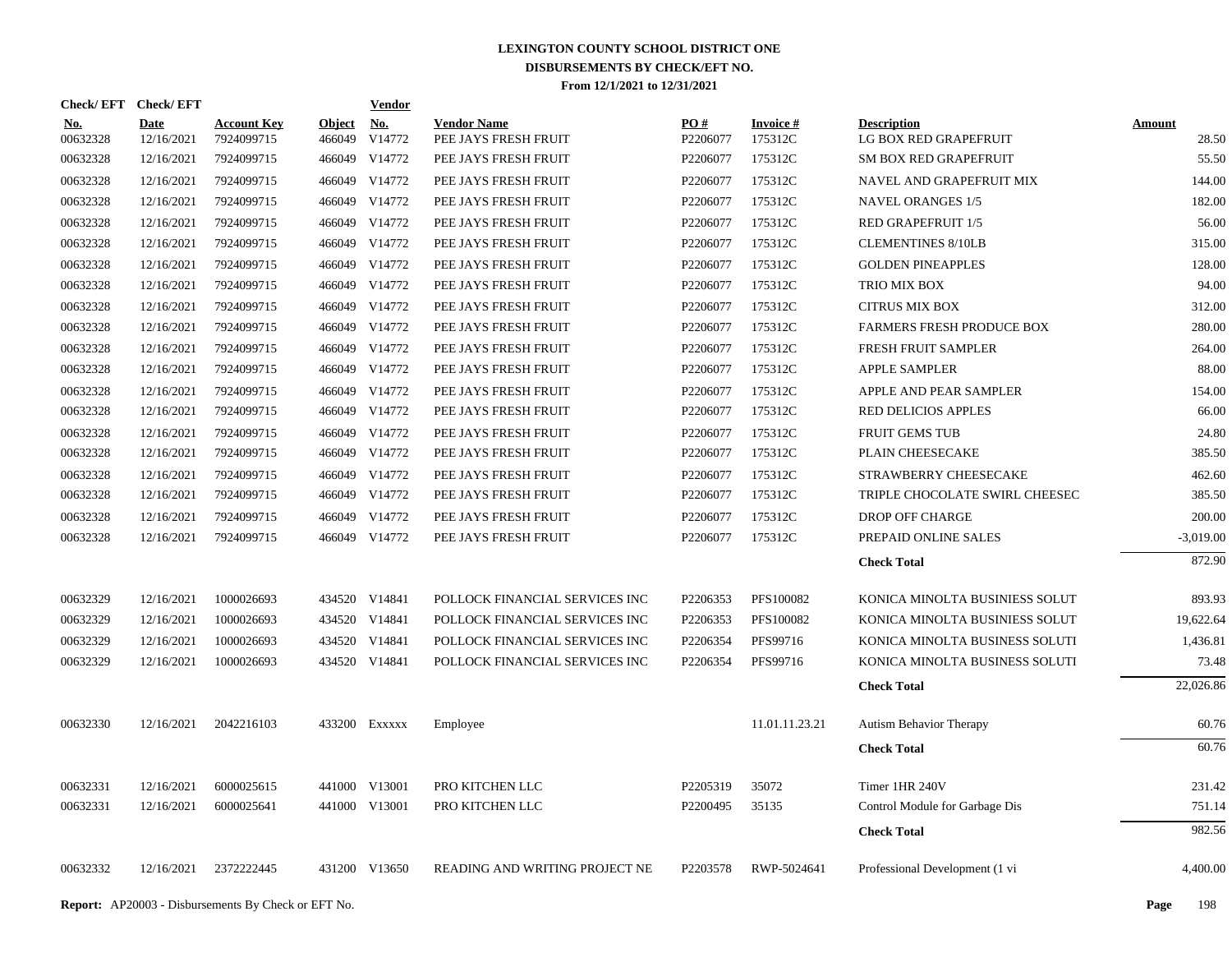|                        | Check/EFT Check/EFT       |                                  |            | <b>Vendor</b> |                                                      |                 |                                |                                                      |                         |
|------------------------|---------------------------|----------------------------------|------------|---------------|------------------------------------------------------|-----------------|--------------------------------|------------------------------------------------------|-------------------------|
| <u>No.</u><br>00632332 | <b>Date</b><br>12/16/2021 | <b>Account Key</b><br>2372222445 | Object No. | 431200 V13650 | <b>Vendor Name</b><br>READING AND WRITING PROJECT NE | PO#<br>P2203578 | <b>Invoice#</b><br>RWP-5024641 | <b>Description</b><br>Estimated travel for onsite 10 | <b>Amount</b><br>753.77 |
|                        |                           |                                  |            |               |                                                      |                 |                                | <b>Check Total</b>                                   | 5,153.77                |
| 00632333               | 12/16/2021                | 1000021307                       |            | 433200 Exxxxx | Employee                                             |                 | 11.09.11.23.21                 | Nurse Coverage                                       | 15.68                   |
|                        |                           |                                  |            |               |                                                      |                 |                                | <b>Check Total</b>                                   | 15.68                   |
| 00632334               | 12/16/2021                | 7802089029                       |            | 466034 V03091 | RHONE, CHRIS                                         |                 | GMS.BB.12.09.21                | Athletic Official                                    | 79.00                   |
|                        |                           |                                  |            |               |                                                      |                 |                                | <b>Check Total</b>                                   | 79.00                   |
| 00632335               | 12/16/2021                | 3400013903                       |            | 441000 V16452 | SCHOOL SPECIALTY LLC                                 | P2204789        | 208129111198                   | ChildCraft-Easel Center 4 Pers                       | 471.13                  |
| 00632335               | 12/16/2021                | 7743019025                       |            | 466041 V16452 | SCHOOL SPECIALTY LLC                                 | P2205623        | 208129128840                   | Astrobrights Card Stock 812 x                        | 32.40                   |
| 00632335               | 12/16/2021                | 1000011328                       |            | 441000 V16452 | SCHOOL SPECIALTY LLC                                 | P2205473        | 208129128899                   | The Pencil Grip Inc Standard P                       | 36.16                   |
| 00632335               | 12/16/2021                | 3260011303                       |            | 441000 V16452 | SCHOOL SPECIALTY LLC                                 | P2205996        | 208129129191                   | Balloon, solar/hot air, 10'x2'                       | 38.52                   |
| 00632335               | 12/16/2021                | 3260011303                       |            | 441000 V16452 | SCHOOL SPECIALTY LLC                                 | P2205996        | 208129129191                   | Wire, coated copper, 22 gauge,                       | 14.87                   |
| 00632335               | 12/16/2021                | 3260011303                       |            | 441000 V16452 | SCHOOL SPECIALTY LLC                                 | P2205996        | 208129129191                   | Batteries, size D., 1.5V, 2/pk                       | 138.57                  |
| 00632335               | 12/16/2021                | 3260011303                       |            | 441000 V16452 | SCHOOL SPECIALTY LLC                                 | P2205996        | 208129129191                   | Generator, hand powered                              | 113.96                  |
| 00632335               | 12/16/2021                | 3260011303                       |            | 441000 V16452 | SCHOOL SPECIALTY LLC                                 | P2205996        | 208129129191                   | Petri dishes, plstic, 90 x 15                        | 12.50                   |
| 00632335               | 12/16/2021                | 1000011235                       |            | 441000 V16452 | SCHOOL SPECIALTY LLC                                 | P2205845        | 208129129341                   | Crayola Standard Size Crayons                        | 134.82                  |
|                        |                           |                                  |            |               |                                                      |                 |                                | <b>Check Total</b>                                   | 992.93                  |
| 00632336               | 12/16/2021                | 6000025616                       |            | 446041 V00879 | SENN BROTHERS INC                                    |                 | L57024                         | 016-Pelion ES #855                                   | 168.20                  |
| 00632336               | 12/16/2021                | 6000025616                       |            | 446041 V00879 | SENN BROTHERS INC                                    |                 | L70655                         | 016-Pelion ES #855                                   | 133.40                  |
| 00632336               | 12/16/2021                | 6000025639                       |            | 446041 V00879 | SENN BROTHERS INC                                    |                 | L70656                         | 039-Forts Pond ES #2114                              | 192.90                  |
| 00632336               | 12/16/2021                | 6000025616                       |            | 446041 V00879 | SENN BROTHERS INC                                    |                 | L74926                         | 016-Pelion ES #855                                   | 97.40                   |
| 00632336               | 12/16/2021                | 6000025639                       | 446041     | V00879        | SENN BROTHERS INC                                    |                 | L74927                         | 039-Forts Pond ES #2114                              | 96.00                   |
| 00632336               | 12/16/2021                | 6000025639                       |            | 446041 V00879 | SENN BROTHERS INC                                    |                 | L83570                         | 039-Forts Pond ES #2114                              | 126.60                  |
|                        |                           |                                  |            |               |                                                      |                 |                                | <b>Check Total</b>                                   | 814.50                  |
| 00632337               | 12/16/2021                | 1000023330                       |            | 433200 Exxxxx | Employee                                             |                 | 12.01.12.10.21                 | School Errands Travel                                | 85.85                   |
|                        |                           |                                  |            |               |                                                      |                 |                                | <b>Check Total</b>                                   | 85.85                   |
| 00632338               | 12/16/2021                | 7817027044                       |            | 466041 EXXXXX | Employee                                             |                 | 11.18.2021                     | Supplies for French week                             | 117.51                  |
|                        |                           |                                  |            |               |                                                      |                 |                                | <b>Check Total</b>                                   | 117.51                  |
| 00632339               | 12/16/2021                | 1000025435                       |            | 441020 V13230 | SMITH AND JONES JANITORIAL SUP                       | P2204541        | 214569                         | 95118 ATLAS WIPES                                    | 276.06                  |
| 00632339               | 12/16/2021                | 1000025435                       |            | 441020 V13230 | SMITH AND JONES JANITORIAL SUP                       | P2204541        | 214569                         | 20" 144120 WHITE BUFFING PADS                        | 78.65                   |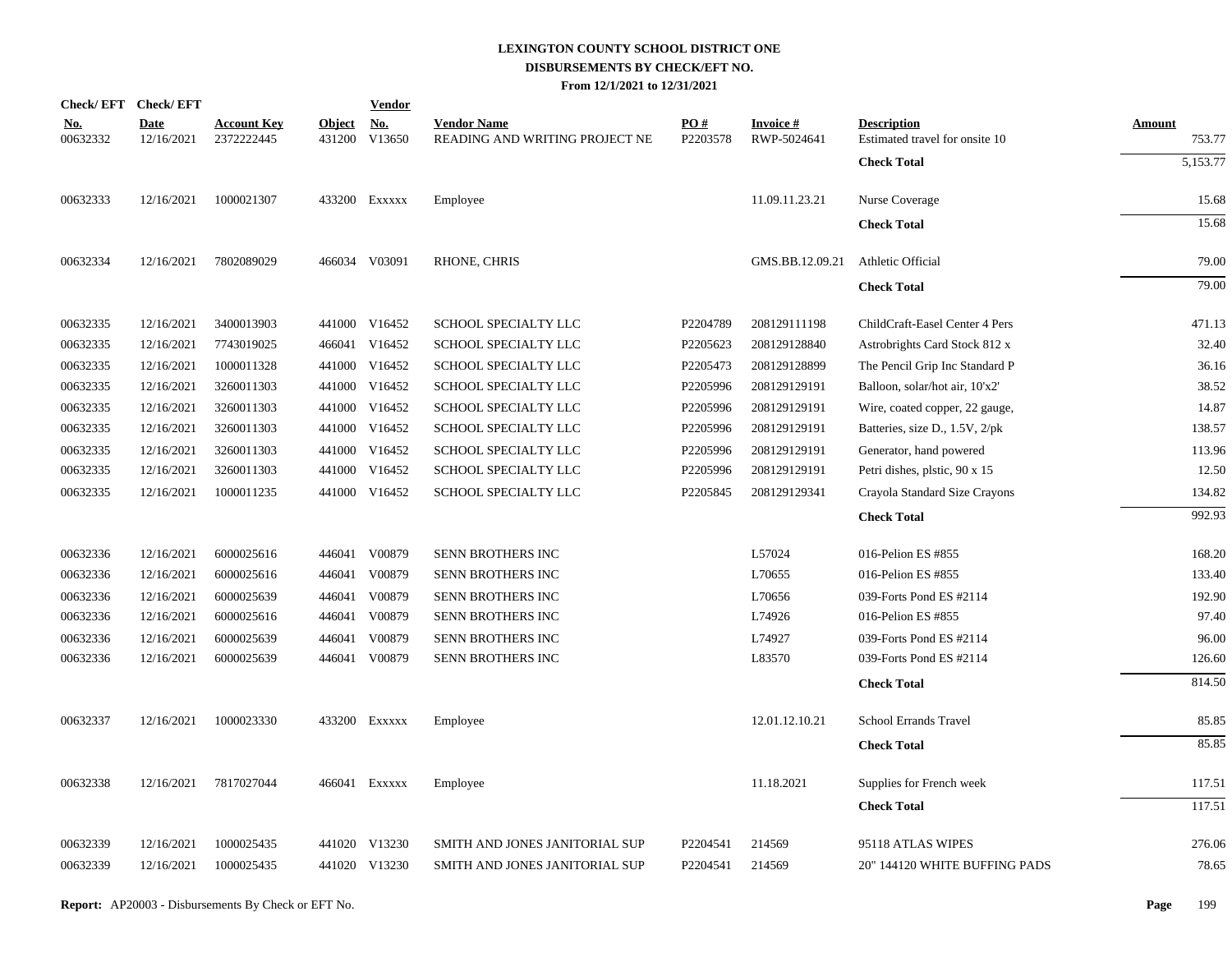| Check/EFT Check/EFT    |                           |                                  |                      | <b>Vendor</b> |                                                      |                               |                           |                                                     |                        |
|------------------------|---------------------------|----------------------------------|----------------------|---------------|------------------------------------------------------|-------------------------------|---------------------------|-----------------------------------------------------|------------------------|
| <u>No.</u><br>00632339 | <b>Date</b><br>12/16/2021 | <b>Account Key</b><br>1000025435 | Object No.<br>441020 | V13230        | <b>Vendor Name</b><br>SMITH AND JONES JANITORIAL SUP | $\underline{PO#}$<br>P2204541 | <b>Invoice#</b><br>214569 | <b>Description</b><br>22" 14422 WHITE SPRAY BUFFING | <b>Amount</b><br>65.27 |
| 00632339               | 12/16/2021                | 1000025411                       |                      | 441020 V13230 | SMITH AND JONES JANITORIAL SUP                       | P2205130                      | 214570                    | <b>LOCK PAD CENTER SNAP</b>                         | 115.73                 |
| 00632339               | 12/16/2021                | 1000025416                       |                      | 441020 V13230 | SMITH AND JONES JANITORIAL SUP                       | P2205130                      | 214570                    | <b>CORD SET</b>                                     | 55.98                  |
| 00632339               | 12/16/2021                | 1000025416                       |                      | 441020 V13230 | SMITH AND JONES JANITORIAL SUP                       | P2205130                      | 214570                    | <b>CREVICE NOZZLE</b>                               | 27.39                  |
| 00632339               | 12/16/2021                | 1000025435                       |                      | 441020 V13230 | SMITH AND JONES JANITORIAL SUP                       | P2205130                      | 214570                    | SENSOR(W/RED RING0                                  | 274.78                 |
| 00632339               | 12/16/2021                | 1000025439                       |                      | 441020 V13230 | SMITH AND JONES JANITORIAL SUP                       | P2205130                      | 214570                    | <b>EXHAUST FILTER</b>                               | 105.01                 |
| 00632339               | 12/16/2021                | 1000025439                       |                      | 441020 V13230 | SMITH AND JONES JANITORIAL SUP                       | P2205130                      | 214570                    | HEPA FILTER KIT                                     | 967.28                 |
| 00632339               | 12/16/2021                | 1000025439                       |                      | 441020 V13230 | SMITH AND JONES JANITORIAL SUP                       | P2205130                      | 214570                    | <b>AXLE ASSBLY</b>                                  | 74.73                  |
| 00632339               | 12/16/2021                | 1000025439                       |                      | 441020 V13230 | SMITH AND JONES JANITORIAL SUP                       | P2205130                      | 214570                    | <b>BOTTOM PLATE</b>                                 | 150.66                 |
| 00632339               | 12/16/2021                | 1000025439                       |                      | 441020 V13230 | SMITH AND JONES JANITORIAL SUP                       | P <sub>2205130</sub>          | 214570                    | <b>SWITCH</b>                                       | 26.36                  |
| 00632339               | 12/16/2021                | 1000025441                       |                      | 441020 V13230 | SMITH AND JONES JANITORIAL SUP                       | P2205130                      | 214570                    | <b>EXHAUST FILTER</b>                               | 139.17                 |
| 00632339               | 12/16/2021                | 1000025441                       |                      | 441020 V13230 | SMITH AND JONES JANITORIAL SUP                       | P2205130                      | 214570                    | HEPA FILTER KIT                                     | 967.28                 |
| 00632339               | 12/16/2021                | 1000025441                       |                      | 441020 V13230 | SMITH AND JONES JANITORIAL SUP                       | P2205130                      | 214570                    | <b>EXTENSION TUBE</b>                               | 118.98                 |
| 00632339               | 12/16/2021                | 1000025441                       |                      | 441020 V13230 | SMITH AND JONES JANITORIAL SUP                       | P2205130                      | 214570                    | POWER HEAD COVER XP15                               | 198.59                 |
| 00632339               | 12/16/2021                | 1000025441                       |                      | 441020 V13230 | SMITH AND JONES JANITORIAL SUP                       | P2205130                      | 214570                    | <b>CHASSIS XP15</b>                                 | 129.26                 |
| 00632339               | 12/16/2021                | 1000025441                       |                      | 441020 V13230 | SMITH AND JONES JANITORIAL SUP                       | P2205130                      | 214570                    | <b>BEARING BLOCK LH</b>                             | 68.48                  |
|                        |                           |                                  |                      |               |                                                      |                               |                           | <b>Check Total</b>                                  | 3,839.66               |
| 00632340               | 12/16/2021                | 3290011521                       |                      | 441000 V01979 | STATE AUTO PAINT CO                                  | P2205477                      | 565358                    | Festool Compressed Air Eccentr                      | 1,219.56               |
| 00632340               | 12/16/2021                | 3290011521                       |                      | 441000 V01979 | STATE AUTO PAINT CO                                  | P2205477                      | 565358                    | Festool Compressed Air Eccentr                      | 1,125.32               |
| 00632340               | 12/16/2021                | 3290011521                       |                      | 441000 V01979 | STATE AUTO PAINT CO                                  | P2205477                      | 565358                    | Festool IASDouble Adapter                           | 203.54                 |
| 00632340               | 12/16/2021                | 3290011521                       |                      | 441000 V01979 | STATE AUTO PAINT CO                                  | P2205477                      | 565358                    | Festool Cleantec CT36 Mobile D                      | 796.23                 |
| 00632340               | 12/16/2021                | 3290011521                       |                      | 441000 V01979 | STATE AUTO PAINT CO                                  | P2205477                      | 565358                    | Festool WCR1000                                     | 371.73                 |
| 00632340               | 12/16/2021                | 3290011521                       |                      | 441000 V01979 | STATE AUTO PAINT CO                                  | P2205477                      | 565358                    | Festool Sortainer Sys 4 TL-SOR                      | 162.58                 |
| 00632340               | 12/16/2021                | 3290011521                       | 441000               | V01979        | STATE AUTO PAINT CO                                  | P2205477                      | 565358                    | Festool Compressed Air Module                       | 207.03                 |
| 00632340               | 12/16/2021                | 3290011521                       |                      | 441000 V01979 | STATE AUTO PAINT CO                                  | P2205477                      | 565358                    | Festool Self Cleaning Filter B                      | 88.57                  |
| 00632340               | 12/16/2021                | 3290011521                       | 441000               | V01979        | STATE AUTO PAINT CO                                  | P2205477                      | 565358                    | <b>Festool Suction Hose</b>                         | 66.43                  |
| 00632340               | 12/16/2021                | 3290011521                       |                      | 441000 V01979 | STATE AUTO PAINT CO                                  | P2205477                      | 565358                    | Festool Interface Pad                               | 48.62                  |
| 00632340               | 12/16/2021                | 3290011521                       | 441000               | V01979        | STATE AUTO PAINT CO                                  | P2205477                      | 565358                    | Interface Pad 6 Festool                             | 71.22                  |
| 00632340               | 12/16/2021                | 3290011521                       |                      | 441000 V01979 | STATE AUTO PAINT CO                                  | P2205477                      | 565358                    | <b>Festool Suction Hose</b>                         | 719.66                 |
|                        |                           |                                  |                      |               |                                                      |                               |                           | <b>Check Total</b>                                  | 5,080.49               |
| 00632341               | 12/16/2021                | 1000025413                       |                      | 447000 V01108 | <b>SUBURBAN PROPANE</b>                              |                               | 207501                    | Propane                                             | 125.07                 |
|                        |                           |                                  |                      |               |                                                      |                               |                           | <b>Check Total</b>                                  | 125.07                 |
| 00632342               | 12/16/2021                | 2042212603                       |                      | 441000 V00415 | <b>SUPER DUPER INC</b>                               | P2205820                      | 2703917A                  | S-CAT SECOND CONTEXTUAL ARTICU                      | 246.10                 |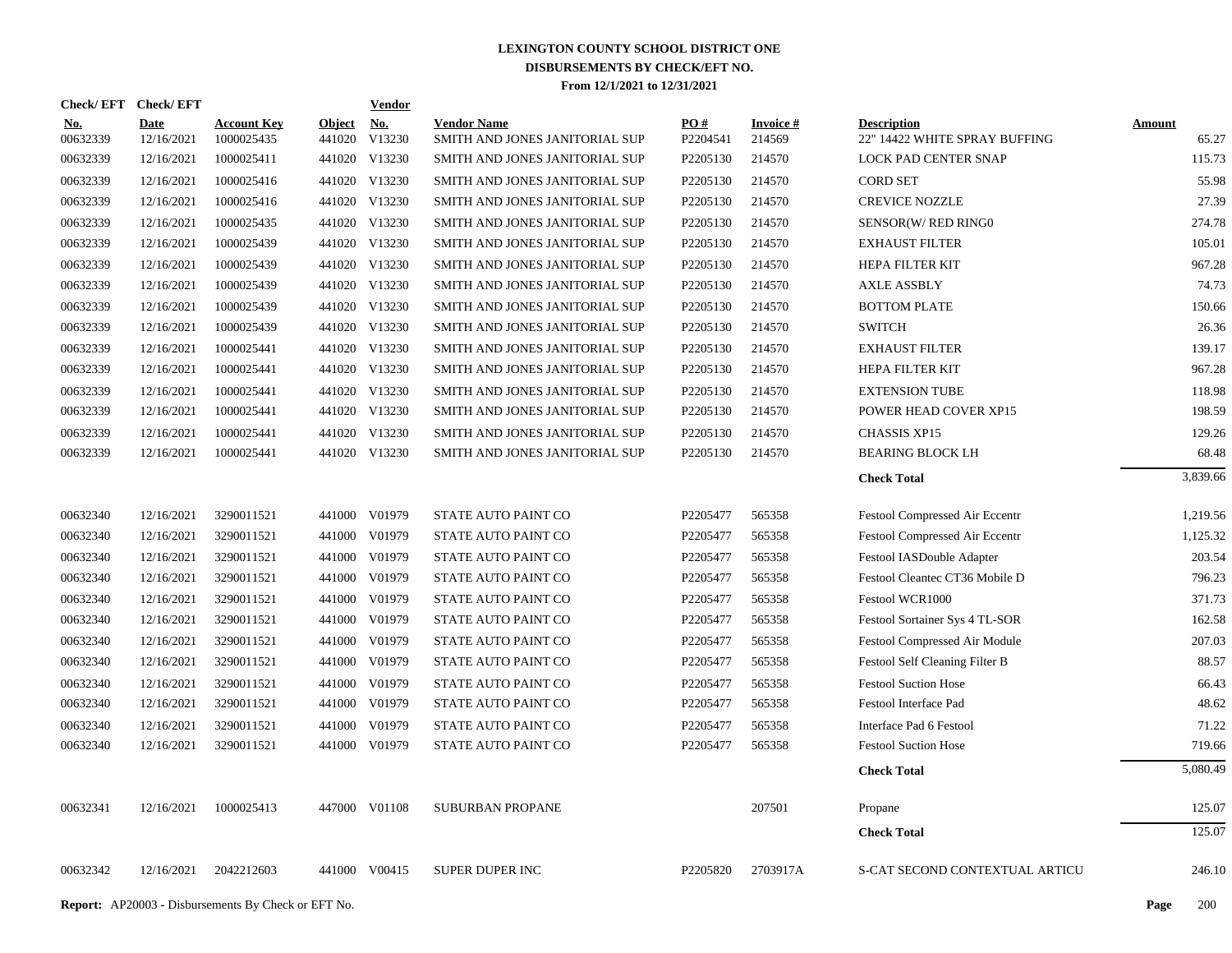| <b>Check/EFT</b> | <b>Check/EFT</b> |                    |               | <b>Vendor</b> |                                |          |                 |                                |               |
|------------------|------------------|--------------------|---------------|---------------|--------------------------------|----------|-----------------|--------------------------------|---------------|
| <u>No.</u>       | <b>Date</b>      | <b>Account Key</b> | <b>Object</b> | <u>No.</u>    | <b>Vendor Name</b>             | PO#      | <b>Invoice#</b> | <b>Description</b>             | <b>Amount</b> |
|                  |                  |                    |               |               |                                |          |                 | <b>Check Total</b>             | 246.10        |
| 00632343         | 12/16/2021       | 7924099615         |               | 466041 V00137 | <b>T AND T SPORTS</b>          | P2205564 | 1121-064        | MAROON LEGACY PRO SOFTBALL PAN | 635.58        |
| 00632343         | 12/16/2021       | 7924099615         |               | 466041 V00137 | T AND T SPORTS                 | P2205564 | 1121-064        | <b>SHIPPING</b>                | 21.40         |
|                  |                  |                    |               |               |                                |          |                 | <b>Check Total</b>             | 656.98        |
| 00632344         | 12/16/2021       | 1000025407         |               | 432300 V15791 | TITAN TERMITE & PEST CONTROL I | P2200538 | 187333          | Transportation (Main Building) | 25.00         |
| 00632344         | 12/16/2021       | 1000025408         | 432300        | V15791        | TITAN TERMITE & PEST CONTROL I | P2200538 | 187333          | District 1 Building 3          | 37.73         |
| 00632344         | 12/16/2021       | 1000025408         | 432300        | V15791        | TITAN TERMITE & PEST CONTROL I | P2200538 | 187333          | District 1 Building 3          | 26.00         |
| 00632344         | 12/16/2021       | 1000025408         | 432300        | V15791        | TITAN TERMITE & PEST CONTROL I | P2200538 | 187333          | District Office & Annex Buildi | 37.73         |
| 00632344         | 12/16/2021       | 1000025408         | 432300        | V15791        | TITAN TERMITE & PEST CONTROL I | P2200538 | 187333          | District Office & Annex Buildi | 26.00         |
| 00632344         | 12/16/2021       | 1000025408         | 432300        | V15791        | TITAN TERMITE & PEST CONTROL I | P2200538 | 187333          | Building Maintenance & Facilit | 26.00         |
| 00632344         | 12/16/2021       | 1000025408         | 432300        | V15791        | TITAN TERMITE & PEST CONTROL I | P2200538 | 187333          | District 1 Office Building 2   | 37.73         |
| 00632344         | 12/16/2021       | 1000025408         | 432300        | V15791        | TITAN TERMITE & PEST CONTROL I | P2200538 | 187333          | District 1 Office Building 2   | 26.00         |
| 00632344         | 12/16/2021       | 1000025408         | 432300        | V15791        | TITAN TERMITE & PEST CONTROL I | P2200538 | 187333          | District Data Center/Operation | 26.00         |
| 00632344         | 12/16/2021       | 1000025411         | 432300        | V15791        | TITAN TERMITE & PEST CONTROL I | P2200538 | 187333          | LHS Facilities A               | 37.73         |
| 00632344         | 12/16/2021       | 1000025411         | 432300        | V15791        | TITAN TERMITE & PEST CONTROL I | P2200538 | 187333          | <b>LHS</b> Facilities B        | 26.00         |
| 00632344         | 12/16/2021       | 1000025411         | 432300        | V15791        | TITAN TERMITE & PEST CONTROL I | P2200538 | 187333          | LHS Facilities C               | 25.00         |
| 00632344         | 12/16/2021       | 1000025411         | 432300        | V15791        | TITAN TERMITE & PEST CONTROL I | P2200538 | 187333          | <b>MES Facilities A</b>        | 37.73         |
| 00632344         | 12/16/2021       | 1000025412         | 432300        | V15791        | TITAN TERMITE & PEST CONTROL I | P2200538 | 187333          | <b>LES Facilities A</b>        | 37.73         |
| 00632344         | 12/16/2021       | 1000025412         | 432300        | V15791        | TITAN TERMITE & PEST CONTROL I | P2200538 | 187333          | <b>LES Facilities B</b>        | 26.00         |
| 00632344         | 12/16/2021       | 1000025413         | 432300        | V15791        | TITAN TERMITE & PEST CONTROL I | P2200538 | 187333          | GHS & Transportation Facilitie | 37.73         |
| 00632344         | 12/16/2021       | 1000025413         | 432300        | V15791        | TITAN TERMITE & PEST CONTROL I | P2200538 | 187333          | GHS & Transportation Facilitie | 26.00         |
| 00632344         | 12/16/2021       | 1000025413         | 432300        | V15791        | TITAN TERMITE & PEST CONTROL I | P2200538 | 187333          | GHS & Transportation Facilitie | 25.00         |
| 00632344         | 12/16/2021       | 1000025414         | 432300        | V15791        | TITAN TERMITE & PEST CONTROL I | P2200538 | 187333          | New GES Facilities A (contract | 37.73         |
| 00632344         | 12/16/2021       | 1000025414         | 432300        | V15791        | TITAN TERMITE & PEST CONTROL I | P2200538 | 187333          | New GES Facilities B (contract | 26.00         |
| 00632344         | 12/16/2021       | 1000025415         | 432300        | V15791        | TITAN TERMITE & PEST CONTROL I | P2200538 | 187333          | PHS & Transportation Facilitie | 37.73         |
| 00632344         | 12/16/2021       | 1000025415         | 432300        | V15791        | TITAN TERMITE & PEST CONTROL I | P2200538 | 187333          | PHS & Transportation Facilitie | 26.00         |
| 00632344         | 12/16/2021       | 1000025415         | 432300        | V15791        | TITAN TERMITE & PEST CONTROL I | P2200538 | 187333          | PHS & Transportation Facilitie | 25.00         |
| 00632344         | 12/16/2021       | 1000025416         | 432300        | V15791        | TITAN TERMITE & PEST CONTROL I | P2200538 | 187333          | PES Facilities A               | 37.73         |
| 00632344         | 12/16/2021       | 1000025416         | 432300        | V15791        | TITAN TERMITE & PEST CONTROL I | P2200538 | 187333          | <b>PES Facilities B</b>        | 26.00         |
| 00632344         | 12/16/2021       | 1000025419         | 432300        | V15791        | TITAN TERMITE & PEST CONTROL I | P2200538 | 187333          | AES Facilities A (contract lin | 37.73         |
| 00632344         | 12/16/2021       | 1000025419         | 432300        | V15791        | TITAN TERMITE & PEST CONTROL I | P2200538 | 187333          | AES Facilities B (contract lin | 26.00         |
| 00632344         | 12/16/2021       | 1000025420         | 432300        | V15791        | TITAN TERMITE & PEST CONTROL I | P2200538 | 187333          | <b>LMS</b> Facilities A        | 37.73         |
| 00632344         | 12/16/2021       | 1000025420         | 432300        | V15791        | TITAN TERMITE & PEST CONTROL I | P2200538 | 187333          | <b>LMS</b> Facilities B        | 26.00         |
| 00632344         | 12/16/2021       | 1000025421         | 432300        | V15791        | TITAN TERMITE & PEST CONTROL I | P2200538 | 187333          | <b>LTC</b> Facilities A        | 37.73         |
|                  |                  |                    |               |               |                                |          |                 |                                |               |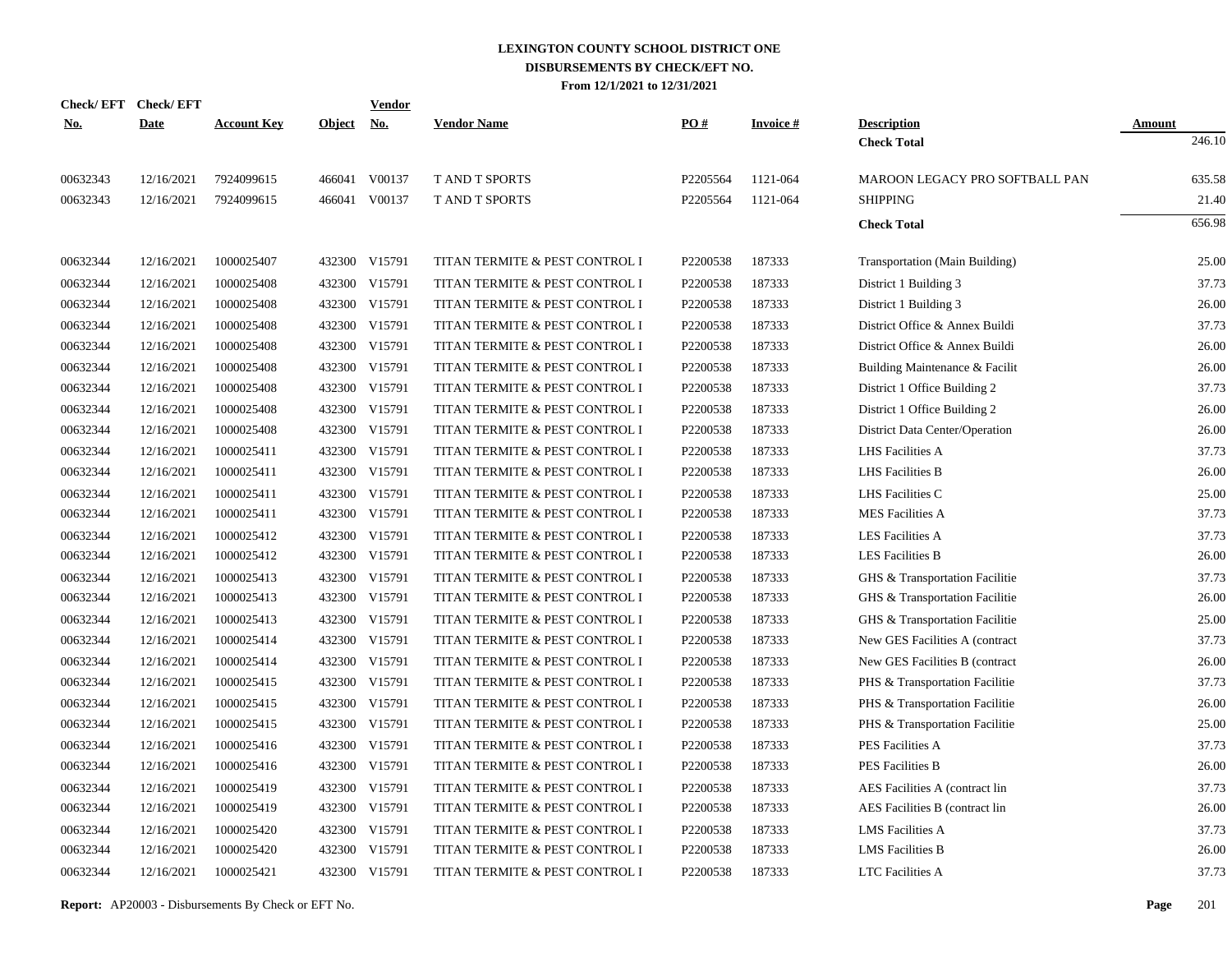| Check/EFT Check/EFT    |                           |                                  |                         | <b>Vendor</b>        |                                                      |                 |                           |                                               |                        |
|------------------------|---------------------------|----------------------------------|-------------------------|----------------------|------------------------------------------------------|-----------------|---------------------------|-----------------------------------------------|------------------------|
| <u>No.</u><br>00632344 | <b>Date</b><br>12/16/2021 | <b>Account Key</b><br>1000025421 | <b>Object</b><br>432300 | <u>No.</u><br>V15791 | <b>Vendor Name</b><br>TITAN TERMITE & PEST CONTROL I | PO#<br>P2200538 | <b>Invoice#</b><br>187333 | <b>Description</b><br><b>LTC</b> Facilities B | <b>Amount</b><br>26.00 |
| 00632344               | 12/16/2021                | 1000025422                       |                         | 432300 V15791        | TITAN TERMITE & PEST CONTROL I                       | P2200538        | 187333                    | <b>OGES</b> Facilities A                      | 37.73                  |
| 00632344               | 12/16/2021                | 1000025422                       |                         | 432300 V15791        | TITAN TERMITE & PEST CONTROL I                       | P2200538        | 187333                    | <b>OGES</b> Facilities B                      | 26.00                  |
| 00632344               | 12/16/2021                | 1000025423                       |                         | 432300 V15791        | TITAN TERMITE & PEST CONTROL I                       | P2200538        | 187333                    | <b>SGES Facilities A</b>                      | 37.73                  |
| 00632344               | 12/16/2021                | 1000025423                       |                         | 432300 V15791        | TITAN TERMITE & PEST CONTROL I                       | P2200538        | 187333                    | <b>SGES Facilities B</b>                      | 26.00                  |
| 00632344               | 12/16/2021                | 1000025424                       |                         | 432300 V15791        | TITAN TERMITE & PEST CONTROL I                       | P2200538        | 187333                    | <b>RBES</b> Facilities A                      | 37.73                  |
| 00632344               | 12/16/2021                | 1000025424                       |                         | 432300 V15791        | TITAN TERMITE & PEST CONTROL I                       | P2200538        | 187333                    | <b>RBES</b> Facilities B                      | 26.00                  |
| 00632344               | 12/16/2021                | 1000025425                       |                         | 432300 V15791        | TITAN TERMITE & PEST CONTROL I                       | P2200538        | 187333                    | <b>WKES Facilities A</b>                      | 37.73                  |
| 00632344               | 12/16/2021                | 1000025425                       |                         | 432300 V15791        | TITAN TERMITE & PEST CONTROL I                       | P2200538        | 187333                    | <b>WKES</b> Facilities B                      | 26.00                  |
| 00632344               | 12/16/2021                | 1000025426                       |                         | 432300 V15791        | TITAN TERMITE & PEST CONTROL I                       | P2200538        | 187333                    | <b>WKMS</b> Facilities A                      | 37.73                  |
| 00632344               | 12/16/2021                | 1000025426                       |                         | 432300 V15791        | TITAN TERMITE & PEST CONTROL I                       | P2200538        | 187333                    | <b>WKMS</b> Facilities B                      | 26.00                  |
| 00632344               | 12/16/2021                | 1000025427                       |                         | 432300 V15791        | TITAN TERMITE & PEST CONTROL I                       | P2200538        | 187333                    | <b>WKHS</b> Facilities A                      | 37.73                  |
| 00632344               | 12/16/2021                | 1000025427                       |                         | 432300 V15791        | TITAN TERMITE & PEST CONTROL I                       | P2200538        | 187333                    | <b>WKHS Facilities B</b>                      | 26.00                  |
| 00632344               | 12/16/2021                | 1000025427                       |                         | 432300 V15791        | TITAN TERMITE & PEST CONTROL I                       | P2200538        | 187333                    | <b>WKHS Facilities C</b>                      | 25.00                  |
| 00632344               | 12/16/2021                | 1000025428                       |                         | 432300 V15791        | TITAN TERMITE & PEST CONTROL I                       | P2200538        | 187333                    | <b>MES</b> Facilities B                       | 26.00                  |
| 00632344               | 12/16/2021                | 1000025429                       |                         | 432300 V15791        | TITAN TERMITE & PEST CONTROL I                       | P2200538        | 187333                    | <b>GMS</b> Facilities A                       | 37.73                  |
| 00632344               | 12/16/2021                | 1000025429                       |                         | 432300 V15791        | TITAN TERMITE & PEST CONTROL I                       | P2200538        | 187333                    | <b>GMS</b> Facilities B                       | 26.00                  |
| 00632344               | 12/16/2021                | 1000025430                       |                         | 432300 V15791        | TITAN TERMITE & PEST CONTROL I                       | P2200538        | 187333                    | PMS Facilities A (contract lin                | 37.73                  |
| 00632344               | 12/16/2021                | 1000025430                       | 432300                  | V15791               | TITAN TERMITE & PEST CONTROL I                       | P2200538        | 187333                    | PMS Facilities B (contract lin                | 26.00                  |
| 00632344               | 12/16/2021                | 1000025431                       |                         | 432300 V15791        | TITAN TERMITE & PEST CONTROL I                       | P2200538        | 187333                    | <b>LMES Facilities A</b>                      | 37.73                  |
| 00632344               | 12/16/2021                | 1000025431                       | 432300                  | V15791               | TITAN TERMITE & PEST CONTROL I                       | P2200538        | 187333                    | <b>LMES</b> Facilities B                      | 26.00                  |
| 00632344               | 12/16/2021                | 1000025434                       |                         | 432300 V15791        | TITAN TERMITE & PEST CONTROL I                       | P2200538        | 187333                    | PHMS Facilities A                             | 37.73                  |
| 00632344               | 12/16/2021                | 1000025434                       | 432300                  | V15791               | TITAN TERMITE & PEST CONTROL I                       | P2200538        | 187333                    | <b>PHMS</b> Facilities B                      | 26.00                  |
| 00632344               | 12/16/2021                | 1000025435                       |                         | 432300 V15791        | TITAN TERMITE & PEST CONTROL I                       | P2200538        | 187333                    | PHES Facilities A                             | 37.73                  |
| 00632344               | 12/16/2021                | 1000025435                       | 432300                  | V15791               | TITAN TERMITE & PEST CONTROL I                       | P2200538        | 187333                    | PHES Facilities B                             | 26.00                  |
| 00632344               | 12/16/2021                | 1000025437                       |                         | 432300 V15791        | TITAN TERMITE & PEST CONTROL I                       | P2200538        | 187333                    | <b>CSMS</b> Facilities A                      | 37.73                  |
| 00632344               | 12/16/2021                | 1000025437                       | 432300                  | V15791               | TITAN TERMITE & PEST CONTROL I                       | P2200538        | 187333                    | <b>CSMS</b> Facilities B                      | 26.00                  |
| 00632344               | 12/16/2021                | 1000025438                       |                         | 432300 V15791        | TITAN TERMITE & PEST CONTROL I                       | P2200538        | 187333                    | <b>CSES Facilities A</b>                      | 37.73                  |
| 00632344               | 12/16/2021                | 1000025438                       |                         | 432300 V15791        | TITAN TERMITE & PEST CONTROL I                       | P2200538        | 187333                    | <b>CSES Facilities B</b>                      | 26.00                  |
| 00632344               | 12/16/2021                | 1000025439                       |                         | 432300 V15791        | TITAN TERMITE & PEST CONTROL I                       | P2200538        | 187333                    | <b>FPES Facilities A</b>                      | 37.73                  |
| 00632344               | 12/16/2021                | 1000025439                       |                         | 432300 V15791        | TITAN TERMITE & PEST CONTROL I                       | P2200538        | 187333                    | <b>FPES Facilites B</b>                       | 26.00                  |
| 00632344               | 12/16/2021                | 1000025440                       |                         | 432300 V15791        | TITAN TERMITE & PEST CONTROL I                       | P2200538        | 187333                    | <b>NPES Facilities A</b>                      | 37.73                  |
| 00632344               | 12/16/2021                | 1000025440                       |                         | 432300 V15791        | TITAN TERMITE & PEST CONTROL I                       | P2200538        | 187333                    | <b>NPES Facilities B</b>                      | 26.00                  |
| 00632344               | 12/16/2021                | 1000025441                       |                         | 432300 V15791        | TITAN TERMITE & PEST CONTROL I                       | P2200538        | 187333                    | <b>RCES</b> Facilities A                      | 37.73                  |
| 00632344               | 12/16/2021                | 1000025441                       | 432300                  | V15791               | TITAN TERMITE & PEST CONTROL I                       | P2200538        | 187333                    | <b>RCES</b> Facilities B                      | 26.00                  |
| 00632344               | 12/16/2021                | 1000025442                       |                         | 432300 V15791        | TITAN TERMITE & PEST CONTROL I                       | P2200538        | 187333                    | <b>MGES</b> Facilities A                      | 37.73                  |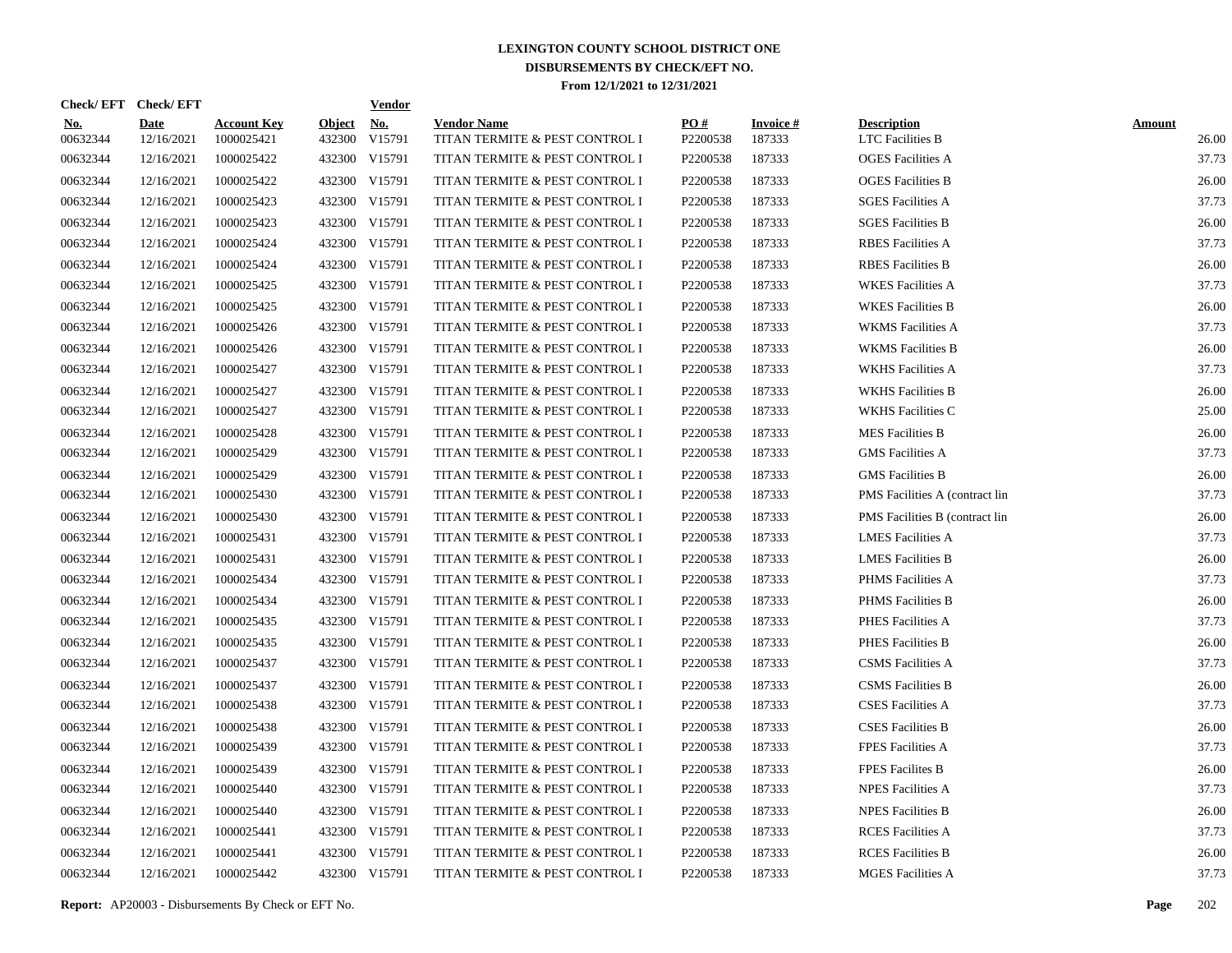| <b>Check/EFT</b>       | <b>Check/EFT</b>          |                                  |                         | <b>Vendor</b>        |                                                      |                 |                           |                                                |                        |
|------------------------|---------------------------|----------------------------------|-------------------------|----------------------|------------------------------------------------------|-----------------|---------------------------|------------------------------------------------|------------------------|
| <u>No.</u><br>00632344 | <b>Date</b><br>12/16/2021 | <b>Account Key</b><br>1000025442 | <b>Object</b><br>432300 | <u>No.</u><br>V15791 | <b>Vendor Name</b><br>TITAN TERMITE & PEST CONTROL I | PO#<br>P2200538 | <b>Invoice#</b><br>187333 | <b>Description</b><br><b>MGES Facilities B</b> | <b>Amount</b><br>26.00 |
| 00632344               | 12/16/2021                | 1000025443                       | 432300                  | V15791               | TITAN TERMITE & PEST CONTROL I                       | P2200538        | 187333                    | <b>MGMS</b> Facilities A                       | 37.73                  |
| 00632344               | 12/16/2021                | 1000025443                       | 432300                  | V15791               | TITAN TERMITE & PEST CONTROL I                       | P2200538        | 187333                    | <b>MGMS</b> Facilities B                       | 26.00                  |
| 00632344               | 12/16/2021                | 1000025444                       | 432300                  | V15791               | TITAN TERMITE & PEST CONTROL I                       | P2200538        | 187333                    | <b>RBHS</b> Facilities A                       | 37.73                  |
| 00632344               | 12/16/2021                | 1000025444                       | 432300                  | V15791               | TITAN TERMITE & PEST CONTROL I                       | P2200538        | 187333                    | <b>RBHS</b> Facilities B                       | 26.00                  |
| 00632344               | 12/16/2021                | 1000025444                       | 432300                  | V15791               | TITAN TERMITE & PEST CONTROL I                       | P2200538        | 187333                    | <b>RBHS</b> Facilities C                       | 25.00                  |
| 00632344               | 12/16/2021                | 1000025445                       | 432300                  | V15791               | TITAN TERMITE & PEST CONTROL I                       | P2200538        | 187333                    | <b>DES Facilities A</b>                        | 37.73                  |
| 00632344               | 12/16/2021                | 1000025445                       | 432300                  | V15791               | TITAN TERMITE & PEST CONTROL I                       | P2200538        | 187333                    | <b>DES Facilities B</b>                        | 26.00                  |
| 00632344               | 12/16/2021                | 1000025446                       |                         | 432300 V15791        | TITAN TERMITE & PEST CONTROL I                       | P2200538        | 187333                    | <b>BMS</b> Facilities A                        | 37.73                  |
| 00632344               | 12/16/2021                | 1000025446                       |                         | 432300 V15791        | TITAN TERMITE & PEST CONTROL I                       | P2200538        | 187333                    | <b>BMS</b> Facilities B                        | 26.00                  |
| 00632344               | 12/16/2021                | 1000025447                       |                         | 432300 V15791        | TITAN TERMITE & PEST CONTROL I                       | P2200538        | 187333                    | CES Facilities A (contract lin                 | 37.73                  |
| 00632344               | 12/16/2021                | 1000025447                       |                         | 432300 V15791        | TITAN TERMITE & PEST CONTROL I                       | P2200538        | 187333                    | CES Facilities B (contract lin                 | 26.00                  |
| 00632344               | 12/16/2021                | 1000025452                       |                         | 432300 V15791        | TITAN TERMITE & PEST CONTROL I                       | P2200538        | 187333                    | OLD GES Facilities A (contract                 | 37.73                  |
| 00632344               | 12/16/2021                | 1000025452                       |                         | 432300 V15791        | TITAN TERMITE & PEST CONTROL I                       | P2200538        | 187333                    | OLD GES Facilities B (contract                 | 26.00                  |
| 00632344               | 12/16/2021                | 1000025453                       | 432300                  | V15791               | TITAN TERMITE & PEST CONTROL I                       | P2200538        | 187333                    | OLD PMS Facilities A (contract                 | 37.73                  |
| 00632344               | 12/16/2021                | 1000025453                       |                         | 432300 V15791        | TITAN TERMITE & PEST CONTROL I                       | P2200538        | 187333                    | <b>OLD PMS Facilities B (contract)</b>         | 26.00                  |
|                        |                           |                                  |                         |                      |                                                      |                 |                           | <b>Check Total</b>                             | 2,560.01               |
| 00632345               | 12/16/2021                | 6000025644                       |                         | 446000 V12759        | TRIDENT BEVERAGE INC                                 | P2204249        | JANC100639QB              | <b>Blue Raspberry</b>                          | 306.00                 |
| 00632345               | 12/16/2021                | 6000025644                       |                         | 446000 V12759        | TRIDENT BEVERAGE INC                                 | P2204249        | JANC100639QB              | Green Watermelon                               | 306.00                 |
| 00632345               | 12/16/2021                | 6000025644                       |                         | 446000 V12759        | TRIDENT BEVERAGE INC                                 | P2204249        | <b>JANC100639QB</b>       | Cherry Cola                                    | 306.00                 |
| 00632345               | 12/16/2021                | 6000025644                       |                         | 446000 V12759        | TRIDENT BEVERAGE INC                                 | P2204249        | <b>JANC100639QB</b>       | Coco Mango                                     | 408.00                 |
| 00632345               | 12/16/2021                | 6000025644                       | 446000                  | V12759               | TRIDENT BEVERAGE INC                                 | P2204249        | <b>JANC100639OB</b>       | Cherry                                         | 204.00                 |
| 00632345               | 12/16/2021                | 6000025629                       |                         | 446000 V12759        | TRIDENT BEVERAGE INC                                 | P2205329        | <b>JANC101034QB</b>       | <b>Blue Raspberry</b>                          | 102.00                 |
| 00632345               | 12/16/2021                | 6000025629                       | 446000                  | V12759               | TRIDENT BEVERAGE INC                                 | P2205329        | <b>JANC101034OB</b>       | Cherry Cola                                    | 102.00                 |
| 00632345               | 12/16/2021                | 6000025629                       |                         | 446000 V12759        | TRIDENT BEVERAGE INC                                 | P2205329        | <b>JANC101034QB</b>       | Ocean Citrus                                   | 102.00                 |
| 00632345               | 12/16/2021                | 6000025629                       | 446000                  | V12759               | TRIDENT BEVERAGE INC                                 | P2205329        | <b>JANC101034QB</b>       | Mandarin Orange                                | 102.00                 |
| 00632345               | 12/16/2021                | 6000025620                       |                         | 446000 V12759        | TRIDENT BEVERAGE INC                                 | P2205330        | <b>JANC101035QB</b>       | <b>Blue Raspberry</b>                          | 306.00                 |
| 00632345               | 12/16/2021                | 6000025620                       | 446000                  | V12759               | TRIDENT BEVERAGE INC                                 | P2205330        | <b>JANC101035QB</b>       | Green Watermelon                               | 102.00                 |
| 00632345               | 12/16/2021                | 6000025620                       |                         | 446000 V12759        | TRIDENT BEVERAGE INC                                 | P2205330        | <b>JANC101035QB</b>       | Cooper Juice Sweet Tea                         | 204.00                 |
| 00632345               | 12/16/2021                | 6000025620                       | 446000                  | V12759               | TRIDENT BEVERAGE INC                                 | P2205330        | <b>JANC101035OB</b>       | Strawberry                                     | 204.00                 |
| 00632345               | 12/16/2021                | 6000025620                       |                         | 446000 V12759        | TRIDENT BEVERAGE INC                                 | P2205330        | <b>JANC101035QB</b>       | Sour Apple                                     | 204.00                 |
| 00632345               | 12/16/2021                | 6000025620                       | 446000                  | V12759               | TRIDENT BEVERAGE INC                                 | P2205330        | JANC101035QB              | Cherry Cola                                    | 204.00                 |
| 00632345               | 12/16/2021                | 6000025620                       |                         | 446000 V12759        | TRIDENT BEVERAGE INC                                 | P2205330        | <b>JANC101035QB</b>       | Mandarin Orange                                | 102.00                 |
| 00632345               | 12/16/2021                | 6000025624                       | 446000                  | V12759               | TRIDENT BEVERAGE INC                                 | P2203371        | <b>JANC98897QB</b>        | <b>Blue Raspberry</b>                          | 102.00                 |
| 00632345               | 12/16/2021                | 6000025624                       |                         | 446000 V12759        | TRIDENT BEVERAGE INC                                 | P2203371        | <b>JANC98897OB</b>        | Sour Apple                                     | 102.00                 |
|                        |                           |                                  |                         |                      |                                                      |                 |                           |                                                |                        |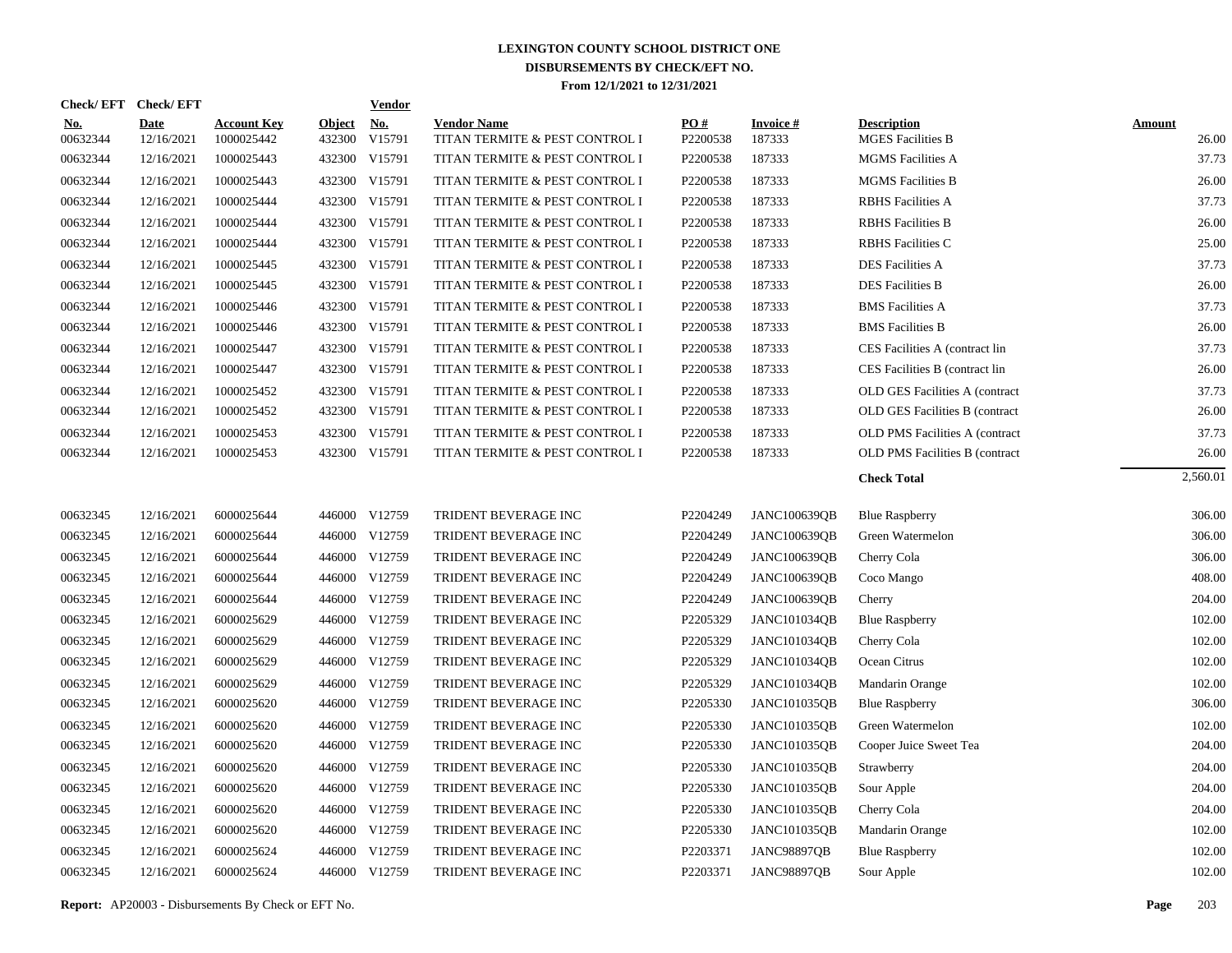|            | Check/EFT Check/EFT |                    |               | <b>Vendor</b> |                        |          |                 |                                          |                           |
|------------|---------------------|--------------------|---------------|---------------|------------------------|----------|-----------------|------------------------------------------|---------------------------|
| <u>No.</u> | <b>Date</b>         | <b>Account Key</b> | <b>Object</b> | <u>No.</u>    | <b>Vendor Name</b>     | PO#      | <b>Invoice#</b> | <b>Description</b><br><b>Check Total</b> | <u>Amount</u><br>3,468.00 |
|            |                     |                    |               |               |                        |          |                 |                                          |                           |
| 00632346   | 12/16/2021          | 1000023202         |               | 441000 Exxxxx | Employee               |          | 12.13.2021      | Reimb drawing supplies                   | 53.45                     |
|            |                     |                    |               |               |                        |          |                 | <b>Check Total</b>                       | 53.45                     |
| 00632347   | 12/16/2021          | 6000025616         |               | 441060 V00079 | <b>US FOODS</b>        |          | 1835982         | 016-Pelion ES cust #10838290             | 314.70                    |
| 00632347   | 12/16/2021          | 6000025616         |               | 441060 V00079 | <b>US FOODS</b>        |          | 2298613         | 016-Pelion ES cust #10838290             | 283.30                    |
|            |                     |                    |               |               |                        |          |                 | <b>Check Total</b>                       | 598.00                    |
| 00632348   | 12/16/2021          | 6000025640         |               | 441000 V02364 | <b>USA SUPPLY</b>      | P2205637 | 2096674         | Solid Dish Machine Detergent             | 620.60                    |
| 00632348   | 12/16/2021          | 6000025640         |               | 441000 V02364 | <b>USA SUPPLY</b>      | P2205637 | 2096674         | Liquid Machine Rinse Additive            | 239.68                    |
| 00632348   | 12/16/2021          | 6000025640         |               | 441000 V02364 | <b>USA SUPPLY</b>      | P2205637 | 2096674         | Pot and Pan Detergent                    | 145.52                    |
|            |                     |                    |               |               |                        |          |                 | <b>Check Total</b>                       | 1,005.80                  |
| 00632349   | 12/16/2021          | 1000025431         |               | 441020 V00189 | <b>WW GRAINGER</b>     | P2206009 | 9137423878      | INDOOR ENTRANCE MAT 6' X 3' CH           | 286.01                    |
| 00632349   | 12/16/2021          | 1000025435         |               | 441020 V00189 | <b>WW GRAINGER</b>     | P2206054 | 9139412200      | TRASH CAN 45 GAL                         | 1,063.86                  |
|            |                     |                    |               |               |                        |          |                 | <b>Check Total</b>                       | 1,349.87                  |
| 00632350   | 12/16/2021          | 7802079013         |               | 466099 V01869 | WOODRUFF HIGH SCHOOL   | P2205948 | P2205948.GHS    | <b>Woodruff Wolverine Duals</b>          | 250.00                    |
|            |                     |                    |               |               |                        |          |                 | <b>Check Total</b>                       | 250.00                    |
| 00632351   | 12/16/2021          | 1000025415         |               | 447000 V02150 | <b>BARNES PROPANE</b>  |          | 486037          | Propane                                  | 1,030.84                  |
|            |                     |                    |               |               |                        |          |                 | <b>Check Total</b>                       | 1,030.84                  |
| 00632352   | 12/16/2021          | 1000025407         |               | 432100 V00129 | <b>DOMINION ENERGY</b> |          | 2744.12.21      | 0-2100-7010-0297 TR                      | 280.17                    |
| 00632352   | 12/16/2021          | 1000025407         |               | 432100 V00129 | <b>DOMINION ENERGY</b> |          | 2744.12.21      | 0-2101-2362-3149 barr rd propa           | 46.74                     |
| 00632352   | 12/16/2021          | 1000025408         |               | 432100 V00129 | <b>DOMINION ENERGY</b> |          | 2744.12.21      | 0-1800-0020-8440 Trans                   | 601.39                    |
| 00632352   | 12/16/2021          | 1000025412         |               | 432100 V00129 | <b>DOMINION ENERGY</b> |          | 2744.12.21      | 0-2101-0564-3953MGE                      | 469.40                    |
| 00632352   | 12/16/2021          | 1000025414         |               | 432100 V00129 | <b>DOMINION ENERGY</b> |          | 2744.12.21      | 0-1898-0002-8031 GES                     | 9,377.47                  |
| 00632352   | 12/16/2021          | 1000025414         |               | 432100 V00129 | <b>DOMINION ENERGY</b> |          | 2744.12.21      | 0-2100-7650-7414 GES                     | 608.34                    |
| 00632352   | 12/16/2021          | 1000025414         |               | 432100 V00129 | <b>DOMINION ENERGY</b> |          | 2744.12.21      | 0-2100-7949-3601 GES                     | 1,126.91                  |
| 00632352   | 12/16/2021          | 1000025415         |               | 432100 V00129 | <b>DOMINION ENERGY</b> |          | 2744.12.21      | 0-2100-7563-3795 PHS                     | 554.00                    |
| 00632352   | 12/16/2021          | 1000025415         |               | 432100 V00129 | <b>DOMINION ENERGY</b> |          | 2744.12.21      | 0-2100-9743-5819PHS                      | 112.08                    |
| 00632352   | 12/16/2021          | 1000025415         |               | 432100 V00129 | DOMINION ENERGY        |          | 2744.12.21      | 0-2101-0006-2585 PHS                     | 41.26                     |
| 00632352   | 12/16/2021          | 1000025415         |               | 432100 V00129 | <b>DOMINION ENERGY</b> |          | 2744.12.21      | 0-2101-0222-5337PHS                      | 31.63                     |
| 00632352   | 12/16/2021          | 1000025415         |               | 432100 V00129 | <b>DOMINION ENERGY</b> |          | 2744.12.21      | 7-2100-4899-7076 PHS                     | 14,513.75                 |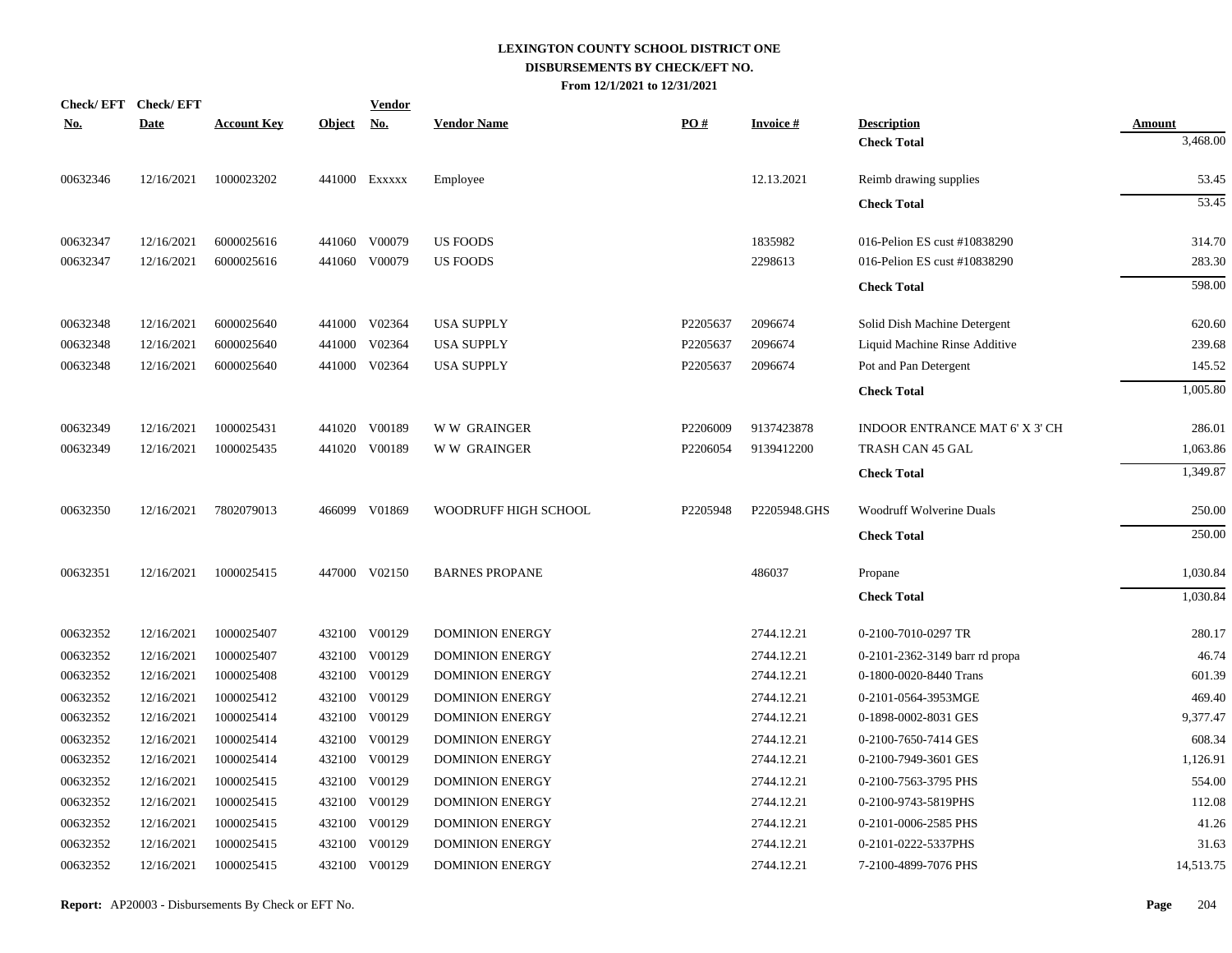| Check/EFT Check/EFT    |                           |                                  |                         | <b>Vendor</b>        |                                              |     |                               |                                            |                           |
|------------------------|---------------------------|----------------------------------|-------------------------|----------------------|----------------------------------------------|-----|-------------------------------|--------------------------------------------|---------------------------|
| <u>No.</u><br>00632352 | <b>Date</b><br>12/16/2021 | <b>Account Key</b><br>1000025416 | <b>Object</b><br>432100 | <u>No.</u><br>V00129 | <b>Vendor Name</b><br><b>DOMINION ENERGY</b> | PO# | <b>Invoice#</b><br>2744.12.21 | <b>Description</b><br>0-1898-0003-4872 PES | <b>Amount</b><br>7,224.93 |
| 00632352               | 12/16/2021                | 1000025416                       |                         | 432100 V00129        | <b>DOMINION ENERGY</b>                       |     | 2744.12.21                    | 0-1971-0135-9405 PES                       | 319.23                    |
| 00632352               | 12/16/2021                | 1000025416                       |                         | 432100 V00129        | <b>DOMINION ENERGY</b>                       |     | 2744.12.21                    | 0-1971-0135-9476 PES                       | 29.74                     |
| 00632352               | 12/16/2021                | 1000025416                       |                         | 432100 V00129        | <b>DOMINION ENERGY</b>                       |     | 2744.12.21                    | 0-2101-1242-2198PES                        | 41.26                     |
| 00632352               | 12/16/2021                | 1000025416                       |                         | 432100 V00129        | <b>DOMINION ENERGY</b>                       |     | 2744.12.21                    | 5-2100-4951-5809 PES                       | 1,777.09                  |
| 00632352               | 12/16/2021                | 1000025422                       |                         | 432100 V00129        | <b>DOMINION ENERGY</b>                       |     | 2744.12.21                    | 0-1898-0003-1240 OGE                       | 6,211.06                  |
| 00632352               | 12/16/2021                | 1000025422                       |                         | 432100 V00129        | <b>DOMINION ENERGY</b>                       |     | 2744.12.21                    | 8-2100-5807-0210 OGE                       | 154.07                    |
| 00632352               | 12/16/2021                | 1000025427                       |                         | 432100 V00129        | <b>DOMINION ENERGY</b>                       |     | 2744.12.21                    | 0-2100.7503.6773 WKH                       | 120.67                    |
| 00632352               | 12/16/2021                | 1000025427                       |                         | 432100 V00129        | <b>DOMINION ENERGY</b>                       |     | 2744.12.21                    | 0-2100-7585-4760 WKH                       | 1,529.06                  |
| 00632352               | 12/16/2021                | 1000025427                       |                         | 432100 V00129        | <b>DOMINION ENERGY</b>                       |     | 2744.12.21                    | 0-2100-7912-2077 WKH                       | 74.44                     |
| 00632352               | 12/16/2021                | 1000025427                       |                         | 432100 V00129        | <b>DOMINION ENERGY</b>                       |     | 2744.12.21                    | 0-2100-8279-7588 WKH                       | 348.36                    |
| 00632352               | 12/16/2021                | 1000025427                       |                         | 432100 V00129        | <b>DOMINION ENERGY</b>                       |     | 2744.12.21                    | 0-2100-9034-6548 WKH                       | 853.73                    |
| 00632352               | 12/16/2021                | 1000025427                       |                         | 432100 V00129        | <b>DOMINION ENERGY</b>                       |     | 2744.12.21                    | 0-2101-2849-8045 5643 Platt Sp             | 1,572.07                  |
| 00632352               | 12/16/2021                | 1000025427                       |                         | 432100 V00129        | <b>DOMINION ENERGY</b>                       |     | 2744.12.21                    | 0-2101-2861-9758 PAC WKH                   | 2,389.09                  |
| 00632352               | 12/16/2021                | 1000025427                       |                         | 432100 V00129        | <b>DOMINION ENERGY</b>                       |     | 2744.12.21                    | 1-2100-4778-0812 5643 Platt Sp             | 1,018.68                  |
| 00632352               | 12/16/2021                | 1000025427                       |                         | 432100 V00129        | <b>DOMINION ENERGY</b>                       |     | 2744.12.21                    | 8-2100-4672-8304 WKH                       | 23,240.19                 |
| 00632352               | 12/16/2021                | 1000025428                       |                         | 432100 V00129        | <b>DOMINION ENERGY</b>                       |     | 2744.12.21                    | 0-1898-0001-5203 MES                       | 7,048.34                  |
| 00632352               | 12/16/2021                | 1000025428                       |                         | 432100 V00129        | <b>DOMINION ENERGY</b>                       |     | 2744.12.21                    | 9-1800-0002-3764 MES                       | 127.22                    |
| 00632352               | 12/16/2021                | 1000025429                       |                         | 432100 V00129        | <b>DOMINION ENERGY</b>                       |     | 2744.12.21                    | 0-1898-0002-8065 GMS                       | 9,132.39                  |
| 00632352               | 12/16/2021                | 1000025429                       |                         | 432100 V00129        | <b>DOMINION ENERGY</b>                       |     | 2744.12.21                    | 0-1970-0122-5418 GMS                       | 92.95                     |
| 00632352               | 12/16/2021                | 1000025430                       | 432100                  | V00129               | <b>DOMINION ENERGY</b>                       |     | 2744.12.21                    | 0-2100-7604-4859 PMS                       | 1,045.65                  |
| 00632352               | 12/16/2021                | 1000025430                       |                         | 432100 V00129        | <b>DOMINION ENERGY</b>                       |     | 2744.12.21                    | 0-2101-2661-8445 325 Main St               | 14,737.54                 |
| 00632352               | 12/16/2021                | 1000025431                       | 432100                  | V00129               | <b>DOMINION ENERGY</b>                       |     | 2744.12.21                    | 0-2100-6205-2857 LMES                      | 32.62                     |
| 00632352               | 12/16/2021                | 1000025431                       |                         | 432100 V00129        | <b>DOMINION ENERGY</b>                       |     | 2744.12.21                    | 0-2100-6587-2481 LMES                      | 24.02                     |
| 00632352               | 12/16/2021                | 1000025431                       | 432100                  | V00129               | <b>DOMINION ENERGY</b>                       |     | 2744.12.21                    | 8-2100-4630-0246 LME                       | 6,921.48                  |
| 00632352               | 12/16/2021                | 1000025437                       |                         | 432100 V00129        | <b>DOMINION ENERGY</b>                       |     | 2744.12.21                    | 0-2100-7550-3018 CSM                       | 10,408.58                 |
| 00632352               | 12/16/2021                | 1000025437                       | 432100                  | V00129               | <b>DOMINION ENERGY</b>                       |     | 2744.12.21                    | 0-2101-1242-5028CSM                        | 202.16                    |
| 00632352               | 12/16/2021                | 1000025438                       |                         | 432100 V00129        | <b>DOMINION ENERGY</b>                       |     | 2744.12.21                    | 0-2100-7550-2940 CSE                       | 7,754.81                  |
| 00632352               | 12/16/2021                | 1000025438                       | 432100                  | V00129               | <b>DOMINION ENERGY</b>                       |     | 2744.12.21                    | 0-2100-8235-9863 CSE                       | 492.74                    |
| 00632352               | 12/16/2021                | 1000025439                       |                         | 432100 V00129        | <b>DOMINION ENERGY</b>                       |     | 2744.12.21                    | 0-2100-7884-9874 FPE                       | 7,320.82                  |
| 00632352               | 12/16/2021                | 1000025439                       | 432100                  | V00129               | <b>DOMINION ENERGY</b>                       |     | 2744.12.21                    | 0-2100-8361-8992 FPE                       | 44.95                     |
| 00632352               | 12/16/2021                | 1000025439                       |                         | 432100 V00129        | <b>DOMINION ENERGY</b>                       |     | 2744.12.21                    | 0-2100-8361-9130 FPE                       | 297.94                    |
| 00632352               | 12/16/2021                | 1000025442                       | 432100                  | V00129               | <b>DOMINION ENERGY</b>                       |     | 2744.12.21                    | 0-2100-9035-9220 MGE                       | 7,690.06                  |
| 00632352               | 12/16/2021                | 1000025442                       |                         | 432100 V00129        | <b>DOMINION ENERGY</b>                       |     | 2744.12.21                    | 0-2100-9784-1288MGE                        | 384.28                    |
| 00632352               | 12/16/2021                | 1000025443                       | 432100                  | V00129               | <b>DOMINION ENERGY</b>                       |     | 2744.12.21                    | 0-2100-9258-0153 MGM                       | 39.56                     |
| 00632352               | 12/16/2021                | 1000025443                       |                         | 432100 V00129        | <b>DOMINION ENERGY</b>                       |     | 2744.12.21                    | 0-2100-9413-8217MGM                        | 18,004.40                 |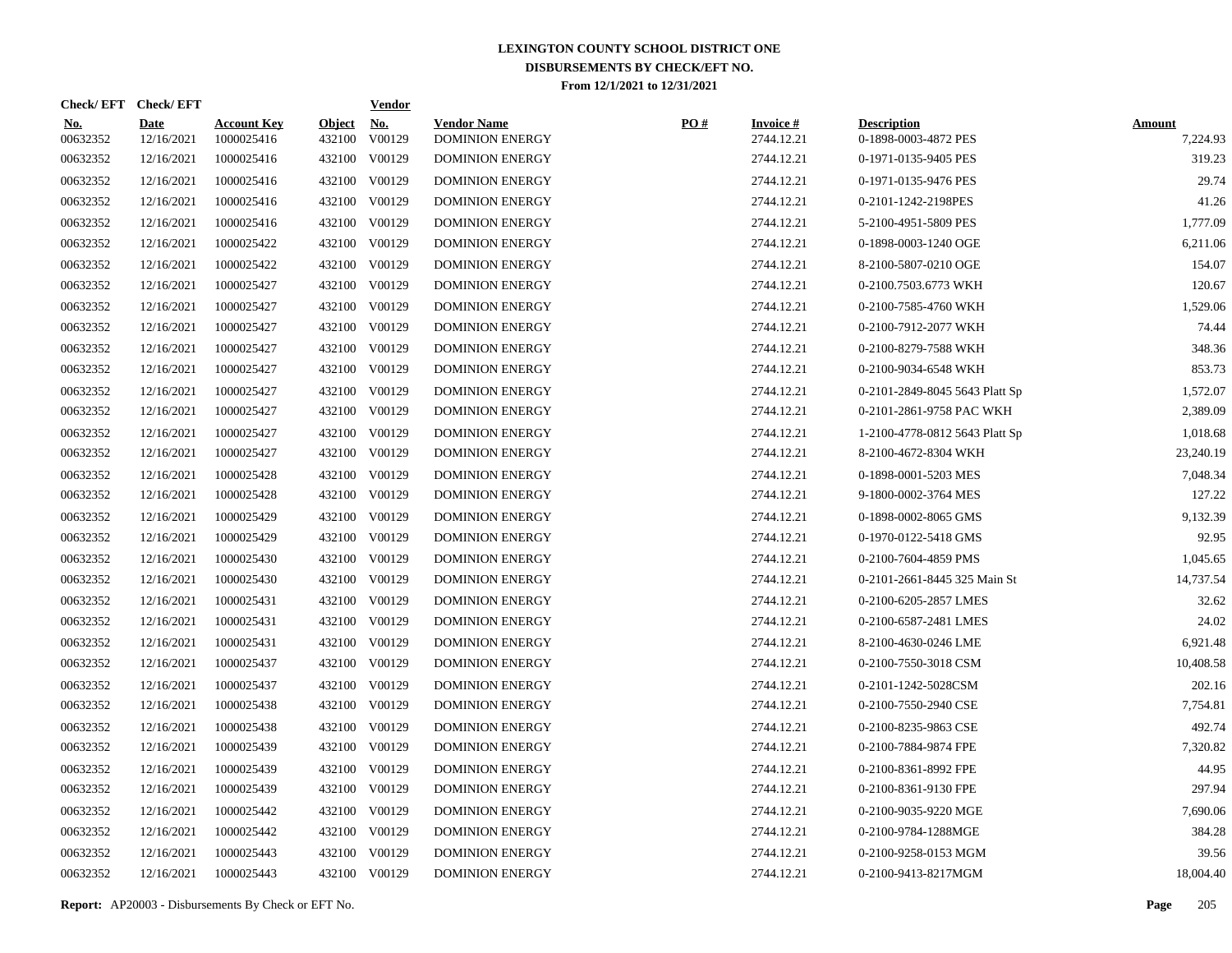|                        | Check/EFT Check/EFT       |                                  |                      | <b>Vendor</b> |                                              |                   |                               |                                           |                         |
|------------------------|---------------------------|----------------------------------|----------------------|---------------|----------------------------------------------|-------------------|-------------------------------|-------------------------------------------|-------------------------|
| <u>No.</u><br>00632352 | <b>Date</b><br>12/16/2021 | <b>Account Key</b><br>1000025443 | Object No.<br>432100 | V00129        | <b>Vendor Name</b><br><b>DOMINION ENERGY</b> | $\underline{PO#}$ | <b>Invoice#</b><br>2744.12.21 | <b>Description</b><br>0-2101-0542-0682MGM | <b>Amount</b><br>431.47 |
| 00632352               | 12/16/2021                | 1000025444                       | 432100               | V00129        | <b>DOMINION ENERGY</b>                       |                   | 2744.12.21                    | 0-2100-9784-0937RBH                       | 3,817.92                |
| 00632352               | 12/16/2021                | 1000025444                       |                      | 432100 V00129 | <b>DOMINION ENERGY</b>                       |                   | 2744.12.21                    | 0-2100-9795-7065 RBH                      | 30,977.54               |
| 00632352               | 12/16/2021                | 1000025444                       |                      | 432100 V00129 | <b>DOMINION ENERGY</b>                       |                   | 2744.12.21                    | 0-2100-9795-7101 RBH                      | 10,837.36               |
| 00632352               | 12/16/2021                | 1000025444                       |                      | 432100 V00129 | <b>DOMINION ENERGY</b>                       |                   | 2744.12.21                    | 0-2100-9796-9877 RBH                      | 3,410.95                |
| 00632352               | 12/16/2021                | 1000025444                       |                      | 432100 V00129 | <b>DOMINION ENERGY</b>                       |                   | 2744.12.21                    | 0-2100-9796-9947 RBH                      | 87.76                   |
| 00632352               | 12/16/2021                | 1000025444                       |                      | 432100 V00129 | <b>DOMINION ENERGY</b>                       |                   | 2744.12.21                    | 0-2100-9797-0009 RBH                      | 26.87                   |
| 00632352               | 12/16/2021                | 1000025444                       |                      | 432100 V00129 | <b>DOMINION ENERGY</b>                       |                   | 2744.12.21                    | 0-2100-9797-0052 RBH                      | 1,947.77                |
| 00632352               | 12/16/2021                | 1000025444                       |                      | 432100 V00129 | <b>DOMINION ENERGY</b>                       |                   | 2744.12.21                    | 0-2101-1941-8088RBH                       | 25.57                   |
| 00632352               | 12/16/2021                | 1000025445                       |                      | 432100 V00129 | <b>DOMINION ENERGY</b>                       |                   | 2744.12.21                    | 0-2101-0138-8474 DES                      | 7,633.25                |
| 00632352               | 12/16/2021                | 1000025445                       |                      | 432100 V00129 | <b>DOMINION ENERGY</b>                       |                   | 2744.12.21                    | 0-2101-2409-3068 Longs Pd trai            | 173.98                  |
| 00632352               | 12/16/2021                | 1000025447                       |                      | 432100 V00129 | <b>DOMINION ENERGY</b>                       |                   | 2744.12.21                    | 0-2101-2556-7999 CES                      | 7,784.11                |
| 00632352               | 12/16/2021                | 1000025452                       |                      | 432100 V00129 | <b>DOMINION ENERGY</b>                       |                   | 2744.12.21                    | 0-1970-0122-5371 Old GES                  | 2,649.94                |
| 00632352               | 12/16/2021                | 1000025452                       |                      | 432100 V00129 | <b>DOMINION ENERGY</b>                       |                   | 2744.12.21                    | 0-1970-0122-5386 Old GES                  | 959.85                  |
| 00632352               | 12/16/2021                | 1000025452                       |                      | 432100 V00129 | <b>DOMINION ENERGY</b>                       |                   | 2744.12.21                    | 0-1970-0122-5390 Old GES                  | 151.65                  |
| 00632352               | 12/16/2021                | 1000025452                       |                      | 432100 V00129 | <b>DOMINION ENERGY</b>                       |                   | 2744.12.21                    | 0-1970-0122-5422 Old GES                  | 56.83                   |
| 00632352               | 12/16/2021                | 1000025453                       |                      | 432100 V00129 | DOMINION ENERGY                              |                   | 2744.12.21                    | 0-1971-0135-8741 PMS 758 Mag              | 1,137.72                |
| 00632352               | 12/16/2021                | 1000025453                       |                      | 432100 V00129 | <b>DOMINION ENERGY</b>                       |                   | 2744.12.21                    | 0-1971-0135-8755 PMS 758 Mag              | 2,621.41                |
| 00632352               | 12/16/2021                | 1000025453                       |                      | 432100 V00129 | <b>DOMINION ENERGY</b>                       |                   | 2744.12.21                    | 0-1971-0135-8806 PMS 758 Mag              | 202.67                  |
| 00632352               | 12/16/2021                | 1000025453                       |                      | 432100 V00129 | <b>DOMINION ENERGY</b>                       |                   | 2744.12.21                    | 0-1971-0135-8811 PMS 758 Mag              | 79.40                   |
| 00632352               | 12/16/2021                | 1000025453                       |                      | 432100 V00129 | <b>DOMINION ENERGY</b>                       |                   | 2744.12.21                    | 0-1971-0135-8882 PMS 758 Mag              | 129.06                  |
| 00632352               | 12/16/2021                | 1000025453                       |                      | 432100 V00129 | <b>DOMINION ENERGY</b>                       |                   | 2744.12.21                    | 0-2100-7083-7860 PMS                      | 332.26                  |
| 00632352               | 12/16/2021                | 1000025453                       |                      | 432100 V00129 | DOMINION ENERGY                              |                   | 2744.12.21                    | 0-2100-9406-2899 PMS                      | 47.35                   |
| 00632352               | 12/16/2021                | 1000025507                       |                      | 432100 V00129 | <b>DOMINION ENERGY</b>                       |                   | 2744.12.21                    | 0-2100-9743-5679TR                        | 136.80                  |
|                        |                           |                                  |                      |               |                                              |                   |                               | <b>Check Total</b>                        | 242,128.81              |
| 00632353               | 12/16/2021                | 7932027016                       |                      | 466099 V12506 | LDH SPORTS AND MORE LLC                      | P2205078          | P2205078.PES                  | tshirts for archery (maroon sh            | 856.00                  |
| 00632353               | 12/16/2021                | 7932027016                       |                      | 466099 V12506 | LDH SPORTS AND MORE LLC                      | P2205286          | P2205286.PES                  | tie dye t-shirts with 2 color             | 770.40                  |
| 00632353               | 12/16/2021                | 7932027038                       |                      | 466099 V12506 | LDH SPORTS AND MORE LLC                      | P2205336          | P2205336.CSE                  | Navy short sleeve dri fit shir            | 94.16                   |
| 00632353               | 12/16/2021                | 7932027030                       |                      | 466041 V12506 | LDH SPORTS AND MORE LLC                      | P2205773          | P2205773.PMS                  | Youth Medium Champro Maroon D             | 17.12                   |
|                        |                           |                                  |                      |               |                                              |                   |                               | <b>Check Total</b>                        | 1,737.68                |
| 00632354               | 12/16/2021                | 7924099615                       |                      | 466032 V00487 | SC BASEBALL COACHES ASSOCIATIO               | P2206183          | P2206183.PHS                  | <b>CLINIC REGISTRATION</b>                | 480.00                  |
|                        |                           |                                  |                      |               |                                              |                   |                               | <b>Check Total</b>                        | 480.00                  |
| 00632355               | 12/16/2021                | 7936527022                       |                      | 466041 V01844 | <b>SCHOLASTIC INC</b>                        | P2205252          | 34979181                      | Quote ID: e74462097b6bcdf22490            | 181.84                  |
|                        |                           |                                  |                      |               |                                              |                   |                               |                                           |                         |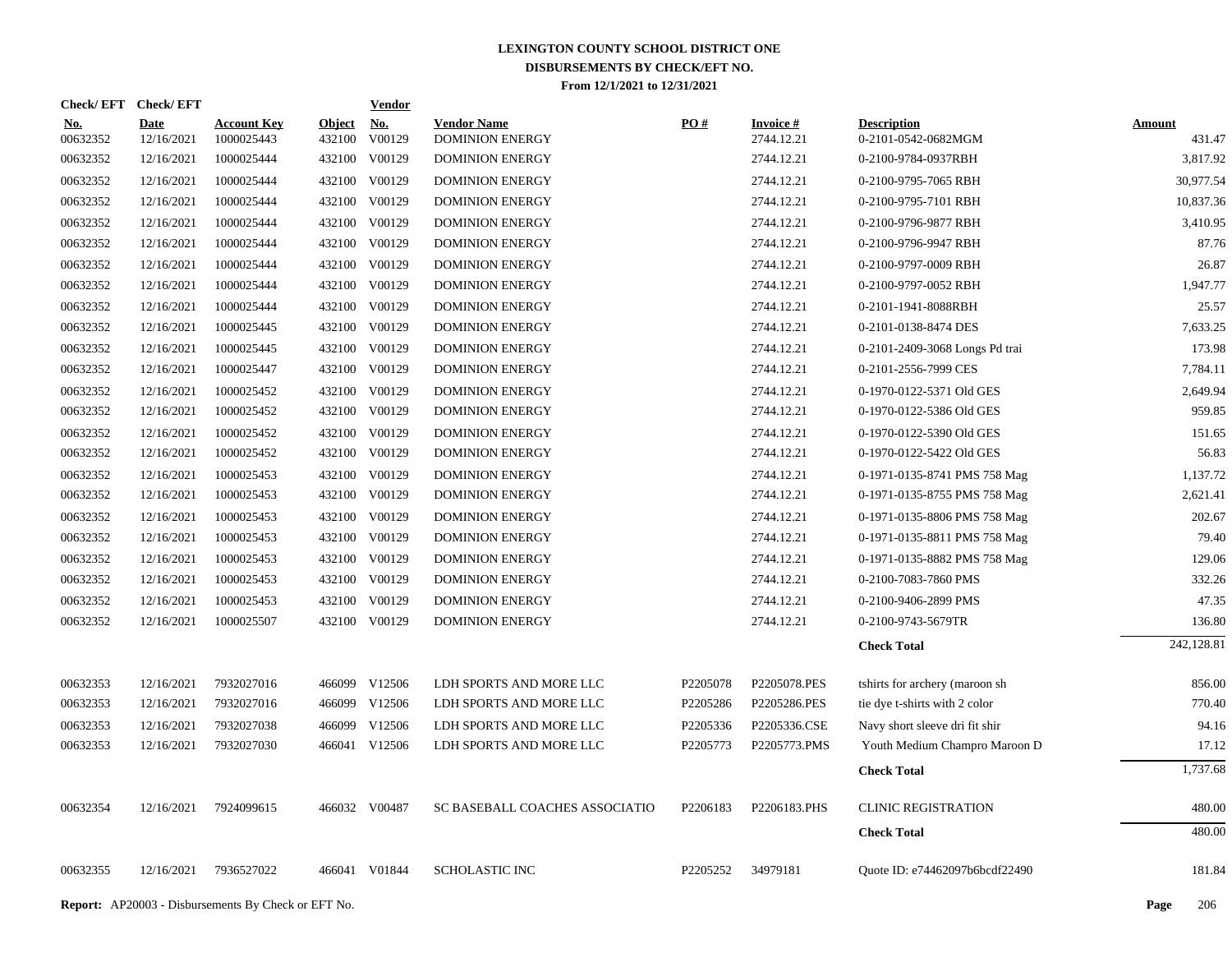| Check/EFT Check/EFT    |                           |                                  |                         | <b>Vendor</b>        |                                             |                 |                             |                                           |                        |
|------------------------|---------------------------|----------------------------------|-------------------------|----------------------|---------------------------------------------|-----------------|-----------------------------|-------------------------------------------|------------------------|
| <u>No.</u><br>00632355 | <b>Date</b><br>12/16/2021 | <u>Account Key</u><br>7936527022 | <b>Object</b><br>466041 | <u>No.</u><br>V01844 | <b>Vendor Name</b><br><b>SCHOLASTIC INC</b> | PO#<br>P2205252 | <b>Invoice#</b><br>34979181 | <b>Description</b><br>Shipping & handling | <b>Amount</b><br>17.53 |
|                        |                           |                                  |                         |                      |                                             |                 |                             | <b>Check Total</b>                        | 199.37                 |
| 00632356               | 12/16/2021                | 7743019015                       |                         | 466041 V01494        | SWANK MOVIE LICENSING USA                   | P2206310        | P2206310.PHS                | MOVIE LICENSE ANNUAL                      | 584.00                 |
|                        |                           |                                  |                         |                      |                                             |                 |                             | <b>Check Total</b>                        | 584.00                 |
| 00632357               | 12/16/2021                | 3972022403                       |                         | 433200 EXXXXX        | Employee                                    |                 | 11.01.11.02.21              | Leadership Development                    | 236.87                 |
| 00632357               | 12/16/2021                | 3972022403                       |                         | 433200 Exxxxx        | Employee                                    |                 | 11.01.11.22.21              | <b>Administrative Support</b>             | 30.80                  |
|                        |                           |                                  |                         |                      |                                             |                 |                             | <b>Check Total</b>                        | 267.67                 |
| 00632358               | 12/16/2021                | 1000022403                       |                         | 433200 EXXXXX        | Employee                                    |                 | 10.14.12.13.21              | Meetings/PU and Deliver materi            | 241.08                 |
| 00632358               | 12/16/2021                | 1000014803                       |                         | 441000 Exxxxx        | Employee                                    |                 | 12.10.21                    | Refund supplies                           | 42.78                  |
|                        |                           |                                  |                         |                      |                                             |                 |                             | <b>Check Total</b>                        | 283.86                 |
| 00632359               | 12/16/2021                | 7860527029                       |                         | 466069 Exxxxx        | Employee                                    |                 | 12.14.2021                  | Class supplies reimbursement              | 60.42                  |
|                        |                           |                                  |                         |                      |                                             |                 |                             | <b>Check Total</b>                        | 60.42                  |
| 00632360               | 12/16/2021                | 7725019020                       |                         | 466090 V00058        | LEXINGTON MIDDLE SCHOOL                     | P2206381        | P2206381.LMS                | $1149 -$                                  | 40.00                  |
| 00632360               | 12/16/2021                | 7802070020                       |                         | 466090 V00058        | LEXINGTON MIDDLE SCHOOL                     | P2206381        | P2206381.LMS                | $1147 -$                                  | 75.00                  |
| 00632360               | 12/16/2021                | 7809027020                       | 466064                  | V00058               | LEXINGTON MIDDLE SCHOOL                     | P2206381        | P2206381.LMS                | 1148 - Silver Foxes Cheerleadi            | 65.00                  |
| 00632360               | 12/16/2021                | 7809027020                       |                         | 466064 V00058        | LEXINGTON MIDDLE SCHOOL                     | P2206381        | P2206381.LMS                | 1150 - SCCCA - Competition fee            | 100.00                 |
|                        |                           |                                  |                         |                      |                                             |                 |                             | <b>Check Total</b>                        | 280.00                 |
| 00632361               | 12/16/2021                | 1000011329                       |                         | 441000 Exxxxx        | Employee                                    |                 | 12.14.21                    | Reimb supplies for staff gifts            | 8.56                   |
|                        |                           |                                  |                         |                      |                                             |                 |                             | <b>Check Total</b>                        | 8.56                   |
| 00632362               | 12/16/2021                | 2042222303                       |                         | 433200 Exxxxx        | Employee                                    |                 | 11.02.11.30.21              | Meetings at schools                       | 71.96                  |
|                        |                           |                                  |                         |                      |                                             |                 |                             | <b>Check Total</b>                        | 71.96                  |
| 00632363               | 12/16/2021                | 2710022303                       |                         | 464000 Exxxxx        | Employee                                    |                 | 12.09.2021                  | Reimb ASHA Certification                  | 225.00                 |
|                        |                           |                                  |                         |                      |                                             |                 |                             | <b>Check Total</b>                        | 225.00                 |
| 00632364               | 12/16/2021                | 7860527029                       |                         | 466069 Exxxxx        | Employee                                    |                 | 12.13.21                    | Celebration                               | 28.73                  |
|                        |                           |                                  |                         |                      |                                             |                 |                             | <b>Check Total</b>                        | 28.73                  |
| 00632365               | 12/16/2021                | 2710022303                       |                         | 464000 Exxxxx        | Employee                                    |                 | 12.10.2021                  | ASHA Certification Reimb.                 | 225.00                 |
|                        |                           |                                  |                         |                      |                                             |                 |                             |                                           |                        |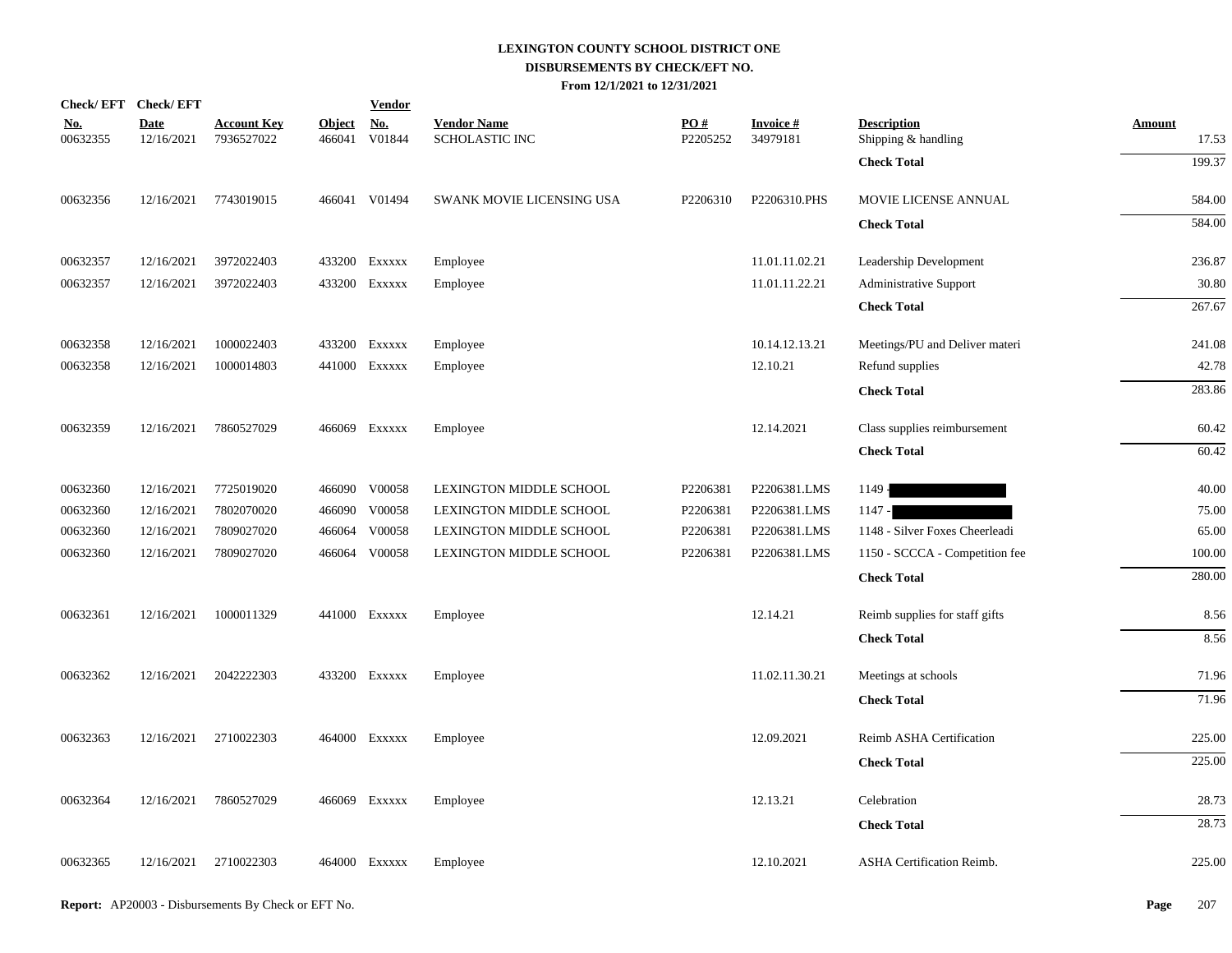| Check/EFT Check/EFT |             |                                                            |            | <b>Vendor</b> |                                       |          |                           |                                |               |
|---------------------|-------------|------------------------------------------------------------|------------|---------------|---------------------------------------|----------|---------------------------|--------------------------------|---------------|
| <b>No.</b>          | <b>Date</b> | <b>Account Key</b>                                         | Object No. |               | <b>Vendor Name</b>                    | PO#      | <b>Invoice#</b>           | <b>Description</b>             | <b>Amount</b> |
|                     |             |                                                            |            |               |                                       |          |                           | <b>Check Total</b>             | 225.00        |
| 00632366            | 12/16/2021  | 1000011347                                                 |            | 441030 V01277 | <b>BRAINPOP.COM LLC</b>               | P2203112 | US0240596                 | BrainPOP Espanol + Francais te | 170.00        |
| 00632366            | 12/16/2021  | 1000011347                                                 |            | 441030 V01277 | BRAINPOP.COM LLC                      | P2203112 | US0240596                 | <b>BrainPOP Teacher Access</b> | 230.00        |
|                     |             |                                                            |            |               |                                       |          |                           | <b>Check Total</b>             | 400.00        |
| 00632367            | 12/16/2021  | 7802073011                                                 |            | 466034 V10129 | <b>BROWN, JAMAAL</b>                  |          | VBB.LHS.12.09.21 Official |                                | 103.71        |
|                     |             |                                                            |            |               |                                       |          |                           | <b>Check Total</b>             | 103.71        |
| 00632368            | 12/16/2021  | 7809027020                                                 |            | 466041 V13255 | <b>BSN SPORTS</b>                     | P2202712 | 913960215                 | Black, black Silver -HUSTLE 3. | 47.08         |
| 00632368            | 12/16/2021  | 7809027020                                                 |            | 466041 V13255 | <b>BSN SPORTS</b>                     | P2202712 | 913960215                 | <b>FREIGHT</b>                 | 6.89          |
|                     |             |                                                            |            |               |                                       |          |                           | <b>Check Total</b>             | 53.97         |
| 00632369            | 12/16/2021  | 7802079011                                                 |            | 466034 V02776 | CANNON, DARVIN                        |          | VWR.LHS.12.09.21 Official |                                | 143.90        |
|                     |             |                                                            |            |               |                                       |          |                           | <b>Check Total</b>             | 143.90        |
| 00632370            | 12/16/2021  | 1000022403                                                 |            | 439500 V01474 | <b>CERTIFIED TRANSLATION SERVICES</b> | P2205982 | LEX-21-0946               | Russian Interpreter for zoom m | 130.00        |
|                     |             |                                                            |            |               |                                       |          |                           | <b>Check Total</b>             | 130.00        |
| 00632371            | 12/16/2021  | 7733027029                                                 |            | 466099 V13351 | COLUMBIA SPECIALTY ADVERTISING        | P2205136 | 6055                      | Polo - 15 Youth Large, 22 Medi | 627.55        |
| 00632371            | 12/16/2021  | 7733027029                                                 |            | 466099 V13351 | COLUMBIA SPECIALTY ADVERTISING        | P2205136 | 6055                      | Polo - 3 XXLarge               | 47.35         |
| 00632371            | 12/16/2021  | 7733027029                                                 |            | 466099 V13351 | COLUMBIA SPECIALTY ADVERTISING        | P2205136 | 6055                      | TShirts - 2 Small, 4 Medium, 2 | 120.64        |
| 00632371            | 12/16/2021  | 7733027029                                                 |            | 466099 V13351 | COLUMBIA SPECIALTY ADVERTISING        | P2205136 | 6055                      | TShirt - 1 XXLarge             | 13.11         |
| 00632371            | 12/16/2021  | 7733027029                                                 |            | 466099 V13351 | COLUMBIA SPECIALTY ADVERTISING        | P2205136 | 6055                      | Hoodies - 3 Youth Large, 3 Sma | 436.83        |
| 00632371            | 12/16/2021  | 7733027029                                                 |            | 466099 V13351 | COLUMBIA SPECIALTY ADVERTISING        | P2205136 | 6055                      | Hoodies - 2 XXLarge            | 42.27         |
|                     |             |                                                            |            |               |                                       |          |                           | <b>Check Total</b>             | 1,287.75      |
| 00632372            | 12/16/2021  | 7802073011                                                 |            | 466034 V02630 | <b>COMBS, OBIE</b>                    |          | VBB.LHS.12.13.21 Official |                                | 112.71        |
|                     |             |                                                            |            |               |                                       |          |                           | <b>Check Total</b>             | 112.71        |
| 00632373            | 12/16/2021  | 2672037003                                                 |            | 441000 V16773 | COOK, KARA JOANN                      | P2111842 | 12957                     | Reimbursement for books needed | 136.95        |
|                     |             |                                                            |            |               |                                       |          |                           | <b>Check Total</b>             | 136.95        |
| 00632374            | 12/16/2021  | 7802073015                                                 |            | 466034 V16513 | CRUMPTON, RONALD W                    |          | VWB.PE.12.14.21           | Official                       | 67.00         |
|                     |             |                                                            |            |               |                                       |          |                           | <b>Check Total</b>             | 67.00         |
| 00632375            | 12/16/2021  | 2200026405                                                 |            | 439500 V16315 | DEER OAKS EAP SERVICES LLC            | P2201534 | LCDO21-12                 | Employee Assistance Program ba | 3,978.81      |
|                     |             | <b>Report:</b> AP20003 - Disbursements By Check or EFT No. |            |               |                                       |          |                           |                                | Page<br>208   |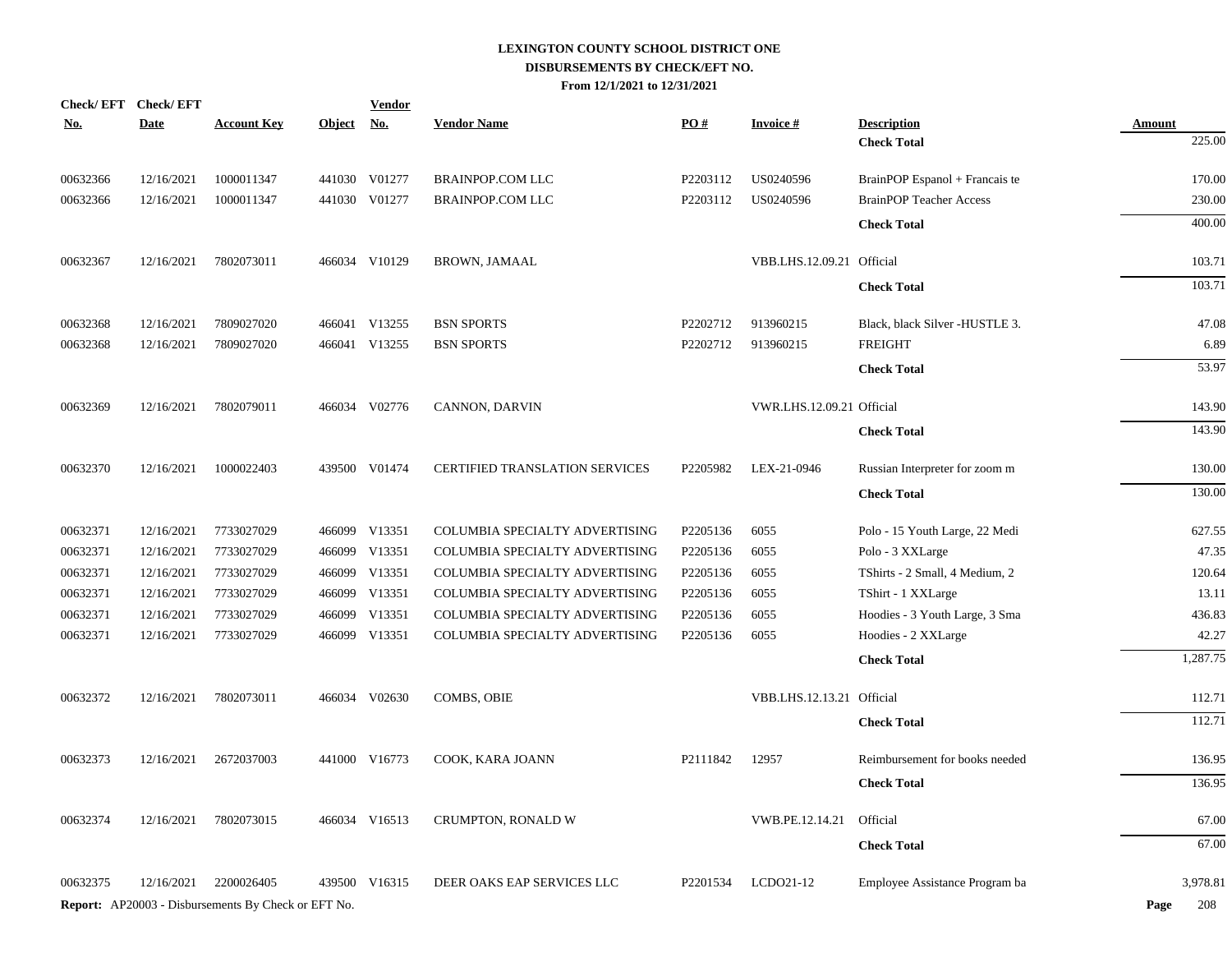|            | Check/EFT Check/EFT |                    |            | <b>Vendor</b> |                       | PO#      |                 |                                          |                    |
|------------|---------------------|--------------------|------------|---------------|-----------------------|----------|-----------------|------------------------------------------|--------------------|
| <u>No.</u> | <b>Date</b>         | <b>Account Key</b> | Object No. |               | <b>Vendor Name</b>    |          | <b>Invoice#</b> | <b>Description</b><br><b>Check Total</b> | Amount<br>3,978.81 |
|            |                     |                    |            |               |                       |          |                 |                                          |                    |
| 00632376   | 12/16/2021          | 7887027034         |            | 466034 V10113 | DERRICK, ANDREW BUTCH |          |                 | CBB.PHMS.12.09.2 PHMS Basketball         | 56.00              |
| 00632376   | 12/16/2021          | 7887027034         |            | 466034 V10113 | DERRICK, ANDREW BUTCH |          |                 | CBB.PHMS.12.13.2 PHMS Basketball         | 56.00              |
|            |                     |                    |            |               |                       |          |                 | <b>Check Total</b>                       | 112.00             |
|            |                     |                    |            |               |                       |          |                 |                                          |                    |
| 00632377   | 12/16/2021          | 1000021107         |            | 433200 V15897 | FIRST COMMUNITY BANK  | P2206417 | ADM.1444.12.21  | HYATT REGENCY ATLANTA                    | 548.07             |
| 00632377   | 12/16/2021          | 1000025507         | 439500     | V15897        | FIRST COMMUNITY BANK  | P2206483 | ADM.4074.12.21  | <b>SLED</b>                              | 64.00              |
| 00632377   | 12/16/2021          | 1000025507         |            | 441000 V15897 | FIRST COMMUNITY BANK  | P2206483 | ADM.4074.12.21  | Home Depot                               | 319.93             |
| 00632377   | 12/16/2021          | 1000025507         |            | 441000 V15897 | FIRST COMMUNITY BANK  | P2206483 | ADM.4074.12.21  | Interstate                               | 8.13               |
| 00632377   | 12/16/2021          | 1000025507         | 441000     | V15897        | FIRST COMMUNITY BANK  | P2206483 | ADM.4074.12.21  | Interstate                               | 314.36             |
| 00632377   | 12/16/2021          | 1000025507         | 441000     | V15897        | FIRST COMMUNITY BANK  | P2206483 | ADM.4074.12.21  | Interstate                               | 31.03              |
| 00632377   | 12/16/2021          | 1000025507         | 441000     | V15897        | FIRST COMMUNITY BANK  | P2206483 | ADM.4074.12.21  | Enlows                                   | 200.39             |
| 00632377   | 12/16/2021          | 1000025507         | 441000     | V15897        | FIRST COMMUNITY BANK  | P2206483 | ADM.4074.12.21  | Interstate                               | 224.54             |
| 00632377   | 12/16/2021          | 1000025507         | 441000     | V15897        | FIRST COMMUNITY BANK  | P2206483 | ADM.4074.12.21  | Interstate                               | 104.39             |
| 00632377   | 12/16/2021          | 1000025507         | 441000     | V15897        | FIRST COMMUNITY BANK  | P2206483 | ADM.4074.12.21  | Enlows                                   | 160.33             |
| 00632377   | 12/16/2021          | 1000025507         |            | 441000 V15897 | FIRST COMMUNITY BANK  | P2206483 | ADM.4074.12.21  | Interstate                               | 80.41              |
| 00632377   | 12/16/2021          | 1000025507         | 441000     | V15897        | FIRST COMMUNITY BANK  | P2206483 | ADM.4074.12.21  | Office Depot                             | 132.67             |
| 00632377   | 12/16/2021          | 1000025507         |            | 441000 V15897 | FIRST COMMUNITY BANK  | P2206483 | ADM.4074.12.21  | Enlows                                   | 601.23             |
| 00632377   | 12/16/2021          | 1000025507         | 441000     | V15897        | FIRST COMMUNITY BANK  | P2206483 | ADM.4074.12.21  | Enlows                                   | 480.99             |
| 00632377   | 12/16/2021          | 1000025507         |            | 441000 V15897 | FIRST COMMUNITY BANK  | P2206483 | ADM.4074.12.21  | Cox Tire                                 | 347.64             |
| 00632377   | 12/16/2021          | 1000025507         |            | 441000 V15897 | FIRST COMMUNITY BANK  | P2206483 | ADM.4074.12.21  | Enlows                                   | 601.23             |
| 00632377   | 12/16/2021          | 1000025507         |            | 441000 V15897 | FIRST COMMUNITY BANK  | P2206483 | ADM.4074.12.21  | Enlows                                   | 601.23             |
| 00632377   | 12/16/2021          | 1000025507         |            | 441000 V15897 | FIRST COMMUNITY BANK  | P2206483 | ADM.4074.12.21  | Office Depot                             | 7.16               |
| 00632377   | 12/16/2021          | 1000025507         |            | 469000 V15897 | FIRST COMMUNITY BANK  | P2206483 | ADM.4074.12.21  | Lowes Foods                              | 11.97              |
| 00632377   | 12/16/2021          | 1000026405         |            | 433200 V15897 | FIRST COMMUNITY BANK  | P2206407 | ADM.5725.12.21  | <b>SCASA</b>                             | 250.00             |
| 00632377   | 12/16/2021          | 1000026405         |            | 441000 V15897 | FIRST COMMUNITY BANK  | P2206407 | ADM.5725.12.21  | Walmart                                  | 23.48              |
| 00632377   | 12/16/2021          | 1000026405         |            | 469000 V15897 | FIRST COMMUNITY BANK  | P2206407 | ADM.5725.12.21  | Chick-fil-A                              | 89.81              |
| 00632377   | 12/16/2021          | 1000026405         |            | 469000 V15897 | FIRST COMMUNITY BANK  | P2206407 | ADM.5725.12.21  | Lowes                                    | 12.53              |
| 00632377   | 12/16/2021          | 1000011419         |            | 441000 V15897 | FIRST COMMUNITY BANK  | P2206406 | AES.3845.12.21  | <b>COVID-FOOD LION</b>                   | 26.53              |
| 00632377   | 12/16/2021          | 1000011419         |            | 441000 V15897 | FIRST COMMUNITY BANK  | P2206406 | AES.3845.12.21  | <b>USPS</b>                              | 290.00             |
| 00632377   | 12/16/2021          | 1000011419         |            | 441000 V15897 | FIRST COMMUNITY BANK  | P2206406 | AES.3845.12.21  | THE DAISY                                | 113.34             |
| 00632377   | 12/16/2021          | 1000011433         |            | 441000 V15897 | FIRST COMMUNITY BANK  | P2206406 | AES.3845.12.21  | <b>LOWES</b>                             | 39.14              |
| 00632377   | 12/16/2021          | 1000011433         |            | 441000 V15897 | FIRST COMMUNITY BANK  | P2206406 | AES.3845.12.21  | <b>DOLLAR TREE</b>                       | 26.75              |
| 00632377   | 12/16/2021          | 1000011433         |            | 441000 V15897 | FIRST COMMUNITY BANK  | P2206406 | AES.3845.12.21  | <b>WALMART</b>                           | 14.85              |
| 00632377   | 12/16/2021          | 1000025419         |            | 441000 V15897 | FIRST COMMUNITY BANK  | P2206406 | AES.3845.12.21  | <b>SHELL OIL</b>                         | 34.09              |
|            |                     |                    |            |               |                       |          |                 |                                          |                    |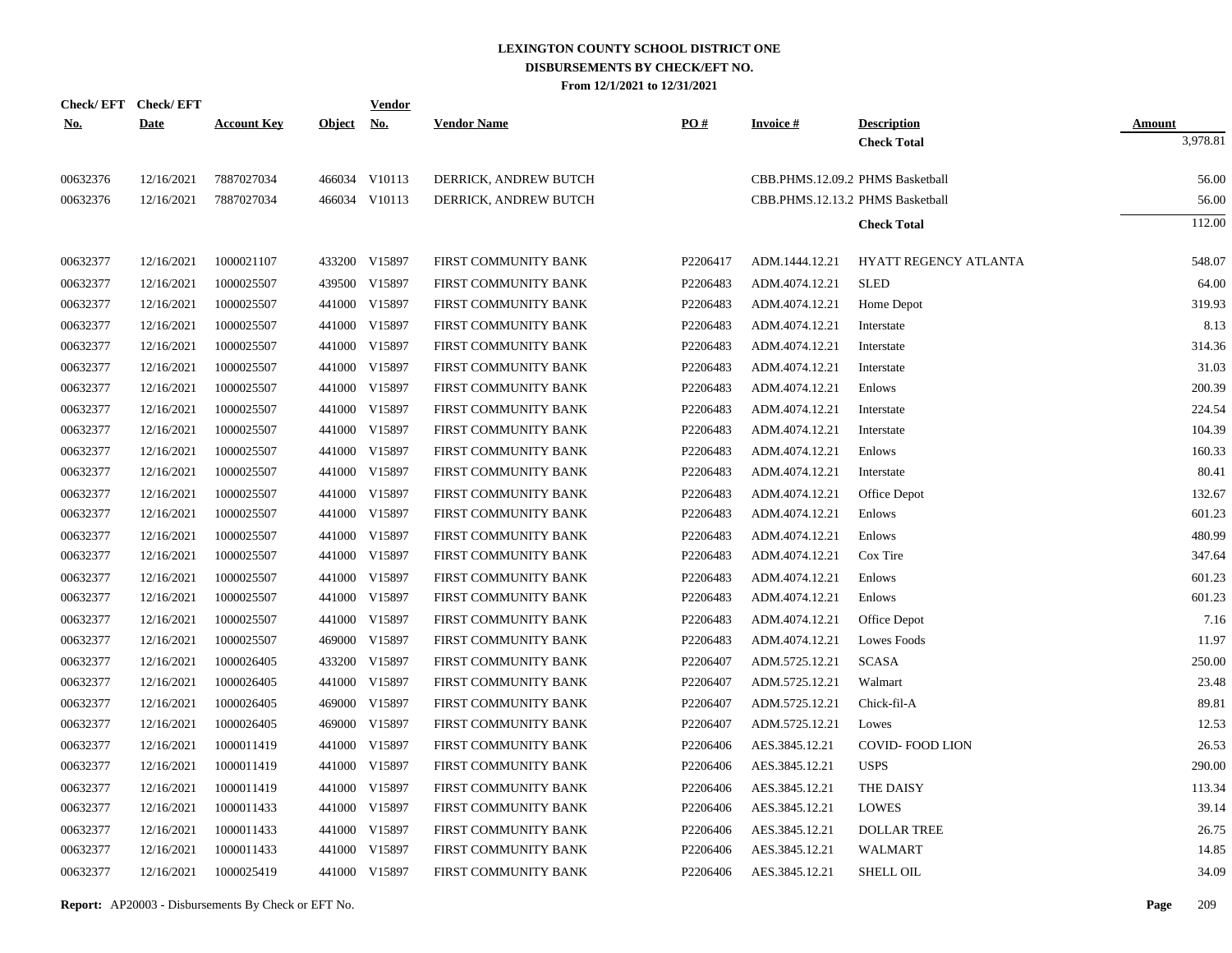| Check/EFT Check/EFT    |                           |                                  |                         | <b>Vendor</b>        |                                            |                 |                                   |                                        |                          |
|------------------------|---------------------------|----------------------------------|-------------------------|----------------------|--------------------------------------------|-----------------|-----------------------------------|----------------------------------------|--------------------------|
| <u>No.</u><br>00632377 | <b>Date</b><br>12/16/2021 | <b>Account Key</b><br>1000025419 | <b>Object</b><br>441000 | <b>No.</b><br>V15897 | <b>Vendor Name</b><br>FIRST COMMUNITY BANK | PO#<br>P2206406 | <b>Invoice#</b><br>AES.3845.12.21 | <b>Description</b><br><b>SHELL OIL</b> | <b>Amount</b><br>$-0.34$ |
| 00632377               | 12/16/2021                | 1000023347                       |                         | 433200 V15897        | FIRST COMMUNITY BANK                       | P2206527        | CES.5139.12.21                    | NATIONAL LITERACY SUMMIT               | 99.00                    |
| 00632377               | 12/16/2021                | 1000025447                       |                         | 441000 V15897        | FIRST COMMUNITY BANK                       | P2206527        | CES.5139.12.21                    | <b>LOWES HOME CENTER</b>               | 254.16                   |
| 00632377               | 12/16/2021                | 1000025447                       |                         | 441000 V15897        | FIRST COMMUNITY BANK                       | P2206527        | CES.5139.12.21                    | <b>SHELL OIL</b>                       | $-0.11$                  |
| 00632377               | 12/16/2021                | 1000025447                       |                         | 441000 V15897        | FIRST COMMUNITY BANK                       | P2206527        | CES.5139.12.21                    | <b>PUBLIX</b>                          | $-256.76$                |
| 00632377               | 12/16/2021                | 2022022447                       |                         | 433200 V15897        | FIRST COMMUNITY BANK                       | P2206527        | CES.5139.12.21                    | <b>DELTA AIRLINES</b>                  | 467.40                   |
| 00632377               | 12/16/2021                | 2022022447                       |                         | 433200 V15897        | FIRST COMMUNITY BANK                       | P2206527        | CES.5139.12.21                    | <b>DELTA AIRLINES</b>                  | 467.40                   |
| 00632377               | 12/16/2021                | 2022022447                       |                         | 433200 V15897        | FIRST COMMUNITY BANK                       | P2206527        | CES.5139.12.21                    | <b>DELTA AIRLINES</b>                  | 467.40                   |
| 00632377               | 12/16/2021                | 2022022447                       |                         | 433200 V15897        | FIRST COMMUNITY BANK                       | P2206527        | CES.5139.12.21                    | <b>DELTA AIRLINES</b>                  | 467.40                   |
| 00632377               | 12/16/2021                | 2022022447                       |                         | 433200 V15897        | FIRST COMMUNITY BANK                       | P2206527        | CES.5139.12.21                    | <b>DELTA AIRLINES</b>                  | 467.40                   |
| 00632377               | 12/16/2021                | 2022022447                       |                         | 433200 V15897        | FIRST COMMUNITY BANK                       | P2206527        | CES.5139.12.21                    | <b>DELTA AIRLINES</b>                  | 467.40                   |
| 00632377               | 12/16/2021                | 2022022447                       |                         | 433200 V15897        | FIRST COMMUNITY BANK                       | P2206527        | CES.5139.12.21                    | <b>DELTA AIRLINES</b>                  | 467.40                   |
| 00632377               | 12/16/2021                | 2022022447                       |                         | 433200 V15897        | FIRST COMMUNITY BANK                       | P2206527        | CES.5139.12.21                    | <b>DELTA AIRLINES</b>                  | 467.40                   |
| 00632377               | 12/16/2021                | 7740019047                       |                         | 466041 V15897        | FIRST COMMUNITY BANK                       | P2206527        | CES.5139.12.21                    | <b>KENDALL HUNT</b>                    | 78.18                    |
| 00632377               | 12/16/2021                | 7740019047                       |                         | 466041 V15897        | FIRST COMMUNITY BANK                       | P2206527        | CES.5139.12.21                    | <b>KENDALL HUNT</b>                    | 169.61                   |
| 00632377               | 12/16/2021                | 7743019047                       |                         | 466037 V15897        | FIRST COMMUNITY BANK                       | P2206527        | CES.5139.12.21                    | <b>ROCKALINGUA</b>                     | 199.00                   |
| 00632377               | 12/16/2021                | 7743019047                       | 466041                  | V15897               | FIRST COMMUNITY BANK                       | P2206527        | CES.5139.12.21                    | AMAZON                                 | 33.30                    |
| 00632377               | 12/16/2021                | 7793027047                       |                         | 466041 V15897        | FIRST COMMUNITY BANK                       | P2206527        | CES.5139.12.21                    | AMAZON                                 | 168.94                   |
| 00632377               | 12/16/2021                | 7793027047                       | 466041                  | V15897               | FIRST COMMUNITY BANK                       | P2206527        | CES.5139.12.21                    | WALMART                                | 47.23                    |
| 00632377               | 12/16/2021                | 7793027047                       | 466041                  | V15897               | FIRST COMMUNITY BANK                       | P2206527        | CES.5139.12.21                    | <b>DOLLAR TREE</b>                     | 58.85                    |
| 00632377               | 12/16/2021                | 7793027047                       | 466041                  | V15897               | FIRST COMMUNITY BANK                       | P2206527        | CES.5139.12.21                    | <b>FASTSIGNS</b>                       | 161.78                   |
| 00632377               | 12/16/2021                | 7793027047                       | 466041                  | V15897               | FIRST COMMUNITY BANK                       | P2206527        | CES.5139.12.21                    | AMAZON                                 | 80.25                    |
| 00632377               | 12/16/2021                | 7793027047                       | 466041                  | V15897               | FIRST COMMUNITY BANK                       | P2206527        | CES.5139.12.21                    | <b>HOBBY LOBBY</b>                     | 47.01                    |
| 00632377               | 12/16/2021                | 7793027047                       | 466041                  | V15897               | FIRST COMMUNITY BANK                       | P2206527        | CES.5139.12.21                    | WALMART                                | 9.60                     |
| 00632377               | 12/16/2021                | 7793027047                       | 466041                  | V15897               | FIRST COMMUNITY BANK                       | P2206527        | CES.5139.12.21                    | AMAZON                                 | 168.94                   |
| 00632377               | 12/16/2021                | 7793027047                       |                         | 466099 V15897        | FIRST COMMUNITY BANK                       | P2206527        | CES.5139.12.21                    | <b>HOBBY LOBBY</b>                     | 136.57                   |
| 00632377               | 12/16/2021                | 7860027047                       | 466041                  | V15897               | FIRST COMMUNITY BANK                       | P2206527        | CES.5139.12.21                    | AMAZON                                 | 42.79                    |
| 00632377               | 12/16/2021                | 7884027047                       | 466041                  | V15897               | FIRST COMMUNITY BANK                       | P2206527        | CES.5139.12.21                    | WALMART                                | 182.42                   |
| 00632377               | 12/16/2021                | 7884027047                       | 466041                  | V15897               | FIRST COMMUNITY BANK                       | P2206527        | CES.5139.12.21                    | <b>DOLLAR TREE</b>                     | 9.63                     |
| 00632377               | 12/16/2021                | 7884027047                       | 466041                  | V15897               | FIRST COMMUNITY BANK                       | P2206527        | CES.5139.12.21                    | <b>AMAZON</b>                          | 55.62                    |
| 00632377               | 12/16/2021                | 7884027047                       | 466041                  | V15897               | FIRST COMMUNITY BANK                       | P2206527        | CES.5139.12.21                    | <b>AMAZON</b>                          | 34.22                    |
| 00632377               | 12/16/2021                | 7884027047                       | 466041                  | V15897               | FIRST COMMUNITY BANK                       | P2206527        | CES.5139.12.21                    | AMAZON                                 | 12.83                    |
| 00632377               | 12/16/2021                | 7884027047                       | 466041                  | V15897               | FIRST COMMUNITY BANK                       | P2206527        | CES.5139.12.21                    | <b>AMAZON</b>                          | 113.33                   |
| 00632377               | 12/16/2021                | 7884027047                       |                         | 466041 V15897        | FIRST COMMUNITY BANK                       | P2206527        | CES.5139.12.21                    | <b>AMAZON</b>                          | 403.29                   |
| 00632377               | 12/16/2021                | 7884027047                       | 466041                  | V15897               | FIRST COMMUNITY BANK                       | P2206527        | CES.5139.12.21                    | <b>DOLLAR GENERAL</b>                  | 17.12                    |
| 00632377               | 12/16/2021                | 7884027047                       |                         | 466041 V15897        | FIRST COMMUNITY BANK                       | P2206527        | CES.5139.12.21                    | <b>DOLLAR TREE</b>                     | 23.54                    |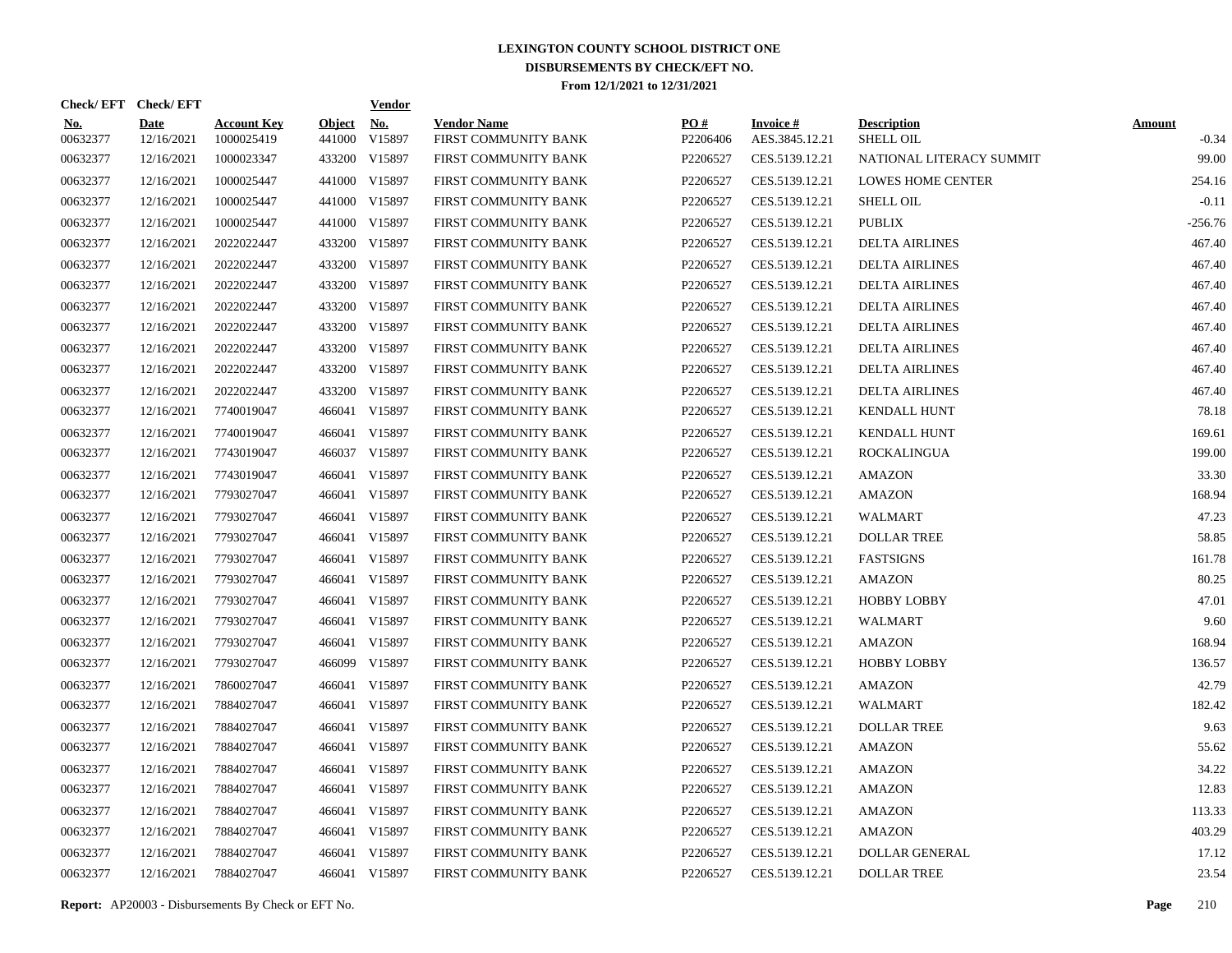| Check/EFT Check/EFT    |                           |                                  |                         | <b>Vendor</b>        |                                            |                 |                                   |                                     |                        |
|------------------------|---------------------------|----------------------------------|-------------------------|----------------------|--------------------------------------------|-----------------|-----------------------------------|-------------------------------------|------------------------|
| <u>No.</u><br>00632377 | <b>Date</b><br>12/16/2021 | <b>Account Key</b><br>7884027047 | <b>Object</b><br>466041 | <u>No.</u><br>V15897 | <b>Vendor Name</b><br>FIRST COMMUNITY BANK | PO#<br>P2206527 | <b>Invoice#</b><br>CES.5139.12.21 | <b>Description</b><br><b>AMAZON</b> | <b>Amount</b><br>46.80 |
| 00632377               | 12/16/2021                | 7884027047                       | 466041                  | V15897               | FIRST COMMUNITY BANK                       | P2206527        | CES.5139.12.21                    | <b>DOLLAR TREE</b>                  | 3.21                   |
| 00632377               | 12/16/2021                | 7884027047                       |                         | 466041 V15897        | FIRST COMMUNITY BANK                       | P2206527        | CES.5139.12.21                    | <b>AMAZON</b>                       | 44.22                  |
| 00632377               | 12/16/2021                | 7884027047                       | 466041                  | V15897               | FIRST COMMUNITY BANK                       | P2206527        | CES.5139.12.21                    | <b>AMAZON</b>                       | 75.68                  |
| 00632377               | 12/16/2021                | 7884027047                       |                         | 466041 V15897        | FIRST COMMUNITY BANK                       | P2206527        | CES.5139.12.21                    | <b>AMAZON</b>                       | 16.99                  |
| 00632377               | 12/16/2021                | 7884027047                       |                         | 466041 V15897        | FIRST COMMUNITY BANK                       | P2206527        | CES.5139.12.21                    | <b>AMAZON</b>                       | 7.48                   |
| 00632377               | 12/16/2021                | 7884027047                       |                         | 466069 V15897        | FIRST COMMUNITY BANK                       | P2206527        | CES.5139.12.21                    | <b>AMAZON</b>                       | 18.99                  |
| 00632377               | 12/16/2021                | 7884027047                       |                         | 466069 V15897        | FIRST COMMUNITY BANK                       | P2206527        | CES.5139.12.21                    | WALMART                             | 59.42                  |
| 00632377               | 12/16/2021                | 7884027047                       |                         | 466069 V15897        | FIRST COMMUNITY BANK                       | P2206527        | CES.5139.12.21                    | <b>STARBUCKS COFFEE</b>             | 134.45                 |
| 00632377               | 12/16/2021                | 7884027047                       |                         | 466069 V15897        | FIRST COMMUNITY BANK                       | P2206527        | CES.5139.12.21                    | WALMART                             | 201.23                 |
| 00632377               | 12/16/2021                | 7884027047                       |                         | 466069 V15897        | FIRST COMMUNITY BANK                       | P2206527        | CES.5139.12.21                    | PITT STOP                           | 10.87                  |
| 00632377               | 12/16/2021                | 7884027047                       |                         | 466069 V15897        | FIRST COMMUNITY BANK                       | P2206527        | CES.5139.12.21                    | <b>LOWES FOODS</b>                  | 68.77                  |
| 00632377               | 12/16/2021                | 7884027047                       |                         | 466069 V15897        | FIRST COMMUNITY BANK                       | P2206527        | CES.5139.12.21                    | <b>HARDEE'S</b>                     | 359.21                 |
| 00632377               | 12/16/2021                | 7884027047                       |                         | 466069 V15897        | FIRST COMMUNITY BANK                       | P2206527        | CES.5139.12.21                    | <b>LOWES FOODS</b>                  | 102.98                 |
| 00632377               | 12/16/2021                | 7884027047                       |                         | 466069 V15897        | FIRST COMMUNITY BANK                       | P2206527        | CES.5139.12.21                    | <b>PUBLIX</b>                       | 229.72                 |
| 00632377               | 12/16/2021                | 7884027047                       |                         | 466069 V15897        | FIRST COMMUNITY BANK                       | P2206527        | CES.5139.12.21                    | <b>PUBLIX</b>                       | 256.76                 |
| 00632377               | 12/16/2021                | 7884027047                       |                         | 466069 V15897        | FIRST COMMUNITY BANK                       | P2206527        | CES.5139.12.21                    | PUBLIX                              | 256.76                 |
| 00632377               | 12/16/2021                | 7884027047                       |                         | 466069 V15897        | FIRST COMMUNITY BANK                       | P2206527        | CES.5139.12.21                    | <b>PUBLIX</b>                       | 26.41                  |
| 00632377               | 12/16/2021                | 7884027047                       |                         | 466069 V15897        | FIRST COMMUNITY BANK                       | P2206527        | CES.5139.12.21                    | <b>IGA</b>                          | 41.94                  |
| 00632377               | 12/16/2021                | 7884027047                       |                         | 466069 V15897        | FIRST COMMUNITY BANK                       | P2206527        | CES.5139.12.21                    | <b>WALMART</b>                      | 107.40                 |
| 00632377               | 12/16/2021                | 7884027047                       |                         | 466099 V15897        | FIRST COMMUNITY BANK                       | P2206527        | CES.5139.12.21                    | <b>WALMART</b>                      | 19.13                  |
| 00632377               | 12/16/2021                | 7884027047                       |                         | 466099 V15897        | FIRST COMMUNITY BANK                       | P2206527        | CES.5139.12.21                    | <b>LEXINGTON FLORIST</b>            | 236.75                 |
| 00632377               | 12/16/2021                | 7884027047                       |                         | 466099 V15897        | FIRST COMMUNITY BANK                       | P2206527        | CES.5139.12.21                    | KOHL'S                              | 48.15                  |
| 00632377               | 12/16/2021                | 7884027047                       |                         | 466099 V15897        | FIRST COMMUNITY BANK                       | P2206527        | CES.5139.12.21                    | <b>AMAZON</b>                       | 32.08                  |
| 00632377               | 12/16/2021                | 7884027047                       |                         | 466099 V15897        | FIRST COMMUNITY BANK                       | P2206527        | CES.5139.12.21                    | <b>LEXINGTON FLORIST</b>            | 63.50                  |
| 00632377               | 12/16/2021                | 7884027047                       |                         | 466099 V15897        | FIRST COMMUNITY BANK                       | P2206527        | CES.5139.12.21                    | <b>HOBBY LOBBY</b>                  | 91.70                  |
| 00632377               | 12/16/2021                | 7884027047                       |                         | 466099 V15897        | FIRST COMMUNITY BANK                       | P2206527        | CES.5139.12.21                    | <b>AMAZON</b>                       | 160.44                 |
| 00632377               | 12/16/2021                | 7884027047                       |                         | 466099 V15897        | FIRST COMMUNITY BANK                       | P2206527        | CES.5139.12.21                    | <b>AMAZON</b>                       | 96.06                  |
| 00632377               | 12/16/2021                | 1000023338                       | 464000                  | V15897               | FIRST COMMUNITY BANK                       | P2206499        | CSE.5170.12.21                    | <b>USC</b> Marketplace              | 250.00                 |
| 00632377               | 12/16/2021                | 7740019038                       |                         | 466041 V15897        | FIRST COMMUNITY BANK                       | P2206499        | CSE.5170.12.21                    | Hands on Equations                  | 47.45                  |
| 00632377               | 12/16/2021                | 7740019038                       |                         | 466041 V15897        | FIRST COMMUNITY BANK                       | P2206499        | CSE.5170.12.21                    | Walmart-Chex mix, m&ms, poster      | 40.49                  |
| 00632377               | 12/16/2021                | 7740019038                       |                         | 466041 V15897        | FIRST COMMUNITY BANK                       | P2206499        | CSE.5170.12.21                    | Walmart-EAGLES                      | 17.04                  |
| 00632377               | 12/16/2021                | 7740019038                       |                         | 466041 V15897        | FIRST COMMUNITY BANK                       | P2206499        | CSE.5170.12.21                    | Walmart - EAGLES                    | 15.54                  |
| 00632377               | 12/16/2021                | 7743019038                       |                         | 466041 V15897        | FIRST COMMUNITY BANK                       | P2206499        | CSE.5170.12.21                    | Amazon.com Attendance               | 47.78                  |
| 00632377               | 12/16/2021                | 7745027038                       |                         | 466099 V15897        | FIRST COMMUNITY BANK                       | P2206499        | CSE.5170.12.21                    | Scholastic                          | 10.00                  |
| 00632377               | 12/16/2021                | 7745027038                       |                         | 466099 V15897        | FIRST COMMUNITY BANK                       | P2206499        | CSE.5170.12.21                    | Scholastic                          | 5.00                   |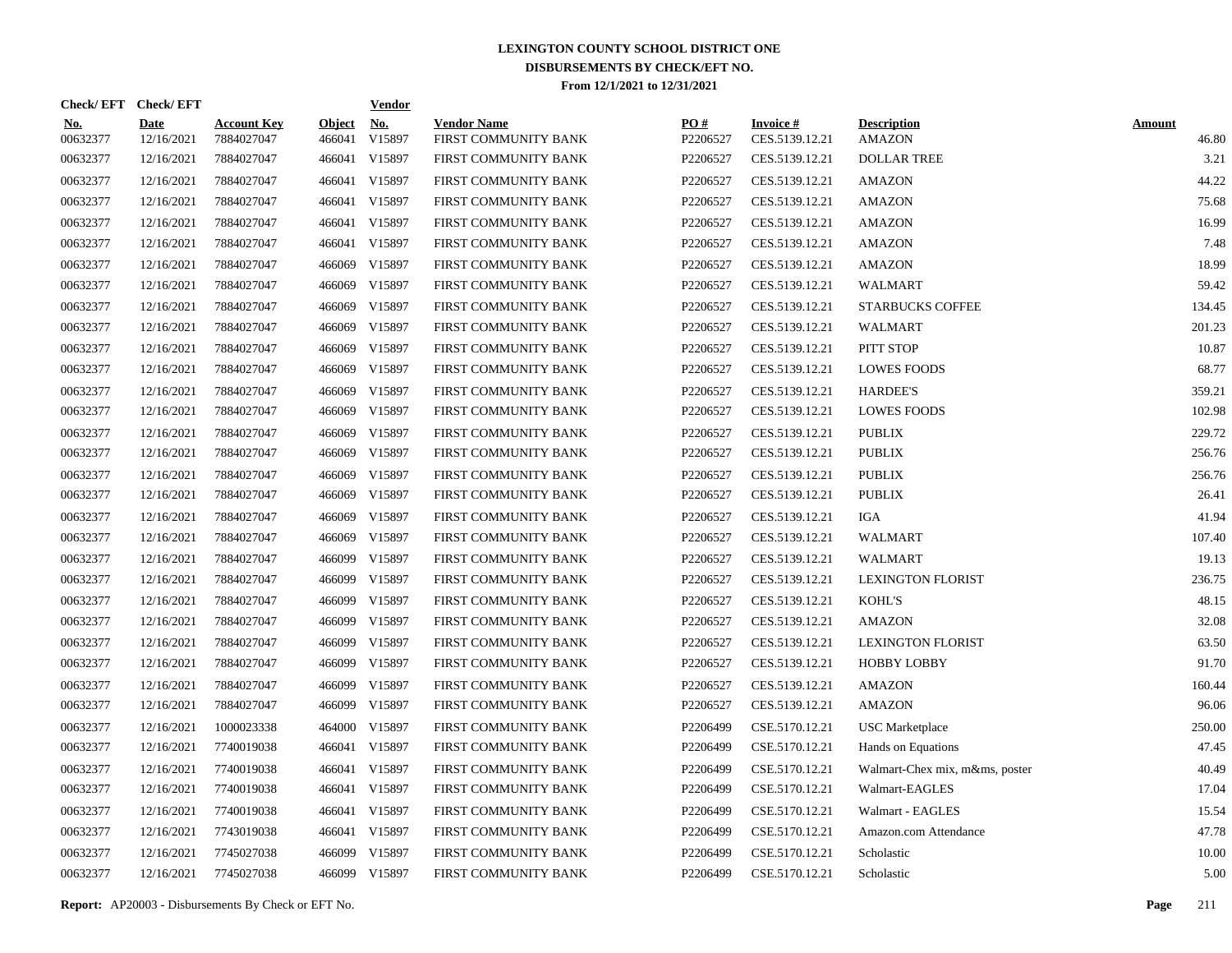|                        | Check/EFT Check/EFT       |                                  |                         | <b>Vendor</b>                       |                                            |                 |                                   |                                  |                        |
|------------------------|---------------------------|----------------------------------|-------------------------|-------------------------------------|--------------------------------------------|-----------------|-----------------------------------|----------------------------------|------------------------|
| <u>No.</u><br>00632377 | <b>Date</b><br>12/16/2021 | <b>Account Key</b><br>7745027038 | <b>Object</b><br>466099 | $\underline{\textbf{No}}$<br>V15897 | <b>Vendor Name</b><br>FIRST COMMUNITY BANK | PQ#<br>P2206499 | <b>Invoice#</b><br>CSE.5170.12.21 | <b>Description</b><br>Scholastic | <b>Amount</b><br>15.00 |
| 00632377               | 12/16/2021                | 7863027038                       | 466041                  | V15897                              | FIRST COMMUNITY BANK                       | P2206499        | CSE.5170.12.21                    | Candles4less                     | 56.16                  |
| 00632377               | 12/16/2021                | 7863027038                       | 466069                  | V15897                              | FIRST COMMUNITY BANK                       | P2206499        | CSE.5170.12.21                    | Walmart                          | 57.24                  |
| 00632377               | 12/16/2021                | 7863027038                       | 466069                  | V15897                              | FIRST COMMUNITY BANK                       | P2206499        | CSE.5170.12.21                    | Walmart                          | 125.82                 |
| 00632377               | 12/16/2021                | 7884027038                       | 466099                  | V15897                              | FIRST COMMUNITY BANK                       | P2206499        | CSE.5170.12.21                    | Amazon.com Sympathy basket       | 69.99                  |
| 00632377               | 12/16/2021                | 7884027038                       | 466099                  | V15897                              | FIRST COMMUNITY BANK                       | P2206499        | CSE.5170.12.21                    | Walmart - Holiday lights         | 26.39                  |
| 00632377               | 12/16/2021                | 7884027038                       | 466099                  | V15897                              | FIRST COMMUNITY BANK                       | P2206499        | CSE.5170.12.21                    | Walmart-office tree              | 72.76                  |
| 00632377               | 12/16/2021                | 7884027038                       | 466099                  | V15897                              | FIRST COMMUNITY BANK                       | P2206499        | CSE.5170.12.21                    | Lowe's-office poinsettias        | 16.05                  |
| 00632377               | 12/16/2021                | 7884027038                       | 466099                  | V15897                              | FIRST COMMUNITY BANK                       | P2206499        | CSE.5170.12.21                    | Publix                           | 147.98                 |
| 00632377               | 12/16/2021                | 7932027038                       | 466041                  | V15897                              | FIRST COMMUNITY BANK                       | P2206499        | CSE.5170.12.21                    | Amazon.com-Archery               | 9.99                   |
| 00632377               | 12/16/2021                | 7932027038                       | 466041                  | V15897                              | FIRST COMMUNITY BANK                       | P2206499        | CSE.5170.12.21                    | Amazon.com - Archery             | 20.10                  |
| 00632377               | 12/16/2021                | 7932027038                       | 466041                  | V15897                              | FIRST COMMUNITY BANK                       | P2206499        | CSE.5170.12.21                    | Amazon.com-Archery               | 288.00                 |
| 00632377               | 12/16/2021                | 7948027038                       | 466099                  | V15897                              | FIRST COMMUNITY BANK                       | P2206499        | CSE.5170.12.21                    | Amazon.com -Substitute appreci   | 33.86                  |
| 00632377               | 12/16/2021                | 7948027038                       | 466099                  | V15897                              | FIRST COMMUNITY BANK                       | P2206499        | CSE.5170.12.21                    | Walmart - Substitute apprecia    | 15.28                  |
| 00632377               | 12/16/2021                | 7948027038                       | 466099                  | V15897                              | FIRST COMMUNITY BANK                       | P2206499        | CSE.5170.12.21                    | Amazon.com-Holiday Party         | 104.93                 |
| 00632377               | 12/16/2021                | 7948027038                       | 466099                  | V15897                              | FIRST COMMUNITY BANK                       | P2206499        | CSE.5170.12.21                    | Amazon.com-Holiday Party         | 29.98                  |
| 00632377               | 12/16/2021                | 7948027038                       | 466099                  | V15897                              | FIRST COMMUNITY BANK                       | P2206499        | CSE.5170.12.21                    | WalGreens-Holiday Cards          | 86.67                  |
| 00632377               | 12/16/2021                | 7948027038                       | 466099                  | V15897                              | FIRST COMMUNITY BANK                       | P2206499        | CSE.5170.12.21                    | Amazon.com Student get well ba   | 52.95                  |
| 00632377               | 12/16/2021                | 1000011114                       | 441000                  | V15897                              | FIRST COMMUNITY BANK                       | P2206514        | GES.3944.12.21                    | Amazon.com                       | 82.74                  |
| 00632377               | 12/16/2021                | 1000025414                       | 441000                  | V15897                              | FIRST COMMUNITY BANK                       | P2206514        | GES.3944.12.21                    | <b>USI</b>                       | 18.34                  |
| 00632377               | 12/16/2021                | 2021011214                       | 441000                  | V15897                              | FIRST COMMUNITY BANK                       | P2206514        | GES.3944.12.21                    | Phonic Books                     | 930.04                 |
| 00632377               | 12/16/2021                | 7819027014                       | 466069                  | V15897                              | FIRST COMMUNITY BANK                       | P2206514        | GES.3944.12.21                    | IGA - Gilbert                    | 9.00                   |
| 00632377               | 12/16/2021                | 7863027014                       | 466069                  | V15897                              | FIRST COMMUNITY BANK                       | P2206514        | GES.3944.12.21                    | Walmart                          | 54.70                  |
| 00632377               | 12/16/2021                | 7866027014                       | 466069                  | V15897                              | FIRST COMMUNITY BANK                       | P2206514        | GES.3944.12.21                    | Krispy Kreme                     | 50.10                  |
| 00632377               | 12/16/2021                | 7866027014                       | 466069                  | V15897                              | FIRST COMMUNITY BANK                       | P2206514        | GES.3944.12.21                    | Krispy Kreme                     | 50.10                  |
| 00632377               | 12/16/2021                | 7866027014                       | 466069                  | V15897                              | FIRST COMMUNITY BANK                       | P2206514        | GES.3944.12.21                    | Walmart                          | 45.80                  |
| 00632377               | 12/16/2021                | 7866027014                       | 466069                  | V15897                              | FIRST COMMUNITY BANK                       | P2206514        | GES.3944.12.21                    | Sam's Club                       | 69.16                  |
| 00632377               | 12/16/2021                | 7881027014                       | 466041                  | V15897                              | FIRST COMMUNITY BANK                       | P2206514        | GES.3944.12.21                    | Amazon.com                       | 32.09                  |
| 00632377               | 12/16/2021                | 1000011329                       | 441000                  | V15897                              | FIRST COMMUNITY BANK                       | P2206485        | GMS.5840.12.21                    | Amazon                           | 108.67                 |
| 00632377               | 12/16/2021                | 1000011329                       | 441000                  | V15897                              | FIRST COMMUNITY BANK                       | P2206485        | GMS.5840.12.21                    | Amazon                           | 66.29                  |
| 00632377               | 12/16/2021                | 1000011329                       | 441000                  | V15897                              | FIRST COMMUNITY BANK                       | P2206485        | GMS.5840.12.21                    | Amazon                           | 24.59                  |
| 00632377               | 12/16/2021                | 1000011329                       | 441000                  | V15897                              | FIRST COMMUNITY BANK                       | P2206485        | GMS.5840.12.21                    | Amazon                           | 64.18                  |
| 00632377               | 12/16/2021                | 1000011329                       | 441000                  | V15897                              | FIRST COMMUNITY BANK                       | P2206485        | GMS.5840.12.21                    | Tienda Patina Pasabien           | 46.42                  |
| 00632377               | 12/16/2021                | 1000021229                       |                         | 441000 V15897                       | FIRST COMMUNITY BANK                       | P2206485        | GMS.5840.12.21                    | Amazon                           | 83.41                  |
| 00632377               | 12/16/2021                | 1000025429                       | 441000                  | V15897                              | FIRST COMMUNITY BANK                       | P2206485        | GMS.5840.12.21                    | Quick Serve                      | 60.01                  |
| 00632377               | 12/16/2021                | 7742019029                       |                         | 466041 V15897                       | FIRST COMMUNITY BANK                       | P2206485        | GMS.5840.12.21                    | Walmart                          | 129.93                 |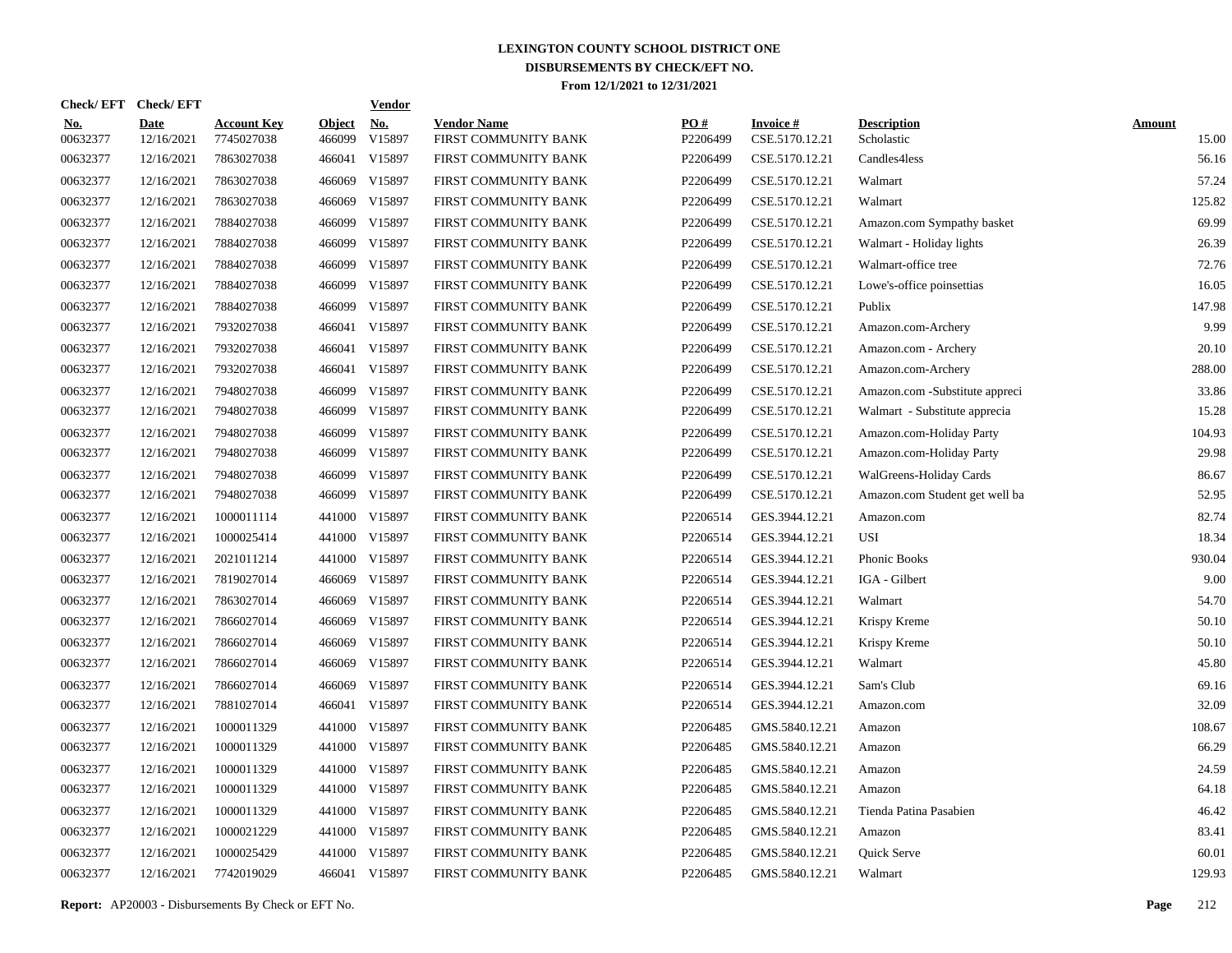|                        | Check/EFT Check/EFT       |                                  |                         | <b>Vendor</b>        |                                            |                      |                                   |                                |                         |
|------------------------|---------------------------|----------------------------------|-------------------------|----------------------|--------------------------------------------|----------------------|-----------------------------------|--------------------------------|-------------------------|
| <b>No.</b><br>00632377 | <b>Date</b><br>12/16/2021 | <b>Account Key</b><br>7742019029 | <b>Object</b><br>466041 | <u>No.</u><br>V15897 | <b>Vendor Name</b><br>FIRST COMMUNITY BANK | PQ#<br>P2206485      | <b>Invoice#</b><br>GMS.5840.12.21 | <b>Description</b><br>Walmart  | <b>Amount</b><br>770.36 |
| 00632377               | 12/16/2021                | 7796027029                       | 466099                  | V15897               | FIRST COMMUNITY BANK                       | P2206485             | GMS.5840.12.21                    | First Community                | 35.00                   |
| 00632377               | 12/16/2021                | 7796027029                       | 466099                  | V15897               | FIRST COMMUNITY BANK                       | P2206485             | GMS.5840.12.21                    | <b>Interest Charge</b>         | 34.00                   |
| 00632377               | 12/16/2021                | 7841827029                       |                         | 466041 V15897        | FIRST COMMUNITY BANK                       | P2206485             | GMS.5840.12.21                    | High Seirra                    | 314.38                  |
| 00632377               | 12/16/2021                | 7860527029                       |                         | 466041 V15897        | FIRST COMMUNITY BANK                       | P2206485             | GMS.5840.12.21                    | Walmart                        | 15.92                   |
| 00632377               | 12/16/2021                | 7860527029                       | 466069                  | V15897               | FIRST COMMUNITY BANK                       | P2206485             | GMS.5840.12.21                    | Shumperts Southern Grill       | 333.00                  |
| 00632377               | 12/16/2021                | 7860527029                       | 466069                  | V15897               | FIRST COMMUNITY BANK                       | P2206485             | GMS.5840.12.21                    | Krispy Kream                   | 45.74                   |
| 00632377               | 12/16/2021                | 7860527029                       | 466069                  | V15897               | FIRST COMMUNITY BANK                       | P2206485             | GMS.5840.12.21                    | Joey's Sub                     | 26.08                   |
| 00632377               | 12/16/2021                | 1000021231                       |                         | 441000 V15897        | FIRST COMMUNITY BANK                       | P2206510             | LME.1220.12.21                    | <b>PUBLIX</b>                  | 49.75                   |
| 00632377               | 12/16/2021                | 1000023331                       |                         | 433200 V15897        | FIRST COMMUNITY BANK                       | P2206510             | LME.1220.12.21                    | DISNEY WORLD RESORT            | 961.89                  |
| 00632377               | 12/16/2021                | 1000023331                       |                         | 433200 V15897        | FIRST COMMUNITY BANK                       | P2206510             | LME.1220.12.21                    | DISNEY WORLD RESORT            | 1,728.15                |
| 00632377               | 12/16/2021                | 1000023331                       |                         | 441000 V15897        | FIRST COMMUNITY BANK                       | P2206510             | LME.1220.12.21                    | <b>USPS</b>                    | 7.38                    |
| 00632377               | 12/16/2021                | 7713027031                       |                         | 466041 V15897        | FIRST COMMUNITY BANK                       | P2206510             | LME.1220.12.21                    | <b>AMAZON</b>                  | 61.00                   |
| 00632377               | 12/16/2021                | 7743019031                       |                         | 466041 V15897        | FIRST COMMUNITY BANK                       | P2206510             | LME.1220.12.21                    | AMAZON.COM                     | 18.17                   |
| 00632377               | 12/16/2021                | 7841827031                       |                         | 466041 V15897        | FIRST COMMUNITY BANK                       | P2206510             | LME.1220.12.21                    | AMAZON.COM                     | 28.84                   |
| 00632377               | 12/16/2021                | 7841827031                       |                         | 466041 V15897        | FIRST COMMUNITY BANK                       | P2206510             | LME.1220.12.21                    | <b>LEARNING EXPRESS TOYS</b>   | 16.04                   |
| 00632377               | 12/16/2021                | 7863027031                       |                         | 466041 V15897        | FIRST COMMUNITY BANK                       | P2206510             | LME.1220.12.21                    | REFUND PAYPAL/DISPUTED CHARGE  | $-85.47$                |
| 00632377               | 12/16/2021                | 7863027031                       |                         | 466041 V15897        | FIRST COMMUNITY BANK                       | P2206510             | LME.1220.12.21                    | REFUND/WALMART CREDIT          | $-86.69$                |
| 00632377               | 12/16/2021                | 7863027031                       |                         | 466041 V15897        | FIRST COMMUNITY BANK                       | P2206510             | LME.1220.12.21                    | WALGREENS #07399               | 9.43                    |
| 00632377               | 12/16/2021                | 7863027031                       |                         | 466041 V15897        | FIRST COMMUNITY BANK                       | P2206510             | LME.1220.12.21                    | Paypal purchase in October/dis | 85.47                   |
| 00632377               | 12/16/2021                | 7863027031                       | 466069                  | V15897               | FIRST COMMUNITY BANK                       | P2206510             | LME.1220.12.21                    | <b>LOWES FOODS</b>             | 14.15                   |
| 00632377               | 12/16/2021                | 7881027031                       |                         | 466041 V15897        | FIRST COMMUNITY BANK                       | P2206510             | LME.1220.12.21                    | WALMART #881                   | 8.98                    |
| 00632377               | 12/16/2021                | 7881027031                       |                         | 466099 V15897        | FIRST COMMUNITY BANK                       | P2206510             | LME.1220.12.21                    | <b>LEXINGTON FLORIST</b>       | 50.45                   |
| 00632377               | 12/16/2021                | 7886027031                       |                         | 466041 V15897        | FIRST COMMUNITY BANK                       | P2206510             | LME.1220.12.21                    | CVS # 2497                     | 18.73                   |
| 00632377               | 12/16/2021                | 7891527031                       |                         | 466041 V15897        | FIRST COMMUNITY BANK                       | P2206510             | LME.1220.12.21                    | <b>BIG LOTS #5422</b>          | 42.80                   |
| 00632377               | 12/16/2021                | 7891527031                       |                         | 466041 V15897        | FIRST COMMUNITY BANK                       | P <sub>2206510</sub> | LME.1220.12.21                    | <b>BIG LOTS #5422</b>          | 12.84                   |
| 00632377               | 12/16/2021                | 1000011320                       |                         | 441000 V15897        | FIRST COMMUNITY BANK                       | P2206491             | LMS.1915.12.21                    | Walmart - Social Studies stain | 105.19                  |
| 00632377               | 12/16/2021                | 1000011320                       |                         | 441000 V15897        | FIRST COMMUNITY BANK                       | P2206491             | LMS.1915.12.21                    | Walmart - Prize for Advocacy   | 7.88                    |
| 00632377               | 12/16/2021                | 1000011320                       |                         | 441000 V15897        | FIRST COMMUNITY BANK                       | P2206491             | LMS.1915.12.21                    | Walmart - D-Cell Batteries Sci | 11.58                   |
| 00632377               | 12/16/2021                | 1000011620                       |                         | 441000 V15897        | FIRST COMMUNITY BANK                       | P2206491             | LMS.1915.12.21                    | <b>VEX Robotics</b>            | 47.72                   |
| 00632377               | 12/16/2021                | 1000011620                       | 441000                  | V15897               | FIRST COMMUNITY BANK                       | P2206491             | LMS.1915.12.21                    | Amazon - Robitics supplies     | 39.56                   |
| 00632377               | 12/16/2021                | 1000021220                       |                         | 441000 V15897        | FIRST COMMUNITY BANK                       | P2206491             | LMS.1915.12.21                    | Walmart - Couseling supplies   | 23.74                   |
| 00632377               | 12/16/2021                | 1000021220                       | 441000                  | V15897               | FIRST COMMUNITY BANK                       | P2206491             | LMS.1915.12.21                    | Krispy Kreme - School Counseli | 26.13                   |
| 00632377               | 12/16/2021                | 1000021320                       |                         | 441000 V15897        | FIRST COMMUNITY BANK                       | P2206491             | LMS.1915.12.21                    | Amazon - healthroom supplies   | 132.47                  |
| 00632377               | 12/16/2021                | 1000021320                       | 441000                  | V15897               | FIRST COMMUNITY BANK                       | P2206491             | LMS.1915.12.21                    | amazon - Health room supplies  | 7.29                    |
| 00632377               | 12/16/2021                | 1000025420                       |                         | 441000 V15897        | FIRST COMMUNITY BANK                       | P2206491             | LMS.1915.12.21                    | Murphy's Gas - Mower           | 48.93                   |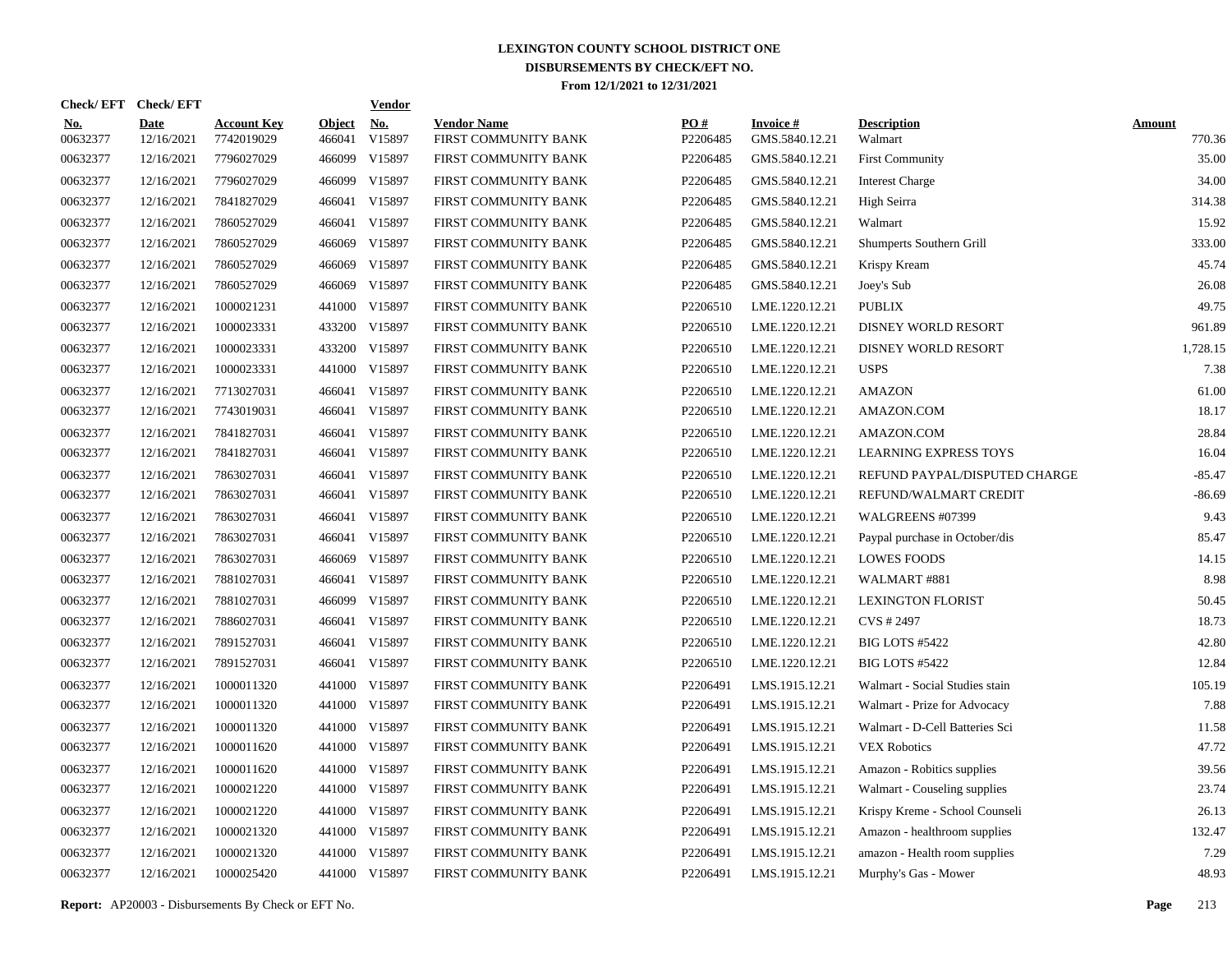| Check/ EFT             | <b>Check/EFT</b>          |                                  |                         | <b>Vendor</b> |                                            |                 |                                   |                                                    |                        |
|------------------------|---------------------------|----------------------------------|-------------------------|---------------|--------------------------------------------|-----------------|-----------------------------------|----------------------------------------------------|------------------------|
| <u>No.</u><br>00632377 | <b>Date</b><br>12/16/2021 | <b>Account Key</b><br>1000025420 | <b>Object</b><br>441000 | No.<br>V15897 | <b>Vendor Name</b><br>FIRST COMMUNITY BANK | PO#<br>P2206491 | <b>Invoice#</b><br>LMS.1915.12.21 | <b>Description</b><br>A-Z Lawn mowers - Engine Oil | <b>Amount</b><br>15.99 |
| 00632377               | 12/16/2021                | 1000025420                       | 441000                  | V15897        | FIRST COMMUNITY BANK                       | P2206491        | LMS.1915.12.21                    | Walmart - light bulbs                              | 25.59                  |
| 00632377               | 12/16/2021                | 1000025420                       | 441000                  | V15897        | FIRST COMMUNITY BANK                       | P2206491        | LMS.1915.12.21                    | Home Depot - Flowers                               | 29.92                  |
| 00632377               | 12/16/2021                | 7715019020                       | 466041                  | V15897        | FIRST COMMUNITY BANK                       | P2206491        | LMS.1915.12.21                    | Dollar Tree - world cultures s                     | 16.05                  |
| 00632377               | 12/16/2021                | 7715019020                       | 466041                  | V15897        | FIRST COMMUNITY BANK                       | P2206491        | LMS.1915.12.21                    | Lidel - world culture supplies                     | 20.56                  |
| 00632377               | 12/16/2021                | 7727519020                       | 466041                  | V15897        | FIRST COMMUNITY BANK                       | P2206491        | LMS.1915.12.21                    | Walmart Science cooking lab                        | 24.60                  |
| 00632377               | 12/16/2021                | 7727519020                       | 466041                  | V15897        | FIRST COMMUNITY BANK                       | P2206491        | LMS.1915.12.21                    | <b>CVS Batteries for Science Prob</b>              | 35.28                  |
| 00632377               | 12/16/2021                | 7738027020                       | 466041                  | V15897        | FIRST COMMUNITY BANK                       | P2206491        | LMS.1915.12.21                    | Amazon - Theatre production                        | 10.69                  |
| 00632377               | 12/16/2021                | 7738027020                       | 466041                  | V15897        | FIRST COMMUNITY BANK                       | P2206491        | LMS.1915.12.21                    | Amazon - theatre production                        | 9.26                   |
| 00632377               | 12/16/2021                | 7738027020                       | 466041                  | V15897        | FIRST COMMUNITY BANK                       | P2206491        | LMS.1915.12.21                    | Amazon - Theatre production                        | 7.48                   |
| 00632377               | 12/16/2021                | 7738027020                       | 466041                  | V15897        | FIRST COMMUNITY BANK                       | P2206491        | LMS.1915.12.21                    | Amazon - Theatrer production                       | 54.64                  |
| 00632377               | 12/16/2021                | 7738027020                       | 466041                  | V15897        | FIRST COMMUNITY BANK                       | P2206491        | LMS.1915.12.21                    | Home Depot - Papter to cover s                     | 74.86                  |
| 00632377               | 12/16/2021                | 7738027020                       | 466041                  | V15897        | FIRST COMMUNITY BANK                       | P2206491        | LMS.1915.12.21                    | Amazon - Theatre pops                              | 31.58                  |
| 00632377               | 12/16/2021                | 7738027020                       | 466041                  | V15897        | FIRST COMMUNITY BANK                       | P2206491        | LMS.1915.12.21                    | Amazon - Theatre Props                             | 65.74                  |
| 00632377               | 12/16/2021                | 7738027020                       | 466041                  | V15897        | FIRST COMMUNITY BANK                       | P2206491        | LMS.1915.12.21                    | Amazon - Theatre Production su                     | 10.69                  |
| 00632377               | 12/16/2021                | 7738027020                       | 466041                  | V15897        | FIRST COMMUNITY BANK                       | P2206491        | LMS.1915.12.21                    | Amazon - Theatre Production                        | 9.62                   |
| 00632377               | 12/16/2021                | 7743019020                       | 466041                  | V15897        | FIRST COMMUNITY BANK                       | P2206491        | LMS.1915.12.21                    | Walmart - indigo Project SS                        | 118.22                 |
| 00632377               | 12/16/2021                | 7744519020                       | 466041                  | V15897        | FIRST COMMUNITY BANK                       | P2206491        | LMS.1915.12.21                    | Amazon - Educational materials                     | 106.77                 |
| 00632377               | 12/16/2021                | 7750019020                       | 466041                  | V15897        | FIRST COMMUNITY BANK                       | P2206491        | LMS.1915.12.21                    | Amazon - Air pumb                                  | 150.87                 |
| 00632377               | 12/16/2021                | 7765027020                       | 466041                  | V15897        | FIRST COMMUNITY BANK                       | P2206491        | LMS.1915.12.21                    | Etsy - LMDC team Pj's costume                      | 518.52                 |
| 00632377               | 12/16/2021                | 7770027020                       | 466041                  | V15897        | FIRST COMMUNITY BANK                       | P2206491        | LMS.1915.12.21                    | ID supply.com - Id Badge Holde                     | 155.00                 |
| 00632377               | 12/16/2021                | 7770027020                       | 466041                  | V15897        | FIRST COMMUNITY BANK                       | P2206491        | LMS.1915.12.21                    | ID Wholesaler - lanyards                           | 154.05                 |
| 00632377               | 12/16/2021                | 7802073020                       | 466041                  | V15897        | FIRST COMMUNITY BANK                       | P2206491        | LMS.1915.12.21                    | Walmart - Basketball concessio                     | 69.19                  |
| 00632377               | 12/16/2021                | 7802073020                       | 466041                  | V15897        | FIRST COMMUNITY BANK                       | P2206491        | LMS.1915.12.21                    | Amazon - Basketball concession                     | 80.85                  |
| 00632377               | 12/16/2021                | 7802073020                       | 466041                  | V15897        | FIRST COMMUNITY BANK                       | P2206491        | LMS.1915.12.21                    | Walmart - Basketball concessio                     | 80.17                  |
| 00632377               | 12/16/2021                | 7802080020                       | 466041                  | V15897        | FIRST COMMUNITY BANK                       | P2206491        | LMS.1915.12.21                    | Amazon - Basketball concession                     | 42.65                  |
| 00632377               | 12/16/2021                | 7802080020                       | 466041                  | V15897        | FIRST COMMUNITY BANK                       | P2206491        | LMS.1915.12.21                    | Walmart - basketball concessio                     | 99.24                  |
| 00632377               | 12/16/2021                | 7802080020                       | 466041                  | V15897        | FIRST COMMUNITY BANK                       | P2206491        | LMS.1915.12.21                    | target - Basketball concession                     | 58.54                  |
| 00632377               | 12/16/2021                | 7803027020                       | 466041                  | V15897        | FIRST COMMUNITY BANK                       | P2206491        | LMS.1915.12.21                    | Amazon - Beta Club boxes; Serv                     | 86.07                  |
| 00632377               | 12/16/2021                | 7803027020                       | 466069                  | V15897        | FIRST COMMUNITY BANK                       | P2206491        | LMS.1915.12.21                    | Beta Club Kispy Kreme                              | 93.95                  |
| 00632377               | 12/16/2021                | 7860527020                       | 466041                  | V15897        | FIRST COMMUNITY BANK                       | P2206491        | LMS.1915.12.21                    | Dollar General - staff tailgat                     | 20.87                  |
| 00632377               | 12/16/2021                | 7860527020                       | 466069                  | V15897        | FIRST COMMUNITY BANK                       | P2206491        | LMS.1915.12.21                    | Hudson's BBQ - Staff tailgaite                     | 232.78                 |
| 00632377               | 12/16/2021                | 7896027020                       | 466041                  | V15897        | FIRST COMMUNITY BANK                       | P2206491        | LMS.1915.12.21                    | Amazon - intro to Agri supplie                     | 21.39                  |
| 00632377               | 12/16/2021                | 7896027020                       | 466041                  | V15897        | FIRST COMMUNITY BANK                       | P2206491        | LMS.1915.12.21                    | Amazon - Intro to Agri Journal                     | 123.00                 |
| 00632377               | 12/16/2021                | 7931527020                       | 466041                  | V15897        | FIRST COMMUNITY BANK                       | P2206491        | LMS.1915.12.21                    | Amazon - Robotex supplies                          | 59.36                  |
| 00632377               | 12/16/2021                | 7960027020                       |                         | 466069 V15897 | FIRST COMMUNITY BANK                       | P2206491        | LMS.1915.12.21                    | Walart - LOCC Club                                 | 25.88                  |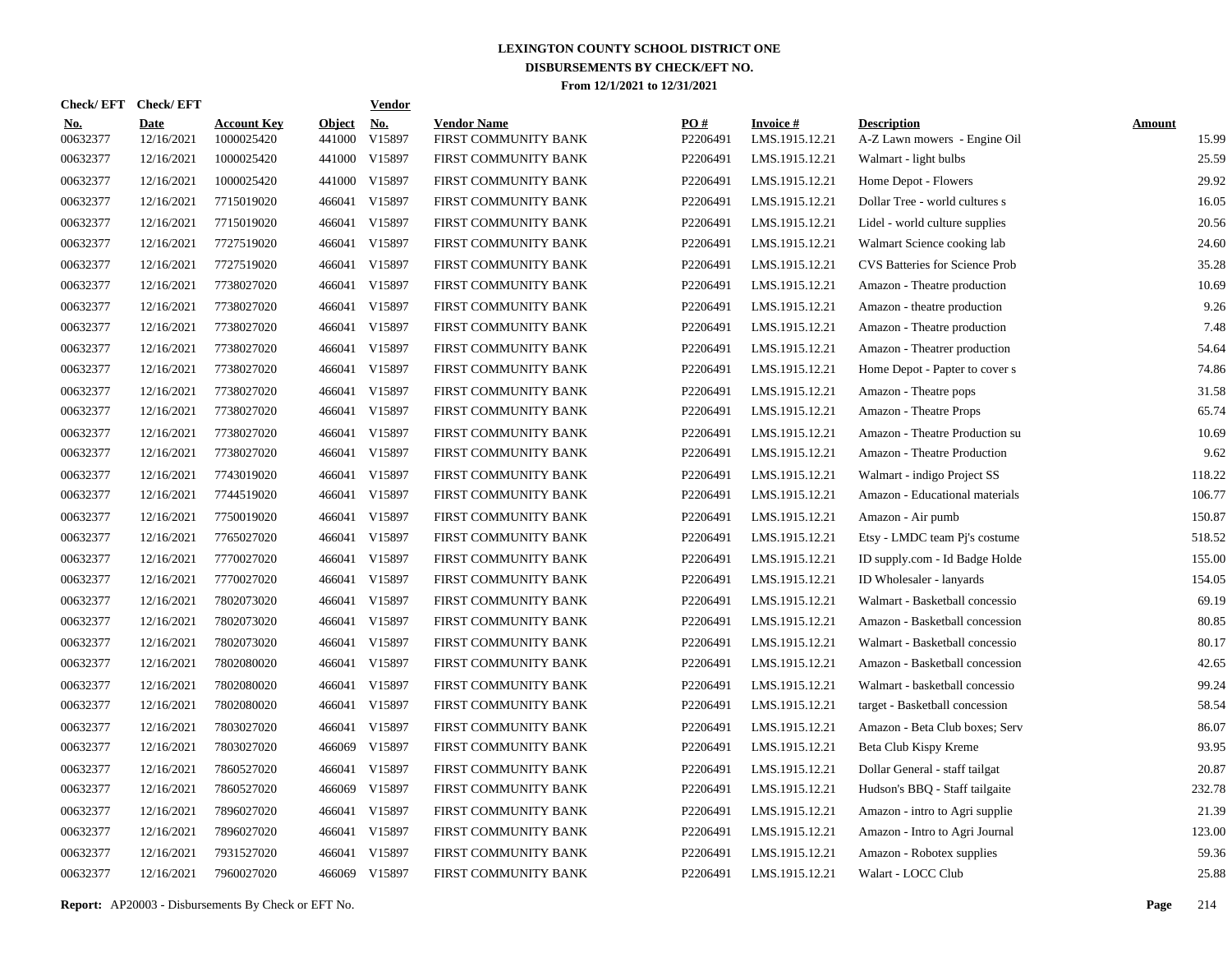|                        | Check/EFT Check/EFT       |                                  |                         | <b>Vendor</b> |                                            |                 |                                   |                                            |                        |
|------------------------|---------------------------|----------------------------------|-------------------------|---------------|--------------------------------------------|-----------------|-----------------------------------|--------------------------------------------|------------------------|
| <u>No.</u><br>00632377 | <b>Date</b><br>12/16/2021 | <b>Account Key</b><br>7960027020 | <b>Object</b><br>466069 | No.<br>V15897 | <b>Vendor Name</b><br>FIRST COMMUNITY BANK | PO#<br>P2206491 | <b>Invoice#</b><br>LMS.1915.12.21 | <b>Description</b><br>foodlion - LOCC Club | <b>Amount</b><br>36.53 |
| 00632377               | 12/16/2021                | 1000011135                       | 441000                  | V15897        | FIRST COMMUNITY BANK                       | P2206515        | PHE.1949.12.21                    | Amazon                                     | 1.23                   |
| 00632377               | 12/16/2021                | 1000011135                       | 441030                  | V15897        | FIRST COMMUNITY BANK                       | P2206515        | PHE.1949.12.21                    | Amazon                                     | 18.02                  |
| 00632377               | 12/16/2021                | 7713519035                       | 466099                  | V15897        | FIRST COMMUNITY BANK                       | P2206515        | PHE.1949.12.21                    | Amazon                                     | 9.62                   |
| 00632377               | 12/16/2021                | 7743019035                       | 466041                  | V15897        | FIRST COMMUNITY BANK                       | P2206515        | PHE.1949.12.21                    | Walmart                                    | 7.68                   |
| 00632377               | 12/16/2021                | 7880027035                       | 466069                  | V15897        | FIRST COMMUNITY BANK                       | P2206515        | PHE.1949.12.21                    | Mary's Arepas                              | 239.80                 |
| 00632377               | 12/16/2021                | 7880027035                       | 466099                  | V15897        | FIRST COMMUNITY BANK                       | P2206515        | PHE.1949.12.21                    | Cross Engraving                            | 30.30                  |
| 00632377               | 12/16/2021                | 7880027035                       | 466099                  | V15897        | FIRST COMMUNITY BANK                       | P2206515        | PHE.1949.12.21                    | Lexington Florist                          | 37.45                  |
| 00632377               | 12/16/2021                | 8262011235                       |                         | 441000 V15897 | FIRST COMMUNITY BANK                       | P2206515        | PHE.1949.12.21                    | Gardeners Supply                           | 705.13                 |
| 00632377               | 12/16/2021                | 1000011330                       |                         | 432300 V15897 | FIRST COMMUNITY BANK                       | P2206486        | PMS.1287.12.21                    | Pecknel                                    | 21.40                  |
| 00632377               | 12/16/2021                | 1000014130                       |                         | 441000 V15897 | FIRST COMMUNITY BANK                       | P2206486        | PMS.1287.12.21                    | Home Depot                                 | 597.06                 |
| 00632377               | 12/16/2021                | 1000021230                       |                         | 433200 V15897 | FIRST COMMUNITY BANK                       | P2206486        | PMS.1287.12.21                    | PSSCA Conference Registration              | 119.00                 |
| 00632377               | 12/16/2021                | 1000025430                       |                         | 441000 V15897 | FIRST COMMUNITY BANK                       | P2206486        | PMS.1287.12.21                    | Walker Hardware                            | 24.77                  |
| 00632377               | 12/16/2021                | 7733019030                       |                         | 466041 V15897 | FIRST COMMUNITY BANK                       | P2206486        | PMS.1287.12.21                    | Carolina Screen Printers                   | 502.72                 |
| 00632377               | 12/16/2021                | 7735027030                       |                         | 466035 V15897 | FIRST COMMUNITY BANK                       | P2206486        | PMS.1287.12.21                    | <b>Improving Arts Academy</b>              | 100.00                 |
| 00632377               | 12/16/2021                | 7741019030                       |                         | 466031 V15897 | FIRST COMMUNITY BANK                       | P2206486        | PMS.1287.12.21                    | Wal-Mart Holiday Tree and Sup              | 187.23                 |
| 00632377               | 12/16/2021                | 7748019030                       | 466031                  | V15897        | FIRST COMMUNITY BANK                       | P2206486        | PMS.1287.12.21                    | Carowinds                                  | 200.00                 |
| 00632377               | 12/16/2021                | 7748019030                       | 466041                  | V15897        | FIRST COMMUNITY BANK                       | P2206486        | PMS.1287.12.21                    | Carolina Screen Printers                   | 478.08                 |
| 00632377               | 12/16/2021                | 7750019030                       | 466041                  | V15897        | FIRST COMMUNITY BANK                       | P2206486        | PMS.1287.12.21                    | Lowe's                                     | 32.82                  |
| 00632377               | 12/16/2021                | 7755019030                       | 466041                  | V15897        | FIRST COMMUNITY BANK                       | P2206486        | PMS.1287.12.21                    | Wal-Mart 6th and 7th grade Hot             | 31.99                  |
| 00632377               | 12/16/2021                | 7768019030                       |                         | 466045 V15897 | FIRST COMMUNITY BANK                       | P2206486        | PMS.1287.12.21                    | Adobe                                      | 119.88                 |
| 00632377               | 12/16/2021                | 7768019030                       |                         | 466045 V15897 | FIRST COMMUNITY BANK                       | P2206486        | PMS.1287.12.21                    | Adobe                                      | $-119.88$              |
| 00632377               | 12/16/2021                | 7770027030                       | 466041                  | V15897        | FIRST COMMUNITY BANK                       | P2206486        | PMS.1287.12.21                    | Online Labels                              | 222.50                 |
| 00632377               | 12/16/2021                | 7770027030                       | 466041                  | V15897        | FIRST COMMUNITY BANK                       | P2206486        | PMS.1287.12.21                    | Amazon                                     | 21.38                  |
| 00632377               | 12/16/2021                | 7802084530                       | 466041                  | V15897        | FIRST COMMUNITY BANK                       | P2206486        | PMS.1287.12.21                    | Cheerleading.Com                           | 87.45                  |
| 00632377               | 12/16/2021                | 7814027030                       | 466041                  | V15897        | FIRST COMMUNITY BANK                       | P2206486        | PMS.1287.12.21                    | Wal-Mart                                   | 307.64                 |
| 00632377               | 12/16/2021                | 7839019030                       | 466069                  | V15897        | FIRST COMMUNITY BANK                       | P2206486        | PMS.1287.12.21                    | Mary's Arepas                              | 357.90                 |
| 00632377               | 12/16/2021                | 7841827030                       | 466069                  | V15897        | FIRST COMMUNITY BANK                       | P2206486        | PMS.1287.12.21                    | Pelion Middle Cafeteria                    | 312.00                 |
| 00632377               | 12/16/2021                | 7860527030                       | 466069                  | V15897        | FIRST COMMUNITY BANK                       | P2206486        | PMS.1287.12.21                    | <b>Sweet Magnolias</b>                     | 12.56                  |
| 00632377               | 12/16/2021                | 7860527030                       | 466069                  | V15897        | FIRST COMMUNITY BANK                       | P2206486        | PMS.1287.12.21                    | <b>Sweet Magnolias</b>                     | 15.29                  |
| 00632377               | 12/16/2021                | 7860527030                       | 466069                  | V15897        | FIRST COMMUNITY BANK                       | P2206486        | PMS.1287.12.21                    | Sam's Club                                 | 33.68                  |
| 00632377               | 12/16/2021                | 7860527030                       | 466069                  | V15897        | FIRST COMMUNITY BANK                       | P2206486        | PMS.1287.12.21                    | Sam's Club                                 | 209.72                 |
| 00632377               | 12/16/2021                | 7860527030                       | 466069                  | V15897        | FIRST COMMUNITY BANK                       | P2206486        | PMS.1287.12.21                    | Publix                                     | 49.83                  |
| 00632377               | 12/16/2021                | 7860527030                       | 466069                  | V15897        | FIRST COMMUNITY BANK                       | P2206486        | PMS.1287.12.21                    | Publix                                     | 19.16                  |
| 00632377               | 12/16/2021                | 7860527030                       | 466069                  | V15897        | FIRST COMMUNITY BANK                       | P2206486        | PMS.1287.12.21                    | <b>Little Caesars</b>                      | 178.16                 |
| 00632377               | 12/16/2021                | 7860527030                       |                         | 466099 V15897 | FIRST COMMUNITY BANK                       | P2206486        | PMS.1287.12.21                    | Lexington Florist                          | 68.15                  |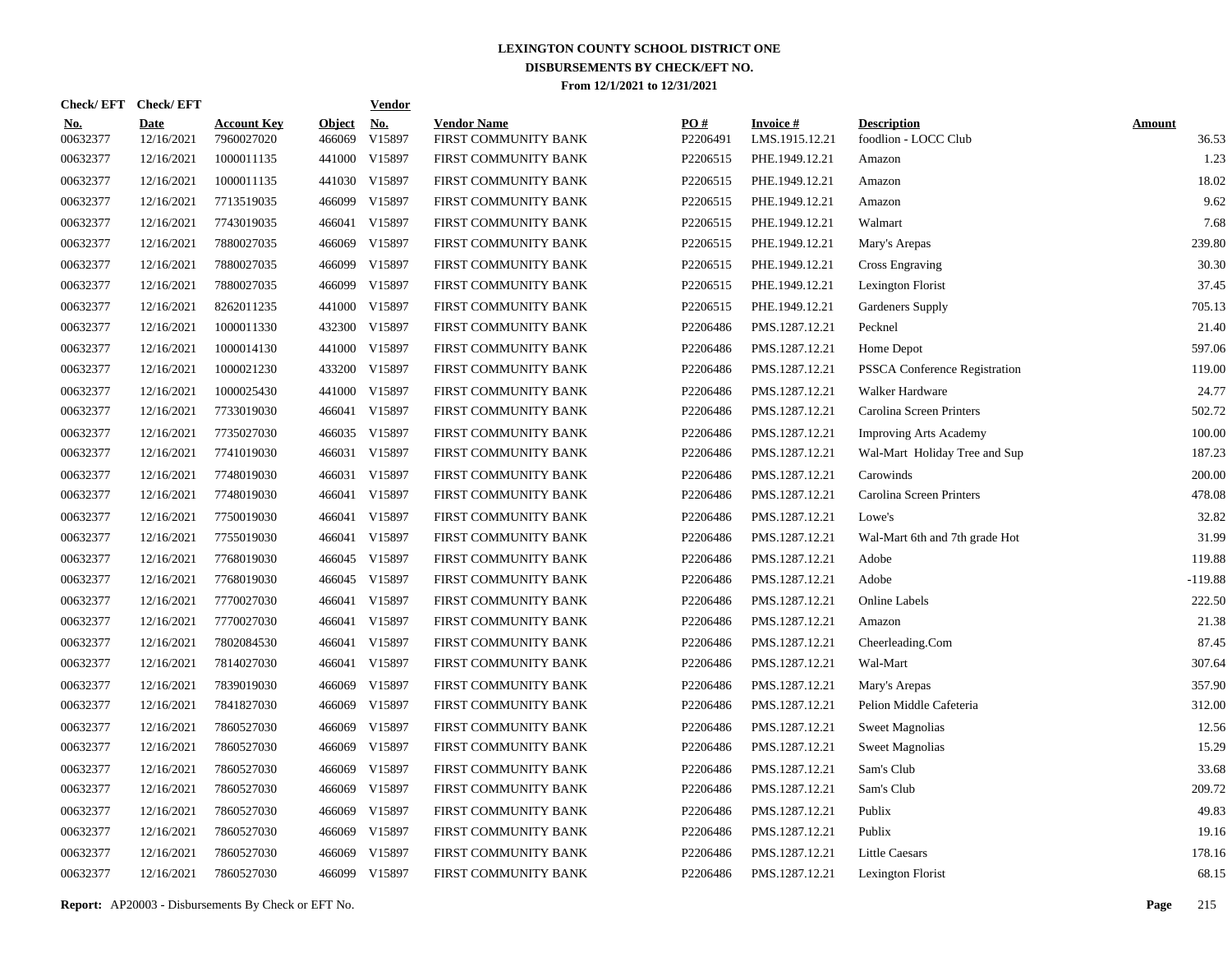|                        | Check/EFT Check/EFT       |                                  |                         | <b>Vendor</b>        |                                            |                 |                                   |                                         |                        |
|------------------------|---------------------------|----------------------------------|-------------------------|----------------------|--------------------------------------------|-----------------|-----------------------------------|-----------------------------------------|------------------------|
| <u>No.</u><br>00632377 | <b>Date</b><br>12/16/2021 | <b>Account Key</b><br>7860527030 | <b>Object</b><br>466099 | <u>No.</u><br>V15897 | <b>Vendor Name</b><br>FIRST COMMUNITY BANK | PQ#<br>P2206486 | <b>Invoice#</b><br>PMS.1287.12.21 | <b>Description</b><br>Lexington Florist | <b>Amount</b><br>80.25 |
| 00632377               | 12/16/2021                | 7866027030                       |                         | 466041 V15897        | FIRST COMMUNITY BANK                       | P2206486        | PMS.1287.12.21                    | Adobe                                   | $-168.51$              |
| 00632377               | 12/16/2021                | 7881027030                       |                         | 466041 V15897        | FIRST COMMUNITY BANK                       | P2206486        | PMS.1287.12.21                    | Wal-Mart                                | 102.03                 |
| 00632377               | 12/16/2021                | 7881027030                       |                         | 466099 V15897        | FIRST COMMUNITY BANK                       | P2206486        | PMS.1287.12.21                    | Exxon                                   | 11.00                  |
| 00632377               | 12/16/2021                | 7884027030                       |                         | 466041 V15897        | FIRST COMMUNITY BANK                       | P2206486        | PMS.1287.12.21                    | It's All Good                           | 130.00                 |
| 00632377               | 12/16/2021                | 7884027030                       |                         | 466041 V15897        | FIRST COMMUNITY BANK                       | P2206486        | PMS.1287.12.21                    | Amazon                                  | 115.37                 |
| 00632377               | 12/16/2021                | 7884027030                       |                         | 466041 V15897        | FIRST COMMUNITY BANK                       | P2206486        | PMS.1287.12.21                    | Sam's                                   | 142.92                 |
| 00632377               | 12/16/2021                | 7884027030                       |                         | 466041 V15897        | FIRST COMMUNITY BANK                       | P2206486        | PMS.1287.12.21                    | Target                                  | 19.96                  |
| 00632377               | 12/16/2021                | 7884027030                       |                         | 466041 V15897        | FIRST COMMUNITY BANK                       | P2206486        | PMS.1287.12.21                    | Amazon                                  | 44.91                  |
| 00632377               | 12/16/2021                | 7884027030                       |                         | 466041 V15897        | FIRST COMMUNITY BANK                       | P2206486        | PMS.1287.12.21                    | Wal-Mart. Canteen Supplies, G           | 102.56                 |
| 00632377               | 12/16/2021                | 7884027030                       |                         | 466069 V15897        | FIRST COMMUNITY BANK                       | P2206486        | PMS.1287.12.21                    | Publix                                  | 24.02                  |
| 00632377               | 12/16/2021                | 7884027030                       | 466069                  | V15897               | FIRST COMMUNITY BANK                       | P2206486        | PMS.1287.12.21                    | Dollar General                          | 35.80                  |
| 00632377               | 12/16/2021                | 7884027030                       | 466069                  | V15897               | FIRST COMMUNITY BANK                       | P2206486        | PMS.1287.12.21                    | IGA-Pelion                              | 41.52                  |
| 00632377               | 12/16/2021                | 7884027030                       | 466069                  | V15897               | FIRST COMMUNITY BANK                       | P2206486        | PMS.1287.12.21                    | Wal-Mart                                | 75.88                  |
| 00632377               | 12/16/2021                | 7884027030                       | 466069                  | V15897               | FIRST COMMUNITY BANK                       | P2206486        | PMS.1287.12.21                    | Don Pepe-Pelion SC                      | 37.69                  |
| 00632377               | 12/16/2021                | 7884027030                       | 466099                  | V15897               | FIRST COMMUNITY BANK                       | P2206486        | PMS.1287.12.21                    | Lowe's                                  | 92.32                  |
| 00632377               | 12/16/2021                | 7953427030                       | 466069                  | V15897               | FIRST COMMUNITY BANK                       | P2206486        | PMS.1287.12.21                    | Wal-Mart                                | 70.54                  |
| 00632377               | 12/16/2021                | 1000025424                       |                         | 441000 V15897        | FIRST COMMUNITY BANK                       | P2206518        | RBE.4603.12.21                    | Wal Mart                                | 44.21                  |
| 00632377               | 12/16/2021                | 2022018824                       |                         | 441000 V15897        | FIRST COMMUNITY BANK                       | P2206518        | RBE.4603.12.21                    | <b>RBES</b>                             | 93.10                  |
| 00632377               | 12/16/2021                | 7743019024                       |                         | 466041 V15897        | FIRST COMMUNITY BANK                       | P2206518        | RBE.4603.12.21                    | Wal Mart                                | 20.21                  |
| 00632377               | 12/16/2021                | 7793027024                       |                         | 466099 V15897        | FIRST COMMUNITY BANK                       | P2206518        | RBE.4603.12.21                    | <b>Big Lots</b>                         | 195.91                 |
| 00632377               | 12/16/2021                | 7846027024                       | 466069                  | V15897               | FIRST COMMUNITY BANK                       | P2206518        | RBE.4603.12.21                    | Wal Mart                                | 116.89                 |
| 00632377               | 12/16/2021                | 7846027024                       | 466069                  | V15897               | FIRST COMMUNITY BANK                       | P2206518        | RBE.4603.12.21                    | Dunkin Doughnuts                        | 94.07                  |
| 00632377               | 12/16/2021                | 7860027024                       | 466069                  | V15897               | FIRST COMMUNITY BANK                       | P2206518        | RBE.4603.12.21                    | Wal Mart                                | 106.10                 |
| 00632377               | 12/16/2021                | 7956027024                       | 466069                  | V15897               | FIRST COMMUNITY BANK                       | P2206518        | RBE.4603.12.21                    | Chickfila                               | 436.00                 |
| 00632377               | 12/16/2021                | 7956027024                       | 466069                  | V15897               | FIRST COMMUNITY BANK                       | P2206518        | RBE.4603.12.21                    | Apple Spice                             | 165.17                 |
| 00632377               | 12/16/2021                | 8175239024                       |                         | 441000 V15897        | FIRST COMMUNITY BANK                       | P2206518        | RBE.4603.12.21                    | Dollar General                          | 48.15                  |
| 00632377               | 12/16/2021                | 1000011444                       |                         | 433200 V15897        | FIRST COMMUNITY BANK                       | P2206479        | RBH.5915.12.21                    | <b>Hyatt Regency Greenville</b>         | 370.26                 |
| 00632377               | 12/16/2021                | 1000011444                       |                         | 433200 V15897        | FIRST COMMUNITY BANK                       | P2206479        | RBH.5915.12.21                    | <b>Kingston Resort</b>                  | 273.92                 |
| 00632377               | 12/16/2021                | 1000011544                       |                         | 441000 V15897        | FIRST COMMUNITY BANK                       | P2206479        | RBH.5915.12.21                    | Amazon                                  | 106.92                 |
| 00632377               | 12/16/2021                | 1000014144                       |                         | 441000 V15897        | FIRST COMMUNITY BANK                       | P2206479        | RBH.5915.12.21                    | Amazon                                  | 183.58                 |
| 00632377               | 12/16/2021                | 1000014144                       |                         | 441000 V15897        | FIRST COMMUNITY BANK                       | P2206479        | RBH.5915.12.21                    | Amazon                                  | 87.65                  |
| 00632377               | 12/16/2021                | 1000014144                       |                         | 441000 V15897        | FIRST COMMUNITY BANK                       | P2206479        | RBH.5915.12.21                    | Office Max                              | 147.88                 |
| 00632377               | 12/16/2021                | 1000021244                       |                         | 433200 V15897        | FIRST COMMUNITY BANK                       | P2206479        | RBH.5915.12.21                    | <b>NCYI</b>                             | 198.00                 |
| 00632377               | 12/16/2021                | 1000021344                       |                         | 441000 V15897        | FIRST COMMUNITY BANK                       | P2206479        | RBH.5915.12.21                    | Amazon                                  | 73.48                  |
| 00632377               | 12/16/2021                | 1000022244                       |                         | 443000 V15897        | FIRST COMMUNITY BANK                       | P2206479        | RBH.5915.12.21                    | Amazon                                  | 9.78                   |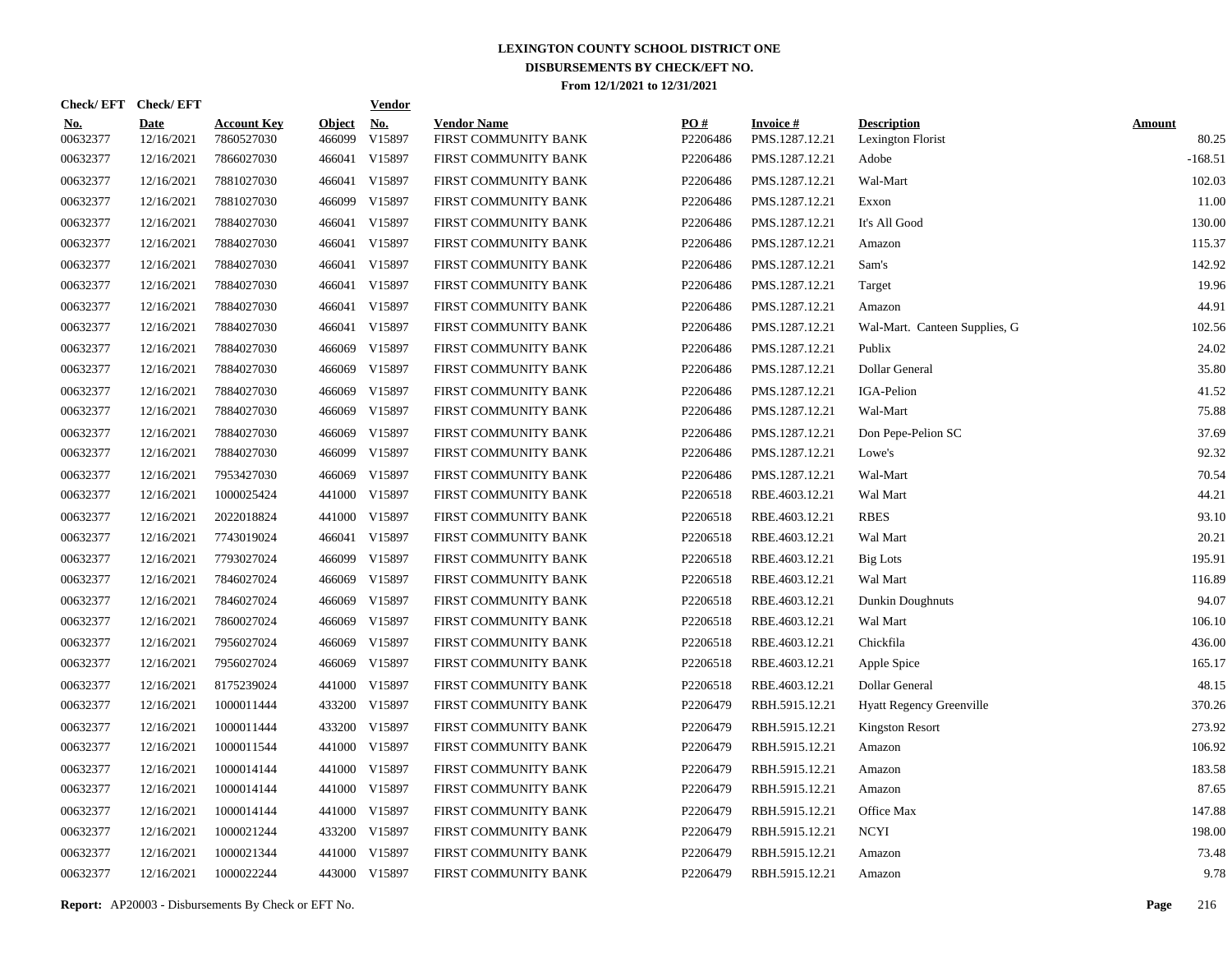| Check/EFT Check/EFT    |                           |                                  |                         | <b>Vendor</b>        |                                            |                 |                                   |                                           |                       |
|------------------------|---------------------------|----------------------------------|-------------------------|----------------------|--------------------------------------------|-----------------|-----------------------------------|-------------------------------------------|-----------------------|
| <u>No.</u><br>00632377 | <b>Date</b><br>12/16/2021 | <b>Account Key</b><br>1000022244 | <b>Object</b><br>444000 | <u>No.</u><br>V15897 | <b>Vendor Name</b><br>FIRST COMMUNITY BANK | PQ#<br>P2206479 | <b>Invoice#</b><br>RBH.5915.12.21 | <b>Description</b><br>Wall Street Journal | <b>Amount</b><br>4.00 |
| 00632377               | 12/16/2021                | 1000022244                       |                         | 444000 V15897        | FIRST COMMUNITY BANK                       | P2206479        | RBH.5915.12.21                    | New York Times                            | 4.00                  |
| 00632377               | 12/16/2021                | 1000023344                       |                         | 433200 V15897        | FIRST COMMUNITY BANK                       | P2206479        | RBH.5915.12.21                    | <b>SCACA</b>                              | 1,740.00              |
| 00632377               | 12/16/2021                | 2080011544                       |                         | 441000 V15897        | FIRST COMMUNITY BANK                       | P2206479        | RBH.5915.12.21                    | RoboSource                                | 460.73                |
| 00632377               | 12/16/2021                | 7723027044                       | 466069                  | V15897               | FIRST COMMUNITY BANK                       | P2206479        | RBH.5915.12.21                    | Sams                                      | 55.92                 |
| 00632377               | 12/16/2021                | 7723027044                       | 466069                  | V15897               | FIRST COMMUNITY BANK                       | P2206479        | RBH.5915.12.21                    | Sams                                      | 163.12                |
| 00632377               | 12/16/2021                | 7727019044                       |                         | 466041 V15897        | FIRST COMMUNITY BANK                       | P2206479        | RBH.5915.12.21                    | Amazon                                    | 462.68                |
| 00632377               | 12/16/2021                | 7744019044                       |                         | 466041 V15897        | FIRST COMMUNITY BANK                       | P2206479        | RBH.5915.12.21                    | Unphayzed                                 | 77.00                 |
| 00632377               | 12/16/2021                | 7744019044                       |                         | 466041 V15897        | FIRST COMMUNITY BANK                       | P2206479        | RBH.5915.12.21                    | PP                                        | 140.79                |
| 00632377               | 12/16/2021                | 7834027044                       |                         | 466041 V15897        | FIRST COMMUNITY BANK                       | P2206479        | RBH.5915.12.21                    | Amazon                                    | 151.51                |
| 00632377               | 12/16/2021                | 7845027044                       | 466069                  | V15897               | FIRST COMMUNITY BANK                       | P2206479        | RBH.5915.12.21                    | PapaJohns                                 | 130.80                |
| 00632377               | 12/16/2021                | 7845027044                       | 466069                  | V15897               | FIRST COMMUNITY BANK                       | P2206479        | RBH.5915.12.21                    | <b>CFA</b>                                | 118.97                |
| 00632377               | 12/16/2021                | 7860527044                       |                         | 466041 V15897        | FIRST COMMUNITY BANK                       | P2206479        | RBH.5915.12.21                    | Lowes                                     | 14.91                 |
| 00632377               | 12/16/2021                | 7860527044                       |                         | 466069 V15897        | FIRST COMMUNITY BANK                       | P2206479        | RBH.5915.12.21                    | <b>CFA</b>                                | 103.98                |
| 00632377               | 12/16/2021                | 7860527044                       | 466069                  | V15897               | FIRST COMMUNITY BANK                       | P2206479        | RBH.5915.12.21                    | Panera                                    | 109.46                |
| 00632377               | 12/16/2021                | 7860527044                       | 466069                  | V15897               | FIRST COMMUNITY BANK                       | P2206479        | RBH.5915.12.21                    | <b>CFA</b>                                | 149.47                |
| 00632377               | 12/16/2021                | 7860527044                       | 466069                  | V15897               | FIRST COMMUNITY BANK                       | P2206479        | RBH.5915.12.21                    | Publix                                    | 5.98                  |
| 00632377               | 12/16/2021                | 7860527044                       | 466069                  | V15897               | FIRST COMMUNITY BANK                       | P2206479        | RBH.5915.12.21                    | Marcos                                    | 78.48                 |
| 00632377               | 12/16/2021                | 7936527044                       |                         | 466041 V15897        | FIRST COMMUNITY BANK                       | P2206479        | RBH.5915.12.21                    | <b>Teachers Discovery</b>                 | 150.00                |
| 00632377               | 12/16/2021                | 7936527044                       |                         | 466041 V15897        | FIRST COMMUNITY BANK                       | P2206479        | RBH.5915.12.21                    | Amazon                                    | 111.45                |
| 00632377               | 12/16/2021                | 7936527044                       |                         | 466041 V15897        | FIRST COMMUNITY BANK                       | P2206479        | RBH.5915.12.21                    | Amazon                                    | 252.76                |
| 00632377               | 12/16/2021                | 7936527044                       |                         | 466041 V15897        | FIRST COMMUNITY BANK                       | P2206479        | RBH.5915.12.21                    | Amazon                                    | 243.48                |
| 00632377               | 12/16/2021                | 7948027044                       |                         | 466099 V15897        | FIRST COMMUNITY BANK                       | P2206479        | RBH.5915.12.21                    | <b>YSI Property</b>                       | 1.582.55              |
| 00632377               | 12/16/2021                | 7991027044                       | 466069                  | V15897               | FIRST COMMUNITY BANK                       | P2206479        | RBH.5915.12.21                    | Amazon                                    | 122.32                |
| 00632377               | 12/16/2021                | 7999127044                       | 466069                  | V15897               | FIRST COMMUNITY BANK                       | P2206479        | RBH.5915.12.21                    | Marcos                                    | 82.25                 |
| 00632377               | 12/16/2021                | 1000011225                       | 441000                  | V15897               | FIRST COMMUNITY BANK                       | P2206507        | WKE.1824.12.21                    | Raptortech                                | 100.00                |
| 00632377               | 12/16/2021                | 1000011325                       |                         | 441000 V15897        | FIRST COMMUNITY BANK                       | P2206507        | WKE.1824.12.21                    | Legos                                     | 39.43                 |
| 00632377               | 12/16/2021                | 1000021325                       |                         | 441000 V15897        | FIRST COMMUNITY BANK                       | P2206507        | WKE.1824.12.21                    | School Health                             | 38.00                 |
| 00632377               | 12/16/2021                | 1000022225                       |                         | 443000 V15897        | FIRST COMMUNITY BANK                       | P2206507        | WKE.1824.12.21                    | Scholastic                                | 884.09                |
| 00632377               | 12/16/2021                | 7701027025                       |                         | 466041 V15897        | FIRST COMMUNITY BANK                       | P2206507        | WKE.1824.12.21                    | Amazon                                    | 78.71                 |
| 00632377               | 12/16/2021                | 7701027025                       |                         | 466041 V15897        | FIRST COMMUNITY BANK                       | P2206507        | WKE.1824.12.21                    | Amazon                                    | 24.49                 |
| 00632377               | 12/16/2021                | 7702027025                       |                         | 466041 V15897        | FIRST COMMUNITY BANK                       | P2206507        | WKE.1824.12.21                    | Amazon                                    | 6.39                  |
| 00632377               | 12/16/2021                | 7702027025                       |                         | 466069 V15897        | FIRST COMMUNITY BANK                       | P2206507        | WKE.1824.12.21                    | SamsClub                                  | 254.79                |
| 00632377               | 12/16/2021                | 7703027025                       |                         | 466041 V15897        | FIRST COMMUNITY BANK                       | P2206507        | WKE.1824.12.21                    | Amazon                                    | 81.14                 |
| 00632377               | 12/16/2021                | 7703027025                       |                         | 466041 V15897        | FIRST COMMUNITY BANK                       | P2206507        | WKE.1824.12.21                    | Amazon                                    | 57.73                 |
| 00632377               | 12/16/2021                | 7704027025                       |                         | 466041 V15897        | FIRST COMMUNITY BANK                       | P2206507        | WKE.1824.12.21                    | Amazon                                    | 226.80                |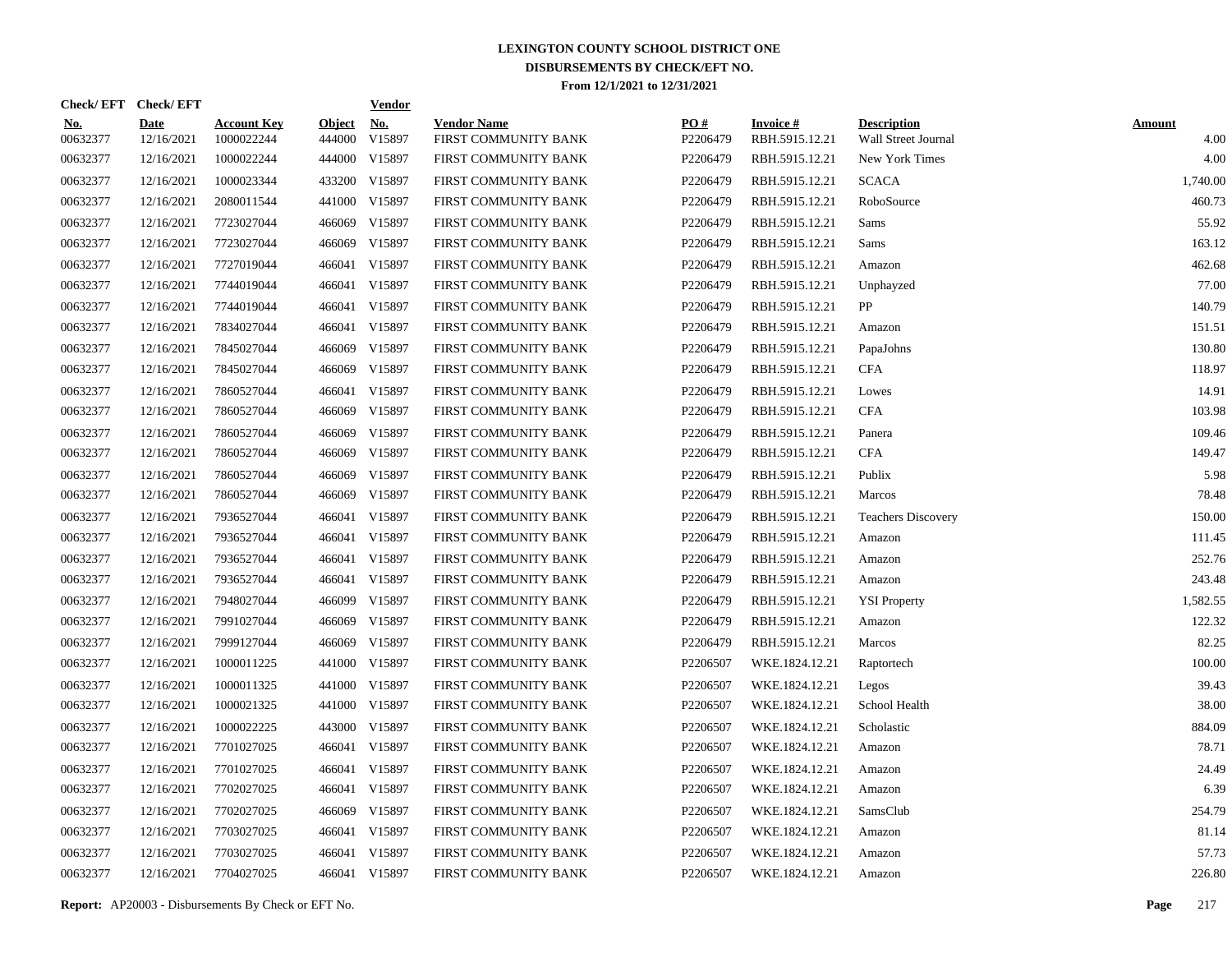| Check/EFT Check/EFT    |                           |                                  |                         | <b>Vendor</b>        |                                            |                 |                                   |                             |                        |
|------------------------|---------------------------|----------------------------------|-------------------------|----------------------|--------------------------------------------|-----------------|-----------------------------------|-----------------------------|------------------------|
| <u>No.</u><br>00632377 | <b>Date</b><br>12/16/2021 | <b>Account Key</b><br>7704027025 | <b>Object</b><br>466041 | <u>No.</u><br>V15897 | <b>Vendor Name</b><br>FIRST COMMUNITY BANK | PQ#<br>P2206507 | <b>Invoice#</b><br>WKE.1824.12.21 | <b>Description</b><br>Lowes | <b>Amount</b><br>44.79 |
| 00632377               | 12/16/2021                | 7704027025                       |                         | 466041 V15897        | FIRST COMMUNITY BANK                       | P2206507        | WKE.1824.12.21                    | Amazon                      | 59.88                  |
| 00632377               | 12/16/2021                | 7740019025                       |                         | 466041 V15897        | FIRST COMMUNITY BANK                       | P2206507        | WKE.1824.12.21                    | Walmart                     | 20.72                  |
| 00632377               | 12/16/2021                | 7745027025                       |                         | 466041 V15897        | FIRST COMMUNITY BANK                       | P2206507        | WKE.1824.12.21                    | Demco                       | 106.05                 |
| 00632377               | 12/16/2021                | 7745027025                       |                         | 466041 V15897        | FIRST COMMUNITY BANK                       | P2206507        | WKE.1824.12.21                    | Amazon                      | 59.85                  |
| 00632377               | 12/16/2021                | 7793027025                       |                         | 466041 V15897        | FIRST COMMUNITY BANK                       | P2206507        | WKE.1824.12.21                    | Amazon                      | 91.62                  |
| 00632377               | 12/16/2021                | 7846027025                       |                         | 466041 V15897        | FIRST COMMUNITY BANK                       | P2206507        | WKE.1824.12.21                    | Amazon                      | 94.21                  |
| 00632377               | 12/16/2021                | 7846027025                       |                         | 466069 V15897        | FIRST COMMUNITY BANK                       | P2206507        | WKE.1824.12.21                    | Publix                      | 190.67                 |
| 00632377               | 12/16/2021                | 7849527025                       |                         | 466041 V15897        | FIRST COMMUNITY BANK                       | P2206507        | WKE.1824.12.21                    | Walmart                     | 293.78                 |
| 00632377               | 12/16/2021                | 7849527025                       |                         | 466099 V15897        | FIRST COMMUNITY BANK                       | P2206507        | WKE.1824.12.21                    | Scholastic                  | 232.97                 |
| 00632377               | 12/16/2021                | 7849527025                       |                         | 466099 V15897        | FIRST COMMUNITY BANK                       | P2206507        | WKE.1824.12.21                    | Walgreens                   | 29.92                  |
| 00632377               | 12/16/2021                | 7863027025                       |                         | 466041 V15897        | FIRST COMMUNITY BANK                       | P2206507        | WKE.1824.12.21                    | Amazon                      | 385.13                 |
| 00632377               | 12/16/2021                | 7866027025                       |                         | 466041 V15897        | FIRST COMMUNITY BANK                       | P2206507        | WKE.1824.12.21                    | <b>USPS</b>                 | 214.00                 |
| 00632377               | 12/16/2021                | 7866027025                       |                         | 466041 V15897        | FIRST COMMUNITY BANK                       | P2206507        | WKE.1824.12.21                    | Dollar Tree                 | 6.42                   |
| 00632377               | 12/16/2021                | 7866027025                       |                         | 466041 V15897        | FIRST COMMUNITY BANK                       | P2206507        | WKE.1824.12.21                    | Hobby Lobby                 | 18.26                  |
| 00632377               | 12/16/2021                | 7866027025                       |                         | 466041 V15897        | FIRST COMMUNITY BANK                       | P2206507        | WKE.1824.12.21                    | <b>Hobby Lobby</b>          | 50.94                  |
| 00632377               | 12/16/2021                | 7866027025                       |                         | 466069 V15897        | FIRST COMMUNITY BANK                       | P2206507        | WKE.1824.12.21                    | Walmart                     | 186.95                 |
| 00632377               | 12/16/2021                | 7885027025                       |                         | 466041 V15897        | FIRST COMMUNITY BANK                       | P2206507        | WKE.1824.12.21                    | Amazon                      | 124.49                 |
| 00632377               | 12/16/2021                | 7885027025                       |                         | 466069 V15897        | FIRST COMMUNITY BANK                       | P2206507        | WKE.1824.12.21                    | Panera Bread                | 466.37                 |
| 00632377               | 12/16/2021                | 7915027025                       |                         | 466041 V15897        | FIRST COMMUNITY BANK                       | P2206507        | WKE.1824.12.21                    | Sams Club                   | 40.87                  |
| 00632377               | 12/16/2021                | 7915027025                       | 466069                  | V15897               | FIRST COMMUNITY BANK                       | P2206507        | WKE.1824.12.21                    | Café Strudel                | 65.77                  |
| 00632377               | 12/16/2021                | 7915027025                       | 466099                  | V15897               | FIRST COMMUNITY BANK                       | P2206507        | WKE.1824.12.21                    | Lowes                       | 21.87                  |
| 00632377               | 12/16/2021                | 7915027025                       | 466099                  | V15897               | FIRST COMMUNITY BANK                       | P2206507        | WKE.1824.12.21                    | Harry and David             | 44.99                  |
| 00632377               | 12/16/2021                | 7915027025                       | 466099                  | V15897               | FIRST COMMUNITY BANK                       | P2206507        | WKE.1824.12.21                    | REFUND-Harry and David      | $-54.98$               |
| 00632377               | 12/16/2021                | 7936527025                       |                         | 466041 V15897        | FIRST COMMUNITY BANK                       | P2206507        | WKE.1824.12.21                    | Amazon                      | 13.34                  |
| 00632377               | 12/16/2021                | 7936527025                       |                         | 466041 V15897        | FIRST COMMUNITY BANK                       | P2206507        | WKE.1824.12.21                    | Amazon                      | 218.91                 |
| 00632377               | 12/16/2021                | 7936527025                       |                         | 466041 V15897        | FIRST COMMUNITY BANK                       | P2206507        | WKE.1824.12.21                    | Amazon                      | 14.72                  |
| 00632377               | 12/16/2021                | 1000011326                       |                         | 434500 V15897        | FIRST COMMUNITY BANK                       | P2206466        | WKM.1881.12.21                    | Educreation                 | 99.00                  |
| 00632377               | 12/16/2021                | 1000011326                       |                         | 434500 V15897        | FIRST COMMUNITY BANK                       | P2206466        | WKM.1881.12.21                    | Educreation                 | 99.00                  |
| 00632377               | 12/16/2021                | 1000011326                       |                         | 441000 V15897        | FIRST COMMUNITY BANK                       | P2206466        | WKM.1881.12.21                    | Amazon                      | 8.63                   |
| 00632377               | 12/16/2021                | 1000011326                       |                         | 441000 V15897        | FIRST COMMUNITY BANK                       | P2206466        | WKM.1881.12.21                    | Amazon                      | 95.22                  |
| 00632377               | 12/16/2021                | 1000011326                       |                         | 441000 V15897        | FIRST COMMUNITY BANK                       | P2206466        | WKM.1881.12.21                    | Aldi                        | 2.25                   |
| 00632377               | 12/16/2021                | 1000011326                       |                         | 441000 V15897        | FIRST COMMUNITY BANK                       | P2206466        | WKM.1881.12.21                    | Aldi                        | 13.87                  |
| 00632377               | 12/16/2021                | 1000011326                       |                         | 441000 V15897        | FIRST COMMUNITY BANK                       | P2206466        | WKM.1881.12.21                    | Amazon                      | 42.58                  |
| 00632377               | 12/16/2021                | 1000011326                       |                         | 441000 V15897        | FIRST COMMUNITY BANK                       | P2206466        | WKM.1881.12.21                    | Amazon                      | 17.63                  |
| 00632377               | 12/16/2021                | 1000011326                       |                         | 441000 V15897        | FIRST COMMUNITY BANK                       | P2206466        | WKM.1881.12.21                    | Amazon                      | 65.25                  |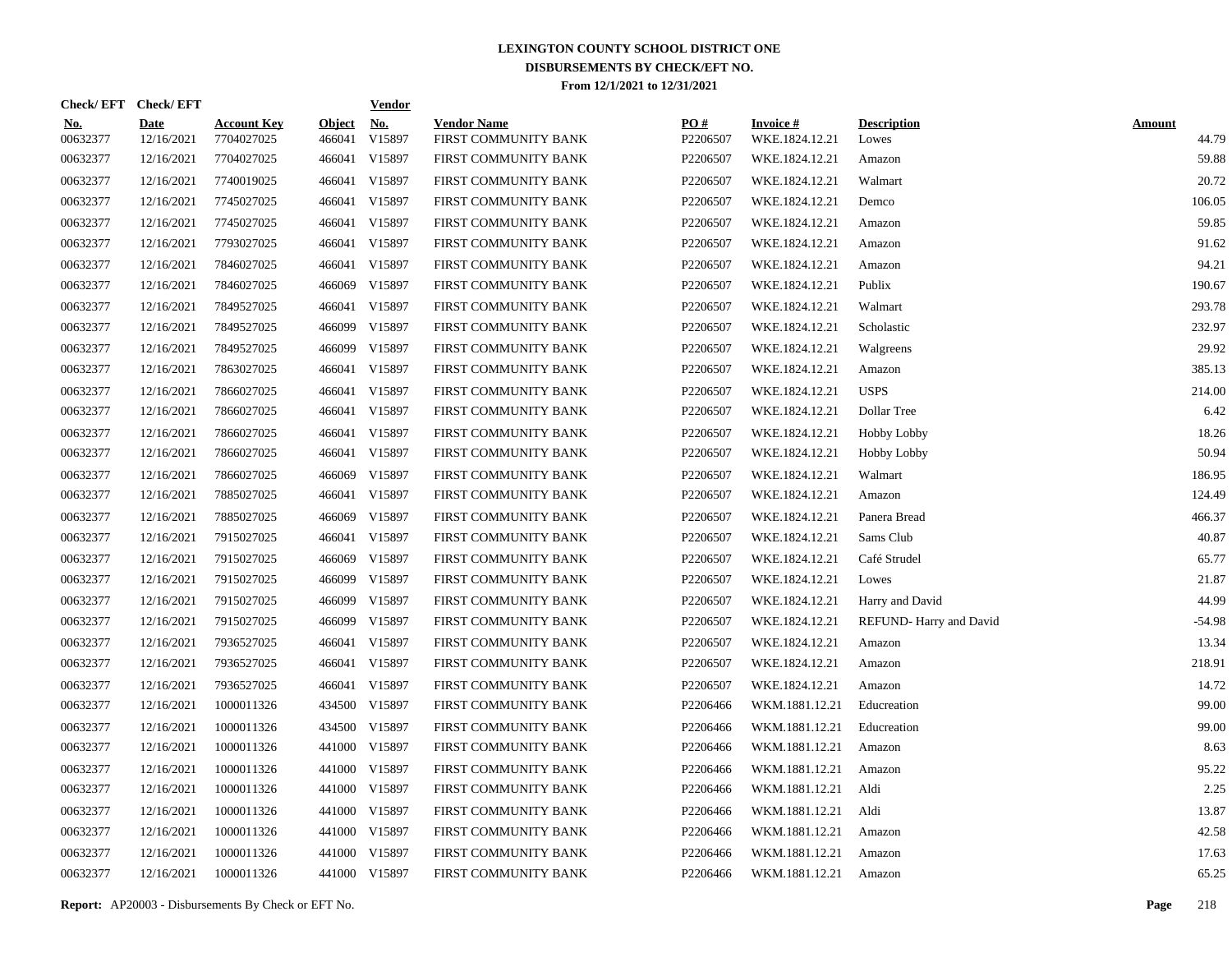| Check/EFT Check/EFT    |                    |                                  |                         | <b>Vendor</b>        |                                            |                 |                                  |                                |                        |
|------------------------|--------------------|----------------------------------|-------------------------|----------------------|--------------------------------------------|-----------------|----------------------------------|--------------------------------|------------------------|
| <u>No.</u><br>00632377 | Date<br>12/16/2021 | <b>Account Key</b><br>1000025426 | <b>Object</b><br>441000 | <b>No.</b><br>V15897 | <b>Vendor Name</b><br>FIRST COMMUNITY BANK | PO#<br>P2206466 | Invoice #<br>WKM.1881.12.21      | <b>Description</b><br>Amazon   | <b>Amount</b><br>21.43 |
| 00632377               | 12/16/2021         | 3290011626                       |                         | 441000 V15897        | FIRST COMMUNITY BANK                       | P2206466        | WKM.1881.12.21                   | Walmart                        | 1,340.71               |
| 00632377               | 12/16/2021         | 7743019026                       |                         | 466041 V15897        | FIRST COMMUNITY BANK                       | P2206466        | WKM.1881.12.21                   | Walmart                        | 269.23                 |
| 00632377               | 12/16/2021         | 7743019026                       |                         | 466041 V15897        | FIRST COMMUNITY BANK                       | P2206466        | WKM.1881.12.21                   | Walmart                        | 44.78                  |
| 00632377               | 12/16/2021         | 7750019026                       |                         | 466041 V15897        | FIRST COMMUNITY BANK                       | P2206466        | WKM.1881.12.21                   | Gopher Sport                   | 197.56                 |
| 00632377               | 12/16/2021         | 7802073026                       |                         | 466041 V15897        | FIRST COMMUNITY BANK                       | P2206466        | WKM.1881.12.21                   | SP AsheDesign                  | 19.99                  |
| 00632377               | 12/16/2021         | 7802088026                       |                         | 466041 V15897        | FIRST COMMUNITY BANK                       | P2206466        | WKM.1881.12.21                   | Trophy and Awards              | 282.48                 |
| 00632377               | 12/16/2021         | 7860527026                       |                         | 466041 V15897        | FIRST COMMUNITY BANK                       | P2206466        | WKM.1881.12.21                   | Amazon                         | 53.46                  |
| 00632377               | 12/16/2021         | 7860527026                       |                         | 466041 V15897        | FIRST COMMUNITY BANK                       | P2206466        | WKM.1881.12.21                   | Walmart                        | 6.29                   |
| 00632377               | 12/16/2021         | 7860527026                       |                         | 466041 V15897        | FIRST COMMUNITY BANK                       | P2206466        | WKM.1881.12.21                   | Walmart                        | 5.33                   |
| 00632377               | 12/16/2021         | 7860527026                       | 466069                  | V15897               | FIRST COMMUNITY BANK                       | P2206466        | WKM.1881.12.21                   | Walmart                        | 133.43                 |
| 00632377               | 12/16/2021         | 7860527026                       | 466069                  | V15897               | FIRST COMMUNITY BANK                       | P2206466        | WKM.1881.12.21                   | Food Lion                      | 55.32                  |
| 00632377               | 12/16/2021         | 7860527026                       | 466069                  | V15897               | FIRST COMMUNITY BANK                       | P2206466        | WKM.1881.12.21                   | Dollar Tree                    | 20.00                  |
| 00632377               | 12/16/2021         | 7860527026                       | 466069                  | V15897               | FIRST COMMUNITY BANK                       | P2206466        | WKM.1881.12.21                   | Walmart                        | 266.92                 |
| 00632377               | 12/16/2021         | 7860527026                       | 466069                  | V15897               | FIRST COMMUNITY BANK                       | P2206466        | WKM.1881.12.21                   | Four Oaks Farm                 | 729.00                 |
| 00632377               | 12/16/2021         | 7860527026                       | 466099                  | V15897               | FIRST COMMUNITY BANK                       | P2206466        | WKM.1881.12.21                   | Food Lion                      | 65.34                  |
| 00632377               | 12/16/2021         | 7931527026                       |                         | 466031 V15897        | FIRST COMMUNITY BANK                       | P2206466        | WKM.1881.12.21                   | Robotevents                    | 250.00                 |
|                        |                    |                                  |                         |                      |                                            |                 |                                  | <b>Check Total</b>             | 50,522.52              |
|                        |                    |                                  |                         |                      |                                            |                 |                                  |                                |                        |
| 00632378               | 12/16/2021         | 7887027034                       |                         | 466034 V16070        | <b>GARRISON, NAKIA</b>                     |                 | CBB.PHMS.12.13.2 PHMS Basketball |                                | 56.00                  |
|                        |                    |                                  |                         |                      |                                            |                 |                                  | <b>Check Total</b>             | 56.00                  |
| 00632379               | 12/16/2021         | 5720025320                       |                         | 452000 V02159        | H G REYNOLDS COMPANY INC                   | P2102856        | 16M.P2102856                     | New LMS GMP Main Building      | 1,120,524.56           |
| 00632379               | 12/16/2021         | 5727025327                       | 452000                  | V02159               | H G REYNOLDS COMPANY INC                   | P2012750        | 19M.P2012750                     | GMP for White Knoll High Schoo | 822,463.71             |
| 00632379               | 12/16/2021         | 5720025320                       | 452000                  | V02159               | H G REYNOLDS COMPANY INC                   | P2011533        | 20S.P2011533                     | New Lexington Middle School -  | 384,609.60             |
| 00632379               | 12/16/2021         | 5720025320                       | 453000                  | V02159               | H G REYNOLDS COMPANY INC                   | P2200761        | 5.P2200761                       | New LMS - GMP - Offsite Road W | 340,436.38             |
|                        |                    |                                  |                         |                      |                                            |                 |                                  | <b>Check Total</b>             | 2,668,034.25           |
| 00632380               | 12/16/2021         | 6000025613                       |                         | 446000 V12469        | HERSHEYS ICE CREAM                         | P2206125        | INVE0017259349                   | Fruit Punch Polar Blast Bar    | 9.55                   |
| 00632380               | 12/16/2021         | 6000025613                       |                         | 446000 V12469        | HERSHEYS ICE CREAM                         | P2206125        | INVE0017259349                   | Chocolate Scooter Bar          | 35.97                  |
| 00632380               | 12/16/2021         | 6000025613                       |                         | 446000 V12469        | HERSHEYS ICE CREAM                         | P2206125        | INVE0017259349                   | <b>Strawberry Scooter Bar</b>  | 23.98                  |
| 00632380               | 12/16/2021         | 6000025613                       |                         | 446000 V12469        | HERSHEYS ICE CREAM                         | P2206125        | INVE0017259349                   | Fudge-O Bar                    | 9.55                   |
| 00632380               | 12/16/2021         | 6000025613                       |                         | 446000 V12469        | HERSHEYS ICE CREAM                         | P2206125        | INVE0017259349                   | Cookies and Cream Cone         | 21.98                  |
| 00632380               | 12/16/2021         | 6000025613                       |                         | 446000 V12469        | HERSHEYS ICE CREAM                         | P2206125        | INVE0017259349                   | Vanilla Chocolate Twist Cone   | 21.98                  |
| 00632380               | 12/16/2021         | 6000025613                       |                         | 446000 V12469        | HERSHEYS ICE CREAM                         | P2206125        | INVE0017259349                   | Vanilla Sandwich               | 22.98                  |
| 00632380               | 12/16/2021         | 6000025613                       |                         | 446000 V12469        | HERSHEYS ICE CREAM                         | P2206125        | INVE0017259349                   | Cookies and Cream Sandwich     | 22.98                  |
|                        |                    |                                  |                         |                      |                                            |                 |                                  |                                |                        |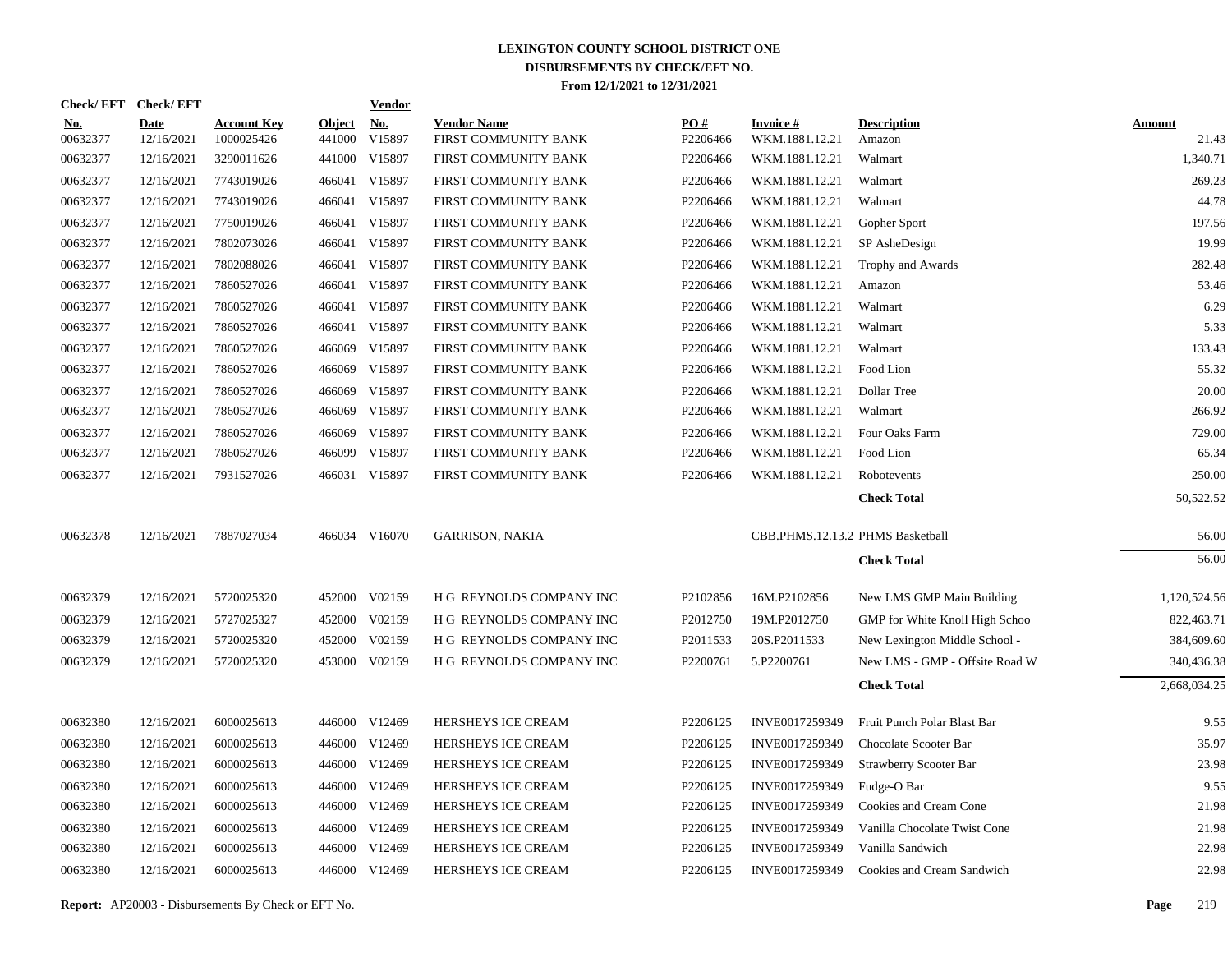| Check/EFT Check/EFT    |                           |                                  |                         | <b>Vendor</b>        |                                          |                 |                                   |                                                      |                        |
|------------------------|---------------------------|----------------------------------|-------------------------|----------------------|------------------------------------------|-----------------|-----------------------------------|------------------------------------------------------|------------------------|
| <u>No.</u><br>00632380 | <b>Date</b><br>12/16/2021 | <b>Account Key</b><br>6000025613 | <b>Object</b><br>446000 | <u>No.</u><br>V12469 | <b>Vendor Name</b><br>HERSHEYS ICE CREAM | PO#<br>P2206125 | <b>Invoice#</b><br>INVE0017259349 | <b>Description</b><br><b>Brownie Batter Sandwich</b> | <b>Amount</b><br>11.49 |
| 00632380               | 12/16/2021                | 6000025620                       | 446000                  | V <sub>12469</sub>   | HERSHEYS ICE CREAM                       | P2206126        | INVE0017259362                    | Fruit Punch Polar Blast Bar                          | 19.10                  |
| 00632380               | 12/16/2021                | 6000025620                       | 446000                  | V <sub>12469</sub>   | <b>HERSHEYS ICE CREAM</b>                | P2206126        | INVE0017259362                    | Chocolate Scooter                                    | 23.98                  |
| 00632380               | 12/16/2021                | 6000025620                       | 446000                  | V12469               | HERSHEYS ICE CREAM                       | P2206126        | INVE0017259362                    | Fudge-O Bar                                          | 9.55                   |
| 00632380               | 12/16/2021                | 6000025620                       | 446000                  | V12469               | HERSHEYS ICE CREAM                       | P2206126        | INVE0017259362                    | Crazy Cone                                           | 21.98                  |
| 00632380               | 12/16/2021                | 6000025620                       | 446000                  | V12469               | HERSHEYS ICE CREAM                       | P2206126        | INVE0017259362                    | Cookies and Cream Cone                               | 21.98                  |
| 00632380               | 12/16/2021                | 6000025620                       | 446000                  | V12469               | HERSHEYS ICE CREAM                       | P2206126        | INVE0017259362                    | Vanilla Sandwich                                     | 22.98                  |
| 00632380               | 12/16/2021                | 6000025620                       | 446000                  | V <sub>12469</sub>   | HERSHEYS ICE CREAM                       | P2206126        | INVE0017259362                    | Cookies and Cream Sandwich                           | 22.98                  |
| 00632380               | 12/16/2021                | 6000025620                       | 446000                  | V12469               | HERSHEYS ICE CREAM                       | P2206126        | INVE0017259362                    | <b>Brownie Batter Sandwich</b>                       | 22.98                  |
| 00632380               | 12/16/2021                | 6000025620                       | 446000                  | V12469               | <b>HERSHEYS ICE CREAM</b>                | P2206126        | INVE0017259362                    | <b>Cotton Candy Twister</b>                          | 18.72                  |
| 00632380               | 12/16/2021                | 6000025620                       | 446000                  | V12469               | <b>HERSHEYS ICE CREAM</b>                | P2206126        | INVE0017259362                    | Sour Blue Raspberry Twister                          | 18.72                  |
| 00632380               | 12/16/2021                | 6000025624                       | 446000                  | V12469               | HERSHEYS ICE CREAM                       | P2206127        | INVE0017259372                    | Fruit Punch Polar Blast Bar                          | 9.55                   |
| 00632380               | 12/16/2021                | 6000025624                       | 446000                  | V12469               | <b>HERSHEYS ICE CREAM</b>                | P2206127        | INVE0017259372                    | Crazy Cone                                           | 10.99                  |
| 00632380               | 12/16/2021                | 6000025624                       | 446000                  | V12469               | HERSHEYS ICE CREAM                       | P2206127        | INVE0017259372                    | Cookies and Cream Cone                               | 21.98                  |
| 00632380               | 12/16/2021                | 6000025624                       | 446000                  | V12469               | HERSHEYS ICE CREAM                       | P2206127        | INVE0017259372                    | <b>Cotton Candy Cup</b>                              | 13.48                  |
| 00632380               | 12/16/2021                | 6000025624                       | 446000                  | V12469               | HERSHEYS ICE CREAM                       | P2206127        | INVE0017259372                    | <b>Cotton Candy Twister</b>                          | 28.08                  |
| 00632380               | 12/16/2021                | 6000025624                       | 446000                  | V12469               | <b>HERSHEYS ICE CREAM</b>                | P2206127        | INVE0017259372                    | Sour Blue Raspberry Twister                          | 28.08                  |
| 00632380               | 12/16/2021                | 6000025626                       | 446000                  | V12469               | <b>HERSHEYS ICE CREAM</b>                | P2206130        | INVE0017259387                    | Chocolate Scooter Bar                                | 23.98                  |
| 00632380               | 12/16/2021                | 6000025626                       | 446000                  | V12469               | HERSHEYS ICE CREAM                       | P2206130        | INVE0017259387                    | <b>Strawberry Scooter Bar</b>                        | 23.98                  |
| 00632380               | 12/16/2021                | 6000025626                       | 446000                  | V12469               | HERSHEYS ICE CREAM                       | P2206130        | INVE0017259387                    | Crazy Cone                                           | 21.98                  |
| 00632380               | 12/16/2021                | 6000025626                       | 446000                  | V12469               | HERSHEYS ICE CREAM                       | P2206130        | INVE0017259387                    | Cookies and Cream Cone                               | 43.96                  |
| 00632380               | 12/16/2021                | 6000025626                       | 446000                  | V12469               | HERSHEYS ICE CREAM                       | P2206130        | INVE0017259387                    | <b>Cotton Candy Cup</b>                              | 13.48                  |
| 00632380               | 12/16/2021                | 6000025626                       | 446000                  | V <sub>12469</sub>   | HERSHEYS ICE CREAM                       | P2206128        | INVE0017259393                    | Fruit Punch Polar Blast Bar                          | 19.10                  |
| 00632380               | 12/16/2021                | 6000025626                       | 446000                  | V12469               | <b>HERSHEYS ICE CREAM</b>                | P2206128        | INVE0017259393                    | Chocolate Scooter Bar                                | 23.98                  |
| 00632380               | 12/16/2021                | 6000025626                       | 446000                  | V12469               | <b>HERSHEYS ICE CREAM</b>                | P2206128        | INVE0017259393                    | <b>Strawberry Scooter Bar</b>                        | 35.97                  |
| 00632380               | 12/16/2021                | 6000025626                       | 446000                  | V12469               | HERSHEYS ICE CREAM                       | P2206128        | INVE0017259393                    | <b>Crazy Cone</b>                                    | 87.92                  |
| 00632380               | 12/16/2021                | 6000025626                       | 446000                  | V12469               | HERSHEYS ICE CREAM                       | P2206128        | INVE0017259393                    | Vanilla/Chocolate Twist Cone                         | 10.99                  |
| 00632380               | 12/16/2021                | 6000025626                       | 446000                  | V12469               | HERSHEYS ICE CREAM                       | P2206128        | INVE0017259393                    | Vanilla Sandwich                                     | 22.98                  |
| 00632380               | 12/16/2021                | 6000025626                       | 446000                  | V12469               | HERSHEYS ICE CREAM                       | P2206128        | INVE0017259393                    | <b>Cotton Candy Twister</b>                          | 37.44                  |
| 00632380               | 12/16/2021                | 6000025626                       | 446000                  | V12469               | HERSHEYS ICE CREAM                       | P2206128        | INVE0017259393                    | Sour Blue Raspberry Twister                          | 28.08                  |
| 00632380               | 12/16/2021                | 6000025634                       | 446000                  | V <sub>12469</sub>   | HERSHEYS ICE CREAM                       | P2206131        | INVE0017259405                    | Fruit Punch Polar Blast Bar                          | 38.20                  |
| 00632380               | 12/16/2021                | 6000025634                       | 446000                  | V12469               | HERSHEYS ICE CREAM                       | P2206131        | INVE0017259405                    | Chocolate Scooter Bar                                | 47.96                  |
| 00632380               | 12/16/2021                | 6000025634                       | 446000                  | V12469               | HERSHEYS ICE CREAM                       | P2206131        | INVE0017259405                    | Strawberry Scooter Bar                               | 47.96                  |
| 00632380               | 12/16/2021                | 6000025634                       | 446000                  | V12469               | HERSHEYS ICE CREAM                       | P2206131        | INVE0017259405                    | Fudge-O Bar                                          | 38.20                  |
| 00632380               | 12/16/2021                | 6000025634                       | 446000                  | V12469               | HERSHEYS ICE CREAM                       | P2206131        | INVE0017259405                    | Crazy Cone                                           | 43.96                  |
| 00632380               | 12/16/2021                | 6000025634                       |                         | 446000 V12469        | HERSHEYS ICE CREAM                       | P2206131        | INVE0017259405                    | Vanilla/Chocolate Twist Cone                         | 21.98                  |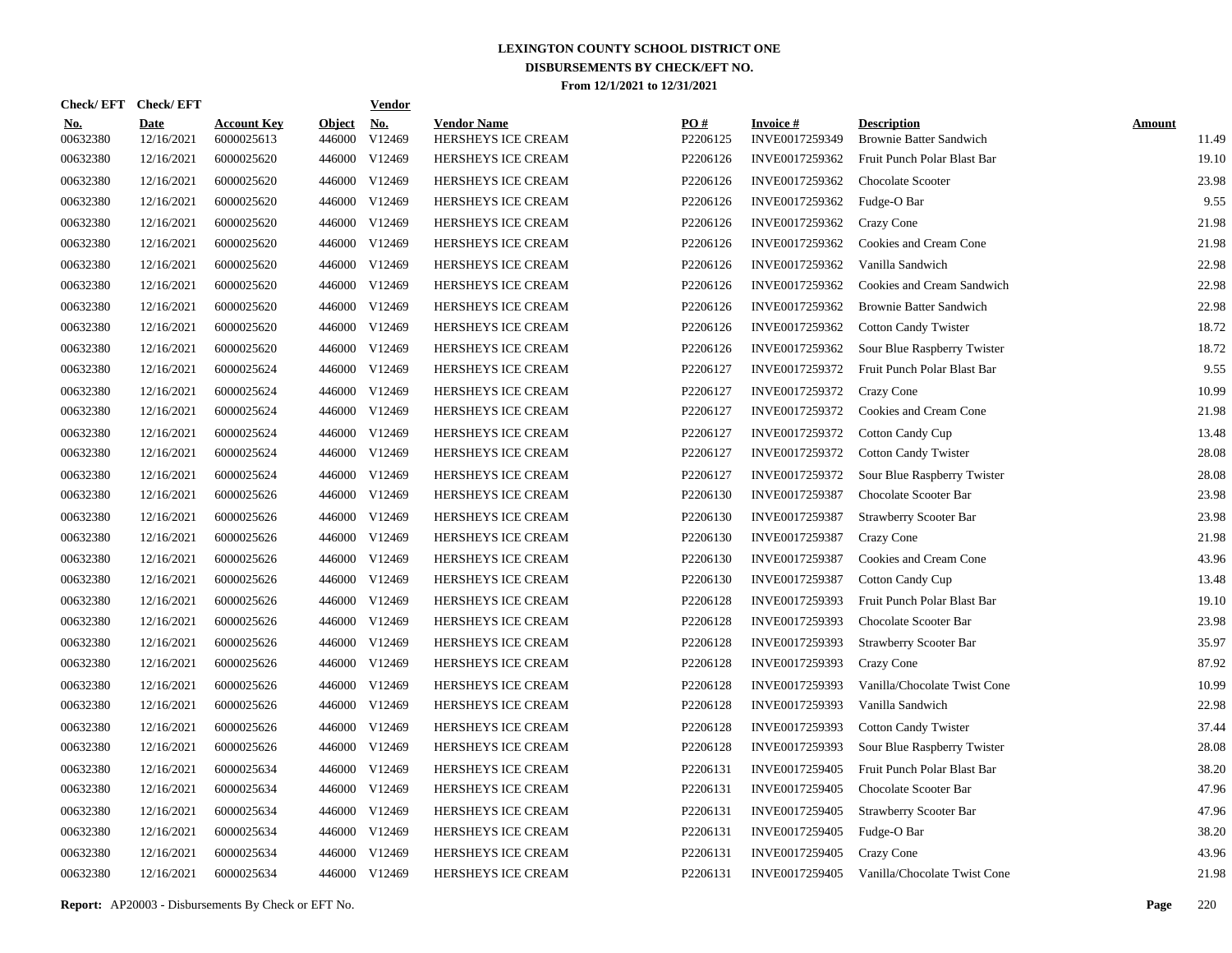|                        | Check/EFT Check/EFT       |                                  |                         | <b>Vendor</b>        |                                          |                 |                                   |                                        |                        |
|------------------------|---------------------------|----------------------------------|-------------------------|----------------------|------------------------------------------|-----------------|-----------------------------------|----------------------------------------|------------------------|
| <u>No.</u><br>00632380 | <b>Date</b><br>12/16/2021 | <b>Account Key</b><br>6000025634 | <b>Object</b><br>446000 | <u>No.</u><br>V12469 | <b>Vendor Name</b><br>HERSHEYS ICE CREAM | PO#<br>P2206131 | <b>Invoice#</b><br>INVE0017259405 | <b>Description</b><br>Vanilla Sandwich | <b>Amount</b><br>22.98 |
| 00632380               | 12/16/2021                | 6000025634                       |                         | 446000 V12469        | HERSHEYS ICE CREAM                       | P2206131        | INVE0017259405                    | Cookies and Cream Sandwich             | 45.96                  |
| 00632380               | 12/16/2021                | 6000025634                       |                         | 446000 V12469        | HERSHEYS ICE CREAM                       | P2206131        | INVE0017259405                    | <b>Brownie Batter Sandwich</b>         | 45.96                  |
| 00632380               | 12/16/2021                | 6000025634                       |                         | 446000 V12469        | HERSHEYS ICE CREAM                       | P2206131        | INVE0017259405                    | Llama Party Sandwich                   | 22.98                  |
| 00632380               | 12/16/2021                | 6000025634                       |                         | 446000 V12469        | HERSHEYS ICE CREAM                       | P2206131        | INVE0017259405                    | <b>Cotton Candy Cup</b>                | 26.96                  |
| 00632380               | 12/16/2021                | 6000025634                       |                         | 446000 V12469        | HERSHEYS ICE CREAM                       | P2206131        | INVE0017259405                    | All-Star Sundae Cup                    | 26.96                  |
| 00632380               | 12/16/2021                | 6000025634                       |                         | 446000 V12469        | HERSHEYS ICE CREAM                       | P2206131        | INVE0017259405                    | <b>Cotton Candy Twister</b>            | 37.44                  |
| 00632380               | 12/16/2021                | 6000025634                       |                         | 446000 V12469        | HERSHEYS ICE CREAM                       | P2206131        | INVE0017259405                    | Sour Blue Raspberry Twister            | 18.72                  |
| 00632380               | 12/16/2021                | 6000025641                       |                         | 446000 V12469        | HERSHEYS ICE CREAM                       | P2206133        | INVE0017259469                    | Fruit Punch Polar Blast Bar            | 19.10                  |
| 00632380               | 12/16/2021                | 6000025641                       |                         | 446000 V12469        | <b>HERSHEYS ICE CREAM</b>                | P2206133        | INVE0017259469                    | Chocolate Scooter Bar                  | 47.96                  |
| 00632380               | 12/16/2021                | 6000025641                       |                         | 446000 V12469        | <b>HERSHEYS ICE CREAM</b>                | P2206133        | INVE0017259469                    | <b>Strawberry Scooter Bar</b>          | 35.97                  |
| 00632380               | 12/16/2021                | 6000025641                       |                         | 446000 V12469        | HERSHEYS ICE CREAM                       | P2206133        | INVE0017259469                    | Crazy Cone                             | 131.88                 |
| 00632380               | 12/16/2021                | 6000025641                       |                         | 446000 V12469        | HERSHEYS ICE CREAM                       | P2206133        | INVE0017259469                    | Vanilla Sandwich                       | 22.98                  |
| 00632380               | 12/16/2021                | 6000025641                       |                         | 446000 V12469        | HERSHEYS ICE CREAM                       | P2206133        | INVE0017259469                    | <b>Cotton Candy Cup</b>                | 53.92                  |
| 00632380               | 12/16/2021                | 6000025641                       |                         | 446000 V12469        | HERSHEYS ICE CREAM                       | P2206133        | INVE0017259469                    | <b>Cotton Candy Twister</b>            | 112.32                 |
| 00632380               | 12/16/2021                | 6000025641                       |                         | 446000 V12469        | HERSHEYS ICE CREAM                       | P2206133        | INVE0017259469                    | Sour Blue Raspberry Twister            | 37.44                  |
|                        |                           |                                  |                         |                      |                                          |                 |                                   | <b>Check Total</b>                     | 1,837.22               |
| 00632381               | 12/16/2021                | 7802073015                       |                         | 466034 V11993        | JACKSON, MICHAEL A                       |                 | VWB.PE.12.14.21                   | Official                               | 83.20                  |
|                        |                           |                                  |                         |                      |                                          |                 |                                   | <b>Check Total</b>                     | 83.20                  |
|                        |                           |                                  |                         |                      |                                          |                 |                                   |                                        |                        |
| 00632382               | 12/16/2021                | 2042112703                       |                         | 441000 V00500        | LAKESHORE LEARNING MATERIALS             | P2202459        | 501601090321                      | SOFT SEATS - SET OF 6 - Page 1         | 355.80                 |
| 00632382               | 12/16/2021                | 2042112703                       |                         | 441000 V00500        | LAKESHORE LEARNING MATERIALS             | P2202459        | 501601090321                      | CALMING CUDDLE BALL - Page 76          | 304.84                 |
| 00632382               | 12/16/2021                | 2042112703                       | 441000                  | V00500               | LAKESHORE LEARNING MATERIALS             | P2202459        | 501601090321                      | PREMIUM BEANBAG SEAT - Red - P         | 355.72                 |
| 00632382               | 12/16/2021                | 2042112703                       |                         | 441000 V00500        | LAKESHORE LEARNING MATERIALS             | P2202459        | 501601090321                      | PREMIUM TEARDROP BEANBAG SEAT          | 457.37                 |
| 00632382               | 12/16/2021                | 2042112703                       | 441000                  | V00500               | LAKESHORE LEARNING MATERIALS             | P2202459        | 501601090321                      | WOODEN LAP DESK - Page 193             | 650.47                 |
| 00632382               | 12/16/2021                | 2042112703                       |                         | 441000 V00500        | LAKESHORE LEARNING MATERIALS             | P2202459        | 501601090321                      | CALMING COLORS EASY-CLEAN ROOM         | 808.12                 |
| 00632382               | 12/16/2021                | 2042112703                       | 441000                  | V00500               | LAKESHORE LEARNING MATERIALS             | P2202459        | 501601090321                      | EARLY LANGUAGE FOLDER GAME LIB         | 81.30                  |
| 00632382               | 12/16/2021                | 2042112703                       |                         | 441000 V00500        | LAKESHORE LEARNING MATERIALS             | P2202459        | 501601090321                      | EARLY MATH FOLDER GAME LIBRARI         | 81.30                  |
| 00632382               | 12/16/2021                | 2042112703                       | 441000                  | V00500               | LAKESHORE LEARNING MATERIALS             | P2202459        | 501601090321                      | FINE MOTOR MATH CENTERS - COMP         | 355.72                 |
| 00632382               | 12/16/2021                | 2042112703                       |                         | 441000 V00500        | LAKESHORE LEARNING MATERIALS             | P2202459        | 501601090321                      | PUSH-BUTTON PLAY PHONE - Page          | 152.37                 |
| 00632382               | 12/16/2021                | 2042112703                       |                         | 441000 V00500        | LAKESHORE LEARNING MATERIALS             | P2202459        | 501601090321                      | TOUCH & READ WORD MATCH - Page         | 304.84                 |
| 00632382               | 12/16/2021                | 2042112703                       |                         | 441000 V00500        | LAKESHORE LEARNING MATERIALS             | P2202459        | 501601090321                      | MIX & MATCH MAGNETIC VEHICLES          | 152.42                 |
| 00632382               | 12/16/2021                | 2042112703                       |                         | 441000 V00500        | LAKESHORE LEARNING MATERIALS             | P2202459        | 501601090321                      | BEST-BUY MULTICULTURAL PLAY FO         | 50.81                  |
| 00632382               | 12/16/2021                | 2042112703                       | 441000                  | V00500               | LAKESHORE LEARNING MATERIALS             | P2202459        | 501601090321                      | BEST-BUY KITCHEN PLAYSET - Pag         | 40.65                  |
| 00632382               | 12/16/2021                | 2042112703                       |                         | 441000 V00500        | LAKESHORE LEARNING MATERIALS             | P2202459        | 501601090321                      | <b>BEGINNER'S PUG PUZZLES - Page</b>   | 40.65                  |
|                        |                           |                                  |                         |                      |                                          |                 |                                   |                                        |                        |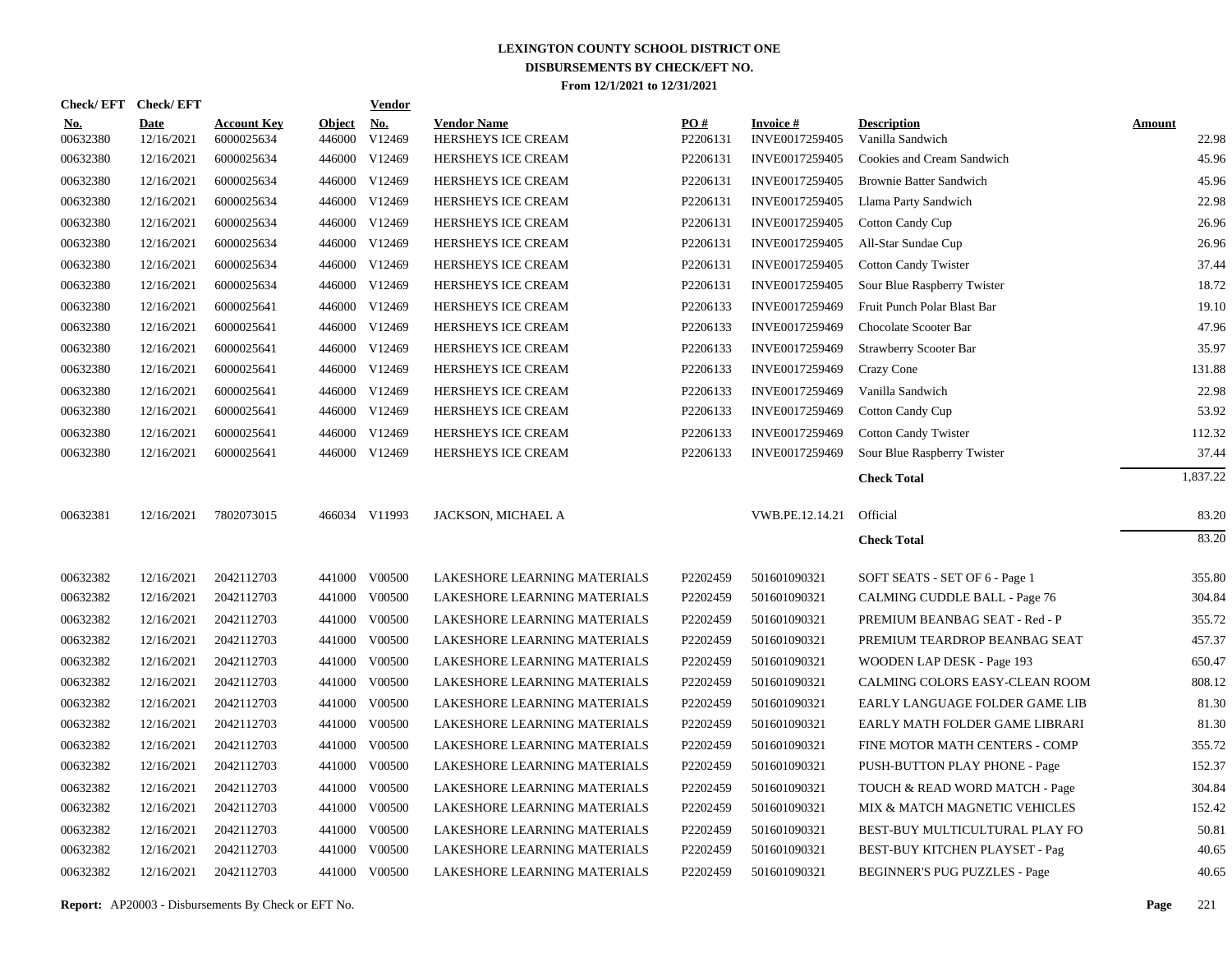| Check/EFT Check/EFT    |                           |                                  |                         | <b>Vendor</b>        |                                                    |                 |                           |                                                      |                  |
|------------------------|---------------------------|----------------------------------|-------------------------|----------------------|----------------------------------------------------|-----------------|---------------------------|------------------------------------------------------|------------------|
| <b>No.</b><br>00632382 | <b>Date</b><br>12/16/2021 | <b>Account Key</b><br>2042112703 | <b>Object</b><br>441000 | <b>No.</b><br>V00500 | <b>Vendor Name</b><br>LAKESHORE LEARNING MATERIALS | PO#<br>P2202459 | Invoice #<br>501601090321 | <b>Description</b><br>LAKESHORE COUNTING BOXES - AIR | Amount<br>116.84 |
| 00632382               | 12/16/2021                | 2042112703                       | 441000                  | V00500               | LAKESHORE LEARNING MATERIALS                       | P2202459        | 501601090321              | MAGNETIC LETTERS & NUMBERS - N                       | 101.54           |
| 00632382               | 12/16/2021                | 2042112703                       | 441000                  | V00500               | LAKESHORE LEARNING MATERIALS                       | P2202459        | 501601090321              | DOUBLE-SIDED MAGNETIC LETTER T                       | 426.86           |
| 00632382               | 12/16/2021                | 2042112703                       | 441000                  | V00500               | LAKESHORE LEARNING MATERIALS                       | P2202459        | 501601090321              | <b>INDESTRUCTIBLE GIANT BEADS &amp; P</b>            | 203.25           |
| 00632382               | 12/16/2021                | 2042112703                       | 441000                  | V00500               | LAKESHORE LEARNING MATERIALS                       | P2202459        | 501601090321              | LAKESHORE COUNTING CONES - Pag                       | 152.42           |
| 00632382               | 12/16/2021                | 2042112703                       | 441000                  | V00500               | LAKESHORE LEARNING MATERIALS                       | P2202459        | 501601090321              | <b>BUILD-A-NUMBER HOUSES - Page 2</b>                | 203.25           |
| 00632382               | 12/16/2021                | 2042112703                       | 441000                  | V00500               | LAKESHORE LEARNING MATERIALS                       | P2202459        | 501601090321              | Magna-Tiles - Class Set - Page                       | 660.67           |
| 00632382               | 12/16/2021                | 2042112703                       | 441000                  | V00500               | LAKESHORE LEARNING MATERIALS                       | P2202459        | 501601090321              | <b>EASY-BUILD BRICKS - Starter Se</b>                | 757.29           |
| 00632382               | 12/16/2021                | 2042112703                       | 441000                  | V00500               | LAKESHORE LEARNING MATERIALS                       | P2202459        | 501601090321              | <b>BUILDING BRICK STEM CHALLENGE</b>                 | 203.25           |
| 00632382               | 12/16/2021                | 2042112703                       | 441000                  | V00500               | LAKESHORE LEARNING MATERIALS                       | P2202459        | 501601090321              | LAKESHORE WORD BUILDING BLOCKS                       | 406.49           |
| 00632382               | 12/16/2021                | 2042112703                       | 441000                  | V00500               | LAKESHORE LEARNING MATERIALS                       | P2202459        | 501601090321              | MAGNETIC LETTER BUILDERS - Sta                       | 508.14           |
| 00632382               | 12/16/2021                | 2042112703                       | 441000                  | V00500               | LAKESHORE LEARNING MATERIALS                       | P2202459        | 501601090321              | <b>CIRCLE TIME LEARNING CENTER -</b>                 | 101.14           |
| 00632382               | 12/16/2021                | 2042112703                       | 441000                  | V00500               | LAKESHORE LEARNING MATERIALS                       | P2202459        | 501601090321              | LAKESHORE LEARNING GAMES - Pop                       | 91.45            |
| 00632382               | 12/16/2021                | 2042112703                       | 441000                  | V00500               | LAKESHORE LEARNING MATERIALS                       | P2202459        | 501601090321              | ALPHA-BOTS - Page 182                                | 91.45            |
| 00632382               | 12/16/2021                | 2042112703                       | 441000                  | V00500               | LAKESHORE LEARNING MATERIALS                       | P2202459        | 501601090321              | LIGHT TABLE MANIPULATIVE CENTE                       | 66.02            |
| 00632382               | 12/16/2021                | 2042112703                       | 441000                  | V00500               | LAKESHORE LEARNING MATERIALS                       | P2202459        | 501601090321              | IT'S A SNAP! MATH CENTERS - SI                       | 304.84           |
| 00632382               | 12/16/2021                | 2042112703                       | 441000                  | V00500               | LAKESHORE LEARNING MATERIALS                       | P2202459        | 501601090321              | ALPHABET LEARNING LOCKS - Page                       | 406.49           |
| 00632382               | 12/16/2021                | 2042112703                       | 441000                  | V00500               | LAKESHORE LEARNING MATERIALS                       | P2202459        | 501601090321              | ALPHABET SOUNDS TEACHING TUBS                        | 1,131.36         |
| 00632382               | 12/16/2021                | 2042112703                       | 441000                  | V00500               | LAKESHORE LEARNING MATERIALS                       | P2202459        | 501601090321              | UNLOCK IT! NUMBER MATCH - Page                       | 304.84           |
| 00632382               | 12/16/2021                | 2042112703                       | 441000                  | V00500               | LAKESHORE LEARNING MATERIALS                       | P2202459        | 501601090321              | TURN & LEARN MAGNETIC GEARS -                        | 304.84           |
| 00632382               | 12/16/2021                | 2042112703                       | 441000                  | V00500               | LAKESHORE LEARNING MATERIALS                       | P2202459        | 501601090321              | TWEEZER TONGS COLOR SORTING KI                       | 254.02           |
| 00632382               | 12/16/2021                | 2042112703                       | 441000                  | V00500               | LAKESHORE LEARNING MATERIALS                       | P2202459        | 501601090321              | SNAP-DINOS - Page 31                                 | 406.49           |
| 00632382               | 12/16/2021                | 2042112703                       | 441000                  | V00500               | LAKESHORE LEARNING MATERIALS                       | P2202459        | 501601090321              | LIGHT TABLE MANIPULATIVE CENTE                       | 132.04           |
| 00632382               | 12/16/2021                | 2042112703                       | 441000                  | V00500               | LAKESHORE LEARNING MATERIALS                       | P2202459        | 501601090321              | LEARN TO COUNT! DOUGH MATS - P                       | 76.18            |
| 00632382               | 12/16/2021                | 2042112703                       | 441000                  | V00500               | LAKESHORE LEARNING MATERIALS                       | P2202459        | 501601090321              | NUTS ABOUT MATH - Counting - P                       | 152.42           |
| 00632382               | 12/16/2021                | 2042112703                       | 441000                  | V00500               | LAKESHORE LEARNING MATERIALS                       | P2202459        | 501601090321              | <b>GIANT COMFY PILLOWS - SET OF 4</b>                | 273.44           |
| 00632382               | 12/16/2021                | 2042112703                       | 441000                  | V00500               | LAKESHORE LEARNING MATERIALS                       | P2202459        | 501601090321              | COMFY FLOOR SEATS - BLUE - PAG                       | 304.90           |
| 00632382               | 12/16/2021                | 2042112703                       | 441000                  | V00500               | LAKESHORE LEARNING MATERIALS                       | P2202459        | 501601090321              | LEARNING TO LET GO - PAGE 227                        | 291.22           |
| 00632382               | 12/16/2021                | 2042112703                       | 441000                  | V00500               | LAKESHORE LEARNING MATERIALS                       | P2202459        | 501601090321              | DIFFERING ABILITIES BOOK SET -                       | 152.44           |
| 00632382               | 12/16/2021                | 2042112703                       | 441000                  | V00500               | LAKESHORE LEARNING MATERIALS                       | P2202459        | 501601090321              | MOODS AND EMOTIONS BOOK SET -                        | 254.07           |
| 00632382               | 12/16/2021                | 2042112703                       | 441000                  | V00500               | LAKESHORE LEARNING MATERIALS                       | P2202459        | 501601090321              | ALL-PURPOSE CLASSROOM BALANCE                        | 203.19           |
| 00632382               | 12/16/2021                | 2042112703                       | 441000                  | V00500               | LAKESHORE LEARNING MATERIALS                       | P2202459        | 501601090321              | <b>BIG TAPE MEASURE - PAGE 211</b>                   | 111.71           |
| 00632382               | 12/16/2021                | 2042112703                       | 441000                  | V00500               | LAKESHORE LEARNING MATERIALS                       | P2202459        | 501601090321              | SNAP-DINOS - PAGE 31                                 | 406.49           |
| 00632382               | 12/16/2021                | 2042112703                       | 441000                  | V00500               | LAKESHORE LEARNING MATERIALS                       | P2202459        | 501601090321              | Find the Letter - PAGE 182                           | 254.02           |
| 00632382               | 12/16/2021                | 2042112703                       | 441000                  | V00500               | LAKESHORE LEARNING MATERIALS                       | P2202459        | 501601090321              | FEEL AND ROLL BUMPY BALLS - PA                       | 100.60           |
| 00632382               | 12/16/2021                | 2042112703                       |                         | 441000 V00500        | LAKESHORE LEARNING MATERIALS                       | P2202459        | 501601090321              | POP AND PLAY SENSORY DIMPL - P                       | 66.02            |

**Report:** AP20003 - Disbursements By Check or EFT No. **Page** 222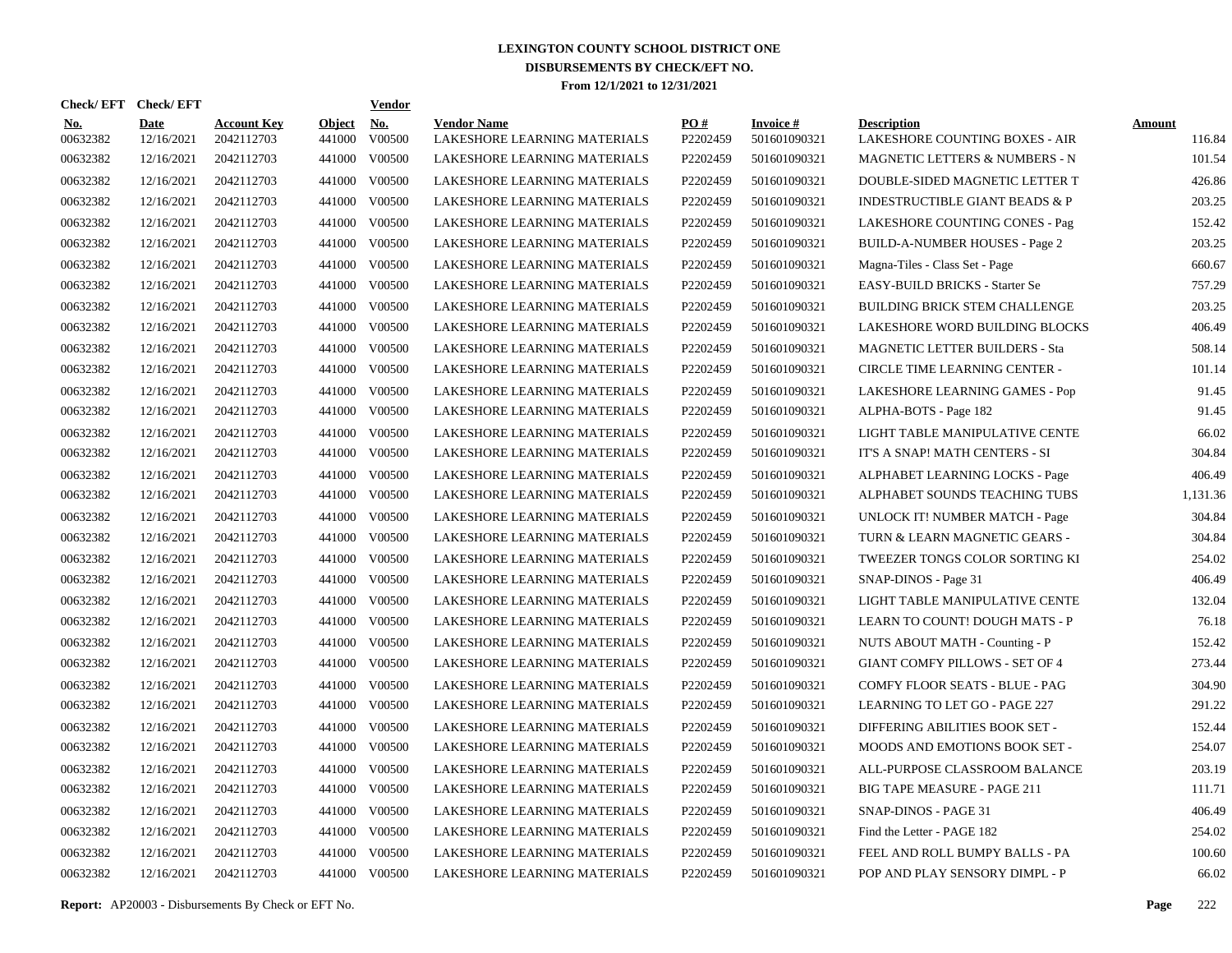|                        | Check/EFT Check/EFT       |                                  |                         | <b>Vendor</b>        |                                                    |                 |                                 |                                                      |                         |
|------------------------|---------------------------|----------------------------------|-------------------------|----------------------|----------------------------------------------------|-----------------|---------------------------------|------------------------------------------------------|-------------------------|
| <u>No.</u><br>00632382 | <b>Date</b><br>12/16/2021 | <b>Account Key</b><br>2042112703 | <b>Object</b><br>441000 | <u>No.</u><br>V00500 | <b>Vendor Name</b><br>LAKESHORE LEARNING MATERIALS | PO#<br>P2202459 | <b>Invoice#</b><br>501601090321 | <b>Description</b><br>CLASSROOM SUPPLY CADDIES - SET | <b>Amount</b><br>121.95 |
| 00632382               | 12/16/2021                | 2042112703                       | 441000                  | V00500               | LAKESHORE LEARNING MATERIALS                       | P2202459        | 501601090321                    | Plastic Coins - PAGE 201                             | 304.84                  |
| 00632382               | 12/16/2021                | 2042112703                       | 441000                  | V00500               | LAKESHORE LEARNING MATERIALS                       | P2202459        | 501601090321                    | TEN-FRAMES CLASS SET - PAGE 20                       | 406.49                  |
| 00632382               | 12/16/2021                | 2042112703                       |                         | 441000 V00500        | LAKESHORE LEARNING MATERIALS                       | P2202459        | 501601090321                    | <b>JUMBO MAGNETIC TEN-FRAMES - SE</b>                | 203.19                  |
|                        |                           |                                  |                         |                      |                                                    |                 |                                 | <b>Check Total</b>                                   | 15,210.53               |
| 00632383               | 12/16/2021                | 7802073011                       |                         | 466034 V16048        | LIPSCOMB, JAMES E                                  |                 | VBB.LHS.12.09.21 Official       |                                                      | 92.01                   |
|                        |                           |                                  |                         |                      |                                                    |                 |                                 | <b>Check Total</b>                                   | 92.01                   |
| 00632384               | 12/16/2021                | 1000025507                       |                         | 433100 V10256        | MANSFIELD OIL CO OF GAINESVILL                     | P2206449        | SOLCD-726328                    | Inv# SQLCD-726328 Fuel Purchas                       | 4,194.73                |
|                        |                           |                                  |                         |                      |                                                    |                 |                                 | <b>Check Total</b>                                   | 4,194.73                |
| 00632385               | 12/16/2021                | 7802073011                       |                         | 466034 V02594        | <b>MASON, JOHN ALLEN</b>                           |                 | VBB.LHS.12.13.21 Official       |                                                      | 96.50                   |
|                        |                           |                                  |                         |                      |                                                    |                 |                                 | <b>Check Total</b>                                   | 96.50                   |
| 00632386               | 12/16/2021                | 1000025426                       |                         | 432300 V15844        | NALCO COMPANY LLC                                  | P2200536        | 6660059035.                     | <b>RBES-Monthly Water Treatment S</b>                | 80.00                   |
|                        |                           |                                  |                         |                      |                                                    |                 |                                 | <b>Check Total</b>                                   | 80.00                   |
| 00632387               | 12/16/2021                | 1000011444                       |                         | 441000 V00078        | NUIDEA SCHOOL SUPPLY CO                            | P2205784        | 3014669                         | Elephant stool - 24"H                                | 1,598.58                |
|                        |                           |                                  |                         |                      |                                                    |                 |                                 | <b>Check Total</b>                                   | 1,598.58                |
| 00632388               | 12/16/2021                | 7802073011                       |                         | 466034 V16045        | PETTYJOHN, SAADIQ                                  |                 | VBB.LHS.12.09.21 Official       |                                                      | 92.01                   |
|                        |                           |                                  |                         |                      |                                                    |                 |                                 | <b>Check Total</b>                                   | 92.01                   |
| 00632389               | 12/16/2021                | 1000025204                       |                         | 441000 V00103        | PINE PRESS OF LEXINGTON INC                        | P2204363        | 132558                          | Coil Binding (like last year)                        | 84.26                   |
| 00632389               | 12/16/2021                | 1000025204                       | 441000                  | V00103               | PINE PRESS OF LEXINGTON INC                        | P2204363        | 132558                          | Fiscal Services - Comp Annual                        | 486.22                  |
| 00632389               | 12/16/2021                | 1000025204                       |                         | 441000 V00103        | PINE PRESS OF LEXINGTON INC                        | P2204363        | 132558                          | Fiscal Services - Comp Annual                        | 124.97                  |
| 00632389               | 12/16/2021                | 1000025204                       |                         | 441000 V00103        | PINE PRESS OF LEXINGTON INC                        | P2204363        | 132558                          | Fiscal Services - Comp Annual                        | 114.76                  |
|                        |                           |                                  |                         |                      |                                                    |                 |                                 | <b>Check Total</b>                                   | 810.21                  |
| 00632390               | 12/16/2021                | 6000025647                       |                         | 441000 V13001        | PRO KITCHEN LLC                                    | P2202099        | 34386                           | * Appliance Repair Parts for A                       | 247.54                  |
| 00632390               | 12/16/2021                | 6000025612                       |                         | 441000 V13001        | PRO KITCHEN LLC                                    | P2202099        | 34932                           | * Appliance Repair Parts for A                       | 106.51                  |
| 00632390               | 12/16/2021                | 6000025610                       |                         | 441000 V13001        | PRO KITCHEN LLC                                    | P2202099        | 35009                           | * Appliance Repair Parts for A                       | 147.45                  |
| 00632390               | 12/16/2021                | 6000025612                       |                         | 441000 V13001        | PRO KITCHEN LLC                                    | P2202099        | 35201                           | * Appliance Repair Parts for A                       | 738.14                  |
| 00632390               | 12/16/2021                | 6000025639                       |                         | 441000 V13001        | PRO KITCHEN LLC                                    | P2202099        | 35319                           | * Appliance Repair Parts for A                       | 10.36                   |
| 00632390               | 12/16/2021                | 6000025620                       |                         | 441000 V13001        | PRO KITCHEN LLC                                    | P2202099        | 35320                           | * Appliance Repair Parts for A                       | 253.33                  |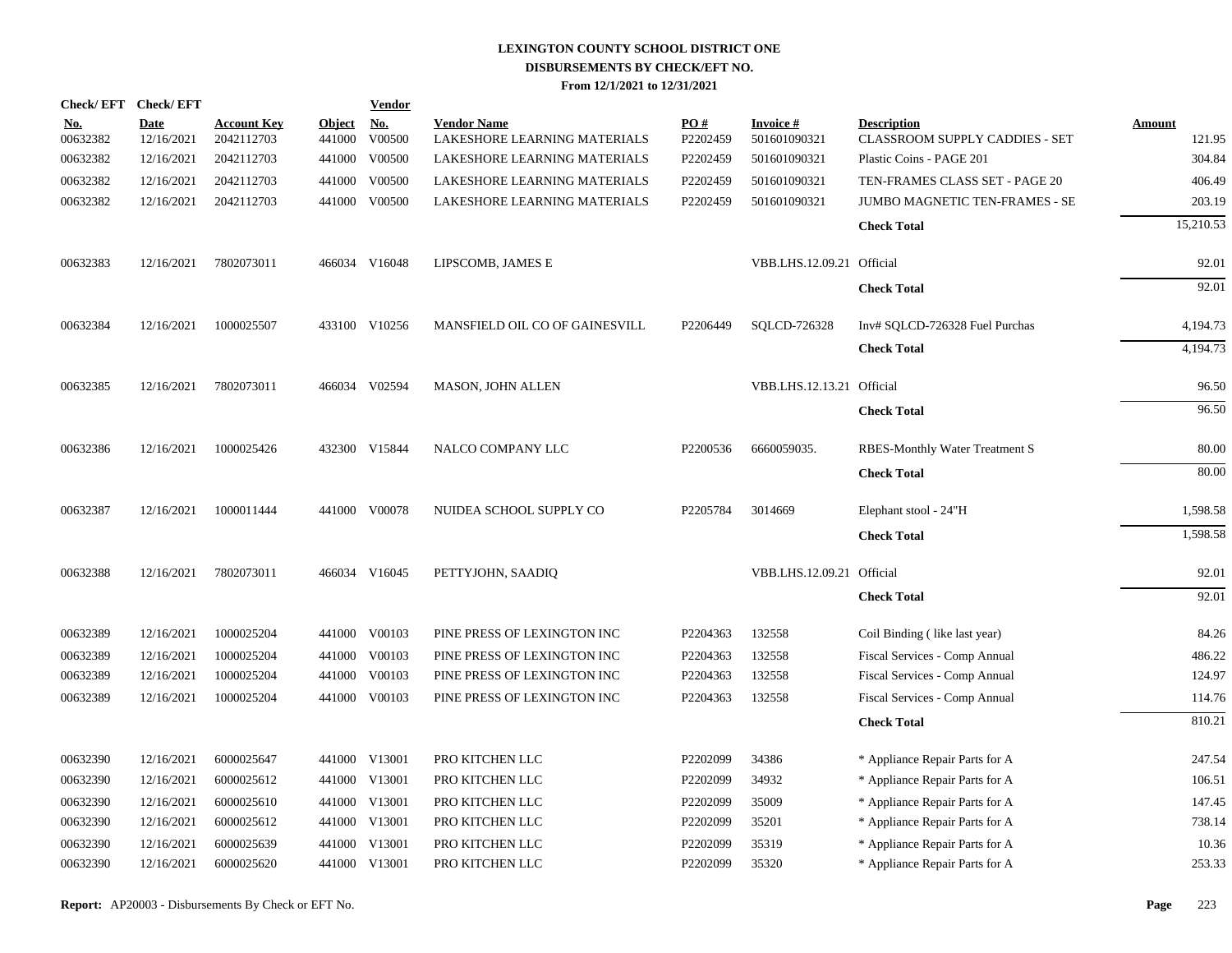| Check/EFT Check/EFT    |                           |                                  |                         | <b>Vendor</b> |                                         |                 |                                  |                                                      |                         |
|------------------------|---------------------------|----------------------------------|-------------------------|---------------|-----------------------------------------|-----------------|----------------------------------|------------------------------------------------------|-------------------------|
| <u>No.</u><br>00632390 | <b>Date</b><br>12/16/2021 | <b>Account Key</b><br>6000025638 | <b>Object</b><br>441000 | No.<br>V13001 | <b>Vendor Name</b><br>PRO KITCHEN LLC   | PO#<br>P2202099 | <b>Invoice #</b><br>35372        | <b>Description</b><br>* Appliance Repair Parts for A | <b>Amount</b><br>668.11 |
|                        |                           |                                  |                         |               |                                         |                 |                                  | <b>Check Total</b>                                   | 2,171.44                |
| 00632391               | 12/16/2021                | 2080011544                       |                         | 441000 V14032 | ROBOTICS EDUCATION AND COMPETI          | P2205895        | 62007384                         | VRC 2021-2022 Tipping Point Fi                       | 249.50                  |
| 00632391               | 12/16/2021                | 2080011544                       | 441000                  | V14032        | ROBOTICS EDUCATION AND COMPETI          | P2205895        | 62007384                         | VRC Competition Field Perimete                       | 599.99                  |
| 00632391               | 12/16/2021                | 2080011544                       |                         | 441000 V14032 | ROBOTICS EDUCATION AND COMPETI          | P2205895        | 62007384                         | VRC Qualifying Event Trophy Pa                       | 0.00                    |
| 00632391               | 12/16/2021                | 2080011544                       | 441000                  | V14032        | ROBOTICS EDUCATION AND COMPETI          | P2205895        | 62007384                         | GPS Field Code V2                                    | 0.00                    |
| 00632391               | 12/16/2021                | 2080011544                       |                         | 441000 V14032 | ROBOTICS EDUCATION AND COMPETI          | P2205895        | 62007384                         | Shipping                                             | 209.23                  |
|                        |                           |                                  |                         |               |                                         |                 |                                  | <b>Check Total</b>                                   | 1,058.72                |
| 00632392               | 12/16/2021                | 7802073015                       |                         | 466034 V13494 | ROHRBACH, CHRISTOPHER JONATHAN          |                 | JVMB.PE.12.14.21 Official        |                                                      | 56.40                   |
|                        |                           |                                  |                         |               |                                         |                 |                                  | <b>Check Total</b>                                   | 56.40                   |
| 00632393               | 12/16/2021                | 7802079015                       |                         | 466034 V14163 | <b>SAUTTER, BRIAN</b>                   |                 | WRES.PE.12.15.21 Official        |                                                      | 273.90                  |
|                        |                           |                                  |                         |               |                                         |                 |                                  | <b>Check Total</b>                                   | 273.90                  |
| 00632394               | 12/16/2021                | 7887027034                       |                         | 466034 V16431 | SIMPSON, TRENT M                        |                 | CBB.PHMS.12.09.2 PHMS Basketball |                                                      | 56.00                   |
|                        |                           |                                  |                         |               |                                         |                 |                                  | <b>Check Total</b>                                   | 56.00                   |
| 00632395               | 12/16/2021                | 7802073015                       |                         | 466034 V02674 | SMITH, LAWTON G                         |                 | VWB.PE.12.14.21                  | Official                                             | 82.30                   |
|                        |                           |                                  |                         |               |                                         |                 |                                  | <b>Check Total</b>                                   | 82.30                   |
| 00632396               | 12/16/2021                | 1000012603                       |                         | 439500 V14839 | SOUTHEASTERN SPEECH AND LANGUA P2202522 |                 | 455                              | Speech Language Therapy Servic                       | 4,593.75                |
| 00632396               | 12/16/2021                | 1000012603                       |                         | 439500 V14839 | SOUTHEASTERN SPEECH AND LANGUA P2202522 |                 | 456                              | Speech Language Therapy Servic                       | 4,725.00                |
|                        |                           |                                  |                         |               |                                         |                 |                                  | <b>Check Total</b>                                   | 9,318.75                |
| 00632397               | 12/16/2021                | 7743019013                       |                         | 466037 V01494 | SWANK MOVIE LICENSING USA               | P2206513        | 3113526                          | Invoice No.: 3113526                                 | 552.00                  |
|                        |                           |                                  |                         |               |                                         |                 |                                  | <b>Check Total</b>                                   | 552.00                  |
| 00632398               | 12/16/2021                | 1000011322                       |                         | 441000 V02065 | THE OFFICE PAL INC                      | P2206308        | 0195947-IN                       | Dell 2,600 page high yield bla                       | 197.71                  |
|                        |                           |                                  |                         |               |                                         |                 |                                  | <b>Check Total</b>                                   | 197.71                  |
| 00632399               | 12/16/2021                | 1000023346                       |                         | 433200 EXXXXX | Employee                                |                 | 12.02.12.03.12                   | SC Assoc of Sch Bus. Fall Conf                       | 257.60                  |
|                        |                           |                                  |                         |               |                                         |                 |                                  | <b>Check Total</b>                                   | 257.60                  |
| 00632400               | 12/16/2021                | 1000023335                       |                         | 433200 Exxxxx | Employee                                |                 | 12.01.12.06.21                   | <b>Book Fair Errands</b>                             | 42.56                   |
|                        |                           |                                  |                         |               |                                         |                 |                                  |                                                      |                         |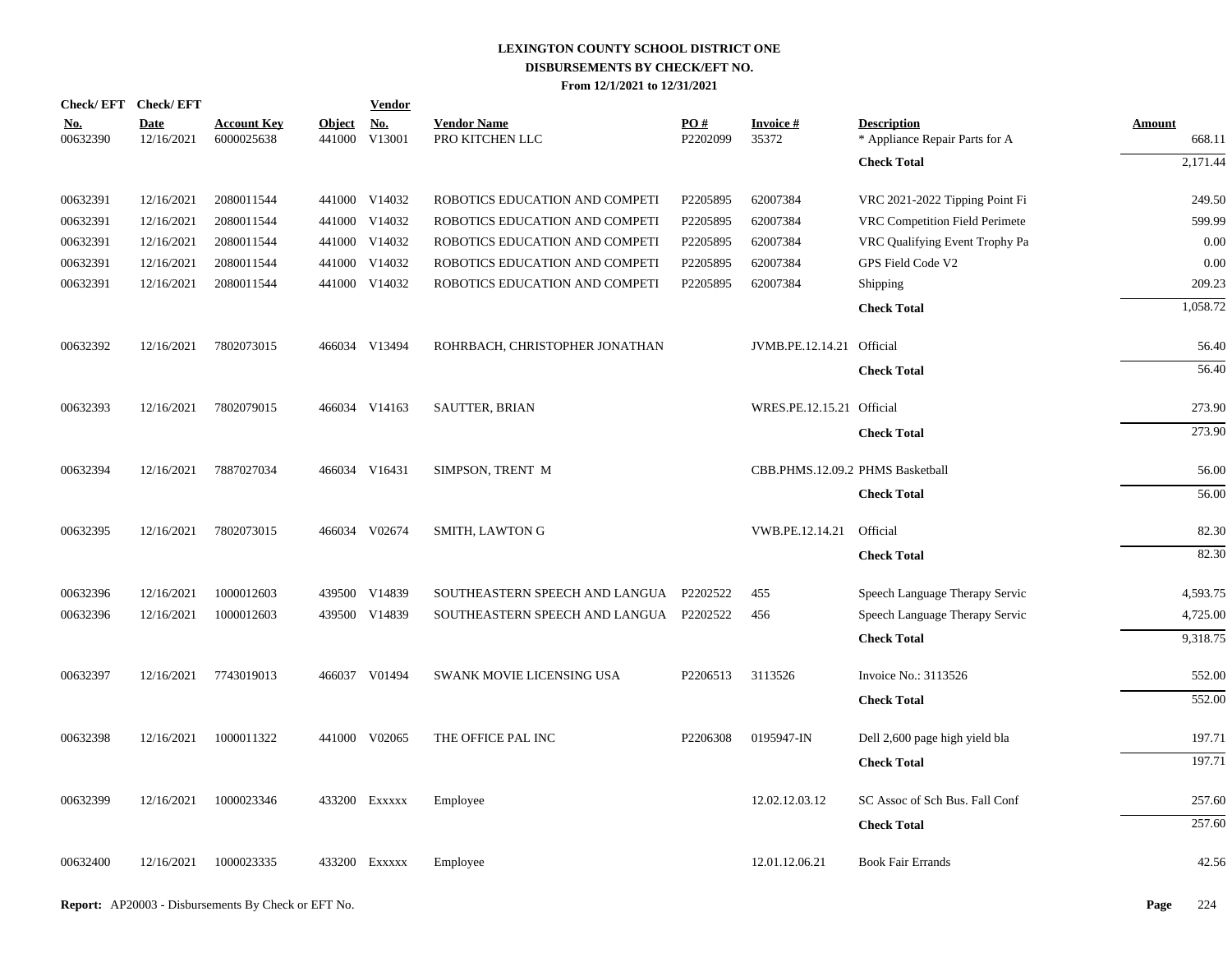| Check/EFT Check/EFT |             |                                                            |            | <b>Vendor</b> |                       |                   |                               |                                 |               |
|---------------------|-------------|------------------------------------------------------------|------------|---------------|-----------------------|-------------------|-------------------------------|---------------------------------|---------------|
| <u>No.</u>          | <b>Date</b> | <b>Account Key</b>                                         | Object No. |               | <b>Vendor Name</b>    | $\underline{PO#}$ | <b>Invoice#</b>               | <b>Description</b>              | <b>Amount</b> |
|                     |             |                                                            |            |               |                       |                   |                               | <b>Check Total</b>              | 42.56         |
| 00632401            | 12/16/2021  | 1000025415                                                 |            | 447000 V02150 | <b>BARNES PROPANE</b> |                   | 486036                        | Propane, greenhouse             | 443.97        |
|                     |             |                                                            |            |               |                       |                   |                               | <b>Check Total</b>              | 443.97        |
| 00632402            | 12/16/2021  | 1000022403                                                 |            | 469000 Exxxxx | Employee              |                   | 12.07.2021                    | Trip expenses reimbursement     | 128.67        |
| 00632402            | 12/16/2021  | 1000022403                                                 |            | 433200 EXXXXX | Employee              |                   | 12.08.12.11.21                | <b>AVID National Conference</b> | 444.25        |
|                     |             |                                                            |            |               |                       |                   |                               | <b>Check Total</b>              | 572.92        |
| 00632403            | 12/16/2021  | 7802073037                                                 |            | 466034 V02997 | <b>BOLEY, RANDALL</b> |                   | 12.13.21                      | CSM vs GMS                      | 56.00         |
|                     |             |                                                            |            |               |                       |                   |                               | <b>Check Total</b>              | 56.00         |
|                     |             |                                                            |            |               |                       |                   |                               |                                 |               |
| 00632404            | 12/16/2021  | 7936527038                                                 |            | 466041 V00884 | <b>BOOKSOURCE</b>     | P2205236          | 962471                        | See attached list. QUOTE#1033   | 8.20          |
|                     |             |                                                            |            |               |                       |                   |                               | <b>Check Total</b>              | 8.20          |
| 00632405            | 12/16/2021  | 7884027047                                                 |            | 466041 Exxxxx | Employee              |                   | 12.14.2021                    | Postage Supplies Reimb.         | 58.00         |
|                     |             |                                                            |            |               |                       |                   |                               | <b>Check Total</b>              | 58.00         |
| 00632406            | 12/16/2021  | 3950021207                                                 |            | 433200 EXXXXX | Employee              |                   | 12.12.12.14.21                | SCCDP Fall Conf '21             | 623.78        |
|                     |             |                                                            |            |               |                       |                   |                               |                                 |               |
|                     |             |                                                            |            |               |                       |                   |                               | <b>Check Total</b>              | 623.78        |
| 00632407            | 12/16/2021  | 7802072013                                                 |            | 466032 Exxxxx | Employee              |                   | 12.10.21                      | Palmetto Classic FB All Star    | 58.24         |
|                     |             |                                                            |            |               |                       |                   |                               | <b>Check Total</b>              | 58.24         |
| 00632408            | 12/16/2021  | 1000011307                                                 |            | 433200 EXXXXX | Employee              |                   | 11.18.21                      | Sumter, SC dual enrollment mtg  | 73.92         |
|                     |             |                                                            |            |               |                       |                   |                               | <b>Check Total</b>              | 73.92         |
| 00632409            | 12/16/2021  | 7839019037                                                 |            | 466069 Exxxxx | Employee              |                   | 12.14.2021                    | Supplies Reimbursement          | 64.01         |
|                     |             |                                                            |            |               |                       |                   |                               | <b>Check Total</b>              | 64.01         |
| 00632410            | 12/16/2021  | 7802073043                                                 |            | 466034 V02899 | CLEMONS, MICHAEL      |                   | BB.MGM.12.13.21 MGM BB vs PMS |                                 | 56.00         |
|                     |             |                                                            |            |               |                       |                   |                               |                                 |               |
|                     |             |                                                            |            |               |                       |                   |                               | <b>Check Total</b>              | 56.00         |
| 00632411            | 12/16/2021  | 1000023327                                                 |            | 433200 Exxxxx | Employee              |                   | 12.08.12.11.21                | <b>AVID National Conf</b>       | 241.50        |
|                     |             |                                                            |            |               |                       |                   |                               | <b>Check Total</b>              | 241.50        |
| 00632412            | 12/16/2021  | 1000023327                                                 |            | 433200 EXXXXX | Employee              |                   | 12.08.12.11.21                | <b>AVID National Conference</b> | 241.50        |
|                     |             | <b>Report:</b> AP20003 - Disbursements By Check or EFT No. |            |               |                       |                   |                               |                                 | Page<br>225   |
|                     |             |                                                            |            |               |                       |                   |                               |                                 |               |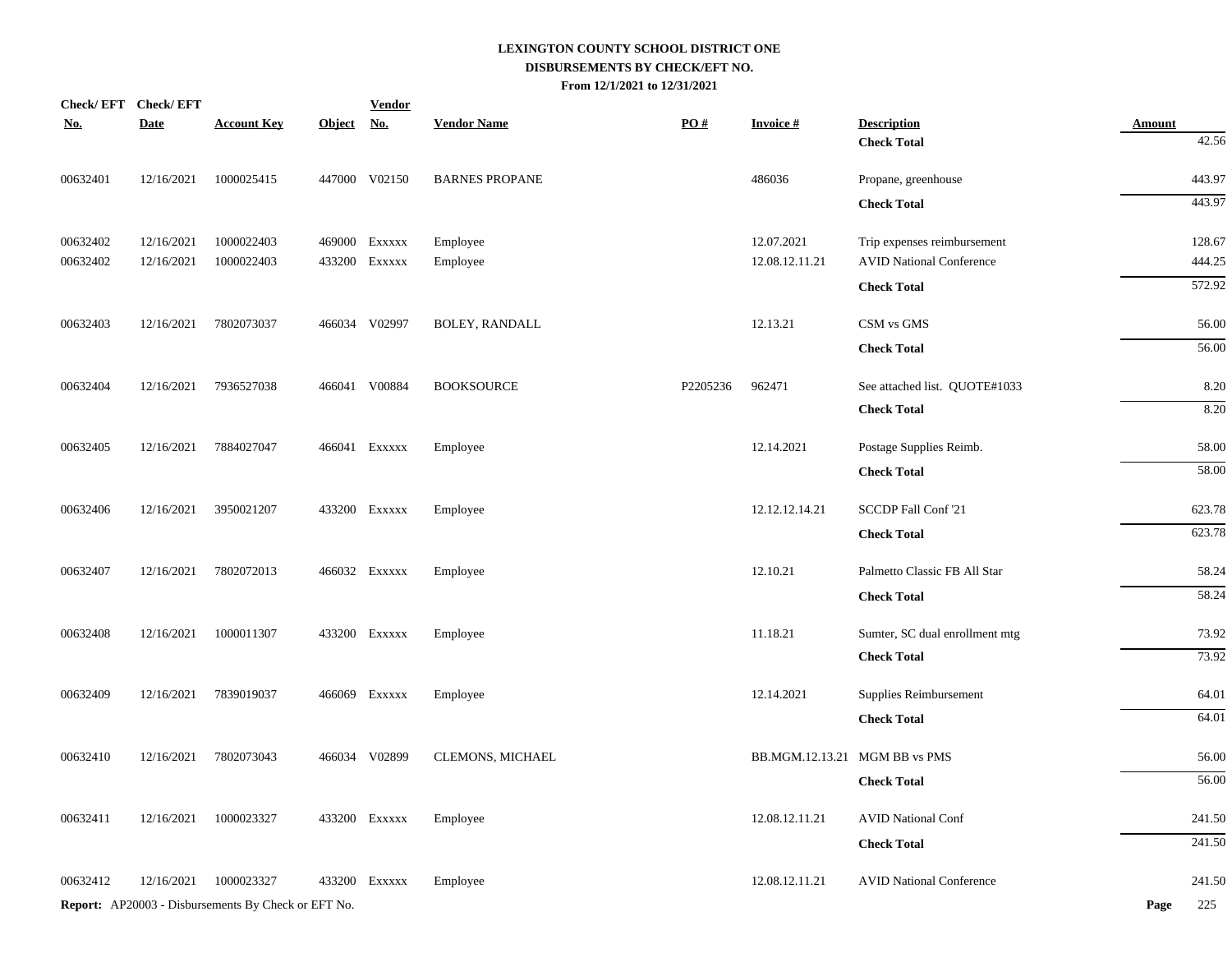| Check/EFT Check/EFT |             |                                                            |            | <b>Vendor</b> |                          |                   |                           |                                              |               |            |
|---------------------|-------------|------------------------------------------------------------|------------|---------------|--------------------------|-------------------|---------------------------|----------------------------------------------|---------------|------------|
| <u>No.</u>          | <b>Date</b> | <b>Account Key</b>                                         | Object No. |               | <b>Vendor Name</b>       | $\underline{PO#}$ | <b>Invoice#</b>           | <b>Description</b>                           | <b>Amount</b> |            |
|                     |             |                                                            |            |               |                          |                   |                           | <b>Check Total</b>                           |               | 241.50     |
| 00632413            | 12/16/2021  | 6000025637                                                 |            | 446000 Exxxxx | Employee                 |                   | 12.03.2021                | Glutten Free Supplies                        |               | 29.01      |
|                     |             |                                                            |            |               |                          |                   |                           | <b>Check Total</b>                           |               | 29.01      |
| 00632414            | 12/16/2021  | 5727025327                                                 |            | 452000 V02159 | H G REYNOLDS COMPANY INC | P2111708          | 1.P2111708                | WKHS - GMP - Existing Weight R               |               | 206,670.19 |
|                     |             |                                                            |            |               |                          |                   |                           | <b>Check Total</b>                           |               | 206,670.19 |
| 00632415            | 12/16/2021  | 1000022403                                                 |            | 433200 Exxxxx | Employee                 |                   | 10.18.12.10.21            | <b>Teacher Support</b>                       |               | 338.80     |
|                     |             |                                                            |            |               |                          |                   |                           | <b>Check Total</b>                           |               | 338.80     |
| 00632416            | 12/16/2021  | 7802070027                                                 |            | 466034 V17067 | HALL, DARREN             |                   |                           | BMBB.WK.12.11.20B team Boys BBall vs Airport |               | 27.67      |
| 00632416            | 12/16/2021  | 7802073015                                                 |            | 466034 V17067 | HALL, DARREN             |                   | JVBB.PE.12.14.21 Official |                                              |               | 66.30      |
| 00632416            | 12/16/2021  | 7802070027                                                 |            | 466034 V17067 | HALL, DARREN             |                   |                           | JVMB.WK.12.11.20 JV Boys BBall vs Airport    |               | 27.66      |
| 00632416            | 12/16/2021  | 7802070027                                                 |            | 466034 V17067 | HALL, DARREN             |                   |                           | JVWB.WK.12.11.20 JV Girls BBall vs Airport   |               | 45.68      |
|                     |             |                                                            |            |               |                          |                   |                           | <b>Check Total</b>                           |               | 167.31     |
| 00632417            | 12/16/2021  | 3950021207                                                 |            | 433200 Exxxxx | Employee                 |                   | 12.12.12.14.21            | SCCDP Fall Conf '21                          |               | 623.78     |
|                     |             |                                                            |            |               |                          |                   |                           | <b>Check Total</b>                           |               | 623.78     |
| 00632418            | 12/16/2021  | 7802072013                                                 |            | 466032 Exxxxx | Employee                 |                   | 12.07.12.11.21            | Athletic Games/recruitment                   |               | 226.80     |
|                     |             |                                                            |            |               |                          |                   |                           | <b>Check Total</b>                           |               | 226.80     |
| 00632419            | 12/16/2021  | 1000011303                                                 |            | 433200 EXXXXX | Employee                 |                   | 11.01.11.30.21            | Teach Eng Lang Learners CSM/PH               |               | 79.80      |
|                     |             |                                                            |            |               |                          |                   |                           | <b>Check Total</b>                           |               | 79.80      |
| 00632420            | 12/16/2021  | 6000025641                                                 |            | 433200 Exxxxx | Employee                 |                   | 11.19.11.30.21            | Bank Deposits travel                         |               | 28.78      |
|                     |             |                                                            |            |               |                          |                   |                           | <b>Check Total</b>                           |               | 28.78      |
| 00632421            | 12/16/2021  | 1000023335                                                 |            | 433200 EXXXXX | Employee                 |                   | 12.09.2021                | <b>Bank Deposit Errands</b>                  |               | 8.51       |
|                     |             |                                                            |            |               |                          |                   |                           | <b>Check Total</b>                           |               | 8.51       |
| 00632422            | 12/16/2021  | 2021011214                                                 |            | 441000 V16282 | MATHEMATICALLY MINDED    | P2206262          | <b>INV-2863</b>           | Fluency Through Flexibility Bo               |               | 59.85      |
| 00632422            | 12/16/2021  | 2021011214                                                 |            | 441000 V16282 | MATHEMATICALLY MINDED    | P2206262          | <b>INV-2863</b>           | Shipping and Handling                        |               | 10.49      |
|                     |             |                                                            |            |               |                          |                   |                           | <b>Check Total</b>                           |               | 70.34      |
| 00632423            | 12/16/2021  | 1000022403                                                 |            | 433200 Exxxxx | Employee                 |                   | 11.03.11.29.21            | Administrative                               |               | 64.40      |
|                     |             | <b>Report:</b> AP20003 - Disbursements By Check or EFT No. |            |               |                          |                   |                           |                                              | Page          | 226        |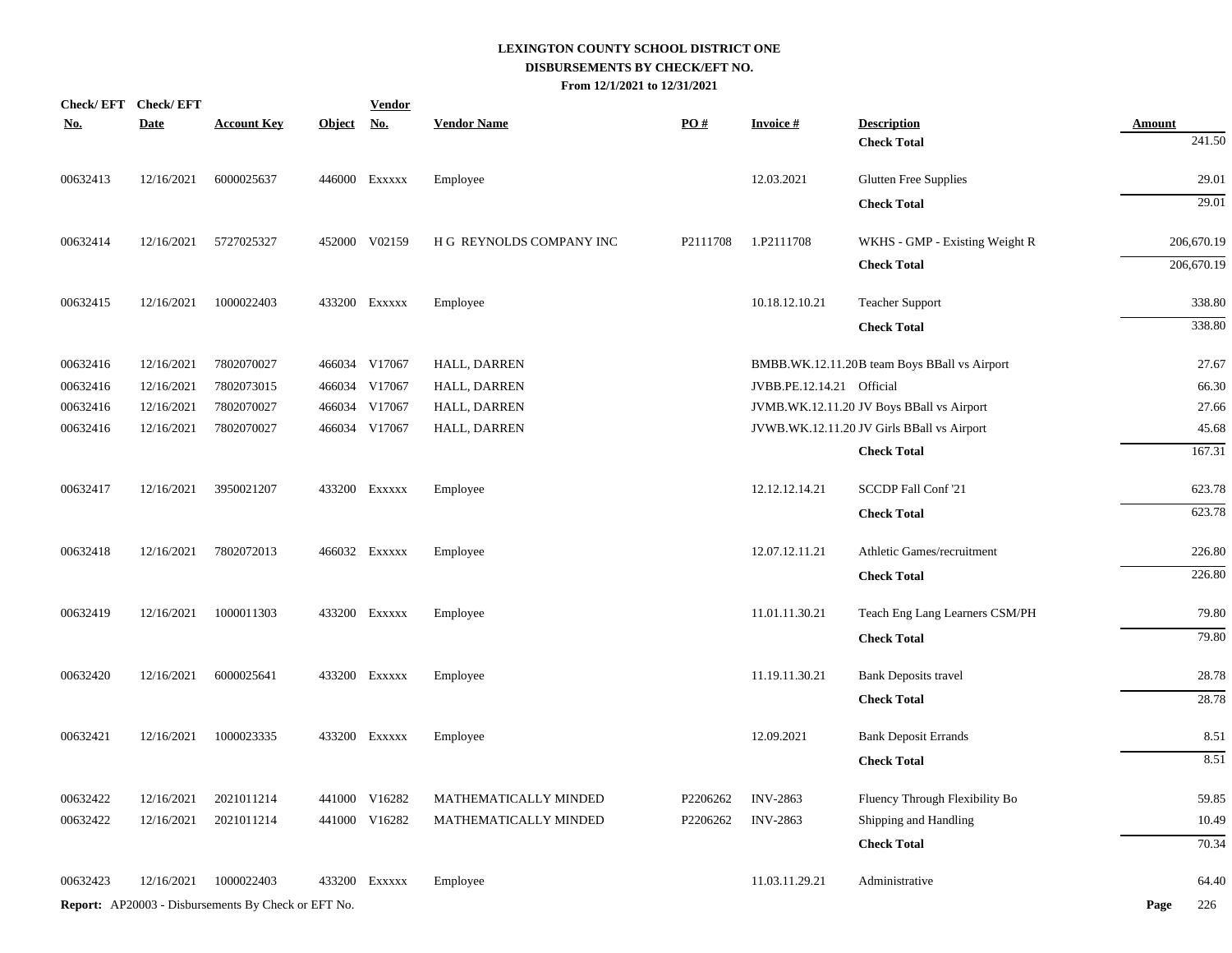| Check/EFT Check/EFT |             |                                                            |            | <b>Vendor</b> |                               |                   |                               |                                 |               |
|---------------------|-------------|------------------------------------------------------------|------------|---------------|-------------------------------|-------------------|-------------------------------|---------------------------------|---------------|
| <u>No.</u>          | <b>Date</b> | <b>Account Key</b>                                         | Object No. |               | <b>Vendor Name</b>            | $\underline{PO#}$ | <b>Invoice#</b>               | <b>Description</b>              | <b>Amount</b> |
|                     |             |                                                            |            |               |                               |                   |                               | <b>Check Total</b>              | 64.40         |
| 00632424            | 12/16/2021  | 7733027037                                                 |            | 466069 Exxxxx | Employee                      |                   | 12.14.2021                    | Supplies Reimbursement          | 52.04         |
|                     |             |                                                            |            |               |                               |                   |                               | <b>Check Total</b>              | 52.04         |
| 00632425            | 12/16/2021  | 1000000000                                                 |            | 249900 V00910 | NANCY K PERRY CHILDREN'S SHEL |                   | 12.16.21                      | Donations LCSD1 Ticket Sales    | 1,240.00      |
|                     |             |                                                            |            |               |                               |                   |                               | <b>Check Total</b>              | 1,240.00      |
| 00632426            | 12/16/2021  | 1000023327                                                 |            | 433200 EXXXXX | Employee                      |                   | 12.08.12.11.21                | <b>AVID National Conference</b> | 241.50        |
|                     |             |                                                            |            |               |                               |                   |                               | <b>Check Total</b>              | 241.50        |
| 00632427            | 12/16/2021  | 3950021207                                                 |            | 433200 EXXXXX | Employee                      |                   | 12.12.12.14.21                | SCCDP Fall Conference Reimb.    | 623.78        |
|                     |             |                                                            |            |               |                               |                   |                               | <b>Check Total</b>              | 623.78        |
| 00632428            | 12/16/2021  | 7914027027                                                 |            | 466032 Exxxxx | Employee                      |                   | 10.05.11.12.21                | SC Assoc of Sch Bus. Fall Conf  | 83.78         |
|                     |             |                                                            |            |               |                               |                   |                               | <b>Check Total</b>              | 83.78         |
| 00632429            | 12/16/2021  | 7802073043                                                 |            | 466034 V02990 | STENSON, DWIGHT               |                   | BB.MGM.12.13.21 MGM BB vs PMS |                                 | 56.00         |
|                     |             |                                                            |            |               |                               |                   |                               | <b>Check Total</b>              | 56.00         |
| 00632430            | 12/16/2021  | 1000023327                                                 |            | 433200 EXXXXX | Employee                      |                   | 12.08.12.11.21                | <b>AVID National Conf</b>       | 241.50        |
|                     |             |                                                            |            |               |                               |                   |                               | <b>Check Total</b>              | 241.50        |
| 00632431            | 12/16/2021  | 2042212503                                                 |            | 433200 EXXXXX | Employee                      |                   | 09.14.21                      | Itinerant/IA Services           | 6.27          |
| 00632431            | 12/16/2021  | 2042212503                                                 |            | 433200 EXXXXX | Employee                      |                   | 11.05.11.30.21                | Itinerant Lang Facilitator/IA   | 52.64         |
|                     |             |                                                            |            |               |                               |                   |                               | <b>Check Total</b>              | 58.91         |
| 00632432            | 12/16/2021  | 1000023327                                                 |            | 433200 EXXXXX | Employee                      |                   | 12.08.12.11.21                | <b>AVID National Conference</b> | 241.50        |
|                     |             |                                                            |            |               |                               |                   |                               | <b>Check Total</b>              | 241.50        |
| 00632433            | 12/16/2021  | 1000011303                                                 |            | 433200 EXXXXX | Employee                      |                   | 11.11.12.14.21                | School visits                   | 56.90         |
|                     |             |                                                            |            |               |                               |                   |                               | <b>Check Total</b>              | 56.90         |
| 00632434            | 12/16/2021  | 3972022403                                                 |            | 433200 EXXXXX | Employee                      |                   | 12.08.12.12.21                | <b>AVID National Conference</b> | 619.96        |
|                     |             |                                                            |            |               |                               |                   |                               | <b>Check Total</b>              | 619.96        |
| 00632435            | 12/16/2021  | 1000021107                                                 |            | 433200 EXXXXX | Employee                      |                   | 11.13.11.16.21                | NAEHCY Conference Exp.Reimb.    | 259.00        |
|                     |             | <b>Report:</b> AP20003 - Disbursements By Check or EFT No. |            |               |                               |                   |                               |                                 | 227<br>Page   |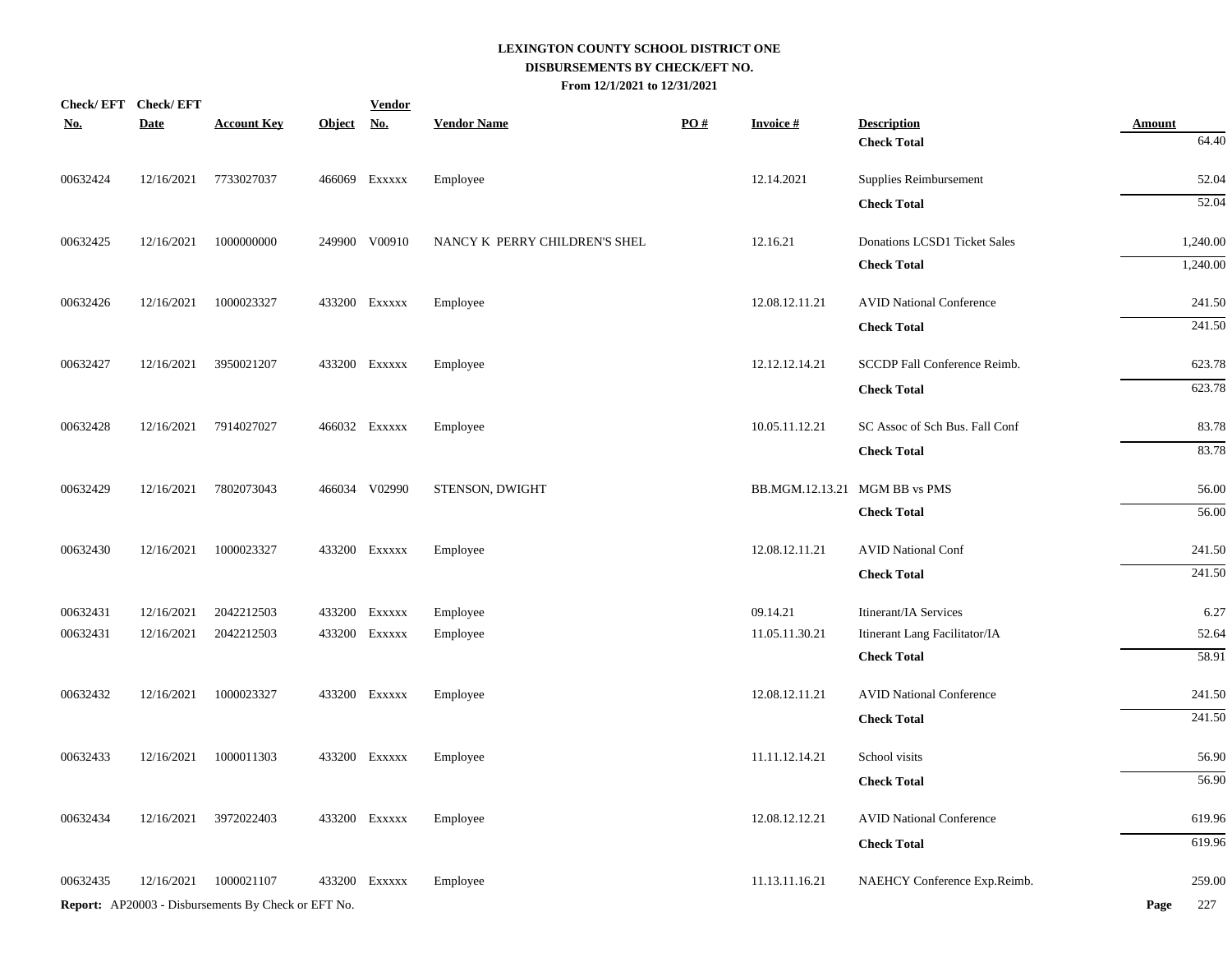| <u>No.</u> | Check/EFT Check/EFT<br><b>Date</b> | <b>Account Key</b>                                         | Object No. | <b>Vendor</b> | <b>Vendor Name</b>                | PO#                  | <b>Invoice#</b>                    | <b>Description</b>             | <b>Amount</b> |
|------------|------------------------------------|------------------------------------------------------------|------------|---------------|-----------------------------------|----------------------|------------------------------------|--------------------------------|---------------|
|            |                                    |                                                            |            |               |                                   |                      |                                    | <b>Check Total</b>             | 259.00        |
| 00632436   | 12/16/2021                         | 7900527037                                                 |            | 466099 V00210 | UNITED WAY OF THE MIDLANDS        |                      | 12.14.2021                         | UW Cash Donations              | 35.00         |
|            |                                    |                                                            |            |               |                                   |                      |                                    | <b>Check Total</b>             | 35.00         |
| 00632437   | 12/16/2021                         | 3291022121                                                 |            | 433200 Exxxxx | Employee                          |                      | 12.12.12.14.21                     | SCCDP Fall Conf '21            | 623.78        |
|            |                                    |                                                            |            |               |                                   |                      |                                    | <b>Check Total</b>             | 623.78        |
| 00632438   | 12/17/2021                         | 7802070020                                                 |            | 466041 V01086 | ACO MEDICAL SUPPLY INC            | P2013378             | 5827379                            | Safeskin Nitrile PF NS exam gl | 141.45        |
|            |                                    |                                                            |            |               |                                   |                      |                                    | <b>Check Total</b>             | 141.45        |
| 00632439   | 12/17/2021                         | 7714027021                                                 |            | 466041 V01124 | <b>ACT CUSTOMER SERVICES (68)</b> | P2205425             | 1262851                            | WorkKeys Workplace Documents S | 12.00         |
|            |                                    |                                                            |            |               |                                   |                      |                                    | <b>Check Total</b>             | 12.00         |
| 00632440   | 12/17/2021                         | 7731019013                                                 |            | 466035 V15937 | AIRGAS USA LLC                    | P2200482             | 9983728766                         | AR-CD25300 - (4) Industrial La | 11.06         |
| 00632440   | 12/17/2021                         | 1000011513                                                 |            | 432500 V15937 | AIRGAS USA LLC                    | P2200482             | 9983728766                         | AR300 - (1) Industrial Large C | 7.18          |
| 00632440   | 12/17/2021                         | 1000011513                                                 |            | 432500 V15937 | AIRGAS USA LLC                    | P2200482             | 9983728766                         | OX300 - (1) Industrial Large C | 3.65          |
| 00632440   | 12/17/2021                         | 1000011513                                                 |            | 432500 V15937 | AIRGAS USA LLC                    | P2200482             | 9983728766                         | AC4 - (1) Industrial Small Cyl | 2.99          |
|            |                                    |                                                            |            |               |                                   |                      |                                    | <b>Check Total</b>             | 24.88         |
| 00632441   | 12/17/2021                         | 7802079013                                                 |            | 466034 V14817 | ALLEN, SETH WALLACE               |                      | JVWR.GI.12.15.21 Athletic Official |                                | 189.60        |
|            |                                    |                                                            |            |               |                                   |                      |                                    | <b>Check Total</b>             | 189.60        |
| 00632442   | 12/17/2021                         | 2710012603                                                 |            | 439500 V16465 | AMN HEALTHCARE INC                | P <sub>2201917</sub> | 3407466                            | SPEECH LANGUAGE THERAPY SERVIC | 938.06        |
|            |                                    |                                                            |            |               |                                   |                      |                                    | <b>Check Total</b>             | 938.06        |
| 00632443   | 12/17/2021                         | 1000025204                                                 |            | 441000 V00380 | <b>ANOTHER PRINTER</b>            | P2204841             | 130270                             | Sets of Payment for Services R | 1,279.99      |
|            |                                    |                                                            |            |               |                                   |                      |                                    | <b>Check Total</b>             | 1,279.99      |
| 00632444   | 12/17/2021                         | 7802073013                                                 |            | 466034 V17065 | <b>BARRON, BRAD</b>               |                      | VBB.GI.12.14.21                    | Athletic Official              | 143.00        |
|            |                                    |                                                            |            |               |                                   |                      |                                    | <b>Check Total</b>             | 143.00        |
| 00632445   |                                    | 12/17/2021 7745027024                                      |            | 466041 Exxxxx | Employee                          |                      | 12.15.21                           | Command Hooks Reimb            | 31.30         |
|            |                                    |                                                            |            |               |                                   |                      |                                    | <b>Check Total</b>             | 31.30         |
| 00632446   | 12/17/2021                         | 7884027047                                                 |            | 466041 V13041 | BLICK ART MATERIALS LLC           | P2206220             | 7644955                            | X-ACTO MULTI MATERIAL SCISSORS | 77.66         |
| 00632446   | 12/17/2021                         | 7884027047                                                 |            | 466041 V13041 | BLICK ART MATERIALS LLC           | P2206220             | 7644955                            | 9"x12" Craft Felt Swatches Whi | 5.82          |
|            |                                    | <b>Report:</b> AP20003 - Disbursements By Check or EFT No. |            |               |                                   |                      |                                    |                                | Page<br>228   |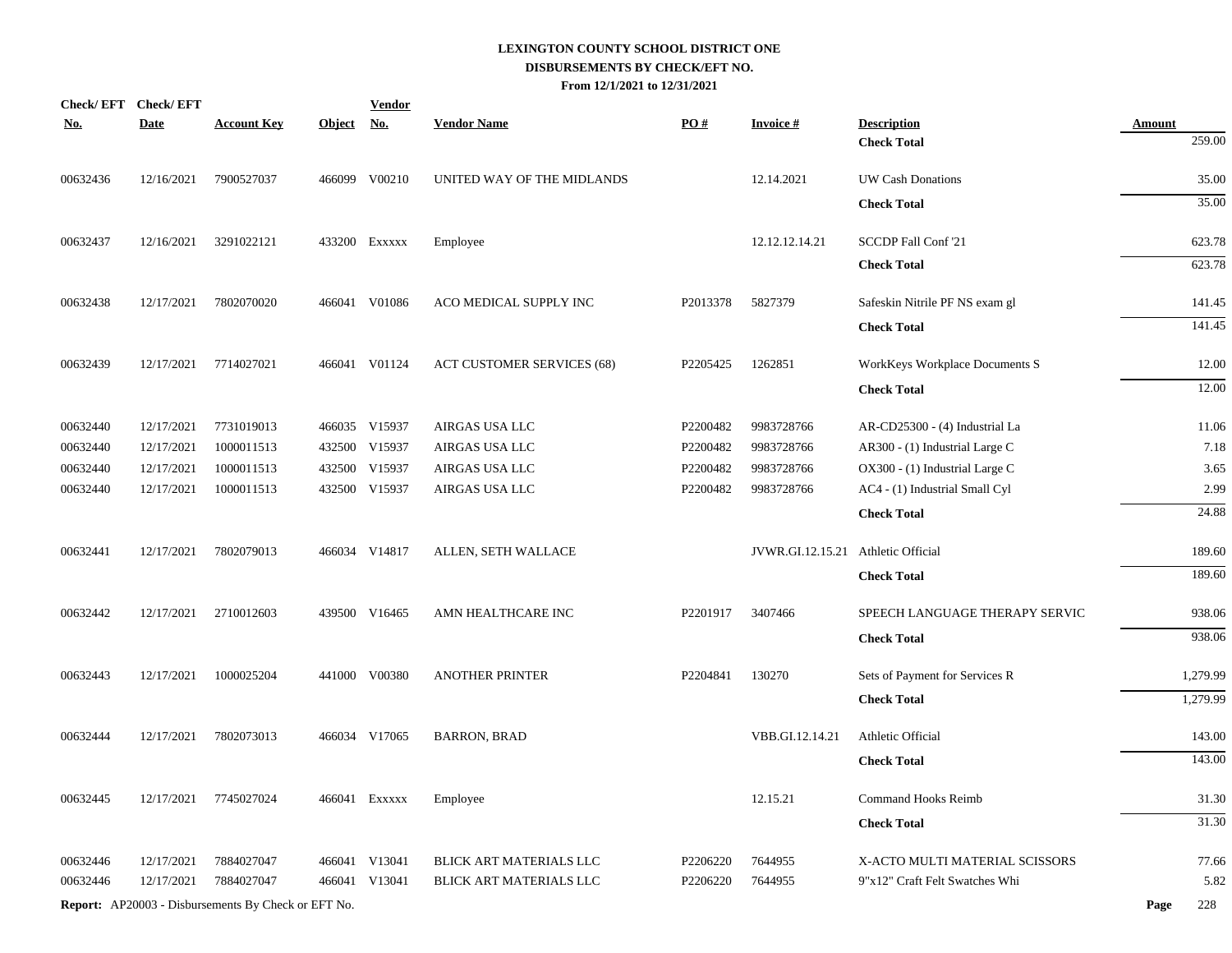| Check/EFT Check/EFT    |                           |                                  |                         | <b>Vendor</b>        |                                               |                 |                            |                                                     |                        |
|------------------------|---------------------------|----------------------------------|-------------------------|----------------------|-----------------------------------------------|-----------------|----------------------------|-----------------------------------------------------|------------------------|
| <u>No.</u><br>00632446 | <b>Date</b><br>12/17/2021 | <b>Account Key</b><br>7884027047 | <b>Object</b><br>466041 | <b>No.</b><br>V13041 | <b>Vendor Name</b><br>BLICK ART MATERIALS LLC | PO#<br>P2206220 | <b>Invoice#</b><br>7644955 | <b>Description</b><br>WIDE-NOTCH CARDBOARD LOOMS 12 | <b>Amount</b><br>24.72 |
| 00632446               | 12/17/2021                | 7884027047                       |                         | 466041 V13041        | BLICK ART MATERIALS LLC                       | P2206220        | 7644955                    | Aitoh Ancient Art of Origami K                      | 12.20                  |
| 00632446               | 12/17/2021                | 7884027047                       |                         | 466041 V13041        | BLICK ART MATERIALS LLC                       | P2206220        | 7644955                    | Roylco Carp Windsock                                | 57.52                  |
| 00632446               | 12/17/2021                | 7884027047                       |                         | 466041 V13041        | BLICK ART MATERIALS LLC                       | P2206220        | 7644955                    | Creativity street wooden sprin                      | 4.69                   |
| 00632446               | 12/17/2021                | 7884027047                       |                         | 466041 V13041        | BLICK ART MATERIALS LLC                       | P2206220        | 7644955                    | Colored Sand Orange 2lb bag                         | 4.60                   |
| 00632446               | 12/17/2021                | 7884027047                       |                         | 466041 V13041        | BLICK ART MATERIALS LLC                       | P2206220        | 7644955                    | LaCons Hinged Lid Containers 5                      | 24.91                  |
| 00632446               | 12/17/2021                | 7884027047                       |                         | 466041 V13041        | BLICK ART MATERIALS LLC                       | P2206220        | 7644955                    | Disposable Cup 100 pack                             | 24.83                  |
| 00632446               | 12/17/2021                | 7884027047                       |                         | 466041 V13041        | BLICK ART MATERIALS LLC                       | P2206220        | 7644955                    | Origami Pack Pines and Waves                        | 20.65                  |
|                        |                           |                                  |                         |                      |                                               |                 |                            | <b>Check Total</b>                                  | 257.60                 |
| 00632447               | 12/17/2021                | 1000025427                       |                         | 432300 V00168        | <b>BONITZ FLOORING GROUP INC</b>              | P2202726        | <b>PROJINV-014048</b>      | Armstrong VCT                                       | 619.20                 |
| 00632447               | 12/17/2021                | 1000025427                       |                         | 432300 V00168        | BONITZ FLOORING GROUP INC                     | P2202726        | <b>PROJINV-014048</b>      | Transitions - Non-Contract                          | 90.00                  |
| 00632447               | 12/17/2021                | 1000025427                       |                         | 432300 V00168        | BONITZ FLOORING GROUP INC                     | P2202726        | <b>PROJINV-014048</b>      | Tarkett Base 4 1/8"                                 | 192.00                 |
| 00632447               | 12/17/2021                | 1000025427                       |                         | 432300 V00168        | BONITZ FLOORING GROUP INC                     | P2202726        | <b>PROJINV-014048</b>      | Floor Prep                                          | 324.00                 |
| 00632447               | 12/17/2021                | 1000025427                       |                         | 432300 V00168        | BONITZ FLOORING GROUP INC                     | P2202726        | <b>PROJINV-014048</b>      | Armstrong VCT                                       | 309.60                 |
|                        |                           |                                  |                         |                      |                                               |                 |                            | <b>Check Total</b>                                  | 1,534.80               |
| 00632450               | 12/17/2021                | 6000025624                       |                         | 446030 V16416        | <b>BORDEN DAIRY</b>                           |                 | 468295865                  | 024-Red Bank ES #02983                              | 246.76                 |
| 00632450               | 12/17/2021                | 6000025624                       |                         | 446030 V16416        | <b>BORDEN DAIRY</b>                           |                 | 468432883                  | 024-Red Bank ES #02983                              | 224.24                 |
| 00632450               | 12/17/2021                | 6000025622                       |                         | 446030 V16416        | <b>BORDEN DAIRY</b>                           |                 | 468580363                  | 022-Oak Grove ES #02972                             | 314.08                 |
| 00632450               | 12/17/2021                | 6000025642                       |                         | 446030 V16416        | <b>BORDEN DAIRY</b>                           |                 | 468580364                  | 042-Meadow Glen ES #970605                          | 302.82                 |
| 00632450               | 12/17/2021                | 6000025644                       |                         | 446030 V16416        | <b>BORDEN DAIRY</b>                           |                 | 468580366                  | 044-River Bluff HS #148842                          | 268.92                 |
| 00632450               | 12/17/2021                | 6000025646                       |                         | 446030 V16416        | <b>BORDEN DAIRY</b>                           |                 | 468580373                  | 046-Beechwood MS #143304                            | 235.50                 |
| 00632450               | 12/17/2021                | 6000025616                       |                         | 446030 V16416        | <b>BORDEN DAIRY</b>                           |                 | 468774844                  | 016-Pelion ES #02977                                | 45.04                  |
| 00632450               | 12/17/2021                | 6000025616                       |                         | 446030 V16416        | <b>BORDEN DAIRY</b>                           |                 | 468774845                  | 016-Pelion ES #02977                                | 448.96                 |
| 00632450               | 12/17/2021                | 6000025630                       |                         | 446030 V16416        | <b>BORDEN DAIRY</b>                           |                 | 468774846                  | 030-Pelion MS #14943                                | 201.84                 |
| 00632450               | 12/17/2021                | 6000025615                       |                         | 446030 V16416        | <b>BORDEN DAIRY</b>                           |                 | 468774847                  | 015-Pelion HS #02982                                | 235.38                 |
| 00632450               | 12/17/2021                | 6000025623                       |                         | 446030 V16416        | <b>BORDEN DAIRY</b>                           |                 | 468774848                  | 023-Saxe Gotha ES #02999                            | 426.08                 |
| 00632450               | 12/17/2021                | 6000025626                       |                         | 446030 V16416        | <b>BORDEN DAIRY</b>                           |                 | 468774849                  | 026-White Knoll MS #03005                           | 313.84                 |
| 00632450               | 12/17/2021                | 6000025625                       |                         | 446030 V16416        | <b>BORDEN DAIRY</b>                           |                 | 468774850                  | 025-White Knoll ES #03001                           | 336.84                 |
| 00632450               | 12/17/2021                | 6000025624                       |                         | 446030 V16416        | <b>BORDEN DAIRY</b>                           |                 | 468774851                  | 024-Red Bank ES #02983                              | 246.76                 |
| 00632450               | 12/17/2021                | 6000025637                       |                         | 446030 V16416        | <b>BORDEN DAIRY</b>                           |                 | 468774853                  | 037-Carolina Springs MS #20542                      | 336.36                 |
| 00632450               | 12/17/2021                | 6000025638                       |                         | 446030 V16416        | <b>BORDEN DAIRY</b>                           |                 | 468774854                  | 038-Carolina Springs ES #20541                      | 426.20                 |
| 00632450               | 12/17/2021                | 6000025645                       |                         | 446030 V16416        | <b>BORDEN DAIRY</b>                           |                 | 468774855                  | 045-Deerfield ES #179155                            | 467.45                 |
| 00632450               | 12/17/2021                | 6000025647                       | 446030                  | V16416               | <b>BORDEN DAIRY</b>                           |                 | 468774856                  | 047-Centerville ES #158535                          | 471.00                 |
| 00632450               | 12/17/2021                | 6000025614                       |                         | 446030 V16416        | <b>BORDEN DAIRY</b>                           |                 | 468774857                  | 014-Gilbert ES #16053                               | 403.56                 |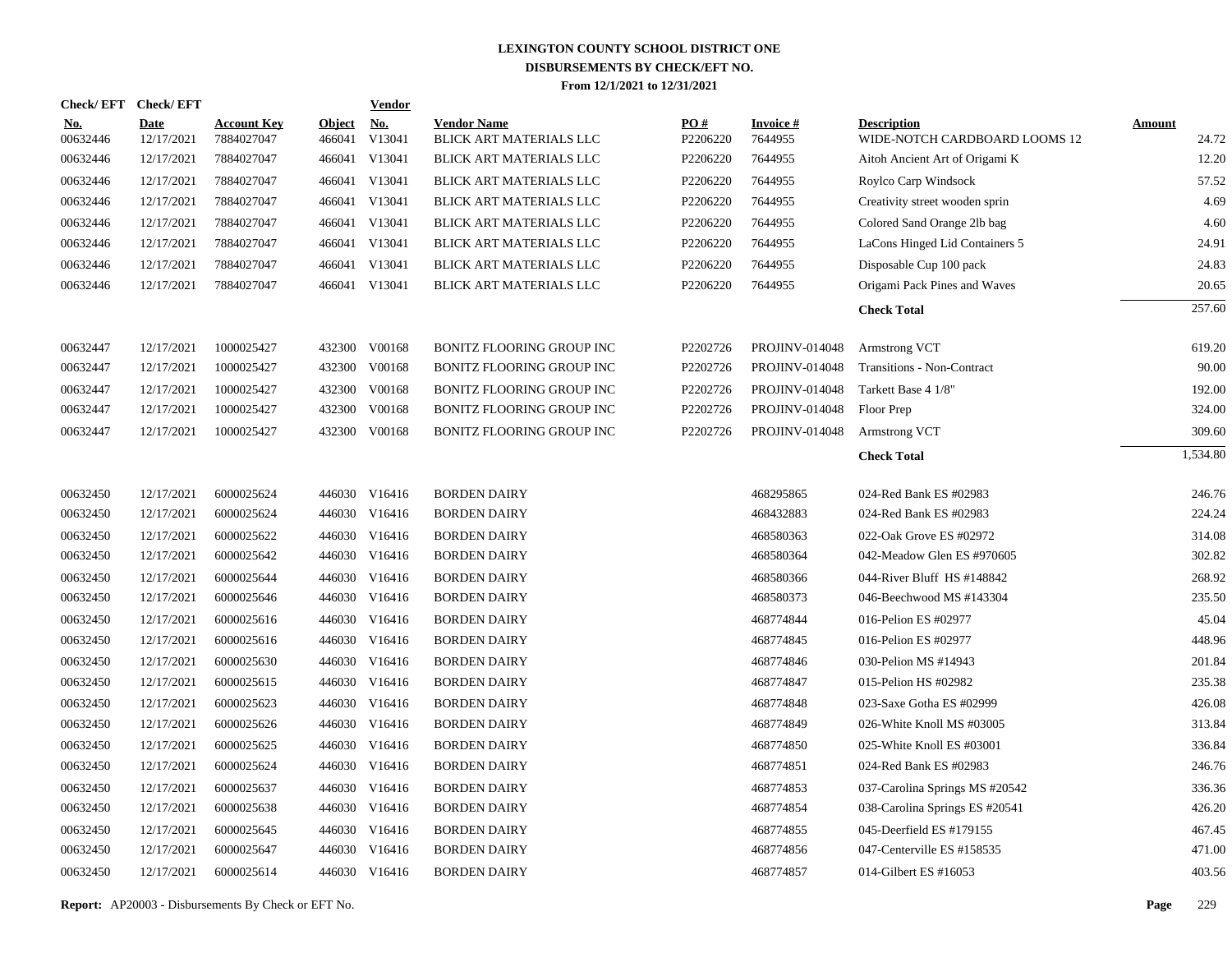|                        | Check/EFT Check/EFT       |                                  |                         | <b>Vendor</b>        |                                           |     |                               |                                             |                         |
|------------------------|---------------------------|----------------------------------|-------------------------|----------------------|-------------------------------------------|-----|-------------------------------|---------------------------------------------|-------------------------|
| <u>No.</u><br>00632450 | <b>Date</b><br>12/17/2021 | <b>Account Key</b><br>6000025629 | <b>Object</b><br>446030 | <u>No.</u><br>V16416 | <b>Vendor Name</b><br><b>BORDEN DAIRY</b> | PO# | <b>Invoice #</b><br>468774858 | <b>Description</b><br>029-Gilbert MS #02954 | <b>Amount</b><br>291.68 |
| 00632450               | 12/17/2021                | 6000025613                       |                         | 446030 V16416        | <b>BORDEN DAIRY</b>                       |     | 468774859                     | 013-Gilbert HS #02949                       | 179.44                  |
| 00632450               | 12/17/2021                | 6000025622                       |                         | 446030 V16416        | <b>BORDEN DAIRY</b>                       |     | 468926186                     | 022-Oak Grove ES #02972                     | 157.04                  |
| 00632450               | 12/17/2021                | 6000025642                       |                         | 446030 V16416        | <b>BORDEN DAIRY</b>                       |     | 468926187                     | 042-Meadow Glen ES #970605                  | 134.58                  |
| 00632450               | 12/17/2021                | 6000025643                       |                         | 446030 V16416        | <b>BORDEN DAIRY</b>                       |     | 468926188                     | 043-Meadow Glen MS #978160                  | 336.24                  |
| 00632450               | 12/17/2021                | 6000025644                       |                         | 446030 V16416        | <b>BORDEN DAIRY</b>                       |     | 468926189                     | 044-River Bluff HS #148842                  | 426.08                  |
| 00632450               | 12/17/2021                | 6000025620                       |                         | 446030 V16416        | <b>BORDEN DAIRY</b>                       |     | 468926190                     | 020-Lexington MS #14941                     | 89.72                   |
| 00632450               | 12/17/2021                | 6000025612                       |                         | 446030 V16416        | <b>BORDEN DAIRY</b>                       |     | 468926191                     | 012-Lexington ES #02956                     | 269.16                  |
| 00632450               | 12/17/2021                | 6000025619                       |                         | 446030 V16416        | <b>BORDEN DAIRY</b>                       |     | 468926194                     | 019-AES #02964                              | 56.06                   |
| 00632450               | 12/17/2021                | 6000025631                       |                         | 446030 V16416        | <b>BORDEN DAIRY</b>                       |     | 468926197                     | 031-Lake Murray ES #14944                   | 347.55                  |
| 00632450               | 12/17/2021                | 6000025646                       |                         | 446030 V16416        | <b>BORDEN DAIRY</b>                       |     | 468926198                     | 046-Beechwood MS #143304                    | 235.50                  |
| 00632450               | 12/17/2021                | 6000025641                       |                         | 446030 V16416        | <b>BORDEN DAIRY</b>                       |     | 468926200                     | 041-Rocky Creek ES #21656                   | 250.37                  |
| 00632450               | 12/17/2021                | 6000025611                       |                         | 446030 V16416        | <b>BORDEN DAIRY</b>                       |     | 468926201                     | 011-Lexington HS #02963                     | 381.10                  |
| 00632450               | 12/17/2021                | 6000025635                       |                         | 446030 V16416        | <b>BORDEN DAIRY</b>                       |     | 468926202                     | 035-Pleasant Hill ES #19754                 | 224.36                  |
| 00632450               | 12/17/2021                | 6000025634                       |                         | 446030 V16416        | <b>BORDEN DAIRY</b>                       |     | 468926203                     | 034-Pleasant Hill MS #19730                 | 213.48                  |
| 00632450               | 12/17/2021                | 6000025627                       |                         | 446030 V16416        | <b>BORDEN DAIRY</b>                       |     | 468926204                     | 027-White Knoll HS #14942                   | 313.84                  |
| 00632450               | 12/17/2021                | 6000025622                       |                         | 446030 V16416        | <b>BORDEN DAIRY</b>                       |     | 469077179                     | 022-Oak Grove ES #02972                     | 201.84                  |
| 00632450               | 12/17/2021                | 6000025622                       |                         | 446030 V16416        | <b>BORDEN DAIRY</b>                       |     | 469077180                     | 022-Oak Grove ES #02972                     | 18.66                   |
| 00632450               | 12/17/2021                | 6000025642                       |                         | 446030 V16416        | <b>BORDEN DAIRY</b>                       |     | 469077181                     | 042-Meadow Glen ES #970605                  | 269.16                  |
| 00632450               | 12/17/2021                | 6000025643                       |                         | 446030 V16416        | <b>BORDEN DAIRY</b>                       |     | 469077182                     | 043-Meadow Glen MS #978160                  | 103.31                  |
| 00632450               | 12/17/2021                | 6000025625                       |                         | 446030 V16416        | <b>BORDEN DAIRY</b>                       |     | 469077183                     | 025-White Knoll ES #03001                   | 314.32                  |
| 00632450               | 12/17/2021                | 6000025624                       |                         | 446030 V16416        | <b>BORDEN DAIRY</b>                       |     | 469077184                     | 024-Red Bank ES #02983                      | 246.76                  |
| 00632450               | 12/17/2021                | 6000025623                       |                         | 446030 V16416        | <b>BORDEN DAIRY</b>                       |     | 469077185                     | 023-Saxe Gotha ES #02999                    | 224.24                  |
| 00632450               | 12/17/2021                | 6000025638                       |                         | 446030 V16416        | <b>BORDEN DAIRY</b>                       |     | 469077186                     | 038-Carolina Springs ES #20541              | 403.68                  |
| 00632450               | 12/17/2021                | 6000025616                       |                         | 446030 V16416        | <b>BORDEN DAIRY</b>                       |     | 469077189                     | 016-Pelion ES #02977                        | 179.32                  |
| 00632450               | 12/17/2021                | 6000025613                       |                         | 446030 V16416        | <b>BORDEN DAIRY</b>                       |     | 469077190                     | 013-Gilbert HS #02949                       | 239.05                  |
| 00632450               | 12/17/2021                | 6000025629                       |                         | 446030 V16416        | <b>BORDEN DAIRY</b>                       |     | 469077191                     | 029-Gilbert MS #02954                       | 336.50                  |
| 00632450               | 12/17/2021                | 6000025614                       |                         | 446030 V16416        | <b>BORDEN DAIRY</b>                       |     | 469077192                     | 014-Gilbert ES #16053                       | 269.04                  |
| 00632450               | 12/17/2021                | 6000025647                       |                         | 446030 V16416        | <b>BORDEN DAIRY</b>                       |     | 469077193                     | 047-Centerville ES #158535                  | 448.48                  |
| 00632450               | 12/17/2021                | 6000025641                       |                         | 446030 V16416        | <b>BORDEN DAIRY</b>                       |     | 469077194                     | 041-Rocky Creek ES #21656                   | 190.58                  |
| 00632450               | 12/17/2021                | 6000025635                       |                         | 446030 V16416        | <b>BORDEN DAIRY</b>                       |     | 469077195                     | 035-Pleasant Hill ES #19754                 | 246.64                  |
| 00632450               | 12/17/2021                | 6000025620                       |                         | 446030 V16416        | <b>BORDEN DAIRY</b>                       |     | 469077197                     | 020-Lexington MS #14941                     | 112.12                  |
| 00632450               | 12/17/2021                | 6000025612                       |                         | 446030 V16416        | <b>BORDEN DAIRY</b>                       |     | 469077198                     | 012-Lexington ES #02956                     | 291.56                  |
| 00632450               | 12/17/2021                | 6000025616                       |                         | 446030 V16416        | <b>BORDEN DAIRY</b>                       |     | 469213102                     | 016-Pelion ES #02977                        | 269.28                  |
| 00632450               | 12/17/2021                | 6000025630                       |                         | 446030 V16416        | <b>BORDEN DAIRY</b>                       |     | 469213103                     | 030-Pelion MS #14943                        | 201.84                  |
| 00632450               | 12/17/2021                | 6000025615                       |                         | 446030 V16416        | <b>BORDEN DAIRY</b>                       |     | 469213104                     | 015-Pelion HS #02982                        | 134.52                  |
|                        |                           |                                  |                         |                      |                                           |     |                               |                                             |                         |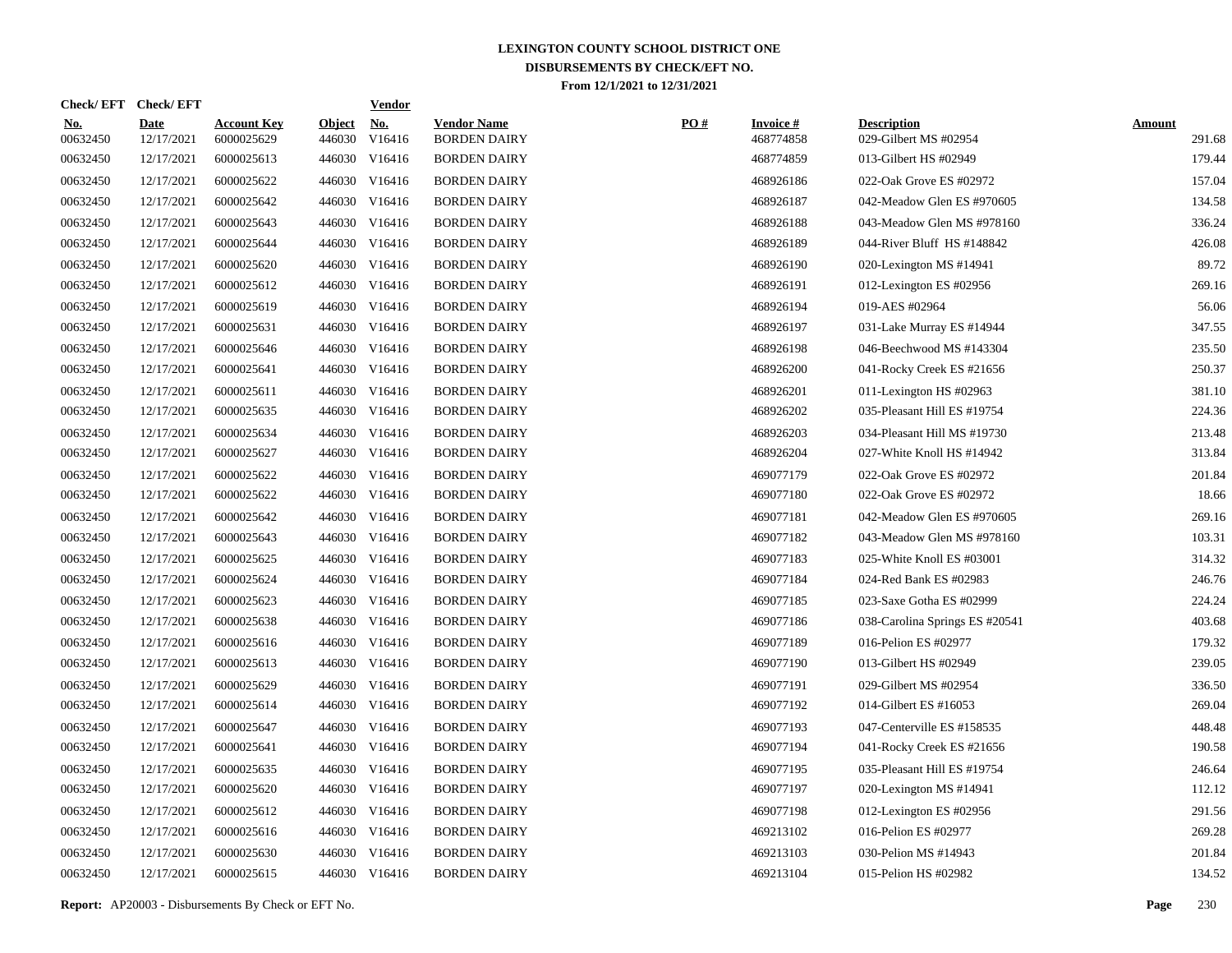| Check/EFT Check/EFT    |                           |                                  |                         | <b>Vendor</b> |                                           |          |                              |                                                |                         |
|------------------------|---------------------------|----------------------------------|-------------------------|---------------|-------------------------------------------|----------|------------------------------|------------------------------------------------|-------------------------|
| <u>No.</u><br>00632450 | <b>Date</b><br>12/17/2021 | <b>Account Key</b><br>6000025623 | <b>Object</b><br>446030 | No.<br>V16416 | <b>Vendor Name</b><br><b>BORDEN DAIRY</b> | PO#      | <b>Invoice#</b><br>469213105 | <b>Description</b><br>023-Saxe Gotha ES #02999 | <b>Amount</b><br>336.24 |
| 00632450               | 12/17/2021                | 6000025626                       | 446030                  | V16416        | <b>BORDEN DAIRY</b>                       |          | 469213106                    | 026-White Knoll MS #03005                      | 268.92                  |
| 00632450               | 12/17/2021                | 6000025625                       |                         | 446030 V16416 | <b>BORDEN DAIRY</b>                       |          | 469213107                    | 025-White Knoll ES #03001                      | 202.08                  |
| 00632450               | 12/17/2021                | 6000025624                       |                         | 446030 V16416 | <b>BORDEN DAIRY</b>                       |          | 469213108                    | 024-Red Bank ES #02983                         | 246.76                  |
| 00632450               | 12/17/2021                | 6000025637                       | 446030                  | V16416        | <b>BORDEN DAIRY</b>                       |          | 469213109                    | 037-Carolina Springs MS #20542                 | 472.00                  |
| 00632450               | 12/17/2021                | 6000025638                       |                         | 446030 V16416 | <b>BORDEN DAIRY</b>                       |          | 469213110                    | 038-Carolina Springs ES #20541                 | 268.80                  |
| 00632450               | 12/17/2021                | 6000025645                       | 446030                  | V16416        | <b>BORDEN DAIRY</b>                       |          | 469213111                    | 045-Deerfield ES #179155                       | 331.54                  |
| 00632450               | 12/17/2021                | 6000025647                       |                         | 446030 V16416 | <b>BORDEN DAIRY</b>                       |          | 469213112                    | 047-Centerville ES #158535                     | 246.64                  |
| 00632450               | 12/17/2021                | 6000025614                       | 446030                  | V16416        | <b>BORDEN DAIRY</b>                       |          | 469213113                    | 014-Gilbert ES #16053                          | 342.50                  |
| 00632450               | 12/17/2021                | 6000025643                       |                         | 446030 V16416 | <b>BORDEN DAIRY</b>                       |          | 469364171                    | 043-Meadow Glen MS #978160                     | 224.24                  |
| 00632450               | 12/17/2021                | 6000025644                       | 446030                  | V16416        | <b>BORDEN DAIRY</b>                       |          | 469364172                    | 044-River Bluff HS #148842                     | 313.96                  |
| 00632450               | 12/17/2021                | 6000025620                       |                         | 446030 V16416 | <b>BORDEN DAIRY</b>                       |          | 469364173                    | 020-Lexington MS #14941                        | 89.66                   |
| 00632450               | 12/17/2021                | 6000025612                       | 446030                  | V16416        | <b>BORDEN DAIRY</b>                       |          | 469364174                    | 012-Lexington ES #02956                        | 231.82                  |
| 00632450               | 12/17/2021                | 6000025631                       |                         | 446030 V16416 | <b>BORDEN DAIRY</b>                       |          | 469364177                    | 031-Lake Murray ES #14944                      | 235.50                  |
| 00632450               | 12/17/2021                | 6000025646                       |                         | 446030 V16416 | <b>BORDEN DAIRY</b>                       |          | 469364178                    | 046-Beechwood MS #143304                       | 179.32                  |
| 00632450               | 12/17/2021                | 6000025641                       |                         | 446030 V16416 | <b>BORDEN DAIRY</b>                       |          | 469364179                    | 041-Rocky Creek ES #21656                      | 250.37                  |
| 00632450               | 12/17/2021                | 6000025611                       |                         | 446030 V16416 | <b>BORDEN DAIRY</b>                       |          | 469364180                    | 011-Lexington HS $#02963$                      | 190.64                  |
| 00632450               | 12/17/2021                | 6000025635                       |                         | 446030 V16416 | <b>BORDEN DAIRY</b>                       |          | 469364181                    | 035-Pleasant Hill ES #19754                    | 246.64                  |
| 00632450               | 12/17/2021                | 6000025634                       |                         | 446030 V16416 | <b>BORDEN DAIRY</b>                       |          | 469364182                    | 034-Pleasant Hill MS #19730                    | 134.64                  |
| 00632450               | 12/17/2021                | 6000025627                       |                         | 446030 V16416 | <b>BORDEN DAIRY</b>                       |          | 469364183                    | 027-White Knoll HS #14942                      | 583.12                  |
|                        |                           |                                  |                         |               |                                           |          |                              | <b>Check Total</b>                             | 19,954.12               |
| 00632451               | 12/17/2021                | 7802073013                       |                         | 466034 V02832 | BRYANT, GEORGE                            |          | VBB.GI.12.14.21              | Athletic Official                              | 125.90                  |
|                        |                           |                                  |                         |               |                                           |          |                              | <b>Check Total</b>                             | 125.90                  |
| 00632452               | 12/17/2021                | 7802073026                       |                         | 466041 V13255 | <b>BSN SPORTS</b>                         | P2204965 | 915215667                    | freight                                        | 25.00                   |
| 00632452               | 12/17/2021                | 7802073026                       |                         | 466041 V13255 | <b>BSN SPORTS</b>                         | P2204965 | 915215667                    | youth short white                              | 171.20                  |
| 00632452               | 12/17/2021                | 7802073026                       |                         | 466041 V13255 | <b>BSN SPORTS</b>                         | P2204965 | 915215667                    | youth ua short cardinal                        | 171.20                  |
| 00632452               | 12/17/2021                | 7802073026                       |                         | 466041 V13255 | <b>BSN SPORTS</b>                         | P2204965 | 915215667                    | youth basketball jersey                        | 179.76                  |
|                        |                           |                                  |                         |               |                                           |          |                              | <b>Check Total</b>                             | 547.16                  |
| 00632453               | 12/17/2021                | 1000025408                       |                         | 441020 V13874 | <b>BUDGET BLINDS OF LEXINGTON</b>         | P2204621 | 2498                         | Installation                                   | 100.00                  |
| 00632453               | 12/17/2021                | 1000025408                       |                         | 441020 V13874 | <b>BUDGET BLINDS OF LEXINGTON</b>         | P2204621 | 2498                         | <b>SOLAR &amp; ROLLER SHADES</b>               | 573.52                  |
| 00632453               | 12/17/2021                | 1000025408                       |                         | 441020 V13874 | <b>BUDGET BLINDS OF LEXINGTON</b>         | P2204621 | 2498                         | <b>SOLAR &amp; ROLLER SHADES</b>               | 573.52                  |
| 00632453               | 12/17/2021                | 1000025408                       |                         | 441020 V13874 | <b>BUDGET BLINDS OF LEXINGTON</b>         | P2204621 | 2498                         | <b>SOLAR &amp; ROLLER SHADES</b>               | 667.68                  |
| 00632453               | 12/17/2021                | 1000025408                       |                         | 441020 V13874 | <b>BUDGET BLINDS OF LEXINGTON</b>         | P2204621 | 2498                         | Shipping                                       | 48.15                   |
|                        |                           |                                  |                         |               |                                           |          |                              |                                                |                         |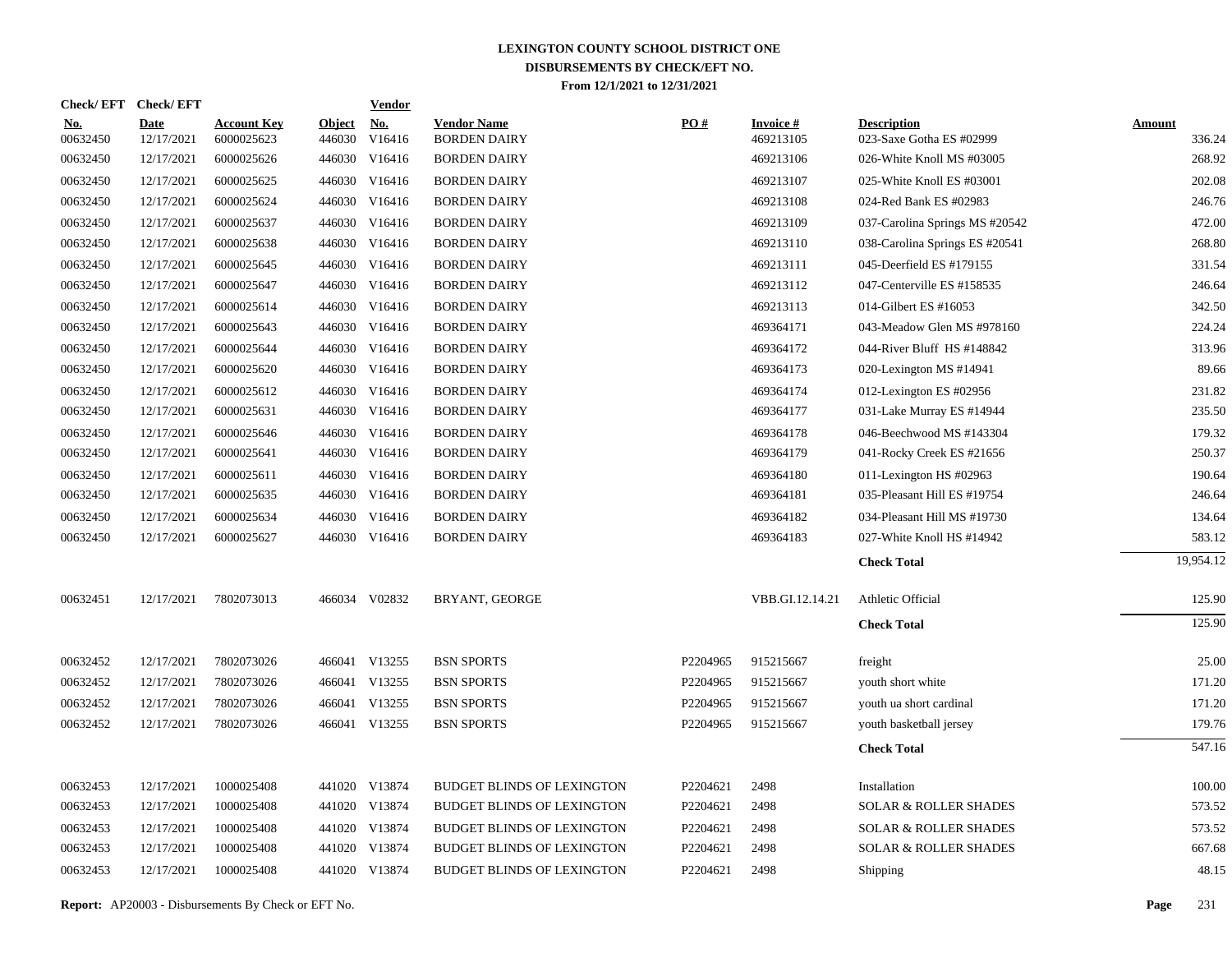| <u>No.</u> | Check/EFT Check/EFT<br><b>Date</b> | <b>Account Key</b> | <b>Object</b> | <b>Vendor</b><br><u>No.</u> | <b>Vendor Name</b>             | PO#                  | <b>Invoice#</b> | <b>Description</b>             | Amount   |
|------------|------------------------------------|--------------------|---------------|-----------------------------|--------------------------------|----------------------|-----------------|--------------------------------|----------|
|            |                                    |                    |               |                             |                                |                      |                 | <b>Check Total</b>             | 1,962.87 |
| 00632454   | 12/17/2021                         | 5740025340         |               | 452000 V15836               | BUNNELL LAMMONS ENGINEERING IN | P2201544             | 83893           | Ch 1 & 17 Testing - NPES Stora | 1,620.00 |
|            |                                    |                    |               |                             |                                |                      |                 | <b>Check Total</b>             | 1,620.00 |
| 00632455   | 12/17/2021                         | 1000026693         |               | 433200 Exxxxx               | Employee                       |                      | 11.09.12.01.21  | Job Responsibilities           | 68.88    |
|            |                                    |                    |               |                             |                                |                      |                 | <b>Check Total</b>             | 68.88    |
| 00632456   | 12/17/2021                         | 7887027034         |               | 466041 V01144               | <b>CAROLINA IDEAS</b>          | P2206200             | 450424          | 2021-22 1/4 zip PHMS Basketbal | 1,255.11 |
| 00632456   | 12/17/2021                         | 7887027034         |               | 466041 V01144               | <b>CAROLINA IDEAS</b>          | P2206200             | 450424          | $XXL - 1$                      | 26.22    |
|            |                                    |                    |               |                             |                                |                      |                 | <b>Check Total</b>             | 1,281.33 |
| 00632458   | 12/17/2021                         | 5712025312         | 452000        | V01984                      | CAROLINA STORM WATER SERVICES  | P2012414             | 053121-056E     | Add 8 Inspections              | 90.00    |
| 00632458   | 12/17/2021                         | 5712025312         | 452000        | V01984                      | CAROLINA STORM WATER SERVICES  | P2012414             | 062921-056E     | Add 8 Inspections              | 90.00    |
| 00632458   | 12/17/2021                         | 5725025325         | 452000        | V01984                      | CAROLINA STORM WATER SERVICES  | P <sub>2105011</sub> | 062921-056K     | Add 6 inspectionos             | 360.00   |
| 00632458   | 12/17/2021                         | 5722025322         | 452000        | V01984                      | CAROLINA STORM WATER SERVICES  | P2012412             | 073021-056D     | Add 12 inspections             | 450.00   |
| 00632458   | 12/17/2021                         | 5712025312         | 452000        | V01984                      | CAROLINA STORM WATER SERVICES  | P2012414             | 073021-056E     | Add 8 Inspections              | 90.00    |
| 00632458   | 12/17/2021                         | 5726025326         | 452000        | V01984                      | CAROLINA STORM WATER SERVICES  | P2012411             | 073021-056J     | Add 22 spections               | 450.00   |
| 00632458   | 12/17/2021                         | 5725025325         | 452000        | V01984                      | CAROLINA STORM WATER SERVICES  | P <sub>2105011</sub> | 073021-056K     | Add 6 inspectionos             | 450.00   |
| 00632458   | 12/17/2021                         | 5722025322         | 452000        | V01984                      | CAROLINA STORM WATER SERVICES  | P2012412             | 083121-056D     | Add 12 inspections             | 360.00   |
| 00632458   | 12/17/2021                         | 5712025312         | 452000        | V01984                      | CAROLINA STORM WATER SERVICES  | P2012414             | 083121-056E     | Add 8 Inspections              | 90.00    |
| 00632458   | 12/17/2021                         | 5726025326         | 452000        | V01984                      | CAROLINA STORM WATER SERVICES  | P2012411             | 083121-056J     | Add 22 spections               | 360.00   |
| 00632458   | 12/17/2021                         | 5725025325         | 452000        | V01984                      | CAROLINA STORM WATER SERVICES  | P2105011             | 083121-056K     | Add 6 inspectionos             | 360.00   |
| 00632458   | 12/17/2021                         | 5722025322         | 452000        | V01984                      | CAROLINA STORM WATER SERVICES  | P2012412             | 093021-056D     | NPDES Inspections - OGES       | 90.00    |
| 00632458   | 12/17/2021                         | 5712025312         | 452000        | V01984                      | CAROLINA STORM WATER SERVICES  | P2012414             | 093021-056E     | Add 8 Inspections              | 90.00    |
| 00632458   | 12/17/2021                         | 5726025326         | 452000        | V01984                      | CAROLINA STORM WATER SERVICES  | P2012411             | 093021-056J     | Add 22 spections               | 450.00   |
| 00632458   | 12/17/2021                         | 5725025325         | 452000        | V01984                      | CAROLINA STORM WATER SERVICES  | P2105011             | 093021-056K     | Add 6 inspectionos             | 90.00    |
| 00632458   | 12/17/2021                         | 5722025322         | 452000        | V01984                      | CAROLINA STORM WATER SERVICES  | P2012412             | 102921-056D     | Add 12 inspections             | 90.00    |
| 00632458   | 12/17/2021                         | 5712025312         | 452000        | V01984                      | CAROLINA STORM WATER SERVICES  | P2012414             | 102921-056E     | Add 8 Inspections              | 90.00    |
| 00632458   | 12/17/2021                         | 5726025326         | 452000        | V01984                      | CAROLINA STORM WATER SERVICES  | P2012411             | 102921-056J     | Add 22 spections               | 360.00   |
| 00632458   | 12/17/2021                         | 5725025325         | 452000        | V01984                      | CAROLINA STORM WATER SERVICES  | P2105011             | 102921-056K.    | Add 6 inspectionos             | 90.00    |
| 00632458   | 12/17/2021                         | 5720025320         | 452000        | V01984                      | CAROLINA STORM WATER SERVICES  | P2012183             | 110321-056C     | NPDES Inspections - New LMS    | 360.00   |
| 00632458   | 12/17/2021                         | 5727025327         | 452000        | V01984                      | CAROLINA STORM WATER SERVICES  | P2012410             | 110321-056H     | NPDES Inspections - WKHS       | 360.00   |
| 00632458   | 12/17/2021                         | 5722025322         | 452000        | V01984                      | CAROLINA STORM WATER SERVICES  | P2012412             | 113021-056D     | Add 12 inspections             | 90.00    |
| 00632458   | 12/17/2021                         | 5712025312         | 452000        | V01984                      | CAROLINA STORM WATER SERVICES  | P2012414             | 113021-056E     | Add 8 Inspections              | 90.00    |
| 00632458   | 12/17/2021                         | 5725025325         | 452000        | V01984                      | CAROLINA STORM WATER SERVICES  | P <sub>2105011</sub> | 113021-056K     | Add 6 inspectionos             | 90.00    |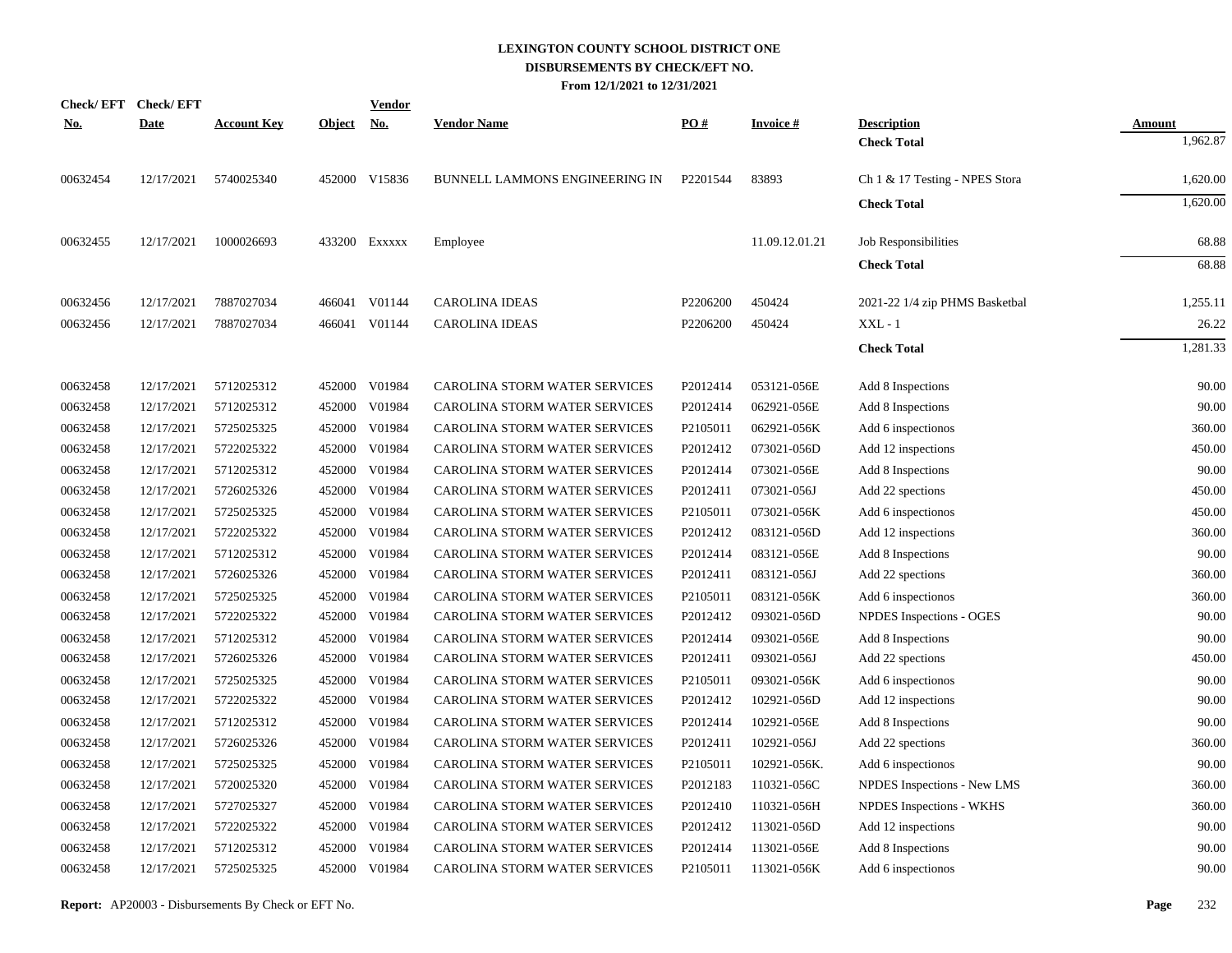| Check/EFT Check/EFT |             |                    |               | <b>Vendor</b> |                                       |                      |                 |                                   |               |
|---------------------|-------------|--------------------|---------------|---------------|---------------------------------------|----------------------|-----------------|-----------------------------------|---------------|
| <u>No.</u>          | <b>Date</b> | <b>Account Key</b> | <b>Object</b> | <u>No.</u>    | <b>Vendor Name</b>                    | PO#                  | <b>Invoice#</b> | <b>Description</b>                | <b>Amount</b> |
| 00632458            | 12/17/2021  | 5713025313         | 452000        | V01984        | CAROLINA STORM WATER SERVICES         | P2110594             | 113021-056M     | NPDES Inspections - GHS additi    | 360.00        |
| 00632458            | 12/17/2021  | 5737025337         |               | 452000 V01984 | CAROLINA STORM WATER SERVICES         | P2202279             | 113021-056N     | NPDES Inspections - CSMS renov    | 360.00        |
| 00632458            | 12/17/2021  | 5729025329         |               | 452000 V01984 | CAROLINA STORM WATER SERVICES         | P2202278             | 113021-056P     | NPDES Inspections - GMS renova    | 360.00        |
| 00632458            | 12/17/2021  | 5720025320         |               | 453000 V01984 | CAROLINA STORM WATER SERVICES         | P2203059             | 113021-056Q     | NPDES Inspections - New LMS Ol    | 360.00        |
|                     |             |                    |               |               |                                       |                      |                 | <b>Check Total</b>                | 6,930.00      |
| 00632459            | 12/17/2021  | 7802073013         |               | 466034 V10127 | CASTEAL, ROGERS                       |                      | VBB.GI.12.14.21 | Athletic Official                 | 104.30        |
|                     |             |                    |               |               |                                       |                      |                 | <b>Check Total</b>                | 104.30        |
| 00632460            | 12/17/2021  | 5720025320         |               | 452000 V15741 | CC AND I SERVICES LLC                 | P2013285             | 7408            | Ch $1 \& 17$ Inspections/Testing  | 7,448.60      |
| 00632460            | 12/17/2021  | 5720025320         |               | 452000 V15741 | CC AND I SERVICES LLC                 | P2013285             | 7478            | Ch $1 \& 17$ Inspections/Testing  | 11,304.40     |
| 00632460            | 12/17/2021  | 5720025320         |               | 452000 V15741 | CC AND I SERVICES LLC                 | P2013285             | 7533            | Ch $1 \& 17$ Inspections/Testing  | 3,695.05      |
| 00632460            | 12/17/2021  | 5727025327         |               | 452000 V15741 | CC AND I SERVICES LLC                 | P <sub>2013001</sub> | 7534            | Ch $1 \& 17$ Inspections/Testing  | 1,372.50      |
|                     |             |                    |               |               |                                       |                      |                 | <b>Check Total</b>                | 23,820.55     |
| 00632461            | 12/17/2021  | 1000022403         |               | 439500 V01474 | <b>CERTIFIED TRANSLATION SERVICES</b> | P <sub>2206389</sub> | LEX-21-0952     | Translation of the 'SC High Sc    | 133.60        |
|                     |             |                    |               |               |                                       |                      |                 | <b>Check Total</b>                | 133.60        |
| 00632462            | 12/17/2021  | 3971022403         |               | 436000 V01803 | COMPUTER DESIGN CONSULTING SER        | P2205532             | 15489           | Printing and Cutting Stacks of    | 6.37          |
| 00632462            | 12/17/2021  | 3971022403         |               | 436000 V01803 | COMPUTER DESIGN CONSULTING SER        | P2205532             | 15489           | Printing and Cutting ISBN Drea    | 12.73         |
| 00632462            | 12/17/2021  | 1000026306         |               | 436000 V01803 | COMPUTER DESIGN CONSULTING SER        | P2205279             | 15491           | <b>CES</b> Dedication Invitations | 117.70        |
| 00632462            | 12/17/2021  | 3971022403         |               | 436000 V01803 | COMPUTER DESIGN CONSULTING SER        | P2205417             | 15492           | Printing and Pading with Cardb    | 347.75        |
| 00632462            | 12/17/2021  | 1000026306         |               | 436000 V01803 | COMPUTER DESIGN CONSULTING SER        | P2205280             | 15493           | Printing the PMS dedication pr    | 409.28        |
|                     |             |                    |               |               |                                       |                      |                 | <b>Check Total</b>                | 893.83        |
| 00632463            | 12/17/2021  | 1000023101         |               | 431900 V00859 | DUFF FREEMAN LYON LLC                 |                      | 17086           | Legal Services                    | 5,652.33      |
|                     |             |                    |               |               |                                       |                      |                 | <b>Check Total</b>                | 5,652.33      |
| 00632464            | 12/17/2021  | 6000025613         |               | 446020 V11591 | EARTHGRAINS BAKING COMPANIES I        |                      | 51472602988A    | 013-Gilbert HS #97585             | 73.00         |
| 00632464            | 12/17/2021  | 6000025624         |               | 446020 V11591 | EARTHGRAINS BAKING COMPANIES I        |                      | 51472603301     | 024-Red Bank ES #97579            | 73.50         |
| 00632464            | 12/17/2021  | 6000025622         |               | 446020 V11591 | EARTHGRAINS BAKING COMPANIES I        |                      | 51472603347     | 022-Oak Grove ES #97577           | 47.25         |
| 00632464            | 12/17/2021  | 6000025644         |               | 446020 V11591 | EARTHGRAINS BAKING COMPANIES I        |                      | 51472603349     | 044-River Bluff HS #99834         | 98.00         |
| 00632464            | 12/17/2021  | 6000025642         |               | 446020 V11591 | <b>EARTHGRAINS BAKING COMPANIES I</b> |                      | 51472603351     | 042-Meadow Glen ES #99835         | 68.00         |
| 00632464            | 12/17/2021  | 6000025620         |               | 446020 V11591 | EARTHGRAINS BAKING COMPANIES I        |                      | 51472603355     | 020-Lexington MS #97575           | 16.50         |
| 00632464            | 12/17/2021  | 6000025612         |               | 446020 V11591 | EARTHGRAINS BAKING COMPANIES I        |                      | 51472603358     | 012-Lexington ES #97571           | 88.75         |
| 00632464            | 12/17/2021  | 6000025611         |               | 446020 V11591 | EARTHGRAINS BAKING COMPANIES I        |                      | 51472603360     | 011-Lexington HS #97570           | 259.50        |
|                     |             |                    |               |               |                                       |                      |                 |                                   |               |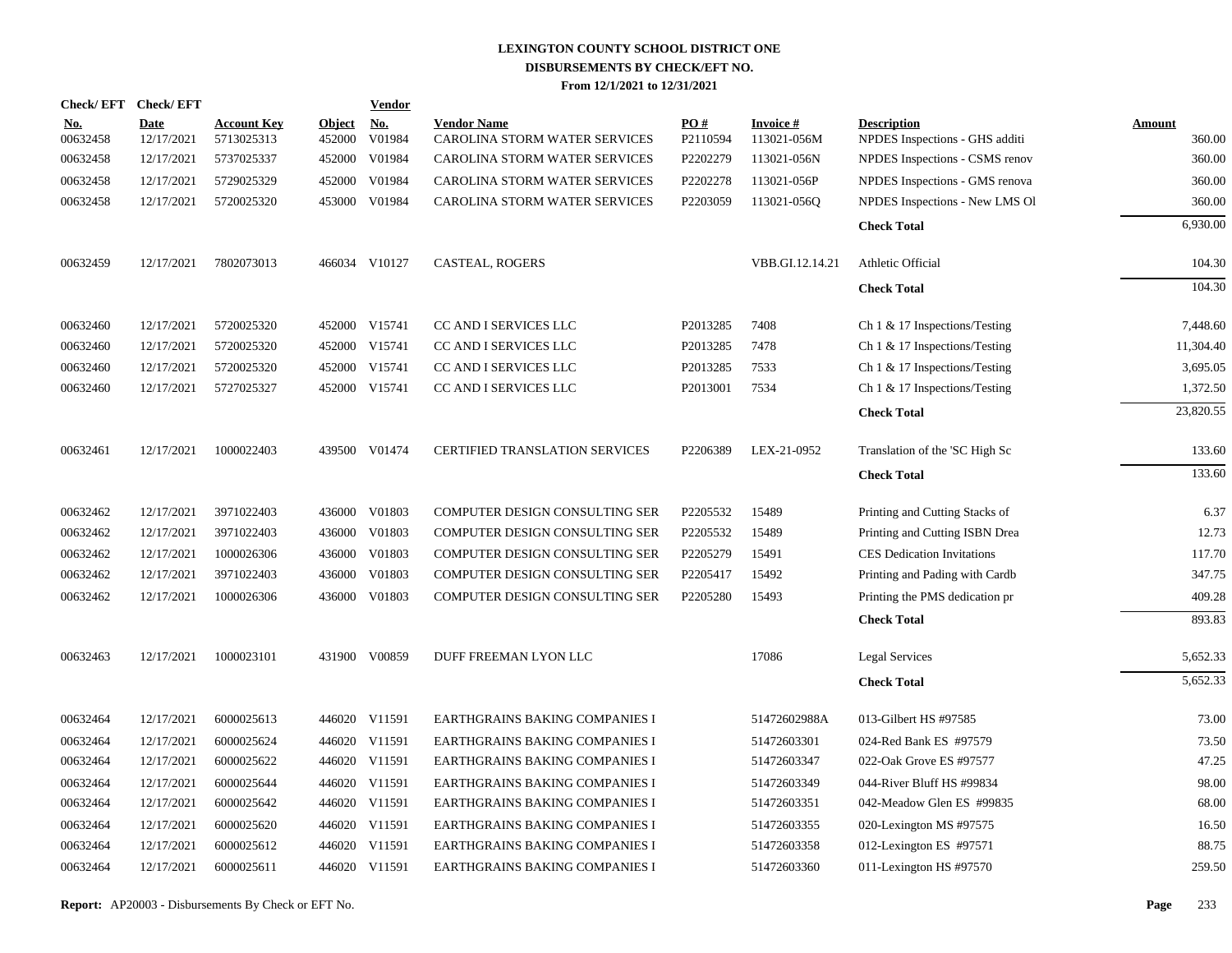|                        | Check/EFT Check/EFT       |                                  |                         | <b>Vendor</b> |                                                      |          |                                |                                                 |                         |
|------------------------|---------------------------|----------------------------------|-------------------------|---------------|------------------------------------------------------|----------|--------------------------------|-------------------------------------------------|-------------------------|
| <u>No.</u><br>00632464 | <b>Date</b><br>12/17/2021 | <b>Account Key</b><br>6000025641 | <b>Object</b><br>446020 | No.<br>V11591 | <b>Vendor Name</b><br>EARTHGRAINS BAKING COMPANIES I | PO#      | <b>Invoice#</b><br>51472603362 | <b>Description</b><br>041-Rocky Creek ES #99361 | <b>Amount</b><br>164.35 |
| 00632464               | 12/17/2021                | 6000025647                       |                         | 446020 V11591 | EARTHGRAINS BAKING COMPANIES I                       |          | 51472603363                    | 047-Centerville ES # 975700025                  | 87.75                   |
| 00632464               | 12/17/2021                | 6000025614                       |                         | 446020 V11591 | EARTHGRAINS BAKING COMPANIES I                       |          | 51472603365                    | 014-Gilbert ES #97573                           | 65.00                   |
| 00632464               | 12/17/2021                | 6000025629                       |                         | 446020 V11591 | EARTHGRAINS BAKING COMPANIES I                       |          | 51472603368                    | 029-Gilbert MS #97583                           | 81.00                   |
| 00632464               | 12/17/2021                | 6000025635                       |                         | 446020 V11591 | EARTHGRAINS BAKING COMPANIES I                       |          | 51472603370                    | 035-Pleasant Hill ES #97898                     | 55.75                   |
| 00632464               | 12/17/2021                | 6000025634                       |                         | 446020 V11591 | EARTHGRAINS BAKING COMPANIES I                       |          | 51472603371                    | 034-Pleasant Hill MS #97899                     | 55.75                   |
| 00632464               | 12/17/2021                | 6000025645                       |                         | 446020 V11591 | EARTHGRAINS BAKING COMPANIES I                       |          | 51472603372                    | 045-Deerfield ES #975710258                     | 98.00                   |
| 00632464               | 12/17/2021                | 6000025616                       |                         | 446020 V11591 | EARTHGRAINS BAKING COMPANIES I                       |          | 51472603375                    | 016-Pelion ES #97540                            | 79.50                   |
| 00632464               | 12/17/2021                | 6000025615                       |                         | 446020 V11591 | EARTHGRAINS BAKING COMPANIES I                       |          | 51472603377                    | 015-Pelion HS #97542                            | 27.00                   |
| 00632464               | 12/17/2021                | 6000025630                       |                         | 446020 V11591 | EARTHGRAINS BAKING COMPANIES I                       |          | 51472603379                    | 030-Pelion MS #97541                            | 84.50                   |
| 00632464               | 12/17/2021                | 6000025637                       |                         | 446020 V11591 | EARTHGRAINS BAKING COMPANIES I                       |          | 51472603381                    | 037-Carolina Springs MS #9827                   | 189.00                  |
| 00632464               | 12/17/2021                | 6000025627                       |                         | 446020 V11591 | EARTHGRAINS BAKING COMPANIES I                       |          | 51472603382                    | 027-White Knoll HS #97576                       | 253.10                  |
| 00632464               | 12/17/2021                | 6000025624                       |                         | 446020 V11591 | EARTHGRAINS BAKING COMPANIES I                       |          | 51472603384                    | 024-Red Bank ES #97579                          | 71.88                   |
| 00632464               | 12/17/2021                | 6000025625                       |                         | 446020 V11591 | EARTHGRAINS BAKING COMPANIES I                       |          | 51472603386                    | 025-White Knoll ES #97580                       | 100.20                  |
|                        |                           |                                  |                         |               |                                                      |          |                                | <b>Check Total</b>                              | 2,137.28                |
| 00632465               | 12/17/2021                | 1000011329                       |                         | 431200 V10028 | EL EDUCATION INC                                     | P2206602 | 17385                          | <b>Network School Services</b>                  | 2,700.00                |
| 00632465               | 12/17/2021                | 1000011329                       |                         | 431200 V10028 | EL EDUCATION INC                                     | P2206602 | 17386                          | <b>Network School Services</b>                  | 11,625.00               |
| 00632465               | 12/17/2021                | 1000011329                       |                         | 431200 V10028 | EL EDUCATION INC                                     | P2206602 | 17387                          | <b>Network School Services</b>                  | 11,625.00               |
|                        |                           |                                  |                         |               |                                                      |          |                                | <b>Check Total</b>                              | 25,950.00               |
| 00632466               | 12/17/2021                | 2180025408                       |                         | 439512 V16903 | <b>EXCELSIOR STAFFING</b>                            | P2203351 | 988198                         | Temporary Custodial Labor                       | 870.50                  |
| 00632466               | 12/17/2021                | 2180025408                       |                         | 439512 V16903 | <b>EXCELSIOR STAFFING</b>                            | P2203351 | 995321                         | Temporary Custodial Labor                       | 582.40                  |
| 00632466               | 12/17/2021                | 2180025408                       |                         | 439512 V16903 | <b>EXCELSIOR STAFFING</b>                            | P2203351 | 997645                         | Temporary Custodial Labor                       | 546.00                  |
|                        |                           |                                  |                         |               |                                                      |          |                                | <b>Check Total</b>                              | 1,998.90                |
| 00632468               | 12/17/2021                | 1000025420                       |                         | 441020 V15897 | FIRST COMMUNITY BANK                                 | P2206548 | ADM.1469.12.21                 | <b>Batteries Plus</b>                           | 315.49                  |
| 00632468               | 12/17/2021                | 1000025408                       |                         | 441020 V15897 | FIRST COMMUNITY BANK                                 | P2206548 | ADM.1469.12.21                 | Ed Smith                                        | 110.19                  |
| 00632468               | 12/17/2021                | 1000025411                       |                         | 441020 V15897 | FIRST COMMUNITY BANK                                 | P2206548 | ADM.1469.12.21                 | Lexington True Value                            | 30.47                   |
| 00632468               | 12/17/2021                | 1000025411                       |                         | 441020 V15897 | FIRST COMMUNITY BANK                                 | P2206548 | ADM.1469.12.21                 | Home Depot                                      | 124.16                  |
| 00632468               | 12/17/2021                | 1000025411                       |                         | 441020 V15897 | FIRST COMMUNITY BANK                                 | P2206548 | ADM.1469.12.21                 | Lowes                                           | 47.72                   |
| 00632468               | 12/17/2021                | 1000025415                       |                         | 441020 V15897 | FIRST COMMUNITY BANK                                 | P2206548 | ADM.1469.12.21                 | Home Depot                                      | 124.15                  |
| 00632468               | 12/17/2021                | 1000025425                       |                         | 441020 V15897 | FIRST COMMUNITY BANK                                 | P2206548 | ADM.1469.12.21                 | Dillon Supply                                   | 162.42                  |
| 00632468               | 12/17/2021                | 6000025610                       |                         | 446000 V15897 | FIRST COMMUNITY BANK                                 | P2206597 | ADM.1717.12.21                 | Walmart                                         | 9.98                    |
| 00632468               | 12/17/2021                | 6000025610                       |                         | 446000 V15897 | FIRST COMMUNITY BANK                                 | P2206597 | ADM.1717.12.21                 | Lowes Foods                                     | 11.69                   |
| 00632468               | 12/17/2021                | 6000025613                       |                         | 446000 V15897 | FIRST COMMUNITY BANK                                 | P2206597 | ADM.1717.12.21                 | Publix                                          | 12.87                   |
|                        |                           |                                  |                         |               |                                                      |          |                                |                                                 |                         |

**Report:** AP20003 - Disbursements By Check or EFT No. **Page** 234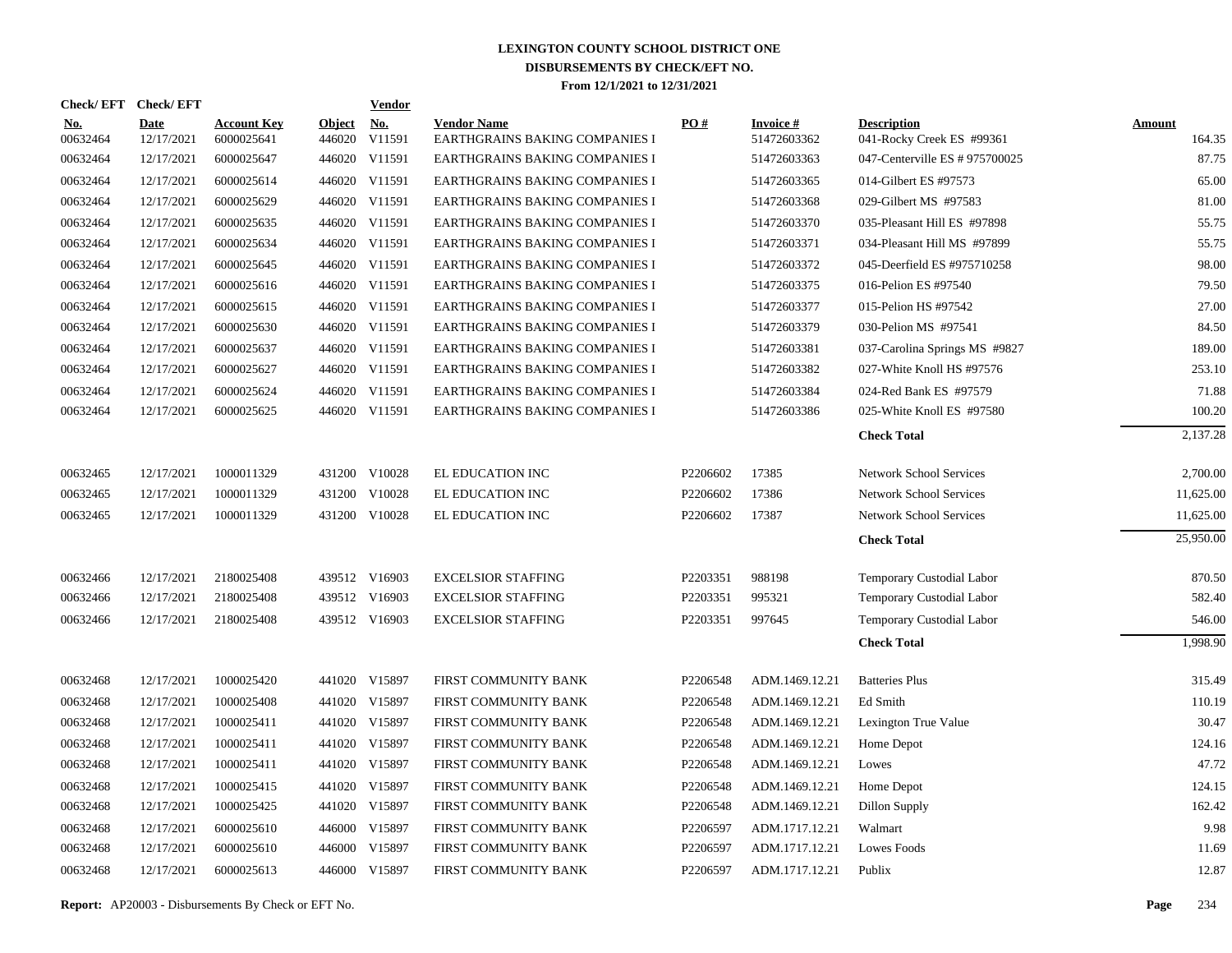|                        | Check/EFT Check/EFT       |                                  |                         | <u>Vendor</u> |                                            |                 |                                   |                                       |                        |
|------------------------|---------------------------|----------------------------------|-------------------------|---------------|--------------------------------------------|-----------------|-----------------------------------|---------------------------------------|------------------------|
| <u>No.</u><br>00632468 | <b>Date</b><br>12/17/2021 | <b>Account Key</b><br>6000025616 | <b>Object</b><br>446000 | No.<br>V15897 | <b>Vendor Name</b><br>FIRST COMMUNITY BANK | PO#<br>P2206597 | <b>Invoice#</b><br>ADM.1717.12.21 | <b>Description</b><br>Publix          | <b>Amount</b><br>77.31 |
| 00632468               | 12/17/2021                | 6000025620                       | 446000                  | V15897        | FIRST COMMUNITY BANK                       | P2206597        | ADM.1717.12.21                    | Publix                                | 150.91                 |
| 00632468               | 12/17/2021                | 6000025627                       | 446000                  | V15897        | FIRST COMMUNITY BANK                       | P2206597        | ADM.1717.12.21                    | Lowes Foods                           | 34.94                  |
| 00632468               | 12/17/2021                | 6000025634                       |                         | 441000 V15897 | FIRST COMMUNITY BANK                       | P2206597        | ADM.1717.12.21                    | Target                                | 9.08                   |
| 00632468               | 12/17/2021                | 6000025637                       | 446000                  | V15897        | FIRST COMMUNITY BANK                       | P2206597        | ADM.1717.12.21                    | Food Lion                             | 54.99                  |
| 00632468               | 12/17/2021                | 6000025646                       |                         | 441000 V15897 | FIRST COMMUNITY BANK                       | P2206597        | ADM.1717.12.21                    | Target                                | 9.09                   |
| 00632468               | 12/17/2021                | 6000025647                       |                         | 446000 V15897 | FIRST COMMUNITY BANK                       | P2206597        | ADM.1717.12.21                    | Lowes Foods                           | 173.05                 |
| 00632468               | 12/17/2021                | 1000025204                       | 441000                  | V15897        | FIRST COMMUNITY BANK                       | P2206537        | ADM.3902.12.21                    | <b>USPS</b>                           | 116.00                 |
| 00632468               | 12/17/2021                | 1000025204                       |                         | 441000 V15897 | FIRST COMMUNITY BANK                       | P2206537        | ADM.3902.12.21                    | Dollar General                        | 48.15                  |
| 00632468               | 12/17/2021                | 1000025204                       | 464000                  | V15897        | FIRST COMMUNITY BANK                       | P2206537        | ADM.3902.12.21                    | <b>GFOASC</b>                         | 180.00                 |
| 00632468               | 12/17/2021                | 1000025204                       |                         | 464000 V15897 | FIRST COMMUNITY BANK                       | P2206537        | ADM.3902.12.21                    | <b>SCASBA Office Professionals Co</b> | 75.00                  |
| 00632468               | 12/17/2021                | 1000025204                       | 464000                  | V15897        | FIRST COMMUNITY BANK                       | P2206537        | ADM.3902.12.21                    | <b>GFOA</b>                           | 910.00                 |
| 00632468               | 12/17/2021                | 1000025204                       |                         | 464000 V15897 | FIRST COMMUNITY BANK                       | P2206537        | ADM.3902.12.21                    | Assoc of School Business Admin        | 1,310.00               |
| 00632468               | 12/17/2021                | 1000025408                       | 441000                  | V15897        | FIRST COMMUNITY BANK                       | P2206537        | ADM.3902.12.21                    | Murphy Express                        | 48.01                  |
| 00632468               | 12/17/2021                | 1000025408                       |                         | 441000 V15897 | FIRST COMMUNITY BANK                       | P2206537        | ADM.3902.12.21                    | Walmart                               | 47.39                  |
| 00632468               | 12/17/2021                | 1000025204                       |                         | 441000 V15897 | FIRST COMMUNITY BANK                       | P2206535        | ADM.4058.12.21                    | Amazon                                | 13.77                  |
| 00632468               | 12/17/2021                | 1000025204                       |                         | 441000 V15897 | FIRST COMMUNITY BANK                       | P2206535        | ADM.4058.12.21                    | Dollar General                        | 10.50                  |
| 00632468               | 12/17/2021                | 1000025204                       |                         | 441000 V15897 | FIRST COMMUNITY BANK                       | P2206535        | ADM.4058.12.21                    | Dollar General                        | 13.14                  |
| 00632468               | 12/17/2021                | 1000025204                       |                         | 441000 V15897 | FIRST COMMUNITY BANK                       | P2206535        | ADM.4058.12.21                    | <b>Hobby Lobby</b>                    | 9.53                   |
| 00632468               | 12/17/2021                | 1000025204                       |                         | 441000 V15897 | FIRST COMMUNITY BANK                       | P2206535        | ADM.4058.12.21                    | Walmart                               | 41.24                  |
| 00632468               | 12/17/2021                | 1000025204                       |                         | 441000 V15897 | FIRST COMMUNITY BANK                       | P2206535        | ADM.4058.12.21                    | Hobby Lobby                           | 9.53                   |
| 00632468               | 12/17/2021                | 1000025204                       |                         | 441000 V15897 | FIRST COMMUNITY BANK                       | P2206535        | ADM.4058.12.21                    | Eggs Up Grill                         | 467.14                 |
| 00632468               | 12/17/2021                | 1000025808                       |                         | 441000 V15897 | FIRST COMMUNITY BANK                       | P2206535        | ADM.4058.12.21                    | <b>USPS</b>                           | 7.38                   |
| 00632468               | 12/17/2021                | 1000025808                       |                         | 441000 V15897 | FIRST COMMUNITY BANK                       | P2206535        | ADM.4058.12.21                    | <b>USPS</b>                           | 7.38                   |
| 00632468               | 12/17/2021                | 6000025614                       |                         | 441000 V15897 | FIRST COMMUNITY BANK                       | P2206594        | ADM.4108.12.21                    | <b>United Refrigeration</b>           | 497.12                 |
| 00632468               | 12/17/2021                | 6000025614                       |                         | 441000 V15897 | FIRST COMMUNITY BANK                       | P2206594        | ADM.4108.12.21                    | <b>United Refrigeration</b>           | 127.59                 |
| 00632468               | 12/17/2021                | 6000025623                       |                         | 441000 V15897 | FIRST COMMUNITY BANK                       | P2206594        | ADM.4108.12.21                    | Lowe's                                | 34.97                  |
| 00632468               | 12/17/2021                | 6000025628                       |                         | 441000 V15897 | FIRST COMMUNITY BANK                       | P2206594        | ADM.4108.12.21                    | Lowe's                                | 16.32                  |
| 00632468               | 12/17/2021                | 6000025628                       |                         | 441000 V15897 | FIRST COMMUNITY BANK                       | P2206594        | ADM.4108.12.21                    | <b>United Refrigeration</b>           | 3.69                   |
| 00632468               | 12/17/2021                | 6000025628                       |                         | 441000 V15897 | FIRST COMMUNITY BANK                       | P2206594        | ADM.4108.12.21                    | Lowe's                                | 23.82                  |
| 00632468               | 12/17/2021                | 6000025629                       |                         | 441000 V15897 | FIRST COMMUNITY BANK                       | P2206594        | ADM.4108.12.21                    | United Refrigeration                  | 150.55                 |
| 00632468               | 12/17/2021                | 6000025631                       |                         | 441000 V15897 | FIRST COMMUNITY BANK                       | P2206594        | ADM.4108.12.21                    | Johnstone Supply                      | 110.68                 |
| 00632468               | 12/17/2021                | 6000025635                       |                         | 441000 V15897 | FIRST COMMUNITY BANK                       | P2206594        | ADM.4108.12.21                    | United Refrigeration                  | 13.67                  |
| 00632468               | 12/17/2021                | 6000025635                       |                         | 441000 V15897 | FIRST COMMUNITY BANK                       | P2206594        | ADM.4108.12.21                    | <b>United Refrigeration</b>           | 29.22                  |
| 00632468               | 12/17/2021                | 7714027021                       | 466041                  | V15897        | FIRST COMMUNITY BANK                       | P2206589        | ADM.4199.12.21                    | <b>ETS PAR</b>                        | 55.00                  |
| 00632468               | 12/17/2021                | 7714027021                       |                         | 466041 V15897 | FIRST COMMUNITY BANK                       | P2206589        | ADM.4199.12.21                    | <b>ETS PAR</b>                        | 110.00                 |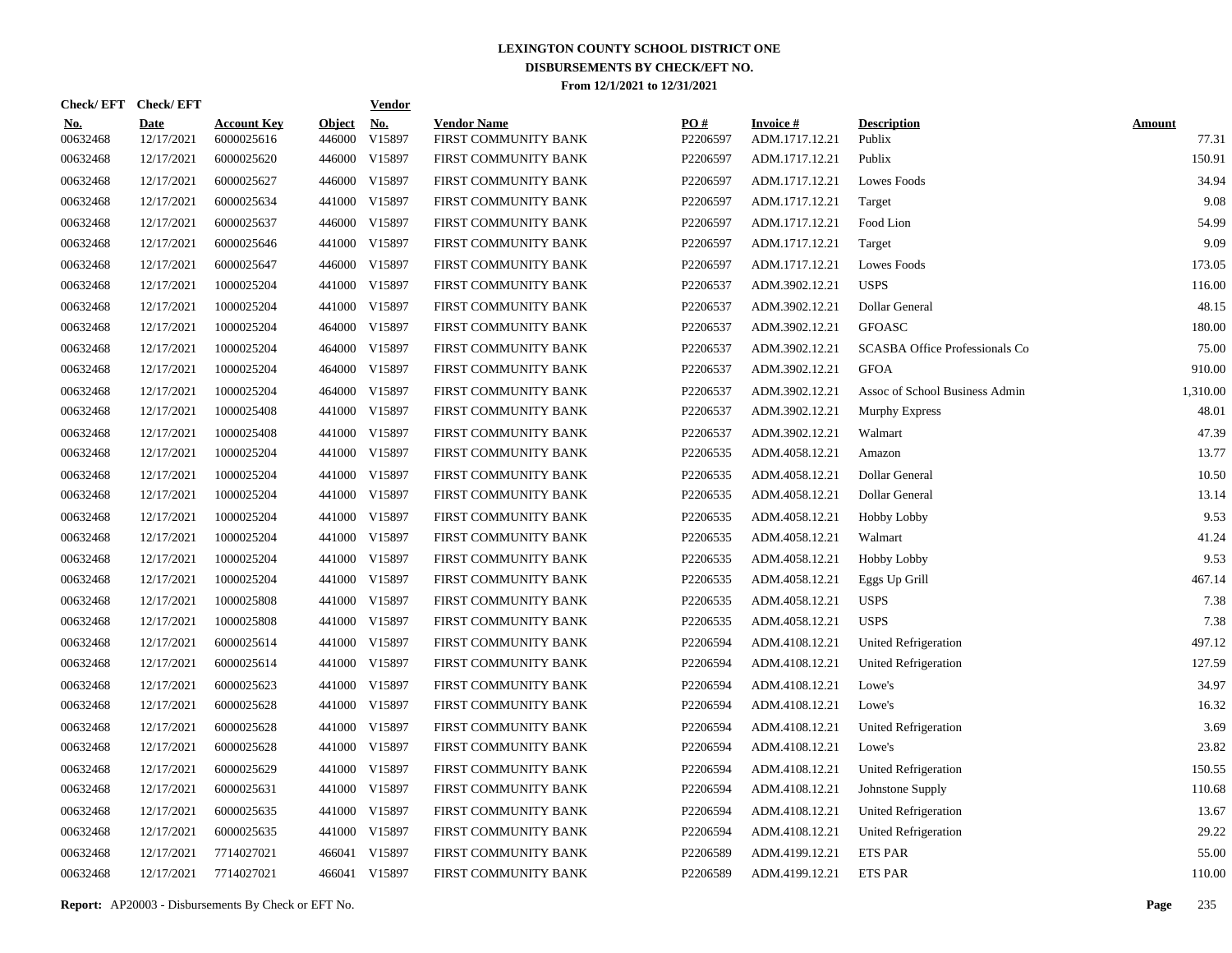| Check/EFT Check/EFT    |                           |                                  |                         | <b>Vendor</b>        |                                            |                 |                                   |                                               |                           |
|------------------------|---------------------------|----------------------------------|-------------------------|----------------------|--------------------------------------------|-----------------|-----------------------------------|-----------------------------------------------|---------------------------|
| <u>No.</u><br>00632468 | <b>Date</b><br>12/17/2021 | <b>Account Key</b><br>7714027021 | <b>Object</b><br>466041 | <u>No.</u><br>V15897 | <b>Vendor Name</b><br>FIRST COMMUNITY BANK | PO#<br>P2206589 | <b>Invoice#</b><br>ADM.4199.12.21 | <b>Description</b><br>Credit for Office Depot | <b>Amount</b><br>$-21.39$ |
| 00632468               | 12/17/2021                | 7714027021                       | 466041                  | V15897               | FIRST COMMUNITY BANK                       | P2206589        | ADM.4199.12.21                    | Jostens                                       | 11.32                     |
| 00632468               | 12/17/2021                | 7714027021                       | 466069                  | V15897               | FIRST COMMUNITY BANK                       | P2206589        | ADM.4199.12.21                    | Walmart                                       | 24.84                     |
| 00632468               | 12/17/2021                | 7714027021                       | 466069                  | V15897               | FIRST COMMUNITY BANK                       | P2206589        | ADM.4199.12.21                    | <b>CostLess Outlet Store</b>                  | 15.74                     |
| 00632468               | 12/17/2021                | 1000025808                       |                         | 433200 V15897        | FIRST COMMUNITY BANK                       | P2206536        | ADM.4496.12.21                    | SCASA Registration for Chris E                | 305.00                    |
| 00632468               | 12/17/2021                | 1000025808                       |                         | 433200 V15897        | FIRST COMMUNITY BANK                       | P2206536        | ADM.4496.12.21                    | <b>Hilton Hotels</b>                          | 278.88                    |
| 00632468               | 12/17/2021                | 6000025610                       |                         | 441000 V15897        | FIRST COMMUNITY BANK                       | P2206596        | ADM.4884.12.21                    | Walgreens                                     | 23.52                     |
| 00632468               | 12/17/2021                | 6000025610                       |                         | 441000 V15897        | FIRST COMMUNITY BANK                       | P2206596        | ADM.4884.12.21                    | Webstaurant                                   | 456.12                    |
| 00632468               | 12/17/2021                | 6000025610                       |                         | 441000 V15897        | FIRST COMMUNITY BANK                       | P2206596        | ADM.4884.12.21                    | Amazon                                        | 89.86                     |
| 00632468               | 12/17/2021                | 6000025610                       |                         | 441000 V15897        | FIRST COMMUNITY BANK                       | P2206596        | ADM.4884.12.21                    | Amazon                                        | 44.92                     |
| 00632468               | 12/17/2021                | 6000025614                       |                         | 441000 V15897        | FIRST COMMUNITY BANK                       | P2206596        | ADM.4884.12.21                    | Amazon                                        | 320.95                    |
| 00632468               | 12/17/2021                | 6000025641                       |                         | 464000 V15897        | FIRST COMMUNITY BANK                       | P2206596        | ADM.4884.12.21                    | School Nutrition Association                  | 46.50                     |
| 00632468               | 12/17/2021                | 6000025644                       |                         | 446000 V15897        | FIRST COMMUNITY BANK                       | P2206596        | ADM.4884.12.21                    | Walmart                                       | 94.72                     |
| 00632468               | 12/17/2021                | 1000025411                       |                         | 441020 V15897        | FIRST COMMUNITY BANK                       | P2206549        | ADM.5295.12.21                    | Lexington True Value                          | 22.66                     |
| 00632468               | 12/17/2021                | 1000025411                       |                         | 441020 V15897        | FIRST COMMUNITY BANK                       | P2206549        | ADM.5295.12.21                    | WinSupply                                     | 180.18                    |
| 00632468               | 12/17/2021                | 1000025411                       |                         | 441020 V15897        | FIRST COMMUNITY BANK                       | P2206549        | ADM.5295.12.21                    | Ferguson                                      | 6.92                      |
| 00632468               | 12/17/2021                | 1000025411                       |                         | 441020 V15897        | FIRST COMMUNITY BANK                       | P2206549        | ADM.5295.12.21                    | Fastenal                                      | 76.44                     |
| 00632468               | 12/17/2021                | 1000025413                       |                         | 441020 V15897        | FIRST COMMUNITY BANK                       | P2206549        | ADM.5295.12.21                    | Three Fountains Ace                           | 27.71                     |
| 00632468               | 12/17/2021                | 1000025413                       |                         | 441020 V15897        | FIRST COMMUNITY BANK                       | P2206549        | ADM.5295.12.21                    | Ferguson                                      | 60.53                     |
| 00632468               | 12/17/2021                | 1000025414                       |                         | 441020 V15897        | FIRST COMMUNITY BANK                       | P2206549        | ADM.5295.12.21                    | WinSupply                                     | 88.52                     |
| 00632468               | 12/17/2021                | 1000025419                       |                         | 441020 V15897        | FIRST COMMUNITY BANK                       | P2206549        | ADM.5295.12.21                    | Ferguson                                      | 34.83                     |
| 00632468               | 12/17/2021                | 1000025421                       |                         | 432500 V15897        | FIRST COMMUNITY BANK                       | P2206549        | ADM.5295.12.21                    | <b>Thompson Rental</b>                        | 88.28                     |
| 00632468               | 12/17/2021                | 1000025421                       |                         | 441020 V15897        | FIRST COMMUNITY BANK                       | P2206549        | ADM.5295.12.21                    | WinSupply                                     | 114.36                    |
| 00632468               | 12/17/2021                | 1000025421                       |                         | 441020 V15897        | FIRST COMMUNITY BANK                       | P2206549        | ADM.5295.12.21                    | Gateway                                       | 25.48                     |
| 00632468               | 12/17/2021                | 1000025421                       |                         | 441020 V15897        | FIRST COMMUNITY BANK                       | P2206549        | ADM.5295.12.21                    | WinSupply                                     | 200.51                    |
| 00632468               | 12/17/2021                | 1000025421                       |                         | 441020 V15897        | FIRST COMMUNITY BANK                       | P2206549        | ADM.5295.12.21                    | Fortiline                                     | 378.78                    |
| 00632468               | 12/17/2021                | 1000025421                       |                         | 441020 V15897        | FIRST COMMUNITY BANK                       | P2206549        | ADM.5295.12.21                    | Fortiline                                     | 161.57                    |
| 00632468               | 12/17/2021                | 1000025421                       |                         | 441020 V15897        | FIRST COMMUNITY BANK                       | P2206549        | ADM.5295.12.21                    | Ferguson                                      | 567.52                    |
| 00632468               | 12/17/2021                | 1000025424                       |                         | 441020 V15897        | FIRST COMMUNITY BANK                       | P2206549        | ADM.5295.12.21                    | WinSupply                                     | 58.64                     |
| 00632468               | 12/17/2021                | 1000025425                       |                         | 441020 V15897        | FIRST COMMUNITY BANK                       | P2206549        | ADM.5295.12.21                    | Gateway                                       | 64.09                     |
| 00632468               | 12/17/2021                | 1000025425                       |                         | 441020 V15897        | FIRST COMMUNITY BANK                       | P2206549        | ADM.5295.12.21                    | WinSupply                                     | 177.60                    |
| 00632468               | 12/17/2021                | 1000025426                       |                         | 441020 V15897        | FIRST COMMUNITY BANK                       | P2206549        | ADM.5295.12.21                    | Gateway                                       | 29.31                     |
| 00632468               | 12/17/2021                | 1000025428                       |                         | 441020 V15897        | FIRST COMMUNITY BANK                       | P2206549        | ADM.5295.12.21                    | Gateway                                       | 20.85                     |
| 00632468               | 12/17/2021                | 1000025428                       |                         | 441020 V15897        | FIRST COMMUNITY BANK                       | P2206549        | ADM.5295.12.21                    | Gateway                                       | 53.98                     |
| 00632468               | 12/17/2021                | 1000025435                       |                         | 441020 V15897        | FIRST COMMUNITY BANK                       | P2206549        | ADM.5295.12.21                    | WinSupply                                     | 148.59                    |
| 00632468               | 12/17/2021                | 1000025440                       |                         | 441020 V15897        | FIRST COMMUNITY BANK                       | P2206549        | ADM.5295.12.21                    | WinSupply                                     | 164.07                    |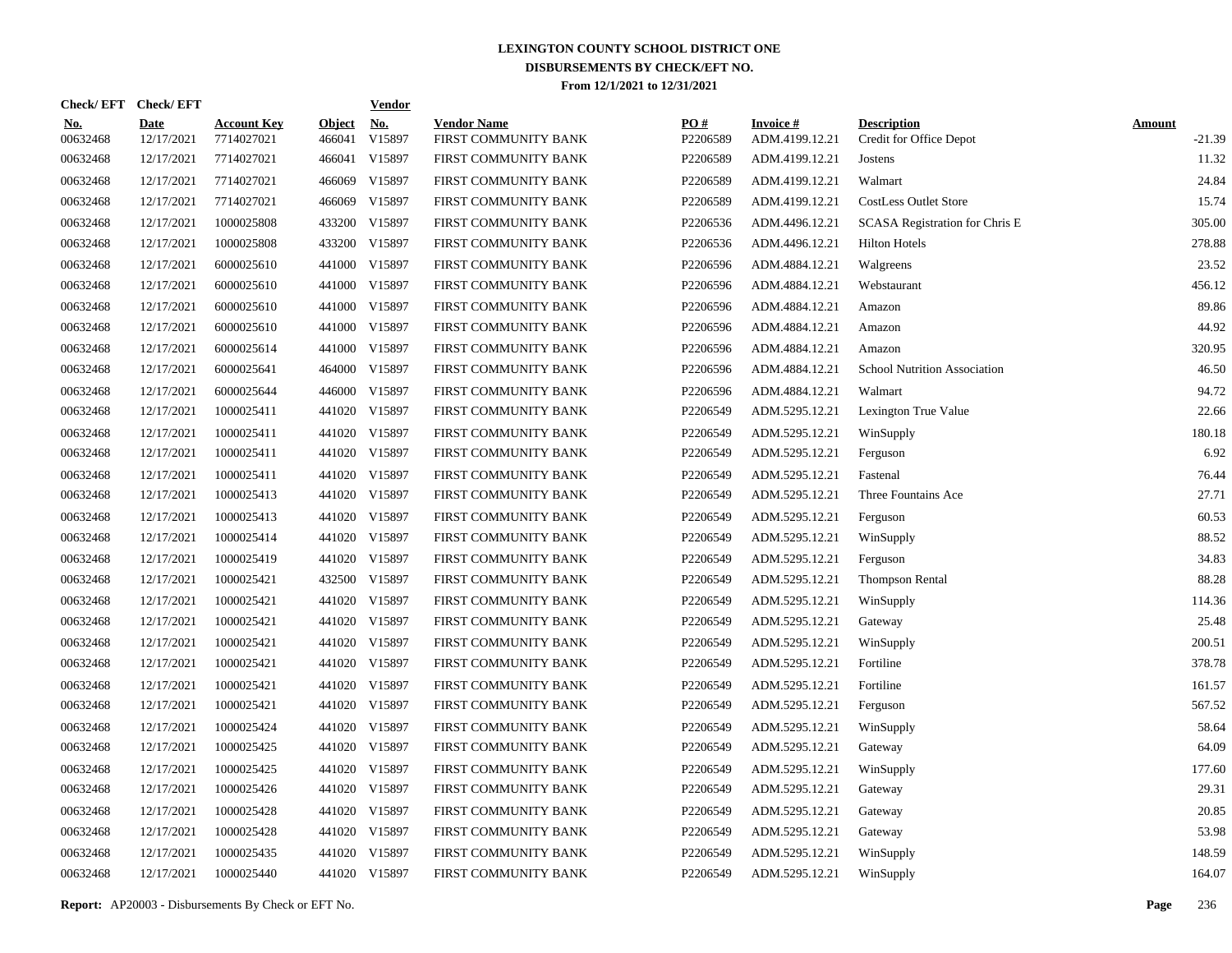|                        | Check/EFT Check/EFT       |                                  |                         | <b>Vendor</b>        |                                            |                 |                                   |                                 |                         |
|------------------------|---------------------------|----------------------------------|-------------------------|----------------------|--------------------------------------------|-----------------|-----------------------------------|---------------------------------|-------------------------|
| <u>No.</u><br>00632468 | <b>Date</b><br>12/17/2021 | <b>Account Key</b><br>1000025445 | <b>Object</b><br>441020 | <b>No.</b><br>V15897 | <b>Vendor Name</b><br>FIRST COMMUNITY BANK | PO#<br>P2206549 | <b>Invoice#</b><br>ADM.5295.12.21 | <b>Description</b><br>WinSupply | <b>Amount</b><br>102.51 |
| 00632468               | 12/17/2021                | 1000025408                       | 441020                  | V15897               | FIRST COMMUNITY BANK                       | P2206547        | ADM.5345.12.21                    | Hills Machinery                 | 227.72                  |
| 00632468               | 12/17/2021                | 1000025408                       | 441020                  | V15897               | FIRST COMMUNITY BANK                       | P2206547        | ADM.5345.12.21                    | Lowes                           | 77.99                   |
| 00632468               | 12/17/2021                | 1000025408                       | 441020                  | V15897               | FIRST COMMUNITY BANK                       | P2206547        | ADM.5345.12.21                    | Home Depot                      | 22.89                   |
| 00632468               | 12/17/2021                | 1000025408                       |                         | 441020 V15897        | FIRST COMMUNITY BANK                       | P2206547        | ADM.5345.12.21                    | Prices                          | 49.98                   |
| 00632468               | 12/17/2021                | 1000025408                       | 441020                  | V15897               | FIRST COMMUNITY BANK                       | P2206547        | ADM.5345.12.21                    | <b>CVS</b>                      | 30.92                   |
| 00632468               | 12/17/2021                | 1000025408                       |                         | 441020 V15897        | FIRST COMMUNITY BANK                       | P2206547        | ADM.5345.12.21                    | Circle K                        | 127.00                  |
| 00632468               | 12/17/2021                | 1000025408                       |                         | 441020 V15897        | FIRST COMMUNITY BANK                       | P2206547        | ADM.5345.12.21                    | Sherwin Williams                | $-630.19$               |
| 00632468               | 12/17/2021                | 1000025411                       |                         | 441020 V15897        | FIRST COMMUNITY BANK                       | P2206547        | ADM.5345.12.21                    | A-Z Lawnmower                   | 193.36                  |
| 00632468               | 12/17/2021                | 1000025411                       |                         | 441020 V15897        | FIRST COMMUNITY BANK                       | P2206547        | ADM.5345.12.21                    | Home Depot                      | 70.45                   |
| 00632468               | 12/17/2021                | 1000025412                       |                         | 441020 V15897        | FIRST COMMUNITY BANK                       | P2206547        | ADM.5345.12.21                    | Fereguson                       | 156.52                  |
| 00632468               | 12/17/2021                | 1000025413                       |                         | 441020 V15897        | FIRST COMMUNITY BANK                       | P2206547        | ADM.5345.12.21                    | Ed Smith                        | 44.68                   |
| 00632468               | 12/17/2021                | 1000025413                       |                         | 441020 V15897        | FIRST COMMUNITY BANK                       | P2206547        | ADM.5345.12.21                    | Ferguson                        | 65.41                   |
| 00632468               | 12/17/2021                | 1000025414                       |                         | 441020 V15897        | FIRST COMMUNITY BANK                       | P2206547        | ADM.5345.12.21                    | WinSupply                       | 49.82                   |
| 00632468               | 12/17/2021                | 1000025415                       |                         | 441020 V15897        | FIRST COMMUNITY BANK                       | P2206547        | ADM.5345.12.21                    | Ferguson                        | 59.49                   |
| 00632468               | 12/17/2021                | 1000025423                       |                         | 441020 V15897        | FIRST COMMUNITY BANK                       | P2206547        | ADM.5345.12.21                    | Home Depot                      | 277.47                  |
| 00632468               | 12/17/2021                | 1000025423                       |                         | 441020 V15897        | FIRST COMMUNITY BANK                       | P2206547        | ADM.5345.12.21                    | Lowes                           | 160.97                  |
| 00632468               | 12/17/2021                | 1000025423                       |                         | 441020 V15897        | FIRST COMMUNITY BANK                       | P2206547        | ADM.5345.12.21                    | Home Depot                      | 69.37                   |
| 00632468               | 12/17/2021                | 1000025424                       |                         | 441020 V15897        | FIRST COMMUNITY BANK                       | P2206547        | ADM.5345.12.21                    | Home Depot                      | 192.49                  |
| 00632468               | 12/17/2021                | 1000025424                       |                         | 441020 V15897        | FIRST COMMUNITY BANK                       | P2206547        | ADM.5345.12.21                    | Home Depot                      | 153.99                  |
| 00632468               | 12/17/2021                | 1000025424                       |                         | 441020 V15897        | FIRST COMMUNITY BANK                       | P2206547        | ADM.5345.12.21                    | Home Depot                      | 127.23                  |
| 00632468               | 12/17/2021                | 1000025424                       |                         | 441020 V15897        | FIRST COMMUNITY BANK                       | P2206547        | ADM.5345.12.21                    | Home Depot                      | 192.49                  |
| 00632468               | 12/17/2021                | 1000025424                       |                         | 441020 V15897        | FIRST COMMUNITY BANK                       | P2206547        | ADM.5345.12.21                    | Home Depot                      | 192.49                  |
| 00632468               | 12/17/2021                | 1000025428                       |                         | 441020 V15897        | FIRST COMMUNITY BANK                       | P2206547        | ADM.5345.12.21                    | Home Depot                      | 37.43                   |
| 00632468               | 12/17/2021                | 1000025439                       |                         | 441020 V15897        | FIRST COMMUNITY BANK                       | P2206547        | ADM.5345.12.21                    | Ferguson                        | 33.68                   |
| 00632468               | 12/17/2021                | 1000025444                       |                         | 441020 V15897        | FIRST COMMUNITY BANK                       | P2206547        | ADM.5345.12.21                    | <b>Tractor Supply</b>           | 69.54                   |
| 00632468               | 12/17/2021                | 1000025444                       |                         | 441020 V15897        | FIRST COMMUNITY BANK                       | P2206547        | ADM.5345.12.21                    | <b>Tractor Supply</b>           | 69.54                   |
| 00632468               | 12/17/2021                | 1000025445                       |                         | 441020 V15897        | FIRST COMMUNITY BANK                       | P2206547        | ADM.5345.12.21                    | Home Depot                      | 112.29                  |
| 00632468               | 12/17/2021                | 3972022403                       |                         | 433200 V15897        | FIRST COMMUNITY BANK                       | P2206592        | ADM.5790.12.21                    | <b>Hilton Hotels Anatole</b>    | 212.00                  |
| 00632468               | 12/17/2021                | 3972022403                       |                         | 433200 V15897        | FIRST COMMUNITY BANK                       | P2206592        | ADM.5790.12.21                    | <b>Hilton Hotels Anatole</b>    | 212.00                  |
| 00632468               | 12/17/2021                | 3972022403                       |                         | 433200 V15897        | FIRST COMMUNITY BANK                       | P2206592        | ADM.5790.12.21                    | <b>Hilton Hotels Anatole</b>    | 212.00                  |
| 00632468               | 12/17/2021                | 1000022403                       |                         | 441000 V15897        | FIRST COMMUNITY BANK                       | P2206590        | ADM.5808.12.21                    | Amazon                          | 132.32                  |
| 00632468               | 12/17/2021                | 1000022403                       |                         | 469000 V15897        | FIRST COMMUNITY BANK                       | P2206590        | ADM.5808.12.21                    | Chick-Fil-A                     | 97.97                   |
| 00632468               | 12/17/2021                | 2042212603                       |                         | 441000 V15897        | FIRST COMMUNITY BANK                       | P2206550        | ADM.5824.12.21                    | <b>AMAZON</b>                   | 34.22                   |
| 00632468               | 12/17/2021                | 2042212603                       | 441000                  | V15897               | FIRST COMMUNITY BANK                       | P2206550        | ADM.5824.12.21                    | KEYGUARD ASSISTIVE TECHNOLOGY   | 300.75                  |
| 00632468               | 12/17/2021                | 2042221303                       |                         | 441000 V15897        | FIRST COMMUNITY BANK                       | P2206550        | ADM.5824.12.21                    | <b>AMAZON</b>                   | 25.93                   |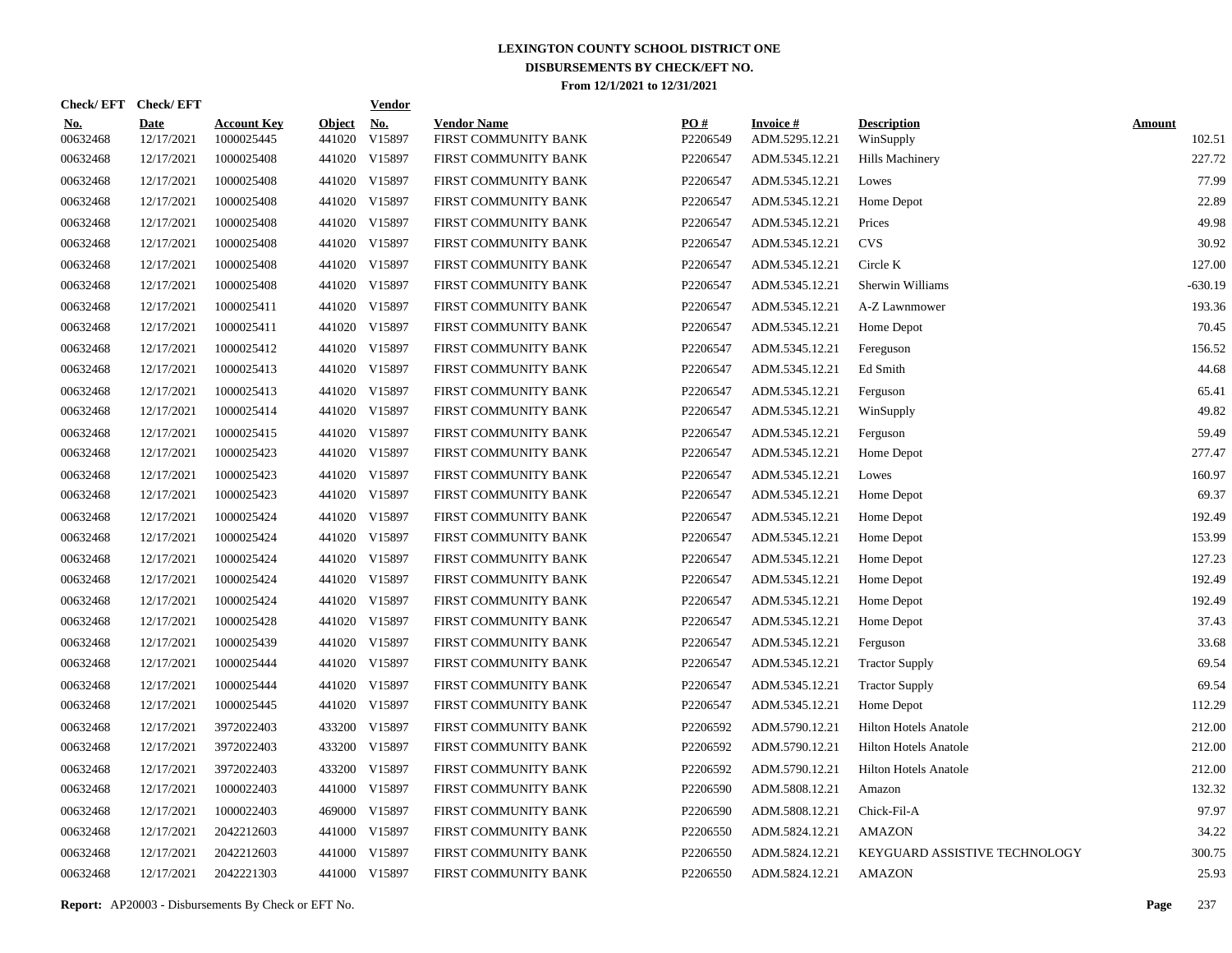|                        | Check/EFT Check/EFT       |                                  |                         | <b>Vendor</b> |                                            |                 |                                   |                                             |                        |
|------------------------|---------------------------|----------------------------------|-------------------------|---------------|--------------------------------------------|-----------------|-----------------------------------|---------------------------------------------|------------------------|
| <u>No.</u><br>00632468 | <b>Date</b><br>12/17/2021 | <b>Account Key</b><br>2042221403 | <b>Object</b><br>469000 | No.<br>V15897 | <b>Vendor Name</b><br>FIRST COMMUNITY BANK | PO#<br>P2206550 | <b>Invoice#</b><br>ADM.5824.12.21 | <b>Description</b><br><b>DOMINO'S PIZZA</b> | <b>Amount</b><br>17.42 |
| 00632468               | 12/17/2021                | 2042221403                       | 469000                  | V15897        | FIRST COMMUNITY BANK                       | P2206550        | ADM.5824.12.21                    | <b>DOMINO'S PIZZA</b>                       | 42.30                  |
| 00632468               | 12/17/2021                | 2042221403                       | 469000                  | V15897        | FIRST COMMUNITY BANK                       | P2206550        | ADM.5824.12.21                    | <b>WALMART</b>                              | 44.62                  |
| 00632468               | 12/17/2021                | 2042221403                       | 469000                  | V15897        | FIRST COMMUNITY BANK                       | P2206550        | ADM.5824.12.21                    | <b>DOMINO'S PIZZA</b>                       | 25.04                  |
| 00632468               | 12/17/2021                | 2042221503                       |                         | 441000 V15897 | FIRST COMMUNITY BANK                       | P2206550        | ADM.5824.12.21                    | <b>ARK THERAPEUTIC</b>                      | 24.60                  |
| 00632468               | 12/17/2021                | 2042221503                       | 441000                  | V15897        | FIRST COMMUNITY BANK                       | P2206550        | ADM.5824.12.21                    | <b>AMAZON</b>                               | 234.59                 |
| 00632468               | 12/17/2021                | 2042222303                       |                         | 441000 V15897 | FIRST COMMUNITY BANK                       | P2206550        | ADM.5824.12.21                    | <b>AMAZON</b>                               | 13.90                  |
| 00632468               | 12/17/2021                | 2042222403                       |                         | 431200 V15897 | FIRST COMMUNITY BANK                       | P2206550        | ADM.5824.12.21                    | <b>WEST ED</b>                              | 150.00                 |
| 00632468               | 12/17/2021                | 2052213703                       |                         | 441000 V15897 | FIRST COMMUNITY BANK                       | P2206550        | ADM.5824.12.21                    | <b>FACEBOOK</b>                             | 25.00                  |
| 00632468               | 12/17/2021                | 2052213703                       |                         | 441000 V15897 | FIRST COMMUNITY BANK                       | P2206550        | ADM.5824.12.21                    | <b>FACEBOOK</b>                             | 25.00                  |
| 00632468               | 12/17/2021                | 2052213703                       |                         | 441000 V15897 | FIRST COMMUNITY BANK                       | P2206550        | ADM.5824.12.21                    | <b>FACEBOOK</b>                             | 25.00                  |
| 00632468               | 12/17/2021                | 1000026405                       |                         | 433200 V15897 | FIRST COMMUNITY BANK                       | P2206408        | ADM.5956.12.21                    | Kutztown University                         | 102.75                 |
| 00632468               | 12/17/2021                | 1000026405                       |                         | 433200 V15897 | FIRST COMMUNITY BANK                       | P2206408        | ADM.5956.12.21                    | <b>Suny Cortland</b>                        | 100.00                 |
| 00632468               | 12/17/2021                | 1000026405                       |                         | 433200 V15897 | FIRST COMMUNITY BANK                       | P2206408        | ADM.5956.12.21                    | Nazareth College                            | 100.00                 |
| 00632468               | 12/17/2021                | 1000026405                       |                         | 433200 V15897 | FIRST COMMUNITY BANK                       | P2206408        | ADM.5956.12.21                    | <b>USC</b>                                  | 397.50                 |
| 00632468               | 12/17/2021                | 1000026405                       |                         | 433200 V15897 | FIRST COMMUNITY BANK                       | P2206408        | ADM.5956.12.21                    | Aurora Training                             | $-298.00$              |
| 00632468               | 12/17/2021                | 1000026405                       |                         | 436000 V15897 | FIRST COMMUNITY BANK                       | P2206408        | ADM.5956.12.21                    | Pine Press Printing                         | 437.13                 |
| 00632468               | 12/17/2021                | 1000026405                       |                         | 439500 V15897 | FIRST COMMUNITY BANK                       | P2206408        | ADM.5956.12.21                    | <b>SLED</b>                                 | 806.00                 |
| 00632468               | 12/17/2021                | 1000026405                       |                         | 441000 V15897 | FIRST COMMUNITY BANK                       | P2206408        | ADM.5956.12.21                    | Amazon                                      | 82.32                  |
| 00632468               | 12/17/2021                | 1000026405                       |                         | 441000 V15897 | FIRST COMMUNITY BANK                       | P2206408        | ADM.5956.12.21                    | Amazon                                      | 24.60                  |
| 00632468               | 12/17/2021                | 1000026405                       |                         | 441000 V15897 | FIRST COMMUNITY BANK                       | P2206408        | ADM.5956.12.21                    | Amazon                                      | 25.34                  |
| 00632468               | 12/17/2021                | 1000026405                       |                         | 441000 V15897 | FIRST COMMUNITY BANK                       | P2206408        | ADM.5956.12.21                    | <b>Trader Joes</b>                          | 93.84                  |
| 00632468               | 12/17/2021                | 1000026405                       |                         | 441000 V15897 | FIRST COMMUNITY BANK                       | P2206408        | ADM.5956.12.21                    | Amazon                                      | 56.75                  |
| 00632468               | 12/17/2021                | 1000026405                       |                         | 441000 V15897 | FIRST COMMUNITY BANK                       | P2206408        | ADM.5956.12.21                    | Amazon                                      | 16.04                  |
| 00632468               | 12/17/2021                | 1000026405                       |                         | 441000 V15897 | FIRST COMMUNITY BANK                       | P2206408        | ADM.5956.12.21                    | <b>Simply Stamps</b>                        | 42.94                  |
| 00632468               | 12/17/2021                | 1000026405                       |                         | 464000 V15897 | FIRST COMMUNITY BANK                       | P2206408        | ADM.5956.12.21                    | <b>SHRM</b>                                 | 219.00                 |
| 00632468               | 12/17/2021                | 1000026405                       |                         | 464000 V15897 | FIRST COMMUNITY BANK                       | P2206408        | ADM.5956.12.21                    | <b>SHRM</b>                                 | 219.00                 |
| 00632468               | 12/17/2021                | 1000026405                       |                         | 469000 V15897 | FIRST COMMUNITY BANK                       | P2206408        | ADM.5956.12.21                    | Publix                                      | 71.38                  |
| 00632468               | 12/17/2021                | 1000026405                       | 469000                  | V15897        | FIRST COMMUNITY BANK                       | P2206408        | ADM.5956.12.21                    | Grecian Gardens                             | 355.80                 |
| 00632468               | 12/17/2021                | 1000011346                       | 441000                  | V15897        | FIRST COMMUNITY BANK                       | P2206541        | BMS.3852.12.21                    | <b>CVS Pharmacy</b>                         | 20.19                  |
| 00632468               | 12/17/2021                | 1000011346                       | 441000                  | V15897        | FIRST COMMUNITY BANK                       | P2206541        | BMS.3852.12.21                    | Walgreens                                   | 17.53                  |
| 00632468               | 12/17/2021                | 1000011346                       |                         | 441000 V15897 | FIRST COMMUNITY BANK                       | P2206541        | BMS.3852.12.21                    | My Pharmacy                                 | 9.62                   |
| 00632468               | 12/17/2021                | 1000011346                       |                         | 441000 V15897 | FIRST COMMUNITY BANK                       | P2206541        | BMS.3852.12.21                    | Raptor Technologies                         | 100.00                 |
| 00632468               | 12/17/2021                | 1000014146                       |                         | 441000 V15897 | FIRST COMMUNITY BANK                       | P2206541        | BMS.3852.12.21                    | <b>JW</b> Pepper                            | 90.00                  |
| 00632468               | 12/17/2021                | 1000014146                       |                         | 441000 V15897 | FIRST COMMUNITY BANK                       | P2206541        | BMS.3852.12.21                    | <b>JW</b> Pepper                            | 200.41                 |
| 00632468               | 12/17/2021                | 2080011646                       |                         | 433100 V15897 | FIRST COMMUNITY BANK                       | P2206541        | BMS.3852.12.21                    | Robotics Education & Competiti              | 350.00                 |

**Report:** AP20003 - Disbursements By Check or EFT No. **Page** 238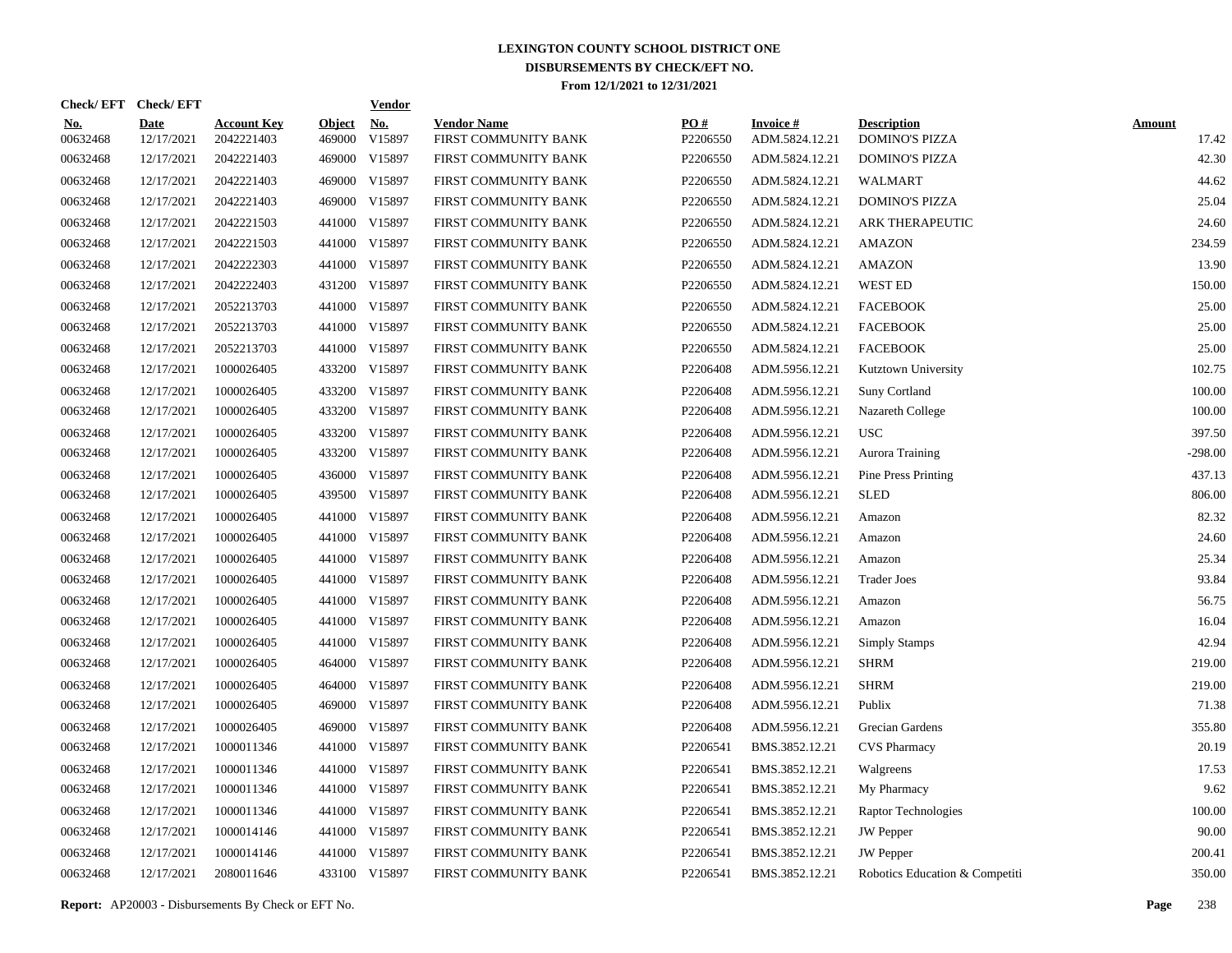|                        | Check/EFT Check/EFT       |                                  |                         | <b>Vendor</b>        |                                            |                 |                                   |                                                      |                         |
|------------------------|---------------------------|----------------------------------|-------------------------|----------------------|--------------------------------------------|-----------------|-----------------------------------|------------------------------------------------------|-------------------------|
| <u>No.</u><br>00632468 | <b>Date</b><br>12/17/2021 | <b>Account Key</b><br>2080011646 | <b>Object</b><br>433100 | <b>No.</b><br>V15897 | <b>Vendor Name</b><br>FIRST COMMUNITY BANK | PO#<br>P2206541 | <b>Invoice#</b><br>BMS.3852.12.21 | <b>Description</b><br>Robotics Education & Competiti | <b>Amount</b><br>120.00 |
| 00632468               | 12/17/2021                | 3260011346                       |                         | 441000 V15897        | FIRST COMMUNITY BANK                       | P2206541        | BMS.3852.12.21                    | Walmart                                              | 32.49                   |
| 00632468               | 12/17/2021                | 3260011346                       |                         | 441000 V15897        | FIRST COMMUNITY BANK                       | P2206541        | BMS.3852.12.21                    | CVS Pharmacy                                         | 6.79                    |
| 00632468               | 12/17/2021                | 3290011646                       |                         | 441000 V15897        | FIRST COMMUNITY BANK                       | P2206541        | BMS.3852.12.21                    | Amazon                                               | 1,701.30                |
| 00632468               | 12/17/2021                | 7733027046                       |                         | 466064 V15897        | FIRST COMMUNITY BANK                       | P2206541        | BMS.3852.12.21                    | Carowinds                                            | 100.00                  |
| 00632468               | 12/17/2021                | 7738019046                       |                         | 466041 V15897        | FIRST COMMUNITY BANK                       | P2206541        | BMS.3852.12.21                    | The Home Depot                                       | 51.30                   |
| 00632468               | 12/17/2021                | 7738019046                       |                         | 466041 V15897        | FIRST COMMUNITY BANK                       | P2206541        | BMS.3852.12.21                    | <b>Oriental Trading Company</b>                      | 197.83                  |
| 00632468               | 12/17/2021                | 7738019046                       |                         | 466041 V15897        | FIRST COMMUNITY BANK                       | P2206541        | BMS.3852.12.21                    | Amazon                                               | 48.14                   |
| 00632468               | 12/17/2021                | 7738019046                       |                         | 466041 V15897        | FIRST COMMUNITY BANK                       | P2206541        | BMS.3852.12.21                    | <b>Hobby Lobby</b>                                   | 115.56                  |
| 00632468               | 12/17/2021                | 7738027046                       |                         | 466041 V15897        | FIRST COMMUNITY BANK                       | P2206541        | BMS.3852.12.21                    | Amazon                                               | 200.11                  |
| 00632468               | 12/17/2021                | 7738027046                       |                         | 466041 V15897        | FIRST COMMUNITY BANK                       | P2206541        | BMS.3852.12.21                    | Amazon                                               | 37.32                   |
| 00632468               | 12/17/2021                | 7775019046                       |                         | 466041 V15897        | FIRST COMMUNITY BANK                       | P2206541        | BMS.3852.12.21                    | Vex Robotics                                         | 30.62                   |
| 00632468               | 12/17/2021                | 7833027046                       |                         | 466041 V15897        | FIRST COMMUNITY BANK                       | P2206541        | BMS.3852.12.21                    | Dollar Tree                                          | 114.42                  |
| 00632468               | 12/17/2021                | 7833027046                       |                         | 466069 V15897        | FIRST COMMUNITY BANK                       | P2206541        | BMS.3852.12.21                    | Publix                                               | 27.38                   |
| 00632468               | 12/17/2021                | 7833027046                       |                         | 466099 V15897        | FIRST COMMUNITY BANK                       | P2206541        | BMS.3852.12.21                    | Dollar Tree                                          | 87.73                   |
| 00632468               | 12/17/2021                | 7860527046                       |                         | 466041 V15897        | FIRST COMMUNITY BANK                       | P2206541        | BMS.3852.12.21                    | Palmetto Yard Grams                                  | 37.50                   |
| 00632468               | 12/17/2021                | 7860527046                       |                         | 466041 V15897        | FIRST COMMUNITY BANK                       | P2206541        | BMS.3852.12.21                    | Amazon                                               | 149.80                  |
| 00632468               | 12/17/2021                | 7860527046                       |                         | 466069 V15897        | FIRST COMMUNITY BANK                       | P2206541        | BMS.3852.12.21                    | Walmart                                              | 101.84                  |
| 00632468               | 12/17/2021                | 7860527046                       | 466069                  | V15897               | FIRST COMMUNITY BANK                       | P2206541        | BMS.3852.12.21                    | Marco's Pizza                                        | 31.82                   |
| 00632468               | 12/17/2021                | 7860527046                       |                         | 466069 V15897        | FIRST COMMUNITY BANK                       | P2206541        | BMS.3852.12.21                    | Walmart                                              | 14.12                   |
| 00632468               | 12/17/2021                | 7860527046                       | 466069                  | V15897               | FIRST COMMUNITY BANK                       | P2206541        | BMS.3852.12.21                    | <b>TJ Maxx</b>                                       | 54.97                   |
| 00632468               | 12/17/2021                | 7860527046                       | 466069                  | V15897               | FIRST COMMUNITY BANK                       | P2206541        | BMS.3852.12.21                    | Target                                               | 55.90                   |
| 00632468               | 12/17/2021                | 7860527046                       | 466069                  | V15897               | FIRST COMMUNITY BANK                       | P2206541        | BMS.3852.12.21                    | Walmart                                              | 39.59                   |
| 00632468               | 12/17/2021                | 7860527046                       | 466069                  | V15897               | FIRST COMMUNITY BANK                       | P2206541        | BMS.3852.12.21                    | Publix                                               | 31.60                   |
| 00632468               | 12/17/2021                | 7860527046                       | 466099                  | V15897               | FIRST COMMUNITY BANK                       | P2206541        | BMS.3852.12.21                    | American Floral                                      | 94.11                   |
| 00632468               | 12/17/2021                | 7860527046                       | 466099                  | V15897               | FIRST COMMUNITY BANK                       | P2206541        | BMS.3852.12.21                    | Meeting and Market                                   | 12.84                   |
| 00632468               | 12/17/2021                | 7860527046                       |                         | 466099 V15897        | FIRST COMMUNITY BANK                       | P2206541        | BMS.3852.12.21                    | Vista Print                                          | 114.34                  |
| 00632468               | 12/17/2021                | 7861027046                       |                         | 466041 V15897        | FIRST COMMUNITY BANK                       | P2206541        | BMS.3852.12.21                    | Amazon                                               | 149.78                  |
| 00632468               | 12/17/2021                | 7960027046                       |                         | 466069 V15897        | FIRST COMMUNITY BANK                       | P2206541        | BMS.3852.12.21                    | Publix                                               | 59.17                   |
| 00632468               | 12/17/2021                | 7960027046                       |                         | 466099 V15897        | FIRST COMMUNITY BANK                       | P2206541        | BMS.3852.12.21                    | White Knoll High School                              | 350.00                  |
| 00632468               | 12/17/2021                | 1000011145                       |                         | 441000 V15897        | FIRST COMMUNITY BANK                       | P2206593        | DES.1360.12.21                    | <b>Hobby Lobby</b>                                   | 9.62                    |
| 00632468               | 12/17/2021                | 1000023345                       |                         | 441000 V15897        | FIRST COMMUNITY BANK                       | P2206593        | DES.1360.12.21                    | Amazon                                               | 90.90                   |
| 00632468               | 12/17/2021                | 1000023345                       |                         | 441000 V15897        | FIRST COMMUNITY BANK                       | P2206593        | DES.1360.12.21                    | Food Lion                                            | 54.90                   |
| 00632468               | 12/17/2021                | 1000025445                       |                         | 441000 V15897        | FIRST COMMUNITY BANK                       | P2206593        | DES.1360.12.21                    | Pitt Stop Shell                                      | 78.28                   |
| 00632468               | 12/17/2021                | 1000025445                       |                         | 441000 V15897        | FIRST COMMUNITY BANK                       | P2206593        | DES.1360.12.21                    | Amazon                                               | 80.22                   |
| 00632468               | 12/17/2021                | 1000025445                       |                         | 441000 V15897        | FIRST COMMUNITY BANK                       | P2206593        | DES.1360.12.21                    | Pitt Stop                                            | $-0.78$                 |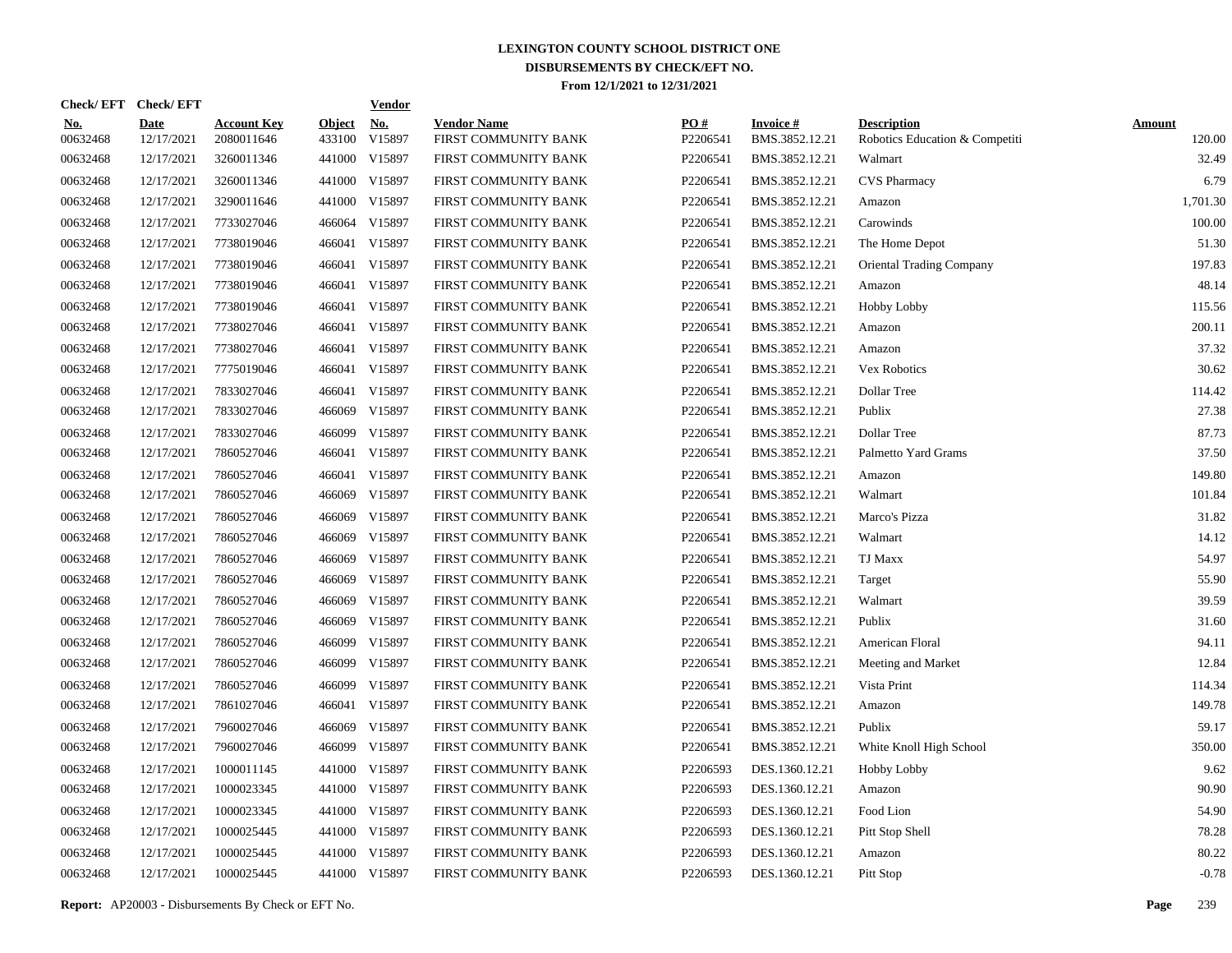| Check/EFT Check/EFT    |                           |                                  |                         | <b>Vendor</b>        |                                            |                 |                                   |                                         |                         |
|------------------------|---------------------------|----------------------------------|-------------------------|----------------------|--------------------------------------------|-----------------|-----------------------------------|-----------------------------------------|-------------------------|
| <u>No.</u><br>00632468 | <b>Date</b><br>12/17/2021 | <b>Account Key</b><br>7743019045 | <b>Object</b><br>466041 | <b>No.</b><br>V15897 | <b>Vendor Name</b><br>FIRST COMMUNITY BANK | PO#<br>P2206593 | <b>Invoice#</b><br>DES.1360.12.21 | <b>Description</b><br>Really Good Stuff | <b>Amount</b><br>273.19 |
| 00632468               | 12/17/2021                | 7743019045                       | 466041                  | V15897               | FIRST COMMUNITY BANK                       | P2206593        | DES.1360.12.21                    | Amazon                                  | 106.75                  |
| 00632468               | 12/17/2021                | 7846027045                       |                         | 466041 V15897        | FIRST COMMUNITY BANK                       | P2206593        | DES.1360.12.21                    | Raptor Technologies                     | 300.00                  |
| 00632468               | 12/17/2021                | 7846027045                       |                         | 466041 V15897        | FIRST COMMUNITY BANK                       | P2206593        | DES.1360.12.21                    | Dollar General                          | 13.91                   |
| 00632468               | 12/17/2021                | 7846027045                       |                         | 466041 V15897        | FIRST COMMUNITY BANK                       | P2206593        | DES.1360.12.21                    | Dollar General                          | 24.61                   |
| 00632468               | 12/17/2021                | 7846027045                       |                         | 466041 V15897        | FIRST COMMUNITY BANK                       | P2206593        | DES.1360.12.21                    | Walmart                                 | 23.40                   |
| 00632468               | 12/17/2021                | 7846027045                       |                         | 466041 V15897        | FIRST COMMUNITY BANK                       | P2206593        | DES.1360.12.21                    | Dollar General                          | 5.35                    |
| 00632468               | 12/17/2021                | 7846027045                       |                         | 466041 V15897        | FIRST COMMUNITY BANK                       | P2206593        | DES.1360.12.21                    | Etsy                                    | 12.00                   |
| 00632468               | 12/17/2021                | 7846027045                       |                         | 466041 V15897        | FIRST COMMUNITY BANK                       | P2206593        | DES.1360.12.21                    | <b>Hobby Lobby</b>                      | 19.23                   |
| 00632468               | 12/17/2021                | 7846027045                       |                         | 466069 V15897        | FIRST COMMUNITY BANK                       | P2206593        | DES.1360.12.21                    | Amazon                                  | 16.50                   |
| 00632468               | 12/17/2021                | 7846027045                       |                         | 466069 V15897        | FIRST COMMUNITY BANK                       | P2206593        | DES.1360.12.21                    | Amazon                                  | 13.98                   |
| 00632468               | 12/17/2021                | 7846027045                       |                         | 466069 V15897        | FIRST COMMUNITY BANK                       | P2206593        | DES.1360.12.21                    | holiday white popcorn for 10 d          | 113.97                  |
| 00632468               | 12/17/2021                | 7863027045                       |                         | 466041 V15897        | FIRST COMMUNITY BANK                       | P2206593        | DES.1360.12.21                    | <b>US Postal Service</b>                | 290.00                  |
| 00632468               | 12/17/2021                | 7863027045                       |                         | 466041 V15897        | FIRST COMMUNITY BANK                       | P2206593        | DES.1360.12.21                    | Dollar General                          | 71.28                   |
| 00632468               | 12/17/2021                | 7863027045                       |                         | 466041 V15897        | FIRST COMMUNITY BANK                       | P2206593        | DES.1360.12.21                    | Dollar General                          | 18.19                   |
| 00632468               | 12/17/2021                | 7863027045                       |                         | 466069 V15897        | FIRST COMMUNITY BANK                       | P2206593        | DES.1360.12.21                    | <b>Dunkin Donuts</b>                    | 52.91                   |
| 00632468               | 12/17/2021                | 7863027045                       |                         | 466069 V15897        | FIRST COMMUNITY BANK                       | P2206593        | DES.1360.12.21                    | Amazon                                  | 17.54                   |
| 00632468               | 12/17/2021                | 7866027045                       |                         | 466041 V15897        | FIRST COMMUNITY BANK                       | P2206593        | DES.1360.12.21                    | <b>US Post Office</b>                   | 5.51                    |
| 00632468               | 12/17/2021                | 7866027045                       |                         | 466041 V15897        | FIRST COMMUNITY BANK                       | P2206593        | DES.1360.12.21                    | Walmart                                 | 500.00                  |
| 00632468               | 12/17/2021                | 7866027045                       |                         | 466069 V15897        | FIRST COMMUNITY BANK                       | P2206593        | DES.1360.12.21                    | Lowes                                   | 103.89                  |
| 00632468               | 12/17/2021                | 7866027045                       | 466069                  | V15897               | FIRST COMMUNITY BANK                       | P2206593        | DES.1360.12.21                    | Amazon                                  | 159.96                  |
| 00632468               | 12/17/2021                | 7866027045                       |                         | 466069 V15897        | FIRST COMMUNITY BANK                       | P2206593        | DES.1360.12.21                    | Walmart                                 | 46.76                   |
| 00632468               | 12/17/2021                | 7928527045                       |                         | 466041 V15897        | FIRST COMMUNITY BANK                       | P2206593        | DES.1360.12.21                    | Walmart                                 | 179.20                  |
| 00632468               | 12/17/2021                | 7936527045                       |                         | 466041 V15897        | FIRST COMMUNITY BANK                       | P2206593        | DES.1360.12.21                    | Amazon                                  | 246.51                  |
| 00632468               | 12/17/2021                | 7936527045                       |                         | 466041 V15897        | FIRST COMMUNITY BANK                       | P2206593        | DES.1360.12.21                    | Amazon                                  | 15.44                   |
| 00632468               | 12/17/2021                | 7936527045                       |                         | 466041 V15897        | FIRST COMMUNITY BANK                       | P2206593        | DES.1360.12.21                    | Amazon                                  | 14.41                   |
| 00632468               | 12/17/2021                | 7936527045                       |                         | 466041 V15897        | FIRST COMMUNITY BANK                       | P2206593        | DES.1360.12.21                    | Amazon                                  | 19.32                   |
| 00632468               | 12/17/2021                | 7936527045                       |                         | 466041 V15897        | FIRST COMMUNITY BANK                       | P2206593        | DES.1360.12.21                    | Amazon                                  | 41.07                   |
| 00632468               | 12/17/2021                | 7936527045                       |                         | 466041 V15897        | FIRST COMMUNITY BANK                       | P2206593        | DES.1360.12.21                    | Amazon                                  | 20.26                   |
| 00632468               | 12/17/2021                | 7936527045                       |                         | 466041 V15897        | FIRST COMMUNITY BANK                       | P2206593        | DES.1360.12.21                    | Amazon                                  | 4.92                    |
| 00632468               | 12/17/2021                | 7936527045                       |                         | 466041 V15897        | FIRST COMMUNITY BANK                       | P2206593        | DES.1360.12.21                    | Amazon                                  | 158.68                  |
| 00632468               | 12/17/2021                | 7936527045                       |                         | 466041 V15897        | FIRST COMMUNITY BANK                       | P2206593        | DES.1360.12.21                    | Amazon                                  | 61.50                   |
| 00632468               | 12/17/2021                | 7731019013                       |                         | 466041 V15897        | FIRST COMMUNITY BANK                       | P2206564        | GHS.1485.12.21                    | Ed Smith Lumber                         | 33.31                   |
| 00632468               | 12/17/2021                | 7793027013                       |                         | 466041 V15897        | FIRST COMMUNITY BANK                       | P2206564        | GHS.1485.12.21                    | Dugout Mugs                             | 94.98                   |
| 00632468               | 12/17/2021                | 7793027013                       |                         | 466041 V15897        | FIRST COMMUNITY BANK                       | P2206564        | GHS.1485.12.21                    | Private Property                        | 150.00                  |
| 00632468               | 12/17/2021                | 7814027013                       |                         | 466041 V15897        | FIRST COMMUNITY BANK                       | P2206564        | GHS.1485.12.21                    | <b>Floral Supply</b>                    | 278.90                  |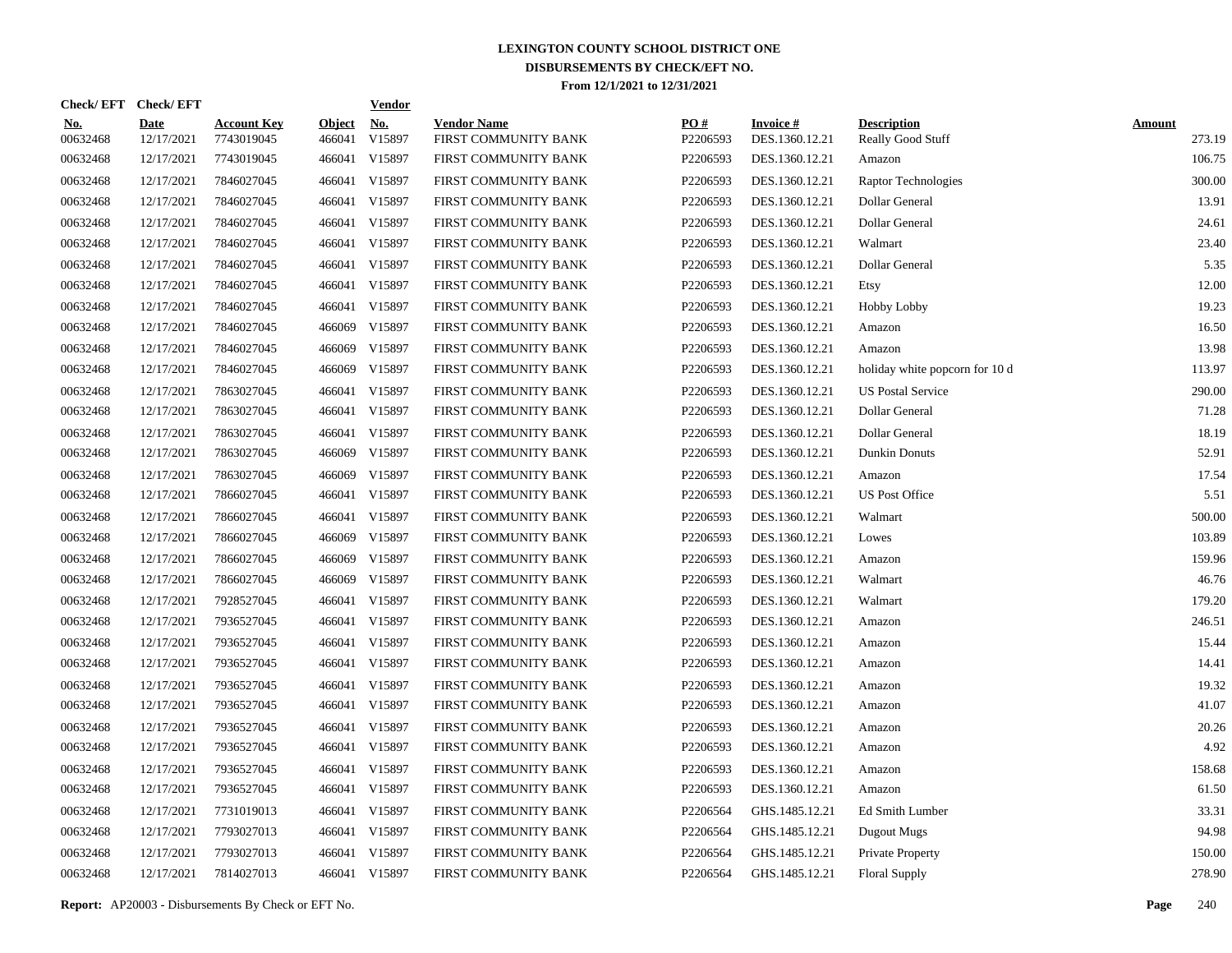|                        | Check/EFT Check/EFT       |                                  |                         | <b>Vendor</b> |                                            |                 |                                   |                                       |                         |
|------------------------|---------------------------|----------------------------------|-------------------------|---------------|--------------------------------------------|-----------------|-----------------------------------|---------------------------------------|-------------------------|
| <u>No.</u><br>00632468 | <b>Date</b><br>12/17/2021 | <b>Account Key</b><br>7814027013 | <b>Object</b><br>466041 | No.<br>V15897 | <b>Vendor Name</b><br>FIRST COMMUNITY BANK | PO#<br>P2206564 | <b>Invoice#</b><br>GHS.1485.12.21 | <b>Description</b><br>Nashville Wraps | <b>Amount</b><br>228.87 |
| 00632468               | 12/17/2021                | 7860527013                       | 466041                  | V15897        | FIRST COMMUNITY BANK                       | P2206564        | GHS.1485.12.21                    | Wal-Mart                              | 90.00                   |
| 00632468               | 12/17/2021                | 7860527013                       | 466041                  | V15897        | FIRST COMMUNITY BANK                       | P2206564        | GHS.1485.12.21                    | Wal-Mart                              | 36.89                   |
| 00632468               | 12/17/2021                | 7860527013                       | 466041                  | V15897        | FIRST COMMUNITY BANK                       | P2206564        | GHS.1485.12.21                    | Lexington Florist                     | 53.50                   |
| 00632468               | 12/17/2021                | 7860527013                       | 466041                  | V15897        | FIRST COMMUNITY BANK                       | P2206564        | GHS.1485.12.21                    | <b>Nothing Bundt Cakes</b>            | 52.32                   |
| 00632468               | 12/17/2021                | 7860527013                       | 466041                  | V15897        | FIRST COMMUNITY BANK                       | P2206564        | GHS.1485.12.21                    | Dollar General                        | 19.26                   |
| 00632468               | 12/17/2021                | 7860527013                       | 466041                  | V15897        | FIRST COMMUNITY BANK                       | P2206564        | GHS.1485.12.21                    | Dollar Tree                           | 18.19                   |
| 00632468               | 12/17/2021                | 7860527013                       | 466041                  | V15897        | FIRST COMMUNITY BANK                       | P2206564        | GHS.1485.12.21                    | IGA                                   | 146.92                  |
| 00632468               | 12/17/2021                | 7860527013                       | 466041                  | V15897        | FIRST COMMUNITY BANK                       | P2206564        | GHS.1485.12.21                    | Libby's of Lexington                  | 80.00                   |
| 00632468               | 12/17/2021                | 7860527013                       | 466041                  | V15897        | FIRST COMMUNITY BANK                       | P2206564        | GHS.1485.12.21                    | Zaxby's                               | 30.00                   |
| 00632468               | 12/17/2021                | 7860527013                       | 466041                  | V15897        | FIRST COMMUNITY BANK                       | P2206564        | GHS.1485.12.21                    | Dollar General                        | 29.16                   |
| 00632468               | 12/17/2021                | 7860527013                       | 466041                  | V15897        | FIRST COMMUNITY BANK                       | P2206564        | GHS.1485.12.21                    | <b>Computer Design Consult</b>        | 284.62                  |
| 00632468               | 12/17/2021                | 7860527013                       | 466041                  | V15897        | FIRST COMMUNITY BANK                       | P2206564        | GHS.1485.12.21                    | <b>CVS</b>                            | 30.00                   |
| 00632468               | 12/17/2021                | 7860527013                       | 466041                  | V15897        | FIRST COMMUNITY BANK                       | P2206564        | GHS.1485.12.21                    | Publix                                | 31.35                   |
| 00632468               | 12/17/2021                | 7860527013                       | 466041                  | V15897        | FIRST COMMUNITY BANK                       | P2206564        | GHS.1485.12.21                    | IGA                                   | 17.38                   |
| 00632468               | 12/17/2021                | 7860527013                       | 466069                  | V15897        | FIRST COMMUNITY BANK                       | P2206564        | GHS.1485.12.21                    | Chick-fil-A                           | 343.04                  |
| 00632468               | 12/17/2021                | 7860527013                       | 466069                  | V15897        | FIRST COMMUNITY BANK                       | P2206564        | GHS.1485.12.21                    | Shealy's BBQ                          | 162.96                  |
| 00632468               | 12/17/2021                | 7802072013                       | 466031                  | V15897        | FIRST COMMUNITY BANK                       | P2206543        | GHS.1774.12.21                    | The Breakers/The STrand               | 113.10                  |
| 00632468               | 12/17/2021                | 7802072013                       |                         | 466032 V15897 | FIRST COMMUNITY BANK                       | P2206543        | GHS.1774.12.21                    | The Breakers/The STrand               | 125.06                  |
| 00632468               | 12/17/2021                | 7802072013                       |                         | 466032 V15897 | FIRST COMMUNITY BANK                       | P2206543        | GHS.1774.12.21                    | The Breakers/The Strand               | 353.99                  |
| 00632468               | 12/17/2021                | 7802072013                       | 466064                  | V15897        | FIRST COMMUNITY BANK                       | P2206543        | GHS.1774.12.21                    | EB Touchstone Energy                  | 210.60                  |
| 00632468               | 12/17/2021                | 7802072013                       | 466064                  | V15897        | FIRST COMMUNITY BANK                       | P2206543        | GHS.1774.12.21                    | Carolinabowl.com                      | 86.82                   |
| 00632468               | 12/17/2021                | 7802072013                       | 466064                  | V15897        | FIRST COMMUNITY BANK                       | P2206543        | GHS.1774.12.21                    | Carolinabowl.com                      | 210.40                  |
| 00632468               | 12/17/2021                | 7810027013                       | 466069                  | V15897        | FIRST COMMUNITY BANK                       | P2206543        | GHS.1774.12.21                    | Publix #1383 Lexington                | 44.99                   |
| 00632468               | 12/17/2021                | 7810027013                       | 466069                  | V15897        | FIRST COMMUNITY BANK                       | P2206543        | GHS.1774.12.21                    | The Villa Columbia SC                 | 205.44                  |
| 00632468               | 12/17/2021                | 7887072013                       | 466069                  | V15897        | FIRST COMMUNITY BANK                       | P2206543        | GHS.1774.12.21                    | Walmart #4420 Leesville               | 170.82                  |
| 00632468               | 12/17/2021                | 7887072013                       | 466069                  | V15897        | FIRST COMMUNITY BANK                       | P2206543        | GHS.1774.12.21                    | Chick-Fil-A Lexington                 | 339.26                  |
| 00632468               | 12/17/2021                | 7887072013                       | 466069                  | V15897        | FIRST COMMUNITY BANK                       | P2206543        | GHS.1774.12.21                    | Chick-Fil-A Lexington                 | 339.26                  |
| 00632468               | 12/17/2021                | 7887073013                       | 466041                  | V15897        | FIRST COMMUNITY BANK                       | P2206543        | GHS.1774.12.21                    | Amazon                                | 39.72                   |
| 00632468               | 12/17/2021                | 7887073013                       | 466041                  | V15897        | FIRST COMMUNITY BANK                       | P2206543        | GHS.1774.12.21                    | Amazon                                | 81.97                   |
| 00632468               | 12/17/2021                | 7887073013                       | 466041                  | V15897        | FIRST COMMUNITY BANK                       | P2206543        | GHS.1774.12.21                    | Sams Club                             | 72.92                   |
| 00632468               | 12/17/2021                | 7887073013                       | 466041                  | V15897        | FIRST COMMUNITY BANK                       | P2206543        | GHS.1774.12.21                    | Samsclub                              | 85.57                   |
| 00632468               | 12/17/2021                | 7887073013                       | 466041                  | V15897        | FIRST COMMUNITY BANK                       | P2206543        | GHS.1774.12.21                    | Amazon                                | $-81.97$                |
| 00632468               | 12/17/2021                | 7887073013                       | 466069                  | V15897        | FIRST COMMUNITY BANK                       | P2206543        | GHS.1774.12.21                    | Samsclub                              | 150.32                  |
| 00632468               | 12/17/2021                | 7887073013                       | 466069                  | V15897        | FIRST COMMUNITY BANK                       | P2206543        | GHS.1774.12.21                    | Dominos Pizza                         | 112.00                  |
| 00632468               | 12/17/2021                | 7887073013                       |                         | 466069 V15897 | FIRST COMMUNITY BANK                       | P2206543        | GHS.1774.12.21                    | Dominos Pizza                         | 84.47                   |

**Report:** AP20003 - Disbursements By Check or EFT No. **Page** 241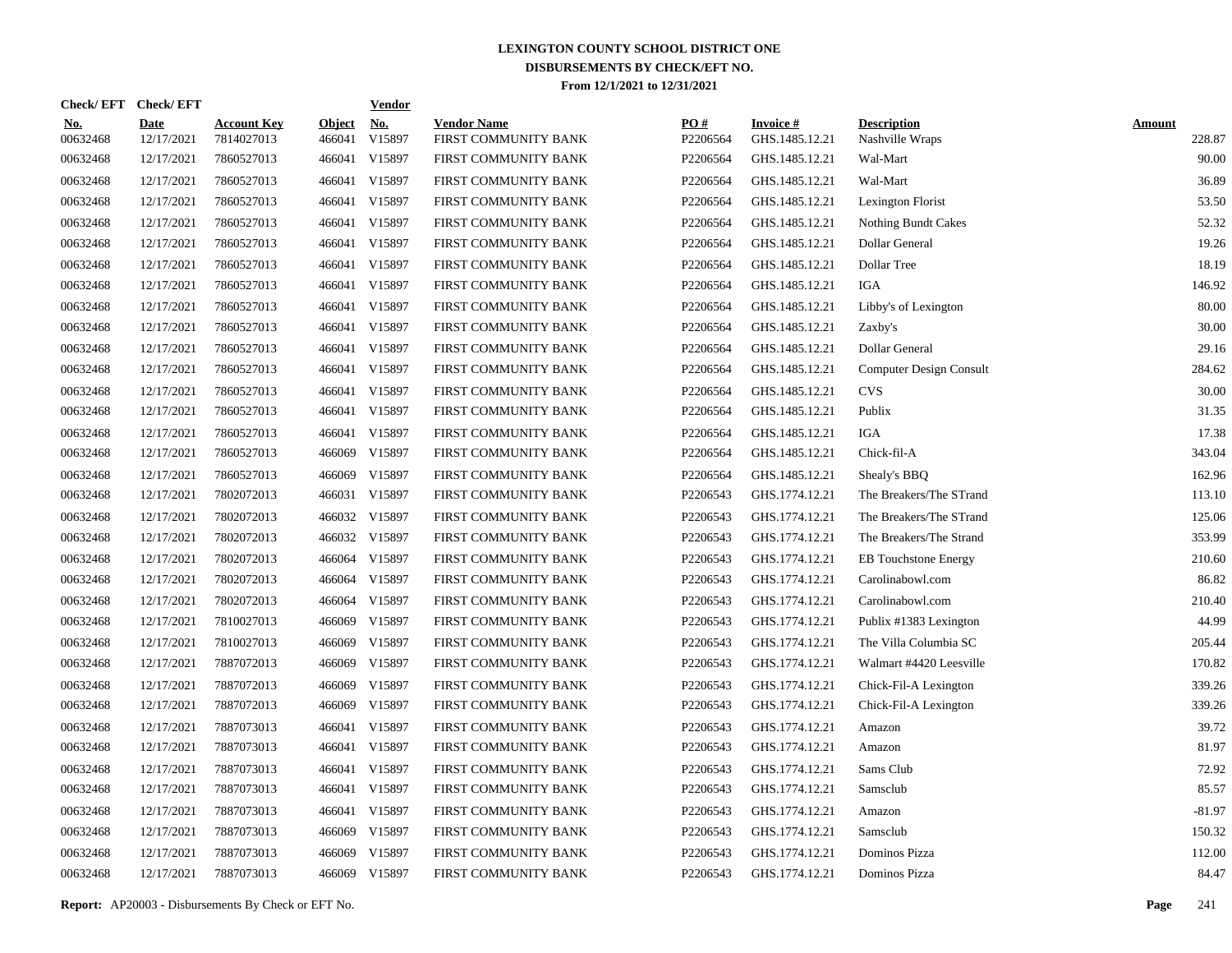| Check/EFT Check/EFT    |                           |                                  |                         | <b>Vendor</b>        |                                            |                 |                                   |                                     |                         |
|------------------------|---------------------------|----------------------------------|-------------------------|----------------------|--------------------------------------------|-----------------|-----------------------------------|-------------------------------------|-------------------------|
| <u>No.</u><br>00632468 | <b>Date</b><br>12/17/2021 | <b>Account Key</b><br>7887073013 | <b>Object</b><br>466069 | <u>No.</u><br>V15897 | <b>Vendor Name</b><br>FIRST COMMUNITY BANK | PQ#<br>P2206543 | <b>Invoice#</b><br>GHS.1774.12.21 | <b>Description</b><br>Dominos Pizza | <b>Amount</b><br>110.12 |
| 00632468               | 12/17/2021                | 7887073013                       | 466099                  | V15897               | FIRST COMMUNITY BANK                       | P2206543        | GHS.1774.12.21                    | Finish Line                         | 82.39                   |
| 00632468               | 12/17/2021                | 7887073013                       | 466099                  | V15897               | FIRST COMMUNITY BANK                       | P2206543        | GHS.1774.12.21                    | Finish Line                         | 96.30                   |
| 00632468               | 12/17/2021                | 7887073013                       | 466099                  | V15897               | FIRST COMMUNITY BANK                       | P2206543        | GHS.1774.12.21                    | Finish Line                         | 160.50                  |
| 00632468               | 12/17/2021                | 7887073013                       | 466099                  | V15897               | FIRST COMMUNITY BANK                       | P2206543        | GHS.1774.12.21                    | Finish Line                         | 103.79                  |
| 00632468               | 12/17/2021                | 7887073013                       | 466099                  | V15897               | FIRST COMMUNITY BANK                       | P2206543        | GHS.1774.12.21                    | Finish Line                         | 189.39                  |
| 00632468               | 12/17/2021                | 7887075013                       |                         | 466041 V15897        | FIRST COMMUNITY BANK                       | P2206543        | GHS.1774.12.21                    | Amazon                              | 79.52                   |
| 00632468               | 12/17/2021                | 7887075013                       | 466099                  | V15897               | FIRST COMMUNITY BANK                       | P2206543        | GHS.1774.12.21                    | Amazon                              | 19.24                   |
| 00632468               | 12/17/2021                | 7887079013                       |                         | 466041 V15897        | FIRST COMMUNITY BANK                       | P2206543        | GHS.1774.12.21                    | Dominos                             | 68.39                   |
| 00632468               | 12/17/2021                | 1000011413                       |                         | 441000 V15897        | FIRST COMMUNITY BANK                       | P2206566        | GHS.4124.12.21                    | Amazon                              | 21.38                   |
| 00632468               | 12/17/2021                | 1000011413                       |                         | 441000 V15897        | FIRST COMMUNITY BANK                       | P2206566        | GHS.4124.12.21                    | Rhodes Graduation                   | 1,982.71                |
| 00632468               | 12/17/2021                | 1000022213                       |                         | 441000 V15897        | FIRST COMMUNITY BANK                       | P2206566        | GHS.4124.12.21                    | Amazon                              | 10.69                   |
| 00632468               | 12/17/2021                | 1000022213                       |                         | 441000 V15897        | FIRST COMMUNITY BANK                       | P2206566        | GHS.4124.12.21                    | Amazon                              | 8.55                    |
| 00632468               | 12/17/2021                | 1000022213                       |                         | 443000 V15897        | FIRST COMMUNITY BANK                       | P2206566        | GHS.4124.12.21                    | Amazon                              | 129.20                  |
| 00632468               | 12/17/2021                | 1000022213                       |                         | 443000 V15897        | FIRST COMMUNITY BANK                       | P2206566        | GHS.4124.12.21                    | Amazon                              | 15.52                   |
| 00632468               | 12/17/2021                | 1000022213                       |                         | 443000 V15897        | FIRST COMMUNITY BANK                       | P2206566        | GHS.4124.12.21                    | Amazon                              | 561.92                  |
| 00632468               | 12/17/2021                | 1000023313                       |                         | 433200 V15897        | FIRST COMMUNITY BANK                       | P2206566        | GHS.4124.12.21                    | Hilton Myrtle Beach Resort          | 1,115.52                |
| 00632468               | 12/17/2021                | 1000025413                       |                         | 441000 V15897        | FIRST COMMUNITY BANK                       | P2206566        | GHS.4124.12.21                    | Amazon                              | 42.58                   |
| 00632468               | 12/17/2021                | 1000025413                       |                         | 441000 V15897        | FIRST COMMUNITY BANK                       | P2206566        | GHS.4124.12.21                    | LARRZAR's hcrcnow.com               | $-96.56$                |
| 00632468               | 12/17/2021                | 7731019013                       |                         | 466041 V15897        | FIRST COMMUNITY BANK                       | P2206566        | GHS.4124.12.21                    | Ed Smith Lumber                     | 14.96                   |
| 00632468               | 12/17/2021                | 7744019013                       |                         | 466041 V15897        | FIRST COMMUNITY BANK                       | P2206566        | GHS.4124.12.21                    | Amazon                              | 154.00                  |
| 00632468               | 12/17/2021                | 7757019013                       |                         | 466064 V15897        | FIRST COMMUNITY BANK                       | P2206566        | GHS.4124.12.21                    | Pearson Vue                         | 1,120.00                |
| 00632468               | 12/17/2021                | 7814027013                       |                         | 466041 V15897        | FIRST COMMUNITY BANK                       | P2206566        | GHS.4124.12.21                    | Wal-Mart                            | 26.94                   |
| 00632468               | 12/17/2021                | 7814027013                       |                         | 466041 V15897        | FIRST COMMUNITY BANK                       | P2206566        | GHS.4124.12.21                    | Sonic                               | 20.00                   |
| 00632468               | 12/17/2021                | 7822027013                       |                         | 466041 V15897        | FIRST COMMUNITY BANK                       | P2206566        | GHS.4124.12.21                    | Amazon                              | 71.12                   |
| 00632468               | 12/17/2021                | 7834027013                       |                         | 466049 V15897        | FIRST COMMUNITY BANK                       | P2206566        | GHS.4124.12.21                    | Chick-fil-A                         | 430.00                  |
| 00632468               | 12/17/2021                | 7860527013                       |                         | 466041 V15897        | FIRST COMMUNITY BANK                       | P2206566        | GHS.4124.12.21                    | IGA                                 | 26.81                   |
| 00632468               | 12/17/2021                | 7860527013                       |                         | 466041 V15897        | FIRST COMMUNITY BANK                       | P2206566        | GHS.4124.12.21                    | Amazon                              | 76.78                   |
| 00632468               | 12/17/2021                | 7860527013                       |                         | 466041 V15897        | FIRST COMMUNITY BANK                       | P2206566        | GHS.4124.12.21                    | Amazon                              | 73.48                   |
| 00632468               | 12/17/2021                | 7860527013                       |                         | 466041 V15897        | FIRST COMMUNITY BANK                       | P2206566        | GHS.4124.12.21                    | Amazon                              | 126.70                  |
| 00632468               | 12/17/2021                | 7860527013                       |                         | 466041 V15897        | FIRST COMMUNITY BANK                       | P2206566        | GHS.4124.12.21                    | Amazon                              | 18.46                   |
| 00632468               | 12/17/2021                | 7860527013                       |                         | 466041 V15897        | FIRST COMMUNITY BANK                       | P2206566        | GHS.4124.12.21                    | Amazon                              | 89.24                   |
| 00632468               | 12/17/2021                | 7860527013                       |                         | 466041 V15897        | FIRST COMMUNITY BANK                       | P2206566        | GHS.4124.12.21                    | Amazon                              | 27.81                   |
| 00632468               | 12/17/2021                | 7860527013                       |                         | 466041 V15897        | FIRST COMMUNITY BANK                       | P2206566        | GHS.4124.12.21                    | Serv-A-Cup                          | 119.25                  |
| 00632468               | 12/17/2021                | 7860527013                       |                         | 466041 V15897        | FIRST COMMUNITY BANK                       | P2206566        | GHS.4124.12.21                    | Amazon ERROR                        | 29.20                   |
| 00632468               | 12/17/2021                | 7860527013                       |                         | 466041 V15897        | FIRST COMMUNITY BANK                       | P2206566        | GHS.4124.12.21                    | Amazon                              | 49.45                   |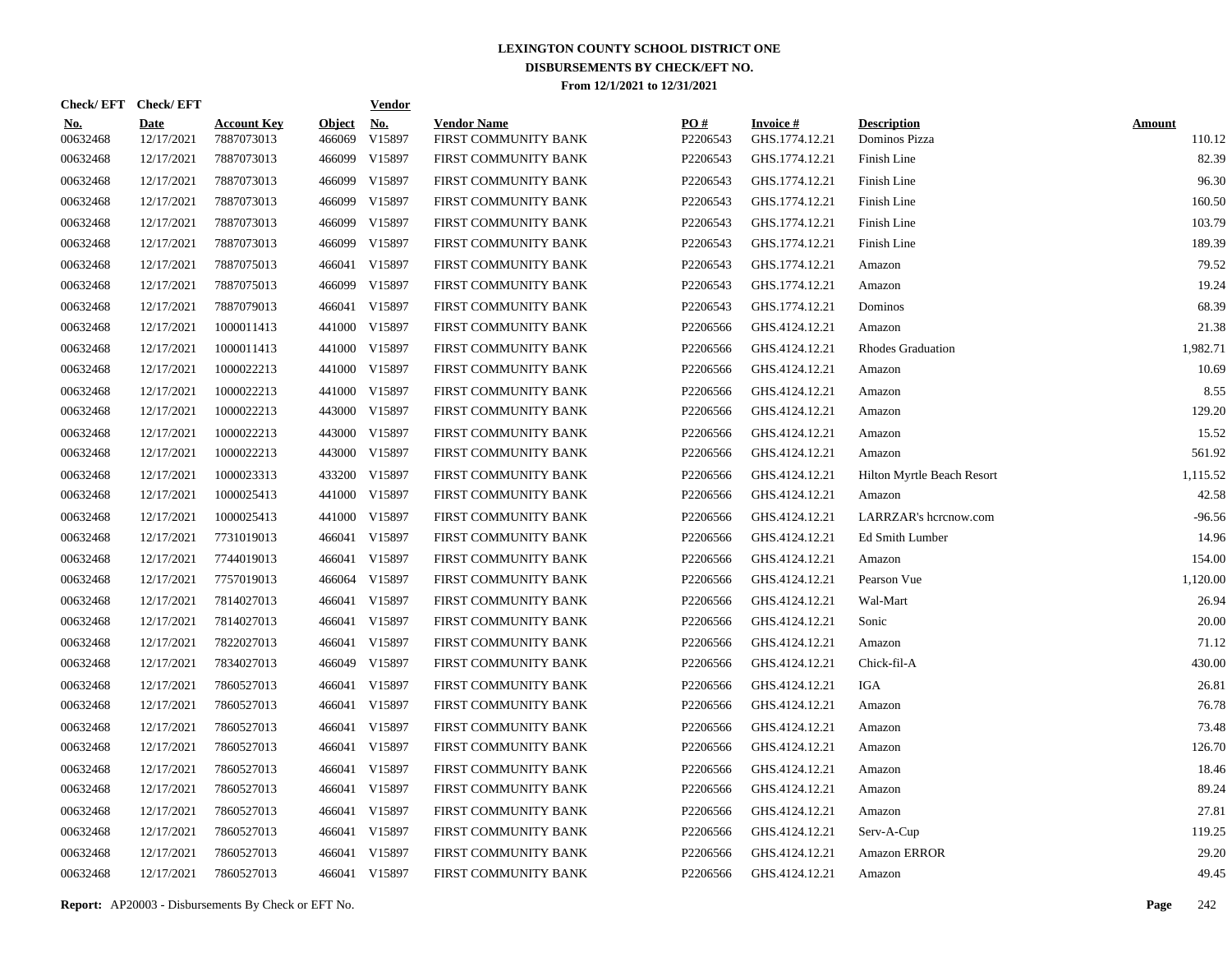|                        | Check/EFT Check/EFT       |                                  |                         | <b>Vendor</b>                       |                                            |                 |                                   |                                       |                        |
|------------------------|---------------------------|----------------------------------|-------------------------|-------------------------------------|--------------------------------------------|-----------------|-----------------------------------|---------------------------------------|------------------------|
| <u>No.</u><br>00632468 | <b>Date</b><br>12/17/2021 | <b>Account Key</b><br>7860527013 | <b>Object</b><br>466041 | $\underline{\mathrm{No}}$<br>V15897 | <b>Vendor Name</b><br>FIRST COMMUNITY BANK | PO#<br>P2206566 | <b>Invoice#</b><br>GHS.4124.12.21 | <b>Description</b><br>Creative Nails  | <b>Amount</b><br>50.00 |
| 00632468               | 12/17/2021                | 7860527013                       | 466069                  | V15897                              | FIRST COMMUNITY BANK                       | P2206566        | GHS.4124.12.21                    | Hardee's                              | 229.25                 |
| 00632468               | 12/17/2021                | 7860527013                       | 466069                  | V15897                              | FIRST COMMUNITY BANK                       | P2206566        | GHS.4124.12.21                    | Chick-fil-A                           | 81.03                  |
| 00632468               | 12/17/2021                | 7936527013                       | 466041                  | V15897                              | FIRST COMMUNITY BANK                       | P2206566        | GHS.4124.12.21                    | Amazon                                | 229.73                 |
| 00632468               | 12/17/2021                | 7936527013                       | 466041                  | V15897                              | FIRST COMMUNITY BANK                       | P2206566        | GHS.4124.12.21                    | Amazon                                | 17.97                  |
| 00632468               | 12/17/2021                | 7936527013                       | 466041                  | V15897                              | FIRST COMMUNITY BANK                       | P2206566        | GHS.4124.12.21                    | Thriftbooks                           | 245.54                 |
| 00632468               | 12/17/2021                | 7991027013                       | 466041                  | V15897                              | FIRST COMMUNITY BANK                       | P2206566        | GHS.4124.12.21                    | 143 Vinyl.com                         | 108.50                 |
| 00632468               | 12/17/2021                | 7991027013                       | 466041                  | V15897                              | FIRST COMMUNITY BANK                       | P2206566        | GHS.4124.12.21                    | Dharma Trading Co.                    | 104.84                 |
| 00632468               | 12/17/2021                | 7991027013                       | 466041                  | V15897                              | FIRST COMMUNITY BANK                       | P2206566        | GHS.4124.12.21                    | Jiffy Shirts.com                      | 425.34                 |
| 00632468               | 12/17/2021                | 1000011312                       | 441000                  | V15897                              | FIRST COMMUNITY BANK                       | P2206551        | LES.1899.12.21                    | Raptor Technologies                   | 100.00                 |
| 00632468               | 12/17/2021                | 1000011312                       |                         | 441000 V15897                       | FIRST COMMUNITY BANK                       | P2206551        | LES.1899.12.21                    | <b>USPS</b>                           | 7.38                   |
| 00632468               | 12/17/2021                | 1000011312                       |                         | 441000 V15897                       | FIRST COMMUNITY BANK                       | P2206551        | LES.1899.12.21                    | <b>Walmart Lexington</b>              | 72.56                  |
| 00632468               | 12/17/2021                | 1000011312                       |                         | 441000 V15897                       | FIRST COMMUNITY BANK                       | P2206551        | LES.1899.12.21                    | Lone Star Percussion                  | 237.77                 |
| 00632468               | 12/17/2021                | 1000011312                       |                         | 441000 V15897                       | FIRST COMMUNITY BANK                       | P2206551        | LES.1899.12.21                    | Amazon                                | $-22.34$               |
| 00632468               | 12/17/2021                | 1000011312                       |                         | 441000 V15897                       | FIRST COMMUNITY BANK                       | P2206551        | LES.1899.12.21                    | Hilton-credit                         | $-278.88$              |
| 00632468               | 12/17/2021                | 1000011312                       |                         | 441000 V15897                       | FIRST COMMUNITY BANK                       | P2206551        | LES.1899.12.21                    | Hilton-Credit                         | $-278.88$              |
| 00632468               | 12/17/2021                | 1000014112                       |                         | 441000 V15897                       | FIRST COMMUNITY BANK                       | P2206551        | LES.1899.12.21                    | Scholastic educations                 | 60.77                  |
| 00632468               | 12/17/2021                | 1000021312                       |                         | 441000 V15897                       | FIRST COMMUNITY BANK                       | P2206551        | LES.1899.12.21                    | Amazon                                | 41.68                  |
| 00632468               | 12/17/2021                | 1000023312                       |                         | 464000 V15897                       | FIRST COMMUNITY BANK                       | P2206551        | LES.1899.12.21                    | adjustment purchases                  | $-278.88$              |
| 00632468               | 12/17/2021                | 2022018812                       |                         | 441000 V15897                       | FIRST COMMUNITY BANK                       | P2206551        | LES.1899.12.21                    | Scholastic Book Fair                  | 1,445.45               |
| 00632468               | 12/17/2021                | 2022022412                       |                         | 431200 V15897                       | FIRST COMMUNITY BANK                       | P2206551        | LES.1899.12.21                    | <b>EB Administrators Guide Confer</b> | 402.19                 |
| 00632468               | 12/17/2021                | 2022022412                       |                         | 431200 V15897                       | FIRST COMMUNITY BANK                       | P2206551        | LES.1899.12.21                    | <b>Kingston Plantation Resort</b>     | 144.47                 |
| 00632468               | 12/17/2021                | 2022022412                       | 433200                  | V15897                              | FIRST COMMUNITY BANK                       | P2206551        | LES.1899.12.21                    | <b>SERRRA</b>                         | 380.00                 |
| 00632468               | 12/17/2021                | 7847027012                       |                         | 466099 V15897                       | FIRST COMMUNITY BANK                       | P2206551        | LES.1899.12.21                    | <b>USPS</b>                           | 181.38                 |
| 00632468               | 12/17/2021                | 7884027012                       | 466069                  | V15897                              | FIRST COMMUNITY BANK                       | P2206551        | LES.1899.12.21                    | KJ'S market                           | 27.15                  |
| 00632468               | 12/17/2021                | 7884027012                       | 466069                  | V15897                              | FIRST COMMUNITY BANK                       | P2206551        | LES.1899.12.21                    | Little Caesars Pizza                  | 195.97                 |
| 00632468               | 12/17/2021                | 7885027012                       | 466069                  | V15897                              | FIRST COMMUNITY BANK                       | P2206551        | LES.1899.12.21                    | Wal Mart Lexington                    | 176.34                 |
| 00632468               | 12/17/2021                | 7928527012                       | 466099                  | V15897                              | FIRST COMMUNITY BANK                       | P2206551        | LES.1899.12.21                    | Publix gift cards                     | 1,715.00               |
| 00632468               | 12/17/2021                | 1000014411                       | 441000                  | V15897                              | FIRST COMMUNITY BANK                       | P2206588        | LHS.1832.12.21                    | Carolina Biologic Supply              | 71.54                  |
| 00632468               | 12/17/2021                | 1000025411                       | 441000                  | V15897                              | FIRST COMMUNITY BANK                       | P2206588        | LHS.1832.12.21                    | Pitt Stop/Shell Oil                   | 104.85                 |
| 00632468               | 12/17/2021                | 1000025411                       | 441000                  | V15897                              | FIRST COMMUNITY BANK                       | P2206588        | LHS.1832.12.21                    | Auto Zone                             | 27.80                  |
| 00632468               | 12/17/2021                | 7730027011                       | 466041                  | V15897                              | FIRST COMMUNITY BANK                       | P2206588        | LHS.1832.12.21                    | The Supply Room                       | 138.05                 |
| 00632468               | 12/17/2021                | 7730027011                       | 466041                  | V15897                              | FIRST COMMUNITY BANK                       | P2206588        | LHS.1832.12.21                    | Glendale Parade Store                 | 346.00                 |
| 00632468               | 12/17/2021                | 7734019011                       | 466041                  | V15897                              | FIRST COMMUNITY BANK                       | P2206588        | LHS.1832.12.21                    | Amazon                                | 207.30                 |
| 00632468               | 12/17/2021                | 7738027011                       | 466041                  | V15897                              | FIRST COMMUNITY BANK                       | P2206588        | LHS.1832.12.21                    | Ship N Print                          | 94.04                  |
| 00632468               | 12/17/2021                | 7742019011                       |                         | 466069 V15897                       | FIRST COMMUNITY BANK                       | P2206588        | LHS.1832.12.21                    | Walmart                               | 165.08                 |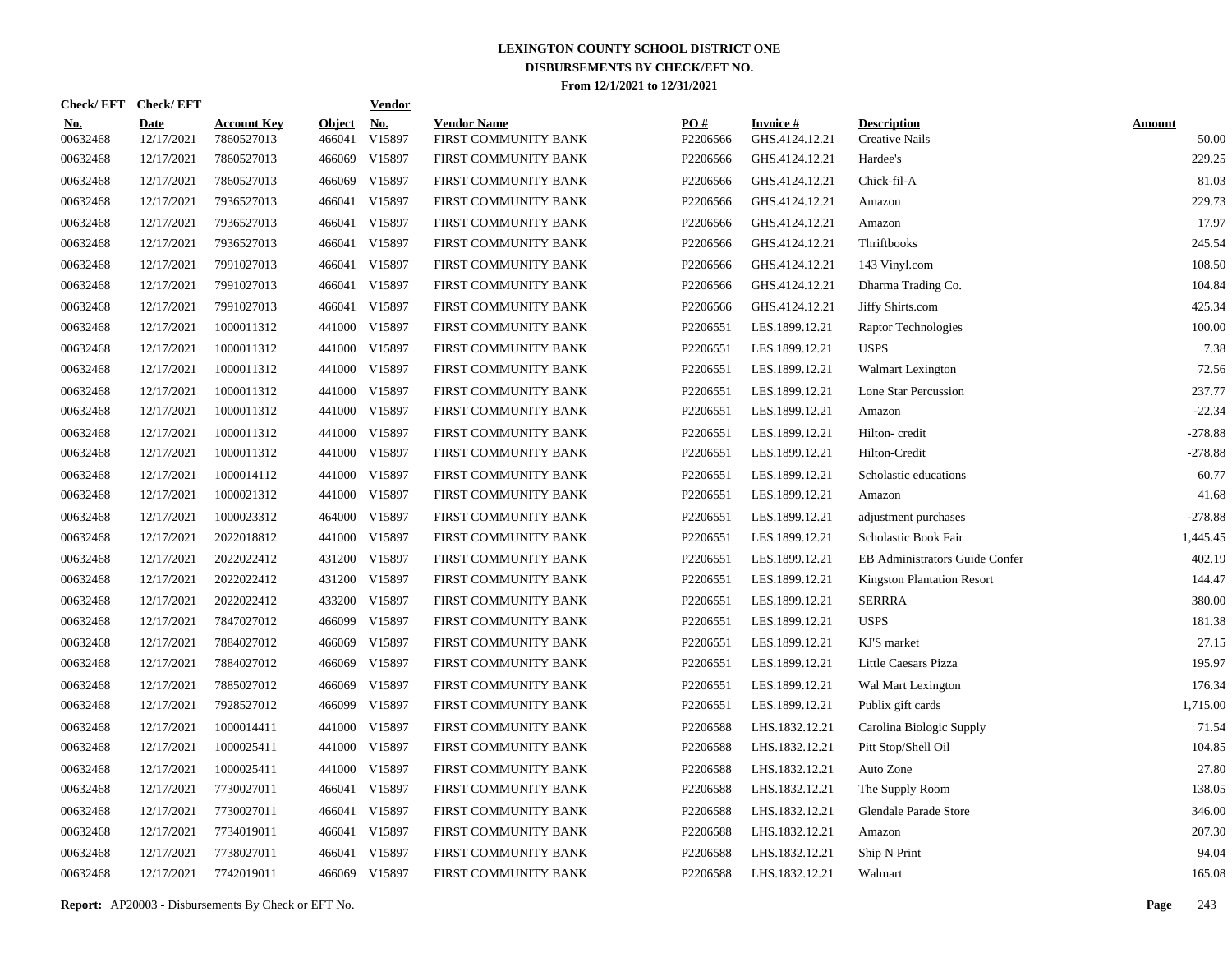|                        | Check/EFT Check/EFT       |                                  |                         | <b>Vendor</b> |                                            |                 |                                   |                                          |                         |
|------------------------|---------------------------|----------------------------------|-------------------------|---------------|--------------------------------------------|-----------------|-----------------------------------|------------------------------------------|-------------------------|
| <u>No.</u><br>00632468 | <b>Date</b><br>12/17/2021 | <b>Account Key</b><br>7750019011 | <b>Object</b><br>466099 | No.<br>V15897 | <b>Vendor Name</b><br>FIRST COMMUNITY BANK | PO#<br>P2206588 | <b>Invoice#</b><br>LHS.1832.12.21 | <b>Description</b><br>American Red Cross | <b>Amount</b><br>265.00 |
| 00632468               | 12/17/2021                | 7802072011                       | 466041                  | V15897        | FIRST COMMUNITY BANK                       | P2206588        | LHS.1832.12.21                    | Lowes Foods                              | 52.59                   |
| 00632468               | 12/17/2021                | 7802072011                       | 466069                  | V15897        | FIRST COMMUNITY BANK                       | P2206588        | LHS.1832.12.21                    | Papa Gios                                | 150.00                  |
| 00632468               | 12/17/2021                | 7826027011                       | 466041                  | V15897        | FIRST COMMUNITY BANK                       | P2206588        | LHS.1832.12.21                    | Lexington Florist                        | 107.00                  |
| 00632468               | 12/17/2021                | 7860527011                       | 466041                  | V15897        | FIRST COMMUNITY BANK                       | P2206588        | LHS.1832.12.21                    | <b>Lowes Foods</b>                       | 26.75                   |
| 00632468               | 12/17/2021                | 7860527011                       | 466041                  | V15897        | FIRST COMMUNITY BANK                       | P2206588        | LHS.1832.12.21                    | <b>Lowes Foods</b>                       | 19.40                   |
| 00632468               | 12/17/2021                | 7860527011                       | 466069                  | V15897        | FIRST COMMUNITY BANK                       | P2206588        | LHS.1832.12.21                    | Publix                                   | 28.97                   |
| 00632468               | 12/17/2021                | 7919527011                       | 466049                  | V15897        | FIRST COMMUNITY BANK                       | P2206588        | LHS.1832.12.21                    | Publix                                   | 80.28                   |
| 00632468               | 12/17/2021                | 7928027011                       | 466069                  | V15897        | FIRST COMMUNITY BANK                       | P2206588        | LHS.1832.12.21                    | Walmart                                  | 20.34                   |
| 00632468               | 12/17/2021                | 7987027011                       | 466069                  | V15897        | FIRST COMMUNITY BANK                       | P2206588        | LHS.1832.12.21                    | Walmart                                  | 81.90                   |
| 00632468               | 12/17/2021                | 7987027011                       | 466069                  | V15897        | FIRST COMMUNITY BANK                       | P2206588        | LHS.1832.12.21                    | <b>US Foods/Chef Store</b>               | 372.36                  |
| 00632468               | 12/17/2021                | 7987027011                       | 466069                  | V15897        | FIRST COMMUNITY BANK                       | P2206588        | LHS.1832.12.21                    | Sams Club                                | 264.12                  |
| 00632468               | 12/17/2021                | 7987027011                       | 466069                  | V15897        | FIRST COMMUNITY BANK                       | P2206588        | LHS.1832.12.21                    | Piggly Wiggly                            | 77.70                   |
| 00632468               | 12/17/2021                | 7987027011                       | 466069                  | V15897        | FIRST COMMUNITY BANK                       | P2206588        | LHS.1832.12.21                    | Sonic                                    | 87.49                   |
| 00632468               | 12/17/2021                | 7988027011                       | 466041                  | V15897        | FIRST COMMUNITY BANK                       | P2206588        | LHS.1832.12.21                    | Kohls                                    | 245.32                  |
| 00632468               | 12/17/2021                | 7988027011                       |                         | 466041 V15897 | FIRST COMMUNITY BANK                       | P2206588        | LHS.1832.12.21                    | Walmart                                  | 21.26                   |
| 00632468               | 12/17/2021                | 7988027011                       | 466069                  | V15897        | FIRST COMMUNITY BANK                       | P2206588        | LHS.1832.12.21                    | Walmart                                  | 173.30                  |
| 00632468               | 12/17/2021                | 7988027011                       | 466069                  | V15897        | FIRST COMMUNITY BANK                       | P2206588        | LHS.1832.12.21                    | Walmart                                  | 22.28                   |
| 00632468               | 12/17/2021                | 1000011411                       | 433200                  | V15897        | FIRST COMMUNITY BANK                       | P2206582        | LHS.5386.12.21                    | Marriott Atlanta Marquis                 | 885.06                  |
| 00632468               | 12/17/2021                | 1000011411                       |                         | 433200 V15897 | FIRST COMMUNITY BANK                       | P2206582        | LHS.5386.12.21                    | Marriott Atlanta Marquis                 | 0.02                    |
| 00632468               | 12/17/2021                | 1000011411                       |                         | 433200 V15897 | FIRST COMMUNITY BANK                       | P2206582        | LHS.5386.12.21                    | Westin Hotel, Indianapolis, IN           | 870.48                  |
| 00632468               | 12/17/2021                | 1000011411                       |                         | 433200 V15897 | FIRST COMMUNITY BANK                       | P2206582        | LHS.5386.12.21                    | <b>Hyatt Regency Greenville</b>          | 555.39                  |
| 00632468               | 12/17/2021                | 1000011411                       |                         | 441000 V15897 | FIRST COMMUNITY BANK                       | P2206582        | LHS.5386.12.21                    | Office Depot                             | 144.66                  |
| 00632468               | 12/17/2021                | 1000022411                       |                         | 433210 V15897 | FIRST COMMUNITY BANK                       | P2206582        | LHS.5386.12.21                    | <b>American Airlines</b>                 | 457.30                  |
| 00632468               | 12/17/2021                | 1000023311                       |                         | 433200 V15897 | FIRST COMMUNITY BANK                       | P2206582        | LHS.5386.12.21                    | <b>USC</b> Marketplace                   | 500.00                  |
| 00632468               | 12/17/2021                | 2372012711                       |                         | 433200 V15897 | FIRST COMMUNITY BANK                       | P2206582        | LHS.5386.12.21                    | <b>Allianz Travel</b>                    | 34.34                   |
| 00632468               | 12/17/2021                | 2372012711                       |                         | 433200 V15897 | FIRST COMMUNITY BANK                       | P2206582        | LHS.5386.12.21                    | <b>AVID Center</b>                       | 675.00                  |
| 00632468               | 12/17/2021                | 2372012711                       |                         | 433200 V15897 | FIRST COMMUNITY BANK                       | P2206582        | LHS.5386.12.21                    | <b>American Airlines</b>                 | 462.77                  |
| 00632468               | 12/17/2021                | 7834027011                       | 466069                  | V15897        | FIRST COMMUNITY BANK                       | P2206582        | LHS.5386.12.21                    | Krispy Kreme                             | 75.15                   |
| 00632468               | 12/17/2021                | 7834027011                       | 466069                  | V15897        | FIRST COMMUNITY BANK                       | P2206582        | LHS.5386.12.21                    | Lowes Foods                              | 58.37                   |
| 00632468               | 12/17/2021                | 7834027011                       | 466069                  | V15897        | FIRST COMMUNITY BANK                       | P2206582        | LHS.5386.12.21                    | Chick Fil A                              | 182.19                  |
| 00632468               | 12/17/2021                | 7834027011                       | 466069                  | V15897        | FIRST COMMUNITY BANK                       | P2206582        | LHS.5386.12.21                    | Marcos Pizza                             | 77.43                   |
| 00632468               | 12/17/2021                | 7853027011                       | 466049                  | V15897        | FIRST COMMUNITY BANK                       | P2206582        | LHS.5386.12.21                    | Krispy Kreme                             | 500.96                  |
| 00632468               | 12/17/2021                | 7853027011                       | 466069                  | V15897        | FIRST COMMUNITY BANK                       | P2206582        | LHS.5386.12.21                    | Walmart                                  | 114.59                  |
| 00632468               | 12/17/2021                | 7860527011                       | 466069                  | V15897        | FIRST COMMUNITY BANK                       | P2206582        | LHS.5386.12.21                    | Chick Fil A                              | 96.47                   |
| 00632468               | 12/17/2021                | 7861027011                       |                         | 466041 V15897 | FIRST COMMUNITY BANK                       | P2206582        | LHS.5386.12.21                    | Lowes                                    | 315.39                  |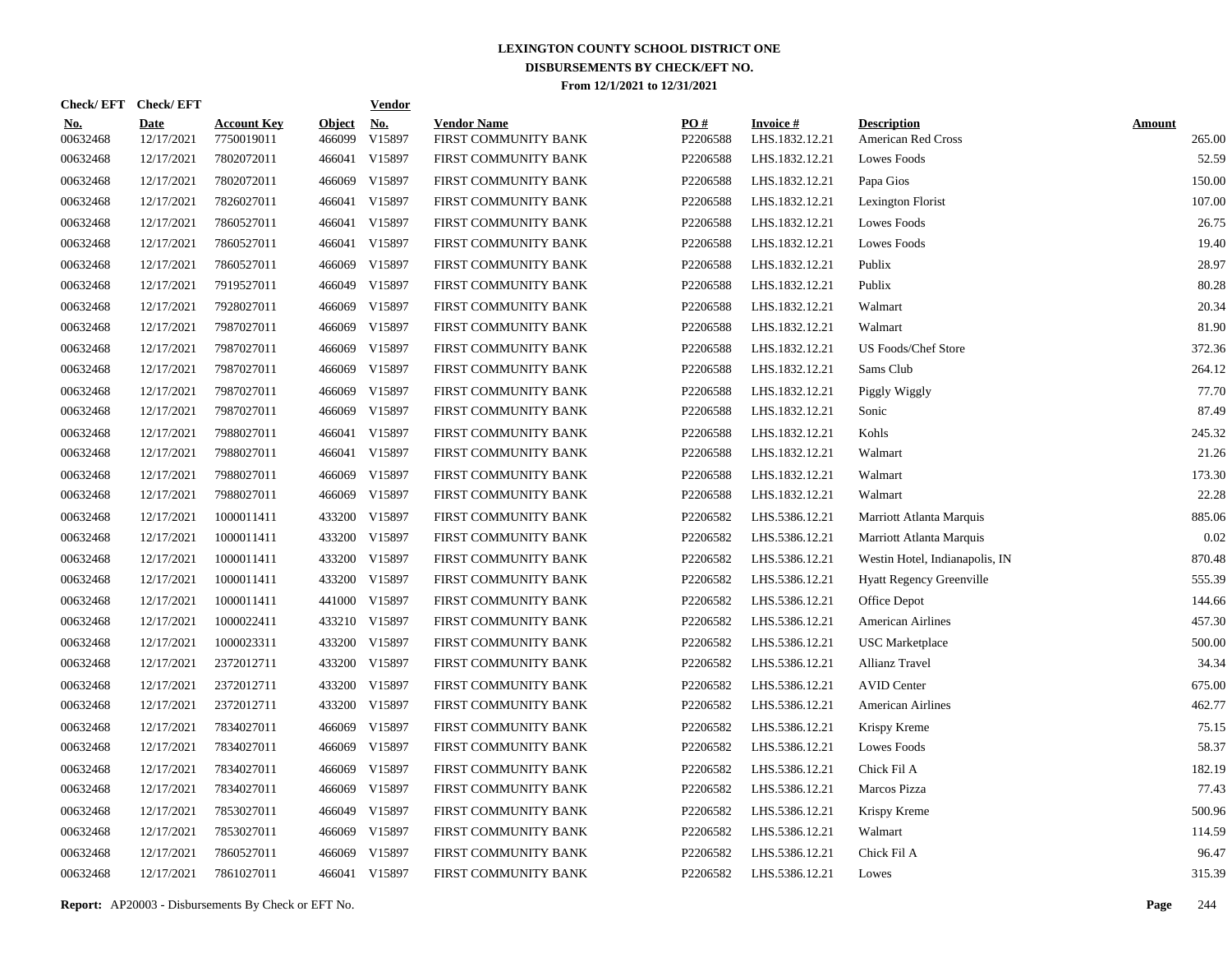| Check/EFT Check/EFT    |                           |                                  |                         | <b>Vendor</b>                         |                                            |                 |                                   |                                    |                         |
|------------------------|---------------------------|----------------------------------|-------------------------|---------------------------------------|--------------------------------------------|-----------------|-----------------------------------|------------------------------------|-------------------------|
| <u>No.</u><br>00632468 | <b>Date</b><br>12/17/2021 | <b>Account Key</b><br>7988027011 | <b>Object</b><br>466069 | $\underline{\textbf{No}}$ .<br>V15897 | <b>Vendor Name</b><br>FIRST COMMUNITY BANK | PO#<br>P2206582 | <b>Invoice#</b><br>LHS.5386.12.21 | <b>Description</b><br>CiCi's Pizza | <b>Amount</b><br>208.84 |
| 00632468               | 12/17/2021                | 1000011411                       |                         | 433200 V15897                         | FIRST COMMUNITY BANK                       | P2206583        | LHS.5394.12.21                    | The Midwest Clinic                 | 215.00                  |
| 00632468               | 12/17/2021                | 1000011411                       |                         | 441000 V15897                         | FIRST COMMUNITY BANK                       | P2206583        | LHS.5394.12.21                    | Amazon                             | 495.97                  |
| 00632468               | 12/17/2021                | 1000014411                       |                         | 441000 V15897                         | FIRST COMMUNITY BANK                       | P2206583        | LHS.5394.12.21                    | Lowes                              | 5.91                    |
| 00632468               | 12/17/2021                | 7725019011                       |                         | 466041 V15897                         | FIRST COMMUNITY BANK                       | P2206583        | LHS.5394.12.21                    | Walmart                            | 3.02                    |
| 00632468               | 12/17/2021                | 7730027011                       | 466041                  | V15897                                | FIRST COMMUNITY BANK                       | P2206583        | LHS.5394.12.21                    | Unitherm                           | 363.25                  |
| 00632468               | 12/17/2021                | 7742019011                       | 466069                  | V15897                                | FIRST COMMUNITY BANK                       | P2206583        | LHS.5394.12.21                    | Chef's Store                       | 341.35                  |
| 00632468               | 12/17/2021                | 7742019011                       | 466069                  | V15897                                | FIRST COMMUNITY BANK                       | P2206583        | LHS.5394.12.21                    | Piggly Wiggly                      | 60.08                   |
| 00632468               | 12/17/2021                | 7742019011                       | 466069                  | V15897                                | FIRST COMMUNITY BANK                       | P2206583        | LHS.5394.12.21                    | Walmart                            | 217.46                  |
| 00632468               | 12/17/2021                | 7743019011                       | 466041                  | V15897                                | FIRST COMMUNITY BANK                       | P2206583        | LHS.5394.12.21                    | Amazon                             | 123.04                  |
| 00632468               | 12/17/2021                | 7853027011                       |                         | 466049 V15897                         | FIRST COMMUNITY BANK                       | P2206583        | LHS.5394.12.21                    | Krispy Kreme                       | 250.70                  |
| 00632468               | 12/17/2021                | 7853027011                       | 466069                  | V15897                                | FIRST COMMUNITY BANK                       | P2206583        | LHS.5394.12.21                    | <b>Starbucks</b>                   | 62.86                   |
| 00632468               | 12/17/2021                | 7860527011                       | 466041                  | V15897                                | FIRST COMMUNITY BANK                       | P2206583        | LHS.5394.12.21                    | Amazon                             | 70.59                   |
| 00632468               | 12/17/2021                | 7933527011                       |                         | 466041 V15897                         | FIRST COMMUNITY BANK                       | P2206583        | LHS.5394.12.21                    | Amazon                             | 272.84                  |
| 00632468               | 12/17/2021                | 7933527011                       | 466041                  | V15897                                | FIRST COMMUNITY BANK                       | P2206583        | LHS.5394.12.21                    | Amazon                             | 32.12                   |
| 00632468               | 12/17/2021                | 7987027011                       |                         | 466069 V15897                         | FIRST COMMUNITY BANK                       | P2206583        | LHS.5394.12.21                    | Chick Fil A                        | 142.48                  |
| 00632468               | 12/17/2021                | 7987027011                       | 466069                  | V15897                                | FIRST COMMUNITY BANK                       | P2206583        | LHS.5394.12.21                    | Chef Store                         | 330.41                  |
| 00632468               | 12/17/2021                | 7987027011                       |                         | 466069 V15897                         | FIRST COMMUNITY BANK                       | P2206583        | LHS.5394.12.21                    | Walmart                            | 96.01                   |
| 00632468               | 12/17/2021                | 7987027011                       | 466069                  | V15897                                | FIRST COMMUNITY BANK                       | P2206583        | LHS.5394.12.21                    | Walmart                            | 135.98                  |
| 00632468               | 12/17/2021                | 7988027011                       |                         | 466069 V15897                         | FIRST COMMUNITY BANK                       | P2206583        | LHS.5394.12.21                    | L & N Produce                      | 623.15                  |
| 00632468               | 12/17/2021                | 1000011521                       |                         | 441000 V15897                         | FIRST COMMUNITY BANK                       | P2206546        | LTC.4272.12.21                    | <b>SHIP N PRINT</b>                | 16.18                   |
| 00632468               | 12/17/2021                | 3280022421                       |                         | 433200 V15897                         | FIRST COMMUNITY BANK                       | P2206546        | LTC.4272.12.21                    | <b>SCACTE</b>                      | 159.00                  |
| 00632468               | 12/17/2021                | 3280022421                       |                         | 433200 V15897                         | FIRST COMMUNITY BANK                       | P2206546        | LTC.4272.12.21                    | <b>SCACTE</b>                      | 159.00                  |
| 00632468               | 12/17/2021                | 3280022421                       |                         | 433200 V15897                         | FIRST COMMUNITY BANK                       | P2206546        | LTC.4272.12.21                    | <b>SCACTE</b>                      | 189.00                  |
| 00632468               | 12/17/2021                | 3280022421                       |                         | 433200 V15897                         | FIRST COMMUNITY BANK                       | P2206546        | LTC.4272.12.21                    | <b>SCACTE</b>                      | 159.00                  |
| 00632468               | 12/17/2021                | 3280022421                       |                         | 433200 V15897                         | FIRST COMMUNITY BANK                       | P2206546        | LTC.4272.12.21                    | <b>HILTON HOTEL</b>                | 278.88                  |
| 00632468               | 12/17/2021                | 7860527021                       | 466041                  | V15897                                | FIRST COMMUNITY BANK                       | P2206546        | LTC.4272.12.21                    | <b>PUBLIX</b>                      | 62.99                   |
| 00632468               | 12/17/2021                | 7860527021                       | 466041                  | V15897                                | FIRST COMMUNITY BANK                       | P2206546        | LTC.4272.12.21                    | <b>PUBLIX</b>                      | 227.51                  |
| 00632468               | 12/17/2021                | 7860527021                       | 466041                  | V15897                                | FIRST COMMUNITY BANK                       | P2206546        | LTC.4272.12.21                    | AMAZON.COM                         | 128.39                  |
| 00632468               | 12/17/2021                | 7860527021                       |                         | 466069 V15897                         | FIRST COMMUNITY BANK                       | P2206546        | LTC.4272.12.21                    | YUMMIE CREATIONS                   | 216.21                  |
| 00632468               | 12/17/2021                | 1000011343                       |                         | 433200 V15897                         | FIRST COMMUNITY BANK                       | P2206587        | MGM.1170.12.21                    | NCYLORG                            | 119.00                  |
| 00632468               | 12/17/2021                | 1000011343                       |                         | 433200 V15897                         | FIRST COMMUNITY BANK                       | P2206587        | MGM.1170.12.21                    | NCYLORG                            | 169.00                  |
| 00632468               | 12/17/2021                | 1000011343                       |                         | 441000 V15897                         | FIRST COMMUNITY BANK                       | P2206587        | MGM.1170.12.21                    | Lowes                              | 232.54                  |
| 00632468               | 12/17/2021                | 1000011343                       |                         | 441000 V15897                         | FIRST COMMUNITY BANK                       | P2206587        | MGM.1170.12.21                    | Lowes                              | 15.37                   |
| 00632468               | 12/17/2021                | 1000011343                       |                         | 441000 V15897                         | FIRST COMMUNITY BANK                       | P2206587        | MGM.1170.12.21                    | <b>LOWES</b>                       | 21.31                   |
| 00632468               | 12/17/2021                | 1000011343                       |                         | 441000 V15897                         | FIRST COMMUNITY BANK                       | P2206587        | MGM.1170.12.21                    | Amazon                             | 25.64                   |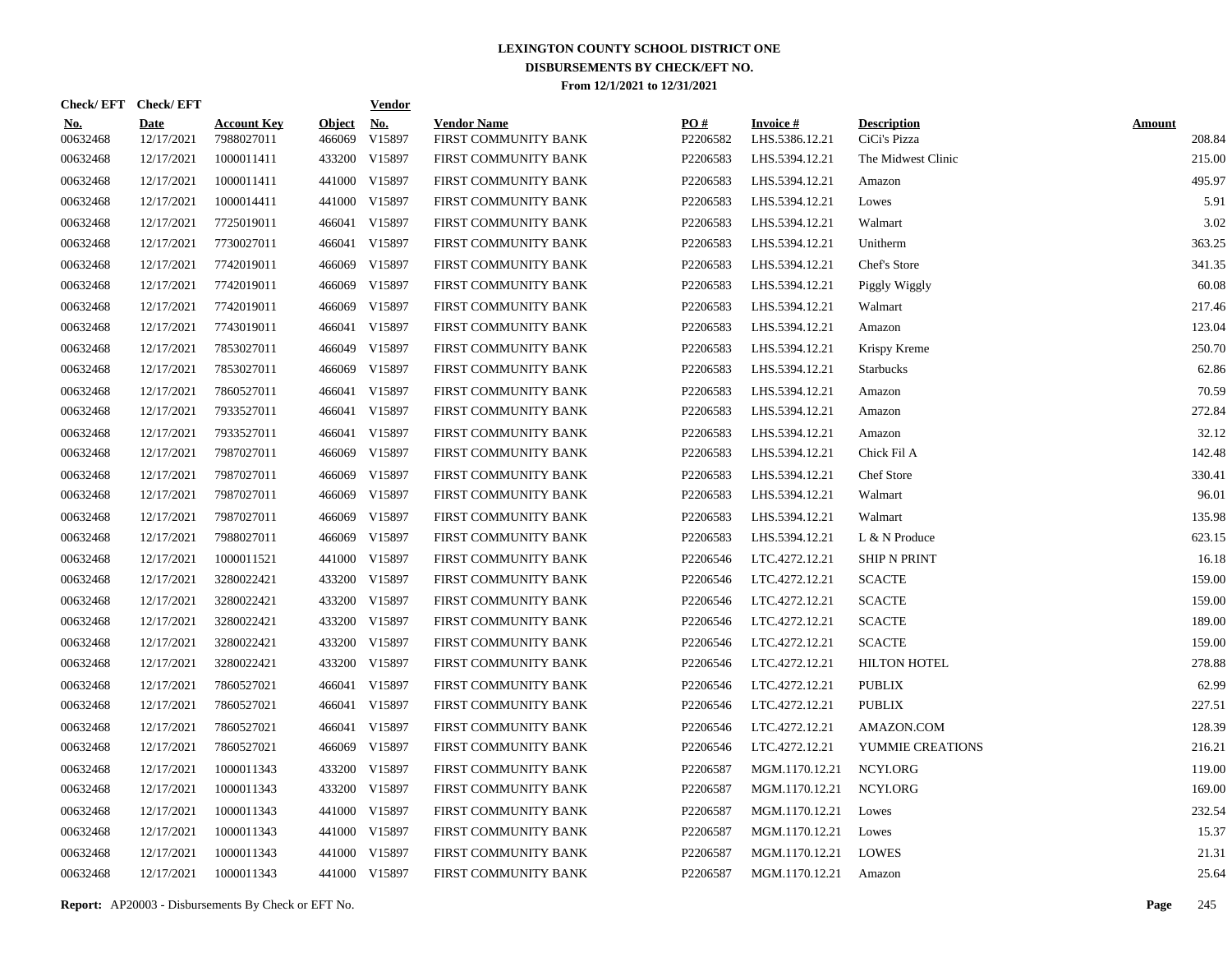|                        | Check/EFT Check/EFT       |                                  |                         | <b>Vendor</b>        |                                            |                 |                                   |                              |                        |
|------------------------|---------------------------|----------------------------------|-------------------------|----------------------|--------------------------------------------|-----------------|-----------------------------------|------------------------------|------------------------|
| <u>No.</u><br>00632468 | <b>Date</b><br>12/17/2021 | <b>Account Key</b><br>1000011343 | <b>Object</b><br>441000 | <b>No.</b><br>V15897 | <b>Vendor Name</b><br>FIRST COMMUNITY BANK | PO#<br>P2206587 | <b>Invoice#</b><br>MGM.1170.12.21 | <b>Description</b><br>Amazon | <b>Amount</b><br>32.05 |
| 00632468               | 12/17/2021                | 1000011343                       |                         | 441000 V15897        | FIRST COMMUNITY BANK                       | P2206587        | MGM.1170.12.21                    | Amazon                       | 40.65                  |
| 00632468               | 12/17/2021                | 1000011343                       |                         | 441000 V15897        | FIRST COMMUNITY BANK                       | P2206587        | MGM.1170.12.21                    | Amazon                       | 32.05                  |
| 00632468               | 12/17/2021                | 1000011343                       |                         | 441000 V15897        | FIRST COMMUNITY BANK                       | P2206587        | MGM.1170.12.21                    | Amazon                       | 37.96                  |
| 00632468               | 12/17/2021                | 1000011343                       |                         | 441000 V15897        | FIRST COMMUNITY BANK                       | P2206587        | MGM.1170.12.21                    | Amazon                       | 37.96                  |
| 00632468               | 12/17/2021                | 1000021343                       |                         | 441000 V15897        | FIRST COMMUNITY BANK                       | P2206587        | MGM.1170.12.21                    | Sams Club                    | 55.93                  |
| 00632468               | 12/17/2021                | 1000025443                       |                         | 441000 V15897        | FIRST COMMUNITY BANK                       | P2206587        | MGM.1170.12.21                    | Sparrow & Kennedy            | 83.99                  |
| 00632468               | 12/17/2021                | 7737519043                       | 466041                  | V15897               | FIRST COMMUNITY BANK                       | P2206587        | MGM.1170.12.21                    | Amazon                       | 194.45                 |
| 00632468               | 12/17/2021                | 7756027043                       | 466069                  | V15897               | FIRST COMMUNITY BANK                       | P2206587        | MGM.1170.12.21                    | Chick Fil A                  | 90.20                  |
| 00632468               | 12/17/2021                | 7756027043                       | 466069                  | V15897               | FIRST COMMUNITY BANK                       | P2206587        | MGM.1170.12.21                    | ChickFilA                    | 96.28                  |
| 00632468               | 12/17/2021                | 7756027043                       | 466069                  | V15897               | FIRST COMMUNITY BANK                       | P2206587        | MGM.1170.12.21                    | ChickFilA                    | 46.38                  |
| 00632468               | 12/17/2021                | 7797019043                       | 466041                  | V15897               | FIRST COMMUNITY BANK                       | P2206587        | MGM.1170.12.21                    | Amazon                       | 16.56                  |
| 00632468               | 12/17/2021                | 7802073043                       | 466069                  | V15897               | FIRST COMMUNITY BANK                       | P2206587        | MGM.1170.12.21                    | ChickFilA                    | 391.91                 |
| 00632468               | 12/17/2021                | 7802073043                       | 466069                  | V15897               | FIRST COMMUNITY BANK                       | P2206587        | MGM.1170.12.21                    | SubStationII                 | 371.42                 |
| 00632468               | 12/17/2021                | 7841827043                       | 466099                  | V15897               | FIRST COMMUNITY BANK                       | P2206587        | MGM.1170.12.21                    | Target                       | 116.60                 |
| 00632468               | 12/17/2021                | 7860527043                       | 466041                  | V15897               | FIRST COMMUNITY BANK                       | P2206587        | MGM.1170.12.21                    | WalMart                      | 94.52                  |
| 00632468               | 12/17/2021                | 7860527043                       | 466041                  | V15897               | FIRST COMMUNITY BANK                       | P2206587        | MGM.1170.12.21                    | Amazon                       | 69.54                  |
| 00632468               | 12/17/2021                | 7860527043                       | 466069                  | V15897               | FIRST COMMUNITY BANK                       | P2206587        | MGM.1170.12.21                    | Little Caesars               | 742.31                 |
| 00632468               | 12/17/2021                | 7860527043                       | 466069                  | V15897               | FIRST COMMUNITY BANK                       | P2206587        | MGM.1170.12.21                    | Zesto                        | 299.10                 |
| 00632468               | 12/17/2021                | 7860527043                       | 466069                  | V15897               | FIRST COMMUNITY BANK                       | P2206587        | MGM.1170.12.21                    | <b>CHICKFILA</b>             | 36.79                  |
| 00632468               | 12/17/2021                | 7860527043                       | 466099                  | V15897               | FIRST COMMUNITY BANK                       | P2206587        | MGM.1170.12.21                    | WalMart                      | 26.41                  |
| 00632468               | 12/17/2021                | 7860527043                       | 466099                  | V15897               | FIRST COMMUNITY BANK                       | P2206587        | MGM.1170.12.21                    | <b>Lowes Foods</b>           | 32.09                  |
| 00632468               | 12/17/2021                | 7860527043                       | 466099                  | V15897               | FIRST COMMUNITY BANK                       | P2206587        | MGM.1170.12.21                    | Hobby Lobby                  | 7.65                   |
| 00632468               | 12/17/2021                | 7860527043                       | 466099                  | V15897               | FIRST COMMUNITY BANK                       | P2206587        | MGM.1170.12.21                    | CustomInk                    | 2,006.12               |
| 00632468               | 12/17/2021                | 7860527043                       | 466099                  | V15897               | FIRST COMMUNITY BANK                       | P2206587        | MGM.1170.12.21                    | TArget                       | 18.15                  |
| 00632468               | 12/17/2021                | 7884027043                       | 466069                  | V15897               | FIRST COMMUNITY BANK                       | P2206587        | MGM.1170.12.21                    | Amazon                       | 88.16                  |
| 00632468               | 12/17/2021                | 7884027043                       | 466069                  | V15897               | FIRST COMMUNITY BANK                       | P2206587        | MGM.1170.12.21                    | Amazon                       | 71.92                  |
| 00632468               | 12/17/2021                | 7892027043                       | 466099                  | V15897               | FIRST COMMUNITY BANK                       | P2206587        | MGM.1170.12.21                    | Amazon                       | 68.44                  |
| 00632468               | 12/17/2021                | 7902027043                       | 466041                  | V15897               | FIRST COMMUNITY BANK                       | P2206587        | MGM.1170.12.21                    | Lowes                        | 167.96                 |
| 00632468               | 12/17/2021                | 7902027043                       | 466041                  | V15897               | FIRST COMMUNITY BANK                       | P2206587        | MGM.1170.12.21                    | Lowes                        | 155.49                 |
| 00632468               | 12/17/2021                | 7902027043                       | 466041                  | V15897               | FIRST COMMUNITY BANK                       | P2206587        | MGM.1170.12.21                    | Lowes                        | 15.90                  |
| 00632468               | 12/17/2021                | 7902027043                       | 466041                  | V15897               | FIRST COMMUNITY BANK                       | P2206587        | MGM.1170.12.21                    | PinePress                    | 95.10                  |
| 00632468               | 12/17/2021                | 7902027043                       | 466099                  | V15897               | FIRST COMMUNITY BANK                       | P2206587        | MGM.1170.12.21                    | <b>MPIX</b>                  | 111.21                 |
| 00632468               | 12/17/2021                | 7928527043                       | 466041                  | V15897               | FIRST COMMUNITY BANK                       | P2206587        | MGM.1170.12.21                    | Target                       | 344.80                 |
| 00632468               | 12/17/2021                | 7936527043                       | 466041                  | V15897               | FIRST COMMUNITY BANK                       | P2206587        | MGM.1170.12.21                    | <b>Hobby Lobby</b>           | 42.78                  |
| 00632468               | 12/17/2021                | 7983027043                       |                         | 466041 V15897        | FIRST COMMUNITY BANK                       | P2206587        | MGM.1170.12.21                    | Amazon                       | 44.91                  |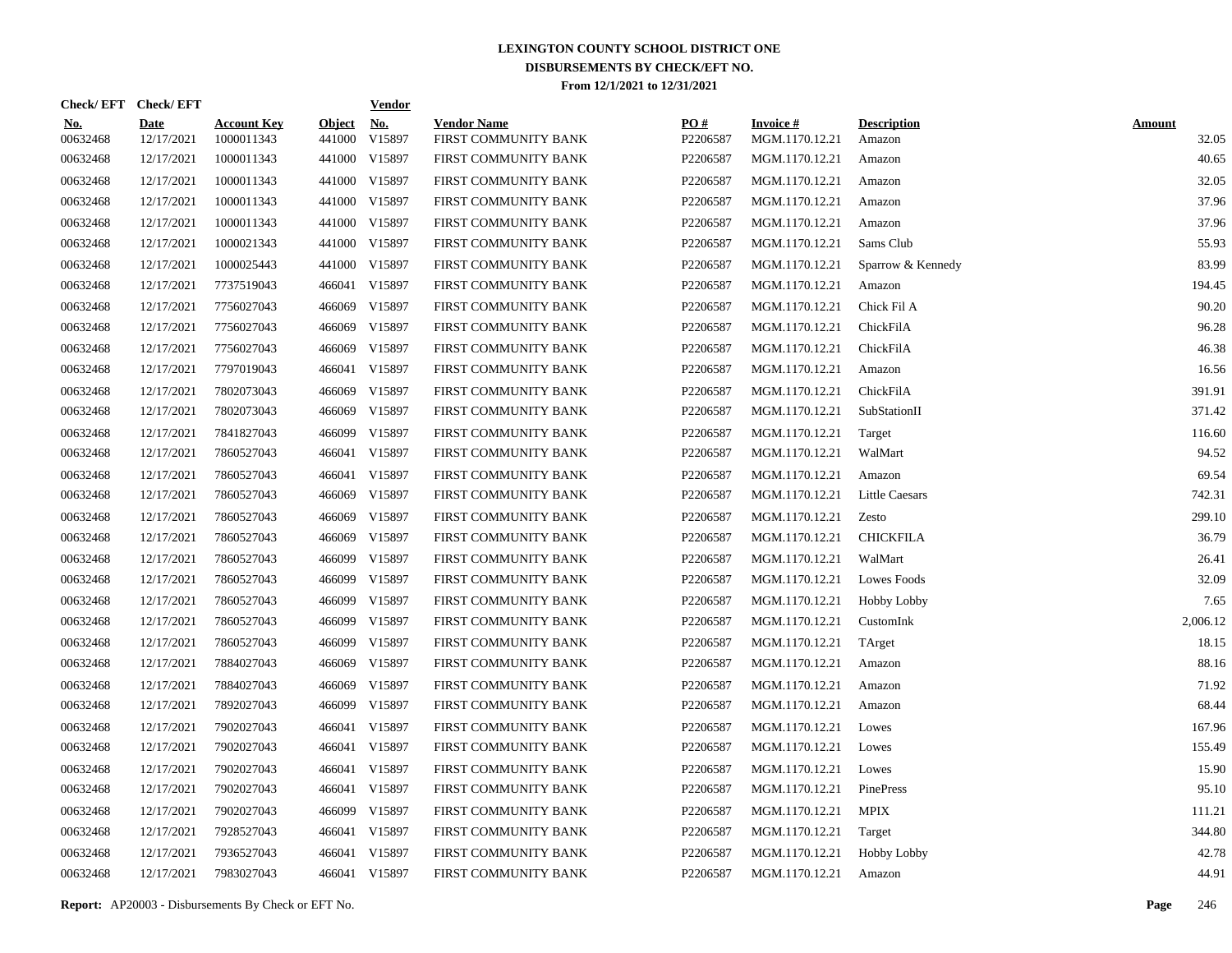|                        | Check/EFT Check/EFT       |                                  |                         | <b>Vendor</b>        |                                            |                 |                                   |                               |                         |
|------------------------|---------------------------|----------------------------------|-------------------------|----------------------|--------------------------------------------|-----------------|-----------------------------------|-------------------------------|-------------------------|
| <u>No.</u><br>00632468 | <b>Date</b><br>12/17/2021 | <b>Account Key</b><br>7983027043 | <b>Object</b><br>466069 | <u>No.</u><br>V15897 | <b>Vendor Name</b><br>FIRST COMMUNITY BANK | PO#<br>P2206587 | <b>Invoice#</b><br>MGM.1170.12.21 | <b>Description</b><br>WalMart | <b>Amount</b><br>130.36 |
| 00632468               | 12/17/2021                | 7983027043                       | 466099                  | V15897               | FIRST COMMUNITY BANK                       | P2206587        | MGM.1170.12.21                    | WalGreens                     | 59.71                   |
| 00632468               | 12/17/2021                | 1000011343                       | 441000                  | V15897               | FIRST COMMUNITY BANK                       | P2206591        | MGM.1618.12.21                    | Amazon                        | 14.85                   |
| 00632468               | 12/17/2021                | 1000011343                       | 441000                  | V15897               | FIRST COMMUNITY BANK                       | P2206591        | MGM.1618.12.21                    | Amazon                        | 9.62                    |
| 00632468               | 12/17/2021                | 1000011343                       |                         | 441000 V15897        | FIRST COMMUNITY BANK                       | P2206591        | MGM.1618.12.21                    | Amazon                        | 32.05                   |
| 00632468               | 12/17/2021                | 1000011343                       | 441000                  | V15897               | FIRST COMMUNITY BANK                       | P2206591        | MGM.1618.12.21                    | SP PSS                        | 96.25                   |
| 00632468               | 12/17/2021                | 1000011343                       |                         | 441000 V15897        | FIRST COMMUNITY BANK                       | P2206591        | MGM.1618.12.21                    | Amazon                        | 119.63                  |
| 00632468               | 12/17/2021                | 1000022243                       |                         | 441000 V15897        | FIRST COMMUNITY BANK                       | P2206591        | MGM.1618.12.21                    | <b>Hobby Lobby</b>            | 82.78                   |
| 00632468               | 12/17/2021                | 1000022243                       |                         | 441000 V15897        | FIRST COMMUNITY BANK                       | P2206591        | MGM.1618.12.21                    | Lowes                         | 5.09                    |
| 00632468               | 12/17/2021                | 7748019043                       | 466041                  | V15897               | FIRST COMMUNITY BANK                       | P2206591        | MGM.1618.12.21                    | <b>JWPepper</b>               | 21.85                   |
| 00632468               | 12/17/2021                | 7802072043                       | 466041                  | V15897               | FIRST COMMUNITY BANK                       | P2206591        | MGM.1618.12.21                    | Amazon                        | 35.26                   |
| 00632468               | 12/17/2021                | 7802072043                       | 466069                  | V15897               | FIRST COMMUNITY BANK                       | P2206591        | MGM.1618.12.21                    | Chick Fil A                   | 705.78                  |
| 00632468               | 12/17/2021                | 7843019043                       | 466041                  | V15897               | FIRST COMMUNITY BANK                       | P2206591        | MGM.1618.12.21                    | Amazon                        | 27.77                   |
| 00632468               | 12/17/2021                | 7843019043                       | 466041                  | V15897               | FIRST COMMUNITY BANK                       | P2206591        | MGM.1618.12.21                    | WorldPoint ECC                | 84.70                   |
| 00632468               | 12/17/2021                | 7843019043                       | 466041                  | V15897               | FIRST COMMUNITY BANK                       | P2206591        | MGM.1618.12.21                    | Amazon                        | 18.16                   |
| 00632468               | 12/17/2021                | 7860527043                       | 466041                  | V15897               | FIRST COMMUNITY BANK                       | P2206591        | MGM.1618.12.21                    | Amazon                        | 8.55                    |
| 00632468               | 12/17/2021                | 7860527043                       | 466041                  | V15897               | FIRST COMMUNITY BANK                       | P2206591        | MGM.1618.12.21                    | Amazon                        | 16.04                   |
| 00632468               | 12/17/2021                | 7860527043                       | 466041                  | V15897               | FIRST COMMUNITY BANK                       | P2206591        | MGM.1618.12.21                    | Amazon                        | 57.75                   |
| 00632468               | 12/17/2021                | 7860527043                       | 466041                  | V15897               | FIRST COMMUNITY BANK                       | P2206591        | MGM.1618.12.21                    | Amazon                        | 45.56                   |
| 00632468               | 12/17/2021                | 7860527043                       | 466099                  | V15897               | FIRST COMMUNITY BANK                       | P2206591        | MGM.1618.12.21                    | Amazon                        | 35.35                   |
| 00632468               | 12/17/2021                | 7860527043                       | 466099                  | V15897               | FIRST COMMUNITY BANK                       | P2206591        | MGM.1618.12.21                    | Amazon                        | 20.32                   |
| 00632468               | 12/17/2021                | 7860527043                       | 466099                  | V15897               | FIRST COMMUNITY BANK                       | P2206591        | MGM.1618.12.21                    | Amazon                        | 94.05                   |
| 00632468               | 12/17/2021                | 7884027043                       | 466041                  | V15897               | FIRST COMMUNITY BANK                       | P2206591        | MGM.1618.12.21                    | Amazon                        | 18.16                   |
| 00632468               | 12/17/2021                | 7884027043                       | 466069                  | V15897               | FIRST COMMUNITY BANK                       | P2206591        | MGM.1618.12.21                    | Amazon                        | 17.50                   |
| 00632468               | 12/17/2021                | 7932027043                       | 466041                  | V15897               | FIRST COMMUNITY BANK                       | P2206591        | MGM.1618.12.21                    | Amazon                        | 72.56                   |
| 00632468               | 12/17/2021                | 7932027043                       | 466041                  | V15897               | FIRST COMMUNITY BANK                       | P2206591        | MGM.1618.12.21                    | Amazon                        | 27.72                   |
| 00632468               | 12/17/2021                | 7934027043                       | 466041                  | V15897               | FIRST COMMUNITY BANK                       | P2206591        | MGM.1618.12.21                    | Target                        | 73.49                   |
| 00632468               | 12/17/2021                | 7983027043                       | 466041                  | V15897               | FIRST COMMUNITY BANK                       | P2206591        | MGM.1618.12.21                    | Michaels                      | 84.29                   |
| 00632468               | 12/17/2021                | 1000011343                       |                         | 441000 V15897        | FIRST COMMUNITY BANK                       | P2206591        | MGM.1618.12.21                    | Amazon                        | 9.62                    |
| 00632468               | 12/17/2021                | 1000011343                       |                         | 441000 V15897        | FIRST COMMUNITY BANK                       | P2206591        | MGM.1618.12.21                    | Amazon                        | 39.30                   |
| 00632468               | 12/17/2021                | 1000011343                       |                         | 441000 V15897        | FIRST COMMUNITY BANK                       | P2206591        | MGM.1618.12.21                    | Amazon                        | 74.38                   |
| 00632468               | 12/17/2021                | 1000011343                       |                         | 441000 V15897        | FIRST COMMUNITY BANK                       | P2206538        | MGM.4421.12.21                    | <b>JWPepper</b>               | 238.99                  |
| 00632468               | 12/17/2021                | 1000011343                       |                         | 441000 V15897        | FIRST COMMUNITY BANK                       | P2206538        | MGM.4421.12.21                    | <b>JWPepper</b>               | 45.00                   |
| 00632468               | 12/17/2021                | 1000011343                       |                         | 441000 V15897        | FIRST COMMUNITY BANK                       | P2206538        | MGM.4421.12.21                    | JWPepper                      | 12.00                   |
| 00632468               | 12/17/2021                | 1000011343                       |                         | 441000 V15897        | FIRST COMMUNITY BANK                       | P2206538        | MGM.4421.12.21                    | Amazon                        | 6.37                    |
| 00632468               | 12/17/2021                | 1000011343                       |                         | 441000 V15897        | FIRST COMMUNITY BANK                       | P2206538        | MGM.4421.12.21                    | Amazon                        | 35.12                   |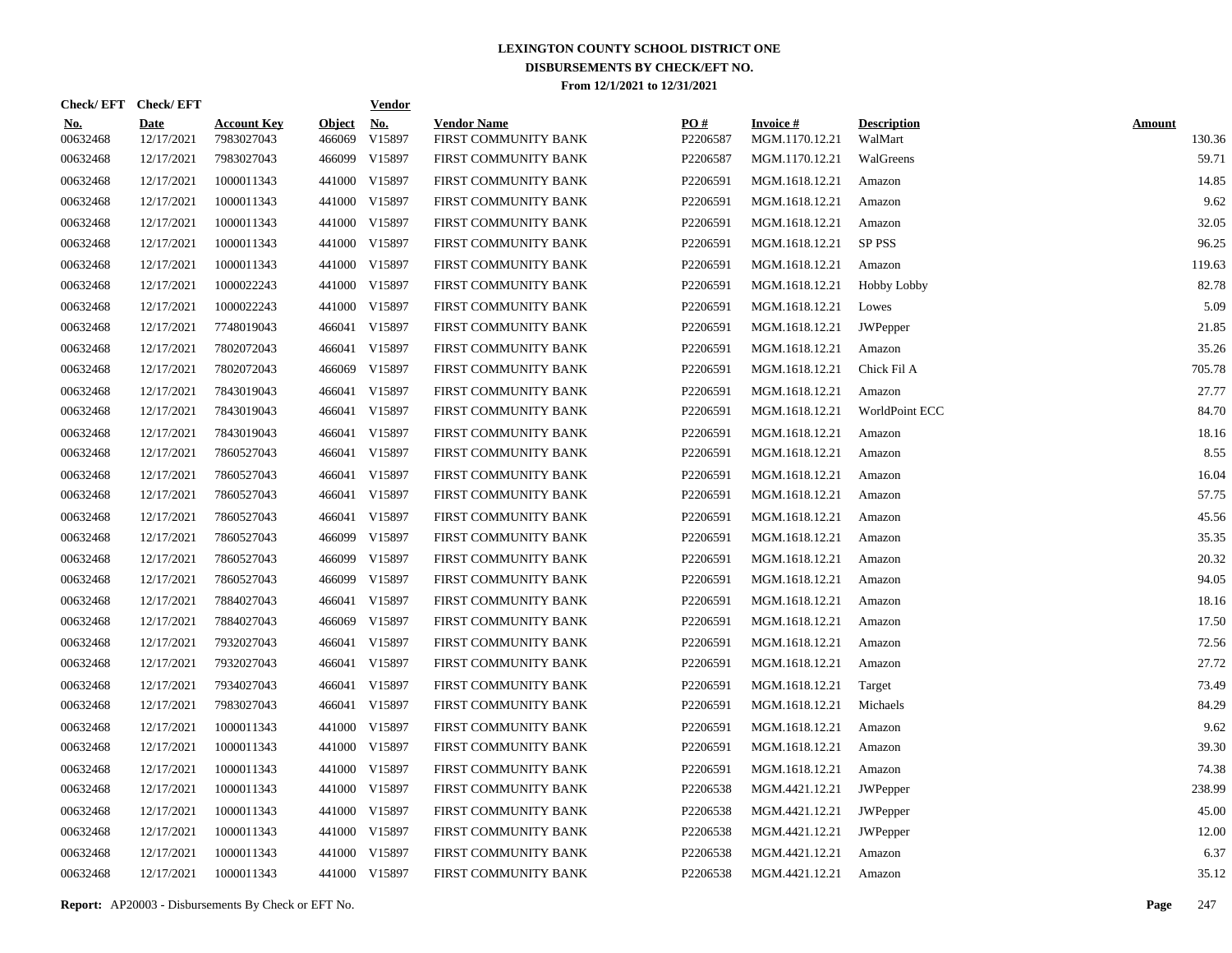|                        | Check/EFT Check/EFT       |                                  |                         | <b>Vendor</b>        |                                            |                 |                                   |                              |                        |
|------------------------|---------------------------|----------------------------------|-------------------------|----------------------|--------------------------------------------|-----------------|-----------------------------------|------------------------------|------------------------|
| <u>No.</u><br>00632468 | <b>Date</b><br>12/17/2021 | <b>Account Key</b><br>1000011343 | <b>Object</b><br>441000 | <u>No.</u><br>V15897 | <b>Vendor Name</b><br>FIRST COMMUNITY BANK | PO#<br>P2206538 | <b>Invoice#</b><br>MGM.4421.12.21 | <b>Description</b><br>Amazon | <b>Amount</b><br>32.05 |
| 00632468               | 12/17/2021                | 1000011343                       |                         | 441000 V15897        | FIRST COMMUNITY BANK                       | P2206538        | MGM.4421.12.21                    | JWPepper                     | 322.50                 |
| 00632468               | 12/17/2021                | 1000011343                       |                         | 441000 V15897        | FIRST COMMUNITY BANK                       | P2206538        | MGM.4421.12.21                    | Amazon                       | 21.38                  |
| 00632468               | 12/17/2021                | 1000011343                       |                         | 441000 V15897        | FIRST COMMUNITY BANK                       | P2206538        | MGM.4421.12.21                    | Amazon                       | 27.80                  |
| 00632468               | 12/17/2021                | 1000022243                       |                         | 441000 V15897        | FIRST COMMUNITY BANK                       | P2206538        | MGM.4421.12.21                    | Amazon                       | 106.99                 |
| 00632468               | 12/17/2021                | 7733019043                       | 466041                  | V15897               | FIRST COMMUNITY BANK                       | P2206538        | MGM.4421.12.21                    | SPBoomwhackers               | 215.00                 |
| 00632468               | 12/17/2021                | 7735027043                       |                         | 466099 V15897        | FIRST COMMUNITY BANK                       | P2206538        | MGM.4421.12.21                    | Custom Ink                   | 1,304.44               |
| 00632468               | 12/17/2021                | 7750019043                       | 466041                  | V15897               | FIRST COMMUNITY BANK                       | P2206538        | MGM.4421.12.21                    | Gopher Sport                 | 86.10                  |
| 00632468               | 12/17/2021                | 7765027043                       |                         | 466035 V15897        | FIRST COMMUNITY BANK                       | P2206538        | MGM.4421.12.21                    | N-Graphix                    | 276.06                 |
| 00632468               | 12/17/2021                | 7796027043                       | 466041                  | V15897               | FIRST COMMUNITY BANK                       | P2206538        | MGM.4421.12.21                    | Amazon                       | 96.70                  |
| 00632468               | 12/17/2021                | 7802070043                       | 466041                  | V15897               | FIRST COMMUNITY BANK                       | P2206538        | MGM.4421.12.21                    | Amazon                       | 320.80                 |
| 00632468               | 12/17/2021                | 7802072043                       | 466069                  | V15897               | FIRST COMMUNITY BANK                       | P2206538        | MGM.4421.12.21                    | ChickFilA                    | 705.78                 |
| 00632468               | 12/17/2021                | 7802072043                       | 466099                  | V15897               | FIRST COMMUNITY BANK                       | P2206538        | MGM.4421.12.21                    | Trophy And Awards            | 207.15                 |
| 00632468               | 12/17/2021                | 7802073043                       | 466069                  | V15897               | FIRST COMMUNITY BANK                       | P2206538        | MGM.4421.12.21                    | <b>CFA</b>                   | 136.08                 |
| 00632468               | 12/17/2021                | 7802073043                       | 466069                  | V15897               | FIRST COMMUNITY BANK                       | P2206538        | MGM.4421.12.21                    | ChickFilA                    | 375.55                 |
| 00632468               | 12/17/2021                | 7803027043                       | 466064                  | V15897               | FIRST COMMUNITY BANK                       | P2206538        | MGM.4421.12.21                    | National Beta Club           | 1,449.81               |
| 00632468               | 12/17/2021                | 7843019043                       | 466041                  | V15897               | FIRST COMMUNITY BANK                       | P2206538        | MGM.4421.12.21                    | Amazon                       | 45.48                  |
| 00632468               | 12/17/2021                | 7843019043                       | 466041                  | V15897               | FIRST COMMUNITY BANK                       | P2206538        | MGM.4421.12.21                    | Amazon                       | 368.75                 |
| 00632468               | 12/17/2021                | 7843019043                       | 466041                  | V15897               | FIRST COMMUNITY BANK                       | P2206538        | MGM.4421.12.21                    | Am Heart Assoc               | 84.26                  |
| 00632468               | 12/17/2021                | 7843019043                       | 466041                  | V15897               | FIRST COMMUNITY BANK                       | P2206538        | MGM.4421.12.21                    | Amazon                       | 59.33                  |
| 00632468               | 12/17/2021                | 7843019043                       | 466041                  | V15897               | FIRST COMMUNITY BANK                       | P2206538        | MGM.4421.12.21                    | Amazon                       | 38.47                  |
| 00632468               | 12/17/2021                | 7860527043                       | 466041                  | V15897               | FIRST COMMUNITY BANK                       | P2206538        | MGM.4421.12.21                    | Trophy and Awards            | 4.28                   |
| 00632468               | 12/17/2021                | 7860527043                       | 466069                  | V15897               | FIRST COMMUNITY BANK                       | P2206538        | MGM.4421.12.21                    | Dunkin                       | 11.98                  |
| 00632468               | 12/17/2021                | 7860527043                       | 466069                  | V15897               | FIRST COMMUNITY BANK                       | P2206538        | MGM.4421.12.21                    | Chicken Salad Chick          | 9.25                   |
| 00632468               | 12/17/2021                | 7860527043                       | 466069                  | V15897               | FIRST COMMUNITY BANK                       | P2206538        | MGM.4421.12.21                    | Crumbl                       | 298.96                 |
| 00632468               | 12/17/2021                | 7860527043                       | 466069                  | V15897               | FIRST COMMUNITY BANK                       | P2206538        | MGM.4421.12.21                    | ChickFilA                    | 70.21                  |
| 00632468               | 12/17/2021                | 7860527043                       | 466099                  | V15897               | FIRST COMMUNITY BANK                       | P2206538        | MGM.4421.12.21                    | <b>UPS</b> Store             | 7.09                   |
| 00632468               | 12/17/2021                | 7860527043                       | 466099                  | V15897               | FIRST COMMUNITY BANK                       | P2206538        | MGM.4421.12.21                    | <b>UPS</b> Store             | 7.09                   |
| 00632468               | 12/17/2021                | 7860527043                       | 466099                  | V15897               | FIRST COMMUNITY BANK                       | P2206538        | MGM.4421.12.21                    | Lexington Florist            | 71.50                  |
| 00632468               | 12/17/2021                | 7884027043                       | 466069                  | V15897               | FIRST COMMUNITY BANK                       | P2206538        | MGM.4421.12.21                    | Amazon                       | 109.46                 |
| 00632468               | 12/17/2021                | 7884027043                       | 466069                  | V15897               | FIRST COMMUNITY BANK                       | P2206538        | MGM.4421.12.21                    | Amazon                       | 17.98                  |
| 00632468               | 12/17/2021                | 7884027043                       | 466069                  | V15897               | FIRST COMMUNITY BANK                       | P2206538        | MGM.4421.12.21                    | Amazon                       | 53.94                  |
| 00632468               | 12/17/2021                | 7932027043                       | 466041                  | V15897               | FIRST COMMUNITY BANK                       | P2206538        | MGM.4421.12.21                    | Genesis Archery              | 209.00                 |
| 00632468               | 12/17/2021                | 7932027043                       | 466041                  | V15897               | FIRST COMMUNITY BANK                       | P2206538        | MGM.4421.12.21                    | Amazon                       | 184.18                 |
| 00632468               | 12/17/2021                | 7932027043                       | 466041                  | V15897               | FIRST COMMUNITY BANK                       | P2206538        | MGM.4421.12.21                    | National Archery Schools     | 234.00                 |
| 00632468               | 12/17/2021                | 7934027043                       |                         | 466041 V15897        | FIRST COMMUNITY BANK                       | P2206538        | MGM.4421.12.21                    | PayPal Bigdepot              | 48.89                  |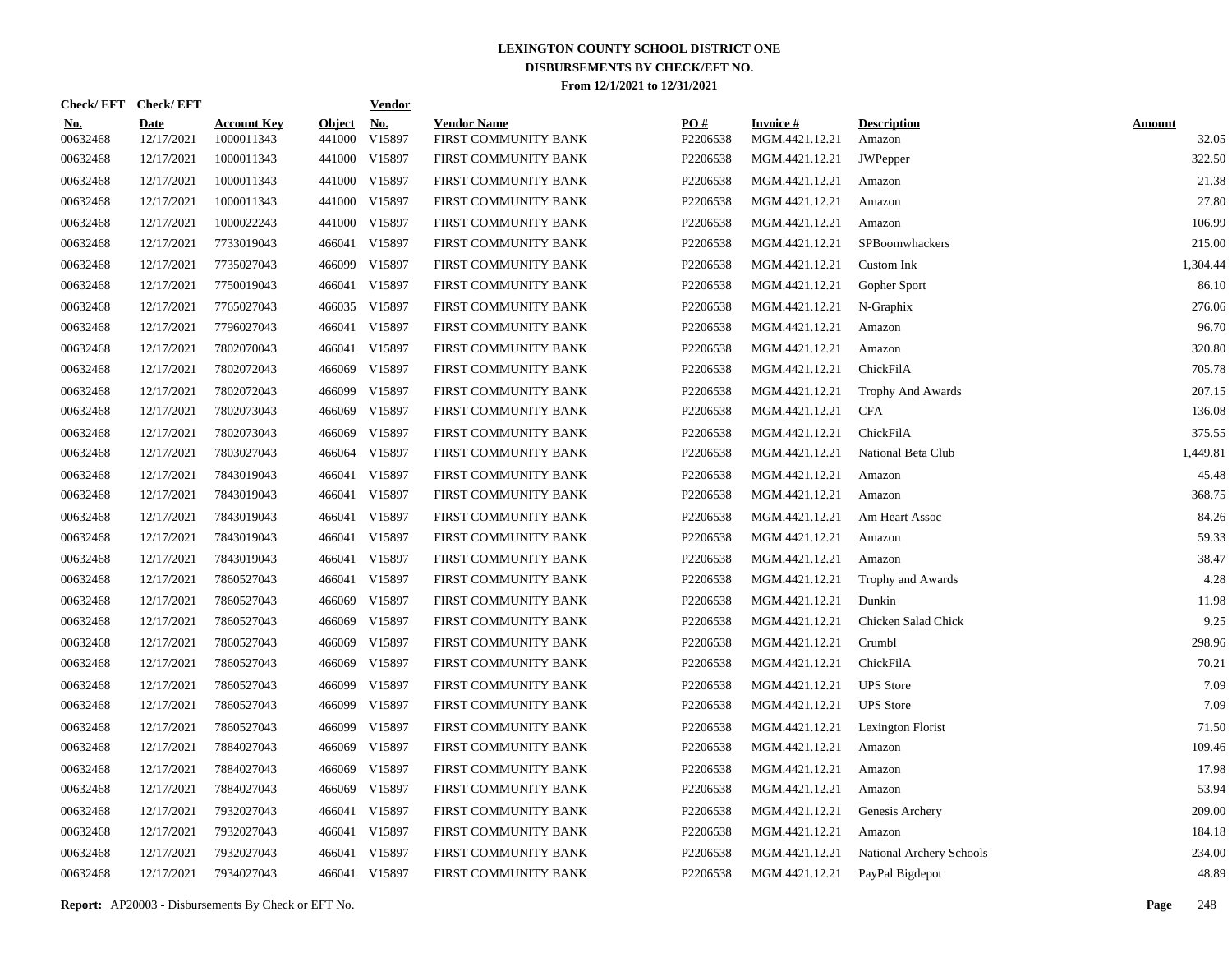| Check/EFT Check/EFT    |                           |                                  |                         | <b>Vendor</b>        |                                            |                 |                                   |                                        |                        |
|------------------------|---------------------------|----------------------------------|-------------------------|----------------------|--------------------------------------------|-----------------|-----------------------------------|----------------------------------------|------------------------|
| <u>No.</u><br>00632468 | <b>Date</b><br>12/17/2021 | <b>Account Key</b><br>7934027043 | <b>Object</b><br>466041 | <u>No.</u><br>V15897 | <b>Vendor Name</b><br>FIRST COMMUNITY BANK | PQ#<br>P2206538 | <b>Invoice#</b><br>MGM.4421.12.21 | <b>Description</b><br>PayPal Brickvibe | <b>Amount</b><br>67.85 |
| 00632468               | 12/17/2021                | 7934027043                       |                         | 466041 V15897        | FIRST COMMUNITY BANK                       | P2206538        | MGM.4421.12.21                    | LEGO Ed                                | 101.60                 |
| 00632468               | 12/17/2021                | 7934027043                       |                         | 466041 V15897        | FIRST COMMUNITY BANK                       | P2206538        | MGM.4421.12.21                    | Amazon                                 | 7.44                   |
| 00632468               | 12/17/2021                | 7934027043                       |                         | 466041 V15897        | FIRST COMMUNITY BANK                       | P2206538        | MGM.4421.12.21                    | Amazon                                 | 9.07                   |
| 00632468               | 12/17/2021                | 7934027043                       |                         | 466041 V15897        | FIRST COMMUNITY BANK                       | P2206538        | MGM.4421.12.21                    | Amazon                                 | 127.56                 |
| 00632468               | 12/17/2021                | 7934027043                       |                         | 466041 V15897        | FIRST COMMUNITY BANK                       | P2206538        | MGM.4421.12.21                    | Amazon                                 | 312.86                 |
| 00632468               | 12/17/2021                | 7934027043                       |                         | 466041 V15897        | FIRST COMMUNITY BANK                       | P2206538        | MGM.4421.12.21                    | Amazon                                 | 9.20                   |
| 00632468               | 12/17/2021                | 7934027043                       |                         | 466041 V15897        | FIRST COMMUNITY BANK                       | P2206538        | MGM.4421.12.21                    | Amazon                                 | 19.23                  |
| 00632468               | 12/17/2021                | 7960027043                       | 466069                  | V15897               | FIRST COMMUNITY BANK                       | P2206538        | MGM.4421.12.21                    | Dunkin'                                | 21.98                  |
| 00632468               | 12/17/2021                | 7983027043                       |                         | 466041 V15897        | FIRST COMMUNITY BANK                       | P2206538        | MGM.4421.12.21                    | Teachers Pay Teachers                  | 24.00                  |
| 00632468               | 12/17/2021                | 7983027043                       |                         | 466041 V15897        | FIRST COMMUNITY BANK                       | P2206538        | MGM.4421.12.21                    | Amazon                                 | 73.59                  |
| 00632468               | 12/17/2021                | 7983027043                       | 466069                  | V15897               | FIRST COMMUNITY BANK                       | P2206538        | MGM.4421.12.21                    | Amazon                                 | 45.00                  |
| 00632468               | 12/17/2021                | 7983027043                       | 466069                  | V15897               | FIRST COMMUNITY BANK                       | P2206538        | MGM.4421.12.21                    | Amazon                                 | 32.26                  |
| 00632468               | 12/17/2021                | 7983027043                       | 466069                  | V15897               | FIRST COMMUNITY BANK                       | P2206538        | MGM.4421.12.21                    | Amazon                                 | 13.40                  |
| 00632468               | 12/17/2021                | 7983027043                       | 466099                  | V15897               | FIRST COMMUNITY BANK                       | P2206538        | MGM.4421.12.21                    | Walmart.com                            | 44.94                  |
| 00632468               | 12/17/2021                | 7743019035                       | 466099                  | V15897               | FIRST COMMUNITY BANK                       | P2206516        | PHE.1840.12.21                    | COVID - Michael's                      | 32.69                  |
| 00632468               | 12/17/2021                | 7743019035                       | 466099                  | V15897               | FIRST COMMUNITY BANK                       | P2206516        | PHE.1840.12.21                    | Dollar Tree                            | 96.30                  |
| 00632468               | 12/17/2021                | 7745027035                       | 466099                  | V15897               | FIRST COMMUNITY BANK                       | P2206516        | PHE.1840.12.21                    | Amazon                                 | 35.86                  |
| 00632468               | 12/17/2021                | 7866027035                       | 466099                  | V15897               | FIRST COMMUNITY BANK                       | P2206516        | PHE.1840.12.21                    | Sam's Club                             | 193.26                 |
| 00632468               | 12/17/2021                | 7866027035                       | 466099                  | V15897               | FIRST COMMUNITY BANK                       | P2206516        | PHE.1840.12.21                    | Amazon                                 | 134.82                 |
| 00632468               | 12/17/2021                | 7866027035                       | 466099                  | V15897               | FIRST COMMUNITY BANK                       | P2206516        | PHE.1840.12.21                    | Dollar Tree                            | 64.20                  |
| 00632468               | 12/17/2021                | 7866027035                       | 466099                  | V15897               | FIRST COMMUNITY BANK                       | P2206516        | PHE.1840.12.21                    | Dollar Tree                            | 11.77                  |
| 00632468               | 12/17/2021                | 7866027035                       | 466099                  | V15897               | FIRST COMMUNITY BANK                       | P2206516        | PHE.1840.12.21                    | Dollar Tree                            | 32.10                  |
| 00632468               | 12/17/2021                | 7866027035                       | 466099                  | V15897               | FIRST COMMUNITY BANK                       | P2206516        | PHE.1840.12.21                    | Dollar Tree                            | 21.40                  |
| 00632468               | 12/17/2021                | 7879027035                       | 466069                  | V15897               | FIRST COMMUNITY BANK                       | P2206516        | PHE.1840.12.21                    | Honey Baked Ham                        | 179.24                 |
| 00632468               | 12/17/2021                | 7879027035                       | 466099                  | V15897               | FIRST COMMUNITY BANK                       | P2206516        | PHE.1840.12.21                    | Mike Corder Exterminating              | 120.00                 |
| 00632468               | 12/17/2021                | 7880027035                       | 466069                  | V15897               | FIRST COMMUNITY BANK                       | P2206516        | PHE.1840.12.21                    | Ollie's                                | 49.91                  |
| 00632468               | 12/17/2021                | 7880027035                       | 466069                  | V15897               | FIRST COMMUNITY BANK                       | P2206516        | PHE.1840.12.21                    | Piggly Wiggly                          | 82.86                  |
| 00632468               | 12/17/2021                | 7880027035                       | 466099                  | V15897               | FIRST COMMUNITY BANK                       | P2206516        | PHE.1840.12.21                    | <b>Fast Signs</b>                      | 15.63                  |
| 00632468               | 12/17/2021                | 7880027035                       | 466099                  | V15897               | FIRST COMMUNITY BANK                       | P2206516        | PHE.1840.12.21                    | <b>Equity in Education Conference</b>  | 125.00                 |
| 00632468               | 12/17/2021                | 7880027035                       | 466099                  | V15897               | FIRST COMMUNITY BANK                       | P2206516        | PHE.1840.12.21                    | <b>Equity in Education Conference</b>  | 125.00                 |
| 00632468               | 12/17/2021                | 1000011415                       | 433200                  | V15897               | FIRST COMMUNITY BANK                       | P2206540        | PHS.1378.12.21                    | <b>AATSP</b>                           | 65.00                  |
| 00632468               | 12/17/2021                | 1000011415                       | 441000                  | V15897               | FIRST COMMUNITY BANK                       | P2206540        | PHS.1378.12.21                    | WRAPSMART                              | 227.34                 |
| 00632468               | 12/17/2021                | 1000011415                       |                         | 441000 V15897        | FIRST COMMUNITY BANK                       | P2206540        | PHS.1378.12.21                    | <b>AMAZON</b>                          | 27.82                  |
| 00632468               | 12/17/2021                | 1000011415                       | 441000                  | V15897               | FIRST COMMUNITY BANK                       | P2206540        | PHS.1378.12.21                    | <b>SHELL</b>                           | 45.00                  |
| 00632468               | 12/17/2021                | 1000011415                       |                         | 441000 V15897        | FIRST COMMUNITY BANK                       | P2206540        | PHS.1378.12.21                    | <b>AMAZON</b>                          | 92.62                  |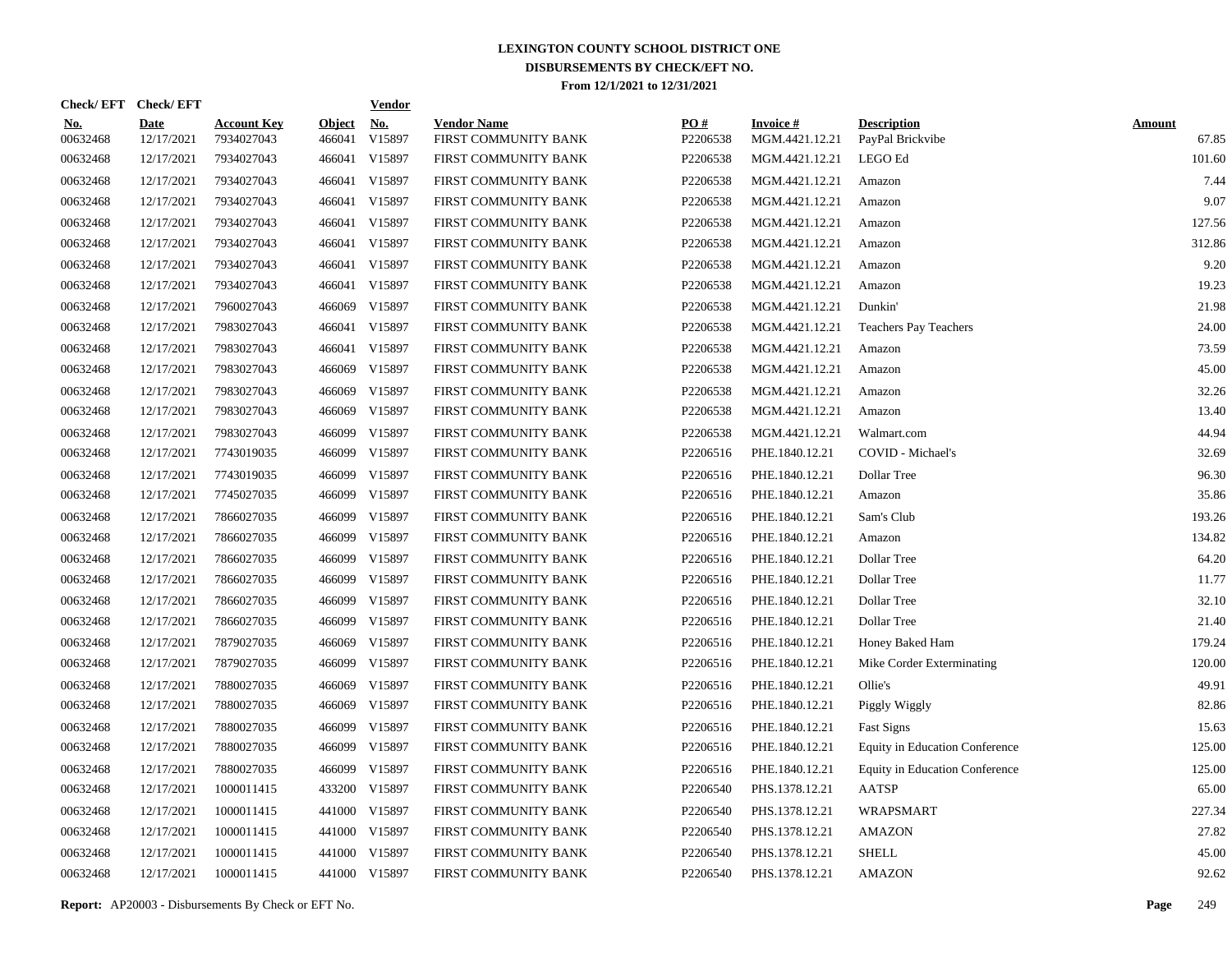|                        | Check/EFT Check/EFT       |                                  |                         | <b>Vendor</b>        |                                            |                      |                                   |                                      |                        |
|------------------------|---------------------------|----------------------------------|-------------------------|----------------------|--------------------------------------------|----------------------|-----------------------------------|--------------------------------------|------------------------|
| <u>No.</u><br>00632468 | <b>Date</b><br>12/17/2021 | <b>Account Key</b><br>1000011415 | <b>Object</b><br>441000 | <b>No.</b><br>V15897 | <b>Vendor Name</b><br>FIRST COMMUNITY BANK | PO#<br>P2206540      | <b>Invoice#</b><br>PHS.1378.12.21 | <b>Description</b><br>MUSIC DISPATCH | <b>Amount</b><br>46.90 |
| 00632468               | 12/17/2021                | 1000011415                       |                         | 441000 V15897        | FIRST COMMUNITY BANK                       | P2206540             | PHS.1378.12.21                    | <b>TRACTOR SUPPLY</b>                | 104.82                 |
| 00632468               | 12/17/2021                | 1000011515                       |                         | 441000 V15897        | FIRST COMMUNITY BANK                       | P <sub>2206540</sub> | PHS.1378.12.21                    | <b>CHEF STORE</b>                    | 297.13                 |
| 00632468               | 12/17/2021                | 1000022215                       |                         | 441000 V15897        | FIRST COMMUNITY BANK                       | P2206540             | PHS.1378.12.21                    | <b>CRICUT</b>                        | 299.99                 |
| 00632468               | 12/17/2021                | 1000025415                       |                         | 441000 V15897        | FIRST COMMUNITY BANK                       | P2206540             | PHS.1378.12.21                    | <b>WALMART</b>                       | 19.13                  |
| 00632468               | 12/17/2021                | 7767027015                       | 466041                  | V15897               | FIRST COMMUNITY BANK                       | P2206540             | PHS.1378.12.21                    | <b>LOWES</b>                         | 501.82                 |
| 00632468               | 12/17/2021                | 7774019015                       |                         | 466069 V15897        | FIRST COMMUNITY BANK                       | P2206540             | PHS.1378.12.21                    | WALMART                              | 78.42                  |
| 00632468               | 12/17/2021                | 7774019015                       | 466069                  | V15897               | FIRST COMMUNITY BANK                       | P2206540             | PHS.1378.12.21                    | <b>CHEF STORE</b>                    | 154.73                 |
| 00632468               | 12/17/2021                | 7774019015                       |                         | 466069 V15897        | FIRST COMMUNITY BANK                       | P2206540             | PHS.1378.12.21                    | WALMART                              | 35.60                  |
| 00632468               | 12/17/2021                | 7774027015                       | 466069                  | V15897               | FIRST COMMUNITY BANK                       | P2206540             | PHS.1378.12.21                    | IGA                                  | 16.46                  |
| 00632468               | 12/17/2021                | 7802072015                       |                         | 466069 V15897        | FIRST COMMUNITY BANK                       | P2206540             | PHS.1378.12.21                    | IGA                                  | 11.36                  |
| 00632468               | 12/17/2021                | 7802072015                       | 466069                  | V15897               | FIRST COMMUNITY BANK                       | P2206540             | PHS.1378.12.21                    | IGA                                  | 26.28                  |
| 00632468               | 12/17/2021                | 7838027015                       |                         | 466041 V15897        | FIRST COMMUNITY BANK                       | P2206540             | PHS.1378.12.21                    | <b>GLASER CERAMICS</b>               | 488.58                 |
| 00632468               | 12/17/2021                | 7856027015                       |                         | 466069 V15897        | FIRST COMMUNITY BANK                       | P2206540             | PHS.1378.12.21                    | <b>LITTLE CAESARS</b>                | 29.69                  |
| 00632468               | 12/17/2021                | 7884027015                       | 466041                  | V15897               | FIRST COMMUNITY BANK                       | P2206540             | PHS.1378.12.21                    | <b>DOLLAR GENERAL</b>                | 27.77                  |
| 00632468               | 12/17/2021                | 7884027015                       |                         | 466041 V15897        | FIRST COMMUNITY BANK                       | P2206540             | PHS.1378.12.21                    | <b>CREDIT</b>                        | $-0.45$                |
| 00632468               | 12/17/2021                | 7884027015                       |                         | 466069 V15897        | FIRST COMMUNITY BANK                       | P2206540             | PHS.1378.12.21                    | <b>PUBLIX</b>                        | 74.97                  |
| 00632468               | 12/17/2021                | 7887084015                       |                         | 466041 V15897        | FIRST COMMUNITY BANK                       | P2206540             | PHS.1378.12.21                    | <b>ACADEMY</b>                       | 141.20                 |
| 00632468               | 12/17/2021                | 7887084015                       |                         | 466069 V15897        | FIRST COMMUNITY BANK                       | P2206540             | PHS.1378.12.21                    | <b>APPLEBEES</b>                     | 402.30                 |
| 00632468               | 12/17/2021                | 7901027015                       |                         | 466041 V15897        | FIRST COMMUNITY BANK                       | P2206540             | PHS.1378.12.21                    | <b>ATHENS</b>                        | 765.82                 |
| 00632468               | 12/17/2021                | 7924099615                       |                         | 466069 V15897        | FIRST COMMUNITY BANK                       | P2206540             | PHS.1378.12.21                    | SAMS                                 | 134.68                 |
| 00632468               | 12/17/2021                | 7995027015                       |                         | 466041 V15897        | FIRST COMMUNITY BANK                       | P2206540             | PHS.1378.12.21                    | RHINESTONE JEWLERY                   | 271.99                 |
| 00632468               | 12/17/2021                | 7995027015                       | 466041                  | V15897               | FIRST COMMUNITY BANK                       | P2206540             | PHS.1378.12.21                    | AMAZON                               | 60.17                  |
| 00632468               | 12/17/2021                | 7995027015                       |                         | 466069 V15897        | FIRST COMMUNITY BANK                       | P2206540             | PHS.1378.12.21                    | WALMART                              | 163.60                 |
| 00632468               | 12/17/2021                | 7995027015                       | 466069                  | V15897               | FIRST COMMUNITY BANK                       | P2206540             | PHS.1378.12.21                    | <b>PUBLIX</b>                        | 29.99                  |
| 00632468               | 12/17/2021                | 7999027015                       |                         | 466041 V15897        | FIRST COMMUNITY BANK                       | P2206540             | PHS.1378.12.21                    | SPANISH CERTIFICATE                  | 40.00                  |
| 00632468               | 12/17/2021                | 8008011415                       |                         | 441000 V15897        | FIRST COMMUNITY BANK                       | P2206540             | PHS.1378.12.21                    | <b>AMAZON BOOKS</b>                  | 115.88                 |
| 00632468               | 12/17/2021                | 8008011415                       |                         | 441000 V15897        | FIRST COMMUNITY BANK                       | P2206540             | PHS.1378.12.21                    | <b>AMAZON</b>                        | 9.73                   |
| 00632468               | 12/17/2021                | 1000011515                       |                         | 433200 V15897        | FIRST COMMUNITY BANK                       | P2206539             | PHS.1493.12.21                    | <b>KINGSTON RESORT</b>               | 273.92                 |
| 00632468               | 12/17/2021                | 1000011515                       |                         | 441000 V15897        | FIRST COMMUNITY BANK                       | P2206539             | PHS.1493.12.21                    | <b>AMAZON</b>                        | 38.51                  |
| 00632468               | 12/17/2021                | 1000011515                       |                         | 441000 V15897        | FIRST COMMUNITY BANK                       | P2206539             | PHS.1493.12.21                    | WALMART                              | 52.26                  |
| 00632468               | 12/17/2021                | 1000011515                       |                         | 441000 V15897        | FIRST COMMUNITY BANK                       | P2206539             | PHS.1493.12.21                    | IGA                                  | 26.13                  |
| 00632468               | 12/17/2021                | 1000011515                       |                         | 441000 V15897        | FIRST COMMUNITY BANK                       | P2206539             | PHS.1493.12.21                    | <b>CHEF STORE</b>                    | 151.21                 |
| 00632468               | 12/17/2021                | 7743019015                       | 466041                  | V15897               | FIRST COMMUNITY BANK                       | P2206539             | PHS.1493.12.21                    | <b>AMAZON</b>                        | 8.47                   |
| 00632468               | 12/17/2021                | 7774027015                       |                         | 466069 V15897        | FIRST COMMUNITY BANK                       | P2206539             | PHS.1493.12.21                    | <b>PUBLIX</b>                        | 16.72                  |
| 00632468               | 12/17/2021                | 7802079015                       |                         | 466041 V15897        | FIRST COMMUNITY BANK                       | P2206539             | PHS.1493.12.21                    | <b>AMAZON</b>                        | 534.88                 |
|                        |                           |                                  |                         |                      |                                            |                      |                                   |                                      |                        |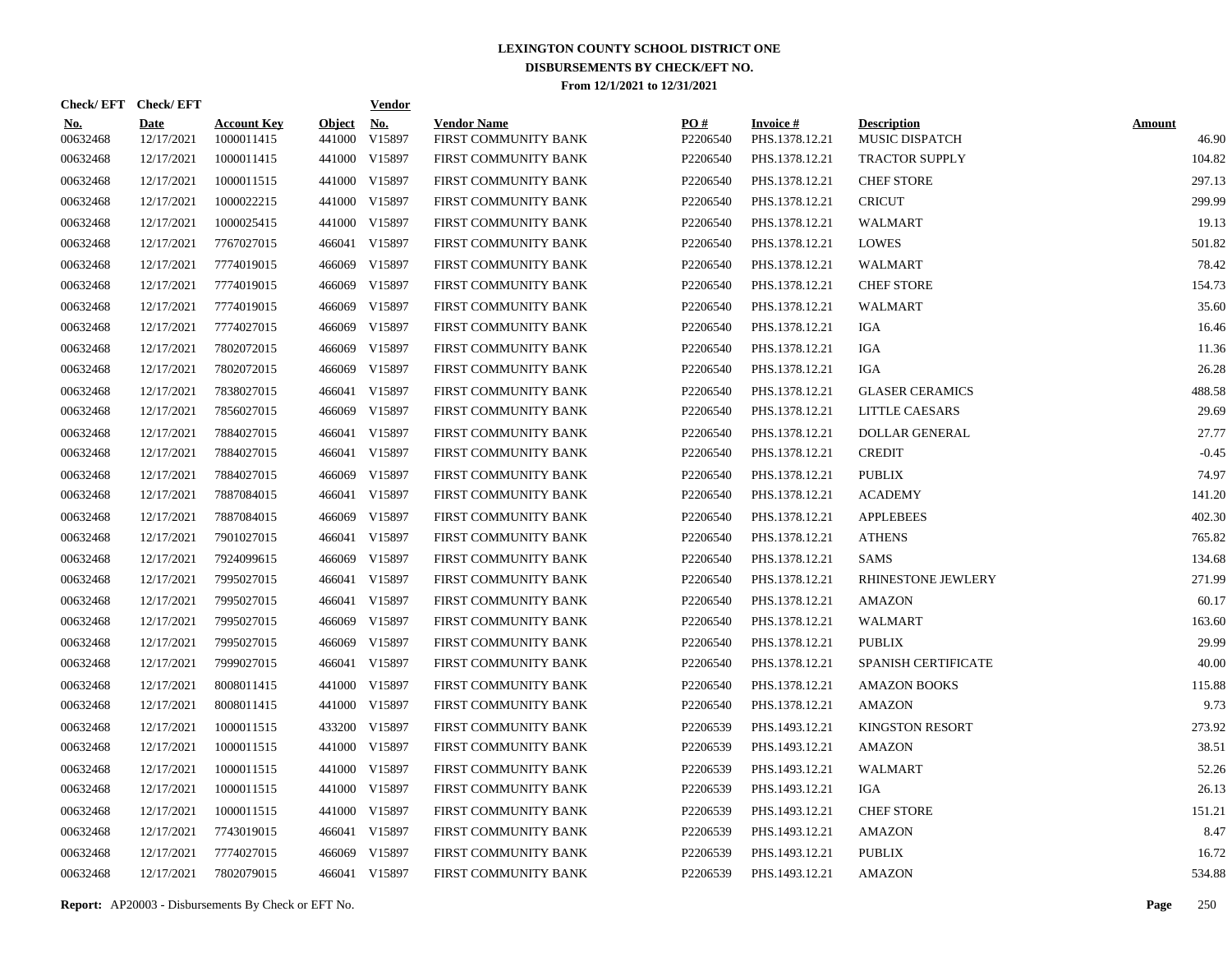|                        | Check/EFT Check/EFT       |                                  |                         | <b>Vendor</b>        |                                            |                 |                                   |                                       |                        |
|------------------------|---------------------------|----------------------------------|-------------------------|----------------------|--------------------------------------------|-----------------|-----------------------------------|---------------------------------------|------------------------|
| <u>No.</u><br>00632468 | <b>Date</b><br>12/17/2021 | <b>Account Key</b><br>7860527015 | <b>Object</b><br>466041 | <b>No.</b><br>V15897 | <b>Vendor Name</b><br>FIRST COMMUNITY BANK | PO#<br>P2206539 | <b>Invoice#</b><br>PHS.1493.12.21 | <b>Description</b><br><b>PINEVIEW</b> | <b>Amount</b><br>74.20 |
| 00632468               | 12/17/2021                | 7860527015                       | 466069                  | V15897               | FIRST COMMUNITY BANK                       | P2206539        | PHS.1493.12.21                    | <b>KRISPY KREME</b>                   | 175.34                 |
| 00632468               | 12/17/2021                | 7884027015                       |                         | 466041 V15897        | FIRST COMMUNITY BANK                       | P2206539        | PHS.1493.12.21                    | <b>AMAZON</b>                         | 28.87                  |
| 00632468               | 12/17/2021                | 7887084015                       |                         | 466041 V15897        | FIRST COMMUNITY BANK                       | P2206539        | PHS.1493.12.21                    | <b>AMAZON</b>                         | 417.48                 |
| 00632468               | 12/17/2021                | 7887084015                       |                         | 466041 V15897        | FIRST COMMUNITY BANK                       | P2206539        | PHS.1493.12.21                    | <b>AMAZON</b>                         | 65.22                  |
| 00632468               | 12/17/2021                | 7995027015                       |                         | 466041 V15897        | FIRST COMMUNITY BANK                       | P2206539        | PHS.1493.12.21                    | <b>CROWN AWARDS</b>                   | 89.76                  |
| 00632468               | 12/17/2021                | 7995027015                       |                         | 466041 V15897        | FIRST COMMUNITY BANK                       | P2206539        | PHS.1493.12.21                    | <b>AMAZON</b>                         | 61.18                  |
| 00632468               | 12/17/2021                | 7995027015                       |                         | 466041 V15897        | FIRST COMMUNITY BANK                       | P2206539        | PHS.1493.12.21                    | <b>PUBLIX</b>                         | 21.40                  |
| 00632468               | 12/17/2021                | 7995027015                       |                         | 466069 V15897        | FIRST COMMUNITY BANK                       | P2206539        | PHS.1493.12.21                    | WALMART                               | 168.96                 |
| 00632468               | 12/17/2021                | 8007011415                       |                         | 441000 V15897        | FIRST COMMUNITY BANK                       | P2206539        | PHS.1493.12.21                    | <b>AMAZON</b>                         | 72.03                  |
| 00632468               | 12/17/2021                | 8007011415                       |                         | 441000 V15897        | FIRST COMMUNITY BANK                       | P2206539        | PHS.1493.12.21                    | <b>AMAZON</b>                         | 278.48                 |
| 00632468               | 12/17/2021                | 1000011124                       |                         | 441000 V15897        | FIRST COMMUNITY BANK                       | P2206595        | RBE.4595.12.21                    | Amazon.com                            | 21.38                  |
| 00632468               | 12/17/2021                | 1000011124                       |                         | 441000 V15897        | FIRST COMMUNITY BANK                       | P2206595        | RBE.4595.12.21                    | Amazon.com                            | 40.55                  |
| 00632468               | 12/17/2021                | 1000011124                       |                         | 441000 V15897        | FIRST COMMUNITY BANK                       | P2206595        | RBE.4595.12.21                    | Amazon.com                            | 34.22                  |
| 00632468               | 12/17/2021                | 1000011224                       |                         | 441000 V15897        | FIRST COMMUNITY BANK                       | P2206595        | RBE.4595.12.21                    | Amazon.com                            | 11.11                  |
| 00632468               | 12/17/2021                | 1000011324                       |                         | 441000 V15897        | FIRST COMMUNITY BANK                       | P2206595        | RBE.4595.12.21                    | Amazon.com                            | 23.52                  |
| 00632468               | 12/17/2021                | 1000025424                       |                         | 441000 V15897        | FIRST COMMUNITY BANK                       | P2206595        | RBE.4595.12.21                    | Amazon.com                            | 9.62                   |
| 00632468               | 12/17/2021                | 1000025424                       |                         | 441000 V15897        | FIRST COMMUNITY BANK                       | P2206595        | RBE.4595.12.21                    | Lowe's                                | 31.80                  |
| 00632468               | 12/17/2021                | 1000025424                       |                         | 441000 V15897        | FIRST COMMUNITY BANK                       | P2206595        | RBE.4595.12.21                    | Office Max                            | 28.19                  |
| 00632468               | 12/17/2021                | 1000025424                       |                         | 441000 V15897        | FIRST COMMUNITY BANK                       | P2206595        | RBE.4595.12.21                    | Amazon.com                            | 79.94                  |
| 00632468               | 12/17/2021                | 7743019024                       |                         | 466041 V15897        | FIRST COMMUNITY BANK                       | P2206595        | RBE.4595.12.21                    | Amazon.com                            | 7.33                   |
| 00632468               | 12/17/2021                | 7743019024                       |                         | 466041 V15897        | FIRST COMMUNITY BANK                       | P2206595        | RBE.4595.12.21                    | Amazon.com                            | 98.38                  |
| 00632468               | 12/17/2021                | 7745027024                       |                         | 466041 V15897        | FIRST COMMUNITY BANK                       | P2206595        | RBE.4595.12.21                    | <b>Flashy Blinky Lights</b>           | 39.91                  |
| 00632468               | 12/17/2021                | 7745027024                       |                         | 466041 V15897        | FIRST COMMUNITY BANK                       | P2206595        | RBE.4595.12.21                    | Amazon.com                            | 53.47                  |
| 00632468               | 12/17/2021                | 7793027024                       |                         | 466041 V15897        | FIRST COMMUNITY BANK                       | P2206595        | RBE.4595.12.21                    | Pay Pal                               | 13.50                  |
| 00632468               | 12/17/2021                | 7793027024                       |                         | 466041 V15897        | FIRST COMMUNITY BANK                       | P2206595        | RBE.4595.12.21                    | Amazon.com                            | 18.18                  |
| 00632468               | 12/17/2021                | 7793027024                       |                         | 466041 V15897        | FIRST COMMUNITY BANK                       | P2206595        | RBE.4595.12.21                    | Amazon.com                            | 13.90                  |
| 00632468               | 12/17/2021                | 7846027024                       |                         | 466041 V15897        | FIRST COMMUNITY BANK                       | P2206595        | RBE.4595.12.21                    | Walgreens                             | 44.13                  |
| 00632468               | 12/17/2021                | 7846027024                       |                         | 466041 V15897        | FIRST COMMUNITY BANK                       | P2206595        | RBE.4595.12.21                    | Amazon.com                            | 44.92                  |
| 00632468               | 12/17/2021                | 7846027024                       |                         | 466041 V15897        | FIRST COMMUNITY BANK                       | P2206595        | RBE.4595.12.21                    | Amazon.com                            | 13.36                  |
| 00632468               | 12/17/2021                | 7846027024                       |                         | 466041 V15897        | FIRST COMMUNITY BANK                       | P2206595        | RBE.4595.12.21                    | Dollar Tree                           | 24.61                  |
| 00632468               | 12/17/2021                | 7846027024                       |                         | 466041 V15897        | FIRST COMMUNITY BANK                       | P2206595        | RBE.4595.12.21                    | Amazon.com                            | 28.09                  |
| 00632468               | 12/17/2021                | 7846027024                       |                         | 466041 V15897        | FIRST COMMUNITY BANK                       | P2206595        | RBE.4595.12.21                    | Amazon.com                            | 27.80                  |
| 00632468               | 12/17/2021                | 7846027024                       |                         | 466069 V15897        | FIRST COMMUNITY BANK                       | P2206595        | RBE.4595.12.21                    | Aldi                                  | 13.71                  |
| 00632468               | 12/17/2021                | 7846027024                       | 466099                  | V15897               | FIRST COMMUNITY BANK                       | P2206595        | RBE.4595.12.21                    | Wal Mart                              | $-15.00$               |
| 00632468               | 12/17/2021                | 7846027024                       |                         | 466099 V15897        | FIRST COMMUNITY BANK                       | P2206595        | RBE.4595.12.21                    | Dumb Blonde Creations                 | 120.00                 |

**Report:** AP20003 - Disbursements By Check or EFT No. **Page** 251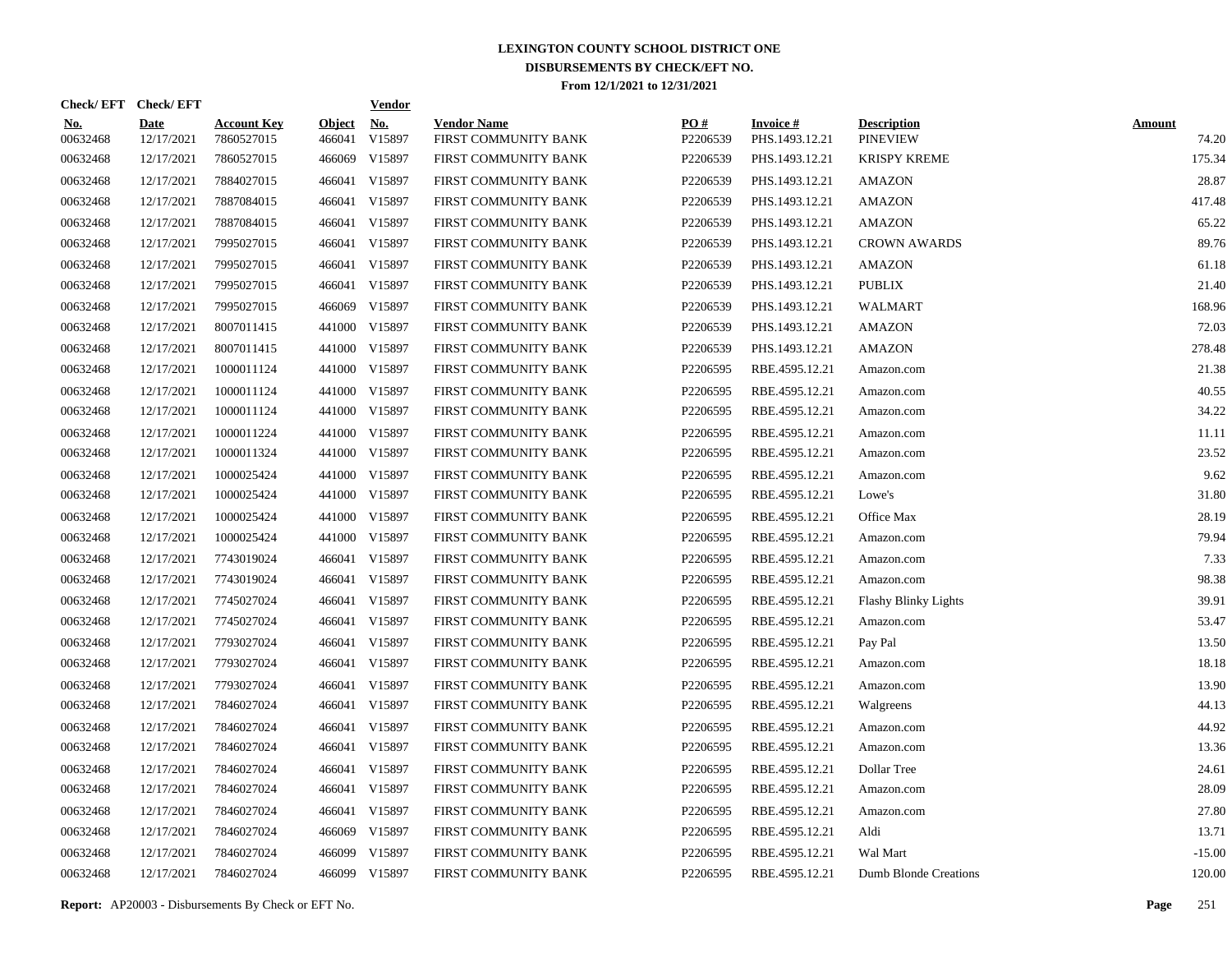| <b>Check/EFT</b>       | <b>Check/EFT</b>          |                                  |                         | <b>Vendor</b>        |                                            |                 |                                   |                                  |                        |
|------------------------|---------------------------|----------------------------------|-------------------------|----------------------|--------------------------------------------|-----------------|-----------------------------------|----------------------------------|------------------------|
| <u>No.</u><br>00632468 | <b>Date</b><br>12/17/2021 | <b>Account Key</b><br>7846027024 | <b>Object</b><br>466099 | <u>No.</u><br>V15897 | <b>Vendor Name</b><br>FIRST COMMUNITY BANK | PO#<br>P2206595 | <b>Invoice#</b><br>RBE.4595.12.21 | <b>Description</b><br>Amazon.com | <b>Amount</b><br>44.88 |
| 00632468               | 12/17/2021                | 7846027024                       | 466099                  | V15897               | FIRST COMMUNITY BANK                       | P2206595        | RBE.4595.12.21                    | Amazon.com                       | 56.68                  |
| 00632468               | 12/17/2021                | 7866027024                       | 466041                  | V15897               | FIRST COMMUNITY BANK                       | P2206595        | RBE.4595.12.21                    | <b>Big Lots</b>                  | 101.26                 |
| 00632468               | 12/17/2021                | 7915027024                       | 466041                  | V15897               | FIRST COMMUNITY BANK                       | P2206595        | RBE.4595.12.21                    | Amazon.com                       | 11.21                  |
| 00632468               | 12/17/2021                | 7915027024                       | 466099                  | V15897               | FIRST COMMUNITY BANK                       | P2206595        | RBE.4595.12.21                    | Amazon.com                       | 19.24                  |
| 00632468               | 12/17/2021                | 7915027024                       | 466099                  | V15897               | FIRST COMMUNITY BANK                       | P2206595        | RBE.4595.12.21                    | <b>Worthys Florist</b>           | 53.50                  |
| 00632468               | 12/17/2021                | 8175239024                       | 441000                  | V15897               | FIRST COMMUNITY BANK                       | P2206595        | RBE.4595.12.21                    | Dollar General                   | 97.37                  |
| 00632468               | 12/17/2021                | 8175239024                       | 441000                  | V15897               | FIRST COMMUNITY BANK                       | P2206595        | RBE.4595.12.21                    | Wal Mart                         | 82.11                  |
| 00632468               | 12/17/2021                | 8175239024                       | 441000                  | V15897               | FIRST COMMUNITY BANK                       | P2206595        | RBE.4595.12.21                    | Dollar General                   | 168.44                 |
| 00632468               | 12/17/2021                | 8175239024                       | 441000                  | V15897               | FIRST COMMUNITY BANK                       | P2206595        | RBE.4595.12.21                    | Dollar General                   | 19.63                  |
| 00632468               | 12/17/2021                | 8175239024                       | 441000                  | V15897               | FIRST COMMUNITY BANK                       | P2206595        | RBE.4595.12.21                    | Aldi                             | 180.68                 |
| 00632468               | 12/17/2021                | 8175239024                       | 441000                  | V15897               | FIRST COMMUNITY BANK                       | P2206595        | RBE.4595.12.21                    | Wal Mart                         | 302.58                 |
| 00632468               | 12/17/2021                | 8175239024                       | 441000                  | V15897               | FIRST COMMUNITY BANK                       | P2206595        | RBE.4595.12.21                    | Dollar Tree                      | 27.05                  |
| 00632468               | 12/17/2021                | 8175239024                       | 441000                  | V15897               | FIRST COMMUNITY BANK                       | P2206595        | RBE.4595.12.21                    | Publix                           | 210.37                 |
| 00632468               | 12/17/2021                | 8175239024                       | 469000                  | V15897               | FIRST COMMUNITY BANK                       | P2206595        | RBE.4595.12.21                    | <b>KJ</b> Market                 | 49.18                  |
| 00632468               | 12/17/2021                | 8175239024                       | 469000                  | V15897               | FIRST COMMUNITY BANK                       | P2206595        | RBE.4595.12.21                    | Aldi                             | 14.65                  |
| 00632468               | 12/17/2021                | 8175239024                       | 469000                  | V15897               | FIRST COMMUNITY BANK                       | P2206595        | RBE.4595.12.21                    | Dollar General                   | 23.01                  |
| 00632468               | 12/17/2021                | 7802070027                       | 466041                  | V15897               | FIRST COMMUNITY BANK                       | P2206544        | WKH.1196.12.21                    | Amazon/Athletic Office Supplie   | 133.67                 |
| 00632468               | 12/17/2021                | 7802070027                       | 466041                  | V15897               | FIRST COMMUNITY BANK                       | P2206544        | WKH.1196.12.21                    | Amazon/AD Calendar for wall      | 32.05                  |
| 00632468               | 12/17/2021                | 7802070027                       | 466069                  | V15897               | FIRST COMMUNITY BANK                       | P2206544        | WKH.1196.12.21                    | Amazon/Snacks for Athletes       | 84.46                  |
| 00632468               | 12/17/2021                | 7802070027                       | 466099                  | V15897               | FIRST COMMUNITY BANK                       | P2206544        | WKH.1196.12.21                    | Tims Touch Flowers/Flowers fo    | 68.46                  |
| 00632468               | 12/17/2021                | 7802070027                       | 466099                  | V15897               | FIRST COMMUNITY BANK                       | P2206544        | WKH.1196.12.21                    | Publix balloons for signing da   | 38.59                  |
| 00632468               | 12/17/2021                | 7802070027                       | 466099                  | V15897               | FIRST COMMUNITY BANK                       | P2206544        | WKH.1196.12.21                    | Track Wrestling/Weight Managem   | 31.00                  |
| 00632468               | 12/17/2021                | 7802070027                       | 466099                  | V15897               | FIRST COMMUNITY BANK                       | P2206544        | WKH.1196.12.21                    | Kingston Plantation/Baseball C   | 134.44                 |
| 00632468               | 12/17/2021                | 7802070027                       | 466099                  | V15897               | FIRST COMMUNITY BANK                       | P2206544        | WKH.1196.12.21                    | Modern Turf/Field maintenance    | 1.921.66               |
| 00632468               | 12/17/2021                | 7802071027                       | 466041                  | V15897               | FIRST COMMUNITY BANK                       | P2206544        | WKH.1196.12.21                    | Best Buy/Bracket for tv to han   | 42.79                  |
| 00632468               | 12/17/2021                | 7802071027                       | 466041                  | V15897               | FIRST COMMUNITY BANK                       | P2206544        | WKH.1196.12.21                    | Best Buy/New TV for sports me    | 353.09                 |
| 00632468               | 12/17/2021                | 7802071027                       |                         | 466041 V15897        | FIRST COMMUNITY BANK                       | P2206544        | WKH.1196.12.21                    | PRX Performance/Dumbbells for    | 489.97                 |
| 00632468               | 12/17/2021                | 7802074027                       | 466041                  | V15897               | FIRST COMMUNITY BANK                       | P2206544        | WKH.1196.12.21                    | Dicks Sporting Goods/Scorebook   | 28.86                  |
| 00632468               | 12/17/2021                | 7802090027                       | 466064                  | V15897               | FIRST COMMUNITY BANK                       | P2206544        | WKH.1196.12.21                    | JC'S Bowling/Lane rental for     | 6.00                   |
| 00632468               | 12/17/2021                | 7887071027                       | 466041                  | V15897               | FIRST COMMUNITY BANK                       | P2206544        | WKH.1196.12.21                    | Super Feet/ shoes for Athletic   | 69.50                  |
| 00632468               | 12/17/2021                | 7887073027                       | 466069                  | V15897               | FIRST COMMUNITY BANK                       | P2206544        | WKH.1196.12.21                    | Walmart/Drinks for referees      | 25.87                  |
| 00632468               | 12/17/2021                | 7887073027                       | 466069                  | V15897               | FIRST COMMUNITY BANK                       | P2206544        | WKH.1196.12.21                    | Jersey Mikes /Pregame meal for   | 147.98                 |
| 00632468               | 12/17/2021                | 7887073027                       | 466069                  | V15897               | FIRST COMMUNITY BANK                       | P2206544        | WKH.1196.12.21                    | Discount Jersey Mikes            | $-5.92$                |
| 00632468               | 12/17/2021                | 7887080027                       | 466069                  | V15897               | FIRST COMMUNITY BANK                       | P2206544        | WKH.1196.12.21                    | Old mill Brew Pub/Volleyball     | 446.70                 |
| 00632468               | 12/17/2021                | 7887084027                       |                         | 466041 V15897        | FIRST COMMUNITY BANK                       | P2206544        | WKH.1196.12.21                    | Amazon/Cheer Bows                | 24.59                  |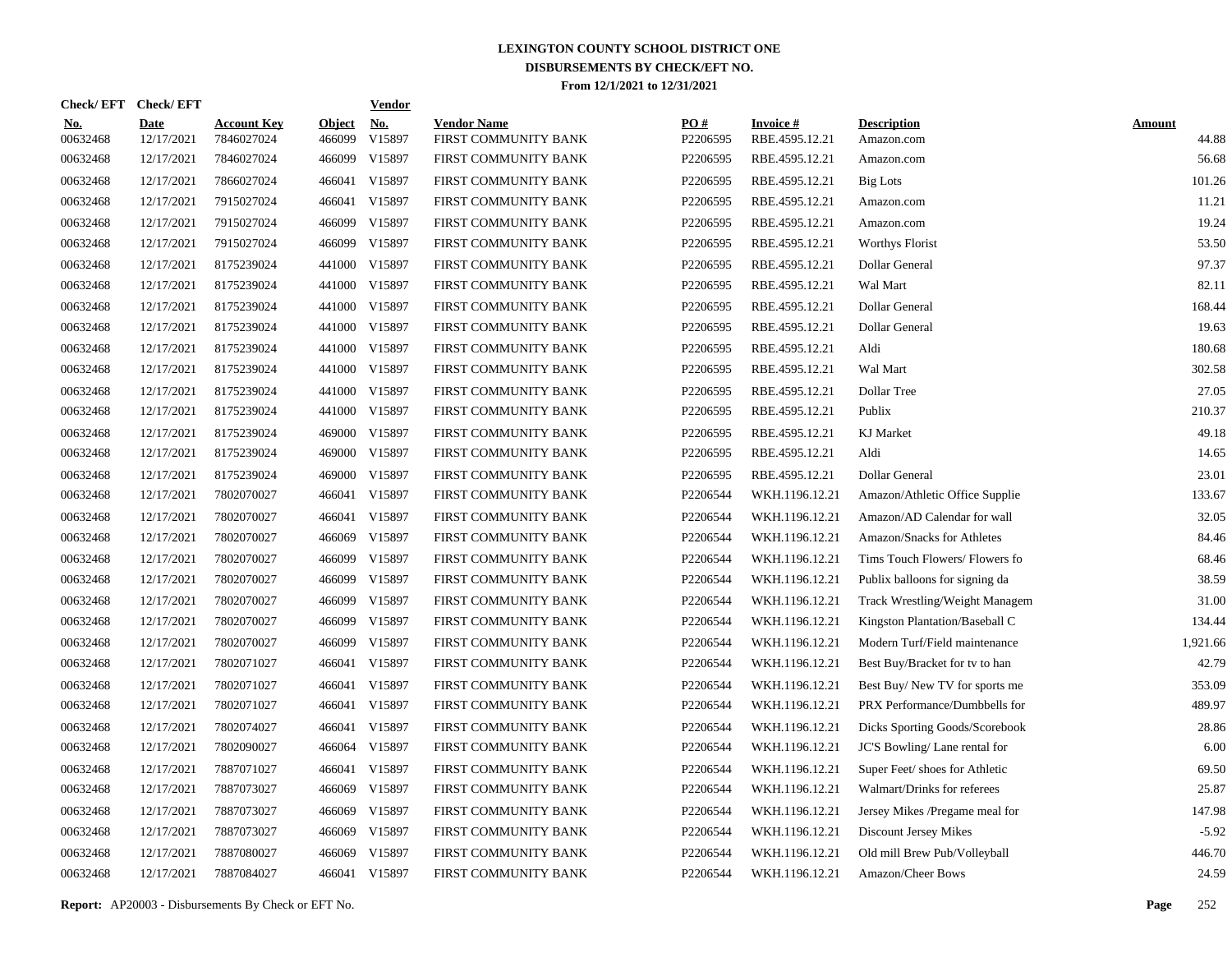|                        | Check/EFT Check/EFT       |                                  |                         | <b>Vendor</b> |                                            |                 |                                   |                                             |                         |
|------------------------|---------------------------|----------------------------------|-------------------------|---------------|--------------------------------------------|-----------------|-----------------------------------|---------------------------------------------|-------------------------|
| <u>No.</u><br>00632468 | <b>Date</b><br>12/17/2021 | <b>Account Key</b><br>7887099027 | <b>Object</b><br>466099 | No.<br>V15897 | <b>Vendor Name</b><br>FIRST COMMUNITY BANK | PO#<br>P2206544 | <b>Invoice#</b><br>WKH.1196.12.21 | <b>Description</b><br>BSN Team warm up gear | <b>Amount</b><br>461.64 |
| 00632468               | 12/17/2021                | 7802070027                       | 466041                  | V15897        | FIRST COMMUNITY BANK                       | P2206545        | WKH.4769.12.21                    | Lowes/Cord for equipment                    | 14.91                   |
| 00632468               | 12/17/2021                | 7802070027                       | 466041                  | V15897        | FIRST COMMUNITY BANK                       | P2206545        | WKH.4769.12.21                    | Walmart/Vacuum for Athletic De              | 101.65                  |
| 00632468               | 12/17/2021                | 7802070027                       | 466069                  | V15897        | FIRST COMMUNITY BANK                       | P2206545        | WKH.4769.12.21                    | Lizards Thicket/food for Thank              | 44.77                   |
| 00632468               | 12/17/2021                | 7802070027                       | 466069                  | V15897        | FIRST COMMUNITY BANK                       | P2206545        | WKH.4769.12.21                    | Lowes Foods/Food for Thanksgiv              | 42.68                   |
| 00632468               | 12/17/2021                | 7802072027                       | 466099                  | V15897        | FIRST COMMUNITY BANK                       | P2206545        | WKH.4769.12.21                    | Walmart/Gift Certificates for               | 78.94                   |
| 00632468               | 12/17/2021                | 7901027027                       | 466041                  | V15897        | FIRST COMMUNITY BANK                       | P2206571        | WKH.4785.12.21                    | <b>EXPRESSIONS VINYL</b>                    | 105.90                  |
| 00632468               | 12/17/2021                | 7901027027                       | 466041                  | V15897        | FIRST COMMUNITY BANK                       | P2206571        | WKH.4785.12.21                    | <b>JIFFY SHIRTS</b>                         | 607.59                  |
| 00632468               | 12/17/2021                | 7901027027                       | 466041                  | V15897        | FIRST COMMUNITY BANK                       | P2206571        | WKH.4785.12.21                    | PRINTGEAR - SHIRTS                          | 1,143.76                |
| 00632468               | 12/17/2021                | 7901027027                       | 466041                  | V15897        | FIRST COMMUNITY BANK                       | P2206571        | WKH.4785.12.21                    | SIX THIRTEEN ORIGIONALS - DECA              | 43.58                   |
| 00632468               | 12/17/2021                | 7901027027                       | 466041                  | V15897        | FIRST COMMUNITY BANK                       | P2206571        | WKH.4785.12.21                    | PRINTGEAR - SHIRTS                          | 208.25                  |
| 00632468               | 12/17/2021                | 7901027027                       | 466041                  | V15897        | FIRST COMMUNITY BANK                       | P2206571        | WKH.4785.12.21                    | PRINTGEAR - SHIRTS                          | 360.16                  |
| 00632468               | 12/17/2021                | 7901027027                       | 466041                  | V15897        | FIRST COMMUNITY BANK                       | P2206571        | WKH.4785.12.21                    | PRINTGEAR - SHIRTS                          | 61.26                   |
| 00632468               | 12/17/2021                | 7901027027                       | 466041                  | V15897        | FIRST COMMUNITY BANK                       | P2206571        | WKH.4785.12.21                    | SIX THIRTEEN ORIGIONALS - DECA              | 404.76                  |
| 00632468               | 12/17/2021                | 7901027027                       | 466041                  | V15897        | FIRST COMMUNITY BANK                       | P2206571        | WKH.4785.12.21                    | <b>JIFFY SHIRTS</b>                         | 94.66                   |
| 00632468               | 12/17/2021                | 7901027027                       | 466041                  | V15897        | FIRST COMMUNITY BANK                       | P2206571        | WKH.4785.12.21                    | PRINTGEAR - SHIRTS                          | 1,179.78                |
| 00632468               | 12/17/2021                | 7901027027                       | 466041                  | V15897        | FIRST COMMUNITY BANK                       | P2206571        | WKH.4785.12.21                    | <b>AMAZON - VYNIL</b>                       | 81.31                   |
| 00632468               | 12/17/2021                | 7901027027                       | 466041                  | V15897        | FIRST COMMUNITY BANK                       | P2206571        | WKH.4785.12.21                    | PRINTGEAR - SHIRTS                          | 476.89                  |
| 00632468               | 12/17/2021                | 7901027027                       | 466041                  | V15897        | FIRST COMMUNITY BANK                       | P2206571        | WKH.4785.12.21                    | <b>SIX THIRTEEN ORIGIONALS</b>              | 256.33                  |
| 00632468               | 12/17/2021                | 7901027027                       | 466041                  | V15897        | FIRST COMMUNITY BANK                       | P2206571        | WKH.4785.12.21                    | <b>SIX THIRTEEN ORIGIONALS</b>              | 106.93                  |
| 00632468               | 12/17/2021                | 7901027027                       | 466041                  | V15897        | FIRST COMMUNITY BANK                       | P2206571        | WKH.4785.12.21                    | <b>JIFFY SHIRTS</b>                         | 1.351.37                |
| 00632468               | 12/17/2021                | 7901027027                       | 466041                  | V15897        | FIRST COMMUNITY BANK                       | P2206571        | WKH.4785.12.21                    | PRINTGEAR - SHIRTS                          | 1,988.38                |
| 00632468               | 12/17/2021                | 7901027027                       | 466041                  | V15897        | FIRST COMMUNITY BANK                       | P2206571        | WKH.4785.12.21                    | SIX THIRTEEN ORIGIONALS - DECA              | 257.18                  |
| 00632468               | 12/17/2021                | 7901027027                       | 466041                  | V15897        | FIRST COMMUNITY BANK                       | P2206571        | WKH.4785.12.21                    | <b>EXPRESSIONS VINYL - DECALS</b>           | 47.73                   |
| 00632468               | 12/17/2021                | 7901027027                       | 466041                  | V15897        | FIRST COMMUNITY BANK                       | P2206571        | WKH.4785.12.21                    | <b>EPIC SPORTS</b>                          | 919.83                  |
| 00632468               | 12/17/2021                | 7901027027                       | 466041                  | V15897        | FIRST COMMUNITY BANK                       | P2206571        | WKH.4785.12.21                    | <b>JIFFYSHIRTS</b>                          | 256.84                  |
| 00632468               | 12/17/2021                | 7901027027                       | 466041                  | V15897        | FIRST COMMUNITY BANK                       | P2206571        | WKH.4785.12.21                    | PRINTGEAR - SHIRTS                          | 669.50                  |
| 00632468               | 12/17/2021                | 7901027027                       | 466041                  | V15897        | FIRST COMMUNITY BANK                       | P2206571        | WKH.4785.12.21                    | PRINTGEAR - SHIRTS                          | 65.91                   |
| 00632468               | 12/17/2021                | 7901027027                       | 466041                  | V15897        | FIRST COMMUNITY BANK                       | P2206571        | WKH.4785.12.21                    | PRINTGEAR - SHIRTS                          | 32.53                   |
| 00632468               | 12/17/2021                | 7901027027                       | 466041                  | V15897        | FIRST COMMUNITY BANK                       | P2206571        | WKH.4785.12.21                    | <b>EXPRESSIONS VINYL - DECALS</b>           | 192.54                  |
| 00632468               | 12/17/2021                | 7901027027                       | 466041                  | V15897        | FIRST COMMUNITY BANK                       | P2206571        | WKH.4785.12.21                    | <b>SII STORE</b>                            | 36.18                   |
| 00632468               | 12/17/2021                | 7901027027                       | 466041                  | V15897        | FIRST COMMUNITY BANK                       | P2206571        | WKH.4785.12.21                    | PRINTGEAR - SHIRTS                          | 10.71                   |
| 00632468               | 12/17/2021                | 7901027027                       | 466041                  | V15897        | FIRST COMMUNITY BANK                       | P2206571        | WKH.4785.12.21                    | <b>TITAN - DECAL</b>                        | 75.00                   |
| 00632468               | 12/17/2021                | 7901027027                       | 466041                  | V15897        | FIRST COMMUNITY BANK                       | P2206571        | WKH.4785.12.21                    | SIX THIRTEEN ORIGIONALS - DECA              | 441.08                  |
| 00632468               | 12/17/2021                | 1000011427                       | 441000                  | V15897        | FIRST COMMUNITY BANK                       | P2206570        | WKH.4793.12.21                    | SUPER DUPER PUBLICATIONS - SPE              | 73.78                   |
| 00632468               | 12/17/2021                | 1000011427                       |                         | 441000 V15897 | FIRST COMMUNITY BANK                       | P2206570        | WKH.4793.12.21                    | <b>UPS - DISIPLINE</b>                      | 13.58                   |

**Report:** AP20003 - Disbursements By Check or EFT No. **Page** 253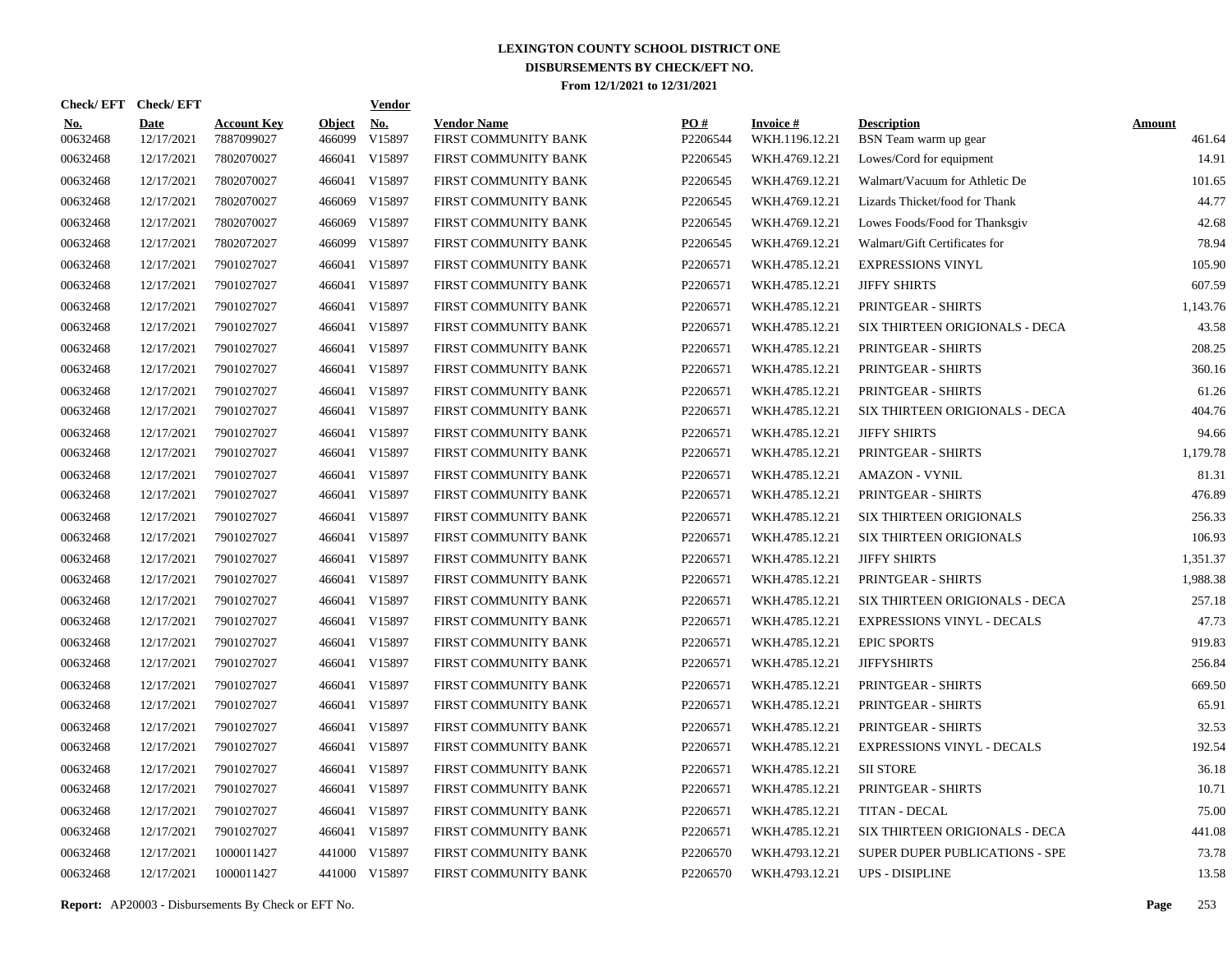|                        | Check/EFT Check/EFT       |                                  |                         | <b>Vendor</b> |                                            |                      |                                   |                                            |                         |
|------------------------|---------------------------|----------------------------------|-------------------------|---------------|--------------------------------------------|----------------------|-----------------------------------|--------------------------------------------|-------------------------|
| <u>No.</u><br>00632468 | <b>Date</b><br>12/17/2021 | <b>Account Key</b><br>1000011427 | <b>Object</b><br>441000 | No.<br>V15897 | <b>Vendor Name</b><br>FIRST COMMUNITY BANK | PO#<br>P2206570      | <b>Invoice#</b><br>WKH.4793.12.21 | <b>Description</b><br><b>AMAZON - SPED</b> | <b>Amount</b><br>130.96 |
| 00632468               | 12/17/2021                | 1000011427                       |                         | 441000 V15897 | FIRST COMMUNITY BANK                       | P2206570             | WKH.4793.12.21                    | WALMART - IT                               | 31.12                   |
| 00632468               | 12/17/2021                | 1000011427                       |                         | 441000 V15897 | FIRST COMMUNITY BANK                       | P2206570             | WKH.4793.12.21                    | UPS - DISIPLINE                            | 22.74                   |
| 00632468               | 12/17/2021                | 1000011427                       |                         | 441000 V15897 | FIRST COMMUNITY BANK                       | P2206570             | WKH.4793.12.21                    | UPS - DISIPLINE                            | 15.16                   |
| 00632468               | 12/17/2021                | 1000011427                       |                         | 441000 V15897 | FIRST COMMUNITY BANK                       | P2206570             | WKH.4793.12.21                    | <b>UPS - DISIPLINE</b>                     | 22.74                   |
| 00632468               | 12/17/2021                | 1000011427                       |                         | 441000 V15897 | FIRST COMMUNITY BANK                       | P2206570             | WKH.4793.12.21                    | <b>UPS - DIDIPLINE</b>                     | 15.16                   |
| 00632468               | 12/17/2021                | 1000014127                       |                         | 441000 V15897 | FIRST COMMUNITY BANK                       | P2206570             | WKH.4793.12.21                    | <b>AMAZON - CHORUS</b>                     | 539.15                  |
| 00632468               | 12/17/2021                | 1000014127                       |                         | 441000 V15897 | FIRST COMMUNITY BANK                       | P2206570             | WKH.4793.12.21                    | <b>AMAZON - ART</b>                        | 12.82                   |
| 00632468               | 12/17/2021                | 1000014127                       |                         | 441000 V15897 | FIRST COMMUNITY BANK                       | P2206570             | WKH.4793.12.21                    | <b>AMAZON - ART</b>                        | 27.80                   |
| 00632468               | 12/17/2021                | 1000014127                       |                         | 441000 V15897 | FIRST COMMUNITY BANK                       | P2206570             | WKH.4793.12.21                    | <b>AMAZON - THEATER</b>                    | 26.73                   |
| 00632468               | 12/17/2021                | 1000014127                       |                         | 441000 V15897 | FIRST COMMUNITY BANK                       | P2206570             | WKH.4793.12.21                    | PLAYSCRIPTS - THEATER                      | 10.99                   |
| 00632468               | 12/17/2021                | 1000014127                       |                         | 441000 V15897 | FIRST COMMUNITY BANK                       | P2206570             | WKH.4793.12.21                    | PALMETTO DRAMATIC ASSOC. - THE             | 20.00                   |
| 00632468               | 12/17/2021                | 1000022227                       |                         | 441000 V15897 | FIRST COMMUNITY BANK                       | P2206570             | WKH.4793.12.21                    | WALMART - LEARNING COMMONS                 | 213.33                  |
| 00632468               | 12/17/2021                | 1000025427                       |                         | 441000 V15897 | FIRST COMMUNITY BANK                       | P2206570             | WKH.4793.12.21                    | MURPHY EXPRESS - MAIN DEPT                 | 70.03                   |
| 00632468               | 12/17/2021                | 1000025427                       |                         | 441000 V15897 | FIRST COMMUNITY BANK                       | P2206570             | WKH.4793.12.21                    | <b>LOWES - MAIN DEPT</b>                   | 52.68                   |
| 00632468               | 12/17/2021                | 7738019027                       |                         | 466041 V15897 | FIRST COMMUNITY BANK                       | P2206570             | WKH.4793.12.21                    | SEA(NE) PHOTOGRAPHY - THEATER              | 210.00                  |
| 00632468               | 12/17/2021                | 7744019027                       |                         | 466041 V15897 | FIRST COMMUNITY BANK                       | P2206570             | WKH.4793.12.21                    | <b>LOWES - LABS</b>                        | 57.67                   |
| 00632468               | 12/17/2021                | 7750019027                       |                         | 466041 V15897 | FIRST COMMUNITY BANK                       | P2206570             | WKH.4793.12.21                    | AMAZON - PE                                | 327.83                  |
| 00632468               | 12/17/2021                | 7765027027                       |                         | 466041 V15897 | FIRST COMMUNITY BANK                       | P2206570             | WKH.4793.12.21                    | AMAZON - DANCE                             | 244.19                  |
| 00632468               | 12/17/2021                | 7991027027                       |                         | 466041 V15897 | FIRST COMMUNITY BANK                       | P2206570             | WKH.4793.12.21                    | <b>CREDIT - AMAZON - OCP</b>               | $-79.18$                |
| 00632468               | 12/17/2021                | 7860527027                       |                         | 466041 V15897 | FIRST COMMUNITY BANK                       | P <sub>2206570</sub> | WKH.4793.12.21                    | LEXINGTON FLORIST - STAFF PART             | 321.00                  |
| 00632468               | 12/17/2021                | 7860527027                       |                         | 466041 V15897 | FIRST COMMUNITY BANK                       | P2206570             | WKH.4793.12.21                    | AMAZON - PARTY DISPLAY ITEM                | 26.19                   |
| 00632468               | 12/17/2021                | 7860527027                       |                         | 466041 V15897 | FIRST COMMUNITY BANK                       | P2206570             | WKH.4793.12.21                    | <b>TROPHY &amp; AWARDS - OFFICE</b>        | 101.12                  |
| 00632468               | 12/17/2021                | 7866027027                       |                         | 466041 V15897 | FIRST COMMUNITY BANK                       | P2206570             | WKH.4793.12.21                    | <b>AMAZON - YEARBOOK</b>                   | 78.95                   |
| 00632468               | 12/17/2021                | 7981027027                       |                         | 466041 V15897 | FIRST COMMUNITY BANK                       | P2206570             | WKH.4793.12.21                    | SHOOTERS TECHNOLOGY - JROTC                | 144.00                  |
| 00632468               | 12/17/2021                | 7981027027                       |                         | 466041 V15897 | FIRST COMMUNITY BANK                       | P2206570             | WKH.4793.12.21                    | <b>DAISY - JROTC</b>                       | 96.30                   |
| 00632468               | 12/17/2021                | 7981027027                       |                         | 466041 V15897 | FIRST COMMUNITY BANK                       | P2206570             | WKH.4793.12.21                    | <b>CREEDMOR - JROTC</b>                    | 167.90                  |
| 00632468               | 12/17/2021                | 7983027027                       |                         | 466041 V15897 | FIRST COMMUNITY BANK                       | P2206570             | WKH.4793.12.21                    | <b>CHEFSTORE - SPED</b>                    | 151.57                  |
| 00632468               | 12/17/2021                | 7983027027                       |                         | 466041 V15897 | FIRST COMMUNITY BANK                       | P <sub>2206570</sub> | WKH.4793.12.21                    | <b>WALMART - SPED</b>                      | 19.64                   |
| 00632468               | 12/17/2021                | 7983027027                       |                         | 466041 V15897 | FIRST COMMUNITY BANK                       | P2206570             | WKH.4793.12.21                    | <b>WALMART - SPED</b>                      | 3.96                    |
| 00632468               | 12/17/2021                | 7991027027                       |                         | 466041 V15897 | FIRST COMMUNITY BANK                       | P2206570             | WKH.4793.12.21                    | <b>AMAZON - OCP FUNDRAISER</b>             | 263.35                  |
| 00632468               | 12/17/2021                | 7991027027                       |                         | 466041 V15897 | FIRST COMMUNITY BANK                       | P2206570             | WKH.4793.12.21                    | <b>AMAZON - OCP</b>                        | 243.42                  |
| 00632468               | 12/17/2021                | 7991027027                       |                         | 466041 V15897 | FIRST COMMUNITY BANK                       | P2206570             | WKH.4793.12.21                    | DINOVO - CO OP                             | 303.00                  |
| 00632468               | 12/17/2021                | 7991027027                       |                         | 466041 V15897 | FIRST COMMUNITY BANK                       | P2206570             | WKH.4793.12.21                    | <b>AMAZON - OCP</b>                        | 37.39                   |
| 00632468               | 12/17/2021                | 7991027027                       |                         | 466041 V15897 | FIRST COMMUNITY BANK                       | P2206570             | WKH.4793.12.21                    | <b>AMAZON - OCP</b>                        | 317.85                  |
| 00632468               | 12/17/2021                | 7991027027                       |                         | 466041 V15897 | FIRST COMMUNITY BANK                       | P2206570             | WKH.4793.12.21                    | <b>WALMART - OCP</b>                       | 21.42                   |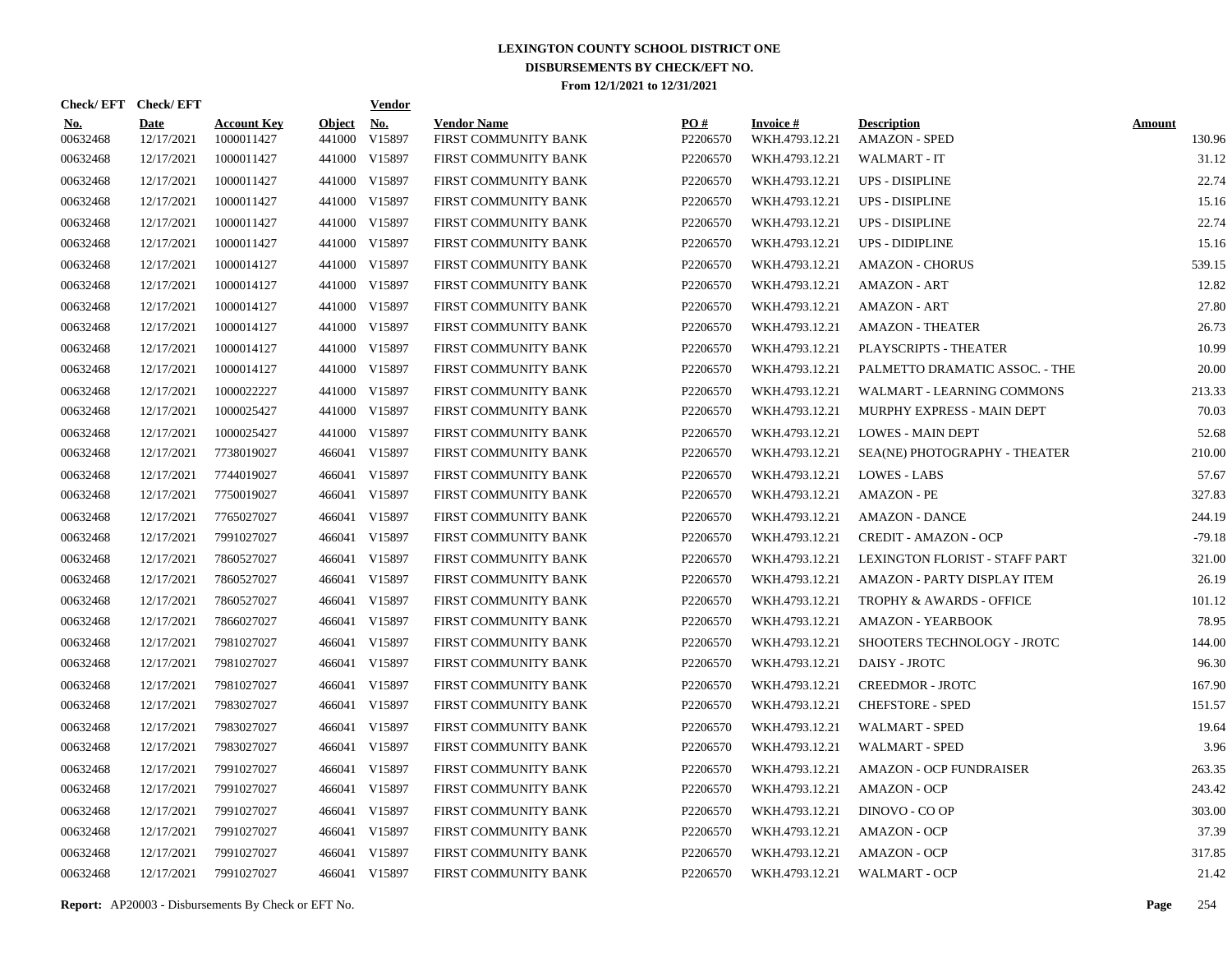| Check/EFT Check/EFT    |                           |                                  |                         | <b>Vendor</b>        |                                            |                      |                                   |                                             |                         |
|------------------------|---------------------------|----------------------------------|-------------------------|----------------------|--------------------------------------------|----------------------|-----------------------------------|---------------------------------------------|-------------------------|
| <b>No.</b><br>00632468 | <b>Date</b><br>12/17/2021 | <b>Account Key</b><br>7811027027 | <b>Object</b><br>466041 | <b>No.</b><br>V15897 | <b>Vendor Name</b><br>FIRST COMMUNITY BANK | PO#<br>P2206570      | <b>Invoice#</b><br>WKH.4793.12.21 | <b>Description</b><br><b>WALMART - DECA</b> | <b>Amount</b><br>123.91 |
| 00632468               | 12/17/2021                | 7811027027                       | 466069                  | V15897               | FIRST COMMUNITY BANK                       | P2206570             | WKH.4793.12.21                    | ZAXBY'S - DECA                              | 78.83                   |
| 00632468               | 12/17/2021                | 7860527027                       | 466041                  | V15897               | FIRST COMMUNITY BANK                       | P2206570             | WKH.4793.12.21                    | <b>AMAZON - PARTY SUPPLIES</b>              | 261.97                  |
| 00632468               | 12/17/2021                | 7811027027                       | 466041                  | V15897               | FIRST COMMUNITY BANK                       | P2206570             | WKH.4793.12.21                    | LIDL - DECA                                 | 12.54                   |
| 00632468               | 12/17/2021                | 7811027027                       | 466041                  | V15897               | FIRST COMMUNITY BANK                       | P2206570             | WKH.4793.12.21                    | <b>PUBLIX - DECA</b>                        | 67.34                   |
| 00632468               | 12/17/2021                | 7860527027                       | 466069                  | V15897               | FIRST COMMUNITY BANK                       | P2206569             | WKH.4801.12.21                    | PUBLIX - STAFF PARTY                        | 439.92                  |
| 00632468               | 12/17/2021                | 7860527027                       | 466041                  | V15897               | FIRST COMMUNITY BANK                       | P <sub>2206569</sub> | WKH.4801.12.21                    | <b>BELK - STAFF PARTY</b>                   | 104.50                  |
| 00632468               | 12/17/2021                | 7860527027                       | 466041                  | V15897               | FIRST COMMUNITY BANK                       | P2206569             | WKH.4801.12.21                    | <b>SAMS CLUB - STAFF PARTY</b>              | 22.60                   |
| 00632468               | 12/17/2021                | 7860527027                       | 466041                  | V15897               | FIRST COMMUNITY BANK                       | P2206569             | WKH.4801.12.21                    | PARTY CITY - STAFF PARTY                    | 82.33                   |
| 00632468               | 12/17/2021                | 7860527027                       | 466041                  | V15897               | FIRST COMMUNITY BANK                       | P2206569             | WKH.4801.12.21                    | DOLLAR GENERAL - STAFF PARTY                | 14.06                   |
| 00632468               | 12/17/2021                | 7860527027                       | 466069                  | V15897               | FIRST COMMUNITY BANK                       | P2206569             | WKH.4801.12.21                    | EDIBLE ARRANGEMENTS - RETIREME              | 51.34                   |
| 00632468               | 12/17/2021                | 7983027027                       | 466041                  | V15897               | FIRST COMMUNITY BANK                       | P2206569             | WKH.4801.12.21                    | <b>WALGREENS - SPED CLASS</b>               | 37.84                   |
| 00632468               | 12/17/2021                | 7963027027                       | 466041                  | V15897               | FIRST COMMUNITY BANK                       | P2206569             | WKH.4801.12.21                    | UPS STORE - RING CEREMONY                   | 11.78                   |
| 00632468               | 12/17/2021                | 7860527027                       | 466069                  | V15897               | FIRST COMMUNITY BANK                       | P2206569             | WKH.4801.12.21                    | DUNKING DONUTS - STAFF MEETING              | 75.16                   |
| 00632468               | 12/17/2021                | 7991027027                       |                         | 466041 V15897        | FIRST COMMUNITY BANK                       | P2206569             | WKH.4801.12.21                    | <b>WALMART - OCP CLASS</b>                  | 211.31                  |
| 00632468               | 12/17/2021                | 1000011427                       | 433200                  | V15897               | FIRST COMMUNITY BANK                       | P2206569             | WKH.4801.12.21                    | ASCD - M.DOMENECH REGISTRATION              | 199.00                  |
| 00632468               | 12/17/2021                | 1000011427                       |                         | 441000 V15897        | FIRST COMMUNITY BANK                       | P2206569             | WKH.4801.12.21                    | <b>UPS STORE - MAILING</b>                  | 11.85                   |
| 00632468               | 12/17/2021                | 7811027027                       |                         | 466041 V15897        | FIRST COMMUNITY BANK                       | P2206569             | WKH.4801.12.21                    | WALMART - DECA CLUB                         | 116.56                  |
| 00632468               | 12/17/2021                | 7811027027                       | 466069                  | V15897               | FIRST COMMUNITY BANK                       | P2206569             | WKH.4801.12.21                    | BUFFALO WILD WINGS - DECA                   | 229.89                  |
| 00632468               | 12/17/2021                | 7811027027                       | 466069                  | V15897               | FIRST COMMUNITY BANK                       | P2206569             | WKH.4801.12.21                    | FATZ CAFE - DECA                            | 238.07                  |
| 00632468               | 12/17/2021                | 7860527027                       |                         | 466041 V15897        | FIRST COMMUNITY BANK                       | P2206569             | WKH.4801.12.21                    | PARTY CITY - TAILGATE PARTY                 | 71.59                   |
| 00632468               | 12/17/2021                | 7860527027                       |                         | 466041 V15897        | FIRST COMMUNITY BANK                       | P2206569             | WKH.4801.12.21                    | <b>AMAZON - TAILGATE PARTY</b>              | 29.94                   |
| 00632468               | 12/17/2021                | 7860527027                       |                         | 466041 V15897        | FIRST COMMUNITY BANK                       | P2206569             | WKH.4801.12.21                    | AMAZON - TAILGATE PARTY                     | 43.85                   |
| 00632468               | 12/17/2021                | 1000023327                       |                         | 433200 V15897        | FIRST COMMUNITY BANK                       | P2206569             | WKH.4801.12.21                    | <b>DELTA - AVID TRIP</b>                    | 60.00                   |
| 00632468               | 12/17/2021                | 7710027027                       | 466069                  | V15897               | FIRST COMMUNITY BANK                       | P2206569             | WKH.4801.12.21                    | LITTLE CAESERS - STUDENTS PIZZ              | 33.56                   |
| 00632468               | 12/17/2021                | 7811027027                       |                         | 466041 V15897        | FIRST COMMUNITY BANK                       | P2206569             | WKH.4801.12.21                    | <b>ALDI - DECA CLUB</b>                     | 11.58                   |
| 00632468               | 12/17/2021                | 1000011427                       | 433200                  | V15897               | FIRST COMMUNITY BANK                       | P2206572             | WKH.4819.12.21                    | CARIBBEAN RESORT - JROTC                    | 790.58                  |
| 00632468               | 12/17/2021                | 1000011427                       |                         | 433200 V15897        | FIRST COMMUNITY BANK                       | P2206572             | WKH.4819.12.21                    | <b>CREDIT - CARIBBEAN RESORT</b>            | $-790.58$               |
| 00632468               | 12/17/2021                | 1000011427                       | 441000                  | V15897               | FIRST COMMUNITY BANK                       | P2206572             | WKH.4819.12.21                    | <b>UPS - CERTIFIED MAILINGS</b>             | 53.06                   |
| 00632468               | 12/17/2021                | 1000011427                       |                         | 441000 V15897        | FIRST COMMUNITY BANK                       | P2206572             | WKH.4819.12.21                    | UPS - CERTIFIED MAILINGS                    | 7.58                    |
| 00632468               | 12/17/2021                | 1000011527                       | 433200                  | V15897               | FIRST COMMUNITY BANK                       | P2206572             | WKH.4819.12.21                    | KINGSTON RESORT - HEALTH CONFE              | 909.10                  |
| 00632468               | 12/17/2021                | 1000011527                       |                         | 433200 V15897        | FIRST COMMUNITY BANK                       | P2206572             | WKH.4819.12.21                    | <b>CREDIT - KINGSTON RESORT</b>             | $-478.08$               |
| 00632468               | 12/17/2021                | 1000014127                       | 433200                  | V15897               | FIRST COMMUNITY BANK                       | P2206572             | WKH.4819.12.21                    | <b>SC THESPIANS - THEATER CLASS</b>         | 100.00                  |
| 00632468               | 12/17/2021                | 1000014127                       |                         | 441000 V15897        | FIRST COMMUNITY BANK                       | P2206572             | WKH.4819.12.21                    | <b>JW PEPPER - BAND</b>                     | 87.00                   |
| 00632468               | 12/17/2021                | 1000014127                       | 441000                  | V15897               | FIRST COMMUNITY BANK                       | P <sub>2206572</sub> | WKH.4819.12.21                    | <b>WALMART - FINE ARTS</b>                  | 221.97                  |
| 00632468               | 12/17/2021                | 1000023327                       |                         | 433200 V15897        | FIRST COMMUNITY BANK                       | P2206572             | WKH.4819.12.21                    | RACEWAY, MURPHY, PILOT - A.RUS              | 128.67                  |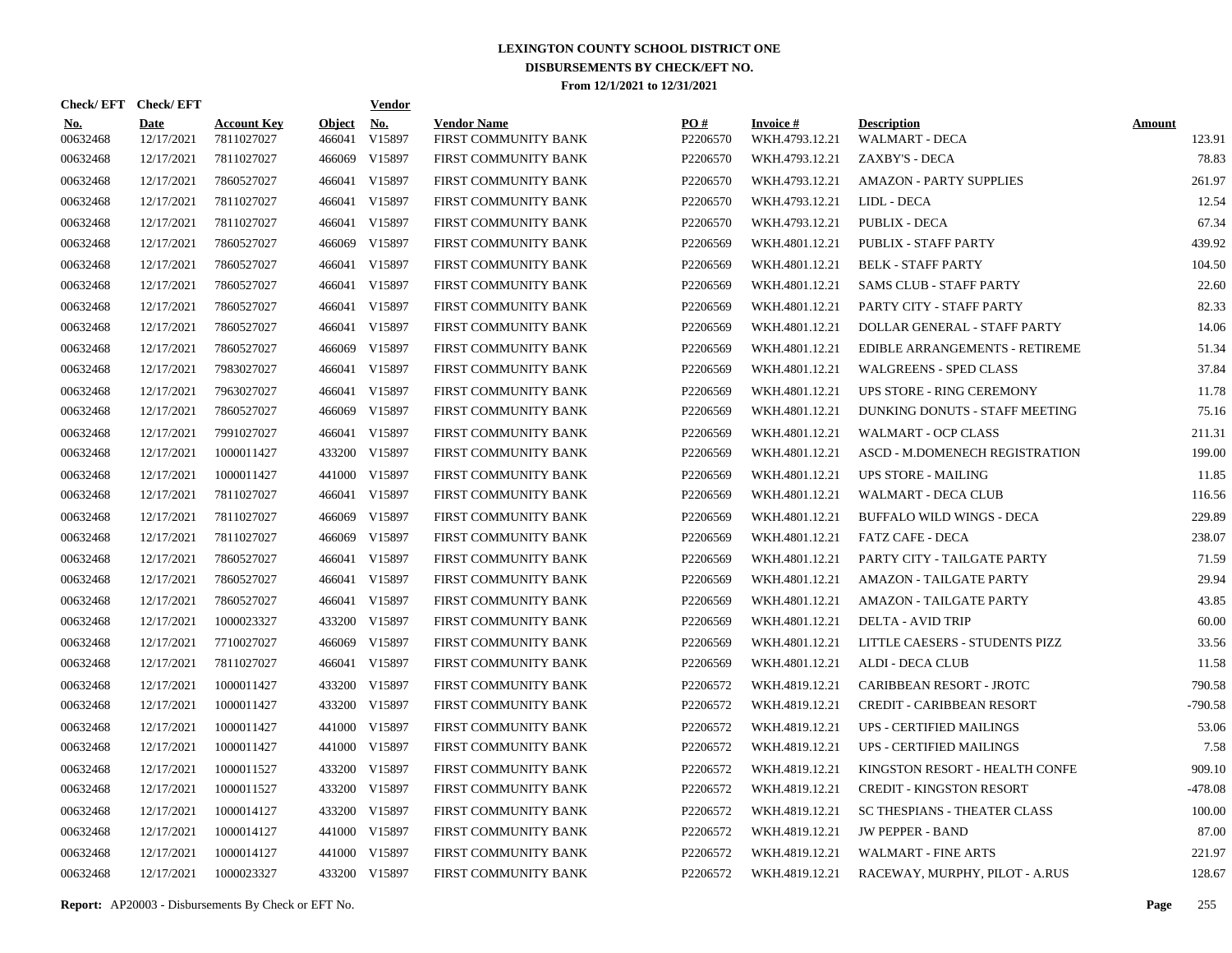| Check/EFT Check/EFT    |                           |                                  |                         | Vendor               |                                            |                      |                                   |                                                     |                  |
|------------------------|---------------------------|----------------------------------|-------------------------|----------------------|--------------------------------------------|----------------------|-----------------------------------|-----------------------------------------------------|------------------|
| <u>No.</u><br>00632468 | <b>Date</b><br>12/17/2021 | <b>Account Key</b><br>1000023327 | <b>Object</b><br>433200 | <b>No.</b><br>V15897 | <b>Vendor Name</b><br>FIRST COMMUNITY BANK | PO#<br>P2206572      | <b>Invoice#</b><br>WKH.4819.12.21 | <b>Description</b><br><b>AVIS - AVID CONFERENCE</b> | Amount<br>745.26 |
| 00632468               | 12/17/2021                | 1000025427                       |                         | 441000 V15897        | FIRST COMMUNITY BANK                       | P2206572             | WKH.4819.12.21                    | <b>LOWES - MAIN DEPT</b>                            | 23.71            |
| 00632468               | 12/17/2021                | 1000025427                       |                         | 441000 V15897        | FIRST COMMUNITY BANK                       | P2206572             | WKH.4819.12.21                    | <b>CREDIT - EXXON</b>                               | $-0.40$          |
| 00632468               | 12/17/2021                | 3280011527                       |                         | 439500 V15897        | FIRST COMMUNITY BANK                       | P2206572             | WKH.4819.12.21                    | PEARSON VUE - PUBLIC HEALTH                         | 840.00           |
| 00632468               | 12/17/2021                | 7710027027                       |                         | 466041 V15897        | FIRST COMMUNITY BANK                       | P2206572             | WKH.4819.12.21                    | WALMART - SGA 10TH GR. ADOPT A                      | 342.43           |
| 00632468               | 12/17/2021                | 7744019027                       |                         | 466041 V15897        | FIRST COMMUNITY BANK                       | P2206572             | WKH.4819.12.21                    | <b>WALMART - SCIENCE LABS</b>                       | 61.78            |
| 00632468               | 12/17/2021                | 7750019027                       |                         | 466041 V15897        | FIRST COMMUNITY BANK                       | P2206572             | WKH.4819.12.21                    | WALGREENS - SYMPATHY & GIFT CA                      | 84.79            |
| 00632468               | 12/17/2021                | 7765027027                       |                         | 466041 V15897        | FIRST COMMUNITY BANK                       | P2206572             | WKH.4819.12.21                    | <b>GLAMOUR GODDESS - DANCE</b>                      | 47.13            |
| 00632468               | 12/17/2021                | 7765027027                       |                         | 466041 V15897        | FIRST COMMUNITY BANK                       | P2206572             | WKH.4819.12.21                    | WEISSMAN'S - DANCE CLASS                            | 26.67            |
| 00632468               | 12/17/2021                | 7841827027                       |                         | 466064 V15897        | FIRST COMMUNITY BANK                       | P2206572             | WKH.4819.12.21                    | DOMINION ENERGY - DONATION                          | 298.95           |
| 00632468               | 12/17/2021                | 7860527027                       |                         | 466041 V15897        | FIRST COMMUNITY BANK                       | P2206572             | WKH.4819.12.21                    | EDIBLE ARRANGEMENTS - ADMIN AP                      | 51.30            |
| 00632468               | 12/17/2021                | 7860527027                       |                         | 466041 V15897        | FIRST COMMUNITY BANK                       | P2206572             | WKH.4819.12.21                    | HOBBY LOBBY - CHRISTMAS WREATH                      | 175.94           |
| 00632468               | 12/17/2021                | 7860527027                       | 466041                  | V15897               | FIRST COMMUNITY BANK                       | P2206572             | WKH.4819.12.21                    | WALMART - NEW TEACHER APPREC.                       | 57.15            |
| 00632468               | 12/17/2021                | 7860527027                       |                         | 466041 V15897        | FIRST COMMUNITY BANK                       | P2206572             | WKH.4819.12.21                    | LOWES -                                             | 44.72            |
| 00632468               | 12/17/2021                | 7901527027                       |                         | 466041 V15897        | FIRST COMMUNITY BANK                       | P2206572             | WKH.4819.12.21                    | ATHENS PAPER - IMAGING & EDITI                      | 474.80           |
| 00632468               | 12/17/2021                | 7901527027                       |                         | 466041 V15897        | FIRST COMMUNITY BANK                       | P2206572             | WKH.4819.12.21                    | PIEDMONT PLASTICS - IMAGING CL                      | 702.49           |
| 00632468               | 12/17/2021                | 7901527027                       |                         | 466041 V15897        | FIRST COMMUNITY BANK                       | P2206572             | WKH.4819.12.21                    | PIEDMONT - EDITING & IMAGING C                      | 601.33           |
| 00632468               | 12/17/2021                | 7981027027                       |                         | 466041 V15897        | FIRST COMMUNITY BANK                       | P2206572             | WKH.4819.12.21                    | CREEDMOOR SPORTS - JROTC                            | 551.85           |
| 00632468               | 12/17/2021                | 7991027027                       |                         | 466041 V15897        | FIRST COMMUNITY BANK                       | P2206572             | WKH.4819.12.21                    | WALMART - OCP CLASS FUNDRAISER                      | 132.95           |
| 00632468               | 12/17/2021                | 7991027027                       |                         | 466041 V15897        | FIRST COMMUNITY BANK                       | P2206572             | WKH.4819.12.21                    | WALMART - OCP CLASS FUNDRAISER                      | 188.11           |
| 00632468               | 12/17/2021                | 7991027027                       |                         | 466041 V15897        | FIRST COMMUNITY BANK                       | P2206572             | WKH.4819.12.21                    | CREDIT - NAT'L REST. SERVICE -                      | $-180.00$        |
|                        |                           |                                  |                         |                      |                                            |                      |                                   | <b>Check Total</b>                                  | 116,841.28       |
| 00632469               | 12/17/2021                | 1000011330                       |                         | 441000 V00549        | FORMS AND SUPPLY INC (FSI)                 | P2205851             | 5970856-1                         | Genuine Joe Clear Plastic Cups                      | 82.85            |
| 00632469               | 12/17/2021                | 1000011312                       | 441000                  | V00549               | FORMS AND SUPPLY INC (FSI)                 | P2206086             | 5976984-1                         | Dart Insulated Foam Cups                            | 72.52            |
| 00632469               | 12/17/2021                | 1000011247                       |                         | 441000 V00549        | FORMS AND SUPPLY INC (FSI)                 | P2206109             | 5977686-0                         | Crayola Regular Size Crayon Se                      | 68.16            |
| 00632469               | 12/17/2021                | 1000011312                       | 441000                  | V00549               | FORMS AND SUPPLY INC (FSI)                 | P2206110             | 5977691-0                         | WiteOut Brand EZ Grip Correcti                      | 25.37            |
| 00632469               | 12/17/2021                | 1000011312                       | 441000                  | V00549               | FORMS AND SUPPLY INC (FSI)                 | P <sub>2206110</sub> | 5977691-0                         | Postitreg Notes Original Notep                      | 27.73            |
| 00632469               | 12/17/2021                | 1000011312                       | 441000                  | V00549               | FORMS AND SUPPLY INC (FSI)                 | P2206110             | 5977691-0                         | Scotch Sure Start Packaging Ta                      | 14.89            |
| 00632469               | 12/17/2021                | 1000011312                       | 441000                  | V00549               | FORMS AND SUPPLY INC (FSI)                 | P2206110             | 5977691-0                         | Averyreg Easy Peelreg Address                       | 56.24            |
| 00632469               | 12/17/2021                | 7740019031                       | 466041                  | V00549               | FORMS AND SUPPLY INC (FSI)                 | P2206116             | 5978094-0                         | Cardinal Economy Value Clear Vue                    | 18.75            |
| 00632469               | 12/17/2021                | 1000011320                       | 441000                  | V00549               | FORMS AND SUPPLY INC (FSI)                 | P2206121             | 5978233-0                         | Business Source Premium Invisi                      | 82.60            |
| 00632469               | 12/17/2021                | 1000011320                       | 441000                  | V00549               | FORMS AND SUPPLY INC (FSI)                 | P2206121             | 5978233-0                         | Averyreg Glue Stick 026 oz 1                        | 78.54            |
| 00632469               | 12/17/2021                | 1000023331                       |                         | 441000 V00549        | FORMS AND SUPPLY INC (FSI)                 | P2206123             | 5978250-0                         | Business Source Selfadhesive F                      | 54.41            |
| 00632469               | 12/17/2021                | 1000011247                       | 441000                  | V00549               | FORMS AND SUPPLY INC (FSI)                 | P2206124             | 5978251-0                         | Sharpie Flip Chart Markers Bu                       | 8.56             |
| 00632469               | 12/17/2021                | 7770027046                       |                         | 466041 V00549        | FORMS AND SUPPLY INC (FSI)                 | P2206148             | 5978776-0                         | <b>Advantus Proximity Card Vertic</b>               | 21.57            |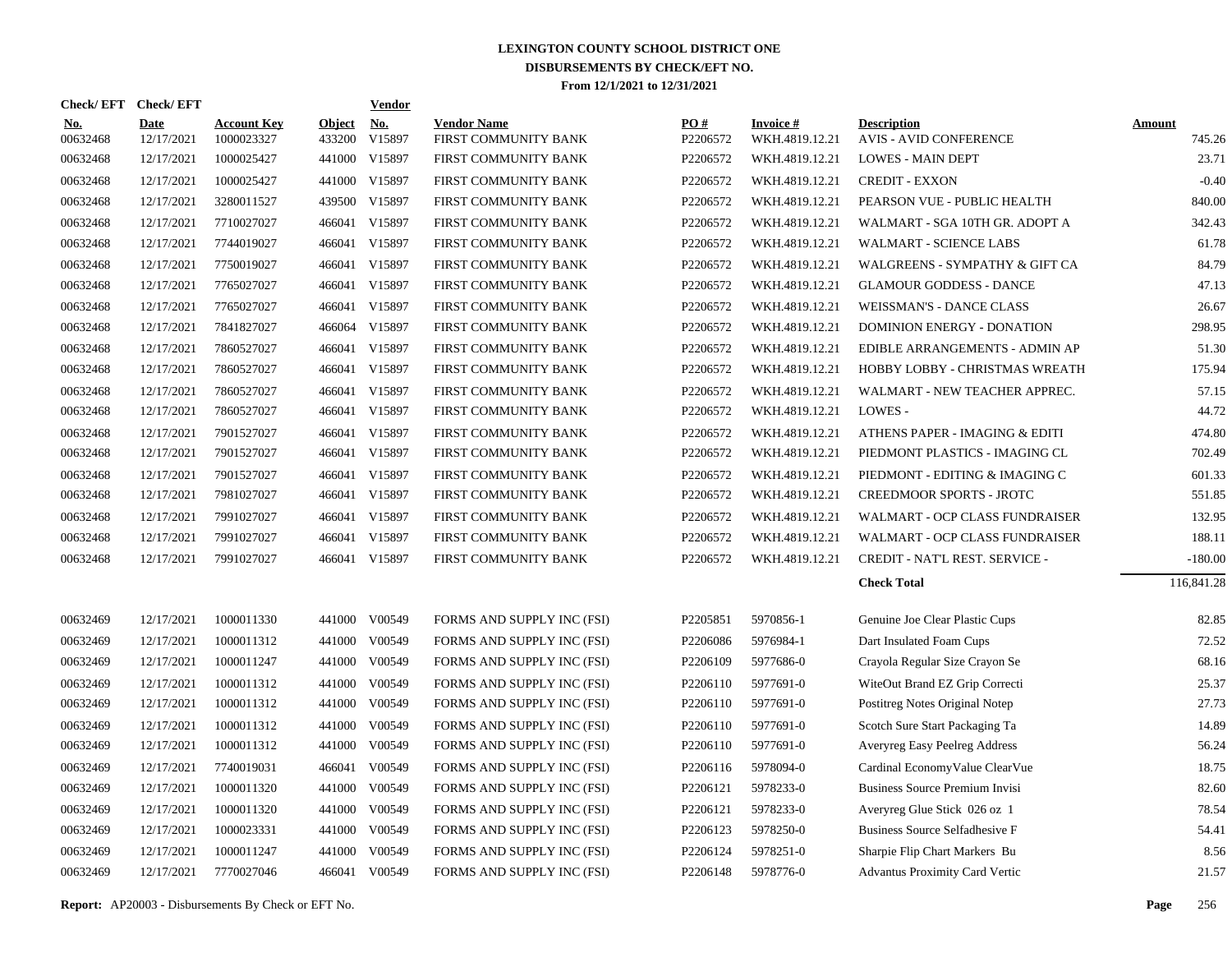|                                                                                                                                                                                                                                                                                                                      |                                                                                                                                                                                                                                                                                                                                                                                                                |                         | <b>Vendor</b>        |                                                                                                                                                                                                                                                                                                                                                                                                                                       |                      |                              |                                                      |                                    |
|----------------------------------------------------------------------------------------------------------------------------------------------------------------------------------------------------------------------------------------------------------------------------------------------------------------------|----------------------------------------------------------------------------------------------------------------------------------------------------------------------------------------------------------------------------------------------------------------------------------------------------------------------------------------------------------------------------------------------------------------|-------------------------|----------------------|---------------------------------------------------------------------------------------------------------------------------------------------------------------------------------------------------------------------------------------------------------------------------------------------------------------------------------------------------------------------------------------------------------------------------------------|----------------------|------------------------------|------------------------------------------------------|------------------------------------|
|                                                                                                                                                                                                                                                                                                                      | <u>Account Key</u><br>7770027046                                                                                                                                                                                                                                                                                                                                                                               | <b>Object</b><br>466041 | <u>No.</u><br>V00549 | <b>Vendor Name</b><br>FORMS AND SUPPLY INC (FSI)                                                                                                                                                                                                                                                                                                                                                                                      | PO#<br>P2206148      | <b>Invoice#</b><br>5978776-0 | <b>Description</b><br>Averyreg Easy Peel White Shipp | <b>Amount</b><br>96.57             |
|                                                                                                                                                                                                                                                                                                                      |                                                                                                                                                                                                                                                                                                                                                                                                                |                         |                      |                                                                                                                                                                                                                                                                                                                                                                                                                                       |                      |                              | <b>Check Total</b>                                   | 708.76                             |
|                                                                                                                                                                                                                                                                                                                      | 7732019030                                                                                                                                                                                                                                                                                                                                                                                                     |                         |                      | FORT POTTERY COMPANY LLC                                                                                                                                                                                                                                                                                                                                                                                                              | P2203614             | 19816                        | Tucker White Low Fire 220lbs                         | 159.60                             |
|                                                                                                                                                                                                                                                                                                                      | 7732019030                                                                                                                                                                                                                                                                                                                                                                                                     |                         |                      | FORT POTTERY COMPANY LLC                                                                                                                                                                                                                                                                                                                                                                                                              | P2203614             | 19816                        | Surcharge                                            | 20.89                              |
|                                                                                                                                                                                                                                                                                                                      |                                                                                                                                                                                                                                                                                                                                                                                                                |                         |                      |                                                                                                                                                                                                                                                                                                                                                                                                                                       |                      |                              | <b>Check Total</b>                                   | 180.49                             |
|                                                                                                                                                                                                                                                                                                                      | 1000021331                                                                                                                                                                                                                                                                                                                                                                                                     |                         |                      | <b>GROVE MEDICAL</b>                                                                                                                                                                                                                                                                                                                                                                                                                  | P <sub>2204790</sub> | 6165048                      | ADHESIVE BANDAGE 1X3 FABRIC                          | 50.56                              |
|                                                                                                                                                                                                                                                                                                                      |                                                                                                                                                                                                                                                                                                                                                                                                                |                         |                      |                                                                                                                                                                                                                                                                                                                                                                                                                                       |                      |                              | <b>Check Total</b>                                   | 50.56                              |
|                                                                                                                                                                                                                                                                                                                      | 5730025330                                                                                                                                                                                                                                                                                                                                                                                                     |                         |                      | <b>GUITAR CENTER DBA MUSIC AND AR</b>                                                                                                                                                                                                                                                                                                                                                                                                 | P2200255             | INV029375428                 | Fox Renard Model 330 Oboe                            | 11,684.40                          |
|                                                                                                                                                                                                                                                                                                                      |                                                                                                                                                                                                                                                                                                                                                                                                                |                         |                      |                                                                                                                                                                                                                                                                                                                                                                                                                                       |                      |                              | <b>Check Total</b>                                   | 11,684.40                          |
|                                                                                                                                                                                                                                                                                                                      | 7802073013                                                                                                                                                                                                                                                                                                                                                                                                     |                         |                      | <b>HALL, DARREN</b>                                                                                                                                                                                                                                                                                                                                                                                                                   |                      |                              |                                                      | 69.00                              |
|                                                                                                                                                                                                                                                                                                                      |                                                                                                                                                                                                                                                                                                                                                                                                                |                         |                      |                                                                                                                                                                                                                                                                                                                                                                                                                                       |                      |                              | <b>Check Total</b>                                   | 69.00                              |
|                                                                                                                                                                                                                                                                                                                      | 6000025624                                                                                                                                                                                                                                                                                                                                                                                                     |                         |                      | HERSHEYS ICE CREAM                                                                                                                                                                                                                                                                                                                                                                                                                    | P2203375             | INVE0016994736               | Fruit Punch Polar Blast Bar                          | 38.20                              |
|                                                                                                                                                                                                                                                                                                                      | 6000025624                                                                                                                                                                                                                                                                                                                                                                                                     |                         |                      | HERSHEYS ICE CREAM                                                                                                                                                                                                                                                                                                                                                                                                                    | P2203375             | INVE0016994736               | Chocolate Scooter Bar                                | 23.98                              |
|                                                                                                                                                                                                                                                                                                                      | 6000025624                                                                                                                                                                                                                                                                                                                                                                                                     |                         |                      | HERSHEYS ICE CREAM                                                                                                                                                                                                                                                                                                                                                                                                                    | P2203375             | INVE0016994736               | Strawberry Scooter Bar                               | 23.98                              |
|                                                                                                                                                                                                                                                                                                                      | 6000025624                                                                                                                                                                                                                                                                                                                                                                                                     |                         |                      | HERSHEYS ICE CREAM                                                                                                                                                                                                                                                                                                                                                                                                                    | P2203375             | INVE0016994736               | Fudge-O Bar                                          | 19.10                              |
|                                                                                                                                                                                                                                                                                                                      | 6000025624                                                                                                                                                                                                                                                                                                                                                                                                     |                         |                      | HERSHEYS ICE CREAM                                                                                                                                                                                                                                                                                                                                                                                                                    | P2203375             | INVE0016994736               | Crazy Cone                                           | 21.98                              |
|                                                                                                                                                                                                                                                                                                                      | 6000025624                                                                                                                                                                                                                                                                                                                                                                                                     |                         |                      | HERSHEYS ICE CREAM                                                                                                                                                                                                                                                                                                                                                                                                                    | P2203375             | INVE0016994736               | Cookies and Cream Cone                               | 21.98                              |
|                                                                                                                                                                                                                                                                                                                      | 6000025624                                                                                                                                                                                                                                                                                                                                                                                                     |                         |                      | HERSHEYS ICE CREAM                                                                                                                                                                                                                                                                                                                                                                                                                    | P2203375             | INVE0016994736               | Vanilla/Chocolate Twist Cone                         | 21.98                              |
|                                                                                                                                                                                                                                                                                                                      | 6000025624                                                                                                                                                                                                                                                                                                                                                                                                     |                         |                      | <b>HERSHEYS ICE CREAM</b>                                                                                                                                                                                                                                                                                                                                                                                                             | P2203375             | INVE0016994736               | Vanilla Mighty Mini Sandwich                         | 28.96                              |
|                                                                                                                                                                                                                                                                                                                      | 6000025624                                                                                                                                                                                                                                                                                                                                                                                                     |                         |                      | HERSHEYS ICE CREAM                                                                                                                                                                                                                                                                                                                                                                                                                    | P2203375             | INVE0016994736               | <b>Cotton Candy Cup</b>                              | 13.48                              |
|                                                                                                                                                                                                                                                                                                                      | 6000025624                                                                                                                                                                                                                                                                                                                                                                                                     |                         |                      | <b>HERSHEYS ICE CREAM</b>                                                                                                                                                                                                                                                                                                                                                                                                             | P2203375             | INVE0016994736               | <b>Cotton Candy Twister</b>                          | 18.72                              |
|                                                                                                                                                                                                                                                                                                                      | 6000025642                                                                                                                                                                                                                                                                                                                                                                                                     |                         |                      | HERSHEYS ICE CREAM                                                                                                                                                                                                                                                                                                                                                                                                                    | P2203377             | INVE0016994772               | Fruit Punch Polar Blast Bar                          | 19.10                              |
|                                                                                                                                                                                                                                                                                                                      | 6000025642                                                                                                                                                                                                                                                                                                                                                                                                     |                         |                      | HERSHEYS ICE CREAM                                                                                                                                                                                                                                                                                                                                                                                                                    | P2203377             | INVE0016994772               | Crazy Cone                                           | 43.96                              |
|                                                                                                                                                                                                                                                                                                                      | 6000025642                                                                                                                                                                                                                                                                                                                                                                                                     |                         |                      | HERSHEYS ICE CREAM                                                                                                                                                                                                                                                                                                                                                                                                                    | P2203377             | INVE0016994772               | Cookies and Cream Cone                               | 21.98                              |
|                                                                                                                                                                                                                                                                                                                      | 6000025642                                                                                                                                                                                                                                                                                                                                                                                                     |                         |                      | HERSHEYS ICE CREAM                                                                                                                                                                                                                                                                                                                                                                                                                    | P2203377             | INVE0016994772               | Vanilla Mighty Mini Sandwich                         | 28.96                              |
|                                                                                                                                                                                                                                                                                                                      | 6000025642                                                                                                                                                                                                                                                                                                                                                                                                     |                         |                      | <b>HERSHEYS ICE CREAM</b>                                                                                                                                                                                                                                                                                                                                                                                                             | P2203377             | INVE0016994772               | Llama Party Sandwich                                 | 22.98                              |
|                                                                                                                                                                                                                                                                                                                      | 6000025642                                                                                                                                                                                                                                                                                                                                                                                                     |                         |                      | HERSHEYS ICE CREAM                                                                                                                                                                                                                                                                                                                                                                                                                    | P2203377             | INVE0016994772               | <b>Cotton Candy Cup</b>                              | 53.92                              |
|                                                                                                                                                                                                                                                                                                                      | 6000025642                                                                                                                                                                                                                                                                                                                                                                                                     |                         |                      | HERSHEYS ICE CREAM                                                                                                                                                                                                                                                                                                                                                                                                                    | P2203377             | INVE0016994772               | Vanilla Cup                                          | 53.92                              |
|                                                                                                                                                                                                                                                                                                                      | 6000025642                                                                                                                                                                                                                                                                                                                                                                                                     |                         |                      | HERSHEYS ICE CREAM                                                                                                                                                                                                                                                                                                                                                                                                                    | P2203377             | INVE0016994772               | Unicorn Horn Twister                                 | 18.72                              |
|                                                                                                                                                                                                                                                                                                                      | 6000025615                                                                                                                                                                                                                                                                                                                                                                                                     |                         |                      | HERSHEYS ICE CREAM                                                                                                                                                                                                                                                                                                                                                                                                                    | P2204194             | INVE0017078902               | Cookies and Cream Cone                               | 43.96                              |
|                                                                                                                                                                                                                                                                                                                      | 6000025615                                                                                                                                                                                                                                                                                                                                                                                                     |                         |                      | HERSHEYS ICE CREAM                                                                                                                                                                                                                                                                                                                                                                                                                    | P2204194             | INVE0017078902               | Vanilla Mighty Mini Sandwich                         | 14.48                              |
| 00632469<br>00632470<br>00632470<br>00632471<br>00632472<br>00632473<br>00632474<br>00632474<br>00632474<br>00632474<br>00632474<br>00632474<br>00632474<br>00632474<br>00632474<br>00632474<br>00632474<br>00632474<br>00632474<br>00632474<br>00632474<br>00632474<br>00632474<br>00632474<br>00632474<br>00632474 | Check/EFT Check/EFT<br><b>Date</b><br>12/17/2021<br>12/17/2021<br>12/17/2021<br>12/17/2021<br>12/17/2021<br>12/17/2021<br>12/17/2021<br>12/17/2021<br>12/17/2021<br>12/17/2021<br>12/17/2021<br>12/17/2021<br>12/17/2021<br>12/17/2021<br>12/17/2021<br>12/17/2021<br>12/17/2021<br>12/17/2021<br>12/17/2021<br>12/17/2021<br>12/17/2021<br>12/17/2021<br>12/17/2021<br>12/17/2021<br>12/17/2021<br>12/17/2021 |                         |                      | 466041 V13245<br>466041 V13245<br>441000 V02048<br>441000 V01479<br>466034 V17067<br>446000 V12469<br>446000 V12469<br>446000 V12469<br>446000 V12469<br>446000 V12469<br>446000 V12469<br>446000 V12469<br>446000 V12469<br>446000 V12469<br>446000 V12469<br>446000 V12469<br>446000 V12469<br>446000 V12469<br>446000 V12469<br>446000 V12469<br>446000 V12469<br>446000 V12469<br>446000 V12469<br>446000 V12469<br>446000 V12469 |                      |                              |                                                      | JVMB.GI.12.16.21 Athletic Official |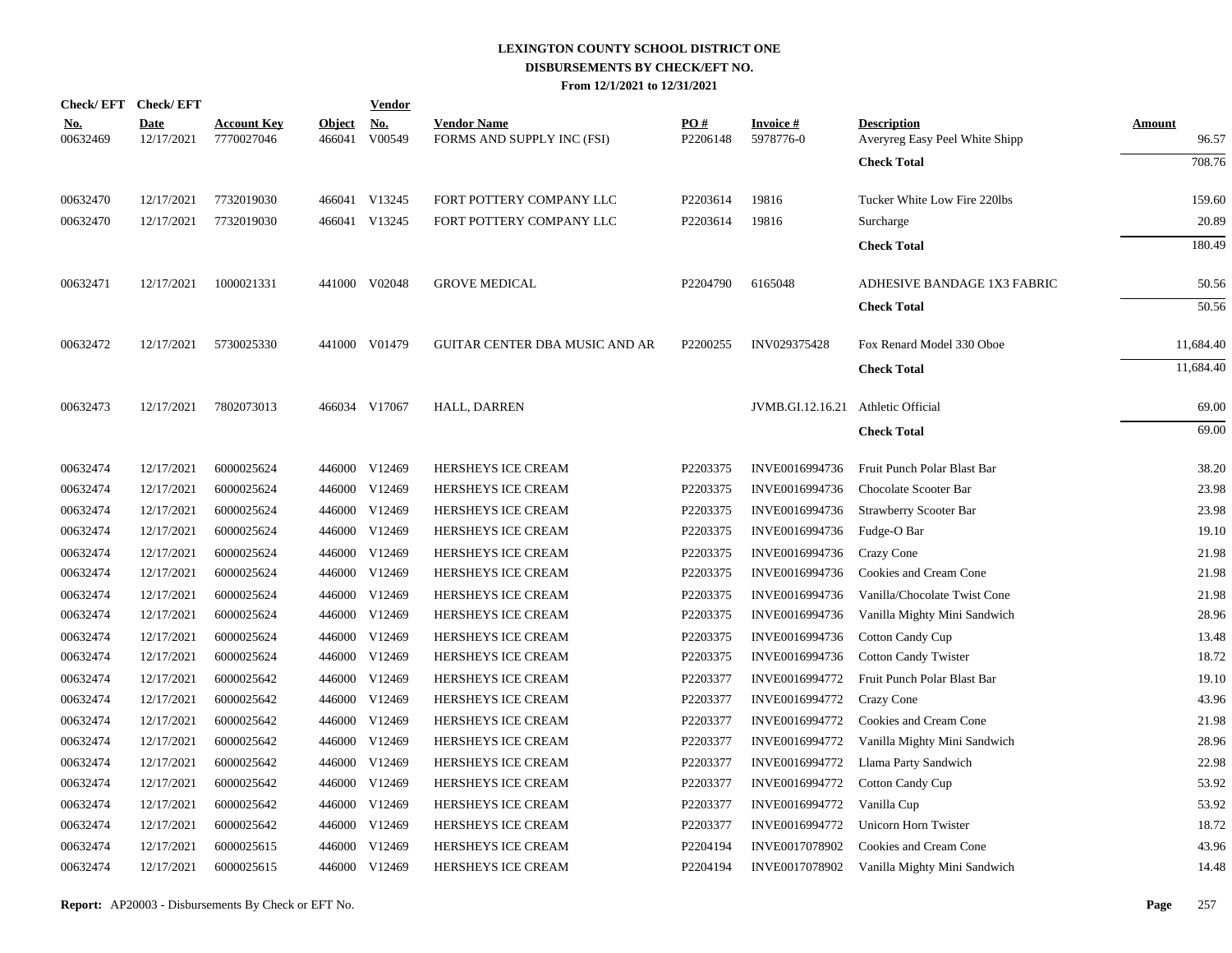| <b>Check/EFT</b>       | <b>Check/EFT</b>          |                                  |                         | <b>Vendor</b>        |                                          |                 |                                    |                                                      |                        |
|------------------------|---------------------------|----------------------------------|-------------------------|----------------------|------------------------------------------|-----------------|------------------------------------|------------------------------------------------------|------------------------|
| <u>No.</u><br>00632474 | <b>Date</b><br>12/17/2021 | <b>Account Key</b><br>6000025615 | <u>Object</u><br>446000 | <u>No.</u><br>V12469 | <b>Vendor Name</b><br>HERSHEYS ICE CREAM | PO#<br>P2204194 | <b>Invoice</b> #<br>INVE0017078902 | <b>Description</b><br><b>Brownie Batter Sandwich</b> | <b>Amount</b><br>22.98 |
| 00632474               | 12/17/2021                | 6000025615                       | 446000                  | V12469               | HERSHEYS ICE CREAM                       | P2204194        | INVE0017078902                     | Unicorn Horn Twister                                 | 18.72                  |
| 00632474               | 12/17/2021                | 6000025615                       | 446000                  | V12469               | <b>HERSHEYS ICE CREAM</b>                | P2204194        | INVE0017078902                     | Sour Blue Raspberry Twister                          | 18.72                  |
| 00632474               | 12/17/2021                | 6000025624                       | 446000                  | V12469               | HERSHEYS ICE CREAM                       | P2204193        | INVE0017078922                     | Fruit Punch Polar Blast Bar                          | 38.20                  |
| 00632474               | 12/17/2021                | 6000025624                       | 446000                  | V12469               | HERSHEYS ICE CREAM                       | P2204193        | INVE0017078922                     | Chocolate Scooter Bar                                | 23.98                  |
| 00632474               | 12/17/2021                | 6000025624                       | 446000                  | V12469               | <b>HERSHEYS ICE CREAM</b>                | P2204193        | INVE0017078922                     | Strawberry Scooter Bar                               | 23.98                  |
| 00632474               | 12/17/2021                | 6000025624                       | 446000                  | V12469               | HERSHEYS ICE CREAM                       | P2204193        | INVE0017078922                     | Crazy Cone                                           | 21.98                  |
| 00632474               | 12/17/2021                | 6000025624                       | 446000                  | V12469               | HERSHEYS ICE CREAM                       | P2204193        | INVE0017078922                     | Cookies and Cream Cone                               | 21.98                  |
| 00632474               | 12/17/2021                | 6000025624                       | 446000                  | V12469               | <b>HERSHEYS ICE CREAM</b>                | P2204193        | INVE0017078922                     | Vanilla Mighty Mini Sandwich                         | 14.48                  |
| 00632474               | 12/17/2021                | 6000025624                       | 446000                  | V12469               | <b>HERSHEYS ICE CREAM</b>                | P2204193        | INVE0017078922                     | Birthday Cake Yogurt Cup                             | 13.48                  |
| 00632474               | 12/17/2021                | 6000025624                       | 446000                  | V12469               | HERSHEYS ICE CREAM                       | P2204193        | INVE0017078922                     | Vanilla Cup                                          | 13.48                  |
| 00632474               | 12/17/2021                | 6000025624                       | 446000                  | V12469               | HERSHEYS ICE CREAM                       | P2204193        | INVE0017078922                     | Sour Blue Raspberry Twister                          | 28.08                  |
| 00632474               | 12/17/2021                | 6000025635                       | 446000                  | V12469               | HERSHEYS ICE CREAM                       | P2204192        | INVE0017078938                     | Fruit Punch Polar Blast Bar                          | 9.55                   |
| 00632474               | 12/17/2021                | 6000025635                       |                         | 446000 V12469        | HERSHEYS ICE CREAM                       | P2204192        | INVE0017078938                     | Vanilla Mighty Mini Sandwich                         | 28.96                  |
| 00632474               | 12/17/2021                | 6000025635                       |                         | 446000 V12469        | <b>HERSHEYS ICE CREAM</b>                | P2204192        | INVE0017078938                     | Birthday Cake Yogurt                                 | 26.96                  |
| 00632474               | 12/17/2021                | 6000025635                       | 446000                  | V12469               | HERSHEYS ICE CREAM                       | P2204192        | INVE0017078938                     | <b>Cotton Candy Cup</b>                              | 26.96                  |
| 00632474               | 12/17/2021                | 6000025635                       | 446000                  | V12469               | HERSHEYS ICE CREAM                       | P2204192        | INVE0017078938                     | Vanilla Cup                                          | 26.96                  |
| 00632474               | 12/17/2021                | 6000025641                       | 446000                  | V12469               | HERSHEYS ICE CREAM                       | P2204190        | INVE0017078955                     | Crazy Cone                                           | 87.92                  |
| 00632474               | 12/17/2021                | 6000025641                       | 446000                  | V12469               | <b>HERSHEYS ICE CREAM</b>                | P2204190        | INVE0017078955                     | Cookies and Cream Cone                               | 109.90                 |
| 00632474               | 12/17/2021                | 6000025641                       | 446000                  | V12469               | <b>HERSHEYS ICE CREAM</b>                | P2204190        | INVE0017078955                     | Vanilla Mighty Mini Sandwich                         | 43.44                  |
| 00632474               | 12/17/2021                | 6000025641                       | 446000                  | V12469               | HERSHEYS ICE CREAM                       | P2204190        | INVE0017078955                     | <b>Brownie Batter Sandwich</b>                       | 45.96                  |
| 00632474               | 12/17/2021                | 6000025641                       | 446000                  | V12469               | HERSHEYS ICE CREAM                       | P2204190        | INVE0017078955                     | Birthday Cake Yogurt                                 | 53.92                  |
| 00632474               | 12/17/2021                | 6000025641                       | 446000                  | V12469               | HERSHEYS ICE CREAM                       | P2204190        | INVE0017078955                     | <b>Cotton Candy Cup</b>                              | 53.92                  |
| 00632474               | 12/17/2021                | 6000025641                       | 446000                  | V12469               | HERSHEYS ICE CREAM                       | P2204190        | INVE0017078955                     | Unicorn Horn Twister                                 | 37.44                  |
| 00632474               | 12/17/2021                | 6000025642                       | 446000                  | V12469               | HERSHEYS ICE CREAM                       | P2204189        | INVE0017078965                     | Fruit Punch Polar Blast Bar                          | 38.20                  |
| 00632474               | 12/17/2021                | 6000025642                       | 446000                  | V12469               | <b>HERSHEYS ICE CREAM</b>                | P2204189        | INVE0017078965                     | Chocolate Scooter Bar                                | 23.98                  |
| 00632474               | 12/17/2021                | 6000025642                       | 446000                  | V12469               | HERSHEYS ICE CREAM                       | P2204189        | INVE0017078965                     | <b>Strawberry Scooter Bar</b>                        | 23.98                  |
| 00632474               | 12/17/2021                | 6000025642                       | 446000                  | V12469               | HERSHEYS ICE CREAM                       | P2204189        | INVE0017078965                     | Crazy Cone                                           | 43.96                  |
| 00632474               | 12/17/2021                | 6000025642                       | 446000                  | V12469               | HERSHEYS ICE CREAM                       | P2204189        | INVE0017078965                     | Cookies and Cream Cone                               | 43.96                  |
| 00632474               | 12/17/2021                | 6000025642                       | 446000                  | V12469               | HERSHEYS ICE CREAM                       | P2204189        | INVE0017078965                     | Vanilla/Chocolate Twist Cone                         | 43.96                  |
| 00632474               | 12/17/2021                | 6000025642                       | 446000                  | V12469               | HERSHEYS ICE CREAM                       | P2204189        | INVE0017078965                     | Vanilla Mighty Mini Sandwich                         | 28.96                  |
| 00632474               | 12/17/2021                | 6000025642                       | 446000                  | V12469               | HERSHEYS ICE CREAM                       | P2204189        | INVE0017078965                     | Birthday Cake Yogurt Cup                             | 26.96                  |
| 00632474               | 12/17/2021                | 6000025642                       | 446000                  | V12469               | HERSHEYS ICE CREAM                       | P2204189        | INVE0017078965                     | Cotton Candy Cup                                     | 26.96                  |
| 00632474               | 12/17/2021                | 6000025642                       |                         | 446000 V12469        | HERSHEYS ICE CREAM                       | P2204189        | INVE0017078965                     | Unicorn Horn Twister                                 | 18.72                  |
|                        |                           |                                  |                         |                      |                                          |                 |                                    |                                                      |                        |

**Check Total** 1,685.93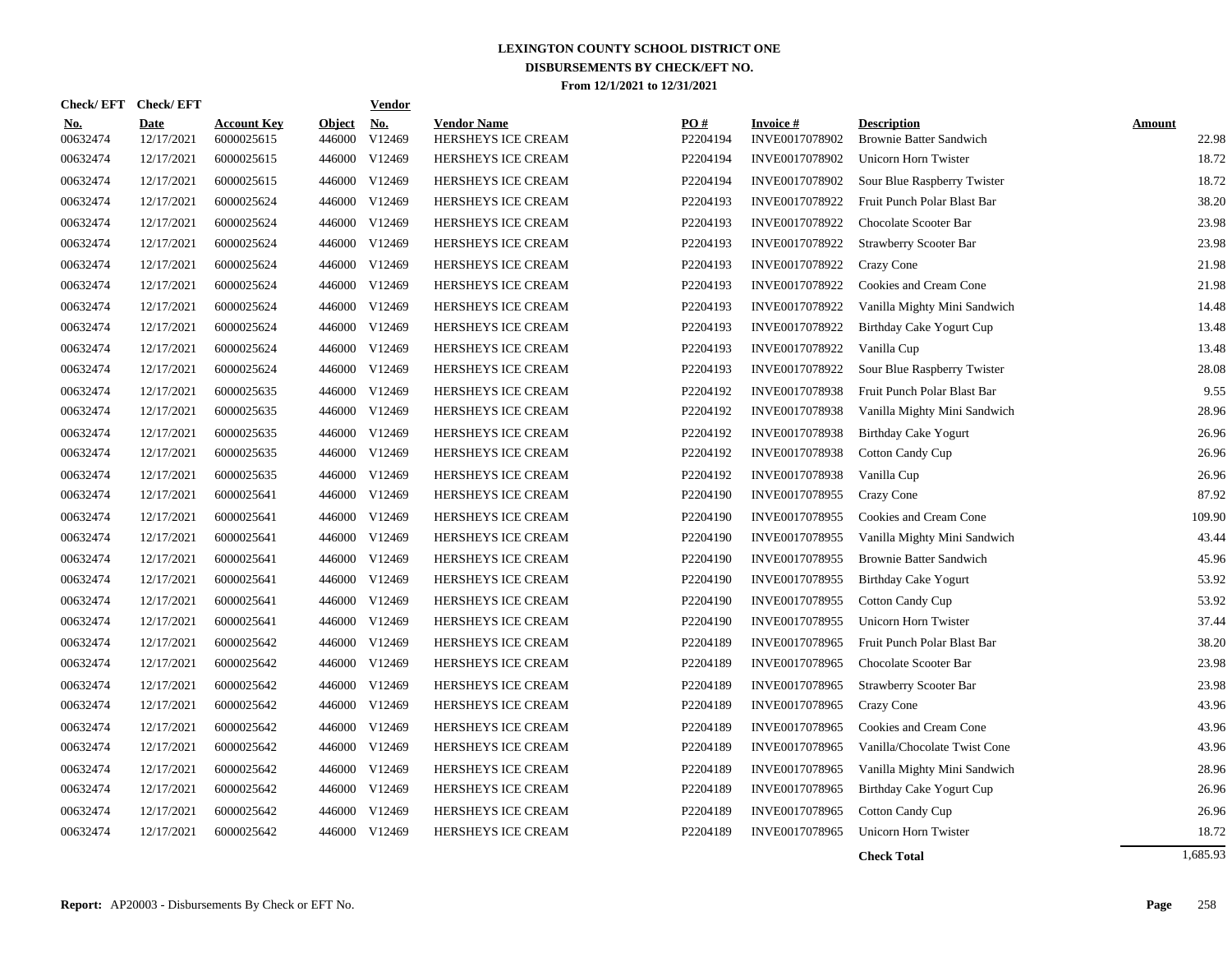|                        | Check/EFT Check/EFT       |                                  |                         | <u>Vendor</u>        |                                |          |                                   |                                                  |                        |
|------------------------|---------------------------|----------------------------------|-------------------------|----------------------|--------------------------------|----------|-----------------------------------|--------------------------------------------------|------------------------|
| <u>No.</u><br>00632475 | <b>Date</b><br>12/17/2021 | <b>Account Key</b><br>6000025611 | <b>Object</b><br>433200 | <u>No.</u><br>Exxxxx | <b>Vendor Name</b><br>Employee | PO#      | <b>Invoice#</b><br>11.01.11.30.21 | <b>Description</b><br>Food Service Bank deposits | <b>Amount</b><br>57.46 |
|                        |                           |                                  |                         |                      |                                |          |                                   | <b>Check Total</b>                               | 57.46                  |
| 00632476               | 12/17/2021                | 7818527046                       | 466099                  | V16263               | <b>IMAGE INK SC LLC</b>        | P2205602 | 54021                             | Fashion Fuzzy Feet Crew Socks,                   | 719.04                 |
| 00632476               | 12/17/2021                | 7818527046                       | 466099                  | V16263               | <b>IMAGE INK SC LLC</b>        | P2205602 | 54021                             | Reorder Setup Fee                                | 21.40                  |
| 00632476               | 12/17/2021                | 7818527046                       | 466099                  | V16263               | <b>IMAGE INK SC LLC</b>        | P2205602 | 54021                             | Shipping                                         | 56.92                  |
|                        |                           |                                  |                         |                      |                                |          |                                   | <b>Check Total</b>                               | 797.36                 |
| 00632477               | 12/17/2021                | 7863027026                       |                         | 466099 V17062        | <b>JACOBS, DHERICK</b>         | P2206369 | 0129                              | DJ Services for 12/16 for stud                   | 250.00                 |
|                        |                           |                                  |                         |                      |                                |          |                                   | <b>Check Total</b>                               | 250.00                 |
| 00632478               | 12/17/2021                | 5744025344                       |                         | 452000 V00030        | JUMPER CARTER SEASE ARCHITECTS | P2206519 | 01-20023                          | Architectural Services for RBH                   | 4,306.94               |
|                        |                           |                                  |                         |                      |                                |          |                                   | <b>Check Total</b>                               | 4,306.94               |
| 00632479               | 12/17/2021                | 1000025408                       |                         | 432300 V13016        | KENDALL ELEVATOR COMPANY       | P2200426 | 3985                              | CS Unit 1 Elevator Maintenance                   | 70.00                  |
| 00632479               | 12/17/2021                | 1000025408                       | 432300                  | V13016               | KENDALL ELEVATOR COMPANY       | P2200426 | 3985                              | CS Unit 2 Elevator Maintenance                   | 35.00                  |
| 00632479               | 12/17/2021                | 1000025411                       | 432300                  | V13016               | KENDALL ELEVATOR COMPANY       | P2200426 | 3985                              | LHS Unit 1 - Elevator Maintena                   | 70.00                  |
| 00632479               | 12/17/2021                | 1000025411                       | 432300                  | V13016               | KENDALL ELEVATOR COMPANY       | P2200426 | 3985                              | LHS Unit 2 Elevator Maintenanc                   | 70.00                  |
| 00632479               | 12/17/2021                | 1000025411                       | 432300                  | V13016               | KENDALL ELEVATOR COMPANY       | P2200426 | 3985                              | LHS Unit 3 Elevator Maintenanc                   | 70.00                  |
| 00632479               | 12/17/2021                | 1000025411                       |                         | 432300 V13016        | KENDALL ELEVATOR COMPANY       | P2200426 | 3985                              | LHS Unit 4 Elevator Maintenanc                   | 35.00                  |
| 00632479               | 12/17/2021                | 1000025412                       | 432300                  | V13016               | KENDALL ELEVATOR COMPANY       | P2200426 | 3985                              | LES Unit 1 Elevator Maintenanc                   | 70.00                  |
| 00632479               | 12/17/2021                | 1000025420                       |                         | 432300 V13016        | KENDALL ELEVATOR COMPANY       | P2200426 | 3985                              | LMS Unit 1 Elevator Maintenanc                   | 70.00                  |
| 00632479               | 12/17/2021                | 1000025420                       |                         | 432300 V13016        | KENDALL ELEVATOR COMPANY       | P2200426 | 3985                              | LHS Stadium Unit 5 Elevator Ma                   | 70.00                  |
| 00632479               | 12/17/2021                | 1000025423                       |                         | 432300 V13016        | KENDALL ELEVATOR COMPANY       | P2200426 | 3985                              | <b>SGES Unit 1 Elevator Maintenan</b>            | 35.00                  |
| 00632479               | 12/17/2021                | 1000025425                       |                         | 432300 V13016        | KENDALL ELEVATOR COMPANY       | P2200426 | 3985                              | WKES Unit 1 Elevator Maintenan                   | 35.00                  |
| 00632479               | 12/17/2021                | 1000025426                       |                         | 432300 V13016        | KENDALL ELEVATOR COMPANY       | P2200426 | 3985                              | WKMS Unit 1 Elevator Maintenan                   | 70.00                  |
| 00632479               | 12/17/2021                | 1000025427                       | 432300                  | V13016               | KENDALL ELEVATOR COMPANY       | P2200426 | 3985                              | WKHS Unit 1 Elevator Maintenan                   | 70.00                  |
| 00632479               | 12/17/2021                | 1000025428                       |                         | 432300 V13016        | KENDALL ELEVATOR COMPANY       | P2200426 | 3985                              | MES Unit 1 Elevator Maintenanc                   | 35.00                  |
| 00632479               | 12/17/2021                | 1000025443                       | 432300                  | V13016               | KENDALL ELEVATOR COMPANY       | P2200426 | 3985                              | <b>MGMS</b> Unit 1 Elevator Maintenan            | 70.00                  |
| 00632479               | 12/17/2021                | 1000025444                       | 432300                  | V13016               | KENDALL ELEVATOR COMPANY       | P2200426 | 3985                              | RBHS Unit 1 Elevator Maintenan                   | 70.00                  |
| 00632479               | 12/17/2021                | 1000025444                       | 432300                  | V13016               | KENDALL ELEVATOR COMPANY       | P2200426 | 3985                              | <b>RBHS Unit 2 Elevator Maintenan</b>            | 70.00                  |
| 00632479               | 12/17/2021                | 1000025444                       | 432300                  | V13016               | KENDALL ELEVATOR COMPANY       | P2200426 | 3985                              | RBHS Stadium Unit 3 Elevator M                   | 70.00                  |
| 00632479               | 12/17/2021                | 1000025446                       | 432300                  | V13016               | KENDALL ELEVATOR COMPANY       | P2200426 | 3985                              | OGES Unit 1 Elevator Maintenan                   | 70.00                  |
| 00632479               | 12/17/2021                | 1000025446                       | 432300                  | V13016               | KENDALL ELEVATOR COMPANY       | P2200426 | 3985                              | <b>BMS</b> Unit 1 Elevator Maintenanc            | 70.00                  |
| 00632479               | 12/17/2021                | 1000025446                       | 432300                  | V13016               | KENDALL ELEVATOR COMPANY       | P2200426 | 3985                              | Add NEW PMS - Elevator Mainten                   | 70.00                  |
| 00632479               | 12/17/2021                | 1000025452                       |                         | 432300 V13016        | KENDALL ELEVATOR COMPANY       | P2200426 | 3985                              | OLD GES Unit 1 Elevator Mainte                   | 35.00                  |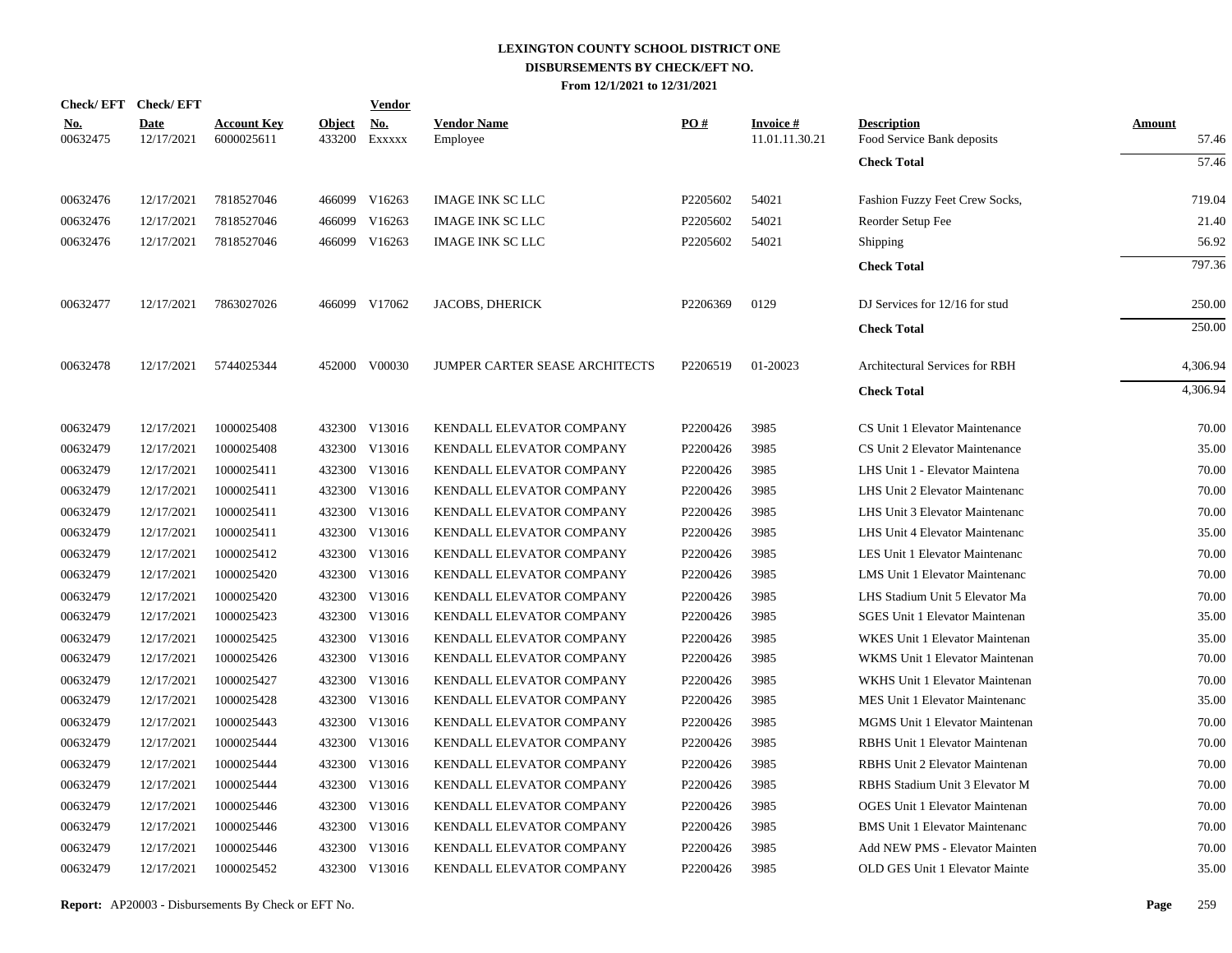| <b>Check/EFT</b>       | <b>Check/EFT</b>          |                                  |                         | <b>Vendor</b>                    |                                                |                 |                   |                                                      |                 |
|------------------------|---------------------------|----------------------------------|-------------------------|----------------------------------|------------------------------------------------|-----------------|-------------------|------------------------------------------------------|-----------------|
| <u>No.</u><br>00632479 | <b>Date</b><br>12/17/2021 | <b>Account Key</b><br>1000025453 | <b>Object</b><br>432300 | $\mathbf{N}\mathbf{o}$<br>V13016 | <b>Vendor Name</b><br>KENDALL ELEVATOR COMPANY | PO#<br>P2200426 | Invoice #<br>3985 | <b>Description</b><br>OLD PMS Unit 1 Elevator Mainte | Amount<br>70.00 |
|                        |                           |                                  |                         |                                  |                                                |                 |                   | <b>Check Total</b>                                   | 1,400.00        |
| 00632480               | 12/17/2021                | 7802073020                       |                         | 466034 V02992                    | KINARD, ROBBIE WALTON                          |                 | BB.LMS.12.11.21   | Athletic Official                                    | 80.00           |
|                        |                           |                                  |                         |                                  |                                                |                 |                   | <b>Check Total</b>                                   | 80.00           |
| 00632481               | 12/17/2021                | 7802073020                       |                         | 466034 V03221                    | LIPPETT, TIMOTHY                               |                 | 12.09.21          | LMS BB                                               | 55.00           |
|                        |                           |                                  |                         |                                  |                                                |                 |                   | <b>Check Total</b>                                   | 55.00           |
| 00632482               | 12/17/2021                | 2042221403                       |                         | 431300 V15220                    | LITTLE JOHNNY LLC                              | P2202095        | 632               | January - Psychologist Service                       | 6,750.00        |
| 00632482               | 12/17/2021                | 2042221403                       |                         | 431300 V15220                    | LITTLE JOHNNY LLC                              | P2202096        | 632               | January - Psychologist Service                       | 6,750.00        |
|                        |                           |                                  |                         |                                  |                                                |                 |                   | <b>Check Total</b>                                   | 13,500.00       |
| 00632483               | 12/17/2021                | 1000014144                       |                         | 432300 V12924                    | LORICK, STAN                                   | P2201972        | P2201972.RBH      | Fall - Piano Tuning                                  | 285.00          |
|                        |                           |                                  |                         |                                  |                                                |                 |                   | <b>Check Total</b>                                   | 285.00          |
| 00632484               | 12/17/2021                | 5729025329                       |                         | 452000 V01171                    | M B KAHN CONSTRUCTION CO INC                   | P2111128        | 617621-006        | GMS - GMP - Canopy & Courtyard                       | 49,455.66       |
| 00632484               | 12/17/2021                | 5729025329                       | 452000                  | V01171                           | M B KAHN CONSTRUCTION CO INC                   | P2203516        | 617624-002        | GMS - GMP - Classroom Addition                       | 244,420.97      |
| 00632484               | 12/17/2021                | 5729025329                       |                         | 453000 V01171                    | M B KAHN CONSTRUCTION CO INC                   | P2203515        | 617625-002        | GMS - GMP - Visitor's Parking                        | 122,589.74      |
|                        |                           |                                  |                         |                                  |                                                |                 |                   | <b>Check Total</b>                                   | 416,466.37      |
| 00632485               | 12/17/2021                | 1000022229                       |                         | 443000 V01500                    | MACKIN LIBRARY MEDIA                           | P2203441        | 707507            | Books of various titles and pr                       | 288.80          |
|                        |                           |                                  |                         |                                  |                                                |                 |                   | <b>Check Total</b>                                   | 288.80          |
| 00632486               | 12/17/2021                | 1000014129                       |                         | 441000 V11389                    | <b>MUSICAL INNOVATIONS</b>                     | P2205734        | 481191            | NeoTech saxophone neck strap                         | 68.44           |
| 00632486               | 12/17/2021                | 1000014129                       |                         | 441000 V11389                    | MUSICAL INNOVATIONS                            | P2205734        | 481191            | Rovner alto sax ligature                             | 47.06           |
| 00632486               | 12/17/2021                | 1000014129                       |                         | 441000 V11389                    | MUSICAL INNOVATIONS                            | P2205734        | 481191            | Yamaha 4C tenor sax mouthpiece                       | 57.76           |
| 00632486               | 12/17/2021                | 1000014129                       |                         | 441000 V11389                    | MUSICAL INNOVATIONS                            | P2205734        | 481191            | IP model F1 soft marimba malle                       | 17.11           |
| 00632486               | 12/17/2021                | 1000014129                       |                         | 441000 V11389                    | MUSICAL INNOVATIONS                            | P2205734        | 481191            | IP model FI.5 medium marimba m                       | 17.11           |
| 00632486               | 12/17/2021                | 1000014129                       |                         | 441000 V11389                    | MUSICAL INNOVATIONS                            | P2205734        | 481191            | IP model F9 xylophone mallets                        | 13.36           |
| 00632486               | 12/17/2021                | 1000014129                       |                         | 441000 V11389                    | MUSICAL INNOVATIONS                            | P2205734        | 481191            | IP model F10 xylo/bell mallets                       | 13.36           |
|                        |                           |                                  |                         |                                  |                                                |                 |                   | <b>Check Total</b>                                   | 234.20          |
| 00632487               | 12/17/2021                | 7802079013                       |                         | 466034 V15457                    | MYERS, NATHAN DONALD                           |                 | VWR.GI.12.15.21   | Athletic Official                                    | 269.70          |
|                        |                           |                                  |                         |                                  |                                                |                 |                   | <b>Check Total</b>                                   | 269.70          |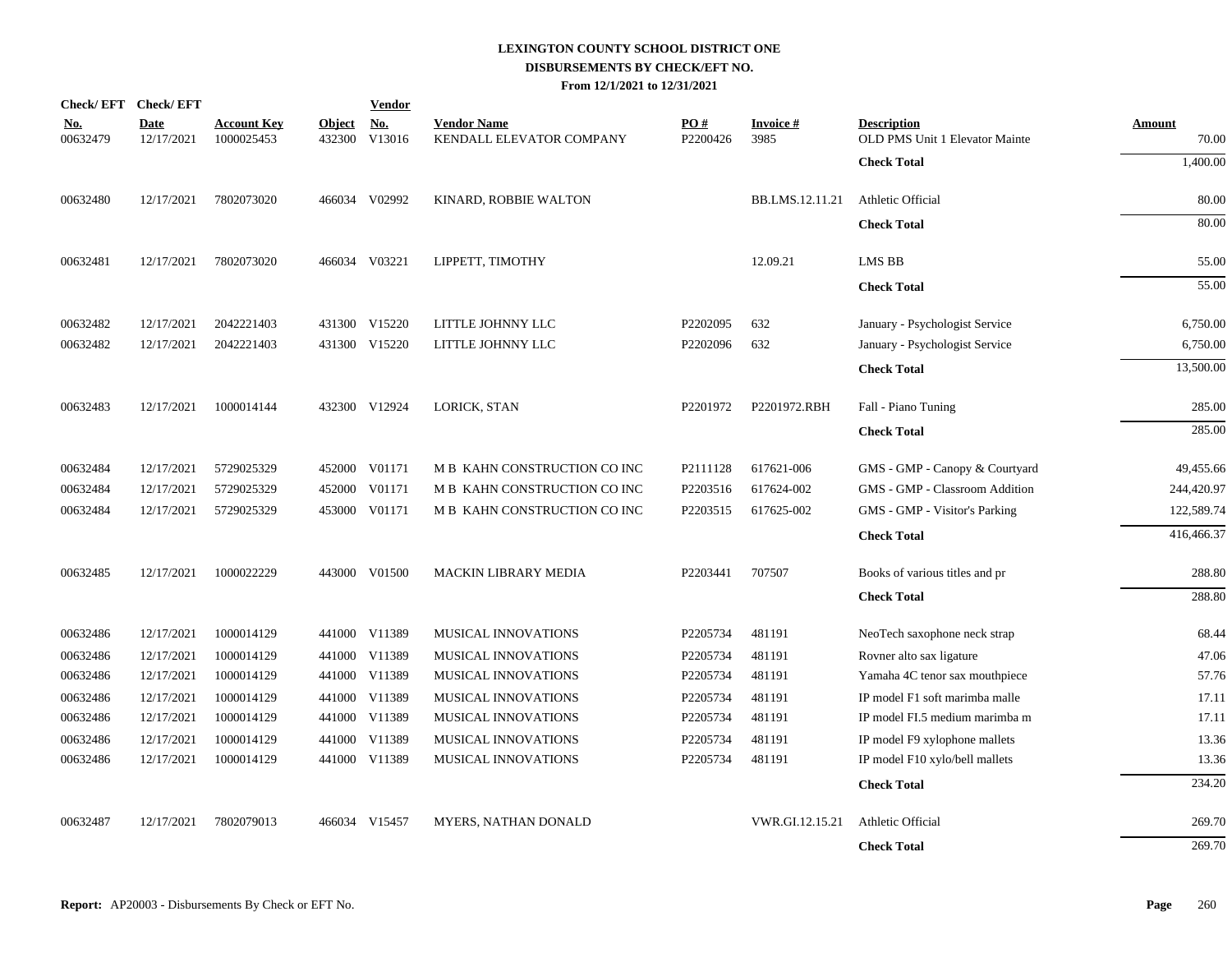| <b>Check/EFT</b>       | <b>Check/EFT</b>          |                                  |                         | <u>Vendor</u> |                                                      |                 |                          |                                   |                         |
|------------------------|---------------------------|----------------------------------|-------------------------|---------------|------------------------------------------------------|-----------------|--------------------------|-----------------------------------|-------------------------|
| <u>No.</u><br>00632488 | <b>Date</b><br>12/17/2021 | <u>Account Key</u><br>7733027043 | <b>Object</b><br>466049 | No.<br>V13412 | <b>Vendor Name</b><br>PALMETTO FUNDRAISING DBA CLASS | PO#<br>P2206080 | <b>Invoice#</b><br>23495 | <b>Description</b><br>Accessories | <b>Amount</b><br>142.00 |
| 00632488               | 12/17/2021                | 7733027043                       |                         | 466049 V13412 | PALMETTO FUNDRAISING DBA CLASS                       | P2206080        | 23495                    | <b>Books</b>                      | 45.00                   |
| 00632488               | 12/17/2021                | 7733027043                       |                         | 466049 V13412 | PALMETTO FUNDRAISING DBA CLASS                       | P2206080        | 23495                    | Cakes                             | 225.00                  |
| 00632488               | 12/17/2021                | 7733027043                       |                         | 466049 V13412 | PALMETTO FUNDRAISING DBA CLASS                       | P2206080        | 23495                    | Candles                           | 22.00                   |
| 00632488               | 12/17/2021                | 7733027043                       |                         | 466049 V13412 | PALMETTO FUNDRAISING DBA CLASS                       | P2206080        | 23495                    | Chocolates                        | 285.00                  |
| 00632488               | 12/17/2021                | 7733027043                       |                         | 466049 V13412 | PALMETTO FUNDRAISING DBA CLASS                       | P2206080        | 23495                    | Cookie Dough                      | 1,754.00                |
| 00632488               | 12/17/2021                | 7733027043                       |                         | 466049 V13412 | PALMETTO FUNDRAISING DBA CLASS                       | P2206080        | 23495                    | Dry Mixes                         | 20.00                   |
| 00632488               | 12/17/2021                | 7733027043                       |                         | 466049 V13412 | PALMETTO FUNDRAISING DBA CLASS                       | P2206080        | 23495                    | Home/Gift                         | 550.00                  |
| 00632488               | 12/17/2021                | 7733027043                       |                         | 466049 V13412 | PALMETTO FUNDRAISING DBA CLASS                       | P2206080        | 23495                    | Popcorn                           | 612.00                  |
| 00632488               | 12/17/2021                | 7733027043                       |                         | 466049 V13412 | PALMETTO FUNDRAISING DBA CLASS                       | P2206080        | 23495                    | <b>Support Our Troops</b>         | 50.00                   |
| 00632488               | 12/17/2021                | 7733027043                       |                         | 466049 V13412 | PALMETTO FUNDRAISING DBA CLASS                       | P2206080        | 23495                    | Tumblers                          | 104.00                  |
| 00632488               | 12/17/2021                | 7733027043                       |                         | 466049 V13412 | PALMETTO FUNDRAISING DBA CLASS                       | P2206080        | 23495                    | <b>Wrapping Paper</b>             | 1,122.00                |
| 00632488               | 12/17/2021                | 7733027043                       |                         | 466049 V13412 | PALMETTO FUNDRAISING DBA CLASS                       | P2206080        | 23495                    | Discount                          | $-1,972.40$             |
| 00632488               | 12/17/2021                | 7733027043                       |                         | 466049 V13412 | PALMETTO FUNDRAISING DBA CLASS                       | P2206080        | 23495                    | Discount                          | -1,454.40               |
| 00632488               | 12/17/2021                | 7735027043                       |                         | 466049 V13412 | PALMETTO FUNDRAISING DBA CLASS                       | P2206057        | 23496                    | Accessories                       | 60.00                   |
| 00632488               | 12/17/2021                | 7735027043                       |                         | 466049 V13412 | PALMETTO FUNDRAISING DBA CLASS                       | P2206057        | 23496                    | <b>Books</b>                      | 20.00                   |
| 00632488               | 12/17/2021                | 7735027043                       |                         | 466049 V13412 | PALMETTO FUNDRAISING DBA CLASS                       | P2206057        | 23496                    | Cakes                             | 75.00                   |
| 00632488               | 12/17/2021                | 7735027043                       |                         | 466049 V13412 | PALMETTO FUNDRAISING DBA CLASS                       | P2206057        | 23496                    | Candles                           | 179.00                  |
| 00632488               | 12/17/2021                | 7735027043                       |                         | 466049 V13412 | PALMETTO FUNDRAISING DBA CLASS                       | P2206057        | 23496                    | Chocolates                        | 105.00                  |
| 00632488               | 12/17/2021                | 7735027043                       |                         | 466049 V13412 | PALMETTO FUNDRAISING DBA CLASS                       | P2206057        | 23496                    | Cookie Dough                      | 744.00                  |
| 00632488               | 12/17/2021                | 7735027043                       |                         | 466049 V13412 | PALMETTO FUNDRAISING DBA CLASS                       | P2206057        | 23496                    | Home/Gift                         | 405.00                  |
| 00632488               | 12/17/2021                | 7735027043                       |                         | 466049 V13412 | PALMETTO FUNDRAISING DBA CLASS                       | P2206057        | 23496                    | Popcorn                           | 799.00                  |
| 00632488               | 12/17/2021                | 7735027043                       |                         | 466049 V13412 | PALMETTO FUNDRAISING DBA CLASS                       | P2206057        | 23496                    | Tumblers                          | 52.00                   |
| 00632488               | 12/17/2021                | 7735027043                       |                         | 466049 V13412 | PALMETTO FUNDRAISING DBA CLASS                       | P2206057        | 23496                    | <b>Wrapping Paper</b>             | 611.00                  |
| 00632488               | 12/17/2021                | 7735027043                       |                         | 466049 V13412 | PALMETTO FUNDRAISING DBA CLASS                       | P2206057        | 23496                    | Discount                          | $-1,220.00$             |
| 00632488               | 12/17/2021                | 7735027043                       |                         | 466049 V13412 | PALMETTO FUNDRAISING DBA CLASS                       | P2206057        | 23496                    | Discount                          | $-908.00$               |
| 00632488               | 12/17/2021                | 7748027043                       |                         | 466049 V13412 | PALMETTO FUNDRAISING DBA CLASS                       | P2206058        | 23497                    | Accessories                       | 30.00                   |
| 00632488               | 12/17/2021                | 7748027043                       |                         | 466049 V13412 | PALMETTO FUNDRAISING DBA CLASS                       | P2206058        | 23497                    | Apparel                           | 26.00                   |
| 00632488               | 12/17/2021                | 7748027043                       |                         | 466049 V13412 | PALMETTO FUNDRAISING DBA CLASS                       | P2206058        | 23497                    | <b>Books</b>                      | 45.00                   |
| 00632488               | 12/17/2021                | 7748027043                       |                         | 466049 V13412 | PALMETTO FUNDRAISING DBA CLASS                       | P2206058        | 23497                    | Cakes                             | 25.00                   |
| 00632488               | 12/17/2021                | 7748027043                       |                         | 466049 V13412 | PALMETTO FUNDRAISING DBA CLASS                       | P2206058        | 23497                    | Candles                           | 44.00                   |
| 00632488               | 12/17/2021                | 7748027043                       |                         | 466049 V13412 | PALMETTO FUNDRAISING DBA CLASS                       | P2206058        | 23497                    | Chocolates                        | 60.00                   |
| 00632488               | 12/17/2021                | 7748027043                       |                         | 466049 V13412 | PALMETTO FUNDRAISING DBA CLASS                       | P2206058        | 23497                    | Cookie Dough                      | 468.00                  |
| 00632488               | 12/17/2021                | 7748027043                       |                         | 466049 V13412 | PALMETTO FUNDRAISING DBA CLASS                       | P2206058        | 23497                    | Home/Gift                         | 267.00                  |
| 00632488               | 12/17/2021                | 7748027043                       |                         | 466049 V13412 | PALMETTO FUNDRAISING DBA CLASS                       | P2206058        | 23497                    | Popcorn                           | 612.00                  |
| 00632488               | 12/17/2021                | 7748027043                       |                         | 466049 V13412 | PALMETTO FUNDRAISING DBA CLASS                       | P2206058        | 23497                    | <b>Support Our Troops</b>         | 50.00                   |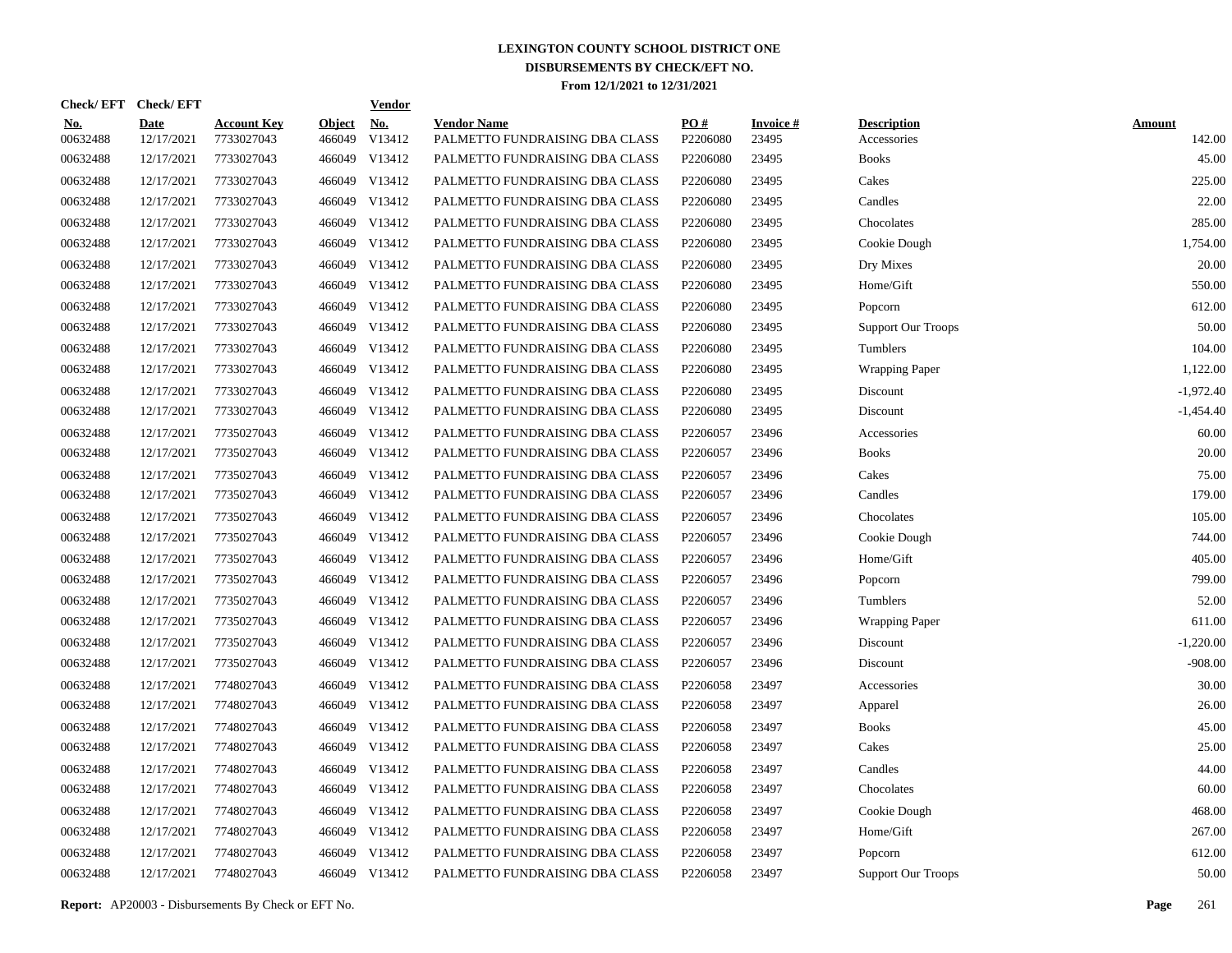|                        | Check/EFT Check/EFT       |                                  |                         | <b>Vendor</b>        |                                                      |                 |                                    |                                      |                         |
|------------------------|---------------------------|----------------------------------|-------------------------|----------------------|------------------------------------------------------|-----------------|------------------------------------|--------------------------------------|-------------------------|
| <u>No.</u><br>00632488 | <b>Date</b><br>12/17/2021 | <b>Account Key</b><br>7748027043 | <b>Object</b><br>466049 | <u>No.</u><br>V13412 | <b>Vendor Name</b><br>PALMETTO FUNDRAISING DBA CLASS | PQ#<br>P2206058 | <b>Invoice#</b><br>23497           | <b>Description</b><br>Tumblers       | <b>Amount</b><br>156.00 |
| 00632488               | 12/17/2021                | 7748027043                       |                         | 466049 V13412        | PALMETTO FUNDRAISING DBA CLASS                       | P2206058        | 23497                              | <b>Wrapping Paper</b>                | 194.00                  |
| 00632488               | 12/17/2021                | 7748027043                       |                         | 466049 V13412        | PALMETTO FUNDRAISING DBA CLASS                       | P2206058        | 23497                              | Discount                             | $-790.80$               |
| 00632488               | 12/17/2021                | 7748027043                       |                         | 466049 V13412        | PALMETTO FUNDRAISING DBA CLASS                       | P2206058        | 23497                              | Discount                             | $-568.40$               |
|                        |                           |                                  |                         |                      |                                                      |                 |                                    | <b>Check Total</b>                   | 3,044.00                |
| 00632489               | 12/17/2021                | 7802073013                       |                         | 466034 V02610        | POPE, WYMAN                                          |                 | VWBB.GI.12.16.21 Athletic Official |                                      | 112.50                  |
|                        |                           |                                  |                         |                      |                                                      |                 |                                    | <b>Check Total</b>                   | 112.50                  |
| 00632490               | 12/17/2021                | 5313025331                       |                         | 441000 V16342        | PRODUCTS UNLIMITED INC                               | P2205029        | 5074060                            | TABLE, CONVERTIBLE, LOCKING RO       | 3,264.39                |
|                        |                           |                                  |                         |                      |                                                      |                 |                                    | <b>Check Total</b>                   | 3,264.39                |
| 00632491               | 12/17/2021                | 7802073046                       |                         | 466034 V03091        | RHONE, CHRIS                                         |                 | BB.BMS.12.14.21                    | Athletic Official                    | 56.00                   |
|                        |                           |                                  |                         |                      |                                                      |                 |                                    | <b>Check Total</b>                   | 56.00                   |
| 00632492               | 12/17/2021                | 7802073013                       |                         | 466034 V02673        | RICHBERG, TERRY L                                    |                 | VWBB.GI.12.16.21 Athletic Official |                                      | 99.00                   |
|                        |                           |                                  |                         |                      |                                                      |                 |                                    | <b>Check Total</b>                   | 99.00                   |
| 00632493               | 12/17/2021                | 7745027026                       |                         | 466049 V16160        | <b>SCHOLASTIC BOOK FAIRS</b>                         | P2206419        | W4900951BF                         | December's book fair sales           | 2,758.86                |
|                        |                           |                                  |                         |                      |                                                      |                 |                                    | <b>Check Total</b>                   | 2,758.86                |
| 00632494               | 12/17/2021                | 1000011224                       |                         | 441000 V16452        | SCHOOL SPECIALTY LLC                                 | P2202658        | 208129111546                       | EID0000656HIGHLIGHTER PEN SCHO       | 75.06                   |
| 00632494               | 12/17/2021                | 1000011335                       |                         | 441000 V16452        | SCHOOL SPECIALTY LLC                                 | P2205846        | 208129114051                       | Index Cards (3x5, white, ruled       | 15.15                   |
| 00632494               | 12/17/2021                | 1000011335                       |                         | 441000 V16452        | SCHOOL SPECIALTY LLC                                 | P2205846        | 208129114051                       | Ticonderoga Pencils (pre-sharp       | 60.43                   |
| 00632494               | 12/17/2021                | 1000011335                       |                         | 441000 V16452        | SCHOOL SPECIALTY LLC                                 | P2205846        | 208129114051                       | Eisen Standard & Colored Penci       | 33.24                   |
| 00632494               | 12/17/2021                | 1000022226                       |                         | 441000 V16452        | SCHOOL SPECIALTY LLC                                 | P2205930        | 208129140200                       | Stanley Dual Melt Glue Gun Gra       | 17.17                   |
| 00632494               | 12/17/2021                | 1000022226                       |                         | 441000 V16452        | SCHOOL SPECIALTY LLC                                 | P2205930        | 208129140200                       | <b>Stanley Dual Temperature Glue</b> | 7.16                    |
| 00632494               | 12/17/2021                | 1000011338                       |                         | 441000 V16452        | <b>SCHOOL SPECIALTY LLC</b>                          | P2205879        | 208129140206                       | Officemate Wall File Box Lette       | 12.24                   |
| 00632494               | 12/17/2021                | 1000011338                       |                         | 441000 V16452        | SCHOOL SPECIALTY LLC                                 | P2205879        | 208129140206                       | School Smart High Clarity Lami       | 58.97                   |
| 00632494               | 12/17/2021                | 1000011316                       |                         | 441000 V16452        | <b>SCHOOL SPECIALTY LLC</b>                          | P2206011        | 208129144944                       | Sportime Gradestuff Link Jump        | 15.85                   |
| 00632494               | 12/17/2021                | 1000011316                       |                         | 441000 V16452        | SCHOOL SPECIALTY LLC                                 | P2206011        | 208129144944                       | Champion Large Extreme Soccer        | 70.45                   |
| 00632494               | 12/17/2021                | 1000011335                       |                         | 441000 V16452        | SCHOOL SPECIALTY LLC                                 | P2206020        | 208129144945                       | XACTO XLR Electric Sharpener B       | 41.71                   |
| 00632494               | 12/17/2021                | 1000011335                       |                         | 441000 V16452        | SCHOOL SPECIALTY LLC                                 | P2206020        | 208129144945                       | Neenah Bright White Cardstock        | 48.60                   |
| 00632494               | 12/17/2021                | 1000011337                       |                         | 441000 V16452        | SCHOOL SPECIALTY LLC                                 | P2206012        | 208129144959                       | Ticonderoga Tri-Write Pencils        | 13.06                   |
| 00632494               | 12/17/2021                | 1000011337                       | 441000                  | V16452               | SCHOOL SPECIALTY LLC                                 | P2206012        | 208129144959                       | Hero Magnets                         | 97.26                   |
| 00632494               | 12/17/2021                | 1000011337                       |                         | 441000 V16452        | SCHOOL SPECIALTY LLC                                 | P2206012        | 208129144959                       | Big Button Emoji                     | 23.33                   |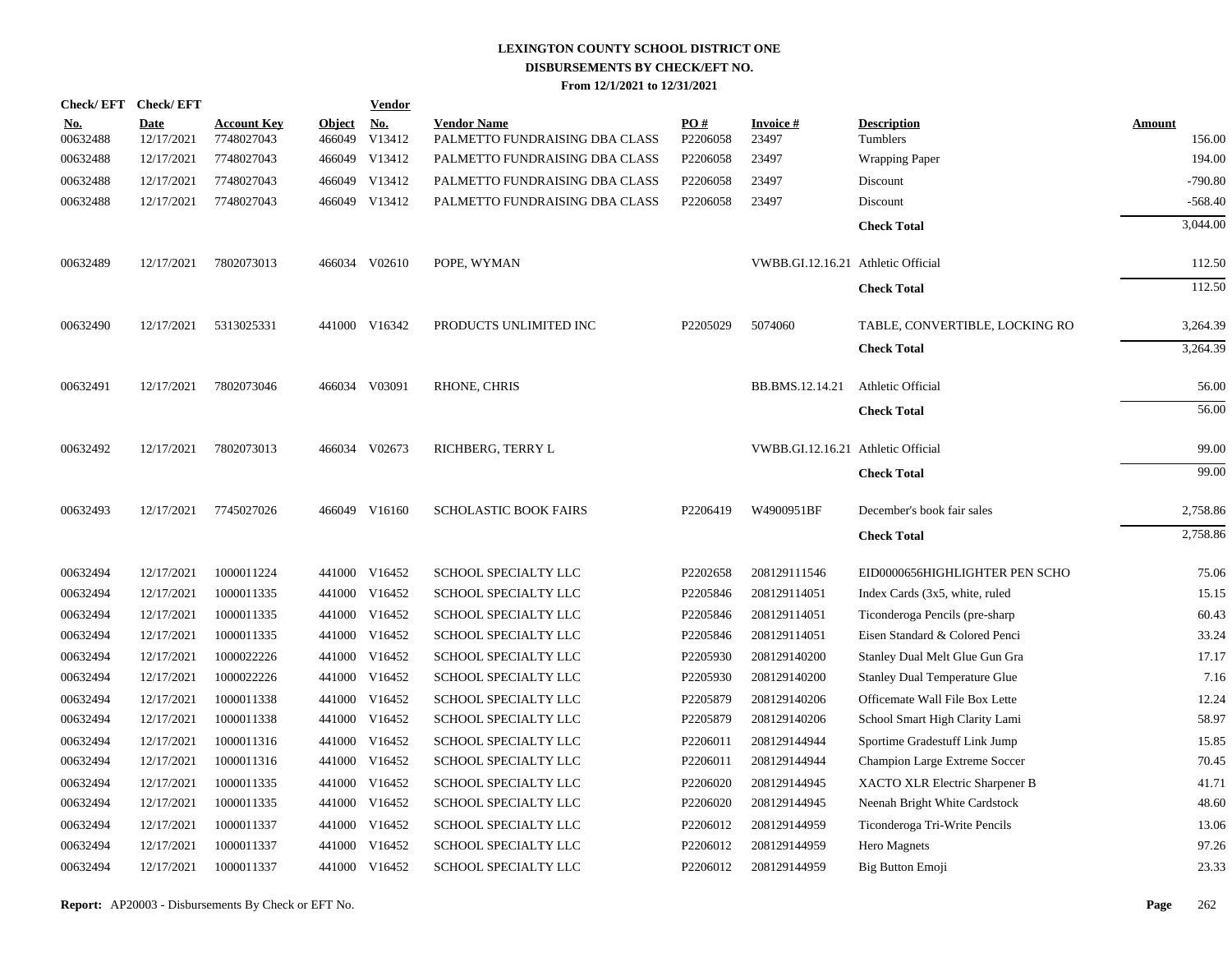|                        | Check/EFT Check/EFT       |                                  |                         | <b>Vendor</b>        |                                            |                 |                                    |                                      |                        |
|------------------------|---------------------------|----------------------------------|-------------------------|----------------------|--------------------------------------------|-----------------|------------------------------------|--------------------------------------|------------------------|
| <u>No.</u><br>00632494 | <b>Date</b><br>12/17/2021 | <b>Account Key</b><br>1000011337 | <b>Object</b><br>441000 | <u>No.</u><br>V16452 | <b>Vendor Name</b><br>SCHOOL SPECIALTY LLC | PQ#<br>P2206012 | <b>Invoice#</b><br>208129144959    | <b>Description</b><br>Paper Punch    | <b>Amount</b><br>15.00 |
| 00632494               | 12/17/2021                | 1000011337                       |                         | 441000 V16452        | SCHOOL SPECIALTY LLC                       | P2206012        | 208129144959                       | Sharpie Fine Black                   | 27.81                  |
| 00632494               | 12/17/2021                | 1000011337                       |                         | 441000 V16452        | SCHOOL SPECIALTY LLC                       | P2206012        | 208129144959                       | Expo Dry Erase Cleaner               | 40.31                  |
| 00632494               | 12/17/2021                | 7745019022                       |                         | 466041 V16452        | SCHOOL SPECIALTY LLC                       | P2205990        | 208129156681                       | Sparco Multipurpose Paper 812        | 69.51                  |
| 00632494               | 12/17/2021                | 7745019022                       |                         | 466041 V16452        | SCHOOL SPECIALTY LLC                       | P2205990        | 208129156681                       | Sparco Multipurpose Paper 812        | 34.75                  |
| 00632494               | 12/17/2021                | 1000011411                       |                         | 441000 V16452        | SCHOOL SPECIALTY LLC                       | P2205971        | 208129156729                       | School Smart Polypropylene DRi       | 173.34                 |
| 00632494               | 12/17/2021                | 1000011411                       |                         | 441000 V16452        | SCHOOL SPECIALTY LLC                       | P2205971        | 208129156729                       | Command Medium Utility Hooks a       | 19.46                  |
| 00632494               | 12/17/2021                | 1000011411                       |                         | 441000 V16452        | SCHOOL SPECIALTY LLC                       | P2205971        | 208129156729                       | School Smart Colored Pencils A       | 13.80                  |
| 00632494               | 12/17/2021                | 1000011411                       |                         | 441000 V16452        | SCHOOL SPECIALTY LLC                       | P2205971        | 208129156729                       | Pentel EnerGel RTX Retractable       | 26.66                  |
| 00632494               | 12/17/2021                | 7727019044                       |                         | 466041 V16452        | SCHOOL SPECIALTY LLC                       | P2205624        | 208129156941                       | Mikasa Waka Official 10 in Adu       | 88.08                  |
| 00632494               | 12/17/2021                | 1000011415                       |                         | 441000 V16452        | <b>SCHOOL SPECIALTY LLC</b>                | P2204725        | 208129156944                       | Learning Resources Pizza Fract       | 19.46                  |
| 00632494               | 12/17/2021                | 7745027038                       |                         | 466041 V16452        | SCHOOL SPECIALTY LLC                       | P2205881        | 208129157091                       | <b>Storex Inerlocking Large Book</b> | 133.41                 |
| 00632494               | 12/17/2021                | 1000023347                       |                         | 441000 V16452        | SCHOOL SPECIALTY LLC                       | P2201279        | 208129157326                       | EID0000656MARKER SHARPIE SUPER       | 241.87                 |
|                        |                           |                                  |                         |                      |                                            |                 |                                    | <b>Check Total</b>                   | 1,493.14               |
| 00632495               | 12/17/2021                | 7802073013                       |                         | 466034 V02596        | <b>SCOTT, GEORGE R</b>                     |                 | VWBB.GI.12.16.21 Athletic Official |                                      | 86.40                  |
|                        |                           |                                  |                         |                      |                                            |                 |                                    | <b>Check Total</b>                   | 86.40                  |
| 00632496               | 12/17/2021                | 6000025647                       |                         | 446040 V00879        | SENN BROTHERS INC                          |                 | L90774                             | 047-Centerville ES #2120             | 126.00                 |
| 00632496               | 12/17/2021                | 6000025614                       | 446040                  | V00879               | SENN BROTHERS INC                          |                 | L90791                             | 014-Gilbert ES #853                  | 147.00                 |
| 00632496               | 12/17/2021                | 6000025613                       | 446040                  | V00879               | <b>SENN BROTHERS INC</b>                   |                 | L90792                             | 013-Gilbert HS #852                  | 63.00                  |
| 00632496               | 12/17/2021                | 6000025629                       | 446040                  | V00879               | SENN BROTHERS INC                          |                 | L90793                             | 029-Gilbert MS #864                  | 95.00                  |
| 00632496               | 12/17/2021                | 6000025616                       | 446040                  | V00879               | SENN BROTHERS INC                          |                 | L90795                             | 016-Pelion ES #855                   | 126.00                 |
| 00632496               | 12/17/2021                | 6000025615                       | 446040                  | V00879               | SENN BROTHERS INC                          |                 | L90797                             | 015-Pelion HS #854                   | 77.65                  |
| 00632496               | 12/17/2021                | 6000025630                       | 446040                  | V00879               | SENN BROTHERS INC                          |                 | L90798                             | 030-Pelion MS #2011                  | 169.95                 |
| 00632496               | 12/17/2021                | 6000025646                       | 446040                  | V00879               | SENN BROTHERS INC                          |                 | L91588                             | 046-Beechwood MS #2119               | 146.35                 |
| 00632496               | 12/17/2021                | 6000025641                       | 446040                  | V00879               | SENN BROTHERS INC                          |                 | L91608                             | 041-Rocky Creek ES # 2116            | 483.00                 |
| 00632496               | 12/17/2021                | 6000025637                       | 446040                  | V00879               | SENN BROTHERS INC                          |                 | L91631                             | 037-Carolina Springs MS#1925         | 84.00                  |
| 00632496               | 12/17/2021                | 6000025637                       | 446040                  | V00879               | SENN BROTHERS INC                          |                 | L91631                             | 037-Carolina Springs MS#1925         | $-21.00$               |
| 00632496               | 12/17/2021                | 6000025645                       | 446040                  | V00879               | SENN BROTHERS INC                          |                 | L91639                             | 045-Deerfield ES #2118               | 119.65                 |
| 00632496               | 12/17/2021                | 6000025624                       | 446040                  | V00879               | SENN BROTHERS INC                          |                 | L91640                             | 024-Red Bank ES #860                 | 84.00                  |
| 00632496               | 12/17/2021                | 6000025623                       | 446040                  | V00879               | SENN BROTHERS INC                          |                 | L91641                             | 023-Saxe Gotha ES #859               | 105.00                 |
| 00632496               | 12/17/2021                | 6000025625                       | 446040                  | V00879               | SENN BROTHERS INC                          |                 | L91642                             | 025-White Knoll ES #861              | 706.45                 |
| 00632496               | 12/17/2021                | 6000025627                       | 446040                  | V00879               | SENN BROTHERS INC                          |                 | L91643                             | 027-White Knoll HS #1791             | 297.00                 |
| 00632496               | 12/17/2021                | 6000025631                       | 446040                  | V00879               | <b>SENN BROTHERS INC</b>                   |                 | L91760                             | 031-Lake Murray ES #1524             | 105.00                 |
| 00632496               | 12/17/2021                | 6000025611                       |                         | 446040 V00879        | SENN BROTHERS INC                          |                 | L91761                             | 011-Lexington HS #845                | 44.10                  |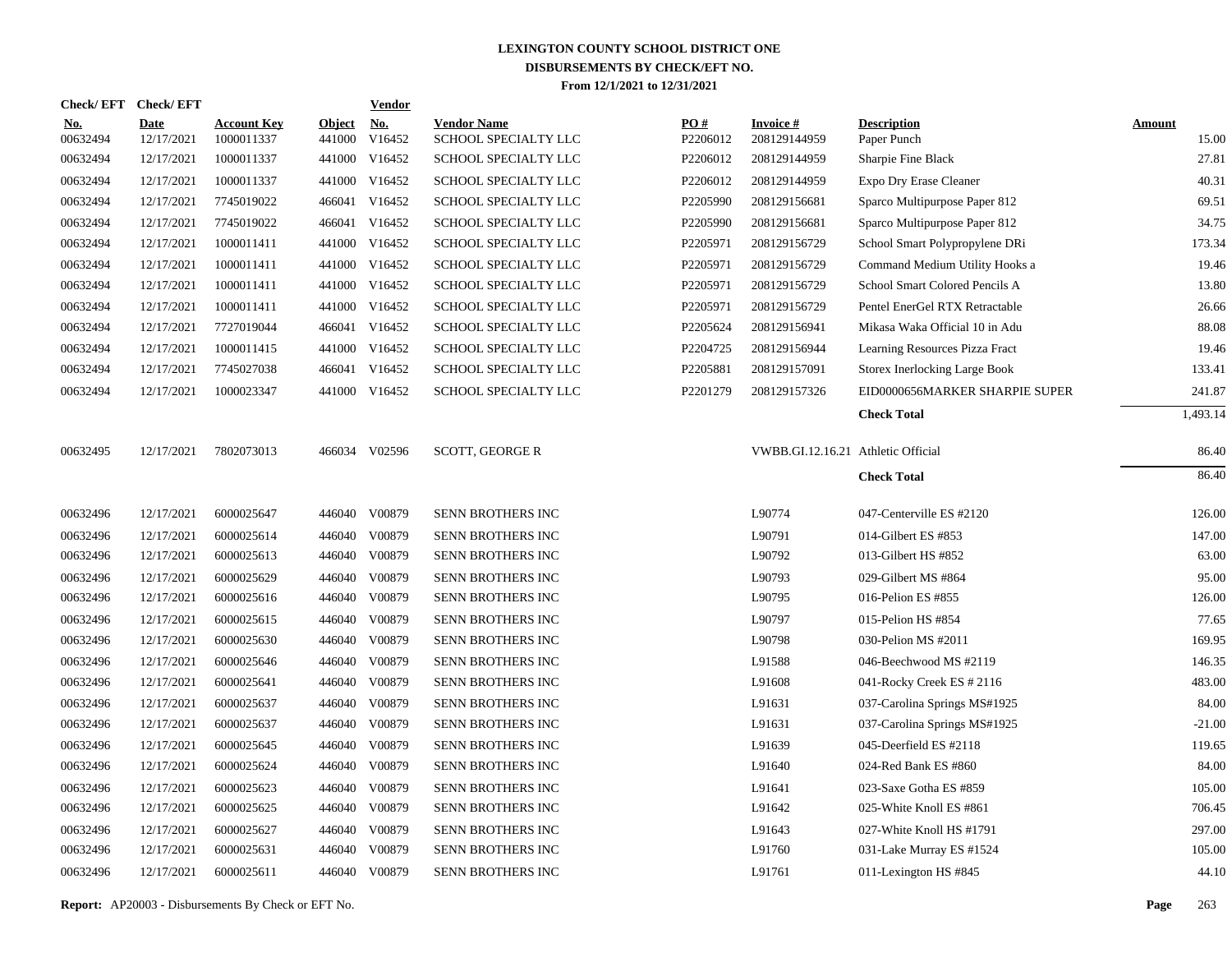| <b>Check/EFT</b>       | <b>Check/EFT</b>          |                                  |                         | <b>Vendor</b> |                                         |          |                           |                                                 |                 |
|------------------------|---------------------------|----------------------------------|-------------------------|---------------|-----------------------------------------|----------|---------------------------|-------------------------------------------------|-----------------|
| <u>No.</u><br>00632496 | <b>Date</b><br>12/17/2021 | <b>Account Key</b><br>6000025642 | <b>Object</b><br>446040 | No.<br>V00879 | <b>Vendor Name</b><br>SENN BROTHERS INC | PO#      | <b>Invoice#</b><br>L91762 | <b>Description</b><br>042-Meadow Glen ES # 2117 | Amount<br>84.00 |
| 00632496               | 12/17/2021                | 6000025635                       | 446040                  | V00879        | <b>SENN BROTHERS INC</b>                |          | L91763                    | 035-Pleasant Hill ES#3220                       | 105.00          |
| 00632496               | 12/17/2021                | 6000025634                       | 446040                  | V00879        | SENN BROTHERS INC                       |          | L91764                    | 034-Pleasant Hill MS #3219                      | 148.95          |
| 00632496               | 12/17/2021                | 6000025620                       | 446040                  | V00879        | SENN BROTHERS INC                       |          | L91765                    | 020-Lexington MS #857                           | 269.00          |
| 00632496               | 12/17/2021                | 6000025620                       | 446040                  | V00879        | SENN BROTHERS INC                       |          | L91765                    | 020-Lexington MS #857                           | $-57.00$        |
| 00632496               | 12/17/2021                | 6000025612                       | 446040                  | V00879        | SENN BROTHERS INC                       |          | L91766                    | 012-Lexington ES #851                           | 84.00           |
| 00632496               | 12/17/2021                | 6000025619                       | 446040                  | V00879        | SENN BROTHERS INC                       |          | L91767                    | 019-AES #856                                    | 49.50           |
| 00632496               | 12/17/2021                | 6000025622                       | 446040                  | V00879        | SENN BROTHERS INC                       |          | L92050                    | 022-Oak Grove ES #858                           | 84.00           |
| 00632496               | 12/17/2021                | 6000025644                       | 446040                  | V00879        | SENN BROTHERS INC                       |          | L92131                    | 044-River Bluff HS #1311                        | 223.00          |
|                        |                           |                                  |                         |               |                                         |          |                           | <b>Check Total</b>                              | 3,948.60        |
| 00632497               | 12/17/2021                | 7884027043                       |                         | 466035 V01207 | <b>SHRED WITH US</b>                    | P2202573 | 243583                    | On-site sixty-five (65) gallon                  | 5.50            |
| 00632497               | 12/17/2021                | 7884027043                       | 466035                  | V01207        | <b>SHRED WITH US</b>                    | P2202573 | 243583                    | On-site shredding service mini                  | 19.99           |
| 00632497               | 12/17/2021                | 7863027022                       | 466035                  | V01207        | <b>SHRED WITH US</b>                    | P2200632 | 243586                    | On-site shredding service mini                  | 19.99           |
| 00632497               | 12/17/2021                | 7863027022                       |                         | 466035 V01207 | <b>SHRED WITH US</b>                    | P2200632 | 243586                    | On-site sixty-five (65) gallon                  | 5.50            |
|                        |                           |                                  |                         |               |                                         |          |                           | <b>Check Total</b>                              | 50.98           |
| 00632498               | 12/17/2021                | 7725019047                       |                         | 466037 V10104 | SMARTPHONE MEDIC LLC                    | P2203994 | 1616                      | 5th/6th gen-Glass/Digitizer Re                  | 158.00          |
| 00632498               | 12/17/2021                | 7725019047                       |                         | 466037 V10104 | SMARTPHONE MEDIC LLC                    | P2203994 | 1616                      | 5th/6th gen-Power Button Repl                   | 10.00           |
| 00632498               | 12/17/2021                | 7725019047                       |                         | 466037 V10104 | SMARTPHONE MEDIC LLC                    | P2203994 | 1616                      | 5th/6th gen - replace adhesive                  | 30.00           |
|                        |                           |                                  |                         |               |                                         |          |                           | <b>Check Total</b>                              | 198.00          |
| 00632499               | 12/17/2021                | 1000025413                       |                         | 441020 V13230 | SMITH AND JONES JANITORIAL SUP          | P2204448 | 214618                    | 95118 ATLAS WIPES                               | 92.01           |
| 00632499               | 12/17/2021                | 1000025413                       |                         | 441020 V13230 | SMITH AND JONES JANITORIAL SUP          | P2204448 | 214618                    | 22" 20016 BLACK STRIPPING PADS                  | 163.18          |
| 00632499               | 12/17/2021                | 1000025413                       |                         | 441020 V13230 | SMITH AND JONES JANITORIAL SUP          | P2204448 | 214618                    | 20" 144120 WHITE BUFFING PADS                   | 65.54           |
| 00632499               | 12/17/2021                | 1000025413                       |                         | 441020 V13230 | SMITH AND JONES JANITORIAL SUP          | P2204448 | 214618                    | 9013 24" DUST MOP 3"                            | 42.76           |
| 00632499               | 12/17/2021                | 1000025413                       |                         | 441020 V13230 | SMITH AND JONES JANITORIAL SUP          | P2204448 | 214618                    | 9016 60" DUST MOP 3"                            | 117.49          |
| 00632499               | 12/17/2021                | 1000025413                       |                         | 441020 V13230 | SMITH AND JONES JANITORIAL SUP          | P2204448 | 214618                    | 9114 36" FRAME 3"                               | 8.67            |
|                        |                           |                                  |                         |               |                                         |          |                           | <b>Check Total</b>                              | 489.65          |
| 00632500               | 12/17/2021                | 6000025625                       |                         | 441000 Exxxxx | Employee                                |          | 12.14.2021                | Supplies Reimbursement                          | 152.75          |
|                        |                           |                                  |                         |               |                                         |          |                           | <b>Check Total</b>                              | 152.75          |
| 00632501               | 12/17/2021                | 7887027034                       |                         | 466032 Exxxxx | Employee                                |          | 11.01.11.29.21            | Misc school errands/duties                      | 64.85           |
|                        |                           |                                  |                         |               |                                         |          |                           | <b>Check Total</b>                              | 64.85           |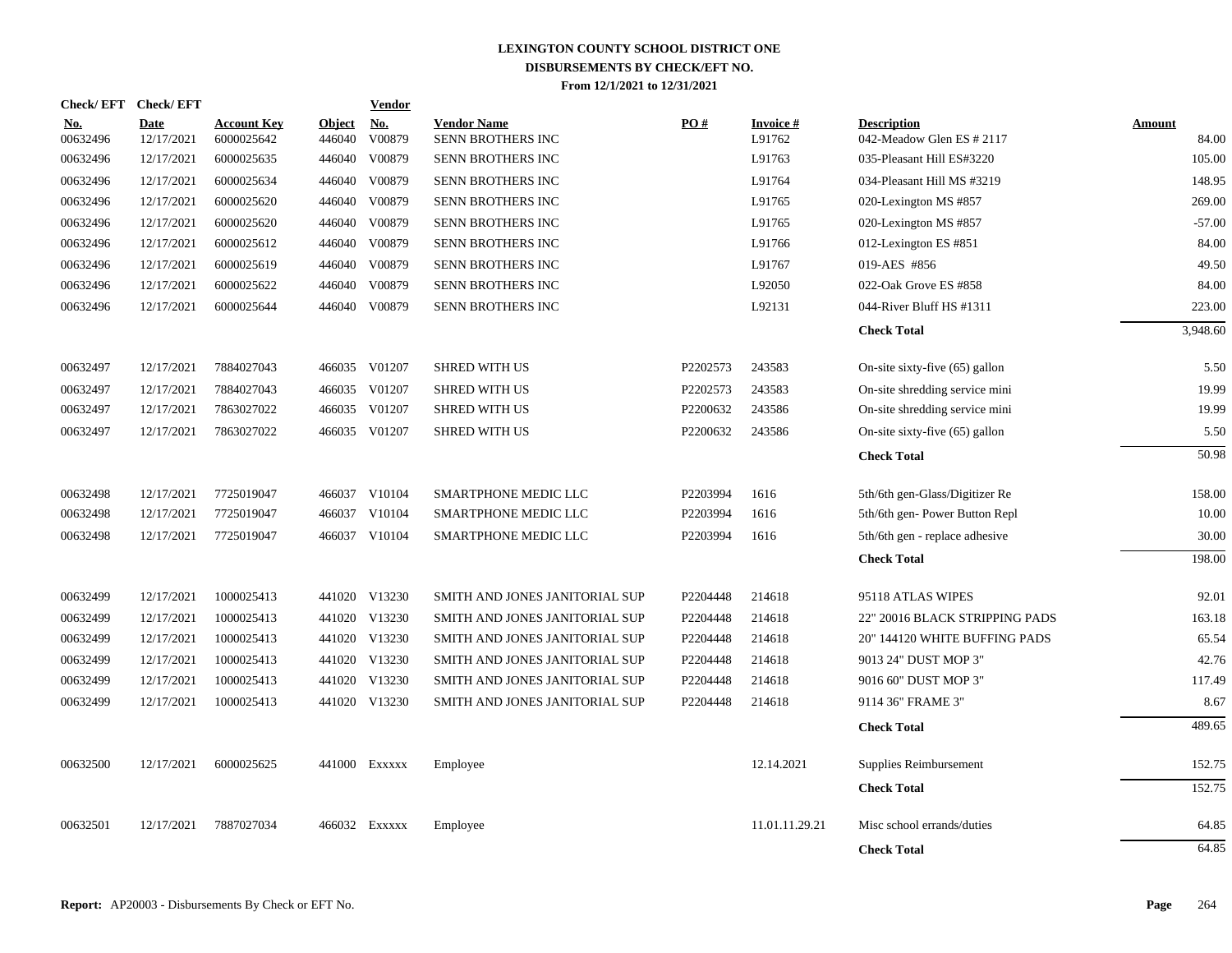| Check/EFT Check/EFT    |                    |                                  |                         | Vendor               |                                                     |                 |                     |                                                      |                 |
|------------------------|--------------------|----------------------------------|-------------------------|----------------------|-----------------------------------------------------|-----------------|---------------------|------------------------------------------------------|-----------------|
| <b>No.</b><br>00632502 | Date<br>12/17/2021 | <b>Account Key</b><br>7743019030 | <b>Object</b><br>466041 | <b>No.</b><br>V02015 | <b>Vendor Name</b><br>TEACHER'S DISCOVERY (ENGLISH) | PO#<br>P2203615 | Invoice #<br>176440 | <b>Description</b><br>Prove It! World History downlo | Amount<br>71.04 |
| 00632502               | 12/17/2021         | 7743019030                       | 466041                  | V02015               | TEACHER'S DISCOVERY (ENGLISH)                       | P2203615        | 176440              | Proveit! World History Book                          | 61.98           |
| 00632502               | 12/17/2021         | 7743019030                       | 466041                  | V02015               | TEACHER'S DISCOVERY (ENGLISH)                       | P2203615        | 176440              | <b>Simulating History Download</b>                   | 31.99           |
| 00632502               | 12/17/2021         | 7743019030                       | 466041                  | V02015               | TEACHER'S DISCOVERY (ENGLISH)                       | P2203615        | 176440              | <b>DBQ</b> Analysis Posters                          | 29.99           |
| 00632502               | 12/17/2021         | 7743019030                       | 466041                  | V02015               | <b>TEACHER'S DISCOVERY (ENGLISH)</b>                | P2203615        | 176440              | Show Me Challenges and Clues f                       | 25.99           |
| 00632502               | 12/17/2021         | 7743019030                       | 466041                  | V02015               | TEACHER'S DISCOVERY (ENGLISH)                       | P2203615        | 176440              | forms of Government & Eco Post                       | 89.98           |
| 00632502               | 12/17/2021         | 7743019030                       | 466041                  | V02015               | TEACHER'S DISCOVERY (ENGLISH)                       | P2203615        | 176440              | Authentic WW1 & WW2 Propaganda                       | 109.98          |
| 00632502               | 12/17/2021         | 7743019030                       | 466041                  | V02015               | TEACHER'S DISCOVERY (ENGLISH)                       | P2203615        | 176440              | Fight the Fake News Invasion                         | 26.99           |
| 00632502               | 12/17/2021         | 7743019030                       | 466041                  | V02015               | TEACHER'S DISCOVERY (ENGLISH)                       | P2203615        | 176440              | The New World Graphic Novels                         | 10.99           |
| 00632502               | 12/17/2021         | 7743019030                       | 466041                  | V02015               | TEACHER'S DISCOVERY (ENGLISH)                       | P2203615        | 176440              | The Industrial Era Graphic Nov                       | 10.99           |
| 00632502               | 12/17/2021         | 7743019030                       | 466041                  | V02015               | TEACHER'S DISCOVERY (ENGLISH)                       | P2203615        | 176440              | Civil Rights Movement & Vietna                       | 10.99           |
| 00632502               | 12/17/2021         | 7743019030                       | 466041                  | V02015               | TEACHER'S DISCOVERY (ENGLISH)                       | P2203615        | 176440              | World War II & the Cold War                          | 10.99           |
| 00632502               | 12/17/2021         | 7743019030                       | 466041                  | V02015               | TEACHER'S DISCOVERY (ENGLISH)                       | P2203615        | 176440              | Alexander the Great Mini-Poste                       | 6.50            |
| 00632502               | 12/17/2021         | 7743019030                       | 466041                  | V02015               | TEACHER'S DISCOVERY (ENGLISH)                       | P2203615        | 176440              | Genghis Kahn Mini-Poster                             | 6.50            |
| 00632502               | 12/17/2021         | 7743019030                       | 466041                  | V02015               | TEACHER'S DISCOVERY (ENGLISH)                       | P2203615        | 176440              | Winston Churchill Mini-Poster                        | 6.50            |
| 00632502               | 12/17/2021         | 7743019030                       | 466041                  | V02015               | TEACHER'S DISCOVERY (ENGLISH)                       | P2203615        | 176440              | Think like a Historian Poster                        | 14.99           |
| 00632502               | 12/17/2021         | 7743019030                       | 466041                  | V02015               | TEACHER'S DISCOVERY (ENGLISH)                       | P2203615        | 176440              | 19th Century Innovations                             | 10.99           |
| 00632502               | 12/17/2021         | 7743019030                       | 466041                  | V02015               | TEACHER'S DISCOVERY (ENGLISH)                       | P2203615        | 176440              | <b>Ancient Civilizations</b>                         | 12.99           |
| 00632502               | 12/17/2021         | 7743019030                       | 466041                  | V02015               | TEACHER'S DISCOVERY (ENGLISH)                       | P2203615        | 176440              | <b>Industrial Revolution</b>                         | 12.99           |
| 00632502               | 12/17/2021         | 7743019030                       | 466041                  | V02015               | TEACHER'S DISCOVERY (ENGLISH)                       | P2203615        | 176440              | Inquire & Investigate World Wa                       | 17.99           |
| 00632502               | 12/17/2021         | 7743019030                       |                         | 466041 V02015        | TEACHER'S DISCOVERY (ENGLISH)                       | P2203615        | 176440              | Inquire & Investigate the Spac                       | 17.99           |
| 00632502               | 12/17/2021         | 7743019030                       | 466041                  | V02015               | TEACHER'S DISCOVERY (ENGLISH)                       | P2203615        | 176440              | <b>Skinny Posters</b>                                | 15.00           |
| 00632502               | 12/17/2021         | 7743019030                       | 466041                  | V02015               | TEACHER'S DISCOVERY (ENGLISH)                       | P2203615        | 176440              | Uncle Sam Cell Phone Poster                          | 6.50            |
| 00632502               | 12/17/2021         | 7743019030                       | 466041                  | V02015               | TEACHER'S DISCOVERY (ENGLISH)                       | P2203615        | 176440              | You have a place in history                          | 6.50            |
| 00632502               | 12/17/2021         | 7743019030                       |                         | 466041 V02015        | TEACHER'S DISCOVERY (ENGLISH)                       | P2203615        | 176440              | Shipping                                             | 16.22           |
|                        |                    |                                  |                         |                      |                                                     |                 |                     | <b>Check Total</b>                                   | 643.56          |
| 00632503               | 12/17/2021         | 1000026693                       |                         | 434510 V00694        | TELCOM OF SOUTH CAROLINA INC                        | P2203182        | 3499                | <b>LABOR</b>                                         | 1,100.00        |
| 00632503               | 12/17/2021         | 1000026693                       |                         | 444510 V00694        | TELCOM OF SOUTH CAROLINA INC                        | P2203182        | 3499                | WALL MOUNT BOX SPEAKER                               | 128.40          |
| 00632503               | 12/17/2021         | 1000026693                       |                         | 444510 V00694        | TELCOM OF SOUTH CAROLINA INC                        | P2203182        | 3499                | 22/2 PLENUM                                          | 267.50          |
| 00632503               | 12/17/2021         | 1000026693                       |                         | 444510 V00694        | TELCOM OF SOUTH CAROLINA INC                        | P2203182        | 3499                | <b>CONSUMABLES</b>                                   | 80.25           |
|                        |                    |                                  |                         |                      |                                                     |                 |                     | <b>Check Total</b>                                   | 1,576.15        |
| 00632504               | 12/17/2021         | 2042216103                       |                         | 431300 V16857        | THE BEHAVIOR CO LLC                                 | P2202526        | 1033                | Behavior Services for Special                        | 4,125.00        |
|                        |                    |                                  |                         |                      |                                                     |                 |                     | <b>Check Total</b>                                   | 4,125.00        |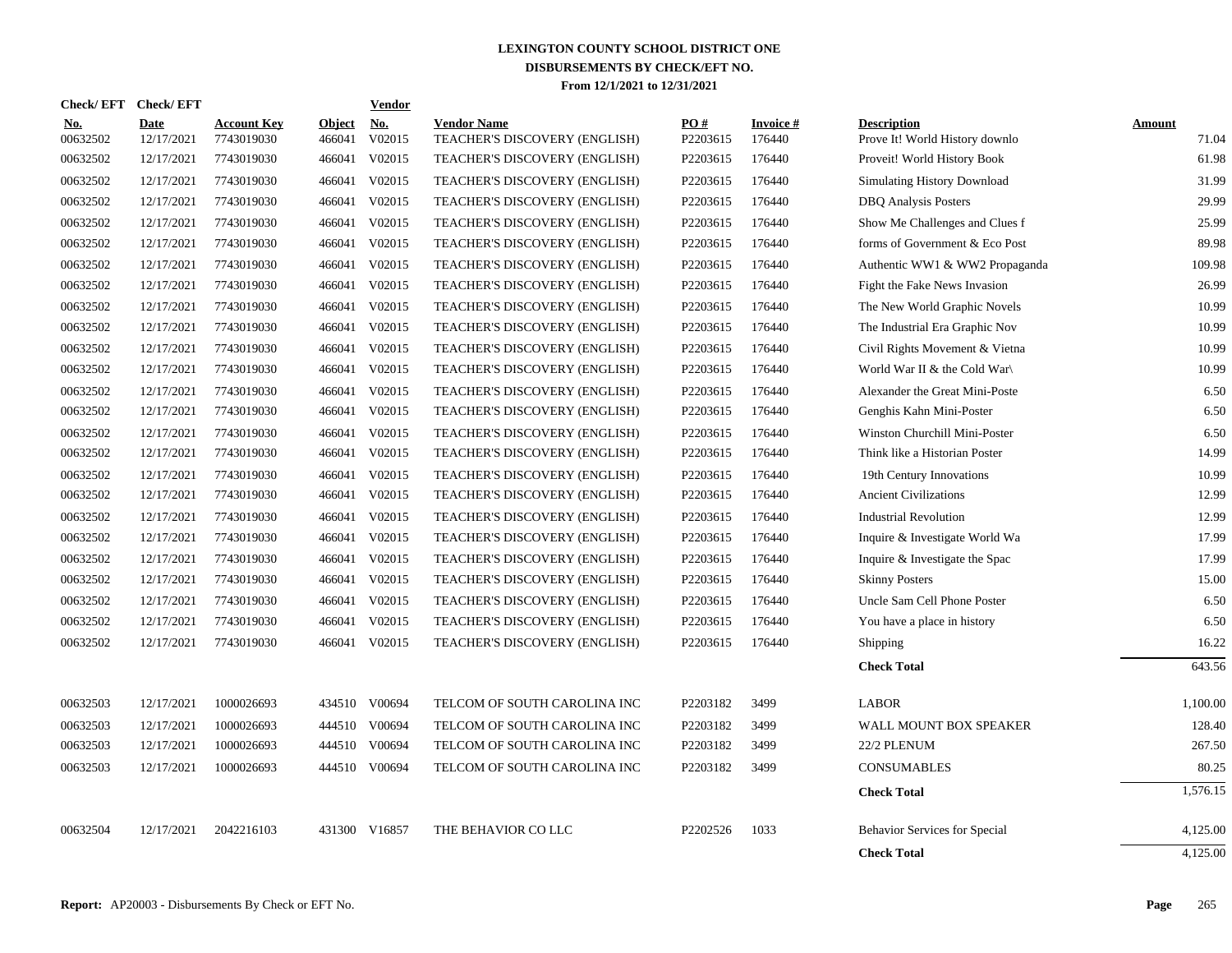| Check/EFT Check/EFT    |                           |                                  |                         | <b>Vendor</b> |                                                      |                 |                              |                                                      |                        |
|------------------------|---------------------------|----------------------------------|-------------------------|---------------|------------------------------------------------------|-----------------|------------------------------|------------------------------------------------------|------------------------|
| <u>No.</u><br>00632505 | <b>Date</b><br>12/17/2021 | <b>Account Key</b><br>1000025411 | <b>Object</b><br>441020 | No.<br>V01654 | <b>Vendor Name</b><br>TMS TOTAL MAINTENANCE SOLUTION | PO#<br>P2204680 | Invoice #<br><b>INV32284</b> | <b>Description</b><br>LHS - A/STD 1 1/2" Closet Spud | <b>Amount</b><br>98.44 |
| 00632505               | 12/17/2021                | 1000025413                       |                         | 441020 V01654 | TMS TOTAL MAINTENANCE SOLUTION                       | P2204680        | <b>INV32284</b>              | LHS - A/STD 1 1/2" Closet Spud                       | 98.44                  |
| 00632505               | 12/17/2021                | 1000025414                       |                         | 441020 V01654 | TMS TOTAL MAINTENANCE SOLUTION                       | P2204680        | <b>INV32284</b>              | GES - 13KW 3/8 IPS THDS Female                       | 12.84                  |
| 00632505               | 12/17/2021                | 1000025427                       |                         | 441020 V01654 | TMS TOTAL MAINTENANCE SOLUTION                       | P2204680        | <b>INV32284</b>              | LHS - A/STD 1 1/2" Closet Spud                       | 98.44                  |
| 00632505               | 12/17/2021                | 1000025434                       |                         | 441020 V01654 | TMS TOTAL MAINTENANCE SOLUTION                       | P2204680        | <b>INV32284</b>              | LHS - A/STD 1 1/2" Closet Spud                       | 98.44                  |
|                        |                           |                                  |                         |               |                                                      |                 |                              | <b>Check Total</b>                                   | 406.60                 |
|                        |                           |                                  |                         |               |                                                      |                 |                              |                                                      |                        |
| 00632508               | 12/17/2021                | 6000025616                       |                         | 446016 V00079 | <b>US FOODS</b>                                      |                 | 1156807                      | 016-Pelion ES cust #10838290                         | 192.74                 |
| 00632508               | 12/17/2021                | 6000025616                       |                         | 446016 V00079 | <b>US FOODS</b>                                      |                 | 1156807                      | 016-Pelion ES cust #10838290                         | $-25.75$               |
| 00632508               | 12/17/2021                | 6000025639                       |                         | 446016 V00079 | <b>US FOODS</b>                                      |                 | 1156809                      | 039-Forts Pond ES cust #208378                       | 132.83                 |
| 00632508               | 12/17/2021                | 6000025616                       |                         | 446016 V00079 | <b>US FOODS</b>                                      |                 | 1382715                      | 016-Pelion ES cust #10838290                         | 164.85                 |
| 00632508               | 12/17/2021                | 6000025639                       |                         | 446016 V00079 | <b>US FOODS</b>                                      |                 | 1382718                      | 039-Forts Pond ES cust #208378                       | 70.28                  |
| 00632508               | 12/17/2021                | 6000025616                       |                         | 446016 V00079 | <b>US FOODS</b>                                      |                 | 1612548                      | 016-Pelion ES cust #10838290                         | 115.62                 |
| 00632508               | 12/17/2021                | 6000025639                       |                         | 446016 V00079 | <b>US FOODS</b>                                      |                 | 1612551                      | 039-Forts Pond ES cust #208378                       | 239.27                 |
| 00632508               | 12/17/2021                | 6000025616                       |                         | 446016 V00079 | <b>US FOODS</b>                                      |                 | 1835976                      | 016-Pelion ES cust #10838290                         | 507.63                 |
| 00632508               | 12/17/2021                | 6000025639                       |                         | 446016 V00079 | <b>US FOODS</b>                                      |                 | 1835986                      | 039-Forts Pond ES cust #208378                       | 150.66                 |
| 00632508               | 12/17/2021                | 6000025616                       |                         | 446016 V00079 | <b>US FOODS</b>                                      |                 | 2063528                      | 016-Pelion ES cust #10838290                         | 387.21                 |
| 00632508               | 12/17/2021                | 6000025616                       |                         | 446016 V00079 | <b>US FOODS</b>                                      |                 | 2298607                      | 016-Pelion ES cust #10838290                         | 154.06                 |
| 00632508               | 12/17/2021                | 6000025639                       |                         | 446016 V00079 | <b>US FOODS</b>                                      |                 | 2298610                      | 039-Forts Pond ES cust #208378                       | 170.30                 |
| 00632508               | 12/17/2021                | 6000025616                       |                         | 446016 V00079 | <b>US FOODS</b>                                      |                 | 2535874                      | 016-Pelion ES cust #10838290                         | 244.25                 |
| 00632508               | 12/17/2021                | 6000025615                       |                         | 446010 V00079 | <b>US FOODS</b>                                      |                 | 2733749                      | 015-Pelion HS cust #60838307                         | 2,592.05               |
| 00632508               | 12/17/2021                | 6000025622                       |                         | 446010 V00079 | <b>US FOODS</b>                                      |                 | 2832455                      | 022-Oak Grove ES cust #8083830                       | 3,683.94               |
| 00632508               | 12/17/2021                | 6000025642                       |                         | 446010 V00079 | <b>US FOODS</b>                                      |                 | 2932451                      | 042-Meadow Glen ES cust #20915                       | 3,130.30               |
| 00632508               | 12/17/2021                | 6000025642                       |                         | 446010 V00079 | <b>US FOODS</b>                                      |                 | 2932451                      | 042-Meadow Glen ES cust #20915                       | $-11.34$               |
| 00632508               | 12/17/2021                | 6000025643                       |                         | 446010 V00079 | US FOODS                                             |                 | 2932452                      | 043-Meadow Glen MS cust #30978                       | 3,986.80               |
| 00632508               | 12/17/2021                | 6000025644                       |                         | 446010 V00079 | <b>US FOODS</b>                                      |                 | 2932453                      | 044-River Bluff HS Cust #7104                        | 3,990.50               |
| 00632508               | 12/17/2021                | 6000025643                       |                         | 441000 V00079 | US FOODS                                             |                 | 2932457                      | 043-Meadow Glen MS cust #30978                       | 96.00                  |
| 00632508               | 12/17/2021                | 6000025644                       |                         | 441000 V00079 | <b>US FOODS</b>                                      |                 | 2932458                      | 044-River Bluff HS Cust #7104                        | 391.37                 |
| 00632508               | 12/17/2021                | 6000025622                       |                         | 441000 V00079 | US FOODS                                             |                 | 2932460                      | 022-Oak Grove ES cust #8083830                       | 1,141.79               |
| 00632508               | 12/17/2021                | 6000025622                       |                         | 446010 V00079 | <b>US FOODS</b>                                      |                 | 2932461                      | 022-Oak Grove ES cust #8083830                       | 116.16                 |
| 00632508               | 12/17/2021                | 6000025614                       |                         | 446010 V00079 | <b>US FOODS</b>                                      |                 | 2933381                      | 014-Gilbert ES cust 70837802                         | 60.61                  |
| 00632508               | 12/17/2021                | 6000025614                       |                         | 446010 V00079 | <b>US FOODS</b>                                      |                 | 2933384                      | 014-Gilbert ES cust 70837802                         | 2,355.12               |
| 00632508               | 12/17/2021                | 6000025629                       |                         | 446010 V00079 | <b>US FOODS</b>                                      |                 | 2933385                      | 029-Gilbert MS cust #60837804                        | 3,071.60               |
| 00632508               | 12/17/2021                | 6000025613                       |                         | 441000 V00079 | <b>US FOODS</b>                                      |                 | 2933386                      | 013-Gilbert HS cust #40837809                        | 69.05                  |
| 00632508               | 12/17/2021                | 6000025647                       |                         | 441000 V00079 | <b>US FOODS</b>                                      |                 | 2933387                      | 047-Centerville #41421348                            | 91.55                  |
| 00632508               | 12/17/2021                | 6000025614                       |                         | 441000 V00079 | <b>US FOODS</b>                                      |                 | 2933388                      | 014-Gilbert ES cust #70837802                        | 450.69                 |
|                        |                           |                                  |                         |               |                                                      |                 |                              |                                                      |                        |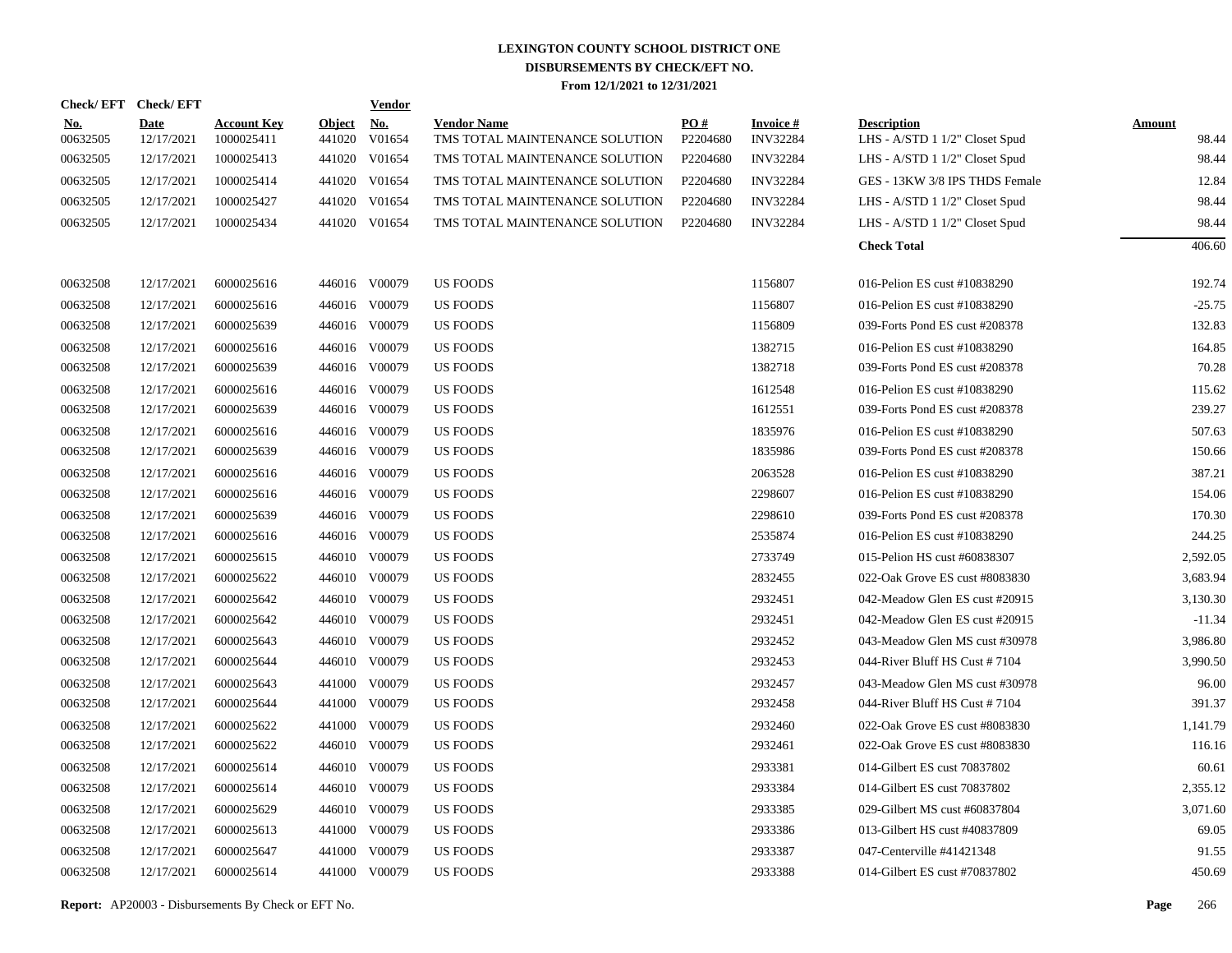| Check/EFT Check/EFT    |                           |                                  |                         | <b>Vendor</b>        |                                       |     |                            |                                                     |                         |
|------------------------|---------------------------|----------------------------------|-------------------------|----------------------|---------------------------------------|-----|----------------------------|-----------------------------------------------------|-------------------------|
| <u>No.</u><br>00632508 | <b>Date</b><br>12/17/2021 | <b>Account Key</b><br>6000025629 | <b>Object</b><br>441000 | <u>No.</u><br>V00079 | <b>Vendor Name</b><br><b>US FOODS</b> | PO# | <b>Invoice#</b><br>2933389 | <b>Description</b><br>029-Gilbert MS cust #60837804 | <b>Amount</b><br>198.22 |
| 00632508               | 12/17/2021                | 6000025619                       | 441000                  | V00079               | <b>US FOODS</b>                       |     | 2933688                    | 019-AES Cust #50838085                              | 34.00                   |
| 00632508               | 12/17/2021                | 6000025635                       |                         | 446010 V00079        | US FOODS                              |     | 2933692                    | 035-Pleasant Hill ES cust #108                      | 3,933.35                |
| 00632508               | 12/17/2021                | 6000025641                       | 446010                  | V00079               | <b>US FOODS</b>                       |     | 2933693                    | 041-Rocky Creek ES cust #30880                      | 2,647.65                |
| 00632508               | 12/17/2021                | 6000025611                       | 446010                  | V00079               | <b>US FOODS</b>                       |     | 2933694                    | 011-Lexington HS cust #7083808                      | 8,082.79                |
| 00632508               | 12/17/2021                | 6000025634                       | 446010                  | V00079               | <b>US FOODS</b>                       |     | 2933695                    | 034-Pleasant Hill MS cust #908                      | 5,421.07                |
| 00632508               | 12/17/2021                | 6000025646                       |                         | 446010 V00079        | <b>US FOODS</b>                       |     | 2933696                    | 046-Beechwood MS cust #9134117                      | 4,308.77                |
| 00632508               | 12/17/2021                | 6000025635                       | 441000                  | V00079               | US FOODS                              |     | 2933697                    | 035-Pleasant Hill ES cust #108                      | 315.26                  |
| 00632508               | 12/17/2021                | 6000025641                       | 441000                  | V00079               | <b>US FOODS</b>                       |     | 2933698                    | 041-Rocky Creek ES cust #30880                      | 808.12                  |
| 00632508               | 12/17/2021                | 6000025611                       | 441000                  | V00079               | US FOODS                              |     | 2933699                    | 011-Lexington HS cust #7083808                      | 432.14                  |
| 00632508               | 12/17/2021                | 6000025634                       | 441000                  | V00079               | US FOODS                              |     | 2933700                    | 034-Pleasant Hill MS cust #908                      | 357.53                  |
| 00632508               | 12/17/2021                | 6000025646                       | 441000                  | V00079               | <b>US FOODS</b>                       |     | 2933701                    | 046-Beechwood MS #91341172                          | 1,440.62                |
| 00632508               | 12/17/2021                | 6000025611                       |                         | 446010 V00079        | <b>US FOODS</b>                       |     | 2933702                    | 011-Lexington HS cust #7083808                      | 387.20                  |
| 00632508               | 12/17/2021                | 6000025616                       |                         | 446010 V00079        | <b>US FOODS</b>                       |     | 2933745                    | 016-Pelion ES cust #10838290                        | 5,302.52                |
| 00632508               | 12/17/2021                | 6000025616                       |                         | 446010 V00079        | <b>US FOODS</b>                       |     | 2933746                    | 016-Pelion ES cust #10838290                        | 425.28                  |
| 00632508               | 12/17/2021                | 6000025645                       |                         | 446010 V00079        | <b>US FOODS</b>                       |     | 2933747                    | 045-Deerfield ES cust #4083399                      | 3,581.55                |
| 00632508               | 12/17/2021                | 6000025630                       |                         | 446010 V00079        | <b>US FOODS</b>                       |     | 2933750                    | 030-Pelion MS cust #90838301                        | 1.017.35                |
| 00632508               | 12/17/2021                | 6000025616                       |                         | 441000 V00079        | <b>US FOODS</b>                       |     | 2933751                    | 016-Pelion ES cust #10838290                        | 620.29                  |
| 00632508               | 12/17/2021                | 6000025645                       | 441000                  | V00079               | <b>US FOODS</b>                       |     | 2933752                    | 045-Deerfield ES #40833998                          | 473.09                  |
| 00632508               | 12/17/2021                | 6000025615                       |                         | 441000 V00079        | <b>US FOODS</b>                       |     | 2933754                    | 015-Pelion HS cust #60838307                        | 260.67                  |
| 00632508               | 12/17/2021                | 6000025630                       | 441000                  | V00079               | <b>US FOODS</b>                       |     | 2933755                    | 030-Pelion MS cust #90838301                        | 400.23                  |
| 00632508               | 12/17/2021                | 6000025630                       |                         | 446010 V00079        | US FOODS                              |     | 2933756                    | 030-Pelion MS cust #90838301                        | 367.84                  |
| 00632508               | 12/17/2021                | 6000025631                       |                         | 446010 V00079        | <b>US FOODS</b>                       |     | 2933764                    | 031-Lake Murray ES cust #30838                      | 824.90                  |
| 00632508               | 12/17/2021                | 6000025631                       | 441000                  | V00079               | US FOODS                              |     | 2933765                    | 031-Lake Murray ES cust #30838                      | 241.71                  |
| 00632508               | 12/17/2021                | 6000025613                       |                         | 446010 V00079        | US FOODS                              |     | 293382                     | 013-Gilbert HS cust #40837809                       | 1,630.15                |
| 00632508               | 12/17/2021                | 6000025637                       |                         | 446010 V00079        | <b>US FOODS</b>                       |     | 2934265                    | 037-Carolina Springs MS cust #                      | 4,471.99                |
| 00632508               | 12/17/2021                | 6000025638                       | 441000                  | V00079               | <b>US FOODS</b>                       |     | 2934267                    | 038-Carolina Springs ES cust #                      | 337.46                  |
| 00632508               | 12/17/2021                | 6000025624                       |                         | 446010 V00079        | <b>US FOODS</b>                       |     | 2934321                    | 024-Red Bank ES cust #2083831                       | 2,302.32                |
| 00632508               | 12/17/2021                | 6000025624                       |                         | 446010 V00079        | US FOODS                              |     | 2934321                    | 024-Red Bank ES cust #2083831                       | $-50.09$                |
| 00632508               | 12/17/2021                | 6000025623                       |                         | 446010 V00079        | US FOODS                              |     | 2934322                    | 023-Saxe Gotha ES cust #308383                      | 6,789.69                |
| 00632508               | 12/17/2021                | 6000025623                       |                         | 446010 V00079        | US FOODS                              |     | 2934322                    | 023-Saxe Gotha ES cust #308383                      | $-23.38$                |
| 00632508               | 12/17/2021                | 6000025625                       |                         | 446010 V00079        | <b>US FOODS</b>                       |     | 2934323                    | 025-White Knoll ES cust #70839                      | 3,746.44                |
| 00632508               | 12/17/2021                | 6000025626                       |                         | 446010 V00079        | <b>US FOODS</b>                       |     | 2934324                    | 026-White Knoll MS cust #80839                      | 1,640.30                |
| 00632508               | 12/17/2021                | 6000025627                       |                         | 446010 V00079        | <b>US FOODS</b>                       |     | 2934325                    | 027-White Knoll HS cust #90839                      | 9,250.56                |
| 00632508               | 12/17/2021                | 6000025627                       |                         | 446010 V00079        | <b>US FOODS</b>                       |     | 2934325                    | 027-White Knoll HS cust #90839                      | $-26.39$                |
| 00632508               | 12/17/2021                | 6000025624                       |                         | 441000 V00079        | <b>US FOODS</b>                       |     | 2934326                    | 024-Red Bank ES cust #2083831                       | 319.83                  |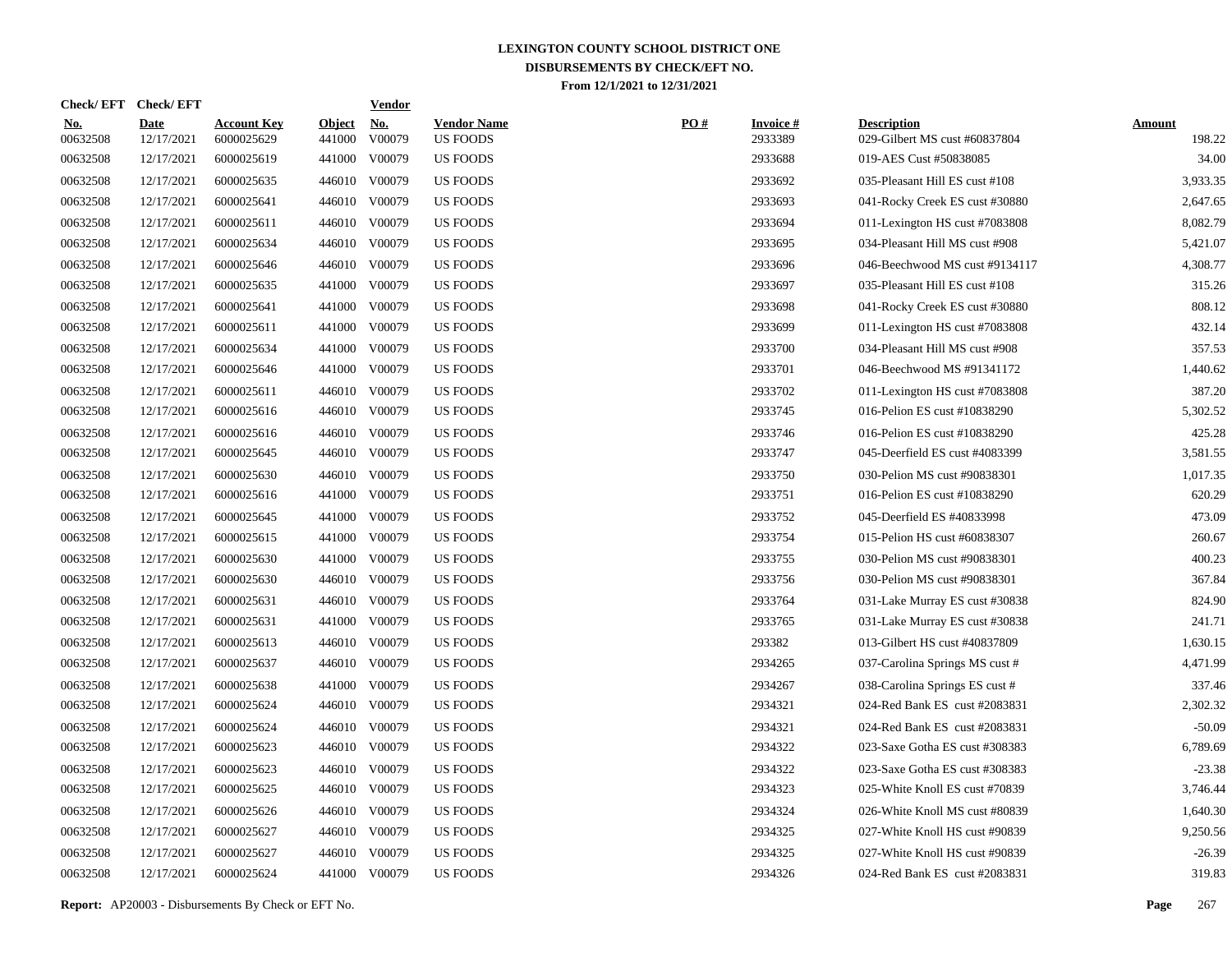| <b>Check/EFT</b>       | <b>Check/EFT</b>          |                                  |                         | <b>Vendor</b>                       |                                       |          |                            |                                                      |                         |
|------------------------|---------------------------|----------------------------------|-------------------------|-------------------------------------|---------------------------------------|----------|----------------------------|------------------------------------------------------|-------------------------|
| <u>No.</u><br>00632508 | <b>Date</b><br>12/17/2021 | <b>Account Key</b><br>6000025623 | <b>Object</b><br>441000 | $\underline{\textbf{No}}$<br>V00079 | <b>Vendor Name</b><br><b>US FOODS</b> | PO#      | <b>Invoice#</b><br>2934327 | <b>Description</b><br>023-Saxe Gotha ES cust #308383 | <b>Amount</b><br>426.20 |
| 00632508               | 12/17/2021                | 6000025625                       | 441000                  | V00079                              | <b>US FOODS</b>                       |          | 2934328                    | 025-White Knoll ES cust #70839                       | 732.63                  |
| 00632508               | 12/17/2021                | 6000025626                       | 441000                  | V00079                              | US FOODS                              |          | 2934329                    | 026-White Knoll MS cust #80839                       | 408.09                  |
| 00632508               | 12/17/2021                | 6000025627                       | 441000                  | V00079                              | US FOODS                              |          | 2934330                    | 027-White Knoll HS cust #90839                       | 475.40                  |
| 00632508               | 12/17/2021                | 6000025612                       | 446010                  | V00079                              | US FOODS                              |          | 2934382                    | 012-Lexington EScust #40838088                       | 833.00                  |
| 00632508               | 12/17/2021                | 6000025620                       |                         | 446010 V00079                       | <b>US FOODS</b>                       |          | 2934383                    | 020-Lexington MS cust #6083808                       | 1,821.37                |
| 00632508               | 12/17/2021                | 6000025620                       |                         | 446010 V00079                       | <b>US FOODS</b>                       |          | 2934383                    | 020-Lexington MS cust #6083808                       | $-52.41$                |
| 00632508               | 12/17/2021                | 6000025612                       |                         | 441000 V00079                       | <b>US FOODS</b>                       |          | 2934384                    | 012-Lexington EScust #40838088                       | 719.45                  |
| 00632508               | 12/17/2021                | 6000025612                       |                         | 441000 V00079                       | <b>US FOODS</b>                       |          | 2934384                    | 012-Lexington EScust #40838088                       | $-19.41$                |
| 00632508               | 12/17/2021                | 6000025620                       | 441000                  | V00079                              | <b>US FOODS</b>                       |          | 2934385                    | 020-Lexington MS cust #6083808                       | 170.00                  |
| 00632508               | 12/17/2021                | 6000025620                       |                         | 446010 V00079                       | US FOODS                              |          | 2934386                    | 020-Lexington MS cust #6083808                       | 387.20                  |
|                        |                           |                                  |                         |                                     |                                       |          |                            | <b>Check Total</b>                                   | 105,892.69              |
| 00632509               | 12/17/2021                | 1000023327                       |                         | 433200 Exxxxx                       | Employee                              |          | 12.08.12.11.21             | <b>AVID National Conf</b>                            | 241.50                  |
|                        |                           |                                  |                         |                                     |                                       |          |                            | <b>Check Total</b>                                   | 241.50                  |
| 00632510               | 12/17/2021                | 6000025637                       |                         | 441000 V00189                       | <b>WW GRAINGER</b>                    | P2204757 | 9103287364                 | Shipping Box, Single Wall, 12x                       | 294.25                  |
|                        |                           |                                  |                         |                                     |                                       |          |                            | <b>Check Total</b>                                   | 294.25                  |
| 00632511               | 12/17/2021                | 1000023325                       |                         | 433200 EXXXXX                       | Employee                              |          | 12.08.12.11.21             | <b>AVID Conf</b>                                     | 81.50                   |
| 00632511               | 12/17/2021                | 2021022425                       |                         | 433200 Exxxxx                       | Employee                              |          | 12.08.12.11.21             | AVID Conf                                            | 269.06                  |
|                        |                           |                                  |                         |                                     |                                       |          |                            | <b>Check Total</b>                                   | 350.56                  |
| 00632512               | 12/17/2021                | 7735027043                       |                         | 466035 V16627                       | WILKINSON, ROBERT PHILLIP             | P2206068 | 0005                       | Arrangement and Orchestration                        | 1,500.00                |
|                        |                           |                                  |                         |                                     |                                       |          |                            | <b>Check Total</b>                                   | 1,500.00                |
| 00632513               | 12/17/2021                | 7802073020                       |                         | 466034 V15964                       | WOOLEY, MICHAEL CRAIG                 |          | 12.11.21                   | Pupil Activity-Athl Official                         | 80.00                   |
| 00632513               | 12/17/2021                | 7802073037                       |                         | 466034 V15964                       | WOOLEY, MICHAEL CRAIG                 |          | 12.13.21                   | CSM vs GMS                                           | 56.00                   |
| 00632513               | 12/17/2021                | 7802073046                       |                         | 466034 V15964                       | WOOLEY, MICHAEL CRAIG                 |          | BB.BMS.12.14.21            | <b>BB BMS vs BLMS</b>                                | 56.00                   |
|                        |                           |                                  |                         |                                     |                                       |          |                            | <b>Check Total</b>                                   | 192.00                  |
| 00632514               | 12/17/2021                | 1000022403                       |                         | 464000 V14858                       | <b>BATTELLE FOR KIDS</b>              |          | <b>INV478</b>              | EDLEADER 21 Subscription                             | 12,069.65               |
|                        |                           |                                  |                         |                                     |                                       |          |                            | <b>Check Total</b>                                   | 12,069.65               |
| 00632515               | 12/17/2021                | 3950021203                       |                         | 433200 V01264                       | SC ASSOCIATION EDUCATIONAL OFF        | P2206557 | P2206557.ADM               | Membership/Registration for the                      | 255.00                  |
|                        |                           |                                  |                         |                                     |                                       |          |                            |                                                      |                         |